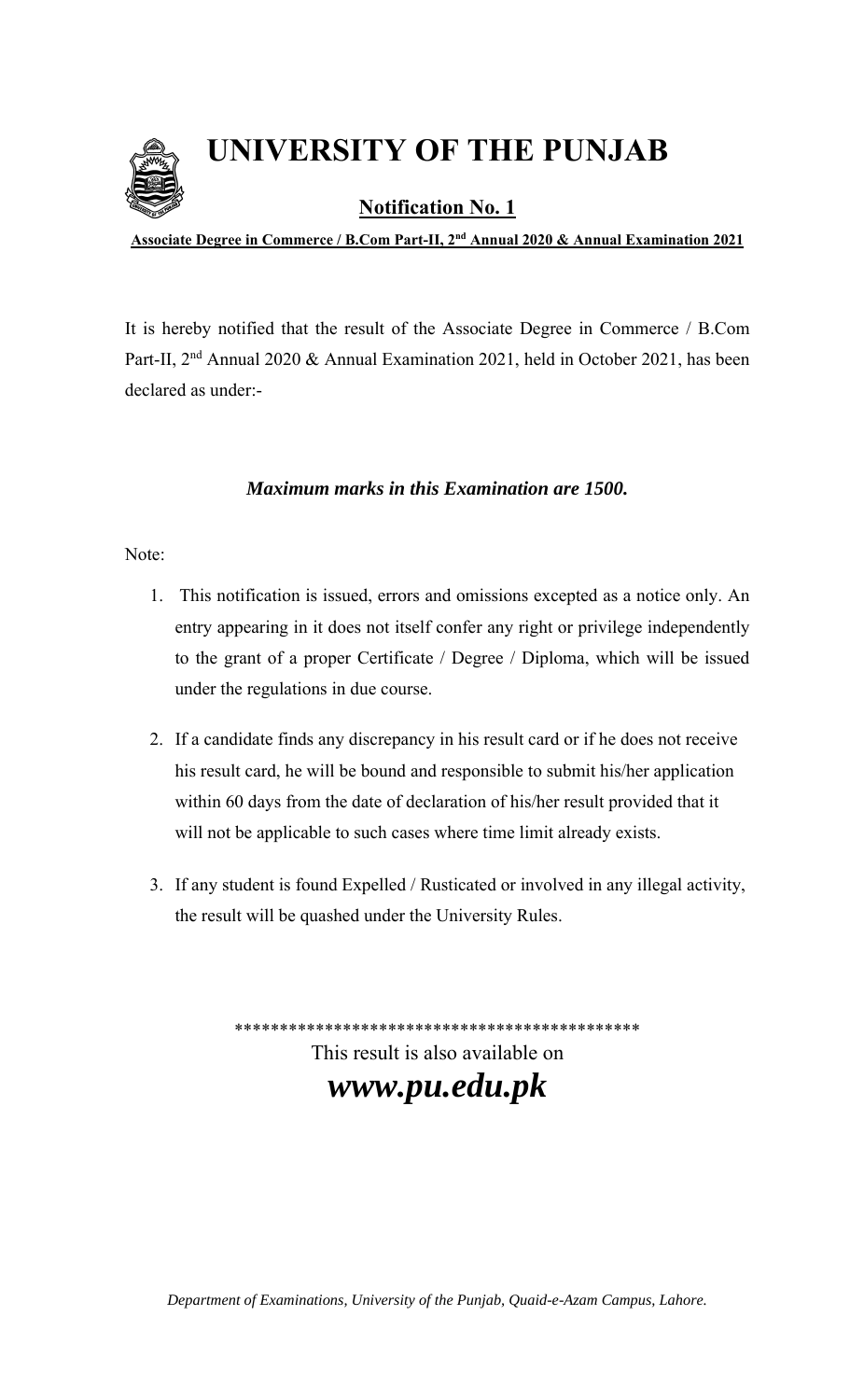| Roll<br>No. | Serial<br>No. | Regd.<br>No.             |                                                  |                       | <b>Marks/Papers to reappear</b><br>Objections, if any |
|-------------|---------------|--------------------------|--------------------------------------------------|-----------------------|-------------------------------------------------------|
|             |               |                          | Govt. Institute of Commerce, Jand, Distt. Attock |                       |                                                       |
|             |               | 000010 066135 2019-cja-1 | Areej Zahra D/o Tanveer Asghar                   | Fail                  | IV, II, VI, I till 2nd Annual 2022.                   |
|             |               | 000035 011132 2018-cja-1 | Safeer Ahmed S/o Muhammad Nissar                 | (L.C.St.) Pass        | 785 II Div.                                           |
|             |               | 000036 010612 2018-cja-3 | Bilal Ahmed S/o Muhammad Yaseen                  | (L.C.S <sub>t</sub> ) | <b>FEE</b>                                            |
|             |               | 000037 066136 2019-cja-2 | Muhammad Aamir Qayyum S/o Qayyum Khan            | Absent                |                                                       |
|             |               | 000038 066137 2019-cja-4 | Agib Shahzad S/o Jahan Khan                      | Fail                  | II, IV till 2nd Annual 2022.                          |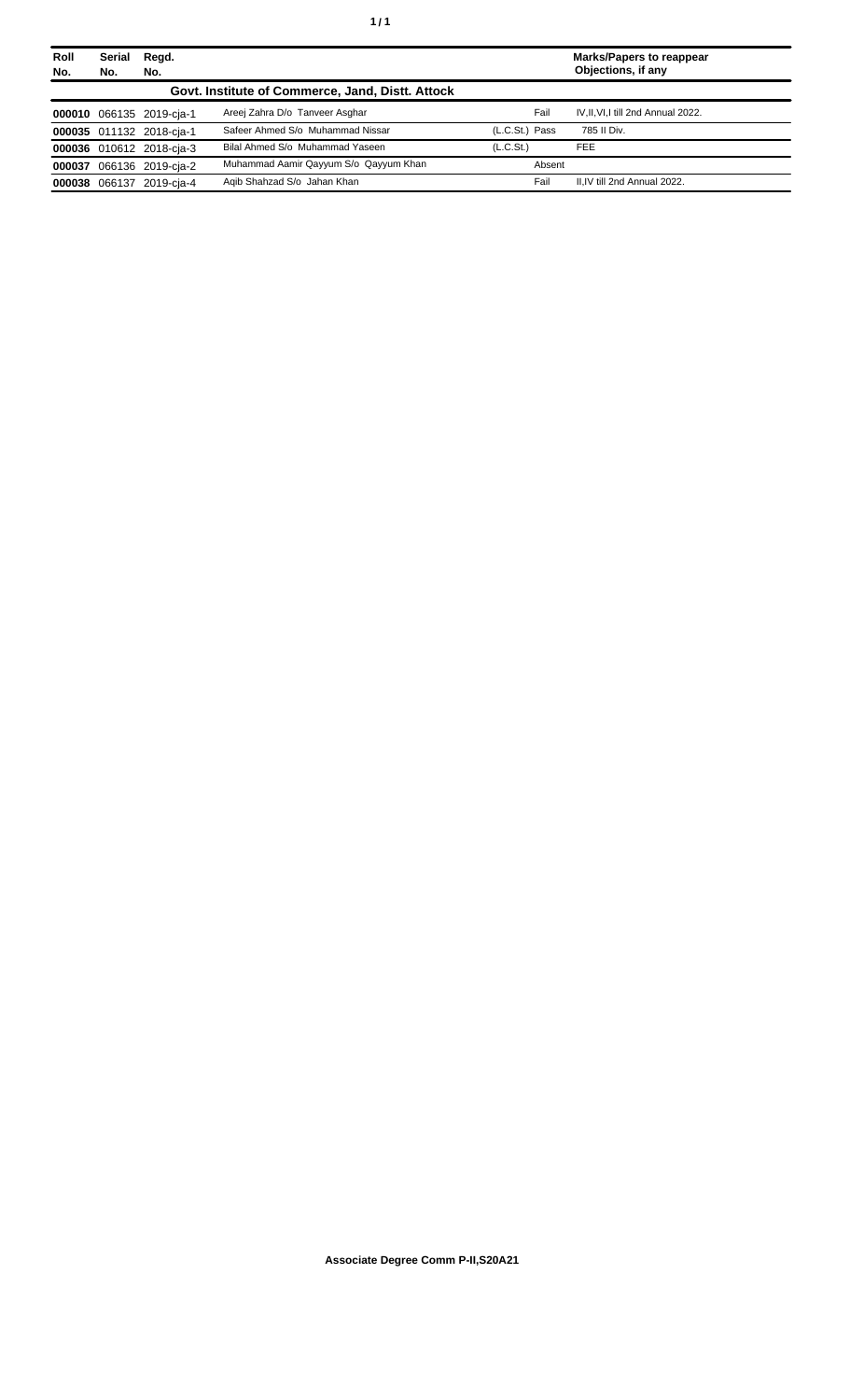| ٠ | ٠ |
|---|---|
|   |   |

| Roll<br>No. | Serial<br>No.                                 | Regd.<br>No.              |                                                          |                  | <b>Marks/Papers to reappear</b><br>Objections, if any |  |
|-------------|-----------------------------------------------|---------------------------|----------------------------------------------------------|------------------|-------------------------------------------------------|--|
|             | <b>Government College of Commerce, Attock</b> |                           |                                                          |                  |                                                       |  |
|             |                                               | 000011 002988 2015-gca-6  | Fozia Noreen D/o Ghulam Hussain                          | (L.C.St.) Pass   | 662 III Div.                                          |  |
|             |                                               | 000012 000890 2017-gca-5  | Asma Nisar D/o Nisar Ahmed                               | (L.C.St.) Fail   |                                                       |  |
|             |                                               | 000013 000883 2018-gca-1  | Ilsa Tariq D/o Tariq Mehmood                             | (L.C.St.) Fail   | V,IV till the Annual 2022.                            |  |
|             |                                               | 000014 000891 2018-gca-39 | Mehwish D/o Muhammad Riaz                                | (L.C.St.) Pass   | 761 II Div.                                           |  |
|             |                                               | 000015 000886 2018-gca-43 | Aqsa Sajid D/o Sajid Mehmood                             | (L.C.St.) Fail   | IV till the Annual 2022.                              |  |
|             |                                               | 000039 007046 2013-gca-88 | Muhammad Faizan Tariq S/o Tariq Mehmood                  | (L.C.St.) Fail   |                                                       |  |
|             |                                               | 000041 000888 2017-gca-22 | Waseem Haider S/o Saleem Akhtar                          | (L.C.St.) Pass   | 773 II Div.                                           |  |
|             |                                               | 000042 000892 2017-gca-30 | Jamil Ur Rehman S/o Khalid Masood                        | (L.C.St.) Fail   | VII, V till 2nd Annual 2022.                          |  |
|             |                                               | 000043 002283 2017-gca-42 | Nasir Mehmood S/o Ghulam Hussain                         | (L.C.St.) Fail   |                                                       |  |
|             |                                               | 000044 000825 2017-gca-45 | Abdul Rehman S/o Rehmat Khan                             | (L.C.St.) Pass   | 745 II Div.                                           |  |
|             |                                               | 000045 002279 2018-gca-11 | Usman Muzaffar S/o Muzaffar Khan                         | (L.C.St.) Fail   | VI, IV till the Annual 2022.                          |  |
|             |                                               | 000046 000776 2018-gca-12 | Muhammad Awais S/o Ijaz Ahmad                            | (L.C.St.) Pass   | 718 II Div.                                           |  |
|             |                                               | 000047 000785 2018-gca-14 | Mubashir Iqbal S/o Shahnawaz Khan                        | (L.C.St.) Fail   | VI, I, II till the Annual 2022.                       |  |
|             |                                               | 000048 000820 2018-gca-16 | Shah Rukh Khan S/o Arif Khan                             | (L.C.St.) Fail   | V, VIII till the Annual 2022.                         |  |
|             |                                               | 000049 011748 2018-gca-18 | Usawar Shafique S/o Muhammad Shafique                    | (L.C.St.) Fail   | I till the Annual 2022.                               |  |
|             |                                               | 000050 000802 2018-gca-19 | Muhammad Junaid S/o Bashir Ahmed                         | (L.C.St.) Pass   | 732 II Div.                                           |  |
|             |                                               | 000051 002962 2018-gca-21 | Mian Shahzad Zia S/o Mian Zia                            | (L.C.St.) Fail   | V till the Annual 2022.                               |  |
|             |                                               | 000052 000824 2018-gca-22 | Usman Haleem S/o Choudhry Muhammad Haleem                | (L.C.St.) Pass   | 635 III Div.                                          |  |
|             |                                               | 000053 005068 2018-gca-26 | Muhammad Ashir S/o Muhammad Asghar                       | (L.C.St.) Pass   | 790 II Div.                                           |  |
|             |                                               | 000054 000786 2018-gca-27 | Danial Sial S/o Shabbir Ahmed Malik                      | (L.C.St.) Fail   | II, V, IV, VII, VI till the Annual 2022.              |  |
|             |                                               | 000055 000327 2018-gca-28 | Muhammad Talha Akhunzada S/o Nazar Khan                  | (L.C.St.)        | <b>FEE</b>                                            |  |
|             |                                               | 000056 000889 2018-gca-29 | Muhammad Aqib S/o Muhammad Pervez                        | (L.C.St.) Pass   | 856 II Div.                                           |  |
|             |                                               | 000057 000799 2018-gca-31 | Muhammad Rafay Jamal S/o Qazi Jamal Abdul Nasir          | (L.C.St.) Pass   | 682 II Div.                                           |  |
|             |                                               | 000058 012904 2018-gca-32 | Zeshan Ajab S/o Ajab Gul                                 | (L.C.St.) Fail   | II,I, V, VII, VIII, VI till 2nd Annual 2022.          |  |
|             |                                               | 000059 000821 2018-gca-34 | Ahsan Khan S/o Abdul Aziz Khan                           | (L.C.St.) Fail   | VII till the Annual 2022.                             |  |
|             |                                               | 000060 000884 2018-gca-37 | Muhammad Arsalan S/o Anwar Ali Shah                      | $(L.C.St.)$ Fail | VIII till the Annual 2022.                            |  |
|             |                                               | 000061 000900 2018-gca-4  | Niaz Ahmed S/o Muhammad Amraiz                           | (L.C.St.) Fail   | V,IV,VI till the Annual 2022.                         |  |
|             |                                               | 000062 000823 2018-gca-41 | Asad Khan S/o Ilyas Khan                                 | (L.C.St.) Pass   | 738 II Div.                                           |  |
|             |                                               | 000063 000893 2018-gca-6  | Muhammad Ikram S/o Khan Zaman                            | (L.C.St.) Pass   | 766 II Div.                                           |  |
|             |                                               | 000064 012598 2018-gca-7  | Muhammad Arsalan S/o Muhammad Ramzan                     | (L.C.St.) Fail   | VIII till 2nd Annual 2022.                            |  |
|             |                                               | 000065 000783 2018-gca-9  | Muhammad Anas S/o Muhammad Rafiq                         | (L.C.St.) Pass   | 749 II Div.                                           |  |
|             |                                               | 000066 010487 2018-gca-17 | Muhammad Shawaiz S/o Qazi Muhammad Imran                 | (L.C.St.) Fail   | V, VII, II, IV till 2nd Annual 2022.                  |  |
|             |                                               | 000067 070972 2019-gca-12 | Syed Ali Haider Naqvi S/o Syed Noor Haider Shah Naqvi    | Absent           |                                                       |  |
|             |                                               | 000068 070973 2019-gca-16 | Waqas Khan S/o Arshad Khan                               | Fail             | I,IV, V, II till 2nd Annual 2022.                     |  |
|             |                                               | 000069 070968 2019-gca-2  | Syed Kihzar Ahmed Shah S/o Syed Chamkar Peer             | Pass             | 885 II Div.                                           |  |
|             |                                               | 000070 070974 2019-gca-22 | Mubashir Ali S/o Yaqub Elahi                             | Fail             | IV, I till 2nd Annual 2022.                           |  |
|             |                                               | 000071 070975 2019-gca-27 | Wagar Ahmed S/o Ahmed Khan                               | R/L              | Ι.,                                                   |  |
|             |                                               | 000072 070969 2019-gca-3  | Atif Mehmood S/o Khalid Mehmood                          | Pass             | 801 II Div.                                           |  |
|             |                                               | 000073 070976 2019-gca-30 | Muneeb-UI-Hassan S/o Abdul Aziz                          | Fail             | VI, II, I till 2nd Annual 2022.                       |  |
|             |                                               | 000074 070979 2019-gca-31 | Syed Wajahat Hussain Shah S/o Syed Irshad Hussain Shah   | Fail             | VIII till 2nd Annual 2022.                            |  |
|             |                                               | 000075 070980 2019-gca-32 | Muhammad Faizan S/o Muhammad Pazir                       | Fail             | II, VII, V, VIII, IV, VI till 2nd Annual 2022.        |  |
|             |                                               | 000076 070978 2019-gca-33 | Muhammad Rashid S/o Muhammad Zahid                       | Pass             | 790 II Div.                                           |  |
|             |                                               | 000077 070981 2019-gca-35 | Rashid Hamad S/o Nisar Ahmed                             | Fail             | VII, IV, VIII, VI till 2nd Annual 2022.               |  |
|             |                                               | 000078 070982 2019-gca-37 | Usama Tariq S/o Muhammad Tariq                           | Fail             | I, V, VI, IV till 2nd Annual 2022.                    |  |
|             |                                               | 000079 070983 2019-gca-38 | Muhammad Mubashir Qureshi S/o Khawaj Muhammad<br>Qureshi | Fail             | I, II, V, III, VII, IV, VI till 2nd Annual 2022.      |  |
|             |                                               | 000080 070970 2019-gca-4  | Saqib Ali S/o Muhammad Asif                              | Fail             | II, VI till 2nd Annual 2022.                          |  |
|             |                                               | 000081 070977 2019-gca-41 | Haider Ali S/o Muhammad Ali                              |                  | <b>FEE</b>                                            |  |
|             |                                               | 000082 070971 2019-gca-5  | Muhammad Ehtasham Khan S/o Noor Khan                     | Fail             | VI till 2nd Annual 2022.                              |  |
|             |                                               | 016439 003449 2015-gca-35 | Hafeez Ur Rehman S/o Sher Zaman                          | (L.C.St.)        | <b>FEE</b>                                            |  |
|             |                                               | 018995 085389 2018-gca-20 | Jawad Ahmed S/o Choudary Muhammad Akbar                  | (L.C.St.) Pass   | 734 II Div.                                           |  |
|             |                                               |                           |                                                          |                  |                                                       |  |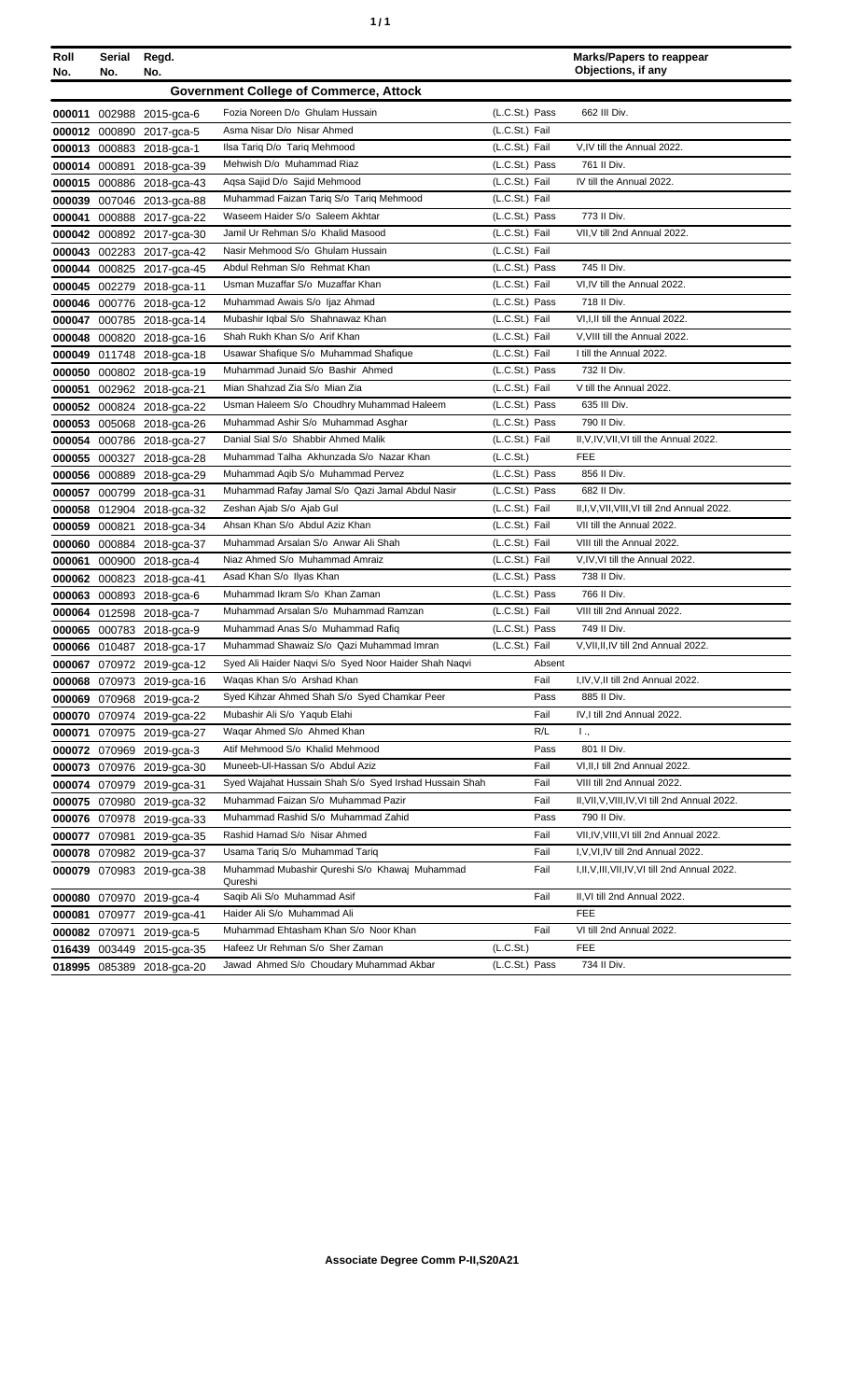| Roll<br>No. | Serial<br>Regd.<br>No.<br>No. |                           |                              | <b>Marks/Papers to reappear</b><br>Objections, if any |
|-------------|-------------------------------|---------------------------|------------------------------|-------------------------------------------------------|
|             |                               |                           |                              |                                                       |
|             |                               | 000083 013190 2017-gca-53 | Hassan Amin S/o Noor UI Amin | (L.C.St.) Fail                                        |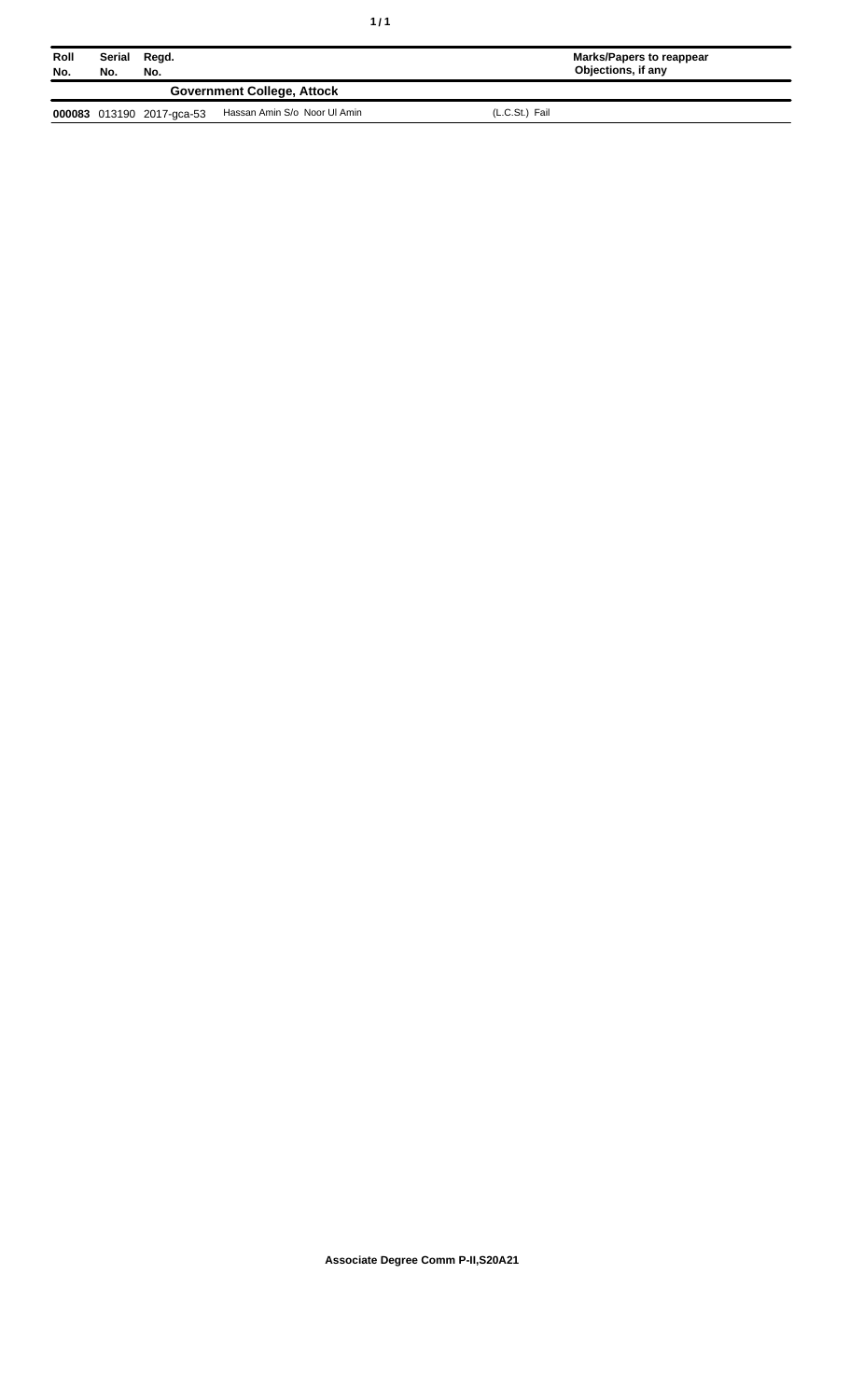| Roll<br>No. | Serial<br>No. | Regd.<br>No.       |                                                |                | <b>Marks/Papers to reappear</b><br>Objections, if any |
|-------------|---------------|--------------------|------------------------------------------------|----------------|-------------------------------------------------------|
|             |               |                    | Govt. Institute of Commerce, Pindigheb, Attock |                |                                                       |
| 000016      | 001623        | 2018-icp-16        | Bismah Mushtaq D/o Mushtaq Ahmed               | (L.C.St.) Pass | 794 II Div.                                           |
| 000017      |               | 000942 2018-icp-25 | Sobia Khan D/o Abdul Khaliq                    | (L.C.St.) Pass | 806 II Div.                                           |
| 000084      |               | 085431 2017-pg-26  | Shahzaib Younas S/o Muhammad Younas            | (L.C.St.) Fail | VII, V till the Annual 2022.                          |
| 000085      |               | 003976 2018-icp-19 | Shahzaib Sajid S/o Sajid Mehmood               | (L.C.St.) Pass | 842 II Div.                                           |
| 000086      | 054924        | 2019-icp-1         | Ahsan Jameel S/o Abdul Khaliq                  |                | FEE PRV. PART                                         |
| 000087      |               | 054932 2019-icp-10 | Muhammad Sheraz S/o Muhammad Sharif            | Absent         |                                                       |
| 000088      | 054927        | 2019-icp-15        | Sajad Ali S/o Allah Baksh                      | Fail           | VII, VIII, VI till 2nd Annual 2022.                   |
| 000089      |               | 054925 2019-icp-16 | Mohammad Rehmat Hussain S/o Mubashir Hussain   | Fail           | V, IV till 2nd Annual 2022.                           |
| 000090      |               | 054926 2019-icp-17 | Mohammad Azmat Ali S/o Mubashir Hussain        | Fail           | VII, IV, I, VI, V till 2nd Annual 2022.               |
| 000091      |               | 054922 2019-icp-20 | Hassal Hassan S/o Nisar Ahmed                  | Fail           | I till 2nd Annual 2022.                               |
| 000092      | 054923        | 2019-icp-21        | Ghulam Adil S/o Ghulam Qadir                   | Fail           | V.VI.IV till 2nd Annual 2022.                         |
| 000093      | 054928        | 2019-icp-6         | Ikram Hussain S/o Munawar Din                  |                | FEE PRV. PART                                         |
| 000094      | 054930        | 2019-icp-8         | Muhammad Umer S/o Akram Din                    | Fail           | IV, VI till 2nd Annual 2022.                          |
| 018966      | 054929        | 2019-icp-11        | Ashar Ali S/o Ghulam Rabani                    | Fail           | IV, I, II, VI till 2nd Annual 2022.                   |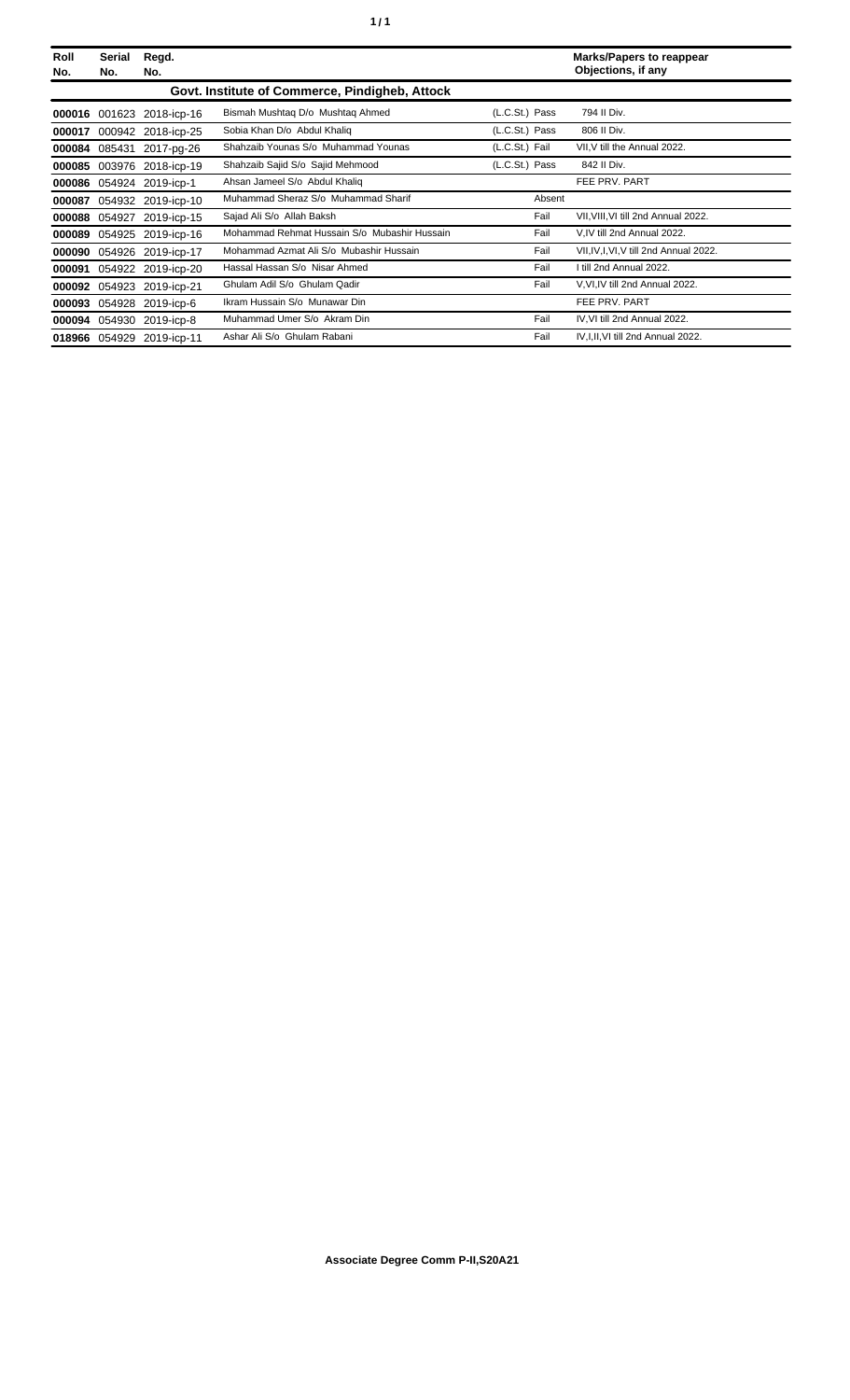| Roll<br>No. | <b>Serial</b><br>No. | Regd.<br>No.              |                                                 |                | <b>Marks/Papers to reappear</b><br>Objections, if any |
|-------------|----------------------|---------------------------|-------------------------------------------------|----------------|-------------------------------------------------------|
|             |                      |                           | Government College of Commerce, Bhakkar         |                |                                                       |
|             |                      | 003640 001107 2017-gic-10 | Muhammad Arslan S/o Ijaz Niaz                   | (L.C.St.) Fail |                                                       |
|             |                      | 003641 001108 2017-gic-4  | Zunair Naeem S/o Muhammad Naeem                 | (L.C.St.) Fail |                                                       |
|             |                      | 003642 001695 2018-gic-15 | Shehzad Ali S/o Muhammad Hashim                 | (L.C.St.) Pass | 794 II Div.                                           |
|             |                      | 003643 012408 2018-gic-22 | Ammar Hussain S/o Fazal Hussain                 | (L.C.St.) Fail | IV, V, VII, VI, I, II till 2nd Annual 2022.           |
|             |                      | 003644 001694 2018-gic-26 | Muhammad Arslan Saeed S/o Muhammad Saeed Akhtar | (L.C.St.) Pass | 732 II Div.                                           |
|             |                      | 003645 003245 2018-gic-6  | Ghulam Mustafa S/o Muhammad Ayyub               | (L.C.St.) Fail | I.VII till the Annual 2022.                           |
|             |                      | 003647 012709 2018-gic-20 | Falak Sher S/o Muhammad Nawaz                   | (L.C.St.) Fail | VII.V till the Annual 2022.                           |
|             |                      | 018258 009796 2017-aic-28 | Rana Muhammad Arshad S/o Abdul Hameed           | (L.C.St.) Fail | VII.VI.IV.V till 2nd Annual 2022.                     |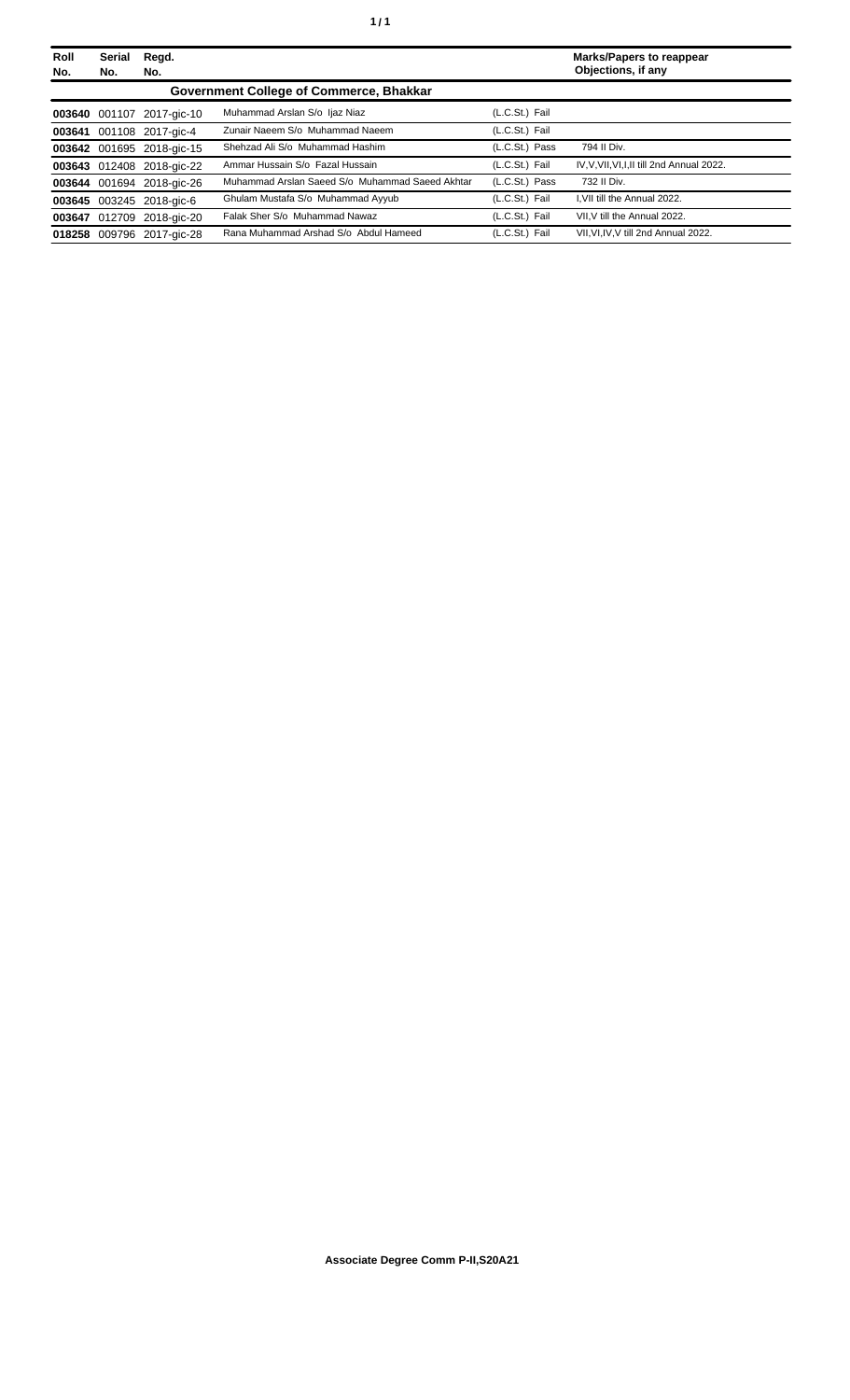| Roll<br>No. | Serial<br>No. | Regd.<br>No.              |                                                 |                | <b>Marks/Papers to reappear</b><br>Objections, if any |
|-------------|---------------|---------------------------|-------------------------------------------------|----------------|-------------------------------------------------------|
|             |               |                           | Government Municipal College, Bhalwal           |                |                                                       |
| 018221      | 001231        | 2018-pbs-10               | Saba Noreen D/o Wali Muhammad                   | (L.C.St.) Pass | 765 II Div.                                           |
|             |               | 018239 001225 2018-pbs-11 | Adnan Aslam S/o Chaudhary Muhammad Aslam Gondal | (L.C.St.) Fail | VII.IV till the Annual 2022.                          |
|             |               | 018240 001230 2018-pbs-13 | Usama Zahoor S/o Zahoor Ahmad                   | (L.C.St.) Fail | VI.V.II.IV till the Annual 2022.                      |
|             |               | 018241 001228 2018-pbs-14 | Mirza Bilal Khaliq S/o Khaliq Mehmood           | (L.C.St.) Fail | II, IV, V, VII till the Annual 2022.                  |
|             |               | 018242 001226 2018-pbs-16 | Umair Irshad S/o Muhammad Irshad                | (L.C.St.) Pass | 805 II Div.                                           |
|             |               | 018243 001232 2018-pbs-20 | Sufyan Iqbal S/o Muhammad Iqbal                 | (L.C.St.) Fail | V till the Annual 2022.                               |
|             |               | 018244 001227 2018-pbs-3  | Saqib Hussain S/o Muhammad Ajmal Khalid         | (L.C.St.) Pass | 744 II Div.                                           |
|             |               | 018245 001229 2018-pbs-8  | Muhammad Rizwan S/o Khizar Hayat                | (L.C.St.) Fail | VI.I.IV till the Annual 2022.                         |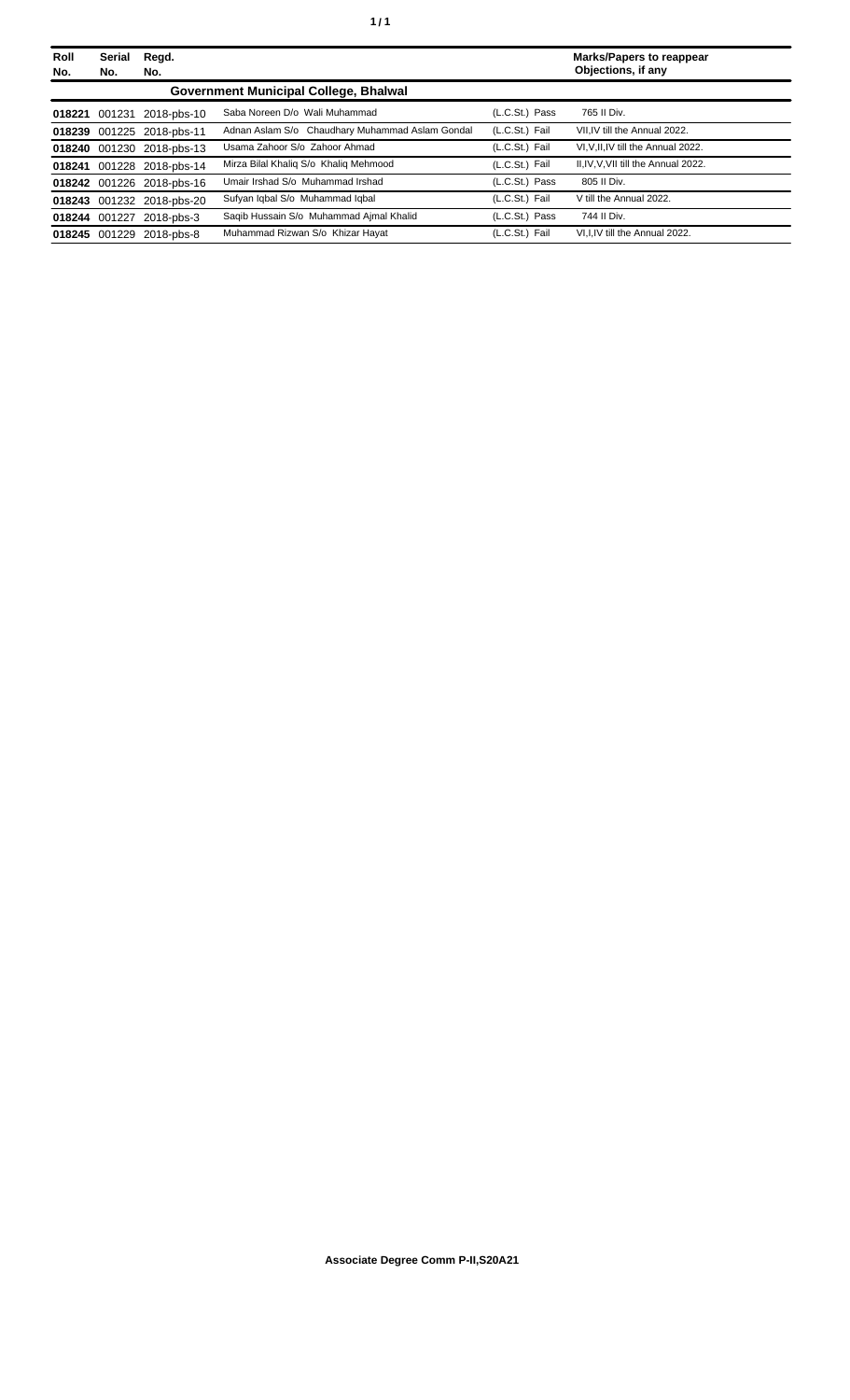| ٠ | ٠ |
|---|---|
|   |   |

| Roll<br>No. | Serial<br>No. | Regd.<br>No.                                           |                                                                  |                                    | <b>Marks/Papers to reappear</b><br>Objections, if any |
|-------------|---------------|--------------------------------------------------------|------------------------------------------------------------------|------------------------------------|-------------------------------------------------------|
|             |               |                                                        | Government Institute of Commerce, Chunian                        |                                    |                                                       |
|             |               |                                                        |                                                                  |                                    |                                                       |
|             |               | 000106 009472 2015-chu-156                             | Hala Zakria D/o Muhammad Zakria<br>Hafsa Sabir D/o Sabir Hussain | (L.C.St.) Pass                     | 736 II Div.                                           |
|             |               | 000107 005058 2018-chk-55                              | Seema Riaz D/o Muhammad Riaz                                     | (L.C.St.) Absent<br>(L.C.St.) Pass | 795 II Div.                                           |
|             |               | 000108 004574 2018-chk-7                               | Ghulam Rasool S/o Muhammad Sabir                                 |                                    | 677 II Div.                                           |
|             |               | 000126 003409 2014-chk-67                              | Adnan Azhar S/o Azhar Ali                                        | (L.C.St.) Pass<br>(L.C.St.) Pass   | 739 II Div.                                           |
|             |               | 000127 003034 2015-chk-47<br>000128 005230 2017-chk-32 | Shakir Hayat S/o Shaukat Hayat                                   | (L.C.St.) Fail                     | V till the Annual 2022.                               |
|             |               | 000129 005407 2018-chk-11                              | Muhammad Waqas Aslam S/o Muhammad Aslam                          | (L.C.St.) Fail                     | V till the Annual 2022.                               |
|             |               | 000130 005199 2018-chk-12                              | Sarmad Shoukat S/o Shoukat Ali                                   | (L.C.St.) Pass                     | 768 II Div.                                           |
|             |               | 000131 005218 2018-chk-14                              | Sami Ullah S/o Muhammad Akram                                    | (L.C.St.) Pass                     | 815 II Div.                                           |
|             |               | 000132 005234 2018-chk-15                              | Jawad Rasool S/o Ghulam Rasool                                   | (L.C.St.) Fail                     | V till the Annual 2022.                               |
|             |               | 000133 007036 2018-chk-18                              | Muhammad Yasir S/o Naseeb Khan                                   | (L.C.St.) Fail                     | III, V till the Annual 2022.                          |
|             |               | 000134 003377 2018-chk-19                              | Babir Ali S/o Muhammad Ijaz                                      | (L.C.St.) Pass                     | 805 II Div.                                           |
|             |               | 000135 005217 2018-chk-20                              | Israr Ahmad S/o Muhammad Hafeez Akhtar                           | (L.C.St.) Fail                     | V till the Annual 2022.                               |
|             |               | 000136 004187 2018-chk-22                              | Mazhar Abbas S/o Ghulam Abbas                                    | (L.C.St.) Fail                     | V till the Annual 2022.                               |
|             |               | 000137 004353 2018-chk-25                              | Ghulam Fareed S/o Ashfaq Ahmad                                   | (L.C.St.) Pass                     | 802 II Div.                                           |
|             |               | 000138 004567 2018-chk-26                              | Muhammad Jahanzaib S/o Muhammad Boota                            | (L.C.St.) Fail                     | V till the Annual 2022.                               |
|             |               | 000139 010277 2018-chk-3                               | Usman Arif S/o Muhammad Arif Khan                                | (L.C.St.) Pass                     | 734 II Div.                                           |
|             |               | 000140 005244 2018-chk-30                              | Hafiz Waqas S/o Amant Ali                                        | (L.C.St.) Pass                     | 902   Div.                                            |
|             |               | 000141 005403 2018-chk-34                              | Hussnain Shoukat S/o Shoukat Ali                                 | (L.C.St.) Pass                     | 777 II Div.                                           |
|             |               | 000142 007059 2018-chk-39                              | Jamil Haider S/o Zubair Hassan                                   | (L.C.St.)                          | <b>FEE</b>                                            |
|             |               | 000143 004254 2018-chk-40                              | Rizwan Ali` S/o Muhammad Ramzan                                  | (L.C.St.)                          | <b>FEE</b>                                            |
|             |               | 000144 004190 2018-chk-44                              | Muhammad Zaman S/o Muhammad Anwar                                | (L.C.St.) Fail                     | V till the Annual 2022.                               |
|             |               | 000145 010744 2018-chk-45                              | Salman Amjad S/o Muhammad Amjad                                  | (L.C.St.) Fail                     | II, V, VI till 2nd Annual 2022.                       |
|             |               | 000146 005374 2018-chk-50                              | Abdul Qaddus Hassan S/o Muhammad Hassan                          | (L.C.St.) Fail                     | II, I, V till the Annual 2022.                        |
|             |               | 000147 007054 2018-chk-57                              | Syed Dilawar Hussain Gillani S/o Syed Sarfraz Shah Gillani       | (L.C.St.) Fail                     | II, VI till the Annual 2022.                          |
|             |               | 000148 069442 2019-chk-12                              | Ukasha Ramzan S/o Muhammad Ramzan                                | Fail                               | I, III, V till 2nd Annual 2022.                       |
|             |               | 000149 069443 2019-chk-14                              | Salamat Ali S/o Muhammad Aslam                                   | Fail                               | I, VI, VII till 2nd Annual 2022.                      |
|             |               | 000150 010387 2019-chk-15                              | Shaharyar S/o Zafar Iqbal<br>Tahir Imran S/o Imran Ashraf        | (L.C.St.) Fail                     | V,I till 2nd Annual 2022.<br>851 II Div.              |
|             |               | 000151 069444 2019-chk-16                              | Muhammad Masood Fareed S/o Mashallah Ghori                       | Pass<br>Fail                       | I, V till 2nd Annual 2022.                            |
|             |               | 000152 069445 2019-chk-17<br>000153 069446 2019-chk-20 | Muhammad Shafique S/o Muhammad Yaqoob                            | Fail                               | VIII, V till 2nd Annual 2022.                         |
|             |               | 000154 069461 2019-chk-23                              | Muhammad Bilal S/o Zulfqar Ali                                   | Fail                               | V till 2nd Annual 2022.                               |
|             |               | 000155 069447 2019-chk-25                              | Qasim Ali S/o Riaz Ahmad                                         | Fail                               | V till 2nd Annual 2022.                               |
|             |               | 000156 069448 2019-chk-28                              | Abdul Muneeb S/o Abdul Salam                                     | Pass                               | 748 II Div.                                           |
|             |               | 000157 069449 2019-chk-32                              | Samar Farooq S/o Ch Mohammad Farooq Shehzad                      | Fail                               | V till 2nd Annual 2022.                               |
|             |               | 000158 010301 2019-chk-37                              | Muhammad Bilal S/o Muhammad Younas                               | (L.C.St.) Fail                     | IV, VI, V, I, VIII, III till 2nd Annual 2022.         |
|             |               | 000159 069450 2019-chk-39                              | Syed Hussain Abbas Kazmi S/o Syed Asghar Abbas Kazmi             | Fail                               | III, V till 2nd Annual 2022.                          |
|             |               | 000160 069440 2019-chk-4                               | Shahzad Ahmad S/o Hakim Ali                                      | Pass                               | 820 II Div.                                           |
| 000161      |               | 069451 2019-chk-43                                     | Haroon Babar S/o Naseeb U Din Babar                              | Pass                               | 780 II Div.                                           |
|             |               | 000162 069452 2019-chk-44                              | Muhammad Sajjad S/o Maraj Din                                    | Pass                               | 774 II Div.                                           |
|             |               | 000163 069453 2019-chk-45                              | Shehar Yar Ali S/o Ghulam Dastgir                                | Fail                               | I, V, VI till 2nd Annual 2022.                        |
|             |               | 000164 069454 2019-chk-46                              | Usama Mehboob S/o Mehboob Ali Sarohi                             | Pass                               | 756 II Div.                                           |
|             |               | 000165 069455 2019-chk-47                              | Abdul Waheed Sarwar S/o Muhammad Sarwar                          | Fail                               | V, VI till 2nd Annual 2022.                           |
|             |               | 000166 010818 2019-chk-49                              | Istikhar Ahmad S/o Nazir Ahmad                                   | (L.C.St.) Fail                     | VII, IV, II, III till 2nd Annual 2022.                |
|             |               | 000167 011168 2019-chk-50                              | Muhammad Subtain S/o Muhammad Ashiq                              | (L.C.St.) Fail                     | VI, VIII, I, II, V, IV, III till 2nd Annual 2022.     |
|             |               | 000168 069462 2019-chk-51                              | Muhammad Zeeshan S/o Muhammad Ashraf                             | Pass                               | 1006   Div.                                           |
|             |               | 000169 069456 2019-chk-52                              | Atif Ali S/o Muhammad Arif                                       | Pass                               | 862 II Div.                                           |
|             |               | 000170 069463 2019-chk-55                              | Yahya Idrees S/o Muhammad Idrees                                 | Pass                               | 745 II Div.                                           |
| 000171      |               | 069457 2019-chk-56                                     | Sohail Tariq S/o Tariq Mehmood                                   | Fail                               | V, IV till 2nd Annual 2022.                           |
|             |               | 000172 069458 2019-chk-63                              | Umar Farooq S/o Bashir Ahmad                                     |                                    | R.L PART-I                                            |
|             |               | 000173 069459 2019-chk-64                              | Khawar Hussain S/o Asif Javed                                    | Fail                               | I till 2nd Annual 2022.                               |
|             |               | 000174 069460 2019-chk-66                              | Muhammad Altaf S/o Shoukat Ali                                   | Fail                               | V till 2nd Annual 2022.                               |
|             |               | 000175 069441 2019-chk-9                               | Muhammad Azam S/o Muhammad Younas                                | Pass                               | 830 II Div.                                           |
|             |               | 014367 004592 2018-chk-53                              | Muhammad Zain-Ul-Abaideen S/o Abdul Rasheed                      | (L.C.St.) Pass                     | 784 II Div.                                           |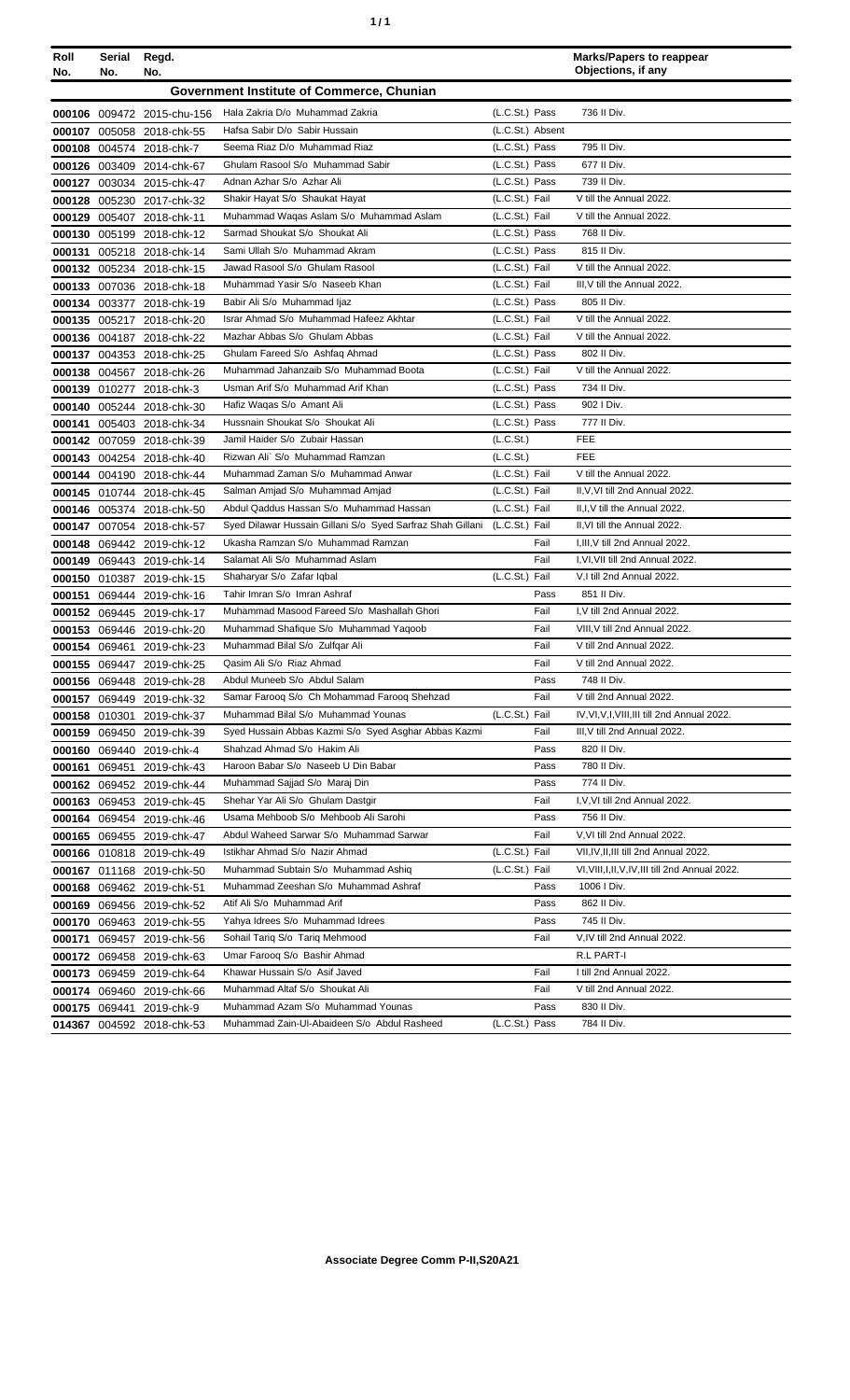| Roll<br>No. | <b>Serial</b><br>No. | Regd.<br>No.              |                                             |                       | Marks/Papers to reappear<br>Objections, if any |
|-------------|----------------------|---------------------------|---------------------------------------------|-----------------------|------------------------------------------------|
|             |                      |                           | Government College for Boys, Chunian        |                       |                                                |
| 000176      | 003027               | 2018-chk-1                | Binyameen S/o Abdul Salam                   | (L.C.St.) Pass        | 968   Div.                                     |
| 000177      |                      | 006672 2018-chk-17        | Atif Aslam S/o Muhammad Aslam               | (L.C.St.) Pass        | 778 II Div.                                    |
|             | 000178 003031        | 2018-chk-54               | Usman Suleman S/o Muhammad Suleman          | (L.C.St.) Fail        | V till the Annual 2022.                        |
|             |                      | 000179 012286 2019-chk-1  | Usman Ali S/o Muhammad Afzal                | (L.C.St.) Pass        | 854 II Div.                                    |
|             |                      | 000180 011829 2019-chk-10 | Abdul Raheem Mohsan S/o Abdul Shakoor Zahid | (L.C.St.) Fail        | I till 2nd Annual 2022.                        |
|             |                      | 000181 011277 2019-chk-26 | Asif Ali S/o Riasat Ali                     | (L.C.St.) Absent      |                                                |
|             |                      | 000182 010280 2019-chk-35 | Ali Aslam S/o Muhammad Aslam                | (L.C.St.) Fail        | II.I.V till 2nd Annual 2022.                   |
|             | 000183 011268        | 2019-chk-65               | Muhammad Waqas Ali S/o Maqsood Alam         | (L.C.S <sub>t</sub> ) | <b>UMC</b>                                     |
| 000184      |                      | 010745 2019-chk-8         | Ahmad S/o Namat Ullah                       | (L.C.St.) Fail        | III.VI till 2nd Annual 2022.                   |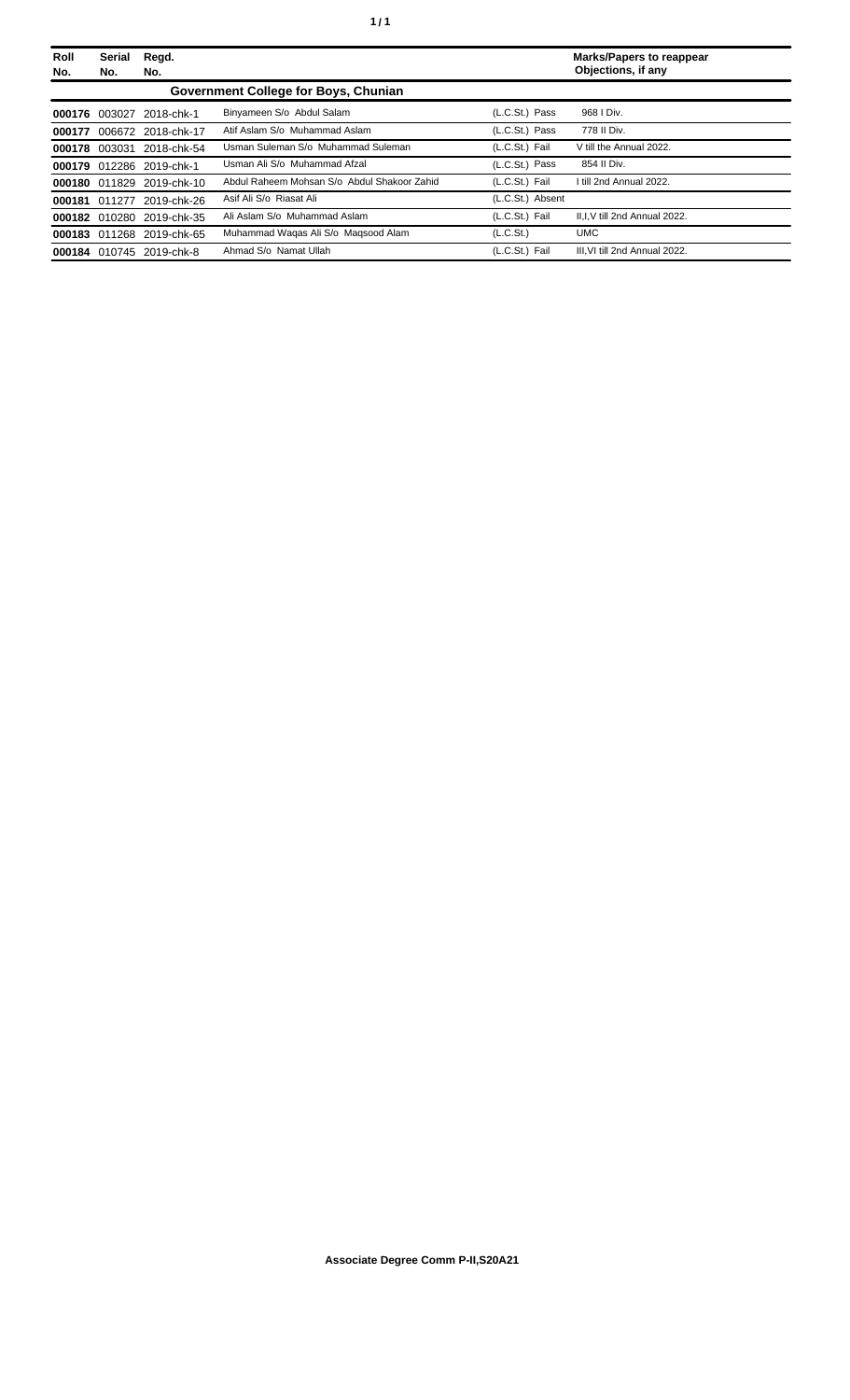| ٠ | ٠ |
|---|---|
|   |   |

| Roll<br>No. | <b>Serial</b><br>No. | Regd.<br>No.              |                                              |                  |        | <b>Marks/Papers to reappear</b><br>Objections, if any |
|-------------|----------------------|---------------------------|----------------------------------------------|------------------|--------|-------------------------------------------------------|
|             |                      |                           | Horizon College of Commerce, Chakwal         |                  |        |                                                       |
| 000241      |                      | 009876 2015-hcc-3         | Iram Bibi D/o Muhammad Asghar                | (L.C.St.) Fail   |        |                                                       |
| 000242      | 085761               | 2018-hcc-12               | Um E Farwa D/o Muhammad Ashraf               | (L.C.St.) Fail   |        | I, V, VI till the Annual 2022.                        |
|             |                      | 000243 085757 2018-hcc-33 | Areej Yaqoob D/o Muhammad Yaqoob             | (L.C.St.) Fail   |        | III, V, VII, VI, II, I, IV till the Annual 2022.      |
|             |                      | 000244 048365 2019-hcc-1  | Malia Imran D/o Imran Abbas                  |                  | Fail   | II, V, I, III, VI till 2nd Annual 2022.               |
|             |                      | 000245 048373 2019-hcc-10 | Mehwish Ahmed D/o Fazal Ahmed                |                  |        | R.L PART-I                                            |
|             |                      | 000246 048374 2019-hcc-13 | Zainab Bibi D/o Masood Sarwar                |                  | Pass   | 790 II Div.                                           |
| 000247      |                      | 048366 2019-hcc-2         | Nabila Kausar D/o Zafar Iqbal                |                  | Fail   | VI, II, I, III, V till 2nd Annual 2022.               |
| 000248      |                      | 048367 2019-hcc-3         | Zimra Rehman D/o Abdul Rehman                |                  | Fail   | V.IV till 2nd Annual 2022.                            |
| 000249      | 048371               | 2019-hcc-7                | Mugaddas Ameen D/o Muhammad Ameen            |                  | Fail   | V,II, VI, IV till 2nd Annual 2022.                    |
|             |                      | 000250 048372 2019-hcc-9  | Gulnaz Mustafa D/o Ghulam Mustafa            |                  | Absent |                                                       |
|             |                      | 000263 010700 2018-hcc-18 | Rimsha Kanwal D/o Muhammad Sibtain           | (L.C.St.) Pass   |        | 792 II Div.                                           |
|             |                      | 000264 010703 2018-hcc-2  | Sadia Mairaj D/o Muhammad Akhtar             | (L.C.St.) Pass   |        | 711 II Div.                                           |
|             |                      | 000265 010702 2018-hcc-3  | Imra Nasreen D/o Muhammad Khan               | (L.C.St.) Pass   |        | 832 II Div.                                           |
|             |                      | 000266 010704 2018-hcc-31 | Marriam Ghulam D/o Ghulam Maseeh             | (L.C.St.) Fail   |        | V, II, VI till the Annual 2022.                       |
|             |                      | 000288 085484 2018-hcc-11 | Essa Hassan S/o Mazhar Hussain               | (L.C.St.) Fail   |        | V till the Annual 2022.                               |
| 000289      |                      | 085443 2018-hcc-20        | Zain Ali S/o Shafqat Ibrar                   | (L.C.St.) Fail   |        | II.VI till the Annual 2022.                           |
| 000290      |                      | 085465 2018-hcc-25        | Hammad Ali S/o Ishtiag Hussain               | (L.C.St.) Pass   |        | 736 II Div.                                           |
| 000291      | 085471               | 2018-hcc-26               | Usama Asif S/o Muhammad Asif                 | (L.C.St.) Fail   |        | V.I.VI till the Annual 2022.                          |
| 000292      |                      | 048376 2018-hcc-28        | Muhammad Sami UI Din S/o Mehboob Shah Hashmi |                  | Fail   | II, III, I, IV, VI, VII, V till 2nd Annual 2022.      |
| 000293      |                      | 085664 2018-hcc-4         | Wajahat Khan S/o Misri Khan                  | (L.C.St.) Fail   |        | II, V till the Annual 2022.                           |
|             |                      | 000294 048377 2018-hcc-7  | Hasnat Rasheed S/o Rasheed Hussain           |                  | Fail   |                                                       |
| 000295      |                      | 048375 2019-hcc-16        | Abdul Moiz Nadeem S/o Nadeem Kamal           |                  | Pass   | 858 II Div.                                           |
|             |                      | 000296 048368 2019-hcc-4  | Ali Asgher Shahrooz S/o Riaz Hussain         |                  | Absent |                                                       |
|             |                      | 000297 048370 2019-hcc-6  | Dawood Ali Awan S/o Fayyaz Hussain           |                  | Fail   | IV, III, V, II, I till 2nd Annual 2022.               |
|             |                      | 016438 010433 2014-hcc-20 | Umar Shahzad S/o Rajasab Ali                 | (L.C.St.) Absent |        |                                                       |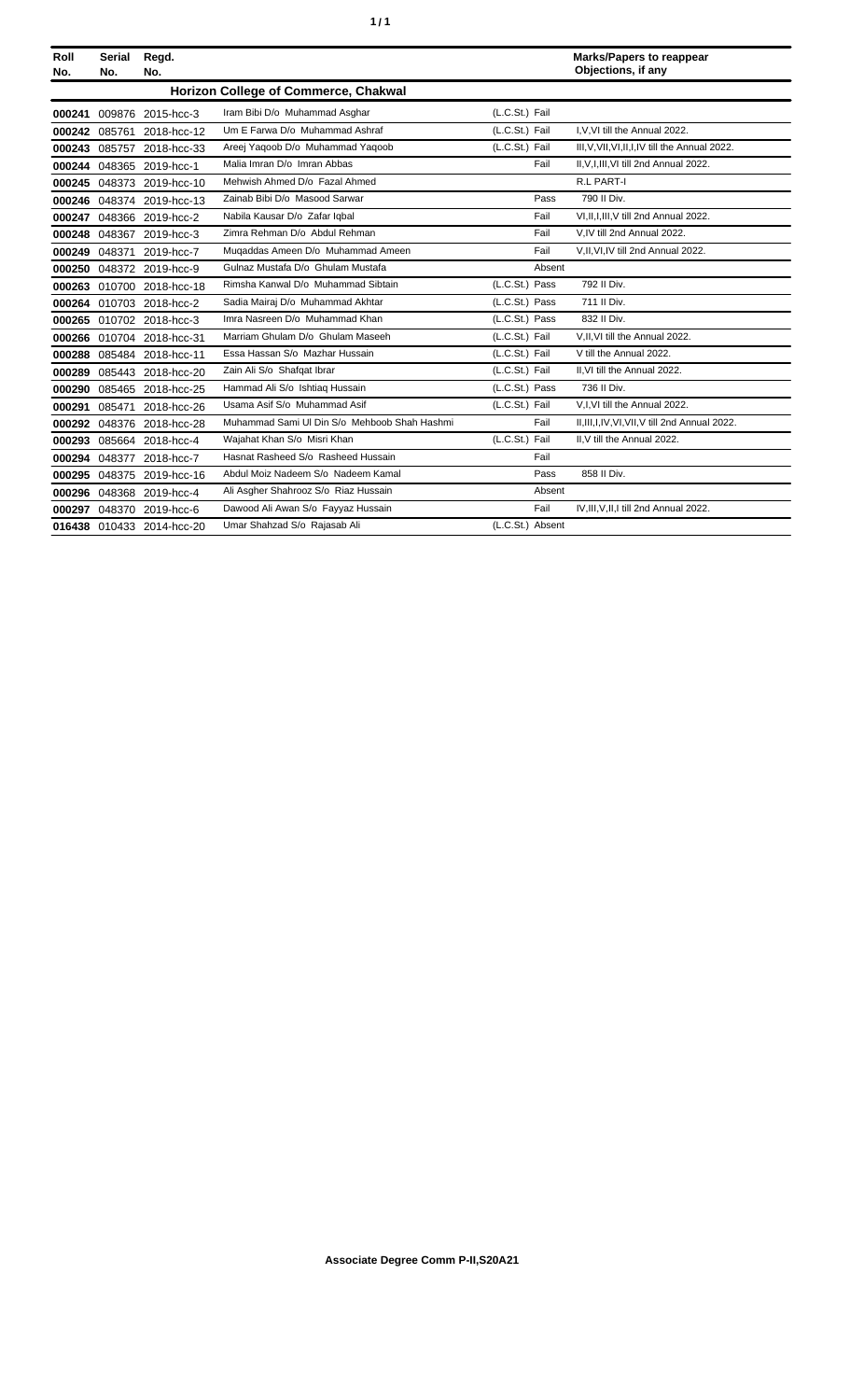| Roll<br>No. | Serial<br>No.                               | Regd.<br>No.              |                                 |                | Marks/Papers to reappear<br>Objections, if any |  |  |
|-------------|---------------------------------------------|---------------------------|---------------------------------|----------------|------------------------------------------------|--|--|
|             | Horizon Degree College, Bhoun Road, Chakwal |                           |                                 |                |                                                |  |  |
|             |                                             | 000262 010701 2018-hcc-14 | Sadaf Shakeel D/o Shakeel Masih | (L.C.St.) Pass | 758 II Div.                                    |  |  |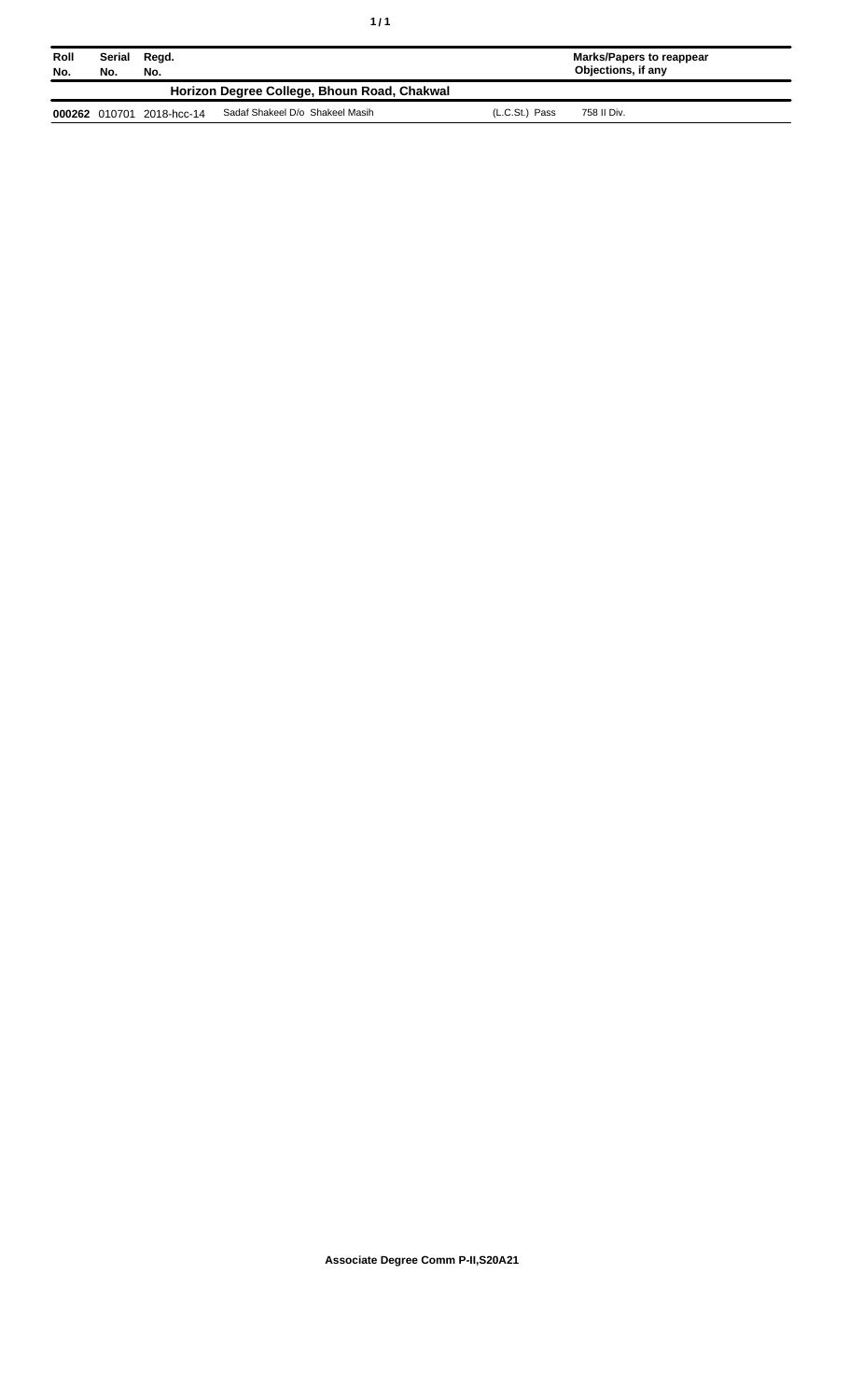| ٠ | ٠ |
|---|---|
|   |   |

| Roll<br>No. | Serial<br>No. | Regd.<br>No.              |                                              |                | <b>Marks/Papers to reappear</b><br>Objections, if any |
|-------------|---------------|---------------------------|----------------------------------------------|----------------|-------------------------------------------------------|
|             |               |                           | Govt. College of Commerce, Pinwal, Chakwal   |                |                                                       |
| 000251      |               | 007356 2018-inc-35        | Munazza Sultana D/o Samandar Khan            | (L.C.St.) Fail | IV, V, II, VII, III till the Annual 2022.             |
|             |               | 000298 002610 2016-inc-18 | Agib Rafique S/o Muhammad Rafique            | (L.C.St.) Fail | II till the Annual 2022.                              |
|             |               | 000299 002607 2016-inc-77 | Hamza Asif S/o Muhammad Asif                 | (L.C.St.) Pass | 732 II Div.                                           |
|             |               | 000300 002606 2017-inc-10 | Zain Afzal S/o Muhammad Afzal                | (L.C.St.) Fail |                                                       |
| 000301      |               | 002612 2018-inc-13        | Mehmood Ali S/o Ali Bahadur                  | (L.C.St.)      | FEE                                                   |
|             |               | 000302 002611 2018-inc-2  | Qaiser Abbas S/o Safdar Hussain              | (L.C.St.) Fail | II.VII till the Annual 2022.                          |
|             |               | 000303 008865 2018-inc-20 | Muhammad Umar S/o Muhammad Safdar Javed      | (L.C.St.) Fail | III.V.VII.II.I.IV till the Annual 2022.               |
|             |               | 000304 003398 2018-inc-25 | Umar Ali S/o Muhammad Sajid Hussain          | (L.C.St.) Fail | V, I, III till 2nd Annual 2022.                       |
|             |               | 000305 008867 2018-inc-32 | Muhammad Abdullah S/o Tariq Hussain Minhas   | (L.C.St.) Fail | II.IV.V till the Annual 2022.                         |
|             |               | 000306 002608 2018-inc-34 | Usama Ur Rehman S/o Muhammad Iqbal           | (L.C.St.) Fail | V till the Annual 2022.                               |
|             |               | 000307 006033 2018-inc-4  | Muhammad Bilal Khan S/o Ahmed Khan           | (L.C.St.) Fail | V.IV till the Annual 2022.                            |
|             |               | 000308 002609 2018-inc-5  | Baqir Hussain S/o Sadaq Hussain              | (L.C.St.) Pass | 805 II Div.                                           |
|             |               | 000309 002613 2018-inc-9  | Hamza Tajamal S/o Tajamal Hussain            | (L.C.St.) Fail | II till the Annual 2022.                              |
|             |               | 000310 059458 2019-inc-1  | Jamal Haider Gondal S/o Waheed Ahmed         | Pass           | 869 II Div.                                           |
|             |               | 000311 059459 2019-inc-10 | Abdullah S/o Zafar UI Haq                    | Pass           | 841 II Div.                                           |
|             |               | 000312 059456 2019-inc-12 | Muhammad Fahad Ali S/o Zahid Ali Awan        | Pass           | 1033   Div.                                           |
|             |               | 000313 059460 2019-inc-14 | Seemab Ahmed S/o Asghar Ali                  | Pass           | 781 II Div.                                           |
|             |               | 000314 059457 2019-inc-17 | Tajammal Hussain S/o Mukhtar Hussain         | Fail           | V, IV till 2nd Annual 2022.                           |
|             |               | 000315 059464 2019-inc-18 | Hassan Raza S/o Jarar Hussain                | Fail           | V.VII.II.VIII till 2nd Annual 2022.                   |
|             | 000316 059461 | 2019-inc-25               | Talha Sajjad S/o Sajjad Hussain              | Fail           | II.VIII till 2nd Annual 2022.                         |
|             |               | 000317 059465 2019-inc-31 | Muhammad Faizan S/o Abdul Khaliq             | Fail           | V,IV till 2nd Annual 2022.                            |
|             |               | 000318 059467 2019-inc-32 | Qazal Bash Abid S/o Zain Ul Abideen          | Fail           | VI, IV till 2nd Annual 2022.                          |
|             |               | 000319 059462 2019-inc-33 | Syed Ghulam Raza Shah S/o Nasir Hussain Shah | Absent         |                                                       |
|             |               | 000320 059463 2019-inc-36 | Mohsin Ali S/o Muhammad Jahangir             | Fail           | II, VIII till 2nd Annual 2022.                        |
|             |               | 000321 059466 2019-inc-47 | Bawar Khan S/o Haneef Khan                   | Pass           | 795 II Div.                                           |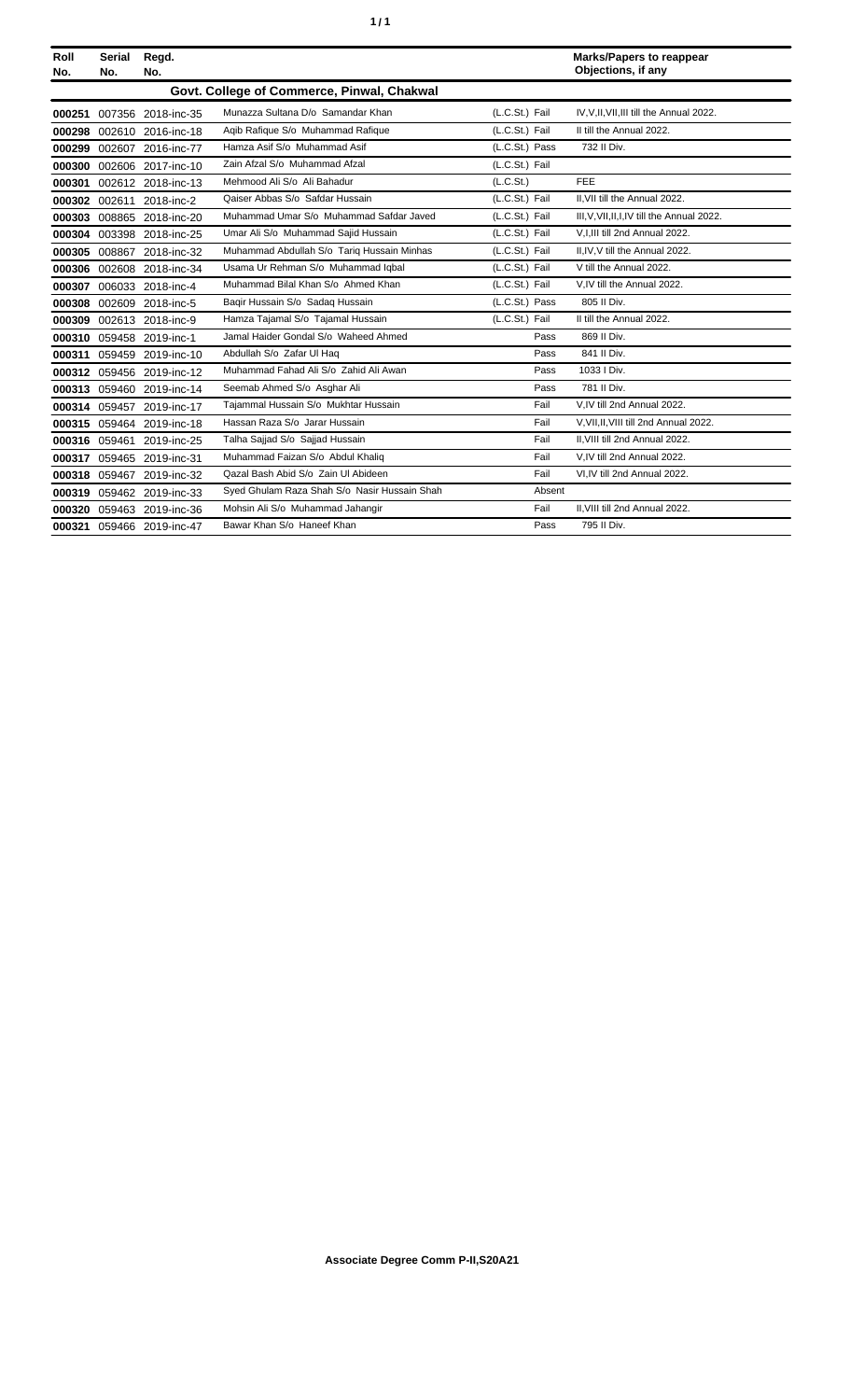| ٠<br>٠ |  |
|--------|--|
|        |  |

| Roll<br>No. | Serial<br>No.                        | Regd.<br>No.       |                                      |                | Marks/Papers to reappear<br>Objections, if any |  |  |
|-------------|--------------------------------------|--------------------|--------------------------------------|----------------|------------------------------------------------|--|--|
|             | Makkah College of Commerce, Talagang |                    |                                      |                |                                                |  |  |
| 000261      |                                      | 009817 2017-pst-78 | Hadia Saba Hussain D/o Sabir Hussain | (L.C.St.) Pass | 790 II Div.                                    |  |  |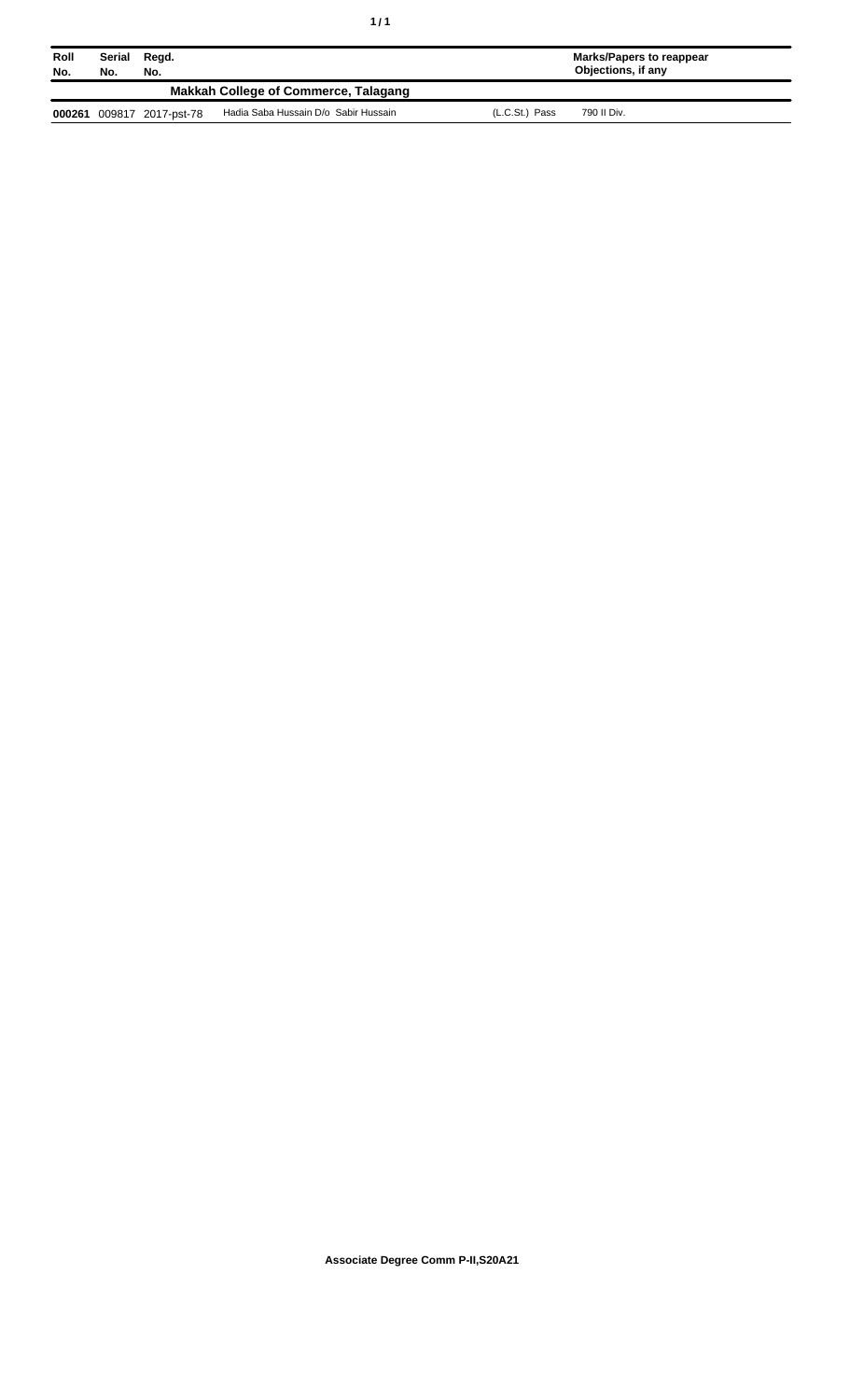| Roll<br>No. | <b>Serial</b><br>No.                                                    | Regd.<br>No.               |                                   |      | <b>Marks/Papers to reappear</b><br>Objections, if any |  |  |  |
|-------------|-------------------------------------------------------------------------|----------------------------|-----------------------------------|------|-------------------------------------------------------|--|--|--|
|             | <b>Orient Girls College of Science &amp; Commerce, Talagang Chakwal</b> |                            |                                   |      |                                                       |  |  |  |
|             | 000252 049787                                                           | 2019-oct-153               | Amara Akhtar D/o Akhtar Hussain   | Pass | $1026$ I Div.                                         |  |  |  |
|             |                                                                         | 000253 049785 2019-oct-154 | Aleeza Mushtag D/o Mushtag Haider | Pass | 906   Div.                                            |  |  |  |
|             |                                                                         | 000254 049788 2019-oct-155 | Noureen Kousar D/o Naveed Iqbal   | Fail | III till 2nd Annual 2022.                             |  |  |  |
|             |                                                                         | 000255 049786 2019-oct-156 | Rabia Kaneez D/o Sher Zaman       | Pass | 843 II Div.                                           |  |  |  |
|             | 000256 049793                                                           | 2019-oct-157               | Nirma Batool D/o Muhammad Afzal   | Fail | IV, VII, VIII, I, VI, III till 2nd Annual 2022.       |  |  |  |
| 000257      |                                                                         | 049789 2019-oct-158        | Shehar Bano D/o Khizar Hayat      | Fail | III, V, I, IV, VI till 2nd Annual 2022.               |  |  |  |
| 000258      |                                                                         | 049790 2019-oct-159        | Farwa D/o Zafar Javed             | Pass | 856 II Div.                                           |  |  |  |
|             |                                                                         | 000259 049791 2019-oct-161 | Tehreem Bibi D/o Muhammad Yaseen  | Fail | II.VI.III till 2nd Annual 2022.                       |  |  |  |
|             |                                                                         | 000260 049792 2019-oct-162 | Maryam Altaf D/o Muhammad Altaf   | Pass | 900   Div.                                            |  |  |  |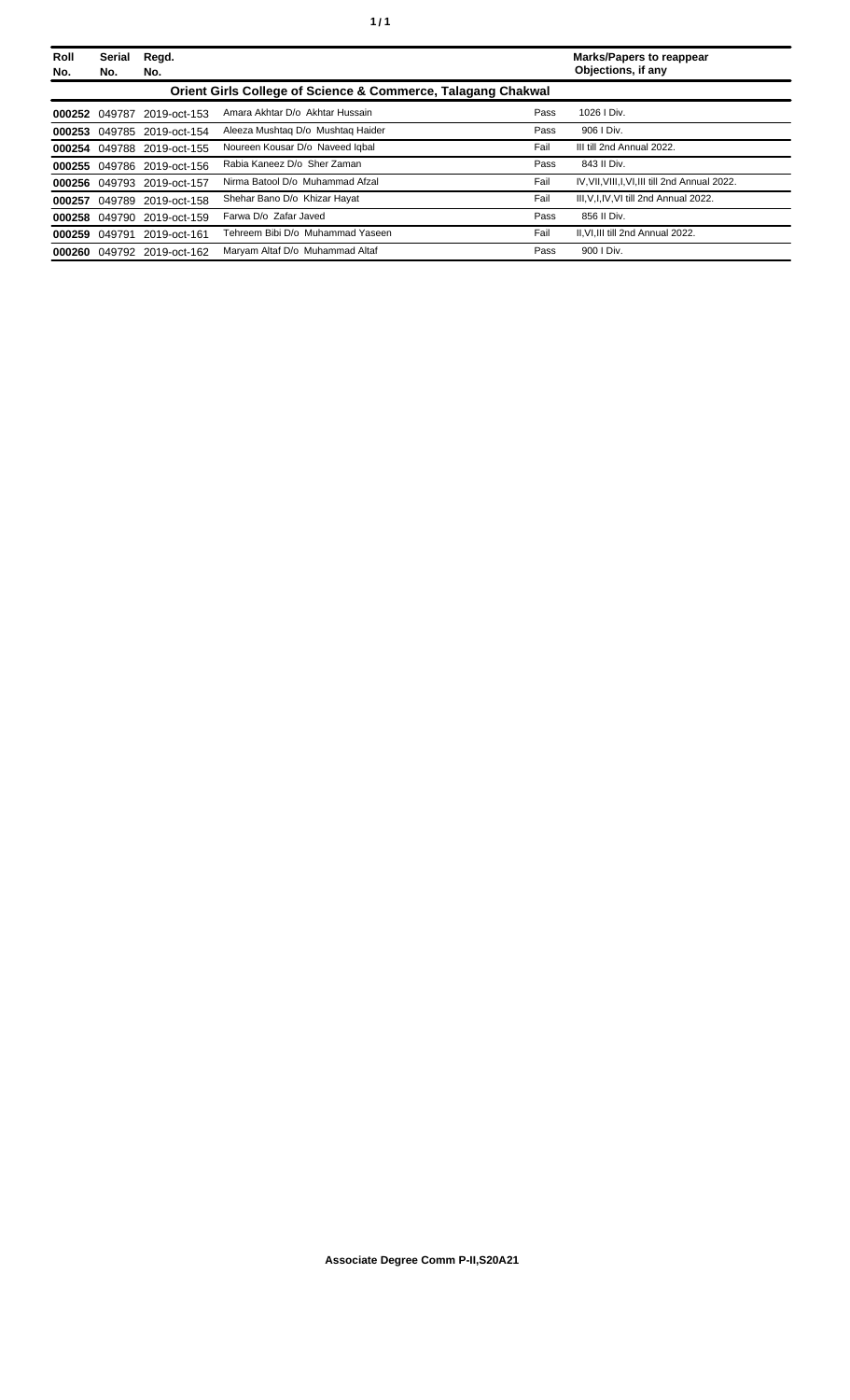| Roll | Serial        | Regd.                      |                                                |        | <b>Marks/Papers to reappear</b>        |
|------|---------------|----------------------------|------------------------------------------------|--------|----------------------------------------|
| No.  | No.           | No.                        |                                                |        | Objections, if any                     |
|      |               |                            | Govt. Institute of Commerce, Talagang, Chakwal |        |                                        |
|      |               | 000322 056952 2017-pcr-168 | Umar Adil S/o Ahmed Khan                       | Fail   | I.V.VII.II.VI.IV till 2nd Annual 2022. |
|      |               | 000323 056951 2018-tc-21   | Faizan Minhas S/o Fiaz Feroze                  | Fail   | I.II.V.VI till 2nd Annual 2022.        |
|      |               | 000324 056945 2019-tc-1    | Ehtisham Hashim S/o Muhammad Hashim            | Fail   | V.II till 2nd Annual 2022.             |
|      |               | 000325 056946 2019-tc-3    | Faizan Ali S/o Ghulam Asghar                   | Absent |                                        |
|      | 000326 056947 | 2019-tc-5                  | Umar Asghar S/o Muhammad Asghar                | Fail   | II till 2nd Annual 2022.               |
|      |               | 000327 056948 2019-tc-6    | Muhammad Shoaib Qadir S/o Abdul Qadir          | Fail   | IV.V till 2nd Annual 2022.             |
|      |               | 000328 056949 2019-tc-7    | Abdul Basit S/o Saleem Iqbal                   | Fail   | V.VI.I till 2nd Annual 2022.           |
|      |               | 000329 056950 2019-tc-8    | Ibtisam Ellahi S/o Ellahi Bakhsh               | Pass   | 876 II Div.                            |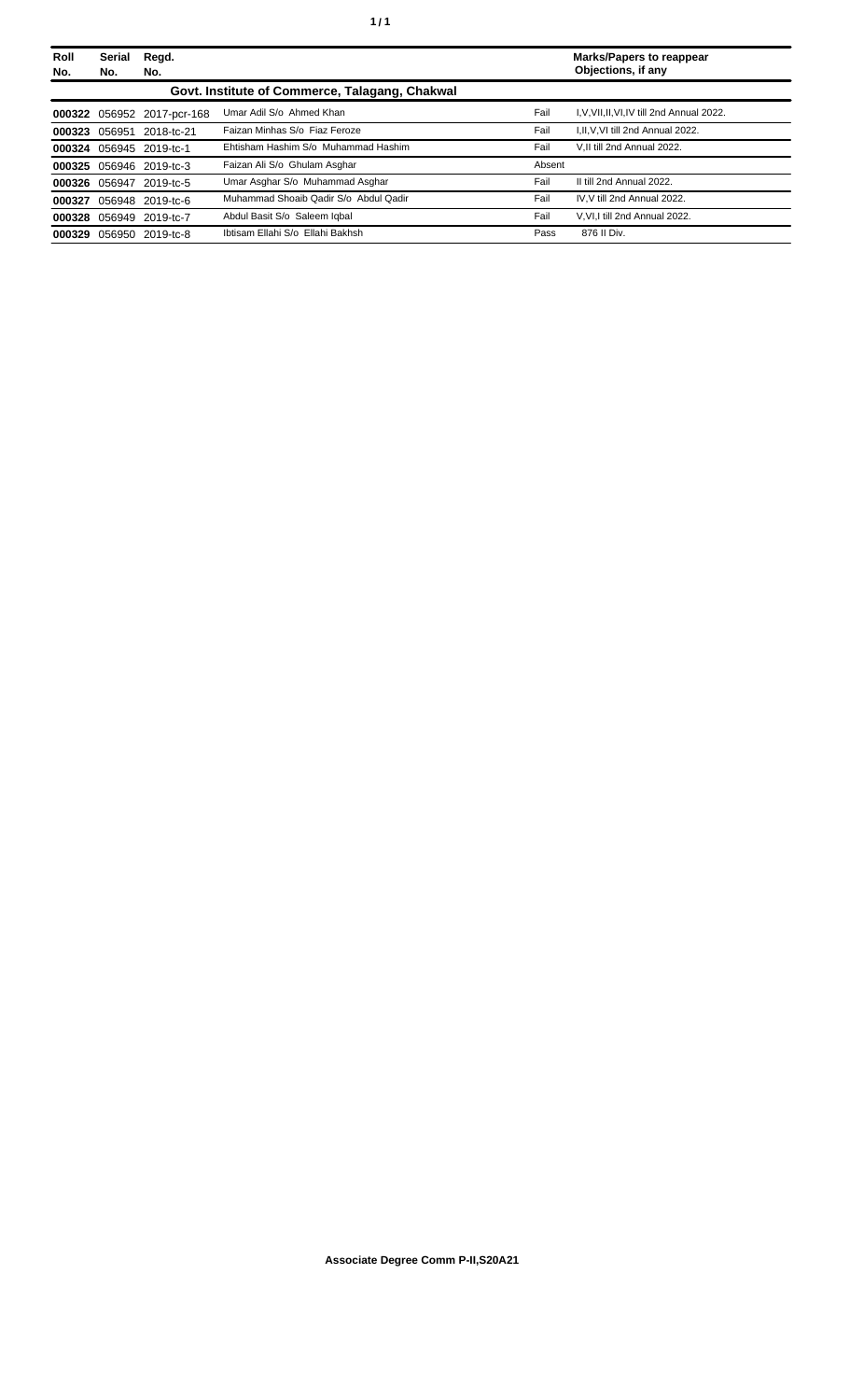| Roll<br>No. | Serial<br>No. | Regd.<br>No.              |                                             |                | <b>Marks/Papers to reappear</b><br>Objections, if any |
|-------------|---------------|---------------------------|---------------------------------------------|----------------|-------------------------------------------------------|
|             |               |                           | <b>Punjab College of Commerce, Chiniot.</b> |                |                                                       |
|             |               | 000920 005397 2016-cp-81  | Adeel Ahmad S/o Mubashar Ahmad              | (L.C.St.) Fail |                                                       |
|             |               | 000921 004334 2017-cp-100 | Adeel Ahmad Tahir S/o Manzoor Ahmad Tahir   | (L.C.St.) Pass | 678 II Div.                                           |
|             |               | 000922 005413 2017-cp-75  | Aasam Ahmad Saqib S/o Mansoor Ahmad         | (L.C.St.) Pass | 680 II Div.                                           |
|             |               | 000923 002532 2017-cp-92  | Usman Ali S/o Haroon Ur Rasheed             | (L.C.St.) Fail |                                                       |
|             |               | 000924 005427 2017-cp-99  | Aitzaz Ahmad Hizgeel S/o Saleh Ahmad Nasir  | (L.C.St.) Fail |                                                       |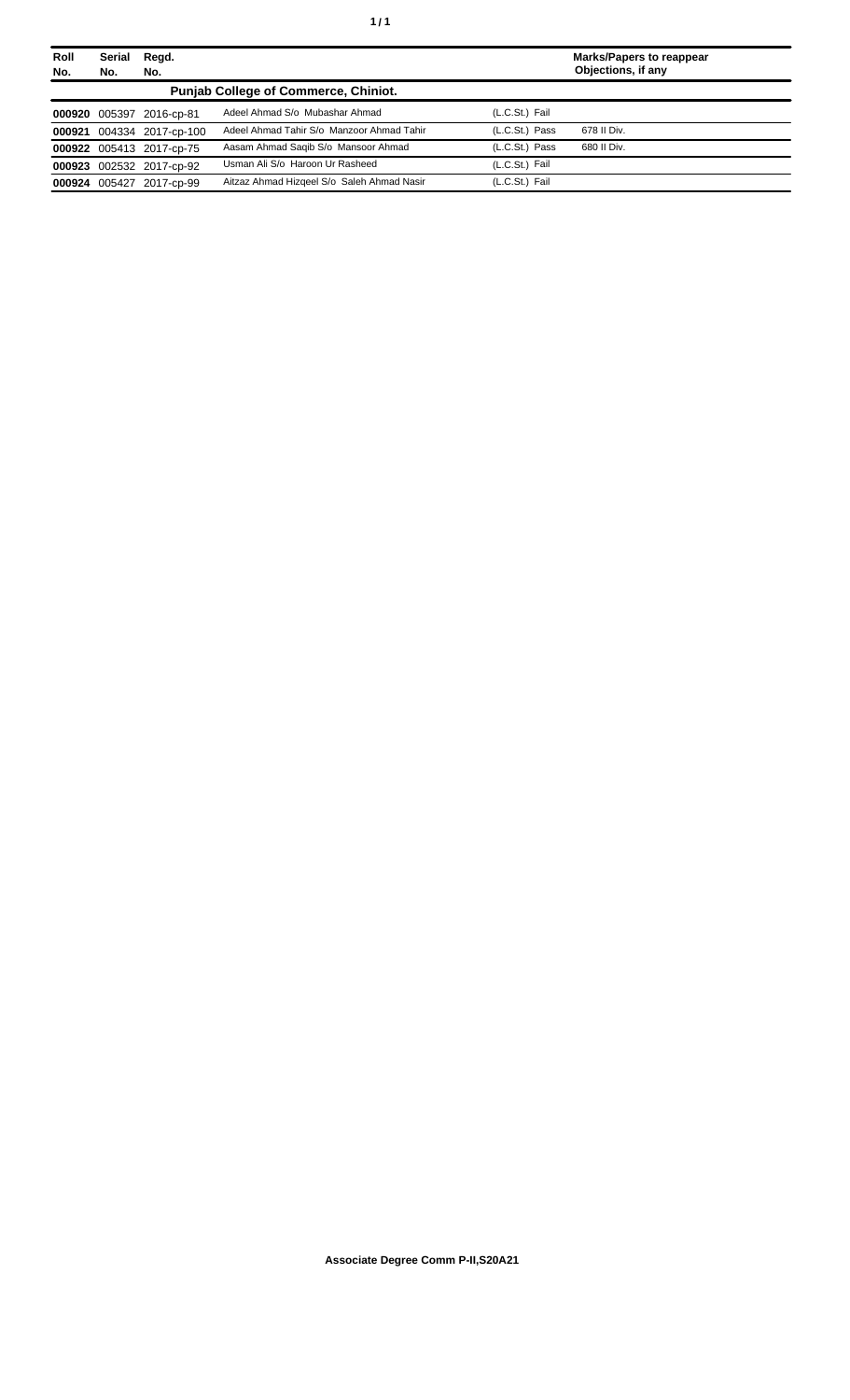| Roll<br>No. | Serial<br>No. | Regd.<br>No.       |                                 |                | <b>Marks/Papers to reappear</b><br>Objections, if any |
|-------------|---------------|--------------------|---------------------------------|----------------|-------------------------------------------------------|
|             |               |                    | Din College, Chiniot            |                |                                                       |
| 000660      |               | 002849 2018-dcc-41 | Nimra Mujahid D/o Mujahid Abbas | (L.C.St.) Fail | I till the Annual 2022.                               |
| 000661      |               | 003202 2018-dcc-42 | Maryam D/o Akram                | (L.C.St.) Fail | VI till the Annual 2022.                              |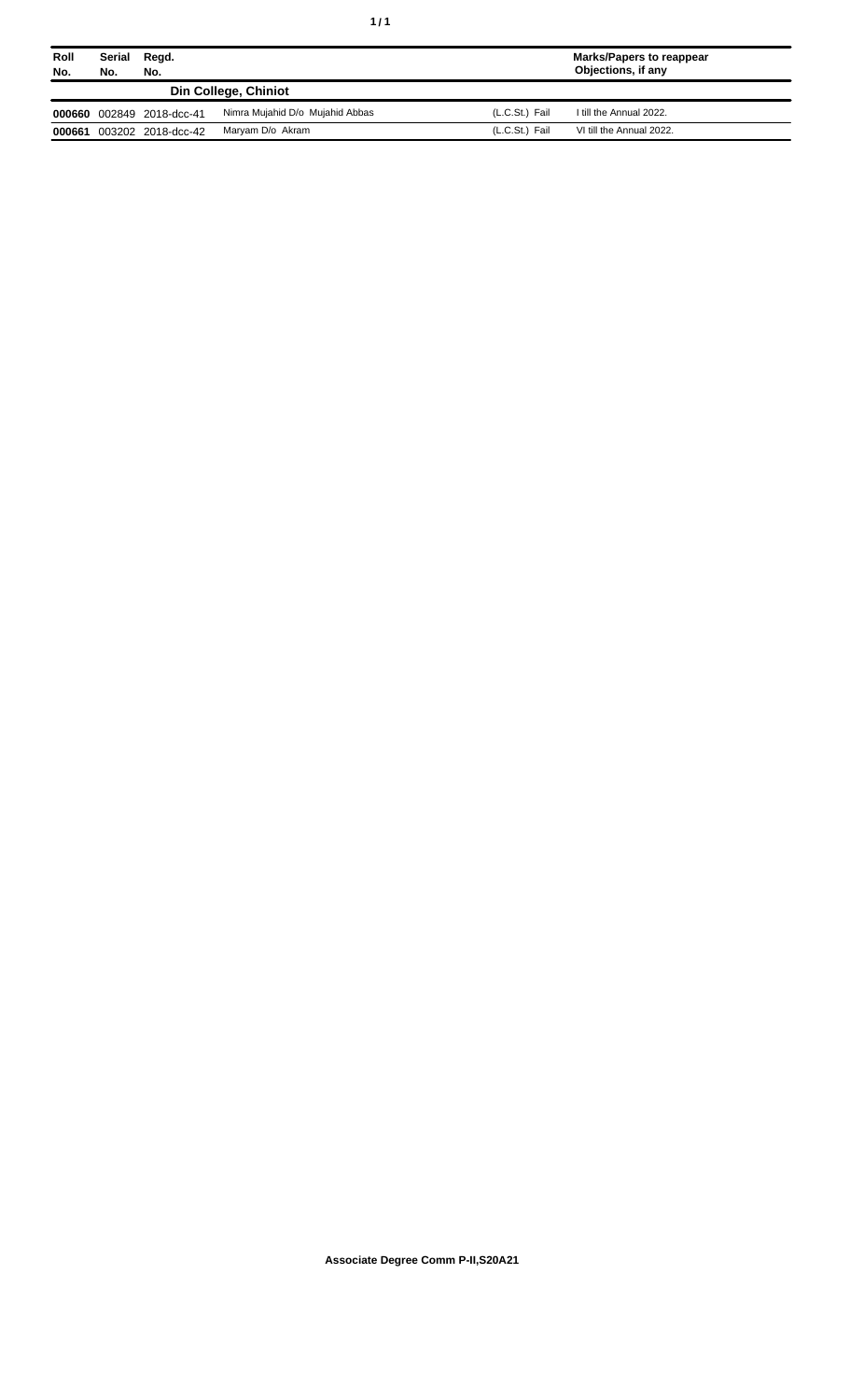| Roll<br>No. | <b>Serial</b><br>No.                                   | Regd.<br>No.              |                                                 |                | <b>Marks/Papers to reappear</b><br>Objections, if any |  |  |  |
|-------------|--------------------------------------------------------|---------------------------|-------------------------------------------------|----------------|-------------------------------------------------------|--|--|--|
|             | Punjab College of Science, Faisalabad Bypass, Chiniot. |                           |                                                 |                |                                                       |  |  |  |
|             |                                                        | 000662 002799 2018-pfc-10 | Zunaira Shahzad D/o Shahzad Iqbal Qureshi       | (L.C.St.) Pass | 743 II Div.                                           |  |  |  |
| 000663      | 002797                                                 | 2018-pfc-15               | Mah Noor Kiran Shafi D/o Muhammad Ali           | (L.C.St.) Fail | V till the Annual 2022.                               |  |  |  |
|             |                                                        | 000664 002796 2018-pfc-17 | Afia Lateef D/o Abdul Lateef Javed              | (L.C.St.) Fail | V.VII till the Annual 2022.                           |  |  |  |
|             |                                                        | 000665 006078 2018-pfc-8  | Syeda Salva D/o Syeda Mahmood Aslam             | (L.C.St.) Pass | 769 II Div.                                           |  |  |  |
|             |                                                        | 000925 006182 2018-pfc-14 | Irfan Umer S/o Umer Draz                        | (L.C.St.)      | FEE.                                                  |  |  |  |
|             |                                                        | 000926 004249 2018-pfc-16 | Ghayoor Ahmad S/o Asmat Ullah                   | (L.C.St.) Pass | 653 III Div.                                          |  |  |  |
|             |                                                        | 000927 004224 2018-pfc-20 | Muhammad Adeeb Ajmal S/o Muhammad Mahmood Ajmal | (L.C.St.) Fail | V, VI, VII, II, I, IV till the Annual 2022.           |  |  |  |
| 000928      |                                                        | 002488 2018-pfc-5         | Ali Raza S/o Altaf Hussain                      | (L.C.St.) Fail | VI till the Annual 2022.                              |  |  |  |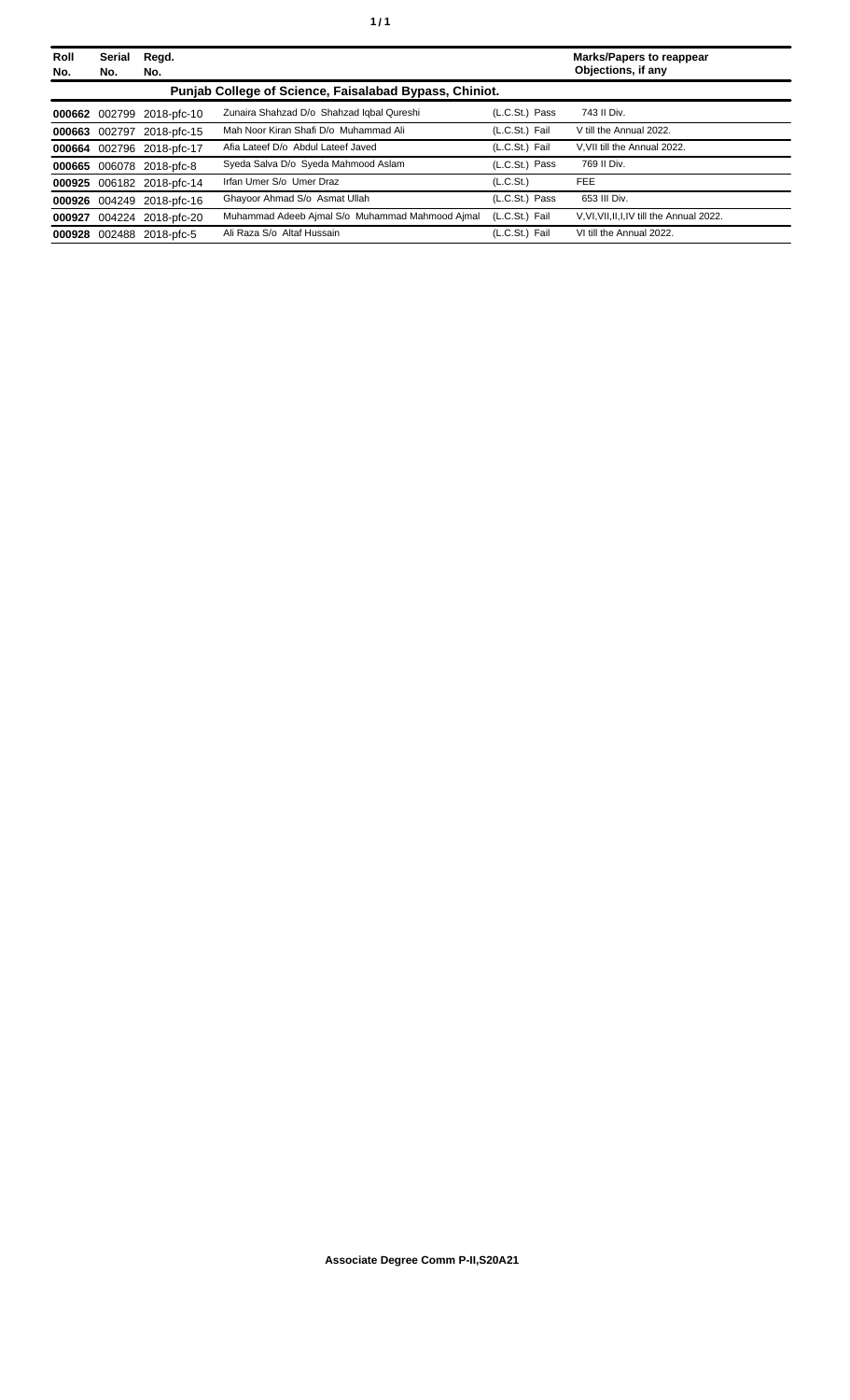| Roll<br>No.                                         | Serial<br>No. | Regd.<br>No.              |                                |                       | Marks/Papers to reappear<br>Objections, if any |  |
|-----------------------------------------------------|---------------|---------------------------|--------------------------------|-----------------------|------------------------------------------------|--|
| Superior College of Commerce, Okara Road, Depalpur. |               |                           |                                |                       |                                                |  |
|                                                     |               | 014116 000128 2012-scd-29 | Muhammad Arsalan S/o Ali Sheir | (L.C.S <sub>t</sub> ) | FEE                                            |  |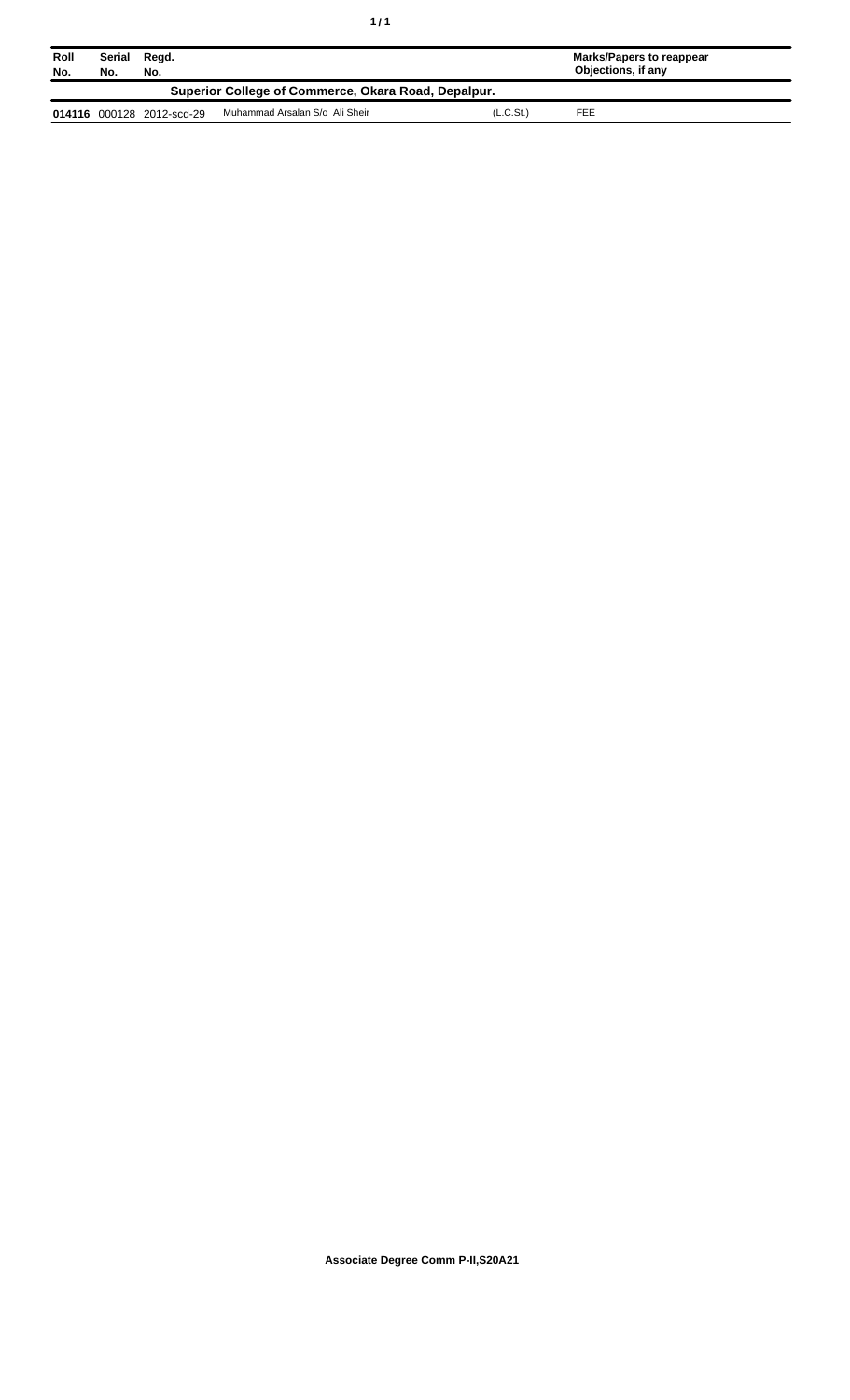| Roll<br>No. | Serial<br>No. | Regd.<br>No.        |                                        |        | <b>Marks/Papers to reappear</b><br>Objections, if any |
|-------------|---------------|---------------------|----------------------------------------|--------|-------------------------------------------------------|
|             |               |                     | Al-Fanan College, Bharokey Road, Daska |        |                                                       |
| 000506      | 056902        | 2020-z-48626        | Zakia Mahboob D/o Mahboob Azam         | Fail   | III, II till 2nd Annual 2022.                         |
| 000507      | 056900        | 2020-z-48630        | Mugaddas Babar D/o Iftikhar Babar      | Pass   | 838 II Div.                                           |
| 000508      |               | 056903 2020-z-48633 | Um-E-Habiba D/o Safder Ali Tarar       | Pass   | 834 II Div.                                           |
| 000509      | 056897        | 2020-z-48647        | Esha Arshad Kamal D/o Arshad Kamal     | Pass   | 846 II Div.                                           |
| 000510      | 056898        | 2020-z-48653        | Nida Ashraf D/o Muhammad Ashraf        | Fail   | I, IV, III till 2nd Annual 2022.                      |
| 000511      |               | 056895 2020-z-48654 | Aleena D/o Muhammad Ameen              | Pass   | 855 II Div.                                           |
| 000512      | 056901        | 2020-z-48656        | Sadaf Iftikhar D/o Iftikhar Babar      | Fail   | III, V, I till 2nd Annual 2022.                       |
| 000513      | 056899        | 2020-z-48659        | Samina D/o Rafaqat Ali                 | Fail   | V.III till 2nd Annual 2022.                           |
| 000514      | 056896        | 2020-z-48665        | Momna Zahid D/o Zahid Nazir            | Fail   | II, I, III, V till 2nd Annual 2022.                   |
| 000642      | 056907        | 2019-pcd-2          | Fahad Mahmood S/o Zahid Mahmood Butt   | Fail   | I, II, VII, VI, V till 2nd Annual 2022.               |
| 000643      | 056905        | 2020-z-48624        | Umar Taj S/o Taj Deen                  | Pass   | 882 II Div.                                           |
| 000644      | 056906        | 2020-z-48629        | Hassan Ali S/o Ghulam Mustafa          | Pass   | 820 II Div.                                           |
| 000645      |               | 056904 2020-z-48646 | Muhammad Waseem S/o Magbool Hussain    | Absent |                                                       |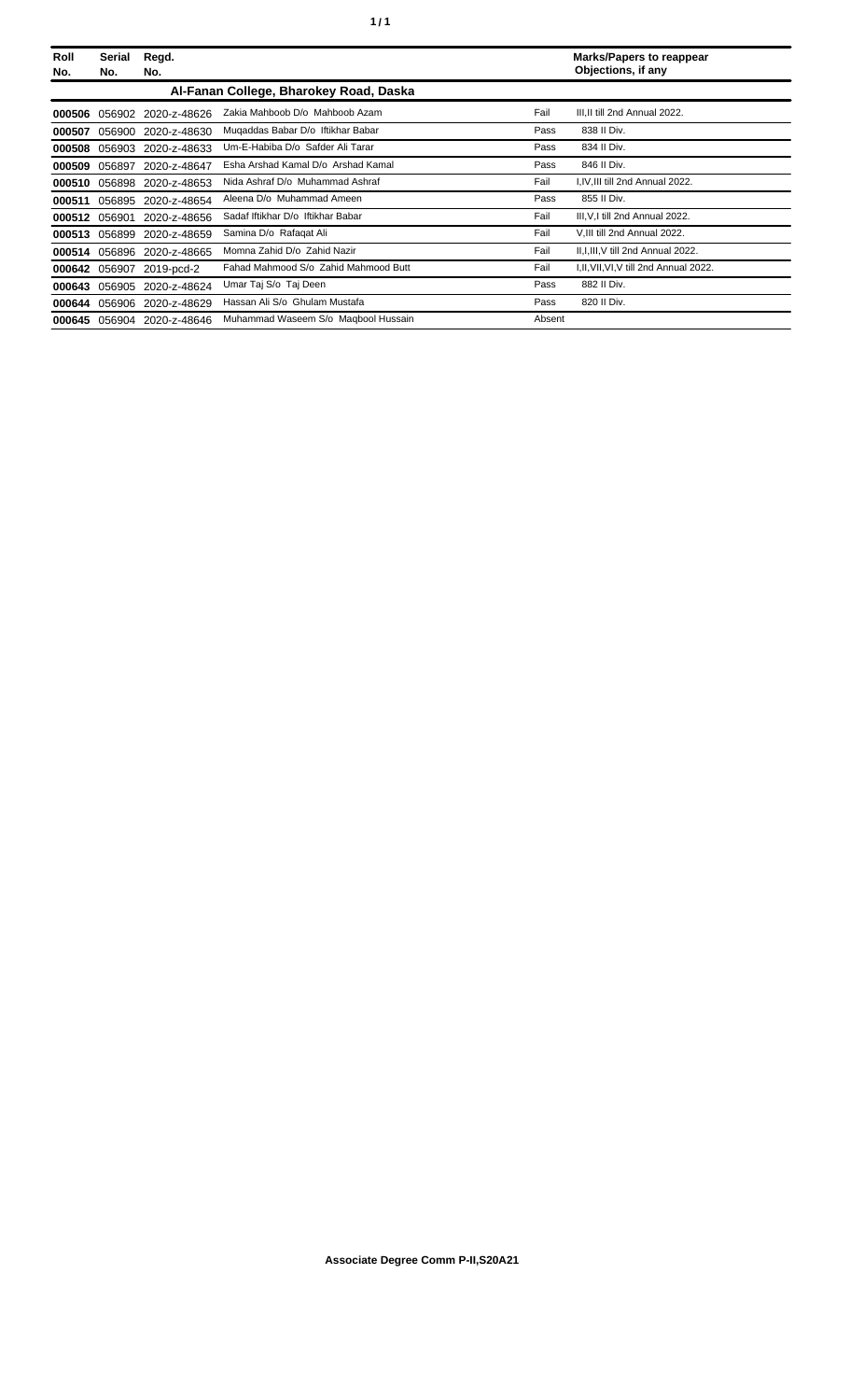| ٠ | ٠ |
|---|---|
|   |   |

| Roll<br>No. | Serial<br>No. | Regd.<br>No.              |                                           |                | <b>Marks/Papers to reappear</b><br>Objections, if any |
|-------------|---------------|---------------------------|-------------------------------------------|----------------|-------------------------------------------------------|
|             |               |                           | <b>Punjab College of Commerce, Daska</b>  |                |                                                       |
|             |               | 000515 013525 2017-pcd-9  | Moon Ashraf D/o Muhammad Ashraf           | (L.C.St.) Fail |                                                       |
|             |               | 000516 011855 2018-pcd-13 | Saira Boota D/o Muhammad Boota            | (L.C.St.) Pass | 751 II Div.                                           |
|             |               | 000517 011883 2018-pcd-22 | Gulshan Ameen D/o Muhammad Ameen          | (L.C.St.)      | <b>FAIL PREVIOUS PART</b>                             |
|             |               | 000518 012714 2018-pcd-23 | Ambar Fatima D/o Riaz Ahmad               | (L.C.St.) Pass | 853 II Div.                                           |
|             |               | 000519 011880 2018-pcd-7  | Rabeea Kousar D/o Noor Hussain            | (L.C.St.) Pass | 890 II Div.                                           |
|             |               | 000520 065571 2019-pcd-18 | Atka Aroosa D/o Muhammad Akhtar           | Pass           | 928 I Div.                                            |
|             |               | 000521 065592 2019-pcd-19 | Mubeen Magsood D/o Mgsood Ahmed           | Fail           | IV.III till 2nd Annual 2022.                          |
|             |               | 000522 065577 2019-pcd-20 | Swera Bano D/o Khalid Hussain             | Pass           | 852 II Div.                                           |
|             |               | 000523 065581 2019-pcd-21 | Ansa D/o Muhammad Aslam                   | Fail           | III, II till 2nd Annual 2022.                         |
|             |               | 000524 065582 2019-pcd-24 | Bisma Ishfaq D/o Ishfaq Ahmad             |                | <b>UMC</b>                                            |
|             |               | 000525 065583 2019-pcd-25 | Amna D/o Abid Hussain                     | Fail           | VII till 2nd Annual 2022.                             |
|             |               | 000526 065584 2019-pcd-26 | Qandeel Tougeer D/o Tougeer Ahmed         | Pass           | 889 II Div.                                           |
|             |               | 000527 065596 2019-pcd-27 | Waseeiga D/o Magsood Ahmed                |                | <b>R.L PART-I</b>                                     |
| 000528      |               | 065585 2019-pcd-28        | Maham Abbas D/o Abbas Ali                 | Fail           | VIII, VII till 2nd Annual 2022.                       |
| 000529      |               | 065586 2019-pcd-30        | Hadisa D/o Muhammad Faroog                |                | R.L PART-I                                            |
|             |               | 000530 065593 2019-pcd-31 | Nimra Rasheed D/o Rasheed Ahmed Goraya    | Fail           | VI, III, VIII, IV till 2nd Annual 2022.               |
|             |               | 000531 065587 2019-pcd-32 | Noor Hira D/o Muhammad Nasir              | Fail           | VI, VII, I till 2nd Annual 2022.                      |
|             |               | 000532 065570 2019-pcd-33 | Isma Akhter D/o Akhter Ali                | Pass           | 1068 I Div.                                           |
|             |               | 000533 065595 2019-pcd-34 | Amina Bibi D/o Muhammad Boota             | Pass           | 826 II Div.                                           |
|             |               | 000534 065572 2019-pcd-35 | Naina D/o Muhammad Irfan                  | Pass           | 847 II Div.                                           |
|             |               | 000535 065573 2019-pcd-36 | Rabia Waseem D/o Waseem Nawaz             | Pass           | 929   Div.                                            |
|             |               | 000536 065574 2019-pcd-37 | Eraj Sultana D/o Khawaja Jaber Ali        | Pass           | 836 II Div.                                           |
| 000537      |               | 065575 2019-pcd-39        | Shehzadi Muneeba D/o Tariq Mehmood        |                | <b>R.L PART-I</b>                                     |
|             |               | 000538 065576 2019-pcd-41 | Momna D/o Magsood Ahmad                   | Fail           | IV till 2nd Annual 2022.                              |
|             |               | 000539 065578 2019-pcd-42 | Esha D/o Abdul Majeed                     | Pass           | 869 II Div.                                           |
|             |               | 000540 065579 2019-pcd-43 | Sabeen Zahira D/o Imtiaz Hussain          | Pass           | 796 II Div.                                           |
|             |               | 000541 065580 2019-pcd-45 | Sadia D/o Muhammad Afzal                  | Fail           | I,IV till 2nd Annual 2022.                            |
| 000542      |               | 065588 2019-pcd-56        | Muneeba Yaqoob D/o Muhammad Yaqoob        | Pass           | 821 II Div.                                           |
| 000646      |               | 011871 2018-pcd-25        | Ikram Ullah Khan S/o Zia Ullah Khan       | (L.C.St.) Pass | 830 II Div.                                           |
|             |               | 000647 011866 2018-pcd-29 | Husnain Khalid S/o Khalid Bashir Salariya | (L.C.St.) Pass | 885 II Div.                                           |
|             |               | 000648 011867 2018-pcd-32 | Nabeel Javid S/o Muhammad Javid           | (L.C.St.) Pass | 814 II Div.                                           |
|             |               | 000649 011858 2018-pcd-33 | Asad Ali S/o Muhammad Rafique             | (L.C.St.) Pass | 795 II Div.                                           |
|             |               | 000650 011846 2018-pcd-35 | Mudasser Hussain S/o Allah Ditta          | (L.C.St.) Pass | 767 II Div.                                           |
| 000651      |               | 011877 2018-pcd-37        | Muhammad Ibrar Saeed S/o Saeed Ahmad      | (L.C.St.) Fail | I till the Annual 2022.                               |
|             |               | 000652 065589 2019-pcd-4  | Umair Iftikhar S/o Iftikhar Ahmed         | Pass           | 827 II Div.                                           |
|             |               | 000653 065594 2019-pcd-6  | Mohsin Raza S/o Muhammad Yaseen           | Fail           | VI till 2nd Annual 2022.                              |
|             |               | 000654 065590 2019-pcd-7  | Ijaz Sarwar Bhatti S/o Muhammad Sarwar    | Fail           | V, VII, I, VI, IV till 2nd Annual 2022.               |
|             |               | 000655 065591 2019-pcd-8  | Gull Muhammad S/o Hafiz Muhammad Sajjad   | Fail           | III, VI, V, I, IV, VIII till 2nd Annual 2022.         |
|             |               | 000656 065597 2019-pcd-9  | Salman Ehsan S/o Ehsan Ullah              | Fail           |                                                       |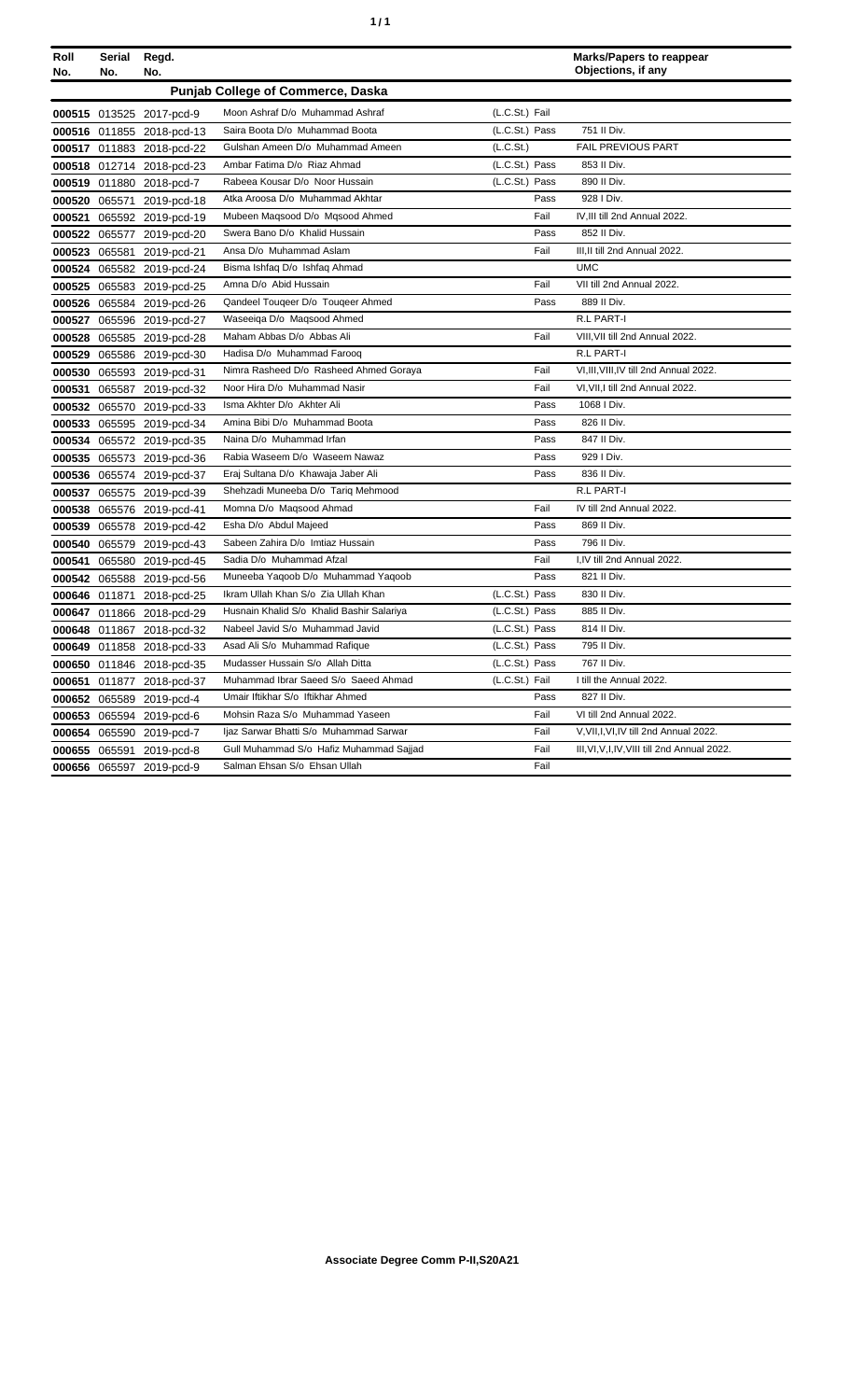| Roll<br>No.                                              | Serial<br>No. | Regd.<br>No.              |                                    |                       | Marks/Papers to reappear<br>Objections, if any |
|----------------------------------------------------------|---------------|---------------------------|------------------------------------|-----------------------|------------------------------------------------|
| The City College of Commerce, Peoples Colony, Faisalabad |               |                           |                                    |                       |                                                |
|                                                          |               | 000666 005728 2015-ccf-43 | Qurat UI Ain D/o Shoukat Ali       | (L.C.St.) Pass        | 756 II Div.                                    |
|                                                          |               | 000929 010630 2016-ccf-14 | Shaharyar Khan S/o Rana Hamid Khan | (L.C.S <sub>t</sub> ) | FEE                                            |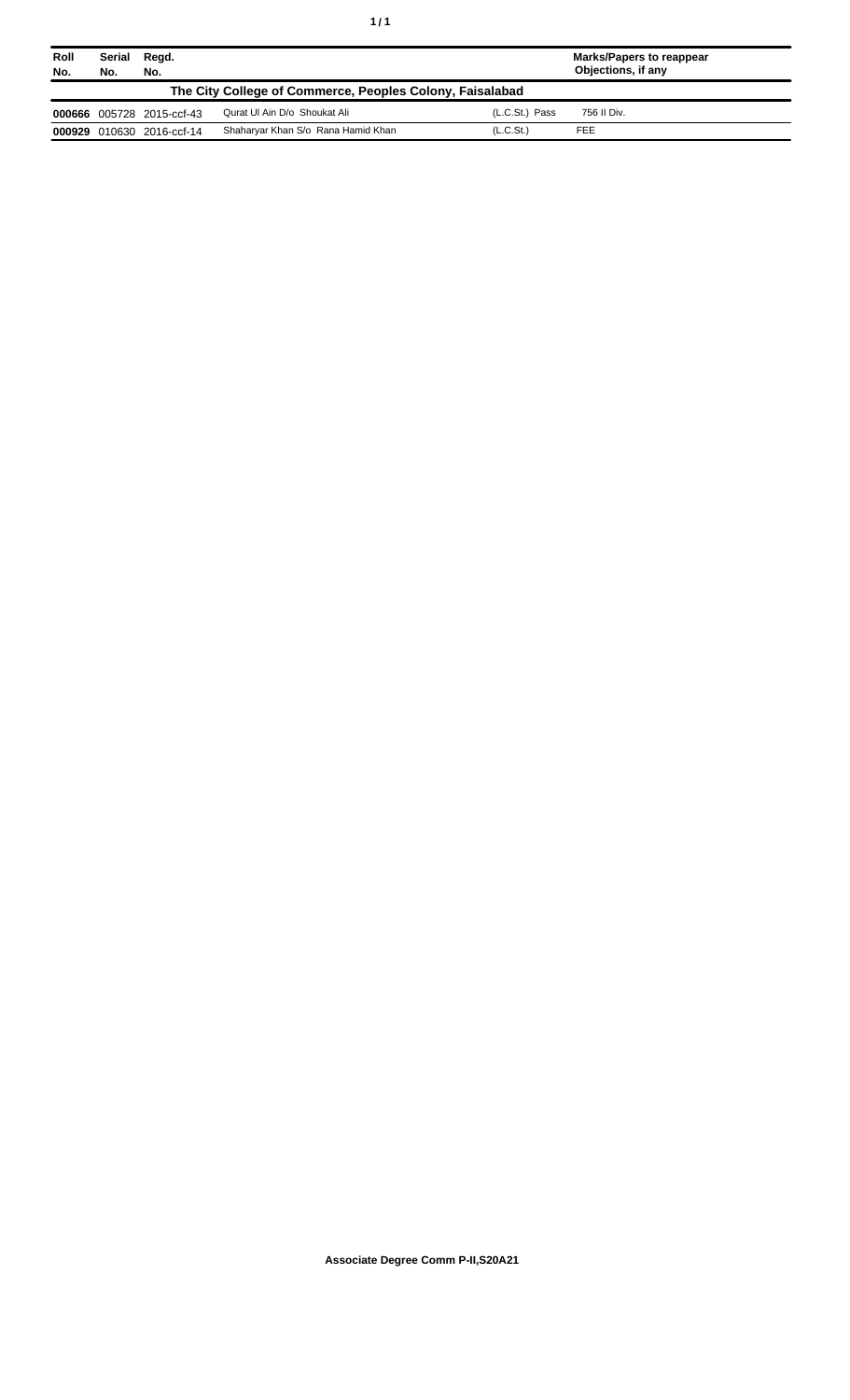| Roll<br>No. | Serial<br>No. | Regd.<br>No.              |                                                 |                | Marks/Papers to reappear<br>Objections, if any |
|-------------|---------------|---------------------------|-------------------------------------------------|----------------|------------------------------------------------|
|             |               |                           | Govt. College of Commerce, Samundri, Faisalabad |                |                                                |
| 001681      |               | 002229 2018-csa-1         | Usama Javaid S/o Javaid Ali                     | (L.C.St.) Pass | 815 II Div.                                    |
|             |               | 001683 002233 2018-csa-24 | Ammar Baig S/o Ajmal Baig Khan                  | (L.C.St.) Pass | 907   Div.                                     |
|             |               | 001685 002269 2018-csa-5  | Asher Salman S/o Rasheed                        | (L.C.St.) Pass | 774 II Div.                                    |
| 001686      |               | 002289 2018-csa-7         | Anees S/o Paul                                  | (L.C.St.) Pass | 744 II Div.                                    |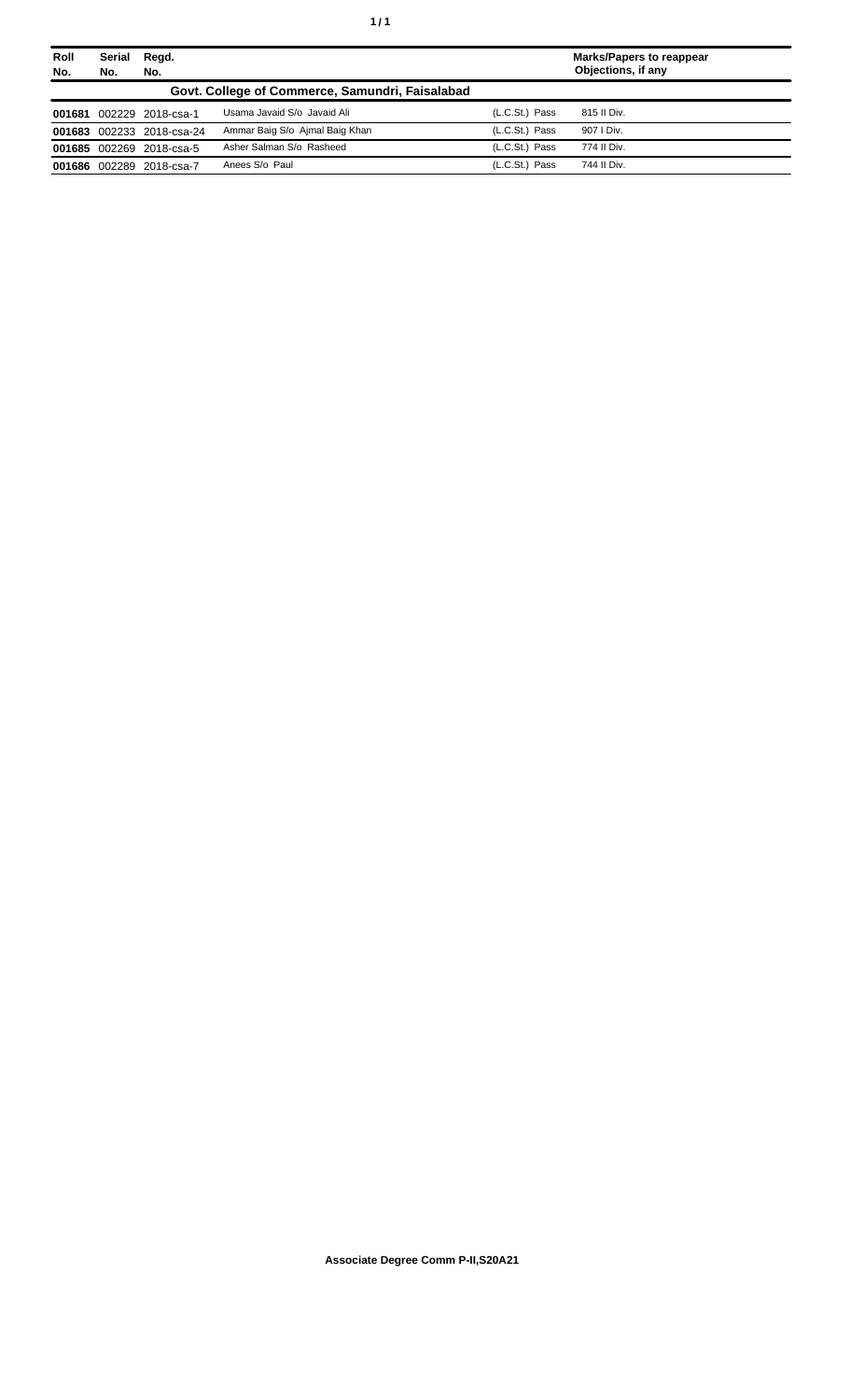| Roll<br>No. | Serial<br>No. | Regd.<br>No.                                           |                                                                               |                       | <b>Marks/Papers to reappear</b><br>Objections, if any |
|-------------|---------------|--------------------------------------------------------|-------------------------------------------------------------------------------|-----------------------|-------------------------------------------------------|
|             |               |                                                        | Shiblee College of Commerce for Women, Faisalabad                             |                       |                                                       |
|             |               |                                                        | Ushna Rajvi D/o Naseem Asif Rajvi                                             | (L.C.S <sub>t</sub> ) | <b>FEE</b>                                            |
|             |               | 000667 009311 2016-csf-27<br>000668 003355 2016-csf-77 | Amna Idrees D/o Muhammad Idrees                                               | (L.C.St.) Fail        | VII, II, IV, III, I, VIII, VI till 2nd Annual 2022.   |
|             |               | 000669 001836 2017-csf-11                              | Saba D/o Akber Ali                                                            | (L.C.St.) Fail        |                                                       |
|             |               | 000670 004675 2017-csf-31                              | Hina Akhter D/o Muhammad Akhter                                               | (L.C.St.) Pass        | 775 II Div.                                           |
| 000671      |               | 000953 2018-csf-12                                     | Javeria Tahir D/o Muhammad Tahir Pervez                                       | (L.C.St.) Fail        | VI, V, I, IV till the Annual 2022.                    |
|             |               | 000672 000989 2018-csf-15                              | Safa Zainab D/o Muhammad Yousaf                                               | (L.C.St.) Pass        | 679 II Div.                                           |
|             |               | 000673 001001 2018-csf-20                              | Mahnoor D/o Muhammad Irfan                                                    | (L.C.St.) Pass        | 710 II Div.                                           |
|             |               | 000674 000988 2018-csf-29                              | Qurat-Ul-Ain D/o Nadir Hussain                                                | (L.C.St.) Pass        | 679 II Div.                                           |
|             |               | 000675 000997 2018-csf-30                              | Ayesha Ramzan D/o Muhammad Ramzan                                             | (L.C.St.) Fail        | V.VI till the Annual 2022.                            |
|             |               | 000676 000739 2018-csf-31                              | Noor Fatima D/o Muhammad Munir                                                | (L.C.St.) Pass        | 708 II Div.                                           |
|             |               | 000677 000738 2018-csf-33                              | Nimra Javed D/o Amjad Javed                                                   | (L.C.St.) Fail        | I, VI till the Annual 2022.                           |
|             |               | 000678 001005 2018-csf-34                              | Mariyam Tahir D/o Tahir Iqbal                                                 | (L.C.St.) Fail        | IV, VI, VIII, I, V till the Annual 2022.              |
|             |               | 000679 000033 2018-csf-35                              | Zobia D/o Muhammad Naeem                                                      | (L.C.St.) Pass        | 792 II Div.                                           |
|             |               | 000680 000035 2018-csf-36                              | Nida Sarwar D/o Ghulam Sarwar                                                 | (L.C.St.) Pass        | 835 II Div.                                           |
|             |               | 000681 012905 2018-csf-38                              | Rumasa Mazhar D/o Mazhar Hussain                                              | (L.C.St.) Pass        | 798 II Div.                                           |
|             |               | 000682 003384 2018-csf-44                              | Amna Moeen D/o Moeen Nawaz                                                    | (L.C.St.) Fail        | V, VI till the Annual 2022.                           |
|             |               | 000683 000034 2018-csf-47                              | Afifa Khalid D/o Khalid Mehmood                                               | (L.C.St.) Pass        | 804 II Div.                                           |
|             |               | 000684 001004 2018-csf-6                               | Irfa Younas D/o Muhammad Younas                                               | (L.C.St.) Fail        | V till the Annual 2022.                               |
|             |               | 000685 000986 2018-csf-9                               | Laila Iqbal D/o Muhammad Iqbal                                                | (L.C.St.) Fail        | VI till the Annual 2022.                              |
|             |               | 000686 041404 2019-csf-1                               | Saliha Iqbal D/o Muhammad Iqbal                                               | Fail                  | III, V, IV, VI, I, II till 2nd Annual 2022.           |
|             |               | 000687 041417 2019-csf-10                              | Zunaira Abbas D/o Nair Abbas Khan                                             | Pass                  | 900 I Div.                                            |
|             |               | 000688 041431 2019-csf-11                              | Ansa Zubair D/o Muhammad Zubair                                               | Fail                  | VI till 2nd Annual 2022.                              |
|             |               | 000689 041427 2019-csf-12                              | Rooman Maqsood D/o Sheikh Muhammad Maqsood                                    | Pass                  | 780 II Div.                                           |
|             |               | 000690 041424 2019-csf-13                              | Rija Noor D/o Muhammad Afzal                                                  | Fail                  | II, III till 2nd Annual 2022.                         |
|             |               | 000691 041423 2019-csf-14                              | Zarnyha Fatima D/o Muhammad Saleem                                            | Pass                  | 813 II Div.                                           |
|             |               | 000692 041422 2019-csf-15                              | Ajwa Tariq D/o Tariq Mahmood<br>Hamna Yaseen D/o Muhammad Yaseen              | Fail                  | VI till 2nd Annual 2022.<br>FEE PRV. PART             |
|             |               | 000693 041428 2019-csf-16                              | Nimra Khalid D/o Khalid Mehmood                                               | Pass                  | 936 I Div.                                            |
|             |               | 000694 041418 2019-csf-17                              | Amna Shahzadi D/o Muhammad Ramzan Javed                                       | Pass                  | 782 II Div.                                           |
|             |               | 000695 041419 2019-csf-18<br>000696 041425 2019-csf-19 | Mahzaib Muqddas D/o Mubarak Ali                                               | Fail                  | I, III, V, IV, VI till 2nd Annual 2022.               |
|             |               | 000697 041412 2019-csf-2                               | Nazish Arshad D/o Muhammad Arshad                                             | Fail                  | V, II till 2nd Annual 2022.                           |
|             |               | 000698 041436 2019-csf-20                              | Isha Mezab D/o Safdar Ali                                                     |                       | FEE PRV. PART                                         |
|             |               | 000699 041432 2019-csf-21                              | Rifza Abbas Khan D/o Muhammad Abbas                                           | Fail                  | VIII, V, VI till 2nd Annual 2022.                     |
|             |               | 000700 041433 2019-csf-22                              | Noor Fatima D/o Muhammad Rafique Amir                                         | Absent                |                                                       |
|             |               | 000701 041426 2019-csf-24                              | Esha Zulfiqar D/o Muhammad Zulfiqar                                           | Fail                  | V,I, VII till 2nd Annual 2022.                        |
|             |               | 000702 041407 2019-csf-26                              | Maryam Shahzadi D/o Rasheed Ahmad                                             | Fail                  | VII, IV, III, II, V, VI till 2nd Annual 2022.         |
|             |               | 000703 041413 2019-csf-27                              | Abroo Naseeb D/o Naseeb Ahmed                                                 | Fail                  | V, VI, I till 2nd Annual 2022.                        |
|             |               | 000704 041411 2019-csf-28                              | Kiran Zahid D/o Zahid Parveez                                                 | Fail                  | V, VIII till 2nd Annual 2022.                         |
|             |               | 000705 041405 2019-csf-3                               | Ayesha Iqbal D/o Muhammad Iqbal                                               | Fail                  | V, VI, III, I till 2nd Annual 2022.                   |
|             |               | 000706 041408 2019-csf-30                              | Ayesha Zeenat D/o Abdul Sattar                                                | Fail                  | I, V till 2nd Annual 2022.                            |
|             |               | 000707 041442 2019-csf-31                              | Suman D/o Muhammad Arshad                                                     | Absent                |                                                       |
|             |               | 000708 041443 2019-csf-32                              | Maryam Asghar D/o Muhammad Asghar                                             | Fail                  | VIII, VI, V till 2nd Annual 2022.                     |
|             |               | 000709 041438 2019-csf-33                              | Ayesha Hameed D/o Abdul Hameed                                                | Fail                  | I, III, II, V, VI till 2nd Annual 2022.               |
|             |               | 000710 041440 2019-csf-34                              | Misbah Shahzadi D/o Tariq                                                     | Fail                  | V, VIII, II till 2nd Annual 2022.                     |
|             | 000711 041401 | 2019-csf-35                                            | Agsa Noor D/o Noor Muhammad                                                   | Fail                  | VII, VI, V till 2nd Annual 2022.                      |
|             |               | 000712 041420 2019-csf-37                              | Zainab Tariq D/o Tariq Javed                                                  | Fail                  | VIII, IV, VI till 2nd Annual 2022.                    |
|             | 000713 041421 | 2019-csf-38                                            | Noor Fatima D/o Munir Ahmad Kayani                                            | Pass                  | 874 II Div.                                           |
|             |               | 000714 041430 2019-csf-39                              | Mahnoor Khalid D/o Muhammad Khalid                                            | Fail                  | VI, I, VIII till 2nd Annual 2022.                     |
|             |               | 000715 041415 2019-csf-4                               | Emaan D/o Zahid Ali Sheraze                                                   | Absent                |                                                       |
|             |               | 000716 041435 2019-csf-44                              | Eisha-Tir-Razia D/o Mazher Saeed<br>Eman Iftikhar D/o Muhammad Iftikhar Sajid |                       | FEE PRV. PART<br>FEE PRV. PART                        |
|             |               | 000717 041429 2019-csf-45                              | Zara Hussain D/o Fateh Hussain                                                | Absent                |                                                       |
|             |               | 000718 041402 2019-csf-47                              | Javeria Almas D/o Muhammad Ramzan                                             | Absent                |                                                       |
|             |               | 000719 041434 2019-csf-49<br>000720 041410 2019-csf-5  | Sara Khan D/o Zulfiqar Ahmad Khan                                             | Fail                  | I, VI till 2nd Annual 2022.                           |
|             |               | 000721 041439 2019-csf-6                               | Kainat D/o Arif Hussain                                                       | Fail                  | V till 2nd Annual 2022.                               |
|             |               | 000722 041437 2019-csf-7                               | Afshan Kanwal D/o Talib Hussain                                               | Fail                  | VI, VII, V, II till 2nd Annual 2022.                  |
|             |               | 000723 041441 2019-csf-8                               | Samira D/o Ghulam Bheek                                                       | Pass                  | 780 II Div.                                           |
|             |               | 000724 041416 2019-csf-9                               | Abeera Akmal D/o Muhammad Akmal                                               | Fail                  | VI, VIII till 2nd Annual 2022.                        |
|             |               | 000725 041403 2020-z-1851                              | Mah Noor Ayoub D/o Muhammad Ayoub                                             | Absent                |                                                       |
|             |               | 000726 041409 2020-z-5890                              | Ayesha Arif D/o Mirza Muhammad Arif Javed                                     | Fail                  | III, VII, I, VI till 2nd Annual 2022.                 |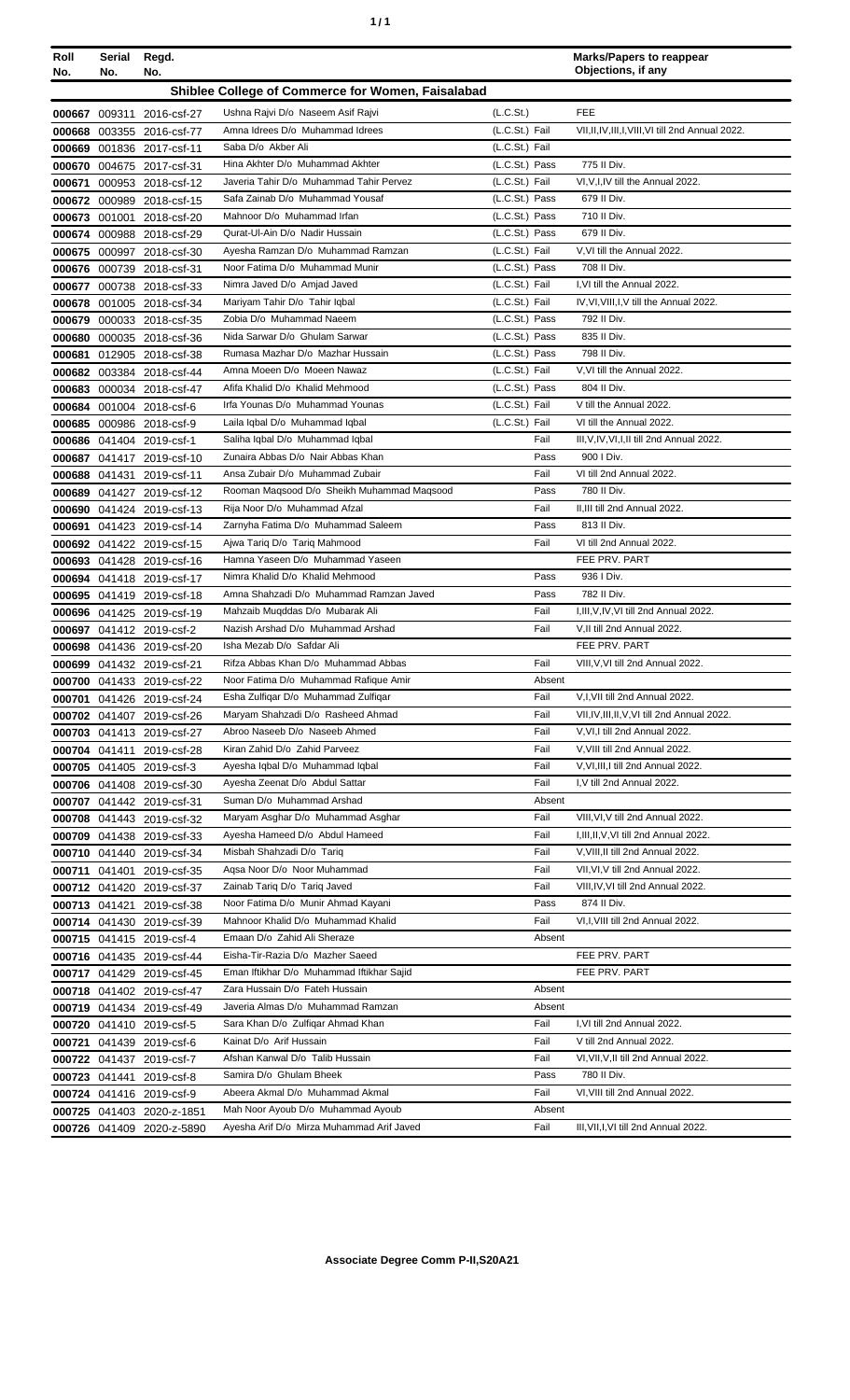| Roll<br>No.                                                       | Serial<br>No. | Regd.<br>No.              |                                       |                | Marks/Papers to reappear<br>Objections, if any |  |
|-------------------------------------------------------------------|---------------|---------------------------|---------------------------------------|----------------|------------------------------------------------|--|
| <b>Faisalabad College of Commerce, Peoples Colony, Faisalabad</b> |               |                           |                                       |                |                                                |  |
|                                                                   |               | 000930 000472 2018-pcf-48 | Muhammad Ibraheem S/o Muhammad Fiyyaz | (L.C.St.) Pass | 745 II Div.                                    |  |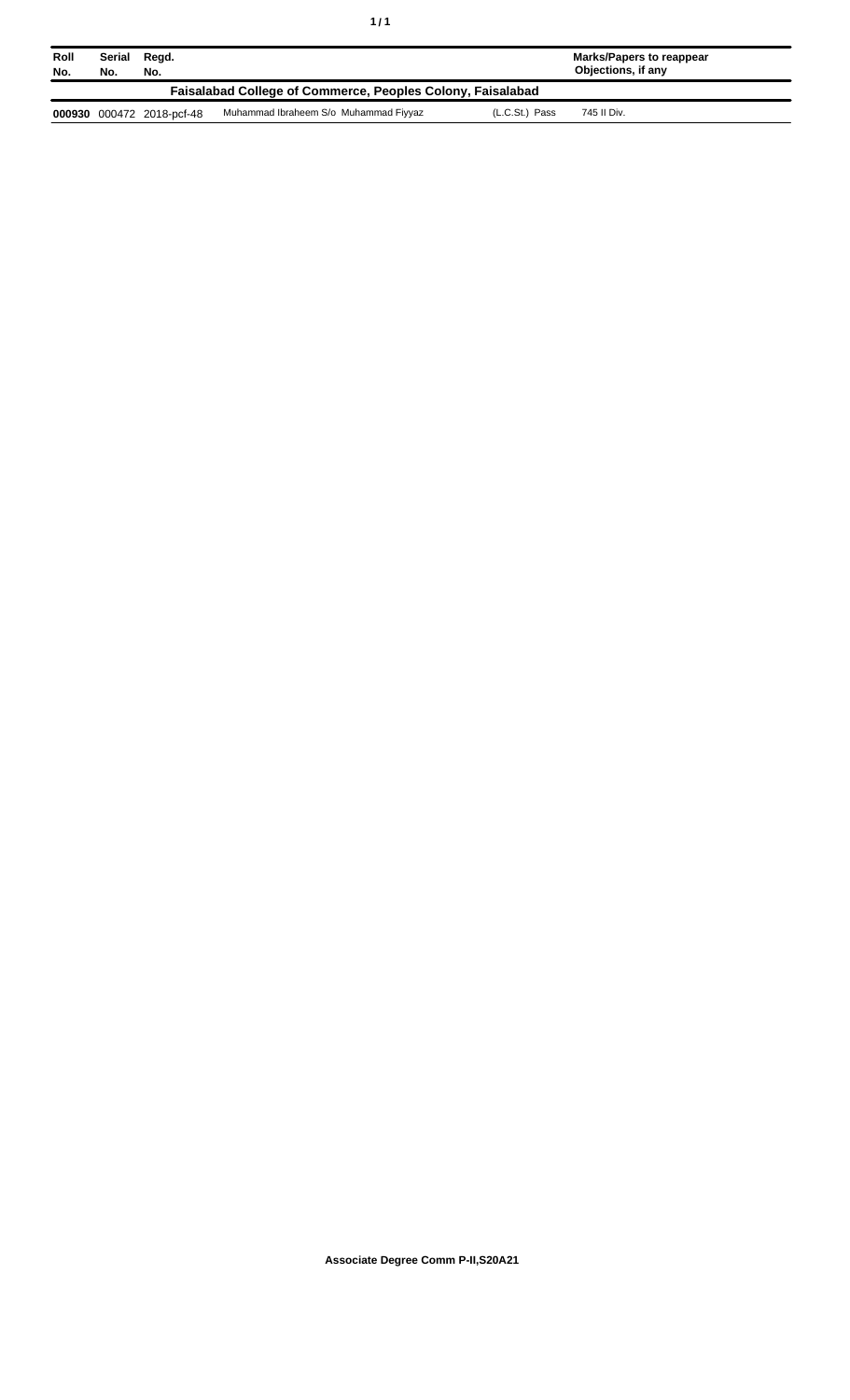| Roll<br>No. | <b>Serial</b><br>No. | Regd.<br>No.             |                                                             |                | <b>Marks/Papers to reappear</b><br>Objections, if any |
|-------------|----------------------|--------------------------|-------------------------------------------------------------|----------------|-------------------------------------------------------|
|             |                      |                          | Independent College of Commerce, Jinnah Colony, Faisalabad. |                |                                                       |
| 000727      | 006086               | 2018-icf-13              | Ayesha Saleem D/o Saleem Ahmad Tahir                        | (L.C.St.)      | <b>FEE</b>                                            |
| 000728      | 006084               | 2018-icf-8               | Urva Suleman D/o Muhammad Suleman Shahzad                   | (L.C.St.)      | <b>FEE</b>                                            |
| 000729      | 071020               | 2019-icf-3               | Maira Akram D/o Muhammad Akram                              | Pass           | 952   Div.                                            |
| 000730      | 071021               | 2019-icf-4               | Isha Javaid D/o Javaid Igbal                                | Pass           | 936   Div.                                            |
| 000731      |                      | 071025 2019-icf-5        | Sumaira D/o Abdul Jabbar                                    | Pass           | 801 II Div.                                           |
|             |                      | 000732 071022 2019-icf-6 | Malaika D/o Abbas                                           | Fail           | VI till 2nd Annual 2022.                              |
| 000733      |                      | 071023 2019-icf-7        | Rimsha Noreen D/o Rafagat Ali                               | Fail           | VI.I till 2nd Annual 2022.                            |
| 000932      |                      | 006109 2016-icf-52       | Muhammad Irfan S/o Muhammad Ashraf                          | (L.C.St.) Fail |                                                       |
| 000933      | 006100               | 2017-icf-25              | Ahmad Ali S/o Muhammad Amiad                                | (L.C.St.)      | <b>FEE</b>                                            |
| 000934      | 006101               | 2017-icf-37              | Muhammad Ihsan S/o Muhammad Asif                            | (L.C.St.)      | <b>FEE</b>                                            |
| 000935      |                      | 006097 2017-icf-5        | Bilawal Ali Khan S/o Talib Hussain                          | (L.C.St.) Fail |                                                       |
| 000936      |                      | 006105 2017-icf-56       | Mazhar Hussain S/o Khadam Hussain                           | (L.C.St.)      | <b>FEE</b>                                            |
| 000937      | 006088               | 2018-icf-17              | Muhammad Asad S/o Haji Muhammad Ilyas                       | (L.C.St.)      | <b>FEE</b>                                            |
| 000938      | 006092               | 2018-icf-22              | Muhammad Rizwan Khan S/o Nisar Ahmad Khan                   | (L.C.St.) Fail | V, II, VI till 2nd Annual 2022.                       |
| 000939      | 006093               | 2018-icf-6               | Ali Shan S/o Muhammad Saeed                                 | (L.C.St.)      | <b>FEE</b>                                            |
| 000940      | 071024               | 2019-icf-2               | Muhammad Usman S/o Tahir Mahmood                            | Pass           | 879 II Div.                                           |
|             |                      | 000941 071019 2019-icf-8 | Ahsan Khan S/o Javid Qamer Khan                             | Pass           | 691 II Div.                                           |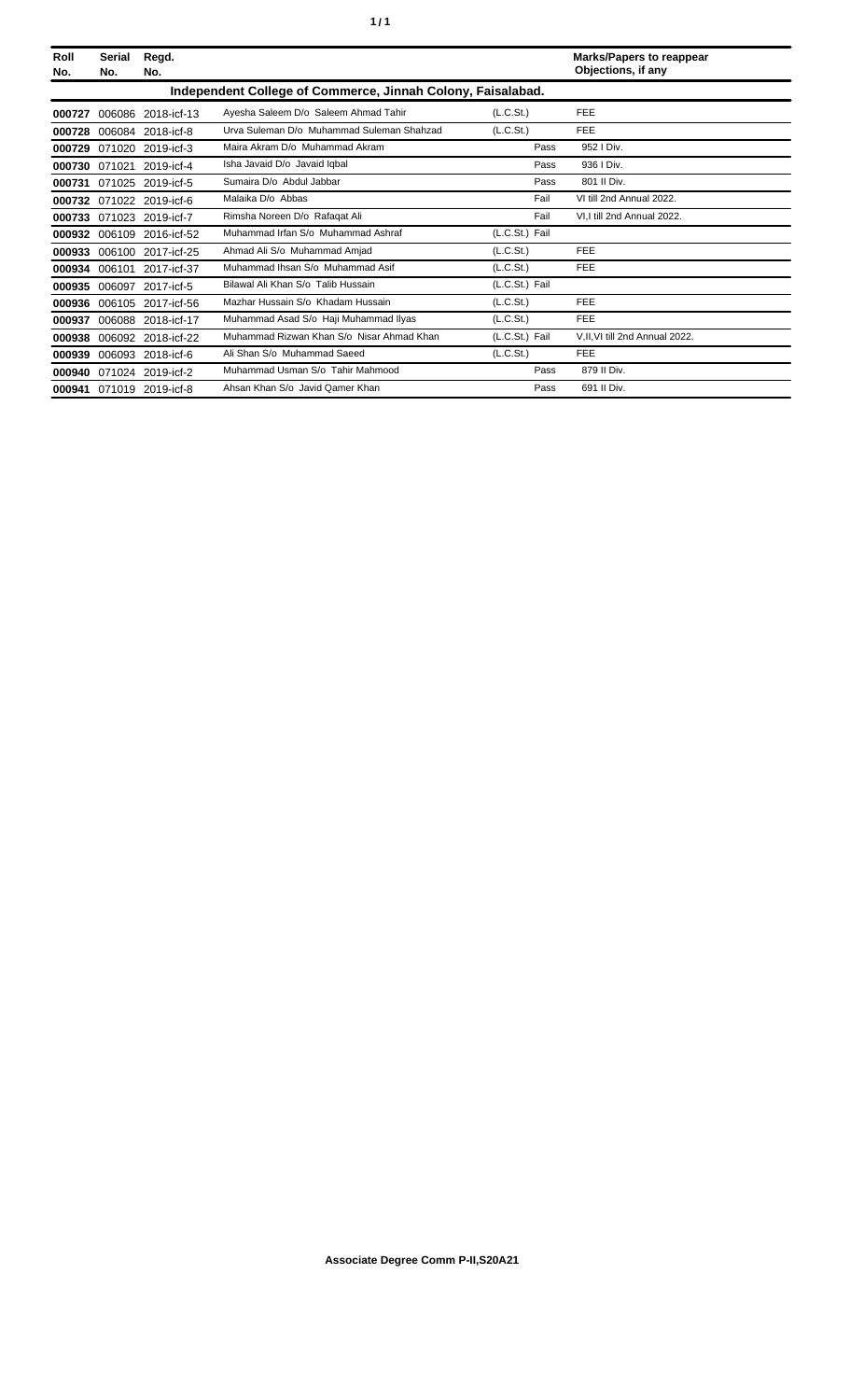| Roll<br>No. | Serial<br>No.                                       | Regd.<br>No.              |                                  |                | Marks/Papers to reappear<br>Objections, if any |  |
|-------------|-----------------------------------------------------|---------------------------|----------------------------------|----------------|------------------------------------------------|--|
|             | Govt. Institute of Commerce, Jhang Road, Faisalabad |                           |                                  |                |                                                |  |
|             |                                                     | 000942 002297 2018-iif-13 | Shahzaib Naseer S/o Naseer Ahmad | (L.C.St.) Fail | IV, V, I, VI till the Annual 2022.             |  |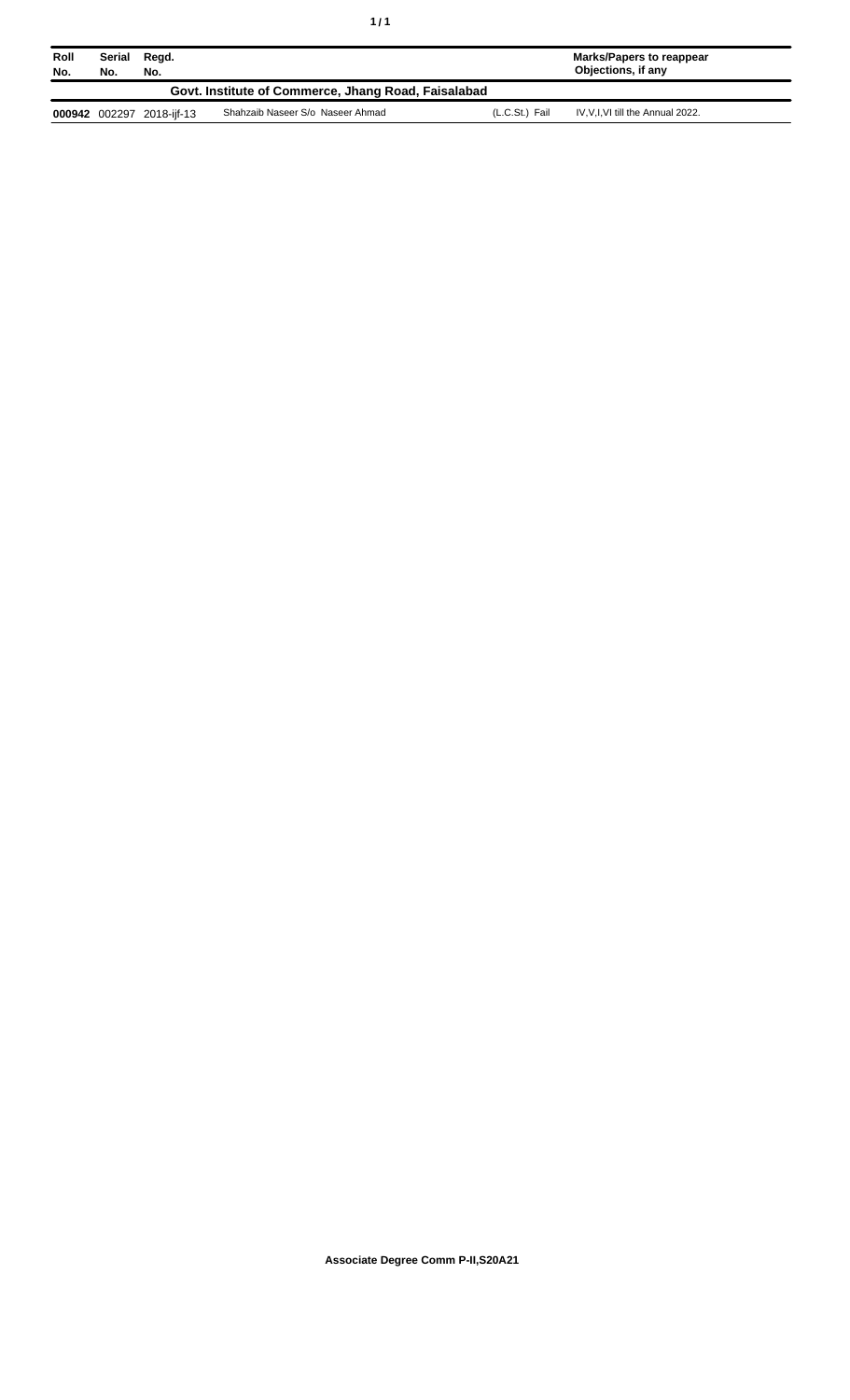| ٠ |  |
|---|--|
|---|--|

| Roll<br>No. | Serial<br>No.                                            | Regd.<br>No.                                           |                                                                                    |                                                | <b>Marks/Papers to reappear</b><br>Objections, if any |
|-------------|----------------------------------------------------------|--------------------------------------------------------|------------------------------------------------------------------------------------|------------------------------------------------|-------------------------------------------------------|
|             | Government College of Commerce, Abdullah Pur, Faisalabad |                                                        |                                                                                    |                                                |                                                       |
|             |                                                          |                                                        | Rimsha D/o Qumer Abbas                                                             | (L.C.S <sub>t</sub> )                          | FEE                                                   |
| 000735      |                                                          | 000734 002670 2017-ml-31<br>001113 2018-ml-161         | Faiga D/o Muhammad Arif                                                            | (L.C.St.)                                      | <b>FEE</b>                                            |
|             |                                                          | 000736 085510 2018-ml-162                              | Maria Akram D/o Muhammad Akram                                                     | (L.C.St.) Pass                                 | 738 II Div.                                           |
| 000737      |                                                          | 003899 2018-ml-165                                     | Maria Sultana D/o Ghulam Rasool                                                    | (L.C.St.) Fail                                 | V till the Annual 2022.                               |
|             |                                                          | 000738 003864 2018-ml-168                              | Ayesha D/o Muhammad Aslam                                                          | (L.C.S <sub>t</sub> )                          | <b>FEE</b>                                            |
|             | 000739 000931                                            | 2018-ml-169                                            | Igra Munir D/o Muhammad Munir                                                      | (L.C.S <sub>t</sub> )                          | FEE                                                   |
|             | 000740 002221                                            | 2018-ml-170                                            | Ushna Urooj D/o Muhammad Fazeel Arshad                                             | (L.C.St.) Fail                                 | V, VI till the Annual 2022.                           |
| 000741      |                                                          | 001999 2018-ml-171                                     | Kiran Ikram D/o Muhammad Ikram                                                     | (L.C.St.) Pass                                 | 784 II Div.                                           |
|             |                                                          | 000742 010490 2018-ml-172                              | Nida Rani D/o Muhammad Ashraf<br>Nasra Shoukat D/o Shoukat Ali                     | (L.C.St.) Fail<br>(L.C.St.) Fail               | VI till the Annual 2022.<br>V till the Annual 2022.   |
|             |                                                          | 000743 001210 2018-ml-174                              | Samreen Yousaf D/o Muhammad Yousaf                                                 | (L.C.St.) Pass                                 | 769 II Div.                                           |
|             |                                                          | 000744 001115 2018-ml-175<br>000745 007395 2018-ml-176 | Anum Yousaf D/o Mirza Yousaf                                                       | (L.C.St.) Fail                                 | VI till the Annual 2022.                              |
|             |                                                          | 000746 001177 2018-ml-178                              | Tehmina Kousar D/o Muhammad Nobehar                                                | (L.C.S <sub>t</sub> )                          | <b>FEE</b>                                            |
| 000747      |                                                          | 002377 2018-ml-182                                     | Wajeeha Riaz D/o Hafiz Muhammad Riaz Akhtar                                        | (L.C.St.) Pass                                 | 695 II Div.                                           |
|             |                                                          | 000748 001577 2018-ml-184                              | Aqsa Shahbaz D/o Shahbaz Masih                                                     | (L.C.S <sub>t</sub> )                          | FEE PRV. PART                                         |
| 000749      |                                                          | 002946 2018-ml-185                                     | Amina Bibi D/o Muhammad Arshad                                                     | (L.C.St.)                                      | FEE                                                   |
| 000750      |                                                          | 010298 2018-ml-187                                     | Rahela Mubeen D/o Muhammad Asif                                                    | (L.C.St.) Pass                                 | 871 II Div.                                           |
| 000751      |                                                          | 085509 2018-ml-189                                     | Amna D/o Imtiaz Ali                                                                | (L.C.St.)                                      | FEE                                                   |
|             |                                                          | 000752 001171 2018-ml-196                              | Sana Naseer D/o Naseer Ahmad                                                       | (L.C.St.) Pass                                 | 805 II Div.<br><b>FEE</b>                             |
|             |                                                          | 000753 001167 2018-ml-198<br>000754 004326 2018-ml-199 | Igra D/o Ansar Javaid<br>Lubana Hameed D/o Abdul Hameed                            | (L.C.S <sub>t</sub> )<br>(L.C.St.) Pass        | 805 II Div.                                           |
|             |                                                          | 000755 004222 2018-ml-204                              | Sadaf Noreen D/o Akhtar Ali                                                        | (L.C.St.) Pass                                 | 857 II Div.                                           |
|             |                                                          | 000756 001917 2018-ml-205                              | Eram Magsood D/o Magsood Ali                                                       | (L.C.St.) Fail                                 | I, VI till the Annual 2022.                           |
|             |                                                          | 000757 003133 2018-ml-208                              | Fareeha Khan D/o Zahid Pervez Khan                                                 | (L.C.St.)                                      | <b>FEE</b>                                            |
|             |                                                          | 000758 013083 2018-ml-213                              | Sana D/o Shafqat Ali                                                               | (L.C.St.) Pass                                 | 695 II Div.                                           |
|             |                                                          | 000759 010159 2018-ml-214                              | Nida Sattar D/o Abdul Sattar                                                       | (L.C.St.) Pass                                 | 750 II Div.                                           |
|             |                                                          | 000760 005443 2018-ml-239                              | Naheed Akhtar D/o Akhtar Ali                                                       | (L.C.St.) Fail                                 | V, II, I, IV till the Annual 2022.                    |
| 000761      |                                                          | 085581 2018-ml-240                                     | Ambrina Rasheed D/o Muhammad Rasheed                                               | (L.C.St.) Fail                                 | V till the Annual 2022.                               |
|             |                                                          | 000762 001776 2018-ml-243                              | Nageen Magsood D/o Magsood Ahmad<br>Rimsha Ghafoor D/o Abdul Ghafoor               | (L.C.St.) Pass<br>(L.C.St.)                    | 813 II Div.<br><b>FEE</b>                             |
|             |                                                          | 000763 001570 2018-ml-244<br>000764 001579 2018-ml-245 | Mishal D/o Tarig Javed                                                             | (L.C.St.) Fail                                 | VII, V, VI till the Annual 2022.                      |
| 000765      |                                                          | 001187 2018-ml-246                                     | Maryam Arshad D/o Muhammad Arshad                                                  | (L.C.St.)                                      | <b>FEE</b>                                            |
|             |                                                          | 000766 001478 2018-ml-247                              | Sania Khalid D/o Khalid Hussain                                                    | (L.C.St.)                                      | <b>FEE</b>                                            |
|             |                                                          | 000767 001476 2018-ml-250                              | Yusra D/o Nasir Ali                                                                | (L.C.St.)                                      | FEE                                                   |
|             |                                                          | 000768 000990 2015-ml-318                              | Shazia Saleem D/o Muhammad Saleem                                                  | (L.C.St.) Fail                                 | V, III till 2nd Annual 2022.                          |
|             |                                                          | 000943 013187 2006-ml-249                              | Nouman Javed S/o Muhammad Tariq Javed                                              | (L.C.St.) Absent                               |                                                       |
|             |                                                          | 000944 011671 2015-z-46790                             | Haider Ali S/o Taj Din                                                             | (L.C.St.) Fail                                 |                                                       |
|             |                                                          | 000945 011145 2016-ml-193                              | Shahrukh S/o William<br>Bilal Munawar S/o Munawar Hussain                          | (L.C.St.) Fail<br>(L.C.St.) Fail               |                                                       |
|             |                                                          | 000946 012143 2016-ml-196                              | Awais Ali S/o Gulzar Ahmad                                                         | (L.C.St.)                                      | I,IV, VI till 2nd Annual 2022.<br><b>FEE</b>          |
|             |                                                          | 000947 001560 2017-ml-123<br>000948 002686 2017-ml-157 | Muhammad Rehan S/o Muhammad Ramzan                                                 | (L.C.S <sub>t</sub> )                          | <b>FEE</b>                                            |
| 000949      |                                                          | 001945 2017-ml-63                                      | Abdul Manan Mukhtar S/o Ch Mukhtar Abbas                                           | (L.C.St.) Pass                                 | 686 II Div.                                           |
|             |                                                          | 000950 002798 2017-ml-7                                | Muhammad Bilal S/o Muhammad Abdullah                                               | (L.C.St.)                                      | <b>FEE</b>                                            |
| 000951      |                                                          | 005432 2017-ml-73                                      | Ali Amjid S/o Muhammad Amjad                                                       | (L.C.St.) Fail                                 |                                                       |
|             |                                                          | 000952 001091 2018-ml-100                              | Tayyab Hussain S/o Muhammad Ameen                                                  | (L.C.S <sub>t</sub> )                          | <b>FEE</b>                                            |
|             |                                                          | 000953 001027 2018-ml-102                              | Umer Yasin S/o Muhammad Yasin                                                      | (L.C.St.) Pass                                 | 743 II Div.                                           |
|             |                                                          | 000954 002889 2018-ml-109                              | Zain S/o Gamelial                                                                  | (L.C.S <sub>t</sub> )                          | FEE                                                   |
|             |                                                          | 000955 001259 2018-ml-11                               | Abubakar Rafique S/o Muhammad Rafique<br>Hussnain Ali Hashmi S/o Shah Nawaz Hashmi | (L.C.St.)<br>(L.C.S <sub>t</sub> )             | <b>FEE</b><br><b>FEE</b>                              |
|             |                                                          | 000956 001274 2018-ml-110<br>000957 001020 2018-ml-113 | Ameer Hamza S/o Imtiaz Ahmad                                                       | (L.C.S <sub>t</sub> )                          | <b>FEE</b>                                            |
|             |                                                          | 000958 000939 2018-ml-120                              | Ahmad Nawaz S/o Muhammad Nawaz                                                     | (L.C.St.) Fail                                 | VI till the Annual 2022.                              |
|             | 000959 085511                                            | 2018-ml-125                                            | Mian Muhammad Waseem Akram S/o Muhammad Akram                                      | (L.C.St.) Fail                                 | IV, V till the Annual 2022.                           |
|             |                                                          | 000960 001014 2018-ml-129                              | Bilal Ejaz S/o Muhammad Ejaz Saleem                                                | (L.C.S <sub>t</sub> )                          | <b>FEE</b>                                            |
|             |                                                          | 000961 001200 2018-ml-13                               | Muhammad Abu Huraira S/o Muhammad Tariq Javed                                      | (L.C.St.) Fail                                 | VI, III, V till the Annual 2022.                      |
|             |                                                          | 000962 001018 2018-ml-135                              | Muhammad Umer Jaan S/o Sagheer Ahmad Khan                                          | (L.C.St.) Pass                                 | 650 III Div.                                          |
|             |                                                          | 000963 001040 2018-ml-139                              | Mubashar Jamil S/o Muhammad Jamil                                                  | (L.C.St.) Pass                                 | 776 II Div.                                           |
| 000964      |                                                          | 001012 2018-ml-146                                     | Ahmad Bin Nazir S/o Muhammad Nazir                                                 | (L.C.St.) Fail                                 | V, IV till the Annual 2022.                           |
|             |                                                          | 000965 001086 2018-ml-15                               | Muhammad Haroon S/o Mushtaq Ahmed                                                  | (L.C.St.) Pass                                 | 804 II Div.<br><b>FEE</b>                             |
| 000967      |                                                          | 000966 002058 2018-ml-18<br>001537 2018-ml-20          | Ghulam Mohiuddin S/o Altaf Ahmad<br>Muhammad Arslan Babar S/o Babar Ali            | (L.C.S <sub>t</sub> )<br>(L.C.S <sub>t</sub> ) | <b>FEE</b>                                            |
|             |                                                          | 000968 001096 2018-ml-215                              | Muhammad Islam Mughal S/o Salamat Ali                                              | (L.C.S <sub>t</sub> )                          | <b>FEE</b>                                            |
|             |                                                          | 000969 000936 2018-ml-220                              | Fahad Khan S/o Muhammad Amir Khan                                                  | (L.C.St.) Pass                                 | 860 II Div.                                           |
|             |                                                          | 000970 001006 2018-ml-222                              | Noman Hussain S/o Azam Hussain                                                     | (L.C.St.) Fail                                 | V till the Annual 2022.                               |
| 000971      |                                                          | 001019 2018-ml-226                                     | Muhammad Ayyan Badar S/o Muhammad Badar Munir                                      | (L.C.St.)                                      | <b>FEE</b>                                            |
|             |                                                          | 000972 001024 2018-ml-227                              | Muhammad Bilal S/o Shafiq Ali                                                      | (L.C.St.)                                      | <b>FEE</b>                                            |
|             |                                                          | 000973 001009 2018-ml-228                              | Tuseeq Shamas S/o Shamas Khan                                                      | (L.C.St.) Pass                                 | 733 II Div.                                           |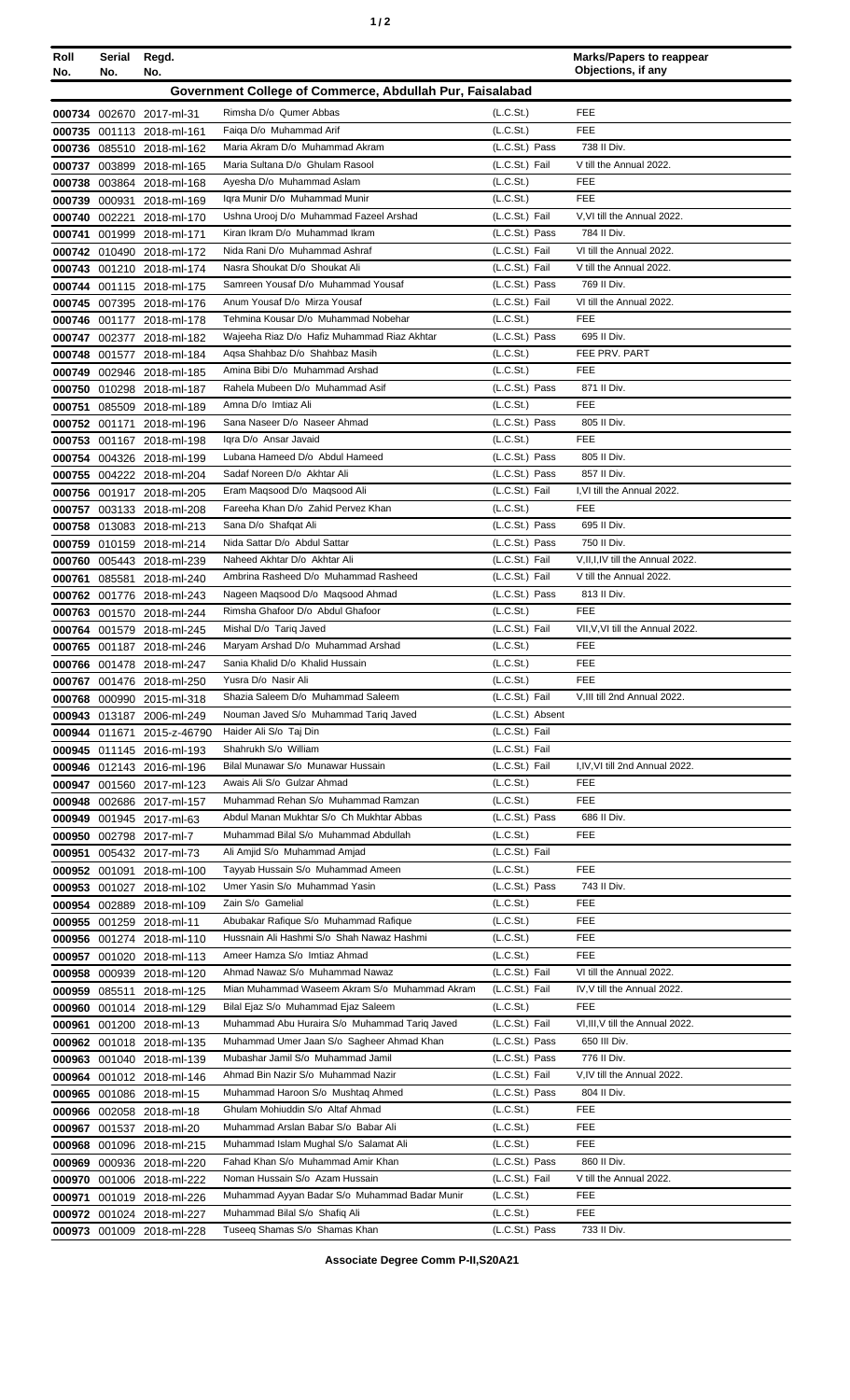|--|--|--|

| Roll   | Serial | Regd.                     |                                                          |                | <b>Marks/Papers to reappear</b>      |
|--------|--------|---------------------------|----------------------------------------------------------|----------------|--------------------------------------|
| No.    | No.    | No.                       |                                                          |                | Objections, if any                   |
|        |        |                           | Government College of Commerce, Abdullah Pur, Faisalabad |                |                                      |
|        |        | 000974 001038 2018-ml-231 | Muhammad Shabbir S/o Rahat Hussain                       | (L.C.St.) Pass | 803 II Div.                          |
|        |        | 000975 001016 2018-ml-232 | Hammad Ahsan S/o Sabir Hussain                           | (L.C.St.) Fail | III, V, VII till the Annual 2022.    |
|        |        | 000976 001013 2018-ml-233 | Muhammad Ahsan S/o Shahbaz Ali                           | (L.C.St.) Fail | IV, VII, VI, V till the Annual 2022. |
|        |        | 000977 000683 2018-ml-25  | Khawar Ali S/o Shahzada Aman Ullah                       | (L.C.St.)      | FEE                                  |
|        |        | 000978 001994 2018-ml-255 | Mujahid S/o Mubarik Ali                                  | (L.C.St.)      | FEE                                  |
|        |        | 000979 002161 2018-ml-263 | Mohsin Ali S/o Mohammad Sharif                           | (L.C.St.)      | FEE                                  |
|        |        | 000980 001034 2018-ml-265 | Muhammad Umair S/o Muhammad Arif                         | (L.C.St.) Fail | VI till the Annual 2022.             |
|        |        | 000981 001025 2018-ml-28  | Ahmer Riaz S/o Riaz Ahmad                                | (L.C.St.) Pass | 781 II Div.                          |
|        |        | 000982 001029 2018-ml-35  | Muzammal Hussain S/o Muhammad Afzal                      | (L.C.St.)      | FEE                                  |
|        |        | 000983 000875 2018-ml-37  | Muhammad Zain Tariq S/o Tariq Mehmood                    | (L.C.St.) Fail | II till the Annual 2022.             |
|        |        | 000984 001173 2018-ml-38  | Qasim Ali S/o Asghar Ali                                 | (L.C.St.) Fail | VI till the Annual 2022.             |
|        |        | 000985 001667 2018-ml-39  | Muhammad Usama Tasaddag S/o Tasaddag Hussain             | (L.C.St.) Pass | 796 II Div.                          |
|        |        | 000986 001030 2018-ml-41  | Muhammad Bilal S/o Muhammad Tariq Javaid                 | (L.C.St.)      | <b>FEE</b>                           |
| 000987 |        | 001279 2018-ml-42         | Usama Bin Shahid S/o Shahid Hussain                      | (L.C.St.)      | <b>FEE</b>                           |
|        |        | 000988 000876 2018-ml-47  | Muhammad Usman S/o Muhammad Saeed                        | (L.C.St.) Fail | I, VI till the Annual 2022.          |
|        |        | 000989 000955 2018-ml-48  | Ali Hasnain S/o Shabbir Hussain                          | (L.C.St.) Pass | 712 II Div.                          |
|        |        | 000990 001198 2018-ml-50  | Asad Ali S/o Riasat Ali                                  | (L.C.St.)      | FEE                                  |
| 000991 |        | 001160 2018-ml-53         | Gul Zaman S/o Muhammad Faroog Khan                       | (L.C.St.)      | FEE                                  |
|        |        | 000992 001603 2018-ml-62  | Abdul Sami S/o Muhammad Yousaf                           | (L.C.St.)      | <b>FEE</b>                           |
|        |        | 000993 002172 2018-ml-64  | Haider Ali S/o Shabbir Hussain                           | (L.C.St.)      | FEE                                  |
|        |        | 000994 001246 2018-ml-68  | Muhammad Bilal Butt S/o Abdul Majeed Butt                | (L.C.St.) Fail | I, II, V, VI till the Annual 2022.   |
|        |        | 000995 001008 2018-ml-7   | Nouman Amir S/o Amir Naeem                               | (L.C.St.) Pass | 760 II Div.                          |
|        |        | 000996 002170 2018-ml-71  | Muhammad Talha Ashraf S/o Muhammad Ashraf                | (L.C.St.) Fail | IV, VI till the Annual 2022.         |
|        |        | 000997 001535 2018-ml-72  | Babar Ali S/o Ghulam Qasim                               | (L.C.St.)      | FEE                                  |
|        |        | 000998 001176 2018-ml-79  | Muhammad Usama Azhar S/o Muhammad Azhar                  | (L.C.St.) Pass | 710 II Div.                          |
|        |        | 000999 001079 2018-ml-8   | Muhammad Awais S/o Muhammad Ghulam Ghous                 | (L.C.St.) Fail | VI till the Annual 2022.             |
|        |        | 001000 001178 2018-ml-80  | Muhammad Usman Khan S/o Farakh Ahmad Khan                | (L.C.St.) Pass | 806 II Div.                          |
| 001001 |        | 000985 2018-ml-82         | Muhammad Ali Sulaiman S/o Shahadat Ali                   | (L.C.St.) Fail | VII, V till the Annual 2022.         |
|        |        | 001002 000983 2018-ml-83  | Rehman Akhtar S/o Muhammad Akhtar                        | (L.C.St.) Pass | 759 II Div.                          |
|        |        | 001003 001245 2018-ml-84  | Babar Ali S/o Muhammad Iqbal Dogar                       | (L.C.St.) Fail | VI till the Annual 2022.             |
|        |        | 001004 001243 2018-ml-85  | Muhammad Waseem S/o Muhammad Saleem                      | (L.C.St.) Fail | V, VI till the Annual 2022.          |
|        |        | 001005 004346 2018-ml-89  | Ali Raza S/o Shoukat Ali                                 | (L.C.St.) Fail | VI till the Annual 2022.             |
|        |        | 001006 002001 2018-ml-92  | Muhammad Ramzan S/o Muhammad Yousaf                      | (L.C.St.) Pass | 760 II Div.                          |
|        |        | 001007 001949 2018-ml-93  | Muhammad Usama S/o Abdul Sattar                          | (L.C.St.)      | <b>FEE</b>                           |
|        |        | 001008 001095 2018-ml-94  | Muhammad Arslan S/o Liagat Ali                           | (L.C.St.) Pass | 760 II Div.                          |
|        |        | 001009 000303 2018-ml-96  | Muhammad Umar Abdullah S/o Abdullah Khan                 | (L.C.St.) Pass | 797 II Div.                          |
|        |        | 001010 004425 2018-ml-97  | Muhammad Muzammil S/o Muhammad Asif                      | (L.C.St.) Fail | I.VI till the Annual 2022.           |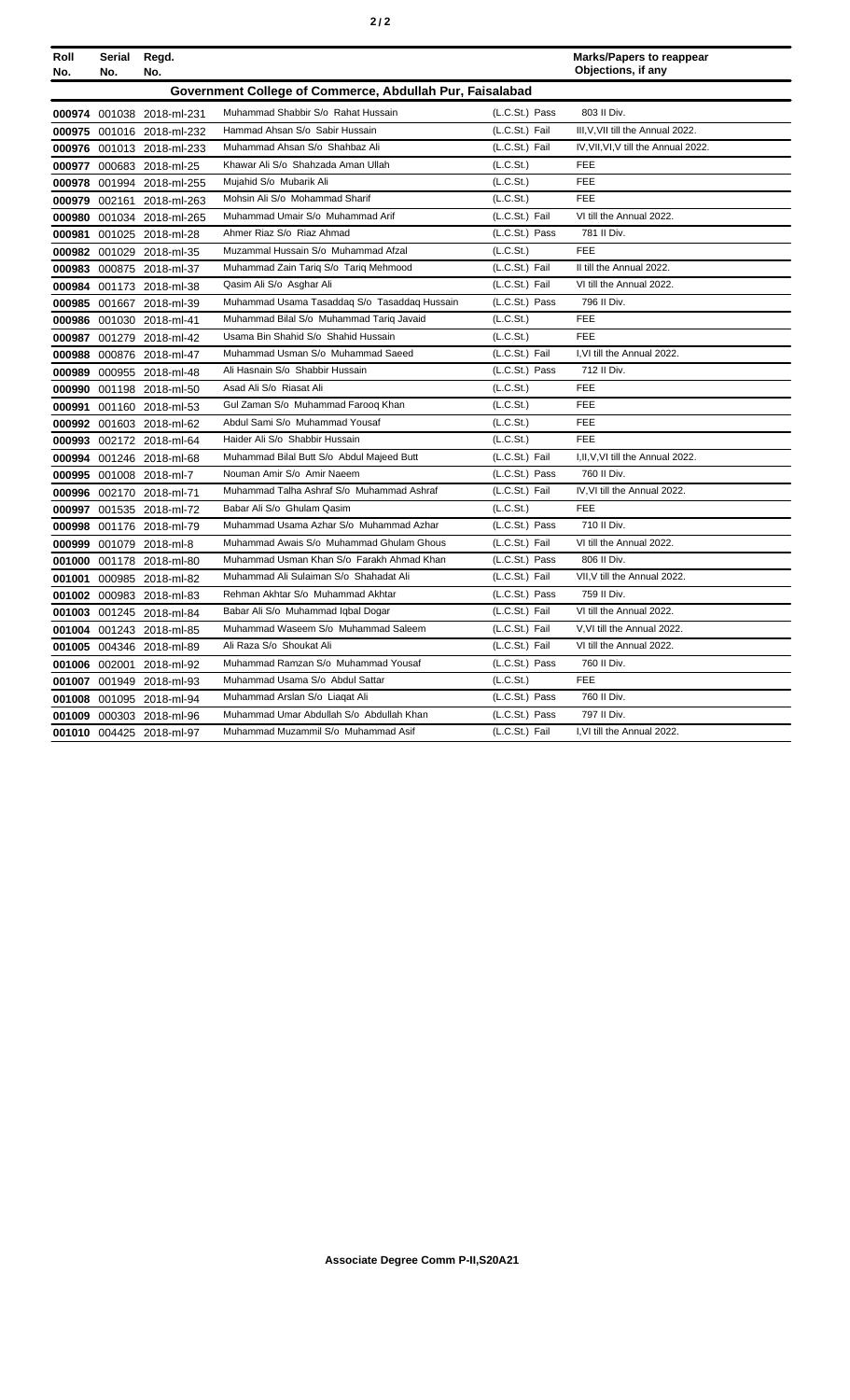| ٠ |  |  |
|---|--|--|
|---|--|--|

| Roll   | Serial     | Regd.                      |                                                             |                |        | <b>Marks/Papers to reappear</b><br>Objections, if any |
|--------|------------|----------------------------|-------------------------------------------------------------|----------------|--------|-------------------------------------------------------|
| No.    | No.<br>No. |                            |                                                             |                |        |                                                       |
|        |            |                            | Punjab College of Commerce, 23-A, Batala Colony, Faisalabad |                |        |                                                       |
|        |            | 000769 052614 2019-pcf-1   | Aamina Ikram D/o Muhammad Ikram                             |                | Pass   | 995   Div.                                            |
|        |            | 000770 052617 2019-pcf-11  | Uswa Saleem D/o Saleem Ahmad                                | Fail           |        | VI till 2nd Annual 2022.                              |
|        |            | 000771 052640 2019-pcf-115 | Bisma Saeed D/o Saeed Ahmad Rana                            |                | Pass   | 870 II Div.                                           |
|        |            | 000772 052633 2019-pcf-116 | Aneeb Nasir D/o Nasir Saleem                                |                | Pass   | 756 II Div.                                           |
|        |            | 000773 052664 2019-pcf-118 | Jawahir Rasheed D/o Abdul Rasheed                           | Fail           |        | III, VIII, II, V, I, VI till 2nd Annual 2022.         |
|        |            | 000774 052636 2019-pcf-12  | Yusra Tahir D/o Tahir Mehmood                               | Fail           |        | VI,I till 2nd Annual 2022.                            |
|        |            | 000775 052618 2019-pcf-14  | Igra Munir D/o Munir Ahmad                                  | Fail           |        | V till 2nd Annual 2022.                               |
|        |            | 000776 052619 2019-pcf-18  | Alina Magsood D/o Magsood Ahmed                             | Fail           |        | V till 2nd Annual 2022.                               |
| 000777 |            | 052615 2019-pcf-2          | Eman Ikram D/o Muhammad Ikram                               |                | Pass   | 1066   Div.                                           |
|        |            | 000778 052637 2019-pcf-20  | Asra Batool D/o Rana Asad Abbas                             | Fail           |        | I till 2nd Annual 2022.                               |
|        |            | 000779 052638 2019-pcf-21  | Nida Sadaqat D/o Sadaqat Ali                                | Fail           |        | V,I,VI till 2nd Annual 2022.                          |
|        |            | 000780 052621 2019-pcf-23  | Malaika Nizami D/o Nayyar Nizami                            | Fail           |        | V,I,II, VIII till 2nd Annual 2022.                    |
| 000781 |            | 052626 2019-pcf-27         | Syeda Ahlam Barkat D/o Barkat Ali Shah                      |                | Pass   | 998 I Div.                                            |
|        |            | 000782 052641 2019-pcf-28  | Tayyaba Saeed D/o Muhammad Saeed                            |                | Pass   | 975   Div.                                            |
|        |            | 000783 052627 2019-pcf-29  | Fatima Sheikh D/o Salah Ud Din Sheikh                       | Fail           |        | V, VIII till 2nd Annual 2022.                         |
|        |            | 000784 052665 2019-pcf-3   | Ayesha Khan D/o Muhammad Ayub                               |                | Pass   | 984   Div.                                            |
|        |            | 000785 052642 2019-pcf-30  | Fizza Shafiq D/o Muhammad Shafiq                            |                | Pass   | 900   Div.                                            |
|        |            | 000786 052628 2019-pcf-31  | Khunsha Qayyum D/o Abdul Qayyum                             |                | Pass   | 846 II Div.                                           |
|        |            | 000787 052666 2019-pcf-32  | Zoha Ahtisham D/o Ahtisham UI Haq                           | Fail           |        | III, IV, I, V, VII, VI till 2nd Annual 2022.          |
|        |            | 000788 052667 2019-pcf-34  | Hamna Ilyas D/o Muhammad Ilyas                              | Fail           |        | I, VI, V till 2nd Annual 2022.                        |
|        |            | 000789 052629 2019-pcf-36  | Zarbkhat Kashli D/o Jerard                                  | Fail           |        | VI, V, I, VII till 2nd Annual 2022.                   |
|        |            | 000790 052644 2019-pcf-38  | Shahida Parveen D/o Muhammad Shafique                       | Fail           |        | II, V, I, IV, VII, VI till 2nd Annual 2022.           |
| 000791 |            | 052668 2019-pcf-5          | Jaweria Shoukat D/o Shoukat Ali                             |                | Pass   | 977   Div.                                            |
|        |            | 000792 052635 2019-pcf-57  | Samra Shakeel D/o Muhammad Shakeel                          | Fail           |        | VII, VI, VIII till 2nd Annual 2022.                   |
|        |            | 000793 052669 2019-pcf-58  | Anoosha Zafar D/o Ehsan Zafar                               |                | Pass   | 749 II Div.                                           |
|        |            | 000794 052620 2019-pcf-59  | Rida Fatima D/o Malik Ahsan Ahmad                           | Fail           |        | VI, VII till 2nd Annual 2022.                         |
|        |            | 000795 052616 2019-pcf-6   | Iman Arshad D/o Malik Muhammad Arshad                       | Fail           |        | V till 2nd Annual 2022.                               |
| 000796 |            | 052622 2019-pcf-62         | Maira Tariq D/o Tariq Hameed                                | Fail           |        | I, IV, V, VI till 2nd Annual 2022.                    |
| 000797 |            | 052670 2019-pcf-63         | Wareesha Zafar D/o Ehsan Zafar                              | Fail           |        | VI, V till 2nd Annual 2022.                           |
| 000798 |            | 052639 2019-pcf-64         | Mahnoor D/o Sajjad Hussain                                  |                | Absent |                                                       |
|        |            | 000799 052624 2019-pcf-65  | Laraib Javed D/o Javed Akhtar                               | Fail           |        | VII, VIII till 2nd Annual 2022.                       |
| 000800 |            | 052625 2019-pcf-66         | Khadija Imran D/o Muhammad Imran                            |                |        | FEE PRV. PART                                         |
|        |            | 000801 052643 2019-pcf-68  | Rafia Azeem D/o Khawaja Farrukh Azeem                       |                | Pass   | 927   Div.                                            |
|        |            | 000802 052630 2019-pcf-71  | Iram Shahzadi D/o Dilbar Hussain                            | Fail           |        | I,V,IV,VII till 2nd Annual 2022.                      |
|        |            | 000803 052631 2019-pcf-72  | Jaweria D/o Muhammad Kaleem Akhtar                          |                | Pass   | 814 II Div.                                           |
|        |            | 000804 052632 2019-pcf-83  | Anusha Amir D/o Muhammad Amir Suleman                       |                |        | R.L PART-I                                            |
|        |            | 000805 052634 2019-pcf-9   | Huria Jabbar D/o Abdul Jabbar Ahmad                         |                | Pass   | 818 II Div.                                           |
|        |            | 000806 052623 2019-z-47936 | Zainab Imran D/o Muhammad Imran                             | Fail           |        | IV, VII, II, V, VIII till 2nd Annual 2022.            |
|        |            | 000807 000748 2016-jcg-52  | Sehrish Javed Gill D/o Javed Gill                           | (L.C.St.) Fail |        | VI, VIII, V till the Annual 2022.                     |
| 000808 |            | 001041 2016-pcf-39         | Maleeha Mahmood D/o Mahmood Ali                             | (L.C.St.) Fail |        | I, V, VI till 2nd Annual 2022.                        |
| 000809 |            | 000934 2017-pfs-20         | Ezza D/o Sh. Muhammad Asghar Shaheen                        | (L.C.St.) Fail |        | V, VI till the Annual 2022.                           |
|        |            | 000810 000905 2018-pcf-10  | Zonia D/o Faqir Muhammad                                    | (L.C.St.) Fail |        | VI till the Annual 2022.                              |
| 000811 |            | 007350 2018-pcf-103        | Khadija Rehman D/o Abdul Rehman Babar                       | (L.C.St.) Fail |        | VI till the Annual 2022.                              |
|        |            | 000812 000906 2018-pcf-14  | Irfa D/o Faqir Muhammad                                     | (L.C.St.) Fail |        | I, VI till the Annual 2022.                           |
|        |            | 000813 001619 2018-pcf-28  | Zinneera D/o Ghulam Ghous                                   | (L.C.St.) Pass |        | 1007 I Div.                                           |
|        |            | 000814 009505 2018-pcf-31  | Uma-Habiba D/o Attiq-Ur-Rehman                              | (L.C.St.) Fail |        | V till the Annual 2022.                               |
|        |            | 000815 000749 2018-pcf-32  | Hina Rubab D/o Muhammad Siddique                            | (L.C.St.) Pass |        | 759 II Div.                                           |
| 000816 |            | 000694 2018-pcf-33         | Sehar Matloob D/o Matloob Hussain                           | (L.C.St.) Pass |        | 791 II Div.                                           |
|        |            | 000817 000945 2018-pcf-34  | Fiza Aslam D/o Muhammad Aslam                               | (L.C.St.) Fail |        | VI, VII, V till the Annual 2022.                      |
|        |            | 000818 002076 2018-pcf-35  | Wajeeha Naz D/o Muhammad Shahid                             | (L.C.St.) Pass |        | 768 II Div.                                           |
|        |            | 000819 002242 2018-pcf-6   | Zainab Arshad D/o Muhammad Arshad                           | (L.C.St.) Fail |        | I, VI till the Annual 2022.                           |
|        |            | 000820 003764 2018-pcf-62  | Zaryab Fatima D/o Shahid Zia                                | (L.C.St.) Pass |        | 767 II Div.                                           |
| 000821 |            | 003833 2018-pcf-64         | Nimra Asghar D/o Muhammad Asghar                            | (L.C.St.) Pass |        | 797 II Div.                                           |
|        |            | 000822 000805 2018-pcf-68  | Minahil Riaz D/o Muhammad Riaz                              | (L.C.St.) Pass |        | 852 II Div.                                           |
|        |            | 000823 002243 2018-pcf-8   | Areeba Nazir D/o Nazir Ahmad                                | (L.C.St.) Fail |        | VI till the Annual 2022.                              |
|        |            | 000824 008193 2018-pcf-89  | Amna Ejaz D/o Ejaz Ashfaq                                   | (L.C.St.) Pass |        | 826 II Div.                                           |
|        |            | 000825 003834 2018-pcf-92  | Ishmal Khan D/o Rashad Khan                                 | (L.C.St.) Fail |        | VI till the Annual 2022.                              |
|        |            | 000826 003831 2018-pcf-93  | Nimra Akhtar D/o Muhammad Akhtar                            | (L.C.St.)      |        | <b>FEE</b>                                            |
| 001011 |            | 000750 2007-pcf-383        | Muhammad Fahad Tariq S/o Muhammad Tariq Mehmood             | (L.C.St.) Fail |        |                                                       |
|        |            | 001012 001385 2015-pcf-144 | Muhammad Usman Khalid S/o Khalid Mahmood                    | (L.C.St.) Pass |        | 667 III Div.                                          |
|        |            | 001013 012753 2017-pcf-124 | Muhammad Ameer Hamza S/o Muhammad Naseem                    | (L.C.St.) Fail |        |                                                       |
|        |            | 001014 000476 2017-pcf-51  | Muhammad Ahmad S/o Karamat Ullah                            | (L.C.St.) Pass |        | 769 II Div.                                           |
|        |            | 001015 001774 2018-pcf-101 | Abdul Subhan S/o Ehsan Elahi                                | (L.C.St.) Pass |        | 744 II Div.                                           |
|        |            | 001016 000284 2018-pcf-102 | Muhammad Usama S/o Muhammad Musa                            | (L.C.St.) Fail |        | V, VI till the Annual 2022.                           |
|        |            | 001017 000800 2018-pcf-105 | Atif Ali S/o Amjad Ali                                      | (L.C.St.) Fail |        | VI,I, V till the Annual 2022.                         |
|        |            | 001018 000852 2018-pcf-106 | Muhammad Hamza Noor S/o Khurshid Ali                        | (L.C.St.) Fail |        | V till the Annual 2022.                               |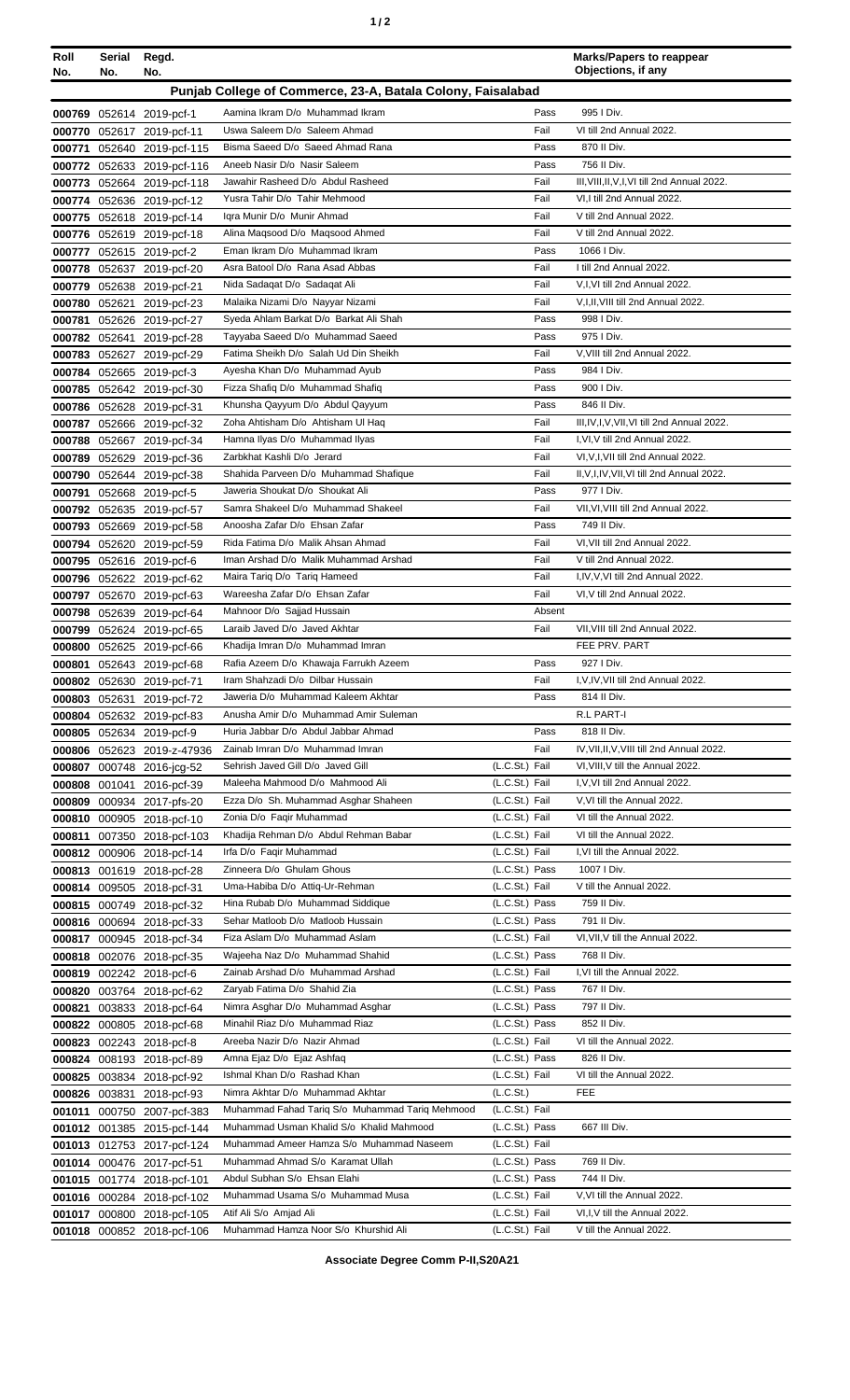|--|--|--|

| Roll<br>No. | Serial<br>No.                                               | Regd.<br>No.               |                                                    |                | <b>Marks/Papers to reappear</b><br>Objections, if any |  |  |
|-------------|-------------------------------------------------------------|----------------------------|----------------------------------------------------|----------------|-------------------------------------------------------|--|--|
|             | Punjab College of Commerce, 23-A, Batala Colony, Faisalabad |                            |                                                    |                |                                                       |  |  |
|             |                                                             | 001019 000917 2018-pcf-110 | Jahanzaib Ashraf Sindhu S/o Muhammad Ashraf Sindhu | (L.C.St.) Fail | II, V, VI, VII, I till the Annual 2022.               |  |  |
|             |                                                             | 001020 000301 2018-pcf-19  | Ahmad Faraz S/o Muhammad Riaz                      | (L.C.St.) Pass | 872 II Div.                                           |  |  |
|             |                                                             | 001021 001257 2018-pcf-22  | Muhammad Awais Adrees S/o Muhammad Adrees          | (L.C.St.) Pass | 770 II Div.                                           |  |  |
|             |                                                             | 001022 001678 2018-pcf-23  | Ghulam Fareed Qamar S/o Muhammad Qamar             | (L.C.St.) Fail | VI till the Annual 2022.                              |  |  |
|             |                                                             | 001023 000810 2018-pcf-46  | Ali Ahmad S/o Muhammad Shahzad                     | (L.C.St.) Pass | 758 II Div.                                           |  |  |
|             |                                                             | 001024 000807 2018-pcf-47  | Muhammad Bilal S/o Abdul Sattar Ahmad              | (L.C.St.) Pass | 717 II Div.                                           |  |  |
|             |                                                             | 001025 010255 2018-pcf-51  | Hassan Faisal S/o Faisal Rafique                   | (L.C.St.)      | <b>FEE</b>                                            |  |  |
|             |                                                             | 001026 009404 2018-pcf-69  | Abdul Moees S/o Muhammad Ashraf Khan               | (L.C.St.) Fail | IV, VII, VI till 2nd Annual 2022.                     |  |  |
|             |                                                             | 001027 001248 2018-pcf-70  | Kashif Ali Raza S/o Rehmat Ali                     | (L.C.St.) Fail | I, IV, VI, V till the Annual 2022.                    |  |  |
|             |                                                             | 001028 000519 2018-pcf-74  | Sallah - Ud - Din Ahmad S/o Muhammad Javed Iqbal   | (L.C.St.) Pass | 826 II Div.                                           |  |  |
|             |                                                             | 001029 009879 2018-pcf-85  | Muhammad Hussnain S/o Muhammad Iftikhar            | (L.C.St.) Fail | III, I, VI till the Annual 2022.                      |  |  |
|             |                                                             | 001030 052650 2019-pcf-110 | Ahmad Sultan S/o Muhammad Ifran                    | Fail           | I, V, VII, VI, IV till 2nd Annual 2022.               |  |  |
|             |                                                             | 001031 052661 2019-pcf-111 | Zohaib Mudassar S/o Mudassar Saeed                 | Fail           | IV, V till 2nd Annual 2022.                           |  |  |
|             |                                                             | 001032 052662 2019-pcf-112 | Rehan Tayyab S/o Muhammad Tayyab                   | Pass           | 793 II Div.                                           |  |  |
|             |                                                             | 001033 052663 2019-pcf-113 | Qasim Ali Shah S/o Syed Qaisar Abbas               | Pass           | 792 II Div.                                           |  |  |
|             |                                                             | 001034 052648 2019-pcf-117 | Hassan Ali S/o Zulfigar Ali                        |                | FEE PRV. PART                                         |  |  |
|             |                                                             | 001035 052645 2019-pcf-41  | Abdul Wahab S/o Abdul Jabbar                       | Fail           | V, VI till 2nd Annual 2022.                           |  |  |
|             |                                                             | 001036 052646 2019-pcf-43  | Syed Huzaifa Mazhar S/o Syed Mazhar Iqbal          | Absent         |                                                       |  |  |
|             |                                                             | 001037 052647 2019-pcf-45  | Muhammad Zain Waleed S/o Abdul Waleed              | Fail           | I, III, II, VII, IV, V, VI till 2nd Annual 2022.      |  |  |
|             |                                                             | 001038 052651 2019-pcf-46  | Muhammad Junaid Irtaza S/o Malik Irtaza Ejaz       | Fail           | V.I till 2nd Annual 2022.                             |  |  |
|             |                                                             | 001039 052652 2019-pcf-47  | Abdullah S/o Liaqat Ali                            | Pass           | 778 II Div.                                           |  |  |
|             |                                                             | 001040 052653 2019-pcf-48  | Muhammad Waqas S/o Muhammad Aslam                  | Pass           | 849 II Div.                                           |  |  |
|             |                                                             | 001041 052654 2019-pcf-49  | Muhammahd Hammad Ali S/o Hashmatullah              | Pass           | 922   Div.                                            |  |  |
|             |                                                             | 001042 052655 2019-pcf-51  | Muhammad Umar Shahid S/o Muhammad Shahid           | Fail           | V till 2nd Annual 2022.                               |  |  |
|             |                                                             | 001043 052656 2019-pcf-52  | Muhammad Behzad Malik S/o Muhammad Sarwar          | Fail           | III.I.IV till 2nd Annual 2022.                        |  |  |
|             |                                                             | 001044 052658 2019-pcf-55  | Zarshal Ahmad S/o Muhammad Ahmad                   | Fail           | V, VI till 2nd Annual 2022.                           |  |  |
|             |                                                             | 001045 052657 2019-pcf-76  | Muhammad Momin Nadeem S/o Nadeem Samad Qureshi     | Pass           | 844 II Div.                                           |  |  |
|             |                                                             | 001046 052659 2019-pcf-77  | Ahtsham Raza S/o Magsood Ahmad                     | Fail           | VI, VIV till 2nd Annual 2022.                         |  |  |
|             |                                                             | 001047 052660 2019-pcf-81  | Muhammad Usama Jameel S/o Muhammad Jameel          | Fail           | VII, V, IV till 2nd Annual 2022.                      |  |  |
|             |                                                             | 001048 052649 2019-pcf-96  | Zahid Ismail S/o Muhammad Ismail                   | Fail           |                                                       |  |  |
|             |                                                             | 003646 000837 2013-pcf-174 | Irfan Iqbal S/o Muhammad Iqbal Javed               | (L.C.St.) Pass | 675 II Div.                                           |  |  |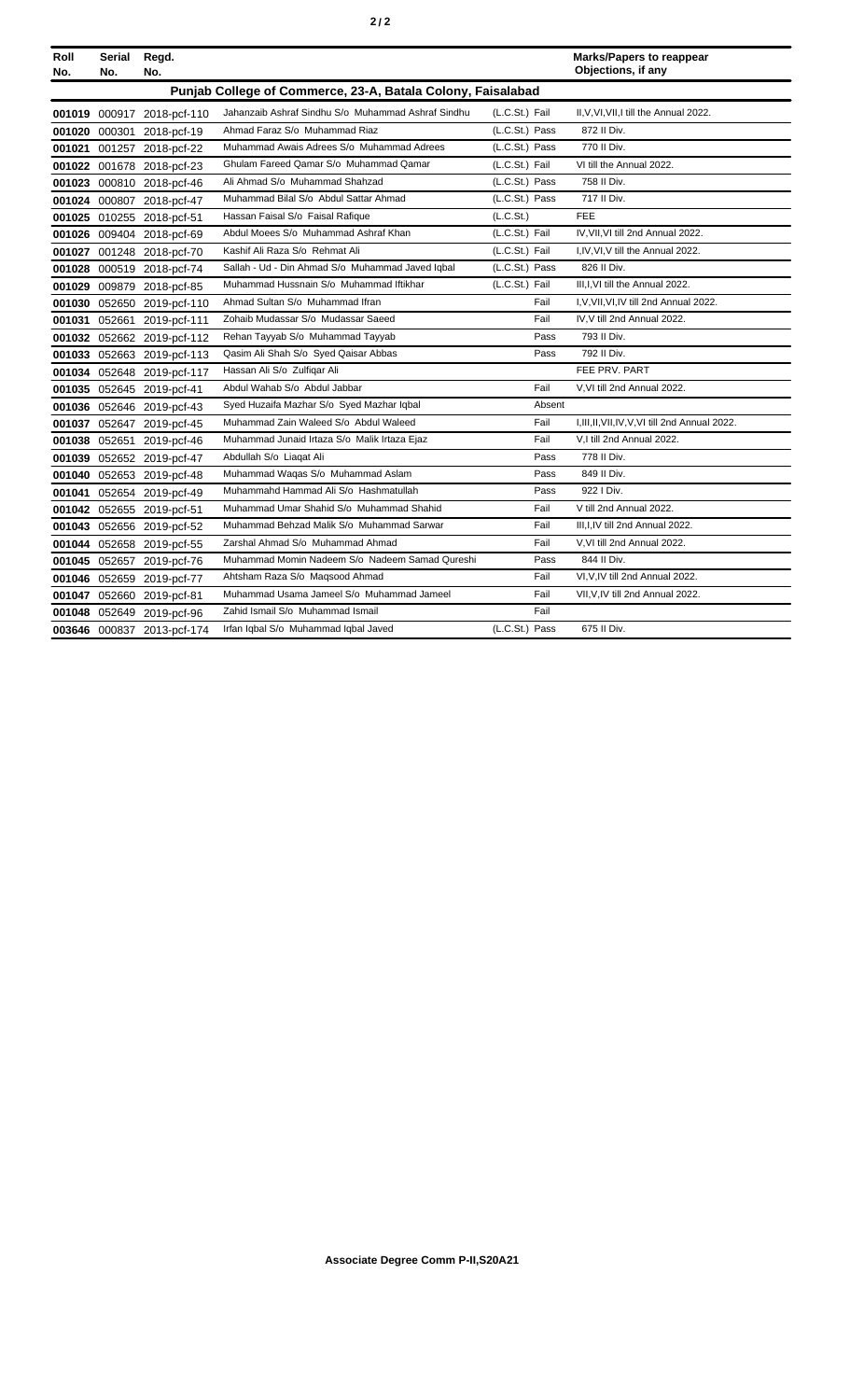| Roll<br>No. | Serial<br>No.                                         | Regd.<br>No.              |                                |                       | <b>Marks/Papers to reappear</b><br>Objections, if any |  |
|-------------|-------------------------------------------------------|---------------------------|--------------------------------|-----------------------|-------------------------------------------------------|--|
|             | Quaid College of Commerce, Peoples Colony, Faisalabad |                           |                                |                       |                                                       |  |
|             |                                                       | 001049 011484 2011-gcf-41 | Bilal ljaz S/o Muhammad ljaz   | (L.C.S <sub>t</sub> ) | <b>FEE</b>                                            |  |
| 001050      |                                                       | 005340 2017-tif-76        | Ahmad Zaman S/o Muhammad Aslam | (L.C.St.) Fail        | IV till 2nd Annual 2021.                              |  |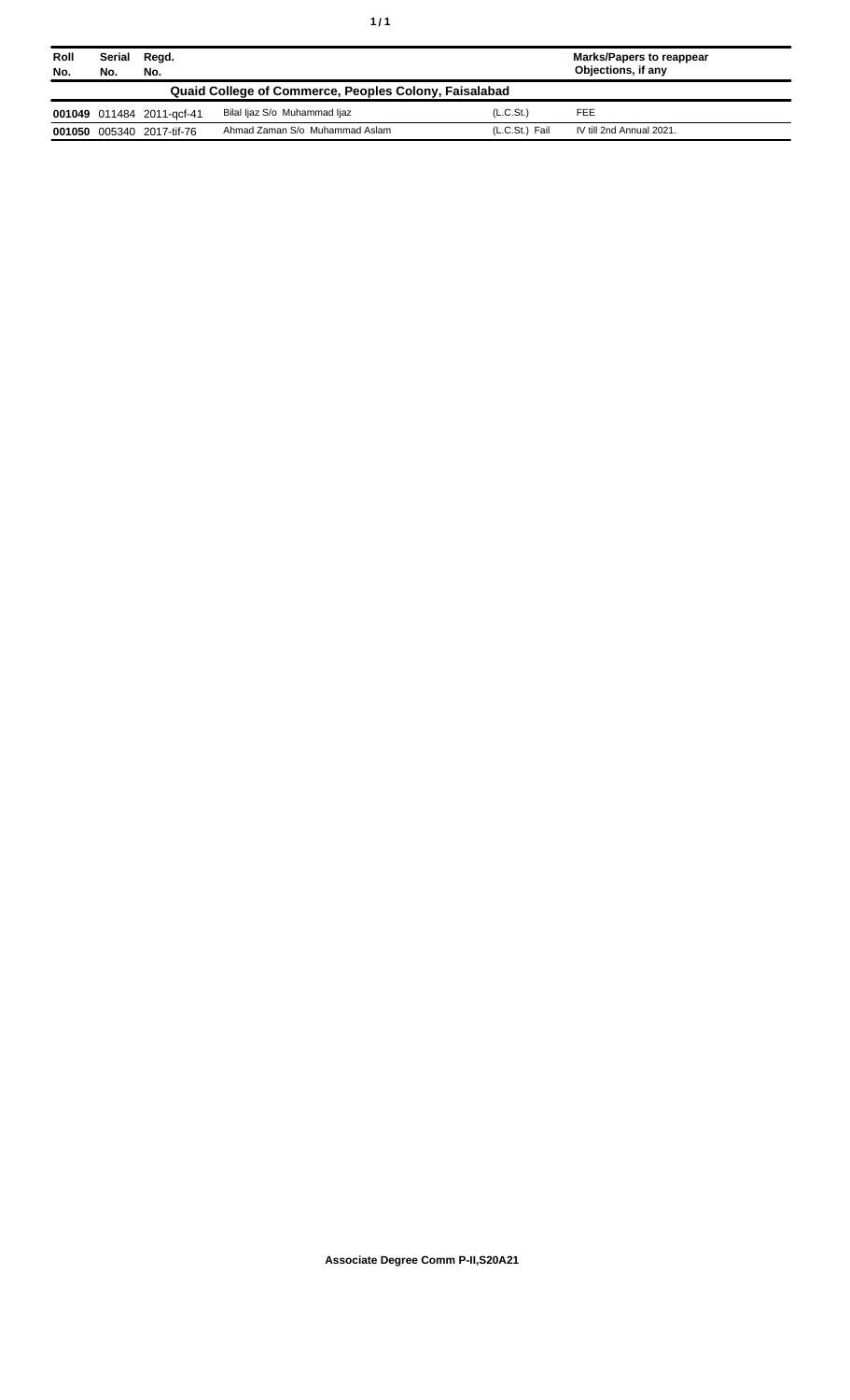| Roll<br>No. | <b>Serial</b><br>No. | Regd.<br>No.               |                                                |                  | <b>Marks/Papers to reappear</b><br>Objections, if any |
|-------------|----------------------|----------------------------|------------------------------------------------|------------------|-------------------------------------------------------|
|             |                      |                            | <b>Shiblee College of Commerce, Faisalabad</b> |                  |                                                       |
| 000827      |                      | 000170 2018-csf-2          | Maha Butt D/o Shabbir Butt                     | (L.C.St.) Fail   | V till the Annual 2022.                               |
|             |                      | 001051 012426 2006-scf-133 | Zeeshan Shafi S/o Muhammad Shafi               | (L.C.St.) Fail   |                                                       |
|             |                      | 001052 013329 2013-pcf-162 | Asad Karim S/o Abdul Karim                     | (L.C.St.) Absent |                                                       |
|             |                      | 001053 009353 2016-scf-48  | Arslan Ali S/o Ghulam Mustafa                  | (L.C.St.) Fail   | III, V, I, VI till the Annual 2022.                   |
|             |                      | 001054 001842 2017-scf-10  | Muhammad Ahmed S/o Liaguat Ali Shahid          | (L.C.St.) Fail   |                                                       |
|             |                      | 001055 003074 2018-scf-2   | Ali Ashfaq S/o Muhammad Ashfaq                 | (L.C.St.) Pass   | 838 II Div.                                           |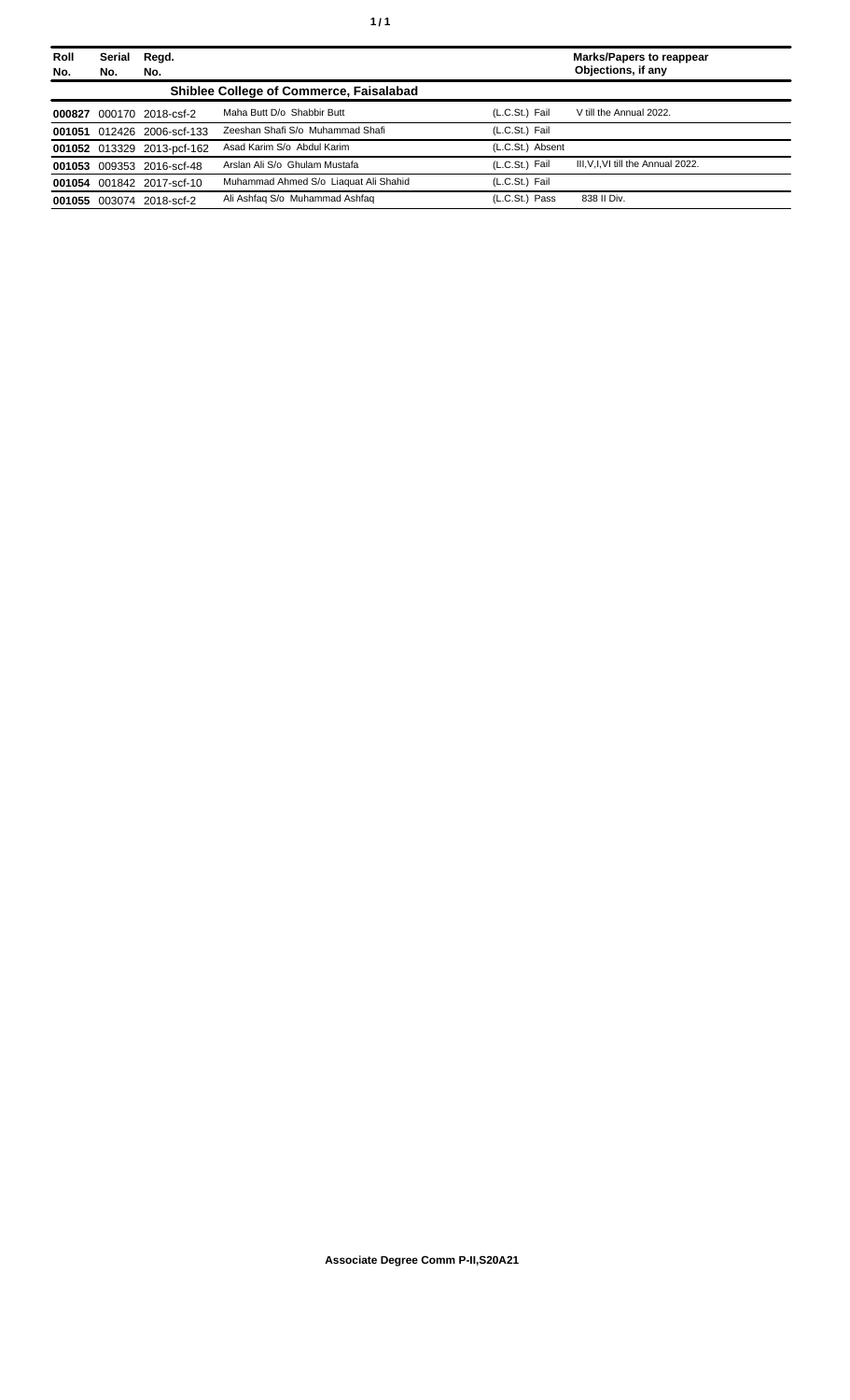| ٠ | ٠ |
|---|---|
|   |   |

| Roll<br>No. | Serial<br>No.                                                                  | Regd.<br>No.              |                                                                     |                | <b>Marks/Papers to reappear</b><br>Objections, if any |  |
|-------------|--------------------------------------------------------------------------------|---------------------------|---------------------------------------------------------------------|----------------|-------------------------------------------------------|--|
|             | Superior College of Science & Commerce, 103-C, People Colony No. 1, Faisalabad |                           |                                                                     |                |                                                       |  |
|             |                                                                                | 000828 005729 2017-spf-35 | Irsa Saleem D/o Muhammad Saleem                                     | (L.C.St.) Pass | 713 II Div.                                           |  |
|             |                                                                                | 000829 005740 2017-spf-36 | Saman Maqbool D/o Maqboolhussain                                    | (L.C.St.) Fail |                                                       |  |
|             |                                                                                | 000830 004198 2018-spf-16 | Sana Ehsan D/o Ehsan Elahi                                          | (L.C.St.) Fail | VII till the Annual 2022.                             |  |
|             |                                                                                | 000831 005733 2018-spf-26 | Rida Naz D/o Saber Hussain Mughal                                   | (L.C.St.) Fail | VI, VII till the Annual 2022.                         |  |
|             |                                                                                | 000832 003874 2018-spf-41 | Gulnaz Shahzadi D/o Muhammad Rauf                                   | (L.C.St.) Fail | I, V, VI, VII till the Annual 2022.                   |  |
|             |                                                                                | 000833 004202 2018-spf-6  | Asma Naveed D/o Ataullah Naveed                                     | (L.C.St.) Fail | VI till the Annual 2022.                              |  |
|             |                                                                                | 000834 053577 2019-spf-10 | Kainat D/o Musadas Anwar                                            | Fail           | V,IV,VI till 2nd Annual 2022.                         |  |
|             |                                                                                | 000835 053563 2019-spf-16 | Sawera Sohail D/o Sohail Shahzad                                    | Fail           | II, I, VI, VII, V till 2nd Annual 2022.               |  |
|             |                                                                                | 000836 053580 2019-spf-2  | Hiba Shahzadi D/o Falak Shair                                       | Fail           | V, VII, VIII till 2nd Annual 2022.                    |  |
|             |                                                                                | 000837 053564 2019-spf-21 | Nimra Sohail D/o Sohail Ahmad                                       | Fail           | V, VI till 2nd Annual 2022.                           |  |
|             |                                                                                | 000838 053575 2019-spf-25 | Shama Farooq D/o Farooq-E-Azam                                      | Fail           | V till 2nd Annual 2022.                               |  |
|             |                                                                                | 000839 053582 2019-spf-29 | Afia Abrar D/o Abrar Ahmad                                          |                | R.L PART-I                                            |  |
|             |                                                                                | 000840 053576 2019-spf-3  | Sadia Zahoor D/o Zahoor Ahmad                                       | Fail           | VI, V till 2nd Annual 2022.                           |  |
|             |                                                                                | 000841 053581 2019-spf-33 | Farwa Zahid D/o Muhammad Zahid                                      | Pass           | 1028 I Div.                                           |  |
|             |                                                                                | 000842 053562 2019-spf-38 | Aimen Nadeem D/o Muhammad Nadeem                                    | Pass           | 795 II Div.                                           |  |
|             |                                                                                | 000843 053573 2019-spf-4  | Nageen Shahzadi D/o Muhammad Ameen                                  | Pass           | 976   Div.                                            |  |
|             |                                                                                | 000844 053583 2019-spf-41 | Nimra Shaukat D/o Shaukat Ali                                       | Pass           | 802 II Div.                                           |  |
|             |                                                                                | 000845 053572 2019-spf-5  | Zara Akram D/o Muhammad Akram                                       | Fail           | V,I,VI,VIII till 2nd Annual 2022.                     |  |
|             |                                                                                | 000846 053578 2019-spf-7  | Eman Rafiq D/o Muhammad Rafiq                                       | Fail           | VIII till 2nd Annual 2022.                            |  |
|             |                                                                                | 000847 053579 2019-spf-8  | Anum Haidar D/o Ghulam Haidar                                       | Pass           | 1020 I Div.                                           |  |
|             |                                                                                | 000848 053574 2019-spf-9  | Jyesha Amir D/o Amir Muneer                                         | Absent         |                                                       |  |
|             |                                                                                | 001056 085582 2016-spf-47 | Muhammad Usman S/o Munawar Hussain Shahbaz                          | (L.C.St.)      | <b>FEE</b>                                            |  |
|             |                                                                                | 001057 004188 2018-spf-12 | Ali Haider S/o Sheraz Anjum                                         | (L.C.St.) Fail | II, III, V, VI till the Annual 2022.                  |  |
|             |                                                                                | 001058 003085 2018-spf-18 | Basharat Saleem S/o Saleem Yaseen                                   | (L.C.St.) Pass | 993 I Div.                                            |  |
|             |                                                                                | 001059 004194 2018-spf-22 | Abdul Malik Rabbani S/o Abdul Khaliq Jilani                         | (L.C.St.) Pass | 873 II Div.                                           |  |
|             |                                                                                | 001060 005748 2018-spf-30 | Ahmad Saeed S/o Muhammad Ilyas                                      | (L.C.St.) Pass | 856 II Div.                                           |  |
|             |                                                                                | 001061 005750 2018-spf-32 | Muhammad Talha Bin Yousaf S/o Muhammad Yousaf Shahid (L.C.St.) Pass |                | 866 II Div.                                           |  |
|             |                                                                                | 001062 005746 2018-spf-33 | Muhammad Razwan Al Hasham S/o Muhammad Ashraf                       | (L.C.St.) Pass | 857 II Div.                                           |  |
|             |                                                                                | 001063 005753 2018-spf-34 | Obaidullah S/o Nusrat Bhatti                                        | (L.C.St.) Pass | 764 II Div.                                           |  |
|             |                                                                                | 001064 005744 2018-spf-37 | Muhammad Usman Akhtar S/o Muhammad Sharif                           | (L.C.St.) Pass | 754 II Div.                                           |  |
|             |                                                                                | 001065 004196 2018-spf-38 | Muhammad Haroon Yaseen S/o Muhammad Yaseen                          | (L.C.St.) Fail | VI till the Annual 2022.                              |  |
|             |                                                                                | 001066 003873 2018-spf-45 | Umair Naeem S/o Muhammad Naeem Khan                                 | (L.C.St.) Fail | VI till the Annual 2022.                              |  |
|             |                                                                                | 001067 053569 2019-spf-11 | Muhammad Hamza S/o Muhammad Naeem                                   | Pass           | 957 I Div.                                            |  |
|             |                                                                                | 001068 053571 2019-spf-12 | Muhammad Usama Ihsan S/o Ihsan Ullah Khan                           | Fail           | V, I, VI till 2nd Annual 2022.                        |  |
|             |                                                                                | 001069 053570 2019-spf-13 | Muhammad Azeem Jamil S/o Muhammad Jamil                             | Fail           | VI till 2nd Annual 2022.                              |  |
|             |                                                                                | 001070 053568 2019-spf-14 | Muhammad Talha S/o Jamil Ahmad                                      | Absent         |                                                       |  |
|             |                                                                                | 001071 053566 2019-spf-23 | Asghar Ali S/o Muhammad Ashig                                       | Fail           | VI till 2nd Annual 2022.                              |  |
|             |                                                                                | 001072 053585 2019-spf-30 | Shoaib Anwar S/o Muhammad Anwar Zia                                 | Fail           |                                                       |  |
|             |                                                                                | 001073 053584 2019-spf-31 | Hassan Bin Latif S/o Muhammad Latif                                 | Fail           | V, VI, VIII, VII, III, II, IV till 2nd Annual 2022.   |  |
|             |                                                                                | 001074 053565 2019-spf-39 | Omair Munib S/o Muhammad Munib                                      | Fail           | IV, V till 2nd Annual 2022.                           |  |
|             |                                                                                | 001075 053567 2019-spf-40 | Ahmed Husnain Hamza S/o Ejaz Ahmed                                  | Pass           | 888 II Div.                                           |  |
|             |                                                                                | 013998 010636 2017-spf-28 | Aadil Fareed S/o Ghulam Fareed                                      | (L.C.St.) Fail |                                                       |  |
|             |                                                                                | 019101 005742 2018-spf-24 | Rimsha Amin D/o Muhammad Amin                                       | (L.C.St.) Fail | I, V, VI, VII till the Annual 2022.                   |  |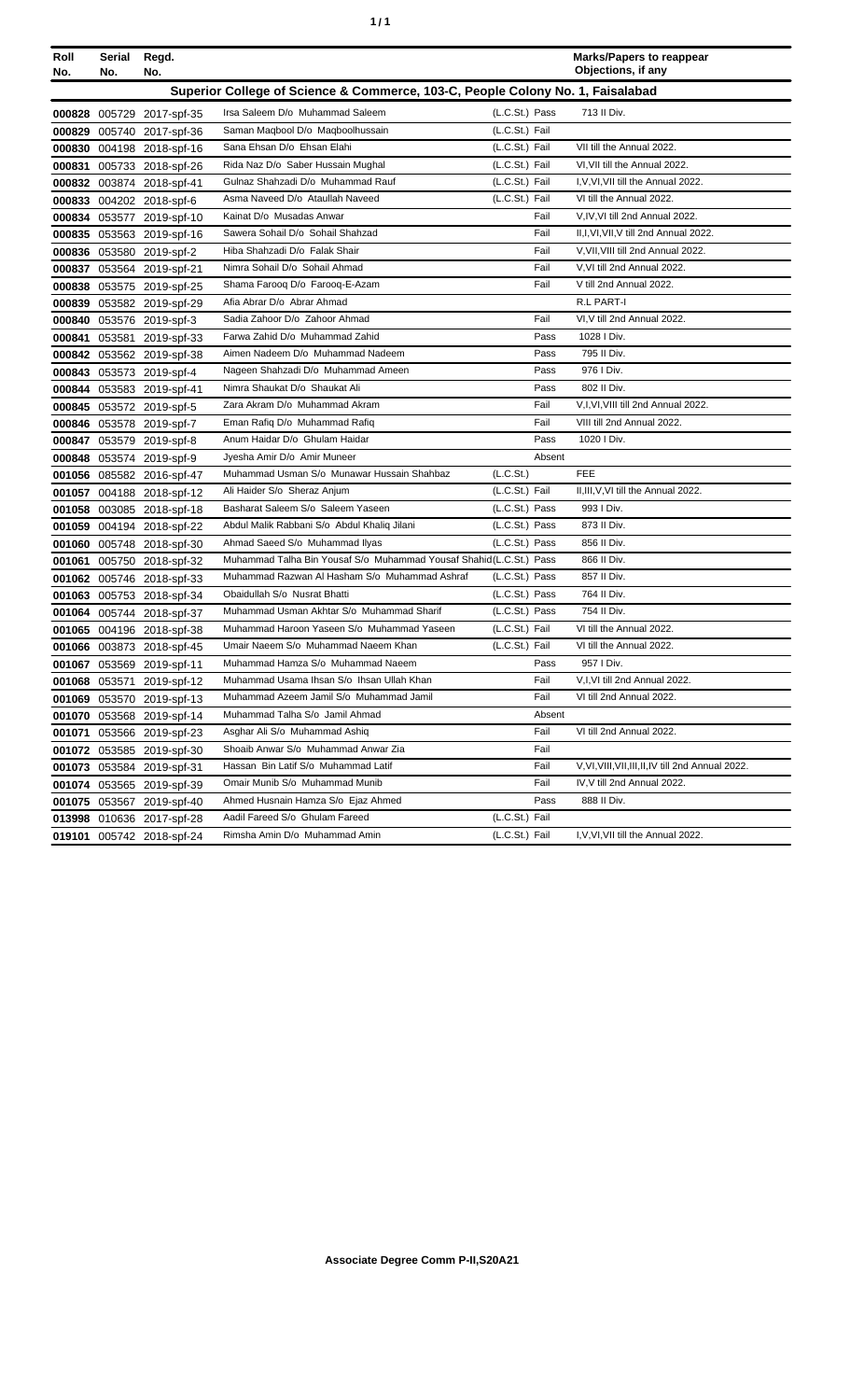| Roll<br>No.   | Serial<br>No. | Regd.<br>No.              |                                                                                                   | Marks/Papers to reappear<br>Objections, if any |                                     |  |
|---------------|---------------|---------------------------|---------------------------------------------------------------------------------------------------|------------------------------------------------|-------------------------------------|--|
|               |               |                           | The Summit College of Commerce, P-41, Link Road, Near G.C. University, Jinnah Colony, Faisalabad. |                                                |                                     |  |
|               |               | 000849 085826 2016-stf-22 | Mohemin Nasir D/o Abdul Nasir                                                                     | (L.C.St.) Fail                                 | V till the Annual 2022.             |  |
| 001076 085827 |               | 2016-stf-17               | Mohammad Usman S/o Liagat Ali                                                                     | (L.C.St.) Fail                                 | IV.V.VI.I.III till 2nd Annual 2022. |  |
| 001077        |               | 085828 2017-stf-4         | Muhammad Mohsin S/o Muhammad Arif                                                                 | (L.C.St.) Pass                                 | 754 II Div.                         |  |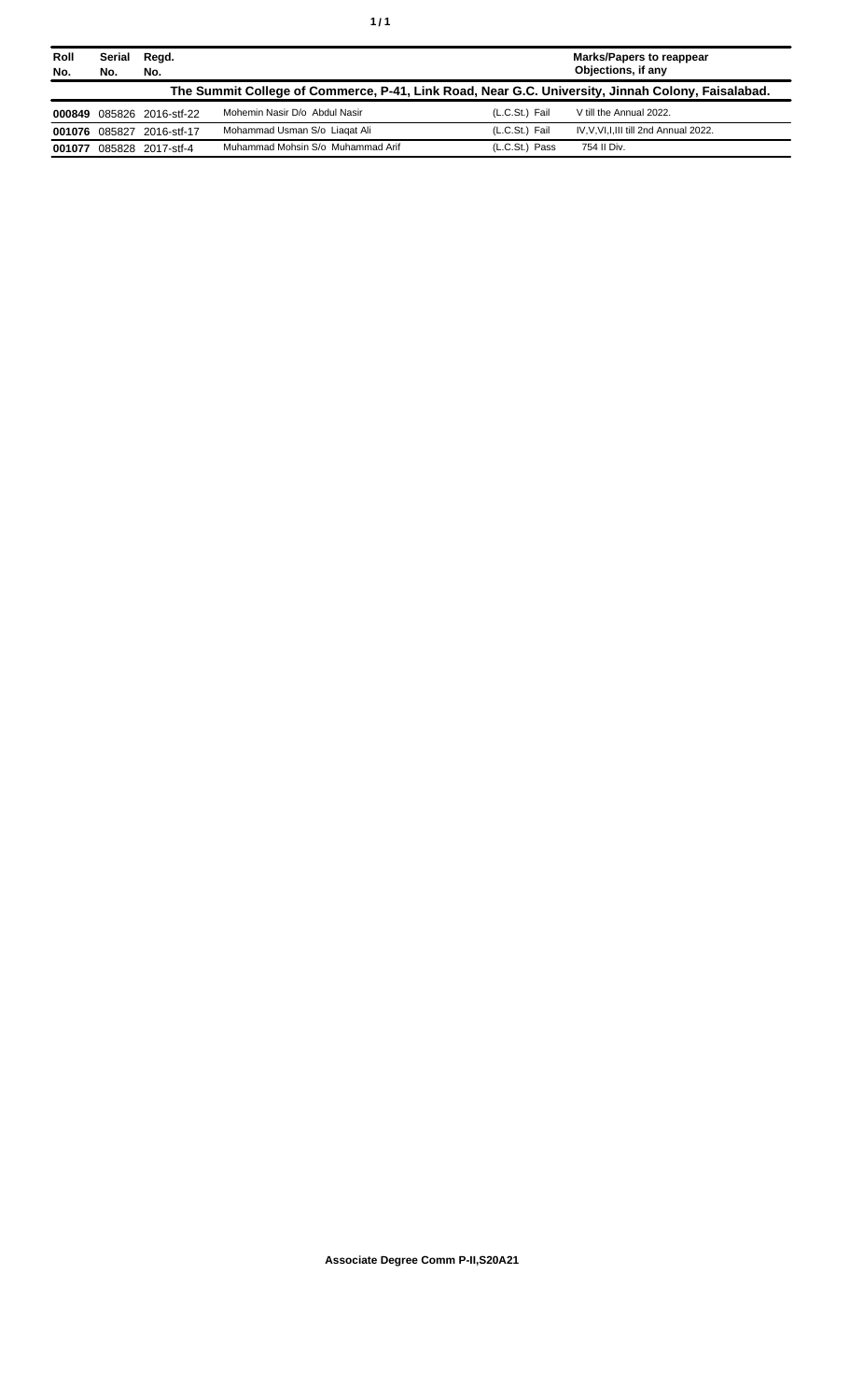| <b>Roll</b><br>No. | Serial<br>No. | Regd.<br>No.              |                                                     |                | <b>Marks/Papers to reappear</b><br>Objections, if any |
|--------------------|---------------|---------------------------|-----------------------------------------------------|----------------|-------------------------------------------------------|
|                    |               |                           | <b>Tips College of Commerce, Faisalabad</b>         |                |                                                       |
| 000850             | 085569        | 2018-tcf-25               | Sumbal Fatima D/o Tahir Mehmood Pasha               | (L.C.St.) Pass | 676 II Div.                                           |
| 001078             |               | 085572 2009-tcf-41        | Muhammad Zulgarnain Haider S/o Khalid Mehmood       | (L.C.St.) Fail |                                                       |
| 001079             |               | 085570 2016-tcf-14        | Nosherwan Siddique Mattoo S/o Siddique Masih Mattoo | (L.C.St.) Fail |                                                       |
| 001080             | 085571        | 2016-tcf-23               | Usman Tahir Khan S/o Rana Tahir Iqbal Khan          | (L.C.St.) Fail |                                                       |
| 001081             | 007569        | 2017-tcf-4                | Muhammad Adnan Zia S/o Ahmad Ali                    | (L.C.St.) Fail |                                                       |
|                    |               | 001082 085566 2018-tcf-11 | Hammad Asim S/o Asim Butt                           | (L.C.St.) Pass | 692 II Div.                                           |
|                    |               | 001083 085567 2018-tcf-12 | Muhammad Umer Faroog S/o Sheikh Rehmat Ullah        | (L.C.St.) Fail | II till the Annual 2022.                              |
| 001084             |               | 085568 2018-tcf-15        | Hasnan Younus S/o Muhammad Younus                   | (L.C.St.) Pass | 705 II Div.                                           |
| 001085             | 085564        | 2018-tcf-3                | Muhammad Ali Magsood S/o Magsood Ahmad              | (L.C.St.) Pass | 725 II Div.                                           |
| 001086             | 085565        | 2018-tcf-7                | Ahsan Rizwan S/o Rizwan Aslam Tamimi                | (L.C.St.) Fail | VI, V, I till the Annual 2022.                        |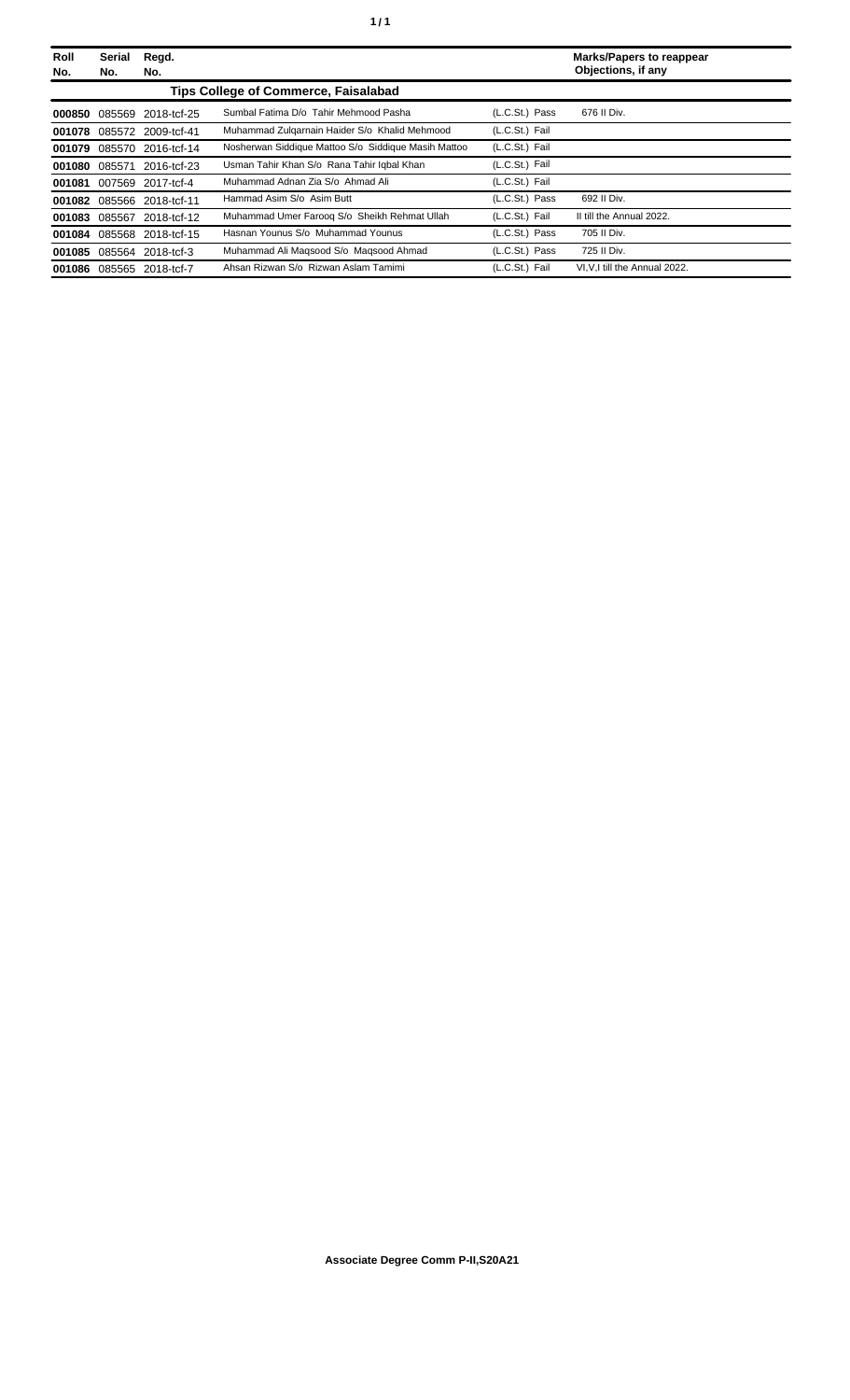| ٠ |  |
|---|--|
|---|--|

| Roll<br>No. | <b>Serial</b><br>No. | Regd.<br>No.                                             |                                                                                     |                                  | <b>Marks/Papers to reappear</b><br>Objections, if any   |
|-------------|----------------------|----------------------------------------------------------|-------------------------------------------------------------------------------------|----------------------------------|---------------------------------------------------------|
|             |                      |                                                          | Government College of Commerce, Peoples Colony, Faisalabad                          |                                  |                                                         |
|             |                      | 000851 003572 2017-tif-229                               | Huma Masood D/o Masood Akhtar                                                       | (L.C.St.) Pass                   | 739 II Div.                                             |
|             |                      | 001087 045918 2019-tif-67                                | Muhammad Ansab Nasir S/o Nasir Pervez                                               | Pass                             | 870 II Div.                                             |
|             |                      | 001132 003779 2013-tif-133                               | Samraiz Ali Abbas S/o Amjad Farooq                                                  | (L.C.St.) Fail                   | III, IV, VI till the Annual 2022.                       |
|             |                      | 001133 003360 2015-tif-96                                | Sufian Ali S/o Liagat Ali                                                           | (L.C.St.) Fail                   |                                                         |
|             |                      | 001134 004434 2016-ml-138                                | Hamza Ilyas S/o Muhammad Ilyas                                                      | (L.C.St.) Fail                   |                                                         |
|             |                      | 001135 003812 2017-tif-21                                | Rana Muhammad Skinder S/o Muhammad Shafique                                         | (L.C.St.) Fail                   | V,I, VI till the Annual 2022.                           |
|             |                      | 001136 004193 2017-tif-59                                | Sohaib Hassan S/o Sadaqat Ali                                                       | (L.C.St.) Pass                   | 707 II Div.                                             |
|             |                      | 001137 005421 2017-tif-8                                 | Hassan Bilal S/o Muhammad Afzal                                                     | (L.C.St.) Fail                   | V,IV,VI,VII,VIII till the Annual 2022.                  |
|             |                      | 001138 004203 2017-tif-91                                | Kashif Sharif S/o Muhammad Sharif                                                   | (L.C.St.) Fail                   | VII.V till 2nd Annual 2021.                             |
|             |                      | 001139 009605 2018-tif-110<br>001140 003782 2018-tif-114 | Uzair Shafiq S/o Muhammad Shafiq<br>Muhammad Hammad S/o Amjad Hussain               | (L.C.St.) Fail<br>(L.C.St.) Pass | I, III, II, VI, IV till the Annual 2022.<br>679 II Div. |
|             |                      | 001141 004267 2018-tif-119                               | Usman Sajid S/o Sajid Nadeem                                                        | (L.C.St.) Fail                   | II, VII, VI till the Annual 2022.                       |
|             |                      | 001142 004237 2018-tif-129                               | Muhammad Majid Habib S/o Muhammad Mansha Nasir                                      | (L.C.St.) Pass                   | 871 II Div.                                             |
|             |                      | 001143 005442 2018-tif-133                               | Noman Haider S/o Safdar Ali                                                         | (L.C.St.) Pass                   | 746 II Div.                                             |
|             |                      | 001144 003843 2018-tif-136                               | Salman Haider S/o Abdul Razag                                                       | (L.C.St.) Pass                   | 785 II Div.                                             |
|             |                      | 001145 008041 2018-tif-141                               | Muhammad Ahsan Shamikh Raza S/o Haji Muhammad Azam(L.C.St.) Fail                    |                                  | V, Il till the Annual 2022.                             |
|             |                      | 001146 005188 2018-tif-143                               | Faisal Yousaf S/o Yousaf Maseeh                                                     | (L.C.St.) Fail                   | VI till the Annual 2022.                                |
|             |                      | 001147 005441 2018-tif-145                               | Muhammad Haseeb S/o Arshad Ali Aleem                                                | (L.C.St.) Pass                   | 761 II Div.                                             |
|             |                      | 001148 004180 2018-tif-148                               | Tariq Hussain S/o Shoukat Ali                                                       | (L.C.St.) Fail                   | II, I, V till the Annual 2022.                          |
|             |                      | 001149 003832 2018-tif-155                               | Muhammad Hamza S/o Abdul Razzag                                                     | (L.C.St.) Pass                   | 929 I Div.                                              |
|             |                      | 001150 005445 2018-tif-158                               | Muhammad Azeem Khan S/o Muhammad Jawad Khan<br>Muhammad Zubair S/o Muhammad Ishtiaq | (L.C.St.) Pass<br>(L.C.St.) Pass | 710 II Div.<br>802 II Div.                              |
|             |                      | 001151 003701 2018-tif-160<br>001152 006476 2018-tif-164 | Muhammad Hamza Naeem S/o Muhammad Naeem                                             | (L.C.St.) Fail                   | I, V, VI till the Annual 2022.                          |
|             |                      | 001153 003822 2018-tif-166                               | Sufyan S/o Shoukat Ali                                                              | (L.C.St.) Fail                   | VI till the Annual 2022.                                |
|             |                      | 001154 004223 2018-tif-180                               | Aliyan S/o Muhammad Jamil                                                           | (L.C.St.) Pass                   | 755 II Div.                                             |
|             |                      | 001155 004246 2018-tif-186                               | Usman Ali S/o Manzoor Ahmad                                                         | (L.C.St.) Pass                   | 761 II Div.                                             |
|             |                      | 001156 003729 2018-tif-50                                | Ehsan Ahmad S/o Shabbir Ahmad                                                       | (L.C.St.) Pass                   | 1050 I Div.                                             |
|             |                      | 001157 003337 2018-tif-55                                | Umar Ali S/o Muhammad Aslam                                                         | (L.C.St.) Fail                   | IV till the Annual 2022.                                |
|             |                      | 001158 003698 2018-tif-56                                | Shahid Iqbal S/o Ghulam Murtaza                                                     | (L.C.St.) Pass                   | 846 II Div.                                             |
|             |                      | 001159 003447 2018-tif-59                                | Khalid Hussain S/o Ghulam Hussain                                                   | (L.C.St.) Fail                   | IV, V, I, VII till the Annual 2022.                     |
|             |                      | 001160 003737 2018-tif-63                                | Muhammad Hamza S/o Muhammad Sarfraz Ahmad                                           | (L.C.St.) Pass                   | 808 II Div.                                             |
|             |                      | 001161 004172 2018-tif-66<br>001162 003340 2018-tif-68   | Muhammad Zalik Iqbal S/o Javed Iqbal<br>Qaiser Rehman S/o Muhammad Iqbal Hussain    | (L.C.St.) Fail<br>(L.C.St.) Pass | VII, V till the Annual 2022.<br>859 II Div.             |
|             |                      | 001163 003674 2018-tif-70                                | Junaid Sultan S/o Muhammad Sultan                                                   | (L.C.St.) Pass                   | 806 II Div.                                             |
|             |                      | 001164 003687 2018-tif-74                                | Haider Alii S/o Muhammad Ilyas                                                      | (L.C.St.) Fail                   | IV till the Annual 2022.                                |
|             |                      | 001165 005123 2018-tif-76                                | Muhammad Usama Bin Sadiq S/o Sadiq Ali                                              | (L.C.St.) Pass                   | 817 II Div.                                             |
|             |                      | 001166 003724 2018-tif-77                                | Shoaib Ali S/o Abdul Hameed                                                         | (L.C.St.) Fail                   | I till the Annual 2022.                                 |
|             |                      | 001167 003741 2018-tif-89                                | Kashif Mahmood Baig S/o Nazar Hussain Baig                                          | (L.C.St.) Pass                   | 707 II Div.                                             |
|             |                      | 001168 004183 2018-tif-96                                | Rizwan Ali S/o Bashir Ahmed                                                         | (L.C.St.) Fail                   | VII till the Annual 2022.                               |
|             |                      | 001169 003559 2018-tif-99                                | Muhammad Talha S/o Muhammad Yameen                                                  | (L.C.St.) Fail                   | III till the Annual 2022.                               |
|             |                      | 001170 045969 2018-tif-149                               | Asad Shahid S/o Shahid Mehmood                                                      | Absent                           | I,IV till 2nd Annual 2022.                              |
|             |                      | 001171 045970 2018-tif-179<br>001172 045965 2018-tif-27  | Afzaal Munawer S/o Munawer Ahmad<br>Ghazanfar Rasool S/o Ghulam Rasool              | Fail<br>Pass                     | 873 II Div.                                             |
|             |                      | 001173 045929 2019-tif-102                               | Muhammad Usama S/o Muhammad Izhar                                                   | Pass                             | 832 II Div.                                             |
|             |                      | 001174 045951 2019-tif-104                               | Muhammad Hamza Khan S/o Asif Hayat Khan                                             | Fail                             | III, V, VI till 2nd Annual 2022.                        |
|             |                      | 001175 045946 2019-tif-112                               | Muhammad Ali S/o Irshad Ahmad                                                       | Fail                             | VI, V, I till 2nd Annual 2022.                          |
|             |                      | 001176 045932 2019-tif-119                               | Farman Ali S/o Liagat Ali                                                           | Pass                             | 862 II Div.                                             |
|             |                      | 001177 045933 2019-tif-122                               | Yeshwa Yaqoob S/o Yaqoob Masih                                                      |                                  | R.L PART-I                                              |
|             |                      | 001178 045936 2019-tif-125                               | Muhammad Usman S/o Arshad Ali                                                       | Fail                             | V, VI, I till 2nd Annual 2022.                          |
|             |                      | 001179 045937 2019-tif-126                               | Muhammad Yaseen S/o Muhammad Sarfraz                                                | Pass                             | 670 III Div.                                            |
|             |                      | 001180 045938 2019-tif-127                               | Muhammad Talha Akbar S/o Akbar Ali                                                  | Pass                             | 951 I Div.                                              |
|             |                      | 001181 045939 2019-tif-130                               | Zia Ur Rehman Nasir S/o Muhammad Bashir Ud Din Nasir                                | Fail                             | I, V, VI till 2nd Annual 2022.                          |
|             |                      | 001182 045940 2019-tif-131<br>001183 045919 2019-tif-135 | Khawaja Hasnain Zarar S/o Zarar Ahmad<br>Haider Ali S/o Shahzad Hussain             | Pass<br>Pass                     | 777 II Div.<br>827 II Div.                              |
|             |                      | 001184 045942 2019-tif-136                               | Hanan Ahmad S/o Mehboob Ahmad                                                       | Fail                             | VIII till 2nd Annual 2022.                              |
|             |                      | 001185 045943 2019-tif-138                               | Adeel Ahmad S/o Abdul Ghaffar                                                       | Pass                             | 909 I Div.                                              |
|             |                      | 001186 045944 2019-tif-141                               | Asim Sohail S/o Muhammad Ashraf                                                     | Pass                             | 853 II Div.                                             |
|             |                      | 001187 045945 2019-tif-144                               | Muhammad Abbas S/o Muhammad Ilyas                                                   | Pass                             | 869 II Div.                                             |
|             |                      | 001188 010996 2019-tif-145                               | Rana Arbaz Khan S/o Rana Manzoor Hussain                                            | (L.C.St.) Fail                   | I till 2nd Annual 2022.                                 |
|             |                      | 001189 045947 2019-tif-154                               | Fahad Rehman S/o Muhammad Ajmal                                                     | Fail                             | III till 2nd Annual 2022.                               |
|             |                      | 001190 045924 2019-tif-157                               | Shan Ali S/o Abdul Latif                                                            | Pass                             | 886 II Div.                                             |
|             |                      | 001191 045925 2019-tif-158                               | Waqar Ali S/o Abdul Latif                                                           | Pass                             | 938   Div.                                              |
|             |                      | 001192 045949 2019-tif-159                               | Khizar Rehman S/o Muhammad Ajmal                                                    | Fail                             | I.IV till 2nd Annual 2022.                              |
|             |                      | 001193 045950 2019-tif-160                               | Hamza Imtiaz S/o Imtiaz Ahmad<br>Dilawar Khan S/o Manzoor Hussain                   | Pass<br>Fail                     | 900 I Div.<br>II, VI till 2nd Annual 2022.              |
|             |                      | 001194 045930 2019-tif-163<br>001195 045952 2019-tif-164 | Aafaq Ghaffar S/o Abdul Gahffar                                                     | Pass                             | 859 II Div.                                             |
|             |                      |                                                          |                                                                                     |                                  |                                                         |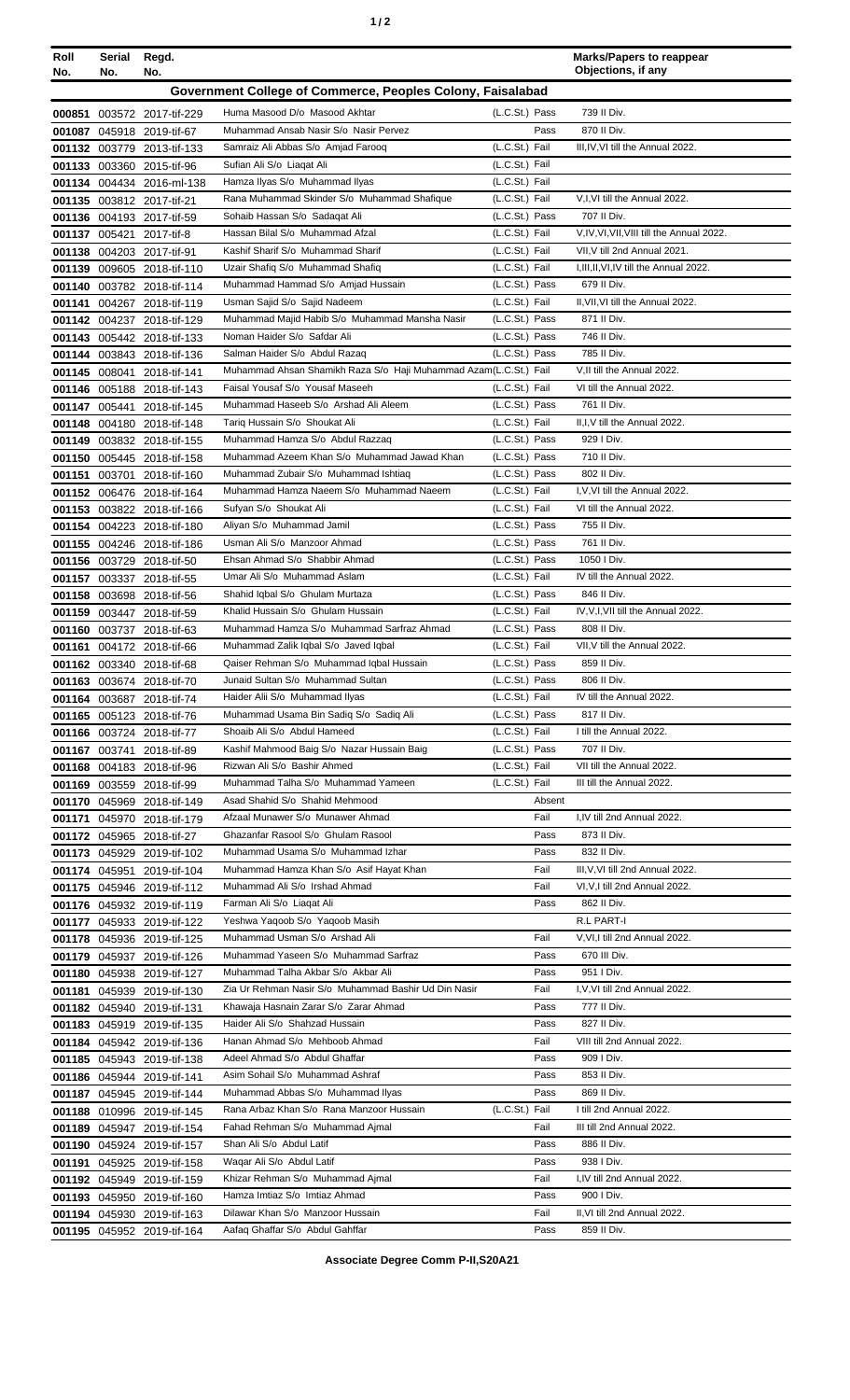|--|--|--|

| Roll | Serial                                                     | Regd.                      |                                                  |                |        | <b>Marks/Papers to reappear</b>         |  |
|------|------------------------------------------------------------|----------------------------|--------------------------------------------------|----------------|--------|-----------------------------------------|--|
| No.  | No.                                                        | No.                        |                                                  |                |        | Objections, if any                      |  |
|      | Government College of Commerce, Peoples Colony, Faisalabad |                            |                                                  |                |        |                                         |  |
|      |                                                            | 001196 045953 2019-tif-165 | Muhammad Farhan S/o Muhmmad Arshad               |                | Fail   | I, VI till 2nd Annual 2022.             |  |
|      |                                                            | 001197 045954 2019-tif-166 | Muhammad Nauman Ejaz S/o Muhammad Ejaz           |                | Fail   | IV, V, I, VI till 2nd Annual 2022.      |  |
|      |                                                            | 001198 045955 2019-tif-171 | Muhammad Abu Bakar S/o Muhammad Abdul Rauf       |                | Pass   | 752 II Div.                             |  |
|      |                                                            | 001199 045956 2019-tif-172 | Ansab Imran S/o Muhammad Imran Qayum             |                | Fail   | V, II, IV, VII, I till 2nd Annual 2022. |  |
|      |                                                            | 001200 045957 2019-tif-174 | Muhammad Mubashar S/o Muhammad Imran             |                | Pass   | 832 II Div.                             |  |
|      |                                                            | 001201 045958 2019-tif-175 | Muhammad Bilal Naveed S/o Abdul Naveed Waheed    |                | Absent |                                         |  |
|      |                                                            | 001202 045959 2019-tif-182 | Shahzad Gill S/o Pervaiz Mehnaga                 |                | Pass   | 843 II Div.                             |  |
|      |                                                            | 001203 045960 2019-tif-183 | Qulb -E- Noor S/o Aftab Thomas                   |                | Fail   | VI, V till 2nd Annual 2022.             |  |
|      |                                                            | 001204 045961 2019-tif-184 | Faizan Ahmad S/o Muhammad Babar                  |                | Pass   | 685 II Div.                             |  |
|      |                                                            | 001205 045931 2019-tif-186 | Kaven Qasir S/o Ayub Masih                       |                | Pass   | 744 II Div.                             |  |
|      |                                                            | 001206 045962 2019-tif-187 | Muhammad Waqas S/o Mukhtar Ahmad                 |                | Fail   | V.VI till 2nd Annual 2022.              |  |
|      |                                                            | 001207 045966 2019-tif-191 | Tanveer Hussain S/o Muhammad Jameel              |                | Pass   | 882 II Div.                             |  |
|      |                                                            | 001208 045967 2019-tif-193 | Zulgarnain S/o Liagat Ali                        |                | Pass   | 837 II Div.                             |  |
|      |                                                            | 001209 045968 2019-tif-194 | Saboor Ahmad S/o Yousaf Ali                      |                | Pass   | 783 II Div.                             |  |
|      |                                                            | 001210 045963 2019-tif-195 | Syed Mushahid Hussain Zaidi S/o Mureed Hussain   |                | Fail   | V.VI till 2nd Annual 2022.              |  |
|      |                                                            | 001211 045934 2019-tif-51  | Najaf Washah Zulfgar Ali S/o Zulfigar Ali        |                | Fail   | V.VI till 2nd Annual 2022.              |  |
|      |                                                            | 001212 045914 2019-tif-52  | Muzafar Mustafa S/o Muhammad Mustafa             |                |        | <b>DETAINED</b>                         |  |
|      |                                                            | 001213 011651 2019-tif-53  | Abbas Ali S/o Babar Ali                          | (L.C.St.) Fail |        | II, VI till 2nd Annual 2022.            |  |
|      |                                                            | 001214 045935 2019-tif-56  | Muhammad Akasha S/o Zafar Iqbal                  |                | Pass   | 926   Div.                              |  |
|      |                                                            | 001215 045915 2019-tif-60  | Muhammad Qasim S/o Abdul Jabbar                  |                | Pass   | 914   Div.                              |  |
|      |                                                            | 001216 045916 2019-tif-63  | Asad Abbas S/o Najm-Ul- Hassan                   |                | Fail   | II till 2nd Annual 2022.                |  |
|      |                                                            | 001217 045917 2019-tif-65  | Hannan Sadaquat S/o Siddaquat Hussain            |                | Pass   | 888 II Div.                             |  |
|      |                                                            | 001218 045941 2019-tif-71  | Muhammad Usman S/o Muhammad Saleem               |                | Pass   | 871 II Div.                             |  |
|      |                                                            | 001219 045920 2019-tif-73  | Faraz Hussain S/o Muhammad Hussain               |                | Pass   | 775 II Div.                             |  |
|      |                                                            | 001220 045921 2019-tif-76  | Ghulam Ali S/o Muhammad Tahir                    |                | Fail   | VI till 2nd Annual 2022.                |  |
|      |                                                            | 001221 045922 2019-tif-81  | Mubashar Ali S/o Muhammad Munir                  |                | Pass   | 859 II Div.                             |  |
|      |                                                            | 001222 045923 2019-tif-82  | Ahsaan Ali S/o Muhammad Ramzan                   |                | Fail   | II,IV, V, VI, III till 2nd Annual 2022. |  |
|      |                                                            | 001223 045948 2019-tif-86  | Muhammad Awais S/o Muhammad Hafeez Ullah         |                | Pass   | 903 I Div.                              |  |
|      |                                                            | 001224 045926 2019-tif-89  | Muhammad Usman Tariq S/o Muhammad Tariq Shafique |                | Fail   | VII, II till 2nd Annual 2022.           |  |
|      |                                                            | 001225 045927 2019-tif-93  | Muhammad Hammad Shafique S/o Muhammad Shafique   |                | Fail   | V till 2nd Annual 2022.                 |  |
|      |                                                            | 001226 045964 2019-tif-96  | Ali Raza S/o Muhammad Aslam                      |                | Pass   | 912   Div.                              |  |
|      |                                                            | 001227 045928 2019-tif-97  | Ghulam Rasool S/o Khadim Hussain                 |                | Fail   | V,I, VI till 2nd Annual 2022.           |  |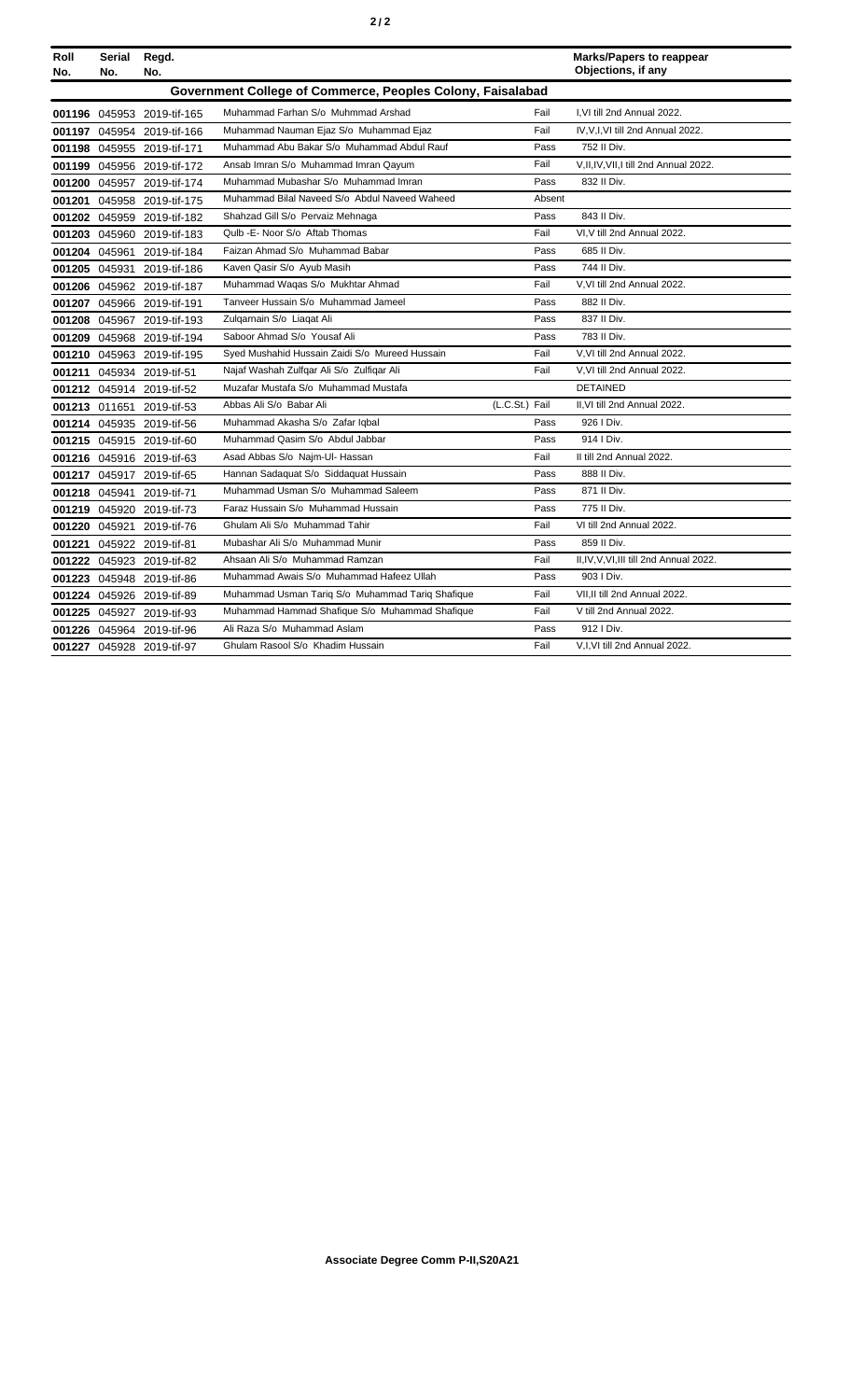|  | ٠ |
|--|---|
|  |   |

| Roll<br>No. | <b>Serial</b><br>No.                                       | Regd.<br>No.               |                                                   |                |      | <b>Marks/Papers to reappear</b><br>Objections, if any |  |
|-------------|------------------------------------------------------------|----------------------------|---------------------------------------------------|----------------|------|-------------------------------------------------------|--|
|             | Tips College of Commerce, People Colony, No. 1, Faisalabad |                            |                                                   |                |      |                                                       |  |
|             |                                                            | 000852 085555 2018-tpf-10  | Bushra Tanveer D/o Tanveer Khaver                 | (L.C.St.) Fail |      | VII, V, II, IV, I till the Annual 2022.               |  |
|             | 000853 085556                                              | 2018-tpf-13                | Tahira Raza D/o Asghar Ali                        | (L.C.St.) Pass |      | 829 II Div.                                           |  |
|             |                                                            | 000854 085557 2018-tpf-23  | Hafiza Zakia Ghulam Mustafa D/o Ghulam Mustafa    | (L.C.St.) Pass |      | 703 II Div.                                           |  |
| 000855      |                                                            | 085558 2018-tpf-27         | Alia Muattar D/o Muhammad Ehsaan Shahid           | (L.C.St.) Pass |      | 790 II Div.                                           |  |
|             |                                                            | 000856 085559 2018-tpf-29  | Muniba D/o Muhammad Younas                        | (L.C.St.) Fail |      | V.VI till the Annual 2022.                            |  |
| 000857      |                                                            | 040404 2019-tpf-4          | Mahnoor Khalid D/o Khalid Anwer                   |                | Fail | VII. VIII till 2nd Annual 2022.                       |  |
| 000858      |                                                            | 040405 2019-tpf-5          | Muntaha Zulfigar D/o Zulfigar Ahmad               |                | Fail | VII. VIII till 2nd Annual 2022.                       |  |
|             |                                                            | 001228 085563 2013-tpf-3   | Muhammad Faheem S/o Abdul Majeed                  | (L.C.St.) Fail |      | V till the Annual 2022.                               |  |
| 001229      |                                                            | 085562 2016-tpf-60         | Mueed Ahmad Chughtai S/o Khalid Mehmood Chughtai  | (L.C.St.) Fail |      |                                                       |  |
|             |                                                            | 001230 003711 2017-tif-20  | Muhammad Aqeel S/o Muhammad Yaqoob                | (L.C.St.) Pass |      | 806 II Div.                                           |  |
| 001231      |                                                            | 002986 2017-tpf-12         | Adnan Fayaz S/o Fayaz UI Hag                      | (L.C.St.) Fail |      |                                                       |  |
|             | 001232 002977                                              | 2017-tpf-14                | Muhammad Hamza Saeed S/o Muhammad Saeed           | (L.C.St.) Fail |      |                                                       |  |
|             | 001233 085561                                              | 2017-tpf-18                | Qasir Masih S/o Younis Masih                      | (L.C.St.) Pass |      | 755 II Div.                                           |  |
|             |                                                            | 001234 005657 2017-tpf-9   | Muhammad Farhan Raza S/o Magsood Ahmad            | (L.C.St.) Fail |      |                                                       |  |
|             |                                                            | 001235 003428 2018-tif-156 | Shahzaib Alam S/o Saif Ullah Jaan                 | (L.C.St.) Pass |      | 737 II Div.                                           |  |
|             |                                                            | 001236 085551 2018-tpf-1   | Muhammad Sahham Rauf S/o Abdul Rauf               | (L.C.St.) Pass |      | 735 II Div.                                           |  |
|             |                                                            | 001237 085560 2018-tpf-38  | Agib Igbal S/o Muhammad Igbal                     | (L.C.St.) Pass |      | 744 II Div.                                           |  |
|             |                                                            | 001238 085552 2018-tpf-5   | Syed Muhammad Ahmad S/o Syed Ishrat Abbas Tabasum | (L.C.St.) Pass |      | 748 II Div.                                           |  |
| 001239      | 085553                                                     | 2018-tpf-6                 | Mohammad Abu Bakr S/o Hafiz Mohammad Riaz         | (L.C.St.) Fail |      | IV.II.V.III till the Annual 2022.                     |  |
|             |                                                            | 001240 085554 2018-tpf-8   | Muhammad Hassan Usman S/o Usman Siddique          | (L.C.St.) Fail |      | II, VII till the Annual 2022.                         |  |
| 001241      | 040401                                                     | 2019-tpf-1                 | Muhammad Mohid Ali S/o Mubashar Jamil             |                | Fail | II, IV, I, V till 2nd Annual 2022.                    |  |
|             |                                                            | 001242 040402 2019-tpf-2   | Furgan Javed S/o Muhammad Javed Akhter            |                | Pass | 817 II Div.                                           |  |
|             |                                                            | 001243 040403 2019-tpf-3   | Ramish Safdar Ali S/o Safdar Ali                  |                | Fail | I.V.II till 2nd Annual 2022.                          |  |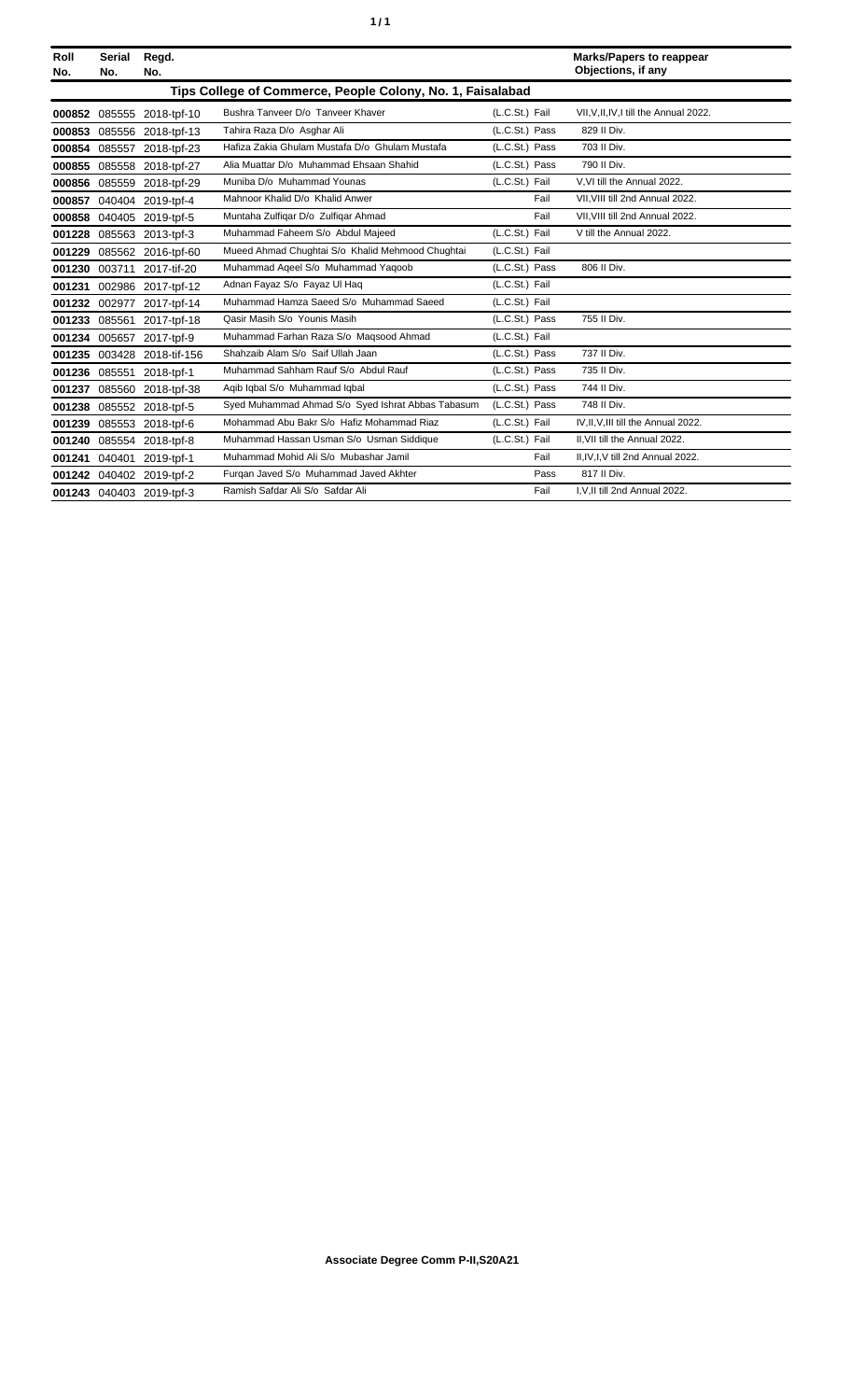| Roll<br>No. | Serial<br>No.                                               | Regd.<br>No.       |                                     |        | <b>Marks/Papers to reappear</b><br>Objections, if any |  |
|-------------|-------------------------------------------------------------|--------------------|-------------------------------------|--------|-------------------------------------------------------|--|
|             | Government Degree College for Women, Sahianwala, Faisalabad |                    |                                     |        |                                                       |  |
| 000859      |                                                             | 060224 2019-wsf-51 | Nazish Rani D/o Azhar Khan          | Fail   | VII.I till 2nd Annual 2022.                           |  |
| 000860      |                                                             | 060225 2019-wsf-52 | Mugaddas Mustafa D/o Ghulam Mustafa | Fail   | VI.V.II.VII till 2nd Annual 2022.                     |  |
| 000861      |                                                             | 060226 2019-wsf-53 | Aysha Rafagat D/o Rafagat Ali       | Absent |                                                       |  |
| 000862      |                                                             | 060227 2019-wsf-54 | Salwa Naeem D/o Mohammad Naeem      | Fail   | V.VII till 2nd Annual 2022.                           |  |
| 000863      |                                                             | 060228 2019-wsf-55 | Fazilat Faiz D/o Faiz Ahmad         | Fail   | VI.VII.V till 2nd Annual 2022.                        |  |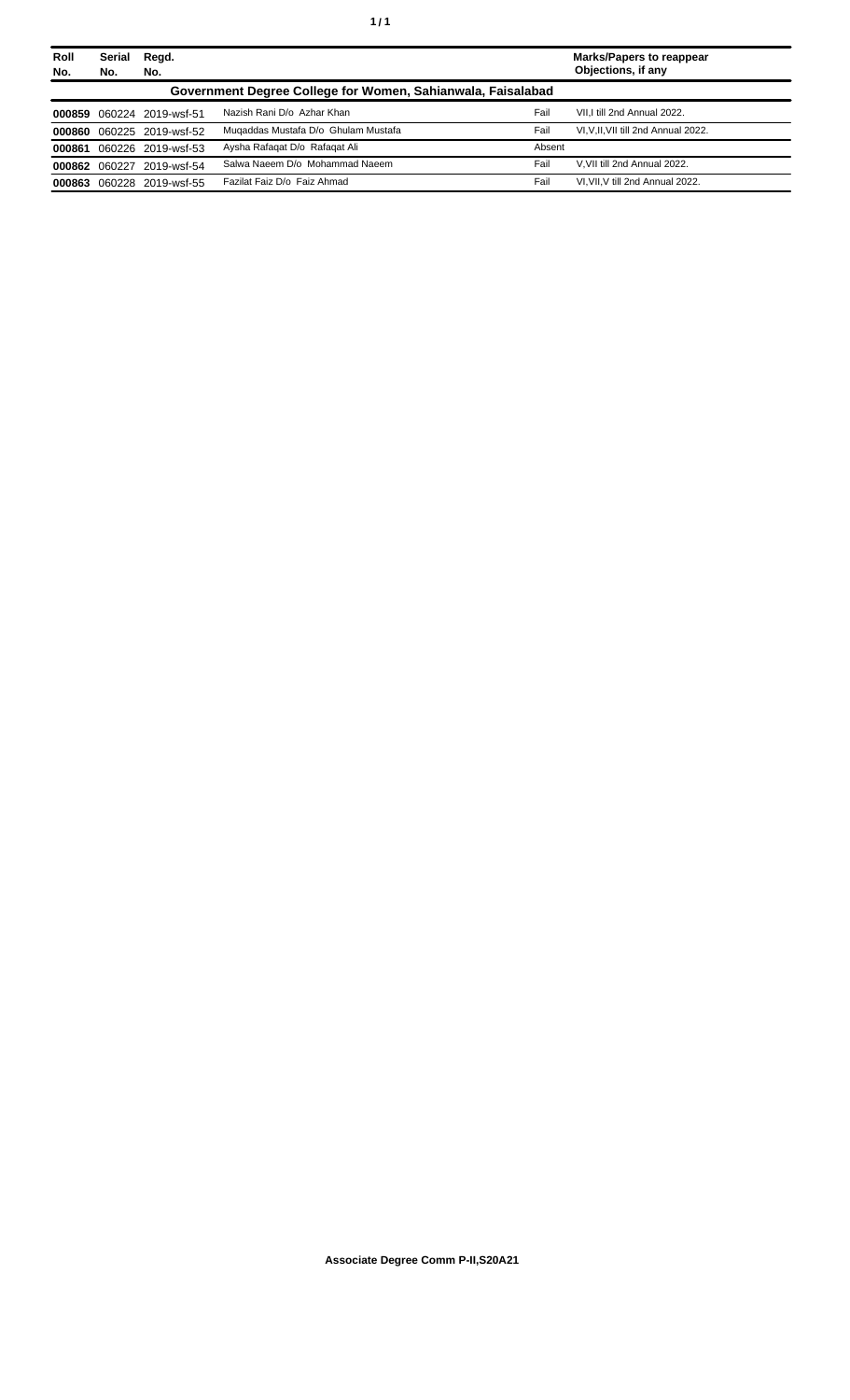| Roll<br>No. | Serial<br>No.                                | Regd.<br>No.              |                                 |                | <b>Marks/Papers to reappear</b><br>Objections, if any |  |
|-------------|----------------------------------------------|---------------------------|---------------------------------|----------------|-------------------------------------------------------|--|
|             | Nisa Girls College, Guliana road, Gujar Khan |                           |                                 |                |                                                       |  |
|             |                                              | 001450 011873 2018-nsk-27 | Saba Mehmood D/o Mehmood Ali    | (L.C.St.) Fail | VI till the Annual 2022.                              |  |
| 001451      | 010777                                       | 2018-nsk-28               | Hajra Parveen D/o Shabbir Ahmed | (L.C.St.) Fail | I, II, V, III till the Annual 2022.                   |  |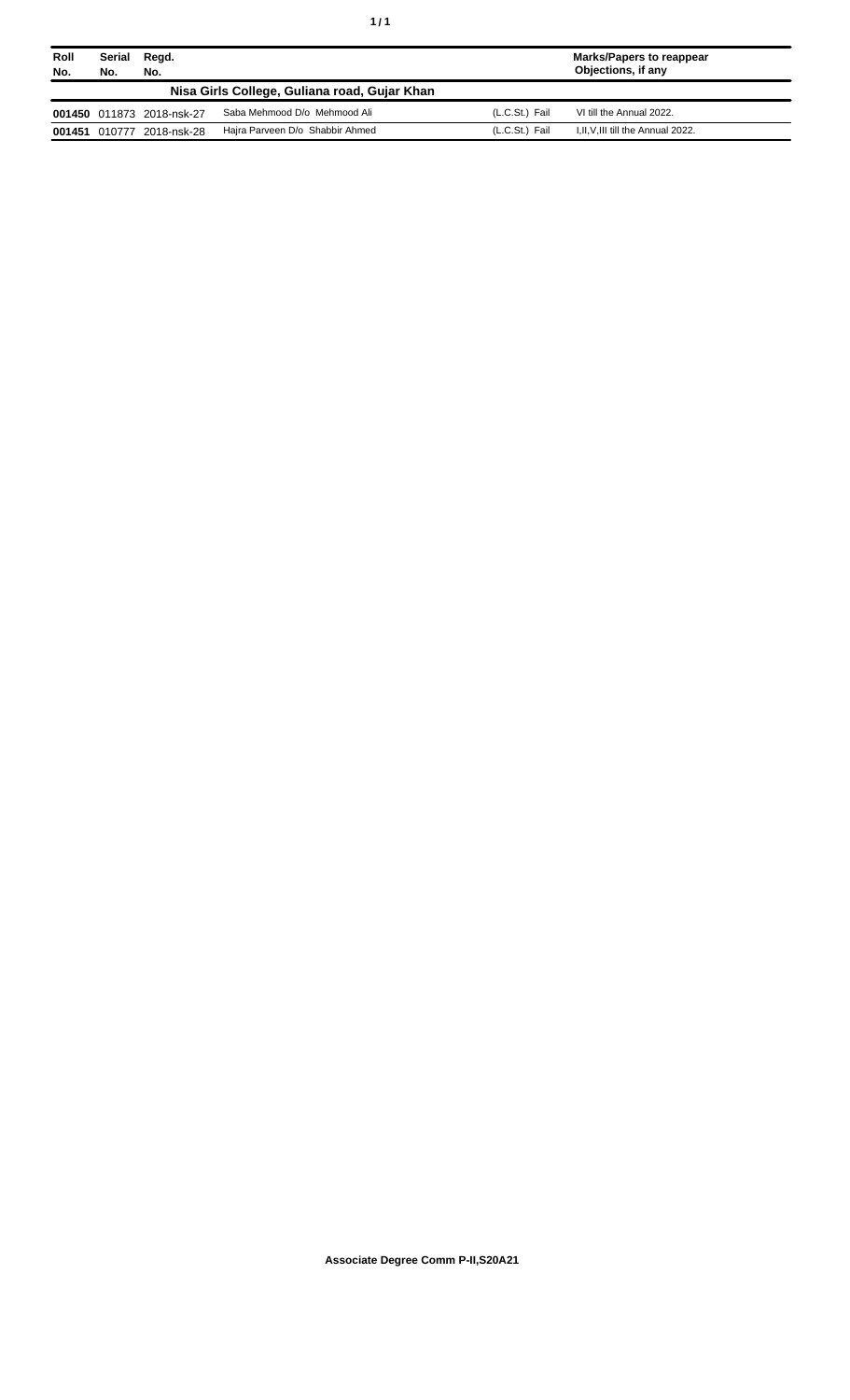| Roll<br>No.      | Serial<br>No. | Regd.<br>No.                                           |                                                                                    |                                         | <b>Marks/Papers to reappear</b><br>Objections, if any       |
|------------------|---------------|--------------------------------------------------------|------------------------------------------------------------------------------------|-----------------------------------------|-------------------------------------------------------------|
|                  |               |                                                        | Punjab College of Commerce, Gujar Khan                                             |                                         |                                                             |
|                  |               | 001452 047803 2018-nsk-30                              | Rimsha Bashir D/o Muhammad Bashir                                                  | Fail                                    | VII,I,VI till 2nd Annual 2022.                              |
|                  |               | 001453 047765 2019-ptg-33                              | Affaf Minhas D/o Raja Murtaza Minhas                                               | Pass                                    | 1093 I Div.                                                 |
|                  |               | 001454 047766 2019-ptg-34                              | Nida Batool D/o Mehmood Hussain                                                    | Pass                                    | 1025   Div.                                                 |
|                  |               | 001455 047767 2019-ptg-36                              | Noushaba Imtiaz D/o Imtiaz Ahmed                                                   | Pass                                    | 1080 I Div.                                                 |
|                  |               | 001456 047768 2019-ptg-37                              | Sara Bibi D/o Muhammad Ejaz                                                        | Pass                                    | 1099 I Div.                                                 |
|                  |               | 001457 047769 2019-ptg-38                              | Rumaisa Siddiqa D/o Abdullah Khan                                                  | Pass                                    | 1113   Div.                                                 |
|                  |               | 001458 047770 2019-ptg-39                              | Esha Akram D/o Muhammad Akram                                                      | Pass                                    | 1052   Div.                                                 |
|                  |               | 001459 047771 2019-ptg-40                              | Tania Manzoor D/o Manzoor Hussain<br>Aleena Arshad D/o Arshad Mahmood              | Pass<br>Pass                            | 1003 I Div.<br>921 I Div.                                   |
|                  |               | 001460 047772 2019-ptg-41<br>001461 047773 2019-ptg-42 | Bushra Arooj D/o Zahoor Hussain                                                    | Pass                                    | 838 II Div.                                                 |
|                  |               | 001462 047774 2019-ptg-43                              | Mahnoor Adil D/o Irfan Adil                                                        | Pass                                    | 1018   Div.                                                 |
|                  |               | 001463 047775 2019-ptg-45                              | Mahnoor D/o Shariq Mehmood                                                         | Pass                                    | 943 I Div.                                                  |
|                  |               | 001464 047776 2019-ptg-46                              | Mah Noor D/o Khalil Ahmed                                                          | Pass                                    | 841 II Div.                                                 |
|                  |               | 001465 047777 2019-ptg-47                              | Igra Parwaiz D/o Younis Parwaiz                                                    | Pass                                    | 946 I Div.                                                  |
|                  |               | 001466 047778 2019-ptg-48                              | Kiran Shehzadi D/o Muhammad Asif                                                   | Pass                                    | 935   Div.                                                  |
|                  |               | 001467 047779 2019-ptg-49                              | Maryam Sana D/o Sajjad Ahmad                                                       | Pass                                    | 989 I Div.                                                  |
|                  |               | 001468 047780 2019-ptg-50                              | Laraib D/o Muhammad Arshad                                                         | Pass                                    | 904 I Div.<br>905   Div.                                    |
|                  | 001469 047781 | 2019-ptg-51<br>001470 047782 2019-ptg-52               | Safia Sabir D/o Muhammad Sabir<br>Parsa Binte Aamir D/o Aamir Pervaiz              | Pass<br>Pass                            | 871 II Div.                                                 |
| 001471           |               | 047783 2019-ptg-53                                     | Alina Aiman D/o Amjad Ali                                                          | Pass                                    | 934   Div.                                                  |
|                  |               | 001472 047784 2019-ptg-55                              | Eiza Umar D/o Malik Umar Farooq                                                    | Pass                                    | 805 II Div.                                                 |
|                  |               | 001473 047786 2019-ptg-57                              | Sabeen Afzal D/o Amir Afzal                                                        | Pass                                    | 813 II Div.                                                 |
|                  |               | 001474 047788 2019-ptg-60                              | Hina Nadeem D/o Nadeem Iqbal Mughal                                                | Pass                                    | 781 II Div.                                                 |
|                  |               | 001475 047794 2019-ptg-66                              | Ayesha Zahid D/o Zahid Mehmood                                                     | Absent                                  |                                                             |
|                  |               | 001476 047796 2019-ptg-68                              | Rabbia Abeer D/o Sajjad Firdous                                                    | Pass                                    | 772 II Div.                                                 |
|                  |               | 001477 047797 2019-ptg-69                              | Marriam Safdar D/o Safdar Hussain                                                  | Absent                                  |                                                             |
|                  |               | 001478 047834 2019-ptg-7                               | Laraib Tallat D/o Tallat Mehmood                                                   | Absent                                  | 976 I Div.                                                  |
| 001479<br>001480 |               | 047798 2019-ptg-70<br>047800 2019-ptg-74               | Sadia Ikram Mirza D/o Muhammad Ikram UI Haq Mirza<br>Eeman Saeed D/o Saeed Mehmood | Pass<br>Pass                            | 867 II Div.                                                 |
| 001481           |               | 047801 2019-ptg-75                                     | Sidra Nawaz D/o Haq Nawaz                                                          | Fail                                    | VII, IV, II, III till 2nd Annual 2022.                      |
|                  |               | 001482 047828 2019-ptg-78                              | Ayesha Mushtaq D/o Mushtaq Hussain                                                 | Absent                                  |                                                             |
|                  |               | 001483 047829 2019-ptg-80                              | Sadaf Shaheen D/o Abdul Waheed                                                     | Absent                                  |                                                             |
|                  |               | 001484 047831 2019-ptg-85                              | Wasama Binte Attique D/o Attique Ur Rehman Bhatti                                  | Pass                                    | 943 I Div.                                                  |
|                  |               | 001485 047833 2019-ptg-90                              | Hajra Bibi D/o Raja Muhammad Ilyas                                                 | Pass                                    | 894 II Div.                                                 |
|                  |               | 001486 001701 2017-ptg-38                              | Fazila Zulfigar D/o Zulfigar Ali                                                   | (L.C.St.)                               | <b>FEE</b>                                                  |
|                  |               | 001487 001757 2018-ptg-32                              | Areej Noor D/o Mirza Muhammad Shafique                                             | (L.C.St.)                               | <b>FEE</b><br><b>FEE</b>                                    |
| 001489           |               | 001488 001756 2018-ptg-33<br>001749 2018-ptg-34        | Areej Saeed D/o Muhammad Saeed<br>Sajeela Zafar D/o Zafar Iqbal                    | (L.C.St.)<br>(L.C.St.)                  | <b>FEE</b>                                                  |
| 001490           |               | 001768 2018-ptg-36                                     | Aafia Ahmed D/o Jamil Ahmed                                                        | (L.C.St.)                               | <b>FEE</b>                                                  |
| 001491           |               | 001770 2018-ptg-39                                     | Aneela Iftikhar D/o Iftikhar Ahmad                                                 | (L.C.S <sub>t</sub> )                   | <b>FEE</b>                                                  |
|                  |               | 001492 001761 2018-ptg-40                              | Eman Raja D/o Raja Muhammad Muneeb Anjum                                           | (L.C.St.)                               | <b>FEE</b>                                                  |
|                  |               | 001493 001753 2018-ptg-45                              | Shafaq Ishfaq D/o Ishfaq Ahmed Junjua                                              | (L.C.S <sub>t</sub> )                   | <b>FEE</b>                                                  |
|                  |               | 001494 001816 2018-ptg-47                              | Shanza Sawera D/o Zahid Mehmood                                                    | (L.C.St.)                               | <b>FEE</b>                                                  |
|                  |               | 001495 001754 2018-ptg-48                              | Asra Kanwal D/o Ghulam Azad                                                        | (L.C.St.)                               | FEE                                                         |
|                  |               | 001496 011200 2018-ptg-50                              | Anum Latif D/o Muhammad Latif<br>Areej Sajid D/o Sajid Mehmood                     | (L.C.St.) Pass<br>(L.C.S <sub>t</sub> ) | 735 II Div.<br><b>FEE</b>                                   |
|                  |               | 001497 001764 2018-ptg-56<br>001498 001748 2018-ptg-57 | Ayesha Siddiqua D/o Abid Parvez                                                    | (L.C.St.)                               | FEE                                                         |
|                  |               | 001499 001750 2018-ptg-58                              | Maira Kiran D/o Muhammad Saeed                                                     | (L.C.S <sub>t</sub> )                   | <b>FEE</b>                                                  |
|                  |               | 001500 001818 2018-ptg-62                              | Iqra Khurshid D/o Khurshid Ahmed                                                   | (L.C.St.)                               | <b>FEE</b>                                                  |
| 001501           |               | 001817 2018-ptg-63                                     | Isma Sheraz D/o Muhammad Sheraz                                                    | (L.C.St.)                               | <b>FEE</b>                                                  |
|                  |               | 001502 047802 2019-ptg-1                               | Kamala Irshad D/o Muhammad Irshad                                                  | Fail                                    | V, VI, III till 2nd Annual 2022.                            |
|                  |               | 001503 047835 2019-ptg-10                              | Haleema Kousar D/o Muhammad Khaleeq                                                | Fail                                    | III, I, V, VI till 2nd Annual 2022.                         |
|                  |               | 001504 047785 2019-ptg-56                              | Igra Atta D/o Atta Ur Rehman                                                       | Fail                                    | V, VI till 2nd Annual 2022.                                 |
|                  |               | 001505 047787 2019-ptg-58                              | Sumbal Masood D/o Anwar Masood Mughal<br>Khansa Qadir D/o Abdul Qadir              | Fail<br>Fail                            | VI till 2nd Annual 2022.<br>I, VI, V till 2nd Annual 2022.  |
|                  |               | 001506 047789 2019-ptg-61<br>001507 047790 2019-ptg-62 | Maryam Zaman D/o Badi Uz Zaman                                                     | Fail                                    | VI, III, I, V till 2nd Annual 2022.                         |
|                  | 001508 047791 | 2019-ptg-63                                            | Areej Zahoor Minhas D/o Raja Zahoor Ahmad Minhas                                   | Fail                                    | I, VI till 2nd Annual 2022.                                 |
|                  |               | 001509 047792 2019-ptg-64                              | Mobeen Zara D/o Babar Hussain                                                      | Absent                                  |                                                             |
|                  |               | 001510 047793 2019-ptg-65                              | Aiman Shehzadi D/o Nazakat Hussain Malik                                           | Pass                                    | 741 II Div.                                                 |
| 001511           |               | 047795 2019-ptg-67                                     | Sanam Shahzadi D/o Gul Tasab Khan                                                  | Fail                                    | VI till 2nd Annual 2022.                                    |
|                  |               | 001512 047799 2019-ptg-73                              | Noor Ul Ain D/o Raja Wajid Hussain                                                 | Fail                                    | I, VI, VII till 2nd Annual 2022.                            |
|                  |               | 001513 047827 2019-ptg-77                              | Andaleeb Zahra D/o Muhammad Yaqoob Bhatti                                          | Fail                                    | VI till 2nd Annual 2022.                                    |
|                  |               | 001514 047836 2019-ptg-8                               | Alina Tariq D/o Raja Tariq Mehmood                                                 | Pass                                    | 812 II Div.                                                 |
|                  |               | 001515 047830 2019-ptg-83                              | Sobia Basir D/o Basirat Hussain                                                    | Absent                                  |                                                             |
|                  |               | 001516 047832 2019-ptg-86<br>001606 047804 2019-ptg-11 | Hina Ishtiaq D/o Ishtiaq Hussain<br>Muhammad Faizan S/o Tahir Mehmood              | Fail<br>Pass                            | I, V, III, VII, II, VI till 2nd Annual 2022.<br>1015   Div. |
|                  |               |                                                        |                                                                                    |                                         |                                                             |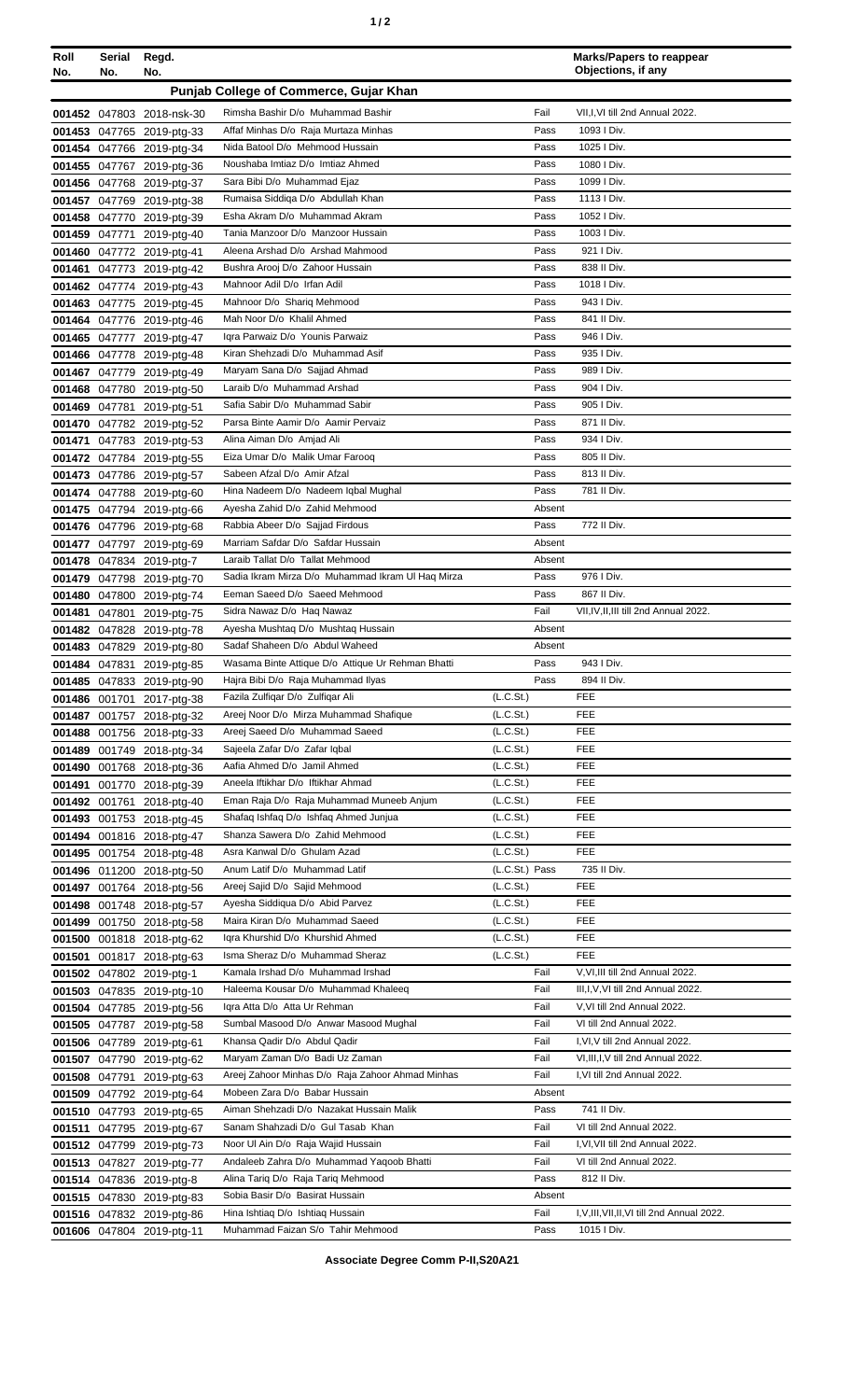|--|--|--|--|

| Roll   | Serial        | Regd.                     |                                                      |                | <b>Marks/Papers to reappear</b><br>Objections, if any |
|--------|---------------|---------------------------|------------------------------------------------------|----------------|-------------------------------------------------------|
| No.    | No.           | No.                       | Punjab College of Commerce, Gujar Khan               |                |                                                       |
|        |               |                           | Muhammad Ali Sajid S/o Sajid Mahmood                 | Pass           | 1032   Div.                                           |
|        |               | 001607 047806 2019-ptg-12 | Asim Bashir S/o Muhammad Bashir                      | Pass           | 996   Div.                                            |
|        |               | 001608 047807 2019-ptg-13 | Khawar Zaman S/o Muhammad Khalid                     | Fail           | II, V till 2nd Annual 2022.                           |
|        |               | 001609 047808 2019-ptg-14 |                                                      |                |                                                       |
|        |               | 001610 047817 2019-ptg-17 | Raja Haider Ali Bhatti S/o Raja Abdul Jabbar Bhatti  | Fail           | VII till 2nd Annual 2022.                             |
|        |               | 001611 047805 2019-ptg-19 | Shahzaib Ali S/o Muhammad Nisar                      | Fail           | I, IV, II, V, VII till 2nd Annual 2022.               |
|        |               | 001612 047810 2019-ptg-21 | Mohammad Hammad Ali Nadir S/o Mohammad Zia Ul Hassan | Fail           | I till 2nd Annual 2022.                               |
|        |               | 001613 047811 2019-ptg-22 | Khawaja Fahad Ali S/o Khawaja Muhammad Iqbal         | Pass           | 901   Div.                                            |
|        |               | 001614 047812 2019-ptg-23 | Jahanzeb Mehmood S/o Khalid Mehmood                  | Fail           | V till 2nd Annual 2022.                               |
|        |               | 001615 047813 2019-ptg-24 | Syed Ahmad Hussain Shah S/o Naeem-UI-Hassan Shah     | Pass           | 956   Div.                                            |
|        |               | 001616 047815 2019-ptg-3  | Ramish Ali Mirza S/o Mirza Shoukat Ali               | Fail           | I, V, VII, II till 2nd Annual 2022.                   |
|        |               | 001617 047816 2019-ptg-6  | Basit Bilal S/o Sajid Mehmood                        | Pass           | 783 II Div.                                           |
|        |               | 001618 047823 2019-ptg-82 | Umair Abdullah S/o Muhammad Masood                   | Pass           | 728 II Div.                                           |
|        |               | 001619 001379 2016-ptg-91 | Awais Ahmed S/o Zahoor Ahmed                         | (L.C.St.) Fail |                                                       |
|        |               | 001620 001690 2017-gg-10  | Saad Ahmed Saleem S/o Qazi Saleem Ahmed              | (L.C.St.)      | <b>FEE</b>                                            |
| 001621 |               | 001687 2017-ptg-17        | Abdul Rahim S/o Abdul Rauf                           | (L.C.St.)      | <b>FEE</b>                                            |
|        |               | 001622 001704 2018-ptg-10 | Syed Irtiza Hashir S/o Syed Asad Mumtaz Kazmi        | (L.C.St.)      | <b>FEE</b>                                            |
|        |               | 001623 008161 2018-ptg-19 | Muhammad Hassan Mohiuddin S/o Muhammad Rasheed       | (L.C.St.) Fail | VI till the Annual 2022.                              |
|        |               | 001624 001693 2018-ptg-2  | Muhammad Aqeel S/o Ashfaq Ahmad                      | (L.C.St.)      | <b>FEE</b>                                            |
|        |               | 001625 001723 2018-ptg-68 | Muhammad Umair Qudoos S/o Abdul Qudoos               | (L.C.St.)      | FEE                                                   |
|        |               | 001626 001719 2018-ptg-71 | Muhammad Waleed Ejaz S/o Muhammad Ejaz               | (L.C.St.)      | <b>FEE</b>                                            |
|        |               | 001627 001711 2018-ptg-73 | Malik Azeem Abbas Awan S/o Malik Akhlag Hussain Awan | (L.C.St.)      | <b>FEE</b>                                            |
|        |               | 001628 001706 2018-ptg-76 | Hamza Tahir S/o Tahir Mehmood Bhatti                 | (L.C.St.)      | <b>FEE</b>                                            |
|        |               | 001629 001745 2018-ptg-80 | Shahrukh Ali S/o Wajid Ali                           | (L.C.St.)      | FEE                                                   |
|        |               | 001630 001715 2018-ptg-9  | Muhammad Zain UI Abdeen S/o Ghulam Jilani            | (L.C.St.)      | FEE                                                   |
| 001631 |               | 047809 2019-ptg-16        | Usama Imtiaz S/o Imtiaz Ali                          |                | R.L PART-I                                            |
|        | 001632 047821 | 2019-ptg-18               | Ubaid Ullah S/o Riaz Masood                          | Fail           | V, VI till 2nd Annual 2022.                           |
|        |               | 001633 047820 2019-ptg-2  | Furgan Ali Sayyam S/o Muhammad Islam                 | Fail           | VI, IV, V, VII, I, VIII till 2nd Annual 2022.         |
|        |               | 001634 047822 2019-ptg-25 | Ehtasham Zafar S/o Zafar Mehmood                     | Fail           | VII, IV, II, III, VI, V, VIII till 2nd Annual 2022.   |
|        |               | 001635 047814 2019-ptg-28 | Muhammad Abdullah Saeed S/o Saeed Anwar              | Fail           | II.VI till 2nd Annual 2022.                           |
|        |               | 001636 047818 2019-ptg-31 | Imran Raza S/o Abdul Razzaq                          |                | R.L PART-I                                            |
|        |               | 001637 047824 2019-ptg-87 | Maaz Tanveer S/o Tanveer Kauser                      | Fail           | II, VI, I, VII, V, III till 2nd Annual 2022.          |
|        |               | 001638 047825 2019-ptg-88 | Danyal Muzafar S/o Azhar Iqbal                       | Fail           | I, II, V, III till 2nd Annual 2022.                   |
|        |               | 001639 047819 2019-ptg-91 | Danyal Shakoor S/o Abdul Shakoor                     | Fail           | II till 2nd Annual 2022.                              |
|        |               | 001640 047826 2019-ptg-92 | Khawar Nadeem S/o Safdar Hussain                     |                | R.L PART-I                                            |
|        |               | 018913 001769 2018-ptg-52 | Shahreen Hanif D/o Mohammad Hanif                    | (L.C.St.)      | FEE, FAIL PREVIOUS PART                               |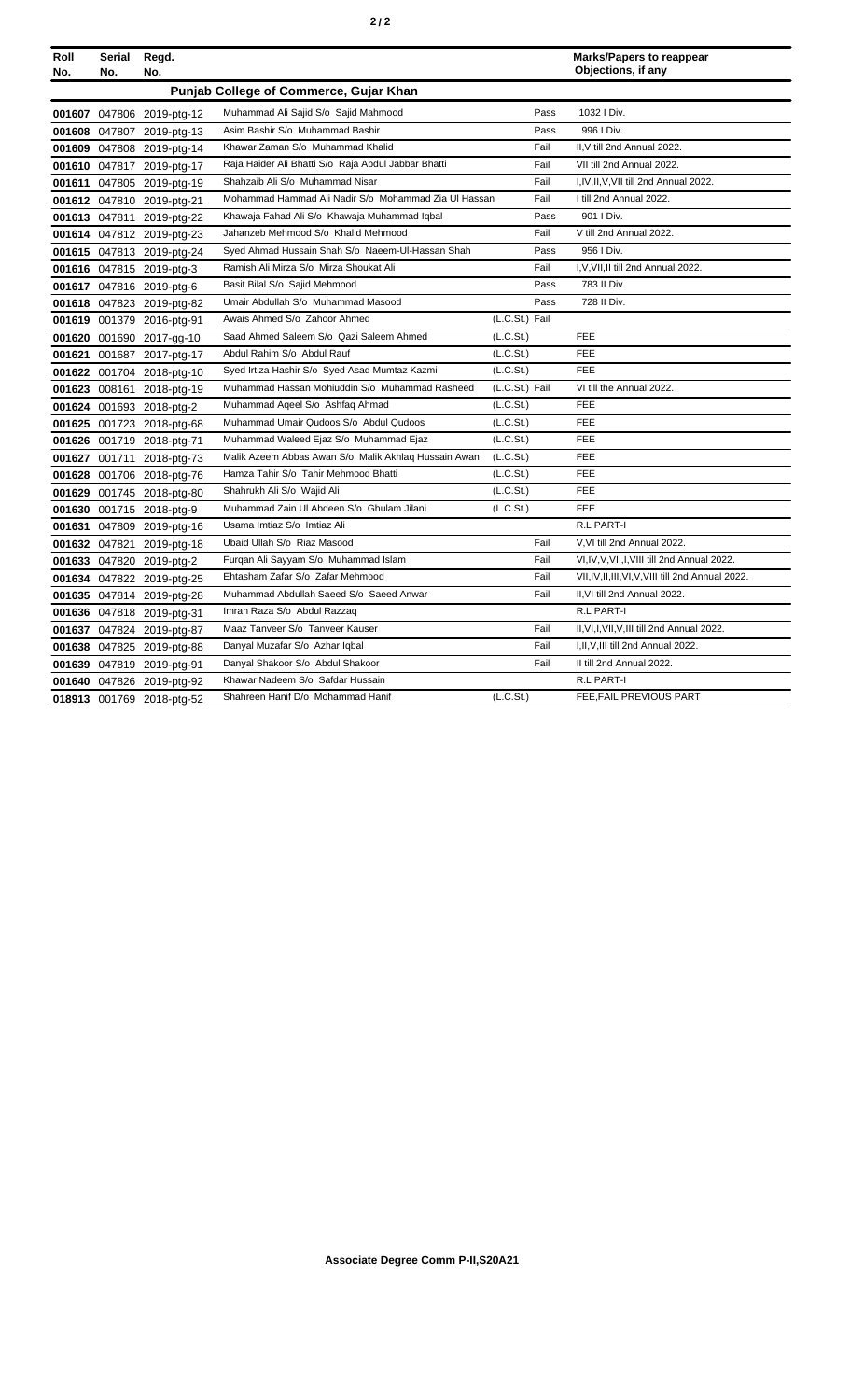| Roll<br>No. | Serial<br>No.                          | Regd.<br>No.              |                                    |                | Marks/Papers to reappear<br>Objections, if any |  |
|-------------|----------------------------------------|---------------------------|------------------------------------|----------------|------------------------------------------------|--|
|             | Government Postgraduate College, Goira |                           |                                    |                |                                                |  |
|             |                                        | 001702 011206 2018-gig-24 | Muhammad Waseem S/o Muhammad Ameen | (L.C.St.) Fail | III, IV, I, II, V, VI till 2nd Annual 2022.    |  |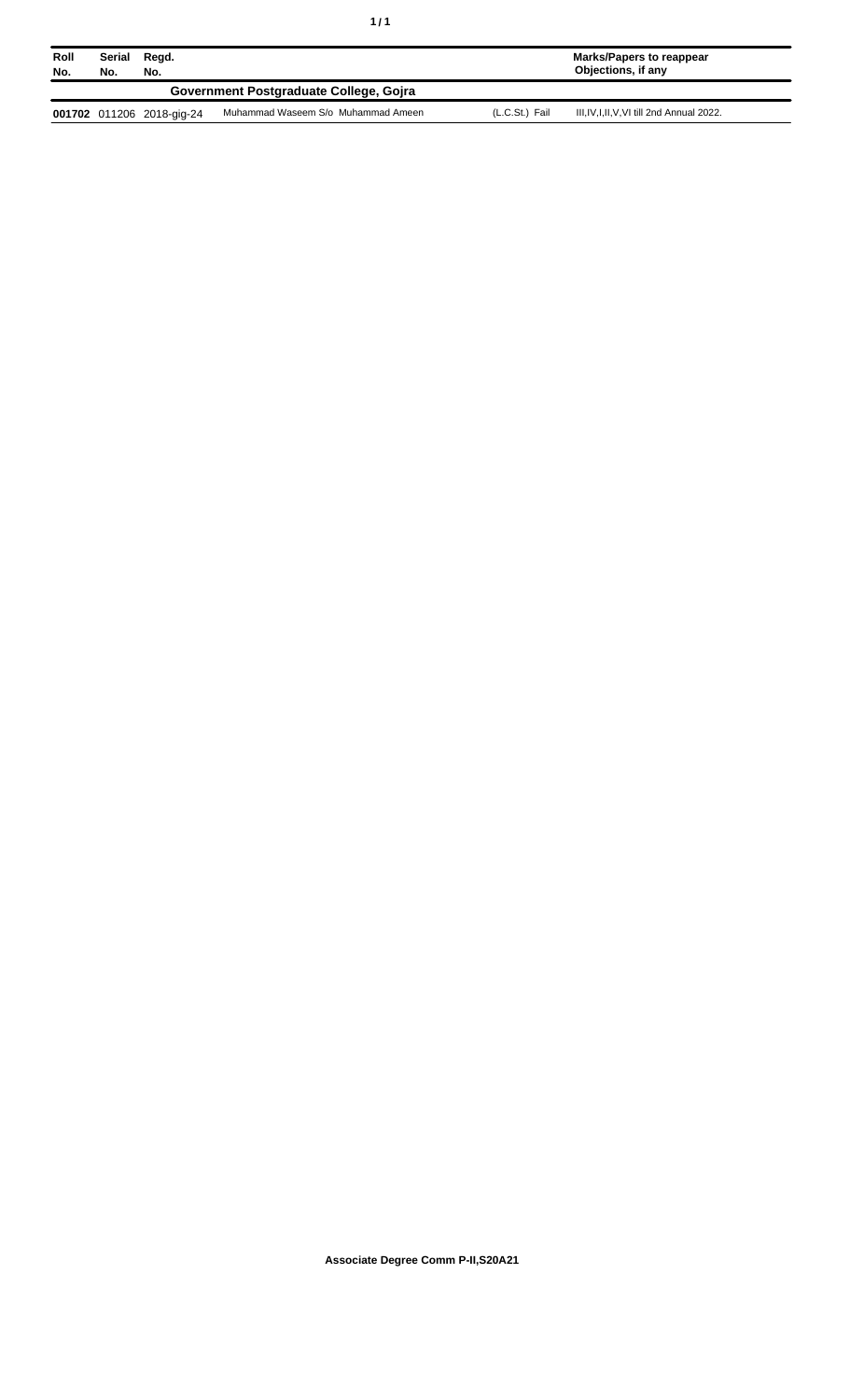| ٠ | ٠ |
|---|---|
|   |   |

| Roll<br>No. | Serial<br>No. | Regd.<br>No.              |                                                 |                | <b>Marks/Papers to reappear</b><br>Objections, if any |
|-------------|---------------|---------------------------|-------------------------------------------------|----------------|-------------------------------------------------------|
|             |               |                           | Government Institute of Commerce, Gojra         |                |                                                       |
|             |               | 001665 001010 2017-gig-11 | Hamna Nawaz D/o Muhammad Nawaz Gill             | (L.C.St.) Pass | 727 II Div.                                           |
|             |               | 001666 054672 2019-gig-1  | Zaain Ajmal D/o Muhammad Ajmal Awan             | Fail           | VII, V, III, II, VI till 2nd Annual 2022.             |
| 001667      |               | 054673 2019-gig-2         | Ammara Aslam D/o Muhammad Aslam                 | Fail           | V,I,II, VI till 2nd Annual 2022.                      |
|             |               | 001668 054674 2019-gig-27 | Sadia Arshad D/o Muhammad Arshad                | Pass           | 1003   Div.                                           |
|             |               | 001669 054675 2019-gig-4  | Nida Ameen D/o Muhammad Ameen                   | Fail           | IV, I, III, VII, VI till 2nd Annual 2022.             |
|             | 001703 085171 | 2017-gig-2                | Muhammad Jawad Zafar S/o Zafar Iqbal            | (L.C.St.) Pass | 764 II Div.                                           |
|             |               | 001704 085172 2017-gig-9  | Waseem Khalid S/o Khalid Javed                  | (L.C.St.) Pass | 881 II Div.                                           |
|             |               | 001705 085166 2018-gig-11 | Umer Farooq S/o Muhammad Ramzan                 | (L.C.St.) Fail | VII, III till the Annual 2022.                        |
|             |               | 001706 085173 2018-gig-12 | Shaun Pervez S/o Mushtaq Masih                  | (L.C.St.) Pass | 879 II Div.                                           |
|             |               | 001707 009508 2018-gig-13 | Muhammad Abu Bakar S/o Abdul Khaliq             | (L.C.St.) Fail | II, VII, VIII, V, III, I, VI till 2nd Annual 2022.    |
|             | 001708 009591 | 2018-gig-14               | Muhammad Yasir Shakiri S/o Ali Muhammad Shakiri | (L.C.St.) Fail | VI till the Annual 2022.                              |
|             |               | 001709 011404 2018-gig-15 | Muhammad Tahir Azeem S/o Muhammad Ilyas Tahir   | (L.C.St.) Fail | I.V till the Annual 2022.                             |
|             |               | 001710 085167 2018-gig-23 | Muhammad Wasi Khan S/o Muhammad Arshad Mughal   | (L.C.St.) Fail | VI till the Annual 2022.                              |
| 001711      |               | 085168 2018-gig-26        | Muhammad Abdul Rehman S/o Muhammad Mohsan       | (L.C.St.) Fail | III, V till the Annual 2022.                          |
|             |               | 001712 085169 2018-gig-27 | Kashif Ali S/o Muhammad Saleem                  | (L.C.St.) Pass | 719 II Div.                                           |
|             |               | 001713 085729 2018-gig-29 | Mudasar Abdul Jabbar S/o Abdul Jabbar           | (L.C.St.) Fail | III, V till the Annual 2022.                          |
|             |               | 001714 085170 2018-gig-32 | Muhammad Mudassar Ali S/o Muhammad Rafiq        | (L.C.St.) Pass | 889 II Div.                                           |
|             |               | 001715 085165 2018-gig-7  | Muhammad Jabran S/o Nazir Ahmad                 | (L.C.St.) Fail | II till the Annual 2022.                              |
|             |               | 001716 054677 2019-gig-13 | Ali Raza S/o Mukhtar Ahmad                      | Fail           | I.VI till 2nd Annual 2022.                            |
|             |               | 001717 054678 2019-gig-14 | Nadar Mukhtar S/o Mukhtar Ahmad                 | Fail           | III.VII.VI till 2nd Annual 2022.                      |
|             |               | 001718 054679 2019-gig-17 | Nazir Ali S/o Muhammad Iqbal                    | Pass           | 849 II Div.                                           |
|             | 001719 054680 | 2019-gig-18               | Muhammad Bilal Arshad S/o Arshad Ali            | Fail           | IV, VII, VI, V till 2nd Annual 2022.                  |
|             | 001720 054681 | 2019-gig-19               | Fahad Aziz S/o Aziz-Ur-Rehman                   | Pass           | 969   Div.                                            |
| 001721      |               | 054682 2019-gig-20        | Farooq Maqsood S/o Maqsood Ahmed                | Pass           | 954   Div.                                            |
|             |               | 001722 054683 2019-gig-22 | Rehman Khalid S/o Khalid Rafiq                  | Pass           | 958   Div.                                            |
|             |               | 001723 054684 2019-gig-23 | Sahran Ali S/o Muhammad Ashraf                  | Fail           | V, III till 2nd Annual 2022.                          |
|             |               | 001724 054685 2019-gig-24 | Muhammad Usman S/o Imran Ali                    | Fail           | I, V, VII till 2nd Annual 2022.                       |
|             |               | 001725 054676 2019-gig-6  | Muhammad Amir Saeed S/o Muhammad Saeed Khan     | Fail           | VII till 2nd Annual 2022.                             |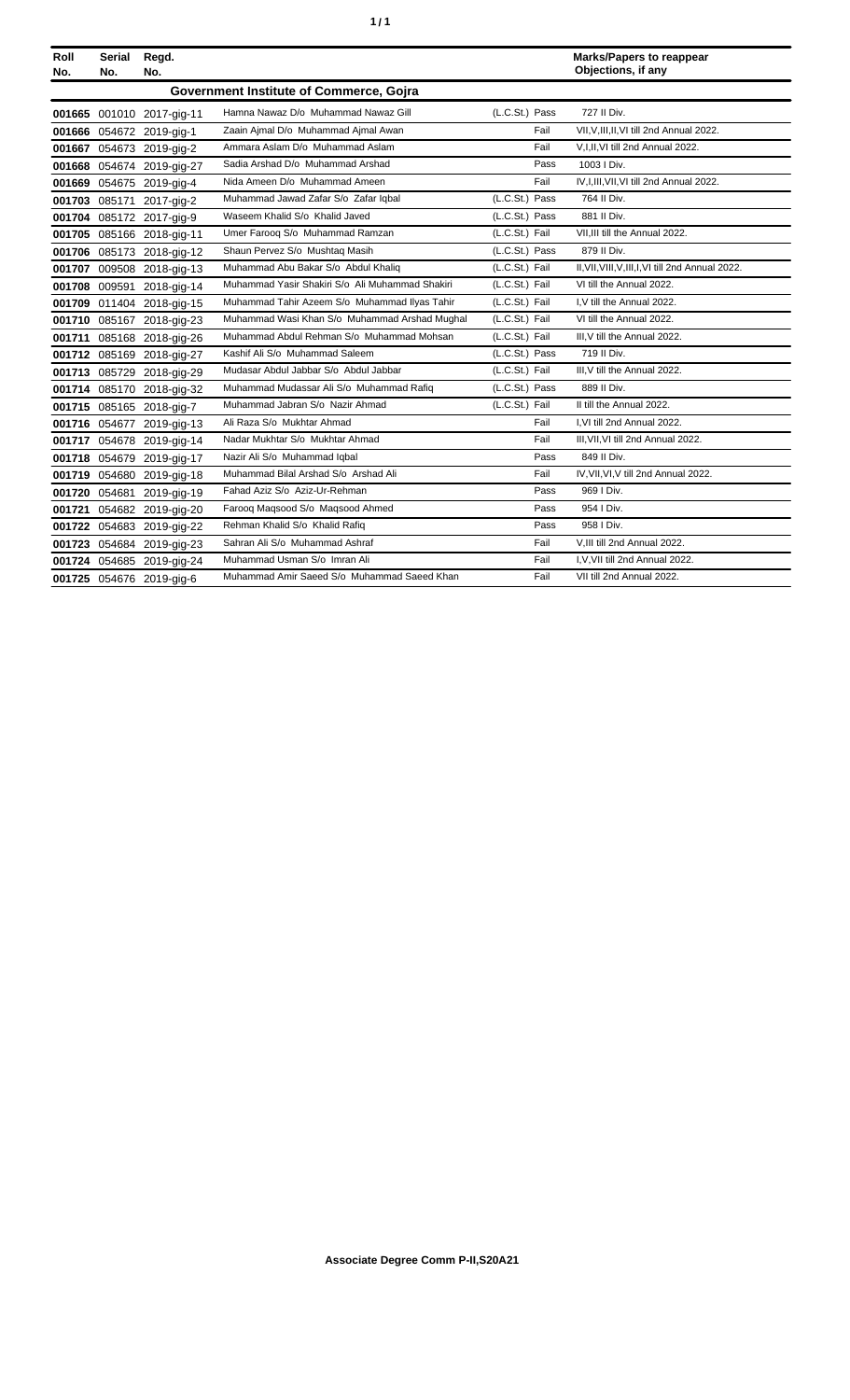| Roll<br>No. | Serial<br>No. | Regd.<br>No.               |                                               |                | <b>Marks/Papers to reappear</b><br>Objections, if any |
|-------------|---------------|----------------------------|-----------------------------------------------|----------------|-------------------------------------------------------|
|             |               |                            | Apex College, Sialkot Bypass Road, Guiranwala |                |                                                       |
|             |               | 001790 003660 2018-ecg-27  | Aneega D/o Fiaz Ahmad                         | (L.C.St.) Fail | IV.V till the Annual 2022.                            |
| 001791      |               | 009819 2018-ecg-73         | Nimra Lateef D/o Muhammad Lateef              | (L.C.St.) Fail | VI, II, I till the Annual 2022.                       |
|             | 001792 003557 | 2018-ilm-21                | Khola Shahnwaz D/o Shahnwaz Shahzad           | (L.C.St.) Pass | 778 II Div.                                           |
|             |               | 001793 005747 2018-ilm-52  | Ayesha D/o Muhammad Afzal                     | (L.C.St.) Pass | 845 II Div.                                           |
|             |               | 001794 002653 2018-ilm-54  | Khadija Rani D/o Muhammad Mehdi               | (L.C.St.) Pass | 715 II Div.                                           |
|             |               | 001795 003558 2018-ilm-56  | Mah Noor Daud D/o Daud-Ul-Hassan              | (L.C.St.) Pass | 721 II Div.                                           |
|             |               | 002714 009824 2017-ecg-129 | Muhammad Shahzad Gujjar S/o Musa              | (L.C.St.) Fail |                                                       |
| 002715      |               | 003659 2018-ecg-24         | Albert John Masih S/o John Masih              | (L.C.St.) Fail | VI till the Annual 2022.                              |
| 002716      | 003561        | 2018-ilm-17                | Ahmad Raza S/o Abdul Razaq                    | (L.C.St.) Fail | IV till the Annual 2022.                              |
| 002717      |               | 003564 2018-ilm-19         | Hamza Younis S/o Muhammad Younis              | (L.C.St.) Pass | 779 II Div.                                           |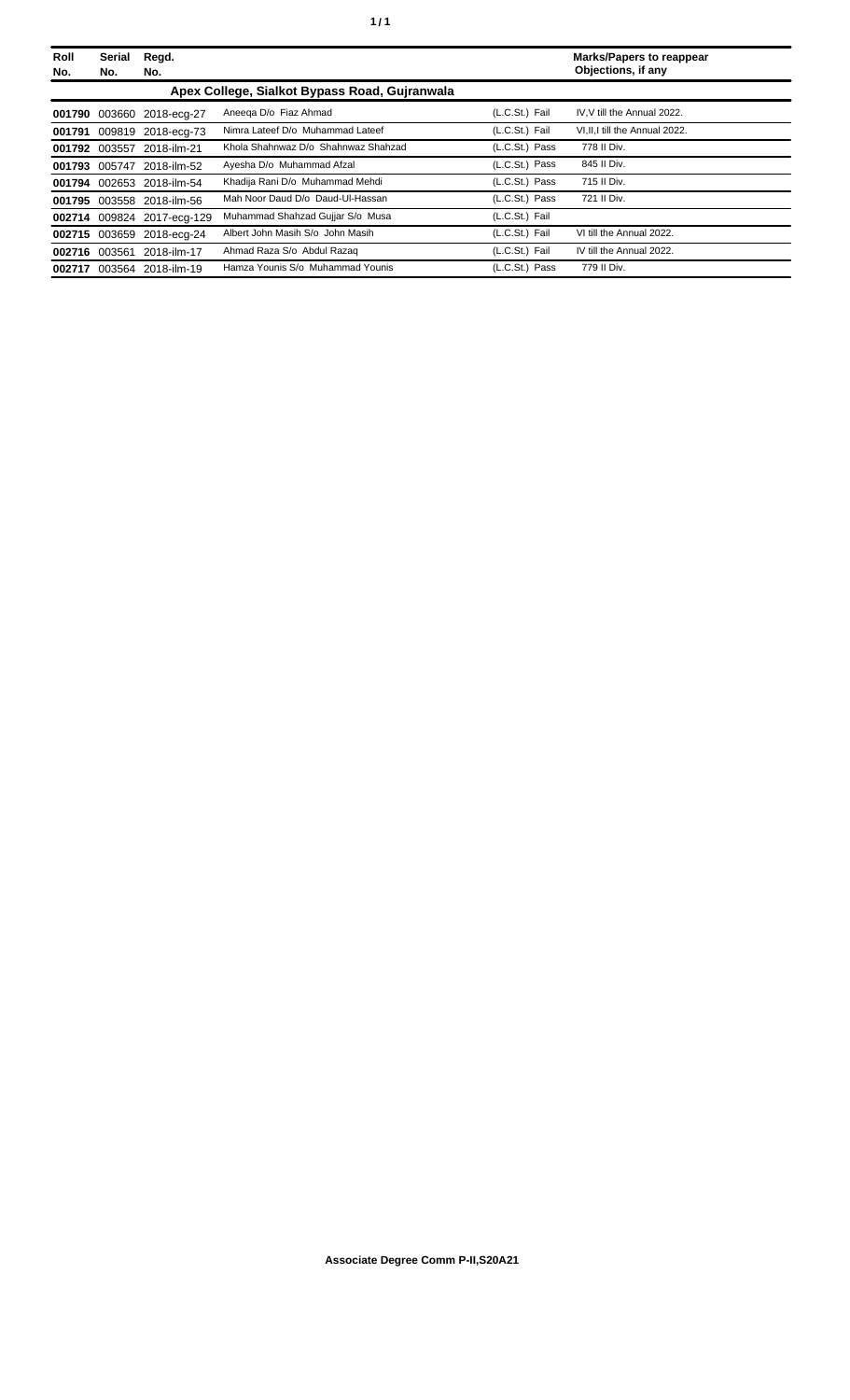| Roll<br>No. | Serial<br>Regd.<br>No.<br>No.                                      |                            |                               | <b>Marks/Papers to reappear</b><br>Objections, if any |                           |  |
|-------------|--------------------------------------------------------------------|----------------------------|-------------------------------|-------------------------------------------------------|---------------------------|--|
|             | Aspire College, 15-A, Park Town, Main G.T Road, Kamoke, Gujranwala |                            |                               |                                                       |                           |  |
|             |                                                                    | 004298 001421 2017-kkw-168 | Isma Tarig D/o Muhammad Tarig | (L.C.St.) Fail                                        | VII till the Annual 2022. |  |
|             |                                                                    | 018936 085880 2018-akg-66  | Warda Khalag D/o Khalag Raza  | $(L.C.St.)$ Pass                                      | 963 I Div.                |  |
| 018937      |                                                                    | 085879 2018-akg-84         | Misbah Naz D/o Abdul Majeed   | (L.C.St.) Pass                                        | 754 II Div.               |  |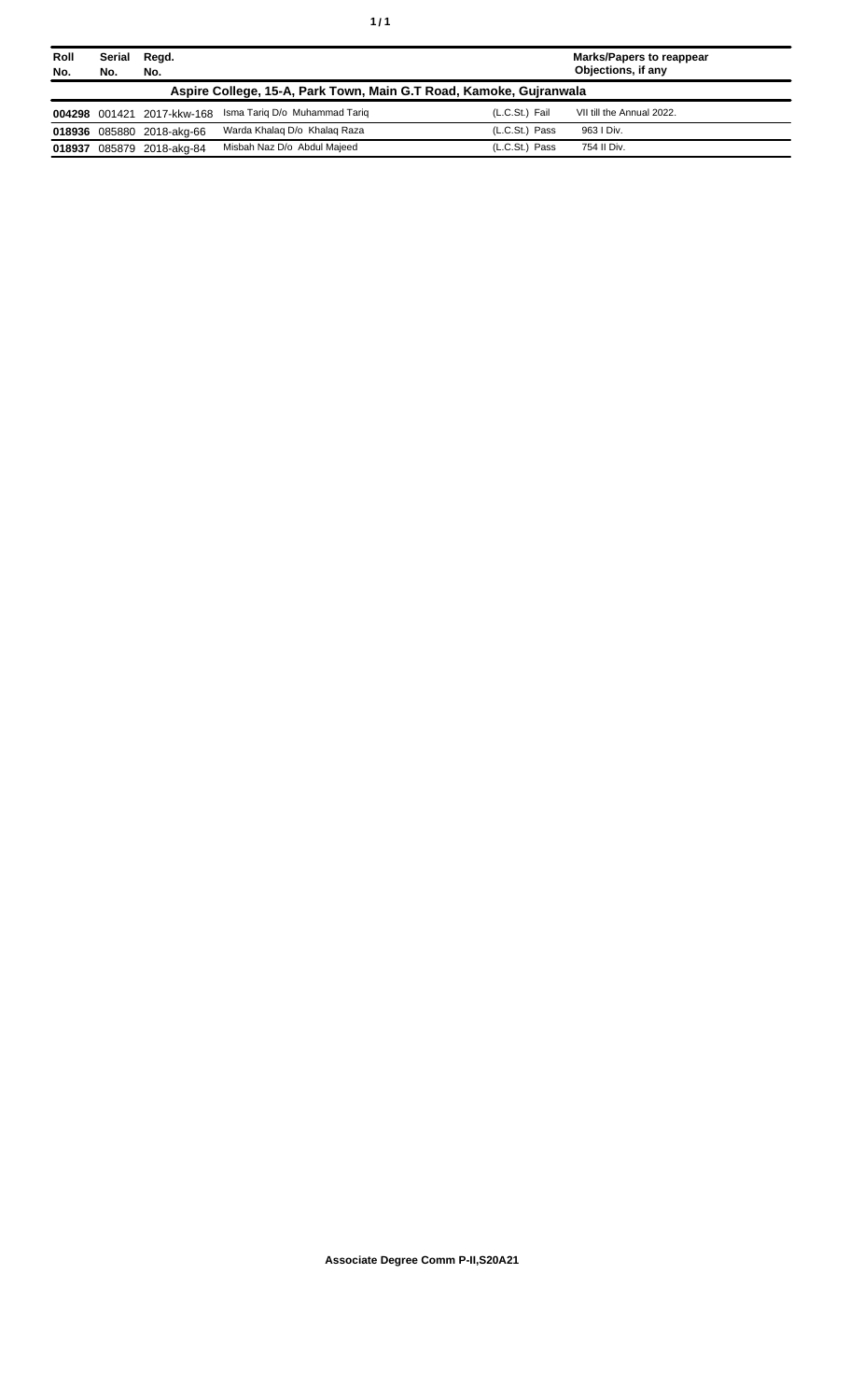| Roll<br>No.                                                | Serial<br>No. | Regd.<br>No.             |                                  | Marks/Papers to reappear<br>Objections, if any |  |
|------------------------------------------------------------|---------------|--------------------------|----------------------------------|------------------------------------------------|--|
| Guiranwala College of Commerce, Satellite Town, Guiranwala |               |                          |                                  |                                                |  |
|                                                            |               | 001796 000018 2016-cg-27 | Faiga Shehzadi D/o Muhammad Riaz | (L.C.St.) Fail                                 |  |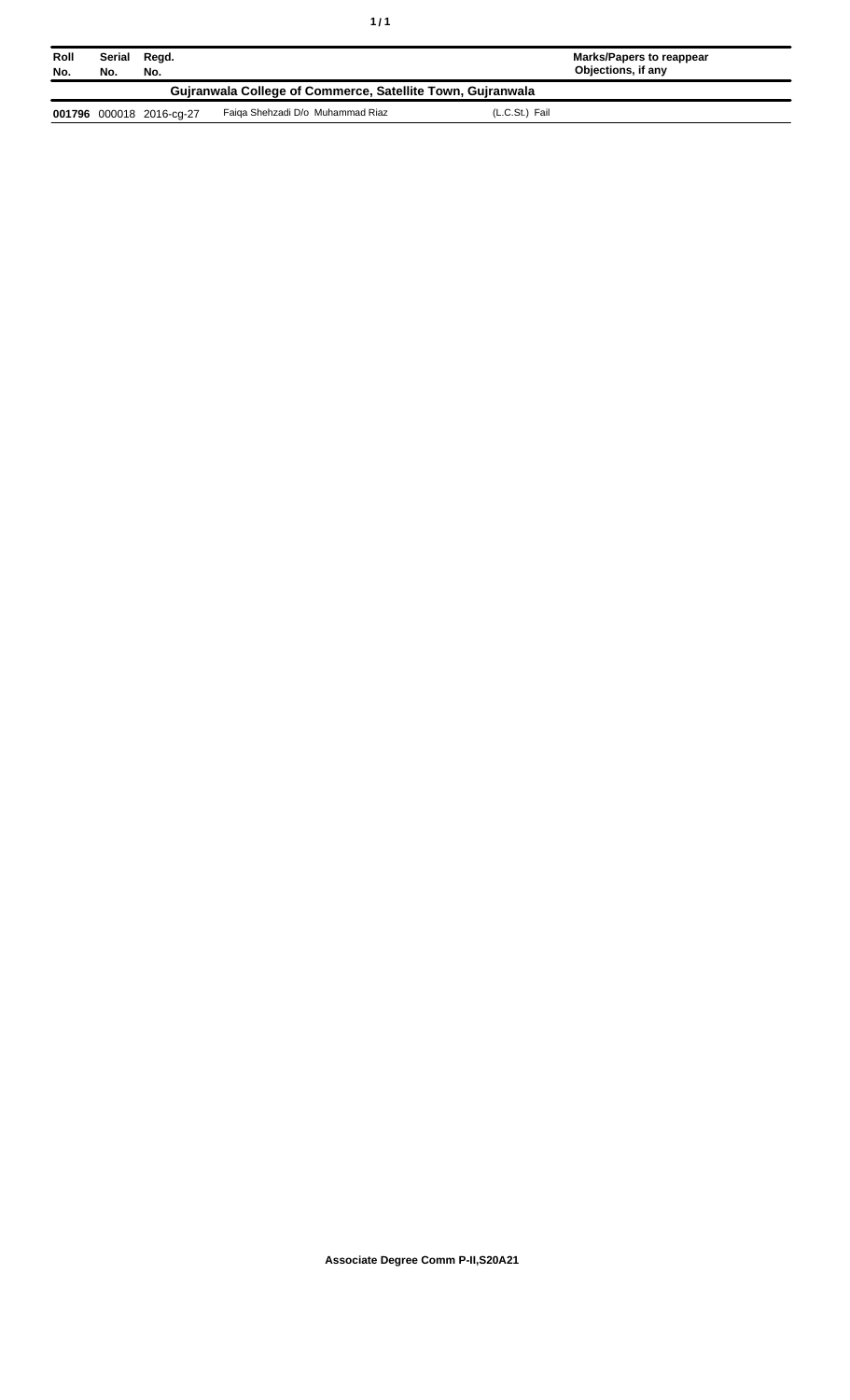| Roll<br>No. | Serial<br>No. | Regd.<br>No.               |                                                                  |                | <b>Marks/Papers to reappear</b><br>Objections, if any |
|-------------|---------------|----------------------------|------------------------------------------------------------------|----------------|-------------------------------------------------------|
|             |               |                            | Govt. Institute of Commerce, Nowshehra Virkan, Distt, Gujranwala |                |                                                       |
| 002718      |               | 009147 2018-cnv-11         | Azhar Bin Saeed S/o Muhammad Saeed                               | (L.C.St.) Pass | 746 II Div.                                           |
| 002719      |               | 008333 2018-cnv-12         | Muhammad Bilal S/o Muhammad Nawaz                                | (L.C.St.) Pass | 825 II Div.                                           |
| 002720      |               | 008508 2018-cnv-14         | Abdullah S/o Akbar Ali                                           | (L.C.St.) Pass | 702 II Div.                                           |
| 002721      |               | 008283 2018-cnv-18         | Ghulam Murtaza S/o Ameer Ali                                     | (L.C.St.) Fail | IV, V, II till the Annual 2022.                       |
| 002722      |               | 009219 2018-cnv-2          | Ameer Hamza S/o Abdul Ghafoor                                    | (L.C.St.) Fail | IV.III till the Annual 2022.                          |
| 002723      |               | 010019 2018-cnv-20         | Muhammad Hassnain Shabbir S/o Shabbir Ahmad                      | (L.C.St.) Pass | 749 II Div.                                           |
| 002724      |               | 008342 2018-cnv-30         | Tayyab Khan S/o Sajid Mehmood                                    | (L.C.St.) Fail | I till the Annual 2022.                               |
| 002725      |               | 008387 2018-cnv-6          | Muhammad Sarmad S/o Muhammad Ashraf                              | (L.C.St.) Fail | IV, V till the Annual 2022.                           |
| 002726      |               | 070800 2019-cnv-1          | Hammad S/o Saifullah                                             | Pass           | 801 II Div.                                           |
| 002727      |               | 070799 2019-cnv-12         | Minhal Haidar S/o Syed Shakir Hussain Zaidi                      | Fail           | II, I, VI, V, IV till 2nd Annual 2022.                |
| 002728      |               | 070795 2019-cnv-13         | Anees Ahmad S/o Muhammad Yousaf                                  | Fail           | I, II, VII, IV, VI till 2nd Annual 2022.              |
| 002729      |               | 070797 2019-cnv-16         | Furgan Munir S/o Muhammad Munir                                  | Fail           | VI till 2nd Annual 2022.                              |
| 002730      |               | 070796 2019-cnv-2          | Haji Zawar Hussain S/o Iqbal Hussain                             | Fail           | VII, I, IV, II, VI till 2nd Annual 2022.              |
| 002731      |               | 070793 2019-cnv-5          | Syed Muhammad Bagar S/o Syed Abid Hussain Shah                   | Fail           |                                                       |
|             |               | 002732 070798 2019-cnv-8   | Umar Faroog S/o Abdul Latif                                      | Fail           | VII, VI, V till 2nd Annual 2022.                      |
|             |               | 002733 070794 2019-acq-339 | Shehroz Ahmad S/o Zulfigar Hussain                               | Fail           | V,I, VII till 2nd Annual 2022.                        |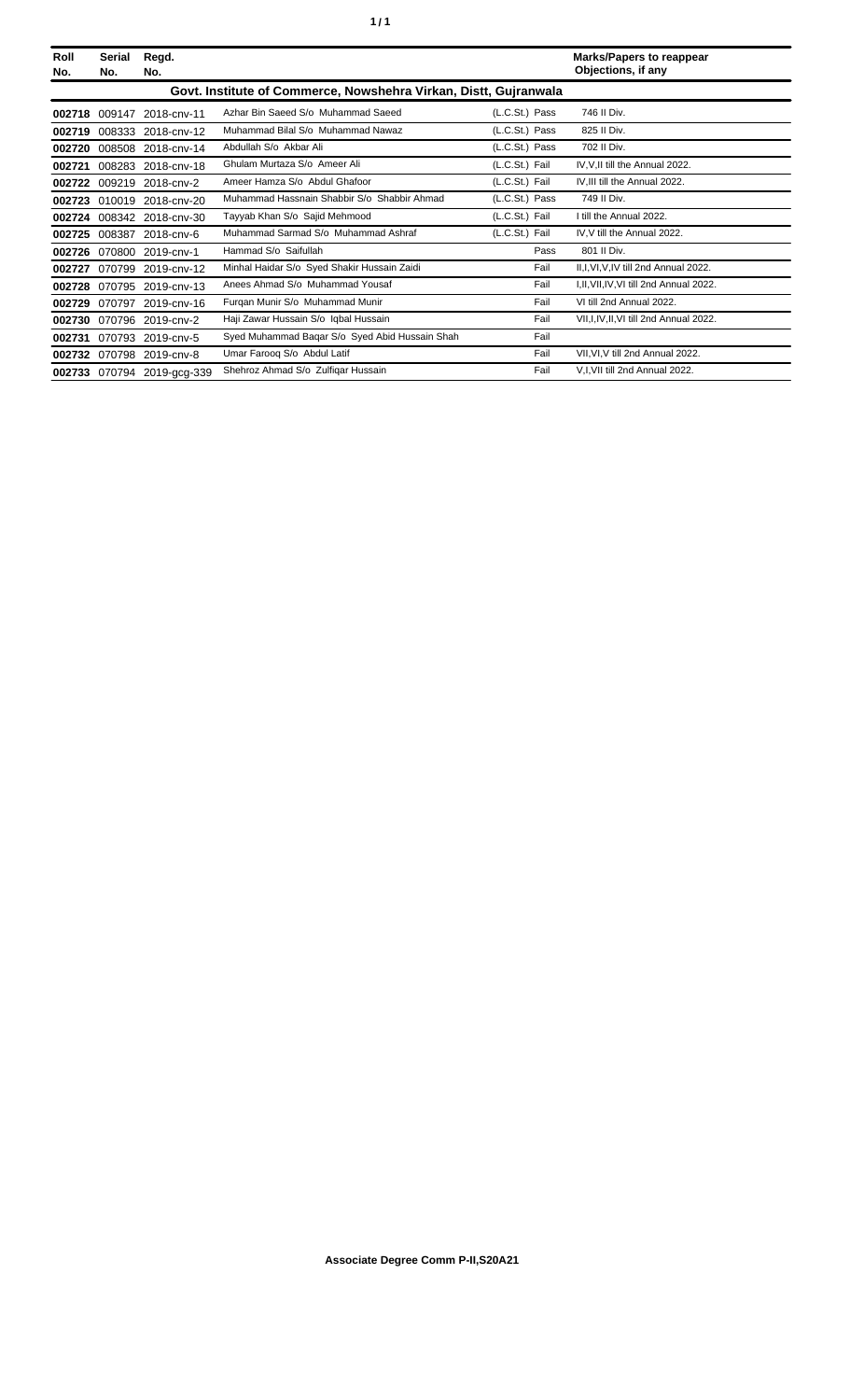| Roll<br>No. | <b>Serial</b><br>No. | Regd.<br>No.               |                                            |                | <b>Marks/Papers to reappear</b><br>Objections, if any |
|-------------|----------------------|----------------------------|--------------------------------------------|----------------|-------------------------------------------------------|
|             |                      |                            | <b>Cresent Science College, Guiranwala</b> |                |                                                       |
| 001797      |                      | 006727 2018-csg-137        | Anam Latif D/o Abdul Latif                 | (L.C.St.) Pass | 773 II Div.                                           |
|             |                      | 001798 006726 2018-csq-140 | Zunaira Fatima D/o Tufail Hussain          | (L.C.St.) Fail | IV, III, II till the Annual 2022.                     |
|             |                      | 001799 006724 2018-csq-141 | Maham Magbool D/o Muhammad Magbool Ahmad   | (L.C.St.) Pass | 779 II Div.                                           |
| 001800      |                      | 006725 2018-csg-142        | Avesha Abid D/o Abid Hussain               | (L.C.St.) Pass | 900   Div.                                            |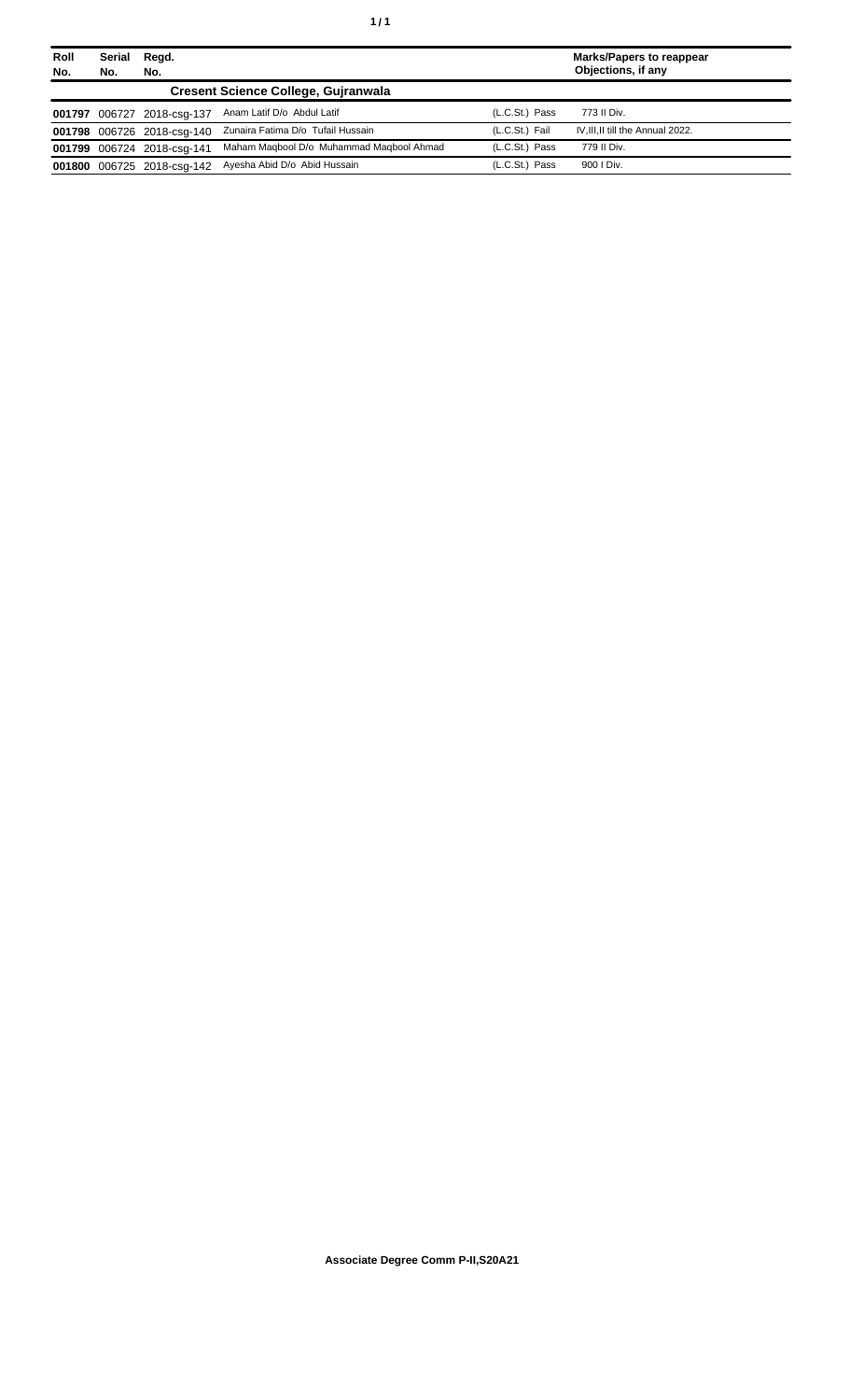| ٠ | I |
|---|---|
|   |   |

| Roll<br>No. | Serial<br>No. | Regd.<br>No.                                           |                                                                   |                                  | <b>Marks/Papers to reappear</b><br>Objections, if any                 |
|-------------|---------------|--------------------------------------------------------|-------------------------------------------------------------------|----------------------------------|-----------------------------------------------------------------------|
|             |               |                                                        | Elite College of Commerce, Guiranwala                             |                                  |                                                                       |
|             |               | 001801 013013 2014-ecg-80                              | Igra D/o Karamat Ali                                              | (L.C.St.) Fail                   | IV, V, VII, II till 2nd Annual 2022.                                  |
|             |               | 001802 009880 2017-ecg-147                             | Ghulam Zahra D/o Muhammad Arif                                    | (L.C.St.) Fail                   |                                                                       |
|             |               | 001803 011794 2017-ecg-49                              | Mubashara Nawaz D/o Muhammad Nawaz Cheema                         | (L.C.St.) Pass                   | 813 II Div.                                                           |
|             |               | 001804 009744 2017-ecg-59                              | Beenish Khalid D/o Muhammad Khalid                                | (L.C.St.) Pass                   | 690 II Div.                                                           |
|             |               | 001805 013373 2017-ecg-66                              | Saima Ashraf D/o Mohammad Ashraf                                  | (L.C.St.) Pass                   | 711 II Div.                                                           |
|             |               | 001806 011714 2017-ecg-95                              | Bakhtawer Anayat D/o Anayat Maseh<br>Amina D/o Muhammad Walayait  | (L.C.St.) Fail<br>(L.C.St.) Fail | III, II till 2nd Annual 2022.                                         |
|             |               | 001807 012245 2018-ecg-1<br>001808 003765 2018-ecg-10  | Hafiza Zahiba Saman D/o Muhammad Aslam                            | (L.C.St.) Pass                   | 768 II Div.                                                           |
|             |               | 001809 006753 2018-ecg-100                             | Mubeen Asghar D/o Asghar Ali                                      | (L.C.St.) Fail                   | II, VII, III, VI till the Annual 2022.                                |
|             |               | 001810 006758 2018-ecg-101                             | Rabia Salik D/o Muhammad Salik Pervaiz                            | (L.C.St.) Pass                   | 846 II Div.                                                           |
|             |               | 001811 006756 2018-ecg-103                             | Shahida Hameed D/o Abdul Hameed                                   | (L.C.St.) Pass                   | 864 II Div.                                                           |
|             |               | 001812 010804 2018-ecg-108                             | Rida Fatima D/o Ejaz Butt                                         | (L.C.St.) Fail                   | IV till the Annual 2022.                                              |
|             |               | 001813 009738 2018-ecg-110                             | Farzana Kazmi D/o Syed Qasim Shah                                 | (L.C.St.) Pass                   | 740 II Div.                                                           |
|             |               | 001814 003693 2018-ecg-113                             | Sana Dalawar D/o Dalawar Hussain                                  | (L.C.St.) Pass                   | 708 II Div.                                                           |
|             |               | 001815 003685 2018-ecg-114                             | Sannia Aslam D/o Muhammad Aslam                                   | (L.C.St.) Pass                   | 835 II Div.                                                           |
|             |               | 001816 006738 2018-ecg-15                              | Yaseera Riaz D/o Muhammad Riaz                                    | (L.C.St.) Pass                   | 761 II Div.                                                           |
|             |               | 001817 006768 2018-ecg-16<br>001818 009742 2018-ecg-17 | Momna D/o Amjad Rasheed<br>Afifa Mushtag D/o Muhammad Mushtag     | (L.C.St.) Pass<br>(L.C.St.) Pass | 663 III Div.<br>759 II Div.                                           |
|             |               | 001819 009724 2018-ecg-20                              | Kashaf Javed D/o Javed Joseph                                     | (L.C.St.) Pass                   | 690 II Div.                                                           |
|             |               | 001820 009726 2018-ecg-21                              | Mussarat Fatima D/o Muazzam Ali                                   | (L.C.St.) Pass                   | 820 II Div.                                                           |
|             |               | 001821 012095 2018-ecg-43                              | Komal D/o Tahir Jamal                                             | (L.C.St.) Pass                   | 847 II Div.                                                           |
|             |               | 001822 009522 2018-ecg-44                              | Zainab Mansha D/o Muhammad Mansha                                 | (L.C.St.) Fail                   | III till the Annual 2022.                                             |
|             |               | 001823 009685 2018-ecg-47                              | Fazeelat Bibi D/o Nasir Iqbal                                     | (L.C.St.) Pass                   | 785 II Div.                                                           |
|             |               | 001824 009678 2018-ecg-5                               | Agsa Faisal D/o Faisal Abbas                                      | (L.C.St.) Pass                   | 721 II Div.                                                           |
|             |               | 001825 009687 2018-ecg-50                              | Komal Meraj D/o Malik Meraj Din                                   | (L.C.St.) Fail                   | IV till the Annual 2022.                                              |
|             |               | 001826 009688 2018-ecg-51                              | Sehrish Ujala D/o Ghulam Abbas Butt                               | (L.C.St.) Pass                   | 803 II Div.                                                           |
|             |               | 001827 009690 2018-ecg-55                              | Hafiza Farwa Shahid D/o Shahid Hanif                              | (L.C.St.) Pass                   | 783 II Div.                                                           |
| 001828      |               | 009692 2018-ecg-56                                     | Taleeha Amer D/o Amer Magsood<br>Hibba Butt D/o Anwar Ahmed Butt  | (L.C.St.) Fail<br>(L.C.St.) Fail | V, VI till the Annual 2022.<br>I, II, IV, V, VI till 2nd Annual 2022. |
|             |               | 001829 009721 2018-ecg-66<br>001830 009722 2018-ecg-67 | Rimsha Jamil D/o Muhammad Shahid Jamil                            | (L.C.St.) Pass                   | 761 II Div.                                                           |
|             |               | 001831 003717 2018-ecg-70                              | Nadia Shafaqat D/o Shafaqat Ali                                   | (L.C.St.) Pass                   | 873 II Div.                                                           |
|             |               | 001832 003743 2018-ecg-71                              | Ayesha Iftikhar D/o Iftikhar Ahmad Butt                           | (L.C.St.) Pass                   | 853 II Div.                                                           |
|             |               | 001833 004143 2018-ecg-72                              | Warda D/o Riasat Ali                                              | (L.C.St.) Pass                   | 860 II Div.                                                           |
|             |               | 001834 003795 2018-ecg-75                              | Zainab Abid D/o Muhammad Abid                                     | (L.C.St.) Fail                   | I till the Annual 2022.                                               |
|             |               | 001835 003781 2018-ecg-76                              | Maham Ilyas D/o Muhammad Ilyas Butt                               | (L.C.St.) Fail                   | VII, V, III, II, IV till the Annual 2022.                             |
|             |               | 001836 003665 2018-ecg-77                              | Momina Arif D/o Muhammad Arif                                     | (L.C.St.) Fail                   | V, III, II, IV till the Annual 2022.                                  |
|             |               | 001837 009740 2018-ecg-8                               | Ayesha Rafiq D/o Muhammad Rafiq                                   | (L.C.St.) Pass                   | 833 II Div.                                                           |
|             |               | 001838 003753 2018-ecg-81                              | Sadaf Abbas D/o Malik Akhtar Abbas<br>Mehwish D/o Muhammad Younas | (L.C.St.) Pass<br>(L.C.St.) Fail | 680 II Div.<br>VI, I till the Annual 2022.                            |
|             |               | 001839 003727 2018-ecg-83                              | Anza D/o Ismat Ullah Gill                                         | (L.C.St.) Pass                   | 744 II Div.                                                           |
| 001841      |               | 001840 003705 2018-ecg-87<br>003679 2018-ecg-89        | Eiman Shafaqat D/o Shafaqat Hussain                               | (L.C.St.) Pass                   | 739 II Div.                                                           |
|             | 001842 006771 | 2018-ecg-91                                            | Hina D/o Muhammad Rizwan                                          | (L.C.St.) Pass                   | 862 II Div.                                                           |
|             | 001843 006761 | 2018-ecg-97                                            | Adan Javed D/o Javaid Iqbal                                       | (L.C.St.) Pass                   | 758 II Div.                                                           |
|             |               | 001844 006764 2018-ecg-98                              | Hifza D/o Muhammad Mushtaq                                        | (L.C.St.) Fail                   | IV, VI till the Annual 2022.                                          |
|             |               | 001845 050094 2019-ecg-13                              | Areej Arshad D/o Muhammad Arshad                                  | Pass                             | 956 I Div.                                                            |
|             |               | 001846 050095 2019-ecg-14                              | Nimra Shamshad D/o Shamshad Ahmad                                 | Pass                             | 863 II Div.                                                           |
|             |               | 001847 050096 2019-ecg-15                              | Ayital Ashiq D/o Muhammad Ashiq Alam                              | Fail                             | I, III, VI, VII till 2nd Annual 2022.                                 |
|             |               | 001848 050097 2019-ecg-16                              | Aleeza Asad D/o Asad Mehmood                                      | Fail                             | V,I, VI till 2nd Annual 2022.                                         |
|             |               | 001849 050099 2019-ecg-17                              | Samhir Saif D/o Saif UI Malook<br>Rida D/o Muhammad Shakoor       | Fail<br>Pass                     | I, VII, III, VI till 2nd Annual 2022.<br>748 II Div.                  |
| 001851      |               | 001850 050098 2019-ecg-19<br>050101 2019-ecg-24        | Saba Nasir D/o Nasir Hussain                                      | Pass                             | 892 II Div.                                                           |
|             |               | 001852 050127 2019-ecg-27                              | Amna Shahzad D/o Rana Shahzad Ahmad Khan                          | Fail                             | I, III till 2nd Annual 2022.                                          |
| 001853      |               | 050103 2019-ecg-28                                     | Laiba Latif D/o Muhammad Latif                                    | Fail                             | VI till 2nd Annual 2022.                                              |
|             |               | 001854 050102 2019-ecg-29                              | Tanawish D/o Muhammad Sharif                                      | Fail                             | VI till 2nd Annual 2022.                                              |
|             |               | 001855 050104 2019-ecg-30                              | Kashaf Khalid D/o Khalid Noor                                     | Fail                             | VI till 2nd Annual 2022.                                              |
|             |               | 001856 050126 2019-ecg-32                              | Nimra Amin D/o Muhammad Amin                                      | Fail                             | VI, III, I till 2nd Annual 2022.                                      |
|             |               | 001857 050105 2019-ecg-35                              | Fiza Altaf D/o Altaf Hussain                                      | Fail                             | VII, VI till 2nd Annual 2022.                                         |
|             |               | 001858 050106 2019-ecg-36                              | Uzma D/o Sharafat Ali                                             | Fail                             | VI, III till 2nd Annual 2022.                                         |
|             |               | 001859 050125 2019-ecg-38                              | Fiza Ishaq D/o Muhammad Ishaq                                     | Fail                             | VI, VII, III till 2nd Annual 2022.                                    |
| 001860      |               | 050109 2019-ecg-39                                     | Aman Ahsan D/o Khawaja Ahsan Ullah                                | Fail                             | V, VI, VII till 2nd Annual 2022.                                      |
| 001861      |               | 050107 2019-ecg-41                                     | Maryam Hameed D/o Abdul Hameed<br>Sana Shakeel D/o Shakeel Ahmad  | Fail<br>Pass                     | III till 2nd Annual 2022.<br>841 II Div.                              |
|             |               | 001862 050108 2019-ecg-43<br>001863 050111 2019-ecg-44 | Khadija Bashir D/o Bashir Ahmad                                   | Fail                             | I, VI till 2nd Annual 2022.                                           |
|             |               | 001864 050124 2019-ecg-48                              | Nimra Amjad D/o Amjad Pervaiz                                     | Fail                             | VII, VI, I, II, V, III till 2nd Annual 2022.                          |
|             |               | 001865 050110 2019-ecg-49                              | Ifra Mushtaq D/o Muhammad Mushtaq                                 | Fail                             | VII till 2nd Annual 2022.                                             |
|             |               | 001866 050112 2019-ecg-51                              | Rimsha Sattar D/o Abdul Sattar                                    | Pass                             | 859 II Div.                                                           |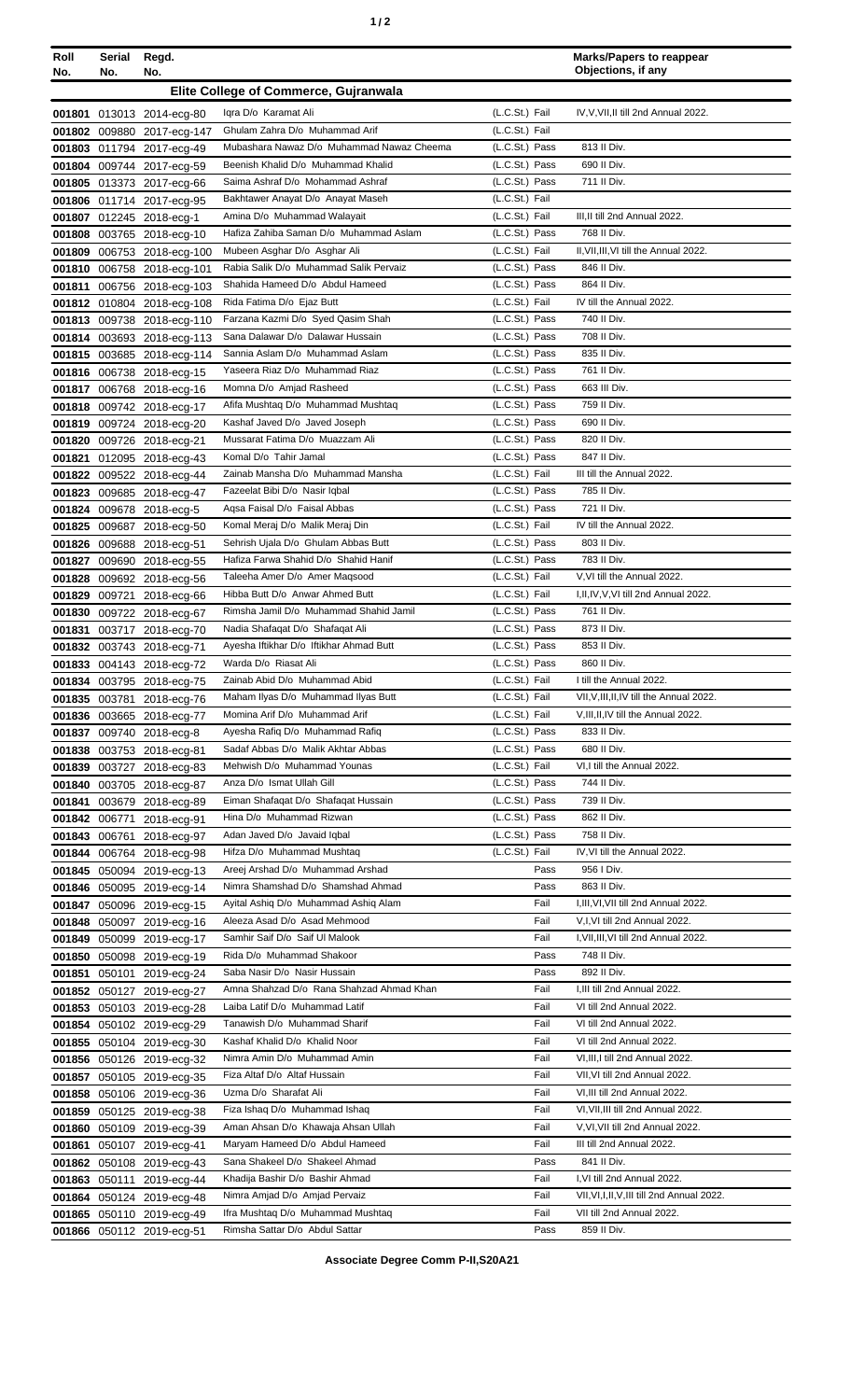| Roll<br>No. | Serial<br>No. | Regd.<br>No.              |                                        |                | <b>Marks/Papers to reappear</b><br>Objections, if any |
|-------------|---------------|---------------------------|----------------------------------------|----------------|-------------------------------------------------------|
|             |               |                           | Elite College of Commerce, Gujranwala  |                |                                                       |
| 001867      |               | 050113 2019-ecg-52        | Alishba D/o Muhammad Muneer            | Pass           | 978   Div.                                            |
| 001868      |               | 050114 2019-ecg-53        | Kaneez Fatima D/o Tarig Javed          | Fail           | V,I,VI till 2nd Annual 2022.                          |
| 001869      |               | 050115 2019-ecg-55        | Salwa D/o Chaman Abbas                 | Fail           | V till 2nd Annual 2022.                               |
| 001870      |               | 050116 2019-ecg-57        | Laraib Shehzadi D/o Muhammad Malik     | Fail           | VII till 2nd Annual 2022.                             |
| 001871      |               | 050117 2019-ecg-61        | Laiba Uzair D/o Muhammad Uzair Rasheed | Pass           | 934   Div.                                            |
| 001872      |               | 050100 2019-ecg-64        | Maryam D/o Muhammad Ali                | Fail           | VII, I, VI till 2nd Annual 2022.                      |
| 001873      |               | 050118 2019-ecg-74        | Sahifa D/o Muhammad Shehbaz            | Pass           | 839 II Div.                                           |
| 002975      |               | 013537 2017-ecg-128       | Syed Waris Ali S/o Syed Tasaduq Ali    | (L.C.St.) Pass | 801 II Div.                                           |
| 002976      |               | 009750 2017-ecg-33        | Chand S/o Javed Gill                   | (L.C.St.) Pass | 733 II Div.                                           |
| 002977      | 085841        | 2018-ecg-29               | Muhammad Talha S/o Riasat Ali          | (L.C.St.) Pass | 702 II Div.                                           |
|             |               | 002978 009747 2018-ecg-33 | Usman Riaz S/o Muhammad Riaz           | (L.C.St.) Pass | 814 II Div.                                           |
| 002979      |               | 009745 2018-ecg-34        | Falak Sher S/o Muhammad Zafar          | (L.C.St.) Fail | VII, II, IV till the Annual 2022.                     |
| 002980      |               | 050122 2019-ecg-10        | Muhammad Ali S/o Muhammad Adrees       |                | <b>R.L PART-I</b>                                     |
| 002981      |               | 050119 2019-ecg-4         | Muhammad Talha S/o Muhammad Ashraf     | Fail           | I.VI till 2nd Annual 2022.                            |
| 002982      |               | 050120 2019-ecg-7         | Muhammad Shubaan S/o Zardar Khan       | Fail           | VI till 2nd Annual 2022.                              |
| 002983      |               | 050123 2019-ecg-79        | Ghulam Fareed S/o Shahnawaz            | Fail           | I, VI till 2nd Annual 2022.                           |
|             |               | 002984 050121 2019-ecg-8  | Asad Ur Rehman Khan S/o Naseem Haroon  | Pass           | 846 II Div.                                           |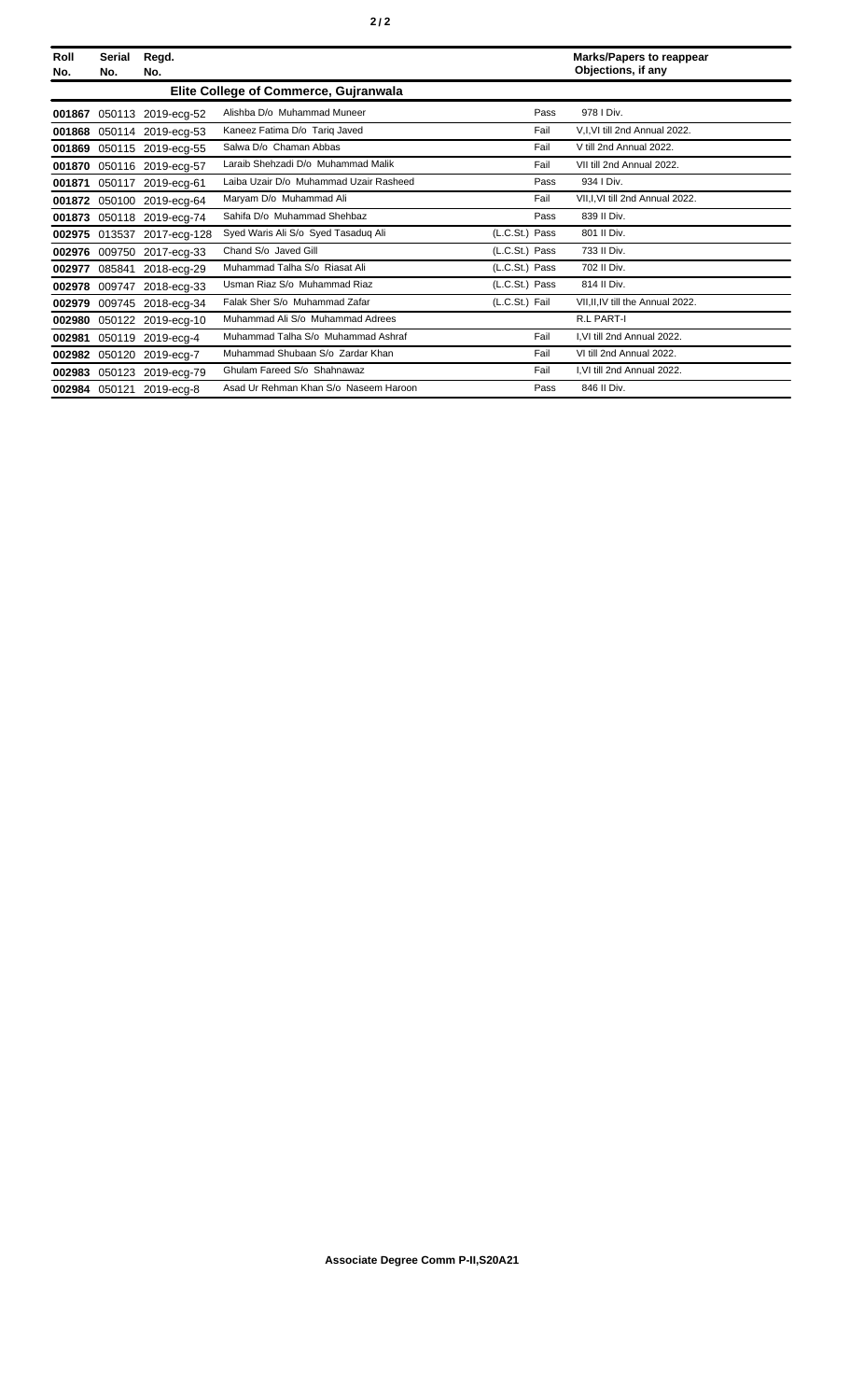|  | ٠ |
|--|---|
|  |   |

| Roll<br>No. | Serial<br>No.                                              | Regd.<br>No.               |                                                |                |        | <b>Marks/Papers to reappear</b><br>Objections, if any |  |
|-------------|------------------------------------------------------------|----------------------------|------------------------------------------------|----------------|--------|-------------------------------------------------------|--|
|             | The Educators College of Commerce, Shaheenabad, Gujranwala |                            |                                                |                |        |                                                       |  |
|             |                                                            | 001874 011634 2015-egc-21  | Beenish Khursheed D/o Khursheed Ahmad          | (L.C.St.) Fail |        | II, I, VI till the Annual 2022.                       |  |
|             |                                                            | 001875 009684 2017-egc-3   | Huma Qasim D/o Qasim Ali                       | (L.C.St.) Fail |        |                                                       |  |
|             |                                                            | 001876 011644 2018-egc-2   | Ayesha Siddiga D/o Muhammad Naeem              | (L.C.St.) Pass |        | 780 II Div.                                           |  |
|             |                                                            | 001877 011636 2018-egc-20  | Sana Parveen D/o Muhammad Mushtaq              | (L.C.St.) Pass |        | 932 I Div.                                            |  |
|             |                                                            | 001878 011630 2018-egc-21  | Rimsha D/o Waheed Butt                         | (L.C.St.) Pass |        | 818 II Div.                                           |  |
|             |                                                            | 001879 011633 2018-egc-29  | Shahnoor D/o Muhammad Afzal                    | (L.C.St.) Pass |        | 783 II Div.                                           |  |
|             |                                                            | 001880 011647 2018-egc-30  | Gulnaz D/o Rafaqat Ali                         | (L.C.St.) Pass |        | 701 II Div.                                           |  |
|             |                                                            | 001881 011629 2018-egc-31  | Laiba Bilal D/o Bilal Saqib                    | (L.C.St.) Pass |        | 805 II Div.                                           |  |
|             |                                                            | 001882 011631 2018-egc-4   | Sana D/o Abdul Raheem                          | (L.C.St.) Pass |        | 781 II Div.                                           |  |
|             |                                                            | 001883 011635 2018-egc-6   | Momna Areej D/o Tariq Mahmood                  | (L.C.St.) Fail |        | I.III till the Annual 2022.                           |  |
|             |                                                            | 001884 040358 2018-egc-8   | Tehreem Ilyas D/o Muhammad Ilyas               |                | Fail   | V till 2nd Annual 2022.                               |  |
|             |                                                            | 001885 040364 2019-egc-1   | Noor D/o Arshad Mehmood                        |                | Absent |                                                       |  |
|             |                                                            | 001886 040369 2019-egc-10  | Mah Jabeen Javaid D/o Javaid Faroog            |                | Fail   | V,I, VII, II till 2nd Annual 2022.                    |  |
|             |                                                            | 001887 040352 2019-egc-12  | Maryam Rafique D/o Muhammad Rafique            |                | Fail   | I till 2nd Annual 2022.                               |  |
|             |                                                            | 001888 040353 2019-egc-13  | Mugaddas D/o Muhammad Jamil                    |                | Fail   | II till 2nd Annual 2022.                              |  |
|             |                                                            | 001889 040354 2019-egc-14  | Saba Shafqat Mughal D/o Shafqat Shahzad Mughal |                | Fail   | VII, VI till 2nd Annual 2022.                         |  |
|             |                                                            | 001890 040355 2019-egc-15  | Laiba D/o Amir Mukhtar                         |                | Fail   | II till 2nd Annual 2022.                              |  |
|             |                                                            | 001891 040356 2019-egc-16  | Kainat Rana D/o Muhammad Anwar                 |                | Fail   | III, I, VI till 2nd Annual 2022.                      |  |
|             |                                                            | 001892 040357 2019-egc-18  | Ayesha Riaz D/o Riaz Masih                     |                | Pass   | 770 II Div.                                           |  |
|             |                                                            | 001893 040359 2019-egc-19  | Fatima Hamed D/o Abdul Hameed                  |                | Fail   | II, VI, VII till 2nd Annual 2022.                     |  |
|             |                                                            | 001894 040360 2019-egc-2   | Sahial Altaf Khan D/o Altaf Khan               |                | Pass   | 836 II Div.                                           |  |
|             |                                                            | 001895 040370 2019-egc-20  | Zunaira Sarfraz D/o Sarfraz Ahmad              |                | Fail   | I, VII, III till 2nd Annual 2022.                     |  |
|             |                                                            | 001896 040368 2019-egc-29  | Rimsha Imran D/o Imran Majeed                  |                | Absent |                                                       |  |
|             |                                                            | 001897 040363 2019-egc-3   | Arooj Fatima D/o Faiz Ahmad                    |                | Fail   | V till 2nd Annual 2022.                               |  |
|             |                                                            | 001898 040367 2019-egc-30  | Fiza Ghafoor D/o Abdul Ghafoor                 |                | Fail   | IV, I, II, III, V, VII till 2nd Annual 2022.          |  |
|             |                                                            | 001899 040365 2019-egc-5   | Farah Shahzadi D/o Muhammad Shahid Mehmood     |                | Fail   | I, V till 2nd Annual 2022.                            |  |
|             |                                                            | 001900 040366 2019-egc-7   | Kalsoom Bibi D/o Gulam Mohaudin                |                | Fail   | II, VII, VI till 2nd Annual 2022.                     |  |
|             |                                                            | 001901 040351 2019-egc-8   | Humaira D/o Razia Bibi                         |                | Fail   | I, III, VI till 2nd Annual 2022.                      |  |
|             |                                                            | 002734 011643 2018-egc-12  | Umair Riaz S/o Muhammad Riaz                   | (L.C.St.) Pass |        | 765 II Div.                                           |  |
|             |                                                            | 002735 011641 2018-egc-22  | Semaab Ahmad S/o Umad Ali                      | (L.C.St.) Pass |        | 826 II Div.                                           |  |
|             |                                                            | 002736 011640 2018-egc-26  | Muhammad Usman S/o Anayat Ullah                | (L.C.St.) Pass |        | 712 II Div.                                           |  |
|             |                                                            | 002737 011626 2018-egc-28  | Muhammad Arfat Tariq S/o Tariq Nadeem Butt     | (L.C.St.) Fail |        | I, II till the Annual 2022.                           |  |
|             |                                                            | 002738 040361 2019-egc-26  | Muhammad Faizan S/o Muhammad Iqbal             |                | Fail   | I, VI, II, VII, IV till 2nd Annual 2022.              |  |
|             |                                                            | 002739 040362 2019-egc-28  | Muhammad Faizan Arif S/o Muhammad Arif         |                | Fail   | II,IV till 2nd Annual 2022.                           |  |
|             |                                                            | 018895 085798 2016-gcg-459 | Abdullah Ayyaz S/o Muhamamd Ayyaz              |                | Fail   | IV, VI, I till 2nd Annual 2022.                       |  |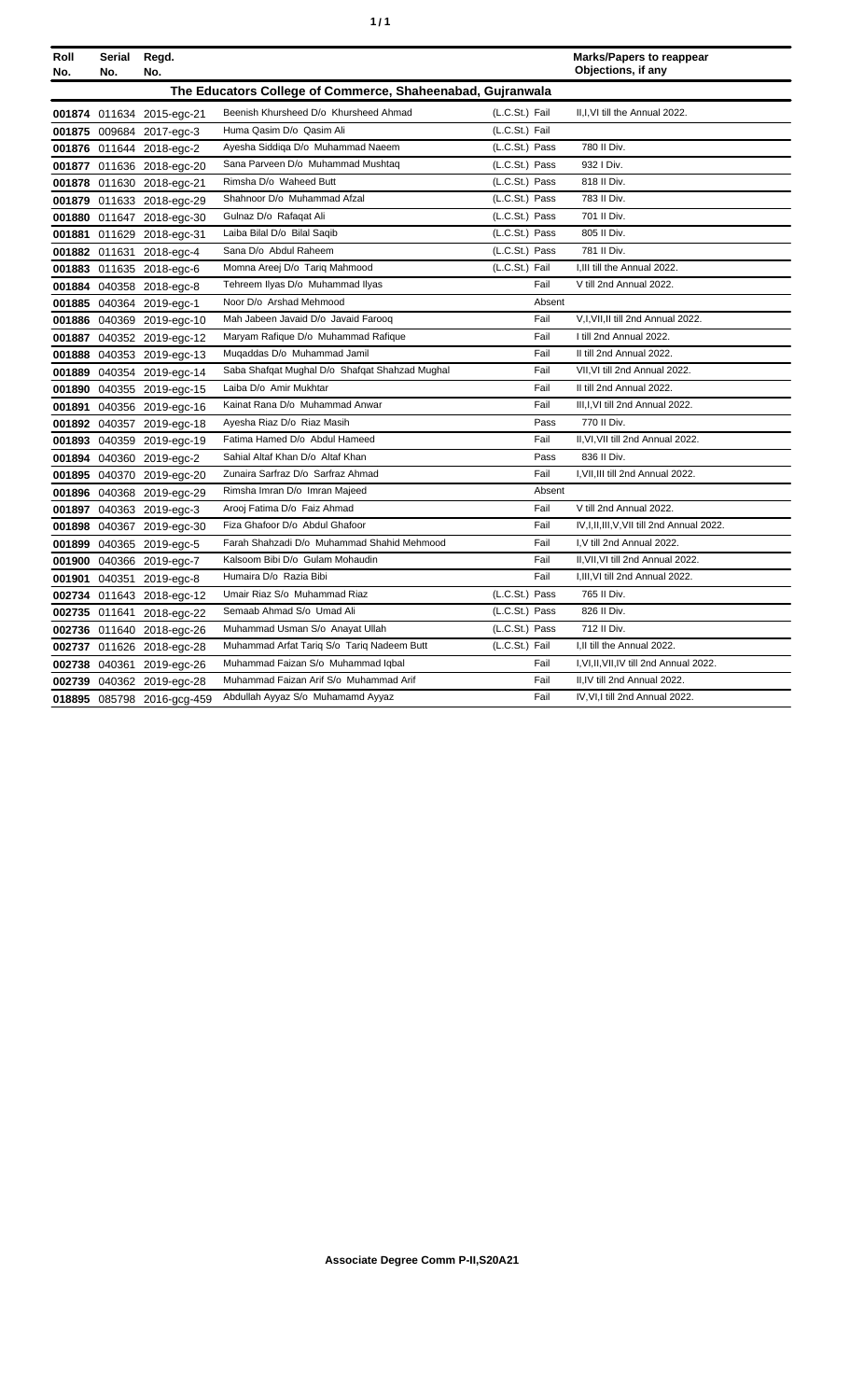| ٠ |
|---|
|---|

| Roll          | Serial                                                          | Regd.                                                    |                                                                          |                                  | <b>Marks/Papers to reappear</b><br>Objections, if any               |
|---------------|-----------------------------------------------------------------|----------------------------------------------------------|--------------------------------------------------------------------------|----------------------------------|---------------------------------------------------------------------|
|               | No.<br>No.<br>No.<br>Government College of Commerce, Gujranwala |                                                          |                                                                          |                                  |                                                                     |
|               |                                                                 |                                                          |                                                                          |                                  |                                                                     |
|               |                                                                 | 001931 085211 2016-gcc-199                               | Shamsa Iftikhar D/o Iftikhar Ahmad                                       | (L.C.St.) Pass                   | 762 II Div.                                                         |
|               |                                                                 | 001932 085212 2016-gcc-202                               | Rizwana Saleem D/o Muhammad Saleem                                       | (L.C.St.) Fail                   | 769 II Div.                                                         |
| 001933 085261 |                                                                 | 2017-gcc-119                                             | Anfa Arshad D/o Muhammad Arshad                                          | (L.C.St.) Pass                   | 737 II Div.                                                         |
| 001934        | 085260                                                          | 2017-gcc-127                                             | Amama Zulfiqar D/o Zulfiqar Ali<br>Sadia Khanum D/o Muhammad Akram Khan  | (L.C.St.) Pass<br>(L.C.St.)      | <b>FEE</b>                                                          |
|               |                                                                 | 001935 002148 2017-gcc-129                               | Uzma Allah Rakha D/o Allah Rakh                                          | (L.C.St.) Fail                   |                                                                     |
|               |                                                                 | 001936 085252 2017-gcc-133<br>001937 085183 2018-gcc-141 | Khadija D/o Karamat Ali                                                  | (L.C.St.) Pass                   | 868 II Div.                                                         |
| 001938        |                                                                 | 085184 2018-gcc-146                                      | Mahnoor D/o Muhammad Nawaz Khan Bhatti                                   | (L.C.St.) Pass                   | 851 II Div.                                                         |
|               |                                                                 | 001939 085249 2018-gcc-147                               | Bushra D/o Muhammad Aslam                                                | (L.C.St.) Fail                   | I, II, V till the Annual 2022.                                      |
| 001940        |                                                                 | 085250 2018-gcc-148                                      | Amaria Azeem D/o Muhammad Azeem                                          | (L.C.St.) Fail                   | V, VII till the Annual 2022.                                        |
| 001941        |                                                                 | 085185 2018-gcc-149                                      | Malaika Asif D/o Asif Ali                                                | (L.C.St.) Fail                   | I, VI till the Annual 2022.                                         |
|               |                                                                 | 001942 085186 2018-gcc-150                               | Kaniz Fiza Irshad D/o Irshad Ahmad                                       | (L.C.St.) Pass                   | 801 II Div.                                                         |
|               |                                                                 | 001943 085251 2018-gcc-154                               | Zainab Saif D/o Saif Ullah Saifi                                         | (L.C.St.) Fail                   | VII till the Annual 2022.                                           |
| 001944        |                                                                 | 010242 2018-gcc-156                                      | Sana D/o Shahbaz                                                         | (L.C.St.) Fail                   | II till the Annual 2022.                                            |
|               |                                                                 | 001945 085209 2018-gcc-157                               | Rimsha Shmim D/o Shmim Ahmed                                             | (L.C.St.) Fail                   | V till the Annual 2022.                                             |
| 001946        |                                                                 | 012226 2018-gcc-158                                      | Maryam Azeem D/o Muhamma Azeem                                           | (L.C.St.) Fail                   | II, V, I, VII till the Annual 2022.                                 |
|               |                                                                 | 001947 085202 2018-gcc-160                               | Rimsha D/o Abid Hussain                                                  | (L.C.St.) Pass                   | 755 II Div.                                                         |
| 001948        |                                                                 | 085187 2018-gcc-163                                      | Darakhshan Riaz D/o Muhammad Riaz                                        | (L.C.St.) Pass                   | 807 II Div.                                                         |
|               |                                                                 | 001949 085217 2018-gcc-165                               | Abeera Jamshaid D/o Jamshaid Ali                                         | (L.C.St.) Fail                   | II till the Annual 2022.                                            |
| 001950        |                                                                 | 085216 2018-gcc-167                                      | Natasha D/o Sarfaraz Ahmad                                               | (L.C.St.) Fail                   | II, IV, I, VII till the Annual 2022.                                |
| 001951        |                                                                 | 085188 2018-gcc-168                                      | Aneeta D/o Muhammad Aslam                                                | (L.C.St.) Pass                   | 784 II Div.                                                         |
| 001952        |                                                                 | 085189 2018-gcc-174                                      | Amna D/o Shahid Naveed                                                   | (L.C.St.) Pass                   | 763 II Div.                                                         |
|               |                                                                 | 001953 085190 2018-gcc-175                               | Habiba Shahbaz D/o Shahbaz Naveed<br>Saba D/o Muhammad Hafeez            | (L.C.St.) Pass                   | 706 II Div.<br>I till the Annual 2022.                              |
| 001954        |                                                                 | 085191 2018-gcc-176                                      | Muneeba D/o Muhammad Munir                                               | (L.C.St.) Fail<br>(L.C.St.) Fail | VII, V till the Annual 2022.                                        |
|               |                                                                 | 001955 085210 2018-gcc-177<br>001956 085192 2018-gcc-178 | Noor Fatima D/o Tanveer Ahmad                                            | (L.C.St.) Pass                   | 837 II Div.                                                         |
| 001957        |                                                                 | 085207 2018-gcc-179                                      | Nadia Khan D/o Muhammad Nasir Khan                                       | (L.C.St.) Pass                   | 693 II Div.                                                         |
| 001958        |                                                                 | 085236 2018-gcc-181                                      | Ghulam Fatima D/o Muhammad Basheer                                       | (L.C.St.) Pass                   | 818 II Div.                                                         |
| 001959        |                                                                 | 085203 2018-gcc-182                                      | Jamila Fatima D/o Muhammad Yousaf                                        | (L.C.St.) Fail                   | II, VI till the Annual 2022.                                        |
| 001960        |                                                                 | 085193 2018-gcc-183                                      | Meerab William D/o William John Gill                                     | (L.C.St.) Fail                   | VII till the Annual 2022.                                           |
| 001961        |                                                                 | 085194 2018-gcc-184                                      | Rafia D/o Muhammad Younas                                                | (L.C.St.) Pass                   | 843 II Div.                                                         |
| 001962        |                                                                 | 085208 2018-gcc-191                                      | Mugaddas D/o Tarig Mahmood                                               | (L.C.St.) Pass                   | 832 II Div.                                                         |
|               |                                                                 | 001963 085195 2018-gcc-192                               | Rubab Yousuf D/o Muhammad Yousuf                                         | (L.C.St.) Pass                   | 882 II Div.                                                         |
|               |                                                                 | 001964 085196 2018-gcc-196                               | Ujala Qaiser D/o Qaiser Sharif                                           | (L.C.St.) Pass                   | 748 II Div.                                                         |
|               | 001965 085197                                                   | 2018-gcc-197                                             | Mah Noor D/o Iftikhar Ahmad                                              | (L.C.S <sub>t</sub> )            | <b>FAIL PREVIOUS PART</b>                                           |
|               |                                                                 | 001966 085235 2018-gcc-198                               | Ayesha D/o Munir Ahmed                                                   | (L.C.St.) Pass                   | 745 II Div.                                                         |
|               |                                                                 | 001967 085254 2018-gcc-200                               | Noor.E. Sehar D/o Muhammad Asgher                                        | (L.C.St.) Fail                   | VII till the Annual 2022.                                           |
|               |                                                                 | 001968 085198 2018-gcc-201                               | Asaria Batool D/o Imtiaz Ahmad                                           | (L.C.St.) Pass                   | 776 II Div.                                                         |
|               |                                                                 | 001969 011094 2018-gcc-202                               | Maria D/o Liaquat Ali                                                    | (L.C.St.) Fail                   | VII, V, III till 2nd Annual 2022.                                   |
| 001970        |                                                                 | 085206 2018-gcc-204                                      | Anaam Ali D/o Riyasat Ali                                                | (L.C.St.) Fail                   | I till the Annual 2022.                                             |
| 001971        |                                                                 | 085204 2018-gcc-206                                      | Maryam Sawaira D/o Tahir Mehmood<br>Areej Fatima D/o Muhammad Khorasheed | (L.C.St.) Fail<br>(L.C.St.) Fail | V, VI, I till the Annual 2022.<br>V, VII till the Annual 2022.      |
|               |                                                                 | 001972 085224 2018-gcc-207<br>001973 085199 2018-gcc-209 | Fatima D/o Muhammad Saleem Yousaf                                        | (L.C.St.) Fail                   | II, VI, VII till the Annual 2022.                                   |
|               |                                                                 | 001974 085205 2018-gcc-211                               | Bisma D/o Mehar Abdul Aziz                                               | (L.C.St.) Fail                   | I, II, IV, V, VII till the Annual 2022.                             |
|               |                                                                 | 001975 011348 2018-gcc-214                               | Zainab Shabir D/o Shabir Hussain                                         | (L.C.St.) Fail                   | I till the Annual 2022.                                             |
|               |                                                                 | 001976 085200 2018-gcc-217                               | Rooha D/o Muhammad Nazam                                                 | (L.C.St.) Pass                   | 777 II Div.                                                         |
|               |                                                                 | 001977 010878 2018-ggj-11                                | Hafiza Sania D/o Shahzada Talib Hussain                                  | (L.C.St.) Pass                   | 835 II Div.                                                         |
|               |                                                                 | 001978 010248 2018-ggj-30                                | Tayyaba Ashraf D/o Muhammad Ashraf                                       | (L.C.St.) Pass                   | 769 II Div.                                                         |
|               |                                                                 | 001979 010215 2018-ggj-37                                | Mugaddas D/o Sakhawat Ali                                                | (L.C.St.) Pass                   | 738 II Div.                                                         |
|               |                                                                 | 001980 011218 2018-ggj-43                                | Barira D/o Ahmad Aziz Khalid                                             | (L.C.St.) Pass                   | 821 II Div.                                                         |
|               |                                                                 | 001981 010877 2018-ggj-56                                | Shahzadi D/o Muhammad Talib                                              | (L.C.St.) Fail                   | II till the Annual 2022.                                            |
|               |                                                                 | 001982 010164 2018-ggj-80                                | Nishwah Arif D/o Arif Ikram                                              | (L.C.St.) Fail                   | II, V till the Annual 2022.                                         |
|               |                                                                 | 001983 061558 2019-gcc-196                               | Noor UI Ain D/o Muhammad Arif                                            | Pass                             | 931 I Div.                                                          |
|               |                                                                 | 001984 061508 2019-gcc-197                               | Fajar Arif D/o Muhammad Arif                                             | Pass                             | 826 II Div.                                                         |
|               |                                                                 | 001985 061559 2019-gcc-198                               | Eman D/o Abdul Wahid                                                     | Fail                             | IV, VII till 2nd Annual 2022.                                       |
|               |                                                                 | 001986 061560 2019-gcc-199                               | Nida Haroon D/o Muhammad Haroon                                          | Fail                             | VII till 2nd Annual 2022.                                           |
| 001987        |                                                                 | 061561 2019-gcc-200                                      | Hina Nasir D/o Nasir Hussain                                             | Fail                             | VII till 2nd Annual 2022.                                           |
| 001988        |                                                                 | 061509 2019-gcc-201                                      | Maryam Bibi D/o Waseem Abbas<br>Hurain Khan D/o Mustafiz Ahmad Khan      | Fail<br>Fail                     | II, VII, I, V till 2nd Annual 2022.<br>V, VII till 2nd Annual 2022. |
| 001989        |                                                                 | 061562 2019-gcc-202                                      | Sawira Ijaz D/o Ijaz Ahmad                                               | Pass                             | 835 II Div.                                                         |
| 001990        |                                                                 | 061563 2019-gcc-204                                      | Kainat Sharif D/o Muhammad Sharif                                        | Fail                             | VII, V, III till 2nd Annual 2022.                                   |
| 001991        |                                                                 | 061510 2019-gcc-205                                      | Nadia Mukhtar D/o Mukhtar Ahmed                                          | Fail                             | II, III, VII till 2nd Annual 2022.                                  |
|               |                                                                 | 001992 061511 2019-gcc-206<br>001993 061512 2019-gcc-208 | Syeda Wajeeha Tajamul D/o Syed Tajamul Hussain Shah                      | Fail                             | V, III, IV, VII till 2nd Annual 2022.                               |
|               |                                                                 | 001994 061564 2019-gcc-210                               | Rimsha Abdur Rauf D/o Abdur Rauf                                         | Fail                             | II, V, VII, IV, III till 2nd Annual 2022.                           |
|               |                                                                 | 001995 061565 2019-gcc-211                               | Syeda Maha Batool D/o Mubashar Hussain                                   | Pass                             | 873 II Div.                                                         |
|               |                                                                 | 001996 061513 2019-gcc-212                               | Shafiqa Shafi D/o Muhammad Shafi                                         |                                  | FEE PRV. PART                                                       |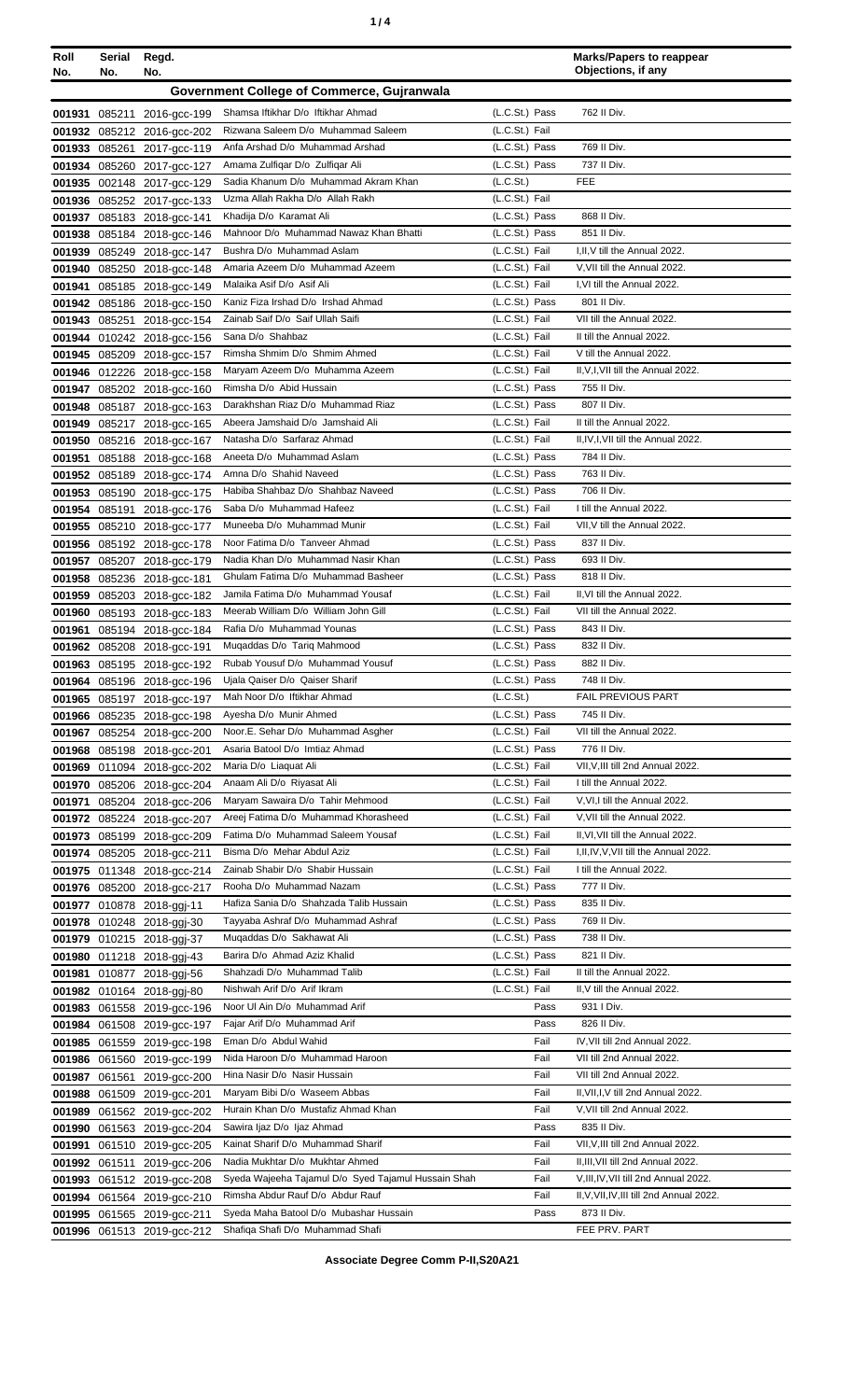|--|--|--|

| Roll<br>No.      | Serial<br>No. | Regd.<br>No.                                      |                                                                      |                                  | <b>Marks/Papers to reappear</b><br>Objections, if any         |
|------------------|---------------|---------------------------------------------------|----------------------------------------------------------------------|----------------------------------|---------------------------------------------------------------|
|                  |               |                                                   | <b>Government College of Commerce, Gujranwala</b>                    |                                  |                                                               |
|                  |               |                                                   |                                                                      |                                  |                                                               |
| 001998           |               | 001997 061514 2019-gcc-213                        | Arooj Shehzadi D/o Muhammad Riaz<br>Minahil D/o Zulfgar              | Pass<br>Fail                     | 807 II Div.<br>II, V, VI, III, VII till 2nd Annual 2022.      |
| 001999           |               | 061515 2019-gcc-214<br>061516 2019-gcc-215        | Rohma Sheikh Arshad D/o Muhammad Arshad                              | Pass                             | 847 II Div.                                                   |
| 002000           |               | 061566 2019-gcc-216                               | Hina Abbas D/o Abbas Ali                                             | Fail                             | VII, V till 2nd Annual 2022.                                  |
| 002001           |               | 061588 2019-gcc-217                               | Sana Bashir D/o Muhammad Bashir                                      | Fail                             | V, II, VII, III till 2nd Annual 2022.                         |
| 002002           |               | 061517 2019-gcc-220                               | Rabia Shahid D/o Shahid Mehmood                                      | Pass                             | 746 II Div.                                                   |
|                  |               | 002003 061518 2019-gcc-221                        | Zahra Batool D/o Muhammad Arshad Ali                                 | Pass                             | 782 II Div.                                                   |
| 002004           |               | 061519 2019-gcc-222                               | Mah Noor Jameel D/o Jameel Ahmad                                     | Fail                             | VII, V till 2nd Annual 2022.                                  |
|                  |               | 002005 061579 2019-acc-223                        | Yassra Khalil D/o Khalil UI Rehman                                   | Fail                             | V, II, VII till 2nd Annual 2022.                              |
| 002006           |               | 061520 2019-gcc-224                               | Saniya Asghar D/o Muhammad Asghar                                    | Fail                             | II till 2nd Annual 2022.                                      |
| 002007           |               | 061570 2019-gcc-225                               | Nimra D/o Muhammad Yaqoob                                            | Fail                             | I, V, VII, III till 2nd Annual 2022.                          |
| 002008           |               | 061521 2019-gcc-226                               | Manaham Zaheer D/o Zaheer Ahmad                                      | Pass                             | 732 II Div.                                                   |
| 002009           |               | 061522 2019-gcc-227                               | Sadia Arshad D/o Muhammad Arshad<br>Rimsha D/o Nasrullah             | Pass<br>Pass                     | 799 II Div.<br>822 II Div.                                    |
| 002010<br>002011 |               | 061567 2019-acc-228                               | Kainat D/o Azam Ali                                                  | Fail                             | III, VI, V till 2nd Annual 2022.                              |
|                  |               | 061523 2019-gcc-229<br>002012 061524 2019-gcc-230 | Zainab D/o Abdul Rahim                                               | Fail                             | V, II, VII till 2nd Annual 2022.                              |
|                  |               | 002013 061569 2019-gcc-231                        | Zahra Batool D/o Tariq Mahmood Batti                                 | Fail                             | IV, I, III till 2nd Annual 2022.                              |
|                  |               | 002014 061525 2019-gcc-232                        | Zainab Tanveer D/o Tanveer Ashraf                                    | Pass                             | 890 II Div.                                                   |
|                  |               | 002015 061526 2019-gcc-233                        | Agsa Tanveer D/o Tanveer Ashraf                                      | Pass                             | 889 II Div.                                                   |
|                  |               | 002016 061527 2019-gcc-235                        | Mishal Ijaz D/o Muhammad Ijaz                                        | Fail                             | III, V, VII till 2nd Annual 2022.                             |
|                  |               | 002017 061528 2019-gcc-237                        | Neha Nasir D/o Nasir Mehmood                                         | Pass                             | 762 II Div.                                                   |
| 002018           |               | 061529 2019-gcc-238                               | Amna Kamran D/o Kamran                                               | Fail                             | VII till 2nd Annual 2022.                                     |
| 002019           |               | 061530 2019-gcc-240                               | Samra Batool D/o Syed Mazhar Hussain Shah                            | Pass                             | 707 II Div.                                                   |
| 002020           |               | 061592 2019-gcc-241                               | Taqwa D/o Eid Wazir                                                  | Fail                             | III, VII, V till 2nd Annual 2022.                             |
| 002021           |               | 061531 2019-gcc-242                               | Esha Ashraf D/o Muhammad Ashraf                                      | Fail                             | VII till 2nd Annual 2022.                                     |
| 002022           |               | 061532 2019-gcc-243                               | Umme Rubab D/o Muhammad Shahid                                       | Pass                             | 973   Div.                                                    |
| 002023           |               | 061534 2019-gcc-246                               | Ayesha Arif D/o Muhammad Arif Khan                                   | Fail                             | V, I, II, IV, VII, III, VI till 2nd Annual 2022.              |
| 002024           |               | 061537 2019-gcc-247                               | Arooj D/o Muhammad Waseem Bhatti                                     | Pass                             | 766 II Div.                                                   |
| 002025           |               | 061538 2019-gcc-248                               | Eishall Fatima D/o Zulfigar Ahmad<br>Zainab D/o Manzoor Hussain      | Fail<br>Fail                     | II till 2nd Annual 2022.<br>III, V, VII till 2nd Annual 2022. |
| 002026           |               | 061547 2019-gcc-249                               | Esha Kiran D/o Muhammad Saleem Kamboh                                | Fail                             | VII till 2nd Annual 2022.                                     |
| 002027<br>002028 |               | 061568 2019-gcc-250<br>061594 2019-gcc-252        | Mishal Dilshad D/o Dilshad Ahmad                                     | Fail                             | IV, III, II, V, VII till 2nd Annual 2022.                     |
|                  |               | 002029 061533 2019-gcc-257                        | Laiba Arshad D/o Muhammad Arshad                                     | Fail                             | VII, II, V till 2nd Annual 2022.                              |
|                  |               | 002030 061548 2019-gcc-258                        | Khadija Sabir D/o Sabir Hussain                                      | Pass                             | 779 II Div.                                                   |
| 002031           |               | 061536 2019-gcc-259                               | Maham Muneer D/o Muhammad Muneer                                     | Pass                             | 780 II Div.                                                   |
|                  |               | 002032 061544 2019-gcc-260                        | Weesama Hashim D/o Mirza Muhammad Hashim                             | Pass                             | 781 II Div.                                                   |
| 002033           |               | 061549 2019-gcc-262                               | Maryam D/o Muhammad Akram                                            | Fail                             | V, VII till 2nd Annual 2022.                                  |
| 002034           |               | 061539 2019-gcc-263                               | Momina D/o Abdul Rehman                                              | Fail                             | VI, V till 2nd Annual 2022.                                   |
|                  |               | 002035 061540 2019-gcc-264                        | Taswar Akbar D/o Muhammad Akbar                                      | Fail                             | VII till 2nd Annual 2022.                                     |
|                  |               | 002036 061541 2019-gcc-265                        | Muzdlfa Akbar D/o Muhammad Akbar                                     | Fail                             | VII till 2nd Annual 2022.                                     |
| 002037           |               | 061546 2019-gcc-267                               | Gulshan D/o Qurban Ali                                               | Pass                             | 768 II Div.                                                   |
| 002038           |               | 061576 2019-gcc-270                               | Nameera Sabar D/o Sabar                                              | Fail                             | II, VII till 2nd Annual 2022.                                 |
| 002039           |               | 061545 2019-gcc-271                               | Fatima Kamran D/o Muhammad Kamran                                    | Fail                             | III, I, VI, II till 2nd Annual 2022.                          |
| 002091           |               | 061543 2019-gcc-251                               | Sadia Rehman D/o Haji Khalil Ur Rehman<br>Qadeer Ali S/o Rafqat Ali  | Fail<br>(L.C.St.) Fail           | V till 2nd Annual 2022.<br>IV till the Annual 2022.           |
| 002740<br>002741 |               | 085248 2016-gcc-136<br>085263 2016-ug-490         | Muhammad Hamza S/o Muhammad Ashraf                                   | (L.C.St.) Fail                   |                                                               |
|                  |               | 002742 085247 2017-gcc-109                        | Rao Ahmar Aqeel S/o Rao Aqeel Ul Rehman                              | (L.C.St.) Fail                   |                                                               |
| 002743           |               | 085253 2017-gcc-190                               | Sufyan Raza S/o Asif Raza                                            | (L.C.St.) Fail                   |                                                               |
|                  |               | 002744 085255 2017-gcc-225                        | Ali Hamza S/o Javed Akhtar                                           | (L.C.St.) Fail                   |                                                               |
|                  |               | 002745 085201 2017-gcc-241                        | Hammad Ayub S/o Muhammad Ayub                                        | (L.C.St.) Fail                   | IV, II, VII, V till the Annual 2022.                          |
|                  |               | 002746 085748 2017-gcc-28                         | Muhammad Fiaz S/o Muhammad Aslam                                     | (L.C.St.) Pass                   | 703 II Div.                                                   |
|                  |               | 002747 085244 2017-gcc-32                         | Meer Abdul Rehman S/o Muhammad Younas                                | (L.C.St.) Fail                   |                                                               |
| 002748           |               | 085177 2017-gcc-39                                | Arshad Farooq S/o Afzal Farooq                                       | (L.C.St.) Fail                   |                                                               |
| 002749           |               | 085221 2017-gcc-4                                 | Javed Masih S/o Haidar Masih                                         | (L.C.St.) Fail                   | V, IV till the Annual 2022.                                   |
|                  |               | 002750 085218 2017-gcc-46                         | Muhammad Talha S/o Muhammad Asghar                                   | (L.C.St.) Pass                   | 746 II Div.                                                   |
| 002751           |               | 085230 2018-gcc-100                               | Hamza Afzal S/o Muhammad Afzal                                       | (L.C.St.) Fail                   | II till the Annual 2022.                                      |
|                  |               | 002752 085239 2018-gcc-101                        | Muhammad Ali Haider S/o Gulzar Ahmed                                 | (L.C.St.) Fail                   | I,IV till the Annual 2022.                                    |
| 002753           |               | 085225 2018-gcc-102                               | Ammar Butt S/o Muhammad Siddique Butt<br>Hassan Raza S/o Javed Iqbal | (L.C.St.) Fail<br>(L.C.St.) Pass | VII till the Annual 2022.<br>806 II Div.                      |
|                  |               | 002754 085226 2018-gcc-103                        | Zeeshan Masih S/o Rasheed Masih                                      | (L.C.St.) Fail                   | III, VI, V, IV till the Annual 2022.                          |
| 002755           |               | 010106 2018-gcc-104                               | Mirza Hassan Baig S/o Mirza Ehsan Baig                               | (L.C.St.) Pass                   | 834 II Div.                                                   |
| 002756<br>002757 |               | 010506 2018-gcc-108<br>085228 2018-gcc-11         | Muhammad Shahzad S/o Muhammad Saleem                                 | (L.C.St.) Fail                   | III, VII, IV till the Annual 2022.                            |
| 002758           |               | 011031 2018-gcc-113                               | Syed Muhammad Ageel S/o Zahid Abbas                                  | (L.C.St.) Pass                   | 749 II Div.                                                   |
| 002759           |               | 085258 2018-gcc-116                               | Haider Ali S/o Liaquat Ali                                           | (L.C.St.) Pass                   | 706 II Div.                                                   |
| 002760           |               | 085240 2018-gcc-119                               | Asad Ali S/o Abdul Razzaq                                            | (L.C.St.) Fail                   | II, I, VI, V till the Annual 2022.                            |
|                  |               | 002761 085256 2018-gcc-120                        | Mian Ahmad Ibrahim S/o Mian Dawood Ahmad                             | (L.C.St.) Fail                   | I,IV till the Annual 2022.                                    |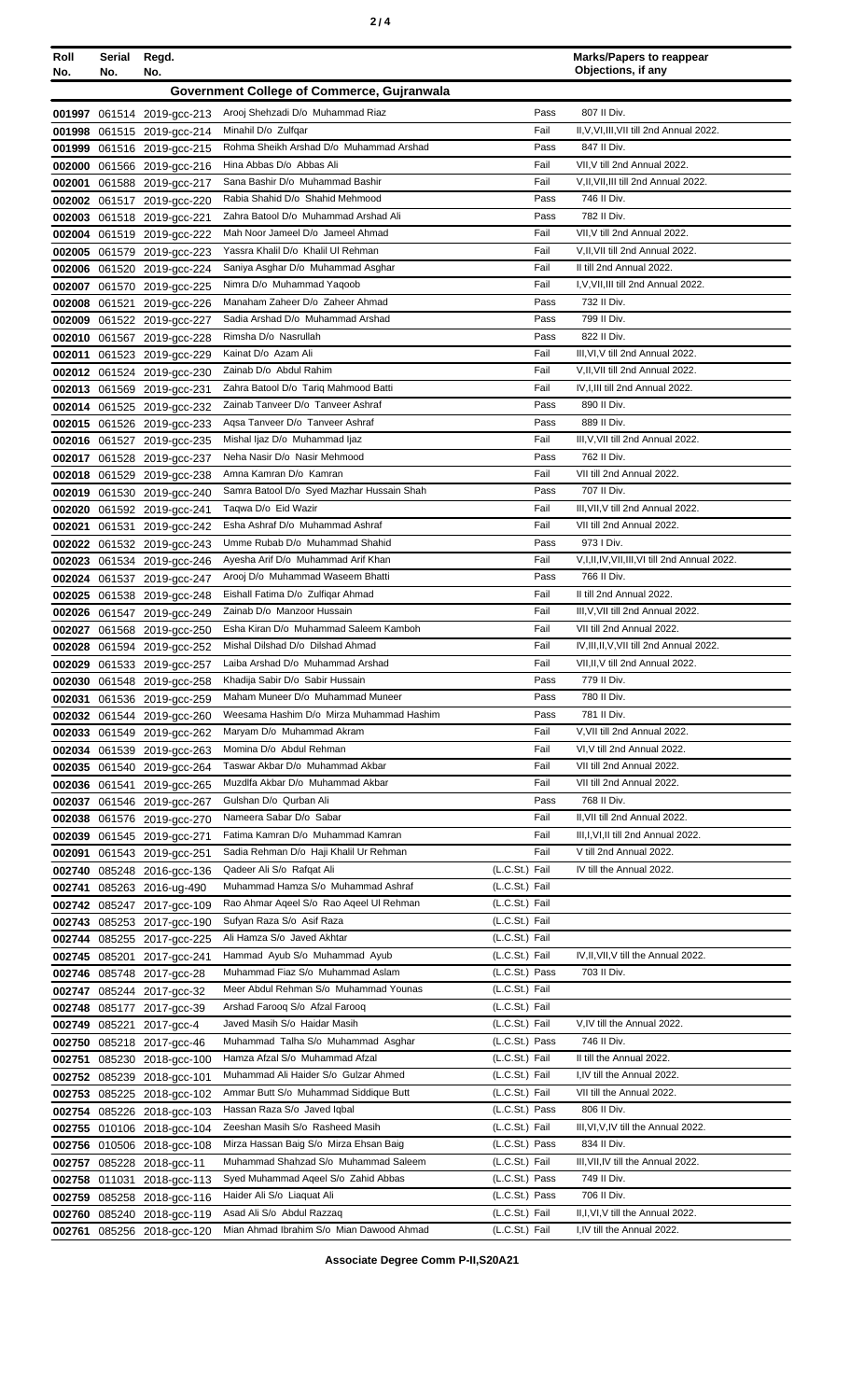| Roll   | Serial | Regd.                                                    |                                                                                          |                                  | <b>Marks/Papers to reappear</b><br>Objections, if any                                |
|--------|--------|----------------------------------------------------------|------------------------------------------------------------------------------------------|----------------------------------|--------------------------------------------------------------------------------------|
| No.    | No.    | No.                                                      | Government College of Commerce, Gujranwala                                               |                                  |                                                                                      |
|        |        |                                                          | Mubeen Ahmad S/o Sheikh Manzoor Ahmad                                                    | (L.C.St.) Pass                   | 730 II Div.                                                                          |
|        |        | 002762 085181 2018-gcc-126<br>002763 010279 2018-gcc-134 | Asad Ali S/o Muhammad Dilbar                                                             | (L.C.St.) Fail                   | III, IV, I, II, VII, V, VI till 2nd Annual 2022.                                     |
|        |        | 002764 085182 2018-gcc-136                               | Muhammad Mehran Ashraf S/o Muhammad Ashraf                                               | (L.C.St.) Fail                   | III.IV till the Annual 2022.                                                         |
|        |        | 002765 085245 2018-gcc-137                               | Muhammad Ismail S/o Pervaiz                                                              | (L.C.St.) Fail                   | V till the Annual 2022.                                                              |
|        |        | 002766 085223 2018-gcc-138                               | Muhammad Usama Chaudhry S/o Muhammad Aslam                                               | (L.C.St.) Fail                   | II till the Annual 2022.                                                             |
|        |        | 002767 085174 2018-gcc-14                                | Muhammad Awais S/o Muhammad Shafique                                                     | (L.C.St.) Fail                   | II till the Annual 2022.                                                             |
|        |        | 002768 085175 2018-acc-16                                | Adeel Shehzad S/o Muhammad Shehzad Gulfam                                                | (L.C.St.) Fail                   | III, II, VII, V, IV till the Annual 2022.                                            |
|        |        | 002769 085231 2018-gcc-17                                | Syed Tayyab Husain Shah S/o Syed Talib Husain                                            | (L.C.St.) Fail                   | VI till the Annual 2022.                                                             |
|        |        | 002770 085241 2018-gcc-20<br>002771 085242 2018-gcc-21   | Umair Sami Ullah S/o Sami Ullah<br>Muhammad Noman S/o Abdul Hameed                       | (L.C.St.) Fail<br>(L.C.St.) Pass | II, VII till the Annual 2022.<br>741 II Div.                                         |
|        |        | 002772 085259 2018-gcc-228                               | Abu Baker S/o Muhammad Shafique                                                          | (L.C.St.) Fail                   | IV till the Annual 2022.                                                             |
|        |        | 002773 085219 2018-gcc-24                                | Waheed Ahmad S/o Naveed Ahmad                                                            | (L.C.St.) Pass                   | 900   Div.                                                                           |
|        |        | 002774 085222 2018-gcc-25                                | Umair S/o Muhammad Amjad                                                                 | (L.C.St.) Fail                   | IV till the Annual 2022.                                                             |
|        |        | 002775 085220 2018-gcc-28                                | Muhammad Kashif Malik S/o Shair Ali                                                      | (L.C.St.) Fail                   | V, IV till the Annual 2022.                                                          |
|        |        | 002776 085229 2018-gcc-29                                | Muhammad Moize Ashfaq S/o Muhammad Ashfaq                                                | (L.C.St.) Pass                   | 802 II Div.                                                                          |
|        |        | 002777 085243 2018-gcc-31                                | Muhammad Umair S/o Shahid Mehmood                                                        | (L.C.St.) Fail                   | IV till the Annual 2022.                                                             |
|        |        | 002778 085262 2018-gcc-32                                | Raja Ameer Hamza S/o Shafqat                                                             | (L.C.St.) Fail                   | IV till the Annual 2022.                                                             |
|        |        | 002779 085176 2018-gcc-34                                | Khuwaja Rehman Zafar S/o Khuwaja Zafar Iqbal<br>Waleed Atique S/o Sheikh Muhammad Atique | (L.C.St.) Fail<br>(L.C.St.) Pass | II, VI, V, I, III, VII till the Annual 2022.<br>695 II Div.                          |
| 002781 |        | 002780 085232 2018-gcc-38<br>085227 2018-gcc-45          | Rana Shaheryar Shahid S/o Rana Shahid Shafi                                              | (L.C.St.) Pass                   | 724 II Div.                                                                          |
|        |        | 002782 012087 2018-gcc-50                                | Muhammad Salman Ijaz S/o Ijaz Ahmad                                                      | (L.C.St.) Fail                   | V, VI, VII, III, II, IV till 2nd Annual 2022.                                        |
|        |        | 002783 085215 2018-gcc-51                                | Naiman Ansar S/o Meer Arshad Ali                                                         | (L.C.St.) Pass                   | 737 II Div.                                                                          |
|        |        | 002784 085178 2018-gcc-52                                | Mirza Muhammad Faiq Baig S/o Mirza Ahmer Ehsaan                                          | (L.C.St.) Fail                   | I, VI, V till the Annual 2022.                                                       |
|        |        | 002785 010881 2018-gcc-62                                | Sohaib Ahmad S/o Muhammad Saleem                                                         | (L.C.St.) Fail                   | V, IV till the Annual 2022.                                                          |
|        |        | 002786 085179 2018-gcc-64                                | Hafiz Ahmad Mohy Ud Din S/o Mohammad Hussain                                             | (L.C.St.) Fail                   | IV till the Annual 2022.                                                             |
|        |        | 002787 085246 2018-gcc-66                                | Farhan Shahid S/o Shahid Hamed                                                           | (L.C.St.) Pass                   | 757 II Div.                                                                          |
|        |        | 002788 085213 2018-gcc-68                                | M. Adeel S/o M. Abdullah                                                                 | (L.C.St.) Fail                   | IV, VI till the Annual 2022.                                                         |
|        |        | 002789 085233 2018-gcc-72                                | Usman Ali S/o Ghulam Mustafa<br>Hamza Tahir S/o Tahir Mahmood                            | (L.C.St.) Pass<br>(L.C.St.) Pass | 763 II Div.<br>696 II Div.                                                           |
| 002791 |        | 002790 085257 2018-gcc-78<br>085237 2018-gcc-8           | Abu Sufiyan S/o Abrar Hussain                                                            | (L.C.St.) Pass                   | 811 II Div.                                                                          |
|        |        | 002792 009884 2018-gcc-82                                | Maaz Hussain S/o Saleem Ud Din                                                           | (L.C.S <sub>t</sub> )            | <b>FEE</b>                                                                           |
|        |        | 002793 085238 2018-gcc-85                                | Noman Akram S/o Muhammad Akram                                                           | (L.C.St.) Fail                   | II till the Annual 2022.                                                             |
|        |        | 002794 085180 2018-gcc-92                                | Nadeem Zafar S/o Zafar Khan                                                              | (L.C.St.) Fail                   | V, VII, I till the Annual 2022.                                                      |
|        |        | 002795 061503 2019-gcc-100                               | Muhammad Mursleen S/o Muhammad Nadeem                                                    | Fail                             | VII, V till 2nd Annual 2022.                                                         |
|        |        | 002796 061557 2019-gcc-101                               | Muhammad Qasim S/o Naveed Anjum                                                          | Pass                             | 886 II Div.                                                                          |
|        |        | 002797 061535 2019-gcc-104                               | Husnain Fareed S/o Muhammad Arif                                                         | Fail                             | III, IV, VII till 2nd Annual 2022.                                                   |
| 002798 |        | 061502 2019-gcc-109<br>002799 061501 2019-gcc-117        | Muhammad Zeeshan Naveed S/o Muhammad Naveed<br>Farhan Shafiq S/o Muhammad Shafiq         | Pass<br>Absent                   | 807 II Div.                                                                          |
|        |        | 002800 061589 2019-gcc-119                               | Waqas Ali S/o Muhammad Younas                                                            |                                  | R.L PART-I                                                                           |
| 002801 |        | 061578 2019-gcc-121                                      | Aman UI Hassan S/o Abdul Razzaq                                                          | Fail                             | IV till 2nd Annual 2022.                                                             |
|        |        | 002802 061498 2019-gcc-126                               | Abdul Rehman S/o Muhammad Arshad                                                         | Fail                             | IV till 2nd Annual 2022.                                                             |
|        |        | 002803 061481 2019-gcc-129                               | Muhammad Sheraz S/o Muhammad Shahzad                                                     | Fail                             | VI till 2nd Annual 2022.                                                             |
|        |        | 002804 061491 2019-gcc-132                               | Zain Tariq S/o Muhammad Tariq                                                            | Fail                             | IV till 2nd Annual 2022.                                                             |
|        |        | 002805 061551 2019-gcc-134                               | Muhammad Hamad Akram S/o Muhammad Akram                                                  | Pass                             | 825 II Div.                                                                          |
|        |        | 002806 061580 2019-gcc-135                               | Ameer Hamza S/o Nasir Mehmood<br>Muhammad Nauman Khalid S/o Khalid Pervaiz               | Fail<br>Fail                     | V, VII, II, II, I, VI, IV till 2nd Annual 2022.<br>V, IV till 2nd Annual 2022.       |
|        |        | 002807 061490 2019-gcc-137<br>002808 061499 2019-gcc-138 | Usama Ahmad S/o Abdul Ghaffar                                                            | Fail                             | VII, II, V till 2nd Annual 2022.                                                     |
|        |        | 002809 061495 2019-gcc-144                               | Muhammad Anwaish S/o Sajid Ali                                                           | Fail                             | IV, III till 2nd Annual 2022.                                                        |
|        |        | 002810 061493 2019-gcc-145                               | Hassan Ashfaq S/o Ashfaq Ahmed                                                           | Pass                             | 762 II Div.                                                                          |
|        |        | 002811 061577 2019-gcc-146                               | Sami Ullah S/o Muhammad Yaqoob                                                           | Fail                             | IV, I, VII, VI till 2nd Annual 2022.                                                 |
|        |        | 002812 061494 2019-gcc-150                               | Muhammad Zafar S/o Muhammad Idrees                                                       | Fail                             | VII, VI, V, VIII, IV till 2nd Annual 2022.                                           |
|        |        | 002813 061542 2019-gcc-152                               | Ali Ahmad S/o Mahmood Ahmad                                                              | Pass                             | 838 II Div.                                                                          |
|        |        | 002814 061496 2019-gcc-155                               | Syed Abdullah Bin Qamar S/o Syed Qamar UI Zaman                                          | Fail                             | VI till 2nd Annual 2022.                                                             |
|        |        | 002815 061574 2019-gcc-158                               | Rana Ahtisham S/o Adalat Ali                                                             | Pass                             | 773 II Div.                                                                          |
|        |        | 002816 061586 2019-gcc-159                               | Talha Rehman S/o Abdul Rehman<br>Usman Ali S/o Muhammad Arshad                           | Fail<br>Fail                     | II, VI, III, IV, VII, V till 2nd Annual 2022.<br>VI, III, VIII till 2nd Annual 2022. |
|        |        | 002817 061552 2019-gcc-162<br>002818 061555 2019-gcc-166 | Muhammad Usman S/o Muhammad Yaqoob                                                       | Fail                             | I,IV till 2nd Annual 2022.                                                           |
|        |        | 002819 061550 2019-gcc-167                               | Ahmad Hassan S/o Muhammad Ashraf                                                         | Fail                             | I, VII till 2nd Annual 2022.                                                         |
|        |        | 002820 061575 2019-gcc-170                               | Muhammad Faizan S/o Muhammad Luqman Khan                                                 |                                  | R.L PART-I                                                                           |
| 002821 |        | 061593 2019-gcc-184                                      | Muhammad Usama S/o Muhammad Ajmal                                                        | Fail                             | I, II, VII, VI, IV till 2nd Annual 2022.                                             |
|        |        | 002822 061492 2019-gcc-185                               | Yasir Ali S/o Amanat Ali                                                                 | Fail                             | IV till 2nd Annual 2022.                                                             |
|        |        | 002823 061590 2019-gcc-190                               | Qasim Ali S/o Muhammad Naseer                                                            | Fail                             | III, V, VII till 2nd Annual 2022.                                                    |
|        |        | 002824 061572 2019-gcc-191                               | Hafiz Muhammad Usama Ehsan S/o Muhammad Ehsan UI<br>Haq Awan                             | Fail                             | I, II, V, VII, IV till 2nd Annual 2022.                                              |
|        |        | 002825 061571 2019-gcc-192                               | Luqman Younas S/o Muhammad Younas Sajid                                                  | Fail                             | III till 2nd Annual 2022.                                                            |
|        |        | 002826 061497 2019-gcc-194                               | Muhammad Ameer Hamza S/o Muhammad Kaleem                                                 | Pass                             | 835 II Div.                                                                          |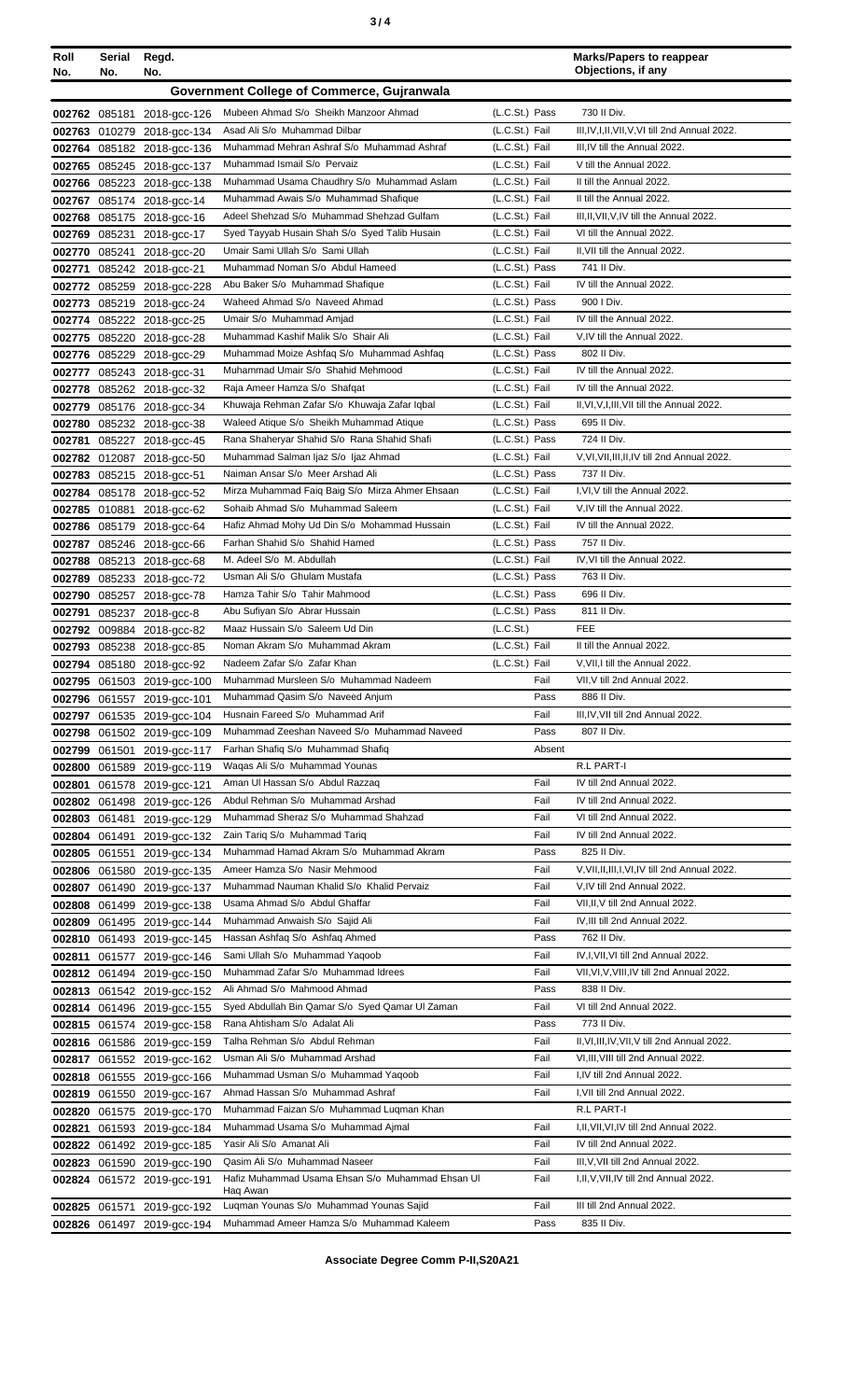|--|--|

| Roll                                       | Serial | Regd.                      |                                                |           | <b>Marks/Papers to reappear</b>                  |  |  |
|--------------------------------------------|--------|----------------------------|------------------------------------------------|-----------|--------------------------------------------------|--|--|
| No.                                        | No.    | No.                        |                                                |           | Objections, if any                               |  |  |
| Government College of Commerce, Gujranwala |        |                            |                                                |           |                                                  |  |  |
|                                            |        | 002827 061479 2019-gcc-51  | Afrasiab S/o Muhammad Azam                     | Pass      | 1034   Div.                                      |  |  |
|                                            |        | 002828 061582 2019-acc-53  | Ali Raza S/o Saeed Yaseen                      | Fail      | II.I.VI.IV till 2nd Annual 2022.                 |  |  |
|                                            |        | 002829 061482 2019-acc-55  | Muhammad Moaz S/o Muhammad Arif                | Fail      | VIII till 2nd Annual 2022.                       |  |  |
|                                            |        | 002830 061488 2019-acc-57  | Sheeman Sadiq S/o Sadiq Ali                    | Pass      | 807 II Div.                                      |  |  |
|                                            |        | 002831 061489 2019-acc-59  | Abdul Manan S/o Muhammad Akram                 | Pass      | 754 II Div.                                      |  |  |
|                                            |        | 002832 061556 2019-acc-61  | Numan Ahmad S/o Muhammad Aslam                 | Fail      | VII till 2nd Annual 2022.                        |  |  |
|                                            |        | 002833 061480 2019-acc-63  | Daoud Yousaf S/o Muhammad Yousaf Zafar         | Fail      | IV, III till 2nd Annual 2022.                    |  |  |
|                                            |        | 002834 061507 2019-acc-65  | Muhammad Umar S/o Muhammad Faroog              | Pass      | 749 II Div.                                      |  |  |
|                                            |        | 002835 061591 2019-acc-69  | Muhammad Umar S/o Muhammad Mustafa             | Fail      | VII.II.IV till 2nd Annual 2022.                  |  |  |
|                                            |        | 002836 061483 2019-gcc-70  | Salman S/o Pakbaz Ahmad                        |           | <b>UMC</b>                                       |  |  |
|                                            |        | 002837 061486 2019-acc-71  | Rehman Ali S/o Muhammad Javed                  | Fail      |                                                  |  |  |
|                                            |        | 002838 061587 2019-gcc-72  | Rajab Ali S/o Muhammad Nasir                   | Fail      | I, II, VII, VI, IV, VIII till 2nd Annual 2022.   |  |  |
|                                            |        | 002839 061504 2019-acc-74  | Shahroz Anjum S/o Sheikh Shakeel Anjum         | Pass      | 832 II Div.                                      |  |  |
|                                            |        | 002840 061573 2019-gcc-76  | Abu Huraira S/o Ghulam Rasool                  | Fail      | I,IV,III, V till 2nd Annual 2022.                |  |  |
|                                            |        | 002841 061553 2019-gcc-78  | Abdul Rehman Buttar S/o Ch Waheed Ahmad Buttar | Fail      | III, VII, V till 2nd Annual 2022.                |  |  |
|                                            |        | 002842 061505 2019-gcc-79  | Husnain Safdar S/o Muhammad Safdar             | Pass      | 874 II Div.                                      |  |  |
|                                            |        | 002843 061484 2019-acc-81  | Muhammad Ahmad Butt S/o Muhammad Afzal Butt    | Fail      | V,I,IV,VI till 2nd Annual 2022.                  |  |  |
|                                            |        | 002844 061500 2019-acc-84  | Muazzam Ali S/o Taj Din                        | Fail      | VII.IV till 2nd Annual 2022.                     |  |  |
|                                            |        | 002845 061581 2019-gcc-85  | Muhammad Mohsin S/o Umar Farooq                | Fail      | II, V till 2nd Annual 2022.                      |  |  |
|                                            |        | 002846 061585 2019-gcc-86  | Ghulam Irtaza S/o Khalid Nazir Ahmad           | Fail      | II, VIII till 2nd Annual 2022.                   |  |  |
|                                            |        | 002847 061485 2019-gcc-87  | Muhammad Arslan S/o Muhammad Ashraf            | Pass      | 968   Div.                                       |  |  |
|                                            |        | 002848 061584 2019-gcc-88  | Imran Asmat S/o Asmat Ullah                    | Fail      | I, V, VII, IV till 2nd Annual 2022.              |  |  |
|                                            |        | 002849 061554 2019-gcc-91  | Husnain S/o Muhammad Zubair                    | Fail      | I.IV till 2nd Annual 2022.                       |  |  |
|                                            |        | 002850 061487 2019-acc-96  | Adnan Ahmed S/o Muhammad Ramzan                | Fail      | I, III, IV, VII, II, V, VI till 2nd Annual 2022. |  |  |
|                                            |        | 002851 061506 2019-gcc-98  | Muhammad Sajjad S/o Muhammad Sajid             | Fail      | V till 2nd Annual 2022.                          |  |  |
|                                            |        | 002852 061583 2019-acc-99  | Muhammad Noman S/o Muhammad Sabir Ali          | Fail      | I, V, IV till 2nd Annual 2022.                   |  |  |
|                                            |        | 018933 085214 2018-acc-123 | Muhammad Arslan S/o Muhammad Iqbal             | (L.C.St.) | FEE PRV. PART                                    |  |  |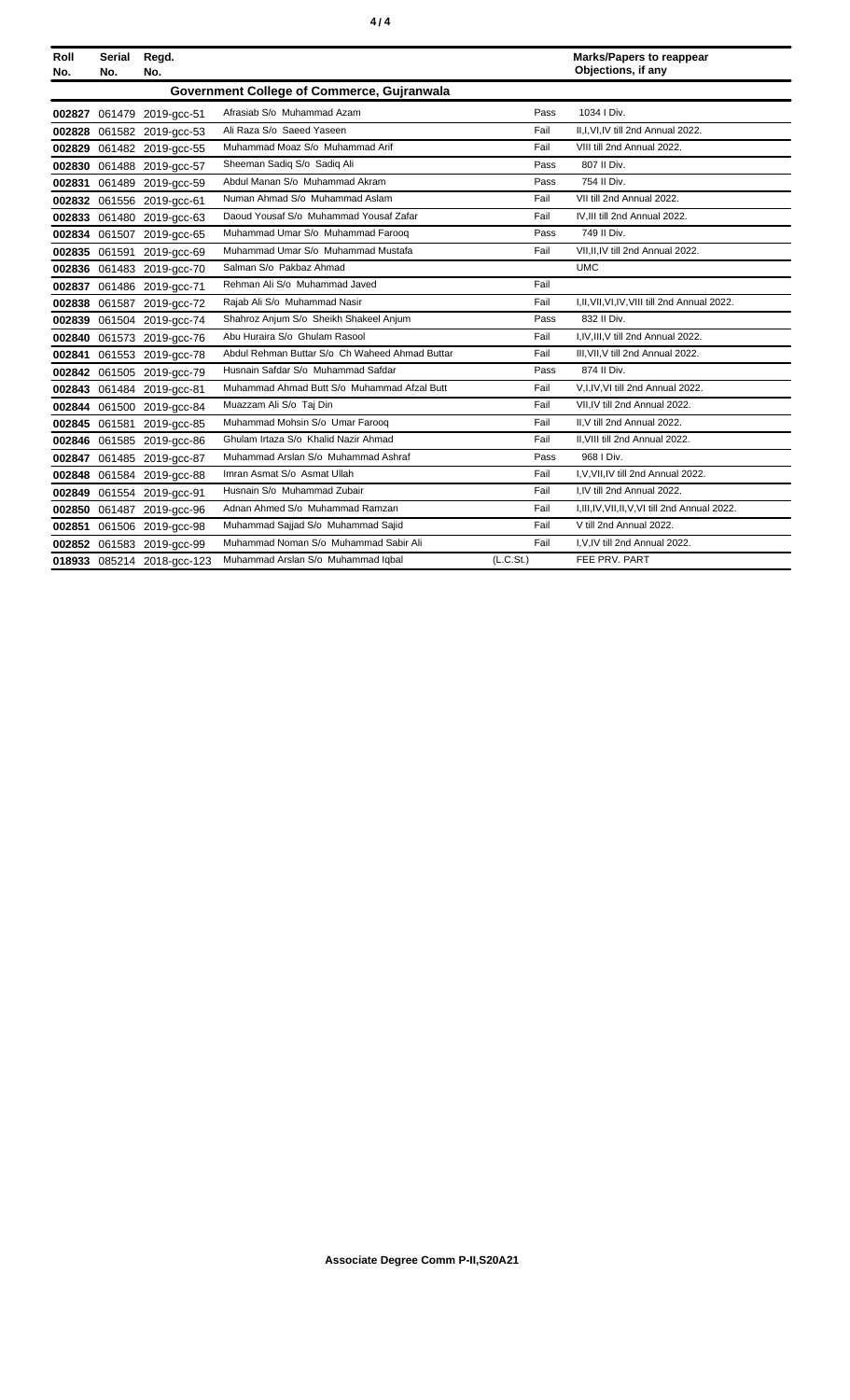| Roll<br>No. | No.                                            | Serial Regd.<br>No.        |                    |                | Marks/Papers to reappear<br>Objections, if any |  |  |
|-------------|------------------------------------------------|----------------------------|--------------------|----------------|------------------------------------------------|--|--|
|             | Government College for Women, Guiranwala City. |                            |                    |                |                                                |  |  |
|             |                                                | 002040 010559 2016-ggi-105 | Uzma D/o Sanaullah | (L.C.St.) Pass | 707 II Div.                                    |  |  |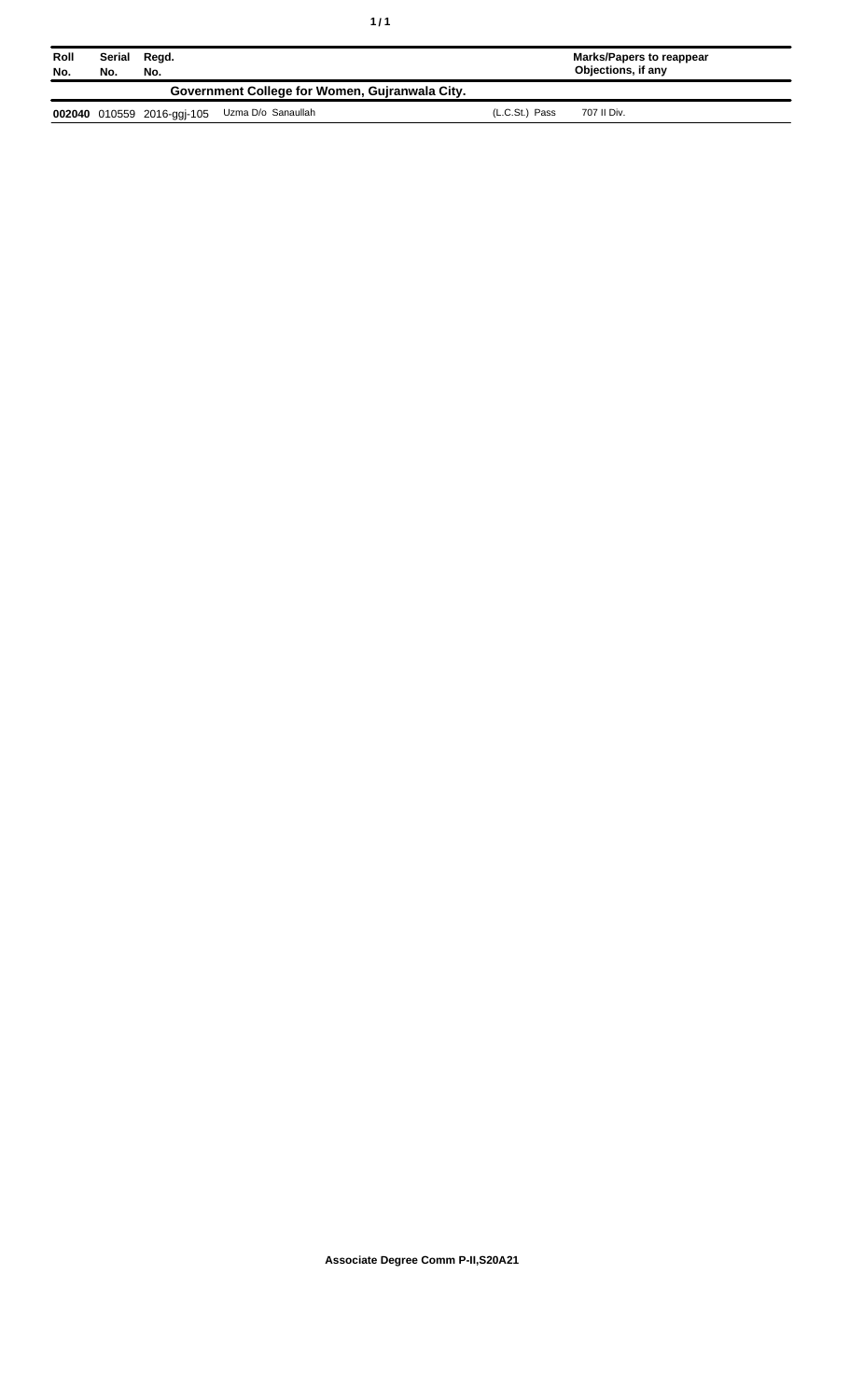| ٠<br>٠ |  |
|--------|--|
|--------|--|

| Roll<br>No.                    | Serial<br>No. | Regd.<br>No. |                                                            | Marks/Papers to reappear<br>Objections, if any |  |  |
|--------------------------------|---------------|--------------|------------------------------------------------------------|------------------------------------------------|--|--|
| Government College, Guiranwala |               |              |                                                            |                                                |  |  |
|                                |               |              | 002853 085775 2008-gcg-150 Muhammad Faisal S/o Shaukat Ali | (L.C.St.) Absent                               |  |  |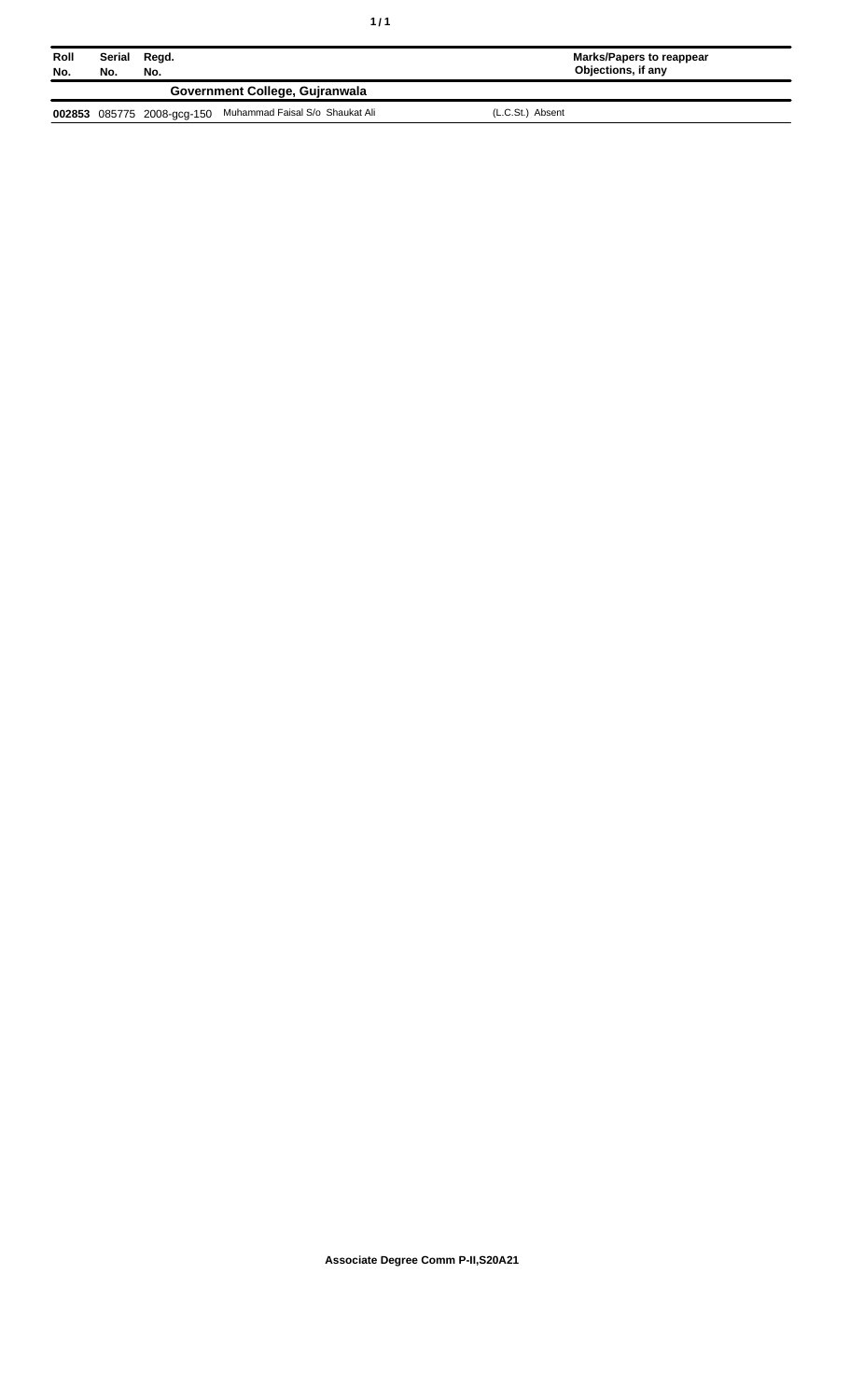| Roll<br>No. | Serial<br>Regd.<br>No.<br>No. |                           |                                      | <b>Marks/Papers to reappear</b><br>Objections, if any |             |
|-------------|-------------------------------|---------------------------|--------------------------------------|-------------------------------------------------------|-------------|
|             |                               |                           | Gift College of Commerce, Guiranwala |                                                       |             |
|             |                               | 001902 012993 2017-gfg-12 | Aneha Javed D/o Javed                | (L.C.St.) Fail                                        |             |
|             |                               | 001903 013065 2017-gfg-19 | Laila Mugal D/o Muhammad Mushtag     | (L.C.St.) Fail                                        |             |
|             |                               | 001904 001613 2017-gfg-3  | Natasha Phool D/o Nasir Masih        | (L.C.St.) Pass                                        | 686 II Div. |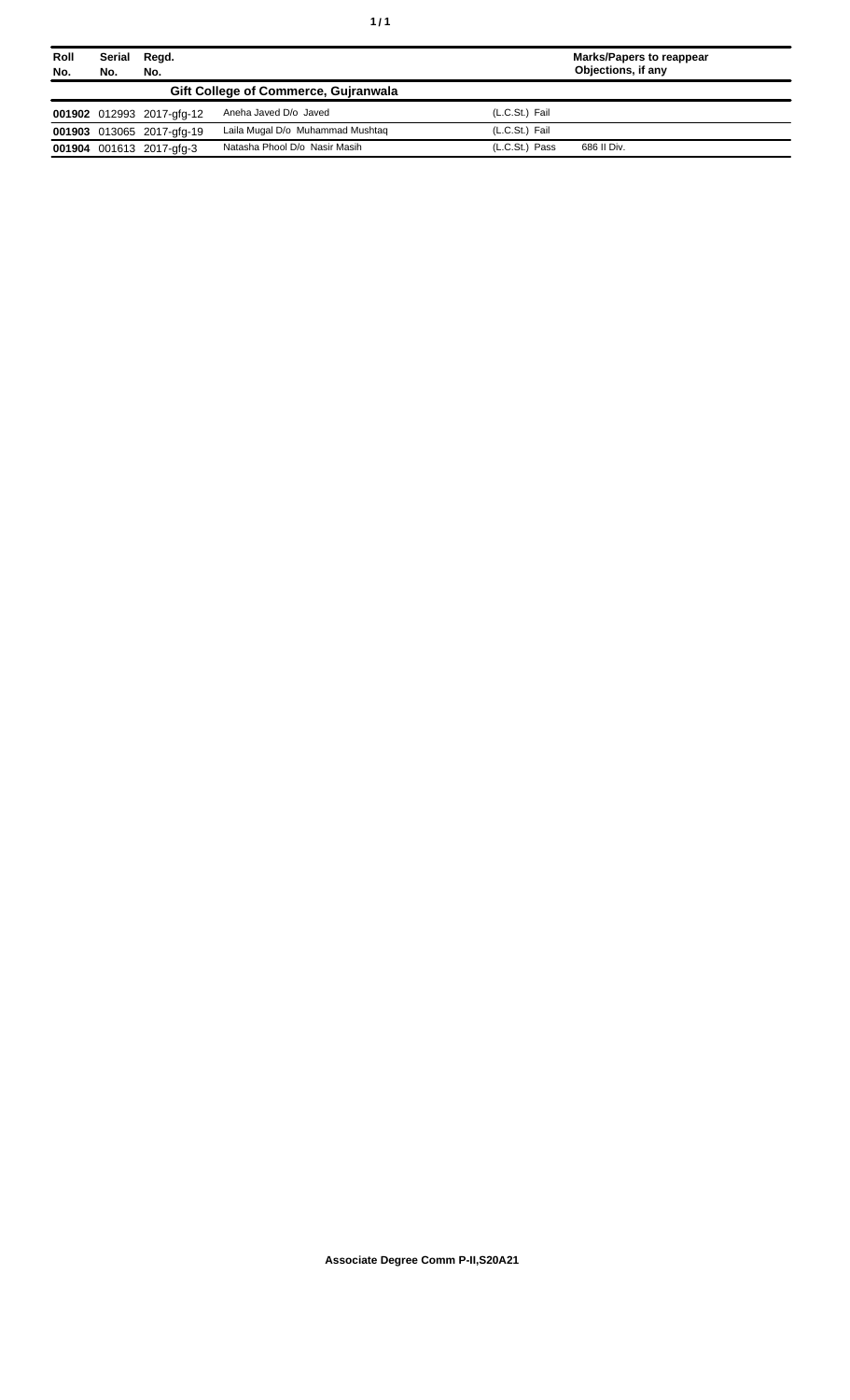| ٠ |  |  |
|---|--|--|
|---|--|--|

| Roll<br>No. | Serial<br>No.                                               | Regd.<br>No.                                           |                                                               |                                  | <b>Marks/Papers to reappear</b><br>Objections, if any                         |  |
|-------------|-------------------------------------------------------------|--------------------------------------------------------|---------------------------------------------------------------|----------------------------------|-------------------------------------------------------------------------------|--|
|             | Government Institute of Commerce, Nowshera Road, Gujranwala |                                                        |                                                               |                                  |                                                                               |  |
|             |                                                             |                                                        | Sharuna Ahsan D/o Ahsan Ullah                                 | (L.C.St.) Pass                   | 730 II Div.                                                                   |  |
|             |                                                             | 001905 010333 2015-ggi-75<br>001906 010797 2017-ggi-13 | Kanwal Rukhsar D/o Jamshaid Iqbal Bajwa                       | (L.C.St.) Fail                   |                                                                               |  |
|             |                                                             | 001907 000527 2017-ggj-47                              | Saba Muqaddas D/o Abdul Sattar Shah                           | (L.C.St.) Pass                   | 796 II Div.                                                                   |  |
|             |                                                             | 001908 009790 2017-ggj-68                              | Fareena Khalid D/o Muhammad Khalid                            | (L.C.St.) Pass                   | 810 II Div.                                                                   |  |
|             |                                                             | 001909 009813 2017-ggj-80                              | Maira Gull D/o Rajab Khan Gull                                | (L.C.St.) Pass                   | 750 II Div.                                                                   |  |
|             |                                                             | 001910 010444 2018-ggj-15                              | Kiran Siddique D/o Muhammad Siddique                          | (L.C.St.) Fail                   | I till 2nd Annual 2022.                                                       |  |
|             |                                                             | 001911 009631 2018-ggj-152                             | Nimra Khalid D/o Khalid Naseem                                | (L.C.St.) Pass                   | 731 II Div.                                                                   |  |
|             |                                                             | 001912 009630 2018-ggj-153                             | Amna Khalid D/o Khalid Naseem                                 | (L.C.St.) Fail                   | V, VI, I till the Annual 2022.                                                |  |
|             |                                                             | 001913 009554 2018-ggi-16                              | Igra D/o Waheed Igbal                                         | (L.C.St.) Fail                   | I, V, IV, II, VI till the Annual 2022.                                        |  |
|             |                                                             | 001914 009560 2018-ggj-163                             | Tayyaba Javaid D/o Muhammad Javaid                            | (L.C.St.) Fail                   | V, III till the Annual 2022.                                                  |  |
|             |                                                             | 001915 009566 2018-ggj-19                              | Zainab D/o Shahid Hussain                                     | (L.C.St.) Pass                   | 813 II Div.                                                                   |  |
|             |                                                             | 001916 011314 2018-ggj-20                              | Husna Azeem D/o Muhammad Azeem<br>Sheeza D/o Muhammad Shabbir | (L.C.St.) Pass<br>(L.C.St.) Pass | 865 II Div.<br>846 II Div.                                                    |  |
|             |                                                             | 001917 009900 2018-ggj-29                              | Nimra Shahzadi D/o Muhammad Saleem                            | (L.C.St.) Pass                   | 800 II Div.                                                                   |  |
|             |                                                             | 001918 010122 2018-ggj-34<br>001919 009698 2018-ggj-41 | Rabia Ibrar D/o Muhammad Ibrar                                | (L.C.St.) Pass                   | 802 II Div.                                                                   |  |
|             |                                                             | 001920 009436 2018-ggj-54                              | Adeena D/o Abdul Ghafoor                                      | (L.C.St.) Pass                   | 754 II Div.                                                                   |  |
|             |                                                             | 001921 009521 2018-ggj-59                              | Raheela Asif D/o Asif Mehmood                                 | (L.C.St.) Pass                   | 773 II Div.                                                                   |  |
|             |                                                             | 001922 011249 2018-ggj-61                              | Hifza Amjad D/o Amjad Iqbal                                   | (L.C.St.) Pass                   | 813 II Div.                                                                   |  |
|             |                                                             | 001923 010168 2018-ggj-64                              | Mehvish D/o Muhammad Habib                                    | (L.C.St.) Fail                   | V till the Annual 2022.                                                       |  |
|             |                                                             | 001924 010620 2018-ggj-65                              | Afshan Ashraf D/o Muhammad Ashraf                             | (L.C.St.) Pass                   | 928   Div.                                                                    |  |
|             |                                                             | 001925 009557 2018-ggj-66                              | Maryam D/o Mukhtar Ahmad                                      | (L.C.St.) Pass                   | 863 II Div.                                                                   |  |
|             |                                                             | 001926 010005 2018-ggj-8                               | Igra Shahzadi D/o Abbas Ali                                   | (L.C.St.) Pass                   | 774 II Div.                                                                   |  |
|             |                                                             | 001927 010070 2018-ggj-81                              | Kainat D/o Khalid Hussain                                     | (L.C.St.) Pass                   | 758 II Div.                                                                   |  |
|             |                                                             | 001928 010016 2018-ggj-86                              | Muzamal Iqbal D/o Muhammad Iqbal                              | (L.C.St.) Fail                   | I till the Annual 2022.                                                       |  |
|             |                                                             | 001929 010837 2018-ggj-87                              | Ayesha Sheikh D/o Amjad Javed                                 | (L.C.St.) Fail                   | I, VI till the Annual 2022.                                                   |  |
|             |                                                             | 001930 009660 2018-ggi-91                              | Rabeeya Shahzadi D/o Muhammad Shakeel                         | (L.C.St.) Pass                   | 768 II Div.                                                                   |  |
|             |                                                             | 002041 054096 2016-cwg-300                             | Aliya D/o Muhammad Mansha                                     |                                  | R.L PART-I                                                                    |  |
|             | 002042 009671                                               | 2018-ggj-74                                            | Maria D/o Maraj Din                                           | (L.C.St.) Fail                   | I, II, IV, III, VII, VI till 2nd Annual 2022.                                 |  |
|             |                                                             | 002043 054101 2019-ggj-1                               | Areeba D/o Tariq Mehmood<br>Isha Abbas D/o Qamar Abbas        | Fail<br>Fail                     | I, II, VII till 2nd Annual 2022.<br>IV, II, V, III, VII till 2nd Annual 2022. |  |
|             |                                                             | 002044 054097 2019-ggj-19                              | Ramish Butt D/o Abdul Waheed                                  | Fail                             | IV, II, V, III till 2nd Annual 2022.                                          |  |
|             |                                                             | 002045 054103 2019-ggj-2                               | Gohar Nadeem D/o Nadeem Ghafoor                               | Pass                             | 851 II Div.                                                                   |  |
|             |                                                             | 002046 054098 2019-ggj-21<br>002047 054099 2019-ggj-26 | Areej Iqbal D/o Muhammad Iqbal Butt                           | Pass                             | 841 II Div.                                                                   |  |
|             |                                                             | 002048 054100 2019-ggj-27                              | Ruman Ajmal D/o Ajmal Ahsaan                                  | Fail                             | VI, V till 2nd Annual 2022.                                                   |  |
|             |                                                             | 002049 054062 2019-ggj-50                              | Uzma Shehzadi D/o Muhammad Akram                              | Pass                             | 918   Div.                                                                    |  |
|             |                                                             | 002050 054063 2019-ggj-51                              | Kainat D/o Ghafoor Ahmad                                      | Fail                             | V till 2nd Annual 2022.                                                       |  |
|             |                                                             | 002051 054064 2019-ggj-52                              | Amina Shafique D/o Shafiq Ur Rehman                           | Pass                             | 928 I Div.                                                                    |  |
|             |                                                             | 002052 054065 2019-ggj-53                              | Esha D/o Saeed Ahmad                                          | Pass                             | 970 I Div.                                                                    |  |
|             |                                                             | 002053 054066 2019-ggj-54                              | Shanza Ahsan D/o Ahsan Ullah                                  | Pass                             | 783 II Div.                                                                   |  |
|             |                                                             | 002054 054067 2019-ggi-55                              | Irsa Shahzadi D/o Ashiq Ali                                   | Pass                             | 789 II Div.                                                                   |  |
|             |                                                             | 002055 054068 2019-ggi-56                              | Agsa D/o Ashfag Ali                                           | Pass                             | 850 II Div.                                                                   |  |
|             |                                                             | 002056 054069 2019-ggi-57                              | Javeria D/o Safdar Hussain                                    | Pass                             | 951 I Div.                                                                    |  |
|             |                                                             | 002057 054070 2019-ggj-59                              | Zartashia D/o Imran Javaid                                    | Pass                             | 917   Div.                                                                    |  |
|             |                                                             | 002058 054071 2019-ggj-60                              | Arooj D/o Muhammad Jameel<br>Arisha Ijaz D/o Ijaz Ahmad       | Pass<br>Pass                     | 776 II Div.<br>922   Div.                                                     |  |
|             |                                                             | 002059 054072 2019-ggj-61<br>002060 054073 2019-ggj-62 | Wajeeha Areej D/o Muhammad Amjad                              | Pass                             | 818 II Div.                                                                   |  |
|             |                                                             | 002061 054074 2019-ggj-63                              | Muneeba D/o Muhammad Asghar                                   | Pass                             | 860 II Div.                                                                   |  |
|             |                                                             | 002062 054075 2019-ggj-64                              | Igra D/o Tahir Javeed                                         | Pass                             | 819 II Div.                                                                   |  |
|             |                                                             | 002063 054076 2019-ggj-65                              | Tehreem - Un- Nisa D/o Abdul Ghafar                           |                                  | R.L PART-I                                                                    |  |
|             |                                                             | 002064 054077 2019-ggi-66                              | Aneeza D/o Muhammad Ashraf                                    | Fail                             | V till 2nd Annual 2022.                                                       |  |
|             |                                                             | 002065 054078 2019-ggj-67                              | Anfa Nazar D/o Nazar Muhammad                                 |                                  | R.L PART-I                                                                    |  |
|             |                                                             | 002066 054079 2019-ggj-68                              | Rumeesa D/o Fayyaz Ahmed                                      | Fail                             | IV, III till 2nd Annual 2022.                                                 |  |
|             |                                                             | 002067 054080 2019-ggj-69                              | Rimsha Parvaiz D/o Muhammad Parvaiz Ahmed                     | Pass                             | 735 II Div.                                                                   |  |
|             |                                                             | 002068 054081 2019-ggj-71                              | Maham D/o Sana Ullah                                          | Fail                             | V, III till 2nd Annual 2022.                                                  |  |
|             |                                                             | 002069 054082 2019-ggj-72                              | Hifza Younas D/o Muhammad Younas                              | Fail                             | V, III till 2nd Annual 2022.                                                  |  |
|             |                                                             | 002070 054083 2019-ggi-74                              | Eisha Arshad D/o Arshad Mahmood                               |                                  | R.L PART-I                                                                    |  |
|             |                                                             | 002071 054084 2019-ggi-75                              | Almas Waheed D/o Malik Abdul Waheed                           |                                  | FEE PRV. PART                                                                 |  |
|             |                                                             | 002072 054085 2019-ggj-76                              | Arshnaina D/o Ehsan Elahi                                     |                                  | R.L PART-I                                                                    |  |
|             |                                                             | 002073 054086 2019-ggj-77                              | Sidra D/o Muhammad Abbas                                      | Fail                             | I, VI, IV, III, V till 2nd Annual 2022.<br>VI, V, III till 2nd Annual 2022.   |  |
|             |                                                             | 002074 054087 2019-ggj-78                              | Manahil D/o Muhammad Shahzad<br>Zarga Arif D/o Arif Hussain   | Fail<br>Fail                     | V,IV till 2nd Annual 2022.                                                    |  |
|             |                                                             | 002075 054088 2019-ggj-79<br>002076 054095 2019-ggj-8  | Mishal D/o Miraj Ahmad                                        | Pass                             | 879 II Div.                                                                   |  |
|             |                                                             | 002077 054089 2019-ggj-82                              | Afshan D/o Pervez Masih                                       | Fail                             | I, III, VI till 2nd Annual 2022.                                              |  |
|             |                                                             | 002078 054090 2019-ggj-85                              | Rimsha Asif D/o Muhammad Asif Butt                            | Fail                             | III till 2nd Annual 2022.                                                     |  |
|             |                                                             | 002079 054091 2019-ggj-86                              | Hifza Akram D/o Muhammad Akram                                | Fail                             | III till 2nd Annual 2022.                                                     |  |
|             |                                                             | 002080 054092 2019-ggj-88                              | Mubeen D/o Arshed Javaid                                      |                                  | R.L PART-I                                                                    |  |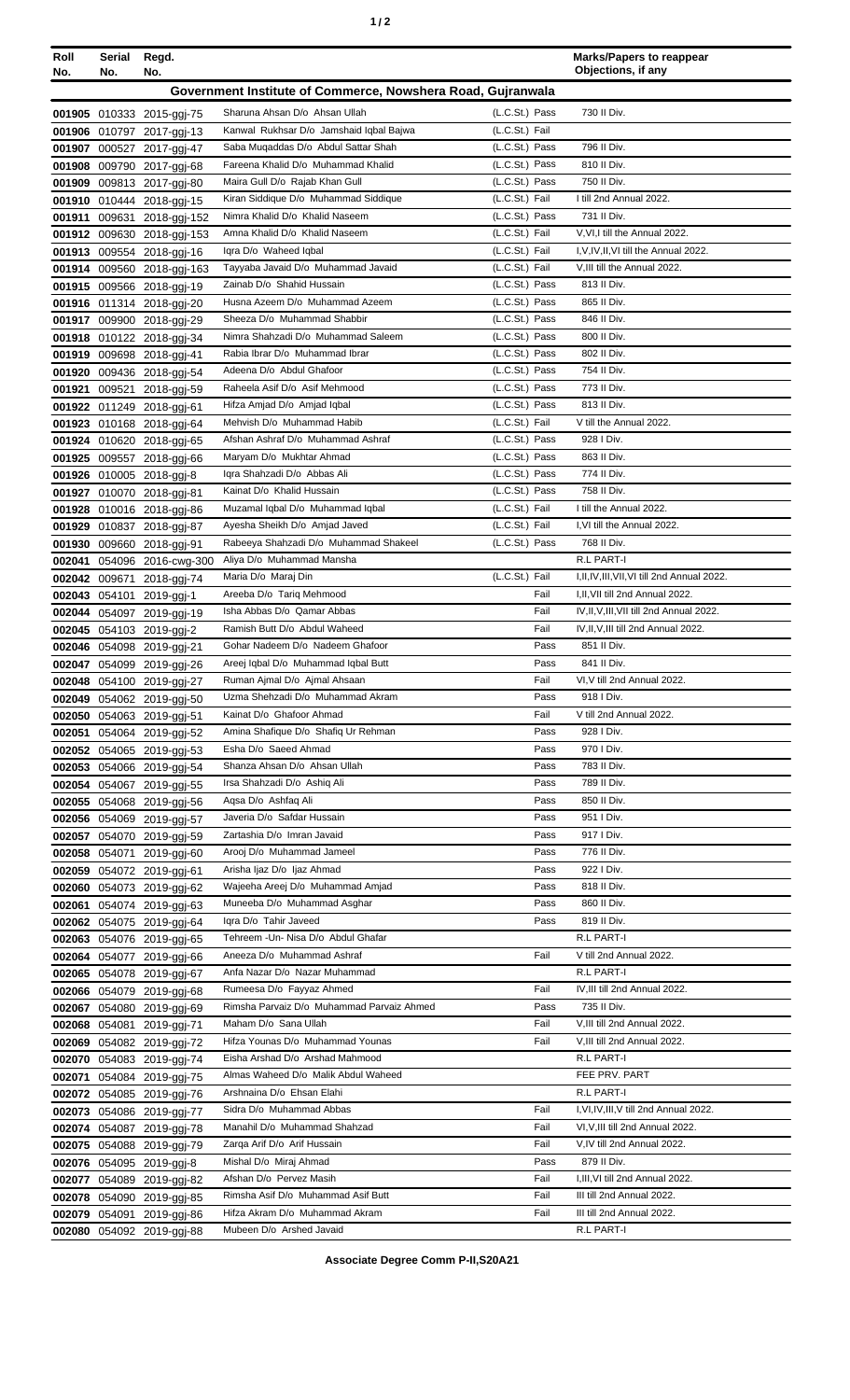| Roll<br>No. | Serial<br>No. | Regd.<br>No.               |                                                             |                | <b>Marks/Papers to reappear</b><br>Objections, if any |
|-------------|---------------|----------------------------|-------------------------------------------------------------|----------------|-------------------------------------------------------|
|             |               |                            | Government Institute of Commerce, Nowshera Road, Gujranwala |                |                                                       |
|             |               | 002081 054093 2019-ggj-90  | Saba Fatima D/o Muhammad Ramzan                             | Pass           | 781 II Div.                                           |
|             |               | 002082 054125 2019-ggj-91  | Saba Nawaz D/o Muhammad Nawaz                               | Absent         |                                                       |
|             |               | 002083 054094 2019-ggj-93  | Ambar Khalid D/o Khalid Mehmood                             | Pass           | 953 I Div.                                            |
|             |               | 002084 054102 2019-mtg-406 | Pakiza D/o Tahir Mehmood                                    | Pass           | 1022 I Div.                                           |
|             |               | 002085 054104 2019-mtg-49  | Shiza Bibi D/o Ahsan Ullah                                  | Pass           | 772 II Div.                                           |
|             |               | 002854 013257 2017-ggj-100 | Muhammad Umair Shahbaz S/o Muhammad Aslam                   | (L.C.St.) Pass | 696 II Div.                                           |
|             |               | 002855 011310 2017-ggj-106 | Muhammad Muneeb S/o Muhammad Shafiq                         | (L.C.St.) Pass | 693 II Div.                                           |
|             |               | 002856 009570 2018-ggj-102 | Sher-E Alam S/o Muhammad Boota                              | (L.C.St.) Fail | V till the Annual 2022.                               |
|             |               | 002857 009629 2018-ggj-104 | Hamza S/o Aman Ullah                                        | (L.C.St.) Pass | 756 II Div.                                           |
|             |               | 002858 009527 2018-ggj-108 | Muhammad Tayyab S/o Shoukat Ali                             | (L.C.St.) Pass | 770 II Div.                                           |
|             |               | 002859 009564 2018-ggj-110 | Junaid Akhtar S/o Akhtar Saeed                              | (L.C.St.) Fail | I till the Annual 2022.                               |
|             |               | 002860 009409 2018-ggj-115 | Muhammad Shoaib S/o Muhammad Shahzad                        | (L.C.St.) Fail | II till the Annual 2022.                              |
| 002861      |               | 011536 2018-ggj-123        | Haroon Ahmed S/o Muhammad Saiid                             | (L.C.St.)      | <b>FEE</b>                                            |
|             |               | 002862 009775 2018-ggj-131 | Zubair Latif S/o Muhammad Latif                             | (L.C.St.) Fail | VII till the Annual 2022.                             |
|             |               | 002863 010046 2018-ggj-132 | Ahmad Ali S/o Tahir Naeem Chughtai                          | (L.C.St.) Pass | 793 II Div.                                           |
|             |               | 002864 009571 2018-ggj-133 | Salman Arif S/o Arif Hussain                                | (L.C.St.) Pass | 753 II Div.                                           |
|             |               | 002865 010266 2018-ggj-134 | Muhammad Hasnat S/o Muhammad Farooq                         | (L.C.St.) Fail | V till the Annual 2022.                               |
|             |               | 002866 009453 2018-ggj-136 | Suleman Shahbaz S/o Muhammad Shahbaz                        | (L.C.St.) Pass | 787 II Div.                                           |
|             |               | 002867 009773 2018-ggj-154 | Muhammad Irfan Sabir S/o Haji Sabir Hussain                 | (L.C.St.) Pass | 756 II Div.                                           |
|             |               | 002868 010258 2018-ggi-96  | Hamza Zafar S/o Zafar Iqbal Bhatti                          | (L.C.St.) Pass | 800 II Div.                                           |
| 002869      |               | 009553 2018-ggj-97         | Muhammad Zaid Mushtaq S/o Mushtaq Ahmad                     | (L.C.St.) Pass | 729 II Div.                                           |
| 002870      |               | 009641 2018-ggj-99         | Ali Raza S/o Muhammad Arif                                  | (L.C.St.) Pass | 792 II Div.                                           |
| 002871      |               | 010730 2018-z-6346         | Hamza S/o Muhammad Amjad Ali                                | (L.C.St.) Fail | VII, VI, I till the Annual 2022.                      |
|             |               | 002985 054108 2019-ggj-100 | Umar S/o Abid Javed                                         | Pass           | 860 II Div.                                           |
|             |               | 002986 054109 2019-ggj-101 | Shahid Iqbal S/o Muhammad Iqbal                             | Pass           | 845 II Div.                                           |
|             |               | 002987 054110 2019-ggj-103 | Haider Ali S/o Siraj Din                                    | Fail           | VII, II till 2nd Annual 2022.                         |
|             |               | 002988 054111 2019-ggj-104 | Hafiz Umer Hussain S/o Riaz Hussain                         | Fail           | II till 2nd Annual 2022.                              |
|             |               | 002989 054112 2019-ggj-106 | Fakhir Manzoor S/o Manzoor Ahmed                            | Pass           | 834 II Div.                                           |
|             |               | 002990 054113 2019-ggj-107 | Iradat Ali S/o Muhammad Saleem                              | Fail           | II, VI, III till 2nd Annual 2022.                     |
| 002991      |               | 054114 2019-ggj-108        | Numan S/o Abdul Rasheed                                     | Fail           | VII, VI, V till 2nd Annual 2022.                      |
|             |               | 002992 054115 2019-ggj-113 | Sharab Ghori S/o Sadiq Masih                                | Pass           | 732 II Div.                                           |
|             |               | 002993 054116 2019-ggj-32  | Muhammad Talha Siddique S/o Muhammad Siddique               | Pass           | 680 II Div.                                           |
|             |               | 002994 054117 2019-ggj-33  | Muhammad Subhan S/o Khalil Ahmad                            | Pass           | 924   Div.                                            |
|             |               | 002995 054118 2019-ggj-37  | Amar Tariq Mehmood S/o Tariq Mehmood                        |                | R.L PART-I                                            |
|             |               | 002996 054119 2019-ggj-38  | Abdul Aleem S/o Mazhar Igbal                                | Fail           | I, III, V, VI till 2nd Annual 2022.                   |
|             |               | 002997 054120 2019-ggj-40  | Bilal S/o Muhammad Tariq                                    | Fail           | VII, V, VI till 2nd Annual 2022.                      |
|             |               | 002998 054121 2019-ggj-44  | Haris Hussain S/o Muhammad Jamil                            | Fail           | II, I, III, V, VI till 2nd Annual 2022.               |
|             |               | 002999 054122 2019-ggj-47  | Muzammal Ahmad S/o Abdul Jabbar                             | Absent         |                                                       |
|             |               | 003000 054123 2019-ggj-5   | Arbaz S/o Shahbaz Haider                                    | Fail           | I till 2nd Annual 2022.                               |
|             |               | 003001 054124 2019-ggj-6   | Hammad Sultan S/o Tipu Sultan                               | Pass           | 908 I Div.                                            |
|             |               | 003002 054105 2019-ggi-96  | Usama Asmat S/o Asmat Ullah                                 | Fail           | II, III, V till 2nd Annual 2022.                      |
|             |               | 003003 054106 2019-ggj-98  | Usama Asghar S/o Muhammad Asghar                            | Fail           | IV till 2nd Annual 2022.                              |
|             |               | 003004 054107 2019-ggj-99  | Muhammad Arif S/o Salamat Ali                               | Pass           | 811 II Div.                                           |
|             |               | 003033 010326 2018-ggj-98  | Muhammad Usama S/o Muhammad Riaz                            | (L.C.St.)      | FEE                                                   |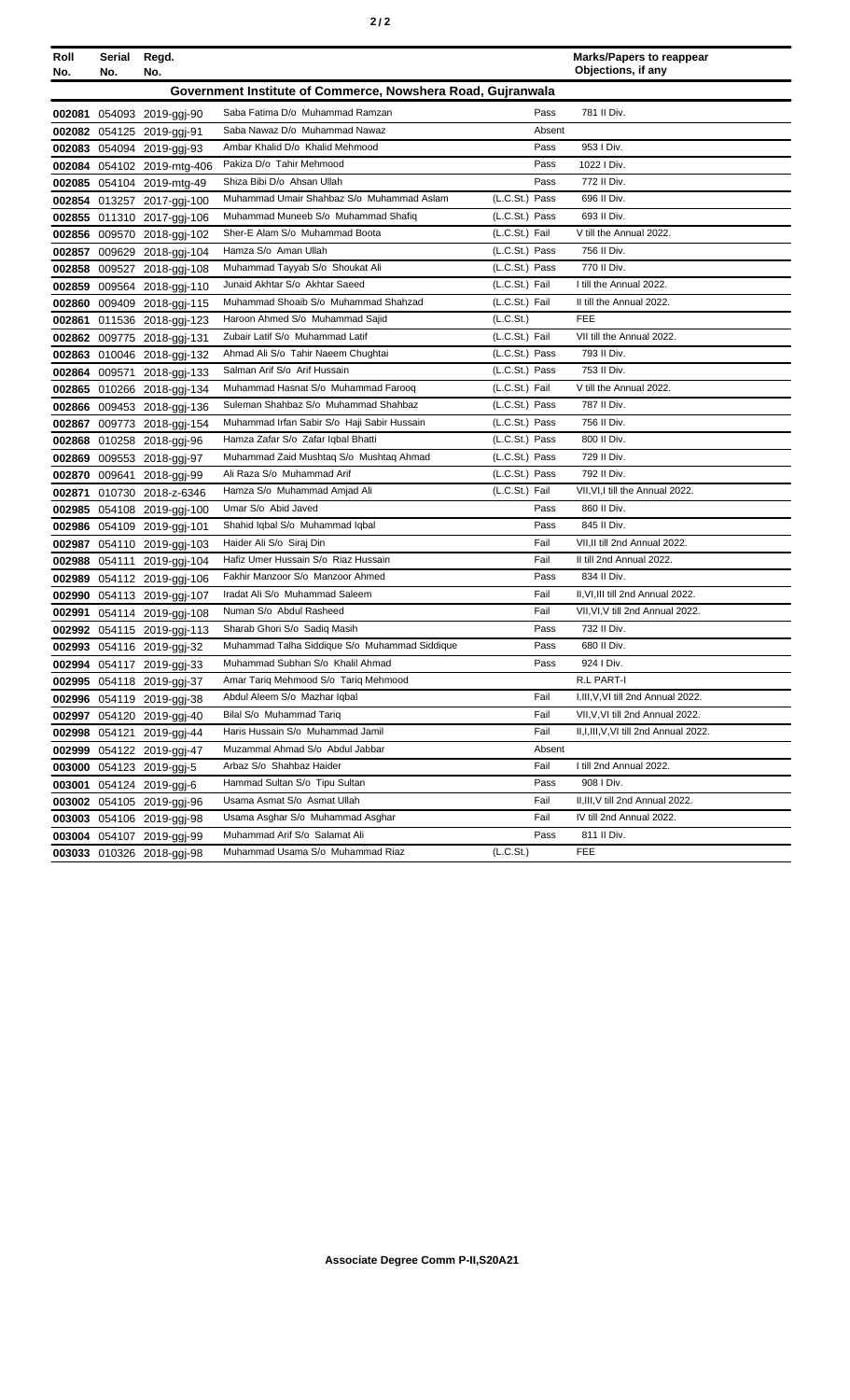| ٠ | ٠ |
|---|---|
|   |   |

| Roll<br>No.                            | Serial<br>No. | Regd.<br>No.               |                                             |                  | <b>Marks/Papers to reappear</b><br>Objections, if any |  |
|----------------------------------------|---------------|----------------------------|---------------------------------------------|------------------|-------------------------------------------------------|--|
| Government Islamia College, Gujranwala |               |                            |                                             |                  |                                                       |  |
|                                        |               | 002872 012965 2011-icg-12  | Tayyab Hassan Din S/o Hassan Din            | (L.C.St.) Absent |                                                       |  |
|                                        |               | 002873 085438 2015-icg-525 | Ali Haider S/o Muhammad Aslam               | (L.C.St.) Fail   | VII.V.II.IV till 2nd Annual 2021.                     |  |
|                                        |               | 002874 007495 2017-icg-451 | Arslan Khalid S/o Khalid Mehmood Ansari     | (L.C.St.) Pass   | 692 II Div.                                           |  |
|                                        |               | 002875 006098 2017-icq-452 | Zunair Ali S/o Mubarak Ali                  | (L.C.St.) Fail   | V,IV till the Annual 2022.                            |  |
|                                        |               | 002876 006030 2017-icg-457 | Haider Ali S/o Muhammad Yasin               | (L.C.St.) Pass   | 723 II Div.                                           |  |
|                                        |               | 002877 085437 2017-icg-476 | Muhammad Fawaz S/o Muhammad Shabbir         | (L.C.St.)        | <b>FEE</b>                                            |  |
|                                        |               | 002878 012483 2017-icg-478 | Faizan Aziz Cheema S/o Muhammad Aziz Cheema | (L.C.St.) Pass   | 755 II Div.                                           |  |
|                                        |               | 002879 006034 2017-icg-484 | Wagas Ahmad S/o Muhammad Bashir Ahmad       | (L.C.St.) Fail   |                                                       |  |
|                                        |               | 002880 002474 2017-icq-488 | Irfan Aslam S/o Muhammad Asam               | (L.C.St.) Pass   | 818 II Div.                                           |  |
| 002881                                 |               | 005084 2018-icg-454        | Shahzaib Umar S/o Umar Hayat                | (L.C.St.) Pass   | 691 II Div.                                           |  |
|                                        |               | 002882 005145 2018-icg-456 | Muhammad Sheraz S/o Muhammad Nawaz          | (L.C.St.) Fail   | IV till the Annual 2022.                              |  |
|                                        |               | 002883 009442 2018-icq-457 | Muhammad Usman S/o Ahsan-U-Allah            | (L.C.St.) Pass   | 756 II Div.                                           |  |
|                                        |               | 002884 085439 2018-icg-464 | Muhammad Zaman S/o Muhammad Nawaz           | (L.C.St.) Fail   | I, V till the Annual 2022.                            |  |
|                                        |               | 002885 085435 2018-icg-468 | Husnain Majeed S/o Abdul Majeed             | (L.C.St.) Pass   | 776 II Div.                                           |  |
|                                        |               | 002886 003842 2018-icg-471 | Numan Ahmad S/o Aamir Hameed                | (L.C.St.)        | <b>FEE</b>                                            |  |
|                                        |               | 002887 007215 2018-icg-472 | Mahir Jamil S/o Muhammad Jamil              | (L.C.St.) Pass   | 808 II Div.                                           |  |
|                                        |               | 002888 085436 2018-icg-474 | Muhammad Noman S/o Muhammad Imtiaz          | (L.C.St.) Fail   | V.VII till the Annual 2022.                           |  |
|                                        |               | 002889 006085 2018-icg-479 | Muhammad Tabbsum S/o Ghulam Abbas           | (L.C.St.) Fail   | II, IV, VII till the Annual 2022.                     |  |
|                                        |               | 002890 005111 2018-icg-480 | Mudassar Rehman S/o Muhammad Safdar         | (L.C.St.) Fail   | II.V.VI till the Annual 2022.                         |  |
| 002891                                 |               | 061059 2019-icg-429        | Muhammad Ramzan S/o Muhammad Ashraf         | Fail             | V.III.VII.IV till 2nd Annual 2022.                    |  |
|                                        |               | 002892 061060 2019-icg-446 | Syed Asad Ali S/o Syed Tasaddaq Hussain     | Fail             | VII, VI, III, IV till 2nd Annual 2022.                |  |
|                                        |               | 002893 061061 2019-icq-447 | Mubashar S/o Muhammad Naeem                 | Fail             | I.VII till 2nd Annual 2022.                           |  |
|                                        |               | 002894 061065 2019-icg-450 | Shahzad Ali S/o Rehmat Ali                  | Fail             | VII, IV till 2nd Annual 2022.                         |  |
|                                        |               | 002895 061062 2019-icg-451 | Asad Arshad S/o Muhammad Arshad             | Pass             | 875 II Div.                                           |  |
|                                        |               | 002896 061063 2019-icg-452 | Kamran Rafique S/o Muhammad Rafique         | Pass             | 802 II Div.                                           |  |
|                                        |               | 002897 061066 2019-icg-454 | Muhammad Sajid Mughal S/o Muhammad Rafique  | Fail             | VII, I, II, IV till 2nd Annual 2022.                  |  |
|                                        |               | 002898 061064 2019-icg-458 | Hassan Raza S/o Amjad Ali                   | Absent           |                                                       |  |
|                                        |               | 019099 085913 2019-icq-439 | Muhammad Shahryar S/o Muhammad Siddique     | Fail             | VII.I.II till 2nd Annual 2022.                        |  |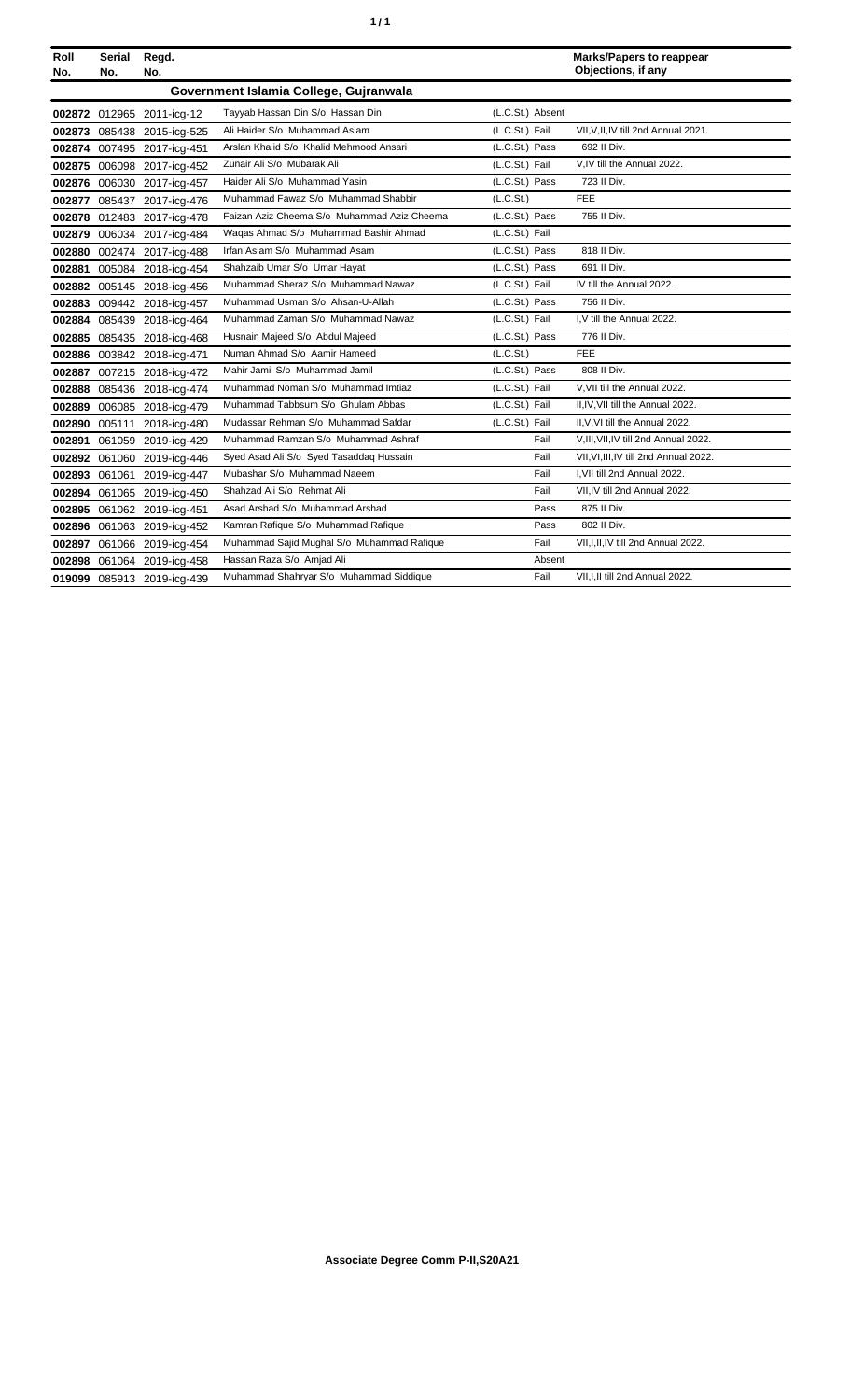|  | ٠ |
|--|---|
|  |   |

| Roll<br>No. | Serial<br>No. | Regd.<br>No.              |                                                   |                | <b>Marks/Papers to reappear</b><br>Objections, if any |
|-------------|---------------|---------------------------|---------------------------------------------------|----------------|-------------------------------------------------------|
|             |               |                           | Govt. Institute of Commerce for Women, Gujranwala |                |                                                       |
|             |               | 002092 009547 2017-giw-12 | Safoora D/o Muhammad Nawaz                        | (L.C.St.) Fail |                                                       |
|             |               | 002093 012805 2018-ggj-22 | Noor D/o Muhammad Asghar                          | (L.C.St.) Pass | 828 II Div.                                           |
|             |               | 002094 010404 2018-giw-13 | Samia Jabeen D/o Muhammad Shafiq                  | (L.C.St.)      | <b>FEE</b>                                            |
|             |               | 002095 005697 2018-giw-15 | Saher Muhammad Sabir D/o Muhammad Sabir           | (L.C.St.) Fail | VI.V.I till the Annual 2022.                          |
|             |               | 002096 013258 2018-giw-21 | Kinza D/o Muhammad Yousaf                         | (L.C.St.) Fail | I.III.VI till the Annual 2022.                        |
|             |               | 002097 010819 2018-giw-28 | Romia Bilal D/o Muhammad Bilal                    | (L.C.St.) Fail | V.I till the Annual 2022.                             |
|             |               | 002098 009539 2018-giw-3  | Amna Mehmood D/o Mehmood                          | (L.C.St.) Pass | 807 II Div.                                           |
|             | 002099 008251 | 2018-giw-31               | Sidra Mehboob D/o Sultan Mehboob Ali              | (L.C.St.) Fail | I.IV till the Annual 2022.                            |
|             |               | 002100 009269 2018-giw-32 | Afifa Iqbal D/o Muhammad Iqbal                    | (L.C.St.) Pass | 801 II Div.                                           |
|             |               | 002101 007526 2018-aiw-4  | Hadega Nazeer D/o Nazeer Hussain                  | (L.C.St.) Pass | 766 II Div.                                           |
|             |               | 002102 009463 2018-giw-8  | Rukhshanda D/o Muhammad Iqbal                     | (L.C.St.) Pass | 892 II Div.                                           |
|             |               | 002103 010394 2018-giw-9  | Fatima Kubra D/o Kokab Ali                        | (L.C.St.) Pass | 828 II Div.                                           |
|             |               | 002104 010270 2019-giw-10 | Shafaqat D/o Muhammad Afzal                       | (L.C.St.) Fail | V.VI.I.III.IV till 2nd Annual 2022.                   |
|             |               | 002105 048316 2019-giw-11 | Samiya Shafique D/o Muhammad Shafique Bhatti      | Pass           | 801 II Div.                                           |
|             |               | 002106 010309 2019-giw-12 | Zartasha Shehzad D/o Shahzad Hussain              | (L.C.St.) Fail | I, II, V, IV, III, VI till 2nd Annual 2022.           |
|             | 002107 048321 | 2019-giw-13               | Komal D/o Shafaqat Ali                            | Fail           | II, III, V, VI till 2nd Annual 2022.                  |
|             |               | 002108 012089 2019-giw-14 | Sonia Bibi D/o Muhammad Ashraf                    | (L.C.St.) Fail | VI.I.II till 2nd Annual 2022.                         |
|             |               | 002109 048319 2019-giw-15 | Wajeeha Muzmmil D/o Muzmmil Hussain Chaudhary     | Fail           | I, VI, III till 2nd Annual 2022.                      |
|             |               | 002110 010292 2019-giw-16 | Samia Aman D/o Muhammad Aman                      | (L.C.St.) Fail | VI.III.V till 2nd Annual 2022.                        |
|             |               | 002111 048320 2019-giw-18 | Sawaira Riaz D/o Riaz Masih                       | Fail           | VI till 2nd Annual 2022.                              |
|             |               | 002112 010375 2019-giw-2  | Areej D/o Nazir Masih                             | (L.C.St.) Fail | I, V, VI till 2nd Annual 2022.                        |
|             |               | 002113 048318 2019-giw-20 | Laiba Naseem D/o Naseem Anwar                     | Pass           | 921   Div.                                            |
|             |               | 002114 010385 2019-giw-3  | Arooj Amjad D/o Amjad Naz                         | (L.C.St.) Fail | V, III, VI till 2nd Annual 2022.                      |
|             |               | 002115 010412 2019-giw-4  | Swera Iftikhar D/o Iftikhar Ahmad                 | (L.C.St.) Fail | IV, V, I, VI till 2nd Annual 2022.                    |
|             |               | 002116 009670 2019-giw-5  | Areesha Shahid D/o Muhammad Shahid                | (L.C.St.)      | <b>FEE</b>                                            |
|             |               | 002117 009313 2019-giw-6  | Agsa Kausar D/o Muhammad Zahid                    | (L.C.St.) Fail | III, IV, VI, V till 2nd Annual 2022.                  |
|             |               | 002118 009736 2019-giw-7  | Kashaf Rani D/o Muhammad Tufail                   | (L.C.St.) Fail | II, V, I, IV, VI till 2nd Annual 2022.                |
|             |               | 002119 048317 2019-giw-8  | Mugddas Murtaza D/o Ghulam Murtaza                | Pass           | 729 II Div.                                           |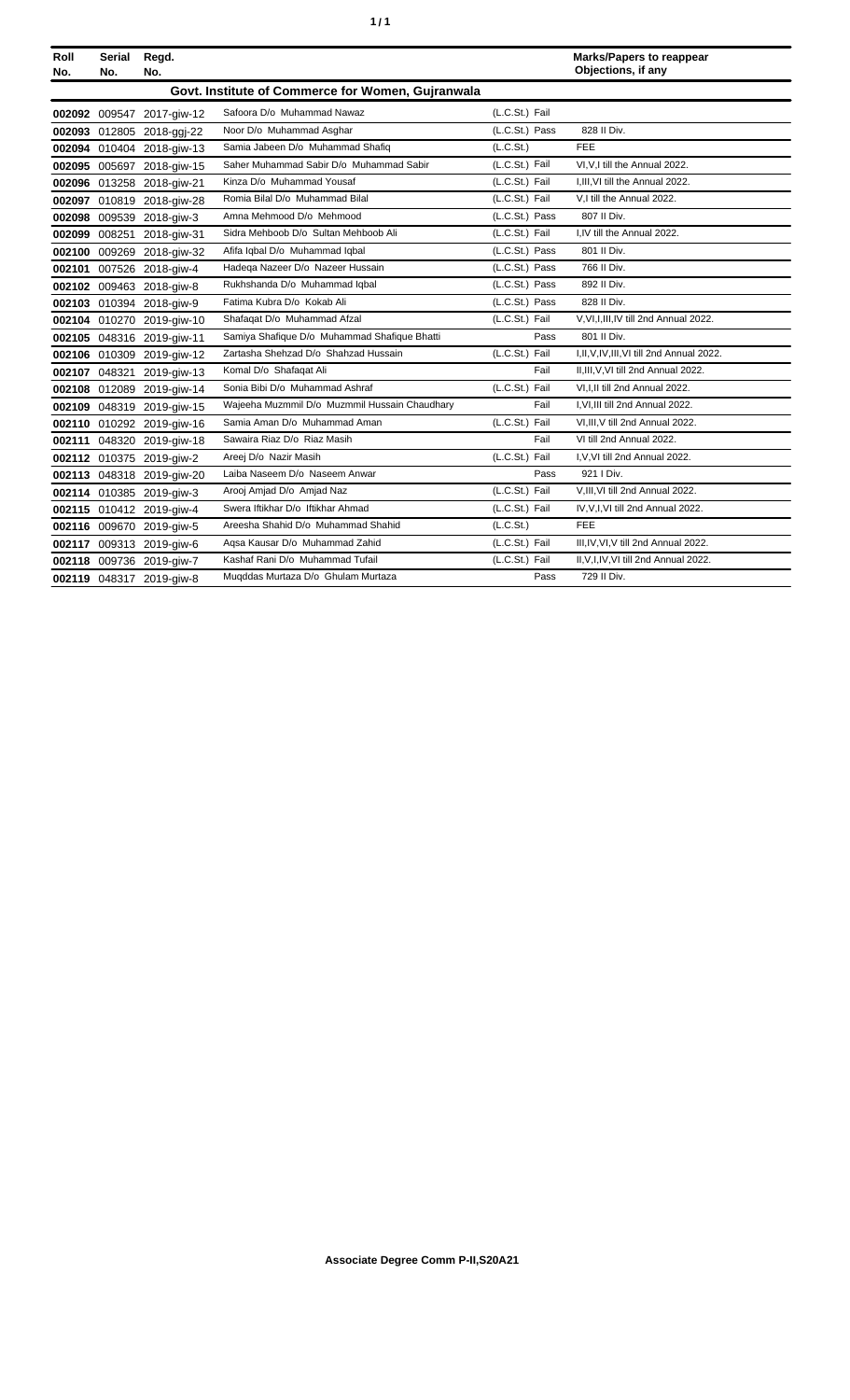| Roll<br>No.                                                           | Serial<br>No. | Regd.<br>No.               |                                          |                | Marks/Papers to reappear<br>Objections, if any |
|-----------------------------------------------------------------------|---------------|----------------------------|------------------------------------------|----------------|------------------------------------------------|
| Government Postgraduate College for Women, Satellite Town, Gujranwala |               |                            |                                          |                |                                                |
|                                                                       |               | 002120 007107 2011-pcg-492 | Beenish Mughal D/o Muhammad Afzal Mughal | (L.C.St.) Fail | I till the Annual 2022.                        |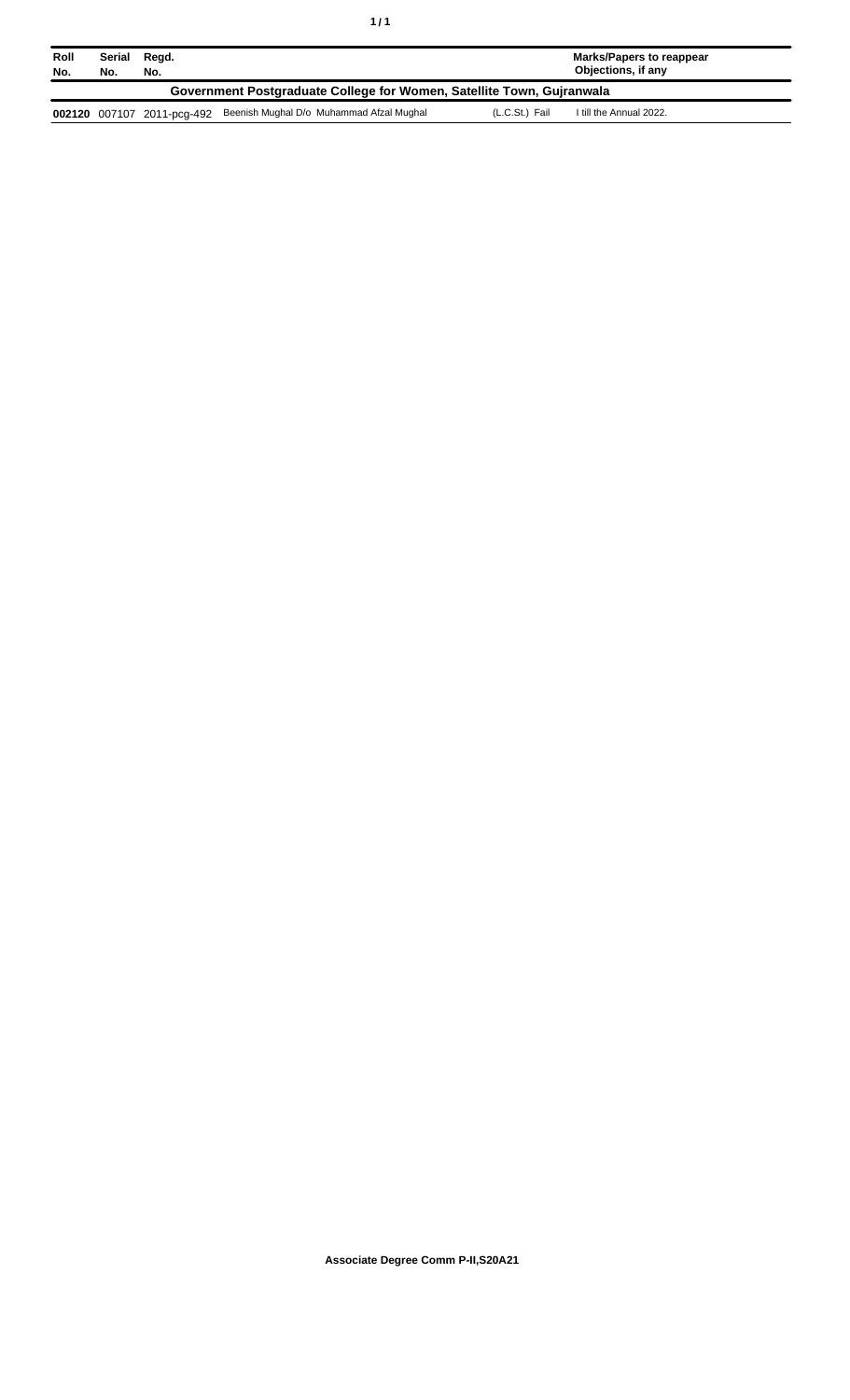| Roll<br>No. | Serial<br>No. | Regd.<br>No.              |                                                        |                | <b>Marks/Papers to reappear</b><br>Objections, if any |
|-------------|---------------|---------------------------|--------------------------------------------------------|----------------|-------------------------------------------------------|
|             |               |                           | Jamia-tul-Banat Degree College, Model Town, Gujranwala |                |                                                       |
| 002121      |               | 003223 2018-jb-104        | Mamoona Naz D/o Muhammad Ashraf                        | (L.C.St.) Fail | IV till the Annual 2022.                              |
|             |               | 002122 001530 2018-jb-105 | Abiha D/o Zahid Mehmood                                | (L.C.St.) Pass | 669 III Div.                                          |
|             | 002123 003061 | 2018-ib-108               | Nida Idrees D/o Muhammad Idrees                        | (L.C.St.) Pass | 812 II Div.                                           |
|             |               | 002124 001969 2018-jb-94  | Eman Zahid D/o Zahid Ali                               | (L.C.St.) Fail | VI till the Annual 2022.                              |
|             |               | 002125 006788 2018-ib-98  | Uman Sattar D/o Abdul Sattar                           | (L.C.St.) Pass | 820 II Div.                                           |
|             |               | 002126 064920 2019-jb-82  | Amna D/o Arif Saeed                                    | Fail           | V.IV till 2nd Annual 2022.                            |
| 002127      | 064921        | 2019-ib-84                | Laiba Azam D/o Muhammad Azam                           | Pass           | 735 II Div.                                           |
|             |               | 002128 064925 2019-jb-85  | Sana D/o Saeed Ahmed                                   | Pass           | 764 II Div.                                           |
| 002129      |               | 064922 2019-jb-87         | Mahnoor D/o Ijaz Ahmed                                 | Fail           | VI, V, III till 2nd Annual 2022.                      |
|             |               | 002130 064924 2019-jb-88  | Hira Shafqat D/o Shafqat Mehmood Qurashi               | Absent         |                                                       |
|             |               | 002131 064923 2019-jb-89  | Malaika Nawaz D/o Nawaz Bhatti                         | Fail           | V.VI till 2nd Annual 2022.                            |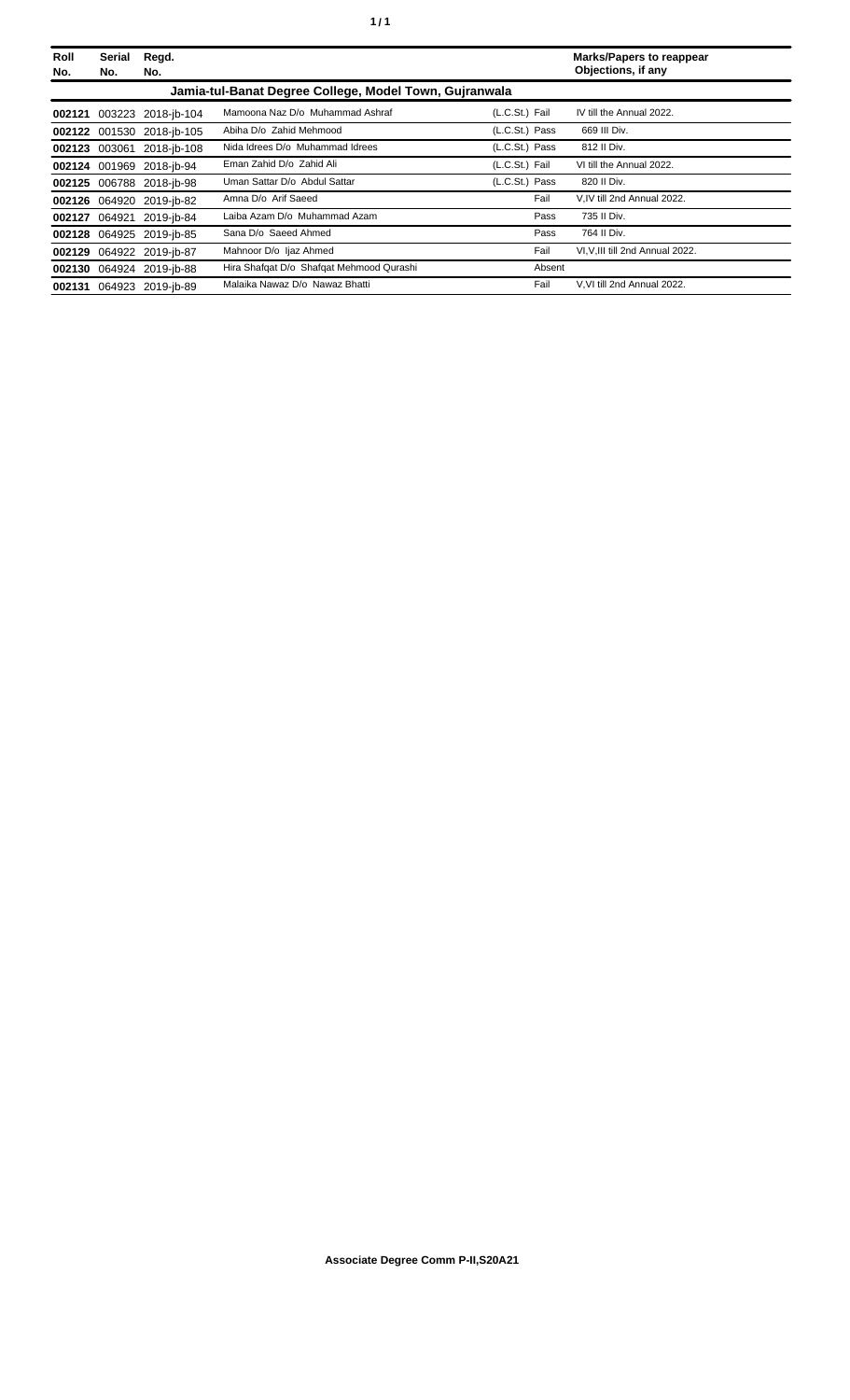| ٠ | ٠ |
|---|---|
|   |   |

| Roll<br>No. | Serial<br>No. | Regd.<br>No.               |                                                 |                | <b>Marks/Papers to reappear</b><br>Objections, if any |
|-------------|---------------|----------------------------|-------------------------------------------------|----------------|-------------------------------------------------------|
|             |               |                            | <b>National College of Commerce, Gujranwala</b> |                |                                                       |
|             |               | 002132 007758 2017-ncg-10  | Raqia Asghar D/o Muhammad Asghar                | (L.C.St.) Fail | V, III, VI till the Annual 2022.                      |
|             |               | 002133 000803 2017-ncg-23  | Sidra Naveed D/o Naveed Iqbal                   | (L.C.St.) Fail |                                                       |
|             |               | 002134 007454 2017-ncg-24  | Zarafshan D/o Mushtaq Ahmed                     | (L.C.St.) Fail | VII, V, VI till the Annual 2022.                      |
|             |               | 002135 001767 2018-cwg-323 | Mehak D/o Muhammad Jameel                       | (L.C.St.) Fail | II, V, VI, VII till the Annual 2022.                  |
|             |               | 002136 000995 2018-ncg-10  | Agsa D/o Mubashar Ali                           | (L.C.St.) Pass | 847 II Div.                                           |
|             |               | 002137 001000 2018-ncg-12  | Arooj D/o Abdul Sami Janjua                     | (L.C.St.) Pass | 922   Div.                                            |
|             |               | 002138 085377 2018-ncg-13  | Habiba Ahmad D/o Shaheen Ahmad                  | (L.C.St.)      | <b>FEE</b>                                            |
|             |               | 002139 001156 2018-ncg-15  | Ume Dua D/o Muhammad Javid                      | (L.C.St.) Pass | 885 II Div.                                           |
|             |               | 002140 000758 2018-ncg-17  | Rimsha D/o Mehdi Hassan                         | (L.C.St.) Pass | 952   Div.                                            |
|             |               | 002141 001735 2018-ncg-24  | Ansa D/o Rehmatullah                            | (L.C.St.) Fail | V till the Annual 2022.                               |
|             |               | 002142 000274 2018-ncg-26  | Hifza Fazal Ali D/o Fazal Ali                   | (L.C.St.) Pass | 778 II Div.                                           |
|             |               | 002143 000840 2018-ncg-27  | Agsa Arshad D/o Muhammad Arshad                 | (L.C.St.) Pass | 835 II Div.                                           |
|             |               | 002144 000932 2018-ncg-3   | Nisha Asif D/o Muhammad Asif                    | (L.C.St.) Pass | 840 II Div.                                           |
|             |               | 002145 000290 2018-ncg-39  | Muqaddas D/o Muhammad Ijaz                      | (L.C.St.) Pass | 803 II Div.                                           |
|             |               | 002146 004244 2018-ncg-42  | Maham D/o Muhammad Arif                         | (L.C.St.) Fail | I till the Annual 2022.                               |
|             |               | 002147 001023 2018-ncg-5   | Ammara Batool D/o Muhammad Mansha               | (L.C.St.) Fail | I till the Annual 2022.                               |
|             |               | 002148 002370 2018-ncg-6   | Rabia Shabbir D/o Shabbir Ahmad                 | (L.C.St.) Pass | 822 II Div.                                           |
|             |               | 002149 002368 2018-ncg-7   | Nayyab Noor D/o Asif Tanveer                    | (L.C.St.) Fail | VII, I, V till the Annual 2022.                       |
|             |               | 002150 002453 2018-ncg-8   | Nimra D/o Zafar Igbal                           | (L.C.St.) Pass | 852 II Div.                                           |
|             |               | 002151 041716 2019-ncg-11  | Sidra Bano D/o Muhammad Nawaz                   | Fail           | I, VI, V till 2nd Annual 2022.                        |
|             |               | 002152 041708 2019-ncg-13  | Sitara Naveeed D/o Muhammad Naveed Anjam        | Fail           | I, VI till 2nd Annual 2022.                           |
|             |               | 002153 041709 2019-ncg-15  | Asma Bibi D/o Zafar Mansoor                     | Fail           | II, V, I, IV, VI till 2nd Annual 2022.                |
|             |               | 002154 041710 2019-ncg-16  | Maryam Ayuoob D/o Muhammad Ayuoob               | Fail           | IV, VI, I, VII, V till 2nd Annual 2022.               |
|             |               | 002155 041711 2019-ncg-17  | Fatima Shafiq D/o Muhammad Shafiq               | Fail           | II, VII, V, IV, III, VI till 2nd Annual 2022.         |
|             |               | 002156 041715 2019-ncg-2   | Larosh D/o Malik Khawer Bashir                  |                | R.L PART-I                                            |
|             |               | 002157 041701 2019-ncg-23  | Maria Pirzada D/o Nadeem Zahoor Pirzada         | Pass           | 799 II Div.                                           |
|             |               | 002158 041702 2019-ncg-24  | Fatima D/o Iftikhar Ahmad                       | Pass           | 936 I Div.                                            |
|             |               | 002159 041703 2019-ncg-25  | Hamna Fatima D/o Faroog Tayyab Butt             | Pass           | 903 I Div.                                            |
|             |               | 002160 041704 2019-ncg-28  | Kanwal Abbas D/o Abbas Ali Cheema               | Pass           | 783 II Div.                                           |
|             |               | 002161 041705 2019-ncg-30  | Zoia Parvez D/o Parvez Igbal Qureshi            | Pass           | 782 II Div.                                           |
|             |               | 002162 041706 2019-ncg-31  | Zainab Ramzan D/o Muhammad Ramzan               | Fail           | II, III, V, I till 2nd Annual 2022.                   |
|             |               | 002163 041717 2019-ncg-32  | Ayesha Tariq D/o Tariq Mehmood                  | Pass           | 776 II Div.                                           |
|             |               | 002164 041707 2019-ncg-33  | Fasiha Zahra D/o Muhammad Ali Baber             | Fail           | IV, I, VI till 2nd Annual 2022.                       |
|             |               | 002165 041712 2019-ncg-6   | Bisma Noor D/o Mukhtar Ahmad                    | Pass           | 787 II Div.                                           |
|             |               | 002166 041713 2019-ncg-7   | Zubaria D/o Ali Akbar                           | Absent         |                                                       |
|             |               | 002167 041714 2019-ncg-8   | Maham Naeem D/o Naeem Ullah                     | Pass           | 766 II Div.                                           |
|             |               | 002899 001525 2017-ncg-4   | Abdul Rehman S/o Rana Muhammad Lugman           | (L.C.St.) Pass | 747 II Div.                                           |
|             |               | 002900 000195 2018-ncg-31  | Qalb-E-Abbas S/o Gohar Abbas                    | (L.C.St.) Fail | VII till the Annual 2022.                             |
|             |               | 002901 006518 2018-ncg-34  | Nouman Naeem S/o Naeem Akhtar                   | (L.C.St.)      | <b>FEE</b>                                            |
|             |               | 002902 000194 2018-ncg-38  | Abdul Wahab S/o Abdul Sattar                    | (L.C.St.) Fail | I, V, VII till the Annual 2022.                       |
|             |               | 002903 041718 2019-ncg-1   | Dawood Samuail S/o Samuail M. Bhatti            | Fail           | IV till 2nd Annual 2022.                              |
|             |               | 002904 041720 2019-ncg-18  | Zaeem Ahmed S/o Idrees Ahmed                    | Fail           | I, II, V, VII, VI, IV till 2nd Annual 2022.           |
|             |               | 002905 041722 2019-ncg-19  | Ahmad Ali S/o Shabbir Ali                       | Absent         |                                                       |
|             |               | 002906 041721 2019-ncg-21  | Ahmad Abdullah S/o Allah Wasaya                 | Fail           | I, V, VII, IV, VI till 2nd Annual 2022.               |
|             |               | 002907 041719 2019-ncg-5   | Abdullah Javaid S/o Javaid Ahmad                | Fail           | VII, IV till 2nd Annual 2022.                         |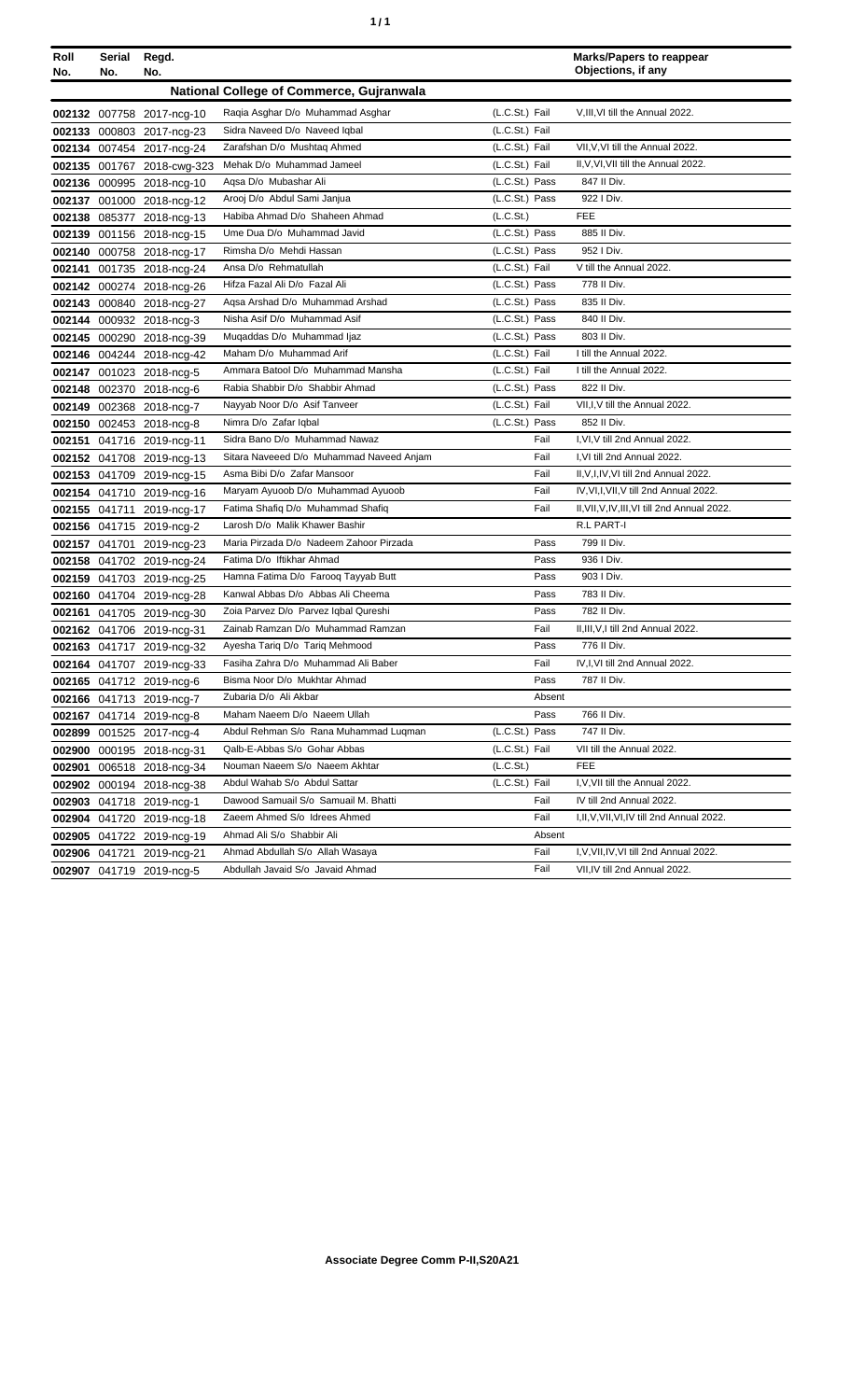| ٠ |  |
|---|--|
|   |  |

| Roll             | Serial | Regd.<br>No.                                    |                                                                     |                                  | <b>Marks/Papers to reappear</b><br>Objections, if any |
|------------------|--------|-------------------------------------------------|---------------------------------------------------------------------|----------------------------------|-------------------------------------------------------|
| No.              | No.    |                                                 |                                                                     |                                  |                                                       |
|                  |        |                                                 | <b>Punjab College of Commerce, Gujranwala</b>                       |                                  |                                                       |
| 002281           |        | 009749 2017-pcg-153                             | Igra Ijaz D/o Ijaz Ahmed                                            | (L.C.St.) Pass                   | 765 II Div.                                           |
| 002282           |        | 009873 2017-pcg-4                               | Sunmbal Asif D/o Muhammad Asif                                      | $(L.C.St.)$ Pass                 | 675 II Div.                                           |
| 002283           |        | 001498 2018-pcg-102                             | Agsa D/o Muhammad Ilyas                                             | (L.C.St.) Fail                   | VI, II, VII till the Annual 2022.                     |
| 002284           |        | 001496 2018-pcg-103                             | Hafsa D/o Muhammad Ilyas                                            | (L.C.St.) Pass                   | 803 II Div.                                           |
| 002285           |        | 004496 2018-pcg-104                             | Iram Javid D/o Asif Javaid Mughal                                   | (L.C.St.) Pass                   | 730 II Div.                                           |
| 002286           |        | 001765 2018-pcg-105                             | Ayesha Shahzadi D/o Khalid Mehmood                                  | (L.C.St.) Fail                   | V till the Annual 2022.                               |
| 002287           |        | 002064 2018-pcg-108                             | Dilawaiz D/o Allah Ditta                                            | (L.C.St.) Pass                   | 922 I Div.                                            |
| 002288           |        | 003109 2018-pcg-109                             | Igra D/o Abid Hussain                                               | (L.C.St.) Fail                   | I till the Annual 2022.                               |
| 002289           |        | 010852 2018-pcg-114                             | Kinza Shahzadi D/o Gulam Mustafa<br>Aman Farooq D/o Muhammad Farooq | (L.C.St.) Pass<br>(L.C.St.) Pass | 821 II Div.<br>763 II Div.                            |
| 002290           |        | 001070 2018-pcg-116                             | Nageen D/o Muhammad Younas                                          | (L.C.St.) Pass                   | 798 II Div.                                           |
| 002291           |        | 003136 2018-pcg-118                             | Javeria D/o Muhammad Jamil                                          | (L.C.St.) Fail                   | VI till the Annual 2022.                              |
| 002292<br>002293 |        | 003171 2018-pcg-120                             | Munazzah D/o Nadeem Tahir                                           | (L.C.St.) Fail                   | II, VI till the Annual 2022.                          |
| 002294           |        | 004524 2018-pcg-121<br>003477 2018-pcg-123      | Iqra Iqbal D/o Muhammad Iqbal                                       | (L.C.St.) Fail                   | VI till the Annual 2022.                              |
| 002295           |        | 001142 2018-pcg-124                             | Huda Khan D/o Muhammad Tariq Bashir                                 | (L.C.St.) Fail                   | III, V, VI till the Annual 2022.                      |
| 002296           |        | 002196 2018-pcg-125                             | Saher D/o Bashir Ahmad                                              | (L.C.S <sub>t</sub> )            | <b>FAIL PREVIOUS PART</b>                             |
| 002297           |        | 002088 2018-pcg-127                             | Fiza Rouf D/o Abdul Rouf                                            | (L.C.St.) Fail                   | II till the Annual 2022.                              |
| 002298           |        | 003150 2018-pcg-131                             | Mahnoor D/o Muhammad Ilyas                                          | (L.C.St.) Fail                   | VI, V till the Annual 2022.                           |
| 002299           |        | 002417 2018-pcg-132                             | Shanza Shahzadi D/o Irshad Ahmad                                    | (L.C.St.) Fail                   | III till the Annual 2022.                             |
| 002300           |        | 001139 2018-pcg-133                             | Romish Aslam D/o Muhammad Aslam                                     | (L.C.St.) Pass                   | 901   Div.                                            |
| 002301           |        | 004282 2018-pcg-159                             | Ifra D/o Akhtar Hussain                                             | (L.C.St.) Pass                   | 796 II Div.                                           |
| 002302           |        | 003723 2018-pcg-161                             | Ayesha D/o Muhammad Ashraf                                          | (L.C.St.) Pass                   | 864 II Div.                                           |
| 002303           |        | 004379 2018-pcg-165                             | Rimsha D/o Muhammad Razzaq                                          | (L.C.St.) Pass                   | 826 II Div.                                           |
| 002304           |        | 007988 2018-pcg-172                             | Fatima Yaseen Khilji D/o Muhammad Yaseen Khilji                     | (L.C.St.) Fail                   | VI till the Annual 2022.                              |
| 002305           |        | 003168 2018-pcg-174                             | Ayesha Farooq D/o Muhammad Farooq                                   | (L.C.St.) Fail                   | I, II till the Annual 2022.                           |
| 002306           |        | 002065 2018-pcg-175                             | Zarish Wairs D/o Waris Salamat                                      | (L.C.St.) Pass                   | 809 II Div.                                           |
| 002307           |        | 003148 2018-pcg-176                             | Sheza Shahzad D/o Shahzad Butt                                      | (L.C.St.) Pass                   | 859 II Div.                                           |
| 002308           |        | 001484 2018-pcg-177                             | Sibgha D/o Muhammad Afzal                                           | (L.C.St.) Fail                   | II till the Annual 2022.                              |
| 002309           |        | 001483 2018-pcg-179                             | Sidra D/o Muhammad Nawaz Butt                                       | (L.C.St.) Pass                   | 903 I Div.                                            |
| 002310           |        | 003121 2018-pcg-180                             | Amna Khalid D/o Noor Khalid                                         | (L.C.St.) Pass                   | 790 II Div.                                           |
| 002311           |        | 003102 2018-pcg-184                             | Maria D/o Muhammad Arshad Mehmood                                   | (L.C.St.) Fail                   | I, V, II till the Annual 2022.                        |
| 002312           |        | 003101 2018-pcg-185                             | Iram D/o Muhammad Arshad Mehmood                                    | (L.C.St.) Fail                   | I, VI till the Annual 2022.                           |
|                  |        | 002313 002813 2018-pcg-186                      | Maryam Maalik D/o Muhammad Maalik                                   | (L.C.St.) Pass                   | 842 II Div.                                           |
|                  |        | 002314 003476 2018-pcg-189                      | Momna Abbas D/o Muhammad Abbas                                      | (L.C.St.) Pass                   | 809 II Div.                                           |
|                  |        | 002315 001140 2018-pcg-190                      | Maham Rafiq D/o Muhammad Rafiq                                      | (L.C.St.) Pass                   | 906 I Div.                                            |
|                  |        | 002316 003120 2018-pcg-192                      | Areesha Riaz D/o Riaz Ahmad                                         | (L.C.St.)                        | <b>FAIL PREVIOUS PART</b>                             |
| 002317           |        | 005312 2018-pcg-39                              | Hafiza Amna Riaz D/o Muhammad Riaz                                  | (L.C.St.) Pass                   | 935   Div.                                            |
| 002318           |        | 001763 2018-pcg-40                              | Vaneeza Butt D/o Shahid Butt<br>Bisma Munir D/o Munir Ahmad Bhatti  | (L.C.St.) Pass<br>(L.C.St.) Pass | 830 II Div.<br>876 II Div.                            |
|                  |        | 002319 003478 2018-pcg-42                       | Ayesha Zafar D/o Muhammad Zafar Iqbal                               | (L.C.St.) Fail                   | VI, I till the Annual 2022.                           |
| 002320           |        | 010617 2018-pcg-74                              | Tayyaba Naz D/o Abdul Shakoor                                       | (L.C.St.) Pass                   | 839 II Div.                                           |
| 002321           |        | 011324 2018-pcg-76<br>002322 002222 2018-pcg-79 | Shazer Hameed D/o Abdul Hameed                                      | (L.C.St.) Pass                   | 784 II Div.                                           |
| 002323           |        | 003751 2018-pcg-82                              | Zainab Awais D/o Awais Ahmad                                        | (L.C.St.) Pass                   | 844 II Div.                                           |
| 002324           |        | 011352 2018-pcg-83                              | Aiysha Saleem D/o Muhammad Saleem                                   | (L.C.St.) Pass                   | 837 II Div.                                           |
| 002325           |        | 001394 2018-pcg-85                              | Adeena Iqbal D/o Sheikh Iqbal Hussain                               | (L.C.St.) Fail                   | I, V, VI till the Annual 2022.                        |
| 002326           |        | 008955 2018-pcg-90                              | Areej Nadeem D/o Muhammad Nadeem Ahmed                              | (L.C.St.) Pass                   | 814 II Div.                                           |
| 002327           |        | 009141 2018-pcg-91                              | Loveeza D/o Muhammad Akram                                          | (L.C.St.) Pass                   | 797 II Div.                                           |
| 002328           |        | 003755 2018-pcg-93                              | Mehwish Shehzadi D/o Muhammad Boota                                 | (L.C.St.) Fail                   | VI, III, I till the Annual 2022.                      |
| 002329           |        | 008159 2018-pcg-94                              | Mahnoor D/o Liagat Ali                                              | (L.C.St.) Pass                   | 851 II Div.                                           |
| 002330           |        | 042393 2018-cwg-208                             | Sunbal Shahzad D/o Shahzad Akhtar                                   | Fail                             | I, III, VIII till 2nd Annual 2022.                    |
| 002331           |        | 042392 2018-cwg-209                             | Esha Tanveer D/o Tanveer Ishaque                                    | Fail                             | IV, III till 2nd Annual 2022.                         |
| 002332           |        | 042346 2018-gwg-376                             | Maria Zia Malik D/o Zia Ullah Malik                                 | Pass                             | 925 I Div.                                            |
| 002333           |        | 042383 2018-pwg-236                             | Mehreen Aslam D/o Muhammad Aslam                                    | Pass                             | 1000 I Div.                                           |
|                  |        | 002334 042345 2019-pcg-1                        | Tayyiba Saddiqi D/o Abdullah                                        | Pass                             | 957 I Div.                                            |
|                  |        | 002335 042353 2019-pcg-10                       | Sitara Yousaf D/o Muhammad Yousaf                                   | Pass                             | 908 I Div.                                            |
| 002336           |        | 042377 2019-pcg-101                             | Ansa Azam D/o Muhammad Azam                                         |                                  | R.L PART-I                                            |
| 002337           |        | 042354 2019-pcg-11                              | Eman Qaisar D/o Qaisar Mehmood                                      | Pass                             | 967 I Div.                                            |
|                  |        | 002338 042355 2019-pcg-12                       | Hajra D/o Shafqat Bashir                                            | Pass                             | 1053 I Div.                                           |
| 002339           |        | 042356 2019-pcg-13                              | Aeman Abid D/o Abid Ali Butt                                        | Fail                             | V till 2nd Annual 2022.                               |
| 002340           |        | 042473 2019-pcg-139                             | Ayesha Rehman D/o Abdul Rehman                                      | Pass                             | 990 I Div.                                            |
| 002341           |        | 042469 2019-pcg-140                             | Sara D/o Muhammad Arfan                                             |                                  | R.L PART-I                                            |
| 002342           |        | 042471 2019-pcg-143                             | Umama Abid D/o Rana Abid Hussain Khan                               | Fail                             | V, VI till 2nd Annual 2022.                           |
| 002343           |        | 042422 2019-pcg-144                             | Maidah D/o Muhammad Shafiq Mughal                                   | Pass                             | 741 II Div.                                           |
| 002344           |        | 042363 2019-pcg-145                             | Mehmoona Adrees D/o Muhammad Adrees                                 | Fail                             | VI, V, III till 2nd Annual 2022.                      |
| 002345           |        | 042364 2019-pcg-146                             | Duaa Tariq D/o Tariq Javed                                          | Pass                             | 900 I Div.                                            |
|                  |        | 002346 042365 2019-pcg-147                      | Khadija Rani D/o Muhamamd Nasir                                     | Fail                             | VII, VI, V till 2nd Annual 2022.                      |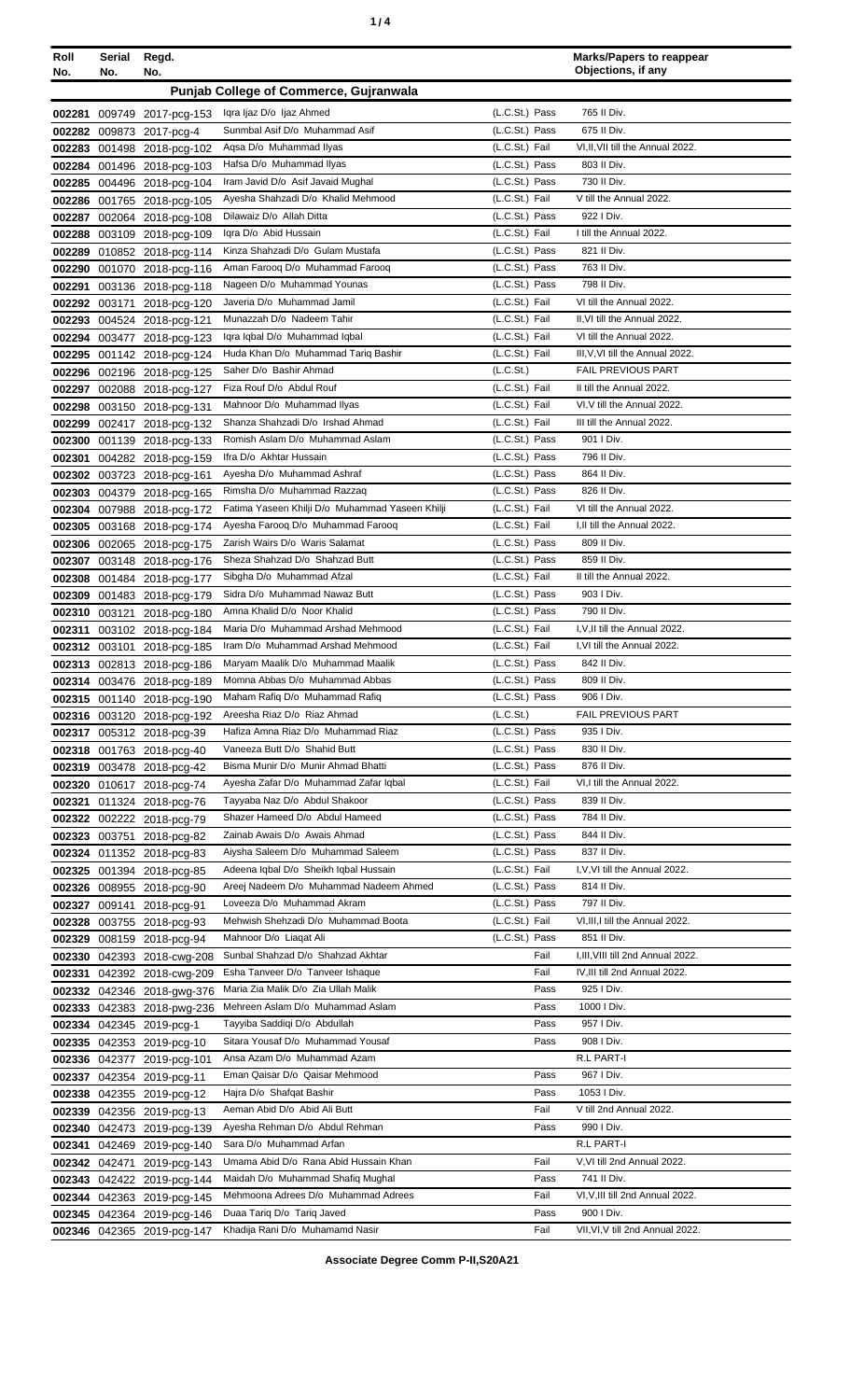| Roll<br>No. | Serial<br>No. | Regd.<br>No.                                             |                                                                                       |              | <b>Marks/Papers to reappear</b><br>Objections, if any   |
|-------------|---------------|----------------------------------------------------------|---------------------------------------------------------------------------------------|--------------|---------------------------------------------------------|
|             |               |                                                          | <b>Punjab College of Commerce, Gujranwala</b>                                         |              |                                                         |
|             |               | 002347 042366 2019-pcg-148                               | Laiba Naeem D/o Muhammad Naeem                                                        | Fail         | V till 2nd Annual 2022.                                 |
|             |               | 002348 042367 2019-pcg-149                               | Sunniat Nadeem D/o Rizwan Ullah Butt                                                  | Pass         | 900 I Div.                                              |
| 002349      |               | 042357 2019-pcg-15                                       | Nayab D/o Ghulam Nabi                                                                 | Pass         | 1022   Div.                                             |
| 002350      |               | 042408 2019-pcg-153                                      | Saira Kanwal D/o Muhammad Fiaz                                                        | Pass         | 756 II Div.                                             |
| 002351      |               | 042409 2019-pcg-154                                      | Faiga D/o Muhammad Tarig                                                              | Fail         | VIII till 2nd Annual 2022.                              |
|             |               | 002352 042427 2019-pcg-155                               | Tayyaba Shahid D/o Muhammad Shahid                                                    | Fail         | I, II, IV, V, VI till 2nd Annual 2022.                  |
|             |               | 002353 042410 2019-pcg-156                               | Isha D/o Basharat Ali<br>Minahil Aftikhar Ahmed D/o Iftikhar Ahmed                    | Pass<br>Pass | 753 II Div.<br>767 II Div.                              |
|             |               | 002354 042411 2019-pcg-158<br>002355 042358 2019-pcg-16  | Anosha Saeed D/o Muhammad Saeed                                                       | Pass         | 884 II Div.                                             |
|             |               | 002356 042412 2019-pcg-160                               | Esha Asif D/o Muhammad Asif                                                           | Fail         | I, VI, IV till 2nd Annual 2022.                         |
| 002357      |               | 042359 2019-pcg-17                                       | Mahnoor Zahra D/o Muhammad Khalid                                                     | Pass         | 1090 I Div.                                             |
| 002358      |               | 042476 2019-pcg-174                                      | Ayesha Bibi D/o Amanullah                                                             | Fail         | VIII till 2nd Annual 2022.                              |
| 002359      |               | 042477 2019-pcg-175                                      | Shaista Qadar D/o Aman Ullah                                                          | Fail         | VII. VIII till 2nd Annual 2022.                         |
|             |               | 002360 042478 2019-pcg-178                               | Sehrish Azam D/o Muhammad Azam                                                        | Pass         | 754 II Div.                                             |
|             |               | 002361 042484 2019-pcg-179                               | Rukhsar Bibi D/o Khalid Javed                                                         | Pass         | 857 II Div.                                             |
|             |               | 002362 042360 2019-pcg-18                                | Hadia Maqsood D/o Maqsood Ahmed<br>Zainab Bibi D/o Shabbir Ahmed                      | Fail<br>Pass | VII till 2nd Annual 2022.<br>860 II Div.                |
|             |               | 002363 042479 2019-pcg-180<br>002364 042480 2019-pcg-181 | Sidra Chorahi D/o Muhammad Mazhar Ul Haq                                              | Fail         | V till 2nd Annual 2022.                                 |
|             |               | 002365 042481 2019-pcg-182                               | Razia Kiran D/o Muhammad Mushtaq                                                      | Fail         | VII till 2nd Annual 2022.                               |
|             |               | 002366 042347 2019-pcg-2                                 | Bisal Jamil D/o Muhammad Jamil                                                        | Pass         | 1135 I Div.                                             |
|             |               | 002367 042361 2019-pcg-20                                | Nawal Fatima D/o Mubashar Aziz                                                        | Pass         | 1047   Div.                                             |
|             |               | 002368 042472 2019-pcg-200                               | Kainat D/o Muhammad Azam                                                              | Pass         | 905   Div.                                              |
|             |               | 002369 042470 2019-pcg-201                               | Eman Shahid D/o Shahid Naeem                                                          | Pass         | 840 II Div.                                             |
| 002370      |               | 042474 2019-pcg-202                                      | Sara Bibi D/o Sadiq Ali                                                               | Pass         | 904   Div.                                              |
| 002371      |               | 042475 2019-pcg-205                                      | Ayesha Iqbal D/o Talat Iqbal<br>Zartaj Nawaz D/o Muhammad Nawaz                       | Pass<br>Pass | 803 II Div.<br>801 II Div.                              |
|             |               | 002372 042468 2019-pcg-207<br>002373 042368 2019-pcg-208 | Fareeha Javaid D/o Amjad Javaid                                                       | Fail         | IV, VI till 2nd Annual 2022.                            |
|             |               | 002374 042376 2019-pcg-209                               | Mah-Noor Shahid D/o Shahid Latif                                                      | Fail         | VII, IV till 2nd Annual 2022.                           |
|             |               | 002375 042416 2019-pcg-210                               | Durah Butt D/o Muhammad Ijaz Butt                                                     | Pass         | 883 II Div.                                             |
|             |               | 002376 042425 2019-pcg-211                               | Safa Liaqat D/o Muhammad Liaqat                                                       | Fail         | III, V, IV, II till 2nd Annual 2022.                    |
|             |               | 002377 042419 2019-pcg-218                               | Khadija Khawar D/o Khawar Yaqoob                                                      | Fail         | V till 2nd Annual 2022.                                 |
|             |               | 002378 042362 2019-pcg-223                               | Maryam Awais D/o Muhammad Awais                                                       | Pass         | 861 II Div.                                             |
|             |               | 002379 042375 2019-pcg-23                                | Mahnoor D/o Riaz Ahmad                                                                | Fail         | IV till 2nd Annual 2022.                                |
| 002381      |               | 002380 042430 2019-pcg-25                                | Kainat Tariq D/o Muhammad Tariq Ashraf Khan<br>Maryam Ashraf D/o Muhammad Ashraf Khan | Pass<br>Pass | 750 II Div.<br>797 II Div.                              |
|             |               | 042369 2019-pcg-26<br>002382 042431 2019-pcg-27          | Mariam Tariq D/o Muhammad Tariq Ashraf Khan                                           | Fail         | I, II, IV, III, V, VI, VIII till 2nd Annual 2022.       |
|             |               | 002383 042370 2019-pcg-28                                | Haiga Asif Butt D/o Asif Mahmood Butt                                                 | Fail         | V, IV, VII till 2nd Annual 2022.                        |
|             |               | 002384 042417 2019-pcg-29                                | Hansa Asif Butt D/o Asif Mahmood Butt                                                 | Fail         | V till 2nd Annual 2022.                                 |
|             |               | 002385 042348 2019-pcg-3                                 | Fatima Kashif D/o Kashif Nadeem                                                       | Pass         | 1092 I Div.                                             |
|             |               | 002386 042433 2019-pcg-30                                | Areej D/o Dilawar Hussain                                                             | Fail         | III, V, IV till 2nd Annual 2022.                        |
|             |               | 002387 042437 2019-pcg-31                                | Noreen D/o Zulfigar Ahmad                                                             | Absent       |                                                         |
|             | 002389 042421 | 002388 042371 2019-pcg-32                                | Ayesha Munawar D/o Munawar Iqbal<br>Hiza Naveed D/o Naveed Shaffiq                    | Fail<br>Fail | VI till 2nd Annual 2022.<br>II till 2nd Annual 2022.    |
|             |               | 2019-pcg-33<br>002390 042438 2019-pcg-34                 | Sayeda Elveena Muskan D/o Syed Hasnat Ahmed                                           |              | <b>UMC</b>                                              |
|             |               | 002391 042485 2019-pcg-35                                | Malaika Rashid D/o Rashid Mahmood Butt                                                | Fail         | V till 2nd Annual 2022.                                 |
|             |               | 002392 042435 2019-pcg-36                                | Zainab Asad D/o Asad Afzal                                                            | Fail         | I, VII, V, VI till 2nd Annual 2022.                     |
|             |               | 002393 042372 2019-pcg-39                                | Igra Tarig D/o Tarig Mehmood Gorya                                                    | Pass         | 850 II Div.                                             |
|             |               | 002394 042420 2019-pcg-42                                | Mariam Bibi D/o Sarfraz                                                               | Pass         | 786 II Div.                                             |
|             |               | 002395 042426 2019-pcg-43                                | Mehlub Muneer D/o Muneer Ahmed                                                        | Fail         | VI, II till 2nd Annual 2022.                            |
|             |               | 002396 042373 2019-pcg-44                                | Nida Zia D/o Mian Zia Ullah<br>Farrukh Dawood Gull D/o Muhammad Dawood Gull           | Pass<br>Fail | 836 II Div.<br>IV till 2nd Annual 2022.                 |
|             |               | 002397 042374 2019-pcg-45<br>002398 042344 2019-pcg-48   | Sarah D/o Nadeem John                                                                 | Fail         | V, II, VII, III till 2nd Annual 2022.                   |
|             |               | 002399 042434 2019-pcg-50                                | Muskan D/o Muhammad Hamiyo Butt                                                       | Fail         | III, IV till 2nd Annual 2022.                           |
|             |               | 002400 042423 2019-pcg-51                                | Aleeza Naz D/o Ashiq Hussain                                                          | Pass         | 801 II Div.                                             |
|             |               | 002401 042413 2019-pcg-53                                | Maida Malik D/o Malik Farooq                                                          | Pass         | 748 II Div.                                             |
|             |               | 002402 042418 2019-pcg-54                                | Rida Butt D/o Muhammad Yaseen                                                         | Pass         | 758 II Div.                                             |
|             |               | 002403 042397 2019-pcg-55                                | Saman Naseer D/o Malik Naseer Ahmad                                                   | Fail         | VII, VI till 2nd Annual 2022.                           |
|             |               | 002404 042436 2019-pcg-56                                | Aliza Musharaf D/o Musharaf Humayun Akhtar                                            | Pass         | 711 II Div.                                             |
|             |               | 002405 042400 2019-pcg-58                                | Aroosha Tariq D/o Tariq Mehmood<br>Zonish Ashraf D/o Muhammad Ashraf                  | Pass<br>Fail | 690 II Div.<br>V.III, I, VI, VIII till 2nd Annual 2022. |
|             |               | 002406 042486 2019-pcg-59<br>002407 042349 2019-pcg-6    | Kashaf-Khalil D/o Muhammad-Khalil                                                     | Pass         | 924   Div.                                              |
|             |               | 002408 042378 2019-pcg-60                                | Kashish D/o Amjad Hussain                                                             | Fail         | IV till 2nd Annual 2022.                                |
|             |               | 002409 042379 2019-pcg-61                                | Sehar Ghafoor D/o Ghafoor Ahmad                                                       | Pass         | 823 II Div.                                             |
|             |               | 002410 042380 2019-pcg-62                                | Maryam Magsood D/o Muhammad Magsood                                                   | Pass         | 806 II Div.                                             |
|             |               | 002411 042381 2019-pcg-65                                | Noor Butt D/o Muhammad Zahid                                                          | Pass         | 906 I Div.                                              |
|             |               | 002412 042382 2019-pcg-66                                | Esha Aslam D/o Muhammad Aslam                                                         | Pass         | 801 II Div.                                             |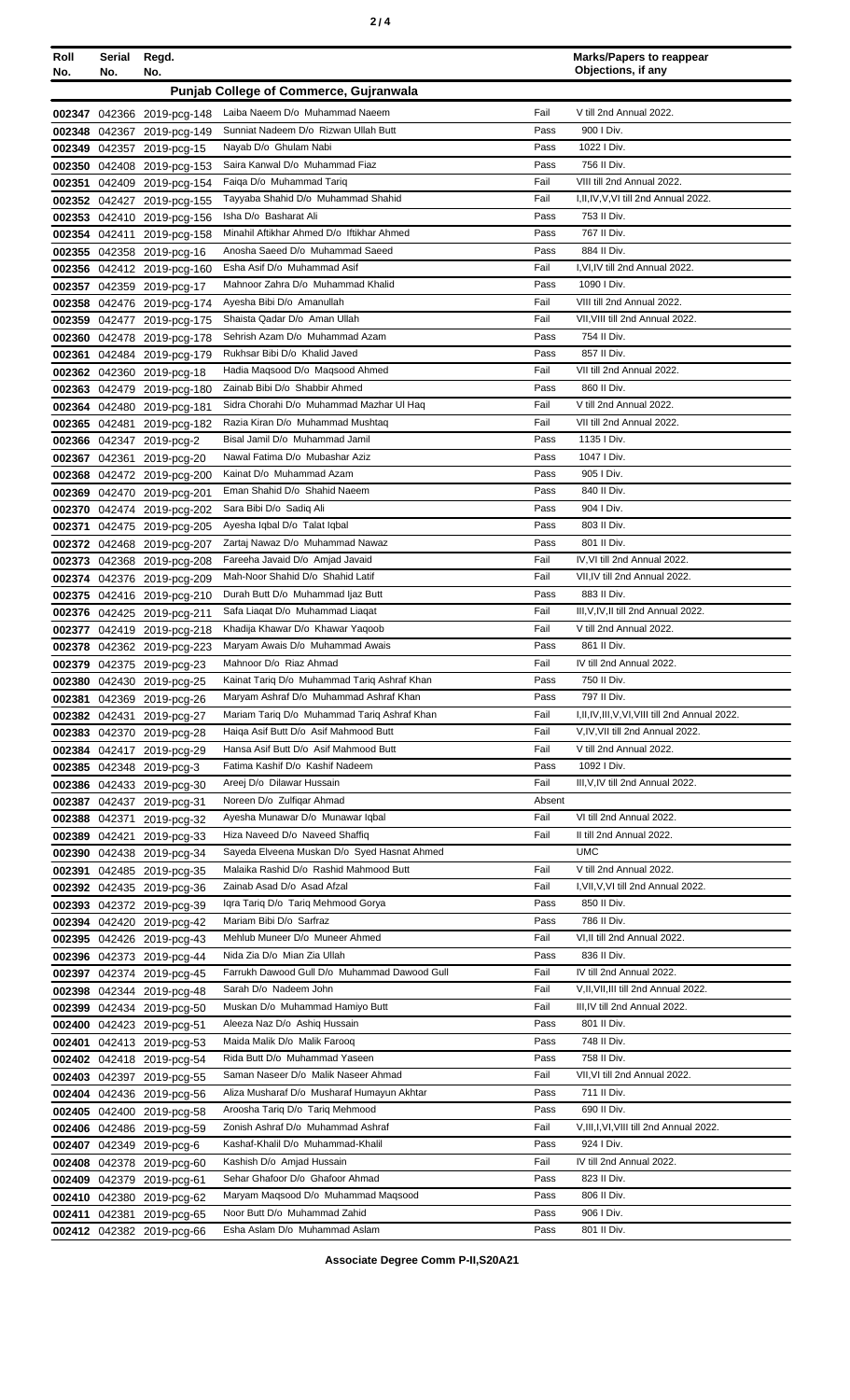| ×<br>٠<br>I<br>۰.<br>× |  |  |
|------------------------|--|--|
|------------------------|--|--|

| Roll<br>No. | Serial<br>No. | Regd.<br>No.                                             |                                                                                      |                                  | <b>Marks/Papers to reappear</b><br>Objections, if any |
|-------------|---------------|----------------------------------------------------------|--------------------------------------------------------------------------------------|----------------------------------|-------------------------------------------------------|
|             |               |                                                          | <b>Punjab College of Commerce, Gujranwala</b>                                        |                                  |                                                       |
|             |               |                                                          |                                                                                      |                                  |                                                       |
|             |               | 002413 042385 2019-pcg-68                                | Mah Noor D/o Qamar Javaid<br>Naseem Akhtar D/o Faryad Ali                            | Pass<br>Fail                     | 881 II Div.<br>IV.III.II.V till 2nd Annual 2022.      |
|             |               | 002414 042415 2019-pcg-69<br>002415 042350 2019-pcg-7    | Humna Riaz D/o Muhammad Riaz                                                         | Pass                             | 1111 I Div.                                           |
|             |               | 002416 042414 2019-pcg-70                                | Agsa D/o Ashig Ali                                                                   | Fail                             | IV, III, VII, V, VIII, VI till 2nd Annual 2022.       |
|             |               | 002417 042384 2019-pcg-71                                | Noor-Ul-Ain D/o Khawaja Nadeem Akram                                                 | Pass                             | 775 II Div.                                           |
|             |               | 002418 042386 2019-pcg-72                                | Hamna Hafeez D/o Hafeez-UI-Rehman                                                    | Absent                           |                                                       |
|             |               | 002419 042387 2019-pcg-74                                | Kinza Majeed D/o Abdul Majeed                                                        | Fail                             | IV, VI, III, VIII till 2nd Annual 2022.               |
|             |               | 002420 042388 2019-pcg-75                                | Esha D/o Abdul Rasheed                                                               | Absent                           |                                                       |
|             |               | 002421 042389 2019-pcg-76                                | Kaifa D/o Qamar Elahi                                                                | Fail                             | VIII till 2nd Annual 2022.                            |
|             |               | 002422 042390 2019-pcg-77                                | Aiman Naseem D/o Iftikhar Ali                                                        | Fail                             | IV, VI till 2nd Annual 2022.                          |
|             |               | 002423 042428 2019-pcg-79                                | Amna Sajjad D/o Muhammad Sajjad Khokhar                                              | Fail                             |                                                       |
|             |               | 002424 042351 2019-pcg-8                                 | Warda D/o Muhammad Arshad                                                            | Pass                             | 1053   Div.                                           |
|             |               | 002425 042432 2019-pcg-80                                | Maham Arfan D/o Mir Muhammad Arfan                                                   | Fail                             | IV, III, VI, VII till 2nd Annual 2022.                |
|             |               | 002426 042429 2019-pcg-81                                | Arfa Tahir D/o Tahir Javed                                                           | Fail                             | V, II, IV, VI, III till 2nd Annual 2022.              |
|             |               | 002427 042391 2019-pcg-83                                | Faiza D/o Muhammad Naeem                                                             | Absent                           |                                                       |
|             |               | 002428 042424 2019-pcg-85                                | Ayesha Shoukat D/o Shoukat Ali                                                       | Fail                             | IV, II, III till 2nd Annual 2022.                     |
|             |               | 002429 042394 2019-pcg-86                                | Anfal Akram D/o Muhammad Akram<br>Zara Amjad D/o Amjad Nazar                         | Pass<br>Pass                     | 854 II Div.<br>867 II Div.                            |
|             |               | 002430 042395 2019-pcg-87<br>002431 042405 2019-pcg-88   | Sumaika D/o Muhammad Yaseen                                                          | Fail                             | III till 2nd Annual 2022.                             |
|             |               | 002432 042352 2019-pcg-9                                 | Rabia Noor D/o Muhammad Riaz                                                         | Pass                             | 1100   Div.                                           |
|             |               | 002433 042406 2019-pcg-90                                | Agsa Shafiq D/o Muhammad Shafiq Ur Rehman                                            | Fail                             | IV.VII.VIII till 2nd Annual 2022.                     |
|             |               | 002434 042396 2019-pcg-91                                | Huma Rasheed D/o Abdul Rasheed                                                       | Fail                             | III, VI, IV, VII till 2nd Annual 2022.                |
|             |               | 002435 042398 2019-pcg-92                                | Sumbal D/o Muhammad Azeem                                                            | Fail                             | VI, III till 2nd Annual 2022.                         |
|             |               | 002436 042399 2019-pcg-93                                | Rabia D/o Gulzar Ahmad                                                               | Fail                             | VIII till 2nd Annual 2022.                            |
|             |               | 002437 042401 2019-pcg-94                                | Amna Amjad D/o Amjad Nazar                                                           | Pass                             | 900   Div.                                            |
|             |               | 002438 042402 2019-pcg-95                                | Mahnoor D/o Khursheed Ahmad                                                          | Pass                             | 857 II Div.                                           |
|             |               | 002439 042403 2019-pcg-96                                | Robama Ali D/o Zulfiqar Ali                                                          | Pass                             | 930   Div.                                            |
|             |               | 002440 042404 2019-pcg-97                                | Hira Nadeem D/o Nadeem Shahzad                                                       | Fail                             | IV, V, VI, III till 2nd Annual 2022.                  |
| 002441      |               | 042407 2019-pcg-98                                       | Mugaddas Tahir D/o Tahir Iqbal                                                       | Pass                             | 903   Div.                                            |
|             |               | 002908 000910 2017-pcg-180                               | Muhammad Umar Farooq S/o Shabbir Ahmed                                               | (L.C.St.) Fail                   |                                                       |
|             |               | 002909 012536 2017-pcg-183                               | Tayyab Aslam Khan S/o Muhammad Aslam Khan                                            | (L.C.St.) Fail                   |                                                       |
|             |               | 002910 000839 2017-pcg-196                               | Ageel Ahmad S/o Khalig Ahmad<br>Muhammad Ubaidullah S/o Muhammad Naeem Siddiqui      | (L.C.St.) Pass<br>(L.C.St.) Fail | 750 II Div.                                           |
|             |               | 002911 009741 2017-pcg-231<br>002912 002491 2017-pcg-85  | Muhammad Abu Bakar S/o Muhammad Hamid                                                | (L.C.St.) Fail                   |                                                       |
|             |               | 002913 006347 2018-ccp-287                               | Nouman Asmat S/o Asmat Ullah                                                         | (L.C.St.)                        | <b>FAIL PREVIOUS PART</b>                             |
|             |               | 002914 002023 2018-pcg-1                                 | Afaq Zafar S/o Zafar Hussain                                                         | (L.C.St.) Fail                   | VI, IV, V till the Annual 2022.                       |
|             |               | 002915 001253 2018-pcg-10                                | Muhammad Umer S/o Muhammad Farooq                                                    | (L.C.St.) Pass                   | 863 II Div.                                           |
|             |               | 002916 008866 2018-pcg-134                               | Hafiz Main Muhammad Umair Khokhar S/o Muhammad Arif                                  | (L.C.St.) Pass                   | 796 II Div.                                           |
|             |               | 002917 002202 2018-pcg-138                               | Saeed Anwer S/o Mian Muhammad Anwer                                                  | (L.C.St.) Pass                   | 798 II Div.                                           |
|             |               | 002918 002069 2018-pcg-145                               | Subhan Naveed Buttar S/o Naveed Ahmad Buttar                                         | (L.C.St.) Pass                   | 930   Div.                                            |
|             |               | 002919 005066 2018-pcg-149                               | Muhammad Amir S/o Abdul Razaq                                                        | (L.C.St.) Fail                   | III, VIII, V, VI, VII till the Annual 2022.           |
|             |               | 002920 007836 2018-pcg-150                               | Umer Sajid S/o Sajid Rashid                                                          | (L.C.St.) Fail                   | VII, V, IV till the Annual 2022.                      |
|             |               | 002921 003744 2018-pcg-151                               | Ali Saleet Rathore S/o Zahid Rathore                                                 | (L.C.St.) Fail                   | IV, V till the Annual 2022.                           |
|             |               | 002922 001063 2018-pcg-16                                | Khurram Hasnain S/o Muhammad Yaqoob                                                  | (L.C.St.)                        | FEE                                                   |
|             |               | 002923 000607 2018-pcg-19                                | Muhammad Abrar Akbar S/o Nawaz Akbar<br>Muhammad Zubair Butt S/o Shahid Mehmood Butt | (L.C.St.)<br>(L.C.St.) Pass      | FAIL PREVIOUS PART<br>836 II Div.                     |
|             |               | 002924 002324 2018-pcg-193<br>002925 001127 2018-pcg-197 | Zain Abbas S/o Sarfraz Ahmad                                                         | (L.C.St.) Fail                   | IV till the Annual 2022.                              |
|             |               | 002926 000793 2018-pcg-20                                | Muhammad Samran S/o Muhammad Siddique Siddiqui                                       | (L.C.St.) Pass                   | 811 II Div.                                           |
|             |               | 002927 001163 2018-pcg-23                                | Muhammad Usama Ansar S/o Muhammad Ansar Nagi                                         | (L.C.St.) Pass                   | 802 II Div.                                           |
|             |               | 002928 001164 2018-pcg-24                                | Usama S/o Aman Ullah                                                                 | (L.C.St.) Pass                   | 873 II Div.                                           |
|             |               | 002929 000949 2018-pcg-3                                 | Hamad Saif S/o Muhammad Saifullah Janjua                                             | (L.C.St.) Pass                   | 778 II Div.                                           |
|             |               | 002930 007835 2018-pcg-30                                | Muhammad Qasim S/o Muhammad Talib Rana                                               | (L.C.St.) Fail                   | III till the Annual 2022.                             |
|             |               | 002931 003804 2018-pcg-33                                | Zuraiz Hamza S/o Mian Muhammad Akram                                                 | (L.C.St.) Pass                   | 868 II Div.                                           |
|             |               | 002932 001128 2018-pcg-35                                | Awais Shahid S/o Shahid Nadeem                                                       | (L.C.St.) Pass                   | 783 II Div.                                           |
|             |               | 002933 006249 2018-pcg-37                                | Umair Ijaz S/o Malik Ijaz Bashir                                                     | (L.C.St.) Pass                   | 838 II Div.                                           |
|             |               | 002934 002323 2018-pcg-7                                 | Muhammad Zubair Hassan S/o Zaheer Ahmed                                              | (L.C.St.) Fail                   | VII, V, III, II, IV till the Annual 2022.             |
|             |               | 002935 042459 2019-pcg-104                               | Mubeen Ijaz S/o Ijaz Ahmad                                                           | Fail                             | IV, VII till 2nd Annual 2022.                         |
|             |               | 002936 042460 2019-pcg-105                               | Muhammad Irfan S/o Tanveer Ijaz                                                      | Fail                             |                                                       |
|             |               | 002937 042439 2019-pcg-106                               | Ali Raza S/o Shafqat Bashir                                                          | Pass                             | 1009 I Div.                                           |
|             |               | 002938 042440 2019-pcg-107                               | Haider Faroog S/o Faroog Azam                                                        | Pass<br>Fail                     | 856 II Div.                                           |
|             |               | 002939 042446 2019-pcg-108                               | Ahtasham Zameer S/o Zameer Aftab<br>Muhammad Anas S/o Muhammad Nadeem                | Absent                           | V, VII, IV till 2nd Annual 2022.                      |
|             |               | 002940 042455 2019-pcg-109<br>002941 042456 2019-pcg-112 | Sharjeel Ahmad S/o Muhammad Awais Chishti                                            | Fail                             | VII till 2nd Annual 2022.                             |
|             |               | 002942 042450 2019-pcg-113                               | Mudassar Hussain S/o Allah Ditta                                                     | Fail                             | IV till 2nd Annual 2022.                              |
|             |               | 002943 042452 2019-pcg-115                               | Jassim S/o Mohammad Saeed                                                            | Fail                             | IV till 2nd Annual 2022.                              |
|             |               | 002944 042449 2019-pcg-116                               | Muhammad Ahmed S/o Muhammad Aamir Khursheed                                          | Pass                             | 992   Div.                                            |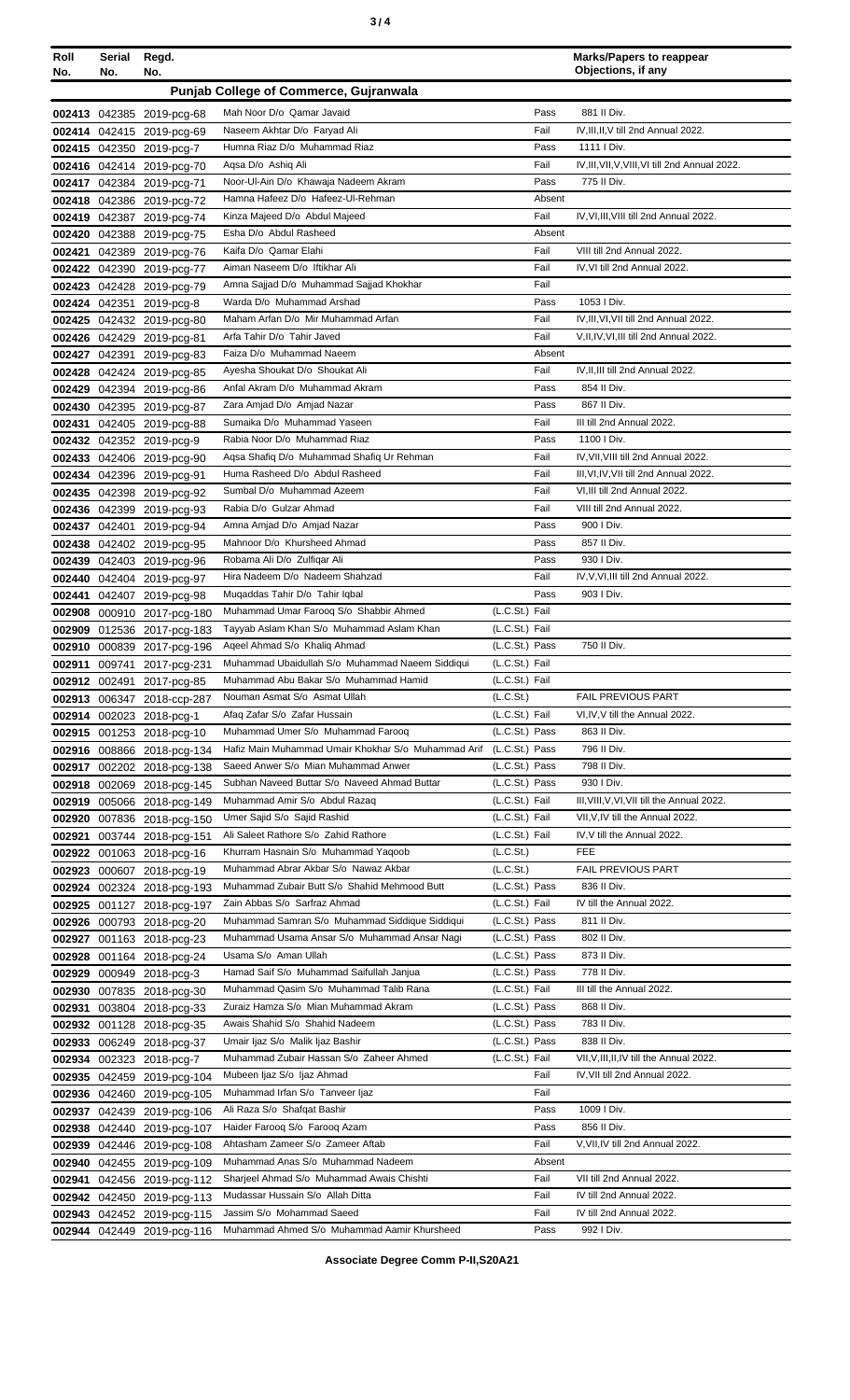| Roll<br>No. | <b>Serial</b><br>No. | Regd.<br>No.               |                                               |                | <b>Marks/Papers to reappear</b><br>Objections, if any |
|-------------|----------------------|----------------------------|-----------------------------------------------|----------------|-------------------------------------------------------|
|             |                      |                            | <b>Punjab College of Commerce, Guiranwala</b> |                |                                                       |
|             | 002945 042461        | 2019-pcg-117               | Rana Abdul Hanan S/o Muhammad Zahid           | Pass           | 715 II Div.                                           |
|             | 002946 042451        | 2019-pcg-118               | Ahsan Ali S/o Amanullah                       | Fail           | IV till 2nd Annual 2022.                              |
| 002947      | 042441               | 2019-pcg-119               | Gulfaraz Ahmed S/o Muhammad Taj               | Pass           | 875 II Div.                                           |
| 002948      |                      | 042442 2019-pcg-120        | Kamran Arshad S/o Muhammad Arshad             | Fail           | VII.V.IV.I.VI till 2nd Annual 2022.                   |
|             |                      | 002949 042462 2019-pcg-121 | Yawar Jalal S/o Jalal Ud Din Khan Raza        | Fail           | IV till 2nd Annual 2022.                              |
|             |                      | 002950 042466 2019-pcg-122 | Takasar Ali S/o Muhammad Tofail               | Fail           | VII.IV till 2nd Annual 2022.                          |
| 002951      |                      | 042443 2019-pcg-123        | Abdul Qudoos S/o Abdul Ghafoor                | Pass           | 814 II Div.                                           |
| 002952      |                      | 042463 2019-pcg-128        | Zahid Iqbal S/o Muhammad Iqbal                | Fail           | IV till 2nd Annual 2022.                              |
|             |                      | 002953 042458 2019-pcg-132 | Faizan Babar S/o Shahensha Babar              | Fail           | VII, III, I, IV, II, V till 2nd Annual 2022.          |
|             |                      | 002954 042444 2019-pcg-133 | Usman Ahmed S/o Ghulam Mustafa                | Fail           |                                                       |
|             |                      | 002955 042465 2019-pcg-135 | Talha Abid Butt S/o Abid Hussain Butt         | Fail           | VII, V, VIII, VI, IV, I till 2nd Annual 2022.         |
|             |                      | 002956 042464 2019-pcg-136 | Muhammad Affaf Tahir S/o Tahir Nawaz          | Fail           | III.II.I.V.IV.VI till 2nd Annual 2022.                |
|             |                      | 002957 042467 2019-pcg-161 | Tariq Aziz S/o Abdul Aziz                     | Fail           | IV till 2nd Annual 2022.                              |
|             |                      | 002958 042447 2019-pcg-164 | Husnain Butt S/o Muhammad Waheed              | Fail           | IV till 2nd Annual 2022.                              |
|             |                      | 002959 042457 2019-pcg-165 | Ali Hassan S/o Muhammad Bashir                | Fail           | III, I till 2nd Annual 2022.                          |
|             |                      | 002960 042448 2019-pcg-166 | Abuzar S/o Muhammad Nazam                     | Pass           | 824 II Div.                                           |
| 002961      |                      | 042453 2019-pcg-170        | Nadir Gulab Khan S/o Muhammad Saeed Akhtar    | Fail           | I.II till 2nd Annual 2022.                            |
|             |                      | 002962 042445 2019-pcg-172 | Muhammad Haroon Sajid S/o Sajid Iqbal Sarwar  | Pass           | 879 II Div.                                           |
|             |                      | 002963 042482 2019-pcg-188 | Hassan Raza S/o Tanveer Khadim                | Pass           | 824 II Div.                                           |
|             |                      | 002964 042483 2019-pcg-196 | Ali Saeed Bajwa S/o Muhammah Saeed Akhtar     | Pass           | 754 II Div.                                           |
|             |                      | 002965 042454 2019-pcg-217 | Muhammad Zubair S/o Sajjad Ali                | Pass           | 789 II Div.                                           |
|             |                      | 019123 003709 2018-pcg-75  | Ramsha Arshad D/o Arshad Mahmood              | (L.C.St.) Fail | II, IV, VI till the Annual 2022.                      |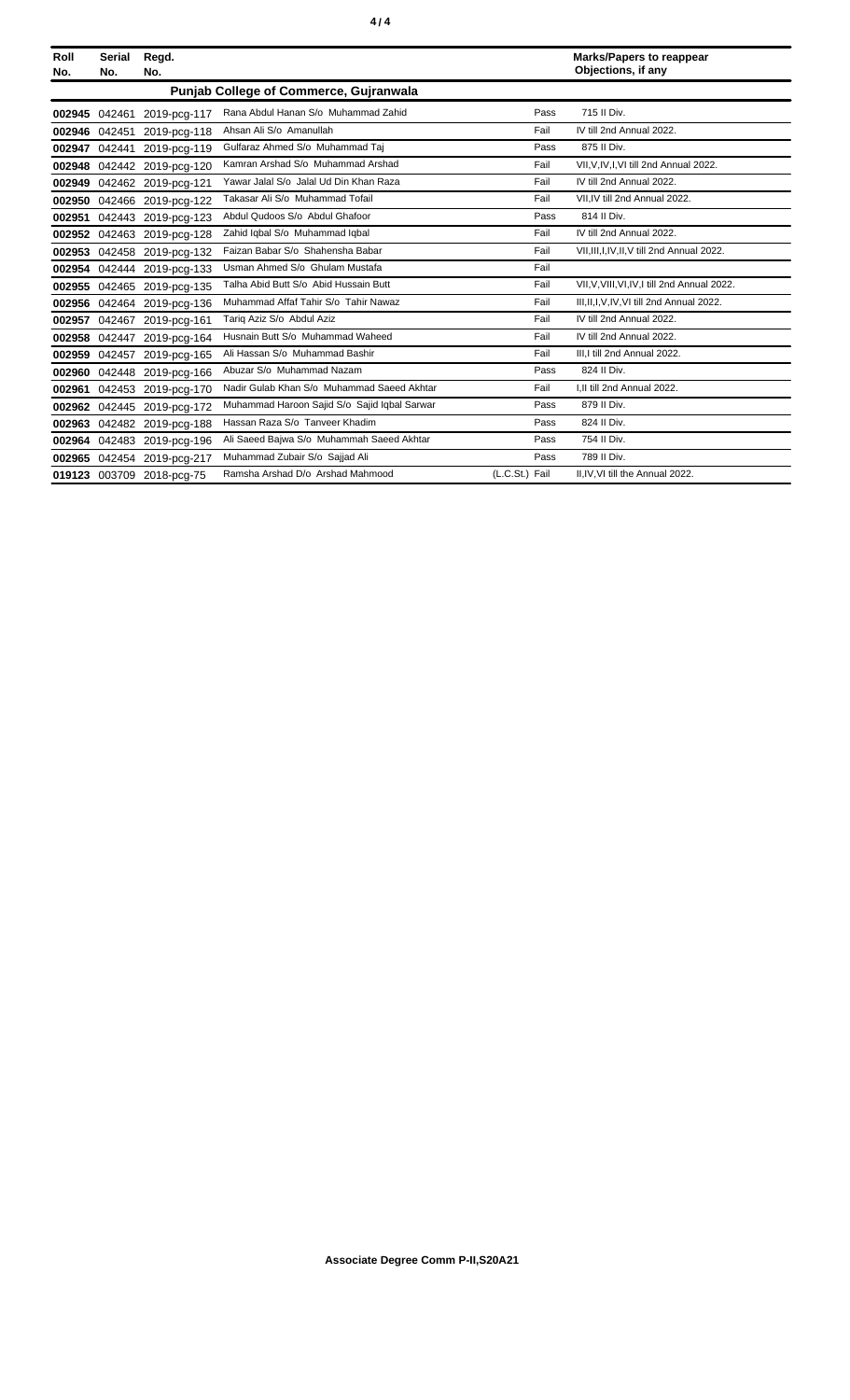| í<br>٠ |
|--------|
|--------|

| Roll<br>No. | <b>Serial</b><br>No. | Regd.<br>No.              |                                                                                    |                | <b>Marks/Papers to reappear</b><br>Objections, if any |
|-------------|----------------------|---------------------------|------------------------------------------------------------------------------------|----------------|-------------------------------------------------------|
|             |                      |                           | Punjab College, Lower Chenab Canal Fatehpur Road, Alipur Chatta, Distt. Gujranwala |                |                                                       |
|             |                      | 002168 006290 2018-pfg-52 | Zeenat Zulfigar D/o Muhammad Zulfigar                                              | (L.C.St.) Pass | 927   Div.                                            |
| 002169      |                      | 007308 2018-pfg-59        | Seerat Fatima D/o Sarfraz Ahmad                                                    | (L.C.St.) Fail | I till the Annual 2022.                               |
| 002170      |                      | 005096 2018-pfg-73        | Tehreem Fatima D/o Muhammad Safdar                                                 | (L.C.St.) Pass | 910   Div.                                            |
| 002171      |                      | 044244 2019-pfg-49        | Gull-E-Sehar D/o Abdul Sattar                                                      | Fail           | III.V.I till 2nd Annual 2022.                         |
| 002172      |                      | 044245 2019-pfg-50        | Bakhtawar D/o Muhammad Afzal                                                       | Fail           | VI till 2nd Annual 2022.                              |
|             |                      | 002173 044246 2019-pfg-52 | Arbab Zahra D/o Syed Ali Naqi                                                      | Fail           | III.VI till 2nd Annual 2022.                          |
|             |                      | 002174 044247 2019-pfg-54 | Adeena Arshad D/o Arshad Hussain                                                   | Fail           | VI till 2nd Annual 2022.                              |
|             |                      | 002175 044248 2019-pfg-55 | Rida Zainab D/o Ejaz Ahmed                                                         | Pass           | 870 II Div.                                           |
| 002176      | 044249               | 2019-pfg-60               | Arshia Falak D/o Falak Shair                                                       | Fail           | III till 2nd Annual 2022.                             |
| 002177      | 044250               | 2019-pfa-61               | Momna Azmat D/o Azmat Ullah                                                        | Pass           | 832 II Div.                                           |
|             | 002178 044251        | 2019-pfg-62               | Areeba Liagat D/o Liagat Ali                                                       | Pass           | 783 II Div.                                           |
| 002179      |                      | 044252 2019-pfg-71        | Fidia Zainab D/o Syed Nazar Abbas Nagvi                                            | Fail           | I.VI till 2nd Annual 2022.                            |
| 002966      |                      | 004151 2018-pfg-66        | Usama Uzair S/o Muhammad Munir                                                     | (L.C.St.) Pass | 827 II Div.                                           |
| 002967      |                      | 004146 2018-pfg-75        | Husnain Gulzar S/o Gulzar Anwar Goraya                                             | (L.C.St.) Pass | 774 II Div.                                           |
| 002968      |                      | 044253 2019-pfg-58        | Syed Moeed Raza Zaidi S/o Syed Asif Hussain Zaidi                                  | Pass           | 763 II Div.                                           |
|             |                      | 002969 044254 2019-pfg-65 | Sameer Hassan S/o Ghulam Rasool                                                    | Pass           | 887 II Div.                                           |
| 002970      |                      | 044255 2019-pfg-66        | Ihtisham Nazir S/o Muhammad Nazir Ahmad                                            | Pass           | 812 II Div.                                           |
| 002971      |                      | 044256 2019-pfg-67        | Nawazish Hussain S/o Muhammad Jahangir                                             | Pass           | 765 II Div.                                           |
| 002972      | 044257               | 2019-pfg-68               | Muhammad Qasim Ali S/o Safdar Hussain Chattha                                      | Fail           | I.VI till 2nd Annual 2022.                            |
|             |                      | 002973 044258 2019-pfg-69 | Hasam Ali Bukhari S/o Rasool Shah                                                  | Pass           | 769 II Div.                                           |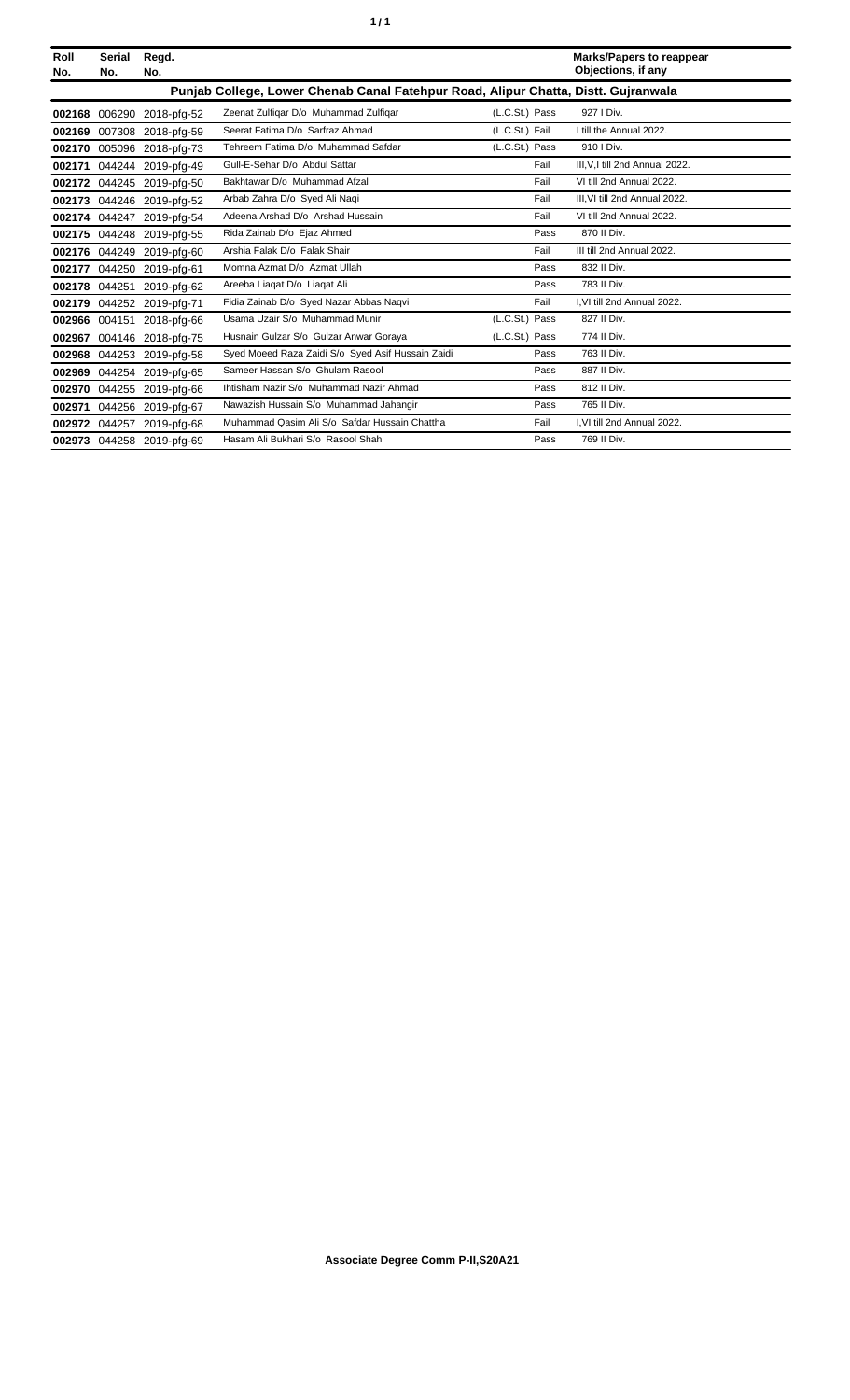|  | ٠ |
|--|---|
|  |   |

| Roll<br>No. | Serial<br>No. | Regd.<br>No.               |                                                                                       |                | <b>Marks/Papers to reappear</b><br>Objections, if any |
|-------------|---------------|----------------------------|---------------------------------------------------------------------------------------|----------------|-------------------------------------------------------|
|             |               |                            | The Punjab College of Science for Women, Shahpur Khiali, Sheikhupura road, Gujranwala |                |                                                       |
| 002180      |               | 085657 2018-pk-1           | Amna D/o Muhammad Afzal                                                               | (L.C.St.) Pass | 818 II Div.                                           |
| 002181      |               | 085522 2018-pk-11          | Iqra Kanwal D/o Habib Ullah                                                           | (L.C.St.) Fail | I, III till the Annual 2022.                          |
|             |               | 002182 001384 2018-pk-13   | Nisha Saif D/o Saif Ullah Masih                                                       | (L.C.St.) Fail | V till the Annual 2022.                               |
|             |               | 002183 009038 2018-pk-16   | Hadia D/o Malik Muhammad Suleman                                                      | (L.C.St.) Pass | 816 II Div.                                           |
| 002184      |               | 085660 2018-pk-19          | Mehak Fatima D/o Abdul Sattar                                                         | (L.C.St.) Pass | 832 II Div.                                           |
| 002185      | 085659        | 2018-pk-2                  | Igra D/o Gulam Server                                                                 | (L.C.St.) Pass | 937   Div.                                            |
|             |               | 002186 085530 2018-pk-22   | Sidra Bano D/o Javed Iqbal                                                            | (L.C.St.) Fail | II till the Annual 2022.                              |
| 002187      |               | 085531 2018-pk-4           | Swaira D/o Muhammad Arif                                                              | (L.C.St.) Pass | 901   Div.                                            |
|             |               | 002188 085662 2018-pk-6    | Fatima D/o Ameer Ali                                                                  | (L.C.St.) Fail | II till the Annual 2022.                              |
| 002189      |               | 055277 2019-pk-1           | Areej D/o Muhammad Arshad                                                             | Pass           | 865 II Div.                                           |
| 002190      |               | 055272 2019-pk-10          | Maira Shabbir D/o Muhammad Shabbir                                                    | Fail           | I.III till 2nd Annual 2022.                           |
| 002191      |               | 055285 2019-pk-11          | Magdus Rani D/o Arshad Mehmood                                                        | Pass           | 966   Div.                                            |
|             |               | 002192 055280 2019-pk-13   | Ayesha Saddiga D/o Muhammad Faroog                                                    | Fail           | II.III till 2nd Annual 2022.                          |
|             |               | 002193 055274 2019-pk-15   | Uzma D/o Ayub Masih                                                                   |                | <b>R.L PART-I</b>                                     |
|             |               | 002194 055276 2019-pk-16   | Zoha Shoaib D/o Muhammad Shoaib                                                       | Fail           | II.V till 2nd Annual 2022.                            |
| 002195      |               | 055281 2019-pk-18          | Sana D/o Ghulam Rasool                                                                | Pass           | 1008   Div.                                           |
|             |               | 002196 055283 2019-pk-19   | Muzammil Fayaz D/o Fayaz Ahmad                                                        | Fail           | VI.I till 2nd Annual 2022.                            |
| 002197      |               | 055273 2019-pk-2           | Noshaba Arshad D/o Muhammad Arshad                                                    | Pass           | 914   Div.                                            |
| 002198      |               | 055279 2019-pk-20          | Mehwish Nasir D/o Nasir Mehmood Jagday Khan                                           |                | <b>R.L PART-I</b>                                     |
| 002199      |               | 055286 2019-pk-22          | Ansa Ameen D/o Muhammad Ameen                                                         | Absent         |                                                       |
| 002200      | 055284        | 2019-pk-28                 | Khadija D/o Muhammad Nazir                                                            | Absent         |                                                       |
| 002201      |               | 055275 2019-pk-8           | Areeba Javed D/o Muhammad Javed Saher                                                 | Pass           | 730 II Div.                                           |
|             |               | 002202 055282 2019-pk-9    | Arbab D/o Muhammad Munir                                                              | Fail           | III till 2nd Annual 2022.                             |
|             |               | 002203 055278 2019-z-23570 | Rabia Bashir D/o Muhammad Bashir                                                      | Pass           | 789 II Div.                                           |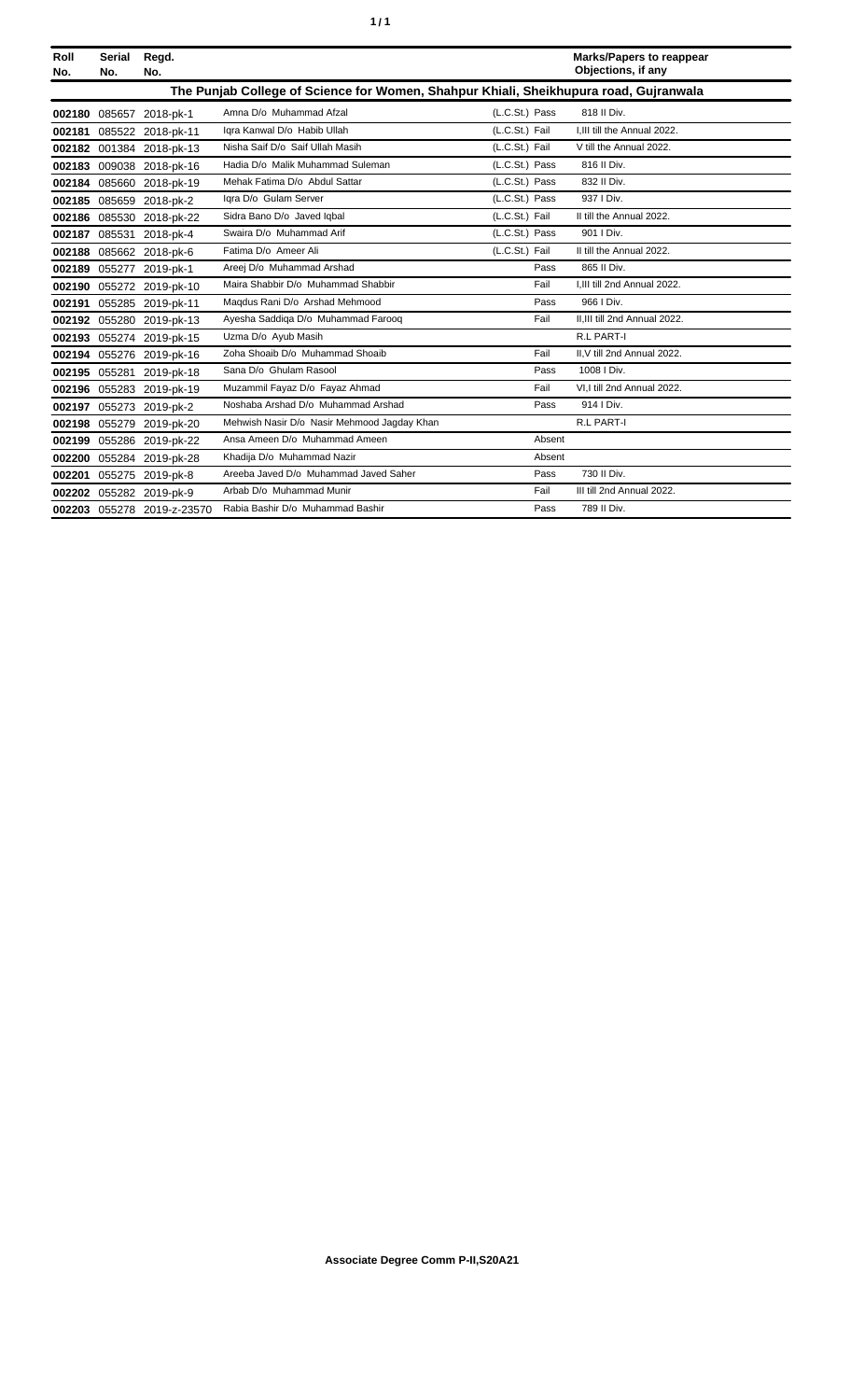|--|

| Roll   | Serial | Regd.                                      |                                                                   |                                  |        | <b>Marks/Papers to reappear</b>        |
|--------|--------|--------------------------------------------|-------------------------------------------------------------------|----------------------------------|--------|----------------------------------------|
| No.    | No.    | No.                                        |                                                                   |                                  |        | Objections, if any                     |
|        |        |                                            | Punjab College, G.T. Road, Kamonki, Gujranwala                    |                                  |        |                                        |
|        |        | 004240 067252 2019-pkg-174                 | Anam Zahra D/o Nisar Ali                                          |                                  | Pass   | 813 II Div.                            |
| 004241 | 067251 | 2019-pkg-176                               | Safeena D/o Zulifqar Ali                                          |                                  | Pass   | 851 II Div.                            |
| 004242 |        | 067260 2019-pkg-178                        | Kiran Iqbal D/o Muhammad Iqbal                                    |                                  | Pass   | 838 II Div.                            |
| 004243 |        | 067289 2019-pkg-179                        | Bisal D/o Abdul Waheed                                            |                                  | Pass   | 809 II Div.                            |
| 004244 |        | 067253 2019-pkg-192                        | Nimra Bilal D/o Muhammad Bilal                                    |                                  | Fail   | I, V till 2nd Annual 2022.             |
| 004245 |        | 067270 2019-pkg-193                        | Sunbal Shahzadi D/o Shahbaz Ahmad                                 |                                  | Pass   | 928 I Div.                             |
| 004246 |        | 067269 2019-pkg-194                        | Maryam Manzoor D/o Manzoor Ahmed                                  |                                  | Pass   | 832 II Div.                            |
| 004247 |        | 067248 2019-pkg-195                        | Samra Javed D/o Javed Iqbal Butter                                |                                  | Pass   | 841 II Div.                            |
| 004248 |        | 067267 2019-pkg-196                        | Samreen D/o Muhammad Khalid                                       |                                  | Pass   | 1066   Div.                            |
| 004249 |        | 067262 2019-pkg-198                        | Eman D/o Abid Khan                                                |                                  | Pass   | 1051 I Div.                            |
| 004250 |        | 067263 2019-pkg-199                        | Sahar Saeed D/o Muhammad Saeed                                    |                                  | Pass   | 1075   Div.                            |
| 004251 |        | 067246 2019-pkg-200                        | Gulnaz D/o Fiaz Ahmad                                             |                                  | Pass   | 919 I Div.                             |
| 004252 |        | 067268 2019-pkg-201                        | Momina Abbas D/o Khalid Abbas                                     |                                  | Pass   | 1051 I Div.                            |
| 004253 |        | 067256 2019-pkg-203                        | Rimsha D/o Muhammad Amin                                          |                                  | Pass   | 983   Div.                             |
| 004254 |        | 067249 2019-pkg-204                        | Nimra Shahzadi D/o Muhammad Aslam                                 |                                  | Pass   | 985 I Div.                             |
| 004255 |        | 067266 2019-pkg-205                        | Noor Saffia D/o Muhammad Yonas Mughal                             |                                  | Pass   | 1062   Div.                            |
| 004256 | 067261 | 2019-pkg-206                               | Rida D/o Muhammad Saleem                                          |                                  | Pass   | 1011   Div.                            |
| 004257 |        | 067264 2019-pkg-207                        | Esha Ilyas D/o Muhammad Ilyas                                     |                                  | Pass   | 1056 I Div.                            |
| 004258 |        | 067265 2019-pkg-208                        | Sunia-Tariq D/o Tariq-Parwez                                      |                                  | Pass   | 1127   Div.                            |
| 004259 |        | 067255 2019-pkg-209                        | Jannat Fatima D/o Anayat Ali                                      |                                  | Pass   | 1050 I Div.                            |
| 004260 |        | 067257 2019-pkg-210                        | Saira D/o Rehmat Masih                                            |                                  | Pass   | 944   Div.                             |
| 004261 |        | 067258 2019-pkg-211                        | Shehram D/o Muhammad Khayam                                       |                                  | Pass   | 799 II Div.                            |
| 004262 |        | 067250 2019-pkg-212                        | Yasra Bashir D/o Muhammad Bashir                                  |                                  | Pass   | 930 I Div.                             |
| 004263 |        | 067247 2019-pkg-213                        | Sidra Bashir D/o Muhammad Bashir                                  |                                  | Fail   | V, II, VIII till 2nd Annual 2022.      |
| 004264 |        | 067259 2019-pkg-236                        | Maliha Riaz D/o Muhammad Riaz                                     |                                  | Pass   | 1103   Div.                            |
| 004265 |        | 067254 2020-z-45602                        | Qader Ejaz D/o Ejaz Ahmad Sheikh                                  |                                  | Pass   | 1026   Div.                            |
| 004299 |        | 007899 2017-pkg-148                        | Sehrish Ismaeel D/o Muhammad Ismaeel                              | (L.C.St.) Pass                   |        | 813 II Div.                            |
| 004303 |        | 007912 2018-pkg-123                        | Husna Ishaq D/o Muhammed Ishaq                                    | (L.C.St.) Pass                   |        | 810 II Div.                            |
| 004304 |        | 008615 2018-pkg-128                        | Ayesha Khalid D/o Muhammad Khalid                                 | (L.C.St.) Pass                   |        | 722 II Div.                            |
| 004305 |        | 007952 2018-pkg-134                        | Samavia Saleem D/o Muhammad Saleem                                | (L.C.St.) Pass                   |        | 827 II Div.                            |
| 004306 |        | 007939 2018-pkg-136                        | Aiman Ahsaan D/o Ahsaan Ullah                                     | (L.C.St.) Pass                   |        | 769 II Div.                            |
| 004307 |        | 008624 2018-pkg-142                        | Avesha Ahsan D/o Ahsan Ullah                                      | (L.C.St.) Pass                   |        | 708 II Div.                            |
| 004308 |        | 007930 2018-pkg-143                        | Anmol Muskan D/o Khalid Mehmood Sindhu<br>Rimsha D/o Abdul Hameed | (L.C.St.) Pass<br>(L.C.St.) Pass |        | 802 II Div.<br>829 II Div.             |
|        |        | 004309 007919 2018-pkg-149                 | Madiha Yaseen D/o Ghulam Yaseen                                   | (L.C.St.) Pass                   |        | 901 I Div.                             |
|        |        | 004310 008617 2018-pkg-150                 | Muhammad Aqib S/o Mohammad Rafi                                   |                                  | Fail   | VI till 2nd Annual 2022.               |
| 004371 |        | 067275 2019-pkg-181                        | Muhammad Usman S/o Muhammad Younas                                |                                  | Absent |                                        |
| 004373 |        | 004372 067287 2019-pkg-183                 | Dawood Ali S/o Hafeez-Ur-Rehman                                   |                                  | Fail   | V till 2nd Annual 2022.                |
| 004374 |        | 067283 2019-pkg-185<br>067282 2019-pkg-189 | Talha Mustafa Gondal S/o Ghulam Mustafa Gondal                    |                                  | Fail   | III, V till 2nd Annual 2022.           |
| 004375 |        | 067285 2019-pkg-190                        | Falak Shar S/o Dilawar Hussain                                    |                                  | Fail   | III till 2nd Annual 2022.              |
| 004376 |        | 067274 2019-pkg-216                        | Muhammad-Hashim S/o Abdul-Ghafoor                                 |                                  |        | R.L PART-I                             |
| 004377 |        | 067279 2019-pkg-218                        | Rizwan Ali S/o Akbar Ali                                          |                                  | Fail   | VI, V, III till 2nd Annual 2022.       |
| 004378 |        | 067281 2019-pkg-222                        | Muhammad Abu Bakar S/o Arshad Ali                                 |                                  | Pass   | 753 II Div.                            |
| 004379 |        | 067284 2019-pkg-225                        | Muhammad Ihsan S/o Muhammad Masood                                |                                  | Fail   | II, III, V till 2nd Annual 2022.       |
| 004380 |        | 067278 2019-pkg-226                        | Muhammad Zohaib S/o Habib Ullah Khan                              |                                  |        | <b>UMC</b>                             |
| 004381 |        | 067272 2019-pkg-228                        | Ameer Hamza S/o Rashid Ali                                        |                                  | Pass   | 857 II Div.                            |
|        |        | 004382 067276 2019-pkg-229                 | Muhammad Tasadaq S/o Ejaz Ahmed                                   |                                  | Pass   | 977 I Div.                             |
| 004383 |        | 067290 2019-pkg-230                        | Abu Bakar Siddique S/o Abdul Hamid                                |                                  | Fail   | III, II till 2nd Annual 2022.          |
| 004384 |        | 067273 2019-pkg-231                        | Umer Gondal S/o Munawar Hussain                                   |                                  | Absent |                                        |
| 004385 |        | 067271 2019-pkg-232                        | Khalid Masih S/o Fiaz Masih                                       |                                  | Pass   | 822 II Div.                            |
|        |        | 004386 067286 2019-pkg-233                 | Syed Hasnat UI Hassan Shah S/o Ishtiag UI Hassan Shah             |                                  | Fail   | V, VI, II till 2nd Annual 2022.        |
| 004387 |        | 067277 2019-pkg-234                        | Muhammad Ans Iqbal S/o Muhammad Iqbal                             |                                  | Pass   | 904 I Div.                             |
| 004388 |        | 067280 2019-pkg-238                        | Muhammad Talha S/o Falak Shair                                    |                                  | Fail   | II, V till 2nd Annual 2022.            |
| 004389 |        | 067288 2019-pkg-239                        | Mian Danish Ali S/o Muhammad Ameen                                |                                  | Fail   | II, III, VI, V till 2nd Annual 2022.   |
|        |        | 004415 008608 2018-pkg-157                 | Syed Tanzeem Hussnain Nagvi S/o Syed Nazeer Hussain               | (L.C.St.) Pass                   |        | 769 II Div.                            |
|        |        |                                            | Naqvi                                                             |                                  |        |                                        |
|        |        | 004416 007905 2018-pkg-160                 | Khuwaib Rasool S/o Faiz Rasool                                    | (L.C.St.) Pass                   |        | 818 II Div.                            |
| 004417 |        | 007942 2018-pkg-161                        | Sheharyar Babir Khan S/o Rana Muhammad Lateef                     | (L.C.St.) Fail                   |        | III till the Annual 2022.              |
|        |        | 004418 008630 2018-pkg-163                 | Muhammad Bilal Sanaullah S/o Sanullah                             | (L.C.St.) Pass                   |        | 729 II Div.                            |
|        |        | 004419 008629 2018-pkg-171                 | Muhammad Mahad S/o Abdul Ghafoor                                  | (L.C.St.) Pass                   |        | 828 II Div.                            |
|        |        | 018987 007907 2018-pkg-159                 | Muhammad Waseem Hanif S/o Muhammad Hanif                          | (L.C.St.)                        |        | FAIL PREVIOUS PART, FAIL PREVIOUS PART |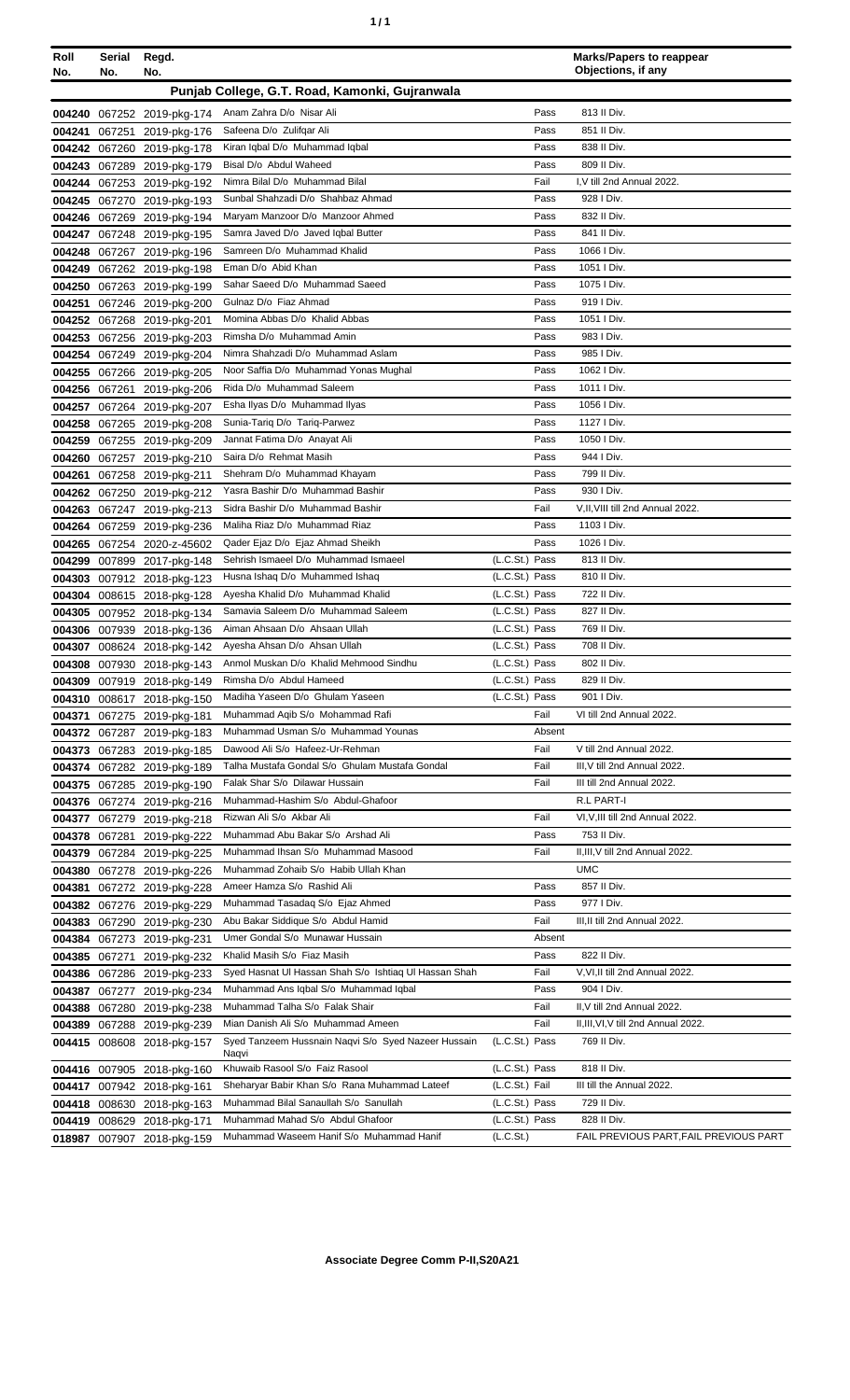| ٠<br>٠ |  |
|--------|--|
|--------|--|

Mughal

| Roll<br>No. | No.                                        | Serial Regd.<br>No.       |                                                | Marks/Papers to reappear<br>Objections, if any |  |
|-------------|--------------------------------------------|---------------------------|------------------------------------------------|------------------------------------------------|--|
|             | Premier Law College, G.T Road, Guiranwala. |                           |                                                |                                                |  |
|             |                                            | 002974 012224 2018-acc-18 | Muhammad Usama Iqbal Muqhal S/o Muhammad Iqbal | (L.C.St.) Absent                               |  |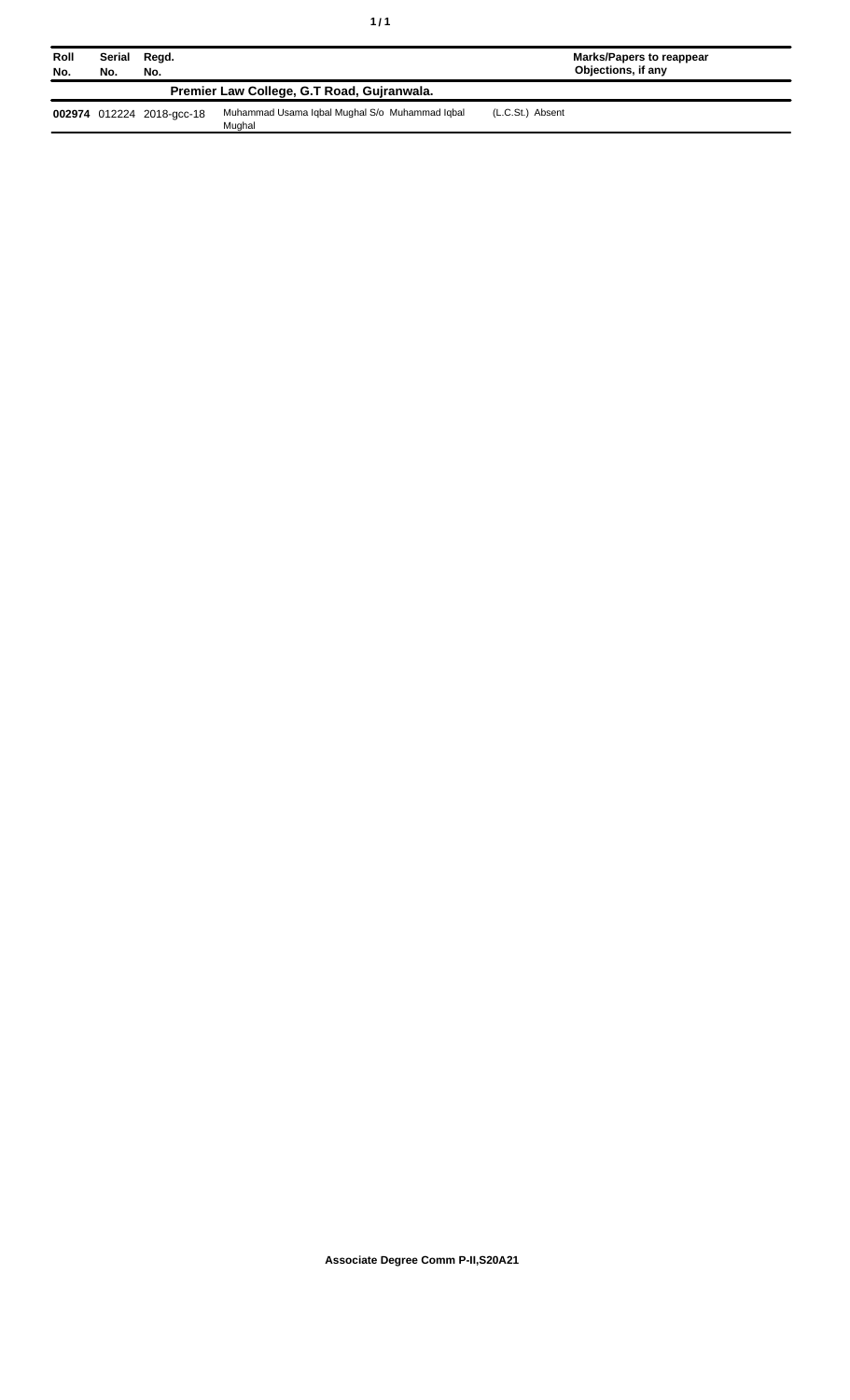| Roll<br>No. | Serial<br>Regd.<br>No.<br>No. |                           |                                                                                   | <b>Marks/Papers to reappear</b><br>Objections, if any |                         |  |
|-------------|-------------------------------|---------------------------|-----------------------------------------------------------------------------------|-------------------------------------------------------|-------------------------|--|
|             |                               |                           | Soft Solutions College Of Business & Technology, 60-A, Satellite Town, Gujranwala |                                                       |                         |  |
|             |                               | 002204 085771 2016-sbg-41 | Sumaira Butt D/o Muhammad Tufail Butt                                             | (L.C.St.) Fail                                        |                         |  |
|             |                               | 003005 010286 2014-sbg-20 | Wagar Hassan Arif S/o Muhammad Arif                                               | (L.C.St.) Fail                                        |                         |  |
|             |                               | 003006 085772 2016-sbg-38 | Shahid Yaseen S/o Yaseen                                                          | (L.C.St.) Fail                                        | I till the Annual 2022. |  |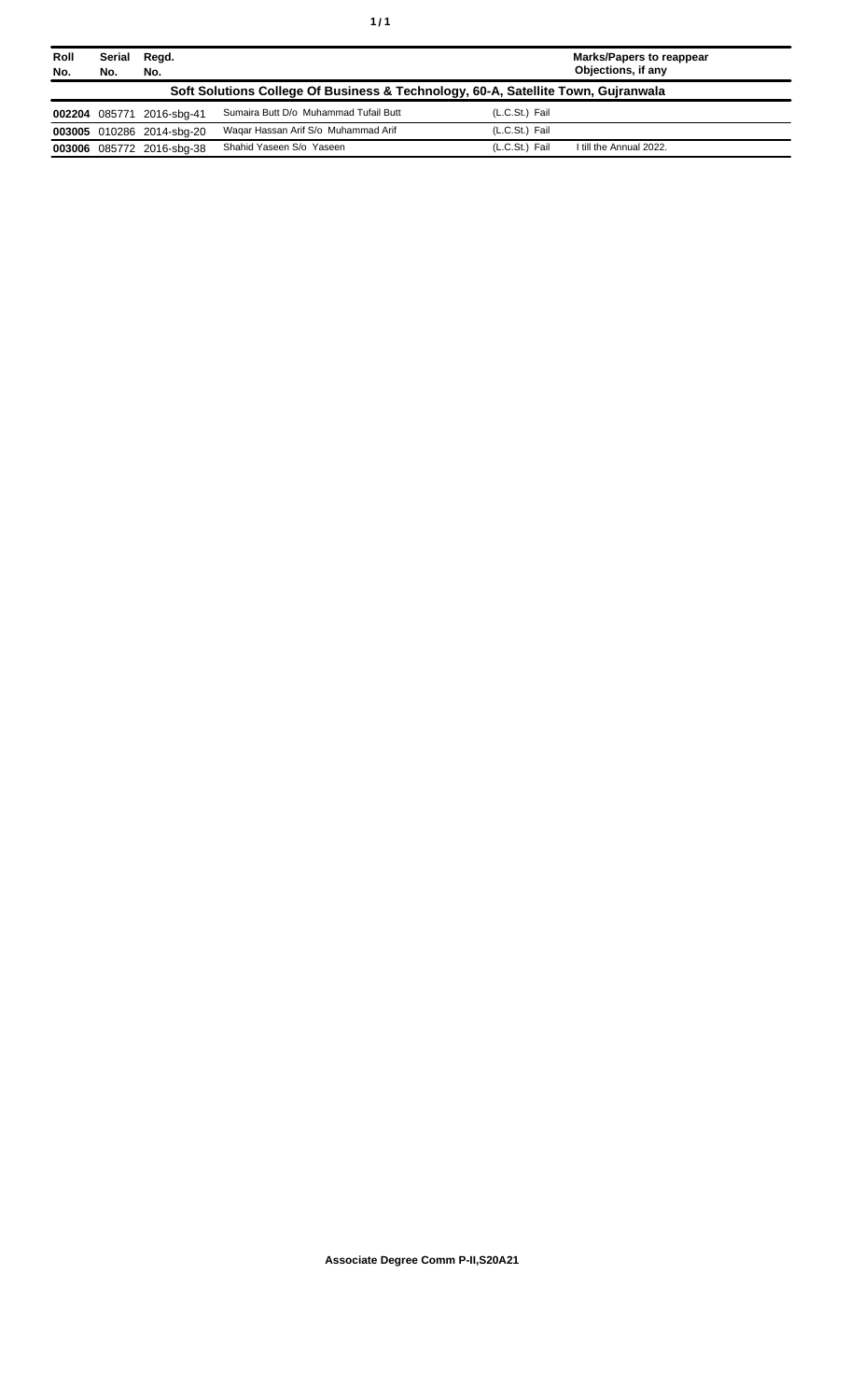| Roll<br>No.                                             | Serial<br>No. | Regd.<br>No.       |                               |                | Marks/Papers to reappear<br>Objections, if any |
|---------------------------------------------------------|---------------|--------------------|-------------------------------|----------------|------------------------------------------------|
| Shiblee College of Commerce, Satellite Town, Guiranwala |               |                    |                               |                |                                                |
| 003007                                                  |               | 008700 2009-scg-55 | Lugman Ahmed S/o Abdul Khalig | (L.C.St.) Fail | VIII, I, III, V, II, VI till 2nd Annual 2022.  |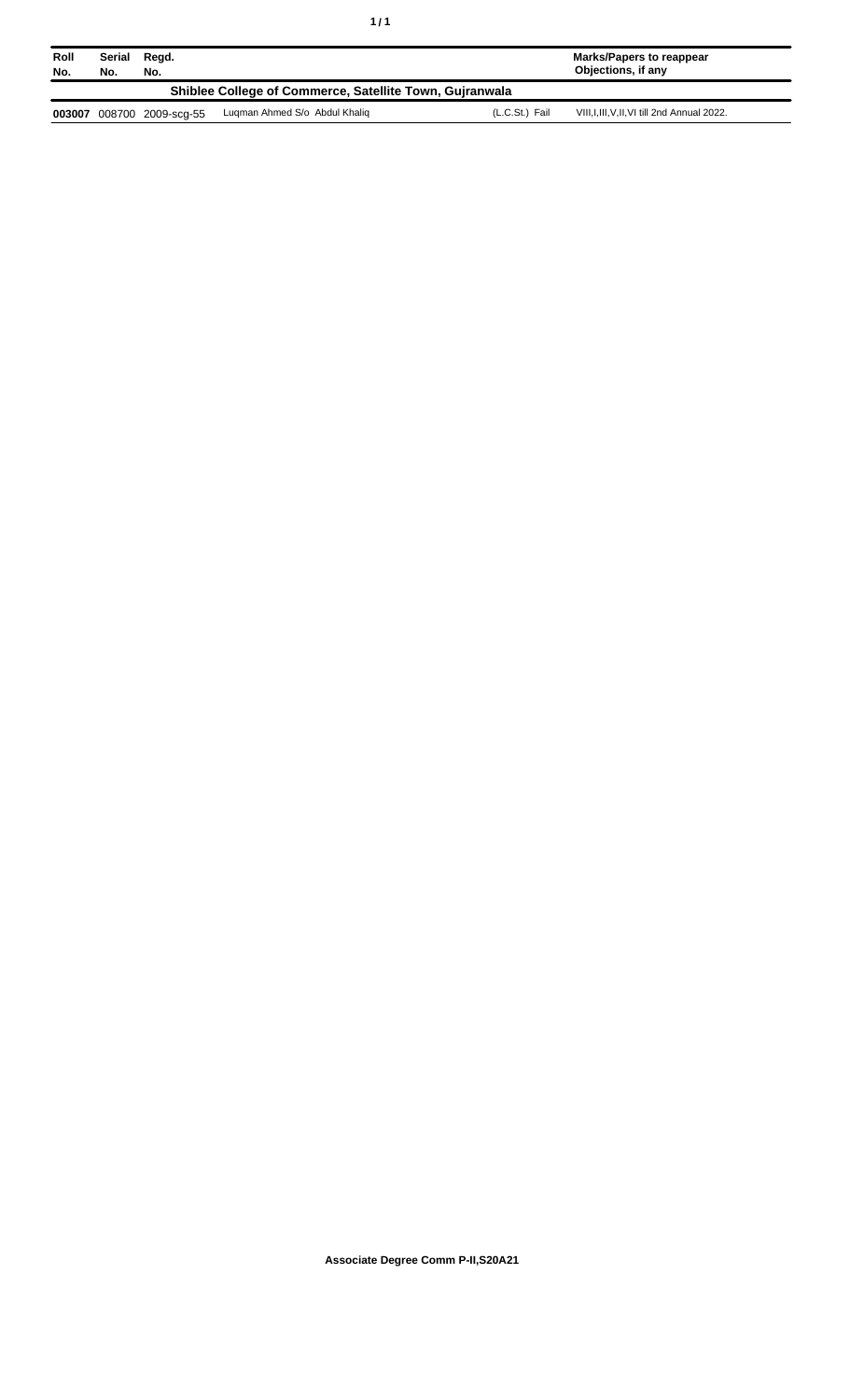|  | ٠ |
|--|---|
|  |   |

| Roll<br>No. | Serial<br>No. | Regd.<br>No.               |                                                  |                | <b>Marks/Papers to reappear</b><br>Objections, if any |
|-------------|---------------|----------------------------|--------------------------------------------------|----------------|-------------------------------------------------------|
|             |               |                            | <b>Superior College of Commerce, Gujranwala</b>  |                |                                                       |
|             |               | 001778 008742 2018-stg-60  | Ayesha Khalid D/o Muhammad Khalid                | (L.C.St.) Pass | 856 II Div.                                           |
|             |               | 001779 008740 2018-stg-61  | Noreen Khalid D/o Muhammad Khalid                | (L.C.St.) Fail | VII till the Annual 2022.                             |
|             |               | 001780 009647 2018-stg-62  | Mahnoor Riaz D/o Muhammad Riaz                   | (L.C.St.) Pass | 797 II Div.                                           |
|             |               | 001781 004910 2018-stg-63  | Malaika D/o Maqbool Ahmad                        | (L.C.St.) Pass | 805 II Div.                                           |
|             |               | 001782 008736 2018-stg-64  | Amina Riaz D/o Riaz Ahmad                        | (L.C.St.) Pass | 793 II Div.                                           |
|             |               | 002205 010048 2016-stg-13  | Manahil Yaseen D/o Muhammad Yaseen               | (L.C.St.) Fail | III. VIII till 2nd Annual 2022.                       |
|             |               | 002206 001892 2018-stg-19  | Shahar Bano D/o Faisal Shehzad                   | (L.C.St.) Pass | 830 II Div.                                           |
|             |               | 002207 001897 2018-stg-27  | Nimra Batool D/o Asad Abass                      | (L.C.St.) Fail | V, III, I till the Annual 2022.                       |
|             |               | 002208 001893 2018-stg-28  | Mahrukh Zia D/o Zia-Ur-Rehman                    | (L.C.St.) Pass | 870 II Div.                                           |
|             |               | 002209 001898 2018-stg-33  | Khadija D/o Usman Ali                            | (L.C.St.) Pass | 788 II Div.                                           |
|             |               | 002210 001899 2018-stg-40  | Sehrish Nasir D/o Hamid Nasir Chatha             | (L.C.St.) Pass | 753 II Div.                                           |
|             |               | 002211 001900 2018-stg-41  | Khadija D/o Nadeem Anwar                         | (L.C.St.) Pass | 772 II Div.                                           |
|             |               | 002212 001896 2018-stg-49  | Anum Fatima D/o Muhammad Khalid Sindhoo          | (L.C.St.) Pass | 825 II Div.                                           |
|             |               | 002213 001895 2018-stg-52  | Huma Batoool Awan D/o Malik Abad Ali Awan        | (L.C.St.) Fail | I, V, IV till the Annual 2022.                        |
|             |               | 002214 001894 2018-stg-54  | Roha Anjum D/o Muhammad Fayyaz Butt              | (L.C.St.) Fail | III till the Annual 2022.                             |
|             |               | 002279 001885 2018-stg-4   | Saba Anjam D/o Muhammad Yousaf Anjam             | (L.C.St.) Pass | 799 II Div.                                           |
|             |               | 002280 001884 2018-stg-5   | Sabiha Riaz D/o Riaz Ahmed                       | (L.C.St.) Pass | 718 II Div.                                           |
|             |               | 002601 001886 2017-stg-78  | Maryam Saddiga D/o Muhammad Ashraf               | (L.C.St.) Pass | 720 II Div.                                           |
|             |               | 002602 001887 2018-stg-2   | Hamna Bibi D/o Khalil Ahmad                      | (L.C.St.) Pass | 735 II Div.                                           |
|             |               | 002712 005897 2018-stg-66  | Moaz Ahmad Dar S/o Mushtag Ahmad Dar             | (L.C.St.) Fail | II till the Annual 2022.                              |
|             |               | 002713 005898 2018-stg-67  | Irtaza Ali S/o Malik Ashiq Hussain               | (L.C.St.) Pass | 880 II Div.                                           |
|             |               | 003008 001890 2016-icg-174 | Mohsin S/o Sabir Hussain                         | (L.C.St.) Pass | 877 II Div.                                           |
|             |               | 003009 012149 2017-stg-53  | Hafiz Muhammad Arslan Javaid S/o Muhammad Javaid | (L.C.St.) Fail |                                                       |
|             |               | 003010 001891 2018-stg-11  | Muhammad Chand S/o Sheikh Muhammad Sadig         | (L.C.St.) Pass | 732 II Div.                                           |
|             |               | 003011 001889 2018-stg-14  | Muhammad Shakeel S/o Alaf Din                    | (L.C.St.) Pass | 708 II Div.                                           |
|             |               | 003012 010047 2018-stg-69  | Abdul Wahab S/o Muhammad Iqbal                   | (L.C.St.) Fail | II,IV till the Annual 2022.                           |
|             |               | 003013 001888 2018-stg-9   | Muhammad Temoor Khan S/o Muhammad Arif Khan      | (L.C.St.) Pass | 832 II Div.                                           |
|             |               | 018971 010049 2018-stg-71  | Muhammad Haroon Rathor S/o Muhammad Azfar Yasin  | (L.C.St.) Fail | I till the Annual 2022.                               |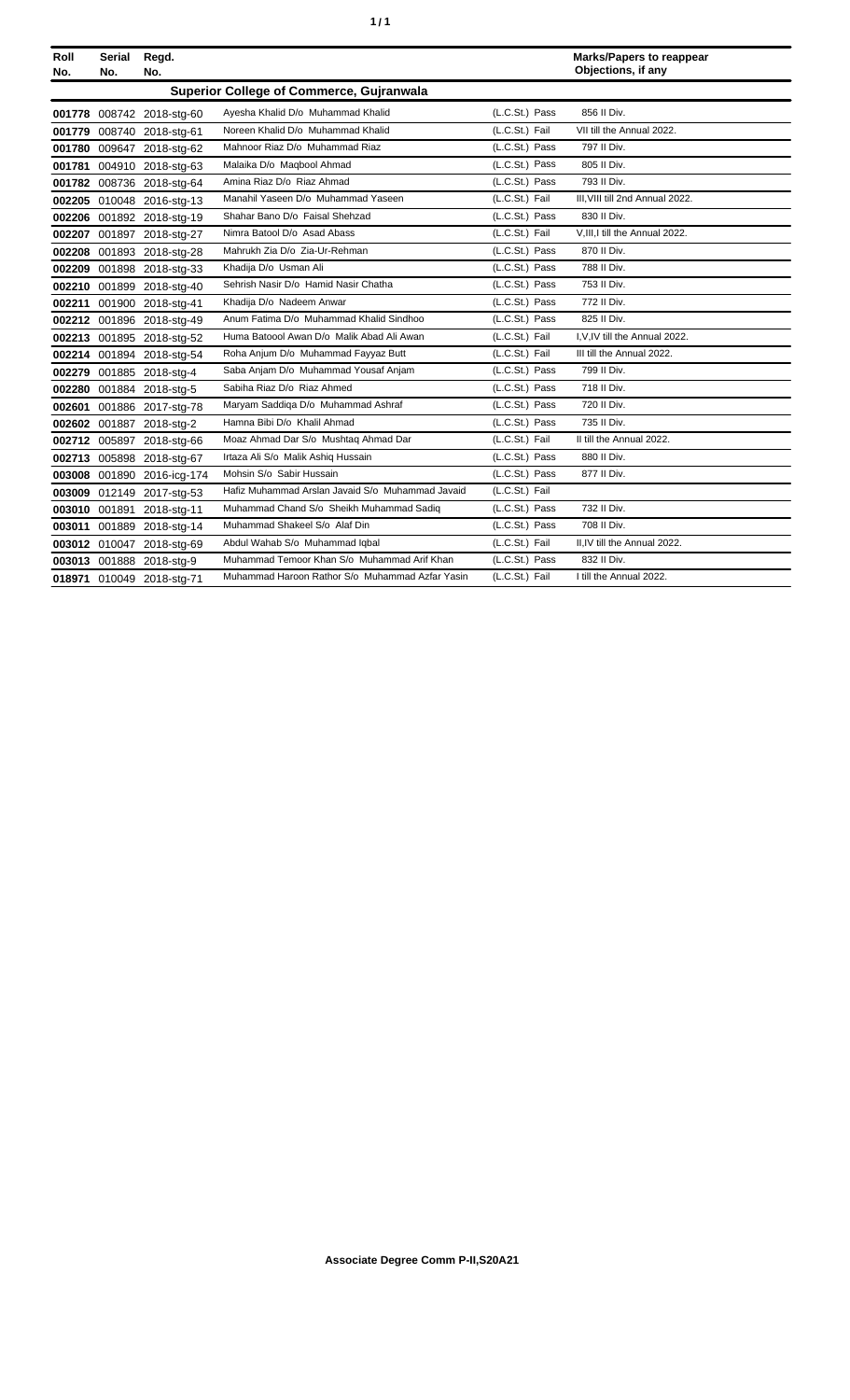| ٠ |  |
|---|--|
|   |  |

| Roll<br>No.   | Serial Regd.<br>No. | No.                                                    |                                                                                   |                                  | <b>Marks/Papers to reappear</b><br>Objections, if any                   |
|---------------|---------------------|--------------------------------------------------------|-----------------------------------------------------------------------------------|----------------------------------|-------------------------------------------------------------------------|
|               |                     |                                                        | The Aspire College, 3-C, Climax Abad, Main G.T Road, Gujranwala                   |                                  |                                                                         |
|               |                     | 000344 009969 2017-tac-54                              | Sumbal Ashraf D/o Ashraf Gill                                                     | (L.C.St.) Pass                   | 675 II Div.                                                             |
|               |                     | 002215 006118 2017-tac-38                              | Igra D/o Abdul Razzag Shakir                                                      | (L.C.St.) Fail                   |                                                                         |
|               |                     | 002216 006117 2017-tac-40                              | Mashal D/o Abdul Rhman                                                            | (L.C.St.) Pass                   | 739 II Div.                                                             |
|               |                     | 002217 006094 2017-tac-43                              | Sayyada Natasha Batool D/o Syed Abid Ali Shah                                     | (L.C.St.) Fail                   |                                                                         |
|               |                     | 002218 006110 2018-tac-10                              | Tooba D/o Amjad Sohail                                                            | (L.C.St.) Pass                   | 716 II Div.                                                             |
|               |                     | 002219 006125 2018-tac-13                              | Atika Riaz Ghuman D/o Muhammad Riaz                                               | (L.C.St.) Fail                   | III till the Annual 2022.                                               |
|               |                     | 002220 006130 2018-tac-17                              | Anwal Rafique D/o Muhammad Rafique Malik<br>Areej Shafique D/o Muhammad Shafiq Ue | (L.C.St.) Fail<br>(L.C.St.) Pass | II till the Annual 2022.<br>735 II Div.                                 |
| 002221        |                     | 006106 2018-tac-2<br>002222 006099 2018-tac-21         | Kashaf D/o Muhammad Akram                                                         | (L.C.St.) Fail                   | VI till the Annual 2022.                                                |
|               |                     | 002223 006114 2018-tac-23                              | Huma Shahzadi D/o Muhammad Tariq Anjum                                            | (L.C.St.) Pass                   | 943 I Div.                                                              |
|               |                     | 002224 006102 2018-tac-25                              | Sabahat D/o Abdul Razzaq                                                          | (L.C.St.) Pass                   | 817 II Div.                                                             |
|               |                     | 002225 006096 2018-tac-27                              | Maham Shahbaz D/o Shahbaz Ahmed                                                   | (L.C.St.) Pass                   | 766 II Div.                                                             |
|               |                     | 002226 006121 2018-tac-3                               | Roshaf Riaz D/o Muhammad Riaz                                                     | (L.C.St.) Pass                   | 754 II Div.                                                             |
|               |                     | 002227 011313 2018-tac-39                              | Saira D/o Arfan Bashir                                                            | (L.C.St.) Pass                   | 773 II Div.                                                             |
|               |                     | 002228 011316 2018-tac-43                              | Kinza Ashraf D/o Muhammad Ashraf                                                  | (L.C.St.) Pass                   | 746 II Div.                                                             |
|               |                     | 002229 006112 2018-tac-49                              | Nimra D/o Qaiser Faroog<br>Alina Nawaz D/o Muhammad Nawaz                         | (L.C.St.) Pass<br>(L.C.St.) Pass | 800 II Div.<br>797 II Div.                                              |
|               |                     | 002230 006120 2018-tac-51<br>002442 006143 2017-tac-31 | Habiba Kanwal D/o Shafaqat Ali                                                    | (L.C.St.) Pass                   | 698 II Div.                                                             |
|               |                     | 002443 006137 2017-tac-39                              | Zummara Kandeel D/o Muneer Ahmad                                                  | (L.C.St.) Pass                   | 707 II Div.                                                             |
|               |                     | 002444 006148 2018-tac-55                              | Maham D/o Muhammad Zaheer                                                         | (L.C.St.) Fail                   | V, VI, VII, VIII, III, IV till the Annual 2022.                         |
|               |                     | 002445 053014 2016-cg-2                                | Hajra Muneer D/o Syed Muneer Hussain Shah                                         | Fail                             | VII, III, VI, V till 2nd Annual 2022.                                   |
|               |                     | 002446 053033 2018-gwg-605                             | Nimra Bashir D/o Muhammad Bashir                                                  | Pass                             | 976 I Div.                                                              |
|               |                     | 002447 053045 2018-tac-5                               | Mugaddas D/o Muhammad Irshad                                                      | Fail                             | I, VI, V till 2nd Annual 2022.                                          |
|               |                     | 002448 053037 2019-tac-1                               | Samra D/o Sabir Ali                                                               | Pass                             | 1017   Div.                                                             |
|               |                     | 002449 053029 2019-tac-10                              | Aliza Nadeem D/o Nadeem Abbas                                                     | Pass                             | 865 II Div.                                                             |
|               |                     | 002450 053019 2019-tac-15                              | Rubab D/o Nasir Mehmood<br>Ayesha Perveen D/o Sabir Ali                           | Fail<br>Fail                     | I, III till 2nd Annual 2022.<br>III, VI, VII till 2nd Annual 2022.      |
|               |                     | 002451 053036 2019-tac-18<br>002452 053021 2019-tac-19 | Sajal D/o Tahira Jabeen                                                           | Fail                             | I, III, V, VI till 2nd Annual 2022.                                     |
|               |                     | 002453 053034 2019-tac-2                               | Amina Bibi D/o Muhammad Ramzan                                                    | Pass                             | 842 II Div.                                                             |
|               |                     | 002454 053043 2019-tac-23                              | Momina D/o Muhammad Naeer Tararr                                                  |                                  | FEE PRV. PART                                                           |
|               |                     | 002455 053038 2019-tac-31                              | Mehak Qamar D/o Qamar Iqbal                                                       | Fail                             | II, V, VII till 2nd Annual 2022.                                        |
|               |                     | 002456 053039 2019-tac-33                              | Zainab D/o Muhammad Mushtaq                                                       | Pass                             | 846 II Div.                                                             |
|               |                     | 002457 053030 2019-tac-35                              | Esha Kanwal D/o Tariq Mehmood                                                     | Pass                             | 955 I Div.                                                              |
|               |                     | 002458 053041 2019-tac-36                              | Eisha Ilyas D/o Muhammad Ilyas                                                    | Absent                           |                                                                         |
|               |                     | 002459 053035 2019-tac-38                              | Laiba Iltaf D/o Iltaf Butt<br>Kinza Zafar D/o Zafar Ahmad                         | Pass<br>Fail                     | 762 II Div.<br>I, II till 2nd Annual 2022.                              |
|               |                     | 002460 053040 2019-tac-40<br>002461 053044 2019-tac-44 | Shiza D/o Kashif Zafar                                                            | Absent                           |                                                                         |
|               |                     | 002462 053028 2019-tac-45                              | Beenish D/o Malik Tahir Mehmood                                                   | Pass                             | 882 II Div.                                                             |
|               |                     | 002463 053032 2019-tac-46                              | Aiza Mubarak D/o Mubarak Ali                                                      | Fail                             | V till 2nd Annual 2022.                                                 |
|               |                     | 002464 053020 2019-tac-47                              | Aiman Imtiaz D/o Imtiaz Ali                                                       | Pass                             | 816 II Div.                                                             |
|               |                     | 002465 053022 2019-tac-48                              | Meerab Khan D/o Nadeem Iqbal                                                      | Fail                             | V till 2nd Annual 2022.                                                 |
|               |                     | 002466 053048 2019-tac-62                              | Zunaira Batool D/o Fida Hussain                                                   | Fail                             | VII, III till 2nd Annual 2022.                                          |
|               |                     | 002467 053049 2019-tac-63                              | Ursah Mumtaz D/o Mumtaz Ahmad                                                     | Fail                             | I, III till 2nd Annual 2022.<br>737 II Div.                             |
|               | 002469 053057       | 002468 053050 2019-tac-64<br>2019-tac-66               | Aroosha Imdad D/o Imdad Hussain<br>Rabia Iqbal D/o Muhammad Iqbal                 | Pass<br>Fail                     | I, II till 2nd Annual 2022.                                             |
| 002470 053051 |                     | 2019-tac-67                                            | Faiza Bibi D/o Ghulam Mustifa                                                     | Pass                             | 765 II Div.                                                             |
|               |                     | 002471 053058 2019-tac-69                              | Kainat Munawar D/o Munawar Hussain                                                | Pass                             | 762 II Div.                                                             |
|               |                     | 002472 053054 2019-tac-70                              | Qurat-Ul-Ain D/o Muhammad Ikram                                                   | Fail                             | V till 2nd Annual 2022.                                                 |
|               |                     | 002473 053055 2019-tac-71                              | Maryam Munir D/o Munir Hussain                                                    | Fail                             | V,I, VII, VI, VIII, III till 2nd Annual 2022.                           |
|               |                     | 002474 053056 2019-tac-72                              | Saweera D/o Zahid Iqbal                                                           | Fail                             | I till 2nd Annual 2022.                                                 |
|               |                     | 002475 053053 2019-tac-74                              | Kiran Shehzadi D/o Mujahid Abbas                                                  | Fail                             | I, V, II, VI till 2nd Annual 2022.                                      |
|               |                     | 002476 053017 2019-tac-79                              | Saba Nawaz D/o Muhammad Nawaz<br>Aliza Mukhtar D/o Muhammad Mukhtar Sikandar      | Fail                             | III, VII, II, V, VIII, VI till 2nd Annual 2022.                         |
|               |                     | 002477 053042 2019-tac-8<br>002478 053018 2019-tac-80  | Nazish Safder D/o Safder Iqbal                                                    | Fail<br>Fail                     | I, VI, VII till 2nd Annual 2022.<br>V, VII, I, VI till 2nd Annual 2022. |
|               |                     | 002479 053015 2019-tac-83                              | Anam Shahzadi D/o Nazar Muhammad                                                  | Fail                             | VII, I, II, V till 2nd Annual 2022.                                     |
| 002480        |                     | 053052 2019-tac-86                                     | Kinza Aslam D/o Muhammad Aslam                                                    | Fail                             | III, V till 2nd Annual 2022.                                            |
|               |                     | 003014 006150 2016-tac-23                              | Hafiz Istaqlal Ahmad S/o Imtiaz Ahmad                                             | (L.C.St.) Pass                   | 684 II Div.                                                             |
|               | 003015 006091       | 2018-tac-12                                            | Muhammad Zuky S/o Zulfigar Ahmad                                                  | (L.C.St.) Fail                   | V, VI till the Annual 2022.                                             |
|               |                     | 003016 009457 2018-tac-29                              | Haider Ali S/o Shabbir Ali                                                        | (L.C.St.) Pass                   | 834 II Div.                                                             |
|               |                     | 003017 012241 2018-tac-34                              | Jaffar Hussain S/o Riaz Ahmad                                                     | (L.C.St.) Fail                   | II.V till the Annual 2022.                                              |
|               |                     | 003018 005826 2018-tac-7                               | Muhammad Shehroz S/o Muhammad Aslam                                               | (L.C.St.) Pass                   | 773 II Div.                                                             |
|               |                     | 003019 053024 2019-tac-13                              | Ahsan Zaib S/o Aurangzaib                                                         | Fail<br>Fail                     | V till 2nd Annual 2022.<br>I, VI, V, III, II, IV till 2nd Annual 2022.  |
|               |                     | 003020 053026 2019-tac-16                              | Ruwaid Mushtaq S/o Muhammad Mushtaq<br>Muhammad Ahmad Raza S/o Asif Nadeem        | Fail                             | II, VI, V till 2nd Annual 2022.                                         |
| 003021        |                     | 053064 2019-tac-20<br>003022 053047 2019-tac-30        | Muhammad Jehanzaib Rasheed S/o Rasheed Ahmad                                      | Fail                             | V,I, VIII till 2nd Annual 2022.                                         |
|               |                     |                                                        | Nademm                                                                            |                                  |                                                                         |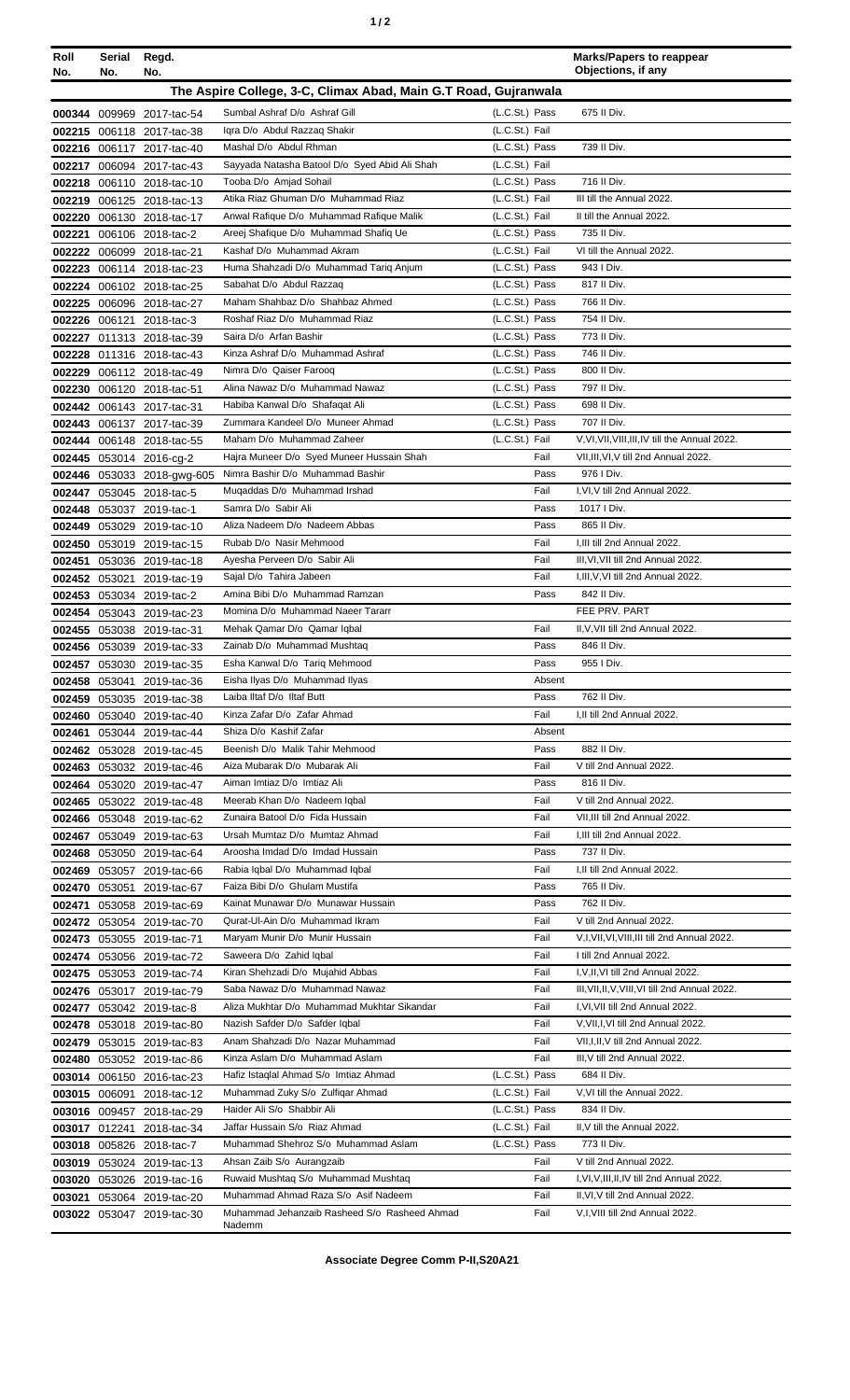| Roll<br>No. | Serial<br>No.                                                   | Regd.<br>No.              |                                     |                | <b>Marks/Papers to reappear</b><br>Objections, if any |  |  |  |
|-------------|-----------------------------------------------------------------|---------------------------|-------------------------------------|----------------|-------------------------------------------------------|--|--|--|
|             | The Aspire College, 3-C, Climax Abad, Main G.T Road, Gujranwala |                           |                                     |                |                                                       |  |  |  |
| 003023      | 053025                                                          | 2019-tac-39               | Muhammad Zakria S/o Muhammad Khalid | Fail           | V, VIII, VI till 2nd Annual 2022.                     |  |  |  |
| 003024      | 053027                                                          | 2019-tac-41               | Muhammad Azeem S/o Madassar Nazir   | Absent         |                                                       |  |  |  |
| 003025      | 053062                                                          | 2019-tac-54               | Mudasar Ali S/o Satar Ahmad         | Absent         |                                                       |  |  |  |
|             | 003026 053059                                                   | 2019-tac-59               | Abdul Majid S/o Ghulam Mustifa      | Fail           | I, VI, V till 2nd Annual 2022.                        |  |  |  |
| 003027      | 053023                                                          | 2019-tac-6                | Hafiz Arslan Ahmad S/o ljaz Ahmad   | Fail           | I, V, VI, III till 2nd Annual 2022.                   |  |  |  |
| 003028      | 053061                                                          | 2019-tac-60               | Syed Tazeem Ali S/o Arif Ali        | Fail           | V till 2nd Annual 2022.                               |  |  |  |
| 003029      |                                                                 | 053060 2019-tac-61        | Nadeem Ahmad S/o Saif Ullah         | Absent         |                                                       |  |  |  |
| 003030      | 053063                                                          | 2019-tac-73               | Waleed Khalid S/o Khalid Mehmood    | Fail           | VI.I till 2nd Annual 2022.                            |  |  |  |
| 003031      | 053046                                                          | 2019-tac-76               | Zagim Abbas S/o Muhammad Aslam      | Fail           | IV, VII, V, VI, III, I, II till 2nd Annual 2022.      |  |  |  |
| 003032      |                                                                 | 053016 2019-tac-78        | Arslan Ali S/o Muhammad Mehdi       | Absent         |                                                       |  |  |  |
| 018571      | 006296                                                          | 2017-tac-53               | Namreen D/o Muhammad Asif           | (L.C.St.) Pass | 851 II Div.                                           |  |  |  |
| 018689      | 013330                                                          | 2018-tac-36               | Togeer Ahmad S/o Muhammad Nazir     | (L.C.St.) Fail | V till the Annual 2022.                               |  |  |  |
|             |                                                                 | 019104 053031 2019-tac-32 | Aroosham Ilyas D/o Muhammad Ilyas   | Fail           | II till 2nd Annual 2022.                              |  |  |  |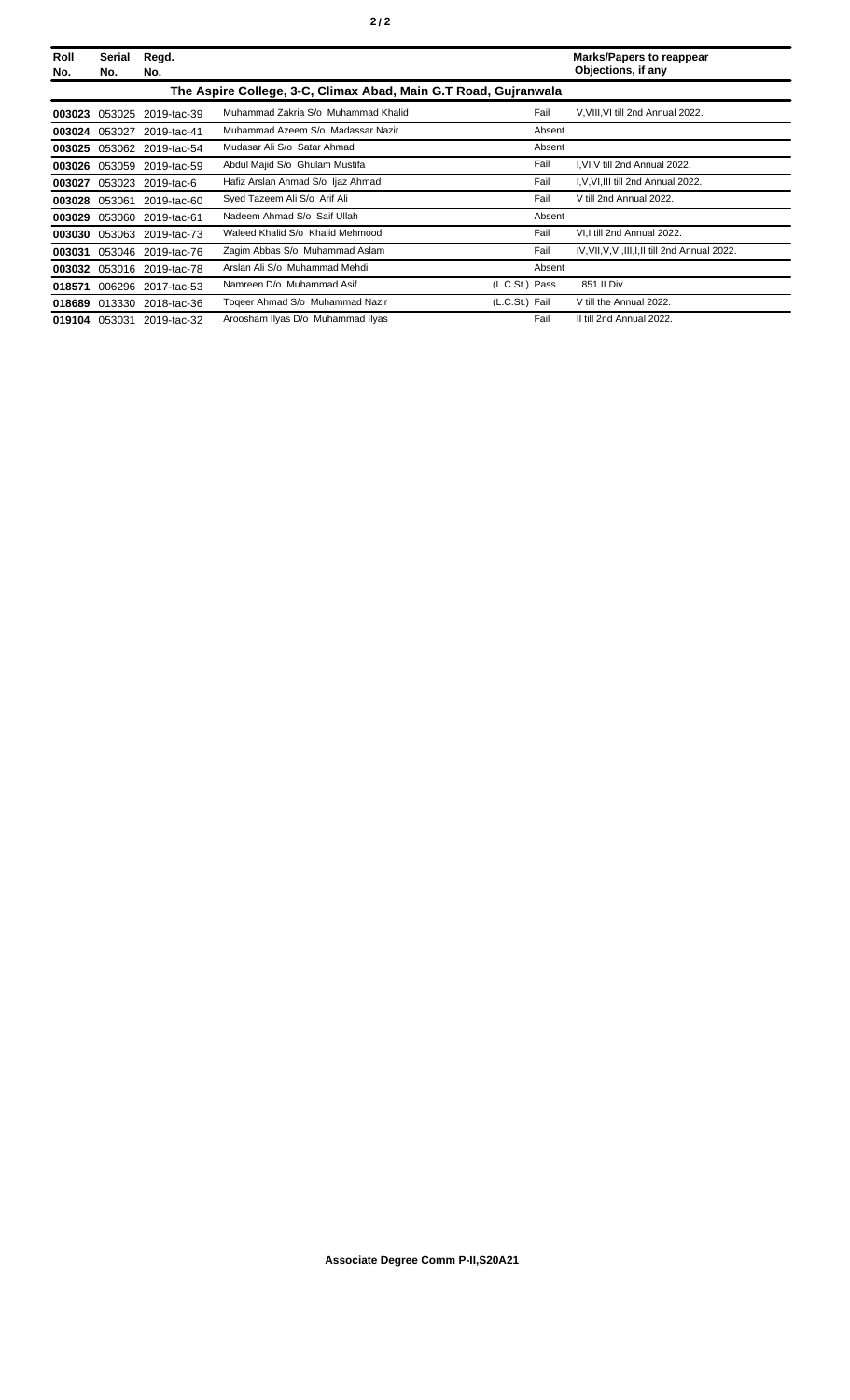| ٠<br>۰. |
|---------|
|---------|

| Roll<br>No. | <b>Serial</b><br>No. | Regd.<br>No.               |                                                 |                |        | <b>Marks/Papers to reappear</b><br>Objections, if any |
|-------------|----------------------|----------------------------|-------------------------------------------------|----------------|--------|-------------------------------------------------------|
|             |                      |                            | United College, G.T. Road, Kamonke, Gujranwala. |                |        |                                                       |
|             |                      | 004266 054269 2019-ucg-106 | Rushna Shahzadi D/o Muhammad Ramzan             |                | Pass   | 747 II Div.                                           |
| 004267      | 054273               | 2019-ucg-203               | Rabia Fatima D/o Muhammad Arif                  |                | Fail   | V, II till 2nd Annual 2022.                           |
| 004268      |                      | 054275 2019-ucg-204        | Hira D/o Bismillah Bani                         |                | Pass   | 919   Div.                                            |
| 004269      | 054277               | 2019-ucg-206               | Fatima D/o Abdul Ghani                          |                | Pass   | 797 II Div.                                           |
| 004270      |                      | 054278 2019-ucg-207        | Nazma D/o Masood Akhtar                         |                | Pass   | 768 II Div.                                           |
| 004271      |                      | 054262 2019-ucg-221        | Uzma D/o Sultan Ullah                           |                | Pass   | 968   Div.                                            |
|             |                      | 004272 054264 2019-ucg-223 | Ansa Kausar D/o Muhammad Rasheed                |                | Pass   | 821 II Div.                                           |
|             | 004273 054271        | 2019-ucg-224               | Hafsa D/o Sana Ullah                            |                | Pass   | 901   Div.                                            |
| 004274      |                      | 054266 2019-ucg-225        | Hamna D/o Nazeer Hussain                        |                | Pass   | 927   Div.                                            |
|             |                      | 004275 054272 2019-ucg-226 | Mainmoona Manzoor D/o Manzoor Ahmad             |                |        | <b>R.L PART-I</b>                                     |
|             |                      | 004276 054263 2019-ucg-227 | Javeria Zulfiqar D/o Zulfiqar Ali Tabassum      |                | Pass   | 970   Div.                                            |
| 004277      |                      | 054265 2019-ucg-228        | Kinza Bibi D/o Muhammad Waris                   |                | Pass   | 851 II Div.                                           |
| 004278      |                      | 054276 2019-ucg-229        | Anam Shahzadi D/o Muhammad Idrees               |                | Pass   | 938   Div.                                            |
| 004279      |                      | 054267 2019-ucg-231        | Sidra Sattar D/o Abdul Sattar                   |                | Pass   | 813 II Div.                                           |
| 004280      |                      | 054268 2019-ucg-232        | Saman Ghaffar D/o Abdul Ghafar                  |                | Pass   | 779 II Div.                                           |
| 004281      |                      | 054270 2019-ucg-233        | Rimsha Amjad D/o Amjad Ali Shah                 |                | Fail   | I till 2nd Annual 2022.                               |
| 004282      |                      | 054274 2019-ucg-234        | Ayesha D/o Muhammad Ashraf                      |                | Fail   | II till 2nd Annual 2022.                              |
| 004390      | 007361               | 2016-ucg-144               | Nouman Muhammad S/o Muhammad Ashraf             | (L.C.St.) Pass |        | 714 II Div.                                           |
| 004391      |                      | 007348 2017-ucg-152        | Mohsin Muavia S/o Jalil Ur Rehman               | (L.C.St.) Fail |        |                                                       |
|             |                      | 004392 005067 2018-z-58827 | Shahrooz Shahzad S/o Ghulam Rasool              | (L.C.St.) Fail |        |                                                       |
|             |                      | 004393 054284 2018-ggk-12  | Khawer Hussain S/o Liagat Ali                   |                | Fail   | III, I, II, V, VII, VI till 2nd Annual 2022.          |
| 004394      |                      | 054285 2019-ucg-200        | Sarfraz Ahmad S/o Amanat Ali                    |                | Pass   | 825 II Div.                                           |
| 004395      | 054286               | 2019-ucg-201               | Hamza Sattar S/o Abdul Sattar                   |                | Absent |                                                       |
| 004396      | 054280               | 2019-ucg-208               | Rizwan Shafaqat S/o Shafaqat Ali                |                | Fail   | IV.III.II.VII.I.VI.V till 2nd Annual 2022.            |
| 004397      |                      | 054279 2019-ucg-209        | Alyaan Hassan S/o Liagat Ali                    |                | Fail   | VII, VI, III till 2nd Annual 2022.                    |
| 004398      | 054281               | 2019-ucg-213               | Muhammad Musharaf S/o Muhammad Aslam            |                | Absent |                                                       |
| 004399      |                      | 054282 2019-ucg-216        | Wahab Butt S/o Muhammad Afzal                   |                | Fail   | II, V till 2nd Annual 2022.                           |
| 004400      |                      | 054283 2019-ucg-217        | Umair Rahman S/o Magbool Ahmad                  |                | Fail   | V,IV, VII, III till 2nd Annual 2022.                  |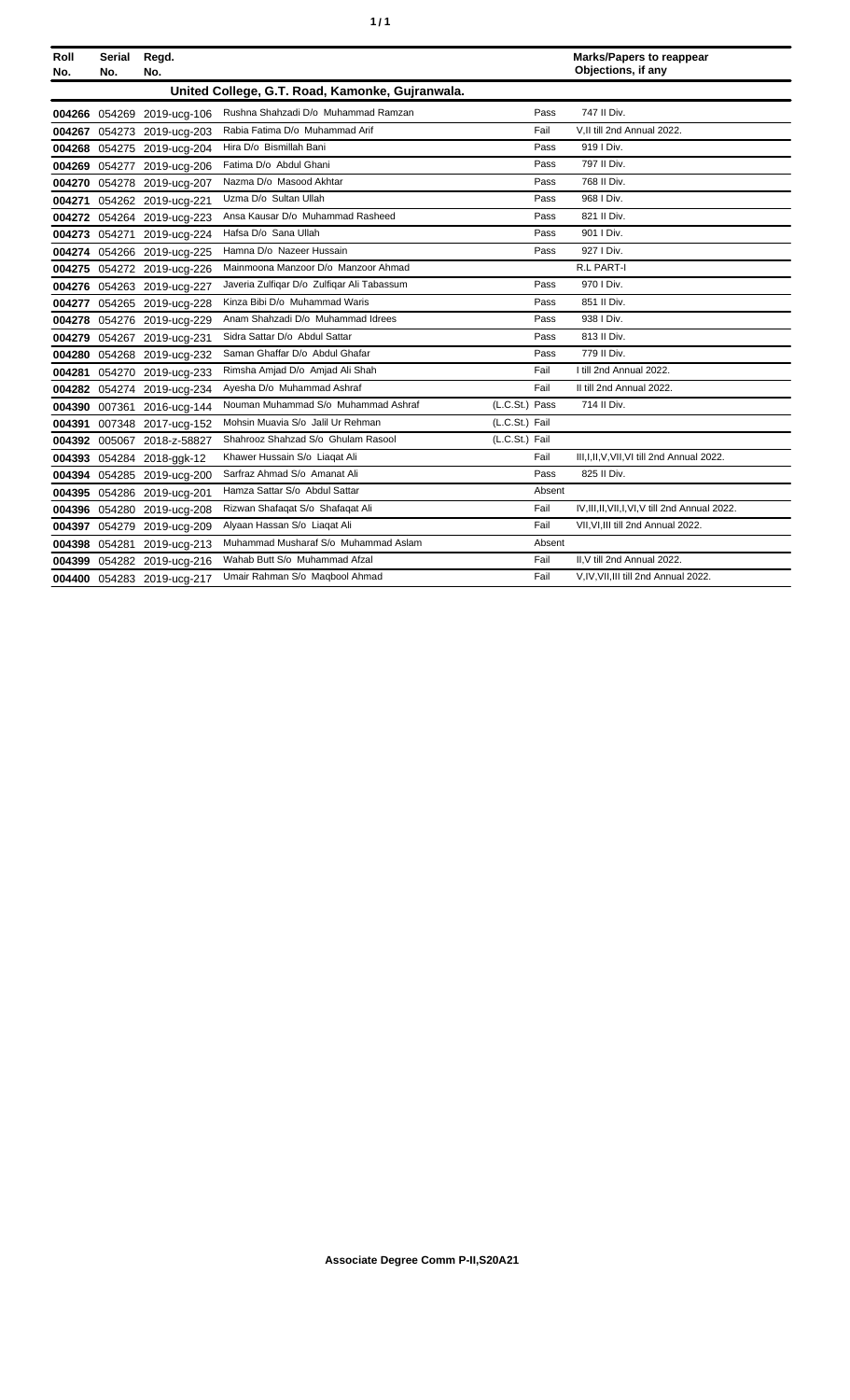| ٦ | ٠ |
|---|---|
|   |   |

| Roll                                                  | <b>Serial</b> | Regd.                      |                                             |                  | <b>Marks/Papers to reappear</b>                  |  |  |  |
|-------------------------------------------------------|---------------|----------------------------|---------------------------------------------|------------------|--------------------------------------------------|--|--|--|
| No.                                                   | No.           | No.                        |                                             |                  | Objections, if any                               |  |  |  |
| The Webster College of Commerce, Kamonke, Gujranwala. |               |                            |                                             |                  |                                                  |  |  |  |
|                                                       |               | 004283 068253 2019-wbg-100 | Muneeba Ashfaq D/o Muhammad Ashfaq          | Pass             | 887 II Div.                                      |  |  |  |
| 004284                                                |               | 068245 2019-wbg-85         | Moazma Zareef D/o Muhammad Zareef           | Fail             | V, II till 2nd Annual 2022.                      |  |  |  |
| 004285                                                |               | 068246 2019-wbg-86         | Shaina Tariq D/o Sh, Muhammad Tariq         | Pass             | 1018   Div.                                      |  |  |  |
| 004286                                                |               | 068247 2019-wbg-87         | Tayyaba Arshad D/o Arshad Saddique          | Fail             | II till 2nd Annual 2022.                         |  |  |  |
| 004287                                                |               | 068248 2019-wbg-89         | Sehr D/o Abdul Hameed                       | Pass             | 947   Div.                                       |  |  |  |
| 004288                                                |               | 068249 2019-wbg-90         | Hamna D/o Ijaz Rasool                       | Pass             | 885 II Div.                                      |  |  |  |
| 004289                                                |               | 068250 2019-wbg-91         | Areesha D/o Muhammad Naseer                 | Pass             | 843 II Div.                                      |  |  |  |
| 004290                                                |               | 068251 2019-wbg-92         | Igra Mehboob D/o Mehboob Ahmad              | Pass             | 889 II Div.                                      |  |  |  |
| 004291                                                |               | 068254 2019-wbg-94         | Tayyaba Rani D/o Iftikhar Hussain           | Fail             | VII till 2nd Annual 2022.                        |  |  |  |
| 004292                                                |               | 068255 2019-wbg-95         | Sadia Sarwar D/o Ch. Muhammad Sarwar Janjua | Absent           |                                                  |  |  |  |
| 004293                                                |               | 068252 2019-wbg-96         | Igra Saleem D/o Muhammad Saleem             | Pass             | 834 II Div.                                      |  |  |  |
| 004294                                                |               | 068256 2019-wbg-97         | Naima Shahzad D/o Shahzad Mahmood           | Fail             | VII till 2nd Annual 2022.                        |  |  |  |
| 004295                                                |               | 068267 2019-wbg-98         | Anishba D/o Imtiaz Ali                      | Pass             | 900 I Div.                                       |  |  |  |
| 004296                                                |               | 068268 2019-wbg-99         | Muqadas Mushtaq D/o Mushtaq Ahmad           | Fail             | IV till 2nd Annual 2022.                         |  |  |  |
| 004297                                                |               | 012914 2013-wbg-100        | Andleeb Shafqat D/o Muhammad Shafqat        | (L.C.St.) Fail   | II, VI till the Annual 2022.                     |  |  |  |
| 004300                                                |               | 006490 2017-wbg-123        | Hifzan Bano D/o Abdur Rasheed               | (L.C.St.) Pass   | 715 II Div.                                      |  |  |  |
| 004301                                                |               | 006494 2017-wbg-79         | Nimra Ikram D/o Sheikh Muhammad Ikram       | (L.C.St.) Pass   | 758 II Div.                                      |  |  |  |
|                                                       |               | 004302 006499 2017-wbg-81  | Amina Mubeen D/o Muhammad Yousaf            | (L.C.St.) Pass   | 769 II Div.                                      |  |  |  |
|                                                       |               | 004312 006507 2018-wbg-102 | Areeg Zahra D/o Nadeem Ali Gill             | (L.C.St.) Pass   | 746 II Div.                                      |  |  |  |
|                                                       |               | 004313 006495 2018-wbg-103 | Kaynat D/o Maqbool Hussain                  | (L.C.St.) Pass   | 871 II Div.                                      |  |  |  |
| 004314                                                |               | 006492 2018-wbg-104        | Zainab Ashraf D/o Muhammad Ashraf           | (L.C.St.) Pass   | 752 II Div.                                      |  |  |  |
|                                                       |               | 004315 006504 2018-wbg-106 | Ayesha Safder D/o Safder Ali                | (L.C.St.) Pass   | 754 II Div.                                      |  |  |  |
| 004316                                                |               | 006502 2018-wbg-107        | Natasha D/o Zahid Farooq                    | (L.C.St.) Pass   | 830 II Div.                                      |  |  |  |
| 004317                                                |               | 006498 2018-wbg-94         | Ifra Irshad D/o Muhammad Irshad             | (L.C.St.) Pass   | 811 II Div.                                      |  |  |  |
| 004401                                                |               | 068266 2017-gcc-110        | Ahmad Waqar S/o Muhammad Arshad             | Fail             | III, II till 2nd Annual 2022.                    |  |  |  |
| 004402                                                |               | 068263 2019-wbg-106        | Muhammad Faraz S/o Muhammad Boota           | Fail             | I, VII, II, III, VI, V, IV till 2nd Annual 2022. |  |  |  |
| 004403                                                |               | 068264 2019-wbg-107        | Arslan Ali S/o Waris Ali                    | Pass             | 869 II Div.                                      |  |  |  |
| 004404                                                |               | 068265 2019-wbg-108        | Ali Hasan S/o Muhammad Yousaf Khan          | Fail             | IV,I,V,III,II,VII,VI till 2nd Annual 2022.       |  |  |  |
| 004405                                                |               | 068260 2019-wbg-109        | Usama Akram S/o Muhammad Akram              | Fail             | II, VII till 2nd Annual 2022.                    |  |  |  |
| 004406                                                | 068261        | 2019-wbg-111               | Muhammad Shahab S/o Muhammad Shahbaz        | Fail             | VII, V, VIII, IV till 2nd Annual 2022.           |  |  |  |
| 004407                                                |               | 068262 2019-wbg-112        | Ali Husnain S/o Muhammad Husain             | Fail             | V, III, I, VI till 2nd Annual 2022.              |  |  |  |
| 004408                                                |               | 068258 2019-wbg-113        | Sabtain Hamza S/o Muhammad Sarwar           | Fail             | I.III.VII till 2nd Annual 2022.                  |  |  |  |
|                                                       |               | 004409 068259 2019-wbg-116 | Basim Mustafa S/o Nazir Ahmad               | Fail             | I, VII, IV, II, III, VI, V till 2nd Annual 2022. |  |  |  |
|                                                       |               | 004410 068257 2019-wbg-117 | Hammad Mustafa S/o Muhammad Riaz Shahid     | Fail             | I, V, VII, IV, VI till 2nd Annual 2022.          |  |  |  |
| 004412                                                | 012011        | 2015-wbg-60                | Muhammad Bilal Khalid S/o Muhammad Khalid   | (L.C.St.) Absent |                                                  |  |  |  |
| 004413                                                |               | 006488 2017-ug-75          | Muhammad Muhsan Shehzad S/o Muhammad Boota  | (L.C.St.) Pass   | 932 I Div.                                       |  |  |  |
| 004420                                                |               | 006489 2018-wbg-112        | Tussawar Husain S/o Abdul Hameed            | (L.C.St.) Pass   | 708 II Div.                                      |  |  |  |
| 004421                                                |               | 006487 2018-wbg-114        | Muhammad Umar S/o Muhammad Ilyas            | (L.C.St.) Pass   | 859 II Div.                                      |  |  |  |
| 004422                                                |               | 006480 2018-wbg-115        | Muhammad Salman Butt S/o Ehsan Elahi        | (L.C.St.) Pass   | 774 II Div.                                      |  |  |  |
| 004423                                                |               | 006485 2018-wbg-116        | Zain Ali Zikria S/o Muhammad Zikria Raza    | (L.C.St.) Fail   | V till the Annual 2022.                          |  |  |  |
| 004424                                                |               | 006484 2018-wbg-117        | Tahir Ali S/o Shaukat Ali Quraishi          | (L.C.St.) Pass   | 823 II Div.                                      |  |  |  |
| 004425                                                |               | 006475 2018-wbg-124        | Ahtisham Naseem S/o Muhammad Naseem         | (L.C.St.) Fail   | IV, II, V, VII till the Annual 2022.             |  |  |  |
|                                                       |               | 004426 006477 2018-wbg-125 | Ali Raza Fiaz S/o Fiaz Ahmad                | (L.C.St.) Fail   | V till the Annual 2022.                          |  |  |  |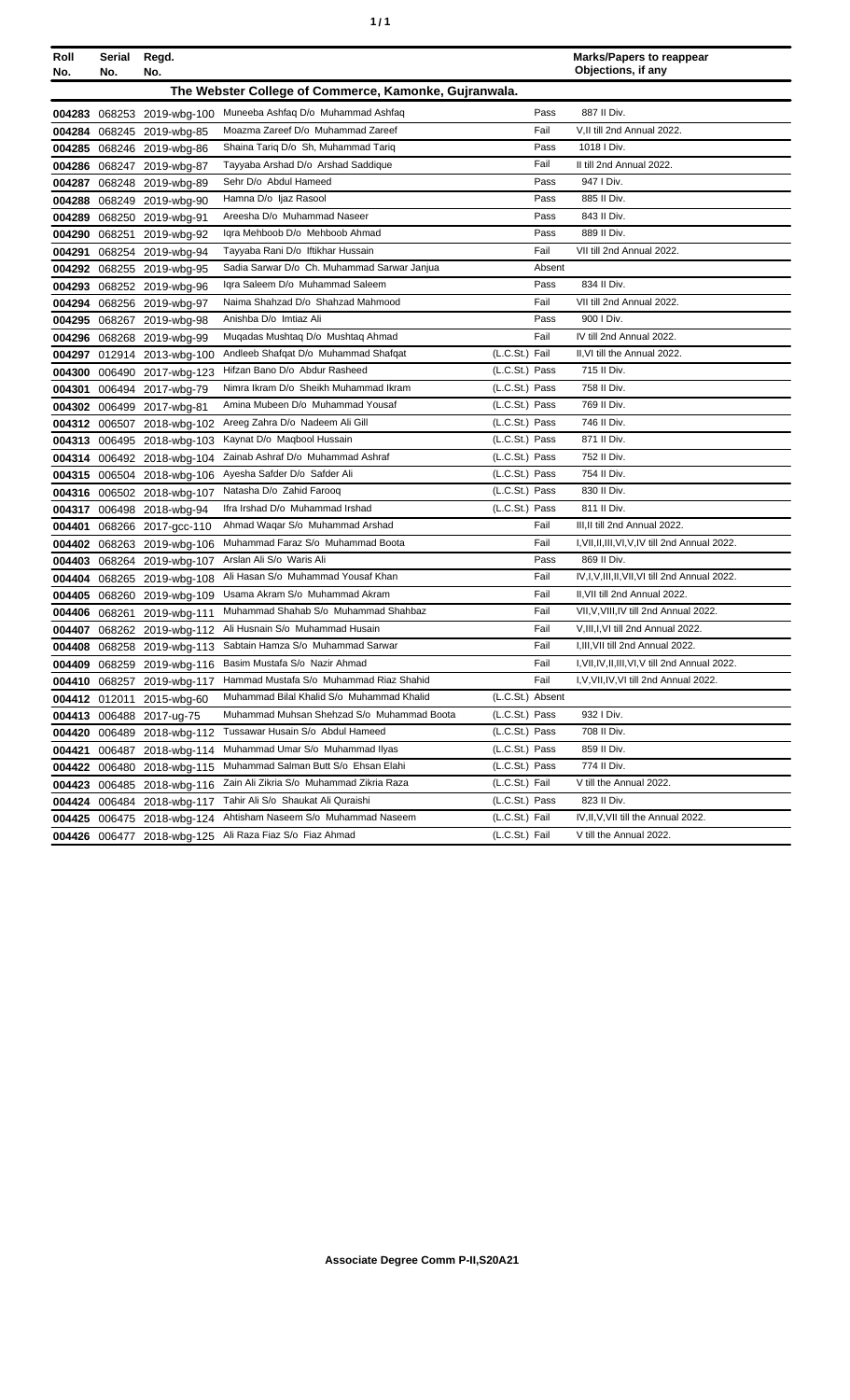| Roll<br>No. | <b>Serial</b><br>No. | Regd.<br>No.              |                                                          |                  | Marks/Papers to reappear<br>Objections, if any |
|-------------|----------------------|---------------------------|----------------------------------------------------------|------------------|------------------------------------------------|
|             |                      |                           | Zeitech College of Commerce, Satellite Town, Guiranwala. |                  |                                                |
|             |                      | 002086 003903 2018-zcg-10 | Sidra Younas D/o Younas Masih                            | (L.C.St.) Fail   | V, III, VI till the Annual 2022.               |
|             |                      | 002087 003715 2018-zcg-11 | Arooi D/o Abdul Razzaq                                   | (L.C.St.) Fail   | V.III till the Annual 2022.                    |
|             |                      | 002088 004913 2018-zcg-3  | Remisha Akram D/o Muhammad Akram                         | (L.C.St.) Fail   | V.I.IV till the Annual 2022.                   |
|             |                      | 002089 004517 2018-zcg-6  | Mahnoor Fatima D/o Shahzad Mehmood                       | (L.C.St.) Absent |                                                |
|             |                      | 002090 004528 2018-zcg-8  | Nimra Ashraf D/o Muhammad Ashraf                         | (L.C.St.) Fail   | VI till the Annual 2022.                       |
|             | 007199 007677        | 2017-ncg-12               | Ramna Sajjad D/o Sajjad Khalid                           | (L.C.St.) Fail   | VI till the Annual 2022.                       |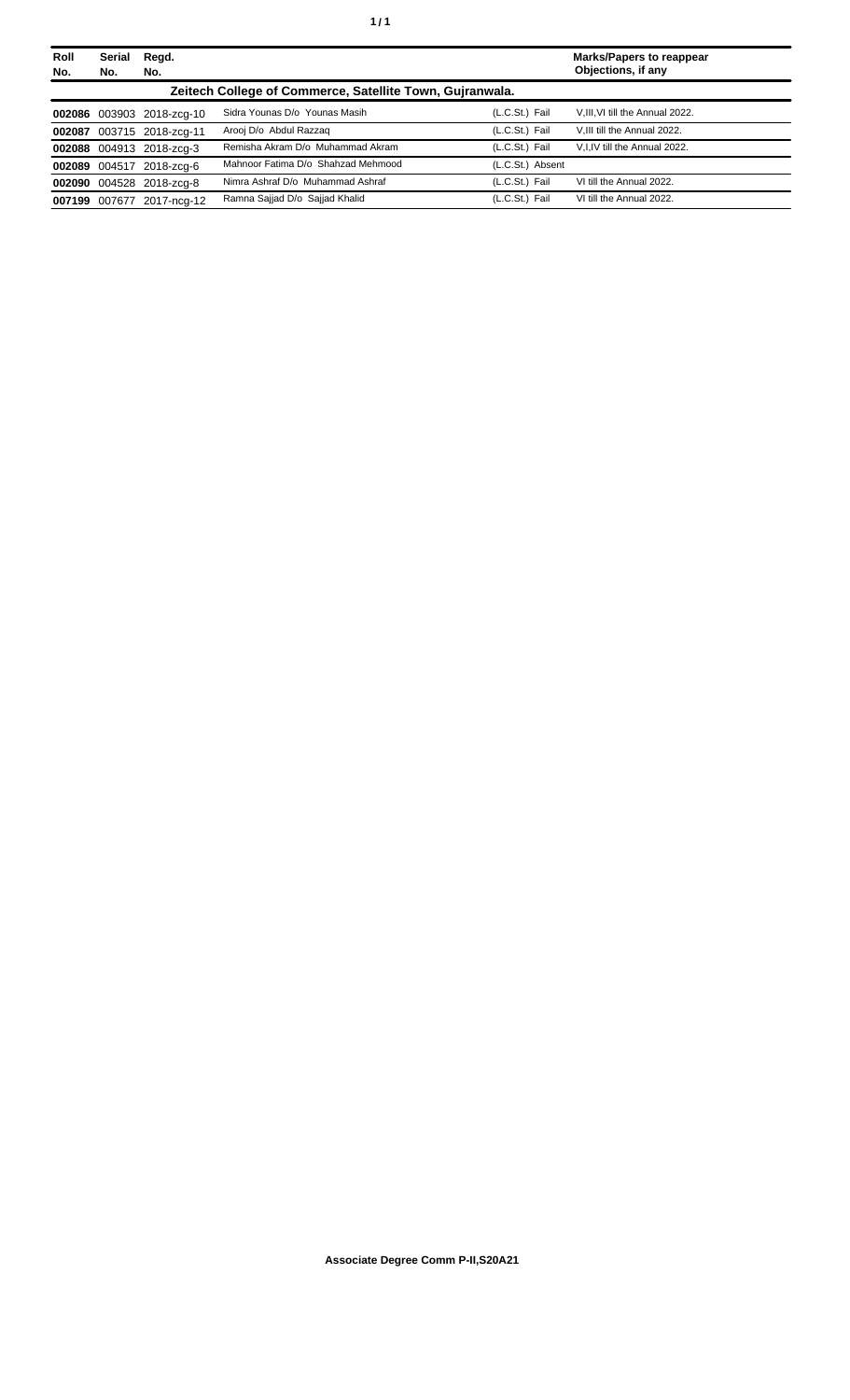| Roll<br>No. | Serial<br>No.                                                | Regd.<br>No.              |                                            |                |        | <b>Marks/Papers to reappear</b><br>Objections, if any |  |  |
|-------------|--------------------------------------------------------------|---------------------------|--------------------------------------------|----------------|--------|-------------------------------------------------------|--|--|
|             | Islamic Asian College of Commerce, G.T. Road, Kharian Cantt. |                           |                                            |                |        |                                                       |  |  |
| 004473      | 057045                                                       | 2019-ack-25               | Magadas Nawaz D/o Muhammad Nawaz           |                | Fail   | IV, VII, III, V till 2nd Annual 2022.                 |  |  |
|             |                                                              | 004474 057046 2019-ack-26 | Riffat Yasmeen D/o Muhammad Younas         |                | Fail   | V, III, VI till 2nd Annual 2022.                      |  |  |
|             | 004475 057051                                                | 2019-ack-27               | Sania Qadeer D/o Abdul Qadeer              |                | Fail   | IV, V till 2nd Annual 2022.                           |  |  |
|             | 004476 057050                                                | 2019-ack-28               | Rabia Khadam D/o Khadam Hussain            |                | Pass   | 964   Div.                                            |  |  |
| 004477      | 057049                                                       | 2019-ack-35               | Abeer Fatima D/o Syed Ali Waris Rizvi      |                | Absent |                                                       |  |  |
| 004487      |                                                              | 010416 2018-ack-40        | Ayesha Jamshaid D/o Jamshaid Iqbal         | (L.C.St.) Fail |        | V.II till the Annual 2022.                            |  |  |
|             |                                                              | 004488 010254 2018-ack-41 | Alina Naseer D/o Naseer Ahmed              | (L.C.St.) Fail |        | I till the Annual 2022.                               |  |  |
|             |                                                              | 004489 010906 2018-ack-49 | Aiza Asif D/o Asif Nadeem                  | (L.C.St.) Fail |        | I till the Annual 2022.                               |  |  |
|             |                                                              | 004506 007314 2018-ack-53 | Asad Saleem S/o Shaikh Saleem Ullah        | (L.C.St.) Fail |        | VII, II till the Annual 2022.                         |  |  |
| 004507      | 057047                                                       | 2019-ack-22               | Adnan Khalid S/o Khalid Hussain Malik      |                | Absent |                                                       |  |  |
|             |                                                              | 004508 057053 2019-ack-23 | Mujtaba Hussain S/o Tassadag Hussain       |                | Absent |                                                       |  |  |
| 004509      |                                                              | 057052 2019-ack-32        | Muhammad Shaban Haider S/o Ghulam Muhammad |                | Fail   |                                                       |  |  |
| 004510      |                                                              | 057048 2019-ack-33        | Zawar Afzal S/o Muhammad Afzal Naz         |                | Absent |                                                       |  |  |
|             |                                                              | 004520 006289 2018-ack-33 | Muhammad Usama Naeem S/o Muhammad Naeem    | (L.C.St.) Fail |        | V till the Annual 2022.                               |  |  |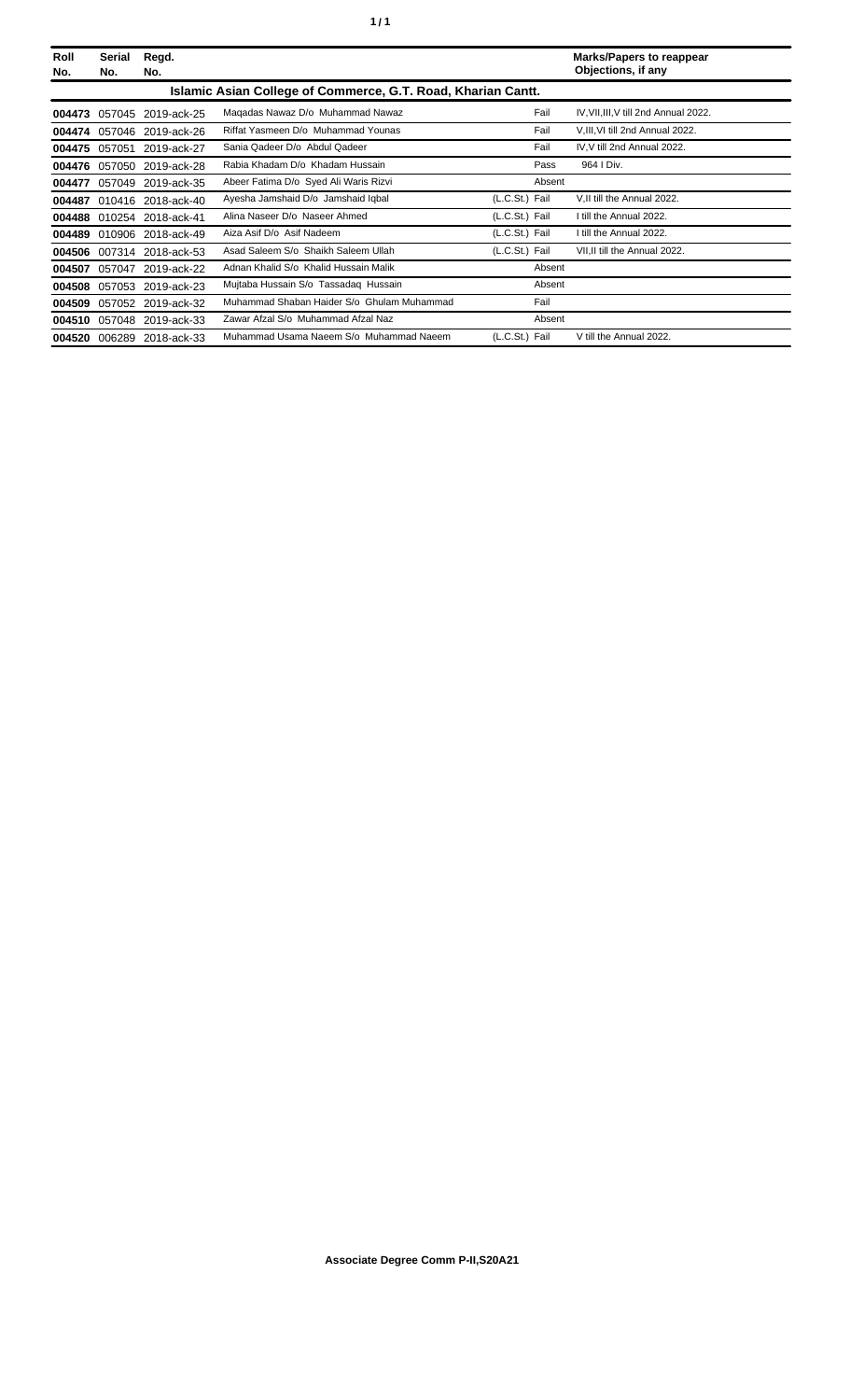| Roll<br>No.                                     | Serial<br>No. | Regd.<br>No.              |                                    |      | Marks/Papers to reappear<br>Objections, if any    |  |  |
|-------------------------------------------------|---------------|---------------------------|------------------------------------|------|---------------------------------------------------|--|--|
| Aimery College of Commerce, Jinnah Road, Guirat |               |                           |                                    |      |                                                   |  |  |
|                                                 |               | 003431 071018 2015-aig-14 | Hammad Butt S/o Muhammad Rafi Butt | Fail | I, II, VI, III, VIII, V, IV till 2nd Annual 2022. |  |  |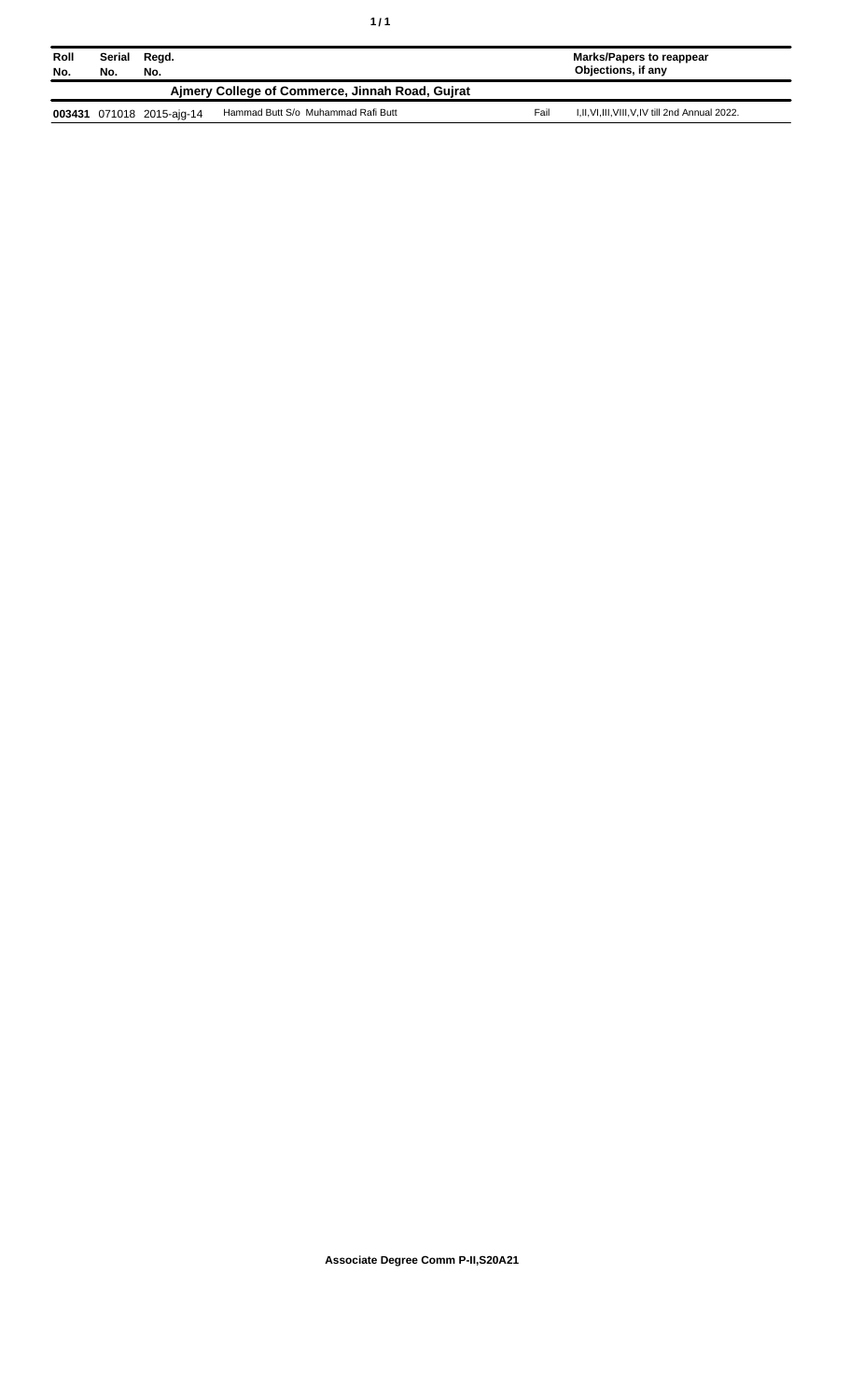| Roll<br>No. | Serial<br>No. | Regd.<br>No.              |                                           |                | <b>Marks/Papers to reappear</b><br>Objections, if any |
|-------------|---------------|---------------------------|-------------------------------------------|----------------|-------------------------------------------------------|
|             |               |                           | <b>Guirat College of Commerce, Guirat</b> |                |                                                       |
|             |               | 003280 000591 2018-ccg-17 | Atyia Noreen D/o Faiz Rasool              | (L.C.St.) Pass | 754 II Div.                                           |
|             |               | 003432 012282 2012-cbg-86 | Qasim Mazhar S/o Mazhar Igbal             | (L.C.St.) Fail | IV, II, I, V, VII, VI till 2nd Annual 2022.           |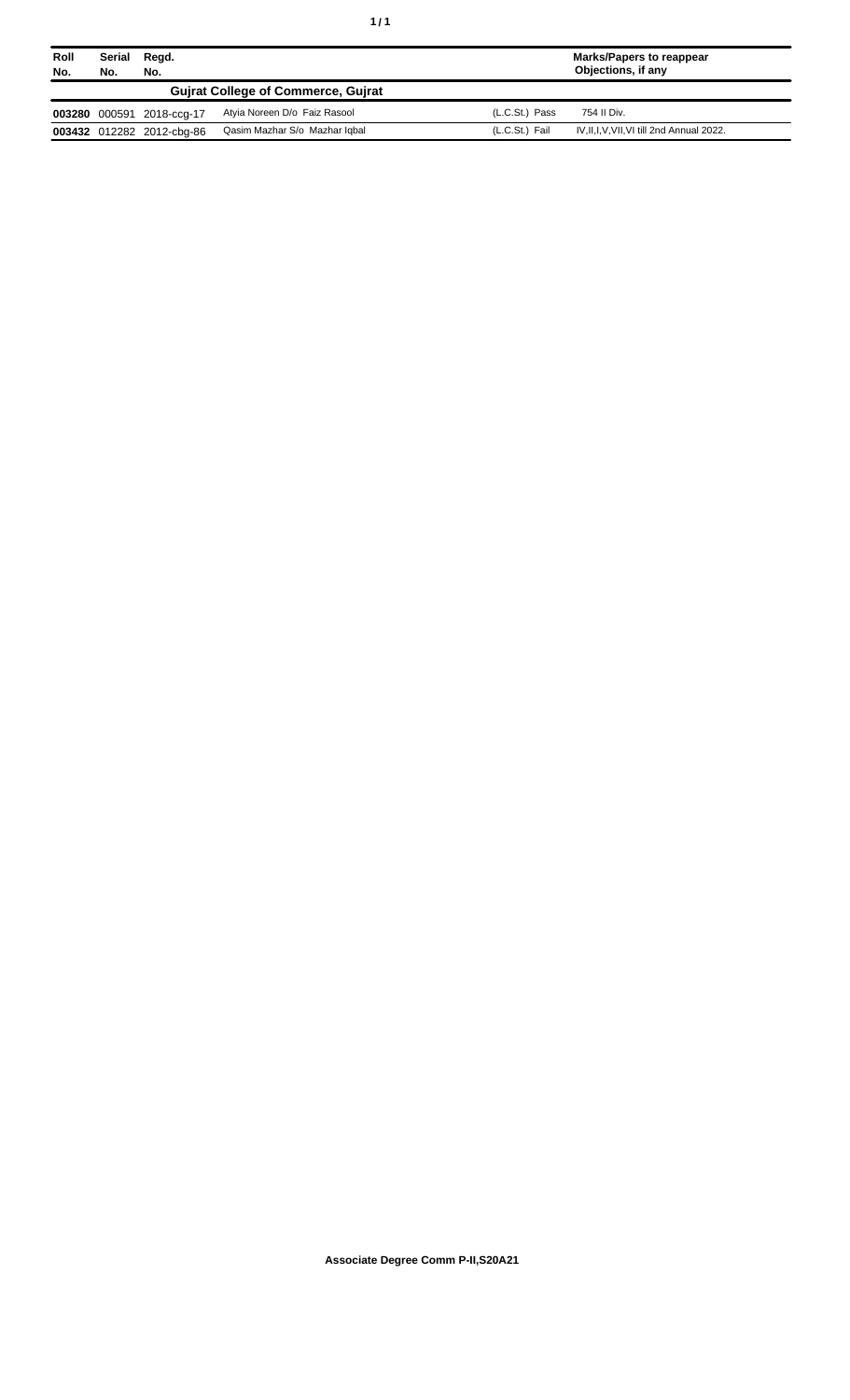| I<br>×<br>۰. |
|--------------|
|--------------|

| Roll<br>No. | Serial<br>No. | Regd.<br>No.                                           |                                                                                   |                                  | <b>Marks/Papers to reappear</b><br>Objections, if any  |
|-------------|---------------|--------------------------------------------------------|-----------------------------------------------------------------------------------|----------------------------------|--------------------------------------------------------|
|             |               |                                                        | <b>Government College of Commerce, Gujrat</b>                                     |                                  |                                                        |
|             |               |                                                        |                                                                                   |                                  |                                                        |
|             |               | 003281 009181 2011-ccg-67                              | Saira Bano D/o Muhammad Riaz<br>Mahab Ramzan D/o Ch Muhammad Ramzan Gondal        | (L.C.St.) Fail<br>(L.C.St.) Pass | V, IV, I, III, VI till 2nd Annual 2022.<br>724 II Div. |
|             |               | 003282 000687 2013-ccg-73<br>003283 000685 2014-ccg-40 | Igra Khanam D/o Muhammad Ashraf                                                   | (L.C.St.) Fail                   | V.I till the Annual 2022.                              |
|             |               | 003284 000686 2014-ccg-43                              | Shaista Ghafoor D/o Mirza Abdul Ghafoor                                           | (L.C.St.) Fail                   | II, III, I, VII, IV, V till the Annual 2022.           |
|             |               | 003285 000679 2015-ccg-59                              | Kanwal Naz D/o Abdul Qayyum                                                       | (L.C.St.) Pass                   | 666 III Div.                                           |
|             |               | 003286 000677 2016-ccg-45                              | Rida Sajid D/o Sajid Hussain                                                      | (L.C.St.) Pass                   | 687 II Div.                                            |
|             |               | 003287 001742 2016-ccg-50                              | Aqsa Rabab D/o Muhammad Sharif                                                    | (L.C.St.) Absent                 |                                                        |
|             |               | 003288 006181 2017-ccg-2                               | Rabia Fatima D/o Muhammad Hanif                                                   | (L.C.St.) Fail                   | I.V.III.VI.VII till 2nd Annual 2022.                   |
| 003289      |               | 000666 2017-ccg-29                                     | Baseera Fiaz D/o Muhammad Fiaz                                                    | (L.C.St.) Pass                   | 698 II Div.                                            |
| 003290      |               | 000667 2017-ccg-33                                     | Sehresh Gulzar D/o Muhammad Gulzar                                                | (L.C.St.) Fail                   | V,I, VI till 2nd Annual 2021.                          |
| 003291      |               | 000682 2017-ccg-43                                     | Ansa Sajjad D/o Sajjad Ahmad                                                      | (L.C.St.) Fail                   | V till the Annual 2022.                                |
|             |               | 003292 000669 2017-ccg-45                              | Ume Saria Ishtiaq D/o Ishtiaq Hussain<br>Tabinda Rehman D/o Muhammad Abdul Rehman | (L.C.St.) Fail<br>(L.C.St.) Pass | 720 II Div.                                            |
|             |               | 003293 001138 2017-ccg-62<br>003294 000350 2018-ccg-10 | Mishal Haider D/o Sajjad Haider                                                   | (L.C.St.) Fail                   | IV, V till the Annual 2022.                            |
|             |               | 003295 012207 2018-ccg-113                             | Sumbal Shahzadi D/o Muhammad Anyet                                                | (L.C.St.) Fail                   | V, I, III till the Annual 2022.                        |
|             |               | 003296 010615 2018-ccq-115                             | Nimra Javed D/o Javed Iqbal                                                       | (L.C.St.) Fail                   | I, V, VI till the Annual 2022.                         |
|             |               | 003297 000602 2018-ccg-116                             | Sawaira Nadeem D/o Nadeem Abbas                                                   | (L.C.St.) Fail                   | V.I.VI till the Annual 2022.                           |
| 003298      |               | 000728 2018-ccg-13                                     | Eman Ilyas D/o Muhammad Ilyas                                                     | (L.C.St.) Fail                   | III, VI till the Annual 2022.                          |
| 003299      |               | 000577 2018-ccg-14                                     | Bushra Aslam D/o Muhammad Aslam                                                   | (L.C.St.) Pass                   | 790 II Div.                                            |
| 003300      |               | 000590 2018-ccg-15                                     | Zainab Bibi D/o Muhammad Arshad                                                   | (L.C.St.) Pass                   | 749 II Div.                                            |
|             |               | 003301 000593 2018-ccg-19                              | Esha D/o Waseem Ahmad                                                             | (L.C.St.) Pass                   | 755 II Div.                                            |
|             |               | 003302 000596 2018-ccg-21                              | Samina Bibi D/o Nisar Ahmed                                                       | (L.C.St.) Pass                   | 756 II Div.                                            |
|             |               | 003303 000600 2018-ccg-24                              | Tayyaba Arshad D/o Arshad Mehmood                                                 | (L.C.St.) Fail                   | VI till the Annual 2022.                               |
|             |               | 003304 000843 2018-ccg-27                              | Sajal Shahzadi D/o Imdad Ali<br>Fatima Zainab D/o Qadeer Ahmad                    | (L.C.St.) Pass<br>(L.C.St.) Pass | 658 III Div.<br>736 II Div.                            |
|             |               | 003305 000603 2018-ccg-4<br>003306 000346 2018-ccg-6   | Syeda Amina Liga D/o Syed Ligaullah Bukhari                                       | (L.C.St.)                        | <b>FEE</b>                                             |
|             |               | 003307 043649 2019-ccg-100                             | Iman Dar D/o Salahud-Din Dar                                                      | Fail                             | V, III till 2nd Annual 2022.                           |
|             |               | 003308 043665 2019-ccg-101                             | Sakhra Haider D/o Zulfigar Ali Haider                                             | Fail                             | V, IV, VII till 2nd Annual 2022.                       |
|             |               | 003309 043663 2019-ccq-102                             | Syeda Moqadus Fatima D/o Syed Ejaz Ahmad Kazmi                                    | Pass                             | 894 II Div.                                            |
|             |               | 003310 043651 2019-ccg-107                             | Momna Noor D/o Mohsin Saeed Faroogi                                               | Pass                             | 824 II Div.                                            |
|             |               | 003311 043653 2019-ccg-109                             | Saman Basharat D/o Basharat Ali                                                   | Fail                             | IV till 2nd Annual 2022.                               |
|             |               | 003312 043652 2019-ccg-110                             | Sawera D/o Shahid Mehmood                                                         | Fail                             | V.VI till 2nd Annual 2022.                             |
|             |               | 003313 043664 2019-ccq-111                             | Aqsa Qadeer D/o Muhammad Qadeer                                                   | Pass                             | 736 II Div.                                            |
|             |               | 003314 043657 2019-ccg-115                             | Noor UI Ann D/o Muhammad Amjad Fiaz                                               | Fail                             | III, VIII, V, VI, VII, II, IV till 2nd Annual 2022.    |
|             |               | 003315 043666 2019-ccg-52                              | Anshra Noor D/o Nadeem Rafique                                                    | Fail                             | VII, VI till 2nd Annual 2022.                          |
|             |               | 003316 043662 2019-ccg-55                              | Hajra Khalid D/o Khalid Hussain<br>Igra Shahzadi D/o Muhammad Ahsan               | Pass<br>Pass                     | 893 II Div.<br>765 II Div.                             |
|             |               | 003317 043658 2019-ccg-56<br>003318 043661 2019-ccg-59 | Ferzana Kousar D/o Tajammal Hussain                                               | Pass                             | 734 II Div.                                            |
|             |               | 003319 043669 2019-ccg-60                              | Samra Amjad D/o Amjad Hussain                                                     | Pass                             | 816 II Div.                                            |
|             |               | 003320 043647 2019-ccq-81                              | Esha Nawaz D/o Muhammad Nawaz Ahmed                                               | Fail                             | VII, VI till 2nd Annual 2022.                          |
|             |               | 003321 043659 2019-ccg-82                              | Rabia Zubair D/o Zubair Ahmad                                                     | Fail                             | IV, II, VII, V, III, VI till 2nd Annual 2022.          |
|             |               | 003322 043656 2019-ccg-86                              | Kashaf Gulzar D/o Gulzar Ahmad                                                    | Fail                             | VI, IV till 2nd Annual 2022.                           |
|             |               | 003323 043660 2019-ccg-89                              | Zoya Malik D/o Muhammad Malik                                                     | Fail                             | I,IV, VII till 2nd Annual 2022.                        |
|             |               | 003324 043654 2019-ccq-90                              | Alisha D/o Shakeel Ahmed                                                          | Fail                             | VI till 2nd Annual 2022.                               |
|             |               | 003325 043667 2019-ccg-91                              | Agsa D/o Imtiaz Ahmed                                                             | Fail                             | VI till 2nd Annual 2022.                               |
|             |               | 003326 043668 2019-ccg-92                              | Aysha Imtiaz D/o Imtiaz Ahmed                                                     | Fail                             | VI till 2nd Annual 2022.<br>938 I Div.                 |
|             |               | 003327 043650 2019-ccg-93                              | Amina Abbas D/o Muhammad Abbas Khan<br>Asma Saddiqua D/o Ijaz Ahmad               | Pass<br>Fail                     | VII, III, V, IV, VI till 2nd Annual 2022.              |
|             |               | 003328 043694 2019-ccg-96<br>003329 043655 2019-ccg-98 | Asma Bibi D/o Mukhtar Ahmed                                                       | Fail                             | VII, V, VI till 2nd Annual 2022.                       |
|             |               | 003330 043670 2019-ccg-99                              | Amina Betool D/o Mirza Mudsar Hussain                                             | Pass                             | 877 II Div.                                            |
|             |               | 003433 000684 2015-ccg-168                             | Badar Munir S/o Muhammad Munir                                                    | (L.C.St.) Fail                   | V, VII till the Annual 2022.                           |
|             |               | 003434 002046 2017-ccg-11                              | Zubair Saleem S/o Muhammad Saleem                                                 | (L.C.St.) Pass                   | 675 II Div.                                            |
|             |               | 003435 000674 2017-ccg-135                             | Muhammad Khurram Rehman S/o Abdul Rehman                                          | (L.C.St.) Fail                   |                                                        |
|             |               | 003436 000676 2017-ccg-136                             | Kabeer Ali S/o Shabir Hussain                                                     | (L.C.St.) Fail                   |                                                        |
|             |               | 003437 000678 2017-ccg-146                             | Muhammad Faisal S/o Muhammad Inyat                                                | (L.C.St.) Pass                   | 795 II Div.                                            |
|             |               | 003438 002420 2017-ccg-147                             | Muhammad Zeeshan Malik S/o Malik Muhammad Ali Ansar                               | (L.C.St.) Pass                   | 850 II Div.                                            |
|             |               | 003439 000690 2017-ccg-157                             | Sheroz Majid S/o Muhammad Majid                                                   | (L.C.St.) Fail                   |                                                        |
| 003440      |               | 000696 2017-ccg-163                                    | Abdullah Haroon S/o Mazhar Hussain                                                | (L.C.St.) Fail                   | VI,I till the Annual 2022.                             |
| 003441      |               | 003331 2017-ccg-6                                      | Adeel S/o Sabar Hussain                                                           | (L.C.St.) Pass                   | 679 II Div.                                            |
|             |               | 003442 000688 2017-ccg-69                              | Bilal Ahmed S/o Gahfoor Ahmed                                                     | (L.C.St.) Pass<br>(L.C.St.) Fail | 801 II Div.<br>I, V till 2nd Annual 2021.              |
|             |               | 003443 000670 2017-ccg-70                              | Moazzam Ali Butt S/o Abdul Hameed Butt<br>Fahad Sikandar S/o Sikandar Hayat       | (L.C.St.) Pass                   | 769 II Div.                                            |
|             | 003444 000671 | 2017-ccg-78<br>003445 000672 2017-ccg-85               | Syed Imran Ali Kazmi S/o Syed Tanveer Hussain Kazmi                               | (L.C.St.) Fail                   |                                                        |
|             |               | 003446 000662 2018-ccg-101                             | Mohsan Raza S/o Zulfigar Ali                                                      | (L.C.St.) Fail                   | I, V till the Annual 2022.                             |
|             |               | 003447 000663 2018-ccq-102                             | Hassan Saeed S/o Tahir Saeed                                                      | (L.C.St.) Fail                   | VII till the Annual 2022.                              |
|             |               | 003448 000664 2018-ccg-104                             | Zeeshan Ali S/o Shamas Ud Din                                                     | (L.C.St.) Fail                   | II, VII, I, V till the Annual 2022.                    |
|             |               |                                                        |                                                                                   |                                  |                                                        |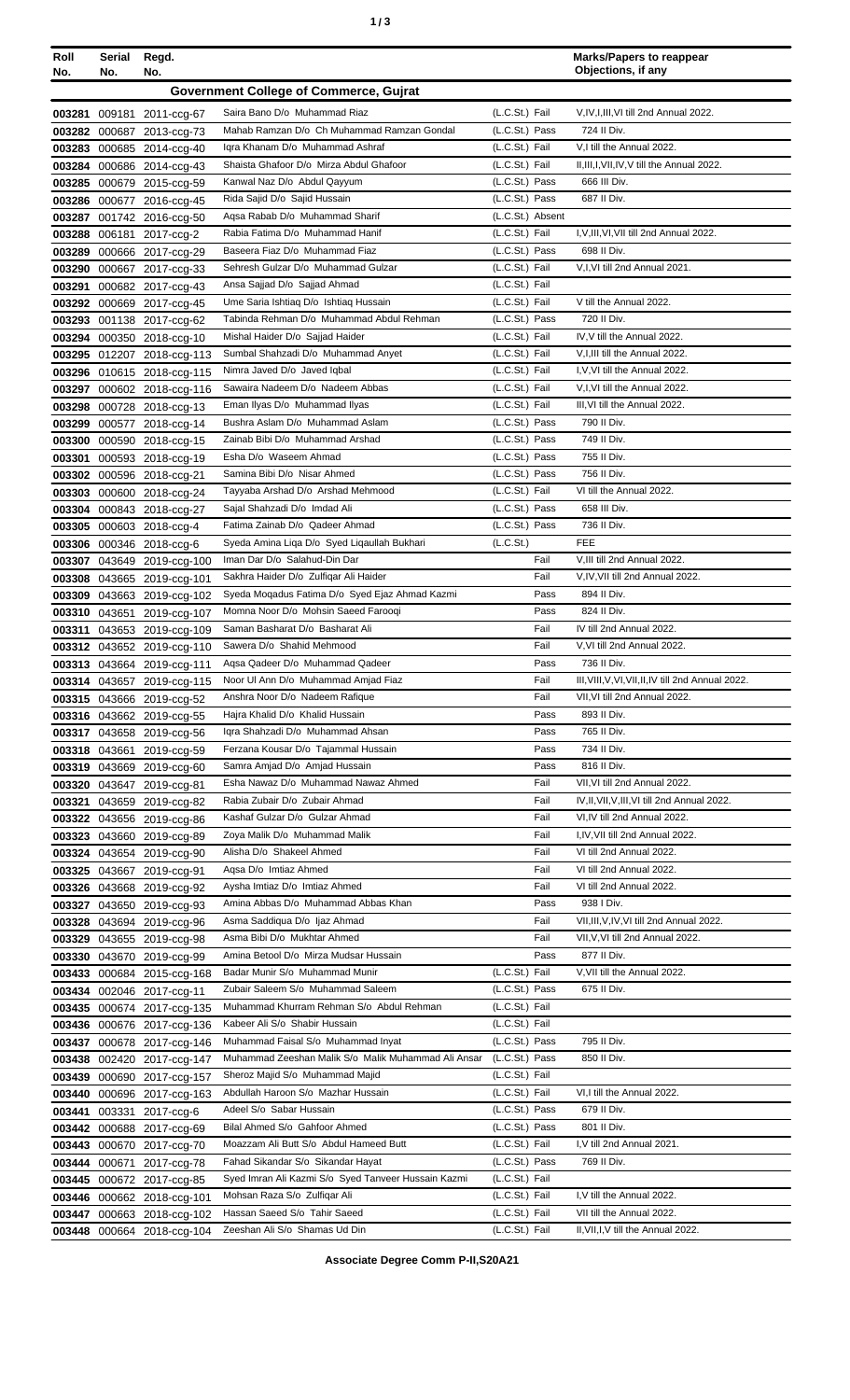| Roll<br>No. | Serial<br>No. | Regd.<br>No.                                             |                                                                                       |                                  | <b>Marks/Papers to reappear</b><br>Objections, if any |
|-------------|---------------|----------------------------------------------------------|---------------------------------------------------------------------------------------|----------------------------------|-------------------------------------------------------|
|             |               |                                                          | <b>Government College of Commerce, Gujrat</b>                                         |                                  |                                                       |
|             |               |                                                          | Ameer Talha Arif S/o Muhammad Arif                                                    | (L.C.St.) Pass                   | 737 II Div.                                           |
|             |               | 003449 004167 2018-ccg-109<br>003450 000665 2018-ccq-133 | Ali Hassan S/o Ghulam Murtaza                                                         | (L.C.St.) Pass                   | 732 II Div.                                           |
|             |               | 003451 009263 2018-ccq-35                                | Muhammad Irfan Afzal S/o Muhammad Afzal                                               | (L.C.St.)                        | <b>FEE</b>                                            |
|             |               | 003452 000605 2018-ccg-39                                | Muhammad Usman Ali S/o Nasir Mehmood                                                  | (L.C.St.) Fail                   | VII, V till the Annual 2022.                          |
|             |               | 003453 002695 2018-ccg-42                                | Rizwan Arif S/o Muhammad Arif                                                         | (L.C.St.) Fail                   | I, IV, II, VI, V till 2nd Annual 2022.                |
|             |               | 003454 000609 2018-ccg-44                                | Numan Naeem S/o Muhammad Naeem                                                        | (L.C.St.) Fail                   | VII till the Annual 2022.                             |
|             |               | 003455 000610 2018-ccg-50                                | Shoaib Hassan S/o Sabir Hussain                                                       | (L.C.St.) Fail                   | V,I, VII till the Annual 2022.                        |
|             |               | 003456 000611 2018-ccg-51                                | Syed Atif Ali S/o Syed Wajid Hussain Shah                                             | (L.C.St.) Fail                   | V till the Annual 2022.                               |
|             |               | 003457 000612 2018-ccg-55                                | Ali Hassan S/o Haseeb Khalid                                                          | (L.C.St.) Fail                   | V.I till the Annual 2022.                             |
|             |               | 003458 000615 2018-ccg-56                                | Umar Younas S/o Muhammad Younas                                                       | (L.C.St.) Fail                   | VI, IV, III till the Annual 2022.                     |
|             |               | 003459 000614 2018-ccg-57                                | Mansoor Ahmed S/o Ashfaq Ahmed                                                        | (L.C.S <sub>t</sub> )            | <b>FEE</b><br>660 III Div.                            |
|             |               | 003460 000619 2018-ccg-60                                | Usman Ali S/o Muhammad Inayat<br>Aizaz Raza S/o Qaisar Mehmood                        | (L.C.St.) Pass<br>(L.C.St.) Fail | V, VII till the Annual 2022.                          |
|             |               | 003461 004493 2018-ccg-71<br>003462 000621 2018-ccg-74   | Abdur Rafeeh Saad S/o Badar-Uz-Zaman Zafar                                            | (L.C.St.) Fail                   | I, V till the Annual 2022.                            |
|             |               | 003463 000622 2018-ccg-75                                | Ali Hamza S/o Javed Iqbal                                                             | (L.C.St.) Fail                   | VII till the Annual 2022.                             |
|             |               | 003464 000842 2018-ccg-76                                | Usman Ali S/o Nazir Hussain                                                           | (L.C.St.) Fail                   | II,I till the Annual 2022.                            |
|             |               | 003465 000650 2018-ccg-77                                | Saad Khalid S/o Khalid Magsood                                                        | (L.C.St.) Fail                   | I.V.IV till the Annual 2022.                          |
|             |               | 003466 000649 2018-ccg-79                                | Sheraz Butt S/o Shahzad                                                               | (L.C.St.) Fail                   | I till the Annual 2022.                               |
|             |               | 003467 002499 2018-ccg-82                                | Meer Hamza S/o Muhammad Afzal                                                         | (L.C.St.) Pass                   | 813 II Div.                                           |
|             |               | 003468 001241 2018-ccg-83                                | Talha Azeem S/o Azeem Ullah Azeem                                                     | (L.C.St.) Fail                   | II,I till the Annual 2022.                            |
|             | 003469 000651 | 2018-ccg-87                                              | Muhammad Shahab S/o Afzal Mehmood                                                     | (L.C.St.) Fail                   | V, VI till the Annual 2022.                           |
|             |               | 003470 000652 2018-ccg-88                                | Muhammad Ayaz Javed S/o Javed Iqbal                                                   | (L.C.St.) Fail                   | V till the Annual 2022.                               |
|             |               | 003471 000653 2018-ccg-89                                | Usama Akhtar S/o Akhtar Hussain                                                       | (L.C.St.) Fail                   | II, III, I, V, VI till the Annual 2022.               |
|             |               | 003472 009526 2018-ccg-90                                | Shafqat Hussain S/o Muhammad Akram                                                    | (L.C.St.) Pass                   | 695 II Div.                                           |
|             |               | 003473 000655 2018-ccg-91                                | Muhammad Ameer Hamza S/o Abdul Ghafoor                                                | (L.C.St.) Pass                   | 671 III Div.                                          |
|             |               | 003474 000656 2018-ccg-93                                | Mirza Taimoor Waqar S/o Mirza Waqar Mehmood<br>Faisal Rafi S/o Muhammad Rafi          | (L.C.St.) Pass<br>(L.C.St.) Fail | 742 II Div.<br>I till the Annual 2022.                |
|             |               | 003475 000657 2018-ccg-94                                | Arsalan Javed S/o Javed Igbal                                                         | (L.C.St.) Fail                   | IV till the Annual 2022.                              |
|             |               | 003476 000659 2018-ccg-97<br>003477 000660 2018-ccq-98   | Chaudery Sabgat Ullah Tarar S/o Muhammad Riaz                                         | (L.C.St.) Pass                   | 885 II Div.                                           |
|             |               | 003478 000661 2018-ccg-99                                | Shahzaib Arif S/o Muhammad Arif                                                       | (L.C.St.) Pass                   | 750 II Div.                                           |
|             |               | 003479 002696 2018-ccg-38                                | Ahmad Hassan S/o Tariq Javed                                                          | (L.C.St.) Fail                   | V till 2nd Annual 2022.                               |
|             |               | 003480 043701 2019-ccg-117                               | Haider Ali S/o Muhammad Mushtaq                                                       | Fail                             | III, VIII, V, VI, VII, I, IV till 2nd Annual 2022.    |
|             |               | 003481 043648 2019-ccg-121                               | Farukh Ali S/o Chaudry Abdul Majeed                                                   | Fail                             | VII, VI till 2nd Annual 2022.                         |
|             |               | 003482 043683 2019-ccg-122                               | Nabeel Ahmad S/o Muhammad Shabir                                                      | Pass                             | 844 II Div.                                           |
|             |               | 003483 043645 2019-ccg-123                               | Abdul Majid S/o Abdul Karim                                                           | Fail                             | II, V, III till 2nd Annual 2022.                      |
|             |               | 003484 043672 2019-ccg-125                               | Adnan Hassan S/o Ghulam Hussain                                                       | Fail                             | III till 2nd Annual 2022.                             |
|             |               | 003485 043680 2019-ccg-127                               | Muhammad Usama Anjum Cheema S/o Anjum Jawaid<br>Cheema                                | Fail                             | V, II, VII, III till 2nd Annual 2022.                 |
|             |               | 003486 043644 2019-ccg-129                               | Muhammad Ali Usman S/o Muhammad Usman Sabir                                           | Fail                             | V, VI till 2nd Annual 2022.                           |
|             |               | 003487 043678 2019-ccg-130                               | Rahman Sabir S/o Sabir Hussain                                                        | Pass                             | 857 II Div.                                           |
|             |               | 003488 043692 2019-ccq-141                               | Tauseef S/o Muhammad Jameel Ahmed                                                     |                                  | R.L PART-I                                            |
|             |               | 003489 043702 2019-ccg-142                               | Muhammad Talha Tariq S/o Tariq Sharif                                                 | Fail                             | I, IV, II, V till 2nd Annual 2022.                    |
|             |               | 003490 043671 2019-ccg-146                               | Sharjeel Ahmed S/o Javed Akhtar                                                       | R/L                              | Ш.,                                                   |
|             |               | 003491 043697 2019-ccg-147                               | Sadagat Ali S/o Liagat Ali                                                            | Fail                             | II, VII, I, VI, V, IV till 2nd Annual 2022.           |
|             |               | 003492 043693 2019-ccg-152                               | Zeeshan Ullah S/o Khalid Pervaiz                                                      | Fail                             | VII, V till 2nd Annual 2022.                          |
|             |               | 003493 043698 2019-ccg-156                               | Muhammad Waseem S/o Abdul Razzaq                                                      | Fail                             | VI, V, III, IV till 2nd Annual 2022.                  |
|             |               | 003494 043690 2019-ccg-160                               | Ahmad Hussnain S/o Zulfigar Ali                                                       | Pass                             | 878 II Div.                                           |
|             | 003495 043681 | 2019-ccg-163                                             | Muhammad Zaid UI Hassan S/o Muhammad Ayub Khan<br>Liaque Amjad S/o Amjad Pervez Tahir | Pass<br>Pass                     | 890 II Div.<br>769 II Div.                            |
|             |               | 003496 043686 2019-ccg-168<br>003497 043674 2019-ccg-169 | Maaz Tanvir S/o Tanvir Iqbal                                                          | Pass                             | 865 II Div.                                           |
|             |               | 003498 043687 2019-ccg-171                               | Ahmar Arshad S/o Arshad Mehmood                                                       | Fail                             | V,I,VI till 2nd Annual 2022.                          |
|             |               | 003499 043689 2019-ccg-173                               | Sami Ullah S/o Shabir Ahmad                                                           | Pass                             | 818 II Div.                                           |
|             |               | 003500 043699 2019-ccg-174                               | Umair Tariq S/o Tahir Shahzad                                                         | Fail                             | VI, VIII, V, I till 2nd Annual 2022.                  |
|             |               | 003501 043688 2019-ccg-180                               | Sheraz Tufail S/o Muhammad Tufail                                                     | Fail                             | V till 2nd Annual 2022.                               |
|             |               | 003502 043675 2019-ccg-181                               | Ali Hassan Geelani S/o Wajid Hussain Shah                                             | Pass                             | 769 II Div.                                           |
|             |               | 003503 043691 2019-ccg-182                               | Ali Hassan S/o Shahid Iqbal                                                           | Fail                             | I, III, IV, V, VI till 2nd Annual 2022.               |
|             |               | 003504 043705 2019-ccg-187                               | Usama Saif S/o Saif Ur Rehman                                                         | Fail                             | V till 2nd Annual 2022.                               |
|             |               | 003505 043677 2019-ccg-189                               | Hassan Matloob S/o Matloob Hussain                                                    | Fail                             | IV till 2nd Annual 2022.                              |
|             |               | 003506 043695 2019-ccg-191                               | Usama Arshad S/o Arshad Mahmood                                                       | Fail                             | VI, IV, V, I till 2nd Annual 2022.                    |
|             |               | 003507 043684 2019-ccg-192                               | Syed Zain Haider Shah S/o Asif Hussain Shah                                           | Fail                             | V till 2nd Annual 2022.                               |
|             |               | 003508 043673 2019-ccg-193                               | Mutayyab Shakeel S/o Shakeel Khalid                                                   | Fail                             | II,IV, VIII, VII, I, VI, V till 2nd Annual 2022.      |
|             |               | 003509 043703 2019-ccg-196                               | Zeeshan Rehmat S/o Chouhdry Rehmat Khan                                               | Fail                             |                                                       |
|             |               | 003510 043679 2019-ccg-201                               | Sumroze Shaheen Hijazi S/o Shaheen Faroog Hijazi                                      | Pass                             | 741 II Div.                                           |
|             |               | 003511 043676 2019-ccg-203                               | Abdul Rehman S/o Ahsan Ullah                                                          | Pass                             | 907 I Div.                                            |
|             |               | 003512 043685 2019-ccq-204                               | Syed Shamreiz Ali Shah S/o Rehm Shah<br>Umer Farooq S/o Muhammad Iqbal                | Pass<br>Fail                     | 1034   Div.                                           |
|             |               | 003513 043646 2019-ccg-206                               |                                                                                       |                                  | I, V, III till 2nd Annual 2022.                       |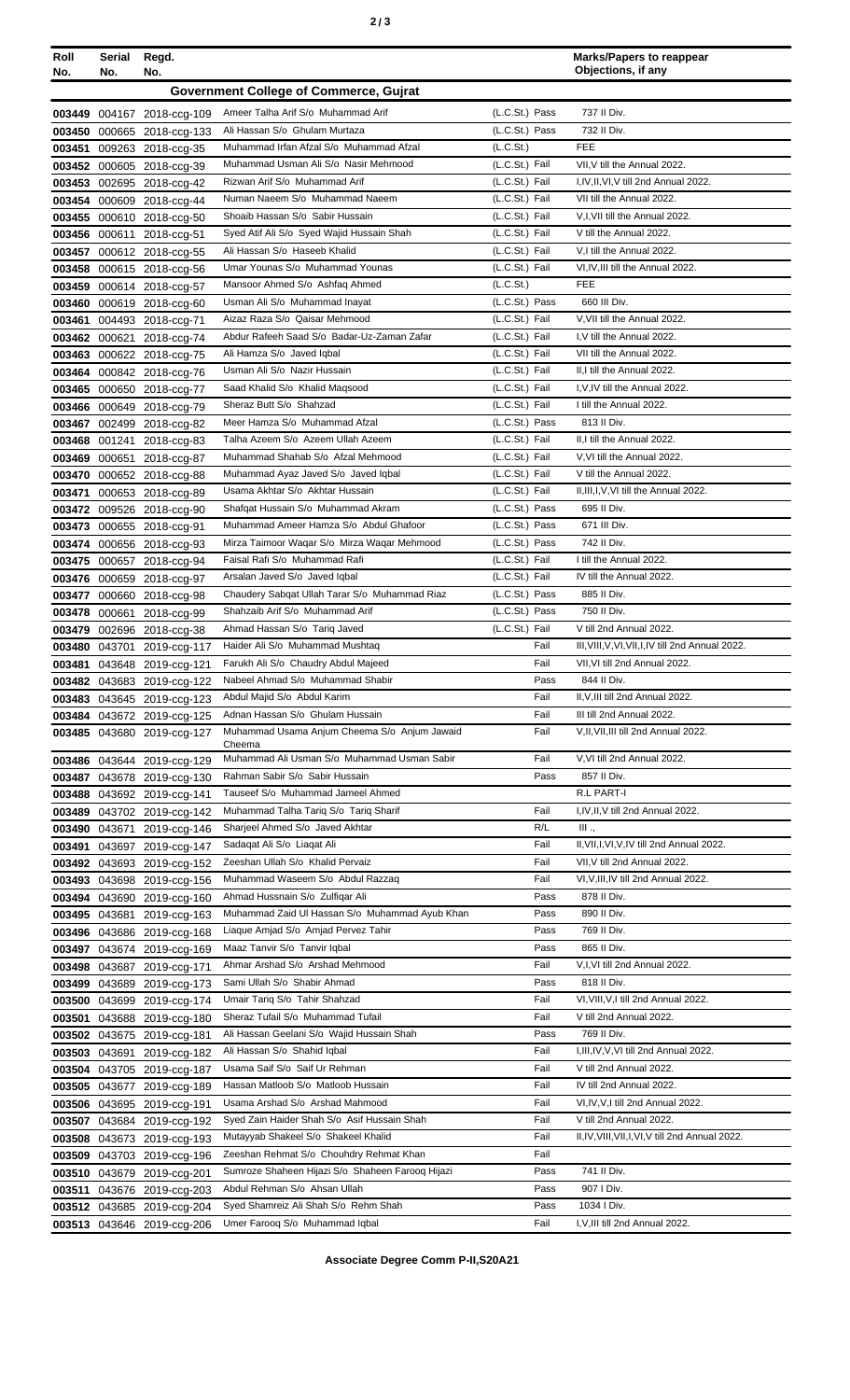| Roll<br>No. | <b>Serial</b><br>No. | Regd.<br>No.              |                                               |      | <b>Marks/Papers to reappear</b><br>Objections, if any |
|-------------|----------------------|---------------------------|-----------------------------------------------|------|-------------------------------------------------------|
|             |                      |                           | <b>Government College of Commerce, Guirat</b> |      |                                                       |
|             |                      | 003514 043700 2019-ccq-63 | Numan Mahmood S/o Mirza Mahmood Ahmed         | Fail | IV, VI, V till 2nd Annual 2022.                       |
|             |                      | 003515 043682 2019-ccq-65 | Muhammad Usman Ali S/o Muhammad Afzal         | Fail | IV, I, V, III till 2nd Annual 2022.                   |
|             |                      | 003516 043696 2019-ccq-70 | Muhammad Abdullah S/o Muhammad Rasheed        | Fail | II.III.I till 2nd Annual 2022.                        |
|             |                      | 003517 043704 2019-ccq-74 | Shehroz Gulzar S/o Gulzar Ahmed               |      | R.L PART-I                                            |
|             | 018726 579291        | 2019-ccg-172              | Waleed Ahmed S/o Waheed Ahmed                 | Fail | II.I.V.VI till 2nd Annual 2022.                       |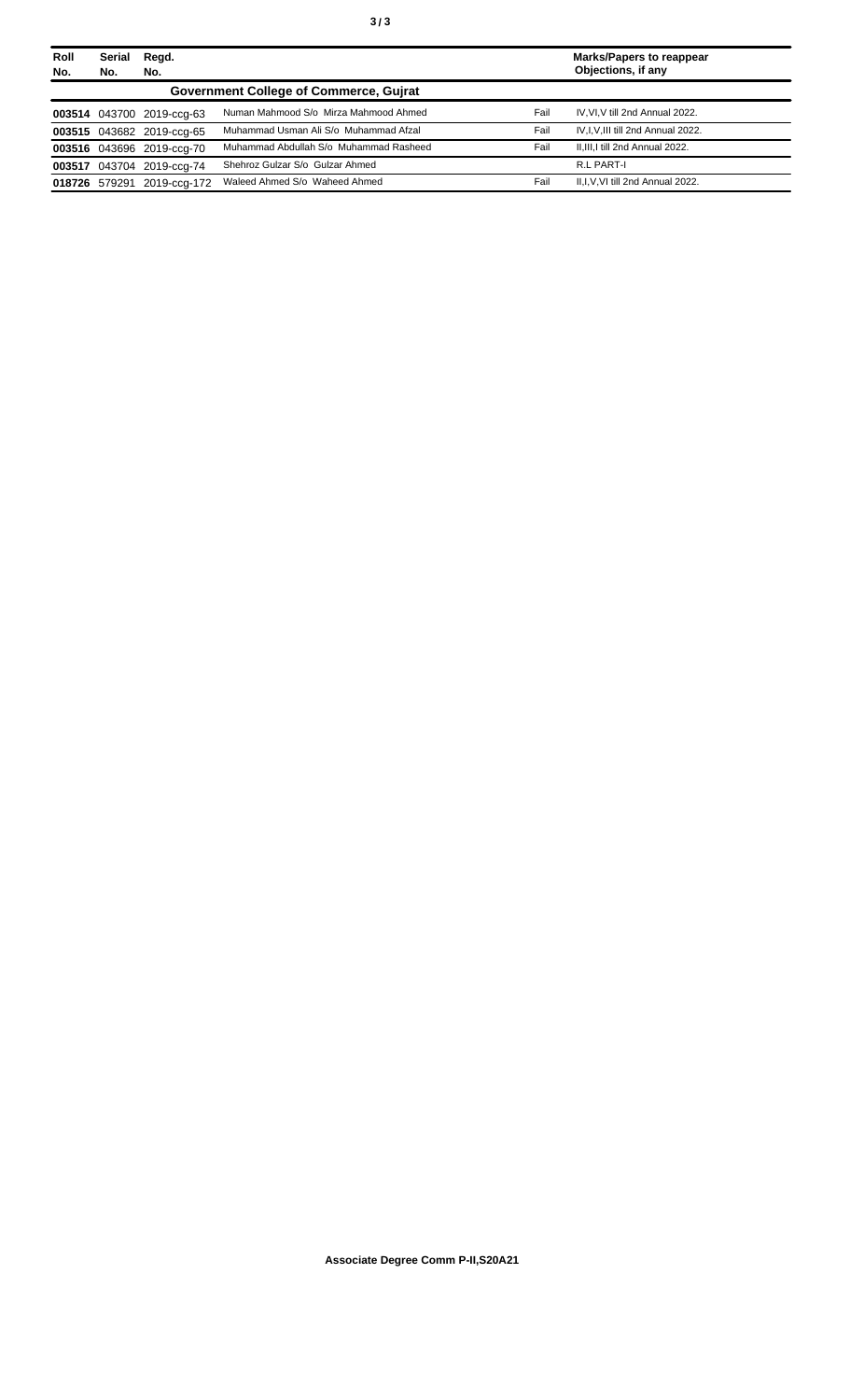| Roll<br>No. | Serial<br>No. | Regd.<br>No.              |                                              |                | <b>Marks/Papers to reappear</b><br>Objections, if any |
|-------------|---------------|---------------------------|----------------------------------------------|----------------|-------------------------------------------------------|
|             |               |                           | Govt. Institute of Commerce, kharian, Gujrat |                |                                                       |
|             |               | 004511 047015 2018-ckg-1  | Noman Ali S/o Shoaib Ali                     | (L.C.St.) R/L  | $\mathbf{II}$ .                                       |
|             |               | 004512 047019 2018-ckg-2  | Hassan Ali S/o Raja Ali Shan                 | (L.C.St.) Pass | 779 II Div.                                           |
|             |               | 004513 047022 2018-ckg-20 | Muhammad Sulman Raza S/o Muhammad Hussain    | (L.C.St.) Fail | V.III till the Annual 2022.                           |
|             |               | 004514 047018 2018-ckg-27 | Sohail Ahmad S/o Muhammad Azam               | (L.C.St.) Fail | VI.V till the Annual 2022.                            |
|             | 004515 047021 | 2018-cka-28               | Muhammad Awais S/o Nasir Nazir               | (L.C.St.) Pass | 745 II Div.                                           |
|             |               | 004516 047020 2018-ckg-30 | Mubashar Muzafar S/o Muzafar Hussain         | (L.C.St.) Fail | V.VI till the Annual 2022.                            |
|             |               | 004517 047017 2018-ckg-7  | Atta Ullah Nasir S/o Nasir Mehmood           | (L.C.St.) Pass | 780 II Div.                                           |
|             |               | 004518 047014 2018-ckg-8  | Zabiullah Latif S/o Abdul Latif              | (L.C.St.) Pass | 813 II Div.                                           |
|             |               | 004519 047016 2018-ckg-9  | Amad Ul Hassan S/o Arshad Mehmood            | (L.C.St.) Pass | 736 II Div.                                           |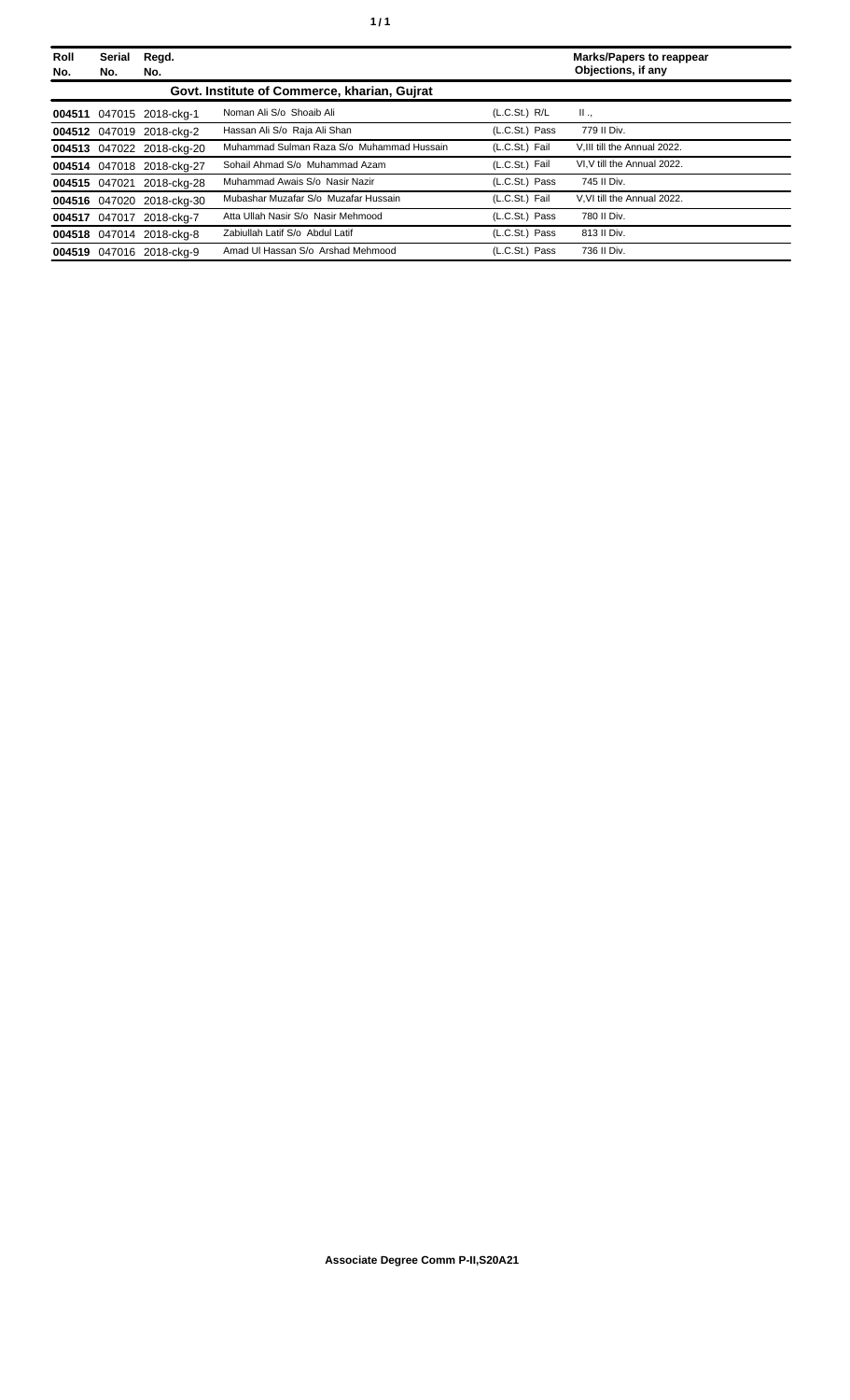| Roll<br>No. | Serial<br>No. | Regd.<br>No.              |                                                           |                | <b>Marks/Papers to reappear</b><br>Objections, if any |
|-------------|---------------|---------------------------|-----------------------------------------------------------|----------------|-------------------------------------------------------|
|             |               |                           | Leads College, 2-KM, Gujrat Road, Jalalpur Jattan, Gujrat |                |                                                       |
|             |               | 003331 085161 2016-lci-25 | Sania Parveen D/o Muhammad Ilyas                          | (L.C.St.) Fail |                                                       |
|             |               | 003332 085159 2018-lci-5  | Faiza Arooj D/o Mudasar Igbal                             | (L.C.St.) Fail | I.V till the Annual 2022.                             |
|             |               | 003333 085160 2018-lci-6  | Misbah Batool D/o Muhammad Akmal Butt                     | (L.C.St.) Pass | 826 II Div.                                           |
|             |               | 003334 085162 2018-lcj-9  | Memoona Akmal D/o Akmal Mehmood                           | (L.C.St.) Fail | II, V, VI, I till the Annual 2022.                    |
|             |               | 003518 085163 2016-lci-9  | Ali Hassan S/o Muhammad Hussain                           | (L.C.St.) Fail |                                                       |
|             |               | 003519 085164 2018-lci-3  | Atif Ali S/o Liaguat Ali                                  | (L.C.St.) Pass | 709 II Div.                                           |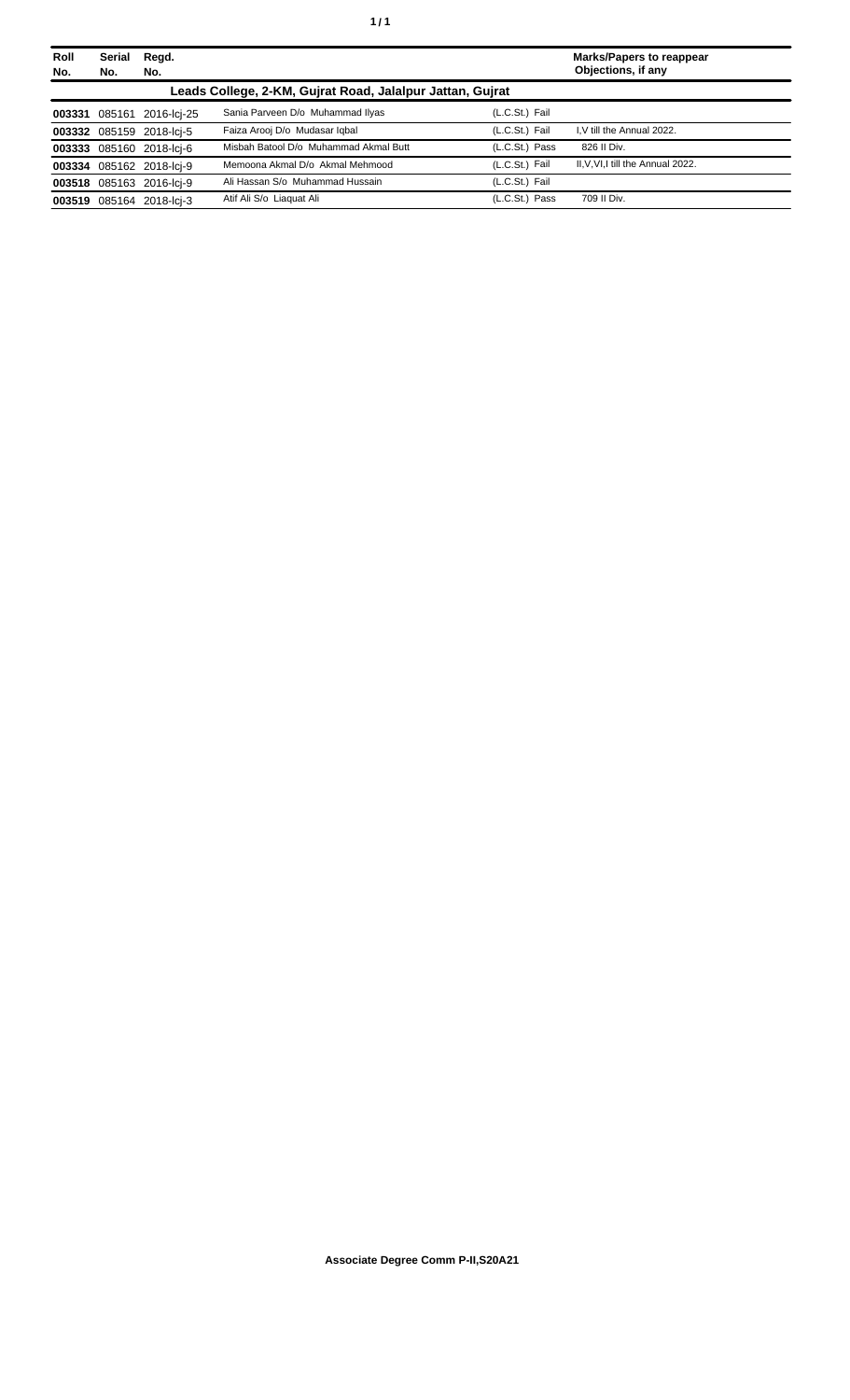| ٦ | ٠ |
|---|---|
|   |   |

| Roll<br>No. | Serial<br>No. | Regd.<br>No.              |                                                |                | <b>Marks/Papers to reappear</b><br>Objections, if any |
|-------------|---------------|---------------------------|------------------------------------------------|----------------|-------------------------------------------------------|
|             |               |                           | Punjab College of Commerce, G. T. Road, Gujrat |                |                                                       |
|             |               | 003335 085533 2018-pgt-16 | Hadia Khalid D/o Khalid Mehmood                | (L.C.St.) Pass | 709 II Div.                                           |
|             |               | 003336 085534 2018-pgt-17 | Saba Ilyas D/o Ch. Muhammad Ilyas              | (L.C.St.) Fail | I.IV till the Annual 2022.                            |
|             |               | 003337 011395 2018-pgt-5  | Esha Ejaz D/o Ejaz Ali                         | (L.C.St.) Pass | 865 II Div.                                           |
|             |               | 003338 085532 2018-pgt-9  | Hira Ambreen D/o Muhammad Basharat             | (L.C.St.)      | <b>FEE</b>                                            |
|             |               | 003339 059026 2019-pgt-10 | Hira Arif D/o Ch. Muhammad Arif                | Pass           | 900   Div.                                            |
|             |               | 003340 059027 2019-pgt-11 | Ue-E-Uqasha D/o Muhammad Shahzad               | Pass           | 733 II Div.                                           |
|             |               | 003341 059028 2019-pgt-13 | Amna Ansar D/o Ansar Mehmood                   | Fail           | I.VI till 2nd Annual 2022.                            |
|             |               | 003342 059029 2019-pgt-19 | Sana Ashfaq D/o Ashfaq Azam                    | Pass           | 784 II Div.                                           |
|             |               | 003343 059019 2019-pgt-2  | Bushra Sajad D/o Sajad Masoud                  | Pass           | 902   Div.                                            |
|             |               | 003344 059030 2019-pgt-20 | Urfa Zulfigar D/o Zulfigar Ali                 | Fail           | I.VI till 2nd Annual 2022.                            |
|             |               | 003345 059031 2019-pgt-21 | Izma Shakeel D/o Shakeel Mir                   | Fail           | I.VII till 2nd Annual 2022.                           |
|             |               | 003346 059032 2019-pgt-24 | Fakhra Younas D/o Muhammad Younas              | Pass           | 839 II Div.                                           |
|             |               | 003347 059020 2019-pgt-3  | Asmar Arooj D/o Muhammad Elyas                 | Pass           | 843 II Div.                                           |
|             |               | 003348 059033 2019-pgt-30 | Minahil Sohail Shehzad D/o Sohail Shehzad      |                | R.L PART-I                                            |
|             |               | 003349 059021 2019-pgt-4  | Umm-E-Sitara D/o Muhammad Adrees               | Absent         |                                                       |
|             |               | 003350 059034 2019-pgt-49 | Hira Qadeer D/o Qadeer Ahmed                   |                | <b>R.L PART-I</b>                                     |
|             |               | 003351 059022 2019-pgt-5  | Safa Imran D/o Imran Munir                     | Pass           | 933   Div.                                            |
|             |               | 003352 059035 2019-pgt-50 | Rimsha Amjad D/o Amjad Mahmood                 | Pass           | 824 II Div.                                           |
|             |               | 003353 059036 2019-pgt-53 | Arooj Ashig D/o Ashig Hussain                  | Pass           | 829 II Div.                                           |
|             |               | 003354 059023 2019-pgt-6  | Maryum Rani D/o Muhammad Javed                 | Pass           | 910   Div.                                            |
|             |               | 003355 059024 2019-pgt-7  | Hasiba D/o Allah Ditta                         | Pass           | 855 II Div.                                           |
|             |               | 003356 059025 2019-pgt-9  | Jannat Noreen D/o Muhammad Jamil               | Pass           | 835 II Div.                                           |
|             |               | 003520 085535 2017-pgt-16 | Muhammad Abdullah Riaz S/o Muhammad Riaz       | (L.C.St.) Fail |                                                       |
| 003521      |               | 059016 2019-pgt-34        | Rabab Asif Dar S/o Asif Mahmood                | Pass           | 869 II Div.                                           |
|             |               | 003522 059037 2019-pgt-35 | Zeeshan Iftikhar S/o Iftikhar Hussain          | Fail           | I till 2nd Annual 2022.                               |
|             |               | 003523 059017 2019-pgt-38 | Wajahat Ullah S/o Noor Muhammad                | Pass           | 950   Div.                                            |
|             |               | 003524 059038 2019-pgt-42 | Muhammad Mohsin Raza S/o Ghulam Qadir          | Fail           | IV, II, I, V till 2nd Annual 2022.                    |
|             |               | 003525 059018 2019-pgt-54 | Adeeb Ahmed S/o Munir Ahmed Butt               | Pass           | 793 II Div.                                           |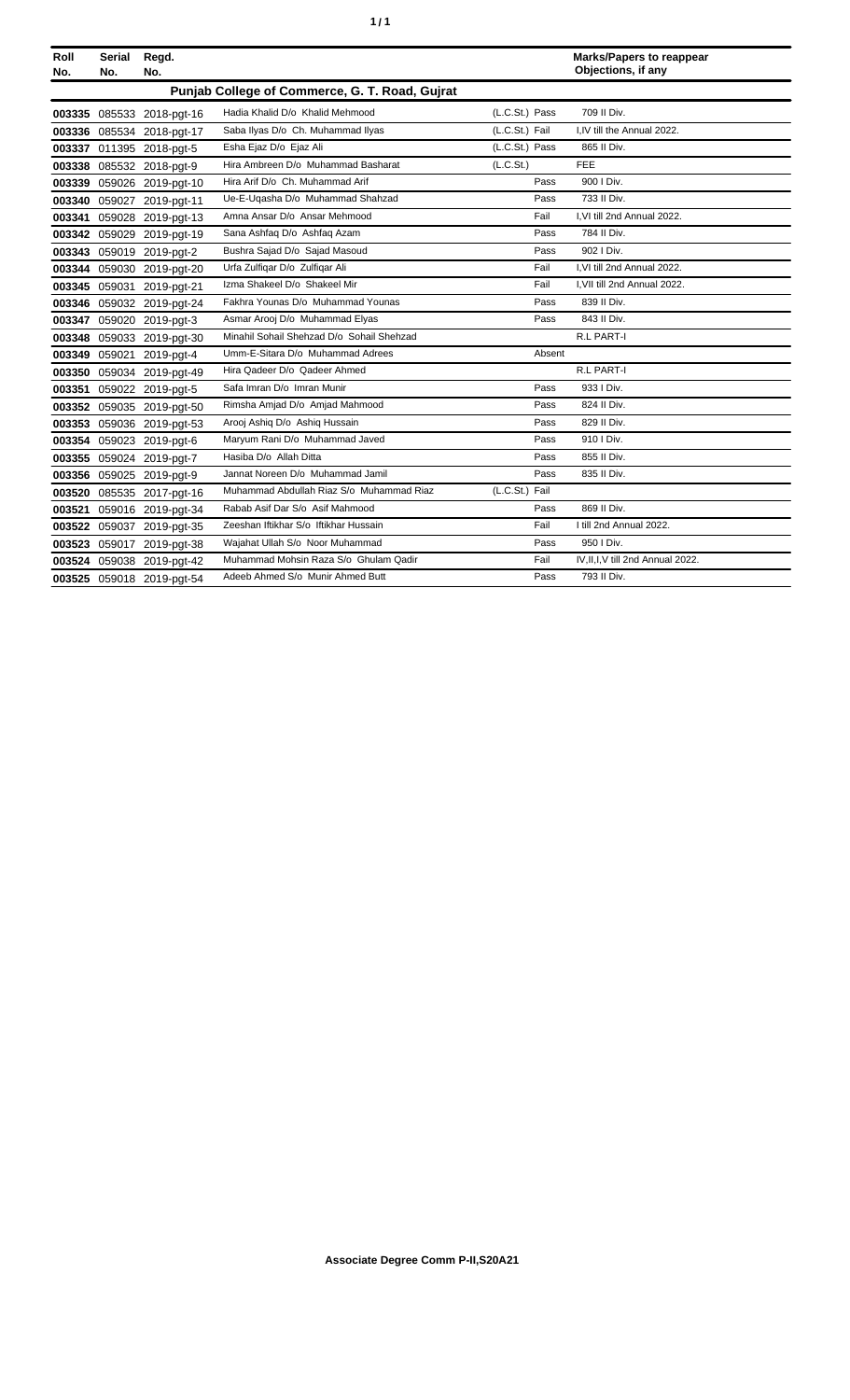| Roll<br>No. | Serial<br>No. | Regd.<br>No.               |                                                  |                       | <b>Marks/Papers to reappear</b><br>Objections, if any |
|-------------|---------------|----------------------------|--------------------------------------------------|-----------------------|-------------------------------------------------------|
|             |               |                            | Wisdom Degree College for Women, Channan, Gujrat |                       |                                                       |
| 003357      | 058536        | 2019-wis-125               | Fareeha Zeenat D/o Muhammad Ansar                | Pass                  | 816 II Div.                                           |
| 003358      | 058543        | 2019-wis-126               | Sawaira Shaheen D/o Abdul Qayyoum                | Pass                  | 794 II Div.                                           |
| 003359      |               | 058544 2019-wis-128        | Hajra Ilyas D/o Muhammad Ilyas                   | Pass                  | 748 II Div.                                           |
| 003360      | 058541        | 2019-wis-129               | Maryam D/o Muhammad Zaman                        | Fail                  | II, I, V, VI till 2nd Annual 2022.                    |
| 003361      |               | 058542 2019-wis-131        | Wajeeha Anwar D/o Muhammad Anwar                 | Fail                  | I till 2nd Annual 2022.                               |
| 003362      |               | 058537 2019-wis-132        | Zainab Bibi D/o Liagat Ali                       |                       | <b>R.L PART-I</b>                                     |
| 003363      |               | 058540 2019-wis-133        | Sana D/o Muhammad Iqbal                          | Fail                  | II,I, VII, V, VI, IV till 2nd Annual 2022.            |
| 003364      |               | 058538 2019-wis-134        | Samiya Aftab D/o Aftab Ahmed                     | Fail                  | I, II, VI till 2nd Annual 2022.                       |
| 003365      | 058539        | 2019-wis-135               | Rabia Mustafa D/o Ghulam Mustafa                 | Pass                  | 738 II Div.                                           |
| 004478      | 006509        | 2018-wis-141               | Tayyaba Jhangir D/o Jhangir Ahmed                | (L.C.S <sub>t</sub> ) | FEE                                                   |
| 004479      | 007295        | 2018-wis-142               | Rawash Noreen D/o Muhammad Khan                  | (L.C.St.)             | <b>FEE</b>                                            |
| 004480      |               | 006493 2018-wis-143        | Bushra Iqbal D/o Ghazanfar Iqbal                 | (L.C.St.)             | <b>FEE</b>                                            |
| 004481      |               | 006483 2018-wis-147        | Syeeda Safeena Mazhar D/o Mazhar Hussain Shah    | (L.C.St.)             | <b>FEE</b>                                            |
|             |               | 004482 006935 2018-wis-150 | Agsa Rasheed D/o Muhammad Rasheed                | (L.C.St.)             | <b>FEE</b>                                            |
|             |               | 004483 006515 2018-wis-156 | Arfa Ejaz D/o Ejaz Ahmad                         | (L.C.St.)             | <b>FEE</b>                                            |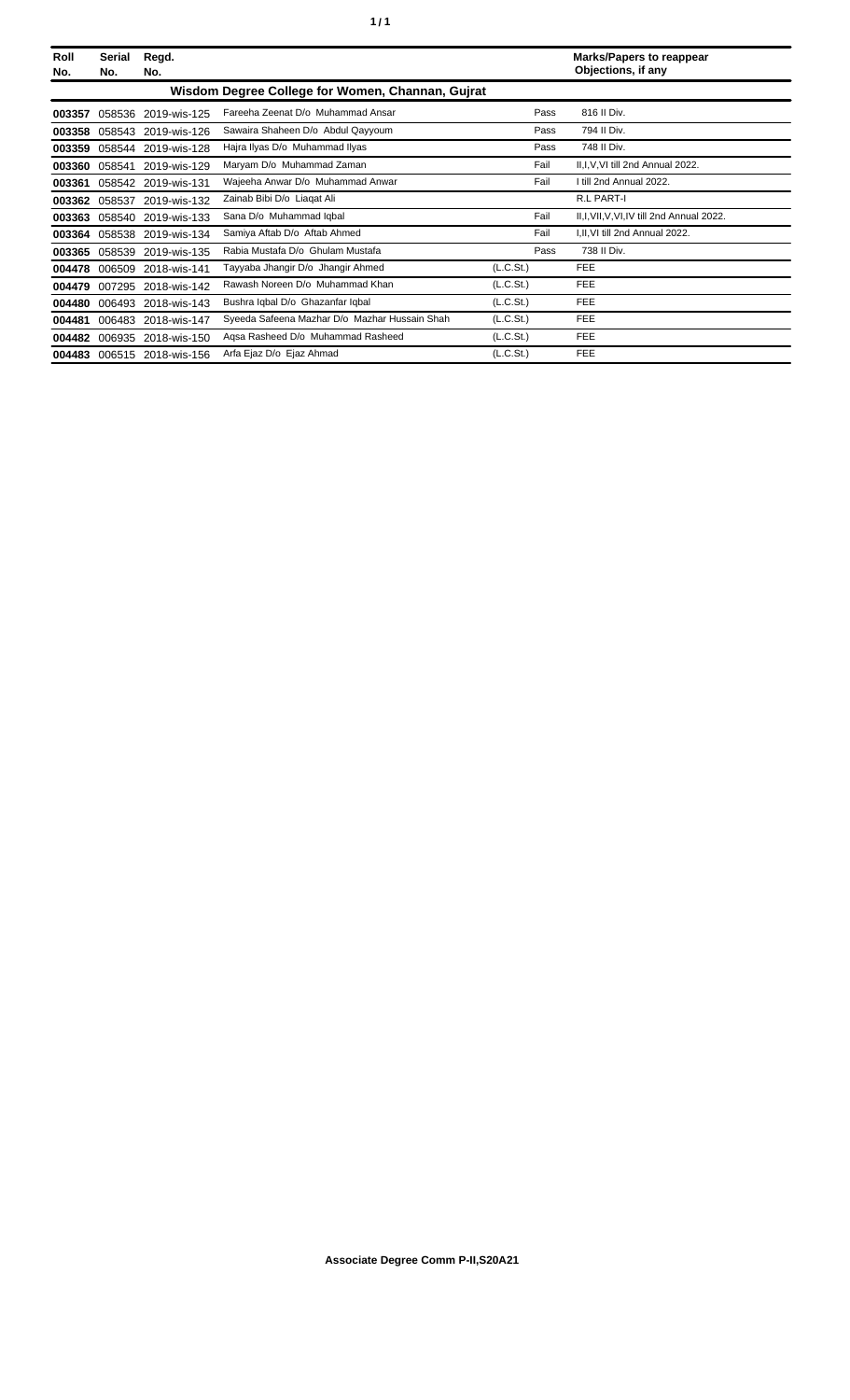| Roll   | Serial | Regd.                     |                                                          |        | <b>Marks/Papers to reappear</b> |
|--------|--------|---------------------------|----------------------------------------------------------|--------|---------------------------------|
| No.    | No.    | No.                       |                                                          |        | Objections, if any              |
|        |        |                           | Aspire College, Near Ali Chowk, Sargodha Road, Hafizabad |        |                                 |
| 003561 |        | 068568 2019-ach-19        | Samra Ijaz D/o Ijaz Akbar                                | Pass   | 827 II Div.                     |
|        |        | 003562 068569 2019-ach-20 | Isha D/o Muhammad Shabir                                 |        | R.L PART-I                      |
|        |        | 003563 068570 2019-ach-21 | Muskan Magsood D/o Magsood Masih                         | Fail   | VI.V till 2nd Annual 2022.      |
|        |        | 003564 068566 2019-ach-27 | Alisha D/o Shokat Hayat                                  | Absent |                                 |
|        |        | 003565 068573 2019-ach-30 | Samia Akram D/o Muhammad Akram                           | Pass   | 904   Div.                      |
|        |        | 003597 068565 2019-ach-17 | Haider Abbas S/o Khalid Hussain                          | Pass   | 914   Div.                      |
|        |        | 003598 068567 2019-ach-18 | Arslan Wazir S/o Rai Muhammad Wazir Anjum                | Pass   | 851 II Div.                     |
| 003599 | 068571 | 2019-ach-26               | Hassan Imdad Ullah S/o Amjad Hussain                     | Absent |                                 |
| 003600 |        | 068572 2019-ach-29        | Ali Hussnain S/o Arshad Ullah                            | Pass   | 738 II Div.                     |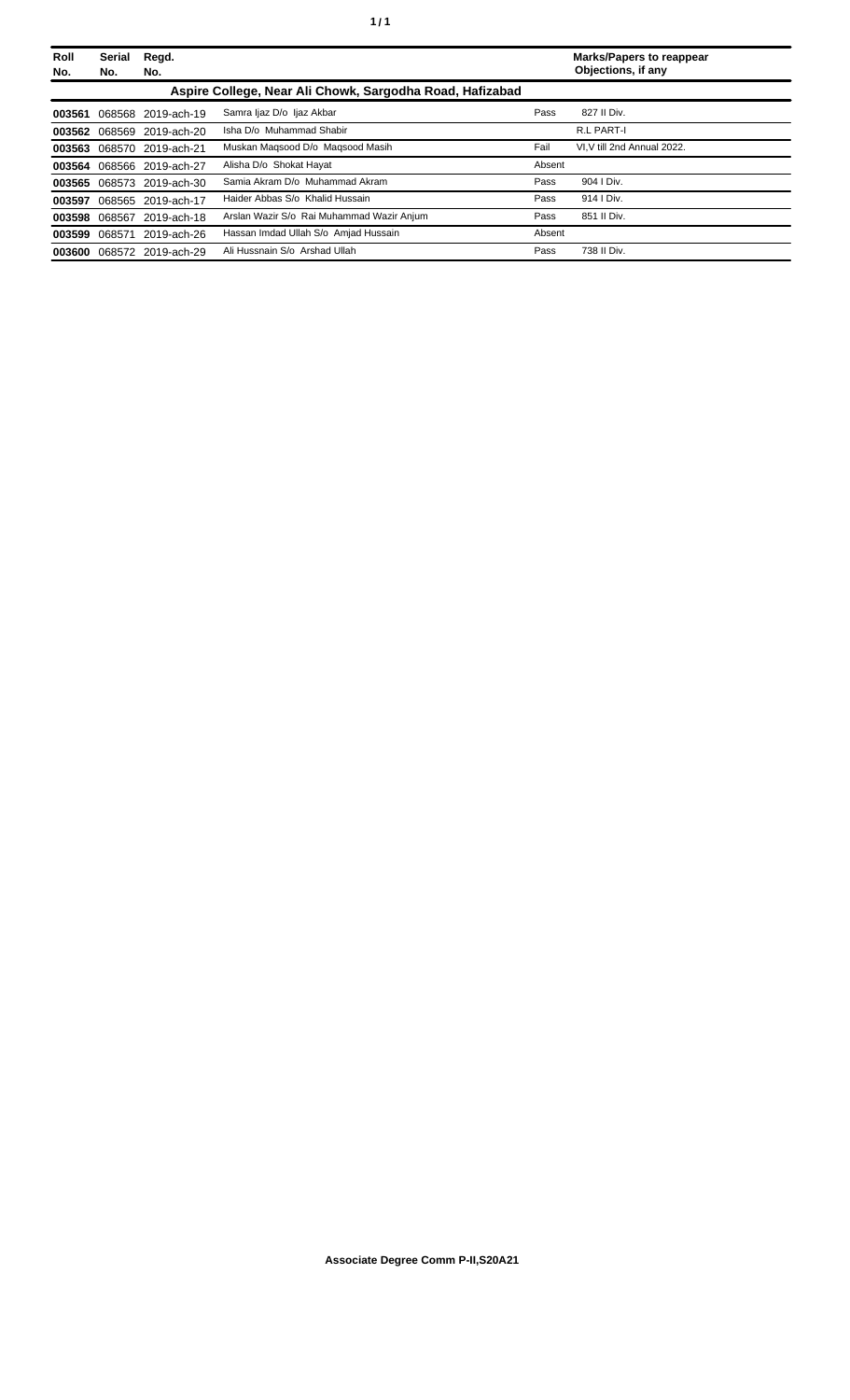| Roll<br>No. | Serial<br>No. | Regd.<br>No.              |                                          |                | <b>Marks/Papers to reappear</b><br>Objections, if any |
|-------------|---------------|---------------------------|------------------------------------------|----------------|-------------------------------------------------------|
|             |               |                           | Hafizabad College of Commerce, Hafizabad |                |                                                       |
| 003072      | 006746        | 2018-hch-17               | Usama Nazeer S/o Muhammad Nazeer         | (L.C.St.) Fail | VI till the Annual 2022.                              |
| 003073      |               | 006748 2018-hch-18        | Muhammad Khizar S/o Muhammad Arif        | (L.C.St.) Fail | I till the Annual 2022.                               |
| 003074      |               | 006742 2018-hch-19        | Arfan S/o Muhammad Sadig                 | (L.C.St.) Pass | 770 II Div.                                           |
| 003075      |               | 006740 2018-hch-20        | Haroon Javed S/o Javed Igbal             | (L.C.St.) Fail | V till the Annual 2022.                               |
|             |               | 003076 006751 2018-hch-21 | Usama Aslam S/o Muhammad Aslam           | (L.C.St.) Fail | II, I, IV, VI, VII, V till the Annual 2022.           |
| 003077      | 006749        | 2018-hch-22               | Wagas Ahmed S/o Nasrullah Khan           | (L.C.St.) Pass | 671 III Div.                                          |
|             |               | 003566 002718 2018-hch-16 | Akasha Nasir D/o Muhammad Nasir Chohan   | (L.C.St.) Pass | 732 II Div.                                           |
| 003567      |               | 002725 2018-hch-7         | Samra Rasheed D/o Abdul Rasheed          | (L.C.St.) Pass | 759 II Div.                                           |
| 003568      | 002729        | 2018-hch-8                | Rubail Ali D/o Liagat Ali Mohammad       | (L.C.St.) Pass | 759 II Div.                                           |
| 003601      |               | 002724 2009-hch-91        | Hafiz M Shoaib S/o Muhammad Nawaz        | (L.C.St.) Fail | V.VI.II.VII.III till 2nd Annual 2022.                 |
| 003602      | 002721        | 2017-hch-10               | Ali Haider S/o Arshad Zaman              | (L.C.St.) Fail |                                                       |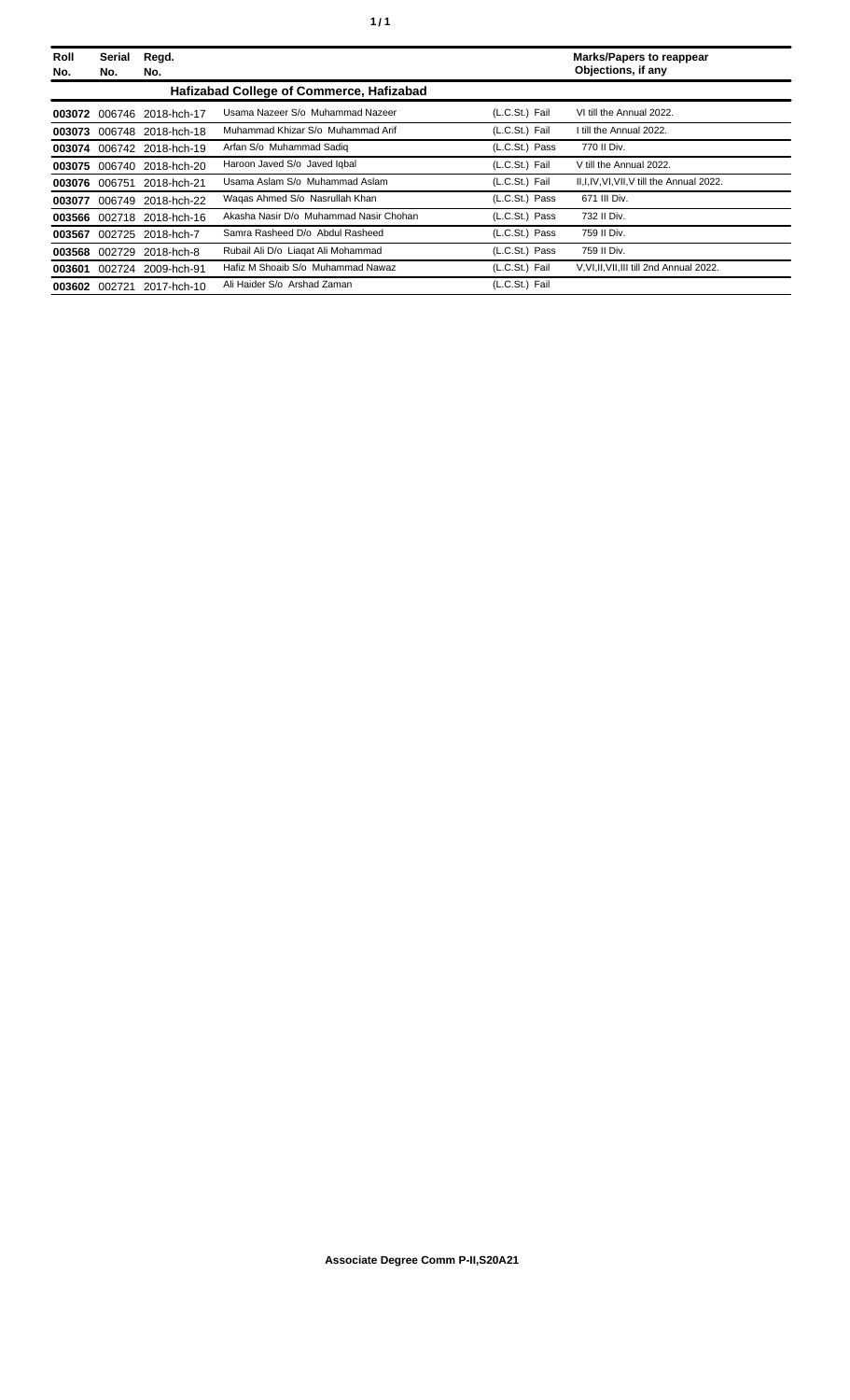| Roll<br>No. | Serial<br>No. | Regd.<br>No.              |                                              |                | Marks/Papers to reappear<br>Objections, if any |
|-------------|---------------|---------------------------|----------------------------------------------|----------------|------------------------------------------------|
|             |               |                           | <b>Punjab College of Commerce, Hafizabad</b> |                |                                                |
|             |               | 003569 012214 2017-pch-17 | Muzdalf Batool D/o Zafar Igbal               | (L.C.St.) Pass | 731 II Div.                                    |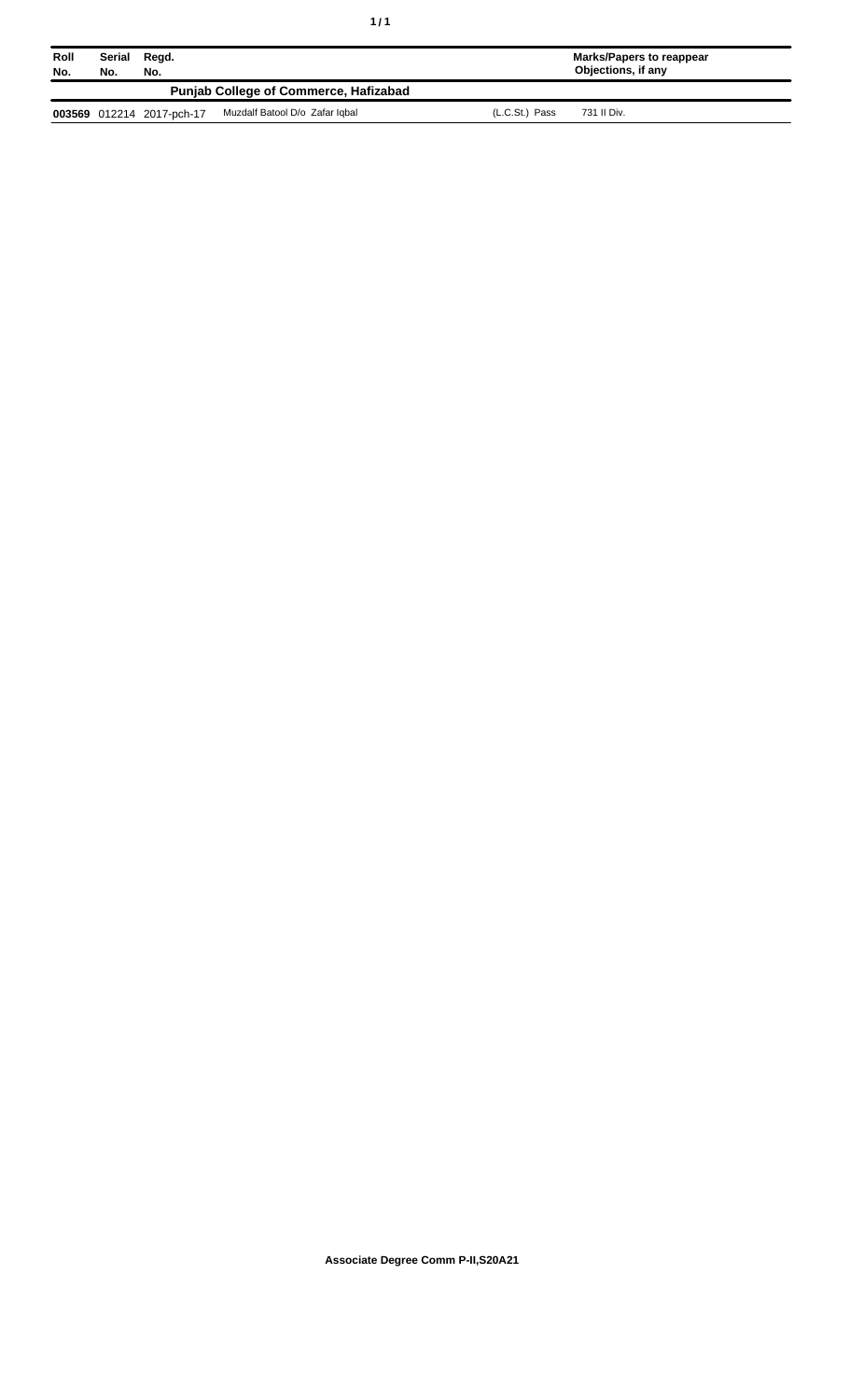| Roll<br>No. | Serial<br>No. | Regd.<br>No.              |                                                                                  |                | <b>Marks/Papers to reappear</b><br>Objections, if any |
|-------------|---------------|---------------------------|----------------------------------------------------------------------------------|----------------|-------------------------------------------------------|
|             |               |                           | Concordia College, Opp. DHA, Phase-II, Gate No. 01 P/O Main G.T. Raod, Islamabad |                |                                                       |
| 014415      |               | 058476 2019-coi-12        | Mishal Manzoor D/o Manzoor Ahmed                                                 | Fail           | I till 2nd Annual 2022.                               |
|             |               | 014416 058479 2019-coi-18 | Saima Latif D/o Muhammad Latif                                                   | Pass           | 766 II Div.                                           |
| 014417      |               | 058478 2019-coi-19        | Huma Amjad D/o Amjad Mehmood                                                     | Fail           | I, VII, VI till 2nd Annual 2022.                      |
|             |               | 014643 009107 2018-coi-20 | Sundas Shakoor D/o Muhammad Shakoor                                              | (L.C.St.) Fail | I till the Annual 2022.                               |
|             |               | 015066 058475 2019-coi-22 | Mishal Nawaz D/o Nawaz Masih                                                     | Fail           | I till 2nd Annual 2022.                               |
|             |               | 015512 058477 2019-coi-21 | Saad Nisar S/o Nisar Ahmed                                                       | Pass           | 693 II Div.                                           |
|             |               | 015513 058480 2019-coi-26 | Rizwan Saleem S/o Muhammad Saleem                                                | Fail           |                                                       |
| 015877      |               | 009105 2018-coi-23        | Muhammad Fakhar Ejaz S/o Tajammul Ejaz                                           | (L.C.St.) Fail | VI, V, II, I, IV till the Annual 2022.                |
|             |               | 015878 009108 2018-coi-24 | Uzair Sikandar S/o Sikandar Paras                                                | (L.C.St.) Fail | II till the Annual 2022.                              |
|             |               | 015879 009106 2018-coi-25 | Mansoor Sadiq S/o Shahid Ahmad                                                   | (L.C.St.) Fail | II, I, V, VI till the Annual 2022.                    |
|             |               | 015880 009109 2018-coi-26 | Syed Zain Haider Nagvi S/o Syed Wagar Haider Nagvi                               | (L.C.St.) Fail | IV, II, VI, V, VII till the Annual 2022.              |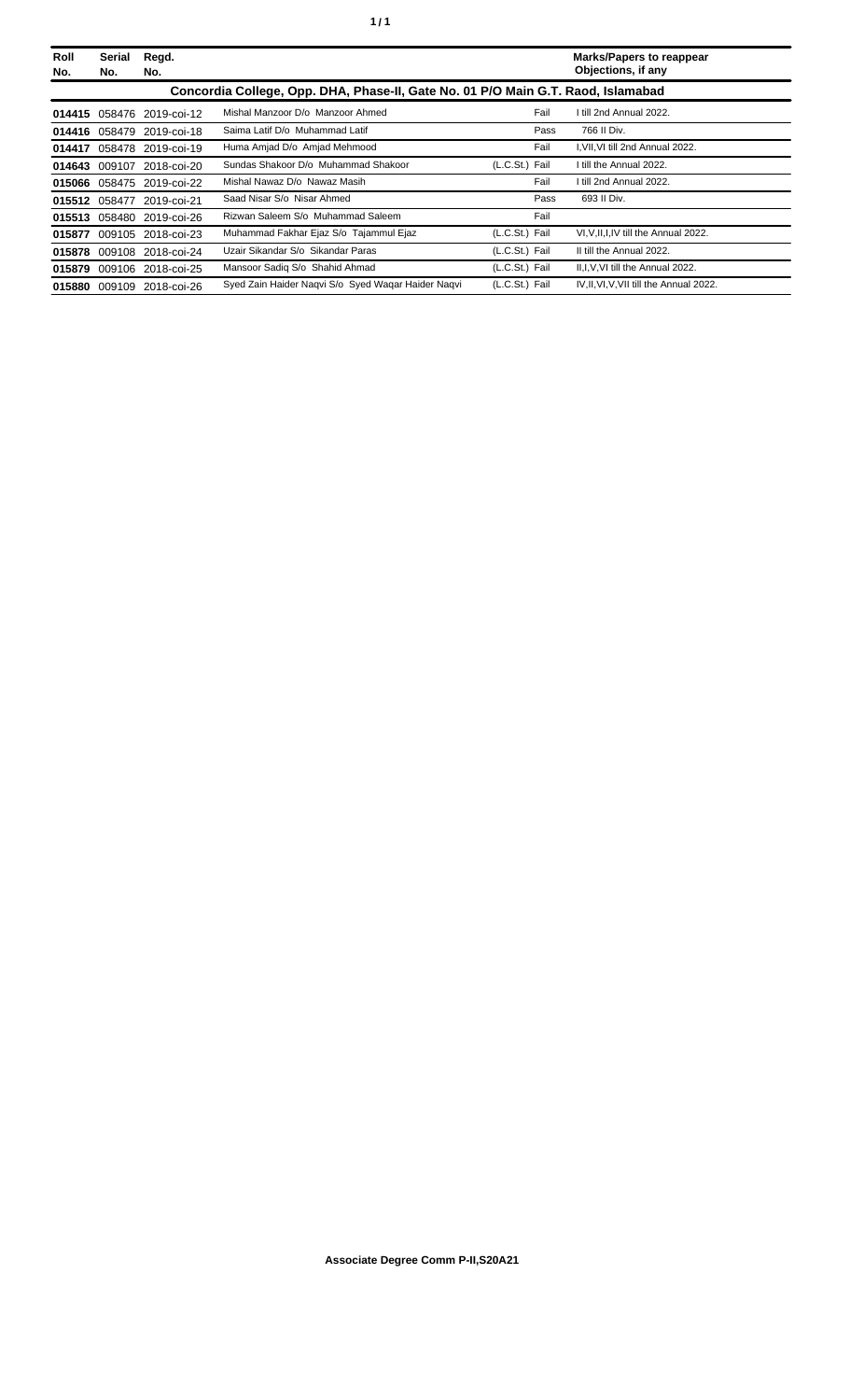| Roll<br>No. | Serial<br>No. | Regd.<br>No.               |                                                                       |                       | <b>Marks/Papers to reappear</b><br>Objections, if any |
|-------------|---------------|----------------------------|-----------------------------------------------------------------------|-----------------------|-------------------------------------------------------|
|             |               |                            | Federal Government Postgraduate College of Commerce, H-8/4, Islamabad |                       |                                                       |
|             |               | 015514 005659 2005-fci-633 | Muhammad Iqbal S/o Ghazi Ud Din Arif                                  | (L.C.St.) Absent      |                                                       |
|             |               | 015515 013085 2006-fci-379 | Muhammad Kamran Iftikhar S/o Iftikhar Ahmad                           | (L.C.S <sub>t</sub> ) | <b>FEE</b>                                            |
|             | 015516 000681 | 2008-fci-373               | Syed Zubair Khalid S/o Syed Khalid Hussain Shah                       | (L.C.St.) Fail        |                                                       |
| 015517      |               | 085373 2011-fci-331        | Zohaib Hassan S/o Habib Ullah                                         | (L.C.St.) Pass        | 778 II Div.                                           |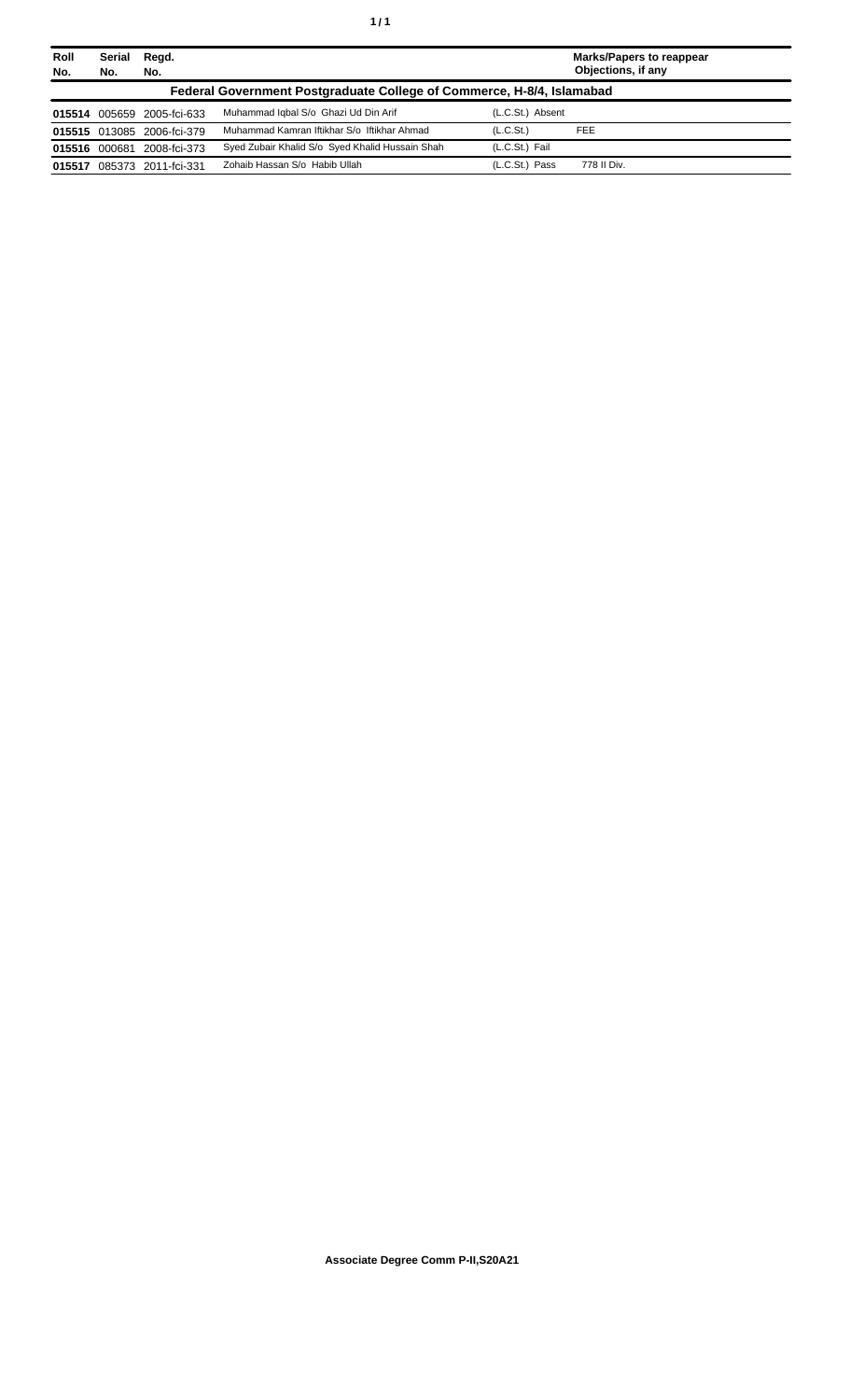| Roll<br>No.   | Serial<br>No. | Regd.<br>No.                                           |                                                                                             |                                  | <b>Marks/Papers to reappear</b><br>Objections, if any |
|---------------|---------------|--------------------------------------------------------|---------------------------------------------------------------------------------------------|----------------------------------|-------------------------------------------------------|
|               |               |                                                        | College of Commerce Sultana Foundation, Farash Town, Islamabad                              |                                  |                                                       |
|               |               |                                                        |                                                                                             | (L.C.St.) Fail                   | I, VII, III till the Annual 2022.                     |
|               |               | 014419 007781 2014-fsc-68                              | 014418 002495 2013-mrp-108 Asia Aziz D/o Abdul Aziz Khan<br>Ayesha Sabir D/o Muhammad Sabir | (L.C.St.) Fail                   | VI,I till the Annual 2022.                            |
|               |               | 014420 061799 2015-fsc-41                              | Afshan Mukhtar D/o Mukhtar Ahmed Mirza                                                      | (L.C.St.) Fail                   |                                                       |
| 014421        |               | 012107 2016-fsc-83                                     | Hina Jabeen D/o Arshad Mehmood                                                              | (L.C.St.) Fail                   | I, III, V, II, IV, VII, VI till 2nd Annual 2022.      |
|               |               | 014422 085710 2016-fsc-90                              | Hira Jawaid D/o Muhammad Jawaid                                                             | (L.C.St.) Fail                   | I, VI till the Annual 2022.                           |
| 014423        |               | 085782 2017-fsc-16                                     | Rimsha Altaf D/o Altaf Hussain                                                              | (L.C.St.) Pass                   | 755 II Div.                                           |
|               |               | 014424 002541 2017-fsc-18                              | Nida Javed D/o Muhammad Javed                                                               | (L.C.St.) Fail                   |                                                       |
|               |               | 014425 085781 2017-fsc-34                              | Rabia Fayyaz D/o Ch.Muhammad Fayyaz                                                         | (L.C.St.) Pass                   | 710 II Div.                                           |
|               |               | 014426 002472 2018-fsc-10                              | Maria Bibi D/o Muhammad Ikhtiar<br>Areej Shaheen D/o Muhammad Shaheen                       | (L.C.St.) Pass<br>(L.C.St.) Pass | 781 II Div.<br>729 II Div.                            |
|               |               | 014427 002508 2018-fsc-13<br>014428 085796 2018-fsc-16 | Misbah Saqlain D/o Muhammad Saqlain                                                         | (L.C.St.) Fail                   | I, II till the Annual 2022.                           |
|               |               | 014429 085780 2018-fsc-17                              | Attia Batool D/o Muhammad Saqlain                                                           | (L.C.St.) Fail                   | II till the Annual 2022.                              |
|               |               | 014430 002504 2018-fsc-18                              | Syeda Uswa Fatima D/o Syed Ehtisham Shah Gillani                                            | (L.C.St.) Pass                   | 843 II Div.                                           |
| 014431        |               | 085783 2018-fsc-19                                     | Kiran Shafiq D/o Shafiq Ahmed                                                               | (L.C.St.) Pass                   | 821 II Div.                                           |
|               |               | 014432 002552 2018-fsc-2                               | Rafia Hassan D/o Rashid Mehmood                                                             | (L.C.St.) Fail                   | V till the Annual 2022.                               |
|               |               | 014433 002481 2018-fsc-20                              | Maryam Qadeer D/o Muhammad Qadeer                                                           | (L.C.St.) Pass                   | 847 II Div.                                           |
|               |               | 014434 002514 2018-fsc-23                              | Ayman Khan D/o Khan Waiz                                                                    | (L.C.St.) Fail                   | V till the Annual 2022.                               |
|               |               | 014435 002466 2018-fsc-25                              | Nimra Ashfaq D/o Ashfaq Ahmed                                                               | (L.C.St.) Pass                   | 797 II Div.<br>826 II Div.                            |
|               |               | 014436 002464 2018-fsc-28<br>014437 002478 2018-fsc-29 | Baasra Ashfaq Malhotra D/o Ashfaq Ahmad Malhotra<br>Aneesa Shaheen D/o Maqbool Hussain      | (L.C.St.) Pass<br>(L.C.St.) Pass | 784 II Div.                                           |
|               |               | 014438 006221 2018-fsc-30                              | Shahnaz Fatima D/o Abdul Rehman                                                             | (L.C.St.) Fail                   | V,I, VI till the Annual 2022.                         |
| 014439        |               | 002203 2018-fsc-31                                     | Sana Zeb D/o Raja Jahan Zeb                                                                 | (L.C.St.) Pass                   | 659 III Div.                                          |
| 014440        |               | 002471 2018-fsc-33                                     | Atiqa Bibi D/o Liaquat Ali                                                                  | (L.C.St.) Pass                   | 840 II Div.                                           |
| 014441        |               | 002477 2018-fsc-34                                     | Rimsha Kanwal D/o Zulfigar Ahmed                                                            | (L.C.St.) Fail                   | II, VII till the Annual 2022.                         |
|               |               | 014442 002553 2018-fsc-43                              | Afshan Shabnam D/o Gulzar Ahmed                                                             | (L.C.St.) Pass                   | 691 II Div.                                           |
|               |               | 014443 002501 2018-fsc-44                              | Rimsha Nisar D/o Muhammad Nisar                                                             | (L.C.St.) Pass                   | 763 II Div.                                           |
|               |               | 014444 002459 2018-fsc-47                              | Hajra Fareed D/o Raja Ghulam Fareed                                                         | (L.C.St.) Pass                   | 763 II Div.                                           |
|               |               | 014445 002502 2018-fsc-5                               | Rafia Maryam D/o Muhammad Ramzan                                                            | (L.C.St.) Fail                   | V till the Annual 2022.                               |
| 014447        |               | 014446 061779 2019-fsc-11                              | Khansa Islam D/o Muhammad Islam<br>Minahil Ishfaq D/o Rana Muhammad Ishfaq                  | Fail<br>Pass                     | VI till 2nd Annual 2022.<br>958 I Div.                |
|               |               | 061780 2019-fsc-12<br>014448 061781 2019-fsc-13        | Laiba Sultana D/o Malik Arshad Mehmood                                                      | Fail                             | I, V till 2nd Annual 2022.                            |
|               |               | 014449 061782 2019-fsc-14                              | Farheen Masood D/o Masood Ahmed                                                             | Fail                             | III, I till 2nd Annual 2022.                          |
|               |               | 014450 061783 2019-fsc-15                              | Sabeen Javed D/o Javed Ahmed                                                                | Fail                             | VII, VI till 2nd Annual 2022.                         |
|               |               | 014451 061784 2019-fsc-16                              | Sara Ghazanfar D/o Ghazanfar Ali                                                            | Pass                             | 760 II Div.                                           |
|               |               | 014452 061785 2019-fsc-18                              | Eesha Ali D/o Mohammad Fayyaz                                                               | Pass                             | 825 II Div.                                           |
|               |               | 014453 061786 2019-fsc-20                              | Sonia Ali D/o Niaz Ali                                                                      | Pass                             | 850 II Div.                                           |
|               |               | 014454 061787 2019-fsc-21                              | Amna Azam D/o Muhammad Azam Khan                                                            | Pass<br>Pass                     | 832 II Div.<br>868 II Div.                            |
|               |               | 014455 061792 2019-fsc-24<br>014456 061816 2019-fsc-25 | Laraib Jahangir D/o Jahangir Ahmed Lodhi<br>Zakia Bibi D/o Mumtaz Khan                      | Fail                             | V, III, VI till 2nd Annual 2022.                      |
|               |               | 014457 061788 2019-fsc-26                              | Rubab Bano D/o Muhammad Ali                                                                 |                                  | FEE PRV. PART                                         |
|               |               | 014458 061789 2019-fsc-27                              | Aamra Jamil D/o Muhammad Jamil                                                              | Fail                             | II, V till 2nd Annual 2022.                           |
|               |               | 014459 061790 2019-fsc-28                              | Igra Abid D/o Abid Hussain                                                                  | Fail                             | VI,I till 2nd Annual 2022.                            |
|               |               | 014460 061827 2019-fsc-29                              | Amna Abbas D/o Ameer Abbas                                                                  | Fail                             | V, II, VI, III till 2nd Annual 2022.                  |
| 014461        |               | 061796 2019-fsc-31                                     | Anna Unzilla D/o Mirza Shahid Baig                                                          | Pass                             | 762 II Div.                                           |
| 014462 061791 |               | 2019-fsc-32                                            | Maryam Bibi D/o Haq Nawaz Asghar                                                            | Pass                             | 753 II Div.                                           |
|               |               | 014463 061794 2019-fsc-33                              | Sundas Hayat D/o Raja Muhammad Hayat<br>Esha Noor D/o Sarfraz Ahmed                         | Pass<br>Fail                     | 758 II Div.<br>V till 2nd Annual 2022.                |
|               |               | 014464 061795 2019-fsc-34<br>014465 061817 2019-fsc-35 | Kashaf Siddique D/o Muhammad Siddique                                                       | Absent                           |                                                       |
|               |               | 014466 061826 2019-fsc-37                              | Yasmeen Asghar D/o Asghar Khan                                                              |                                  | <b>UMC</b>                                            |
|               |               | 014467 061797 2019-fsc-40                              | Kinza Shaukat D/o Shaukat Ali Khan                                                          | Fail                             | V, VI till 2nd Annual 2022.                           |
|               |               | 014468 061820 2019-fsc-41                              | Robila Bibi D/o Ibadat Hussain                                                              | Fail                             | I, V, II, VI till 2nd Annual 2022.                    |
|               |               | 014469 061798 2019-fsc-7                               | Suraiya Fatima D/o Ali Muhammad                                                             | Fail                             | II till 2nd Annual 2022.                              |
| 014470        |               | 061818 2019-fsc-75                                     | Shaffaq Farooq D/o Muhammad Farooq Satti                                                    | Fail                             | III, VIII, V, I, VII till 2nd Annual 2022.            |
| 014471        |               | 061831 2019-fsc-76                                     | Ayesha Aslam D/o Muhammad Aslam                                                             | Fail                             | IV, III, II, VII till 2nd Annual 2022.                |
|               |               | 014472 061819 2019-fsc-8                               | Sania Firdous D/o Akhtar Hussain                                                            | Fail                             | II, VI, I, V till 2nd Annual 2022.                    |
|               |               | 014473 061793 2019-fsc-9<br>015518 011158 2015-fsc-92  | Laraib Akram D/o Muhammad Akram<br>Raja Nabeel Arshad S/o Raja Arshad Hussain               | Fail<br>(L.C.St.) Absent         | V, VI till 2nd Annual 2022.                           |
|               |               | 015519 085451 2015-fsc-94                              | Muhammad Aways S/o Muhammad Murtaza Khan                                                    | (L.C.St.) Pass                   | 747 II Div.                                           |
|               |               | 015520 002510 2017-fsc-1                               | Sayed Ahsan Ali S/o Sayed Imdad Hussain                                                     | (L.C.St.) Fail                   |                                                       |
|               |               | 015521 002509 2017-fsc-44                              | Usama Abdullah S/o Abdullah Yousaf                                                          | (L.C.St.) Pass                   | 765 II Div.                                           |
|               |               | 015522 085784 2017-fsc-48                              | Tahir Habib S/o Habib Khan                                                                  | (L.C.St.) Fail                   |                                                       |
|               |               | 015523 002559 2017-fsc-5                               | Danial Mustafa Awan S/o Ghulam Mustafa Awan                                                 | (L.C.St.) Fail                   |                                                       |
|               |               | 015524 002537 2017-fsc-6                               | Muhammad Taimoor S/o Arshed Mehmood                                                         | (L.C.St.) Fail                   |                                                       |
|               |               | 015525 002513 2017-fsc-8                               | Ehtesham UI Hassan S/o Abdul Qadeer                                                         | (L.C.St.) Fail                   | V, VI till 2nd Annual 2021.                           |
|               |               | 015526 002533 2018-fsc-38                              | Afaq Ahmed S/o Mushtaq Hussain<br>Umar Attique Ullah S/o Attique Ullah                      | (L.C.St.) Pass<br>(L.C.St.) Fail | 682 II Div.                                           |
|               |               | 015527 002535 2018-fsc-39                              |                                                                                             |                                  | VI till the Annual 2022.                              |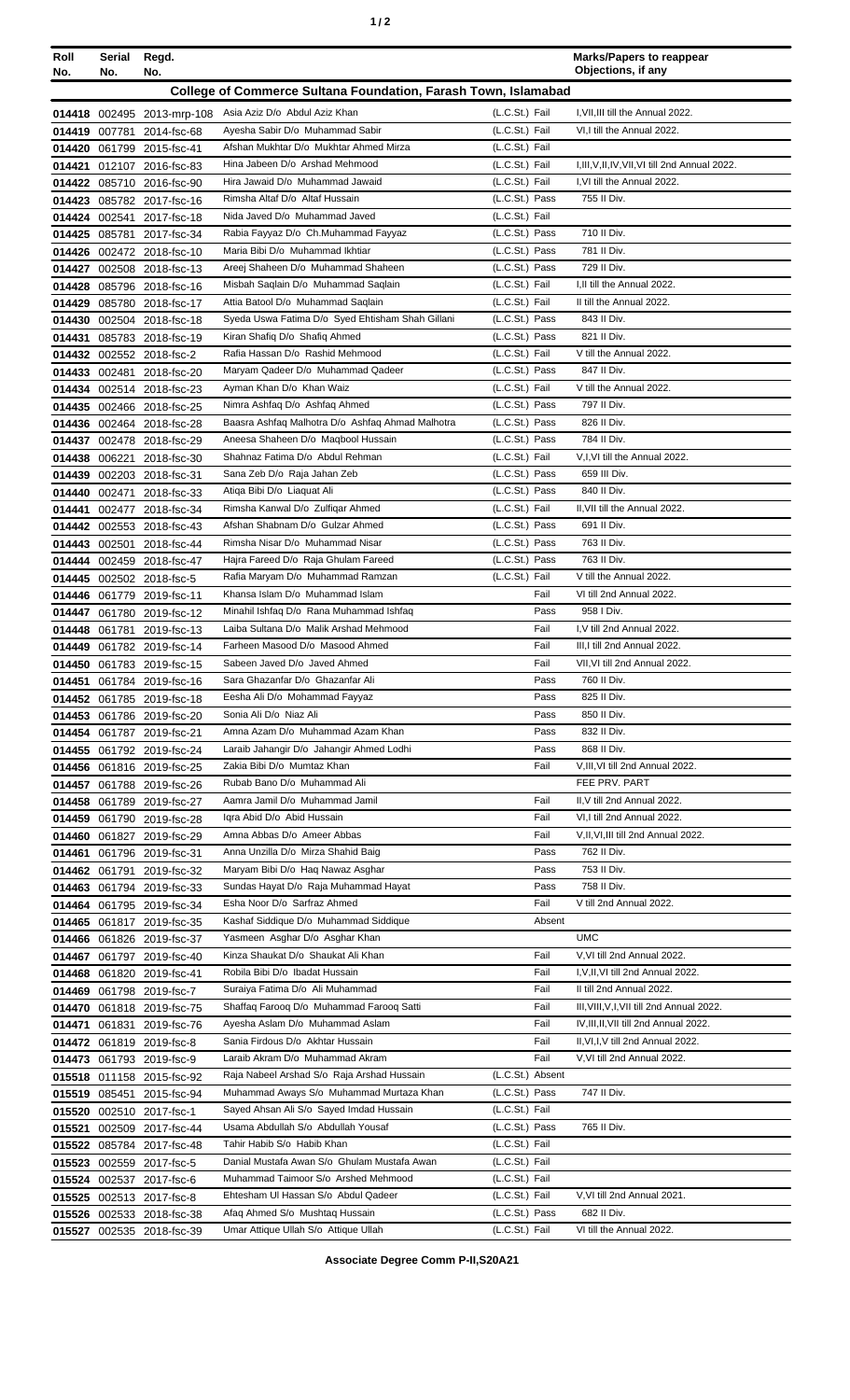|--|--|--|

| Roll<br>No. | <b>Serial</b><br>No. | Regd.<br>No.              |                                                                       |                | <b>Marks/Papers to reappear</b><br>Objections, if any |
|-------------|----------------------|---------------------------|-----------------------------------------------------------------------|----------------|-------------------------------------------------------|
|             |                      |                           | <b>College of Commerce Sultana Foundation, Farash Town, Islamabad</b> |                |                                                       |
| 015528      |                      | 002544 2018-fsc-4         | Chauhry Firdos S/o Abdul Majeed                                       | (L.C.St.) Pass | 747 II Div.                                           |
| 015529      |                      | 002536 2018-fsc-40        | Sardar Asim Zahoor Khan S/o Zahoor Ahmed Khan                         | (L.C.St.) Fail | VI.I till the Annual 2022.                            |
| 015530      |                      | 002511 2018-fsc-49        | Mouzaim Ali S/o Awais Mehmood                                         | (L.C.St.) Fail | V till the Annual 2022.                               |
| 015531      |                      | 061810 2019-fsc-3         | Atif Aziz S/o Aziz Akhtar                                             | Pass           | 765 II Div.                                           |
| 015532      |                      | 061812 2019-fsc-4         | Sadam Hussain S/o Azad Hussain                                        | Fail           | IV, V till 2nd Annual 2022.                           |
| 015533      |                      | 061800 2019-fsc-43        | Arslan Manzoor Awan S/o Manzoor Hussain Awan                          | Fail           | VI till 2nd Annual 2022.                              |
| 015534      |                      | 061811 2019-fsc-44        | Zulgurnain Manzoor S/o Muhammad Manzoor                               | Pass           | 808 II Div.                                           |
| 015535      |                      | 061801 2019-fsc-46        | Muhammad Irtiza Mazhar S/o Mazhar Hussain                             |                | FEE PRV. PART                                         |
| 015536      |                      | 061802 2019-fsc-47        | Sohail Banaras S/o Muhammad Banaras                                   | Fail           | I,IV, V till 2nd Annual 2022.                         |
| 015537      |                      | 061829 2019-fsc-48        | Khawaja Ali Saif S/o Khawaja Saif Ullah                               | Fail           | III, VII, I, II, IV, V till 2nd Annual 2022.          |
| 015538      |                      | 061803 2019-fsc-50        | Osama Hanif S/o Muhammad Hanif                                        | Fail           | V.IV till 2nd Annual 2022.                            |
| 015539      |                      | 061823 2019-fsc-51        | Hamza Javeed S/o Muhammad Javeed                                      | Fail           | IV, VII till 2nd Annual 2022.                         |
| 015540      |                      | 061804 2019-fsc-52        | Mohsin Ishfaq Chohan S/o Muhammad Ishfaq Chohan                       | Fail           | VI.I.II till 2nd Annual 2022.                         |
| 015541      |                      | 061824 2019-fsc-54        | Anas Iqbal S/o Asif Iqbal Satti                                       | Fail           | I, II, VI till 2nd Annual 2022.                       |
|             |                      | 015542 061813 2019-fsc-55 | Ikram Mehfooz S/o Muhammad Mehfooz                                    | Pass           | 741 II Div.                                           |
| 015543      |                      | 061805 2019-fsc-56        | Saglain Irshad S/o Muhammad Irshad                                    | Fail           | I, II, V till 2nd Annual 2022.                        |
|             |                      | 015544 061806 2019-fsc-57 | Faraz Ahmed S/o Ali Hussain                                           | Fail           | III, I, II, VII, IV, V, VI till 2nd Annual 2022.      |
| 015545      |                      | 061808 2019-fsc-58        | Muhammad Danial Khan S/o Muhammad Sajid Khan                          | Pass           | 857 II Div.                                           |
| 015546      |                      | 061828 2019-fsc-62        | Saad Latif S/o Abdul Latif                                            | Fail           | V, VII till 2nd Annual 2022.                          |
| 015547      |                      | 061830 2019-fsc-64        | Muhammad Faizan S/o Azhar Hussain                                     | Fail           | IV, V, VI till 2nd Annual 2022.                       |
| 015548      |                      | 061821 2019-fsc-65        | Muhammad Huzaifa S/o Zulfiqar Ali Khan                                | Pass           | 694 II Div.                                           |
| 015549      |                      | 061825 2019-fsc-66        | Saad Saleem S/o Muhammad Saleem Khan                                  | Pass           | 772 II Div.                                           |
| 015550      |                      | 061809 2019-fsc-70        | Muhammad Bilal S/o Muhammad Khurshid                                  | Fail           | V,IV till 2nd Annual 2022.                            |
| 015551      |                      | 061815 2019-fsc-72        | Abdul Wahab S/o Aziz Ur Rehman                                        | Fail           | II.I till 2nd Annual 2022.                            |
|             |                      | 015552 061807 2019-fsc-74 | Muhammad Bilal S/o Abdul Saeed                                        | Pass           | 793 II Div.                                           |
|             |                      | 015553 061822 2019-fsc-78 | Muhammad Naveed S/o Muhammad Rafique                                  | Fail           | II, VII, IV, VI, III, V till 2nd Annual 2022.         |
|             |                      | 019086 061814 2019-fsc-67 | Muhammad Asif S/o Abdul Latif                                         | Fail           | III, V, VI till 2nd Annual 2022.                      |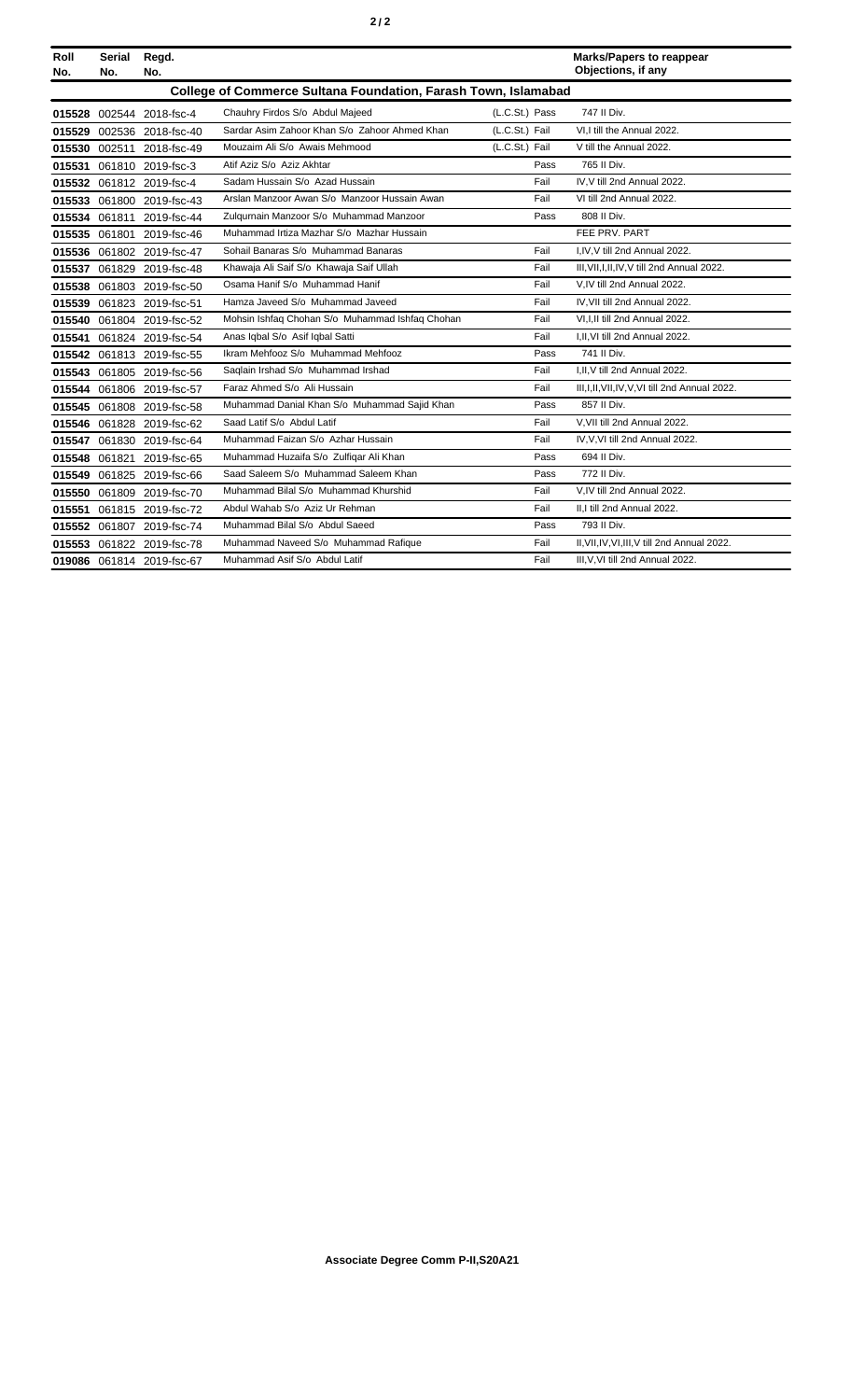| Roll<br>No. | <b>Serial</b><br>No. | Regd.<br>No.              |                                                     |      | <b>Marks/Papers to reappear</b><br>Objections, if any |
|-------------|----------------------|---------------------------|-----------------------------------------------------|------|-------------------------------------------------------|
|             |                      |                           | Punjab College, Bharakoh Main Muree Road, Islamabad |      |                                                       |
| 014474      | 062569               | 2019-fl-84                | Fiza Rafique D/o Rafique Ahmad                      | Fail | VI till 2nd Annual 2022.                              |
| 014475      |                      | 062566 2019-pbi-1         | Mugadas Shahid D/o Shahid Hussain Abbasi            | Pass | 885 II Div.                                           |
| 014476      |                      | 062564 2019-pbi-10        | Sabahat Bibi D/o Muhammad Bisher                    | Fail | III till 2nd Annual 2022.                             |
| 014477      |                      | 062565 2019-pbi-11        | Kainat Tariq Kiani D/o Tariq Aziz                   | Pass | 942   Div.                                            |
| 014478      | 062559               | 2019-pbi-12               | Mashal Asad D/o Asad Saleem                         | Pass | 974   Div.                                            |
| 014479      |                      | 062563 2019-pbi-13        | Samavia Imtiaz D/o Muhammad Imtiaz Abbassi          | Pass | 1088   Div.                                           |
| 014480      |                      | 062560 2019-pbi-14        | Isra Bibi D/o Khan Hafeez                           | Pass | 1092   Div.                                           |
| 014481      | 062567               | 2019-pbi-15               | Huma Khursheed D/o Muhammad Khursheed               | Fail | III till 2nd Annual 2022.                             |
| 014482      |                      | 062562 2019-pbi-16        | Muneeba Mateen D/o Mateen Kiani                     | Pass | 823 II Div.                                           |
| 014483      |                      | 062572 2019-pbi-2         | Saman Majeed D/o Majeed Khan                        | Fail | III.II till 2nd Annual 2022.                          |
| 014484      |                      | 062573 2019-pbi-21        | Aleesha Abbasi D/o Shamraiz Fraz                    | Pass | 731 II Div.                                           |
| 014485      |                      | 062574 2019-pbi-4         | Ifra Naz D/o Ghulam Sabir                           | Fail | VI till 2nd Annual 2022.                              |
| 014486      |                      | 062568 2019-pbi-8         | Sehrish Yousaf D/o Muhammad Yousaf Abbasi           | Fail | I till 2nd Annual 2022.                               |
| 014487      | 062561               | 2019-pbi-9                | Irsa Imran D/o Raja Imran Shafique                  | Pass | 803 II Div.                                           |
| 015554      | 062570               | 2019-pbi-18               | Jabar Hameed S/o Haji Abdul Hameed                  | Pass | 872 II Div.                                           |
| 015555      | 062571               | 2019-pbi-20               | Rohail Sajjad Abbasi S/o Sajjad Abbasi              | Pass | 1026   Div.                                           |
| 015556      | 062575               | 2019-pbi-22               | Qalab Yameen S/o Muhammad Yameen                    | Fail | II.VII.VI till 2nd Annual 2022.                       |
| 015557      | 062576               | 2019-pbi-23               | Toheed Nawaz S/o Raja Naeem Nawaz                   | Fail | IV, VI, V, III till 2nd Annual 2022.                  |
|             |                      | 015558 062577 2019-pbi-24 | Ahmer Abbasi S/o Abdul Waheed Abbasi                | Fail | V.III.VI till 2nd Annual 2022.                        |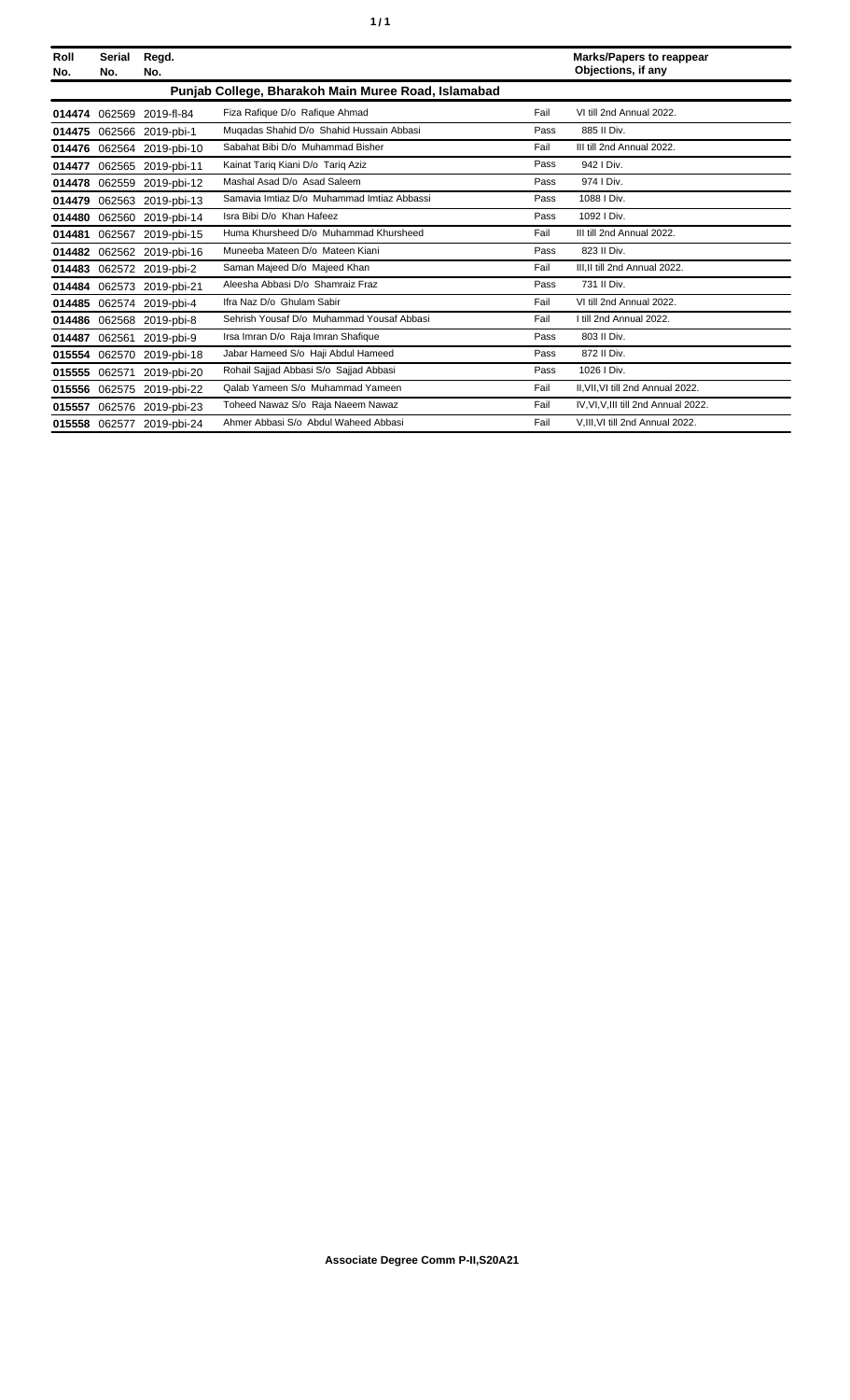| Roll<br>No. | Serial<br>No. | Regd.<br>No.                                           |                                                                              |                                  | <b>Marks/Papers to reappear</b><br>Objections, if any      |
|-------------|---------------|--------------------------------------------------------|------------------------------------------------------------------------------|----------------------------------|------------------------------------------------------------|
|             |               |                                                        | Punjab College of Commerce, 92-A & B, Nizamuddin Road, F-8/4, Islamabad      |                                  |                                                            |
|             |               | 014488 001615 2016-pci-23                              | Maira Tameez D/o Muhammad Tameez Ud Din(Late)                                | (L.C.St.)                        | <b>FEE</b>                                                 |
| 014489      |               | 005589 2018-pci-1                                      | Javeria Jahangir D/o Jahangir                                                | (L.C.St.) Fail                   | I till the Annual 2022.                                    |
|             |               | 014490 003947 2018-pci-13                              | Eisha Zulfiqar D/o Zulfiqar Ali                                              | (L.C.St.) Fail                   | I.II till the Annual 2022.                                 |
|             |               | 014491 004174 2018-pci-14                              | Paterisha Salamat D/o Salamat Masih                                          | (L.C.St.) Pass                   | 751 II Div.                                                |
|             |               | 014492 005590 2018-pci-16                              | Asma Liaquat D/o Liaquat Ali                                                 | (L.C.S <sub>t</sub> )            | <b>FEE</b>                                                 |
|             |               | 014493 005586 2018-pci-18                              | Ayesha Siddiga D/o Karamat Ali                                               | (L.C.St.) Pass                   | 810 II Div.                                                |
|             |               | 014494 005588 2018-pci-20                              | Rabbia Arooj D/o Ishfaq Ahmed                                                | (L.C.St.) Pass                   | 887 II Div.                                                |
|             |               | 014495 005583 2018-pci-21                              | Salwa Ghafoor D/o Abdul Ghafoor                                              | (L.C.St.) Pass                   | 760 II Div.                                                |
| 014497      |               | 014496 005582 2018-pci-23                              | Ayesha Taj D/o Taj Nabi<br>Saman Rafique D/o Muhammad Rafique                | (L.C.St.) Pass<br>(L.C.St.) Fail | 724 II Div.<br>V till the Annual 2022.                     |
| 014498      |               | 005579 2018-pci-24<br>005577 2018-pci-25               | Shifa Shahid D/o Shahid Bashir                                               | (L.C.St.) Fail                   | V,I, VII, II till the Annual 2022.                         |
| 014499      |               | 005573 2018-pci-26                                     | Maryam Sana D/o Adab Hussain                                                 | (L.C.St.) Pass                   | 809 II Div.                                                |
|             |               | 014500 003426 2018-pci-28                              | Ayesha Younis D/o Muhammad Younis                                            | (L.C.St.) Fail                   | V,I till the Annual 2022.                                  |
|             |               | 014501 003835 2018-pci-5                               | Malaika Majid D/o Mohammad Majid                                             | (L.C.St.) Pass                   | 751 II Div.                                                |
|             |               | 014502 006069 2018-pci-53                              | Syeda Sabiga Haider D/o Syed Abbas Haider                                    | (L.C.St.)                        | <b>FEE</b>                                                 |
|             |               | 014503 006074 2018-pci-56                              | Syeda Alina Zehra D/o Syed Tahir Mehmood                                     | (L.C.St.) Pass                   | 790 II Div.                                                |
|             |               | 014504 008860 2018-pci-60                              | Faryal Nadeem D/o Shahid Nadeem                                              | (L.C.St.) Fail                   | V till the Annual 2022.                                    |
|             |               | 014505 006072 2018-pci-62                              | Ramsha Bostan D/o Bostan Khan Abbasi                                         | (L.C.St.) Pass                   | 777 II Div.<br>891 II Div.                                 |
|             |               | 014506 010827 2018-pci-79                              | Hira Afzal D/o Muhammad Afzal<br>Areej Ismail D/o Muhammad Ismail            | (L.C.St.) Pass<br>(L.C.St.) Fail | VII, V, II, IV till the Annual 2022.                       |
|             |               | 014507 006116 2018-pci-81<br>014508 007114 2018-pci-84 | Mahnoor Abbasi D/o Khurram Abbasi                                            | (L.C.St.) Fail                   | III, V till the Annual 2022.                               |
|             |               | 014509 008012 2018-pci-85                              | Kinza Abbasi D/o Muhammad Javed Abbasi                                       | (L.C.St.) Pass                   | 692 II Div.                                                |
|             |               | 014510 006171 2018-pci-86                              | Faiza Ashraf D/o Raja Muhammad Ashraf                                        | (L.C.St.) Pass                   | 699 II Div.                                                |
|             |               | 014511 006042 2018-pci-87                              | Faiza Shahid D/o Habib Ur Rehman Shahid                                      | (L.C.St.) Pass                   | 830 II Div.                                                |
|             |               | 014512 066250 2019-pci-1                               | Arooha Maryam D/o Naveed Mehmood                                             | Pass                             | 814 II Div.                                                |
|             |               | 014513 066258 2019-pci-100                             | Zainab Shahid D/o Shahid Mahmood                                             | Pass                             | 808 II Div.                                                |
|             |               | 014514 066252 2019-pci-2                               | Alina Khalid D/o Khalid Masood                                               | Pass                             | 803 II Div.                                                |
|             |               | 014515 066188 2019-pci-22                              | Mugadas Bibi D/o Abdul Malook                                                | Pass                             | 1005 I Div.                                                |
|             |               | 014516 066189 2019-pci-23                              | Arooba Rehan D/o Rehan Anwar<br>Ayesha Sajjad D/o Sajjad Ahmed Zahoor        | Fail<br>Fail                     | I, VI till 2nd Annual 2022.<br>I till 2nd Annual 2022.     |
|             |               | 014517 066190 2019-pci-24<br>014518 066191 2019-pci-25 | Sana Majeed D/o Abdul Majeed                                                 | Pass                             | 788 II Div.                                                |
|             |               | 014519 066259 2019-pci-26                              | Maryam Bibi D/o Muhammad Irfan                                               | Fail                             | VI,I till 2nd Annual 2022.                                 |
|             |               | 014520 066186 2019-pci-27                              | Maida Ali D/o Amjad Ali Khan                                                 | Pass                             | 889 II Div.                                                |
|             |               | 014521 066253 2019-pci-3                               | Resham Naz D/o Niqab Hussain                                                 | Pass                             | 904 I Div.                                                 |
|             |               | 014522 066192 2019-pci-30                              | Insha Akbar D/o Akbar Ali                                                    | Pass                             | 905   Div.                                                 |
|             |               | 014523 066248 2019-pci-31                              | Maryam Taugeer D/o Taugeer Ahmed                                             |                                  | FEE PRV. PART                                              |
|             |               | 014524 066260 2019-pci-32                              | Yasmin Abid D/o Abid Hussain                                                 | Fail                             | II, I, VI till 2nd Annual 2022.                            |
|             |               | 014525 066249 2019-pci-33                              | Agsa Tamleek Malik D/o Malik Ashfaq Ahmed<br>Rimza Mahboob D/o Mahboob Ahmed |                                  | FEE PRV. PART<br>VI till 2nd Annual 2022.                  |
|             |               | 014526 066223 2019-pci-34                              | Aleeza Younas D/o Muhammad Younas                                            | Fail<br>Fail                     | I.VI till 2nd Annual 2022.                                 |
|             |               | 014527 066193 2019-pci-35<br>014528 066194 2019-pci-36 | Muniza Hasib D/o Hasib Ahmed                                                 | Pass                             | 954 I Div.                                                 |
|             |               | 014529 066254 2019-pci-4                               | Mahnoor Rafique D/o Muhammad Rafique                                         | Fail                             | VI till 2nd Annual 2022.                                   |
|             |               | 014530 066255 2019-pci-5                               | Igra Latif D/o Muhammad Latif                                                | Fail                             | VI till 2nd Annual 2022.                                   |
|             |               | 014531 066196 2019-pci-57                              | Saba Zahoor D/o Muhammad Zahoor                                              | Pass                             | 870 II Div.                                                |
|             |               | 014532 066197 2019-pci-58                              | Sanila Bibi D/o Taj Muhammad                                                 | Fail                             | VIII till 2nd Annual 2022.                                 |
|             |               | 014533 066198 2019-pci-59                              | Sana Maroof D/o Muhammad Maroof Akhter Abbasi                                | Fail                             | I till 2nd Annual 2022.                                    |
|             |               | 014534 066256 2019-pci-6                               | Mehmoona Irfan D/o Irfan Ullah Irfan                                         | Pass                             | 941   Div.                                                 |
|             |               | 014535 066185 2019-pci-60                              | Kainat Azhar D/o Azhar Hassan                                                | Fail                             | VIII, VI till 2nd Annual 2022.                             |
|             |               | 014536 066199 2019-pci-61<br>014537 066200 2019-pci-62 | Alishbah Qadir D/o Ch.Abdul Qadir<br>Noor Saba D/o Muhammad Ramzan           | Pass                             | R.L PART-I<br>819 II Div.                                  |
|             | 014538 066201 | 2019-pci-65                                            | Sundas Parveen D/o Hafiz Ghulam Shabbir                                      | Pass                             | 825 II Div.                                                |
|             |               | 014539 066202 2019-pci-66                              | Sara Amin D/o Muhammad Amin                                                  | Pass                             | 909 I Div.                                                 |
|             |               | 014540 066203 2019-pci-68                              | Hina Tanveer D/o Muhammad Tanveer                                            |                                  | R.L PART-I                                                 |
| 014541      |               | 066257 2019-pci-7                                      | Maryam Fatima D/o Shafqat Hayat                                              | Fail                             | VII, VI till 2nd Annual 2022.                              |
|             |               | 014542 066187 2019-pci-70                              | Iqra Mawaj D/o Muhammad Mawaj                                                | Pass                             | 751 II Div.                                                |
|             |               | 014543 066204 2019-pci-71                              | Asra Iqbal D/o Iqbal Ahmed                                                   | Fail                             | V, VIII till 2nd Annual 2022.                              |
|             |               | 014544 066205 2019-pci-72                              | Ayesha Bibi D/o Muhammad Zahid                                               | Fail                             | VI, IV till 2nd Annual 2022.                               |
|             |               | 014545 066206 2019-pci-73                              | Mahnoor Khan D/o Muhammad Hanif Khan                                         | Pass                             | 818 II Div.                                                |
|             |               | 014546 066251 2019-pci-81                              | Liaba Arshad D/o Raja Arshad Mehmood<br>Anita Rehman D/o Sadar Ur Rehman     | Fail<br>Fail                     | I, VI till 2nd Annual 2022.<br>I, VI till 2nd Annual 2022. |
|             |               | 014547 066195 2019-pci-86<br>014548 066207 2019-pci-93 | Sehar Abbasi D/o Muhammad Zafeer Abbasi                                      | Pass                             | 876 II Div.                                                |
|             |               | 014549 066208 2019-pci-94                              | Aqsa Khan D/o Amir Abdullah Niazi                                            | Fail                             | I till 2nd Annual 2022.                                    |
|             |               | 014550 066209 2019-pci-95                              | Laiba Babar D/o Babar                                                        | Pass                             | 846 II Div.                                                |
|             |               | 014551 066220 2019-pci-96                              | Mouazma Khalid D/o Khalid Mehmood                                            | Fail                             | I, VII till 2nd Annual 2022.                               |
|             |               | 015559 006164 2015-pci-119                             | Izhar Ali S/o Aitbar Khan                                                    | (L.C.St.) Fail                   |                                                            |
|             |               | 015560 005162 2016-pbi-44                              | Raja Usman Khalid S/o Raja Muhammad Khalid                                   | (L.C.St.) Fail                   | II, IV, I, V, VI till 2nd Annual 2022.                     |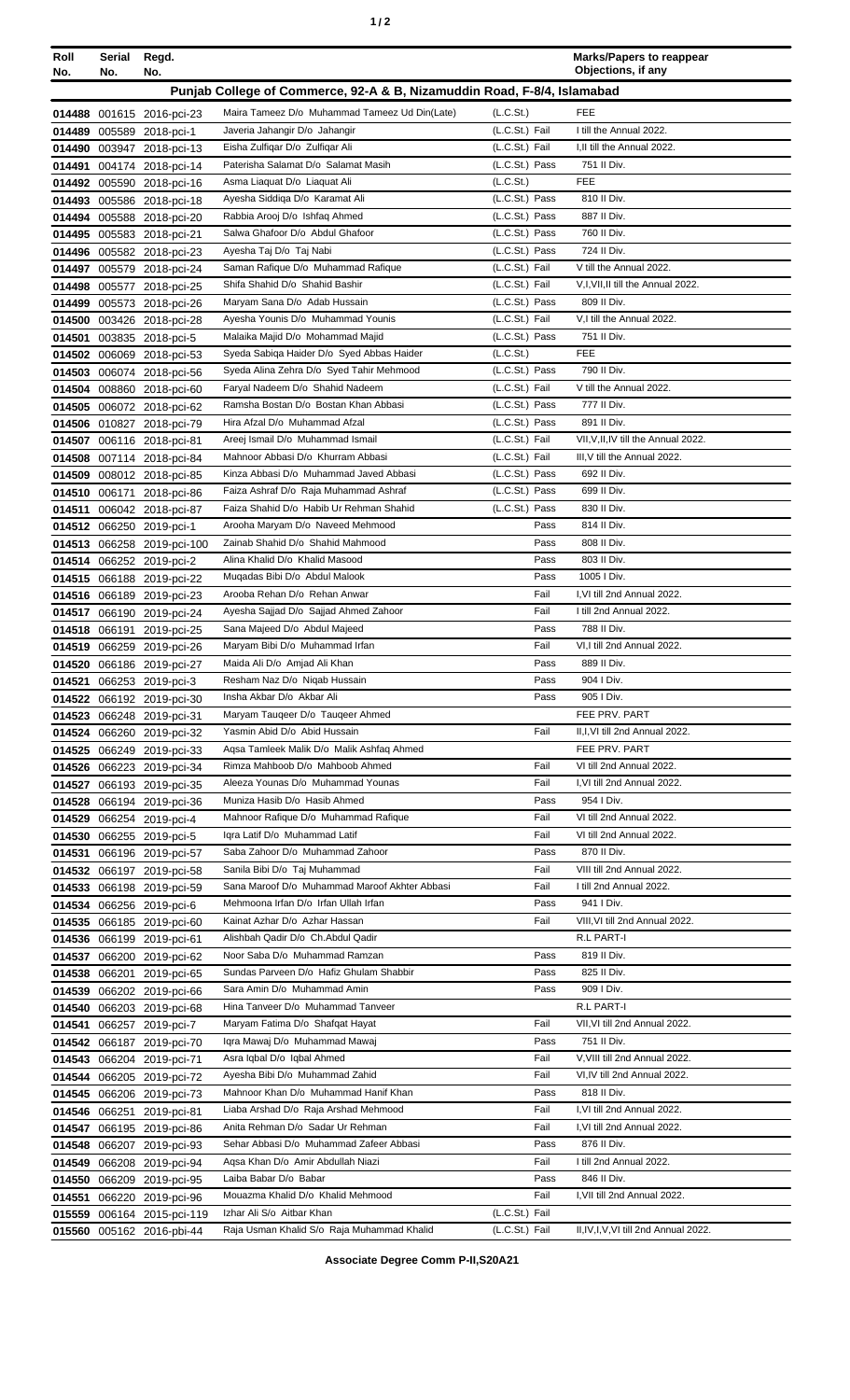|--|--|--|

| Roll<br>No. | Serial<br>No. | Regd.<br>No.                                            |                                                                                           |                                    | <b>Marks/Papers to reappear</b><br>Objections, if any                         |
|-------------|---------------|---------------------------------------------------------|-------------------------------------------------------------------------------------------|------------------------------------|-------------------------------------------------------------------------------|
|             |               |                                                         | Punjab College of Commerce, 92-A & B, Nizamuddin Road, F-8/4, Islamabad                   |                                    |                                                                               |
|             |               |                                                         |                                                                                           |                                    |                                                                               |
|             |               | 015561 006184 2016-pci-107                              | Muhammad Arslan Khan S/o Najeeb Ur Rehman Khan                                            | (L.C.St.) Fail                     | VII, I, IV, VIII, V, III, VI till 2nd Annual 2022.                            |
|             |               | 015562 006144 2016-pci-32                               | Faisal Iqbal S/o Muhammad Iqbal                                                           | (L.C.St.) Fail                     | VI, V, IV till the Annual 2022.                                               |
|             |               | 015563 006165 2016-pci-48                               | Muhammad Arslan Javed S/o Akhtar Javed                                                    | (L.C.St.) Fail                     | II, IV, VI, I, V till 2nd Annual 2022.                                        |
|             |               | 015564 006198 2016-pci-66                               | Syed Usama Mehmood S/o Syed Khalid Mehmood Shah<br>Muhammad Bilal S/o Muhmmad Baidar Khan | (L.C.St.) Absent<br>(L.C.St.) Pass |                                                                               |
|             |               | 015565 006131 2016-pci-81                               | Shahrooz Zafar Shiekh S/o Zafar Mahmood                                                   | (L.C.St.) Fail                     | 751 II Div.                                                                   |
|             |               | 015566 006209 2016-z-51126<br>015567 006141 2017-pci-23 | Hasnain Naseem S/o Muhammad Naseem                                                        | (L.C.St.) Pass                     | 755 II Div.                                                                   |
|             |               | 015568 006177 2017-pci-51                               | Saad Bin Kaleem Satti S/o Kaleem Satti                                                    | (L.C.St.) Fail                     |                                                                               |
|             |               | 015569 006167 2017-pci-54                               | Ahsan Ali S/o Mazhar Hussain                                                              | (L.C.St.) Fail                     |                                                                               |
|             |               | 015570 006194 2017-pci-58                               | Waqas Chan Zeb S/o Chan Zab                                                               | (L.C.St.) Pass                     | 698 II Div.                                                                   |
|             |               | 015571 006057 2017-pci-60                               | Mohsin Nabi S/o Rab Dino Khokhar                                                          | (L.C.St.) Fail                     |                                                                               |
|             |               | 015572 006134 2017-pci-87                               | Sheikh Muhammad Ali S/o Sheikh Riaz Ahmed                                                 | (L.C.St.) Fail                     |                                                                               |
|             |               | 015573 006119 2017-pci-88                               | Saad Abdul Rehman S/o Syed Munawar Hussain                                                | (L.C.St.) Pass                     | 648 III Div.                                                                  |
|             |               | 015574 006154 2018-pci-31                               | M. Tahir Rashid S/o Abdul Rashid                                                          | (L.C.St.) Fail                     | V till the Annual 2022.                                                       |
|             |               | 015575 006149 2018-pci-34                               | Muhammad Ahmad S/o Khalid Mehmood Abbasi                                                  | (L.C.St.) Pass                     | 761 II Div.                                                                   |
|             |               | 015576 006035 2018-pci-4                                | Kamran Haider S/o Faisal Abbas                                                            | (L.C.St.) Pass                     | 821 II Div.                                                                   |
|             |               | 015577 006159 2018-pci-42                               | Amjad Khan S/o Mir Wais Khan                                                              | (L.C.St.) Pass                     | 676 II Div.                                                                   |
|             |               | 015578 006201 2018-pci-65                               | Muhammad Moez Khan S/o Muslim Khan                                                        | (L.C.S <sub>t</sub> )              | <b>FAIL PREVIOUS PART</b>                                                     |
|             |               | 015579 006206 2018-pci-68                               | Touseef Ahmed S/o Nazeer Ahmed                                                            | (L.C.St.) Pass                     | 718 II Div.                                                                   |
|             |               | 015580 006212 2018-pci-7                                | Abdul Quddus S/o Manzoor Hussain Solanig                                                  | (L.C.St.) Fail                     | I, V, VI till the Annual 2022.                                                |
| 015581      |               | 006138 2018-pci-70                                      | Syed Mazher Hussain S/o Syed Abid Hussain                                                 | (L.C.St.) Pass                     | 772 II Div.                                                                   |
|             |               | 015582 006161 2018-pci-71                               | Ahmad Yousaf S/o Muhammad Yousaf                                                          | (L.C.St.) Fail                     | I, V, VI till the Annual 2022.                                                |
|             |               | 015583 006215 2018-pci-78                               | Muhammad Usman Shakeel S/o Muhammad Shakeel                                               | (L.C.St.) Fail                     | V, VI till the Annual 2022.                                                   |
|             |               | 015584 006214 2018-pci-8                                | Muhammad Bin Shahid S/o Shahid Mehmood Abbasi                                             | (L.C.St.) Fail                     | VII, II, V till the Annual 2022.                                              |
|             |               | 015585 010789 2016-pci-58                               | Yasir Shabbir S/o Muhammad Shabbir                                                        | (L.C.St.) Absent                   |                                                                               |
|             |               | 015586 010485 2018-pci-46                               | Mehran Habib S/o Habib-Ur-Rehman                                                          | (L.C.St.) Fail                     | V till 2nd Annual 2022.                                                       |
|             |               | 015587 066238 2019-pci-10                               | Muhammad Zohaib S/o Abdul Rafaqat                                                         | Fail                               | VI, V, II, IV till 2nd Annual 2022.                                           |
|             |               | 015588 066221 2019-pci-102                              | Muhammad Tahir Amin S/o Nasar Ahmad                                                       | Pass                               | 862 II Div.                                                                   |
|             |               | 015589 066228 2019-pci-104                              | Hamza Sajjad S/o Sajjad Haider                                                            | Pass                               | 831 II Div.                                                                   |
|             |               | 015590 066225 2019-pci-12                               | Raja Muhammad Ali Iqbal S/o Raja Muhammad Iqbal Khan                                      | Fail                               | V, II, VI till 2nd Annual 2022.                                               |
|             |               | 015591 066211 2019-pci-13                               | Arslan Qurban S/o Qurban Ali                                                              | Fail                               | V, VII, IV, VI till 2nd Annual 2022.                                          |
|             |               | 015592 066240 2019-pci-15                               | Anza Ali S/o Asif Iqbal<br>Anees Hameed S/o Abdul Hameed                                  | Absent<br>Absent                   |                                                                               |
|             |               | 015593 066244 2019-pci-17                               | Abdur Rahman Siddiqui S/o Muhammad Tayyab Siddiqui                                        | Fail                               | VIII, V, VII, II, VI, IV till 2nd Annual 2022.                                |
|             |               | 015594 066227 2019-pci-18<br>015595 066239 2019-pci-19  | Raheel Sajid S/o Sajid Karim                                                              | Fail                               | VIII, V, II, VI, IV till 2nd Annual 2022.                                     |
|             |               | 015596 066242 2019-pci-20                               | Malik Arbaz Nawaz S/o Malik Rab Nawaz                                                     | Fail                               | VII, VI, I, II, IV, V till 2nd Annual 2022.                                   |
|             |               | 015597 066212 2019-pci-38                               | Huzaifa Shaukat S/o Shaukat Hussain                                                       | Pass                               | 817 II Div.                                                                   |
|             |               | 015598 066213 2019-pci-41                               | Daud James S/o James Masih                                                                | Fail                               | VI till 2nd Annual 2022.                                                      |
|             |               | 015599 066214 2019-pci-42                               | Alyan Raza S/o Raza Munoo                                                                 | Fail                               | V, VI till 2nd Annual 2022.                                                   |
|             |               | 015600 066215 2019-pci-43                               | Syed Najaf Raza Zaidi S/o Syed Ali Raza Zaidi                                             | Pass                               | 773 II Div.                                                                   |
|             |               | 015601 066216 2019-pci-44                               | Imran Masih S/o Khadim Masih                                                              | Fail                               | I, VI, IV till 2nd Annual 2022.                                               |
|             |               | 015602 066222 2019-pci-45                               | Shamoon Tariq S/o Tariq Masih                                                             | Fail                               | II, VII, I, VI, IV, V till 2nd Annual 2022.                                   |
|             |               | 015603 066246 2019-pci-46                               | Muhammad Nadir Khan S/o Muhammad Hussain                                                  | Fail                               | V,I,VI till 2nd Annual 2022.                                                  |
|             |               | 015604 066245 2019-pci-47                               | Umair Mahmood S/o Khalid Mahmood                                                          | Fail                               | IV, V, I, VII, VI till 2nd Annual 2022.                                       |
|             |               | 015605 066247 2019-pci-49                               | Muhammad Rizwan Ullah Khan S/o M Zaman Khan Niazi                                         | Fail                               |                                                                               |
|             |               | 015606 066229 2019-pci-50                               | Afraz Mansoor S/o Mansoor Ahmed                                                           |                                    | FEE PRV. PART                                                                 |
|             |               | 015607 066241 2019-pci-51                               | Kashif Ghafoor S/o Ghafoor                                                                | Fail                               | V, IV till 2nd Annual 2022.                                                   |
|             |               | 015608 066224 2019-pci-53                               | Agib Mehmood S/o Muhammad Saftain                                                         | Fail                               | VI, VIII, V till 2nd Annual 2022.                                             |
|             |               | 015609 066217 2019-pci-54                               | Arslan Rafiq S/o Rafiq Masih                                                              |                                    | FEE PRV. PART                                                                 |
|             |               | 015610 066218 2019-pci-56                               | Muhammad Muneeb Amir S/o Aamir Shafique                                                   |                                    | R.L PART-I                                                                    |
|             |               | 015611 066232 2019-pci-74                               | Kashif Khan S/o Anwar                                                                     | Fail                               | VI, V, VII, III till 2nd Annual 2022.                                         |
|             |               | 015612 066234 2019-pci-76                               | Muhammad Usman Siddiqi S/o Ghulam Nabi                                                    | Fail                               | I, V, VI, VII, III, II, IV till 2nd Annual 2022.                              |
|             |               | 015613 066233 2019-pci-77                               | Umer Ejaz S/o Ejaz Hameed                                                                 | Pass                               | 891 II Div.                                                                   |
|             |               | 015614 066235 2019-pci-78                               | Talha Hassan S/o Muhammad Naseem                                                          | Pass                               | 780 II Div.                                                                   |
|             |               | 015615 066231 2019-pci-79                               | Muhammad Faiq Usmani S/o Saif Ullah Usmani                                                | Fail                               | V, VI, III till 2nd Annual 2022.                                              |
|             |               | 015616 066226 2019-pci-8                                | Omer Iqbal S/o Zafar Iqbal                                                                | Pass                               | 764 II Div.                                                                   |
|             |               | 015617 066230 2019-pci-80                               | Zain Ali S/o Tariq Mehmood<br>Zulqarnain Abbasi S/o Muhammad Ilyas                        | Fail<br>Fail                       | V till 2nd Annual 2022.<br>VI, I, VIII, VII, II, V, III till 2nd Annual 2022. |
|             |               | 015618 066243 2019-pci-82                               | Mouze Bin Khalid S/o Raja Khalid Bin Sikander                                             |                                    | FEE PRV. PART                                                                 |
|             |               | 015619 066219 2019-pci-88                               | Muhammad Usama Nawaz S/o Muhammad Khan                                                    | Fail                               | V, VIII, I till 2nd Annual 2022.                                              |
|             |               | 015620 066210 2019-pci-9                                | Muhammad Asher Hameed S/o Muhammad Ishaq Qammar                                           | Absent                             |                                                                               |
| 015621      |               | 066236 2019-pci-99                                      | Muhammad Osama Manzoor S/o Manzoor Hussain                                                | Pass                               | 772 II Div.                                                                   |
|             |               | 019096 085918 2019-pci-75                               |                                                                                           |                                    |                                                                               |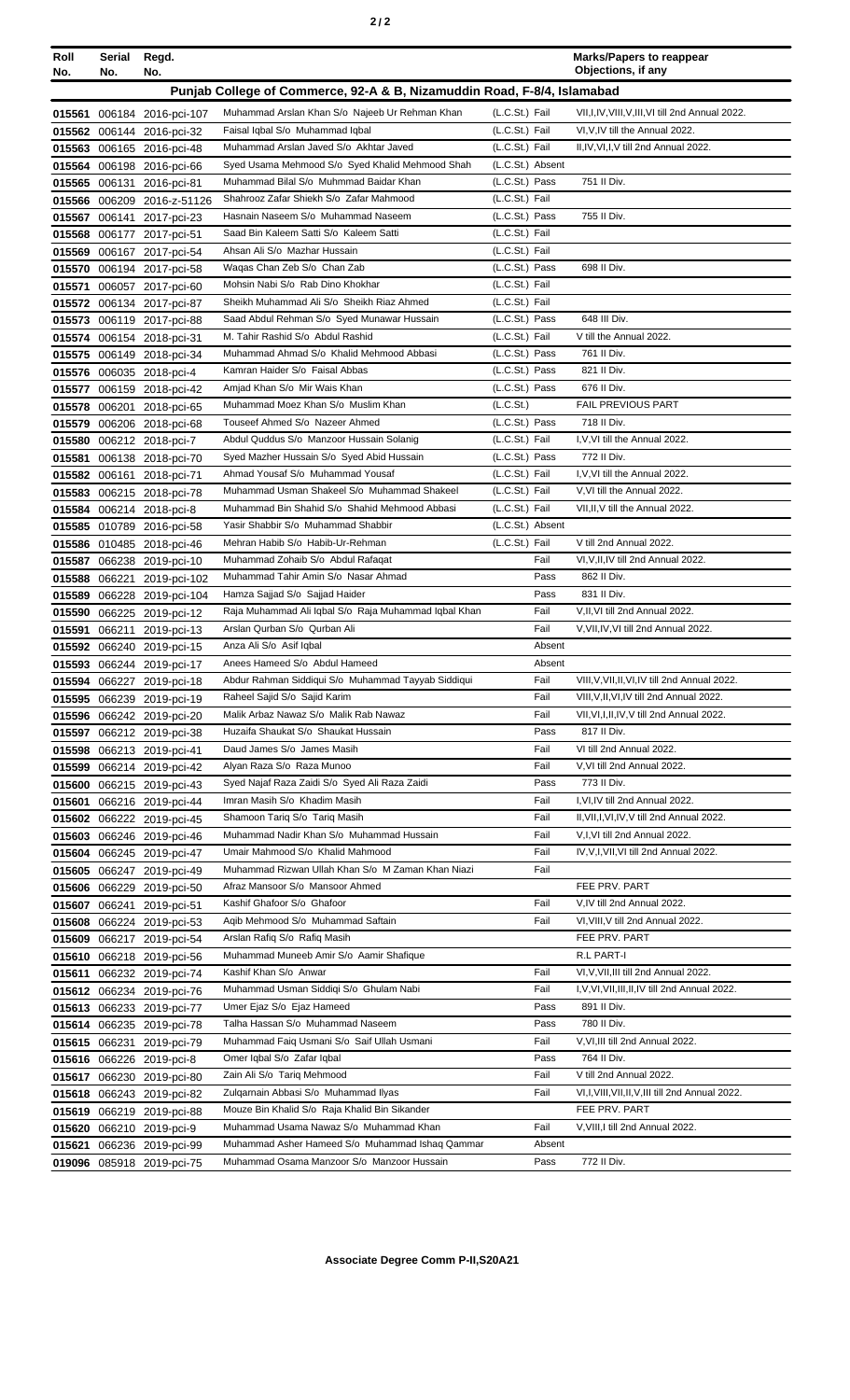| Roll<br>No. | Serial<br>No. | Regd.<br>No.              |                                               |                | Marks/Papers to reappear<br>Objections, if any |
|-------------|---------------|---------------------------|-----------------------------------------------|----------------|------------------------------------------------|
|             |               |                           | Government Institute of Commerce, Jauharabad. |                |                                                |
|             |               | 011476 001341 2014-cjk-14 | Tauseef Abbas S/o Muhammad Ramzan             | (L.C.St.) Fail |                                                |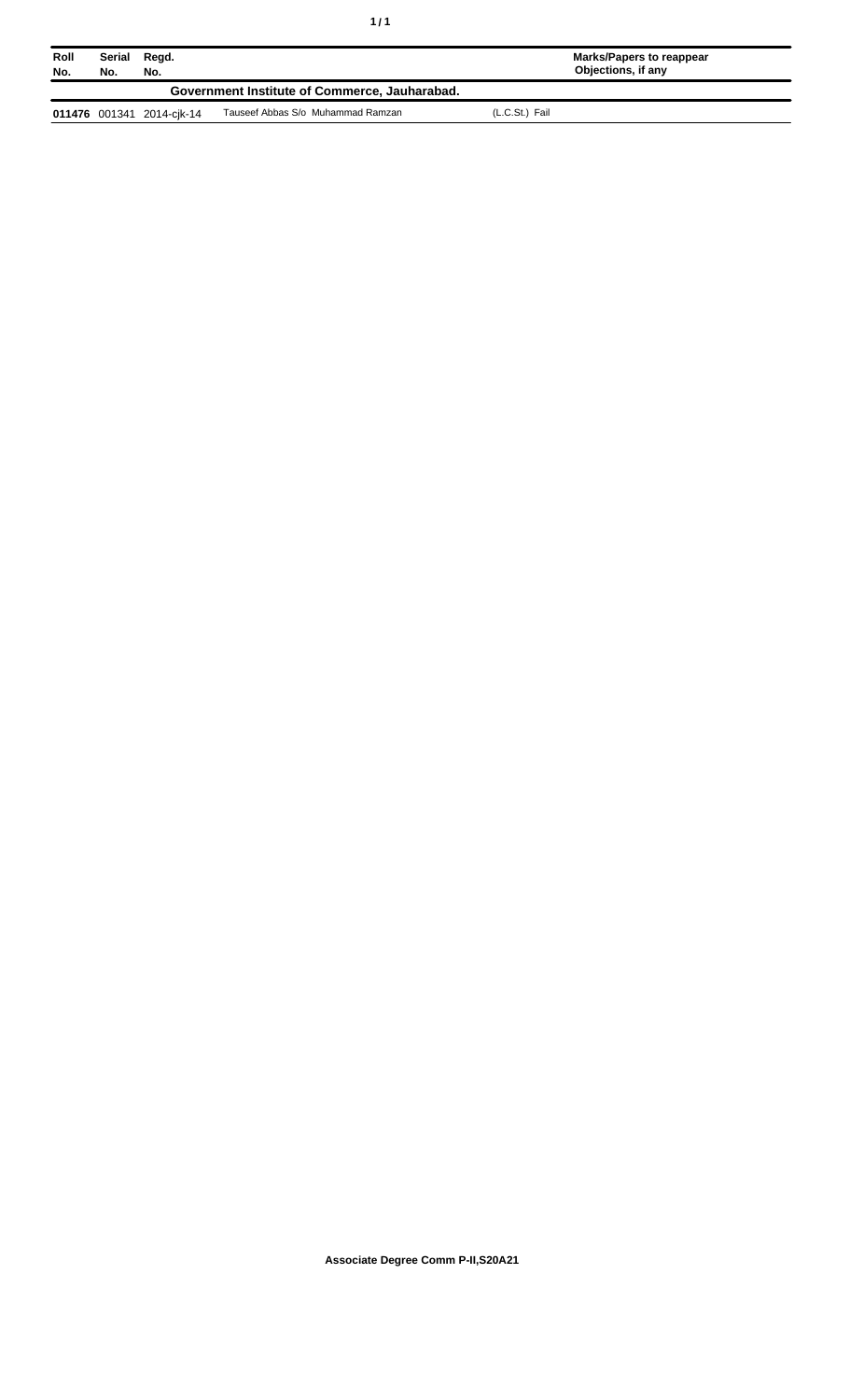| ٠ | $\frac{1}{\sqrt{2}}$<br>٠ |
|---|---------------------------|
|   |                           |

| Roll<br>No. | Serial<br>Regd.<br>No.<br>No. |                           |                                           |                | <b>Marks/Papers to reappear</b><br>Objections, if any |
|-------------|-------------------------------|---------------------------|-------------------------------------------|----------------|-------------------------------------------------------|
|             |                               |                           | Government College, Jhang                 |                |                                                       |
|             |                               | 003660 000634 2017-gic-17 | Muhammad Seemab Hassan S/o Muhammad Saeed | (L.C.St.) Fail |                                                       |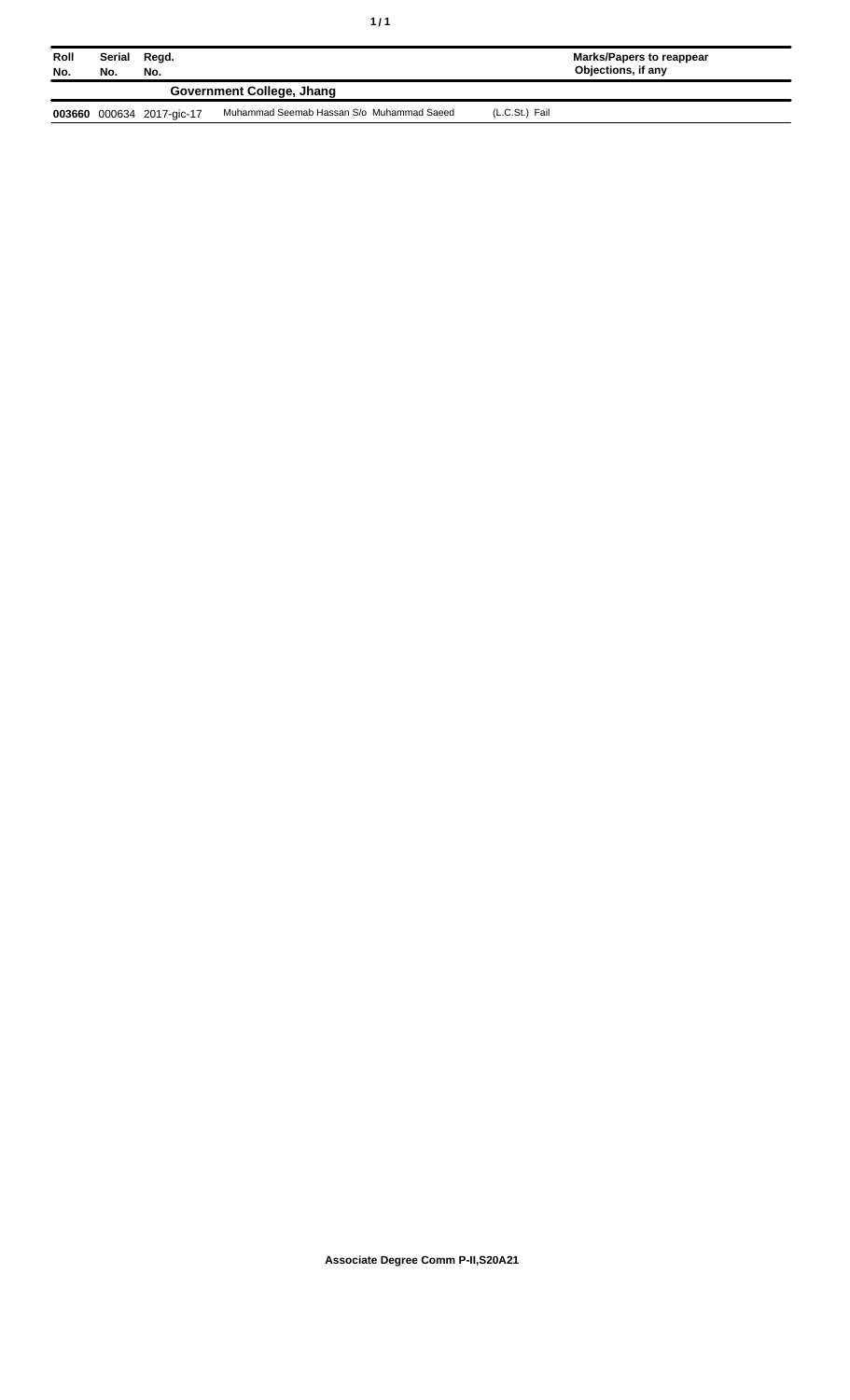| Roll<br>No. | Serial<br>No. | Regd.<br>No.       |                                       |                | <b>Marks/Papers to reappear</b><br>Objections, if any |  |
|-------------|---------------|--------------------|---------------------------------------|----------------|-------------------------------------------------------|--|
|             |               |                    | Islamia College of Commerce, Jhang    |                |                                                       |  |
| 003661      |               | 008134 2015-isl-17 | Haroon Latif S/o Muhammad Latif Sabir | (L.C.St.) Pass | 882 II Div.                                           |  |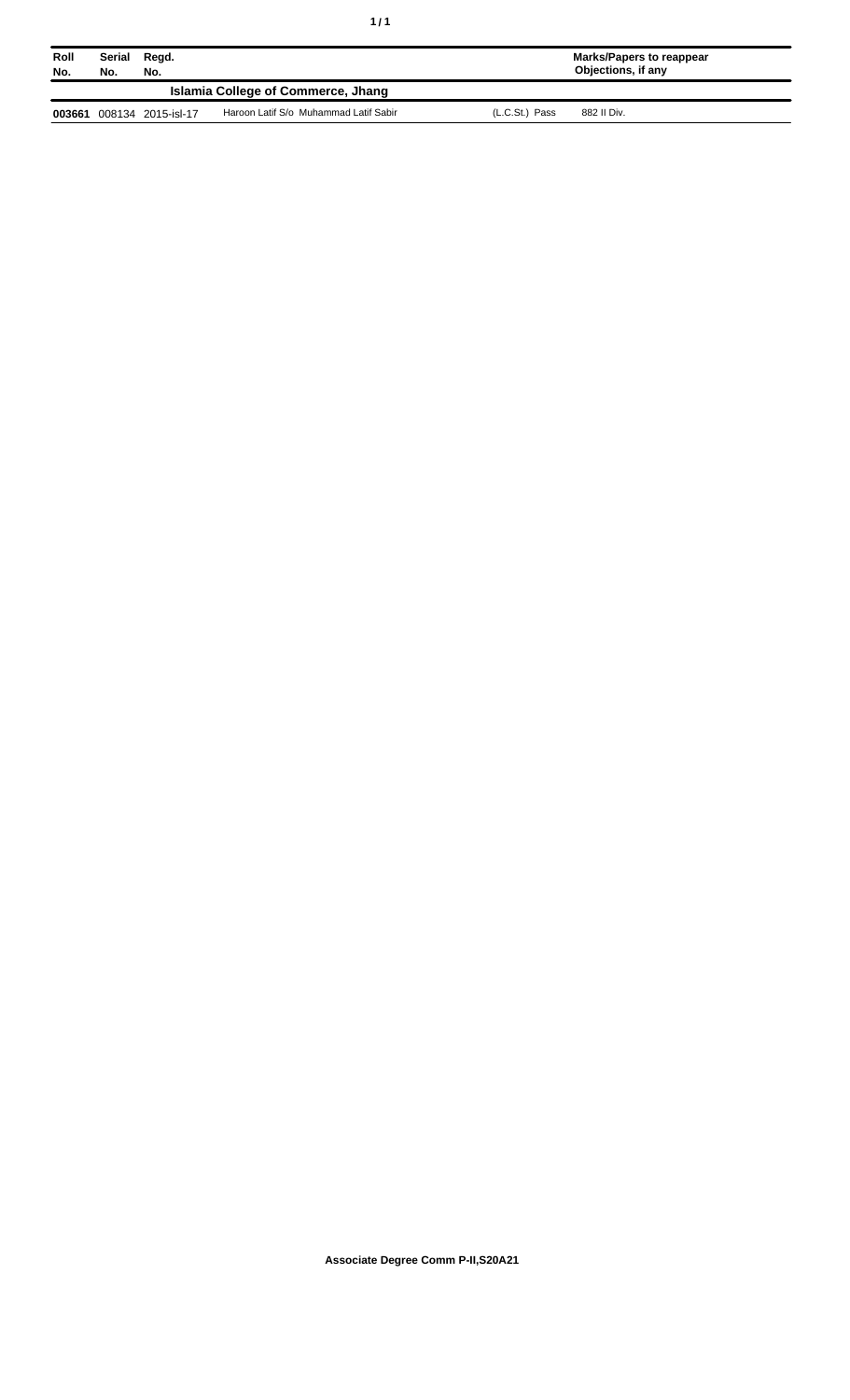| Roll<br>No. | Serial<br>No. | Regd.<br>No.                                           |                                                                               |                                  | <b>Marks/Papers to reappear</b><br>Objections, if any           |
|-------------|---------------|--------------------------------------------------------|-------------------------------------------------------------------------------|----------------------------------|-----------------------------------------------------------------|
|             |               |                                                        | <b>Government College of Commerce, Jhang</b>                                  |                                  |                                                                 |
|             |               | 003608 001329 2017-gwj-7                               | Aneela Anwer D/o Muhammad Anwer                                               | (L.C.St.)                        | <b>FEE</b>                                                      |
| 003609      |               | 007852 2017-jc-12                                      | Afshan D/o Muhammad Akram                                                     | (L.C.St.) Pass                   | 793 II Div.                                                     |
|             |               | 003610 005298 2017-jc-20                               | Rimsha Sarfraz D/o Sarfaraz Ahamad                                            | (L.C.St.) Pass                   | 719 II Div.                                                     |
|             |               | 003611 005314 2017-jc-4                                | Sehrish Ashraf D/o Muhammad Ashraf                                            | (L.C.St.) Pass                   | 749 II Div.                                                     |
|             |               | 003612 003304 2018-jc-10                               | Mugaddas Noor D/o Noor Muhammad Khan                                          | (L.C.St.) Pass                   | 804 II Div.                                                     |
|             |               | 003613 009550 2018-jc-109                              | Rukhsar Zahra D/o Ijaz Hussain                                                | (L.C.St.) Pass                   | 782 II Div.                                                     |
|             |               | 003614 000925 2018-jc-3                                | Shazia Farooq D/o Ghulam Jafar                                                | (L.C.St.) Pass                   | 818 II Div.                                                     |
|             |               | 003615 000928 2018-jc-4                                | Ulfat Faroog D/o Ghulam Jafar                                                 | (L.C.St.) Pass                   | 750 II Div.                                                     |
|             |               | 003616 000911 2018-ic-57                               | Agsa Mugddas D/o Muhammad Irshad                                              | (L.C.St.) Fail                   | V, III till the Annual 2022.                                    |
|             |               | 003617 007367 2018-jc-58                               | Urooj Fatima D/o Mohsin Ali Nadeem                                            | (L.C.St.) Pass                   | 755 II Div.                                                     |
|             |               | 003618 007391 2018-jc-59                               | Simal Fatima D/o Asad Raza                                                    | (L.C.St.) Fail                   | V, VI till the Annual 2022.                                     |
|             |               | 003619 000914 2018-jc-60                               | Sidra Kanwal D/o Mumtaz Hussain                                               | (L.C.St.)                        | <b>FEE</b>                                                      |
|             |               | 003620 001824 2018-jc-7                                | Merfia Mehlab Sharif D/o Muhammad Sharif<br>Tahreem Akhtar D/o Muhammad Aslam | (L.C.St.) Fail<br>(L.C.St.) Fail | VI till the Annual 2022.<br>VI, II, I, IV till the Annual 2022. |
|             |               | 003621 001137 2018-jc-91<br>003622 001717 2018-jc-95   | Shumaila Shehzadi D/o Ahmad Ali                                               | (L.C.St.) Pass                   | 766 II Div.                                                     |
|             |               | 003623 047056 2019-jc-11                               | Rabia D/o Rustam Ali                                                          | Pass                             | 675 II Div.                                                     |
|             |               | 003624 047064 2019-jc-12                               | Roseable Dilawer D/o Dilawer Samuel                                           | Pass                             | 1032   Div.                                                     |
|             |               | 003625 047066 2019-jc-138                              | Ukasha Taswar D/o Muhammad Taswar Yaqoob                                      | Pass                             | 764 II Div.                                                     |
|             |               | 003626 047059 2019-jc-14                               | Fouzia Batool D/o Ghulam Abbas                                                | Pass                             | 833 II Div.                                                     |
|             |               | 003627 047062 2019-jc-15                               | Mugaddas Riaz D/o Muhammad Riaz                                               | Fail                             | I, II, III, VI till 2nd Annual 2022.                            |
|             |               | 003628 047061 2019-jc-16                               | Sidra Younis D/o Muhammad Younis Bashir                                       | Fail                             | IV, I, V, VI till 2nd Annual 2022.                              |
|             |               | 003629 047054 2019-jc-17                               | Mafia Ahmad D/o Ahmad Shair                                                   | Fail                             | I, VII, V, VI till 2nd Annual 2022.                             |
|             |               | 003630 047058 2019-jc-2                                | Sadia Batool D/o Ghulam Abbas                                                 | Pass                             | 854 II Div.                                                     |
|             |               | 003631 047060 2019-jc-3                                | Tabinda Jabeen D/o Munawwar Hussain                                           | Fail                             | III till 2nd Annual 2022.                                       |
|             |               | 003632 047070 2019-jc-4                                | Hafiza Mugaddas Riaz D/o Muhammad Riaz                                        | Pass                             | 934   Div.                                                      |
|             |               | 003633 047055 2019-jc-5                                | Maryyam Saeed D/o Saeed Ahmad Khan                                            | Fail                             | V, VII till 2nd Annual 2022.                                    |
|             |               | 003634 047087 2019-jc-58                               | Javaria Mehak D/o Muhammad Aslam                                              | Fail                             | III, VII, VI till 2nd Annual 2022.                              |
|             |               | 003635 047053 2019-jc-59                               | Shahida Perveen D/o Muhammad Manzoor                                          | Fail                             | VI, VII till 2nd Annual 2022.                                   |
|             |               | 003636 047096 2019-jc-6                                | Pakeeza Nazir D/o Nazir Ahmad<br>Aneela Abbas D/o Ghulam Abbas                | Absent<br>Fail                   | IV, VII, III, V, VI till 2nd Annual 2022.                       |
|             |               | 003637 047063 2019-jc-61<br>003638 047086 2019-jc-7    | Muqaddas Iqbal D/o Muhammad Iqbal                                             | Fail                             | VI, V till 2nd Annual 2022.                                     |
|             |               | 003639 047065 2019-jc-9                                | Agsa Batool D/o Waris Ali Shahid                                              | Fail                             | V, III, II, VI till 2nd Annual 2022.                            |
|             |               | 003662 008267 2016-ij-515                              | Ali Javed S/o Mustansar Javed Iqbal                                           | (L.C.St.) Pass                   | 760 II Div.                                                     |
|             |               | 003663 004930 2016-jc-112                              | Jabir Hasnain S/o Haji Muhammad Hasnain                                       | (L.C.St.) Fail                   | II, VI, V till the Annual 2022.                                 |
| 003664      |               | 005173 2016-jc-6                                       | Muhammad Riaz S/o Ghulam Hassan                                               | (L.C.St.) Fail                   |                                                                 |
|             |               | 003665 003455 2016-jc-91                               | Ghulam Mustafa S/o Allah Ditta                                                | (L.C.St.) Fail                   | V till the Annual 2022.                                         |
|             |               | 003666 006146 2017-jc-106                              | Abuzar Ghafari S/o Uzair Rasheed                                              | (L.C.St.) Fail                   |                                                                 |
|             |               | 003667 006306 2017-jc-130                              | Amir Shahzad S/o Muhammad Shamir                                              | (L.C.St.) Pass                   | 692 II Div.                                                     |
|             |               | 003668 009657 2017-jc-31                               | Saqlain Mushtaq S/o Waryam                                                    | (L.C.St.) Pass                   | 654 III Div.                                                    |
|             |               | 003669 002255 2017-jc-32                               | Muhammad Raees Khan S/o Muhammad Israr                                        | (L.C.St.) Pass                   | 769 II Div.                                                     |
|             |               | 003670 005263 2017-jc-42                               | Idrees Sarfraz S/o Sarfraz                                                    | (L.C.St.) Fail                   | V till 2nd Annual 2021.                                         |
| 003671      |               | 006945 2017-jc-58                                      | Farman Sattar S/o Abdul Sattar Ahmad Khan Sajjad                              | (L.C.St.) Fail                   |                                                                 |
|             |               | 003672 005184 2017-jc-61                               | Muhammad Mukhtar S/o Yousaf                                                   | (L.C.St.) Fail                   |                                                                 |
|             |               | 003673 001370 2017-jc-90                               | Ijaz Ahmad S/o Mukhtar Ali<br>Tuheed Ahmad Khan S/o Wajahat Khan Asif         | (L.C.St.) Pass<br>(L.C.St.) Pass | 714 II Div.<br>874 II Div.                                      |
|             |               | 003674 003336 2018-jc-104<br>003675 007264 2018-jc-105 | Ali Abbas Shah S/o Abbas Ali Shah                                             | (L.C.St.) Pass                   | 926   Div.                                                      |
|             |               | 003676 007244 2018-jc-108                              | Ahmad Muavia S/o Muhammad Iqbal                                               | (L.C.St.) Fail                   | II, VIII, III, VI till 2nd Annual 2022.                         |
|             |               | 003677 004372 2018-jc-110                              | Ali Raza S/o Zafar Abbas                                                      | (L.C.St.) Fail                   | II till the Annual 2022.                                        |
|             |               | 003678 004373 2018-jc-115                              | Muhammad Uman Abbas S/o Syed Tabarak Hussain                                  | (L.C.St.) Pass                   | 740 II Div.                                                     |
|             |               | 003679 004307 2018-jc-116                              | Hasnain Ali S/o Ghazanfar Ali                                                 | (L.C.S <sub>t</sub> )            | <b>FEE</b>                                                      |
|             |               | 003680 006958 2018-jc-123                              | Muhammad Shehzad S/o Ramzan Khan                                              | (L.C.St.) Absent                 |                                                                 |
|             |               | 003681 005155 2018-jc-125                              | Aageel Asghar S/o Asghar Ali                                                  | (L.C.St.) Fail                   | VII, III, V till the Annual 2022.                               |
|             |               | 003682 007648 2018-jc-126                              | Syed Muhammad Mohi-Ud-Din Aurangzeb S/o Syed Khalid                           | (L.C.St.) Fail                   | IV, I, III, VIII, V, VI till 2nd Annual 2022.                   |
|             |               | 003683 001191 2018-jc-15                               | Hussain<br>Shahid Abbas S/o Allah Bakhsh                                      | (L.C.St.) Pass                   | 747 II Div.                                                     |
|             |               | 003684 001345 2018-jc-17                               | Muhammad Arslan Tufail S/o Mian Muhammad Tufail                               | (L.C.St.) Pass                   | 901 I Div.                                                      |
|             |               | 003685 009659 2018-jc-18                               | Fahad Afzal S/o Muhammad Afzal                                                | (L.C.St.) Absent                 |                                                                 |
|             |               | 003686 002068 2018-jc-19                               | Muhammad Bilal S/o Altaf Hussain                                              | (L.C.St.) Fail                   | V till the Annual 2022.                                         |
| 003687      |               | 001531 2018-jc-20                                      | Hamad Hassan S/o Hafeez Ali Kazmi                                             | (L.C.St.) Pass                   | 709 II Div.                                                     |
|             |               | 003688 001261 2018-jc-21                               | Haseeb Irshad S/o Irshad Hussain                                              | (L.C.St.) Pass                   | 782 II Div.                                                     |
|             |               | 003689 001964 2018-jc-22                               | Musanif Hussain Shah S/o Mushtag Hussain Shah                                 | (L.C.St.) Pass                   | 818 II Div.                                                     |
|             |               | 003690 005304 2018-jc-23                               | Muhammad S/o Muhammad Bashir Jamshaid                                         | (L.C.St.) Absent                 |                                                                 |
| 003691      |               | 001562 2018-jc-24                                      | Hammad Ahmad S/o Muhammad Shafiq                                              | (L.C.St.) Pass                   | 734 II Div.                                                     |
|             |               | 003692 007288 2018-jc-25                               | Asim Akhtar S/o Muhammad Akhtar                                               | (L.C.St.) Fail                   | V till the Annual 2022.                                         |
|             |               | 003693 002084 2018-jc-27                               | Asmat Ullah S/o Sana Ullah                                                    | (L.C.St.) Pass                   | 900 I Div.                                                      |
|             |               | 003694 001563 2018-jc-29                               | Muhammad Hube Ali S/o Shakeel Ahmad                                           | (L.C.St.) Pass                   | 685 II Div.                                                     |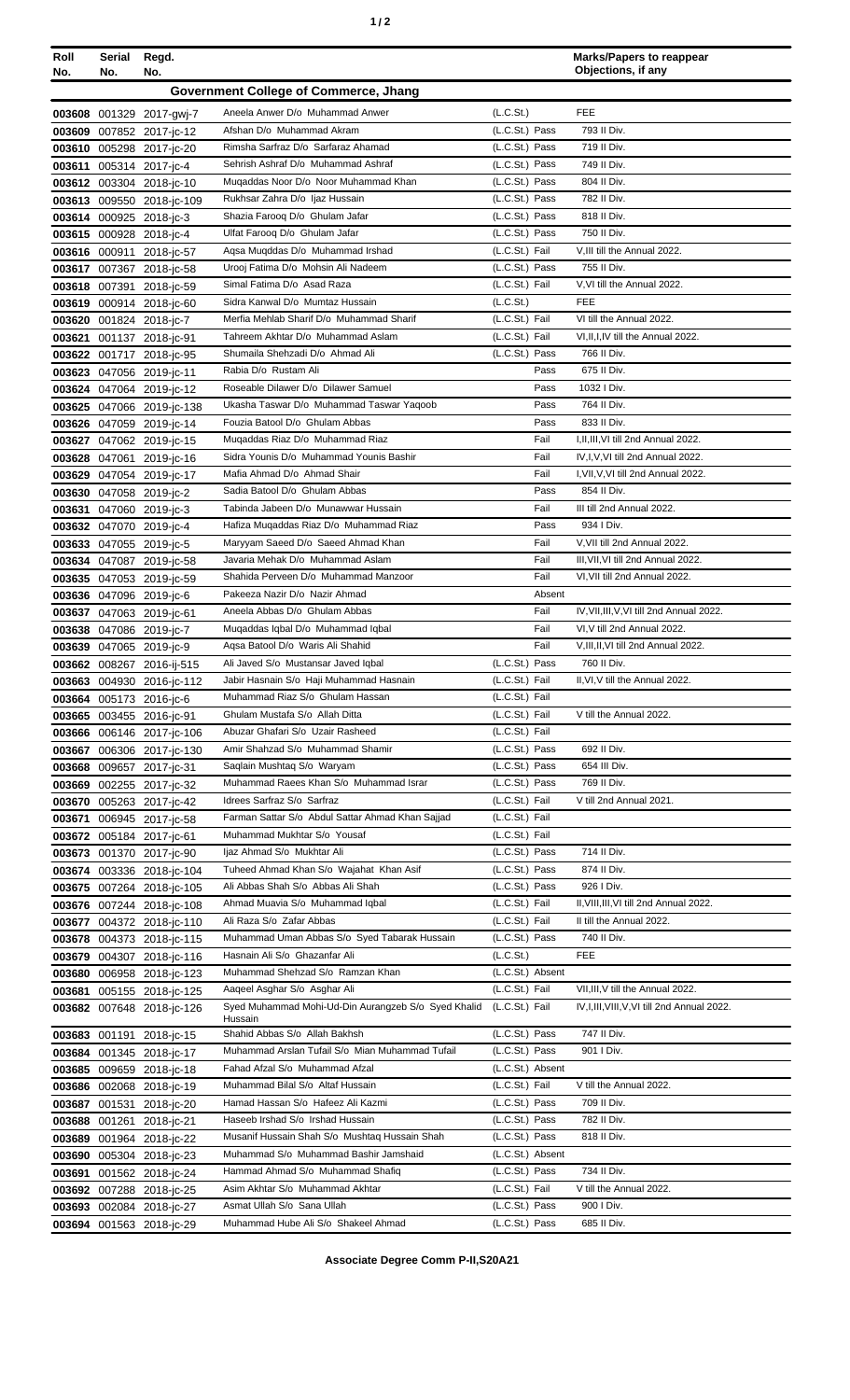| Roll<br>No.                           | Serial<br>No. | Regd.<br>No.                                         |                                                                       |                | <b>Marks/Papers to reappear</b><br>Objections, if any |  |  |  |  |
|---------------------------------------|---------------|------------------------------------------------------|-----------------------------------------------------------------------|----------------|-------------------------------------------------------|--|--|--|--|
| Government College of Commerce, Jhang |               |                                                      |                                                                       |                |                                                       |  |  |  |  |
|                                       |               | 003695 006330 2018-jc-32                             | Sohaib Imtiaz S/o Imtiaz Ahmad Farooqi                                | (L.C.St.) Fail | V till the Annual 2022.                               |  |  |  |  |
|                                       |               | 003696 001787 2018-jc-34                             | Muhammad Zeeshan Haider S/o Dlail Khan                                | (L.C.St.) Pass | 801 II Div.                                           |  |  |  |  |
|                                       |               | 003697 002415 2018-jc-36                             | Ali Hamza S/o Ghulam Shabbir                                          | (L.C.St.)      | FEE                                                   |  |  |  |  |
|                                       |               | 003698 001995 2018-jc-39                             | Adeel Nasir S/o M. Nasrullah                                          | (L.C.St.) Pass | 798 II Div.                                           |  |  |  |  |
|                                       |               | 003699 003452 2018-jc-41                             | Sultan Amanullah S/o Muhammad Nawaz                                   | (L.C.St.) Fail | VII, V till the Annual 2022.                          |  |  |  |  |
|                                       |               | 003700 002961 2018-jc-42                             | Muzammil Hassan Khan S/o Muhammad Nasir                               | (L.C.St.) Fail | V till the Annual 2022.                               |  |  |  |  |
| 003701                                |               | 005070 2018-jc-43                                    | Sheikh Imran Maqbool S/o Muhammad Maqbool                             | (L.C.St.) Fail | VII, III, VI till 2nd Annual 2022.                    |  |  |  |  |
|                                       |               | 003702 008640 2018-ic-45                             | Adnan Shabbir S/o Muhammad Shabbir                                    | (L.C.St.) Fail | II, VII, V till the Annual 2022.                      |  |  |  |  |
|                                       |               | 003703 001347 2018-jc-47                             | Muhammad Nawaz S/o Allah Ditta                                        | (L.C.St.) Pass | 725 II Div.                                           |  |  |  |  |
|                                       |               | 003704 005133 2018-jc-49                             | Abou Horaira S/o Abdul Sattar                                         | (L.C.St.) Fail | III, II, VII, IV, VI, V till 2nd Annual 2022.         |  |  |  |  |
|                                       |               | 003705 007116 2018-jc-52                             | Zeeshan Haider S/o Muhammad Ashfaq                                    | (L.C.St.) Fail | V till the Annual 2022.                               |  |  |  |  |
|                                       |               | 003706 002959 2018-jc-55                             | Usman Faroog S/o Muhammad Faroog                                      | (L.C.St.) Pass | 710 II Div.                                           |  |  |  |  |
|                                       |               | 003707 001192 2018-jc-63                             | Sikandar Hayat S/o Muhammad Hayat                                     | (L.C.St.) Pass | 742 II Div.                                           |  |  |  |  |
|                                       |               | 003708 001760 2018-ic-65                             | Muhammad Muzammil S/o Zafar Iqbal                                     | (L.C.St.) Pass | 723 II Div.                                           |  |  |  |  |
|                                       |               | 003709 001458 2018-jc-67                             | Hassan Ahmed Khan S/o Mehboob Elahi Khan                              | (L.C.St.) Fail | V till the Annual 2022.                               |  |  |  |  |
|                                       |               | 003710 001397 2018-jc-68                             | Malik Numan Haider S/o Malik Hag Nawaz                                | (L.C.St.)      | <b>FEE</b>                                            |  |  |  |  |
| 003711                                |               | 001186 2018-jc-69                                    | Muhammad Usman Saeed S/o Muhammad Saeed                               | (L.C.St.) Pass | 762 II Div.                                           |  |  |  |  |
|                                       |               | 003712 005139 2018-jc-74                             | Muhammad Abu Bakkar S/o Mansoor Ahmad                                 | (L.C.St.) Fail | III, V till the Annual 2022.                          |  |  |  |  |
|                                       |               | 003713 005142 2018-jc-76                             | Syed Muhammad Abuzar Gillani S/o Syed Abid Hussain Shah(L.C.St.) Pass |                | 711 II Div.                                           |  |  |  |  |
|                                       |               | 003714 006068 2018-jc-78                             | Sanam Zulfigar S/o Zulfigar Ali                                       | (L.C.St.) Pass | 788 II Div.                                           |  |  |  |  |
|                                       |               | 003715 005060 2018-jc-80                             | Hassan Shah S/o Majeed Hussain Shah                                   | (L.C.St.) Pass | 754 II Div.                                           |  |  |  |  |
|                                       |               | 003716 006060 2018-jc-97                             | Muhammad Tehseen Ahmad S/o Mehmood Nasir                              | (L.C.St.) Pass | 865 II Div.                                           |  |  |  |  |
|                                       |               | 003717 047095 2019-jc-108                            | Danyaal S/o Lal Khan                                                  | Pass           | 850 II Div.                                           |  |  |  |  |
|                                       |               | 003718 047093 2019-jc-114                            | Basharat Ali S/o Ghulam Shabbir                                       | Fail           | V till 2nd Annual 2022.                               |  |  |  |  |
|                                       |               | 003719 047090 2019-jc-117                            | Muhammad Ishtiaq S/o Muhammad Nawaz                                   | Fail           | V,I till 2nd Annual 2022.                             |  |  |  |  |
|                                       |               | 003720 047074 2019-jc-128                            | Yasir Ramzan S/o Muhammad Ramzan                                      | Pass           | 847 II Div.                                           |  |  |  |  |
|                                       |               | 003721 047067 2019-jc-143                            | Zain-UI-Abideen S/o Muhammad Saleem Abid                              | Pass           | 917   Div.                                            |  |  |  |  |
|                                       |               | 003722 047084 2019-jc-144                            | Muhammad Zubair S/o Muhammad Aslam                                    | Fail           | I, III, V till 2nd Annual 2022.                       |  |  |  |  |
|                                       |               | 003723 047088 2019-jc-145                            | Nadeem Zia S/o Ghulam Nabi<br>Abdul Rehman S/o Ahmad Nawaz            | Fail           | I, VII till 2nd Annual 2022.                          |  |  |  |  |
|                                       |               | 003724 047069 2019-jc-19                             | Hussain Ahmad S/o Ghulam Abbas                                        | Fail<br>Pass   | VII till 2nd Annual 2022.<br>960 I Div.               |  |  |  |  |
|                                       |               | 003725 047068 2019-jc-23                             | Moeen Khan S/o Nazir Ahmad                                            | Fail           | II, III, I, IV till 2nd Annual 2022.                  |  |  |  |  |
|                                       |               | 003726 047057 2019-jc-24                             | Haider Usman S/o Akhtar Mehdi                                         | Fail           | III, VIII, V, VI, VII, I, IV till 2nd Annual 2022.    |  |  |  |  |
|                                       |               | 003727 047047 2019-jc-25                             | Hasnain Siddique S/o Muhammad Siddique                                | Fail           | V, VI, IV till 2nd Annual 2022.                       |  |  |  |  |
|                                       |               | 003728 047078 2019-jc-27<br>003729 047072 2019-jc-28 | Noman Umar S/o Allah Ditta                                            | Fail           | III till 2nd Annual 2022.                             |  |  |  |  |
|                                       |               | 003730 047048 2019-jc-36                             | Ali Hamza S/o Muhammad Faroog                                         | Fail           |                                                       |  |  |  |  |
|                                       |               | 003731 047089 2019-jc-40                             | Rafee Ullah S/o Noor Muhammad                                         | Fail           | VII, II, VIII, V, IV, III till 2nd Annual 2022.       |  |  |  |  |
|                                       |               | 003732 047071 2019-jc-41                             | Muhammad Ikram UI Hussan S/o Muhammad Baqir                           | Fail           | III till 2nd Annual 2022.                             |  |  |  |  |
|                                       |               | 003733 047049 2019-jc-42                             | Muhammad Ali S/o Muhammad Saqlain                                     | Fail           | VII,IV, VI till 2nd Annual 2022.                      |  |  |  |  |
|                                       |               | 003734 047050 2019-jc-43                             | Ali Hassan S/o Muhammad Saqlain                                       | Absent         |                                                       |  |  |  |  |
|                                       |               | 003735 047080 2019-jc-45                             | Zain Riaz S/o Muhammad Riaz                                           | Fail           | II, I, V till 2nd Annual 2022.                        |  |  |  |  |
|                                       |               | 003736 047075 2019-ic-46                             | Qaisar Rasool S/o Ghulam Rasool                                       | Pass           | 766 II Div.                                           |  |  |  |  |
|                                       |               | 003737 047079 2019-jc-49                             | Abbas Raza S/o Shabbar Hassan                                         | Fail           | V, VII, IV till 2nd Annual 2022.                      |  |  |  |  |
|                                       |               | 003738 047083 2019-jc-52                             | Haider Ali S/o Muhammad Shafi                                         | Pass           | 907 I Div.                                            |  |  |  |  |
|                                       |               | 003739 047077 2019-jc-55                             | Muneeb Ahmad S/o Khaliq Dad                                           | Fail           | VII, III till 2nd Annual 2022.                        |  |  |  |  |
|                                       |               | 003740 047082 2019-jc-63                             | Fakhar Abbas S/o Bashir Ahmad                                         | Pass           | 894 II Div.                                           |  |  |  |  |
|                                       |               | 003741 047081 2019-jc-64                             | Muhammad Saqib S/o Muhammad Arif                                      | Fail           | III till 2nd Annual 2022.                             |  |  |  |  |
|                                       |               | 003742 047085 2019-jc-66                             | Artash Saeed S/o Muhammad Saeed                                       | Pass           | 819 II Div.                                           |  |  |  |  |
|                                       |               | 003743 047091 2019-jc-67                             | Usama S/o Muhammad Imran                                              | Pass           | 818 II Div.                                           |  |  |  |  |
|                                       |               | 003744 047076 2019-jc-68                             | Muhammad Faraz S/o Umar Daraz                                         | Fail           | III till 2nd Annual 2022.                             |  |  |  |  |
|                                       |               | 003745 047045 2019-jc-78                             | Muhammad Adeel S/o Arif Ali                                           | Pass           | 698 II Div.                                           |  |  |  |  |
|                                       |               | 003746 047092 2019-jc-80                             | Mohsin Khalid S/o Khalid Mehmood                                      | Fail           | III till 2nd Annual 2022.                             |  |  |  |  |
|                                       |               | 003747 047046 2019-jc-85                             | Ali Usman S/o Arif Ali                                                | Fail           |                                                       |  |  |  |  |
|                                       |               | 003748 047094 2019-jc-97                             | Arbab Hussain Shah S/o Khadim Hussain Shah                            | Fail           | VII, III till 2nd Annual 2022.                        |  |  |  |  |
|                                       |               | 003749 047051 2019-jc-98                             | Asad Ali S/o Dil Muhammad                                             | Absent         |                                                       |  |  |  |  |
|                                       |               | 003750 047052 2019-jc-99                             | Muhammad Rashid Khan S/o Allah Bakhsh                                 | Absent         |                                                       |  |  |  |  |
|                                       |               | 019145 047073 2018-ij-109                            | Ali Nawaz S/o Muhammad Nawaz                                          | Fail           | III, VIII, V, VI, I till 2nd Annual 2022.             |  |  |  |  |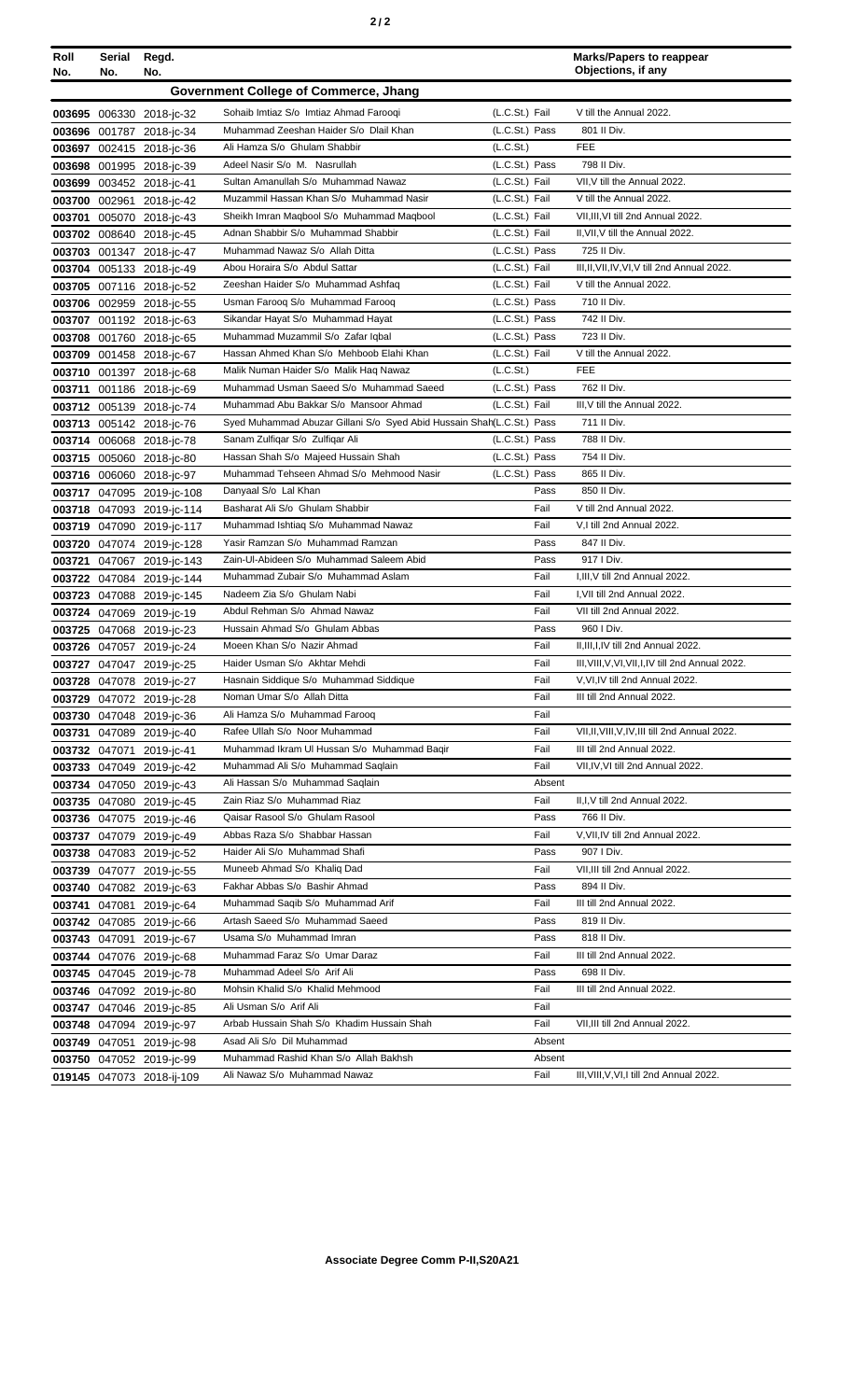| ٠ |  | ×<br>٠<br>٦<br>۰.<br>× |
|---|--|------------------------|
|---|--|------------------------|

| Roll<br>No. | Serial<br>No. | Regd.<br>No.                                           |                                                                       |                                  | <b>Marks/Papers to reappear</b><br>Objections, if any |
|-------------|---------------|--------------------------------------------------------|-----------------------------------------------------------------------|----------------------------------|-------------------------------------------------------|
|             |               |                                                        | Government College of Commerce, Bilal Town, Jhelum                    |                                  |                                                       |
|             |               |                                                        | Sidra Amjad D/o Amjad Hussain                                         | (L.C.St.) Fail                   | VI, I till 2nd Annual 2021.                           |
|             |               | 003861 000416 2015-ccj-96<br>003862 012104 2017-ccj-34 | Beenish Naz D/o Ahmed Khan                                            | (L.C.St.) Pass                   | 751 II Div.                                           |
|             |               | 003863 000916 2018-ccj-14                              | Faiza Kanwal D/o Sabir Ali                                            | (L.C.St.) Fail                   | VI, II till the Annual 2022.                          |
|             |               | 003864 000077 2018-ccj-15                              | Hina Ijaz D/o Muhammad Ijaz                                           | (L.C.St.) Pass                   | 708 II Div.                                           |
|             |               | 003865 000335 2018-ccj-164                             | Humaira Bibi D/o Abdul Rauf                                           | (L.C.St.) Pass                   | 772 II Div.                                           |
|             |               | 003866 000406 2018-ccj-17                              | Sadia Mehmood D/o Zahid Mehmood Khatana                               | (L.C.St.) Pass                   | 857 II Div.                                           |
|             |               | 003867 000078 2018-ccj-18                              | Farwa Shoukat D/o Shoukat Mashi                                       | (L.C.St.) Pass                   | 917   Div.                                            |
|             |               | 003868 000407 2018-ccj-19                              | Igra Sajjad D/o Sajjad Ahmed                                          | (L.C.St.) Pass                   | 805 II Div.                                           |
|             |               | 003869 000234 2018-cci-21                              | Javeria Saleem D/o Muhammad Saleem                                    | (L.C.St.) Pass                   | 781 II Div.                                           |
|             |               | 003870 013340 2018-ccj-23                              | Arooj Tanveer D/o Tanveer Hussain<br>Zahra Ahsan D/o Muhammad Ahsan   | (L.C.St.) Pass<br>(L.C.St.) Pass | 756 II Div.<br>905   Div.                             |
| 003871      |               | 000231 2018-ccj-25<br>003872 000232 2018-ccj-29        | Arshia Tariq D/o Tariq Mehmood                                        | (L.C.St.) Pass                   | 847 II Div.                                           |
|             |               | 003873 000237 2018-ccj-31                              | Isha Mobeen D/o Muhammad Mobeen                                       | (L.C.St.) Fail                   | VI till the Annual 2022.                              |
|             |               | 003874 000409 2018-ccj-35                              | Alishba Saleem D/o Muhammad Saleem                                    | (L.C.St.) Fail                   | IV till the Annual 2022.                              |
|             |               | 003875 000240 2018-ccj-38                              | Laraib Tariq D/o Tariq Mehmood Najmi                                  | (L.C.St.) Pass                   | 765 II Div.                                           |
|             |               | 003876 000058 2018-cci-4                               | Ayesha Aslam D/o Muhammad Aslam                                       | (L.C.St.) Pass                   | 863 II Div.                                           |
|             |               | 003877 000243 2018-ccj-40                              | Hina Arshad D/o Arshad Mehmood                                        | (L.C.St.) Pass                   | 806 II Div.                                           |
|             |               | 003878 000244 2018-ccj-44                              | Hafsa Majeed D/o Mirza Abdul Majeed                                   | (L.C.St.) Pass                   | 775 II Div.                                           |
|             |               | 003879 000246 2018-ccj-46                              | Salwa Riaz D/o Muhammad Riaz Shakir                                   | (L.C.St.) Pass                   | 719 II Div.                                           |
|             |               | 003880 000071 2018-ccj-5                               | Malaika Shafi D/o Muhammad Shafi                                      | (L.C.St.) Pass                   | 723 II Div.                                           |
|             |               | 003881 000248 2018-ccj-50                              | Maria Ashraf D/o Rana Muhammad Ashraf                                 | (L.C.St.) Pass                   | 900 I Div.<br>759 II Div.                             |
|             |               | 003882 000250 2018-ccj-53                              | Sania Arshad D/o Ch Arshad Mehmood<br>Bushra Khanum D/o Allah Ditta   | (L.C.St.) Pass<br>(L.C.St.) Pass | 788 II Div.                                           |
|             |               | 003883 000411 2018-ccj-54<br>003884 007250 2018-ccj-58 | Raabia Faisar D/o Raja Faisar Iqbal                                   | (L.C.St.) Fail                   | II, VI till the Annual 2022.                          |
|             |               | 003885 000072 2018-cci-6                               | Rabia Saman D/o Ansar Mehmood                                         | (L.C.St.) Pass                   | 844 II Div.                                           |
|             |               | 003886 000414 2018-ccj-60                              | Sbahat Iftikhar D/o Muhammad Iftikhar                                 | (L.C.St.) Fail                   | VI till 2nd Annual 2022.                              |
|             |               | 003887 000255 2018-ccj-65                              | Esha Pervaiz D/o Muhammad Pervaiz                                     | (L.C.St.) Pass                   | 851 II Div.                                           |
|             |               | 003888 000413 2018-cci-67                              | Sibgha Mobeen D/o Javed Iqbal                                         | (L.C.St.) Pass                   | 879 II Div.                                           |
|             |               | 003889 000507 2018-ccj-69                              | Sarah Suleman D/o Suleman Gill                                        | (L.C.St.) Pass                   | 729 II Div.                                           |
|             |               | 003890 000256 2018-ccj-70                              | Arsla Wasim D/o Wasim Anayat                                          | (L.C.St.) Pass                   | 744 II Div.                                           |
|             |               | 003891 000405 2018-ccj-72                              | Amina Zahoor D/o Zahoor Ahmed                                         | (L.C.St.) Pass                   | 736 II Div.                                           |
|             |               | 003892 000074 2018-ccj-8                               | Kalsoom Bi D/o Qurban Hussain                                         | (L.C.St.) Fail                   | II till the Annual 2022.                              |
|             |               | 003893 000076 2018-ccj-9                               | Beenish Farooq D/o Muhammad Farooq<br>Zainab Bibi D/o Asmat Baig      | (L.C.St.) Pass<br>Pass           | 787 II Div.<br>870 II Div.                            |
|             | 003906 040851 | 003905 040891 2018-jw-131<br>2019-cci-1                | Zaib-Un-Nisa D/o Muhammad Rehman                                      | Pass                             | 911   Div.                                            |
|             |               | 003907 040859 2019-cci-10                              | Kiran Tufail D/o Muhammad Tufail                                      | Pass                             | 755 II Div.                                           |
|             |               | 003908 040860 2019-cci-11                              | Hifza Masood D/o Masood Ahmed                                         | Fail                             | VI till 2nd Annual 2022.                              |
|             |               | 003909 040861 2019-ccj-12                              | Nimra Qamar D/o Qamar Zaman                                           | Pass                             | 873 II Div.                                           |
|             |               | 003910 040862 2019-ccj-14                              | Sonia Zafar D/o Zafar Iqbal                                           | Pass                             | 771 II Div.                                           |
|             |               | 003911 040892 2019-ccj-140                             | Esha Razzaq D/o Abdul Razzaq                                          | Fail                             | VII till 2nd Annual 2022.                             |
|             |               | 003912 040893 2019-ccj-143                             | Nimra Arshad D/o Arshad Mehmood                                       | Fail                             | VI till 2nd Annual 2022.                              |
|             |               | 003913 040864 2019-cci-17                              | Khansa Zafar D/o Zafar Iqbal                                          | Pass                             | 831 II Div.                                           |
|             |               | 003914 040865 2019-cci-19                              | Manisha Nosheen D/o Abdul Manaf<br>Mobeen Tariq D/o Tariq Mehmood Ch. | Pass<br>Pass                     | 827 II Div.<br>842 II Div.                            |
|             |               | 003915 040852 2019-ccj-2<br>003916 040866 2019-cci-20  | Sukena Shahbaz D/o Shahbaz Masih                                      | Fail                             | III, I till 2nd Annual 2022.                          |
|             |               | 003917 040894 2019-ccj-24                              | Arooj Khalil D/o Muhammad Khalil                                      | Fail                             | I, III till 2nd Annual 2022.                          |
|             |               | 003918 040867 2019-ccj-27                              | Kinza Saqlain D/o Tanveer Saqlain                                     | Fail                             | II, VII till 2nd Annual 2022.                         |
|             |               | 003919 040853 2019-cci-3                               | Fajar Magsood D/o Magsood Akhtar                                      | Pass                             | 874 II Div.                                           |
|             |               | 003920 040868 2019-ccj-30                              | Sana Khadim D/o Khadim Hussain                                        | Pass                             | 759 II Div.                                           |
|             |               | 003921 040869 2019-ccj-34                              | Nimra Tanveer D/o Khaliq Tanveer                                      | Fail                             | IV, VII, VI, V till 2nd Annual 2022.                  |
|             |               | 003922 040870 2019-ccj-36                              | Samreen Mumtaz D/o Mumtaz Ahmed                                       | Pass                             | 781 II Div.                                           |
|             | 003923 040871 | 2019-ccj-37                                            | Nimra Iqbal D/o Muhammad Iqbal                                        | Pass                             | 771 II Div.                                           |
|             |               | 003924 040872 2019-cci-39                              | Rimsha Irfan D/o Irfan Akhter                                         | Fail                             | V till 2nd Annual 2022.<br>869 II Div.                |
|             |               | 003925 040854 2019-cci-4<br>003926 040873 2019-ccj-42  | Falak Urooj D/o Gul Faraz Ahmad<br>Amna Khalid D/o Muhammad Khalid    | Pass<br>Fail                     | I till 2nd Annual 2022.                               |
|             |               | 003927 040874 2019-cci-43                              | Umm-E-Rubab D/o Aftab Alam                                            | Fail                             | V till 2nd Annual 2022.                               |
|             |               | 003928 040875 2019-ccj-44                              | Abeer Fatima D/o Arshed Mehmood                                       | Pass                             | 795 II Div.                                           |
|             |               | 003929 040876 2019-ccj-45                              | Sawera Faroog D/o Khalid Faroog                                       |                                  | R.L PART-I                                            |
|             |               | 003930 040877 2019-ccj-47                              | Umm E Kalsoom D/o Nasir Mehmood                                       | Fail                             | V till 2nd Annual 2022.                               |
|             |               | 003931 040878 2019-ccj-48                              | Aqsa Kabeer D/o Kabir Hussain                                         | Fail                             | VI till 2nd Annual 2022.                              |
|             |               | 003932 040855 2019-cci-5                               | Sofia Hameed D/o Abdul Hameed Sultan                                  | Pass                             | 849 II Div.                                           |
|             |               | 003933 040879 2019-ccj-51                              | Mahnoor Khalid D/o Muhammad Khalid                                    | Fail                             | V, VII till 2nd Annual 2022.                          |
|             |               | 003934 040923 2019-ccj-52                              | Zainab Ehsan D/o Ehsan Ul Hag                                         | Pass                             | 945   Div.                                            |
|             |               | 003935 040880 2019-cci-53                              | Isha Iman D/o Arshad Mehmood                                          | Pass                             | 790 II Div.                                           |
|             | 003936 040881 | 2019-ccj-55                                            | Izza Shahid D/o Shahid Mehmood                                        | Fail                             | VI, I till 2nd Annual 2022.                           |
|             |               | 003937 040882 2019-ccj-56                              | Sumbal Zafar D/o Zafar Ali Qureshi                                    | Pass                             | 926 I Div.                                            |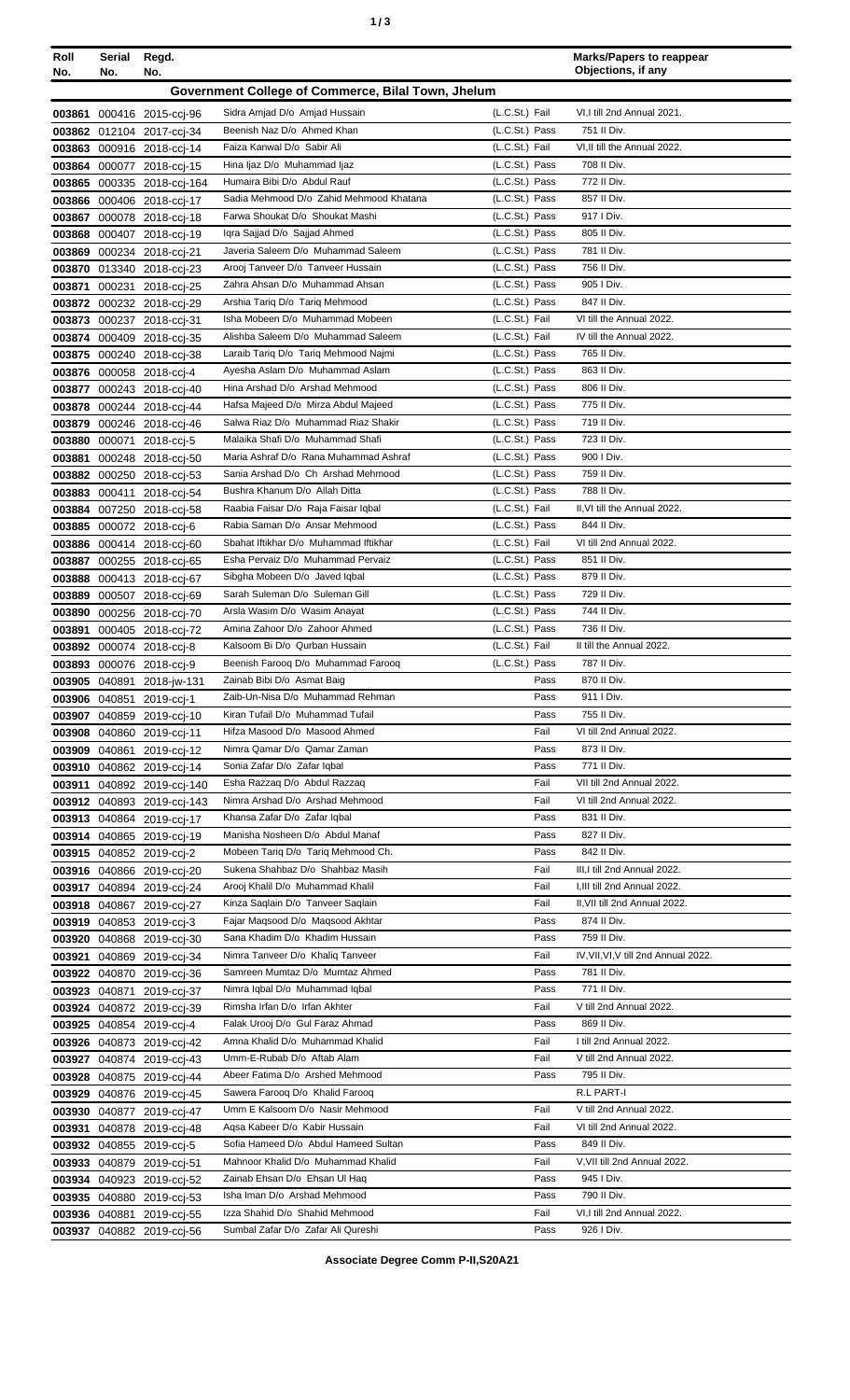| Roll<br>No. | Serial<br>No. | Regd.<br>No.                                             |                                                                          |                                  | <b>Marks/Papers to reappear</b><br>Objections, if any   |
|-------------|---------------|----------------------------------------------------------|--------------------------------------------------------------------------|----------------------------------|---------------------------------------------------------|
|             |               |                                                          | Government College of Commerce, Bilal Town, Jhelum                       |                                  |                                                         |
|             |               |                                                          |                                                                          |                                  |                                                         |
|             |               | 003938 040883 2019-cci-57                                | Shehar Bano D/o Zaheer Akhtar Butt<br>Maria Tarig D/o Tarig Mehmood      | Pass<br>Fail                     | 828 II Div.<br>V, VI till 2nd Annual 2022.              |
|             |               | 003939 040884 2019-ccj-58<br>003940 040885 2019-ccj-59   | Kiran Imtiaz D/o Imtiaz Ahmed                                            | Pass                             | 859 II Div.                                             |
| 003941      |               | 040886 2019-cci-60                                       | Haleema Sadia D/o Amjad Hussain                                          | Fail                             | III, V till 2nd Annual 2022.                            |
|             |               | 003942 040887 2019-ccj-61                                | Haleema Sadia D/o Sayed Alamdar Hussain Shah                             | Fail                             | V, VI till 2nd Annual 2022.                             |
|             |               | 003943 040888 2019-ccj-62                                | Mugaddas Jaweria D/o Iftikhar Mehdi                                      | Pass                             | 806 II Div.                                             |
|             |               | 003944 040889 2019-ccj-63                                | Sana Malik D/o Abdul Qayyum                                              | Fail                             | VII till 2nd Annual 2022.                               |
|             |               | 003945 040895 2019-cci-66                                | Igra Ishfag D/o Muhammad Ishfag                                          | Fail                             | VII, V till 2nd Annual 2022.                            |
|             |               | 003946 040890 2019-cci-68                                | Farheen Iqbal D/o Muhammad Iqbal                                         | Fail                             | VI, V, I till 2nd Annual 2022.                          |
|             |               | 003947 040856 2019-ccj-7                                 | Mehwish Kousar D/o Mohammad Yaseen                                       | Pass                             | 935   Div.                                              |
|             |               | 003948 040896 2019-ccj-70                                | Sehrish Naseer D/o Muhammad Naseer                                       | Pass                             | 816 II Div.                                             |
|             |               | 003949 040897 2019-ccj-71                                | Aleena Kanwal D/o Mazhar Iqbal                                           | Pass                             | 797 II Div.                                             |
|             |               | 003950 040857 2019-cci-8                                 | Samra Mehmood D/o Khalid Mehmood                                         | Pass                             | 804 II Div.                                             |
| 003951      |               | 040858 2019-ccj-9                                        | Sughra Khalid D/o Khalid Mehmood                                         | Fail                             | II, I, VI till 2nd Annual 2022.                         |
|             |               | 004078 013538 2016-ccj-103                               | Izhar Ahmed S/o Gulzar Ahmed Butt                                        | (L.C.St.) Fail                   |                                                         |
|             |               | 004079 006103 2016-cci-138                               | Khawaja Atiq Hussain S/o Khawaja Shujaat Hussain                         | (L.C.St.) Pass                   | 689 II Div.                                             |
|             |               | 004080 000597 2017-ccj-107                               | Khaqan Khalid S/o Malik Khalid Mehmood                                   | (L.C.St.) Fail                   | VI till 2nd Annual 2021.                                |
|             |               | 004081 000599 2017-ccj-164                               | Muhammad Bilal S/o Abdul Majeed                                          | (L.C.St.)                        | <b>FEE</b>                                              |
|             |               | 004082 000838 2017-ccj-187                               | Muhammad Abdul Wahid S/o Abid Hussain                                    | (L.C.St.) Pass                   | 754 II Div.                                             |
|             |               | 004083 007477 2018-ccj-111                               | Muhammad Ali Raza S/o Jameel Ahmad                                       | (L.C.St.) Pass                   | 748 II Div.                                             |
|             |               | 004084 009774 2018-ccj-116                               | Ali Haider S/o Liagat Ali<br>Irfan Hussain S/o Abdul Azeez               | (L.C.St.) Pass<br>(L.C.St.) Fail | 708 II Div.<br>VI, V, III, II, IV till the Annual 2022. |
|             |               | 004085 007582 2018-ccj-118                               | Raja Hasnain Haider Madni S/o Sher Dil                                   | (L.C.St.) Pass                   | 778 II Div.                                             |
|             |               | 004086 000524 2018-ccj-120<br>004087 000525 2018-ccj-121 | Mirza Hammad Baig S/o Mirza Asghar Baig                                  | (L.C.St.) Pass                   | 690 II Div.                                             |
|             |               | 004088 000526 2018-ccj-125                               | Sheraz Younas S/o Muhammad Younas                                        | (L.C.St.) Pass                   | 783 II Div.                                             |
|             |               | 004089 008160 2018-ccj-127                               | Shahzaib Azhar S/o Azhar Iqbal                                           | (L.C.St.) Fail                   | I, III, V, IV, VI, VII till 2nd Annual 2022.            |
|             |               | 004090 000541 2018-ccj-129                               | Hassan Amir S/o Amir Hussain                                             | (L.C.St.) Pass                   | 927   Div.                                              |
| 004091      |               | 000543 2018-ccj-132                                      | Umair Fiaz S/o Fiaz Ahmed                                                | (L.C.St.) Pass                   | 910   Div.                                              |
|             |               | 004092 000546 2018-ccj-135                               | Hanzala Ashraf S/o Muhammad Ashraf                                       | (L.C.St.) Pass                   | 721 II Div.                                             |
|             |               | 004093 000418 2018-ccj-138                               | Muhammad Jhanzaib Shahid S/o Shahid Mehmood                              | (L.C.St.) Fail                   | VI till the Annual 2022.                                |
|             |               | 004094 008047 2018-ccj-141                               | Danial Tabassam S/o Tabassam Sohail                                      | (L.C.St.) Fail                   | V,I,IV, VII, III till 2nd Annual 2022.                  |
|             |               | 004095 000547 2018-ccj-143                               | Zunair Arshad S/o Arshad Mehmood                                         | (L.C.St.) Fail                   | II, V till the Annual 2022.                             |
|             |               | 004096 000550 2018-ccj-147                               | Jabbar Hassan S/o Naheed Akhtar                                          | (L.C.St.) Pass                   | 886 II Div.                                             |
|             |               | 004097 000552 2018-ccj-149                               | Moazzam Ali Noor S/o Jamil Hussin                                        | (L.C.St.) Pass                   | 695 II Div.                                             |
|             |               | 004098 000553 2018-ccj-150                               | Asad Ali S/o Abid Hussain                                                | (L.C.St.) Pass                   | 767 II Div.                                             |
|             |               | 004099 000594 2018-ccj-162                               | Muhammad Usman S/o Mushtaq Ahmed                                         | (L.C.St.) Pass                   | 847 II Div.                                             |
|             |               | 004100 000556 2018-cci-168                               | Muhammad Aziz Ullah S/o Muhammad Fayyaz<br>Bilal Tariq S/o Tariq Mehmood | (L.C.St.) Pass<br>(L.C.St.) Fail | 693 II Div.<br>VI, V, III, IV till the Annual 2022.     |
| 004101      |               | 000558 2018-cci-169                                      | Muhammad Hamza Riaz S/o Riaz Ahmad                                       | (L.C.St.) Pass                   | 777 II Div.                                             |
|             |               | 004102 000560 2018-ccj-171                               | Saadat Qadeer UI Hassan S/o Tariq Mehmood                                | (L.C.St.) Fail                   | III till the Annual 2022.                               |
|             |               | 004103 000589 2018-cci-173<br>004104 000592 2018-ccj-177 | Muhammad Ali Amir Butt S/o Amir Shakoor Butt                             | (L.C.St.) Pass                   | 758 II Div.                                             |
|             |               | 004105 008070 2018-cci-180                               | Muhammad Zain Anees Ahmed S/o Mirza Tariq Mehmood                        | (L.C.St.) Fail                   | VII, IV, III till 2nd Annual 2022.                      |
|             |               | 004106 000514 2018-cci-75                                | Zeeshan Ali S/o Zafar Iqbal                                              | (L.C.St.) Fail                   | III till the Annual 2022.                               |
|             |               | 004107 000515 2018-ccj-76                                | Fakhar Abbas S/o Ghulam Abbas                                            | (L.C.St.) Pass                   | 750 II Div.                                             |
|             |               | 004108 003919 2018-cci-78                                | Muhammad Shaban S/o Tariq Aziz                                           | (L.C.St.) Pass                   | 772 II Div.                                             |
|             |               | 004109 000516 2018-ccj-79                                | Afaq Ahmad S/o Muhammad Ishaq                                            | (L.C.St.) Pass                   | 832 II Div.                                             |
|             |               | 004110 000518 2018-ccj-81                                | Hassan Zahid S/o Zahid Hamid                                             | (L.C.St.) Pass                   | 808 II Div.                                             |
|             |               | 004111 000049 2018-cci-83                                | Hafiz Muhammad Usman S/o Riaz Hussain                                    | (L.C.St.)                        | <b>FEE</b>                                              |
|             |               | 004112 000521 2018-ccj-88                                | Muhammad Umar S/o Muhammad Saddique                                      | (L.C.St.) Pass                   | 729 II Div.                                             |
|             |               | 004113 000522 2018-ccj-90                                | Aamir Saeed S/o Saeed Ur Rehman                                          | (L.C.St.) Pass                   | 699 II Div.                                             |
|             |               | 004114 000523 2018-ccj-95                                | Zohaib Arshad S/o Arshad Mehmood                                         | (L.C.St.) Fail                   | II, VI, I, V, III till the Annual 2022.                 |
|             |               | 004115 040909 2019-ccj-103                               | Hammad Gulfam S/o Gulfam Rashid                                          | Fail                             | III till 2nd Annual 2022.                               |
|             |               | 004116 040910 2019-cci-107                               | Muhammad Zulfigar S/o Fageer Muhammad                                    | Pass                             | 828 II Div.                                             |
|             |               | 004117 040911 2019-ccj-115                               | Kamran Pervaiz S/o Shehzad Pervaiz                                       | Absent                           |                                                         |
|             |               | 004118 040912 2019-ccj-118                               | Rukhsar Ahmad S/o Mushtaq Ahmad                                          | Fail                             | III till 2nd Annual 2022.                               |
|             |               | 004119 040913 2019-cci-127                               | Kaleem Ullah S/o Muzafar Iqbal<br>Saad Shafiq S/o Hafiz Muhammad Shafiq  | Fail<br>Pass                     | III, VIII till 2nd Annual 2022.<br>779 II Div.          |
|             |               | 004120 040914 2019-ccj-130                               | Muhammad Jawad S/o Muhammad Afzal                                        | Pass                             | 860 II Div.                                             |
|             |               | 004121 040915 2019-ccj-131<br>004122 040916 2019-ccj-132 | Sultan Ali S/o Ghulam Mustafa                                            | Pass                             | 799 II Div.                                             |
|             |               | 004123 040917 2019-ccj-133                               | Haseeb Ali S/o Arshad Ali                                                | Fail                             | III till 2nd Annual 2022.                               |
|             |               | 004124 040918 2019-cci-136                               | Muhammad Arslan S/o Muhammad Nadeem Ur Rehman                            | Fail                             | VI, III till 2nd Annual 2022.                           |
|             |               | 004125 040919 2019-ccj-138                               | Javed Nasir S/o Mirza Nasir Mehmood                                      | Fail                             | I, VI, IV, V, III, VII till 2nd Annual 2022.            |
|             |               | 004126 040920 2019-cci-146                               | Muhammad Ali Raza S/o Ajmal Javed                                        | Pass                             | 787 II Div.                                             |
|             |               | 004127 040921 2019-cci-147                               | Muhammad Sheraz S/o Muhammad Asif                                        |                                  | R.L PART-I                                              |
|             |               | 004128 040922 2019-ccj-152                               | Hamza Sajid S/o Muhammad Sajid                                           | Fail                             | III till 2nd Annual 2022.                               |
|             |               | 004129 040898 2019-ccj-72                                | Muhammad Noman S/o Muhammad Din                                          | Pass                             | 785 II Div.                                             |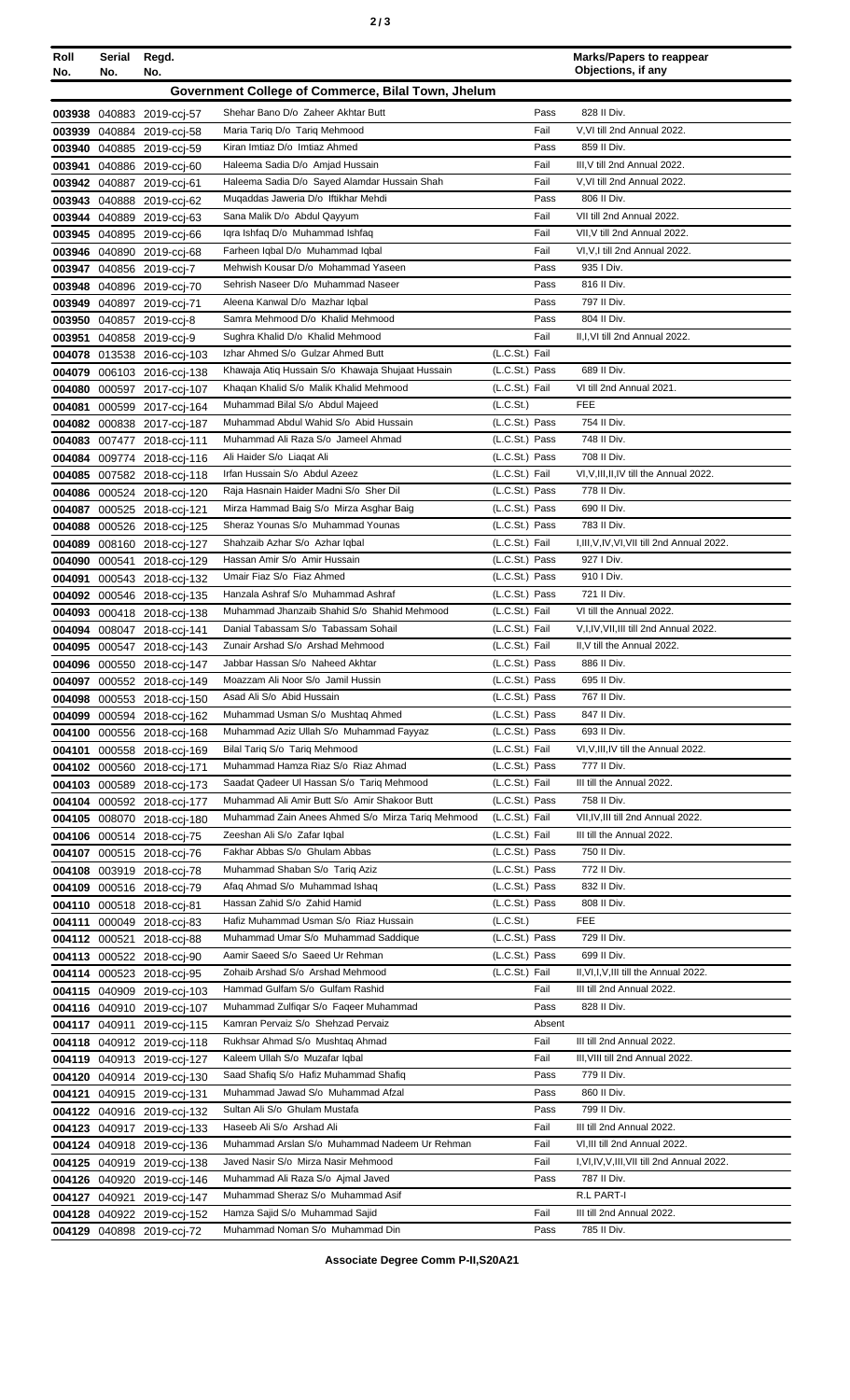| Roll<br>No. | Serial<br>No. | Regd.<br>No.              |                                                    |      | <b>Marks/Papers to reappear</b><br>Objections, if any |
|-------------|---------------|---------------------------|----------------------------------------------------|------|-------------------------------------------------------|
|             |               |                           | Government College of Commerce, Bilal Town, Jhelum |      |                                                       |
|             |               | 004130 040899 2019-cci-73 | Abdullah Sohail S/o Sohail Muhammad Qureshi        | Pass | 840 II Div.                                           |
|             |               | 004131 040900 2019-cci-78 | Muhammad Shahwar Mirza S/o Muhammad Suleman        | Fail | III till 2nd Annual 2022.                             |
|             |               | 004132 040901 2019-cci-85 | Abdullah Khalid S/o Khalid Mehmood                 | Pass | 878 II Div.                                           |
|             |               | 004133 040902 2019-cci-86 | Saran Manazar S/o Manazar Hussain                  | Pass | 846 II Div.                                           |
|             |               | 004134 040903 2019-cci-87 | Muhammad Hamza Jamil S/o Muhammad Jamil            | Fail | VII till 2nd Annual 2022.                             |
|             |               | 004135 040904 2019-cci-89 | Muhammad Abbas S/o Shahid Abbas                    | Fail | III till 2nd Annual 2022.                             |
|             |               | 004136 040905 2019-cci-90 | Choudhary Faig Hassan S/o Muhammad Waseem          | Pass | 681 II Div.                                           |
|             |               | 004137 040906 2019-cci-91 | Muhammad Imran S/o Fazal Ur Rehman                 | Fail | IV till 2nd Annual 2022.                              |
|             |               | 004138 040907 2019-cci-92 | Togeer Umar S/o Tahir Aziz                         | Fail | III.IV till 2nd Annual 2022.                          |
|             |               | 004139 040908 2019-cci-93 | Qaiser Majeed S/o Majeed Hussain                   | Pass | 867 II Div.                                           |
|             |               | 018897 040863 2019-cci-15 | Nosheen Zafar D/o Muzafar Iqbal                    | Fail | VI till 2nd Annual 2022.                              |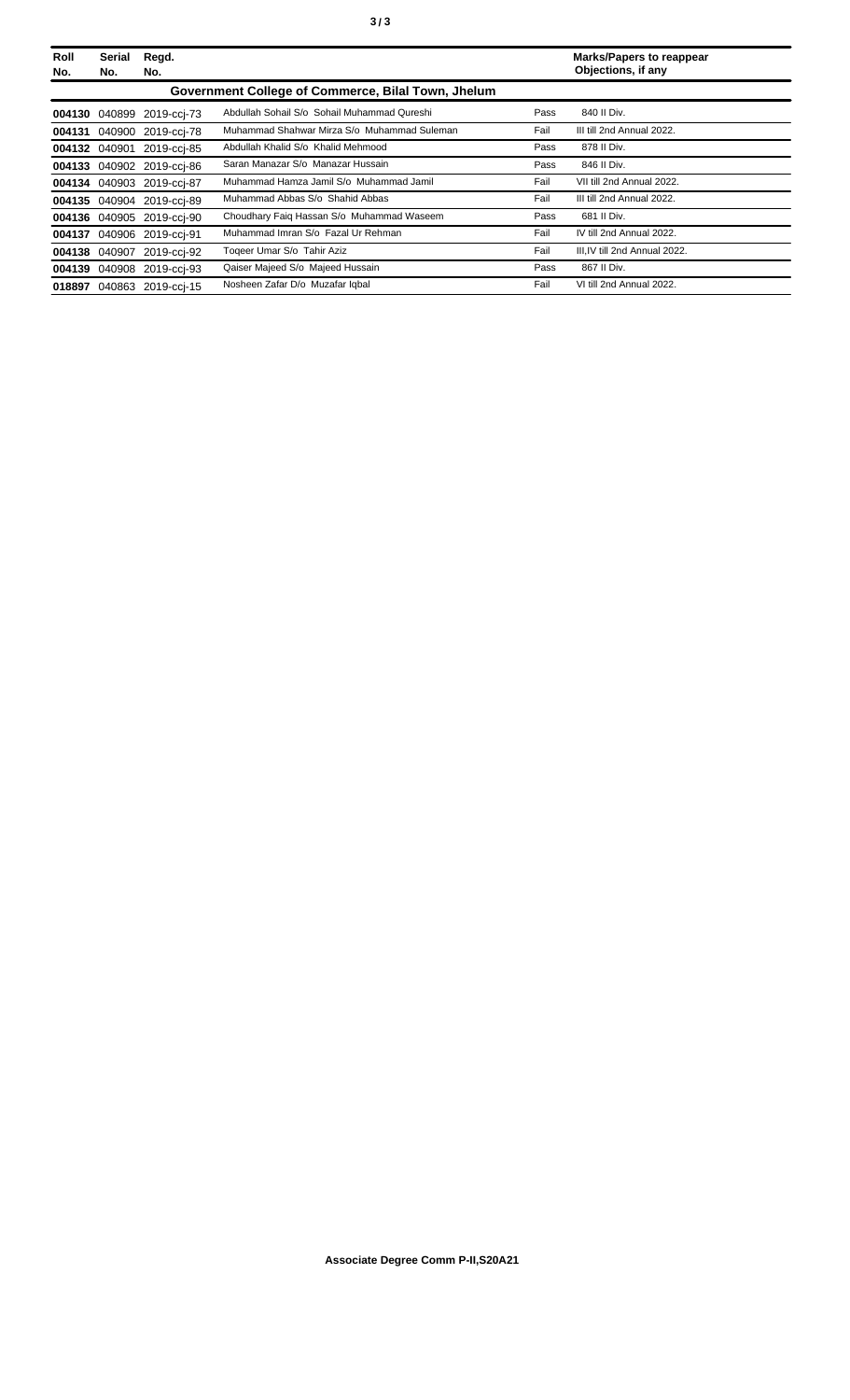| ٠ | ٠ |
|---|---|
|   |   |

| Roll<br>No. | Serial<br>No. | Regd.<br>No.              |                                                      |                | <b>Marks/Papers to reappear</b><br>Objections, if any |
|-------------|---------------|---------------------------|------------------------------------------------------|----------------|-------------------------------------------------------|
|             |               |                           | Govt. Institute of Commerce, Pind Dadan Khan, Jhelum |                |                                                       |
|             |               | 003952 002044 2018-cpd-1  | Roha Hafiz D/o Abdul Hafiz                           | (L.C.St.) Fail | V till the Annual 2022.                               |
|             |               | 003953 001549 2018-cpd-25 | Hamna Tallat D/o Tallat Mehmood Dar                  | (L.C.St.) Fail | VI till the Annual 2022.                              |
|             |               | 003954 001858 2018-cpd-30 | Iqra Zafar D/o Muhammad Zafar Iqbal                  | (L.C.St.) Pass | 788 II Div.                                           |
|             |               | 003955 001834 2018-cpd-39 | Maryam Khatoon D/o Nazir Ahmad                       | (L.C.St.) Fail | I, II, V, VII till the Annual 2022.                   |
|             |               | 003956 044814 2019-cpd-1  | Zarga Sajid D/o Sajid Rauf                           | Pass           | 965   Div.                                            |
|             |               | 003957 044818 2019-cpd-10 | Dilawaiz D/o Muhammad Sala Ud Din                    | Fail           | II till 2nd Annual 2022.                              |
|             |               | 003958 044819 2019-cpd-11 | Iqra D/o Muhammad Aslam                              | Fail           | VII till 2nd Annual 2022.                             |
|             |               | 003959 044820 2019-cpd-12 | Tanzila Yasmeen D/o Ghulam Sarwar                    | Fail           | VI till 2nd Annual 2022.                              |
|             |               | 003960 044815 2019-cpd-2  | Agsa Arshad D/o Hafiz Arshad Mehmood                 | Pass           | 855 II Div.                                           |
|             |               | 003961 044825 2019-cpd-27 | Afsheen Farooq D/o Muhammad Abdul Farooq             | Fail           | V.VI till 2nd Annual 2022.                            |
|             |               | 003962 044827 2019-cpd-29 | Humaira Akram D/o Muhammad Akram                     | Fail           | V, VI, I, VII till 2nd Annual 2022.                   |
|             |               | 003963 044816 2019-cpd-3  | Shaista Ansir D/o Ansir Mehmood                      | Absent         |                                                       |
|             |               | 003964 044817 2019-cpd-8  | Umme Kalsoom D/o Hafiz Akbar Aziz                    | Fail           | I, VI till 2nd Annual 2022.                           |
|             |               | 003965 044828 2019-cpd-9  | Farwa Malik D/o Shahid Mehmood Rahat                 | Fail           | VI, V till 2nd Annual 2022.                           |
|             |               | 003966 044823 2019-pwk-27 | Kainat Nadeem D/o Raja Muhammad Nadeem               | Fail           | II, VII till 2nd Annual 2022.                         |
|             |               | 004140 001838 2018-cpd-14 | Muhammad Sarfraz S/o Javeed Iqbal                    | (L.C.St.) Pass | 845 II Div.                                           |
|             |               | 004141 003886 2018-cpd-16 | Hammad Ali Hadir S/o Nazar Hussain                   | (L.C.St.)      | <b>FEE</b>                                            |
|             |               | 004142 008870 2018-cpd-17 | Humayun Ali S/o Iftikhar Ahmed                       | (L.C.St.) Fail | II, V, VII, I, IV till the Annual 2022.               |
|             |               | 004143 002142 2018-cpd-18 | Umair Raza S/o Muhammad Javaid                       | (L.C.St.) Fail | V, III till the Annual 2022.                          |
|             |               | 004144 000921 2018-cpd-20 | Talha Khurshid S/o Kh Nasir Khurshid                 | (L.C.St.) Pass | 773 II Div.                                           |
|             |               | 004145 001007 2018-cpd-21 | Abdullah Asghar S/o Muhammad Asghar                  | (L.C.St.) Pass | 759 II Div.                                           |
|             |               | 004146 007468 2018-cpd-23 | Abdul Raziq S/o Muhammad Saeed Anjum                 | (L.C.St.) Pass | 980 I Div.                                            |
|             |               | 004147 003324 2018-cpd-28 | Muhammad Humza S/o Muhammad Sarfraz                  | (L.C.St.)      | <b>FEE</b>                                            |
|             |               | 004148 008009 2018-cpd-33 | Asad Ali S/o Muhammad Gulzar                         | (L.C.St.)      | <b>FEE</b>                                            |
|             |               | 004149 007807 2018-cpd-34 | Muhammad Usama Kalim S/o Muhammad Kalim Akhtar       | (L.C.St.) Fail | IV till the Annual 2022.                              |
|             |               | 004150 001962 2018-cpd-36 | Zeeshan Shahid S/o Shahid Mehmood                    | (L.C.St.) Pass | 826 II Div.                                           |
|             |               | 004151 044821 2019-cpd-14 | Zeeshan Ali S/o Inayat Ullah Malik                   | Pass           | 819 II Div.                                           |
|             |               | 004152 044830 2019-cpd-15 | Junaid Afsar S/o Muhammad Afsar                      | Fail           | VII, II, I till 2nd Annual 2022.                      |
|             |               | 004153 044829 2019-cpd-21 | Umair Arshad S/o Muhammad Arshad Shahid              | Pass           | 697 II Div.                                           |
|             |               | 004154 044822 2019-cpd-23 | Adeel Rehman S/o Abdur Rehman Malik                  | Pass           | 743 II Div.                                           |
|             |               | 004155 044824 2019-cpd-25 | Mirza Muhammad Irfan S/o Mirza Muhammad Yaqoob       | Fail           | IV, VII, V, VI till 2nd Annual 2022.                  |
|             |               | 004156 044826 2019-cpd-28 | Hamid Mansoor S/o Muhammad Mansoor Sadig             | Fail           | I, V, VII till 2nd Annual 2022.                       |
|             |               | 004157 044831 2019-cpd-31 | Raja Mushahid Hassan S/o Muhammad Tofeeq             | Fail           | II, I, VII till 2nd Annual 2022.                      |
|             |               | 004169 007575 2018-cpd-32 | Ali Hassan S/o Zulfigar Ahmed                        | (L.C.St.) Fail | I, III till the Annual 2022.                          |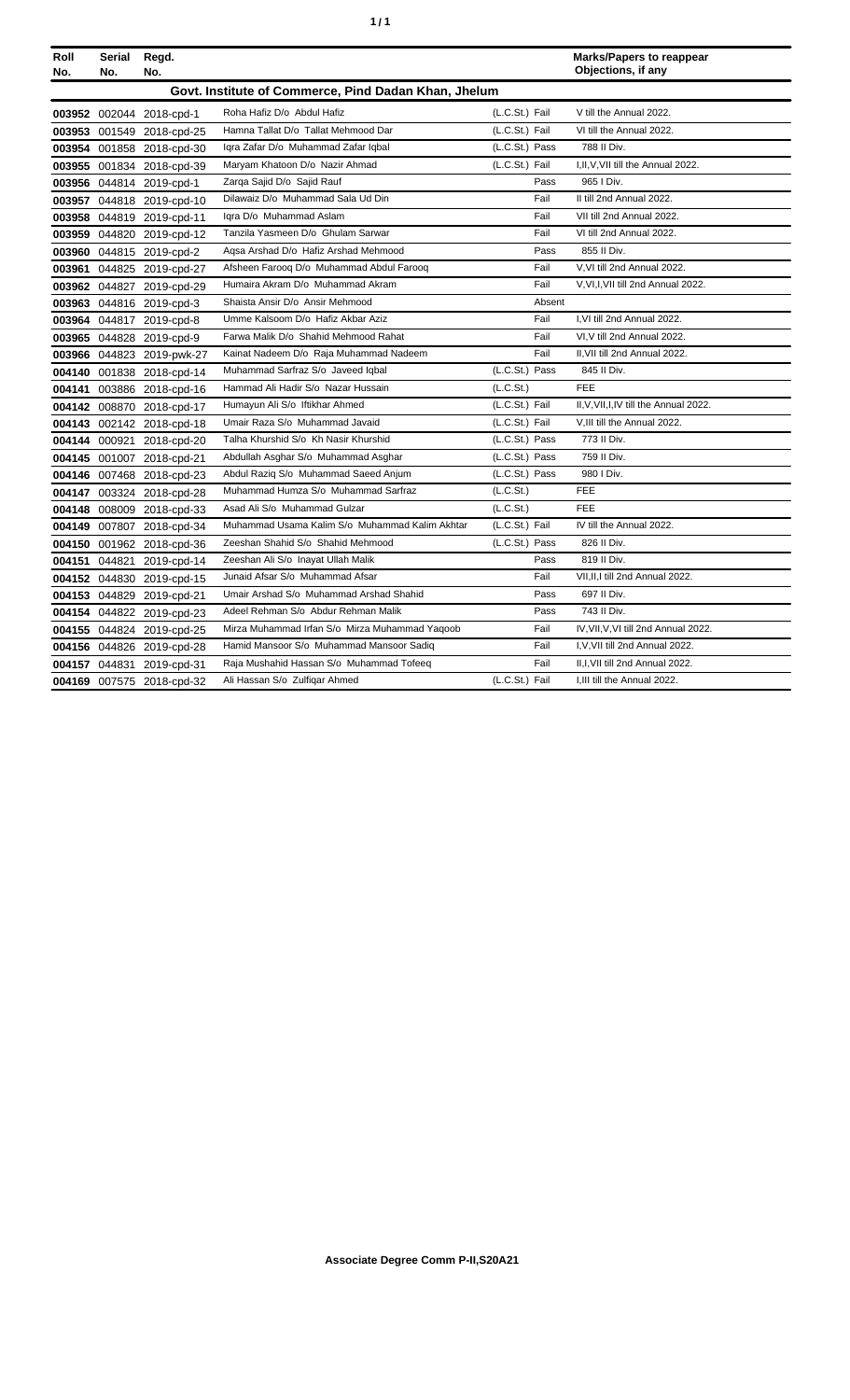| ٠ | ٠ |
|---|---|
|   |   |

| Roll   | Serial | Regd.                     |                                                      |                |        | <b>Marks/Papers to reappear</b>      |
|--------|--------|---------------------------|------------------------------------------------------|----------------|--------|--------------------------------------|
| No.    | No.    | No.                       |                                                      |                |        | Objections, if any                   |
|        |        |                           | Govt. Institute of Commerce for Women, Distt. Jhelum |                |        |                                      |
|        |        | 003967 001087 2018-cwi-15 | Rida Inam D/o Inam Ullah Khan                        | (L.C.St.) Pass |        | 710 II Div.                          |
|        |        | 003968 006320 2018-cwj-17 | Rimsha Kanwal D/o Saleem Akhtar                      | (L.C.St.) Pass |        | 750 II Div.                          |
|        |        | 003969 007564 2018-cwi-18 | Saba Abid D/o Abid Hussain                           | (L.C.St.) Fail |        | V, IV, VII, VI till the Annual 2022. |
|        |        | 003970 006317 2018-cwi-19 | Isha Noor D/o Muhammad Yassin                        | (L.C.St.) Fail |        | II.V till the Annual 2022.           |
| 003971 |        | 001912 2018-cwi-2         | Mishal Sajjad D/o Sajjad Ahmed                       | (L.C.St.) Fail |        | VI till the Annual 2022.             |
|        |        | 003972 007539 2018-cwj-20 | Kainat Altaf D/o Muhammad Altaf                      | (L.C.St.) Fail |        | VI till the Annual 2022.             |
|        |        | 003973 004276 2018-cwi-22 | Kalsoom Shahzadi D/o Saoud Javed                     | (L.C.St.) Fail |        | VII, VI till the Annual 2022.        |
|        |        | 003974 001244 2018-cwj-27 | Sidra Noor D/o Shoukat Ali                           | (L.C.St.) Fail |        | V till the Annual 2022.              |
|        |        | 003975 001352 2018-cwj-33 | Amna Tabassam D/o Fazal Hussain                      | (L.C.St.) Fail |        | VI till the Annual 2022.             |
|        |        | 003976 001883 2018-cwj-37 | Tabinda Hassan D/o Hassan Akhter                     | (L.C.St.) Fail |        | I.VI till the Annual 2022.           |
|        |        | 003977 007436 2018-cwi-38 | Faika Hafeez D/o Muhammad Hafeez                     | (L.C.St.) Fail |        | VI till the Annual 2022.             |
|        |        | 003978 002212 2018-cwj-4  | Komal Bibi D/o Muhammad Haneef                       | (L.C.St.) Pass |        | 797 II Div.                          |
|        |        | 003979 008589 2018-cwj-44 | Asma Aziz D/o Muhammad Khalil Aziz                   | (L.C.St.) Fail |        | IV, VII till 2nd Annual 2022.        |
|        |        | 003980 001559 2018-cwj-6  | Urwa Shan D/o Zaka Hussain                           | (L.C.St.) Fail |        | I till the Annual 2022.              |
|        |        | 003981 001393 2018-cwj-7  | Fiza Noreen D/o Naeem Shehzad                        | (L.C.St.) Pass |        | 799 II Div.                          |
|        |        | 003982 009006 2018-cwj-8  | Nida Muzafar D/o Muzafar Ali Khan                    | (L.C.St.) Fail |        | VI, VII till the Annual 2022.        |
|        |        | 003983 044414 2019-cwi-1  | Kiran Majeed D/o Abdul Majeed Khan                   |                |        | FEE PRV. PART                        |
|        |        | 003984 044420 2019-cwj-12 | Atika Fiaz D/o Muhammad Fiaz Kayani                  | Fail           |        | VII.VI till 2nd Annual 2022.         |
|        |        | 003985 044421 2019-cwj-14 | Sania Saeed D/o Raja Saeed Ahmed                     | Fail           |        | VI, VIII till 2nd Annual 2022.       |
|        |        | 003986 044422 2019-cwj-16 | Munazza Zulfigar D/o Zulfigar Ali                    | Fail           |        | V, VIII, VI till 2nd Annual 2022.    |
| 003987 |        | 044423 2019-cwj-18        | Sadia Sajid D/o Sajid Mehmood                        |                | Absent |                                      |
| 003988 |        | 044424 2019-cwj-19        | Muqdas Javed D/o Javed Iqbal                         | Fail           |        | VI.V till 2nd Annual 2022.           |
|        |        | 003989 044415 2019-cwj-2  | Rimsha Ijaz D/o Ijaz Maseeh                          | Fail           |        | VII.VI till 2nd Annual 2022.         |
|        |        | 003990 044425 2019-cwj-21 | Ayesha Mehmood D/o Raja Mehmood Ghani                | Fail           |        | VIII till 2nd Annual 2022.           |
| 003991 |        | 044426 2019-cwi-24        | Rabia Javed D/o Javed Akhtar                         | Fail           |        | VII, V, VI till 2nd Annual 2022.     |
|        |        | 003992 044427 2019-cwj-25 | Sidra Hanif D/o Muhammad Hanif                       | Fail           |        | V.VI till 2nd Annual 2022.           |
|        |        | 003993 044428 2019-cwj-26 | Sabeel D/o Muhammad Shafique                         | Fail           |        | VII, I, V till 2nd Annual 2022.      |
|        |        | 003994 044432 2019-cwj-30 | Rimsha Zafar D/o Zafar Iqbal                         | Fail           |        | I, VI, VII till 2nd Annual 2022.     |
|        |        | 003995 044431 2019-cwj-32 | Ume-Aeman D/o Akhtar Hussain                         | Pass           |        | 790 II Div.                          |
|        |        | 003996 044429 2019-cwj-33 | Rimsha Kousar D/o Kousar Javed                       | Fail           |        | VI till 2nd Annual 2022.             |
|        |        | 003997 044430 2019-cwj-34 | Maryam Samreen Afzal D/o Muhammad Afzal              | Fail           |        | V, VI till 2nd Annual 2022.          |
|        |        | 003998 044416 2019-cwj-5  | Shahaba Shahid D/o Shahid Mehmood                    | Pass           |        | 724 II Div.                          |
|        |        | 003999 044417 2019-cwi-6  | Nimra Tahir D/o Tahir Iqbal                          | Pass           |        | 861 II Div.                          |
|        |        | 004000 044418 2019-cwj-7  | Saman Arooj D/o Syed Saghir Hussain Shah             | Fail           |        | VII till 2nd Annual 2022.            |
|        |        | 004001 044419 2019-cwi-8  | Komal Hudabia D/o Muhammad Shoaib                    | Pass           |        | 789 II Div.                          |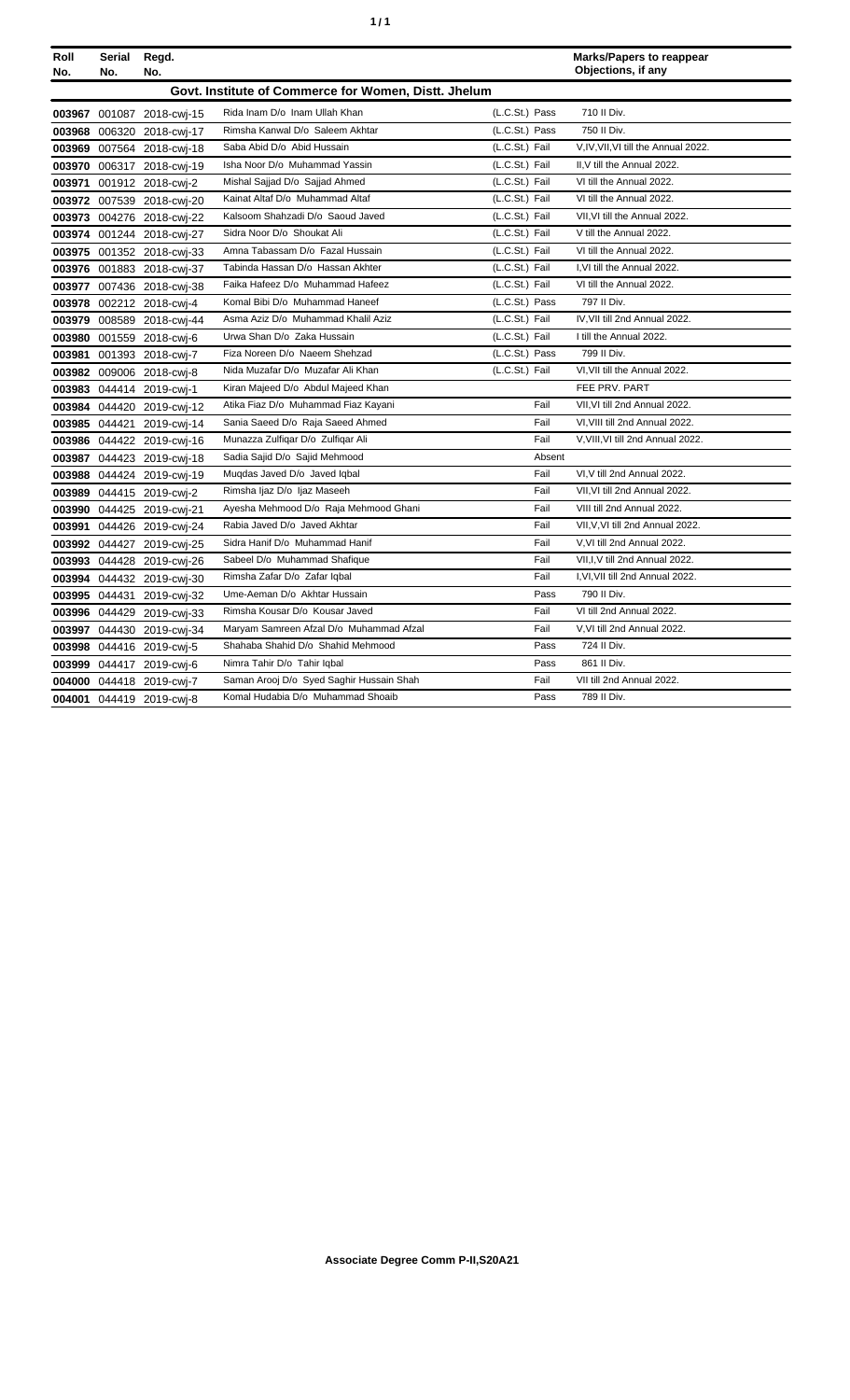| ٠<br>٠ |
|--------|
|--------|

| Roll<br>No. | Serial<br>No. | Regd.<br>No.               |                                                             |                  | <b>Marks/Papers to reappear</b><br>Objections, if any |
|-------------|---------------|----------------------------|-------------------------------------------------------------|------------------|-------------------------------------------------------|
|             |               |                            | M. A. Jinnah College of Commerce & Computer Science, Jhelum |                  |                                                       |
|             |               | 004002 009121 2009-mij-521 | Sumaira Bano D/o Muhammad Yasin                             | (L.C.St.) Absent |                                                       |
| 004003      |               | 010384 2015-mjj-37         | Syeda Aarzoo Mumtaz D/o Syed Mumtaz Hussain Shah            | (L.C.St.) Pass   | 736 II Div.                                           |
|             |               | 004004 010382 2015-mii-38  | Um E Kalsoom D/o Ch Ghulam Asghar                           | (L.C.St.) Fail   | V.II.VI till 2nd Annual 2022.                         |
|             |               | 004005 009122 2015-mii-54  | Saman Ali D/o Zulfigar Ali                                  | (L.C.St.) Pass   | 651 III Div.                                          |
|             |               | 004006 010386 2016-psi-35  | Mehraj Fatima D/o Raja Mukhtar Ahmed                        | (L.C.St.) Pass   | 747 II Div.                                           |
|             |               | 004007 009127 2018-mjj-13  | Shaher Bano D/o Muhammad Younas                             | (L.C.St.) Pass   | 697 II Div.                                           |
| 004008      |               | 009129 2018-mij-2          | Ayesha Imtiaz D/o Imtiaz Akhtar                             | (L.C.St.) Fail   | I.VI till the Annual 2022.                            |
|             |               | 004009 009125 2018-mjj-3   | Esha Bashir D/o Bashir Ahmed Khan                           | (L.C.St.) Fail   | V till the Annual 2022.                               |
|             |               | 004010 009124 2018-mii-6   | Igra Rakhmat D/o Abdul Manaf                                | (L.C.St.) Pass   | 726 II Div.                                           |
| 004011      |               | 042264 2019-mij-1          | Asmat Irfan D/o Malik Muhammad Irfan                        | Pass             | 930 I Div.                                            |
|             |               | 004012 042270 2019-mij-18  | Fareen Kousar D/o Shamrez Igbal                             | Pass             | 909   Div.                                            |
|             |               | 004013 042265 2019-mii-3   | Hina Amjad D/o Amjad Raza                                   | Fail             | I.II.VII.IV till 2nd Annual 2022.                     |
|             |               | 004014 042266 2019-mii-5   | Tayyaba Nasir D/o Nasir Mehmood                             | Pass             | 715 II Div.                                           |
|             |               | 004015 042267 2019-mjj-7   | Maryam Saeed D/o Saeed Afzal                                | Fail             | II till 2nd Annual 2022.                              |
|             |               | 004016 042268 2019-mii-8   | Safa Shakil D/o Shakil Ahmed Dar                            | Fail             | V.VI.II till 2nd Annual 2022.                         |
| 004158      |               | 009119 2018-mij-15         | Aafaq Iqbal Kiyani S/o Mazhar Iqbal                         | (L.C.St.) Fail   | I.IV till the Annual 2022.                            |
|             |               | 004159 009116 2018-mii-16  | Amir Ali S/o Ishtiag Ahmed                                  | (L.C.St.) Pass   | 725 II Div.                                           |
|             |               | 004160 009112 2018-mjj-17  | Ibad UI Hassan S/o Sajjad Akhtar                            | (L.C.St.) Pass   | 706 II Div.                                           |
| 004161      |               | 009118 2018-mij-18         | Muhammad Kamran Azhar S/o Athar Rasheed                     | (L.C.St.) Fail   | V till the Annual 2022.                               |
|             |               | 004162 009132 2018-mjj-19  | Syed Ali Ahmad S/o Syed Tabassum Hussain Shah               | (L.C.St.) Fail   | V till the Annual 2022.                               |
|             |               | 004163 009114 2018-mii-20  | Usama Inamullah S/o Rizwan Rasheed Kayani                   | (L.C.St.) Pass   | 753 II Div.                                           |
|             |               | 004164 009120 2018-mii-23  | Waseem Baig S/o Mubeen Hussain                              | (L.C.St.) Fail   | VI till the Annual 2022.                              |
|             |               | 004165 042269 2019-mij-11  | Arslan Firdous S/o Firdous Khan                             | Fail             | II, III, VII, V, VIII till 2nd Annual 2022.           |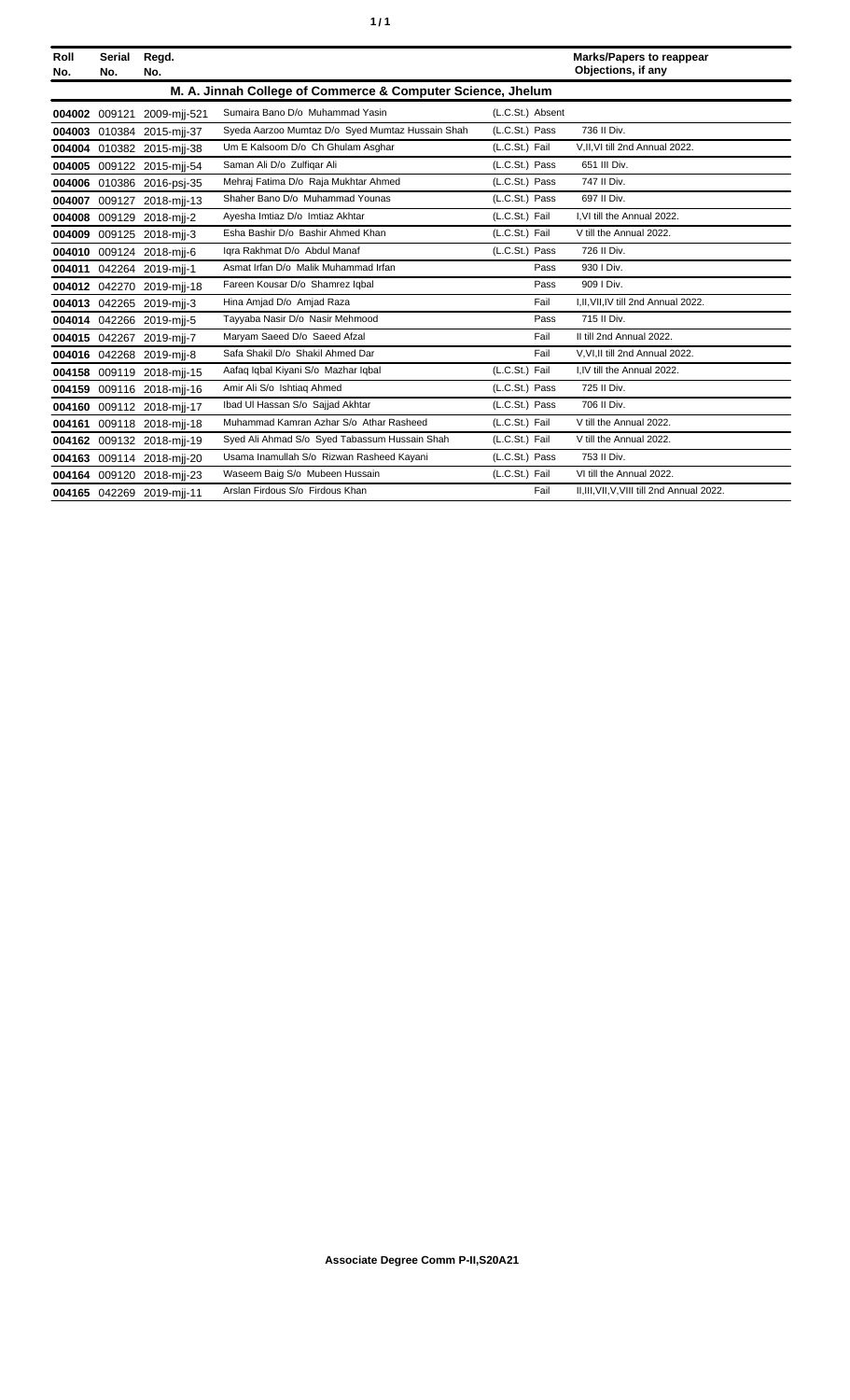| ٠ | ٠ |
|---|---|
|   |   |

| Roll<br>No. | <b>Serial</b><br>No. | Regd.<br>No.               |                                                       |                | <b>Marks/Papers to reappear</b><br>Objections, if any |
|-------------|----------------------|----------------------------|-------------------------------------------------------|----------------|-------------------------------------------------------|
|             |                      |                            | <b>Punjab College of Commerce, Jhelum</b>             |                |                                                       |
| 004017      |                      | 008931 2018-ptj-11         | Saba Saeed D/o Muhammad Saeed                         | (L.C.St.) Pass | 848 II Div.                                           |
| 004018      |                      | 008939 2018-ptj-12         | Zulekha D/o Muhammad Haneef                           | (L.C.St.) Pass | 873 II Div.                                           |
| 004019      |                      | 008944 2018-ptj-13         | Aneesa Wasib D/o Wasib Hussain                        | (L.C.St.) Pass | 759 II Div.                                           |
| 004020      | 008971               | 2018-ptj-15                | Zainab Azhar D/o Azhar Igbal                          | (L.C.St.) Fail | I till the Annual 2022.                               |
| 004021      | 008967               | 2018-ptj-17                | Mehr-Un-Nisa D/o Zaheer Ahmad                         | (L.C.St.) Fail | II.V.VI.I till the Annual 2022.                       |
| 004022      |                      | 008969 2018-ptj-18         | Huma Naseer D/o Muhammad Naseer                       | (L.C.St.) Fail | II.IV till the Annual 2022.                           |
| 004023      |                      | 008960 2018-ptj-3          | Rimsha D/o Amjad Mehmood                              | (L.C.St.) Fail | I, II till the Annual 2022.                           |
|             |                      | 004024 008947 2018-ptj-4   | Nagina Shahzadi D/o Liagat Ali                        | (L.C.St.) Fail | II till the Annual 2022.                              |
| 004025      |                      | 008951 2018-ptj-6          | Syeeda Laraib D/o Zahid Mehmood                       | (L.C.St.) Fail | VI till the Annual 2022.                              |
| 004026      |                      | 008935 2018-ptj-7          | Syeda Isma Raees Noshahi D/o Syed Raees Igbal Noshahi | (L.C.St.) Fail | I.VII till the Annual 2022.                           |
| 004027      |                      | 008958 2018-ptj-8          | Ayesha Siddiga D/o Shakeel Ahmed                      | (L.C.St.) Fail | II, V, I, VI till the Annual 2022.                    |
| 004028      |                      | 008974 2018-ptj-9          | Agsa Zulfigar D/o Zulfigar Ali                        | (L.C.St.) Fail | II till the Annual 2022.                              |
| 004029      |                      | 047695 2019-pti-20         | Nida Aslam D/o Muhammad Aslam                         | Absent         |                                                       |
| 004030      |                      | 047696 2019-ptj-21         | Samman Afreen D/o Aitbar Khan                         | Fail           | VII, VI till 2nd Annual 2022.                         |
| 004031      |                      | 047697 2019-ptj-22         | Naveera Aslam D/o Muhammad Aslam                      | Absent         |                                                       |
| 004032      |                      | 047700 2019-ptj-23         | Savera Arshad D/o Arshad Mehmood                      | Fail           | I, VI till 2nd Annual 2022.                           |
| 004033      |                      | 047702 2019-ptj-25         | Hina Zulfigar D/o Zulfagar Ali                        | Pass           | 818 II Div.                                           |
| 004034      |                      | 047703 2019-ptj-26         | Eisha Rafique D/o Muhammad Rafique                    | Pass           | 792 II Div.                                           |
| 004035      |                      | 047704 2019-ptj-30         | Areej Abid D/o Abid Mehmood                           | Pass           | 809 II Div.                                           |
|             |                      | 004036 047705 2019-z-51471 | Pakeeza Sarwar Khan D/o Rehmat Khan                   | Fail           | VII.VI till 2nd Annual 2022.                          |
| 004166      |                      | 008975 2018-ptj-19         | Noman Afzal S/o Muhammad Afzal                        | (L.C.St.) Fail | V, VI, VII, I till the Annual 2022.                   |
| 004167      |                      | 047706 2019-ptj-28         | Taimour Kiani S/o Shamrez Kiani                       | Fail           | II, VII, V, I, IV, III, VI till 2nd Annual 2022.      |
|             |                      | 004168 047707 2019-pti-32  | Kashan Yasin S/o Mohammad Yasin                       | Fail           | VII, VI, IV, V, III till 2nd Annual 2022.             |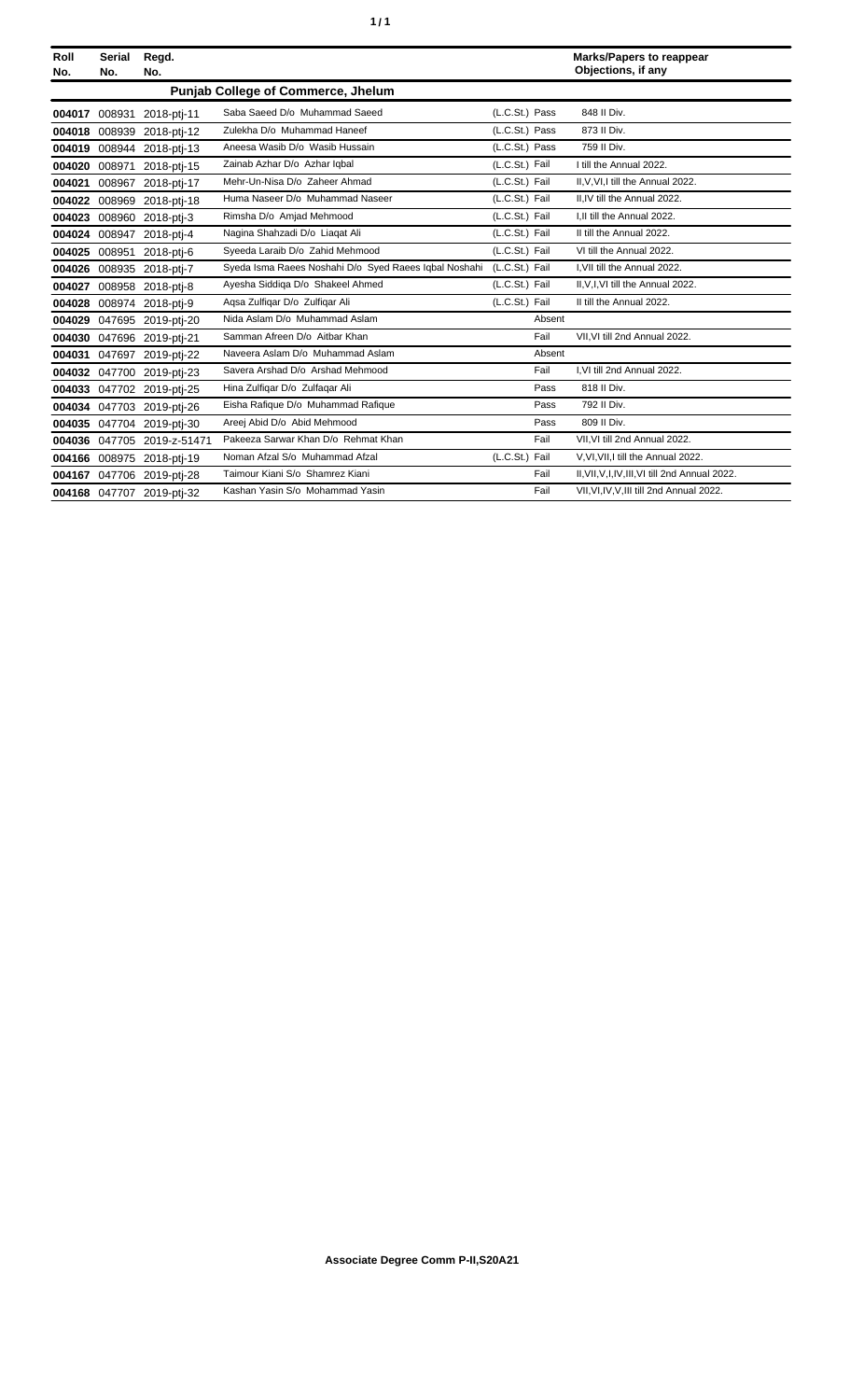| Roll<br>No. | <b>Serial</b><br>No. | Regd.<br>No.              |                                                    |                       | <b>Marks/Papers to reappear</b><br>Objections, if any |
|-------------|----------------------|---------------------------|----------------------------------------------------|-----------------------|-------------------------------------------------------|
|             |                      |                           | Punjab College, 2-KM Gujrat Road, Jalalpur Jattan. |                       |                                                       |
|             |                      | 003212 002274 2017-pii-4  | Nadia Surayya D/o Muhammad Arshad                  | (L.C.S <sub>t</sub> ) | FEE                                                   |
|             |                      | 003367 048171 2019-pij-11 | Kainat Zeenat D/o Muhammad Ilyas                   | Fail                  | VI, V, I till 2nd Annual 2022.                        |
|             |                      | 003368 048172 2019-pij-12 | Eman Khalid D/o Muhammad Khalid                    | Fail                  | I till 2nd Annual 2022.                               |
|             |                      | 003369 048173 2019-pij-13 | Mahnoor D/o Ishtiag Ahmad                          | Fail                  | V,I, VI till 2nd Annual 2022.                         |
|             |                      | 003370 048174 2019-pij-14 | Tayyuba Rani D/o Muhammad Asghar                   | Fail                  | I, VI, V till 2nd Annual 2022.                        |
|             |                      | 003371 048165 2019-pii-3  | Igra Zia D/o Zia Ullah                             | Absent                |                                                       |
|             |                      | 003372 048166 2019-pii-5  | Aleeza Khan D/o Iftikhar Ahmed                     | Pass                  | 781 II Div.                                           |
|             |                      | 003373 048167 2019-pii-6  | Aleena Asif D/o Muhammad Asif                      | Fail                  | V.VI,I till 2nd Annual 2022.                          |
|             |                      | 003374 048168 2019-pij-7  | Maryam Bibi D/o Muhammad Sharif                    | Pass                  | 859 II Div.                                           |
|             |                      | 003375 048169 2019-pij-8  | Kinza Shafique D/o Muhammad Shafique               | Fail                  | I.V.VI till 2nd Annual 2022.                          |
|             |                      | 003376 048170 2019-pij-9  | Fatin D/o Shahid Khursheed Naz                     | Fail                  | V, VIII till 2nd Annual 2022.                         |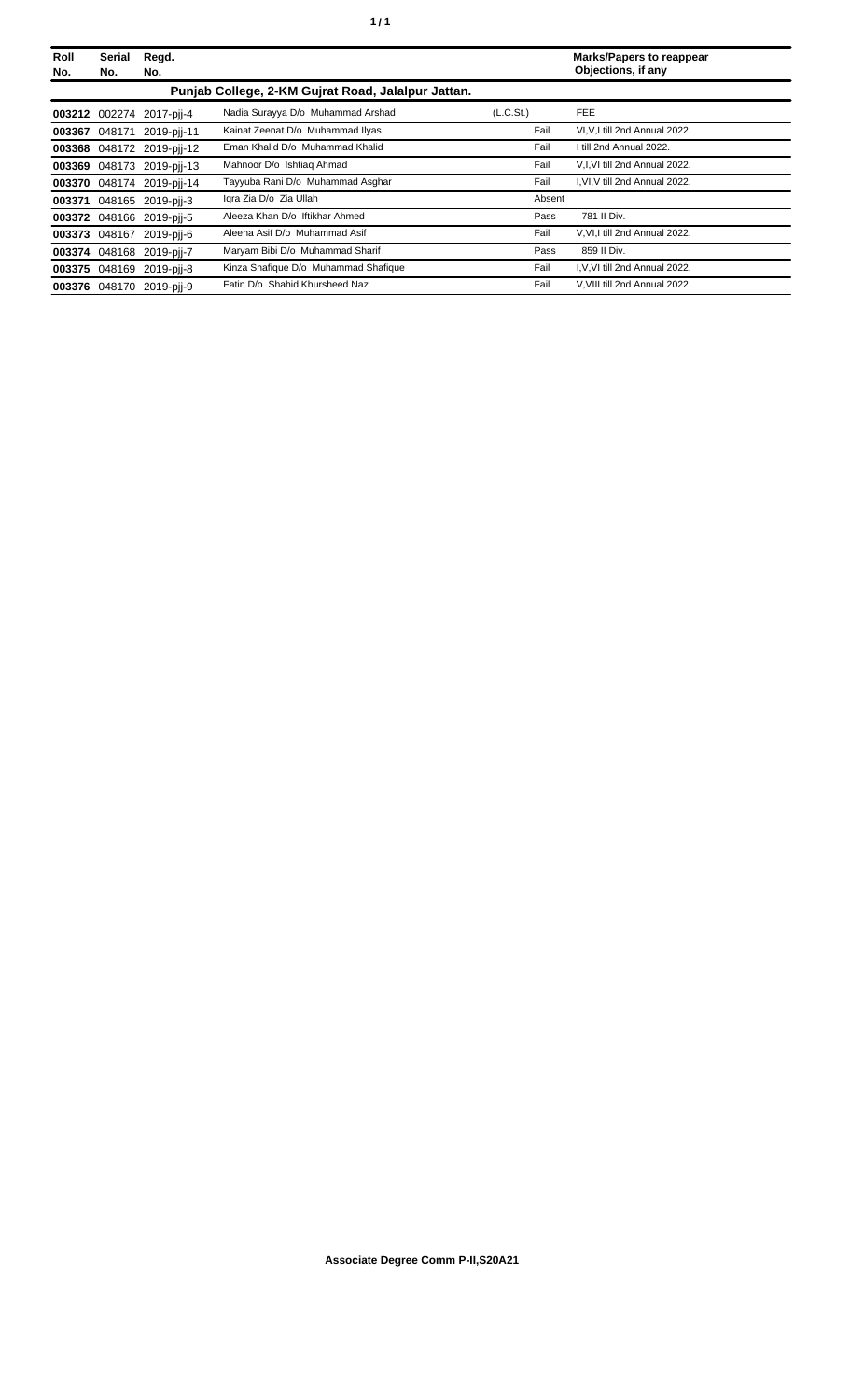| ٥. | ٠ |
|----|---|
|    |   |

| Roll<br>No. | <b>Serial</b><br>No. | Regd.<br>No.              |                                                 |                | <b>Marks/Papers to reappear</b><br>Objections, if any |
|-------------|----------------------|---------------------------|-------------------------------------------------|----------------|-------------------------------------------------------|
|             |                      |                           | Government College of Commerce, Jaranwala       |                |                                                       |
| 004203      |                      | 085523 2014-gij-8         | Ghulam Hussain S/o Muhammad Munir               | (L.C.St.) Fail |                                                       |
| 004204      | 004245               | 2015-gij-25               | Taimoor Manzoor S/o Manzoor Ahmad               | (L.C.St.) Fail |                                                       |
| 004205      |                      | 007299 2017-gij-1         | Imran Ahmad S/o Wahid Hussain                   | (L.C.St.) Pass | 747 II Div.                                           |
| 004206      |                      | 002306 2017-gij-9         | Muhammad Shahbaz S/o Allah Yar                  | (L.C.St.) Pass | 754 II Div.                                           |
| 004207      |                      | 085423 2018-gij-14        | Zohaib Aslam S/o Muhammad Aslam                 | (L.C.St.) Fail | II till the Annual 2022.                              |
| 004208      |                      | 053966 2019-gij-13        | Tahir Raza S/o Iftikhar Ahmad                   | Fail           | VII, VIII, III, II, IV till 2nd Annual 2022.          |
| 004209      |                      | 053967 2019-gij-14        | Usman Ashraf S/o Muhammad Ashraf                | Fail           | V till 2nd Annual 2022.                               |
| 004210      |                      | 053968 2019-gij-15        | Ahtsham Mustafa S/o Muhammad Aslam              | Absent         |                                                       |
| 004211      |                      | 053969 2019-gij-18        | Usama Tariq S/o Tariq Mehmood                   | Pass           | 781 II Div.                                           |
| 004212      | 053970               | 2019-gij-20               | Muhammad Adeel Manzoor S/o Manzoor Ahmad        | Fail           | IV till 2nd Annual 2022.                              |
|             |                      | 004213 053971 2019-gij-24 | Muhammad Shoaib S/o Gulzar Ahmad Shahid         | Fail           | II.V till 2nd Annual 2022.                            |
| 004214      |                      | 053972 2019-gij-25        | Tayyab Raza S/o Iftikhar Ahmad                  | Fail           | I.III.IV.II.VI till 2nd Annual 2022.                  |
|             |                      | 004215 053973 2019-gij-26 | Abdul Majid S/o Abdul Hameed                    | Fail           | VI till 2nd Annual 2022.                              |
|             |                      | 004216 053974 2019-gij-27 | Asmar-Ul-Hassan S/o Shafaqat Ali                | Fail           | I.VII till 2nd Annual 2022.                           |
|             |                      | 004217 053975 2019-gij-28 | Umer Ibrar S/o Ibrar Hussain                    | Fail           | IV till 2nd Annual 2022.                              |
| 004218      |                      | 053976 2019-gij-32        | Hafiz Amar Mustafa S/o Ghulam Mustafa           | Fail           | II, V, III, VII, IV till 2nd Annual 2022.             |
|             |                      | 004219 053962 2019-gij-4  | Usama Akbar S/o Muhammad Akbar                  |                | <b>R.L PART-I</b>                                     |
| 004220      |                      | 053977 2019-gij-40        | Muhammad Rehan Ashraf S/o Muhammad Ashraf       | Pass           | 749 II Div.                                           |
| 004221      |                      | 053963 2019-gij-6         | Syyed Awais Raza S/o Syyed Manzoor Hussain Shah | Fail           | IV, II, VI, V till 2nd Annual 2022.                   |
| 004222      |                      | 053964 2019-gij-7         | Abdullah S/o Rafiq Muhammad                     | R/L            | IV <sub>1</sub>                                       |
| 004223      |                      | 053965 2019-gij-8         | Mehran Haider S/o Muhammad Ayoub                | Fail           | VII, III till 2nd Annual 2022.                        |
|             |                      | 004224 053978 2019-gij-9  | Mudassar Ali S/o Sardar Ali                     | Absent         |                                                       |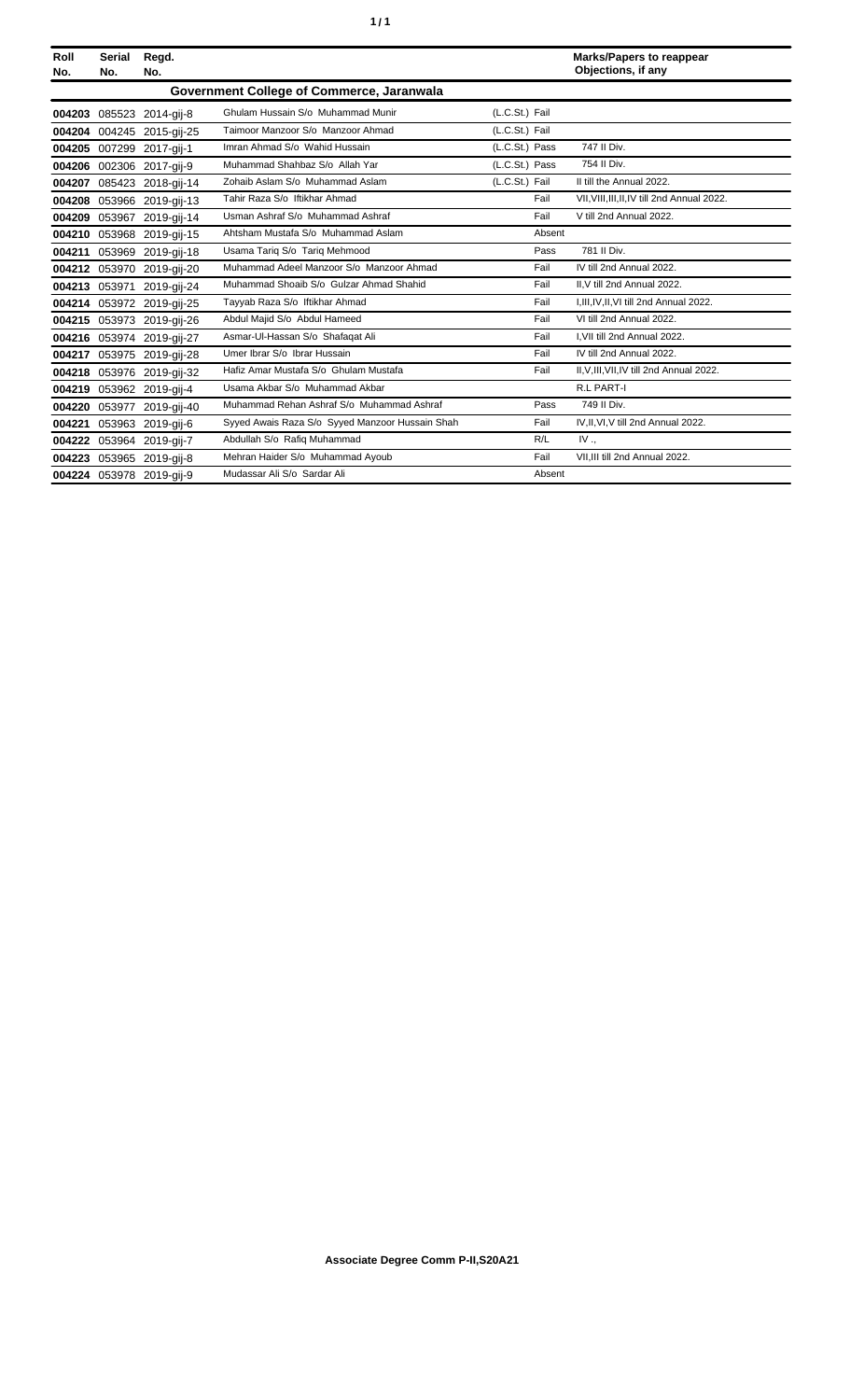| Roll<br>No.                                | Serial<br>No. | Regd.<br>No.             |                                                |                | Marks/Papers to reappear<br>Objections, if any |
|--------------------------------------------|---------------|--------------------------|------------------------------------------------|----------------|------------------------------------------------|
| <b>ICON College of Commerce, Jaranwala</b> |               |                          |                                                |                |                                                |
|                                            |               | 004178 004315 2016-icn-2 | Rimsha Majeed D/o Abdul Majeed                 | (L.C.St.) Fail | VI, I, IV till the Annual 2022.                |
|                                            |               | 004225 006155 2015-icn-9 | Syed Hassan Wagar Shah S/o Syed Tahir Ali Shah | (L.C.St.) Fail | VI, I till the Annual 2022.                    |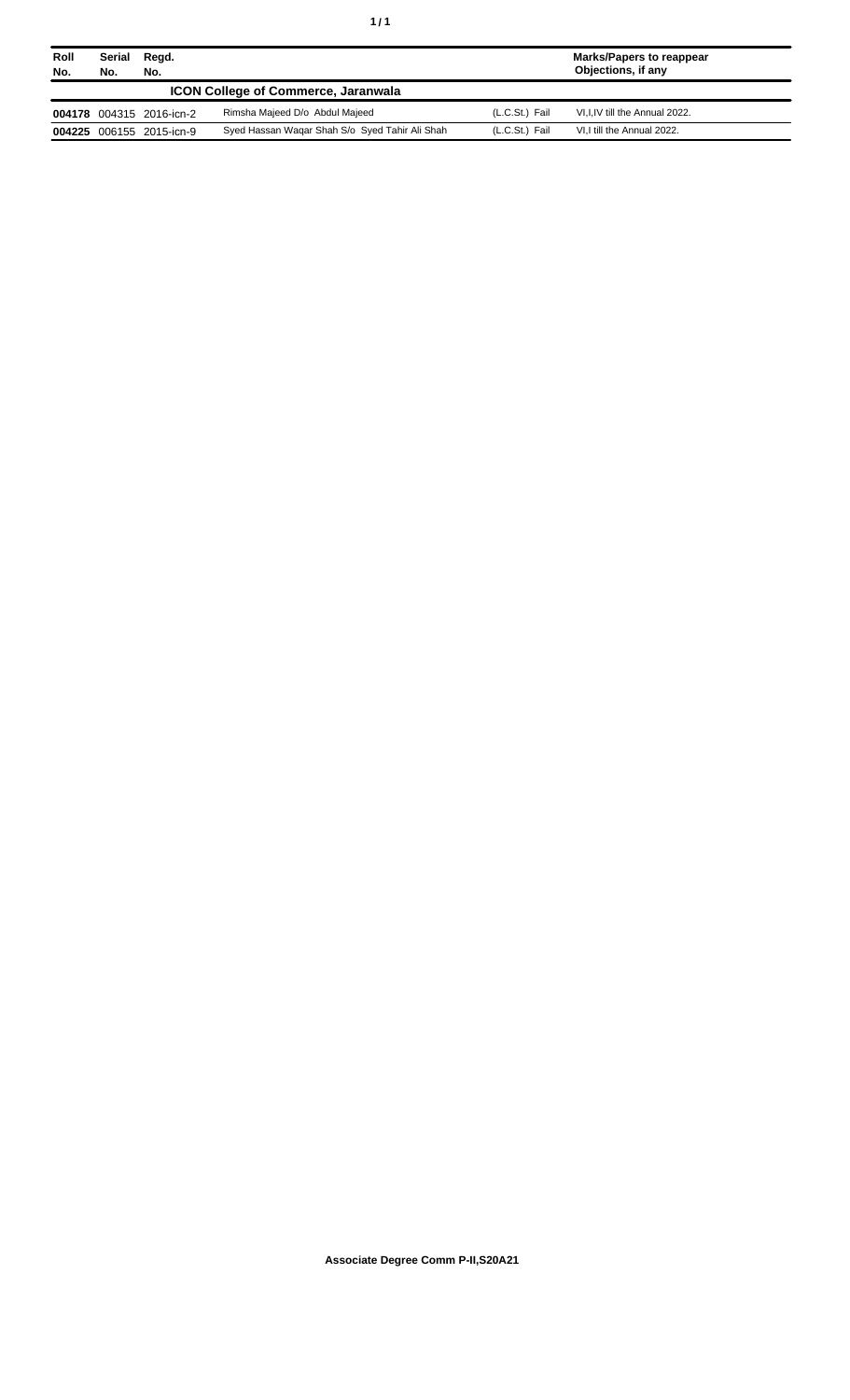| Roll<br>No. | Serial<br>No. | Regd.<br>No.              |                                  |                | Marks/Papers to reappear<br>Objections, if any |  |
|-------------|---------------|---------------------------|----------------------------------|----------------|------------------------------------------------|--|
|             |               |                           | Government College, Kahuta       |                |                                                |  |
|             |               | 015684 007118 2018-ckr-10 | Abu Al Hassan S/o Shaukat Ali    | (L.C.St.) Pass | 731 II Div.                                    |  |
|             |               | 015685 007088 2018-ckr-12 | Usama Zubair S/o Muhammad Zubair | (L.C.St.) Pass | 747 II Div.                                    |  |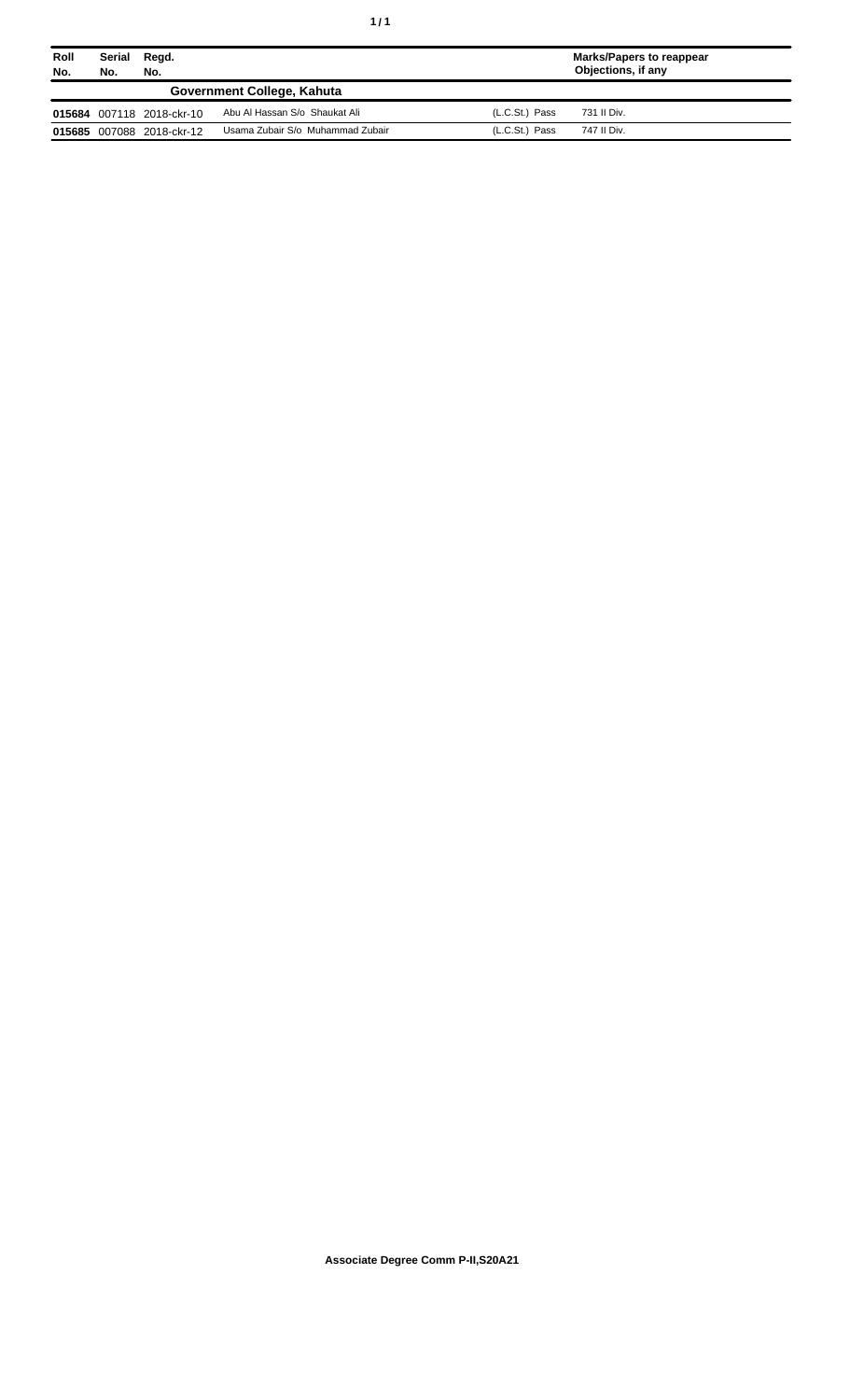| Roll<br>No. | Serial<br>No. | Regd.<br>No.              |                                                 |                | Marks/Papers to reappear<br>Objections, if any |
|-------------|---------------|---------------------------|-------------------------------------------------|----------------|------------------------------------------------|
|             |               |                           | Govt. Institute of Commerce, Nausherha, Khushab |                |                                                |
|             |               | 018249 002369 2016-cnk-14 | Tuseeg Ahmad S/o Safdar Ahmad                   | (L.C.St.) Pass | 697 II Div.                                    |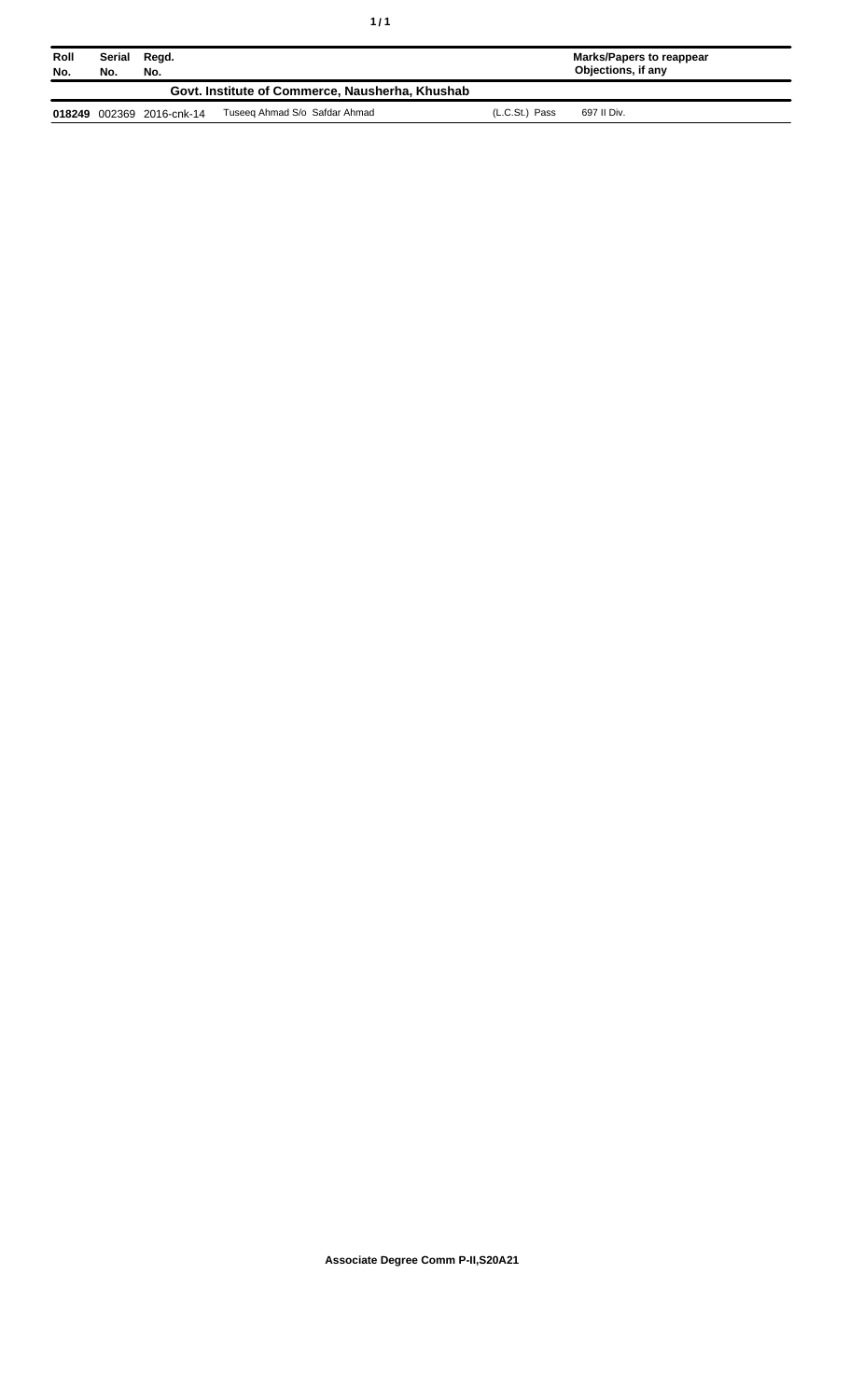| ٠ | ٠ |
|---|---|
|   |   |

| Roll<br>No. | <b>Serial</b><br>No. | Regd.<br>No.               |                                           |                | <b>Marks/Papers to reappear</b><br>Objections, if any |  |
|-------------|----------------------|----------------------------|-------------------------------------------|----------------|-------------------------------------------------------|--|
|             |                      |                            | <b>Government College, Kamoke</b>         |                |                                                       |  |
|             |                      | 004350 012210 2017-z-26852 | Amna D/o Allah Lok                        | (L.C.St.) Pass | 731 II Div.                                           |  |
|             |                      | 004351 002958 2018-akg-81  | Nimra Abid D/o Muhammad Abid Sheikh       | (L.C.St.) Pass | 866 II Div.                                           |  |
|             |                      | 004352 002976 2018-akg-83  | Zahra Mushtaq D/o Mushtaq Ahmad           | (L.C.St.) Pass | 791 II Div.                                           |  |
|             |                      | 004353 000190 2018-ucg-108 | Namra Mukhtar Hashmi D/o Mukhtar Hashmi   | (L.C.St.) Fail | V.III till the Annual 2022.                           |  |
| 004354      |                      | 000180 2018-ucg-110        | Samra Arif D/o Muhammad Arif              | (L.C.St.) Pass | 834 II Div.                                           |  |
|             |                      | 004355 000191 2018-ucg-113 | Ayesha Bukhari D/o Syed Abdul Khaliq Shah | (L.C.St.) Pass | 772 II Div.                                           |  |
|             |                      | 004356 000850 2018-ucg-114 | Kinza Mafia D/o Muhammad Yousaf           | (L.C.St.) Pass | 810 II Div.                                           |  |
| 004357      |                      | 000192 2018-ucg-115        | Faryal D/o Muhammad Fiaz                  | (L.C.St.) Pass | 752 II Div.                                           |  |
|             |                      | 004358 000186 2018-ucg-116 | Igra Khan D/o Shahid Khan                 | (L.C.St.) Pass | 784 II Div.                                           |  |
| 004359      |                      | 009185 2018-ucg-120        | Rimsha Shabbir D/o Muhammad Shabbir       | (L.C.St.)      | FAIL PREVIOUS PART                                    |  |
|             |                      | 004360 000184 2018-ucg-121 | Fareeda D/o Nasrullah Khan                | (L.C.St.) Pass | 876 II Div.                                           |  |
|             |                      | 004361 001882 2018-ucg-124 | Areej Bibi D/o Muhammad Qaiser Sahar      | (L.C.St.) Pass | 731 II Div.                                           |  |
|             |                      | 004362 000369 2018-ucg-130 | Samia Aslam D/o Muhammad Aslam            | (L.C.St.) Pass | 909   Div.                                            |  |
|             |                      | 004363 001881 2018-ucg-131 | Ansa Latif D/o Muhammad Latif             | (L.C.St.) Pass | 776 II Div.                                           |  |
|             |                      | 004364 000182 2018-z-16666 | Namra Muzammal D/o Muzammal Hussain       | (L.C.St.) Pass | 775 II Div.                                           |  |
|             |                      | 004442 003098 2017-wbq-90  | Muhammad Bilal S/o Muhammad Shabbir       | (L.C.St.) Fail | V till the Annual 2022.                               |  |
|             |                      | 004443 003090 2018-akg-48  | Ghulam Haider S/o Waqar Bakht Gil         | (L.C.St.) Fail | V till the Annual 2022.                               |  |
| 004444      | 003050               | 2018-akg-51                | Naseer Ahmad S/o Shabbir Hussain          | (L.C.St.) Fail | V,IV till the Annual 2022.                            |  |
|             | 004445 003081        | 2018-akg-52                | Noman Arshad S/o Arshad Ali               | (L.C.St.) Pass | 828 II Div.                                           |  |
|             |                      | 004446 003043 2018-akg-53  | Muhammad Yasir S/o Muhammad Mansha        | (L.C.St.) Pass | 846 II Div.                                           |  |
| 004447      |                      | 003093 2018-akg-55         | Muhammad Farhan S/o Meraj Din             | (L.C.St.) Fail | VII, VI till the Annual 2022.                         |  |
|             |                      | 004448 003041 2018-akg-56  | Adil Ashraf S/o Mafoor Begum              | (L.C.St.) Pass | 787 II Div.                                           |  |
|             |                      | 004449 003039 2018-akg-57  | Muneeb Ali S/o Zulfigar Ali               | (L.C.St.) Fail | VI,I till the Annual 2022.                            |  |
|             |                      | 004450 003068 2018-akg-59  | Hashim Ali S/o Asghar Ali                 | (L.C.St.) Fail | IV, V, VI till the Annual 2022.                       |  |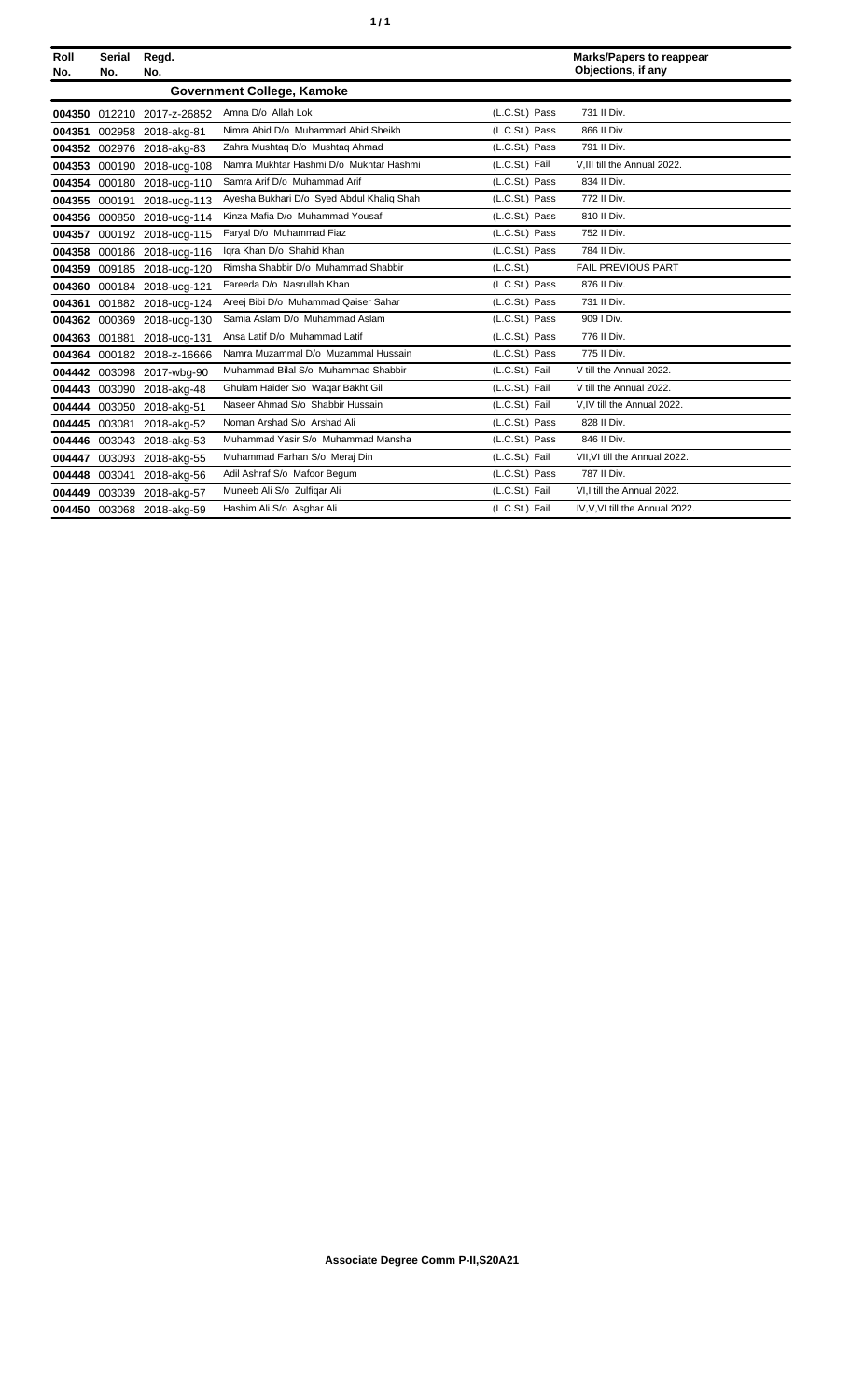|--|

| Roll<br>No. | <b>Serial</b><br>No. | Regd.<br>No.              |                                                             |                | <b>Marks/Papers to reappear</b><br>Objections, if any |
|-------------|----------------------|---------------------------|-------------------------------------------------------------|----------------|-------------------------------------------------------|
|             |                      |                           | Government Institute of Commerce, G.T. Road, Ghania, Kamoke |                |                                                       |
| 004365      |                      | 085810 2018-ggk-14        | Shahreen D/o Muhammad Ramzan                                | (L.C.St.) Pass | 690 II Div.                                           |
| 004366      | 085807               | 2018-ggk-7                | Arooj Fatima D/o Tahir Hussain Anjum                        | (L.C.St.) Pass | 797 II Div.                                           |
| 004367      |                      | 085808 2018-ggk-9         | Sania Zafar D/o Zafar Ali                                   | (L.C.St.) Fail | I.VI.VII till the Annual 2022.                        |
| 004451      |                      | 085804 2016-ggk-3         | Muhammad Saqlan S/o Qasim Ali                               | (L.C.St.) Pass | 768 II Div.                                           |
|             |                      | 004452 085805 2017-ggk-27 | Muhammad Mohsin Shafiq S/o Muhammad Shafiq Qadri            | (L.C.St.) Pass | 705 II Div.                                           |
| 004453      | 085806               | 2017-ggk-31               | Bilal Shahzad S/o Muhammad Hanif                            | (L.C.St.) Pass | 756 II Div.                                           |
| 004454      | 085809               | 2018-ggk-13               | Muhammad Ghos Ali S/o Muhammad Ishaq                        | (L.C.St.) Pass | 792 II Div.                                           |
| 004455      | 085811               | 2018-ggk-15               | Muhammad Bilal S/o Shoukat Ali Anjum                        | (L.C.St.) Fail | III.V till the Annual 2022.                           |
|             |                      | 004456 085812 2018-ggk-17 | Zain ljaz S/o Muhammad ljaz                                 | (L.C.St.) Fail | V.II till the Annual 2022.                            |
|             |                      | 004457 013552 2018-ggk-5  | Ameer Hussain S/o Muhammad Hussain                          | (L.C.St.) Pass | 793 II Div.                                           |
|             |                      | 004458 049794 2019-ggk-1  | Tariq Ali S/o Ashiq Ali                                     | Pass           | 855 II Div.                                           |
| 004459      |                      | 049799 2019-ggk-12        | Shoukat Ali S/o Riasat Ali                                  | Fail           | V till 2nd Annual 2022.                               |
| 004460      | 049800               | 2019-ggk-13               | Muhammad Abubakar S/o Abdul Razzag                          |                | FEE PRV. PART                                         |
| 004461      | 049801               | 2019-ggk-14               | Zuhaib Hassan S/o Abdul Sattar                              | Fail           | III till 2nd Annual 2022.                             |
|             |                      | 004462 049802 2019-ggk-17 | Muhammad Abdullah Ishtiaq S/o Ishtiaq Ahmad Dar             | Pass           | 757 II Div.                                           |
|             |                      | 004463 049795 2019-ggk-2  | Aleesha Masih S/o Ashraf Masih                              | Pass           | 799 II Div.                                           |
|             |                      | 004464 049803 2019-ggk-22 | Usman Riaz S/o Muhammad Riaz                                | Absent         |                                                       |
| 004465      | 049804               | 2019-ggk-26               | Mluhammad Khurram S/o Muhammad Yaseen                       | Fail           | V till 2nd Annual 2022.                               |
| 004466      | 049807               | 2019-ggk-36               | Umer Bin Sajid S/o Sajid Hussain Haider                     | Pass           | 884 II Div.                                           |
| 004467      |                      | 049806 2019-ggk-38        | Jawwad Asghar S/o Asghar Ali                                | Absent         |                                                       |
|             |                      | 004468 049796 2019-ggk-4  | Shazeem Shahab S/o Hadayat Ullah                            | Pass           | 864 II Div.                                           |
|             |                      | 004469 049797 2019-ggk-6  | Ahsan Ali S/o Muhammad Saeed                                |                | <b>R.L PART-I</b>                                     |
|             |                      | 004470 049798 2019-ggk-9  | Shahzaib S/o Abdul Sattar                                   | Pass           | 795 II Div.                                           |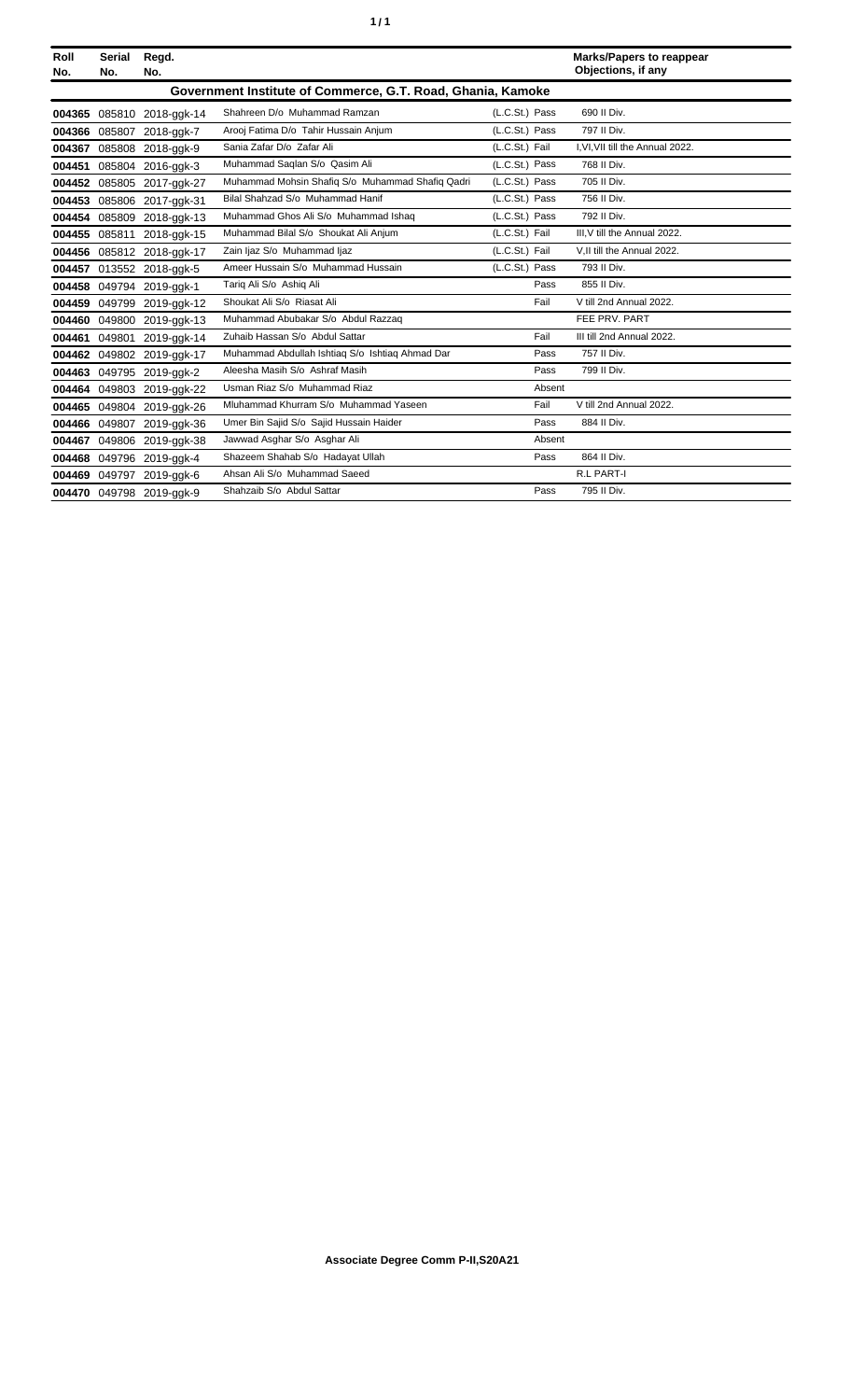| Roll<br>No. | <b>Serial</b><br>No. | Regd.<br>No.              |                                      |                | <b>Marks/Papers to reappear</b><br>Objections, if any |
|-------------|----------------------|---------------------------|--------------------------------------|----------------|-------------------------------------------------------|
|             |                      |                           | Government College for Women, Kamoke |                |                                                       |
|             |                      | 004368 002953 2015-fik-12 | Saba Afzal D/o Muhammad Afzal        | (L.C.St.) Pass | 816 II Div.                                           |
|             |                      | 004369 002987 2018-akg-74 | Risha Batool D/o Hassan Raza         | (L.C.St.) Pass | 771 II Div.                                           |
|             |                      | 004370 003008 2018-akg-86 | Maryam D/o Sohail Ahmad              | (L.C.St.) Pass | 822 II Div.                                           |
|             |                      | 004471 003023 2018-akg-61 | Ali Hamza S/o Muhammad Ashig         | (L.C.St.) Fail | V till the Annual 2022.                               |
|             |                      | 004472 003010 2018-akg-62 | Hamza Ali S/o Asghar Ali             | (L.C.St.) Pass | 846 II Div.                                           |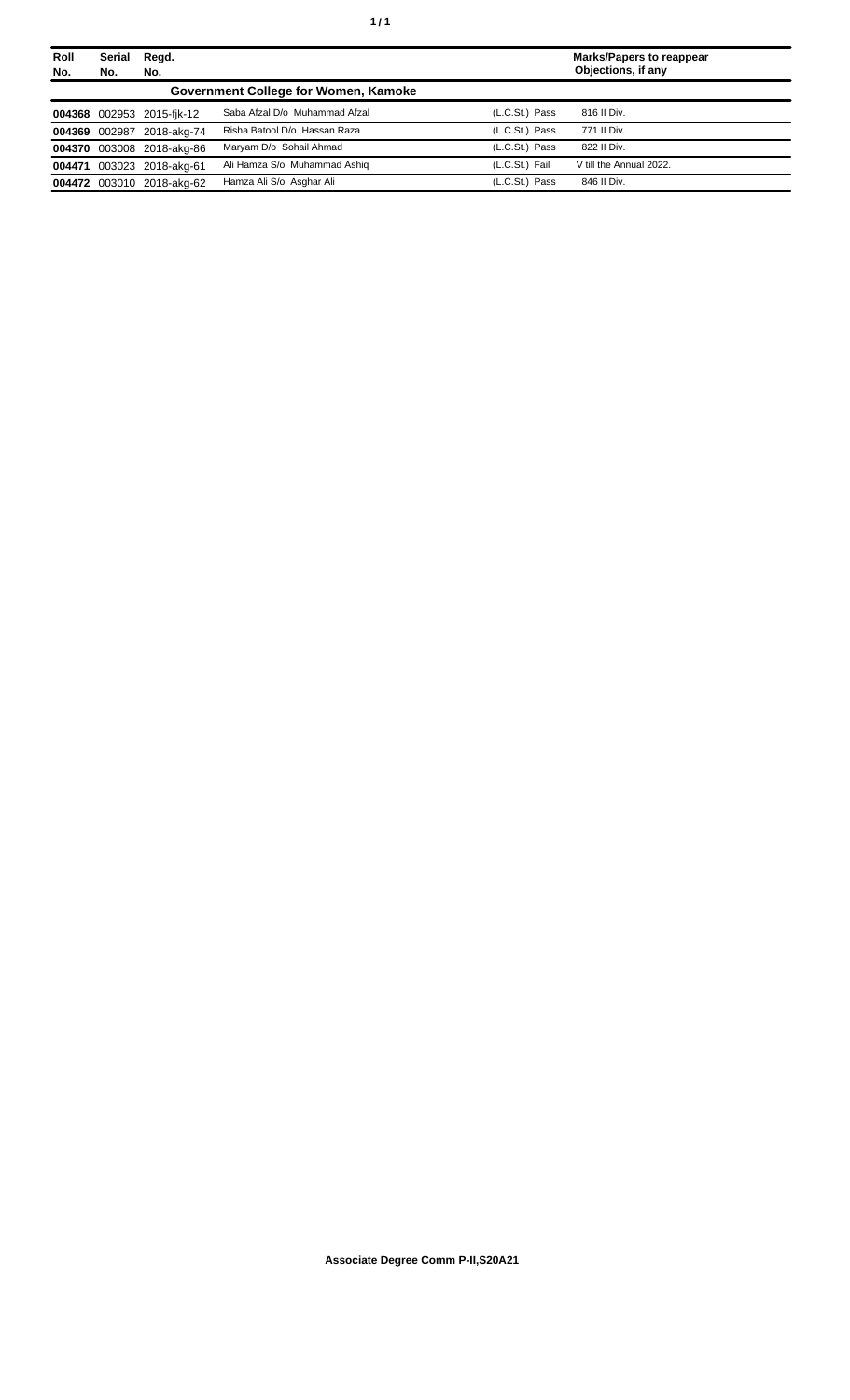| ٠ | ٠ |
|---|---|
|   |   |

| Roll<br>No. | Serial<br>No. | Regd.<br>No.              |                                                |                | <b>Marks/Papers to reappear</b><br>Objections, if any |
|-------------|---------------|---------------------------|------------------------------------------------|----------------|-------------------------------------------------------|
|             |               |                           | Government College of Commerce, Kamalia.       |                |                                                       |
|             |               | 001670 003346 2017-gck-1  | Maryam Sadeeg D/o Muhammad Sadeeg              | (L.C.St.) Fail | III till 2nd Annual 2021.                             |
| 001671      | 002309        | 2018-gck-26               | Ayesha Mushtaq D/o Mushtaq Ahmad               | (L.C.St.) Fail | VI till the Annual 2022.                              |
|             |               | 001672 068453 2019-gck-10 | Khadija-Tul-Kubra D/o Muhammad Ashraf          | Fail           | VI till 2nd Annual 2022.                              |
|             |               | 001673 010710 2019-gck-13 | Sumaiyya Noreen D/o Muhammad Ashraf            | (L.C.St.) Pass | 709 II Div.                                           |
|             |               | 001674 010737 2019-ack-15 | Zumra Fatima D/o Muhammad Maqbool              | (L.C.St.) Fail | III, IV, V, VI till 2nd Annual 2022.                  |
|             |               | 001675 010727 2019-gck-17 | Humera Mukhtar D/o Muhammad Mukhtar            | (L.C.St.)      | <b>FEE</b>                                            |
|             |               | 001676 068451 2019-gck-18 | Nida Mumtaz D/o Mumtaz Ali                     | Fail           | VII, IV, V till 2nd Annual 2022.                      |
|             |               | 001677 068447 2019-ock-2  | Agsa Fatima D/o Muhammad Nadeem                | Pass           | 991 I Div.                                            |
| 001678      |               | 068454 2019-gck-22        | Javaria Naeem D/o Naeem Zia                    | Fail           | IV till 2nd Annual 2022.                              |
|             |               | 001726 003774 2017-gck-21 | Muhammad Atif S/o Muhammad Waseem              | (L.C.St.) Pass | 675 II Div.                                           |
| 001727      |               | 003056 2017-gck-5         | Naeem Sajjad S/o Muhammad Saleem               | (L.C.St.) Pass | 694 II Div.                                           |
|             |               | 001728 006076 2018-gck-11 | Saif Ur Rahman S/o Saeed Ur Rahman             | (L.C.St.) Pass | 693 II Div.                                           |
| 001729      |               | 002308 2018-gck-13        | Ghulam Rasol S/o Nosher Ali                    | (L.C.St.) Pass | 695 II Div.                                           |
|             |               | 001730 003376 2018-gck-16 | Muhammad Hamza Javed S/o Muhammad Javed Kashif | (L.C.St.) Pass | 824 II Div.                                           |
|             |               | 001731 003012 2018-gck-21 | Muhammad Zain UI Abideen S/o Muhammad Nawaz    | (L.C.St.) Pass | 760 II Div.                                           |
|             |               | 001732 006075 2018-gck-23 | Magsood Ahmed S/o Magbool Hussain              | (L.C.St.)      | <b>FEE</b>                                            |
|             | 001733 006071 | 2018-gck-24               | Talha Javed S/o Rashid Javed                   | (L.C.St.)      | FEE                                                   |
|             |               | 001734 006326 2018-gck-25 | Muhammad Bilal S/o Abdul Ghafoor               | (L.C.St.) Fail | VII till the Annual 2022.                             |
|             |               | 001735 003374 2018-gck-3  | Muhammad Hasan S/o Muhammad Saleem Raza        | (L.C.St.) Pass | 814 II Div.                                           |
|             |               | 001736 010237 2017-gck-2  | Muhammad Javeed S/o Muhammad Nawaz             | (L.C.St.)      | FEE                                                   |
|             |               | 001737 068450 2019-gck-1  | Haider Ali S/o Muhammad Arshad                 | Pass           | 910   Div.                                            |
| 001738      |               | 068452 2019-gck-11        | Mubashar Khalid S/o Khalid Mehmood Shakar      | Pass           | 960   Div.                                            |
| 001739      |               | 010148 2019-gck-12        | Muhammad Agib Javed S/o Daler Ali              | (L.C.St.) Fail | II, III, I, VI till 2nd Annual 2022.                  |
| 001740      |               | 068449 2019-gck-16        | Muhammad Talha Faridi S/o Riaz Khan            | Fail           | V, III till 2nd Annual 2022.                          |
| 001741      |               | 068446 2019-gck-21        | Rehan Yousaf S/o Muhammad Yousaf               | Fail           | III, VII till 2nd Annual 2022.                        |
|             |               | 001742 068445 2019-ack-27 | Muhammad Awais Younas S/o Muhammad Younas      | Pass           | 819 II Div.                                           |
|             |               | 001743 068448 2019-ack-9  | Fakhar Abbas S/o Bashir Ahmad                  | Fail           | II, IV, V, VII till 2nd Annual 2022.                  |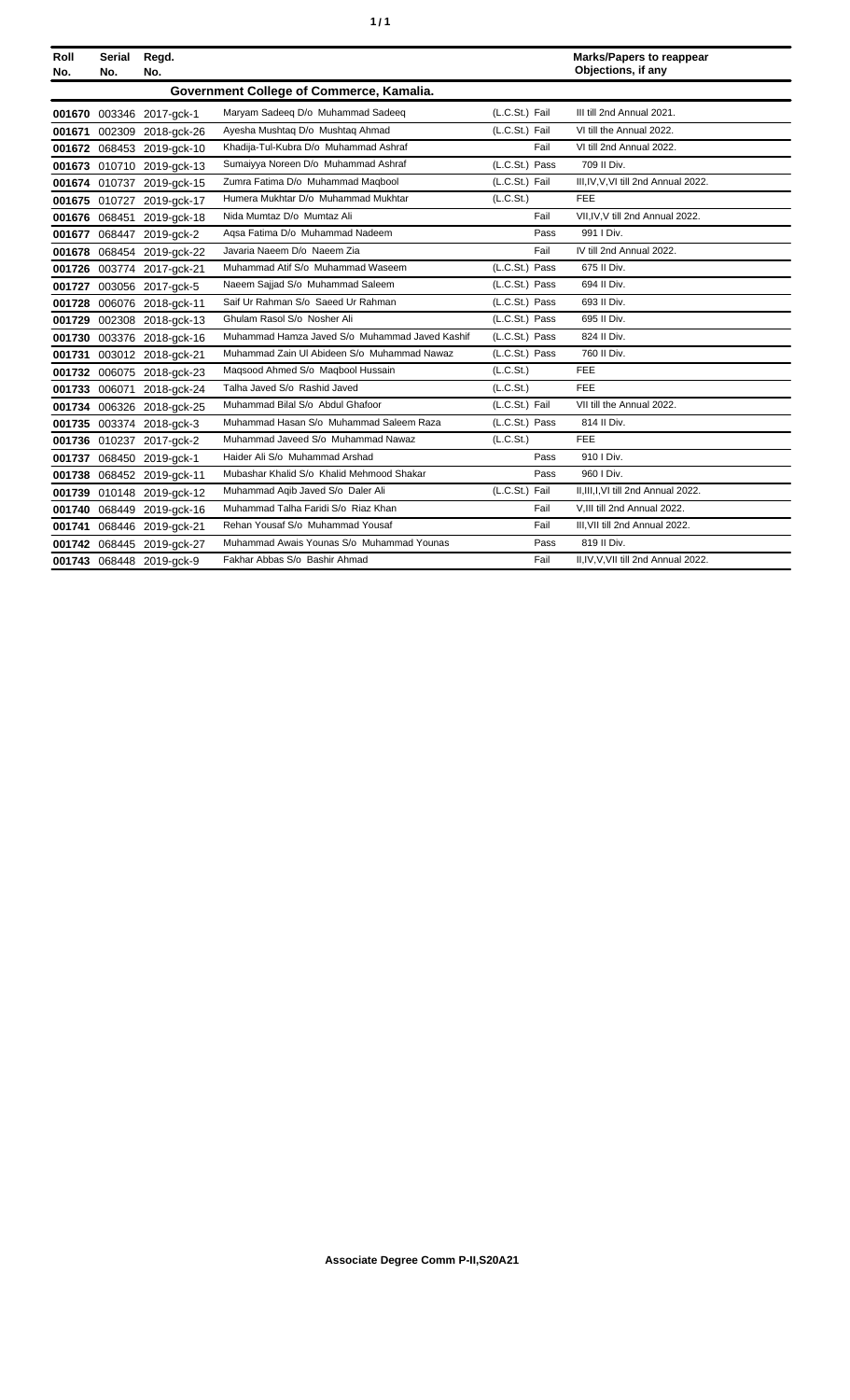| ٠ | ٠ |
|---|---|
|   |   |

| Roll<br>No. | Serial<br>No. | Regd.<br>No.       |                                                            |                | Marks/Papers to reappear<br>Objections, if any |
|-------------|---------------|--------------------|------------------------------------------------------------|----------------|------------------------------------------------|
|             |               |                    | F. G. Degree College for Women, Kharian Cantt.             |                |                                                |
| 004521      |               | 006297 2018-ack-50 | Sheikh Muhammad Hamza Sohail S/o Sheikh Muhammad<br>Sohail | (L.C.St.) Pass | 743 II Div.                                    |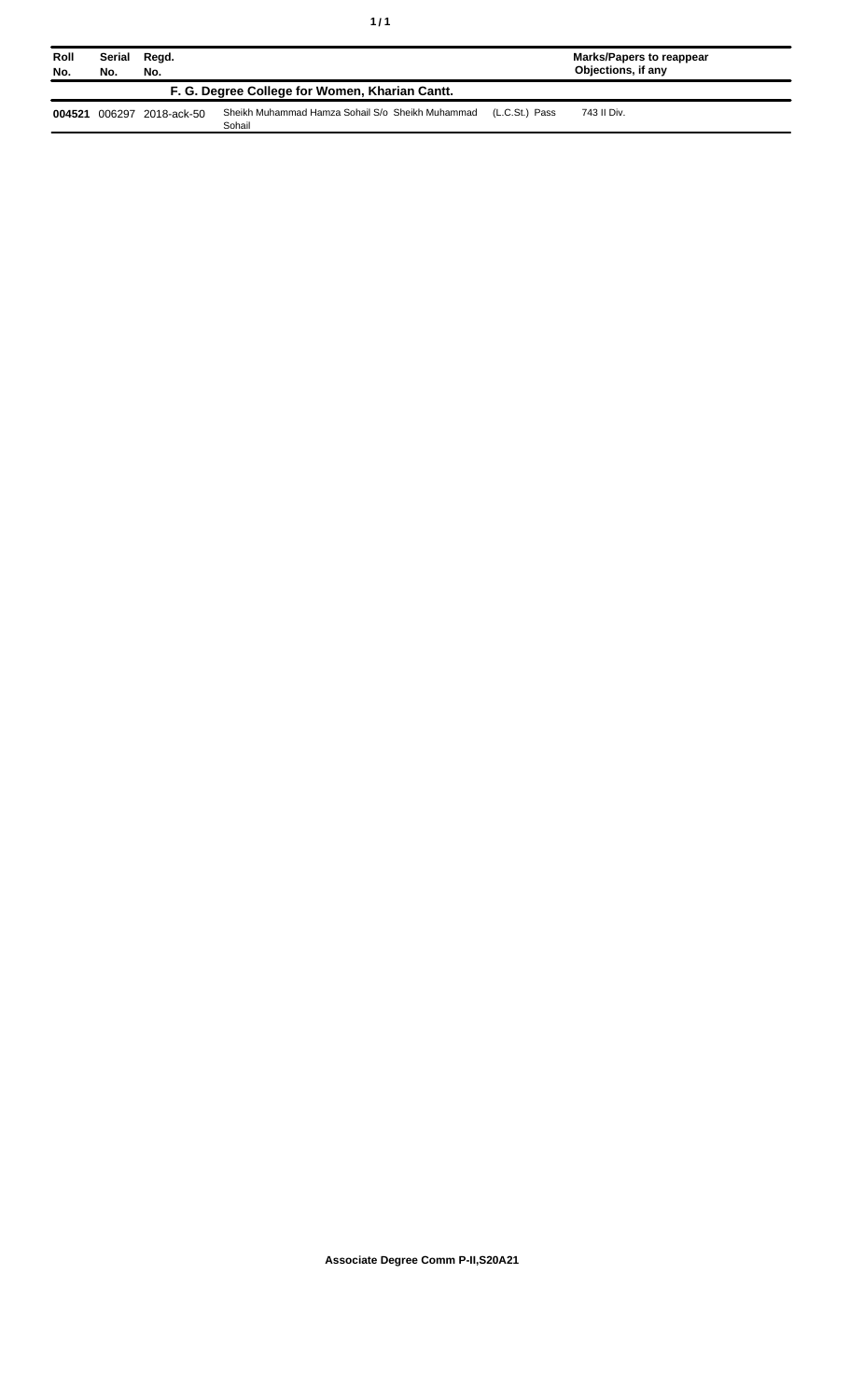| Roll<br>No.                                              | Serial<br>No. | Regd.<br>No.       |                                             | Marks/Papers to reappear<br>Objections, if any |
|----------------------------------------------------------|---------------|--------------------|---------------------------------------------|------------------------------------------------|
| Kharian College of Commerce & Computer Sciences, Kharian |               |                    |                                             |                                                |
| 004503                                                   |               | 085576 2017-kck-19 | Hijab Zahra Momina D/o Muhammad Ashfaq Butt | (L.C.St.) Fail                                 |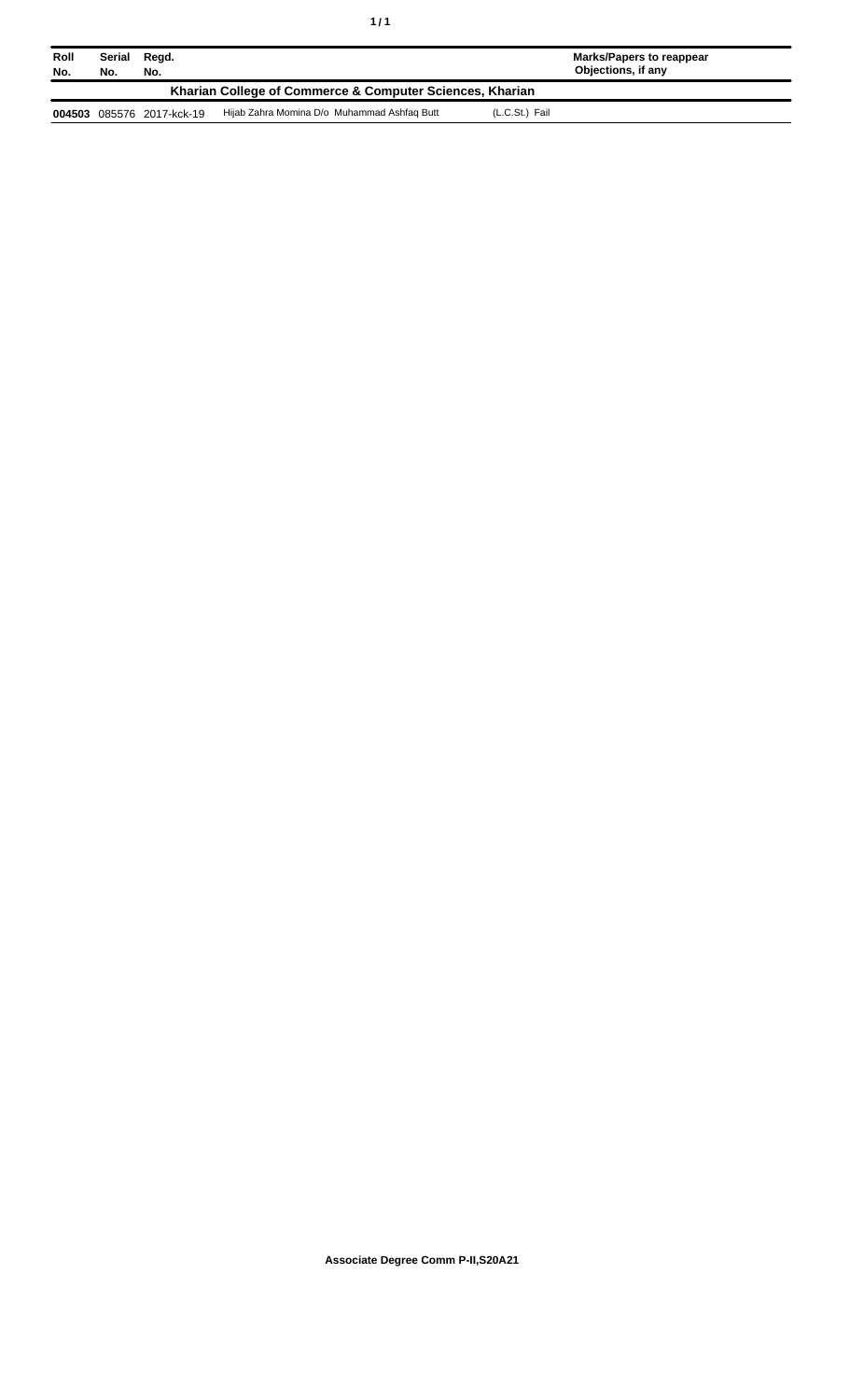| Roll   | Serial     | Regd.                     |                                         |                | <b>Marks/Papers to reappear</b><br>Objections, if any |
|--------|------------|---------------------------|-----------------------------------------|----------------|-------------------------------------------------------|
| No.    | No.<br>No. |                           |                                         |                |                                                       |
|        |            |                           | Nisa Girls College, G.T. Road, Kharian. |                |                                                       |
|        |            | 001350 010596 2018-nsk-29 | Mahak Arshad D/o Arshad Abbas           | (L.C.St.) Pass | 816 II Div.                                           |
|        |            | 004490 006059 2018-nsk-18 | Nafeesa Ghazanfar D/o Ghazanfar Ali     | (L.C.St.) Pass | 940   Div.                                            |
| 004504 | 002911     | 2017-nsk-62               | Saman Bibi D/o Muhammad Anaras          | (L.C.St.) Fail |                                                       |
| 004505 |            | 085610 2017-nsk-65        | Ayesha Wagar D/o Wagar Ahmed            | (L.C.St.) Fail | VI.VII till the Annual 2022.                          |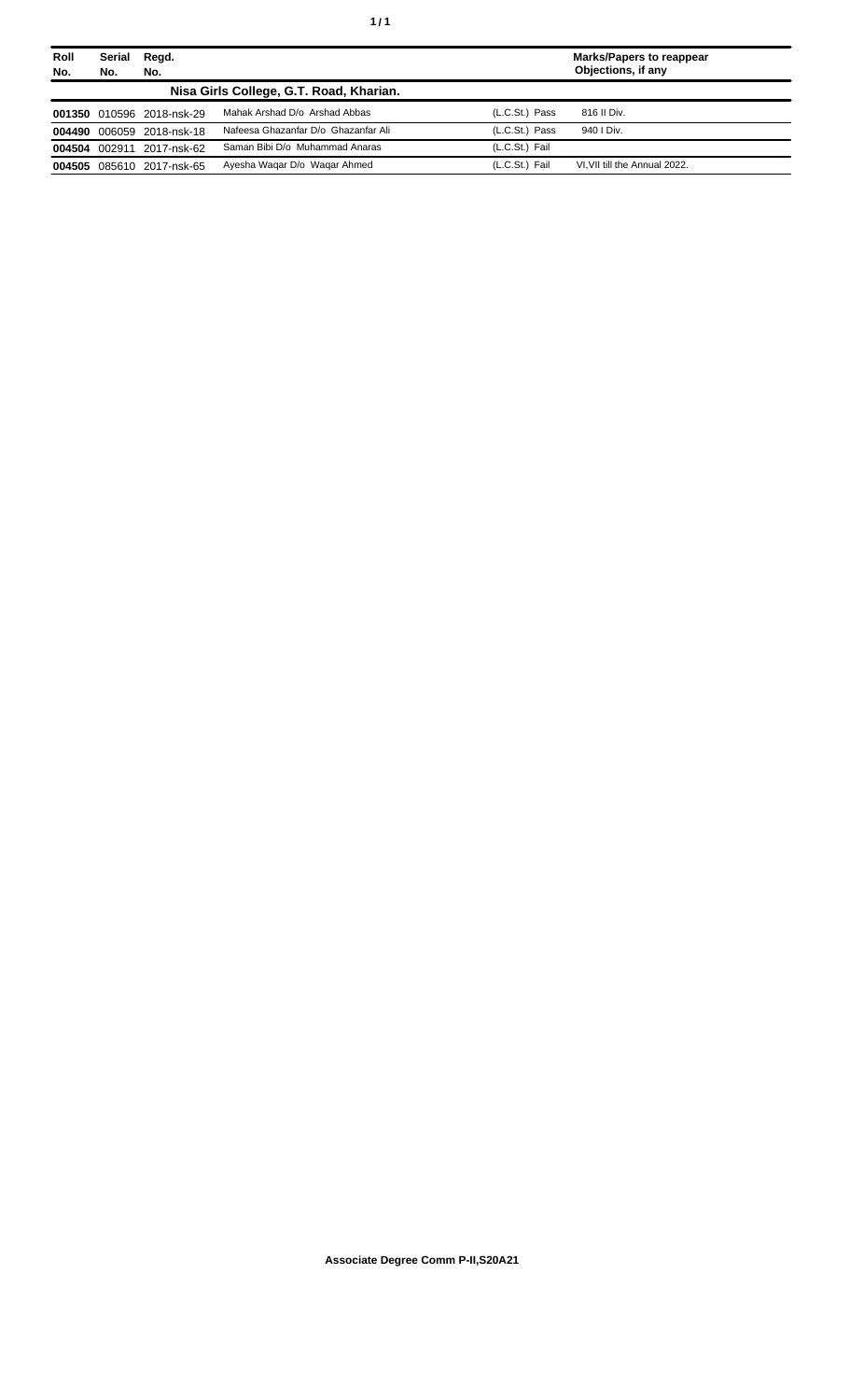|  | ٠ |
|--|---|
|  |   |

| Roll<br>No. | <b>Serial</b><br>No. | Regd.<br>No.              |                                                  |                | <b>Marks/Papers to reappear</b><br>Objections, if any |
|-------------|----------------------|---------------------------|--------------------------------------------------|----------------|-------------------------------------------------------|
|             |                      |                           | Aspire College, Main Multan Road, Pattoki, Kasur |                |                                                       |
| 014279      |                      | 085012 2017-acp-114       | Sehar Razzag D/o Abdul Razzag                    | (L.C.St.) Fail | V till the Annual 2022.                               |
| 014280      | 085011               | 2018-acp-100              | Mariam Amin D/o Muhammad Amin                    | (L.C.St.) Pass | 779 II Div.                                           |
| 014281      |                      | 085010 2018-acp-102       | Madeeha Bibi D/o Muhammad Ali                    | (L.C.St.) Pass | 772 II Div.                                           |
| 014282      |                      | 085006 2018-acp-91        | Aneela Anwar D/o Muhammad Anwar                  | (L.C.St.) Pass | 775 II Div.                                           |
| 014283      |                      | 085007 2018-acp-92        | Fozia Sharif D/o Muhammad Sharif                 | (L.C.St.) Pass | 760 II Div.                                           |
| 014284      |                      | 085008 2018-acp-96        | Rimsha Mushtaq D/o Muhammad Mushtaq              | (L.C.St.) Fail | VI till the Annual 2022.                              |
| 014285      |                      | 085009 2018-acp-97        | Ayesha Shoukat D/o Shoukat                       | (L.C.St.) Pass | 834 II Div.                                           |
| 014286      |                      | 049635 2019-acp-77        | Khudeeja Parviz D/o Parviz Ahmad                 | Pass           | 870 II Div.                                           |
| 014287      |                      | 049636 2019-acp-78        | Amina Khadija D/o Liagat Ali                     | Pass           | 868 II Div.                                           |
| 014288      | 049637               | 2019-acp-79               | Haram Amin D/o Muhammad Amin                     |                | <b>R.L PART-I</b>                                     |
| 014289      |                      | 049638 2019-acp-80        | Amara Taj D/o Taj Din Bhatti                     |                | R.L PART-I                                            |
| 014290      | 049639               | 2019-acp-81               | Khadija Shafi D/o Shafi Muhammad                 | Pass           | 817 II Div.                                           |
| 014291      |                      | 049640 2019-acp-82        | Anum D/o Muhammad Ghufran                        | Fail           | VII till 2nd Annual 2022.                             |
|             | 014292 049641        | 2019-acp-84               | Warda Tanveer D/o Tanveer Ahmad                  | Fail           | VIII till 2nd Annual 2022.                            |
| 014293      |                      | 049642 2019-acp-87        | Maryam Riaz D/o Muhammad Riaz Javed              | Pass           | 747 II Div.                                           |
| 014294      |                      | 049643 2019-acp-88        | Pakeeza D/o Ass Muhammad                         | Absent         |                                                       |
| 014295      |                      | 049644 2019-acp-90        | Kiran Jameel D/o Jameel Ahmad                    | Absent         |                                                       |
| 014296      |                      | 049645 2019-acp-93        | Maida Ali Haider D/o Ali Haider                  | Pass           | 934   Div.                                            |
| 014297      |                      | 049646 2019-acp-94        | Rubab Tariq D/o Tariq Ismail                     | Pass           | 851 II Div.                                           |
| 014298      |                      | 049647 2019-acp-97        | Habiba Mushtaq D/o Mushtaq Ahmad Siddiqui        | Pass           | 800 II Div.                                           |
| 014343      |                      | 085013 2017-acp-92        | Asad Liaquat S/o Liaquat Ali                     | (L.C.St.) Pass | 823 II Div.                                           |
| 014344      |                      | 049648 2019-acp-83        | Muhammad Naseer S/o Muhammad Anwar               |                | <b>R.L PART-I</b>                                     |
| 014345      | 049651               | 2019-acp-85               | Ali Raza S/o Muhammad Iqbal                      | Fail           | II,I, VIII, V, IV, VI till 2nd Annual 2022.           |
|             |                      | 014346 049649 2019-acp-86 | Shahid S/o Javed                                 | Fail           | I.VI till 2nd Annual 2022.                            |
|             |                      | 014347 049650 2019-acp-91 | Wajid Magsood S/o Magsood Ahmad                  | Fail           | IV.III.I.VI.II till 2nd Annual 2022.                  |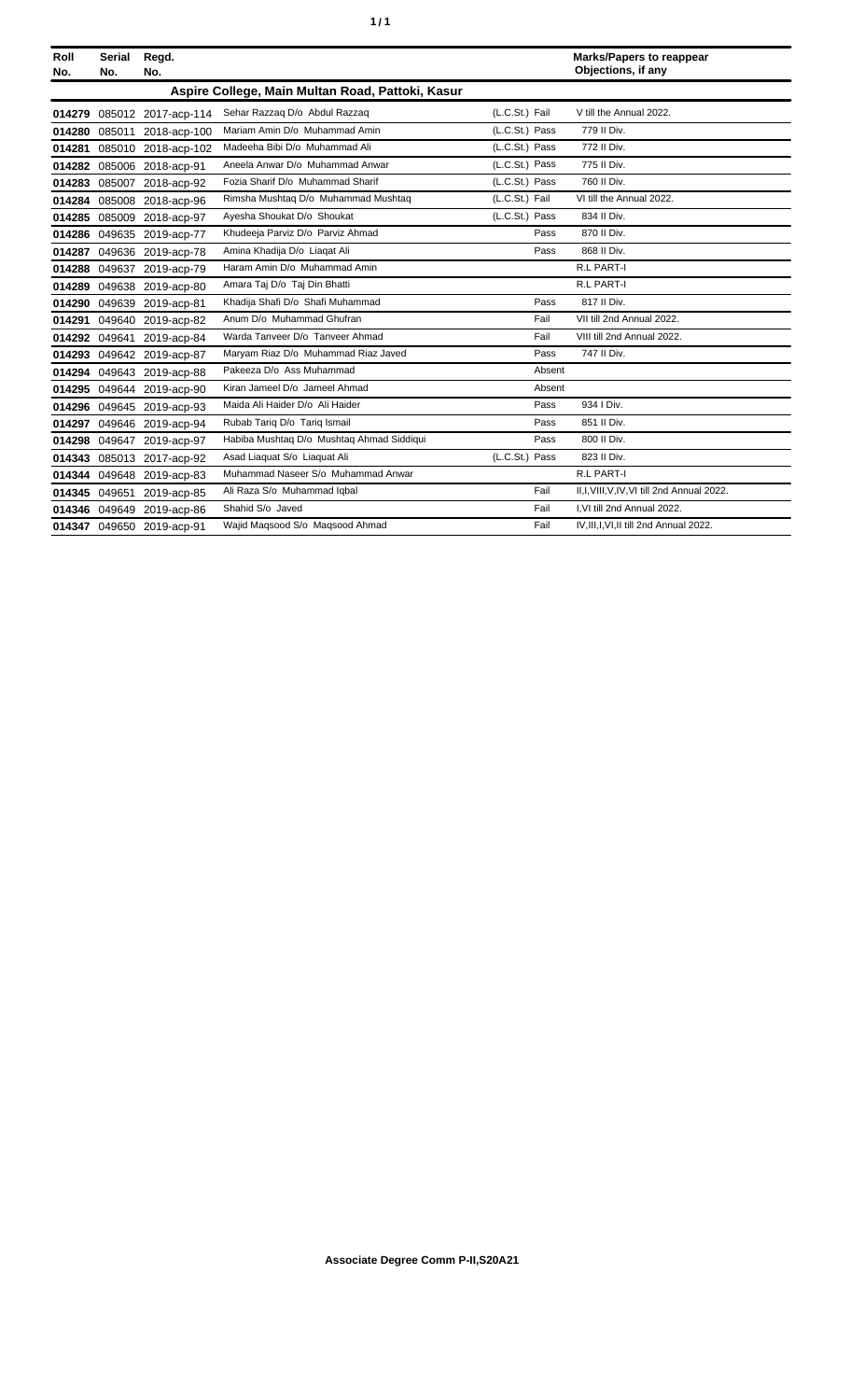| ٠ | ٠ |
|---|---|
|   |   |

| Roll   | Serial        | Regd.                     |                                                                  |                | <b>Marks/Papers to reappear</b><br>Objections, if any |
|--------|---------------|---------------------------|------------------------------------------------------------------|----------------|-------------------------------------------------------|
| No.    | No.           | No.                       |                                                                  |                |                                                       |
|        |               |                           | Govt. College of Commerce, Pattoki, Kasur                        |                |                                                       |
|        |               | 014302 005053 2018-cpk-1  | Sakina Bibi D/o Ilam Din                                         | (L.C.St.) Pass | 792 II Div.                                           |
|        |               | 014303 005105 2018-cpk-13 | Ana Mugadus D/o Saleem Babar                                     | (L.C.St.) Fail | V till the Annual 2022.                               |
|        |               | 014304 005127 2018-cpk-17 | Saira Ashraf D/o Muhammad Ashraf                                 | (L.C.St.) Pass | 714 II Div.                                           |
|        |               | 014305 007113 2018-cpk-27 | Fitra Shoukat D/o Shoukat Ali                                    | (L.C.St.) Pass | 703 II Div.                                           |
|        |               | 014306 005152 2018-cpk-28 | Tania Aslam D/o Muhammad Aslam                                   | (L.C.St.) Pass | 856 II Div.                                           |
|        |               | 014348 013191 2018-ick-33 | Muhammad Abdullah S/o Muhammad Ahmad                             | (L.C.St.) Fail | V till the Annual 2022.                               |
| 014349 |               | 053116 2019-cpk-10        | Muhammad Asbaq Raza S/o Muhammad Shaban                          | Fail           | VII, V, VIII till 2nd Annual 2022.                    |
|        |               | 014350 053117 2019-cpk-11 | Muhammad Haris Mubeen S/o Muhammad Akram                         | Fail           | IV, VI, V, VII, VIII till 2nd Annual 2022.            |
| 014351 |               | 053118 2019-cpk-16        | Asad Ali S/o Ghulam Mustafa                                      | Fail           | VII, V till 2nd Annual 2022.                          |
|        |               | 014352 053119 2019-cpk-18 | Usman S/o Muhammad Zakaria                                       | Fail           | IV, VII, II, III till 2nd Annual 2022.                |
|        |               | 014353 053120 2019-cpk-22 | Muhammad Talha Javeed S/o Javeed Iqbal                           | Fail           |                                                       |
|        |               | 014354 053121 2019-cpk-28 | Muhammad Jawad Rasool S/o Muhammad Akram                         | Pass           | 793 II Div.                                           |
|        |               | 014355 053114 2019-cpk-3  | Muhammad Zeeshan Akram S/o Muhammad Akram                        | Fail           | VI.II till 2nd Annual 2022.                           |
|        |               | 014356 053115 2019-cpk-8  | Qamar Abbas S/o Muhammad Mushtaq                                 | Fail           | VII.III till 2nd Annual 2022.                         |
| 014359 |               | 005183 2017-cpk-17        | Adeel Liagat S/o Liagat Ali                                      | (L.C.St.) Fail | V, III till the Annual 2022.                          |
|        |               | 014360 005186 2017-cpk-18 | Tanveer Liagat S/o Liagat Ali                                    | (L.C.St.) Pass | 734 II Div.                                           |
|        |               | 014362 005189 2017-cpk-37 | Zahid Ali S/o Muhammad Ali                                       | (L.C.St.) Pass | 686 II Div.                                           |
|        |               | 014363 005192 2017-cpk-45 | Hamza Bashir S/o Bashir Ahmad                                    | (L.C.St.) Fail |                                                       |
|        |               | 014364 005180 2017-cpk-5  | Bilal Ahmad S/o Mukhtar Ahmad                                    | (L.C.St.) Pass | 742 II Div.                                           |
|        |               | 014368 005113 2018-cpk-14 | Rashid Latif S/o Abdul Latif                                     | (L.C.St.) Fail | IV, VII till the Annual 2022.                         |
| 014369 |               | 005118 2018-cpk-15        | Afaq Ahmed S/o Muhammad Ishaq Khan                               | (L.C.St.) Pass | 822 II Div.                                           |
| 014370 | 005131        | 2018-cpk-20               | Muhammad Abu Zar S/o Charagh Din                                 | (L.C.St.) Pass | 740 II Div.                                           |
| 014371 |               | 005136 2018-cpk-21        | Muhammad Rehman S/o Muhammad Ramzan                              | (L.C.St.) Pass | 879 II Div.                                           |
|        | 014372 005141 | 2018-cpk-22               | Arslan Mahmood S/o Mahmood Akhtar                                | (L.C.St.) Fail | II, VI till the Annual 2022.                          |
|        |               | 014373 005144 2018-cpk-23 | Faisal Rehman S/o Akbar Ali                                      | (L.C.St.) Pass | 759 II Div.                                           |
|        |               | 014374 005147 2018-cpk-25 | Saqib Ali Ramzan S/o Muhammad Jamil                              | (L.C.St.) Fail | II till the Annual 2022.                              |
|        |               | 014375 005150 2018-cpk-26 | Muhammad Safwan Ibrar S/o Muhammad Ibrar Haidery                 | (L.C.St.) Fail | V, VIII, I till the Annual 2022.                      |
|        |               | 014376 005193 2018-cpk-29 | Nasir Mahmood S/o Rashid Mahmood                                 | (L.C.St.) Pass | 788 II Div.                                           |
|        |               | 014377 007573 2018-cpk-31 | Noor Ahmad S/o Waheed Ashraf                                     | (L.C.St.) Fail | V, VI till the Annual 2022.                           |
|        |               | 014378 005153 2018-cpk-34 | Muhammad Sabir S/o Atta Ullah                                    | (L.C.St.) Fail | IV till the Annual 2022.                              |
|        |               | 014379 010585 2018-cpk-35 | Ali Athar Bhattee S/o Shahbaz Ali Bhattee                        | (L.C.St.) Fail | VII, III, IV, VIII, I, II, VI till 2nd Annual 2022.   |
|        |               | 014381 005158 2018-cpk-41 | Waqar Hussain S/o Gulzar Ahmad                                   | (L.C.St.) Pass | 753 II Div.                                           |
|        |               | 014382 005160 2018-cpk-45 | Muhammad Mudser Sarwar S/o Muhammad Sarwar Anjum                 | (L.C.St.) Fail | I,IV till the Annual 2022.                            |
| 014383 |               | 005164 2018-cpk-46        | Muhammad Faisal S/o Khalil Ahmad                                 | (L.C.St.) Fail | III, V, VII, II, I, IV till the Annual 2022.          |
| 014384 |               | 005170 2018-cpk-48        | Seerat Abbas S/o Syed Shakeel Haider Shah Tirmazi                | (L.C.St.) Fail | V,I till the Annual 2022.                             |
| 014385 |               | 005072 2018-cpk-5         | Muhammad Usman Saddique S/o Muhammad Saddique                    | (L.C.St.) Fail | VII, V, IV till the Annual 2022.                      |
| 014386 |               | 005174 2018-cpk-50        | Rana Muhammad Zaeem Akram S/o Rana Muhammad Akram (L.C.St.) Fail |                | II,IV till the Annual 2022.                           |
| 014387 |               | 005077 2018-cpk-6         | Muhammad Furqan S/o Muhammad Ali                                 | (L.C.St.) Pass | 843 II Div.                                           |
| 014388 | 005099        | 2018-cpk-7                | Muhammad Maaz Ahmad S/o Muhammad Farooq                          | (L.C.St.) Fail | I till the Annual 2022.                               |
| 014389 |               | 005102 2018-cpk-8         | Abdul Razzaq S/o Muhammad Aslam                                  | (L.C.St.) Fail | VII, IV till the Annual 2022.                         |
| 018981 |               | 005215 2018-cpk-38        | Awais Javaid S/o Javaid Igbal                                    | (L.C.St.) Fail | V, III, IV, VII till the Annual 2022.                 |
|        |               | 019063 005154 2018-cpk-36 | Asmara Zia D/o Zia Ul Mustafa                                    | (L.C.St.) Fail | I till the Annual 2022.                               |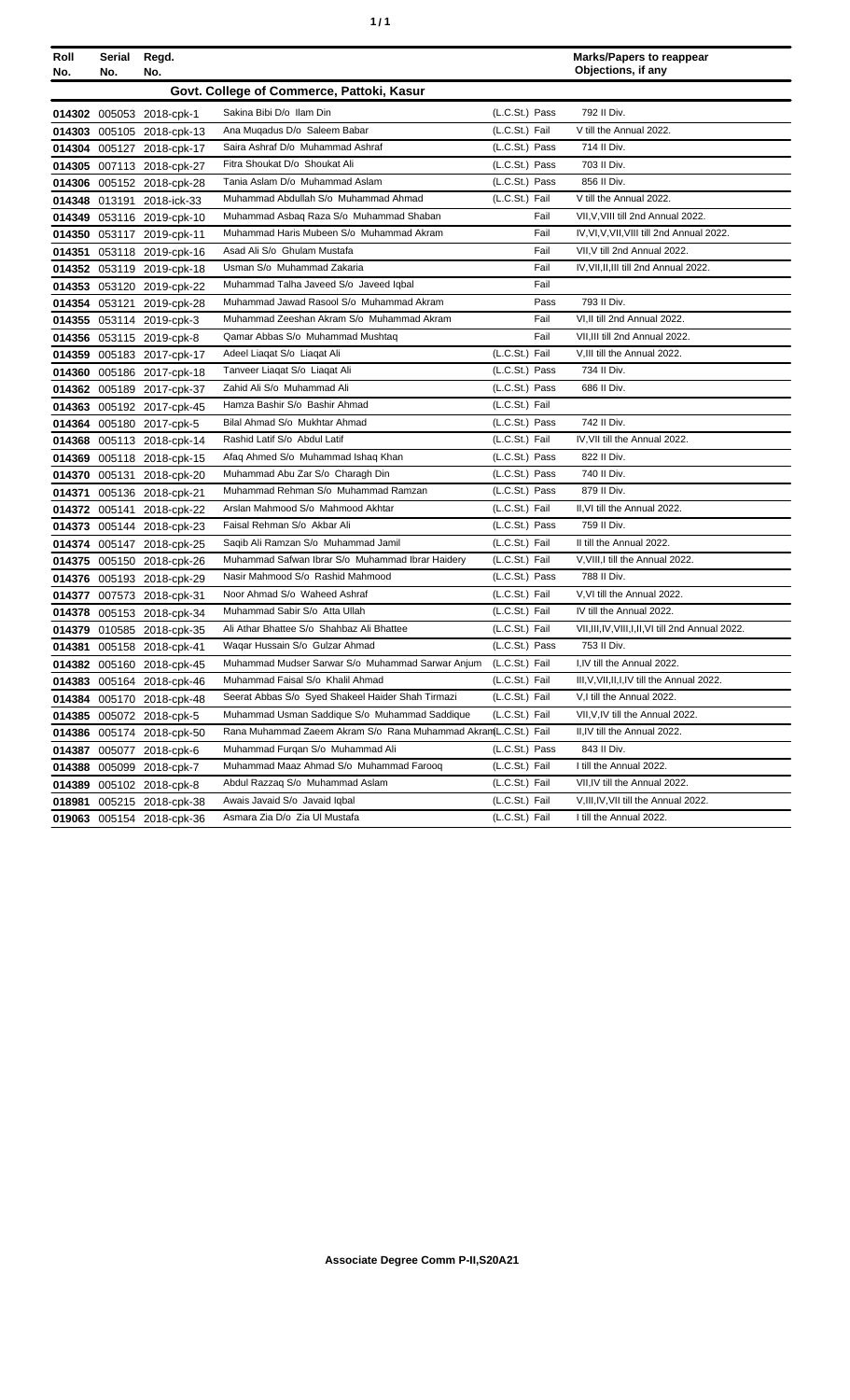| ٠ | ٠ |
|---|---|
|   |   |

| Roll<br>No. | <b>Serial</b><br>No. | Regd.<br>No.              |                                              |                | <b>Marks/Papers to reappear</b><br>Objections, if any |
|-------------|----------------------|---------------------------|----------------------------------------------|----------------|-------------------------------------------------------|
|             |                      |                           | Government Islamia College, Kasur            |                |                                                       |
|             |                      | 004627 012118 2012-ck-87  | Muhammad Zahid S/o Abdul Razzaq              | (L.C.St.) Fail |                                                       |
|             |                      | 004628 000368 2016-ck-750 | Farrukh Zaman S/o Ali Ahmad                  | (L.C.St.) Fail | V.II till the Annual 2022.                            |
|             |                      | 004629 002515 2016-ck-753 | Atif S/o Ilyas Barkat                        | (L.C.St.) Fail |                                                       |
|             |                      |                           | Saiid Ali S/o Muhammad Yaseen                | (L.C.St.) Pass | 753 II Div.                                           |
|             |                      | 004630 000080 2017-ck-578 | Shahzaib S/o Mushtaq Ahmad                   | (L.C.St.) Pass | 709 II Div.                                           |
|             |                      | 004631 006363 2017-ck-581 | Anus Saleem S/o Muhammad Saleem              | (L.C.St.) Fail |                                                       |
|             |                      | 004632 001424 2017-ck-595 | Nadeem Ashraf S/o Muhammad Ashraf            | (L.C.St.) Pass | 762 II Div.                                           |
|             |                      | 004633 006107 2018-ck-576 |                                              |                | 907   Div.                                            |
|             |                      | 004634 000294 2018-ck-588 | Allah Ditta Masih S/o Rafiq Masih            | (L.C.St.) Pass |                                                       |
|             |                      | 004635 007029 2018-ck-593 | Muhammad Aafaq S/o Muhammad Amin             | (L.C.St.) Pass | 708 II Div.                                           |
|             |                      | 004636 006111 2018-ck-594 | Shahzaib S/o Ghulam Yasin                    | (L.C.St.) Fail | IV, II, V till 2nd Annual 2022.                       |
|             |                      | 004637 000333 2018-ck-595 | Ali Abbas S/o Javed Iqbal                    | (L.C.St.) Pass | 763 II Div.                                           |
|             |                      | 004638 000297 2018-ck-598 | Mudsar Ali S/o Shoukat Ali                   | (L.C.St.) Pass | 819 II Div.                                           |
|             |                      | 004639 005191 2018-ick-74 | Muhammad Haseeb S/o Javed Akhter             | (L.C.St.) Pass | 747 II Div.                                           |
|             |                      | 004640 055023 2019-ck-544 | Nadeem Hayat S/o Subha Sadiq                 | Fail           | III, VIII till 2nd Annual 2022.                       |
|             |                      | 004641 055022 2019-ck-545 | Muhammad Sami S/o Ch Naeem Abid              | Fail           | II,I till 2nd Annual 2022.                            |
|             |                      | 004642 055030 2019-ck-546 | Adil S/o Khalid Daud                         | Fail           | III, VI, VIII till 2nd Annual 2022.                   |
|             |                      | 004643 055025 2019-ck-548 | Wagar Yousaf S/o Muhammad Yousaf             | Fail           | II.III till 2nd Annual 2022.                          |
|             |                      | 004644 055035 2019-ck-549 | Rao Ateeq Ahmad Khan S/o Hamayoun Iqbal Khan | Pass           | 887 II Div.                                           |
|             |                      | 004645 055027 2019-ck-550 | Ali Hamza S/o Sajjad Ahmad                   | Fail           | III till 2nd Annual 2022.                             |
|             |                      | 004646 055026 2019-ck-551 | Muhammad Arslan S/o Muhammad Hanif           | Pass           | 932   Div.                                            |
|             |                      | 004647 055029 2019-ck-555 | Basharat Masih S/o Salamat Masih             | Fail           | III, VI till 2nd Annual 2022.                         |
| 004648      |                      | 055034 2019-ck-557        | Zahid Khan S/o Muhammad Ramzan               | Pass           | 836 II Div.                                           |
|             |                      | 004649 055028 2019-ck-558 | Ali Ahmad S/o Muhammad Rafiq                 | Pass           | 860 II Div.                                           |
|             |                      | 004650 055033 2019-ck-559 | Muhammad Inzmam Ali S/o Muhammad Yousaf      | Fail           | III till 2nd Annual 2022.                             |
|             |                      | 004651 055032 2019-ck-561 | Saglain Shoukat S/o Shoukat Ali              | Fail           | I till 2nd Annual 2022.                               |
|             |                      | 004652 055031 2019-ck-563 | Muhammad Bilal Asif S/o Muhammad Asif        | Fail           | III, I, IV till 2nd Annual 2022.                      |
|             |                      | 004653 055024 2019-ck-565 | Ali Zain S/o Khadim Hussain                  | Fail           | III, V, II, VII, IV till 2nd Annual 2022.             |
|             |                      | 004654 055036 2019-ck-569 | Ameer Hamza S/o Rafaqat Ali                  | Fail           | III till 2nd Annual 2022.                             |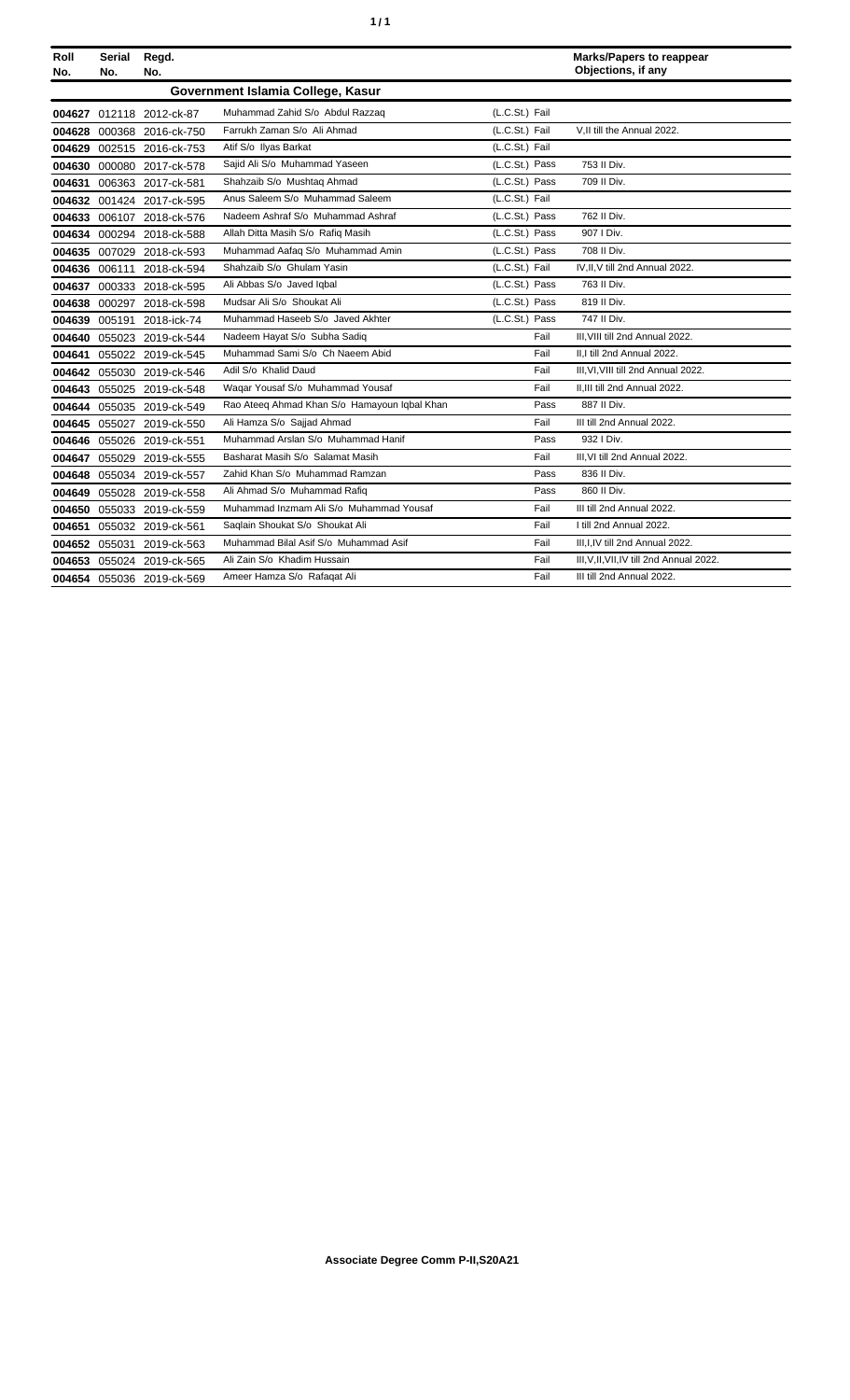| ٠ | ٠ |
|---|---|
|   |   |

| Roll   | Serial | Regd.                                                  |                                                                       |                                  | <b>Marks/Papers to reappear</b><br>Objections, if any  |
|--------|--------|--------------------------------------------------------|-----------------------------------------------------------------------|----------------------------------|--------------------------------------------------------|
| No.    | No.    | No.                                                    |                                                                       |                                  |                                                        |
|        |        |                                                        | <b>Government College of Commerce, Kasur</b>                          |                                  |                                                        |
|        |        | 004574 000774 2016-ick-8                               | Nazia D/o Muhammad Ashiq                                              | (L.C.St.) Fail                   |                                                        |
|        |        | 004575 011152 2016-pck-8                               | Afshan Naseer D/o Naseer Ahmad<br>Areeba D/o Muhammad Safdar          | (L.C.St.) Fail<br>(L.C.St.) Pass | 920   Div.                                             |
|        |        | 004576 003107 2018-ick-2                               | Agsa D/o Malik Ashig Ali                                              | (L.C.St.) Pass                   | 789 II Div.                                            |
|        |        | 004577 001539 2018-ick-3<br>004578 000408 2018-ick-4   | Mugaddas D/o Muhammad Yaseen                                          | (L.C.St.) Pass                   | 799 II Div.                                            |
|        |        | 004579 053142 2019-ick-1                               | Rimsha Batool D/o Naeem Aftab                                         | Pass                             | 942   Div.                                             |
|        |        | 004580 053143 2019-ick-2                               | Fatima Mubeen D/o Muhammad Khalid                                     | Pass                             | 762 II Div.                                            |
|        |        | 004581 011463 2019-ick-3                               | Umme-E-Umarah D/o Muhammad Yasin                                      | (L.C.St.) Fail                   | V.II.III.VI till 2nd Annual 2022.                      |
|        |        | 004582 053144 2019-ick-4                               | Noor Fatima D/o Asad Ali                                              | Fail                             | V till 2nd Annual 2022.                                |
|        |        | 004583 011391 2019-ick-5                               | Rabia D/o Zulfigar Ali                                                | (L.C.St.) Fail                   | III till 2nd Annual 2022.                              |
|        |        | 004584 012203 2019-ick-58                              | Kainat Yousaf D/o Muhammad Yousaf                                     | (L.C.St.) Fail                   | IV, VI, I, III, II till 2nd Annual 2022.               |
|        |        | 004585 053145 2019-ick-65                              | Igra Saleem D/o Muhammad Saleem                                       | Fail                             | II,I till 2nd Annual 2022.                             |
|        |        | 004655 001216 2015-ick-15                              | Ghulam Murtaza S/o Wali Muhammad                                      | (L.C.St.)                        | <b>FEE</b>                                             |
|        |        | 004656 002506 2015-ick-81                              | Waleed Hamza S/o Mubashir Ahmad                                       | (L.C.St.) Pass                   | 650 III Div.                                           |
|        |        | 004657 005637 2016-ick-44                              | Ali Raza Ahmad S/o Ahmad Din                                          | (L.C.St.) Fail                   | IV till 2nd Annual 2022.                               |
|        |        | 004658 005796 2017-ick-52                              | Mahmood UI Hassan S/o Habib UI Hassan                                 | (L.C.St.) Fail                   |                                                        |
|        |        | 004659 006186 2018-ick-15                              | Muhammad Waqas S/o Jafar Hussain                                      | (L.C.St.) Fail                   | V till the Annual 2022.                                |
|        |        | 004660 001955 2018-ick-16                              | Asad Ali S/o Asghar Ali                                               | (L.C.St.) Pass                   | 768 II Div.                                            |
| 004661 |        | 006596 2018-ick-17                                     | Umar Siddique S/o Muhammad Siddique<br>Faisal Mehmood S/o Mehmood Ali | (L.C.St.) Pass                   | 792 II Div.                                            |
|        |        | 004662 005844 2018-ick-19                              | Falak Sher S/o Muhammad Hanif                                         | (L.C.St.) Fail<br>(L.C.St.) Fail | I till the Annual 2022.<br>IV, V till the Annual 2022. |
|        |        | 004663 004297 2018-ick-20                              | Muhammad Ashraf S/o Muhammad Rafique                                  | (L.C.St.) Pass                   | 715 II Div.                                            |
|        |        | 004664 004421 2018-ick-24<br>004665 004095 2018-ick-26 | Dilawar Hussain S/o Muhammad Zakir                                    | (L.C.St.) Pass                   | 861 II Div.                                            |
|        |        | 004666 004351 2018-ick-27                              | Awais Ali S/o Azam Ali                                                | (L.C.St.) Pass                   | 817 II Div.                                            |
|        |        | 004667 005171 2018-ick-30                              | Ali Haras S/o Muhammad Arshad                                         | (L.C.St.)                        | FAIL PREVIOUS PART                                     |
|        |        | 004668 004094 2018-ick-31                              | Muhammad Afzal S/o Muhammad Ishaq                                     | (L.C.St.) Pass                   | 792 II Div.                                            |
|        |        | 004669 003483 2018-ick-36                              | Hamad Ahmad Saeed S/o Muhammad Saeed                                  | (L.C.St.) Fail                   | III till the Annual 2022.                              |
|        |        | 004670 004092 2018-ick-44                              | Jesper Sharif S/o Sharif Masih                                        | (L.C.St.) Pass                   | 920 I Div.                                             |
|        |        | 004671 000340 2018-ick-51                              | Muhammad Shafique S/o Bashir Ahmad                                    | (L.C.St.) Pass                   | 900   Div.                                             |
|        |        | 004672 006671 2018-ick-52                              | Shehar Yar S/o Nazir Sabir                                            | (L.C.St.) Pass                   | 831 II Div.                                            |
|        |        | 004673 010507 2018-ick-53                              | Allah Wasaya S/o Muhammad Ramzan                                      | (L.C.St.) Pass                   | 793 II Div.                                            |
|        |        | 004674 003992 2018-ick-56                              | Sagib Javed S/o Muhammad Akram                                        | (L.C.St.) Pass                   | 794 II Div.                                            |
|        |        | 004675 007004 2018-ick-57                              | Muhammad Nouman S/o Zafar Iqbal                                       | (L.C.St.) Fail                   | V,I till the Annual 2022.                              |
|        |        | 004676 053150 2018-ick-58                              | Ghulam Sarwar S/o Mustafa                                             | Fail                             | II, III, VII, V, IV till 2nd Annual 2022.              |
| 004677 |        | 000618 2018-ick-61                                     | Muhammad Ahmad S/o Rasheed Ahmad                                      | (L.C.St.) Fail                   | V,IV till the Annual 2022.                             |
|        |        | 004678 000298 2018-ick-63                              | Akbar Ali S/o Allah Ditta                                             | (L.C.St.) Pass                   | 863 II Div.                                            |
|        |        | 004679 000341 2018-ick-72                              | Muhammad Sajjad S/o Muhammad Nawaz<br>Amir Faroog S/o Faroog Ahmed    | (L.C.St.) Fail<br>(L.C.St.) Pass | V, II, III till the Annual 2022.<br>850 II Div.        |
|        |        | 004680 006462 2018-ick-81<br>004681 004989 2018-ick-89 | Asad Javed S/o Javed Iqbal                                            | (L.C.St.) Fail                   | V till the Annual 2022.                                |
|        |        | 004682 002892 2018-ick-9                               | Awais Qarni S/o Muhammad Shabbir                                      | (L.C.St.) Pass                   | 850 II Div.                                            |
|        |        | 004683 000136 2018-ick-90                              | Muhammad Ahmad S/o Muhammad Saleem                                    | (L.C.St.) Pass                   | 748 II Div.                                            |
|        |        | 004684 053147 2018-ick-60                              | Muhammad Ahsan S/o Khadam Hussain                                     | Pass                             | 882 II Div.                                            |
|        |        | 004685 011247 2018-ick-77                              | Faseeh Ahmad S/o Mian Jawad Ahmad Ghaziky                             | (L.C.St.) Fail                   | I, III till 2nd Annual 2022.                           |
|        |        | 004686 053153 2019-ick-10                              | Kashif Ali S/o Arshad Ali                                             | Fail                             | IV, VIII, V till 2nd Annual 2022.                      |
|        |        | 004687 053155 2019-ick-15                              | Ghulam Murtaza S/o Fazal Elahi                                        | Pass                             | 701 II Div.                                            |
|        |        | 004688 011250 2019-ick-17                              | Hamza Shafique S/o Muhammad Shafique                                  | (L.C.St.) Fail                   | VII, I, IV, III, V, II till 2nd Annual 2022.           |
|        |        | 004689 053158 2019-ick-26                              | Muhammad Rafiq S/o Muhammad Muneer                                    | Absent                           |                                                        |
|        |        | 004690 013057 2019-ick-30                              | Ali Ahmad S/o Muhammad Yousaf                                         | (L.C.St.) Fail                   | V, I, III till 2nd Annual 2022.                        |
|        |        | 004691 053148 2019-ick-35                              | Muhammad Abdullah S/o Shaikh Tanweer Ahmad                            | Pass                             | 847 II Div.                                            |
|        |        | 004692 053156 2019-ick-36                              | Shahbaz Ali S/o Mukhtar Ahmad                                         | Pass                             | 822 II Div.                                            |
|        |        | 004693 012515 2019-ick-37                              | Hafiz Asad Mehran Khan S/o Zulfigar Ahmad Khan                        | (L.C.St.)                        | FEE PRV. PART                                          |
|        |        | 004694 053149 2019-ick-38                              | Muhammad Usman S/o Muhammad Ramzan                                    | Pass                             | 853 II Div.                                            |
|        |        | 004695 013024 2019-ick-41                              | Naveed Ahmad S/o Muhammad Rafique                                     | (L.C.St.) Fail                   | III, V, IV till 2nd Annual 2022.                       |
|        |        | 004696 013125 2019-ick-46                              | Muhammad Nauman S/o Muhammad Ahmad                                    | (L.C.St.)                        | <b>FEE</b>                                             |
|        |        | 004697 053151 2019-ick-57                              | Ali Adil Ahmad S/o Ghulam Qadir                                       | Fail                             | IV, III, II, VIII, V, VI till 2nd Annual 2022.         |
|        |        | 004698 053154 2019-ick-61                              | Shahid Ali S/o Niyamat Ali                                            | Fail                             | II, VII, III, V till 2nd Annual 2022.                  |
|        |        | 004699 053146 2019-ick-63                              | Muhammad Shan S/o Muhammad Rafiq<br>Abubakar S/o Muhammad Aslam       | Fail<br>Absent                   | V till 2nd Annual 2022.                                |
|        |        | 004700 053157 2019-ick-7                               | Raza Saleem S/o Saleem Akhtar                                         | Pass                             | 751 II Div.                                            |
|        |        | 004701 053152 2019-ick-9                               | Muhammad Ahmad S/o Muhammad Anwar Naved                               | (L.C.St.) Pass                   | 844 II Div.                                            |
|        |        | 010143 005343 2018-ick-50<br>014299 003757 2018-ick-1  | Ansa Nasrullah Khan D/o Nasrullah Khan                                | (L.C.St.) Fail                   | III, VIII, V, VI, VII, II, IV till 2nd Annual 2022.    |
|        |        |                                                        |                                                                       |                                  |                                                        |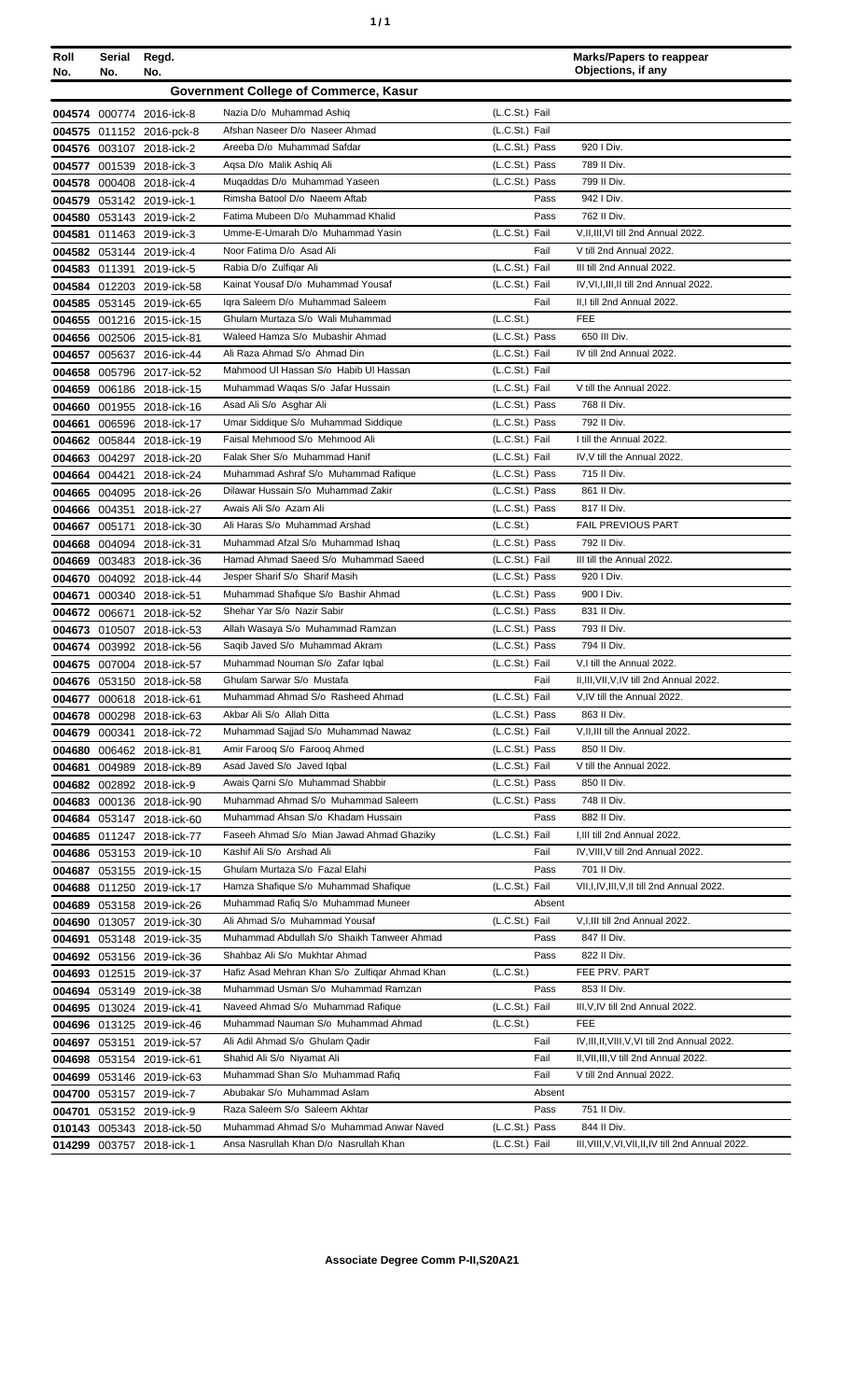| Roll<br>No. | Serial<br>No. | Regd.<br>No.       |                                            |                | <b>Marks/Papers to reappear</b><br>Objections, if any |
|-------------|---------------|--------------------|--------------------------------------------|----------------|-------------------------------------------------------|
|             |               |                    | Oasis College of Commerce, Pattoki, Kasur. |                |                                                       |
| 014394      |               | 009572 2019-cc-165 | Nisar Ahmad S/o Zulafgar Ali               | (L.C.St.) Fail | VII, I, VI till 2nd Annual 2022.                      |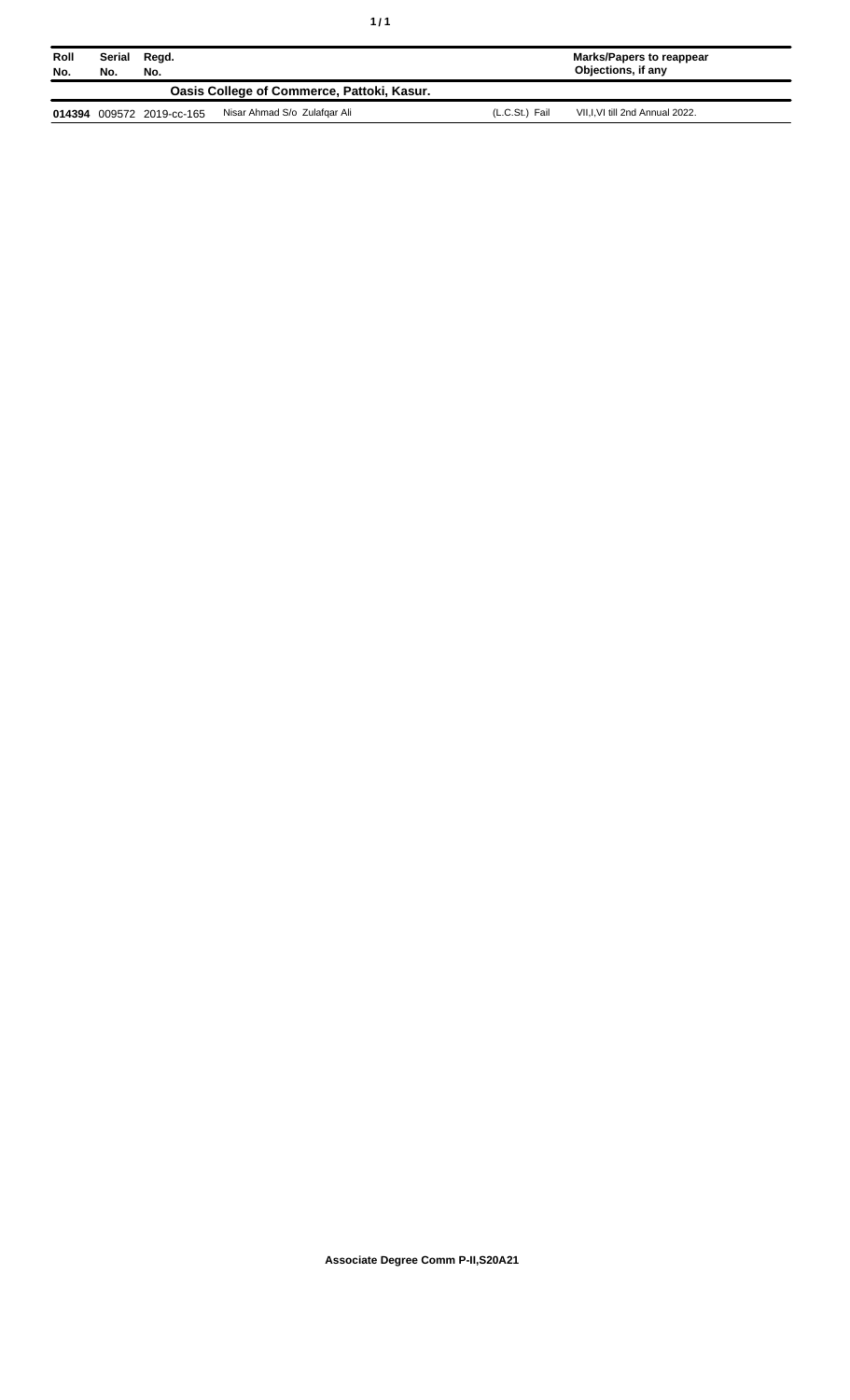| Roll<br>No. | Serial<br>No. | Regd.<br>No.               |                                                                                          |                  | <b>Marks/Papers to reappear</b><br>Objections, if any |
|-------------|---------------|----------------------------|------------------------------------------------------------------------------------------|------------------|-------------------------------------------------------|
|             |               |                            | Central Institute of Management Sciences, Peco Road, Near Nadra Office, Township, Lahore |                  |                                                       |
|             |               | 009829 013524 2015-acc-213 | Simon Sarwar S/o Sarwar Masih                                                            | (L.C.St.) Fail   | VII.VI.V till 2nd Annual 2022.                        |
|             |               | 009830 010315 2015-acc-250 | Ahsan Ullah Zahoor S/o Zahoor Ahmad                                                      | (L.C.St.) Absent |                                                       |
|             |               | 009831 007955 2017-acc-39  | Muhammad Hamza S/o Ghulam Nabi                                                           | (L.C.St.) Fail   |                                                       |
|             |               | 009832 004199 2017-acc-41  | Muhammad Nadeem S/o Khalid Javaid                                                        | (L.C.St.) Fail   |                                                       |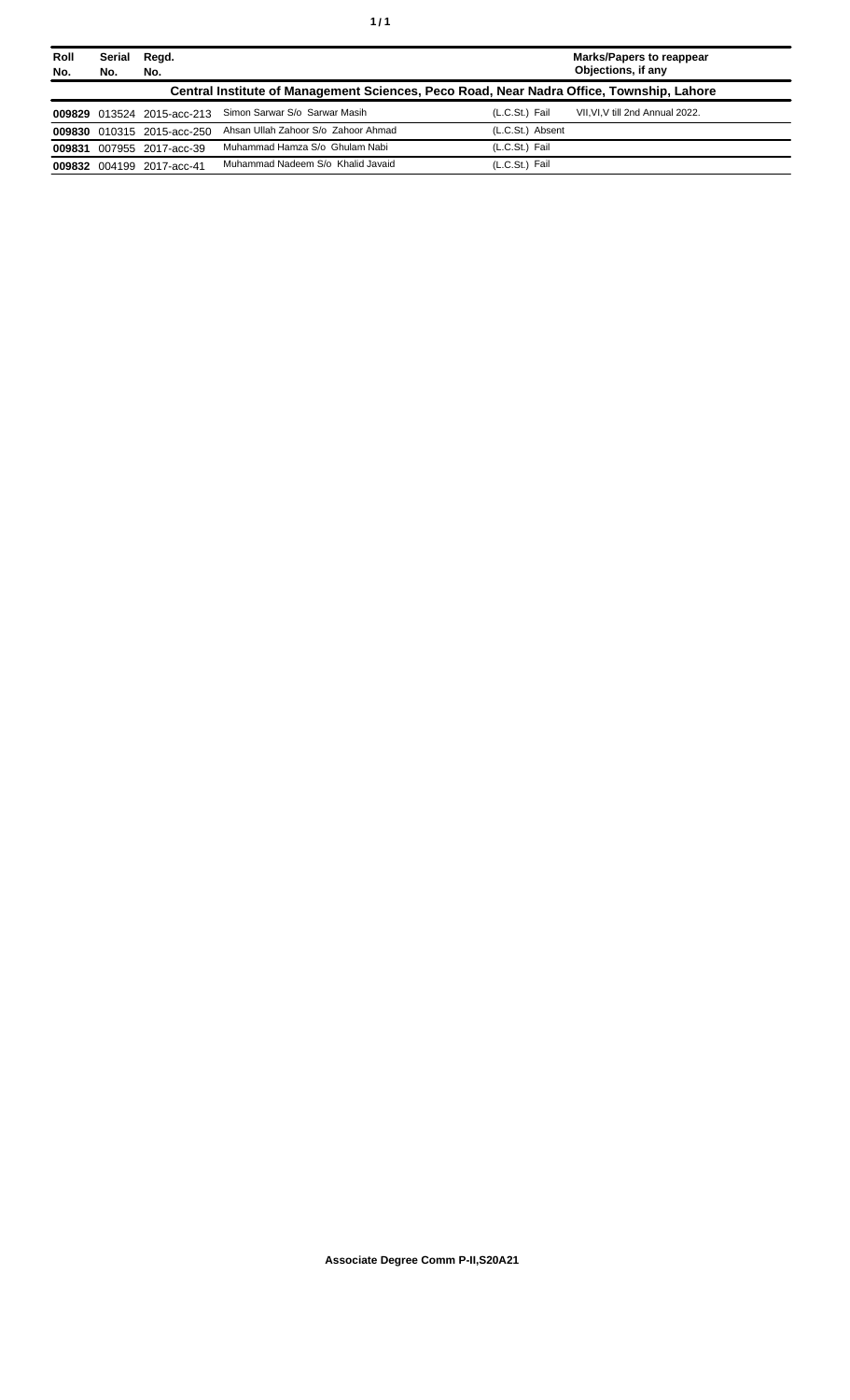| Roll<br>No. | Serial<br>No. | Regd.<br>No.                                           |                                                                                 |                                  | <b>Marks/Papers to reappear</b><br>Objections, if any                 |
|-------------|---------------|--------------------------------------------------------|---------------------------------------------------------------------------------|----------------------------------|-----------------------------------------------------------------------|
|             |               |                                                        | Aspire College, 23-D/1, Gulberg-III, Lahore                                     |                                  |                                                                       |
|             |               | 004703 011600 2018-al-47                               | Rabia Iqbal D/o Muhammad Iqbal                                                  | (L.C.St.) Pass                   | 793 II Div.                                                           |
|             |               | 004704 012804 2018-al-48                               | Arooba Saif D/o Saif-Ur-Rehman                                                  | (L.C.St.) Fail                   | II, VI till the Annual 2022.                                          |
|             |               | 004705 011998 2018-al-60                               | Nisha D/o Niamat Ali                                                            | (L.C.St.) Fail                   | VI.I till the Annual 2022.                                            |
|             |               | 004706 012401 2018-al-62                               | Samra Tanveer D/o Muhammad Tanveer Hussain                                      | (L.C.St.) Pass                   | 917   Div.                                                            |
|             |               | 004707 011999 2018-al-64                               | Rimsha Malik D/o Muhammad Boota                                                 | (L.C.St.) Fail                   | V till the Annual 2022.                                               |
|             |               | 004708 010794 2018-al-65                               | Zaib-Un-Nisa D/o Javaid Iqbal                                                   | (L.C.St.) Pass                   | 747 II Div.                                                           |
|             |               | 004709 012398 2018-al-66                               | Amna Yaqoob D/o Muhammad Yaqoob Butt                                            | (L.C.St.) Pass                   | 787 II Div.                                                           |
|             |               | 004710 012395 2018-al-67                               | Javaria Waheed D/o Waheed Murtaza                                               | (L.C.St.) Fail                   | I, V, VI till the Annual 2022.                                        |
|             |               | 004711 012399 2018-al-68                               | Sidra D/o Muhammad Hussain                                                      | (L.C.St.) Pass                   | 698 II Div.                                                           |
|             |               | 004712 058750 2018-cwl-444                             | Minahil Esha D/o Abid Shakeel Butt                                              | Fail                             | VIII till 2nd Annual 2022.                                            |
|             |               | 004713 058758 2019-al-101                              | Esha Shoaib D/o Shoaib Jameel                                                   | Pass                             | 726 II Div.                                                           |
|             |               | 004714 058759 2019-al-102                              | Rimsha D/o Ghulam Nabi                                                          | Fail                             | VIII till 2nd Annual 2022.                                            |
|             |               | 004715 058751 2019-al-103                              | Bisma Ashraf D/o Muhammad Ashraf<br>Fazeen Naeem D/o Naeem Shahzad              | Pass<br>Fail                     | 859 II Div.                                                           |
|             |               | 004716 058746 2019-al-104                              |                                                                                 | Fail                             | VI, VII till 2nd Annual 2022.<br>II, VI, V till 2nd Annual 2022.      |
|             |               | 004717 058739 2019-al-109                              | Saba Iqbal D/o Muhammad Iqbal<br>Amina Siddique D/o Muhammad Siddique           | Fail                             | I.VI till 2nd Annual 2022.                                            |
|             |               | 004718 058737 2019-al-110<br>004719 058716 2019-al-116 | Kaneeza Ashfaq D/o Malik Muhammad Ahfaq                                         | Fail                             | III till 2nd Annual 2022.                                             |
|             |               | 004720 058718 2019-al-121                              | Anza Ferroz D/o Khalid Pervaiz                                                  | Fail                             | V, VIII till 2nd Annual 2022.                                         |
|             |               | 004721 058721 2019-al-123                              | Mahnoor Sohial D/o Muhammad Sohail                                              | Pass                             | 802 II Div.                                                           |
|             |               | 004722 058722 2019-al-125                              | Samia Sultan D/o Sultan Ahmad                                                   | Pass                             | 982   Div.                                                            |
|             |               | 004723 058723 2019-al-126                              | Maham Sami D/o Muhammad Sami                                                    |                                  | FEE PRV. PART                                                         |
|             |               | 004724 058720 2019-al-127                              | Warisha Rizwan D/o Rizwan Ali                                                   | Pass                             | 942   Div.                                                            |
|             |               | 004725 058719 2019-al-128                              | Muntaha Ghafoor D/o Abdul Ghafoor                                               | Pass                             | 924   Div.                                                            |
|             |               | 004726 058717 2019-al-129                              | Minal Yousaf D/o Muhammad Yousaf                                                | Pass                             | 911   Div.                                                            |
|             |               | 004727 058747 2019-al-130                              | Nimra Ishaq D/o Muhammad Ishaq                                                  | Fail                             | I till 2nd Annual 2022.                                               |
|             |               | 004728 058743 2019-al-49                               | Esha D/o Shokat Ali                                                             | Fail                             | VI, V, VIII till 2nd Annual 2022.                                     |
|             |               | 004729 058749 2019-al-51                               | Mahnoor Ashfaq D/o Ashfaq Ali                                                   | Fail                             | I, VIII till 2nd Annual 2022.                                         |
|             |               | 004730 058748 2019-al-54                               | Meerab Bibi D/o Muhammad Naeem                                                  | Pass                             | 857 II Div.                                                           |
|             |               | 004731 058754 2019-al-62                               | Fatima Butt D/o Ghulam Hussain Butt<br>Mahnoor Shahbaz D/o Shahbaz Naeem Sheikh | Pass                             | 678 II Div.                                                           |
|             |               | 004732 058753 2019-al-64                               | Amna Amjed D/o M.Amjed                                                          | Absent<br>Pass                   | 983 I Div.                                                            |
|             |               | 004733 058755 2019-al-65<br>004734 058729 2019-al-66   | Agsa Aman D/o Muhammad Aman Ullah                                               | Pass                             | 763 II Div.                                                           |
|             |               | 004735 058738 2019-al-69                               | Priska Ashfaq D/o Ashfaq Masih                                                  | Pass                             | 680 II Div.                                                           |
|             |               | 004736 058724 2019-al-70                               | Amna Saleem D/o Muhammad Saleem                                                 | Pass                             | 907 I Div.                                                            |
|             |               | 004737 058726 2019-al-71                               | Sughra Bibi D/o Faqeer Hussain                                                  | Fail                             | V till 2nd Annual 2022.                                               |
|             |               | 004738 058730 2019-al-72                               | Sana Aziz D/o Abdul Aziz                                                        | Pass                             | 783 II Div.                                                           |
|             |               | 004739 058728 2019-al-73                               | Asvira Sheikh Irshad D/o Sheikh Irshad Ahmad                                    | Fail                             | VII, VIII till 2nd Annual 2022.                                       |
|             |               | 004740 058727 2019-al-85                               | Sehrish D/o Muhammad Shahid                                                     | Pass                             | 751 II Div.                                                           |
|             |               | 004741 058742 2019-al-91                               | Hina D/o Liagat Ali                                                             | Pass                             | 968 I Div.                                                            |
|             |               | 004742 058745 2019-al-93                               | Zubaida Bibi D/o Nazar Hussain                                                  |                                  | R.L PART-I                                                            |
|             |               | 004743 058744 2019-al-95                               | Humaira Ishaq D/o Muhammad Ishaq                                                | Fail                             | IV, VI, V till 2nd Annual 2022.                                       |
|             |               | 004744 058725 2019-al-99                               | Fatima Tariq D/o Rana Muhammad Tariq                                            | Pass                             | 709 II Div.                                                           |
|             |               | 009176 011649 2017-al-25                               | Syed Shahzaib Haider S/o Syed Zeeshan Haider                                    | (L.C.St.) Fail                   |                                                                       |
|             |               | 009177 005934 2018-al-102                              | Ahmad Fawad S/o Khadim Hussain                                                  | (L.C.St.) Pass                   | 808 II Div.                                                           |
|             |               | 009178 001680 2018-al-46                               | Muhammad Fahad S/o Muhammad IIyas Malik<br>Faizan Tahir S/o Tahir Manzoor       | (L.C.St.) Fail<br>(L.C.St.) Pass | II till the Annual 2022.<br>663 III Div.                              |
|             |               | 009180 011602 2018-al-53                               | Shahzaib Ali S/o Farman Ali                                                     | (L.C.St.) Absent                 |                                                                       |
|             |               | 009181 012397 2018-al-56<br>009182 012396 2018-al-57   | Faiz Muhammad S/o Muhammad Seddique                                             | (L.C.St.) Pass                   | 768 II Div.                                                           |
|             |               | 009183 011607 2018-al-75                               | Ameer Hamza S/o Tariq Mehmood                                                   | (L.C.St.) Pass                   | 816 II Div.                                                           |
|             |               | 009184 011606 2018-al-76                               | Muhammad Usman Asad S/o Rai Sohaib Ullah Khan                                   | (L.C.St.) Pass                   | 762 II Div.                                                           |
|             |               | 012656 058733 2019-al-108                              | Ali Raza S/o Muhammad Arshad                                                    | Fail                             | VI, V, VII till 2nd Annual 2022.                                      |
|             |               | 012657 058734 2019-al-111                              | Muhammad Usama S/o Shahid Munir                                                 | Fail                             | V till 2nd Annual 2022.                                               |
|             |               | 012658 058741 2019-al-50                               | Muhammad Waseem S/o Ashraf Ali                                                  | Fail                             | II till 2nd Annual 2022.                                              |
|             |               | 012659 058752 2019-al-60                               | Daniyal Saeed S/o Muhammad Saeed                                                | Fail                             | V till 2nd Annual 2022.                                               |
|             |               | 012660 058756 2019-al-63                               | Muhammad Usman S/o Naseer Ahmad                                                 | Fail                             | V, VIII till 2nd Annual 2022.                                         |
|             |               | 012661 058732 2019-al-78                               | Syed Muhammad Rafiq Asif S/o Syed Asif Rafiq Bukhari                            | Pass                             | 820 II Div.                                                           |
|             |               | 012662 058736 2019-al-79                               | Muhammad Salman Mushtaq S/o Mushtaq Ali Tubassim                                | Fail                             | VII, V, VIII till 2nd Annual 2022.                                    |
|             |               | 012663 058735 2019-al-80                               | Muhammad Ahsan Raza S/o Abdul Khaliq                                            | Fail                             | II, V till 2nd Annual 2022.                                           |
|             |               | 012664 058740 2019-al-82                               | Agha Kumailhassan S/o Agha Hassan Jan                                           | Fail                             | V, II, VII, VIII till 2nd Annual 2022.                                |
|             |               | 012665 058731 2019-al-89                               | Abdul Rehman S/o Tahir Mehmood                                                  | Fail<br>Fail                     | V, VIII, VII till 2nd Annual 2022.<br>VI, II, V till 2nd Annual 2022. |
|             |               | 012666 058757 2019-al-96                               | Furgan Ahmed S/o Muhammad Hameed UI Hag                                         |                                  |                                                                       |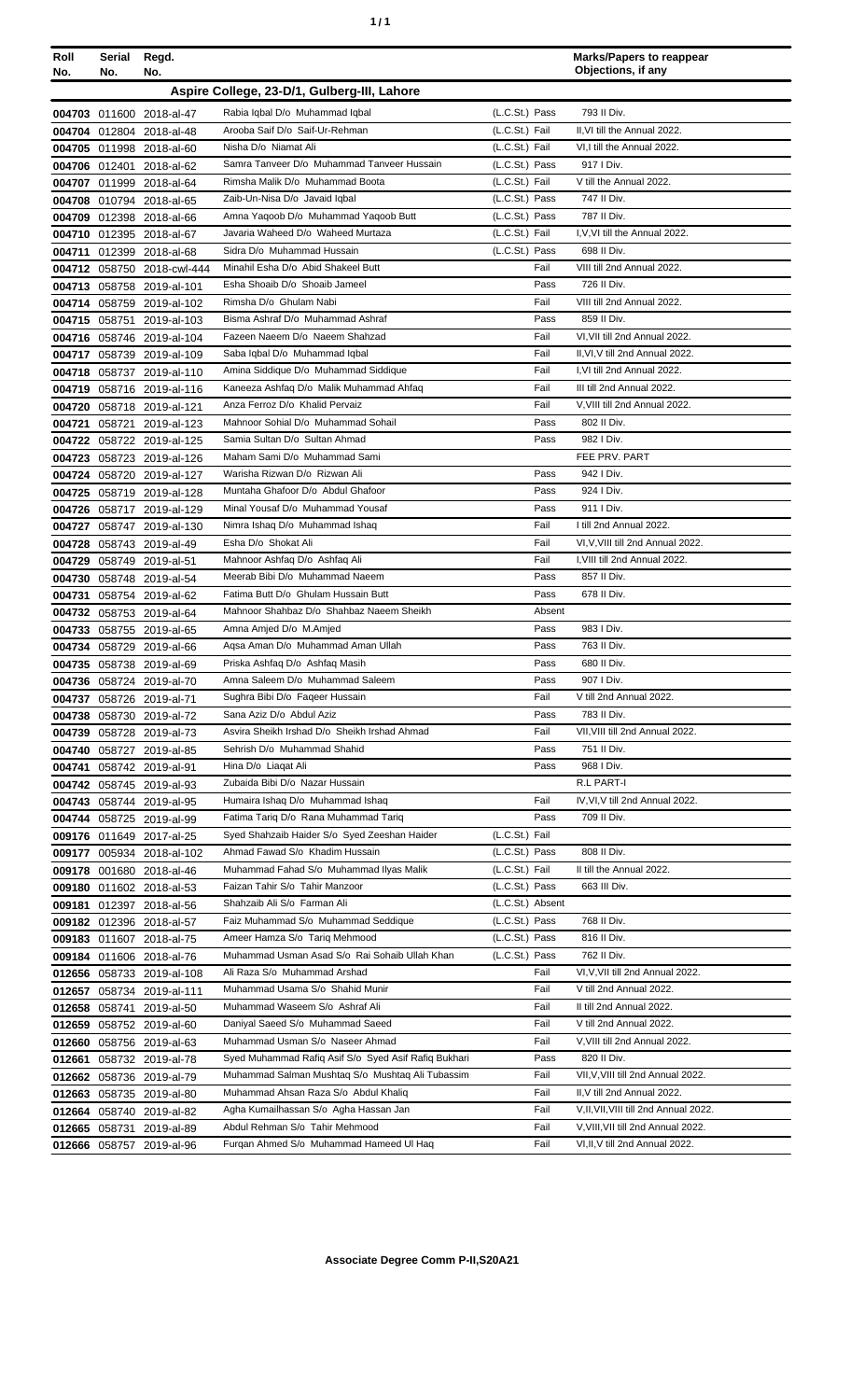| ٦ | ٠ |
|---|---|
|   |   |

| Roll<br>No. | <b>Serial</b><br>No. | Regd.<br>No.               |                                                                      |                | <b>Marks/Papers to reappear</b><br>Objections, if any |
|-------------|----------------------|----------------------------|----------------------------------------------------------------------|----------------|-------------------------------------------------------|
|             |                      |                            | Hazrat Ayesha Siddiqa Model College for Girls, Nicolson Road, Lahore |                |                                                       |
|             |                      | 004745 010239 2016-has-162 | Meh Jabeen D/o Muhammad Azam Chohan                                  | (L.C.St.) Fail | VI till the Annual 2022.                              |
| 004746      |                      | 007763 2017-has-108        | Madiha Sagheer D/o Sagheer Ahmad                                     | (L.C.St.) Pass | 703 II Div.                                           |
|             |                      | 004747 011879 2017-has-109 | Mahnoor Abbas D/o Malik Abbas Hussain                                | (L.C.St.)      | <b>FEE</b>                                            |
| 004748      |                      | 007086 2017-has-112        | Komal Sultan Mehmood D/o Sultan Mehmood                              | (L.C.St.) Pass | 706 II Div.                                           |
| 004749      |                      | 009248 2018-has-105        | Areej Nadeem D/o Muhamnmad Nadeem Zia                                | (L.C.St.) Fail | V till the Annual 2022.                               |
| 004750      |                      | 007199 2018-has-106        | Ufaq Waseem D/o Waseem Ahmad                                         | (L.C.St.) Pass | 745 II Div.                                           |
| 004751      |                      | 007238 2018-has-107        | Agsa Zaman D/o Muhammad Zaman                                        | (L.C.St.) Pass | 748 II Div.                                           |
| 004752      |                      | 010198 2018-has-108        | Hafiza Noor-Ul-Eeza Waheed D/o Abdul Waheed                          | (L.C.St.)      | <b>FEE</b>                                            |
| 004753      |                      | 007234 2018-has-110        | Anam Ramzan D/o Muhammad Ramzan                                      | (L.C.St.) Fail | II, VII, VI, V, III till the Annual 2022.             |
|             |                      | 004754 060654 2018-has-114 | Rimsha Iqbal D/o Muhammad Iqbal                                      | Fail           | VI,III, VII till 2nd Annual 2022.                     |
| 004755      |                      | 007302 2018-has-94         | Mehwish Arif D/o Arif Maseeh                                         | (L.C.St.) Fail | I, V till the Annual 2022.                            |
|             |                      | 004756 060643 2018-dwl-182 | Kashmala Sohail D/o Mujahid Sohail                                   | Pass           | 816 II Div.                                           |
| 004757      |                      | 060655 2018-has-91         | Atiga Rasheed D/o Abdul Rasheed Qurashi                              | Fail           | V, VII, IV, I, VI, VIII till 2nd Annual 2022.         |
| 004758      | 060644               | 2019-has-115               | Mubarra Arshad D/o Muhammad Arshad Khan                              | Pass           | 910   Div.                                            |
| 004759      | 060651               | 2019-has-120               | Saniha D/o Tariq Mahmood                                             | Pass           | 803 II Div.                                           |
| 004760      |                      | 060653 2019-has-121        | Sufa Butt D/o Hasam Butt                                             | Fail           | I.VI till 2nd Annual 2022.                            |
| 004761      | 060639               | 2019-has-122               | Hooria Manzoor Ahmed Butt D/o Manzoor Ahmed Butt                     | Pass           | 817 II Div.                                           |
| 004762      |                      | 060640 2019-has-123        | Mahnoor Fatima D/o Iftikhar Huissain Haideri                         | Fail           | V, VI till 2nd Annual 2022.                           |
| 004763      | 060641               | 2019-has-124               | Bisma Faisal D/o Syed Faisal Shah                                    | Pass           | 773 II Div.                                           |
|             |                      | 004764 060642 2019-has-126 | Ayesha Waheed D/o Waheed Ahmad                                       | Fail           | VIII till 2nd Annual 2022.                            |
| 004765      |                      | 060650 2019-has-135        | Esha D/o Zaka Ullah Mughal                                           | Pass           | 958   Div.                                            |
| 004766      |                      | 010815 2019-has-136        | Amna Gull D/o Gull Hameed                                            | (L.C.St.) Fail | III, VII, VIII till 2nd Annual 2022.                  |
|             |                      | 004767 013235 2019-has-137 | Memoona Zia D/o Mirza Zia Ud Din                                     | (L.C.St.) Fail | VII, III, IV till 2nd Annual 2022.                    |
| 004768      |                      | 060645 2019-has-141        | Fareeha Ashraf D/o Muhammad Ashraf                                   | Pass           | 1078   Div.                                           |
| 004769      |                      | 060646 2019-has-142        | Rabia Shahid D/o Shahid Raheem                                       | Fail           | VI till 2nd Annual 2022.                              |
| 004770      |                      | 060652 2019-has-143        | Sana Habib D/o Muhammad Habib                                        | Pass           | 801 II Div.                                           |
| 004771      |                      | 060648 2019-has-145        | Marriyam Ashfaq D/o Muhammad Ashfaq Bhatti                           | Fail           | III, VI till 2nd Annual 2022.                         |
|             |                      | 004772 060647 2019-has-146 | Mehwish Saeed D/o Saeed Akhtar                                       | Pass           | 798 II Div.                                           |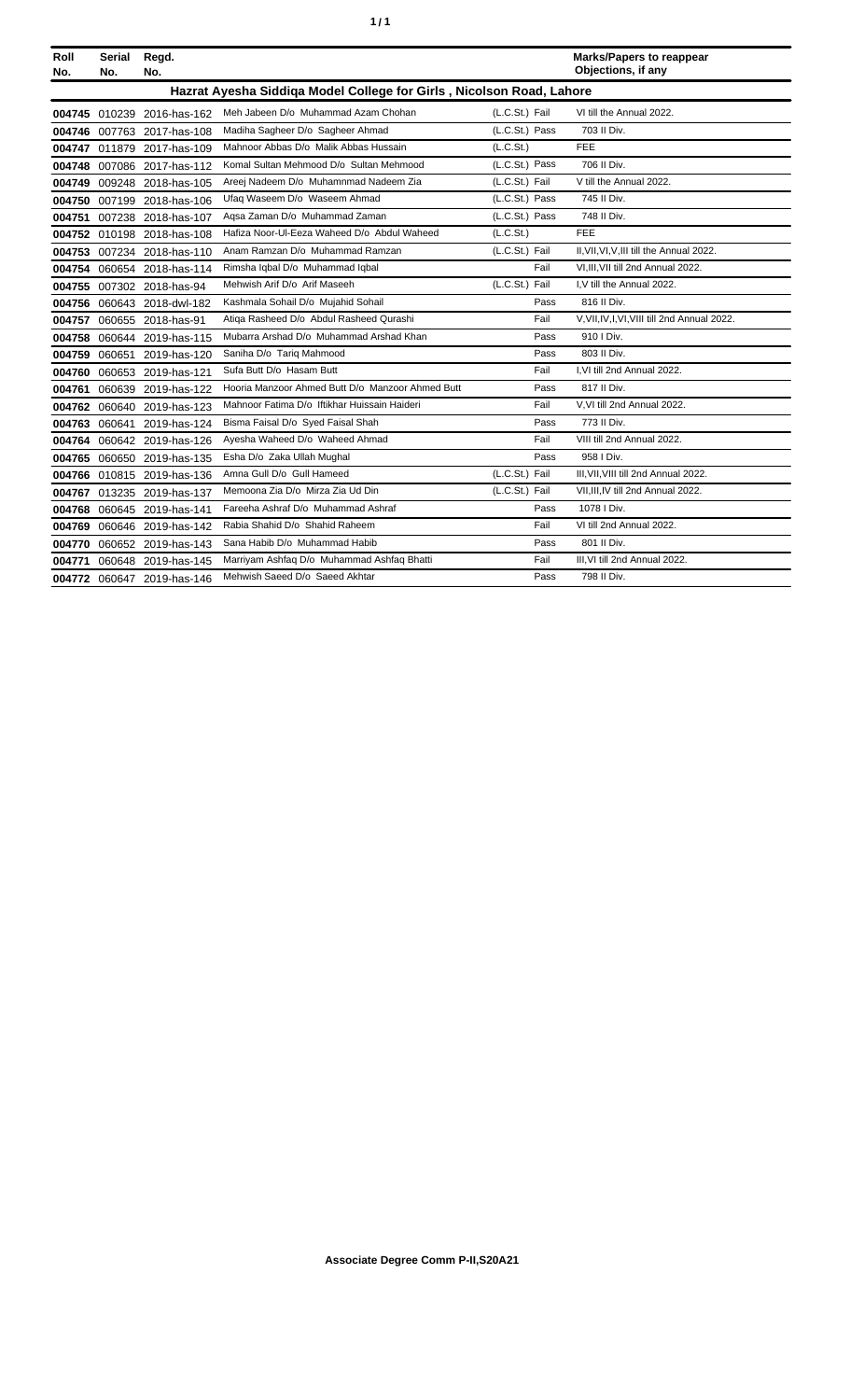|  | ٠ |
|--|---|
|  |   |

| Roll   | Serial        | Regd.                      |                                            |                  | <b>Marks/Papers to reappear</b>                |
|--------|---------------|----------------------------|--------------------------------------------|------------------|------------------------------------------------|
| No.    | No.           | No.                        |                                            |                  | Objections, if any                             |
|        |               |                            | Government APWA College for Women, Lahore  |                  |                                                |
|        |               | 004773 003840 2015-awl-271 | Fareeha Manna D/o Manna Masih              | (L.C.St.) Pass   | 714 II Div.                                    |
|        |               | 004774 003839 2015-awl-281 | Laiba Agha D/o Agha Nussullah Khan         | (L.C.St.) Pass   | 765 II Div.                                    |
|        |               | 004775 003847 2017-awl-146 | Nazish Ramzan D/o Muhammad Ramzan          | (L.C.St.) Pass   | 757 II Div.                                    |
|        | 004776 003841 | 2017-awl-183               | Bakhtawar D/o Sheikh Muhammad Javaid       | (L.C.St.) Pass   | 706 II Div.                                    |
|        |               | 004777 003844 2017-awl-187 | Rimsha Shahzadi D/o Muhammad Ramzan        | (L.C.St.) Pass   | 745 II Div.                                    |
|        |               | 004778 003837 2017-awl-200 | Mishal Maqsood D/o Muhammad Maqsood        | (L.C.St.) Pass   | 734 II Div.                                    |
|        |               | 004779 012717 2018-awl-183 | Sania Liaquat D/o Liaquat Ali              | (L.C.St.) Fail   | I, VI, III till 2nd Annual 2022.               |
|        |               | 004780 003845 2018-awl-185 | Naeema Sajjad D/o Chaudhry Muhammad Sajjad | (L.C.St.) Fail   | III, VI till the Annual 2022.                  |
| 004781 |               | 012718 2018-awl-187        | Hina D/o Abdul Waheed                      | (L.C.St.) Absent |                                                |
|        |               | 004782 003855 2018-awl-188 | Igra Nabeed Tahir D/o Tahir Jamil          | (L.C.St.) Fail   | V, VII, VIII, II till 2nd Annual 2022.         |
|        |               | 004783 003846 2018-awl-190 | Laiba Shahzad D/o Syed Shahzad Ali         | (L.C.St.) Pass   | 820 II Div.                                    |
|        |               | 004784 003848 2018-awl-192 | Faiga Asif D/o Muhammad Asif               | (L.C.St.) Pass   | 908   Div.                                     |
|        |               | 004785 009542 2018-awl-194 | Aleena Imran D/o Muhammad Imran            | (L.C.St.) Fail   | II, VII, III, I, V till the Annual 2022.       |
|        |               | 004786 003856 2018-awl-196 | Um-E-Aiman D/o Abdul Satar                 | (L.C.St.) Pass   | 840 II Div.                                    |
|        |               | 004787 003849 2018-awl-198 | Nida D/o Muhammad Sardar                   | (L.C.St.) Fail   | IV, VII, V, II, VI till the Annual 2022.       |
|        |               | 004788 003857 2018-awl-206 | Wajeeha Ahsan D/o Ahsan Bukhari            | (L.C.St.) Fail   | VII till the Annual 2022.                      |
|        |               | 004789 003850 2018-awl-208 | Hajra Bibi D/o Abdul Razzaq                | (L.C.St.) Fail   | VII till the Annual 2022.                      |
|        |               | 004790 003851 2018-awl-211 | Ambreen Saleem D/o Muhammad Saleem         | (L.C.St.) Fail   | VI, II, V till the Annual 2022.                |
| 004791 |               | 003854 2018-awl-218        | Ammara Khalid D/o Muhammad Khalid          | (L.C.St.) Pass   | 773 II Div.                                    |
|        |               | 004792 060889 2019-awl-205 | Tahira Hafeez D/o Hafeez Ahmad             | Fail             | VIII till 2nd Annual 2022.                     |
|        |               | 004793 060890 2019-awl-206 | Huma D/o Aslam                             | Fail             | I, VIII, VII, V, VI, III till 2nd Annual 2022. |
|        |               | 004794 060891 2019-awl-207 | Agsa Arshad D/o Muhammad Arshad            | Pass             | 659 III Div.                                   |
|        |               | 004795 060892 2019-awl-209 | Bisma Shabbir D/o Malik Muhammad Shabbir   | Fail             | I, III, VI till 2nd Annual 2022.               |
|        |               | 004796 060893 2019-awl-210 | Ayesha Shabbir D/o Malik Muhammad Shabbir  | Fail             | VI till 2nd Annual 2022.                       |
| 004797 | 060894        | 2019-awl-211               | Rabia Shahbaz D/o Shahzab Ahmad            | Fail             | VII till 2nd Annual 2022.                      |
| 004798 |               | 060907 2019-awl-216        | Tayyaba Hanif D/o Muhammad Hanif           | Fail             | VII, IV, III, VIII, V till 2nd Annual 2022.    |
| 004799 |               | 060895 2019-awl-217        | Areeba Younas D/o Muhammad Younas          | Fail             | VI till 2nd Annual 2022.                       |
|        |               | 004800 060896 2019-awl-219 | Igra Hameed D/o Abdul Hameed               | Fail             | III, VI, I till 2nd Annual 2022.               |
| 004801 |               | 060897 2019-awl-224        | Ayesha D/o Niaz Muhammad                   | Pass             | 733 II Div.                                    |
|        |               | 004802 060904 2019-awl-226 | Aiza Farhat D/o Syed Farhat Ali            | Fail             | VI, II, I, VII till 2nd Annual 2022.           |
|        |               | 004803 060905 2019-awl-229 | Zaryab Sadiq D/o Muhammad Sadiq            | Fail             | VIII, VII till 2nd Annual 2022.                |
|        |               | 004804 060898 2019-awl-232 | Rimsha Irfan D/o Irfan Ahmad               | Fail             | VIII, II, VI, VII till 2nd Annual 2022.        |
|        |               | 004805 060899 2019-awl-233 | Aiman Saleem D/o Muhammad Saleem           | Fail             | VI, VII till 2nd Annual 2022.                  |
|        |               | 004806 060900 2019-awl-234 | Agsa D/o Muhammad Ikram Khan               | Fail             | I, VII till 2nd Annual 2022.                   |
|        |               | 004807 060901 2019-awl-235 | Amna Khalid D/o Khalid Mehmood             | Fail             | I, VIII till 2nd Annual 2022.                  |
|        |               | 004808 060902 2019-awl-245 | Zil-E-Huma D/o All-U-Din                   | Fail             | VIII till 2nd Annual 2022.                     |
|        |               | 004809 060903 2019-awl-248 | Nimra Tasleem D/o Rao Muhammad Yaqoob      | Fail             | V, VIII till 2nd Annual 2022.                  |
|        |               | 004810 060906 2019-awl-250 | Sara Qasim D/o Muhammad Qasim Yousaf       | Fail             | VII, VIII, V, II till 2nd Annual 2022.         |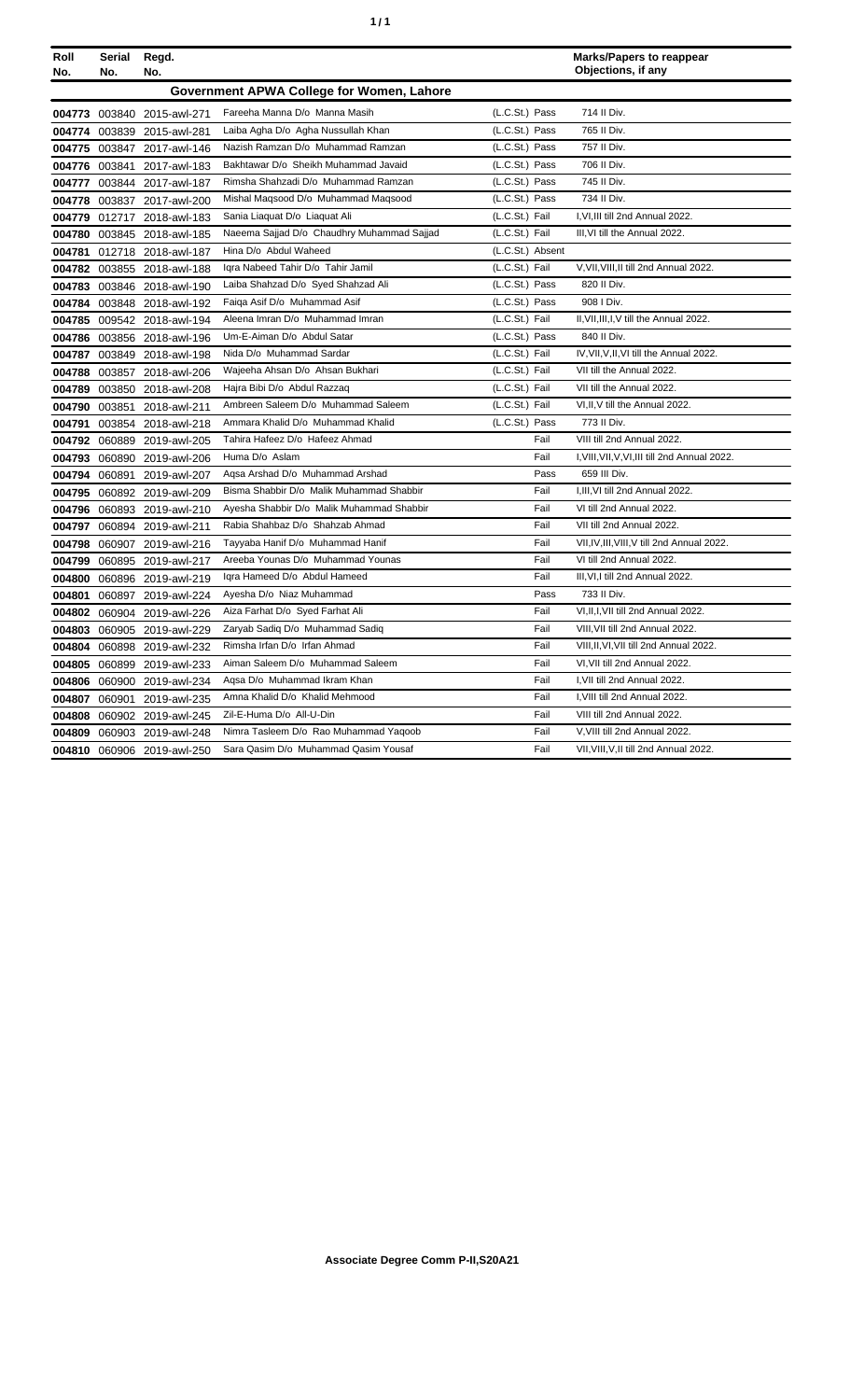| Roll<br>No. | Serial Regd.<br>No.<br>No. |                           |                                                     | Marks/Papers to reappear<br><b>Objections, if any</b> |             |  |
|-------------|----------------------------|---------------------------|-----------------------------------------------------|-------------------------------------------------------|-------------|--|
|             |                            |                           | <b>IBL College of Commerce, Faisal Town, Lahore</b> |                                                       |             |  |
|             |                            | 011466 000198 2015-bcl-10 | Ali Hamza S/o Abdul Waheed                          | (L.C.St.) Pass                                        | 718 II Div. |  |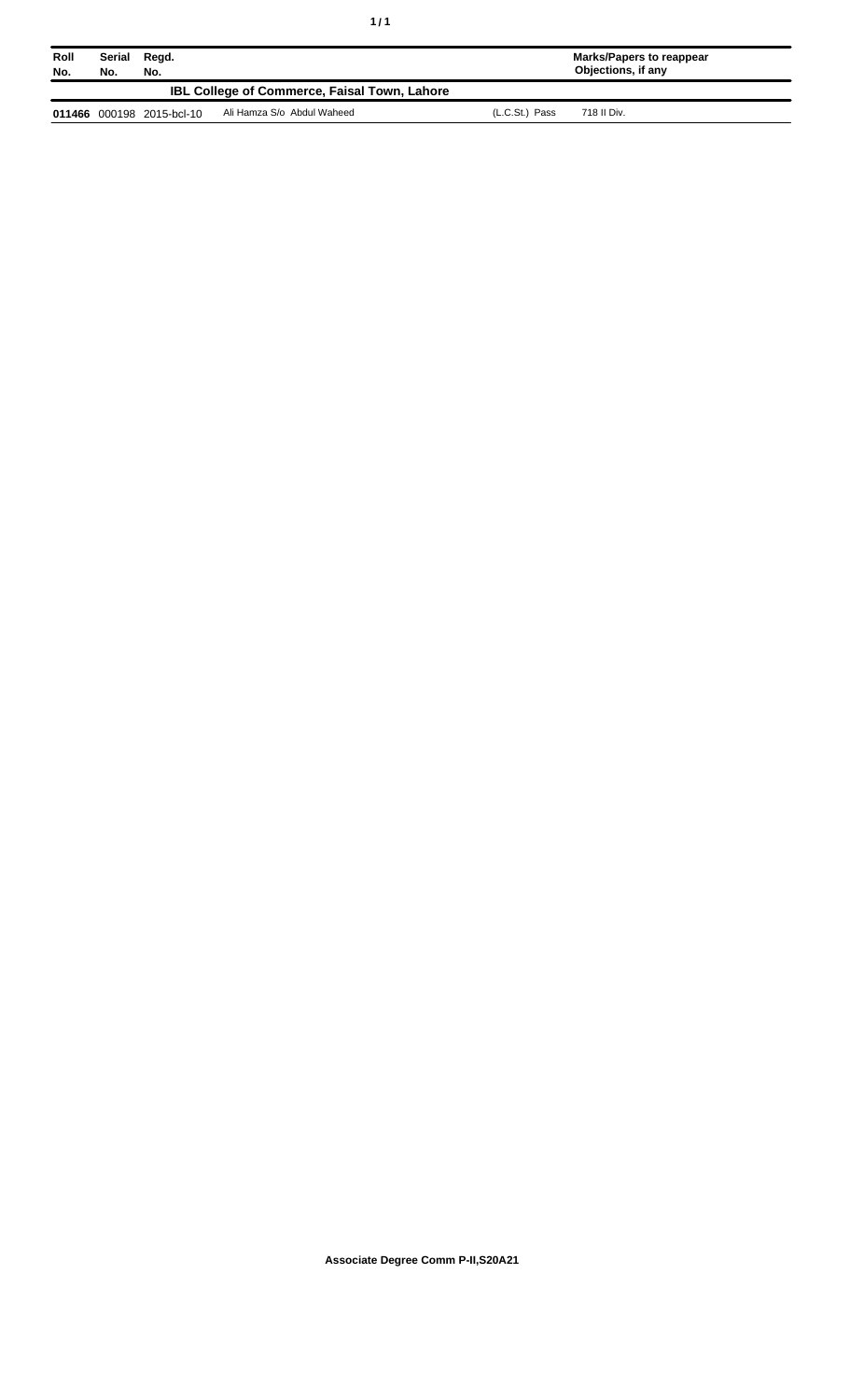| Roll<br>No.                                                    | Serial<br>No. | Regd.<br>No. |                                                             |                | Marks/Papers to reappear<br>Objections, if any |  |
|----------------------------------------------------------------|---------------|--------------|-------------------------------------------------------------|----------------|------------------------------------------------|--|
| CB Degree College for Women, Zarrar Shaheed Road, Lahore Cantt |               |              |                                                             |                |                                                |  |
|                                                                |               |              | 005722 005876 2018-qmc-855 Shama Arshad D/o Muhammad Arshad | (L.C.St.) Fail | VII.V till the Annual 2022.                    |  |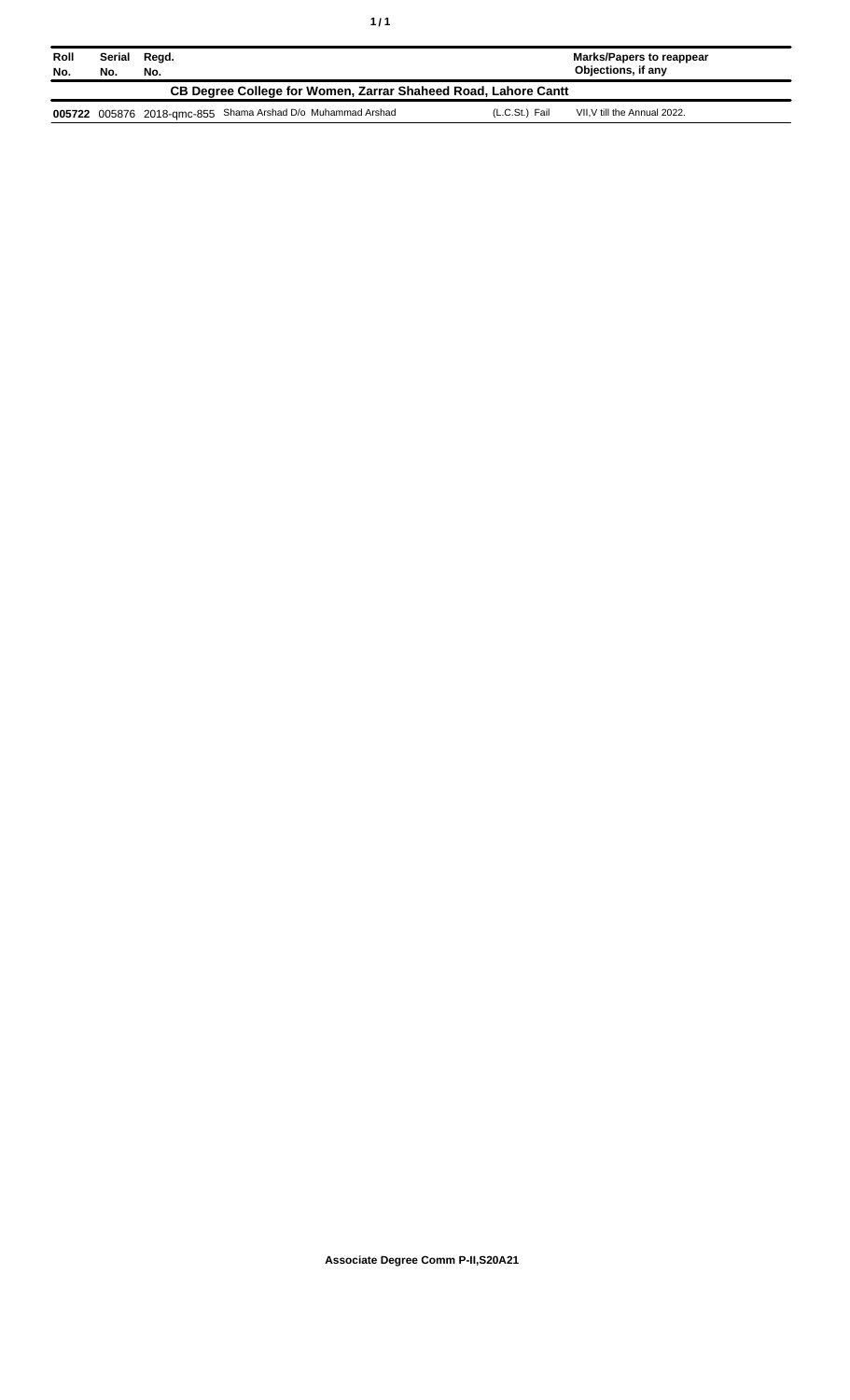| í<br>٠ |
|--------|
|--------|

| Roll<br>No. | Serial<br>No. | Regd.<br>No.              |                                                       |                |        | <b>Marks/Papers to reappear</b><br>Objections, if any |
|-------------|---------------|---------------------------|-------------------------------------------------------|----------------|--------|-------------------------------------------------------|
|             |               |                           | Government Institute of Commerce, Baghbanpura, Lahore |                |        |                                                       |
|             |               | 004811 005223 2017-cbl-9  | Syeda Iqra Bukhari D/o Syed Asif Ali Shah             | (L.C.St.) Pass |        | 710 II Div.                                           |
|             |               | 004812 002954 2018-cbl-16 | Arifa D/o Muhammad Arshad                             | (L.C.St.) Pass |        | 772 II Div.                                           |
|             |               | 004813 007297 2018-cbl-19 | Saba Mehmood D/o Mehmood Ahmad                        | (L.C.St.) Fail |        | I, II till the Annual 2022.                           |
|             |               | 004814 008069 2018-cbl-20 | Mehwish Irshad D/o Muhammad Irshad                    | (L.C.St.) Pass |        | 733 II Div.                                           |
|             |               | 004815 007265 2018-cbl-34 | Farhat D/o Mukhtar Ali                                | (L.C.St.) Fail |        | VII till the Annual 2022.                             |
|             |               | 004816 010933 2018-cbl-37 | Nida Haneef D/o Muhammad Haneef                       | (L.C.St.) Fail |        | II.VII.VI till the Annual 2022.                       |
| 004817      |               | 003952 2018-cbl-9         | Igra D/o Sajid Ali                                    | (L.C.St.)      |        | <b>FEE</b>                                            |
| 004818      |               | 065224 2019-cbl-10        | Alisha Khan D/o Babar Saleem Khan                     |                | Fail   | I, V, II, VII till 2nd Annual 2022.                   |
| 004819      |               | 065225 2019-cbl-11        | Iram Latif D/o Muhammad Latif                         |                | Absent |                                                       |
| 004820      |               | 065227 2019-cbl-17        | Zainab D/o Muhammad Babar Butt                        |                | Pass   | 934   Div.                                            |
| 004821      |               | 065228 2019-cbl-18        | Hira Asif D/o Asif Bashir                             |                | Fail   | VII till 2nd Annual 2022.                             |
|             |               | 004822 065229 2019-cbl-21 | Farkhanda Khizar D/o Khizar Hayat                     |                | Fail   | I, VIII, V, VI till 2nd Annual 2022.                  |
| 004823      |               | 065232 2019-cbl-27        | Hadiga Shabbir D/o Muhammad Shabbir                   |                | Fail   | VII till 2nd Annual 2022.                             |
| 004824      |               | 065233 2019-cbl-29        | Nazia D/o Mukhtar Ali                                 |                | Fail   | V.VI.VIII till 2nd Annual 2022.                       |
| 004825      |               | 065234 2019-cbl-30        | Mugdas Saleem D/o Muhammad Saleem                     |                | Fail   | VIII till 2nd Annual 2022.                            |
|             |               | 004826 065237 2019-cbl-37 | Nisa Bashir D/o Muhammad Bashir                       |                | Fail   | V.VI.IV till 2nd Annual 2022.                         |
| 004827      |               | 065221 2019-cbl-7         | Isha D/o Ashiq Ali                                    |                | Pass   | 905   Div.                                            |
| 004828      |               | 065222 2019-cbl-8         | Zeba Shahzadi D/o Muhammad Naeem                      |                | Pass   | 950 I Div.                                            |
| 004829      |               | 065223 2019-cbl-9         | Isma Tariq D/o Tariq Mehmood                          |                | Pass   | 936   Div.                                            |
|             |               | 011612 065226 2019-cbl-15 | Muhammad Anfal S/o Muhammad Bashir                    |                | Fail   | V till 2nd Annual 2022.                               |
|             |               | 011613 065230 2019-cbl-22 | Muhammad Hamza S/o Muhammad Javaid                    |                | Fail   | IV, VII, V till 2nd Annual 2022.                      |
| 011614      |               | 006312 2019-cbl-24        | Muhammad Usama S/o Muhammad Asghar Ali                | (L.C.St.) Fail |        | VI till 2nd Annual 2022.                              |
| 011615      |               | 065231 2019-cbl-26        | Anas Ehsan Khan S/o Ehsan Ullah Khan                  |                | Absent |                                                       |
| 011616      |               | 011254 2019-cbl-3         | Muhammad Zohaib Ilyas S/o Muhammad Ilyas              | (L.C.St.) Fail |        | IV, VI, V till 2nd Annual 2022.                       |
|             |               | 011617 065235 2019-cbl-32 | Abdul Wahab Ahmad S/o Farooq Ahmad                    |                | Fail   | II, IV, V till 2nd Annual 2022.                       |
| 011618      |               | 065236 2019-cbl-34        | Ghulam Mohayyudin S/o Muhammad Akram                  |                | Pass   | 864 II Div.                                           |
| 011619      |               | 065238 2019-cbl-39        | Muhammad Talal S/o Muhammad Iqbal                     |                | Fail   | VI, IV till 2nd Annual 2022.                          |
| 011620      |               | 010910 2019-cbl-41        | Asad Rehman S/o Abdul Rehman                          | (L.C.St.) Fail |        | IV, VII, VI, V, II till 2nd Annual 2022.              |
| 011621      |               | 065239 2019-cbl-42        | Syed Fida Hussain Shsh S/o Javed Iqbalshah            |                | Pass   | 811 II Div.                                           |
| 011622      |               | 065240 2019-cbl-43        | Muhammad Usman S/o Haji Saeed Iqbal                   |                | Pass   | 865 II Div.                                           |
| 011623      |               | 065220 2019-cbl-5         | Hamza Shahzad S/o Shahzad Hussain                     |                | Pass   | 864 II Div.                                           |
|             |               | 011624 011703 2019-cbl-6  | Shams Javaid S/o Muhammad Nadeem                      | (L.C.St.)      |        | <b>FEE</b>                                            |
|             |               | 011761 001435 2015-cbl-16 | Shakeel Ahmad S/o Khalil Ahmad                        | (L.C.St.) Fail |        | V, VII till 2nd Annual 2021.                          |
|             |               | 011762 006810 2017-cbl-15 | Muhammad Usama Qasim S/o Mirza Muhammad Qasim         | (L.C.St.) Fail |        |                                                       |
| 011763      |               | 004162 2018-cbl-1         | Muhammad Irfan S/o Haq Nawaz                          | (L.C.St.) Fail |        | VI, I till the Annual 2022.                           |
|             |               | 011764 004278 2018-cbl-11 | Syed Zaman Haider Kazmi S/o Syed Karar Hussain Kazmi  | (L.C.St.) Pass |        | 808 II Div.                                           |
|             |               | 011765 002024 2018-cbl-14 | Zohaib Abdul Sattar S/o Abdul Sattar                  | (L.C.St.) Pass |        | 807 II Div.                                           |
| 011766      | 001601        | 2018-cbl-18               | Syed Sheraz Ijaz S/o Syed Ijaz Ahmad                  | (L.C.St.) Fail |        | VI till the Annual 2022.                              |
| 011767      |               | 003345 2018-cbl-22        | Muhammad Shehriyar S/o Shabbir Ahmad                  | (L.C.St.) Fail |        | VI, V till the Annual 2022.                           |
| 011768      |               | 005694 2018-cbl-24        | Muhammad Hussain S/o Muhammad Irfan                   | (L.C.St.) Pass |        | 790 II Div.                                           |
| 011769      | 006627        | 2018-cbl-27               | Ahmad Raza S/o Saeed Ahmad Khan                       | (L.C.St.) Pass |        | 782 II Div.                                           |
| 011770      | 004277        | 2018-cbl-29               | Jahanzaib Ali S/o Abdul Hameed                        | (L.C.St.) Fail |        | VII till the Annual 2022.                             |
| 011771      |               | 005608 2018-cbl-3         | Muhammad Naveed S/o Muhammad Majeed                   | (L.C.St.) Pass |        | 727 II Div.                                           |
|             |               | 011772 002144 2018-cbl-30 | Fahad Rehman S/o Abdul Rehman                         | (L.C.St.) Pass |        | 817 II Div.                                           |
| 011773      | 000091        | 2018-cbl-32               | Subhan Khan S/o Bawar Khan                            | (L.C.St.) Pass |        | 732 II Div.                                           |
| 011774      |               | 005203 2018-cbl-33        | Muhammad Asim Ali S/o Syed Waqar Ali Shah             | (L.C.St.) Fail |        | V, VII, II, IV, I till the Annual 2022.               |
| 011775      | 000090        | 2018-cbl-36               | Shair Ali S/o Jamder Khan                             | (L.C.St.) Pass |        | 717 II Div.                                           |
|             |               | 011776 007103 2018-cbl-4  | Rana Umar Zia S/o Muhammad Zia Ullah                  | (L.C.St.) Pass |        | 751 II Div.                                           |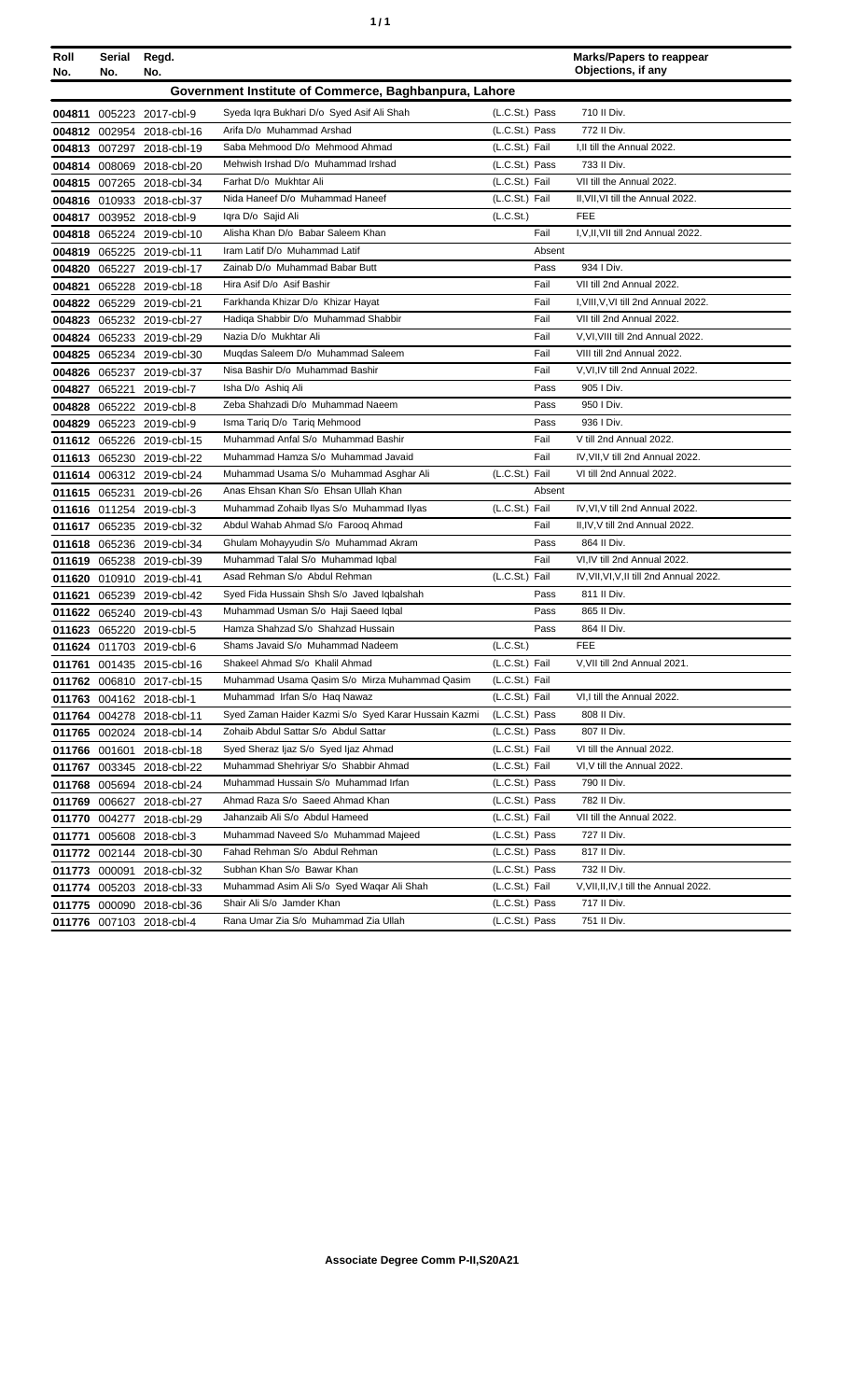| ٠ |  |
|---|--|
|   |  |

| Roll<br>No.                                                       | Serial<br>No. | Regd.<br>No.                                           |                                                                        |                                  | <b>Marks/Papers to reappear</b><br>Objections, if any |
|-------------------------------------------------------------------|---------------|--------------------------------------------------------|------------------------------------------------------------------------|----------------------------------|-------------------------------------------------------|
| Government Islamia College of Commerce, Allama Iqbal Town, Lahore |               |                                                        |                                                                        |                                  |                                                       |
|                                                                   |               | 001101 010523 2017-cc-192                              | Moazzam Riaz S/o Muhammad Riaz                                         | (L.C.St.) Pass                   | 675 II Div.                                           |
|                                                                   |               | 003572 007280 2015-cc-203                              | Taimoor Azam S/o Azam Ali                                              | (L.C.St.)                        | <b>FEE</b>                                            |
|                                                                   |               | 004830 004792 2012-cc-366                              | Attiya D/o Naeem Iqbal                                                 | (L.C.St.) Fail                   | V, IV till 2nd Annual 2022.                           |
|                                                                   |               | 004831 002296 2015-cc-4                                | Afshan Bano D/o Liagat Ali                                             | (L.C.St.) Pass                   | 694 II Div.                                           |
|                                                                   |               | 004832 013466 2016-cc-64                               | Igra Ijaz D/o Muhammad Ijaz                                            | (L.C.St.) Fail                   | II till the Annual 2022.                              |
|                                                                   | 004833 003591 | 2017-cc-11                                             | Nazia Abbas D/o Abbas Ali                                              | (L.C.St.) Fail                   |                                                       |
|                                                                   |               | 004834 003019 2017-cc-147                              | Khadija Hamid D/o Muhammad Hamid Aziz                                  | (L.C.St.) Pass                   | 707 II Div.                                           |
|                                                                   |               | 004835 002047 2017-cc-16                               | Faiza Tariq D/o Sheikh Tariq Mahmood                                   | (L.C.St.)                        | <b>FEE</b>                                            |
|                                                                   |               | 004836 002738 2017-cc-17                               | Saba Tahir D/o Muhammad Tahir                                          | (L.C.St.) Fail                   |                                                       |
|                                                                   |               | 004837 001959 2017-cc-19                               | Tanzeela Khan D/o Shujaat Ali Khan                                     | (L.C.St.) Pass                   | 732 II Div.                                           |
|                                                                   |               | 004838 002485 2017-cc-24                               | Misbah Amjad D/o Amjad Ali<br>Saba Komal D/o Syed Muhammad Ali Chishti | (L.C.St.) Fail<br>(L.C.St.) Pass | 724 II Div.                                           |
|                                                                   |               | 004839 003065 2017-cc-242<br>004840 002593 2017-cc-26  | Hira Iftikhar D/o Iftikhar Ahmad                                       | (L.C.St.) Fail                   |                                                       |
| 004841                                                            |               | 003421 2017-cc-3                                       | Hina Sarfraz D/o Sarfraz Ali                                           | (L.C.St.) Fail                   |                                                       |
|                                                                   |               | 004842 009743 2017-cc-38                               | Rimsha Azeem D/o Muhammad Azeem                                        | (L.C.St.) Fail                   |                                                       |
|                                                                   |               | 004843 003329 2018-cc-10                               | Ayesha D/o Muhammad Abad                                               | (L.C.St.) Fail                   | V, VI till the Annual 2022.                           |
|                                                                   |               | 004844 003052 2018-cc-12                               | Fatima Sabir D/o Sabir Ali                                             | (L.C.St.) Fail                   | II, VI till the Annual 2022.                          |
|                                                                   |               | 004845 002218 2018-cc-170                              | Khadija Qadeer D/o Qadeer Ahmed                                        | (L.C.St.)                        | <b>FEE</b>                                            |
|                                                                   |               | 004846 002901 2018-cc-171                              | Wardah Shafaqat D/o Muhammad Shafaqat                                  | (L.C.St.) Fail                   | II, VI, V, VII till the Annual 2022.                  |
|                                                                   |               | 004847 002522 2018-cc-175                              | Saima Mobeen D/o Khadim Hussain                                        | (L.C.St.) Fail                   | IV, II till the Annual 2022.                          |
|                                                                   |               | 004848 007530 2018-cc-18                               | Samar Hafeez D/o Hafeezullah                                           | (L.C.St.) Fail                   | II till the Annual 2022.                              |
| 004849                                                            |               | 003116 2018-cc-19                                      | Komal Abdul Ghafoor D/o Abdul Ghafoor                                  | (L.C.St.) Fail                   | II till the Annual 2022.                              |
|                                                                   |               | 004850 003054 2018-cc-2                                | Aiman Zafar D/o Zafar Iqbal                                            | (L.C.St.) Fail                   | V till the Annual 2022.                               |
|                                                                   |               | 004851 002484 2018-cc-201                              | Saba Sarwar D/o Muhammad Sarwar<br>Rimsha Hamid D/o Hamid Tufail       | (L.C.St.) Fail                   | I, V till the Annual 2022.<br>900 I Div.              |
|                                                                   |               | 004852 004377 2018-cc-202                              | Insha Javaid D/o Muhammad Javaid                                       | (L.C.St.) Pass<br>(L.C.St.) Pass | 864 II Div.                                           |
|                                                                   |               | 004853 002328 2018-cc-203<br>004854 002372 2018-cc-21  | Nida Ejaz D/o Ejaz Hussain                                             | (L.C.St.) Fail                   | I,IV,II till the Annual 2022.                         |
|                                                                   |               | 004855 006828 2018-cc-211                              | Nazia Rasheed D/o Abdul Rasheed                                        | (L.C.St.) Pass                   | 678 II Div.                                           |
|                                                                   |               | 004856 003026 2018-cc-24                               | Fazeelat Rani D/o Shahabaz Ali                                         | (L.C.St.) Fail                   | VI.VII till the Annual 2022.                          |
|                                                                   |               | 004857 003570 2018-cc-25                               | Saher Shahzad D/o Shahzad Taj                                          | (L.C.St.) Fail                   | II, VI, V, IV till the Annual 2022.                   |
|                                                                   |               | 004858 004877 2018-cc-28                               | Asma Muneer D/o Muneer Ahmad                                           | (L.C.St.) Fail                   | VII till the Annual 2022.                             |
|                                                                   |               | 004859 005786 2018-cc-29                               | Rubab Shabir D/o Ghulam Shabir                                         | (L.C.St.) Pass                   | 789 II Div.                                           |
|                                                                   |               | 004860 013211 2018-cc-31                               | Aimen Ashfaq D/o Ashfaq Masih                                          | (L.C.St.) Fail                   | V, VIII, IV till 2nd Annual 2022.                     |
|                                                                   |               | 004861 002666 2018-cc-32                               | Aqsa Imdad D/o Imdad Hussain                                           | (L.C.St.) Pass                   | 831 II Div.                                           |
|                                                                   |               | 004862 006620 2018-cc-34                               | Azka Qayyum D/o Muhammad Qayyum                                        | (L.C.St.) Fail                   | VII, VIII, I, IV, II, VI till 2nd Annual 2022.        |
|                                                                   |               | 004863 004879 2018-cc-35                               | Kainat Sehar D/o Muhammad Yonus                                        | (L.C.St.) Fail                   | IV till the Annual 2022.                              |
|                                                                   |               | 004864 002241 2018-cc-36                               | Areeg Saeed D/o Muhammad Saeed<br>Maham Riaz D/o Muhammad Riaz         | (L.C.St.) Pass<br>(L.C.St.) Pass | 813 II Div.<br>747 II Div.                            |
|                                                                   |               | 004865 002326 2018-cc-37<br>004866 002322 2018-cc-39   | Misbah Bashir D/o Bashir Ahmad                                         | (L.C.St.) Fail                   | V, IV till the Annual 2022.                           |
|                                                                   |               | 004867 004106 2018-cc-6                                | Hira Munir D/o Muhammad Munir                                          | (L.C.St.) Pass                   | 839 II Div.                                           |
|                                                                   |               | 004868 013212 2018-cc-8                                | Javaria Hassan D/o Dilber Hassan                                       | (L.C.St.) Pass                   | 666 III Div.                                          |
|                                                                   |               | 004869 011376 2018-cc-9                                | Mahnoor D/o Muhammad Asif                                              | (L.C.St.) Fail                   | VIII, V, II, IV till 2nd Annual 2022.                 |
|                                                                   |               | 004877 010781 2017-cc-29                               | Sana Mansha D/o Muhammad Mansha                                        | (L.C.St.) Fail                   |                                                       |
|                                                                   |               | 004878 048945 2017-gsr-850                             | Simra Ali Khan D/o Muhammad Ali Khan                                   | Fail                             | I, VI, IV till 2nd Annual 2022.                       |
|                                                                   |               | 004879 048947 2018-ccl-44                              | Arooj Awan Zainab D/o Shahzad Javaid                                   | Fail                             | V,I,II, VI, IV till 2nd Annual 2022.                  |
|                                                                   |               | 004880 049008 2018-hc-232                              | Anum Shehzadi D/o Faqeer Hussain Bhatti                                | Pass                             | 787 II Div.                                           |
|                                                                   |               | 004881 049024 2019-cc-121                              | Alishba Abid Butt D/o Abid Butt                                        | Fail                             | I, V, VI till 2nd Annual 2022.                        |
|                                                                   |               | 004882 049032 2019-cc-122                              | Kinza Shoukat D/o Shoukat Ali                                          |                                  | FEE PRV. PART                                         |
|                                                                   |               | 004883 048946 2019-cc-123                              | Momina D/o Aslam Pervaz<br>Laiba Saleem D/o Muhammad Saleem Malik      | Absent<br>Fail                   | V, II, IV till 2nd Annual 2022.                       |
|                                                                   |               | 004884 049034 2019-cc-125<br>004885 049035 2019-cc-126 | Hamna Salman D/o Muhammad Salman Qureshi                               | Fail                             | II, VII, IV till 2nd Annual 2022.                     |
|                                                                   |               | 004886 049033 2019-cc-127                              | Maria Shahzadi D/o Muhammad Riaz                                       | Fail                             | V, VII, II till 2nd Annual 2022.                      |
|                                                                   | 004887 048941 | 2019-cc-128                                            | Asma Ghulam Rasool D/o Ghulam Rasool                                   | Fail                             | VI till 2nd Annual 2022.                              |
|                                                                   |               | 004888 048952 2019-cc-129                              | Sehar Fatima D/o Gulfam Ali                                            | Fail                             | VI till 2nd Annual 2022.                              |
|                                                                   |               | 004889 049019 2019-cc-131                              | Gulshan D/o Muhammad Abdullah                                          | Fail                             | I, II, IV till 2nd Annual 2022.                       |
|                                                                   |               | 004890 049039 2019-cc-133                              | Maira Azam D/o Azam Yousaf Muhammad Khan                               | Pass                             | 819 II Div.                                           |
|                                                                   | 004891 049041 | 2019-cc-134                                            | Mahnoor Azam D/o Azam Yousaf Muhammad Khan                             | Pass                             | 872 II Div.                                           |
|                                                                   | 004892 048951 | 2019-cc-136                                            | Nimra Nadeem D/o Muhammad Nadeem                                       | Fail                             | V, II, VIII till 2nd Annual 2022.                     |
|                                                                   | 004893 049021 | 2019-cc-180                                            | Maisha Rana D/o Rana Ijaz                                              | Fail                             | II, V, VIII till 2nd Annual 2022.                     |
|                                                                   |               | 004894 049020 2019-cc-181                              | Khushi Rana D/o Muhammad liaz Rana                                     | Fail                             | VI, V till 2nd Annual 2022.                           |
|                                                                   |               | 004895 049026 2019-cc-187                              | Malaika Ameer D/o Muhammad Ameer                                       | Fail                             | V, IV till 2nd Annual 2022.                           |
|                                                                   |               | 004896 049036 2019-cc-188                              | Hafsa Bibi D/o Amanat Ali                                              | Pass                             | 786 II Div.                                           |
|                                                                   |               | 004897 048942 2019-cc-50                               | Eisha Bisharat D/o Bisharat Ali                                        | Pass                             | 727 II Div.                                           |
|                                                                   |               | 004898 048943 2019-cc-51                               | Fatima Javed D/o Muhammad Javed<br>Igra Aslam D/o Muhammad Aslam       | Fail                             | V till 2nd Annual 2022.<br>FEE PRV. PART              |
|                                                                   |               | 004899 049012 2019-cc-53<br>004900 049010 2019-cc-54   | Maryam D/o Shabbir Hussain                                             | Pass                             | 749 II Div.                                           |
|                                                                   |               |                                                        |                                                                        |                                  |                                                       |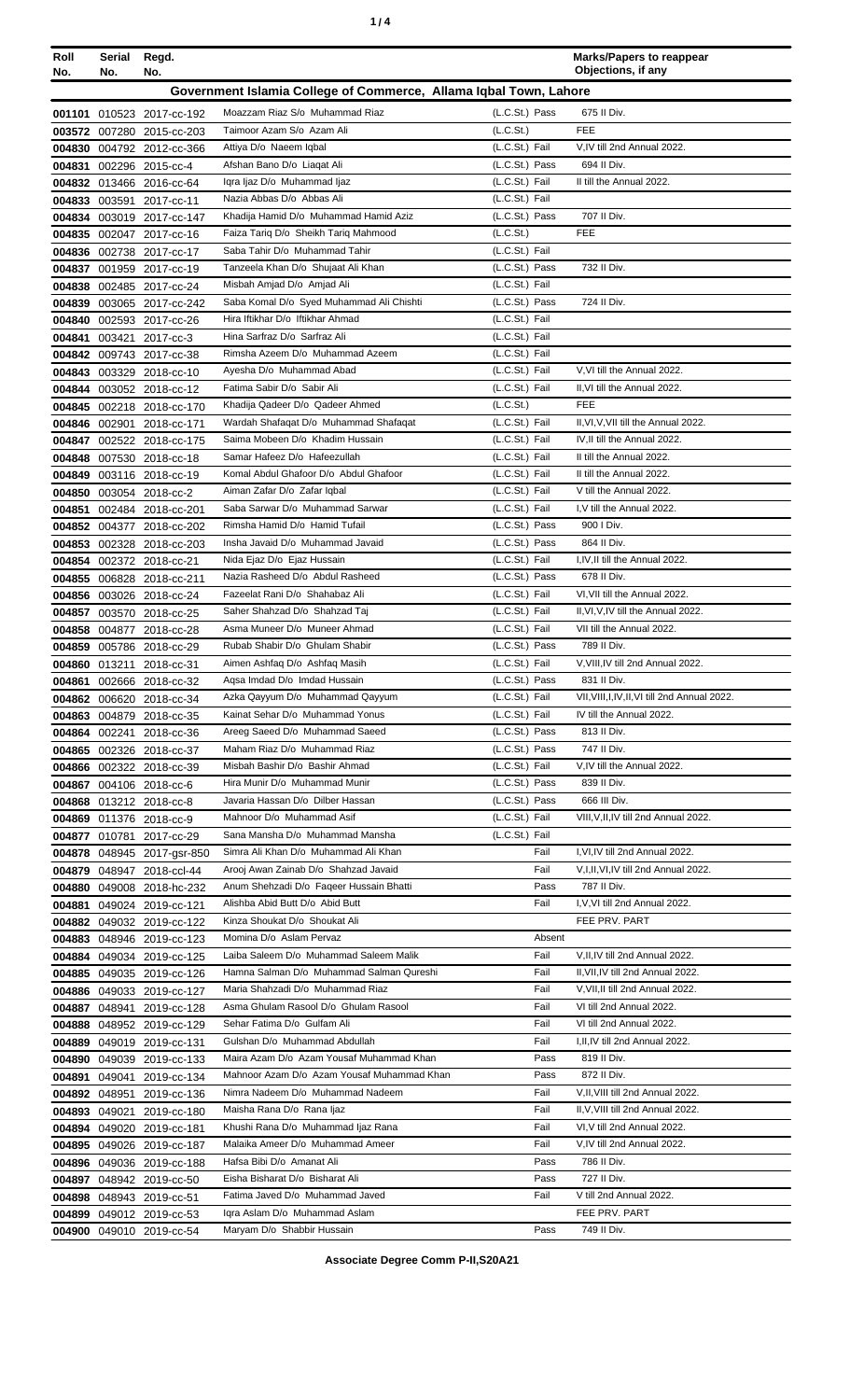| Roll<br>No. | Serial<br>No. | Regd.<br>No.                                           |                                                                                       |                                  | <b>Marks/Papers to reappear</b><br>Objections, if any        |
|-------------|---------------|--------------------------------------------------------|---------------------------------------------------------------------------------------|----------------------------------|--------------------------------------------------------------|
|             |               |                                                        | Government Islamia College of Commerce, Allama Iqbal Town, Lahore                     |                                  |                                                              |
|             |               | 004901 048950 2019-cc-55                               | Sidra Munir D/o Muhammad Munir                                                        | Fail                             | VI,I, V till 2nd Annual 2022.                                |
|             |               | 004902 049022 2019-cc-56                               | Salma Batool D/o Wamiq Adalat Hussain                                                 | Pass                             | 894 II Div.                                                  |
|             |               | 004903 049011 2019-cc-57                               | Nimra D/o Ghulam Nabi                                                                 | Pass                             | 838 II Div.                                                  |
|             |               | 004904 048935 2019-cc-58                               | Shazma Shahid D/o Shahid Hussain                                                      | Fail                             | II till 2nd Annual 2022.                                     |
|             |               | 004905 049014 2019-cc-59                               | Javeria Jahngir D/o Muhammad Jahngir                                                  | Fail                             | V, VI, IV till 2nd Annual 2022.                              |
|             |               | 004906 048940 2019-cc-60                               | Mehwish Gul D/o Muhammad Saleem Khan                                                  | Pass                             | 914   Div.                                                   |
|             |               | 004907 049040 2019-cc-61                               | Nimra Shahzadi D/o Shafaqat Ali                                                       | Pass                             | 756 II Div.<br>982   Div.                                    |
|             |               | 004908 049029 2019-cc-62                               | Ujala Zia D/o Zia Ul Haq<br>Sumbal Attiq D/o Attiq-Ur-Rehman Baig                     | Pass<br>Fail                     | VI till 2nd Annual 2022.                                     |
|             |               | 004909 048939 2019-cc-63<br>004910 049015 2019-cc-64   | Zoha Tanveer D/o Tanveer Ahsan                                                        | Fail                             | VII, V, VI, VIII, IV till 2nd Annual 2022.                   |
|             |               | 004911 049037 2019-cc-65                               | Amna Tahir D/o Tahir Fayyaz                                                           |                                  | FEE PRV. PART                                                |
|             |               | 004912 049018 2019-cc-66                               | Mubeen Shahzadi D/o Muhammad Asghar                                                   | Fail                             | IV, V till 2nd Annual 2022.                                  |
|             |               | 004913 049023 2019-cc-67                               | Laiba Abdi Butt D/o Abid Butt                                                         | Fail                             | V till 2nd Annual 2022.                                      |
|             |               | 004914 048953 2019-cc-68                               | Hamna Khadim D/o Khadim Hussain                                                       | Absent                           |                                                              |
|             |               | 004915 049009 2019-cc-69                               | Khadija D/o Muhammad Ameen                                                            | Pass                             | 931 I Div.                                                   |
|             |               | 004916 049028 2019-cc-70                               | Jawairia Khan D/o Khalid Javed                                                        | Pass                             | 822 II Div.                                                  |
|             |               | 004917 048949 2019-cc-71                               | Manahil D/o Muhammad Riaz<br>Tayyaba Munawar D/o Munawar Hussain                      | Fail<br>Fail                     | VII, VIII till 2nd Annual 2022.<br>VII till 2nd Annual 2022. |
|             |               | 004918 048948 2019-cc-72<br>004919 048938 2019-cc-73   | Alishba D/o Muhammad Akram                                                            |                                  | R.L PART-I                                                   |
|             |               | 004920 049027 2019-cc-75                               | Samana Batool D/o Pervaiz Iqbal                                                       | Fail                             | IV till 2nd Annual 2022.                                     |
|             |               | 004921 049025 2019-cc-76                               | Saira Sajjad D/o Sajjad Ahmad                                                         | Fail                             | II, VI, III till 2nd Annual 2022.                            |
|             |               | 004922 049031 2019-cc-77                               | Aiza Lashari D/o Muzammal Ahmad Khan                                                  | Absent                           |                                                              |
|             |               | 004923 049016 2019-cc-80                               | Mubashra Mumtaz D/o Mumtaz Hussain Mughal                                             | Fail                             | I, V, IV till 2nd Annual 2022.                               |
|             |               | 004924 048937 2019-cc-81                               | Nida Tariq D/o Muhammad Tariq                                                         | Fail                             | IV till 2nd Annual 2022.                                     |
|             |               | 004925 048936 2019-cc-83                               | Anmol Majeed D/o Abdul Majeed                                                         | Pass                             | 825 II Div.                                                  |
|             |               | 004926 049013 2019-cc-84                               | Pakiza Altaf D/o Altaf Husain                                                         | Pass                             | 814 II Div.                                                  |
|             |               | 004927 049017 2019-cc-85                               | Noor UI Ain D/o Muhammad Akram<br>Zainab Fatima D/o Muhammad Arshad                   | Fail<br>Fail                     | VI, IV, VIII till 2nd Annual 2022.                           |
|             |               | 004928 049030 2019-cc-86<br>004929 048944 2019-cc-87   | Nadia Iqbal D/o Muhammad Iqbal Bismal                                                 | Pass                             | V, IV till 2nd Annual 2022.<br>878 II Div.                   |
|             |               | 004930 049007 2019-wwl-362                             | Sufia Manzoor D/o Manzoor Ahmad                                                       |                                  | FEE PRV. PART                                                |
|             |               | 013413 012249 02-ccl-137                               | Zaheer Ahmed Bashir S/o Bashir Ahmed Awan                                             | (L.C.St.) Pass                   | 835 II Div.                                                  |
|             |               | 013414 007230 2005-cc-363                              | Nazar Fareed S/o Muhammad Ashraf                                                      | (L.C.St.) Fail                   | V till the Annual 2022.                                      |
|             |               | 013415 002186 2011-cc-423                              | Syed Basharat Hussain Shah S/o Syed Zakir Hussain                                     | (L.C.St.) Absent                 |                                                              |
|             |               | 013416 005624 2013-cc-317                              | Shasyed Zakir Hussain Shah<br>Anees Magsood S/o Magsood Ahmad                         | (L.C.St.) Pass                   | 727 II Div.                                                  |
|             |               | 013417 009190 2014-cc-174                              | Muhammad Irfan Younas S/o Muhammad Younas                                             | (L.C.St.) Pass                   | 741 II Div.                                                  |
|             |               | 013418 012836 2014-cc-239                              | Hammad Amjad S/o Amjad Hussain                                                        | (L.C.St.) Fail                   | II, IV, V, VI, I till 2nd Annual 2022.                       |
|             |               | 013419 009602 2015-cc-115                              | Ahmad Hussain S/o Taj Din                                                             | (L.C.St.) Fail                   |                                                              |
|             |               | 013420 013164 2016-cc-185                              | Ubaid Ur Ehman S/o Abdul Hameed                                                       | (L.C.St.) Absent                 |                                                              |
|             |               | 013421 000322 2016-cc-194                              | Aasim Hayat S/o Umar Hayat                                                            | (L.C.St.) Pass                   | 793 II Div.                                                  |
|             |               | 013422 002020 2016-cc-74                               | Muhammad Faizan Iqbal S/o Mehr Muhammad Safdar Iqbal<br>Haider Ali S/o Anjad Hussain  | (L.C.St.) Fail<br>(L.C.St.) Pass | 733 II Div.                                                  |
|             |               | 013423 003361 2017-cc-103<br>013424 004646 2017-cc-160 | Subhan Asghar S/o Asghar Ali                                                          | (L.C.St.) Pass                   | 804 II Div.                                                  |
|             |               | 013425 001907 2017-cc-173                              | Muhmaad Umar Toheed S/o Toheed Ali                                                    | (L.C.St.) Pass                   | 782 II Div.                                                  |
|             |               | 013426 005085 2017-cc-186                              | Bilal Amin S/o Muhammad Amin                                                          | (L.C.St.) Fail                   |                                                              |
|             |               | 013427 012537 2017-cc-205                              | Syed Bilal Faisal S/o Syed Faisal Hussain Shah                                        | (L.C.St.) Fail                   | V till 2nd Annual 2021.                                      |
|             |               | 013428 006961 2017-cc-228                              | Maaz Pervez S/o Muhammadpervez                                                        | (L.C.St.) Fail                   |                                                              |
|             |               | 013429 003003 2017-cc-241                              | Muhammad Danish S/o Imtiaz Hussain Shahid                                             | (L.C.St.) Pass                   | 690 II Div.                                                  |
|             |               | 013430 001948 2017-cc-243                              | Akhtar Hussain S/o Muhammad Arshad                                                    | (L.C.St.) Fail                   |                                                              |
|             |               | 013431 010405 2017-cc-73                               | Muhammad Bilal Imran S/o Imran Butt                                                   | (L.C.St.) Pass                   | 650 III Div.                                                 |
|             |               | 013432 002557 2017-cc-75                               | Inam UI Hassan S/o Muhammad Arshad<br>Waqar Hussain S/o Muhammad Hussain              | (L.C.St.) Fail<br>(L.C.St.) Pass | VI, V till the Annual 2022.<br>796 II Div.                   |
|             |               | 013433 002564 2018-cc-103<br>013434 005135 2018-cc-105 | Muhammad Ahmed Raza S/o Abdul Hafeez                                                  | (L.C.St.) Pass                   | 809 II Div.                                                  |
|             |               | 013435 002647 2018-cc-109                              | Zeeshan Mumtaz S/o Muhammad Mumtaz                                                    | (L.C.St.) Fail                   | I, II, V, VI till the Annual 2022.                           |
|             |               | 013436 002192 2018-cc-111                              | Naghman Shahid Jolly S/o Shahid Mehmood Jolly                                         | (L.C.St.) Pass                   | 854 II Div.                                                  |
|             |               | 013437 002273 2018-cc-121                              | Arslan Nazir S/o Nazir Ahmad                                                          | (L.C.St.) Pass                   | 866 II Div.                                                  |
|             |               | 013438 002193 2018-cc-122                              | Asad Ali Fayyaz S/o Muhammad Fayyaz                                                   | (L.C.St.) Fail                   | II, V till the Annual 2022.                                  |
|             |               | 013439 008360 2018-cc-126                              | Muhammad Rubal Chaudhary S/o Muhammad Rafiq                                           | (L.C.St.) Fail                   | II till the Annual 2022.                                     |
|             | 013440 010401 | 2018-cc-127                                            | Zargham Agha S/o Rasheed Qaisar Agha                                                  | (L.C.St.) Fail                   | VII till the Annual 2022.                                    |
|             |               | 013441 009603 2018-cc-128                              | Muhammad Zahid Saleem S/o Muhammad Saleem                                             | (L.C.St.) Pass                   | 814 II Div.<br>759 II Div.                                   |
|             |               | 013442 002356 2018-cc-130<br>013443 002357 2018-cc-131 | Muhammad Shaheer Khan S/o Muhammad Abdul Majid<br>Muhammad Rehan Khan S/o Abdul Wajid | (L.C.St.) Pass<br>(L.C.St.) Pass | 781 II Div.                                                  |
|             |               | 013444 003986 2018-cc-136                              | Muhammad Ahmad S/o Muhammad Yaseen                                                    | (L.C.St.) Fail                   | III till the Annual 2022.                                    |
|             |               | 013445 002698 2018-cc-137                              | Laeeg Naeem Khan S/o Naeem Akhtar                                                     | (L.C.St.) Fail                   | I till the Annual 2022.                                      |
|             |               | 013446 002226 2018-cc-141                              | Mohammad Raees Ikram S/o Ikram Ud Din                                                 | (L.C.St.) Pass                   | 888 II Div.                                                  |
|             |               | 013447 004980 2018-cc-144                              | Safe-U-Allah S/o Muhammad Hanif                                                       | (L.C.St.) Pass                   | 773 II Div.                                                  |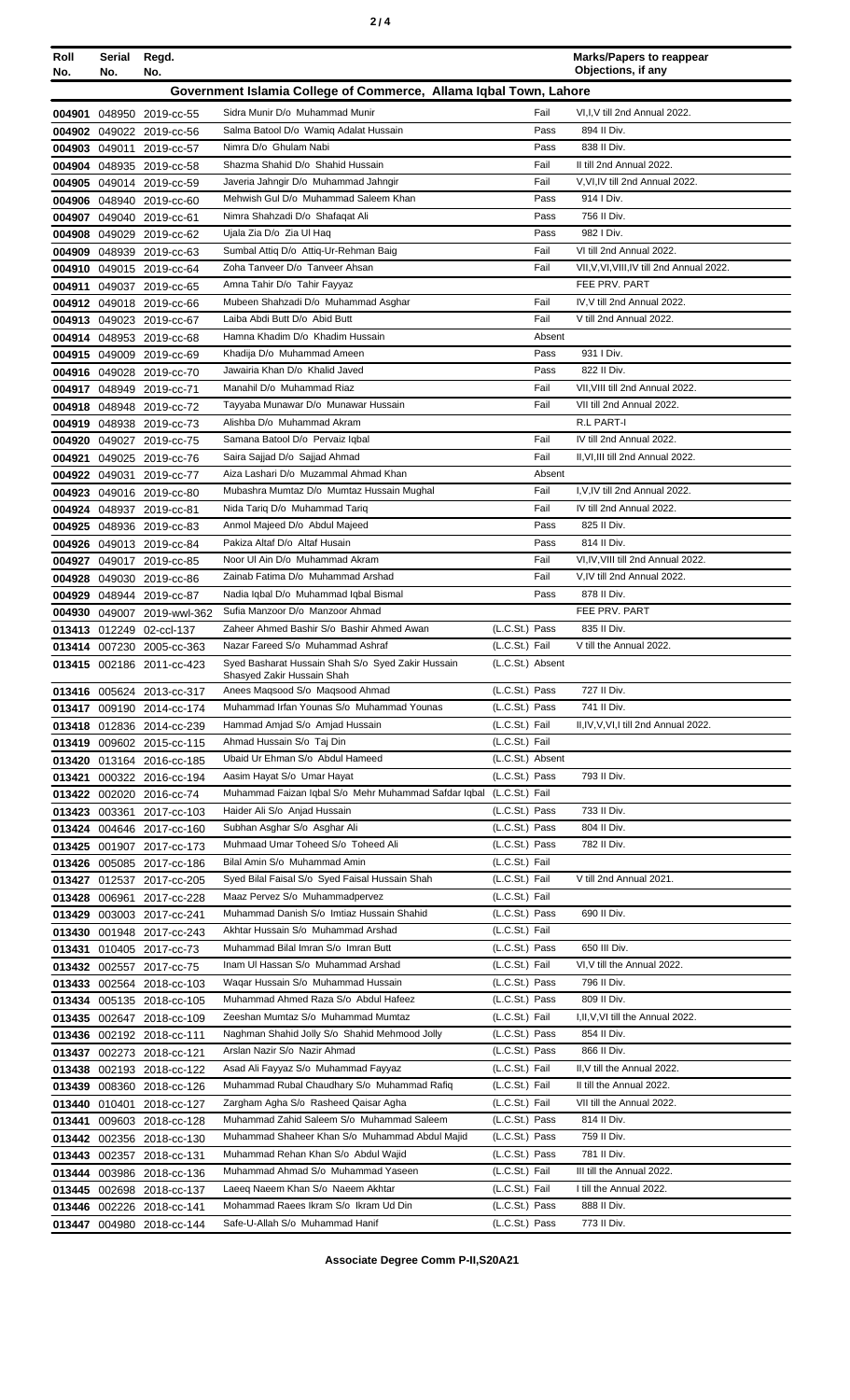| ×<br>٠<br>٦<br>×<br>۰. |  |  |
|------------------------|--|--|
|------------------------|--|--|

| Roll<br>No.                                                       | Serial<br>No. | Regd.<br>No.                                           |                                                                          |                                    | <b>Marks/Papers to reappear</b><br>Objections, if any                                    |
|-------------------------------------------------------------------|---------------|--------------------------------------------------------|--------------------------------------------------------------------------|------------------------------------|------------------------------------------------------------------------------------------|
| Government Islamia College of Commerce, Allama Igbal Town, Lahore |               |                                                        |                                                                          |                                    |                                                                                          |
|                                                                   |               |                                                        |                                                                          |                                    |                                                                                          |
|                                                                   |               | 013448 009413 2018-cc-155                              | Muhammad Ghazi S/o Ishtique Ali<br>Bilal Hashmi S/o Faisal Shah          | (L.C.St.) Pass<br>(L.C.St.) Pass   | 689 II Div.<br>705 II Div.                                                               |
|                                                                   |               | 013449 003770 2018-cc-162<br>013450 009597 2018-cc-167 | Muhammad Tayyab S/o Shaukat Ali                                          | (L.C.St.)                          | <b>FEE</b>                                                                               |
|                                                                   |               | 013451 003260 2018-cc-178                              | Muhammad Shah Bahram S/o Akhtar Ali Jam                                  | (L.C.St.) Fail                     | VII, V, II till the Annual 2022.                                                         |
|                                                                   |               | 013452 006729 2018-cc-179                              | Hafiz Daud Sulman S/o Sulman Saleem                                      | (L.C.St.) Pass                     | 753 II Div.                                                                              |
|                                                                   | 013453 009411 | 2018-cc-184                                            | Umer Ahmed S/o Muhammad Zakria                                           | (L.C.St.) Pass                     | 670 III Div.                                                                             |
|                                                                   |               | 013454 002462 2018-cc-187                              | Basit Ali S/o Bahadur Ali                                                | (L.C.St.) Fail                     | III till the Annual 2022.                                                                |
|                                                                   |               | 013455 002216 2018-cc-197                              | Abdul Rehman Butt S/o Tayyab Latif Butt                                  | (L.C.St.) Pass                     | 783 II Div.                                                                              |
|                                                                   |               | 013456 002002 2018-cc-198                              | Rehan Subhani S/o Rizwan Murad                                           | (L.C.St.) Fail                     | VI, V till the Annual 2022.                                                              |
|                                                                   |               | 013457 002735 2018-cc-206                              | Gulraiz Ahmad S/o Shamshad Ahmad                                         | (L.C.St.) Pass                     | 731 II Div.                                                                              |
|                                                                   |               | 013458 002209 2018-cc-207                              | Muhammad Usman S/o Muhammad Riaz                                         | (L.C.St.) Fail                     | VII, V, IV, II till the Annual 2022.                                                     |
|                                                                   |               | 013459 002208 2018-cc-208                              | Ali Hassan S/o Khalid Naseer                                             | (L.C.St.) Pass                     | 863 II Div.                                                                              |
|                                                                   |               | 013460 005955 2018-cc-209                              | Muhammad Azeem Anjum S/o Abdul Sattar Anjum                              | (L.C.St.) Fail                     | VII, VI, V till the Annual 2022.                                                         |
|                                                                   |               | 013461 002189 2018-cc-42                               | Ali Rizwan S/o Niaz Ahmad                                                | (L.C.St.) Fail                     | VI, V till the Annual 2022.                                                              |
|                                                                   |               | 013462 002364 2018-cc-45                               | Muhammad Zain S/o Muhammad Abaid                                         | (L.C.St.) Pass                     | 940 I Div.                                                                               |
|                                                                   |               | 013463 002237 2018-cc-47                               | Nabeel Saeed S/o Saeed Ahmad                                             | (L.C.St.) Pass                     | 770 II Div.                                                                              |
|                                                                   |               | 013464 002190 2018-cc-50                               | Muhammad Alian S/o Irfan Saddique                                        | (L.C.St.) Pass                     | 874 II Div.                                                                              |
|                                                                   |               | 013465 002365 2018-cc-51                               | Abdul Rehman S/o Bashir                                                  | (L.C.St.) Pass                     | 798 II Div.                                                                              |
|                                                                   |               | 013466 002224 2018-cc-53                               | Hamza Shaukat S/o Shaukat Ali                                            | (L.C.St.) Fail                     | V, III, IV, II till the Annual 2022.                                                     |
|                                                                   |               | 013467 007760 2018-cc-54                               | Allah Rakha S/o Muhammad Rafique<br>Muhammad Suleman S/o Binia Meen      | (L.C.St.) Absent<br>(L.C.St.) Fail | II, IV till the Annual 2022.                                                             |
|                                                                   |               | 013468 002236 2018-cc-56<br>013469 002235 2018-cc-57   | Muhammad Sheraz S/o Muhammad Yousaf                                      | (L.C.St.) Pass                     | 850 II Div.                                                                              |
|                                                                   |               | 013470 002458 2018-cc-58                               | Hassan Mubashar S/o Mubashar Muzaffar                                    | (L.C.St.) Fail                     | VI, IV, I, V till the Annual 2022.                                                       |
|                                                                   |               | 013471 002367 2018-cc-60                               | Muhammad Ahmed S/o Mumtaz Ur Rehman                                      | (L.C.St.) Pass                     | 750 II Div.                                                                              |
|                                                                   |               | 013472 002219 2018-cc-61                               | Adil Rasheed S/o Muhammad Rasheed                                        | (L.C.St.) Pass                     | 794 II Div.                                                                              |
|                                                                   |               | 013473 002701 2018-cc-62                               | Ali Aqdas S/o Ghulam Abbas                                               | (L.C.St.) Fail                     | VI till the Annual 2022.                                                                 |
|                                                                   |               | 013474 009858 2018-cc-64                               | Khayal Muhammad S/o Barooz Khan                                          | (L.C.St.) Absent                   |                                                                                          |
|                                                                   |               | 013475 002220 2018-cc-72                               | Fahad Javed S/o Javed Iqbal                                              | (L.C.St.) Fail                     | II, V till the Annual 2022.                                                              |
|                                                                   |               | 013476 010230 2018-cc-74                               | Ali Raza S/o Muhammad Yaqoob Khan                                        | (L.C.St.) Fail                     | I till the Annual 2022.                                                                  |
|                                                                   |               | 013477 002294 2018-cc-75                               | Rafaqat Ali S/o Liaqat Ali                                               | (L.C.St.) Pass                     | 825 II Div.                                                                              |
|                                                                   |               | 013478 000283 2018-cc-76                               | Sheikh Abdullah S/o Sheikh Abdul Hameed                                  | (L.C.St.) Pass                     | 787 II Div.                                                                              |
|                                                                   |               | 013479 003030 2018-cc-78                               | Haseeb Ahmed S/o Hafiz Muhammad Ramzan                                   | (L.C.St.) Fail                     | V.VI till the Annual 2022.                                                               |
|                                                                   |               | 013480 002530 2018-cc-81                               | Zahid Khalid S/o Khalid Mahmood                                          | (L.C.St.) Fail                     | II, I, VII till the Annual 2022.                                                         |
|                                                                   |               | 013481 008806 2018-cc-84                               | Abu Bakar S/o Muhammad Saleem                                            | (L.C.St.) Pass                     | 690 II Div.                                                                              |
|                                                                   |               | 013482 003079 2018-cc-85                               | Hafiz Zeeshan S/o Abdul Ghafoor                                          | (L.C.St.) Fail                     | V, II, VI till the Annual 2022.                                                          |
|                                                                   |               | 013483 002217 2018-cc-88                               | Zeeshan Hassan S/o Abdul Qayyum                                          | (L.C.St.) Pass                     | 726 II Div.                                                                              |
|                                                                   |               | 013484 004107 2018-cc-89                               | Talal Naveed S/o Naveed Khalig<br>Muhammad Umar Waseem S/o Waseem Suhail | (L.C.St.) Fail<br>(L.C.St.) Fail   | III, V till the Annual 2022.                                                             |
|                                                                   |               | 013485 003118 2018-cc-95                               | Muhammad Tayyab S/o Muhammad Asif                                        | (L.C.St.) Fail                     | V, VI till the Annual 2022.<br>IV, VI, I, V, II till the Annual 2022.                    |
|                                                                   |               | 013486 003587 2018-cc-96<br>013487 011043 2018-ccl-80  | M. Salman Hussain S/o M. Hussain                                         | (L.C.St.) Pass                     | 837 II Div.                                                                              |
|                                                                   |               | 013488 011363 2018-ccl-81                              | Muhammad Sohaib Saleh S/o Muhammad Asad Kanwar                           | (L.C.St.) Fail                     | VI till the Annual 2022.                                                                 |
|                                                                   |               | 013489 003119 2018-ccl-90                              | Muhammad Usama S/o Sajid Raza                                            | (L.C.St.) Fail                     | V till the Annual 2022.                                                                  |
|                                                                   |               | 013490 002463 2018-z-13988                             | Rana Tariq Islam S/o Mehboob Ali                                         | (L.C.St.) Absent                   |                                                                                          |
|                                                                   |               | 013491 048955 2016-ptl-1443                            | Fahad Ali S/o Faqeer Muhammad                                            | Fail                               | I, II, V till 2nd Annual 2022.                                                           |
|                                                                   |               | 013492 048966 2018-gsr-16                              | Nadeem Rafiq S/o Muhammad Rafiq Bhatti                                   | Fail                               | III, V, II, VI till 2nd Annual 2022.                                                     |
|                                                                   |               | 013493 049000 2018-hc-322                              | Hassan Maqbool S/o Maqbool Hussain                                       |                                    | FEE PRV. PART                                                                            |
|                                                                   |               | 013494 048965 2019-cc-101                              | Haider Ali S/o Zulfigar Ali                                              | Fail                               | I, V, VI till 2nd Annual 2022.                                                           |
|                                                                   | 013495 048971 | 2019-cc-102                                            | Shoaib Ali S/o Ghulam Rasool                                             | Pass                               | 909 I Div.                                                                               |
|                                                                   |               | 013496 048961 2019-cc-103                              | Muhammad Hamza Saeed Butt S/o Muhammad Saeed Butt                        | Pass                               | 745 II Div.                                                                              |
|                                                                   |               | 013497 048969 2019-cc-105                              | Muhammad Roshaan S/o Muhammad Adnan Farooq                               | Fail                               | VI till 2nd Annual 2022.                                                                 |
|                                                                   |               | 013498 048958 2019-cc-106                              | Talha Hasan S/o Bilal Ahmed                                              | Fail                               | II, VII, V, I, VI, VIII till 2nd Annual 2022.                                            |
|                                                                   |               | 013499 048980 2019-cc-107                              | Ali Raza S/o Rasheed Ahmed                                               | Fail                               | VI, V, VIII till 2nd Annual 2022.                                                        |
|                                                                   |               | 013500 048970 2019-cc-109                              | Muhammad Sajid Amin S/o Muhammad Amin                                    | Fail                               | VI, II, III, VII, V, VIII, IV till 2nd Annual 2022.                                      |
|                                                                   |               | 013501 048985 2019-cc-112                              | Muhammad Noman S/o Dolat Shah                                            | Fail                               | II, V, VII, VI till 2nd Annual 2022.                                                     |
|                                                                   |               | 013502 048968 2019-cc-113                              | Saqib Nadeem S/o Nadeem Islam Din<br>Abdul Wahab S/o Muhammad Shahzad    | Fail                               | II,IV,V,III,I,VI,VIII till 2nd Annual 2022.                                              |
|                                                                   |               | 013503 048982 2019-cc-114                              | Muhammad Musa Ahmad S/o Tanveer Ahmad                                    | Fail<br>Fail                       | VII, V, IV, I, VI till 2nd Annual 2022.<br>II, VII, I, V, VI, VIII till 2nd Annual 2022. |
|                                                                   |               | 013504 048964 2019-cc-115                              | Tajamul Hussain S/o Jamal-Ul-Hussnain Khan                               | Fail                               | V, II, I till 2nd Annual 2022.                                                           |
|                                                                   |               | 013505 048954 2019-cc-119<br>013506 048977 2019-cc-120 | Danish S/o Muhammad Akmal Hussain                                        | Fail                               | VII, I, V, III, II, IV till 2nd Annual 2022.                                             |
|                                                                   |               | 013507 048962 2019-cc-139                              | Muhammad Nasir S/o Muhammad Siddique                                     |                                    | FEE PRV. PART                                                                            |
|                                                                   |               | 013508 048990 2019-cc-141                              | Muhammad Usman Asim Khan S/o Muhammad Asim Khan                          | Fail                               | V till 2nd Annual 2022.                                                                  |
|                                                                   |               | 013509 049044 2019-cc-142                              | Muhammad Jawad S/o Bakhtyawar Raza                                       | Pass                               | 740 II Div.                                                                              |
|                                                                   |               | 013510 048999 2019-cc-143                              | Faisal Shabbir S/o Shabbir Hussain                                       | Absent                             |                                                                                          |
|                                                                   |               | 013511 048997 2019-cc-145                              | Ammar Haider S/o Syed Saqulain Haider                                    | Pass                               | 900 I Div.                                                                               |
|                                                                   |               | 013512 048996 2019-cc-146                              | Gulfam Ahmad S/o Asmat Ullah                                             | Absent                             |                                                                                          |
|                                                                   |               | 013513 048963 2019-cc-148                              | Muhammad Umair Ilyas S/o Muhammad Ilyas                                  | Pass                               | 846 II Div.                                                                              |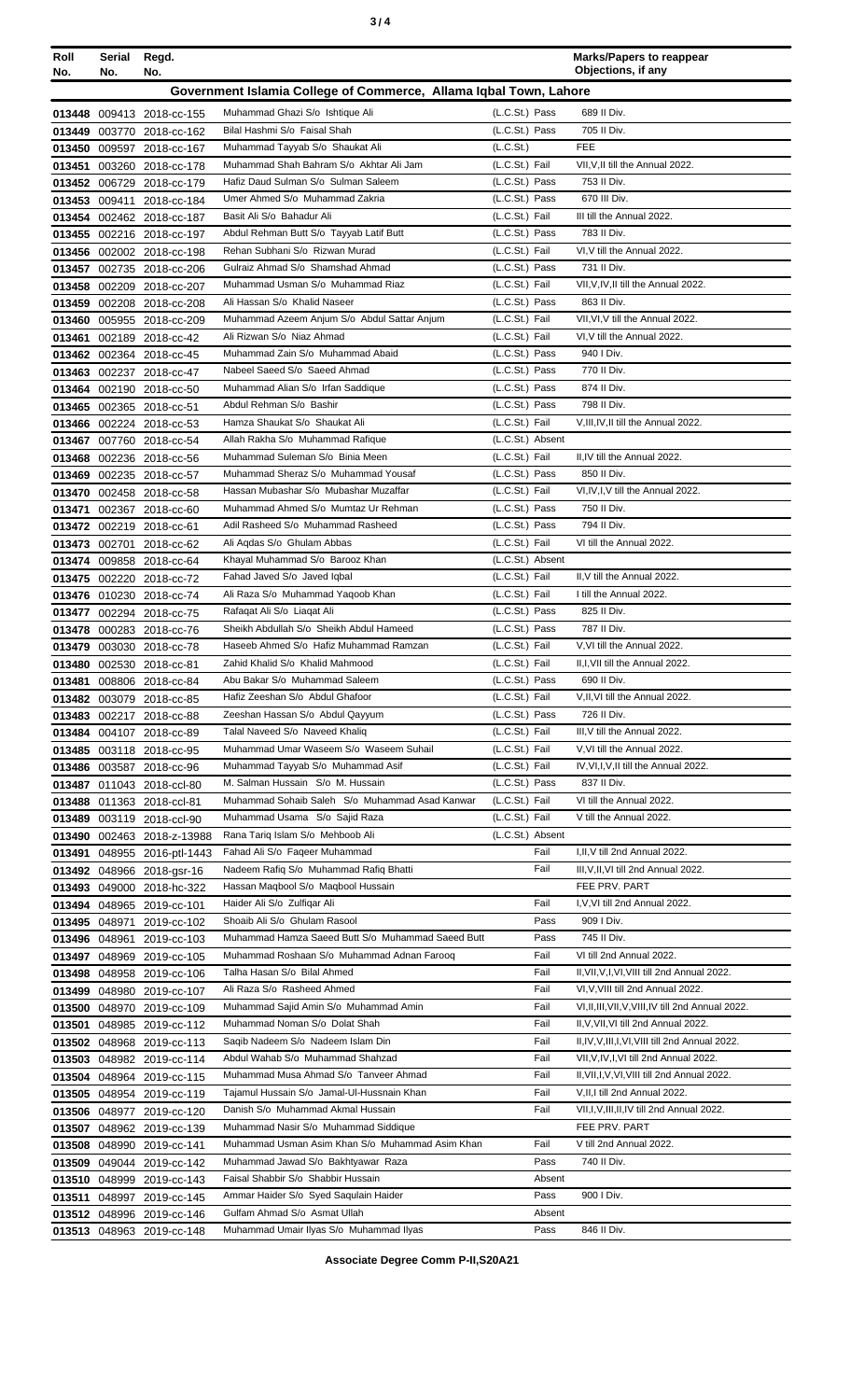|--|--|

| Roll   | Serial<br>No. | Regd.<br>No.              |                                                                   |        | <b>Marks/Papers to reappear</b><br>Objections, if any |
|--------|---------------|---------------------------|-------------------------------------------------------------------|--------|-------------------------------------------------------|
| No.    |               |                           | Government Islamia College of Commerce, Allama Iqbal Town, Lahore |        |                                                       |
|        | 013514 048981 | 2019-cc-149               | Ahmer Ashfaq S/o Ashfaq Ahmed                                     |        | R.L PART-I                                            |
|        | 013515 048998 | 2019-cc-150               | Ameer Hamza S/o Muhammad Ramzan                                   | Fail   | II, VII, III till 2nd Annual 2022.                    |
|        |               | 013516 048992 2019-cc-151 | Usman Ali S/o Khalid Mehmood                                      | Fail   | II.III till 2nd Annual 2022.                          |
| 013517 |               | 048979 2019-cc-152        | Muhammad Shamsher Ali S/o Khalil Hussain                          | Fail   | II.VII till 2nd Annual 2022.                          |
| 013518 |               | 048993 2019-cc-153        | Syed Ali Sammer S/o Syed Zafar Ali Shah                           | Fail   | I, III, V till 2nd Annual 2022.                       |
|        |               | 013519 048976 2019-cc-154 | Talha Munir S/o Muhammad Munir                                    | Fail   | VII, V till 2nd Annual 2022.                          |
|        |               | 013520 048987 2019-cc-155 | Abu Sufian S/o Muhammad Fiaz                                      | Absent |                                                       |
| 013521 |               | 048988 2019-cc-156        | Ameer Hamza S/o Mukhtar Ahmad                                     | Absent |                                                       |
|        |               | 013522 049043 2019-cc-157 | Naveed Aslam S/o Muhammad Aslam                                   |        | <b>FEE</b>                                            |
|        |               | 013523 048989 2019-cc-161 | Ammad Tariq S/o Malik Tariq Mehmood                               | Absent |                                                       |
|        |               | 013524 048991 2019-cc-162 | Muhammad Waqar Javed S/o Muhammad Javed Anjum                     | Fail   | V, IV till 2nd Annual 2022.                           |
|        |               | 013525 048956 2019-cc-163 | Qais Muhammad Irfan S/o Rehman Muhammad Ishaq<br>Qureshi          | Fail   | VI, IV, VII, V, II till 2nd Annual 2022.              |
|        |               | 013526 048957 2019-cc-166 | Muhammad Sajid S/o Muhammad Javed                                 | Fail   | V, II, IV till 2nd Annual 2022.                       |
| 013527 |               | 049005 2019-cc-168        | Muhammad Basit S/o Amjad Pervaiz                                  | Fail   | I, IV, VII, II, V, III till 2nd Annual 2022.          |
|        |               | 013528 049045 2019-cc-169 | Shahid Altaf S/o Altaf Hussain                                    | Fail   | I, IV, VIII, II, V till 2nd Annual 2022.              |
| 013529 |               | 049006 2019-cc-170        | Abdul Rehman Masood S/o Masood Ahmed Sheikh                       | Absent |                                                       |
|        |               | 013530 049001 2019-cc-171 | Muhammad Imran S/o Abdul Razzaq                                   | Pass   | 728 II Div.                                           |
| 013531 |               | 049002 2019-cc-172        | Muhammad Farooq Rahim S/o Fazal Rahim                             | Fail   | III, II till 2nd Annual 2022.                         |
|        |               | 013532 049004 2019-cc-173 | Muhammad Salman S/o Shoukat Ali                                   | Fail   | III, II, V, IV till 2nd Annual 2022.                  |
|        |               | 013533 048994 2019-cc-175 | Muhammad Numan Munir S/o Munir Ahmad                              | Absent |                                                       |
|        |               | 013534 049003 2019-cc-177 | Muhammad Anas Alam S/o Alam Hussain                               | Fail   | II, V, I, IV, VI till 2nd Annual 2022.                |
|        |               | 013535 048975 2019-cc-178 | Muhammad Usama Aslam S/o Muhammad Aslam                           | Fail   | VII, I, II, IV till 2nd Annual 2022.                  |
|        |               | 013536 048995 2019-cc-185 | Muhammad Shayan Malik S/o Abdul Manan Heera                       | Fail   | II, VIII, VII till 2nd Annual 2022.                   |
|        |               | 013537 049042 2019-cc-190 | Muhammad Umar S/o Ahmad Bakhsh                                    | Fail   | II, VI till 2nd Annual 2022.                          |
|        |               | 013538 048972 2019-cc-88  | Muhammad Talha Afzaal S/o Muhammad Afzaal                         | Fail   | III, I, VI till 2nd Annual 2022.                      |
|        |               | 013539 048960 2019-cc-89  | Abid Ali S/o Muhammad Saddique                                    | Absent |                                                       |
| 013540 |               | 048984 2019-cc-90         | Mubassir Khan S/o Munir Khan                                      |        | FEE PRV. PART                                         |
| 013541 |               | 048978 2019-cc-92         | Muhammad Abdullah S/o Malik Muhammad Ismail                       | Fail   | II, I, VII till 2nd Annual 2022.                      |
|        |               | 013542 048983 2019-cc-93  | Rana Daud S/o Babar Ali                                           | Fail   | VII till 2nd Annual 2022.                             |
|        |               | 013543 048986 2019-cc-94  | Abdul Raheem S/o Muhammad Waheed                                  | Pass   | 805 II Div.                                           |
|        |               | 013544 048973 2019-cc-96  | Muez Ali S/o Akhlag Hussain Abid                                  | Fail   | VIII till 2nd Annual 2022.                            |
|        |               | 013545 048959 2019-cc-97  | Muhammad Junaid S/o Muhammad Asif                                 | Fail   | V, VII, II, VIII, III, VI till 2nd Annual 2022.       |
|        |               | 013546 048967 2019-cc-98  | Muhammad Yousaf S/o Basharat Hussain                              | Fail   | VII, VIII till 2nd Annual 2022.                       |
|        |               | 013547 049038 2019-cc-99  | Farhan Ali S/o Tanveer Hussain                                    |        | FEE PRV. PART                                         |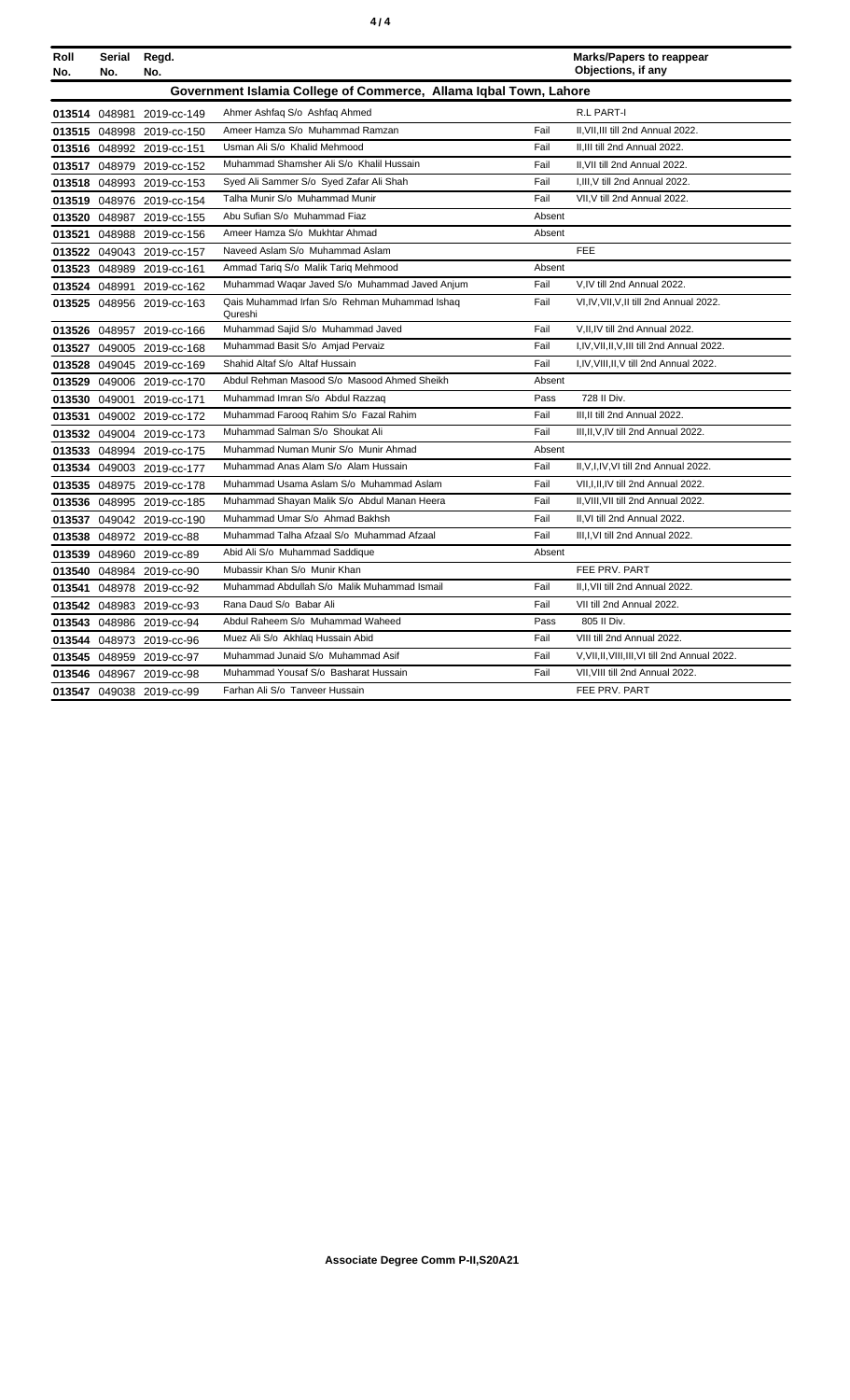| í<br>٠ |
|--------|
|--------|

| Roll   | Serial | Regd.                                                    |                                                                                    |                                  | <b>Marks/Papers to reappear</b><br>Objections, if any                               |
|--------|--------|----------------------------------------------------------|------------------------------------------------------------------------------------|----------------------------------|-------------------------------------------------------------------------------------|
| No.    | No.    | No.                                                      |                                                                                    |                                  |                                                                                     |
|        |        |                                                          | Government College of Commerce, Allama Iqbal Town, Lahore                          |                                  |                                                                                     |
|        |        | 004931 001571 2018-ccl-114                               | Khadija Majeed D/o Abdul Majeed                                                    | (L.C.S <sub>t</sub> )            | <b>FEE</b>                                                                          |
|        |        | 004932 006547 2018-ccl-52                                | Warda Waqar D/o Mirza Waqar Ahmad                                                  | (L.C.St.) Pass<br>(L.C.St.) Pass | 715 II Div.<br>771 II Div.                                                          |
|        |        | 004933 007092 2018-ccl-56                                | Iqra Ijaz D/o Muhammad Ijaz                                                        |                                  |                                                                                     |
|        |        | 004934 059729 2019-ccl-101                               | Eesha Sohail D/o Muhammad Sohail Akhtar<br>Kiran Naeem D/o Muhammad Naeem          | Fail                             | IV till 2nd Annual 2022.<br>FEE PRV. PART, R.L PART-I                               |
|        |        | 004935 059721 2019-ccl-102<br>004936 059706 2019-ccl-42  | Sidra Ramzan D/o Muhammad Ramzan                                                   | Pass                             | 790 II Div.                                                                         |
|        |        | 004937 059707 2019-ccl-43                                | Sahar Ali D/o Ahmad Ali                                                            | Fail                             | V, IV till 2nd Annual 2022.                                                         |
|        |        | 004938 059708 2019-ccl-44                                | Sania Shahzad D/o Sheikh Shahzad Ali                                               | Pass                             | 820 II Div.                                                                         |
|        |        | 004939 059709 2019-ccl-47                                | Ayesha Riaz D/o Muhammad Riaz                                                      | Fail                             | III, I, IV, V till 2nd Annual 2022.                                                 |
|        |        | 004940 059710 2019-ccl-49                                | Sehar Amin D/o Muhammad Amin                                                       | Fail                             | II, VIII, V, VII, I, III, IV till 2nd Annual 2022.                                  |
|        |        | 004941 059713 2019-ccl-54                                | Ayesha D/o Muhammad Ameen                                                          | Absent                           |                                                                                     |
|        |        | 004942 059714 2019-ccl-55                                | Hafiza Ume Sumiya D/o Asif Rasheed                                                 | Fail                             | I, VII, VI, V, IV, III till 2nd Annual 2022.                                        |
|        |        | 004943 059725 2019-ccl-71                                | Sidra Ashraf D/o Muhammad Ashraf                                                   | Fail                             | V till 2nd Annual 2022.                                                             |
|        |        | 004944 059726 2019-ccl-72                                | Tehreem Fatima D/o Muhammad Mansha                                                 | Pass                             | 814 II Div.                                                                         |
|        |        | 004945 059728 2019-ccl-74                                | Saman Saeed D/o Nadeem Ahmed                                                       | Fail                             | II, VI, I, VII, V, IV till 2nd Annual 2022.                                         |
|        |        | 004946 059727 2019-ccl-90                                | Maira Muhammad Hussain D/o Muhammad Hussain                                        | Fail                             | V till 2nd Annual 2022.                                                             |
|        |        | 009833 011378 2014-pfl-73                                | Syed Jawad Saleh S/o Syed Iltaf Naeem                                              | (L.C.St.) Fail                   |                                                                                     |
|        |        | 009834 007352 2018-ccl-124                               | Qaisar Jamal S/o Qari Muhammad Jamal                                               | (L.C.St.) Fail                   | V, II till the Annual 2022.                                                         |
|        |        | 009835 002386 2018-ccl-59                                | Muhammad Zeeshan Akhtar S/o Akhtar Ali                                             | (L.C.St.) Pass                   | 816 II Div.                                                                         |
|        |        | 009836 003960 2018-ccl-60                                | Saboor Anwar S/o Muhammad Anwar                                                    | (L.C.St.) Pass                   | 857 II Div.                                                                         |
|        |        | 009837 002361 2018-ccl-61                                | Attiq-Ur-Rehman S/o Abdul Latif                                                    | (L.C.St.) Pass                   | 809 II Div.                                                                         |
|        |        | 009838 002383 2018-ccl-62                                | Rehman Mehmood S/o Mehmood Ahmad                                                   | (L.C.St.) Pass                   | 825 II Div.                                                                         |
|        |        | 009839 008561 2018-ccl-63                                | Muhammad Salman Anjum S/o Muhammad Ishtiaq                                         | (L.C.St.) Pass                   | 797 II Div.                                                                         |
|        |        | 009840 002374 2018-ccl-64                                | Farhan Kausar Chaudhary S/o Muhammad Kausar                                        | (L.C.St.) Pass                   | 794 II Div.                                                                         |
| 009841 |        | 002384 2018-ccl-66                                       | Muhammad Usman S/o Muhammad Sarwar                                                 | (L.C.St.) Pass                   | 847 II Div.                                                                         |
|        |        | 009842 002385 2018-ccl-67                                | Rana Muhammad Waseem S/o Muhammad Ali                                              | (L.C.St.) Pass                   | 818 II Div.                                                                         |
|        |        | 009843 002445 2018-ccl-82                                | Khawaja Muhammad Shoaib S/o Khwaja Muhammad Younis(L.C.St.) Fail                   |                                  | V till the Annual 2022.                                                             |
|        |        | 009844 002387 2018-ccl-83                                | Aizaz Rafique S/o Muhammad Rafique                                                 | (L.C.St.) Pass                   | 749 II Div.                                                                         |
|        |        | 009845 002366 2018-ccl-85                                | Ali Zeeshan S/o Abdul Rasheed                                                      | (L.C.St.) Pass                   | 781 II Div.                                                                         |
|        |        | 009846 002373 2018-ccl-88                                | Rafaqat Ali S/o Liaqat Ali                                                         | (L.C.St.) Fail                   | VII, VI till the Annual 2022.                                                       |
|        |        | 013548 059734 2018-ccl-8                                 | Ubaid Ur Rehman Talha S/o Ijaz Hussain<br>Muhammad Subhan S/o Ch. Ahmad Hussain    | Fail<br>Fail                     | II, V, VII, I, IV till 2nd Annual 2022.<br>VII, III, VIII, IV till 2nd Annual 2022. |
|        |        | 013549 059746 2019-ccl-104<br>013550 059733 2019-ccl-107 | Muhammad Awais S/o Rahmet Ali                                                      | Pass                             | 756 II Div.                                                                         |
|        |        | 013551 059745 2019-ccl-109                               | Fizan Haidar S/o Javeed Iqbal                                                      | Fail                             | VII till 2nd Annual 2022.                                                           |
|        |        | 013552 059715 2019-ccl-56                                | Syed Fazal Abbas Kirmani S/o Syed Ghulam Abbas Shah                                | Fail                             | I till 2nd Annual 2022.                                                             |
|        |        |                                                          | Kirmani                                                                            |                                  |                                                                                     |
|        |        | 013553 059716 2019-ccl-57                                | Muhammad Bilal S/o Muhammad Azhar                                                  | Pass                             | 836 II Div.                                                                         |
|        |        | 013554 059717 2019-ccl-58                                | Nouman Sattar Araien S/o Abdul Sattar                                              | Fail                             | VII, II till 2nd Annual 2022.                                                       |
|        |        | 013555 059718 2019-ccl-61                                | Hafiz Sikander Mustafa S/o Ghulam Mustafa Shaheen<br>Ahmad Raza S/o Khalid Mehmood | Fail                             | II, III till 2nd Annual 2022.                                                       |
|        |        | 013556 059719 2019-ccl-62                                | Numan Ashraf S/o Ashraf Ali                                                        | Absent<br>Fail                   | V, VII, III till 2nd Annual 2022.                                                   |
|        |        | 013557 059720 2019-ccl-63<br>013558 059722 2019-ccl-66   | Shehrooze Ali S/o Muhammad Saddique                                                | Fail                             | VII till 2nd Annual 2022.                                                           |
|        |        | 013559 059723 2019-ccl-67                                | Awais Rahman S/o Abdul Rahman                                                      | Fail                             | IV, VII, I, III, II till 2nd Annual 2022.                                           |
|        |        | 013560 059724 2019-ccl-69                                | Syed Zulgar Nain Haider S/o Haider Abbas                                           | Fail                             | III, IV, VII, II, V, I till 2nd Annual 2022.                                        |
| 013561 |        | 059732 2019-ccl-75                                       | Muhammad Hanzla S/o Muhammad Yaseen                                                | Fail                             | V, VI, II, VII till 2nd Annual 2022.                                                |
|        |        | 013562 059731 2019-ccl-76                                | Muhammad Nazim S/o Shah Muhammad                                                   | Fail                             | V, VII till 2nd Annual 2022.                                                        |
|        |        | 013563 059735 2019-ccl-79                                | Qaiser Ur Rehman S/o Ghulam Muhammad                                               | Fail                             | VII, III till 2nd Annual 2022.                                                      |
|        |        | 013564 059747 2019-ccl-80                                | Muhammad Akhlaq S/o Muhammad Shafique                                              | Fail                             | V, III, IV, I, II, VII till 2nd Annual 2022.                                        |
|        |        | 013565 059737 2019-ccl-81                                | Murad UI Hassan Rathore S/o Safi Ud Din Rathore                                    | Fail                             | II, V, III till 2nd Annual 2022.                                                    |
|        |        | 013566 059730 2019-ccl-83                                | Ali Raza S/o Dur Muhammad                                                          | Fail                             | IV, III, VII, II till 2nd Annual 2022.                                              |
|        |        | 013567 059738 2019-ccl-92                                | Murtaza Syed Ali S/o Syed Ali Qunber                                               | Pass                             | 837 II Div.                                                                         |
|        |        | 013568 059739 2019-ccl-93                                | Muhammad Umar Amjad S/o Amjad Ali                                                  | Fail                             | V,I till 2nd Annual 2022.                                                           |
|        |        | 013569 059740 2019-ccl-94                                | Muhammad Usman S/o Muhammad Zaman                                                  | Fail                             | I, VI, VII, V till 2nd Annual 2022.                                                 |
|        |        | 013570 059741 2019-ccl-95                                | Asad Khan S/o Muhammad Tasleem                                                     | Pass                             | 813 II Div.                                                                         |
| 013571 |        | 059742 2019-ccl-96                                       | Ghulam Qadir S/o Shoukat Ali                                                       |                                  | R.L PART-I                                                                          |
|        |        | 013572 059743 2019-ccl-97                                | Arbaz Ali S/o Zia Arif                                                             | Fail                             | IV, VI, V, III, VII, I, II till 2nd Annual 2022.                                    |
|        |        | 013573 059744 2019-ccl-98                                | Syed Zain Haider Zaidi S/o Syed Irshad Haider Zaidi                                | Fail                             | VIII till 2nd Annual 2022.                                                          |
|        |        | 014105 004325 2018-ccl-79                                | Afzaal Ahmad S/o Muhammad Tufail                                                   | (L.C.St.) Pass                   | 794 II Div.                                                                         |
|        |        | 018876 059736 2018-ubi-17                                | Muhammad Armaghan Rana S/o Rana Javed                                              | Fail                             | VIII, V, VI, VII till 2nd Annual 2022.                                              |
|        |        | 019039 002531 2018-cc-173                                | Iram Amin D/o Muhammad Amin Sajid                                                  | (L.C.St.) Fail                   | V, VI till the Annual 2022.                                                         |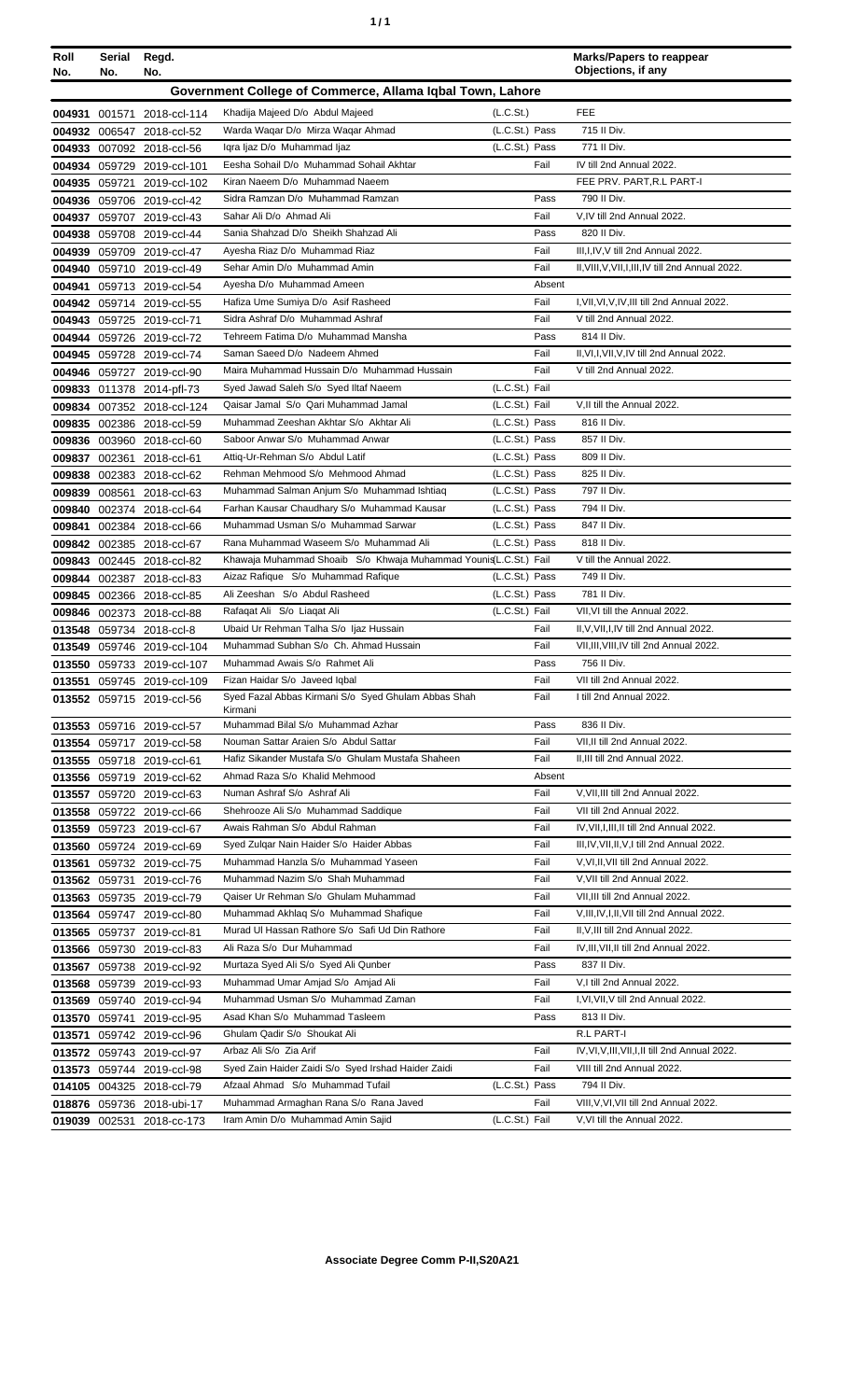| ٠ | i<br>۰.<br>۰.<br>× |
|---|--------------------|
|   |                    |

| Roll<br>No.      | Serial<br>No. | Regd.<br>No.                                          |                                                                                |                                  | <b>Marks/Papers to reappear</b><br>Objections, if any             |
|------------------|---------------|-------------------------------------------------------|--------------------------------------------------------------------------------|----------------------------------|-------------------------------------------------------------------|
|                  |               |                                                       | Punjab College of Commerce, 29-Noon Avenue, Lahore                             |                                  |                                                                   |
|                  |               |                                                       |                                                                                |                                  |                                                                   |
|                  |               | 004947 005417 2016-hc-264                             | Zunaira Parvez D/o Muhammad Parvez<br>Talia Qaiser D/o Qaiswer Mehmood         | (L.C.St.) Fail                   | V till the Annual 2022.<br>V,I, VI till the Annual 2022.          |
|                  |               | 004948 000816 2016-pbl-57<br>004949 003987 2017-ccp-8 | Nida Hanif D/o Muhammad Hanif                                                  | (L.C.St.) Fail<br>(L.C.St.) Fail |                                                                   |
| 004950           |               | 001099 2017-ptl-696                                   | Aiman Ayub D/o Ayub Ahmad Khan                                                 | (L.C.St.) Pass                   | 811 II Div.                                                       |
| 004951           |               | 011822 2018-ccp-11                                    | Shafaq Faisal D/o Faisal Hussain                                               | (L.C.St.) Pass                   | 726 II Div.                                                       |
|                  |               | 004952 004125 2018-ccp-113                            | Javeria Tofique D/o Malik Muhammad Tofique                                     | (L.C.St.) Fail                   | VII, V, VI till the Annual 2022.                                  |
|                  |               | 004953 004398 2018-ccp-122                            | Jannat Muzafer Awan D/o Malik Muzafer Bashir Awan                              | (L.C.St.) Pass                   | 849 II Div.                                                       |
|                  |               | 004954 001650 2018-ccp-126                            | Syeda Rida Fatima Gardezi D/o Syed Nasir Abbas Gardezi                         | (L.C.St.) Pass                   | 791 II Div.                                                       |
|                  |               | 004955 003623 2018-ccp-127                            | Saba Barkhurdar D/o Muhammad Barkhurdar                                        | (L.C.St.) Fail                   | V till the Annual 2022.                                           |
| 004956           |               | 001152 2018-ccp-131                                   | Arisha Chaudhry D/o Ch. Zaka Ullah                                             | (L.C.St.) Fail                   | V, IV till the Annual 2022.                                       |
| 004957           |               | 001670 2018-ccp-132                                   | Khadija Habib Zubairi D/o Habib-Ur-Rahman Zubairi                              | (L.C.St.) Pass                   | 749 II Div.                                                       |
| 004958           |               | 004925 2018-ccp-134                                   | Sundas Khokhar D/o Sarwar Ali                                                  | (L.C.St.) Fail                   | VI,I till the Annual 2022.                                        |
| 004959           |               | 001729 2018-ccp-144                                   | Marwa Shehzad D/o Shehzad Anwer                                                | (L.C.St.) Pass                   | 740 II Div.                                                       |
| 004960           |               | 000506 2018-ccp-153                                   | Areej Fatima D/o Shabbir Hussain                                               | (L.C.St.) Pass                   | 743 II Div.                                                       |
| 004961           |               | 005949 2018-ccp-164                                   | Anum Muhammad Iqbal D/o Muhammad Iqbal                                         | (L.C.St.) Fail                   | VI till the Annual 2022.                                          |
| 004962           |               | 000511 2018-ccp-20                                    | Khifza D/o Zafar Ullah                                                         | (L.C.St.) Pass                   | 768 II Div.                                                       |
| 004963           |               | 000966 2018-ccp-248                                   | Rabia D/o Muhammad Mansha                                                      | (L.C.St.) Fail                   | VI till the Annual 2022.                                          |
| 004964           |               | 000729 2018-ccp-249                                   | Nigar Bilal D/o Muhammad Bilal                                                 | (L.C.St.) Fail                   | VI till the Annual 2022.                                          |
|                  |               | 004965 002697 2018-ccp-251                            | Igra Bashir D/o Muhammad Bashir                                                | (L.C.St.) Fail                   | II, VII, IV till the Annual 2022.                                 |
| 004966           |               | 002733 2018-ccp-255                                   | Sania Bibi D/o Faqeer Muhammad                                                 | (L.C.St.) Pass                   | 798 II Div.                                                       |
| 004967           |               | 004544 2018-ccp-264                                   | Laiba D/o Allah Rakha                                                          | (L.C.St.) Pass                   | 823 II Div.                                                       |
| 004968           |               | 004287 2018-ccp-278                                   | Haleema Shoaib D/o Shoaib Dawood Sheikh<br>Noor Siddig D/o Muhammad Siddig     | (L.C.St.) Fail<br>(L.C.St.) Fail | I, VII, V till the Annual 2022.<br>I, V, VI till the Annual 2022. |
|                  |               | 004969 002363 2018-ccp-281                            | Javeria Najmee D/o Nezam Uddin                                                 | (L.C.St.)                        | <b>FEE</b>                                                        |
|                  |               | 004970 005515 2018-ccp-32                             | Namera D/o Muhammad Azeem                                                      | (L.C.St.) Pass                   | 945   Div.                                                        |
| 004971           |               | 006632 2018-ccp-33<br>004972 008239 2018-ccp-36       | Kiran Shahzadi D/o Riasat Ali                                                  | (L.C.St.) Pass                   | 885 II Div.                                                       |
|                  |               | 004973 008503 2018-ccp-39                             | Rafia Aziz D/o Habib-Ur-Rehman                                                 | (L.C.St.) Pass                   | 712 II Div.                                                       |
|                  |               | 004974 005335 2018-ccp-43                             | Zoya Ahmad D/o Iqbal Ahmad                                                     | (L.C.St.) Fail                   | I.VI till 2nd Annual 2022.                                        |
|                  |               | 004975 006645 2018-ccp-45                             | Komal Shahzadi D/o Muhammad Rasheed                                            | (L.C.St.) Fail                   | V, VI, VII, I till the Annual 2022.                               |
|                  |               | 004976 006529 2018-ccp-46                             | Tania Saleem D/o Muhammad Saleem                                               | (L.C.St.) Pass                   | 844 II Div.                                                       |
|                  |               | 004977 004849 2018-ccp-48                             | Hira Masoom D/o Masoom Hussain Shah                                            | (L.C.St.)                        | FEE                                                               |
|                  |               | 004978 008232 2018-ccp-51                             | Aimen Zeeshan Ali D/o Zeeshan Ali Sheikh                                       | (L.C.St.) Fail                   | II,I till the Annual 2022.                                        |
|                  |               | 004979 005935 2018-ccp-56                             | Ayesha Butt D/o Mubasher Siddique Butt                                         | (L.C.St.) Fail                   | IV, V till the Annual 2022.                                       |
|                  |               | 004980 006588 2018-ccp-57                             | Abeera Bilal D/o Muhammad Bilal Butt                                           | (L.C.St.) Fail                   | IV, II, VI, V till the Annual 2022.                               |
| 004981           |               | 002469 2018-ccp-59                                    | Huda D/o Zakir Hussain                                                         | (L.C.St.) Pass                   | 773 II Div.                                                       |
| 004982           |               | 009175 2018-ccp-61                                    | Laiba Aftab D/o Rana Aftab Subhani                                             | (L.C.St.) Fail                   | V, VI till the Annual 2022.                                       |
| 004983           |               | 004790 2018-ccp-62                                    | Mashal Nisar D/o Nisar Ahmed                                                   | (L.C.St.) Fail                   | VII, V, IV till the Annual 2022.                                  |
|                  |               | 004984 002475 2018-ccp-68                             | Sobia Jabbar D/o Abdul Jabbar                                                  | (L.C.St.) Fail                   | V till the Annual 2022.                                           |
|                  |               | 004985 004695 2018-ccp-69                             | Zara Azhar D/o Azhar Aziz                                                      | (L.C.St.) Fail                   | VI till the Annual 2022.                                          |
|                  |               | 004986 000162 2018-cpc-16                             | Meshaim Haider D/o Ghulam Haider                                               | (L.C.St.) Pass                   | 812 II Div.                                                       |
|                  |               | 004987 001088 2018-pfl-56                             | Neelam Ashfaq D/o Ashfaq Masih                                                 | (L.C.St.) Fail                   | VI till the Annual 2022.                                          |
|                  |               | 004988 002998 2018-pfl-60                             | Saleha Kamran D/o Muhammad Hameed Kamran<br>Aagsa Ahmed D/o Ahmed Ullah Magrey | (L.C.St.) Fail<br>(L.C.St.) Pass | V, VI till the Annual 2022.<br>784 II Div.                        |
|                  |               | 004989 003000 2018-pfl-73                             | Laiba Sattar D/o Abdul Sattar Awan                                             | (L.C.St.) Pass                   | 730 II Div.                                                       |
| 004990<br>004991 |               | 009099 2018-ptl-888<br>062723 2018-swl-293            | Um - E- Habiba D/o Asif Ali Qurashi                                            | Absent                           |                                                                   |
| 005040           |               | 062704 2018-gkn-96                                    | Sidra Riaz D/o Riaz Ahmed                                                      | Fail                             | I till 2nd Annual 2022.                                           |
| 005041           |               | 062724 2019-ccp-1                                     | Azeem Asghar D/o Muhammad Asghar                                               | Fail                             | VII, V till 2nd Annual 2022.                                      |
|                  |               | 005042 062798 2019-ccp-10                             | Hina Naseer D/o Naseer Ahmed                                                   | Fail                             | VI, V till 2nd Annual 2022.                                       |
|                  |               | 005043 062877 2019-ccp-11                             | Aiza Batool D/o Musawar Hussain                                                | Pass                             | 839 II Div.                                                       |
|                  |               | 005044 062799 2019-ccp-12                             | Farwa Shoukat D/o Chaudary Shoukat Ali                                         | Fail                             | VII, V till 2nd Annual 2022.                                      |
|                  |               | 005045 062860 2019-ccp-13                             | Qaisra Maham D/o Muhammad Aslam                                                | Fail                             | VII, VI, I till 2nd Annual 2022.                                  |
|                  |               | 005046 062729 2019-ccp-14                             | Neha Ali D/o Muhammad Rashid                                                   | Pass                             | 956 I Div.                                                        |
|                  |               | 005047 062687 2019-ccp-154                            | Misbah Nizam Ul Din D/o Nizam Ul Din                                           | Pass                             | 791 II Div.                                                       |
|                  |               | 005048 062694 2019-ccp-155                            | Shahr Bano D/o Shabbir Hussain                                                 | Pass                             | 961   Div.                                                        |
|                  |               | 005049 062693 2019-ccp-158                            | Aqsa Fatima D/o Asif Ali                                                       | Pass                             | 954 I Div.                                                        |
|                  | 005050 062691 | 2019-ccp-159                                          | Aliza D/o Noor Ahmad                                                           | Fail                             | VI, V till 2nd Annual 2022.                                       |
| 005051           |               | 062685 2019-ccp-160                                   | Khansa Saddique D/o Muhammad Saddique                                          | Fail                             | VI, VII till 2nd Annual 2022.                                     |
|                  |               | 005052 062684 2019-ccp-162                            | Tayyaba D/o Fiyyaz Ahmad                                                       | Pass                             | 925 I Div.                                                        |
|                  |               | 005053 062686 2019-ccp-163                            | Muqaddas Ashiq D/o Muhammad Ashiq                                              | Fail                             | IV, VII, VI till 2nd Annual 2022.                                 |
| 005054           |               | 062688 2019-ccp-164                                   | Khansa Khalid D/o Muhammad Khalid                                              | Fail                             | VII till 2nd Annual 2022.                                         |
| 005055           |               | 062699 2019-ccp-165                                   | Saira Qurban D/o Qurban Ali                                                    | Pass                             | 926   Div.                                                        |
|                  |               | 005056 062690 2019-ccp-166                            | Selvia Parveez D/o Parveez Masih                                               | Pass                             | 870 II Div.                                                       |
|                  |               | 005057 062695 2019-ccp-167                            | Ayesha Shabbir D/o Shabbir Hussain                                             | Pass                             | 949 I Div.                                                        |
|                  |               | 005058 062689 2019-ccp-168                            | Sadia Perveen D/o Muhammad Yousaf                                              | Pass                             | 815 II Div.                                                       |
|                  |               | 005059 062692 2019-ccp-169                            | Zainab Khan D/o Sami Ullah Khan<br>Sidra Nizam Ul Din D/o Nizam Ul Din         | Pass<br>Fail                     | 894 II Div.<br>I, V, VI, VII, III till 2nd Annual 2022.           |
|                  |               | 005060 062683 2019-ccp-170                            |                                                                                |                                  |                                                                   |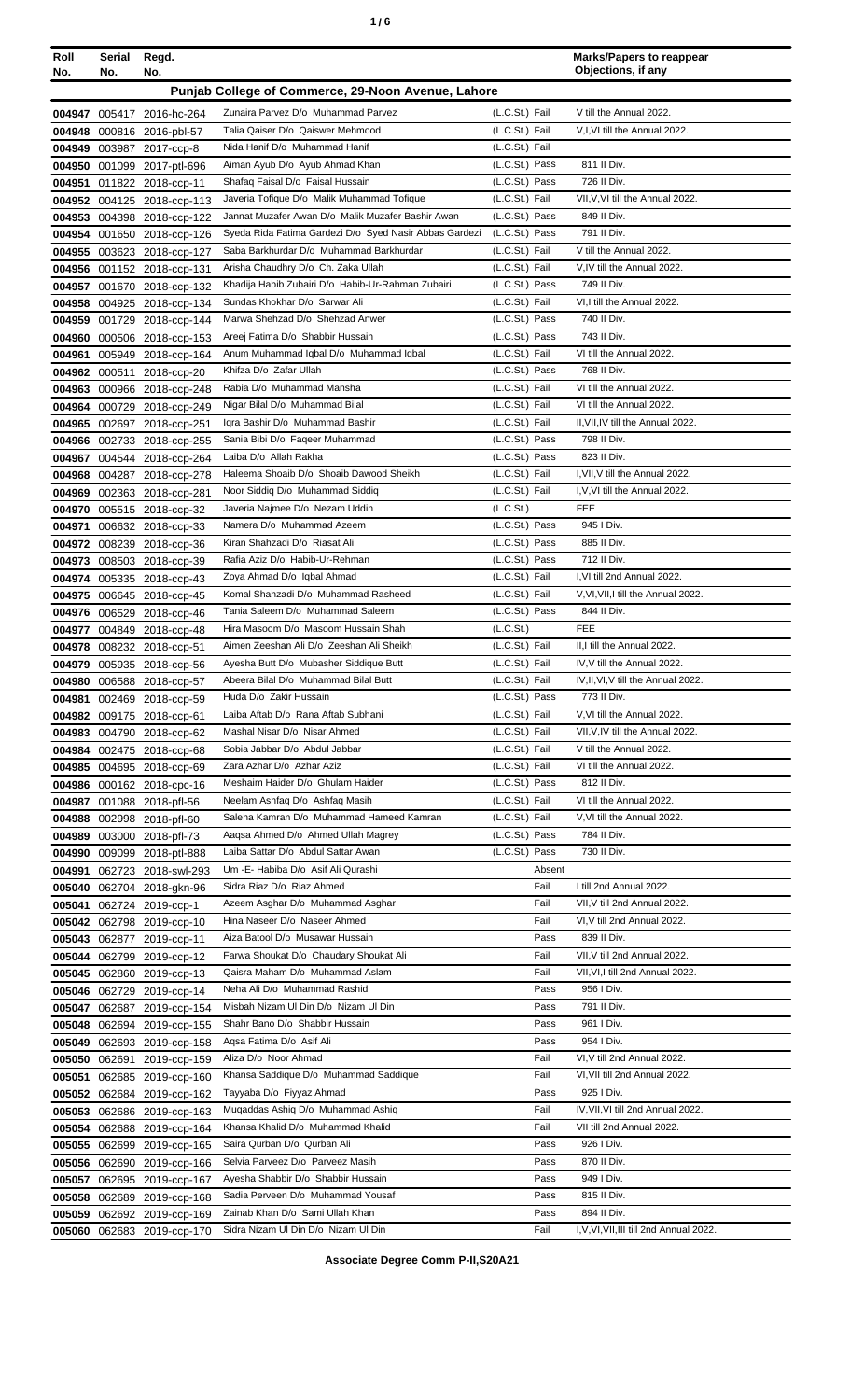| Roll<br>No. | Serial<br>No. | Regd.<br>No.                                             |                                                                                   |              | <b>Marks/Papers to reappear</b><br>Objections, if any                     |
|-------------|---------------|----------------------------------------------------------|-----------------------------------------------------------------------------------|--------------|---------------------------------------------------------------------------|
|             |               |                                                          | Punjab College of Commerce, 29-Noon Avenue, Lahore                                |              |                                                                           |
|             |               | 005061 062804 2019-ccp-172                               | Sana Shabbir D/o Shabbir Ahmad                                                    | Pass         | 937   Div.                                                                |
|             |               | 005062 062827 2019-ccp-174                               | Khadija-Tul-Kubra D/o Mujahid Hussain                                             | Pass         | 838 II Div.                                                               |
|             |               | 005063 062790 2019-ccp-175                               | Midhat Faraz Siddiqui D/o Muhammad Faraz Siddiqui                                 |              | R.L PART-I                                                                |
|             |               | 005064 062792 2019-ccp-176                               | Arooj Anjum D/o Anjum Riaz                                                        |              | R.L PART-I                                                                |
|             |               | 005065 062794 2019-ccp-182                               | Hiba Sajjad D/o Sajjad Ahmad                                                      | Fail         | I.VII.VI till 2nd Annual 2022.                                            |
|             |               | 005066 062875 2019-ccp-186                               | Sayyada Minahil Fatima D/o Sayyad Arshad Mahmood<br>Gul-E-Kalsoom D/o Fazal Abbas | Fail<br>Fail | V,I,VI till 2nd Annual 2022.<br>V, VII till 2nd Annual 2022.              |
|             |               | 005067 062881 2019-ccp-187                               | Hafsa Asad D/o Asad Ali                                                           | Fail         | VI till 2nd Annual 2022.                                                  |
| 005069      |               | 005068 062727 2019-ccp-188<br>062835 2019-ccp-19         | Noor Fatima D/o Toheed Ahmed Butt                                                 | Fail         | II, V till 2nd Annual 2022.                                               |
| 005070      |               | 062872 2019-ccp-191                                      | Ayesha Fatima D/o Suba Khan                                                       | Fail         | VI till 2nd Annual 2022.                                                  |
| 005071      |               | 062795 2019-ccp-192                                      | Sidra Fareed D/o Ghulam Fareed                                                    | Pass         | 801 II Div.                                                               |
|             |               | 005072 062757 2019-ccp-199                               | Areesha Sohail D/o Sohail Akhtar                                                  | Pass         | 1117   Div.                                                               |
|             |               | 005073 062728 2019-ccp-2                                 | Herman D/o Muhammad Salahuddin                                                    | Pass         | 1040 I Div.                                                               |
|             |               | 005074 062829 2019-ccp-200                               | Farwa Hamid D/o Muhammad Hamid                                                    | Fail         | I, V, VIII, VI till 2nd Annual 2022.                                      |
|             |               | 005075 062760 2019-ccp-201                               | Rubab D/o Javed Hussain                                                           | Pass         | 1081   Div.                                                               |
|             | 005076 062761 | 2019-ccp-203                                             | Syeda Kanwal Zahra D/o Akhtar Ali Shah                                            | Fail         | V,I, VI till 2nd Annual 2022.                                             |
| 005077      |               | 062813 2019-ccp-204                                      | Mariam Salman D/o Khawaja Salman Qadir                                            | Fail         | II, VI, V till 2nd Annual 2022.                                           |
| 005078      |               | 062814 2019-ccp-205                                      | Igra Riaz Dar D/o Riaz Ahmed Dar                                                  | Pass         | 942   Div.                                                                |
| 005079      |               | 062762 2019-ccp-206                                      | Mahnoor Aftab D/o Muhammad Aftab                                                  | Fail         | V, III, VII, VI till 2nd Annual 2022.                                     |
| 005080      |               | 062763 2019-ccp-208                                      | Sabina Ali D/o Mian Hussain Ali                                                   | Fail         | V, III till 2nd Annual 2022.                                              |
|             |               | 005081 062786 2019-ccp-209                               | Ayesha Ijaz D/o Muhammad Ijaz                                                     | Pass         | 873 II Div.                                                               |
|             |               | 005082 062787 2019-ccp-210                               | Daniyah Jabeen D/o Babar Munir                                                    | Pass         | 889 II Div.                                                               |
|             |               | 005083 062831 2019-ccp-212                               | Javeria Abbas D/o Muhammad Abbas                                                  | Pass         | 702 II Div.                                                               |
|             |               | 005084 062789 2019-ccp-214                               | Fizza Rasheed D/o Abdul Rasheed<br>Mahnoor Afzal Butt D/o Muhammad Afzal Butt     | Fail<br>Fail | I, VII till 2nd Annual 2022.<br>V, VII, I, VIII, VI till 2nd Annual 2022. |
| 005086      |               | 005085 062848 2019-ccp-215                               | Esha Rizwan D/o Rizwan Mumtaz                                                     | Fail         | IV, II, VII, V till 2nd Annual 2022.                                      |
| 005087      |               | 062818 2019-ccp-216<br>062788 2019-ccp-217               | Eman Nasir D/o Nasir Ahmed Jadoon                                                 | Pass         | 950 I Div.                                                                |
|             |               | 005088 062791 2019-ccp-218                               | Aima Gul D/o Gul Ahmed Mumtaz                                                     |              | R.L PART-I                                                                |
| 005089      |               | 062712 2019-ccp-235                                      | Khushbakht Zahra D/o Gohar Abbas Abidi                                            | Fail         | VI, IV, V, VII, II till 2nd Annual 2022.                                  |
| 005090      |               | 062715 2019-ccp-237                                      | Aliza Ali Ahamed D/o Chudray Ali Ahamed                                           | Pass         | 834 II Div.                                                               |
| 005091      |               | 062719 2019-ccp-238                                      | Shagufta Ibrar D/o Ibrar Ahmad                                                    | Pass         | 785 II Div.                                                               |
|             |               | 005092 062720 2019-ccp-239                               | Anam Irfan D/o Irfan Abbas                                                        | Pass         | 833 II Div.                                                               |
|             |               | 005093 062714 2019-ccp-240                               | Fizza Safdar D/o Safdar Hussain Jaffri                                            | Fail         | IV, V, VII, VI, VIII till 2nd Annual 2022.                                |
|             |               | 005094 062707 2019-ccp-241                               | Huzeefa D/o Choudhary Muhammad Azam                                               | Pass         | 763 II Div.                                                               |
|             |               | 005095 062713 2019-ccp-243                               | Aiman Siddique D/o Muhammad Siddique                                              | Fail         | IV, VI till 2nd Annual 2022.                                              |
|             | 005096 062721 | 2019-ccp-256                                             | Saira Bibi D/o Muhammad Hanif                                                     | Fail         | V, VI till 2nd Annual 2022.                                               |
|             |               | 005097 062865 2019-ccp-259                               | Hina Fatima D/o Wali Muhammad                                                     | Pass         | 875 II Div.                                                               |
|             |               | 005098 062802 2019-ccp-260                               | Behjat Tariq D/o Muhammad Tariq Akbar                                             | Absent       |                                                                           |
|             |               | 005099 062776 2019-ccp-261                               | Rubaha Nisar D/o Nisar Ahmad                                                      | Pass         | 790 II Div.                                                               |
|             |               | 005100 062828 2019-ccp-263                               | Igra Anwar D/o Anwar Majeed<br>Asma Rasheed D/o Rasheed Ahmad                     | Fail         | R.L PART-I<br>V, IV, III, VI till 2nd Annual 2022.                        |
|             |               | 005101 062718 2019-ccp-274<br>005102 062705 2019-ccp-276 | Sbahat Mojahid D/o Mojahid Ali                                                    | Fail         | IV, VI, II, VIII, V, III till 2nd Annual 2022.                            |
|             |               | 005103 062879 2019-ccp-277                               | Saba Tasleem D/o Muhammad Shafi                                                   | Fail         | II, VII, VIII, V, VI, III till 2nd Annual 2022.                           |
|             |               | 005104 062706 2019-ccp-279                               | Tayyba Khadim D/o Khadim Hussain                                                  | Pass         | 850 II Div.                                                               |
|             |               | 005105 062864 2019-ccp-280                               | Urooj Fatima D/o Iftikhar Ahmad                                                   | Fail         | VI till 2nd Annual 2022.                                                  |
|             |               | 005106 062869 2019-ccp-282                               | Tameen Shahbaz D/o Shahbaz Aleem                                                  | Fail         | I, V, II, IV till 2nd Annual 2022.                                        |
|             |               | 005107 062698 2019-ccp-292                               | Khansa Shafique D/o Shafique Manzar                                               | Fail         | V, VIII, VI till 2nd Annual 2022.                                         |
|             |               | 005108 062730 2019-ccp-293                               | Masoom Fatima D/o Tasawar Hussain                                                 | Fail         | VII, VIII, V, VI till 2nd Annual 2022.                                    |
|             |               | 005109 062696 2019-ccp-294                               | Rimsha Munawar Hussain D/o Munawar Hussain                                        | Pass         | 810 II Div.                                                               |
|             |               | 005110 062725 2019-ccp-295                               | Maryam Batool D/o Tasawar Hussain Bhatti                                          | Fail         | VI, V till 2nd Annual 2022.                                               |
|             |               | 005111 062697 2019-ccp-296                               | Shehreen Bibi D/o Abbas Ali Jawaid                                                | Pass         | 888 II Div.                                                               |
|             |               | 005112 062722 2019-ccp-303                               | Wardha Shahid D/o Shahid Iqbal                                                    | Fail         | II, VI till 2nd Annual 2022.                                              |
|             |               | 005113 062803 2019-ccp-305                               | Khadija Shaheen D/o Muhammad Khalid Shaheen                                       | Pass         | 972   Div.                                                                |
|             |               | 005114 062866 2019-ccp-306                               | Sawera Ali D/o Muhammad Ali                                                       | Pass         | 811 II Div.                                                               |
|             |               | 005115 062838 2019-ccp-34                                | Nimra Khalid D/o Khalid Mahmood                                                   | Pass         | 954 I Div.                                                                |
|             |               | 005116 062731 2019-ccp-37                                | Esha-Tur-Razia D/o Ejaz Ahmad                                                     | Pass         | 985 I Div.                                                                |
|             |               | 005117 062806 2019-ccp-38                                | Sawera D/o Abu Bakar                                                              | Pass<br>Fail | 1085   Div.                                                               |
|             |               | 005118 062732 2019-ccp-40                                | Sonia D/o Muhammad Arshad<br>Ayesha D/o Amjad Ali                                 | Pass         | I, IV, VII, V, III, VIII till 2nd Annual 2022.<br>883 II Div.             |
|             |               | 005119 062749 2019-ccp-41                                | Maida D/o Muhammad Younas Shahid                                                  | Pass         | 1018   Div.                                                               |
|             |               | 005120 062750 2019-ccp-42                                | Khadija D/o Muhammad Ibrahim                                                      | Pass         | 1067 I Div.                                                               |
|             |               | 005121 062751 2019-ccp-43<br>005122 062752 2019-ccp-44   | Mamoona D/o Muhammad Iqbal                                                        | Pass         | 1167 I Div.                                                               |
|             |               | 005123 062753 2019-ccp-45                                | Noor Raza D/o Asad Raza                                                           | Pass         | 1082   Div.                                                               |
|             |               | 005124 062754 2019-ccp-46                                | Javairia Magsood D/o Magsood Ahmad                                                | Pass         | 1074   Div.                                                               |
|             |               | 005125 062807 2019-ccp-47                                | Numerah D/o Abdul Razzaq Mijaj                                                    | Pass         | 1086   Div.                                                               |
|             |               | 005126 062839 2019-ccp-48                                | Janita D/o Muhammad Azam Khan                                                     | Fail         | I, V, VI till 2nd Annual 2022.                                            |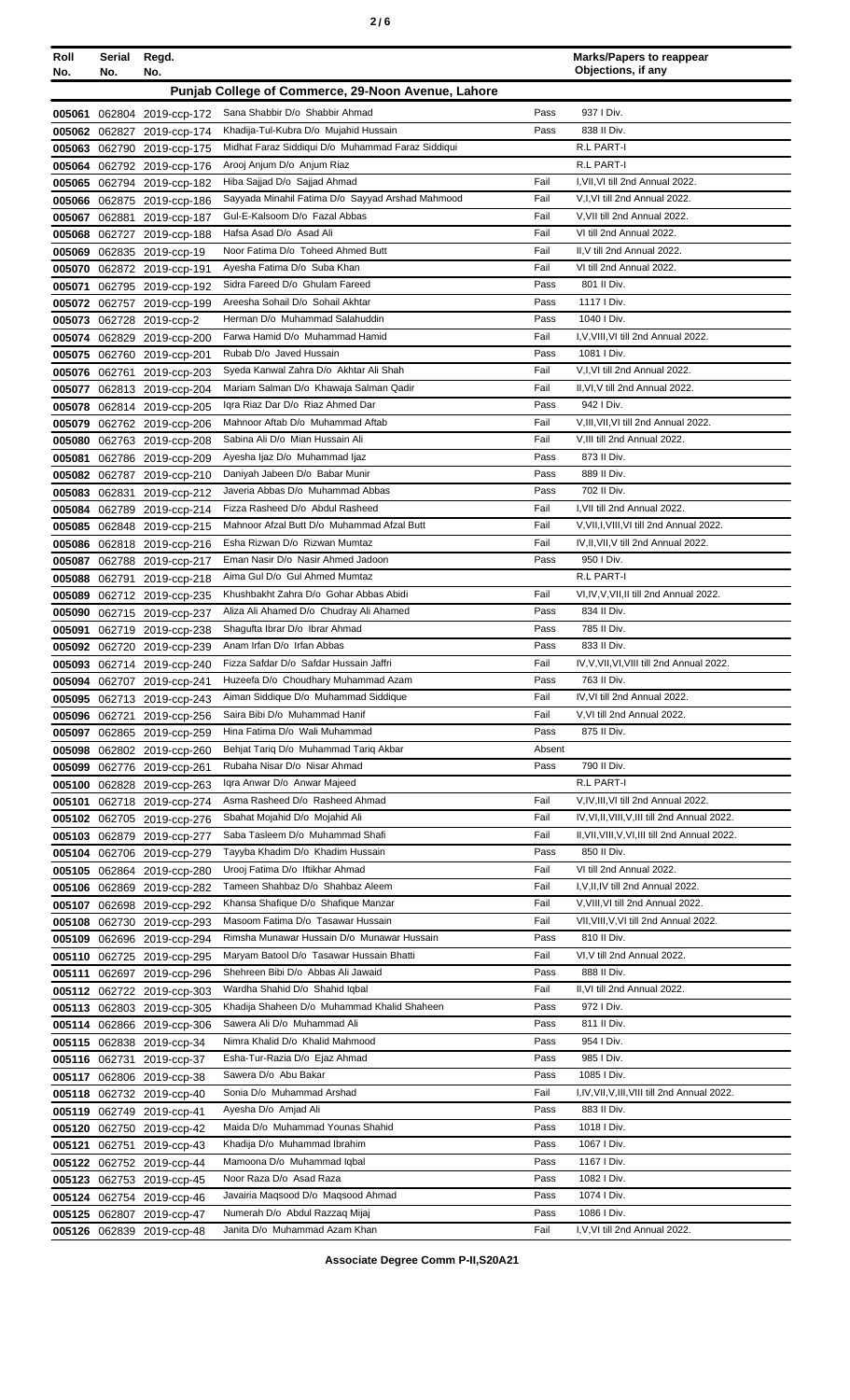| <b>Roll</b><br>No. | Serial<br>No. | Regd.<br>No.                                             |                                                                              |                                    |        | <b>Marks/Papers to reappear</b><br>Objections, if any |
|--------------------|---------------|----------------------------------------------------------|------------------------------------------------------------------------------|------------------------------------|--------|-------------------------------------------------------|
|                    |               |                                                          | Punjab College of Commerce, 29-Noon Avenue, Lahore                           |                                    |        |                                                       |
|                    |               |                                                          | Rabia Arif D/o Sheikh Muhammad Arif                                          | Pass                               |        | 963 I Div.                                            |
|                    |               | 005127 062755 2019-ccp-49<br>005128 062756 2019-ccp-50   | Fazeela Riaz D/o Muhammad Riaz                                               | Pass                               |        | 917   Div.                                            |
|                    |               | 005129 062785 2019-ccp-51                                | Avesha Shabbir D/o Muhammad Shabbir                                          | Fail                               |        | IV,I,V,VII,VI,III till 2nd Annual 2022.               |
|                    |               | 005130 062885 2019-ccp-52                                | Hafiza Adeen D/o Shakeel Ahmad Butt                                          |                                    | Absent |                                                       |
|                    |               | 005131 062808 2019-ccp-53                                | Ayma Shahbaz D/o Shahbaz Akhtar                                              | Pass                               |        | 947   Div.                                            |
|                    |               | 005132 062758 2019-ccp-55                                | Saira Khalid D/o Khalid Mehmood Malik                                        | Pass                               |        | 1011   Div.                                           |
|                    |               | 005133 062809 2019-ccp-56                                | Agsa Shafique D/o Muhammad Shafique                                          | Fail                               |        | VIII till 2nd Annual 2022.                            |
|                    |               | 005134 062810 2019-ccp-57                                | Alveena D/o Irfan Ahmad                                                      | Pass                               |        | 959 I Div.                                            |
|                    |               | 005135 062870 2019-ccp-58                                | Kalsoom Baig D/o Mirza Pervaiz Akhtar                                        | Fail                               |        | I, III till 2nd Annual 2022.                          |
|                    |               | 005136 062811 2019-ccp-59                                | Saman Bibi D/o Saif Ullah                                                    | Pass                               |        | 1094 I Div.                                           |
|                    |               | 005137 062834 2019-ccp-6                                 | Mahnoor Tahir D/o Tahir Hussain                                              | Fail                               |        | VI till 2nd Annual 2022.                              |
|                    |               | 005138 062812 2019-ccp-60                                | Hamna Jamil D/o Rana Jamil Hassan                                            | Pass                               |        | 781 II Div.                                           |
|                    |               | 005139 062840 2019-ccp-61                                | Yasmeen Aftab D/o Aftab Ahmed                                                | Pass                               |        | 977   Div.<br>920   Div.                              |
|                    |               | 005140 062759 2019-ccp-62                                | Arsalina Ateeq D/o Ateeq Ahmed<br>Seemal Sohail Butt D/o Sohail Shahzad Butt | Pass<br>Fail                       |        | VI till 2nd Annual 2022.                              |
|                    |               | 005141 062764 2019-ccp-64                                | Zainab D/o Sharafat Ali                                                      | Fail                               |        | I, VI till 2nd Annual 2022.                           |
|                    |               | 005142 062765 2019-ccp-65<br>005143 062841 2019-ccp-66   | Minahil Ali D/o Muhammad Ali                                                 | Fail                               |        | VII till 2nd Annual 2022.                             |
|                    |               | 005144 062766 2019-ccp-67                                | Amna Siddique D/o Khawaja Shakeel Ahmed                                      | Fail                               |        | V, III, VIII, VII, II till 2nd Annual 2022.           |
|                    |               | 005145 062830 2019-ccp-68                                | Laraib Nafees D/o Muhammad Nafees                                            | Pass                               |        | 816 II Div.                                           |
|                    |               | 005146 062815 2019-ccp-70                                | Agsa Ashraf D/o Ch Muhammad Ashraf                                           | Fail                               |        | IV, VII, VIII till 2nd Annual 2022.                   |
|                    |               | 005147 062842 2019-ccp-72                                | Summan Arif D/o Muhammad Arif                                                |                                    | Absent |                                                       |
|                    |               | 005148 062777 2019-ccp-73                                | Urwah Safdar D/o Muhammad Safdar                                             | Fail                               |        | VII, III, I, VI till 2nd Annual 2022.                 |
|                    |               | 005149 062816 2019-ccp-75                                | Komal Akbar D/o Muhammad Akbar                                               | Fail                               |        | IV, V, VI till 2nd Annual 2022.                       |
|                    |               | 005150 062843 2019-ccp-76                                | Nabah Ashfaq D/o Ashfaq Ahmad                                                | Fail                               |        | VIII, VI, III till 2nd Annual 2022.                   |
|                    |               | 005151 062778 2019-ccp-77                                | Sana Asif D/o Asif Ali Karam                                                 | Fail                               |        | VII, I, IV, V, III, VI, II till 2nd Annual 2022.      |
|                    |               | 005152 012763 2019-ccp-78                                | Menahil Mehmood D/o Muhammad Mehmood                                         | (L.C.St.) Fail                     |        | IV, I, VII, III, VIII till 2nd Annual 2022.           |
|                    |               | 005153 062844 2019-ccp-79                                | Hamda Zulfigar D/o Zulfigar Ahmed                                            | Fail                               |        | V, III, VIII, II, I, VI till 2nd Annual 2022.         |
|                    |               | 005154 062883 2019-ccp-8                                 | Komal Raheel D/o Mirza Raheel Baig                                           | Pass                               |        | 742 II Div.                                           |
|                    |               | 005155 062871 2019-ccp-80                                | Areeb Arshad D/o Sheikh Muhammad Arshad                                      | Fail                               |        | I.VI till 2nd Annual 2022.                            |
|                    |               | 005156 062779 2019-ccp-81                                | Sawera Sarfraz D/o Sarfraz Khan                                              | Fail                               |        | I, VIII, VI till 2nd Annual 2022.                     |
|                    |               | 005157 062873 2019-ccp-82                                | Maheen Waseem D/o Waseem UI-Haq Siddique                                     | Fail<br>Pass                       |        | VI till 2nd Annual 2022.<br>868 II Div.               |
|                    |               | 005158 062845 2019-ccp-83                                | Manal Iftikhar D/o Iftikhar Ali Baig<br>Minal Aftab D/o Aftab Ali            | Fail                               |        | VII till 2nd Annual 2022.                             |
|                    |               | 005159 062780 2019-ccp-86<br>005160 062846 2019-ccp-87   | Neha Farid Hussain D/o Farid Hussain                                         | Fail                               |        | IV, V, II, VI, I till 2nd Annual 2022.                |
|                    |               | 005161 062847 2019-ccp-89                                | Esha Asim D/o Asim Aslam                                                     | Fail                               |        | IV, VI, V till 2nd Annual 2022.                       |
|                    |               | 005162 062793 2019-ccp-9                                 | Zahra Irfan D/o Muhammad Irfan                                               | Fail                               |        | VI till 2nd Annual 2022.                              |
|                    |               | 005163 062781 2019-ccp-90                                | Fatima Amjad D/o Amjad Ali                                                   | Fail                               |        | VI, II till 2nd Annual 2022.                          |
|                    |               | 005164 062887 2019-ccp-94                                | Mahnoor Magsood D/o Muhammad Magsood                                         | Pass                               |        | 780 II Div.                                           |
|                    |               | 005165 062782 2019-ccp-95                                | Shafaq Saleem D/o Muhammad Saleem                                            | Pass                               |        | 749 II Div.                                           |
|                    |               | 005166 062783 2019-ccp-96                                | Yashfa D/o Muhammad Hussain                                                  | Fail                               |        | V,I till 2nd Annual 2022.                             |
|                    |               | 005167 062784 2019-ccp-97                                | Mukarma D/o Muhammad Iftikhar                                                |                                    |        | R.L PART-I                                            |
|                    |               | 005168 062817 2019-ccp-98                                | Laiba Rashid D/o Ch.Rashid Khurshid                                          | Pass                               |        | 782 II Div.                                           |
|                    |               | 005169 007788 2019-pl-14                                 | Syeda Mehak Fatima D/o Syed Tanveer Abbas                                    | (L.C.St.) Fail                     |        | II, VI till 2nd Annual 2022.                          |
|                    |               | 005170 062833 2019-z-47195                               | Mutahira Bashir D/o Muhammad Bashir                                          | Fail                               |        | IV, I till 2nd Annual 2022.                           |
|                    |               | 010300 062836 2019-ccp-21                                | Taimoor Imtiaz S/o Imtiaz Hussain                                            | Fail                               |        | IV, I, VIII till 2nd Annual 2022.                     |
| 013251             |               | 006722 2005-ccp-2382                                     | Waqas Ali S/o Mansab Ali<br>Salman Javed S/o Muhammad Javed                  | (L.C.St.) Absent<br>(L.C.St.) Fail |        | I, VII, VI, V, VIII, IV till 2nd Annual 2022.         |
|                    |               | 013252 010489 2014-ccp-266<br>013253 002955 2015-pbl-114 | Usman Haider S/o Ajmal Khan                                                  | (L.C.St.) Fail                     |        |                                                       |
|                    |               | 013254 001150 2015-pcc-93                                | Mohammad Mutahir S/o Mohammad Ilyas                                          | (L.C.St.) Pass                     |        | 756 II Div.                                           |
|                    |               | 013255 012663 2016-pbl-168                               | Mohd Abdullah Sahaf S/o Kh Farhan Zia Sahaf                                  | (L.C.St.) Fail                     |        | V, VI till the Annual 2022.                           |
|                    |               | 013256 007174 2017-gsr-871                               | Ali Zaib S/o Arshad Ali Shahid                                               | (L.C.St.) Fail                     |        | VI till the Annual 2022.                              |
|                    |               | 013257 002135 2017-hc-197                                | Mautasim Ali Yousaf Hashmi S/o Muhammad Yousaf                               | (L.C.St.) Pass                     |        | 789 II Div.                                           |
|                    |               | 013258 000066 2017-pfl-197                               | Wijdan Danish Khan S/o Furgan Danish Khan                                    | (L.C.St.) Fail                     |        |                                                       |
|                    |               | 013259 008259 2017-pfl-314                               | M. Usama Wahid S/o Abdul Wahid                                               | (L.C.St.) Fail                     |        |                                                       |
|                    | 013260 008341 | 2018-ccp-175                                             | Asad Usman S/o Zaheer Ahmed                                                  | (L.C.St.) Pass                     |        | 715 II Div.                                           |
| 013261             |               | 001382 2018-ccp-177                                      | Ghulam Mohey-U-Din S/o Khalid Mahmood                                        | (L.C.St.) Fail                     |        | V, VI till the Annual 2022.                           |
|                    |               | 013262 009174 2018-ccp-178                               | Mian Muhammad Ehsan Zakki S/o Muhammad Zakki Zia                             | (L.C.St.) Fail                     |        | I, VIII, III, VI, IV till 2nd Annual 2022.            |
|                    |               | 013263 001499 2018-ccp-179                               | Hammad Qureshi S/o Perviaz Ali                                               | (L.C.St.)                          |        | <b>FEE</b>                                            |
|                    |               | 013264 002759 2018-ccp-182                               | Waleed Ahmad Khan S/o Masood Atique                                          | (L.C.St.) Pass                     |        | 859 II Div.                                           |
|                    |               | 013265 000338 2018-ccp-183                               | Syed Tabish Abbas Bokhari S/o Syed Zaigham Abbas<br>Bokhari                  | (L.C.St.) Pass                     |        | 811 II Div.                                           |
|                    |               | 013266 003172 2018-ccp-184                               | Syed Muhammad Mateen Ali S/o Syed Muhammad Maroof Ali(L.C.St.) Fail          |                                    |        | V, VI, III, VII till the Annual 2022.                 |
|                    |               | 013267 003178 2018-ccp-185                               | Nauman Naeem S/o Ansar Naeem                                                 | (L.C.St.) Fail                     |        | IV, V till the Annual 2022.                           |
|                    |               | 013268 000227 2018-ccp-187                               | Muhammad Moosa S/o Muhammad Riaz                                             | (L.C.St.) Pass                     |        | 785 II Div.                                           |
|                    |               | 013269 003176 2018-ccp-188                               | Rizwan Ahmad S/o Irfan Ahmad                                                 | (L.C.St.) Pass                     |        | 823 II Div.                                           |
|                    |               | 013270 004621 2018-ccp-190                               | Faraz Ali S/o Khadim Hussain                                                 | (L.C.St.)                          |        | <b>FEE</b>                                            |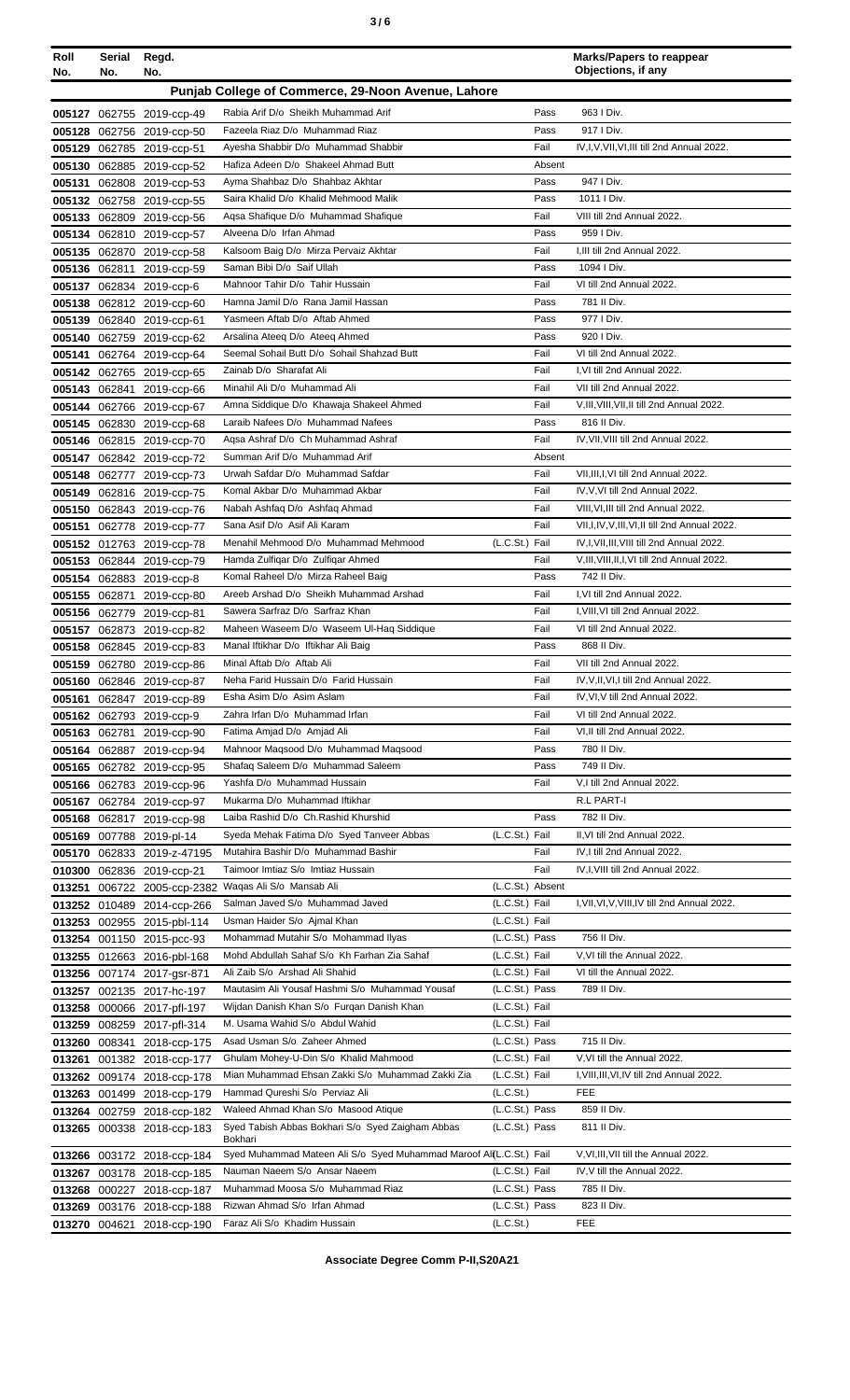| Roll<br>No.      | Serial Regd.<br>No. | No.                                                      |                                                                                     |                                  | <b>Marks/Papers to reappear</b><br>Objections, if any |
|------------------|---------------------|----------------------------------------------------------|-------------------------------------------------------------------------------------|----------------------------------|-------------------------------------------------------|
|                  |                     |                                                          | Punjab College of Commerce, 29-Noon Avenue, Lahore                                  |                                  |                                                       |
|                  |                     |                                                          | Saad Saeed S/o Saeed Ahmed                                                          |                                  | 732 II Div.                                           |
|                  |                     | 013271 003968 2018-ccp-192<br>013272 008765 2018-ccp-196 | Abdullah Asim S/o Muhammad Asim Malik                                               | (L.C.St.) Pass<br>(L.C.St.) Pass | 780 II Div.                                           |
|                  |                     | 013273 000203 2018-ccp-198                               | Hasan Naseer S/o Naseer Ahmad                                                       | (L.C.St.) Pass                   | 787 II Div.                                           |
|                  |                     | 013274 000374 2018-ccp-201                               | Syed Ahmad Raza S/o Syed Zaheer Haider                                              | (L.C.St.) Fail                   | VI,IV till the Annual 2022.                           |
|                  |                     | 013275 006496 2018-ccp-205                               | Hafiz Arslan Aslam S/o Muhammad Aslam                                               | (L.C.S <sub>t</sub> )            | FEE                                                   |
|                  |                     | 013276 001506 2018-ccp-207                               | Hassan Awais S/o Muhammad Awais                                                     | (L.C.St.)                        | <b>FEE</b>                                            |
| 013277           |                     | 006941 2018-ccp-21                                       | Muhammad Nabeel Iftikhar S/o Muhammad Iftikhar Sabir                                | (L.C.St.) Pass                   | 840 II Div.                                           |
|                  |                     | 013278 001507 2018-ccp-212                               | Abdul Rehman Majeed S/o Abdul Majeed                                                | (L.C.St.) Pass                   | 703 II Div.                                           |
|                  |                     | 013279 001035 2018-ccp-214                               | Ghazi Azhar S/o Azhar Chaudhary                                                     | (L.C.St.) Pass                   | 788 II Div.                                           |
| 013280           |                     | 008291 2018-ccp-216                                      | Muhammad Ali S/o Abdul Shakoor                                                      | (L.C.St.) Fail                   | V, II, IV, VI till the Annual 2022.                   |
| 013281           |                     | 005420 2018-ccp-217                                      | Muhammad Faizan Arshad S/o Muhammad Arshad Baryar                                   | (L.C.St.) Fail                   | VI, V, IV till the Annual 2022.                       |
|                  |                     | 013282 009576 2018-ccp-219                               | Muhammad Wasiq S/o Muhammad Riaz                                                    | (L.C.St.) Pass                   | 743 II Div.                                           |
| 013283           |                     | 006943 2018-ccp-22                                       | Noor Rehman S/o Khayal Nazar<br>Muhammad Muaz Arif S/o Muhammad Arif Idrees         | (L.C.St.) Fail<br>(L.C.St.) Pass | VI,I,IV till the Annual 2022.<br>889 II Div.          |
| 013284           |                     | 003626 2018-ccp-220                                      | Nouman Arshad S/o Muhammad Arshad                                                   | (L.C.St.) Pass                   | 838 II Div.                                           |
| 013285           |                     | 002525 2018-ccp-222                                      | Muhammad Danish Ashraf S/o Ashraf Ali Khan                                          | (L.C.St.) Fail                   | II, IV, VII, V till the Annual 2022.                  |
| 013287           |                     | 013286 005687 2018-ccp-224<br>005936 2018-ccp-232        | Talha S/o Muhammad Ashraf                                                           | (L.C.St.) Pass                   | 839 II Div.                                           |
| 013288           |                     | 011688 2018-ccp-236                                      | Babar Ali S/o Niamat Ali                                                            | (L.C.St.) Fail                   | IV, II, VII till the Annual 2022.                     |
|                  |                     | 013289 013025 2018-ccp-238                               | Umer Sagheer S/o Sagheer Ahmed                                                      | (L.C.St.) Fail                   | VII, V till the Annual 2022.                          |
|                  |                     | 013290 005801 2018-ccp-239                               | Mohsin Ali S/o Allah Rakha                                                          | (L.C.St.) Fail                   | V.VI till the Annual 2022.                            |
| 013291           |                     | 007236 2018-ccp-24                                       | Muhammad Aahad Khan S/o Muhammad Zubair Khan                                        | (L.C.St.) Fail                   | V, VI, VII, II, I, IV till the Annual 2022.           |
|                  |                     | 013292 006939 2018-ccp-27                                | Ali Shahzaib Babar S/o Babar Javed                                                  | (L.C.St.) Fail                   | VII till the Annual 2022.                             |
|                  |                     | 013293 003222 2018-ccp-271                               | Syed Tabish Raza Sherazi S/o Syed Ali Raza Sherazi                                  | (L.C.St.) Pass                   | 759 II Div.                                           |
|                  |                     | 013294 009507 2018-ccp-272                               | Malik Sajawal Sajid S/o Malik Sajid Hussain                                         | (L.C.St.) Pass                   | 755 II Div.                                           |
|                  |                     | 013295 005886 2018-ccp-274                               | Hafiz Muhammad Afaq S/o Muhammad Ashfaq                                             | (L.C.St.) Fail                   | V till the Annual 2022.                               |
|                  |                     | 013296 010591 2018-ccp-276                               | Kh Muhammad Bin Nadeem S/o Kh Nadeem Pervaiz                                        | (L.C.St.) Pass                   | 854 II Div.                                           |
|                  |                     | 013297 010811 2018-ccp-277                               | Syed Mansoor Ali S/o Syed Liaquat Ali                                               | (L.C.St.) Fail                   | II, VII, IV, VI till 2nd Annual 2022.                 |
|                  |                     | 013298 004623 2018-ccp-284                               | Muhammad Zeeshan S/o Muhammad Ejaz                                                  | (L.C.St.) Pass                   | 870 II Div.                                           |
| 013299           |                     | 006929 2018-ccp-29                                       | Muhammad Usama Shafiq S/o Muhammad Shafiq Ali<br>Muhammad Bilal S/o Muhammad Rashid | (L.C.St.) Fail<br>(L.C.St.) Pass | I.II till the Annual 2022.<br>794 II Div.             |
| 013300<br>013301 |                     | 003602 2018-ccp-76<br>002276 2018-ccp-77                 | Adnan Ahmad S/o Dr. Latif Ahmad                                                     | (L.C.St.) Fail                   | V till the Annual 2022.                               |
|                  |                     | 013302 007182 2018-ccp-82                                | Ahmad Ali S/o Kousar Ali                                                            | (L.C.St.) Fail                   | VI, III, VII till the Annual 2022.                    |
|                  |                     | 013303 002149 2018-ccp-85                                | Tayyab Ali S/o Ather Aslam                                                          | (L.C.St.) Fail                   | VII till the Annual 2022.                             |
|                  |                     | 013304 011932 2018-ccp-87                                | Azan Tariq S/o Tariq Mahmood                                                        | (L.C.St.) Fail                   |                                                       |
|                  |                     | 013305 000161 2018-cpc-172                               | Aitzaz Umar S/o Umar Din                                                            | (L.C.St.) Fail                   | VII, II till the Annual 2022.                         |
|                  |                     | 013306 003161 2018-pfg-71                                | Hanzalah Samee S/o Muhammad Samee Ullah                                             | (L.C.St.) Pass                   | 855 II Div.                                           |
|                  |                     | 013308 000201 2018-pfl-118                               | Rehan Yaqoob S/o Muhammad Yaqoob                                                    | (L.C.St.) Fail                   | I, III, IV, V, II, VI, VII till the Annual 2022.      |
| 013309           |                     | 003479 2018-pfl-123                                      | Mohammad Danial Zafar S/o Zafar Iqbal                                               | (L.C.St.) Pass                   | 753 II Div.                                           |
|                  |                     | 013310 000173 2018-pfl-124                               | Umair Zia Khan S/o Zia Ullah Khan                                                   | (L.C.St.) Pass                   | 714 II Div.                                           |
| 013311           |                     | 002529 2018-pfl-126                                      | Umair Younas S/o Muhammad Younas                                                    | (L.C.St.) Pass                   | 844 II Div.                                           |
|                  |                     | 013312 005700 2018-pfl-128                               | Malik Fahad Aftab S/o Aftab Hussain                                                 | (L.C.St.) Pass                   | 675 II Div.                                           |
|                  |                     | 013313 009583 2018-pfl-141                               | Asad Ali S/o Mehmood Ahmad<br>Muhammad Zahid Nazir S/o Nazir Ahmad                  | (L.C.St.) Pass<br>(L.C.St.) Pass | 807 II Div.<br>712 II Div.                            |
|                  |                     | 013314 003096 2018-pfl-146                               | Rana Danish Imran S/o Rana Muhammad Imran                                           | (L.C.St.) Fail                   | II, VI, IV till the Annual 2022.                      |
|                  |                     | 013315 005814 2018-pfl-150<br>013316 002264 2018-pfl-180 | Muhammad Arslan S/o Muhammad Aslam                                                  | (L.C.St.) Pass                   | 821 II Div.                                           |
|                  |                     | 013317 003627 2018-pfl-183                               | Muhammad Ameer Hamza S/o Muhammad Ishfaq                                            | (L.C.St.) Pass                   | 846 II Div.                                           |
|                  |                     | 013318 009145 2018-pfl-185                               | Malik Muhammad Shaharyar S/o Malik Zaheer-Ud-Din Babar (L.C.St.) Fail               |                                  | VII, VI, V, II till the Annual 2022.                  |
|                  |                     | 013319 002270 2018-pfl-198                               | Bilal Hussain S/o Arif Hussain                                                      | (L.C.St.) Pass                   | 915   Div.                                            |
|                  |                     | 013320 002049 2018-pfl-199                               | Muhammad Usman S/o Muhammad Umar                                                    | (L.C.St.) Fail                   | V, VII, III, IV till the Annual 2022.                 |
| 013321           |                     | 002705 2018-pfl-206                                      | Muhammad Moummir Naeem S/o Naeem Ul Haq                                             | (L.C.St.) Pass                   | 814 II Div.                                           |
|                  |                     | 013322 005566 2018-pfl-211                               | Muhammad Hammad Sakhi S/o Muhammad Maqsood Ahmad L.C.St.) Pass                      |                                  | 734 II Div.                                           |
|                  |                     | 013323 005641 2018-pfl-242                               | Muhammad Usama S/o Allah Ditta                                                      | (L.C.St.) Fail                   | II, VII, V, III, IV till the Annual 2022.             |
|                  |                     | 013324 000288 2018-pfl-244                               | Talha Riaz S/o Mohammad Riaz                                                        | (L.C.St.) Pass                   | 811 II Div.                                           |
|                  |                     | 013325 004040 2018-pfl-255                               | Muhammad Faheem S/o Hasan Jafar                                                     | (L.C.St.) Pass                   | 792 II Div.                                           |
|                  |                     | 013326 002159 2018-pfl-263                               | Muhammad Tabish S/o Muhammad Naveed                                                 | (L.C.St.) Pass                   | 776 II Div.                                           |
|                  |                     | 013327 001529 2018-pfl-291                               | Talha Aamir S/o Muhammad Aamir Khokhar                                              | (L.C.St.) Pass                   | 832 II Div.                                           |
| 013328<br>013329 |                     | 006894 2018-pfl-296<br>003646 2018-pfl-90                | Taha Nisar S/o Nisar Ahmad<br>Samuel Gill S/o Michael Gill                          | (L.C.St.) Fail<br>(L.C.St.) Fail | VI till the Annual 2022.                              |
| 013330           |                     | 000200 2018-pfl-91                                       | Afaq Ahmad Butt S/o Nukhaz Ahmad Butt                                               | (L.C.St.) Pass                   | 809 II Div.                                           |
| 013331           |                     | 004042 2018-pfl-92                                       | Azam UI Attique S/o Muhammad Attique                                                | (L.C.St.) Fail                   | I, III, V till the Annual 2022.                       |
| 013332           |                     | 000083 2018-pfl-97                                       | Mustageem Ahmed Kamboh S/o Meran Buksh Kamboh                                       | (L.C.St.) Fail                   | V till the Annual 2022.                               |
| 013333           |                     | 003162 2018-pkg-162                                      | Humayun Iqbal S/o Muhammad Iqbal                                                    | (L.C.St.) Pass                   | 782 II Div.                                           |
| 013334           |                     | 005474 2018-pl-132                                       | Syed Taqi Raza S/o Syed Mazhar Abbas Shah                                           | (L.C.St.) Fail                   | I, II, VI till the Annual 2022.                       |
|                  |                     | 013335 062886 2018-ccp-235                               | Rizwan Ahmad Khan S/o Muhammad Ashfaq Khan                                          | Fail                             | V,I,III,IV,II,VII till 2nd Annual 2022.               |
|                  |                     | 013336 062739 2018-ccp-71                                | Abdul Majid S/o Abdul Khaliq                                                        | R/L                              | VIII.,                                                |
|                  |                     | 013337 062702 2018-ctl-211                               | Arfat Usman S/o Muhammad Usman                                                      | Pass                             | 888 II Div.                                           |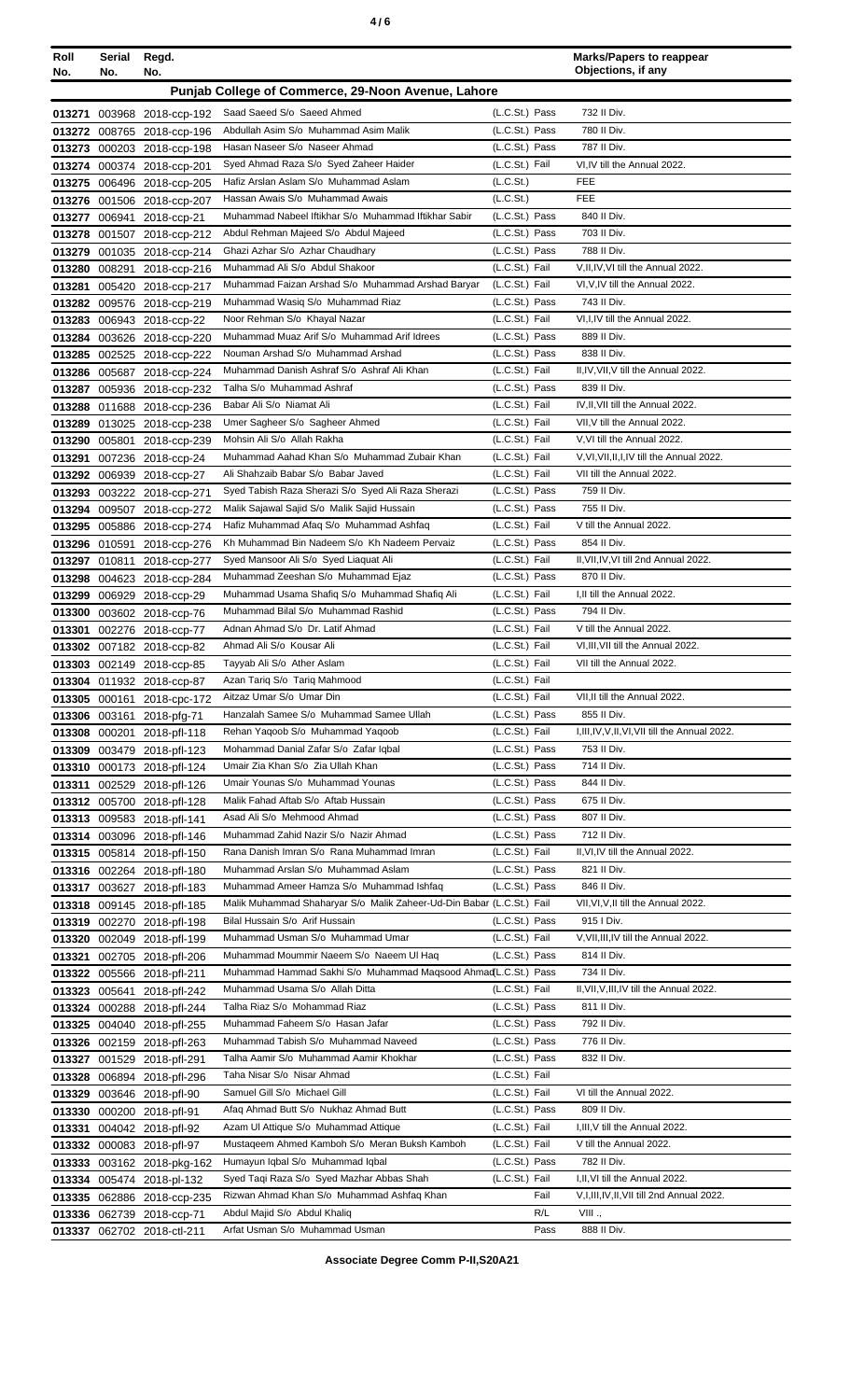| Roll   | Serial        | Regd.                                             |                                                                            |              | <b>Marks/Papers to reappear</b><br>Objections, if any          |
|--------|---------------|---------------------------------------------------|----------------------------------------------------------------------------|--------------|----------------------------------------------------------------|
| No.    | No.           | No.                                               |                                                                            |              |                                                                |
|        |               |                                                   | Punjab College of Commerce, 29-Noon Avenue, Lahore                         |              |                                                                |
|        |               | 013338 062849 2018-gsr-341                        | Kazim Raza S/o Habib Raza                                                  | Fail         | IV, VIII, VI, I, V till 2nd Annual 2022.                       |
|        |               | 013339 062746 2018-mo-52                          | Zain Khalid S/o Muhammad Khalid                                            | Pass         | 1087   Div.                                                    |
|        |               | 013340 062734 2019-ccp-100                        | Intazar Ali S/o Ghulam Abbas                                               | Pass         | 752 II Div.                                                    |
| 013341 |               | 062819 2019-ccp-101                               | Muhammad Zain Ali S/o Muhammad Aimal                                       | Pass         | 900   Div.                                                     |
|        |               | 013342 062735 2019-ccp-103                        | Hafiz Asif Ahmad Khan S/o Tariq Iqbal Khan                                 | Pass         | 987   Div.                                                     |
|        |               | 013343 062736 2019-ccp-104                        | Hassan Mahmood S/o Sultan Mahmood                                          | Pass         | 1030 I Div.                                                    |
| 013344 |               | 062820 2019-ccp-107                               | Hammad Ali S/o Malik Khadim Hussain                                        | Pass         | 964   Div.                                                     |
|        |               | 013345 062737 2019-ccp-108                        | Mamoon Abdullah S/o Malik Gul Muhammad Awan                                | Fail         | V till 2nd Annual 2022.                                        |
|        |               | 013346 062741 2019-ccp-110                        | Muhammad Athar Khan S/o Asif Khan                                          | Fail         | VI till 2nd Annual 2022.                                       |
| 013347 |               | 062882 2019-ccp-112                               | Ch.Muhammad Anzal Ilyas S/o Ch Mohammad Ilyas                              | Pass         | 958   Div.                                                     |
|        |               | 013348 062742 2019-ccp-114                        | Talha Saleem S/o Muhammad Saleem                                           | Fail         | III, VII, VIII till 2nd Annual 2022.                           |
| 013349 |               | 062743 2019-ccp-116                               | Muhammad Jahanzeb S/o Umar Gul                                             | Pass         | 881 II Div.<br>855 II Div.                                     |
| 013350 |               | 062744 2019-ccp-117                               | Muhammad Abdullah S/o Muhammad Zubair Butt<br>Zain Faisal S/o Faisal Javed | Pass<br>Fail | V, VIII till 2nd Annual 2022.                                  |
| 013351 |               | 062745 2019-ccp-118                               | Hamza Altaf S/o Altaf Hussain                                              | Pass         | 840 II Div.                                                    |
|        |               | 013352 062747 2019-ccp-119                        | Abdul Moeez Khan S/o Muhammad Shahzad Khan                                 | Fail         | IV, II, VII, V, VI till 2nd Annual 2022.                       |
|        | 013353 062821 | 2019-ccp-121<br>013354 062876 2019-ccp-122        | Muhammad Umar Amir S/o Amir Saeed Khan                                     | Fail         | I, VII, VI till 2nd Annual 2022.                               |
|        |               | 013355 062822 2019-ccp-123                        | Zohaib Tariq S/o Tariq Hussain                                             | Pass         | 976 I Div.                                                     |
|        |               | 013356 062878 2019-ccp-124                        | Herman Naeem S/o Naeem Akhtar Amin                                         | Fail         | I,IV, V, VII till 2nd Annual 2022.                             |
| 013357 |               | 062748 2019-ccp-125                               | Mohammad Adil Khushnood S/o Khushnood Javed                                | Fail         | I till 2nd Annual 2022.                                        |
| 013358 |               | 062767 2019-ccp-126                               | Ubaid Ullah Zaheer S/o Muhammad Zaheer                                     | Fail         | V.VI till 2nd Annual 2022.                                     |
| 013359 |               | 062850 2019-ccp-128                               | Zubair Ali Shah S/o Asghar Ali                                             | Pass         | 943   Div.                                                     |
| 013360 |               | 062768 2019-ccp-129                               | Usama Mujahid S/o Mujahid Mustafa                                          | Fail         | V till 2nd Annual 2022.                                        |
| 013361 |               | 062769 2019-ccp-131                               | Muhammad Sameed Siddiqui S/o Saif Ud Din                                   | Fail         | VII, I, V till 2nd Annual 2022.                                |
|        |               | 013362 062770 2019-ccp-132                        | Muhammad Usman Khan S/o Tahsildar Khan                                     | Fail         | IV, VII, VI till 2nd Annual 2022.                              |
| 013363 | 062771        | 2019-ccp-134                                      | Hassan Shahzad S/o Tariq Shahzad                                           | Fail         | II, I, IV, VI, III, VII till 2nd Annual 2022.                  |
|        | 013364 062851 | 2019-ccp-135                                      | Muhammad Shan S/o Shoukat Ali                                              | Fail         | I, VII, III, II, VI, V, IV till 2nd Annual 2022.               |
| 013365 |               | 062852 2019-ccp-138                               | Fahad Ahmed S/o Shah Faisal Sheikh                                         | Fail         | V,I, VI till 2nd Annual 2022.                                  |
| 013366 |               | 062853 2019-ccp-141                               | Muhammad Uzair S/o Muhammad Imran                                          | Fail         | VII, V, I till 2nd Annual 2022.                                |
| 013367 |               | 062889 2019-ccp-143                               | Muhammad Subhan S/o Abdul Jabbar                                           | Fail         | V, VIII till 2nd Annual 2022.                                  |
| 013368 |               | 062772 2019-ccp-144                               | Bilal Amin S/o Muhammad Amin                                               | Fail         | III till 2nd Annual 2022.                                      |
| 013369 |               | 062773 2019-ccp-145                               | Hammad Ali S/o Muhammad Qasim Ali Shahid                                   | Pass         | 1068 I Div.                                                    |
|        |               | 013370 062890 2019-ccp-146                        | Qaisar Ali S/o M. Mukhtar                                                  | Fail         | VII till 2nd Annual 2022.                                      |
| 013371 |               | 062823 2019-ccp-149                               | Touziq Yousaf S/o Yousaf Iqbal                                             | Fail         | I, VI till 2nd Annual 2022.                                    |
|        |               | 013372 062824 2019-ccp-152                        | Hamad Shahid S/o Shahid Anwar                                              | Absent       |                                                                |
|        |               | 013373 062775 2019-ccp-153                        | Abd-UI-Rehman S/o Muhammad Amir Butt                                       | Fail         | VI, VII till 2nd Annual 2022.                                  |
| 013374 | 062700        | 2019-ccp-171                                      | Ali S/o Bashir Ahmed                                                       | Pass         | 821 II Div.                                                    |
| 013375 |               | 062867 2019-ccp-180                               | Moh Arman Ayaz S/o Ayaz Moh-U-Din                                          | Pass         | 902   Div.                                                     |
|        |               | 013376 062832 2019-ccp-181                        | Hassan Furgan S/o Furgan Jawaid                                            | Fail         |                                                                |
| 013377 |               | 062888 2019-ccp-194                               | Raheem Baig S/o Waseem Baig                                                | Fail         | V,I till 2nd Annual 2022.                                      |
|        |               | 013378 062738 2019-ccp-195                        | Hamid Ali S/o Mansab Ali                                                   | Pass         | 903 I Div.                                                     |
|        | 013379 062801 | 2019-ccp-196                                      | Jamshid Iqbal S/o Muhammad Iqbal<br>Muhammad Faisal S/o Muhammad Arshad    | Fail<br>Fail | V till 2nd Annual 2022.<br>I, V, VII, VI till 2nd Annual 2022. |
|        |               | 013380 062837 2019-ccp-197                        | Hamza Mehmood S/o Tahir Mehmood                                            | Fail         | VIII till 2nd Annual 2022.                                     |
| 013381 |               | 062740 2019-ccp-198                               | Muhammad Murtaza S/o Muhammad Salah-Ud-Din                                 | Pass         | 850 II Div.                                                    |
|        |               | 013382 062726 2019-ccp-22                         | Syed Ali Ahsan Raza S/o Syed Ali Nasir Raza                                | Pass         | 644 III Div.                                                   |
| 013383 |               | 062825 2019-ccp-221<br>013384 062854 2019-ccp-223 | Sarfraz Ahmed S/o Shabir                                                   | Pass         | 1062 I Div.                                                    |
|        |               | 013385 062855 2019-ccp-224                        | Ehtisham Francis S/o Irfan Francis                                         | Fail         | VIII till 2nd Annual 2022.                                     |
|        |               | 013386 062774 2019-ccp-225                        | Khawaja Muhammad Ammar S/o Khawaja Shamail Qayyum                          | Fail         | III, VII till 2nd Annual 2022.                                 |
|        |               | 013387 062826 2019-ccp-226                        | Abdul Rafay S/o Adnan Wahab                                                | Fail         | IV, VIII till 2nd Annual 2022.                                 |
|        |               | 013388 062856 2019-ccp-227                        | Sayam Abid Siddiqi S/o Abid Ali Siddiqi                                    | Pass         | 963 I Div.                                                     |
|        |               | 013389 062874 2019-ccp-24                         | Junaid Naeem S/o Muhammad Naeem Hanif                                      | Fail         | VIII, VI till 2nd Annual 2022.                                 |
| 013390 |               | 062717 2019-ccp-244                               | Syed Muhammad Baqar Naqvi S/o Syed Zaffar Abbas                            | Fail         | V, VI till 2nd Annual 2022.                                    |
| 013391 |               | 062716 2019-ccp-245                               | Faisal Javed Saikhu S/o Nasir Javed Ahmad                                  | Fail         | VI till 2nd Annual 2022.                                       |
|        |               | 013392 062862 2019-ccp-25                         | Salman Aslam S/o Muhammad Aslam                                            | Fail         | I, VII, VI till 2nd Annual 2022.                               |
|        |               | 013393 062708 2019-ccp-252                        | Muhammad Arslan S/o Muhammad Jameel                                        | Pass         | 809 II Div.                                                    |
| 013394 |               | 062710 2019-ccp-253                               | Faryad Jafar S/o Muhammad Jafar                                            | Fail         | VI till 2nd Annual 2022.                                       |
|        |               | 013395 062709 2019-ccp-257                        | Muhammad Anas S/o Iftikhar Ahmad                                           | Fail         | VII, III, V, IV, I, VI till 2nd Annual 2022.                   |
|        | 013396 062711 | 2019-ccp-258                                      | Abdul Qadeer S/o Abdul Razzaq                                              | Absent       |                                                                |
| 013397 |               | 062796 2019-ccp-26                                | Hassan Arif S/o Muhammad Arif                                              | Fail         | V till 2nd Annual 2022.                                        |
| 013398 |               | 062859 2019-ccp-265                               | Hafiz Hamza Ahmad S/o Sajjad Ahmad                                         | Fail         | III.VII.II.IV.VI till 2nd Annual 2022.                         |
| 013399 |               | 062868 2019-ccp-267                               | Muhammad Hassaan Anjum Butt S/o Muhammad Anjum                             | Fail         | VII, IV, V, I, VIII, VI till 2nd Annual 2022.                  |
|        |               |                                                   | Javed Butt<br>Muhammad Saqib Aslam S/o Muhammad Aslam                      | Pass         | 796 II Div.                                                    |
| 013401 |               | 013400 062863 2019-ccp-268<br>062800 2019-ccp-27  | Faheem Iqbal S/o Muhammad Iqbal                                            | Fail         | III till 2nd Annual 2022.                                      |
|        |               | 013402 062857 2019-ccp-271                        | Abu Bakar Ameen S/o Muhammad Ameen                                         | Pass         | 857 II Div.                                                    |
|        |               |                                                   |                                                                            |              |                                                                |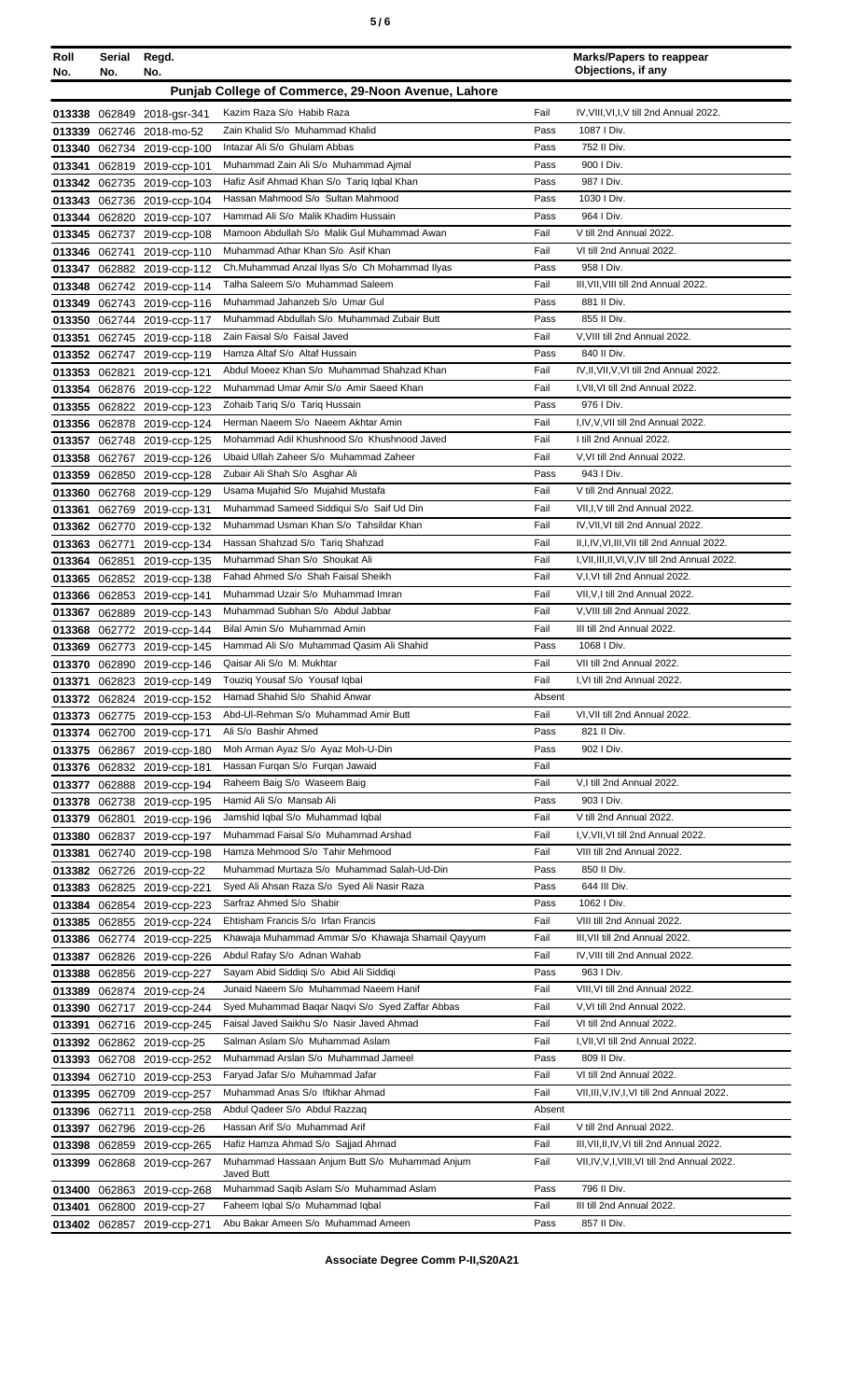| Roll<br>No. | Serial<br>No.                                      | Regd.<br>No.               |                                                | <b>Marks/Papers to reappear</b><br>Objections, if any |                                        |  |
|-------------|----------------------------------------------------|----------------------------|------------------------------------------------|-------------------------------------------------------|----------------------------------------|--|
|             | Punjab College of Commerce, 29-Noon Avenue, Lahore |                            |                                                |                                                       |                                        |  |
| 013403      |                                                    | 062733 2019-ccp-28         | Ahtisham Ahmed S/o Riaz Muhammad               |                                                       | R.L PART-I                             |  |
|             | 013404 062861                                      | 2019-ccp-284               | Ali Raza S/o Rehmat Ali                        | Fail                                                  | I.V.VI till 2nd Annual 2022.           |  |
| 013405      |                                                    | 062805 2019-ccp-286        | Rana Muhammad Faizan S/o Rana Muhammad Zeeshan | Fail                                                  | VII till 2nd Annual 2022.              |  |
|             |                                                    | 013406 062858 2019-ccp-289 | Toufique S/o Munir Ahmed                       | Pass                                                  | 891 II Div.                            |  |
| 013407      |                                                    | 085840 2019-ccp-291        | Akash Ali S/o Shahbaz Ali                      | Pass                                                  | 706 II Div.                            |  |
|             |                                                    | 013408 062703 2019-ccp-299 | Ali Hassan S/o Khushi Muhammad                 | Pass                                                  | 870 II Div.                            |  |
| 013409      | 062797                                             | 2019-ccp-30                | Ayan Ahsan S/o Irfan Ahsan                     | Fail                                                  | VI, VIII till 2nd Annual 2022.         |  |
|             | 013410 062701                                      | 2019-ccp-301               | Inzimam Ali S/o Faqeer Hussain                 | Pass                                                  | 764 II Div.                            |  |
| 013411      |                                                    | 062884 2019-ccp-32         | Muhammad Zaman Khan S/o Muhammad Zafar Khan    | Fail                                                  | V, II, IV, VI, I till 2nd Annual 2022. |  |
|             |                                                    | 018889 085854 2017-ccp-90  | Fasih Asif S/o Asif Jahangir                   | (L.C.St.) Fail                                        |                                        |  |
|             |                                                    | 018902 001622 2018-ccp-258 | Namra Muzammil D/o Muhammad Muzammil           | (L.C.St.) Pass                                        | 810 II Div.                            |  |
|             |                                                    | 019100 012527 2018-ccp-194 | Wagas Ali S/o Shoukat Ali                      | (L.C.St.) Fail                                        | II, III, IV till the Annual 2022.      |  |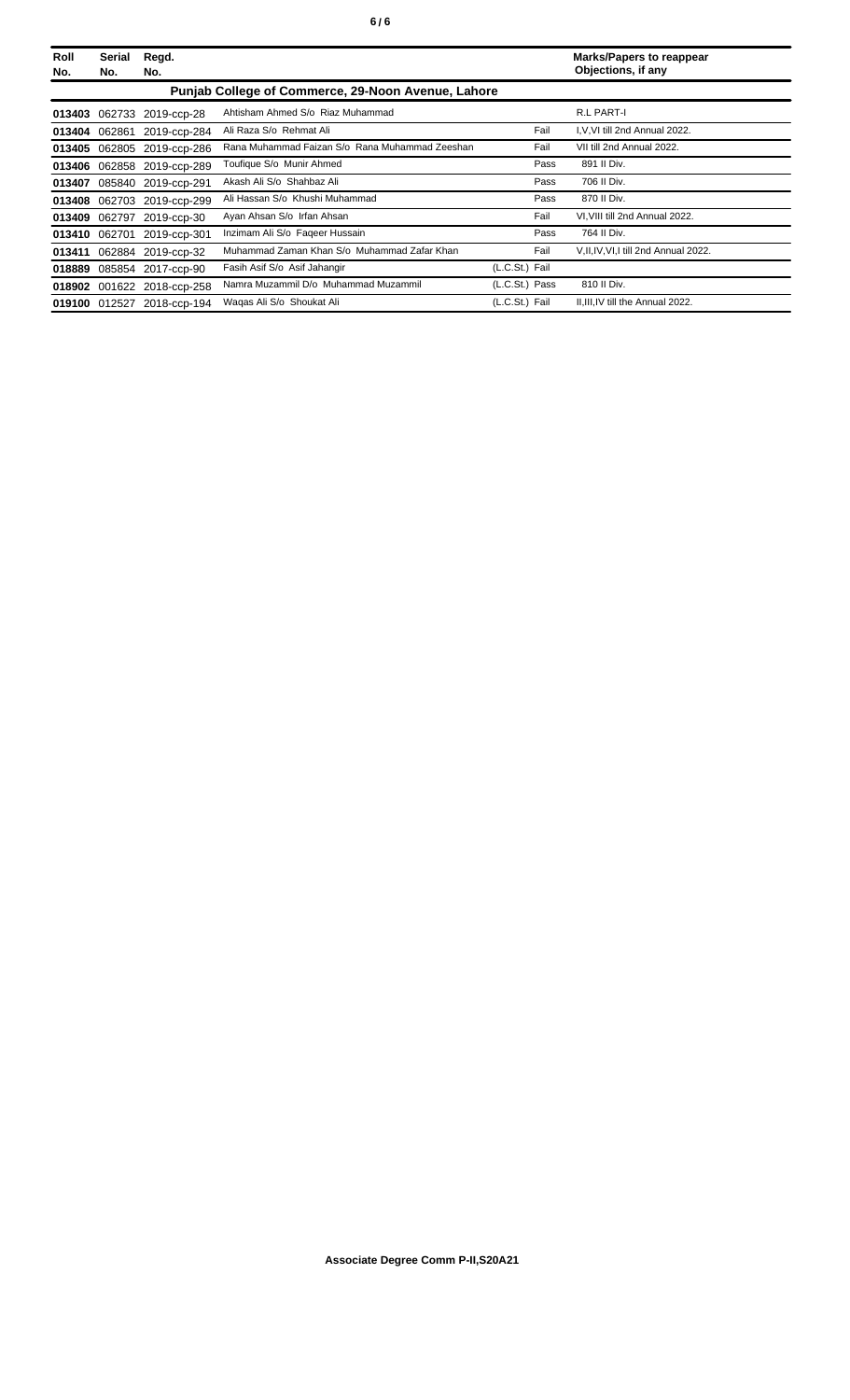| ٠ | ٠ |
|---|---|
|   |   |

| Roll<br>No. | <b>Serial</b><br>No. | Regd.<br>No.               |                                                      |                  |        | <b>Marks/Papers to reappear</b><br>Objections, if any |
|-------------|----------------------|----------------------------|------------------------------------------------------|------------------|--------|-------------------------------------------------------|
|             |                      |                            | <b>CFE College of Commerce &amp; Science, Lahore</b> |                  |        |                                                       |
|             |                      | 004992 085002 2017-cfe-31  | Rozina D/o Amjad                                     | (L.C.St.) Fail   |        |                                                       |
|             |                      | 004993 085003 2017-cfe-39  | Umm E Aiman D/o Mohammad Shafeeq                     | (L.C.St.) Pass   |        | 681 II Div.                                           |
|             |                      | 004994 085001 2017-cfe-59  | Suneha D/o Amir Masih                                | (L.C.St.) Fail   |        |                                                       |
|             |                      | 004995 050076 2019-cfe-102 | Tayyaba Sheikh D/o Sana Ullah Urf Qazi               |                  | Fail   | IV.V till 2nd Annual 2022.                            |
|             |                      | 004996 008737 2019-cfe-103 | Amna Hameed D/o Tariq Hmaeed                         | (L.C.St.) Fail   |        | VI, I, V till 2nd Annual 2022.                        |
|             |                      | 004997 050078 2019-cfe-104 | Zarwa Abid D/o Muhammad Abid                         |                  | Fail   | IV, III, VII, I, V, VI till 2nd Annual 2022.          |
|             |                      | 004998 008735 2019-cfe-43  | Uneeza D/o Ijaz Kiyani                               | (L.C.St.) Fail   |        | IV, VI, V till 2nd Annual 2022.                       |
|             |                      | 004999 008733 2019-cfe-46  | Sahar Bano D/o Shahid Yousaf                         | (L.C.St.)        |        | FEE PRV. PART                                         |
|             |                      | 005000 050073 2019-cfe-48  | Hina Yaseen D/o Muhammad Yaseen                      |                  | Fail   | I, VII, V, VIII, VI till 2nd Annual 2022.             |
|             |                      | 005001 050054 2019-cfe-60  | Arooj Shahid D/o Muhammad Shahid                     |                  | Fail   | V,I, VII, VI till 2nd Annual 2022.                    |
|             |                      | 007662 008703 2019-cfe-66  | Ayesha Javed D/o Muhammad Javed Akhtar               |                  | Fail   | VII, II, IV, VI till 2nd Annual 2022.                 |
|             |                      | 009847 013050 2014-cfe-107 | Muhammad Shahzad S/o Muhammad Shahbaz                | (L.C.St.) Fail   |        | II, VII, V, I, IV, VI till 2nd Annual 2022.           |
|             |                      | 009848 085005 2017-cfe-12  | Muhammad Bilal S/o Muhammad Sajid                    | (L.C.St.) Pass   |        | 785 II Div.                                           |
|             |                      | 009849 013144 2017-cfe-19  | Tahzeeb UI Hassan S/o Muhammad Idrees                | (L.C.St.) Fail   |        |                                                       |
|             |                      | 009850 085004 2017-cfe-29  | Muhammad Awais Altaf S/o Altaf Mehmood               | (L.C.St.) Fail   |        |                                                       |
| 009851      |                      | 050084 2019-cfe-114        | Qatadah Junaid S/o Muhammad Junaid                   |                  | Absent |                                                       |
|             |                      | 009852 005293 2019-cfe-52  | Abdul Raheem S/o Muhammad Saeed                      | (L.C.St.) Fail   |        | V, IV, VII, I, VIII, III, II till 2nd Annual 2022.    |
|             |                      | 009854 050079 2019-cfe-84  | Muhammad Ibraheem S/o Rana Bashrat Ali               |                  | Fail   | IV, VI, II, I, V till 2nd Annual 2022.                |
|             |                      | 009855 050081 2019-cfe-92  | Rana Muhammad Zohaib Ijaz S/o Rana Ijaz Ahmad        |                  | Fail   | VII till 2nd Annual 2022.                             |
|             |                      | 009856 050085 2020-z-51793 | Humayun Ahmad S/o Ejaz Ahmad                         |                  | Fail   | VII.V.III till 2nd Annual 2022.                       |
|             |                      | 010610 008728 2019-cfe-116 | Muhammad Afzal S/o Abdul Mateen                      |                  | Fail   | II.V.VI till 2nd Annual 2022.                         |
|             |                      | 010611 010624 2019-cfe-15  | Muhammad Abu Sufyan Afzal S/o Muhammad Afzal         |                  | Fail   | VI, II, VII, V, III till 2nd Annual 2022.             |
|             |                      | 010612 008741 2019-cfe-24  | Muhammad Nawaz Bhatti S/o Muhammad Nazir             |                  | Absent |                                                       |
|             |                      | 010613 013067 2019-cfe-32  | Akash Ejaz S/o Ejaz Ahmad                            |                  |        | <b>FEE</b>                                            |
|             |                      | 010614 008739 2019-cfe-44  | Muhammad Mubeen S/o Sajjad Pervaiz                   |                  | Absent |                                                       |
|             |                      | 010615 008698 2019-cfe-59  | Syed Safeer Hussain S/o Syed Taugeer Hussain         |                  | Fail   |                                                       |
|             |                      | 010616 011420 2019-cfe-63  | Bilal Ahmad S/o Khalid Mahmood                       |                  | Absent |                                                       |
|             |                      | 010617 011422 2019-cfe-7   | Ameer Hamza Malik S/o Muhammad Umer Azeem Malik      |                  | Absent |                                                       |
|             |                      | 018912 008701 2019-cfe-49  | Ghulam Ali Khan S/o Ch. Haider Ali Khan              |                  | Fail   | IV, VII, VIII, V, II till 2nd Annual 2022.            |
|             |                      | 019001 599611 2019-cfe-11  | Suleman Ahmad S/o Nadeem Mustafa                     | (L.C.St.) Absent |        |                                                       |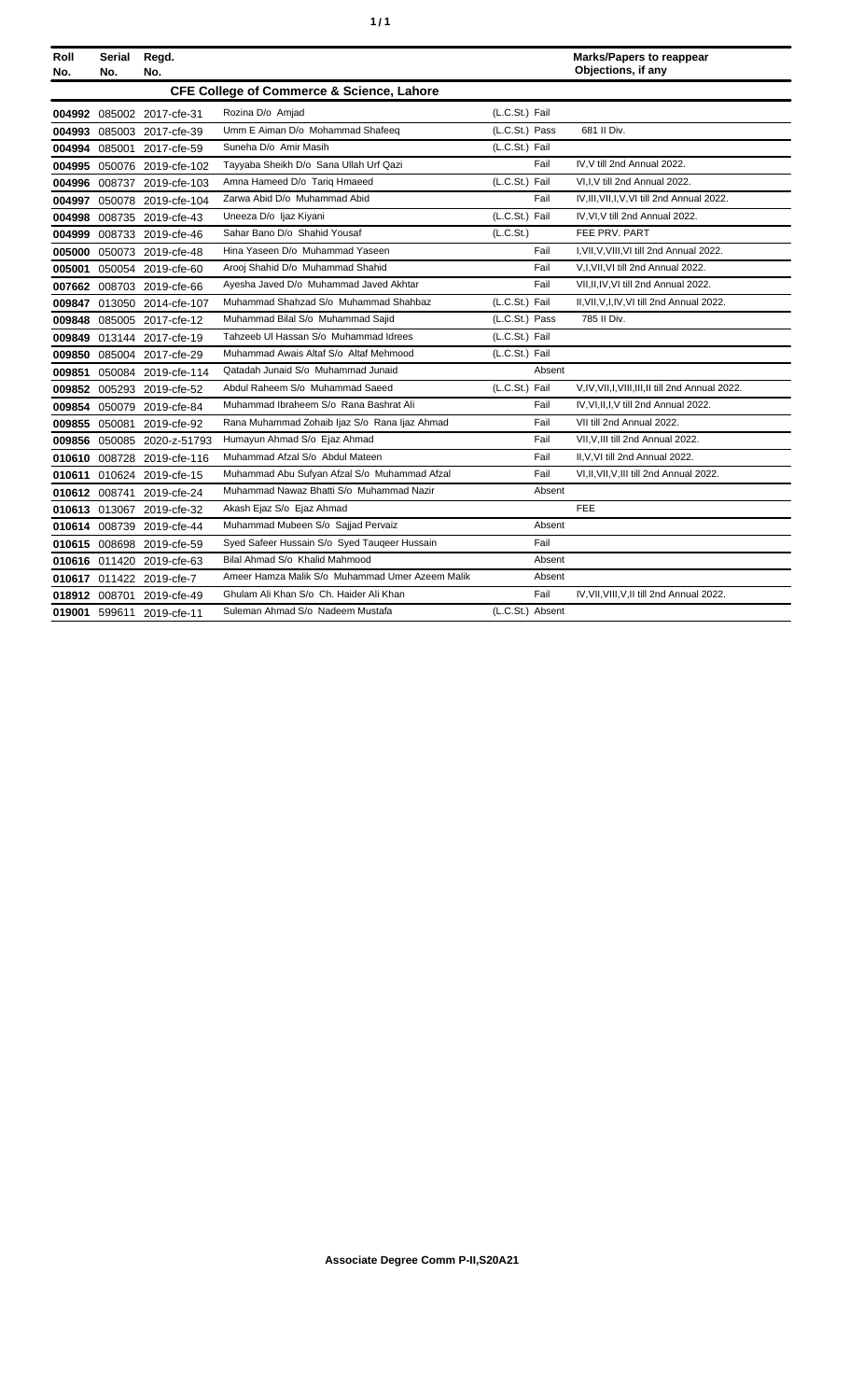| ٠<br>٠ |
|--------|
|--------|

| Roll<br>No. | <b>Serial</b><br>No.                                                           | Regd.<br>No.               |                                                 |        | <b>Marks/Papers to reappear</b><br>Objections, if any |  |
|-------------|--------------------------------------------------------------------------------|----------------------------|-------------------------------------------------|--------|-------------------------------------------------------|--|
|             | CFE College of Management Sciences, 10-B, Aibak Block, New Garden Town, Lahore |                            |                                                 |        |                                                       |  |
| 005002      |                                                                                | 050075 2017-cfl-56         | Rohama Faisal D/o Faisal Raza                   | Absent |                                                       |  |
| 005003      |                                                                                | 050083 2019-cfe-101        | Dil Awaiz D/o Muhammad Yousaf Chughtai          | Pass   | 905   Div.                                            |  |
|             |                                                                                | 005004 050070 2014-ptl-763 | Rafia Ashfaq D/o Muhammad Ashfaq                | Fail   | VI till 2nd Annual 2022.                              |  |
| 005005      |                                                                                | 050055 2019-cfe-3          | Nida Monica D/o Joseph Nazir                    | Absent |                                                       |  |
| 005007      |                                                                                | 050056 2019-cfe-76         | Almeira Sabrina Moazzam D/o Moazzam Ali Hussain | Fail   | V.VII till 2nd Annual 2022.                           |  |
| 005008      |                                                                                | 050068 2019-cfe-80         | Igra Fatima D/o Muhammad Ayyub                  | Fail   | V,I, VII, IV, II, VI till 2nd Annual 2022.            |  |
| 005009      |                                                                                | 050082 2019-cfe-83         | Maseera Shakir D/o Muhammad Younas Shakir       | Pass   | 820 II Div.                                           |  |
|             |                                                                                | 005012 050062 2019-z-47956 | Sadaf Fatima D/o Akhtar Ali                     | Absent |                                                       |  |
|             |                                                                                | 005018 050047 2020-z-54001 | Saman Zahid D/o Zahid Mahmood Bhatti            | Absent |                                                       |  |
|             |                                                                                | 005019 050087 2020-z-54308 | Darga Faisal D/o Faisal                         | Absent |                                                       |  |
| 009857      |                                                                                | 050052 2019-cfe-33         | Yasir Ali S/o Muhammad Nasir                    | Pass   | 757 II Div.                                           |  |
| 009858      |                                                                                | 050066 2019-cfe-41         | Ishtiag Saleem S/o Muhammad Saleem              | Pass   | 755 II Div.                                           |  |
| 009859      |                                                                                | 050074 2019-cfe-69         | Muhammad Umer Mazhar Khan S/o Mazhar Iqbal Khan | Pass   | 780 II Div.                                           |  |
| 009860      |                                                                                | 050086 2020-z-24675        | Raja Muhammad Romeel S/o Muhammad Jameel        | Fail   | III, I, VII, VI, II, IV, V till 2nd Annual 2022.      |  |
| 009861      |                                                                                | 050090 2020-z-48692        | Muhammad Izhan Arif S/o Muhammad Arif           | Absent |                                                       |  |
|             |                                                                                | 009862 050058 2020-z-48694 | Muhammad Bilal S/o Sajid Ali                    | Absent |                                                       |  |
| 009863      |                                                                                | 050053 2020-z-48700        | Mauzam Ali S/o Shehzad Ali                      | Absent |                                                       |  |
|             |                                                                                | 009870 050045 2020-z-48728 | Muhammad Assad Jamil S/o Muhammad Jamil         | Absent |                                                       |  |
| 009871      | 050069                                                                         | 2020-z-53994               | Hafiz Ammar Khalid S/o Khalid Mehmood           | Absent |                                                       |  |
|             |                                                                                | 009873 050064 2020-z-54306 | Faizan Nawaz S/o Muhammad Nawaz                 | Absent |                                                       |  |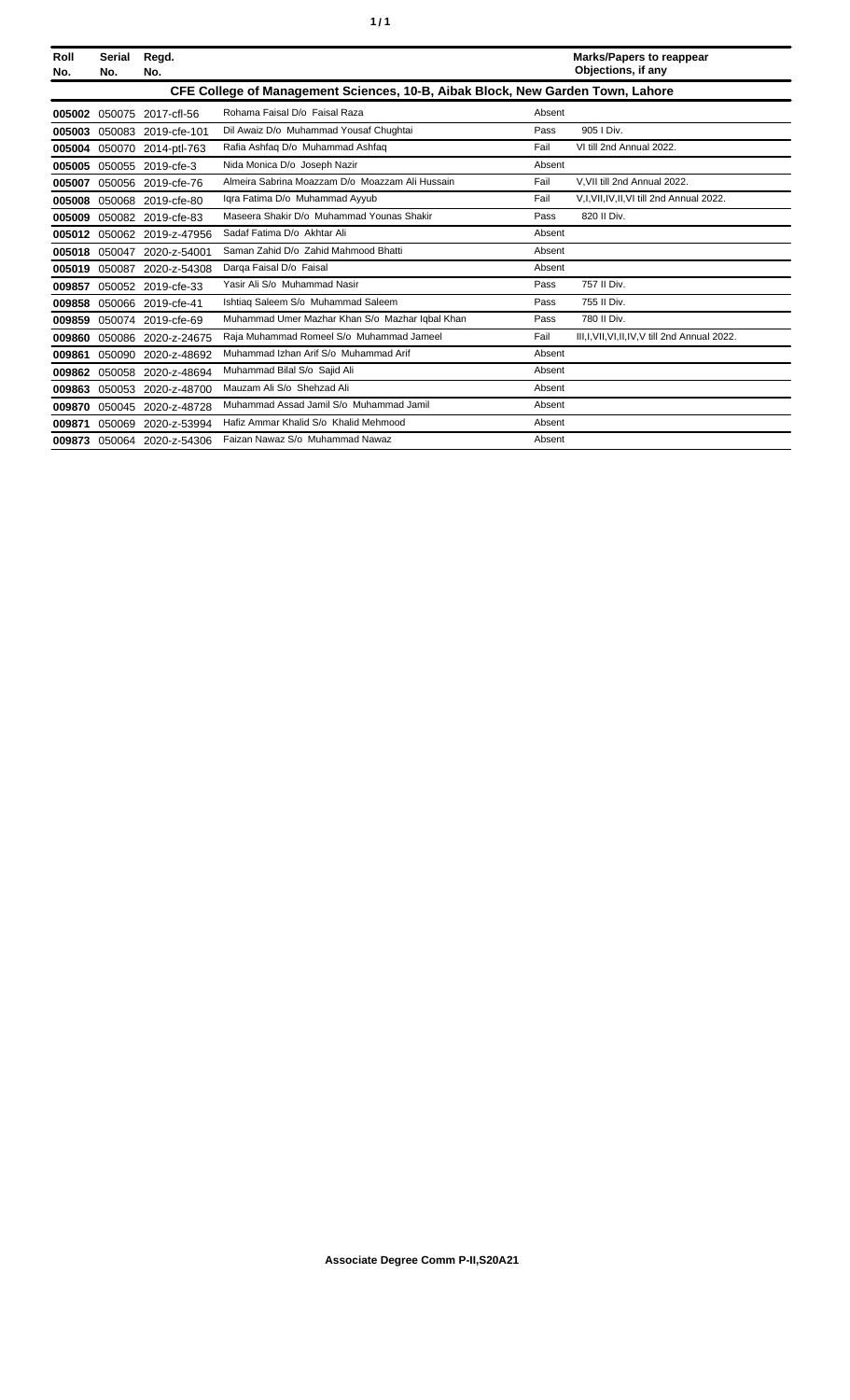| Roll<br>No. | Serial<br>No. | Regd.<br>No.              |                                                                          |                | <b>Marks/Papers to reappear</b><br>Objections, if any |
|-------------|---------------|---------------------------|--------------------------------------------------------------------------|----------------|-------------------------------------------------------|
|             |               |                           | Concordia College, Main Canal Road, Opp. Dyal House, Harbanspura, Lahore |                |                                                       |
|             |               | 003129 003520 2018-ilm-18 | Muhammad Usman S/o Muhammad Aslam                                        | (L.C.St.) Pass | 796 II Div.                                           |
|             |               | 005020 003299 2017-ilm-1  | Agsa D/o Mohammad ljaz                                                   | (L.C.St.) Fail |                                                       |
| 005021      |               | 003297 2018-ilm-27        | Rabia Magbool D/o Magbool Ahmad                                          | (L.C.St.) Fail | III.I till the Annual 2022.                           |
|             |               | 005022 010134 2018-ilm-32 | Minahil Tanveer D/o Muhammad Tanveer Riaz                                | (L.C.St.) Fail | V till the Annual 2022.                               |
| 005023      | 003293        | 2018-ilm-37               | Tehsheem Fatima D/o Yawar Ali                                            | (L.C.St.) Pass | 830 II Div.                                           |
| 009185      |               | 006001 2017-cbl-12        | Adil Sardar S/o Muhammad Ishaq                                           | (L.C.St.) Fail |                                                       |
|             |               | 009186 006004 2017-ilm-27 | Haseeb Akhtar S/o Akhtar Ali                                             | (L.C.St.) Fail |                                                       |
| 009187      |               | 003298 2018-ilm-33        | Nabeel Mushtag S/o Mustag Ahmed                                          | (L.C.St.) Pass | 729 II Div.                                           |
|             |               | 009188 003296 2018-ilm-49 | Usama Ali S/o Muhammad Saeed                                             | (L.C.St.) Fail | V.I till the Annual 2022.                             |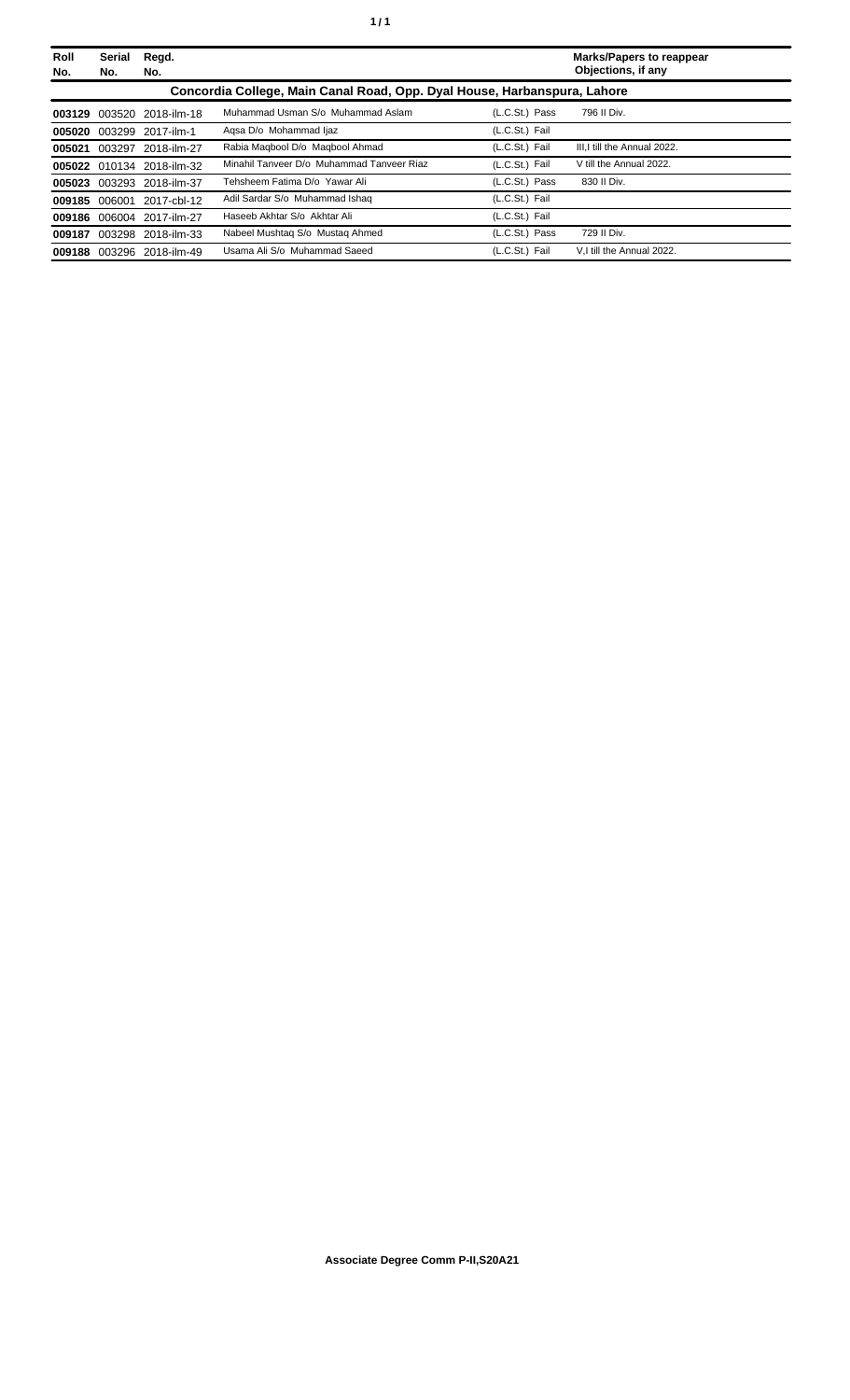| ٠ | ٠ |
|---|---|
|   |   |

| Roll<br>No. | <b>Serial</b><br>No.                                                            | Regd.<br>No.             |                                   |                | <b>Marks/Papers to reappear</b><br>Objections, if any |  |
|-------------|---------------------------------------------------------------------------------|--------------------------|-----------------------------------|----------------|-------------------------------------------------------|--|
|             | Central Institute of Management Science, 58-L, Gulberg-III, Kalma Chowk, Lahore |                          |                                   |                |                                                       |  |
|             |                                                                                 | 005024 003463 2016-acc-2 | Yousra Saleem D/o Muhammad Saleem | (L.C.St.) Pass | 686 II Div.                                           |  |
| 009874      |                                                                                 | 005539 2017-acc-75       | Arslan Javed S/o Javed            | (L.C.St.) Fail |                                                       |  |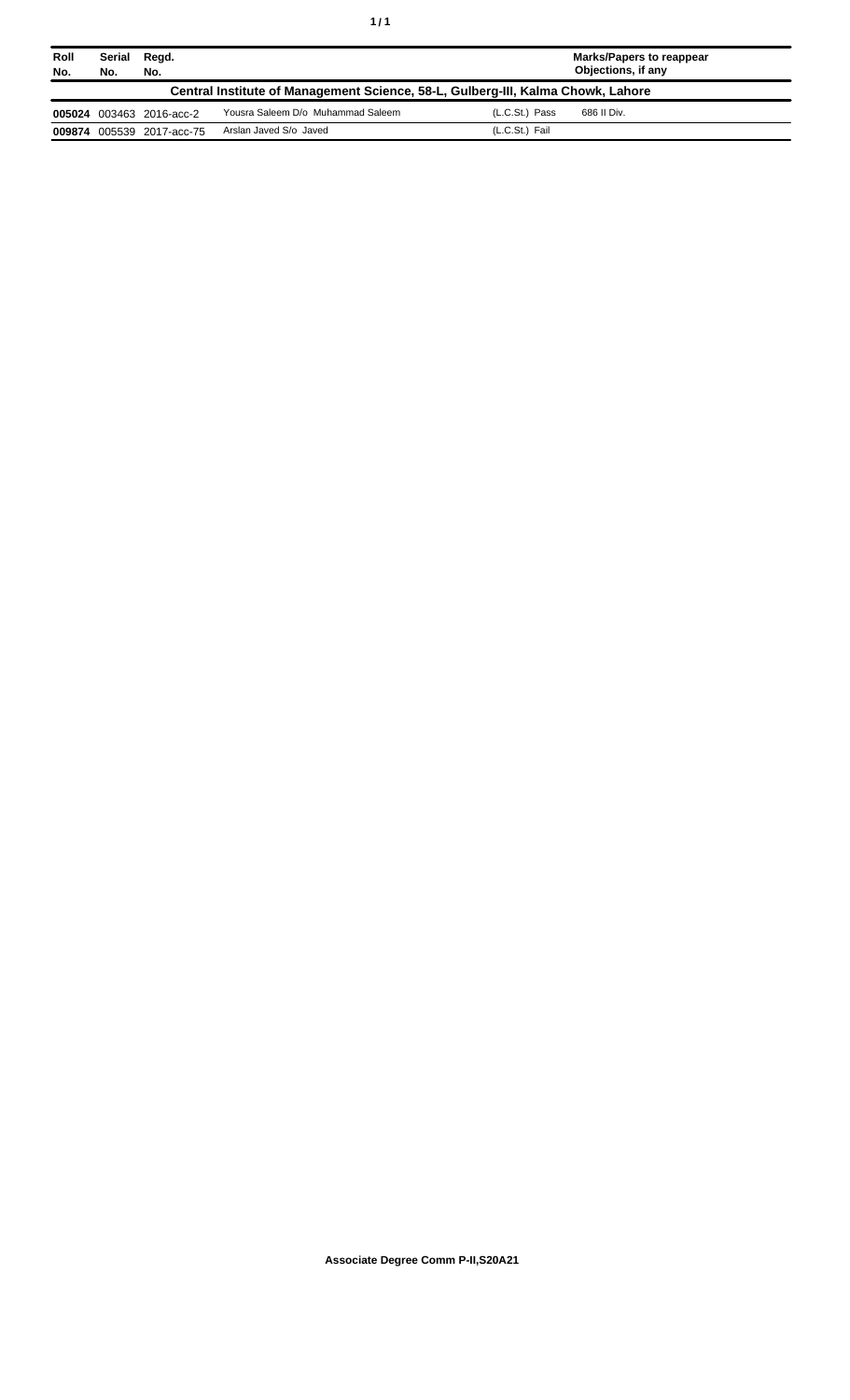| ٠ | ٠ |
|---|---|
|   |   |

| Roll<br>No. | Serial<br>No. | Regd.<br>No.                                           |                                                                                                                   |                | <b>Marks/Papers to reappear</b><br>Objections, if any |
|-------------|---------------|--------------------------------------------------------|-------------------------------------------------------------------------------------------------------------------|----------------|-------------------------------------------------------|
|             |               |                                                        | Government College of Commerce, Kot Lakhpat, Lahore                                                               |                |                                                       |
|             |               | 005025 002319 2017-ckl-19                              | Warisha D/o Mirza Nasim Ahmed                                                                                     | (L.C.St.) Pass | 740 II Div.                                           |
|             |               | 005026 002619 2018-ckl-18                              | Hira D/o Syed Tasleem Hussain                                                                                     | (L.C.St.) Pass | 765 II Div.                                           |
|             |               | 005027 002620 2018-ckl-20                              | Nimra D/o Muhammad Saeed                                                                                          | (L.C.St.) Fail | V till the Annual 2022.                               |
|             |               | 005028 002622 2018-ckl-42                              | Rabia Sidique D/o Muhammad Sidique                                                                                | (L.C.St.) Pass | 717 II Div.                                           |
|             |               | 005029 002621 2018-ckl-6                               | Laiba Amtul D/o Imran Khalid                                                                                      | (L.C.St.) Pass | 819 II Div.                                           |
|             |               | 005030 048485 2019-ckl-11                              | Sidra Waheed D/o Waheed Ahmad                                                                                     | Fail           | IV, I, VII, VI till 2nd Annual 2022.                  |
|             |               | 005031 048494 2019-ckl-12                              | Samra Ameen D/o Ameen Majeed                                                                                      | Fail           | VII, I, V, VI till 2nd Annual 2022.                   |
|             |               | 005032 048496 2019-ckl-14                              | Sundas Magbool D/o Magbool Ahmed                                                                                  | Fail           | III, II, I, V, VI till 2nd Annual 2022.               |
|             |               | 005033 048501 2019-ckl-23                              | Mehwish Yousaf D/o Yousaf Kanwal Masih                                                                            | Fail           | I, VIII, VII till 2nd Annual 2022.                    |
|             |               | 005034 048503 2019-ckl-27                              | Anam Fatima D/o Muhammad Tariq                                                                                    | Fail           | VI, V till 2nd Annual 2022.                           |
|             |               | 005035 048487 2019-ckl-3                               | Shaheen Rabia Kanwal D/o Hanif Ahmad                                                                              | Fail           | V till 2nd Annual 2022.                               |
|             |               | 005036 048505 2019-ckl-32                              | Laiba Ashfaq D/o Muhammad Ashfaq                                                                                  | Pass           | 631 III Div.                                          |
|             |               | 005037 048508 2019-ckl-38                              | Kainaat D/o Tahir Mansoor                                                                                         | Pass           | 726 II Div.                                           |
|             |               | 005038 048490 2019-ckl-6                               | Igra Sarwar D/o Muhammad Sarwar                                                                                   |                | R.L PART-I                                            |
|             |               | 009875 002630 2012-ckl-90                              | Muhammad Tajammal Hussain S/o Asghar Khan                                                                         | (L.C.St.) Pass | 715 II Div.                                           |
|             |               | 009876 006231 2016-ckl-35                              | Muhammad Adil S/o Muhammad Riaz                                                                                   | (L.C.St.) Fail | III, I, V, II, IV, VII, VI till 2nd Annual 2022.      |
|             |               | 009877 002614 2016-ckl-52                              | Haseeb Ijaz S/o Ijaz Hussain                                                                                      | (L.C.St.) Pass | 677 II Div.                                           |
|             |               | 009878 002633 2017-chk-21                              | Saeed Anwar S/o Muhammad Anwar<br>Muhammasd Rizwan S/o Muhammad Essa                                              | (L.C.St.) Fail | V,I till the Annual 2022.<br>723 II Div.              |
|             |               | 009879 002644 2017-ckl-40                              |                                                                                                                   | (L.C.St.) Pass |                                                       |
|             |               | 009880 002626 2017-ckl-5                               | Rana Muhammad Kamran Shakeel S/o Rana Shakeel Ahmad(L.C.St.) Pass<br>Muhammad Mubashir S/o Muhammad Baksh Chishti | (L.C.St.) Pass | 663 III Div.<br>766 II Div.                           |
|             |               | 009881 002318 2017-ckl-55                              | Abu Bakar Aslam S/o Muhammad Aslam                                                                                | (L.C.St.) Pass | 818 II Div.                                           |
|             |               | 009882 002617 2018-ckl-12<br>009883 002616 2018-ckl-16 | Faizan Raza S/o Muhammad Raza                                                                                     | (L.C.St.) Pass | 747 II Div.                                           |
|             |               | 009884 002641 2018-ckl-2                               | Usman Khalid S/o Mr.Khalid                                                                                        | (L.C.St.) Fail | VII till the Annual 2022.                             |
|             |               | 009885 002639 2018-ckl-21                              | Malik Muhammad Hammad Liaquat S/o Liaquat Ali Malik                                                               | (L.C.St.) Pass | 809 II Div.                                           |
|             |               | 009886 002627 2018-ckl-24                              | Shahruk Irfan S/o Muhammad Irfan                                                                                  | (L.C.St.) Pass | 798 II Div.                                           |
|             |               | 009887 002624 2018-ckl-27                              | Ch. Zunair Naseem S/o Ch. Muhammmad Naseem                                                                        | (L.C.St.) Pass | 748 II Div.                                           |
|             |               | 009888 002642 2018-ckl-3                               | Muhammad Kamran Karim S/o Muhammad Karim                                                                          | (L.C.St.) Pass | 767 II Div.                                           |
|             |               | 009889 002631 2018-ckl-34                              | Saad Nasir S/o Nasir Maqsood                                                                                      | (L.C.St.) Pass | 837 II Div.                                           |
|             |               | 009890 002636 2018-ckl-40                              | Fahad Ameer S/o Ameer Saeed                                                                                       | (L.C.St.) Pass | 757 II Div.                                           |
| 009891      |               | 002632 2018-ckl-41                                     | Malik Abdul Majid S/o Malik Abdul Basit                                                                           | (L.C.St.) Pass | 816 II Div.                                           |
|             |               | 009892 002625 2018-ckl-45                              | Muhammad Ahmad S/o Muhammad Yasin                                                                                 | (L.C.St.) Fail | I.II till the Annual 2022.                            |
|             |               | 009893 002629 2018-ckl-46                              | Muhammad Ali Farooqi S/o Khalid Farooqi                                                                           | (L.C.St.) Pass | 783 II Div.                                           |
|             |               | 009894 002628 2018-ckl-50                              | Zia-Ur-Rehman S/o Syed Fasih-Ud-Din                                                                               | (L.C.St.) Fail | I, VII till the Annual 2022.                          |
|             |               | 009895 009869 2018-ckl-52                              | Mohammmad Ibrahim Khan S/o Khalid Najeeb Khan                                                                     | (L.C.St.) Fail | V, IV, III, VII till the Annual 2022.                 |
|             |               | 009896 002637 2018-ckl-53                              | Muhammad Ahsan Bilal Butt S/o Muhammad Bilal Butt                                                                 | (L.C.St.) Pass | 756 II Div.                                           |
|             |               | 009897 002638 2018-ckl-56                              | Zeeshan S/o Aurangzaib                                                                                            | (L.C.St.) Pass | 745 II Div.                                           |
|             |               | 009898 002645 2018-z-10423                             | Muhammad Hassan S/o Muhammad Akbar                                                                                | (L.C.St.) Pass | 803 II Div.                                           |
|             |               | 009899 048509 2018-ckl-49                              | Imran Ramzan S/o Muhammad Ramzan                                                                                  | Absent         |                                                       |
|             |               | 009900 048500 2018-ctl-54                              | Saad Ameer S/o Ameer Saeed                                                                                        | Pass           | 947 I Div.                                            |
|             |               | 009901 048493 2019-ckl-10                              | Sadagat Wazeer S/o Wazir Hussain<br>Majid Iqbal S/o Muhammad Iqbal                                                | Absent<br>Fail | V, VIII till 2nd Annual 2022.                         |
|             |               | 009902 048495 2019-ckl-13                              | Sharafat Hussain S/o Sher Muhammad                                                                                | Fail           | II, VII, VI till 2nd Annual 2022.                     |
|             |               | 009903 048497 2019-ckl-15                              | Falak Sher S/o Shaukat Ali                                                                                        | Absent         |                                                       |
|             |               | 009904 048498 2019-ckl-16<br>009905 048499 2019-ckl-18 | Muhammad Shariq S/o Ikhlaq Ahmad Khan                                                                             | Fail           | I, V, IV, III, VII, VI till 2nd Annual 2022.          |
|             |               | 009906 048510 2019-ckl-19                              | Muhammad Nazim S/o Muhammad Muneer                                                                                |                | R.L PART-I                                            |
|             |               | 009907 048486 2019-ckl-2                               | Ahmad Hassan S/o Muhammad Hussain                                                                                 | Pass           | 933 I Div.                                            |
|             |               | 009908 048502 2019-ckl-24                              | Qadeer Hussain S/o Faqeer Hussain                                                                                 | Absent         |                                                       |
|             |               | 009909 048504 2019-ckl-28                              | Syed Mohammad Fakhar Imam Bukhari S/o Syed Riaz<br>Hussain Bukhari                                                | Fail           | I, V, III, II, VI, IV, VII till 2nd Annual 2022.      |
|             |               | 009910 048506 2019-ckl-33                              | Muhammad Talha Ashfaq S/o Muhammad Ishfaq Nadeem                                                                  | Absent         |                                                       |
|             |               | 009911 048507 2019-ckl-34                              | Muhammad Mamoon S/o Muhammad Afzal                                                                                | Fail           | VI till 2nd Annual 2022.                              |
|             |               | 009912 048488 2019-ckl-4                               | Jahangir Ahmad S/o Khalil Ahmad                                                                                   | Pass           | 814 II Div.                                           |
|             |               | 009913 048489 2019-ckl-5                               | Muhammad Tayyab S/o Muhammad Arif                                                                                 | Absent         |                                                       |
|             |               | 009914 048491 2019-ckl-7                               | Jawad Rustam S/o Rustam Ali                                                                                       | Fail           | V, I, III, VI till 2nd Annual 2022.                   |
|             |               | 009915 048492 2019-ckl-9                               | Sufyan Yousaf S/o Muhammad Yousaf                                                                                 | Absent         |                                                       |
|             |               | 019040 003322 2018-ckl-36                              | Saba Ghafoor D/o Muhammad Ghafoor                                                                                 | (L.C.St.) Fail | VII till the Annual 2022.                             |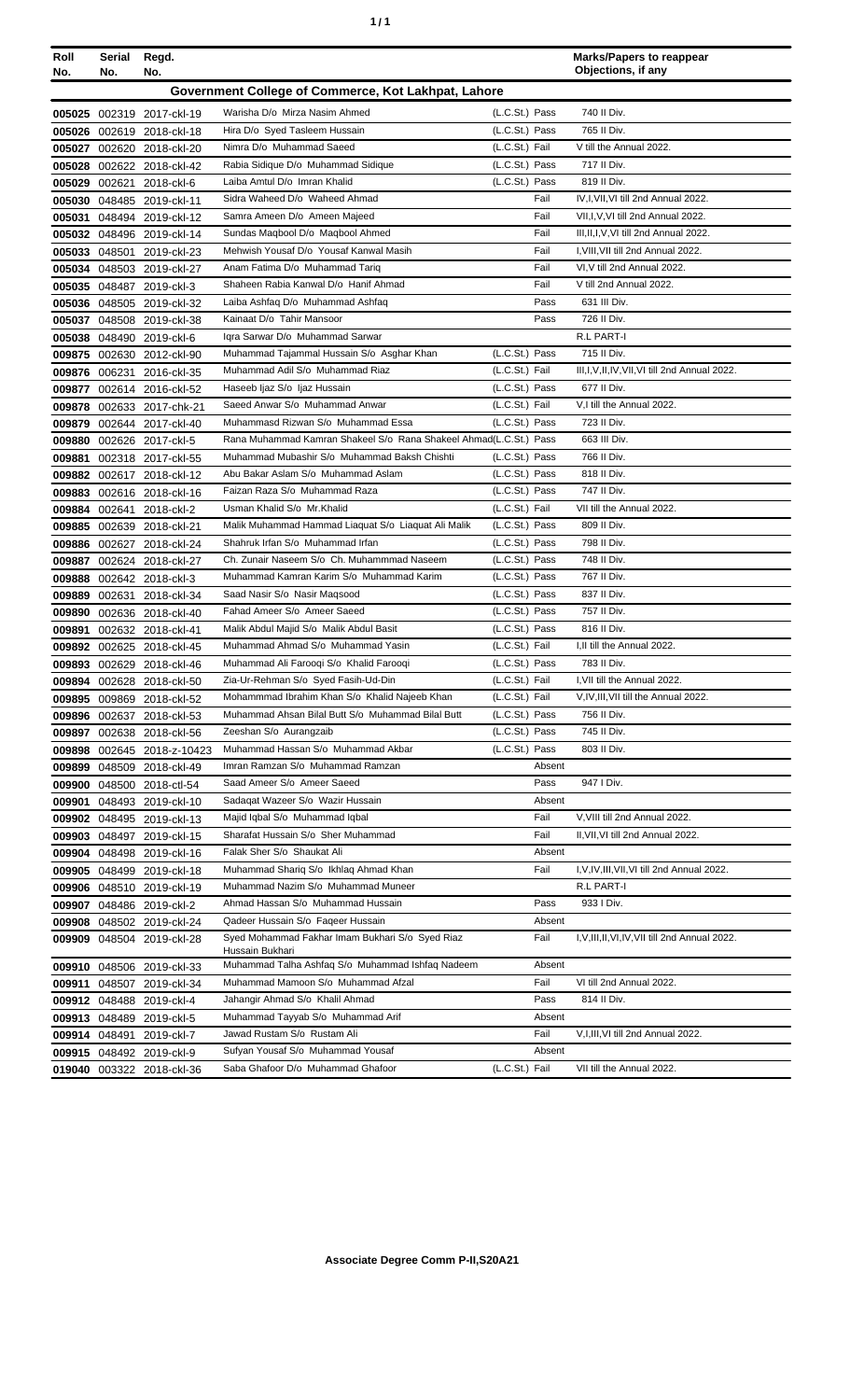|  | ٠ |
|--|---|
|  |   |

| Roll   | Serial        | Regd.                     |                                                            |                |      | <b>Marks/Papers to reappear</b>              |
|--------|---------------|---------------------------|------------------------------------------------------------|----------------|------|----------------------------------------------|
| No.    | No.           | No.                       |                                                            |                |      | Objections, if any                           |
|        |               |                           | Govt. Institute of Commerce, Samanabad, Lahore             |                |      |                                              |
|        |               | 005171 012797 2018-cos-30 | Amna Saleem D/o Muhammad Saleem Shad                       | (L.C.St.) Fail |      | IV.I till 2nd Annual 2022.                   |
|        |               | 005172 046916 2019-cos-10 | Zikra Ishrat D/o Ishrat Hussain Shah                       |                | Fail | II till 2nd Annual 2022.                     |
|        |               | 005173 046930 2019-cos-23 | Anoosha Amir D/o Muhammad Amir Latif                       |                | Fail | I.IV till 2nd Annual 2022.                   |
|        | 005174 046921 | 2019-cos-25               | Areej Fatima D/o Syed Fazal Akbar                          |                | Fail | IV till 2nd Annual 2022.                     |
|        |               | 005175 046922 2019-cos-27 | Sawera Akram D/o Muhammad Akram                            |                | Fail | V,I till 2nd Annual 2022.                    |
|        |               | 005176 046923 2019-cos-29 | Wajiha Riaz D/o Muhammad Riaz                              |                | Pass | 798 II Div.                                  |
|        |               | 005177 046924 2019-cos-30 | Fiza Benazeer D/o Muhammad Mansha Shaheen                  |                | Fail | II,IV till 2nd Annual 2022.                  |
|        |               | 005178 046925 2019-cos-36 | Zainab Ashfaq D/o Muhammad Ashfaq                          |                | Fail | IV till 2nd Annual 2022.                     |
|        |               | 005179 046936 2019-cos-39 | Fatima Shabbir D/o Shabbir Ahmad                           |                | Fail | V,I till 2nd Annual 2022.                    |
|        |               | 009639 008622 2017-cos-15 | Agib Mukhtar S/o Mukhtar Ahmad                             | (L.C.St.) Fail |      | V till the Annual 2022.                      |
|        |               | 009640 006773 2017-cos-29 | Muhammad Sikander S/o Muhammad Yaqoob                      | (L.C.St.) Pass |      | 733 II Div.                                  |
|        |               | 009641 001061 2018-cos-11 | Rehman Arshad S/o Muhammad Arshad                          | (L.C.St.) Pass |      | 757 II Div.                                  |
|        |               | 009642 003979 2018-cos-17 | Abu-Huraira Siddiqui S/o Muhammad Aslam Siddiqui           | (L.C.St.) Pass |      | 818 II Div.                                  |
|        | 009643 000897 | 2018-cos-29               | Hasnain Ajmal S/o Muhammad Ajmal                           | (L.C.St.) Fail |      | V.IV till the Annual 2022.                   |
|        |               | 009644 000894 2018-cos-39 | Sultan Ali S/o Shahid Sultan Ali                           | (L.C.St.) Pass |      | 779 II Div.                                  |
|        |               | 009645 000961 2018-cos-4  | Ghulam Murtaza S/o Muhammad Yousaf                         | (L.C.St.) Fail |      | II, I, IV till the Annual 2022.              |
|        |               | 009646 002391 2018-cos-40 | Bilal Shahid S/o Shahid Mehmood                            | (L.C.St.) Fail |      | VI, V, II, VIII till 2nd Annual 2022.        |
|        |               | 009647 000895 2018-cos-45 | Umair Naseer S/o Naseer Ahmed                              | (L.C.St.) Pass |      | 749 II Div.                                  |
|        |               | 009648 000898 2018-cos-46 | Muhammad Aqib S/o Malik Muhammad Atif                      | (L.C.St.) Fail |      | II, V till the Annual 2022.                  |
|        |               | 009649 000952 2018-cos-48 | Abdul Wahab S/o Nazir Ahmad                                | (L.C.St.) Pass |      | 829 II Div.                                  |
|        |               | 009650 000896 2018-cos-6  | Muhammad Bilal Khalid S/o Khalid Mahmood                   | (L.C.St.) Fail |      | III.V till the Annual 2022.                  |
| 009651 |               | 001106 2018-csl-22        | Hamza Ilyas S/o Ilyas Rasool                               | (L.C.St.) Fail |      | VII, IV, V, III, II, I till the Annual 2022. |
|        |               | 009652 001104 2018-csl-43 | Zain Ul Abideen S/o Muhammad Tariq                         | (L.C.St.) Fail |      | VII, V, III, I, II till the Annual 2022.     |
|        |               | 009653 046917 2017-ccl-9  | Fazal Mehmood S/o Aziz Ahmad Najam                         |                | Fail | II,I till 2nd Annual 2022.                   |
|        |               | 009654 046918 2019-cos-12 | Hafiz Muhmmad Abdullah Asif S/o Muhmmad Asif Siddiqui      |                | Fail | III, IV, V till 2nd Annual 2022.             |
|        |               | 009655 046934 2019-cos-15 | Muhammad Hamzah S/o Iftikhar Ahmad                         |                | Fail | V, III till 2nd Annual 2022.                 |
|        |               | 009656 046919 2019-cos-16 | Muhammad Muzamil S/o Liagat Ali                            |                | Fail | V till 2nd Annual 2022.                      |
|        |               | 009657 046920 2019-cos-18 | Ali Raza S/o Imran Bashir                                  |                | Pass | 818 II Div.                                  |
|        |               | 009658 046914 2019-cos-3  | Abbas Ali S/o Ameer Ali                                    |                | Fail | VII, I, VI, V till 2nd Annual 2022.          |
|        |               | 009659 046935 2019-cos-37 | Ahmed Muzaffar S/o Muzaffar Ali                            |                | Fail | V till 2nd Annual 2022.                      |
|        |               | 009660 046926 2019-cos-44 | Hamza Jawad S/o Jawad Akram                                |                | Pass | 837 II Div.                                  |
| 009661 |               | 046927 2019-cos-47        | Muhammad Arsalan Javed S/o Muhammad Javed                  |                | Fail | V,IV till 2nd Annual 2022.                   |
|        |               | 009662 046928 2019-cos-49 | Muhammad Waqar Shahid S/o Malik Shahid Toqeer              |                | Pass | 815 II Div.                                  |
|        |               | 009663 046931 2019-cos-5  | Muhammad Ali Asghar Naveed S/o Naveed Akram                |                | Fail | V till 2nd Annual 2022.                      |
|        |               | 009664 046929 2019-cos-50 | Ali Hamza S/o Muhammad Akram                               |                | Fail | VII till 2nd Annual 2022.                    |
|        |               | 009665 046915 2019-cos-7  | Hassan Raza S/o Muhammad Ameer                             |                | Pass | 786 II Div.                                  |
|        |               | 009666 046932 2019-cos-8  | Syed Muhammad Ahmad Hassan S/o Syed Abu UI Hassan<br>Zaidi |                | Pass | 741 II Div.                                  |
|        |               | 009667 046933 2019-cos-9  | Mujtaba Noor S/o Farrukh Bashir                            |                | Fail | I, V, VI till 2nd Annual 2022.               |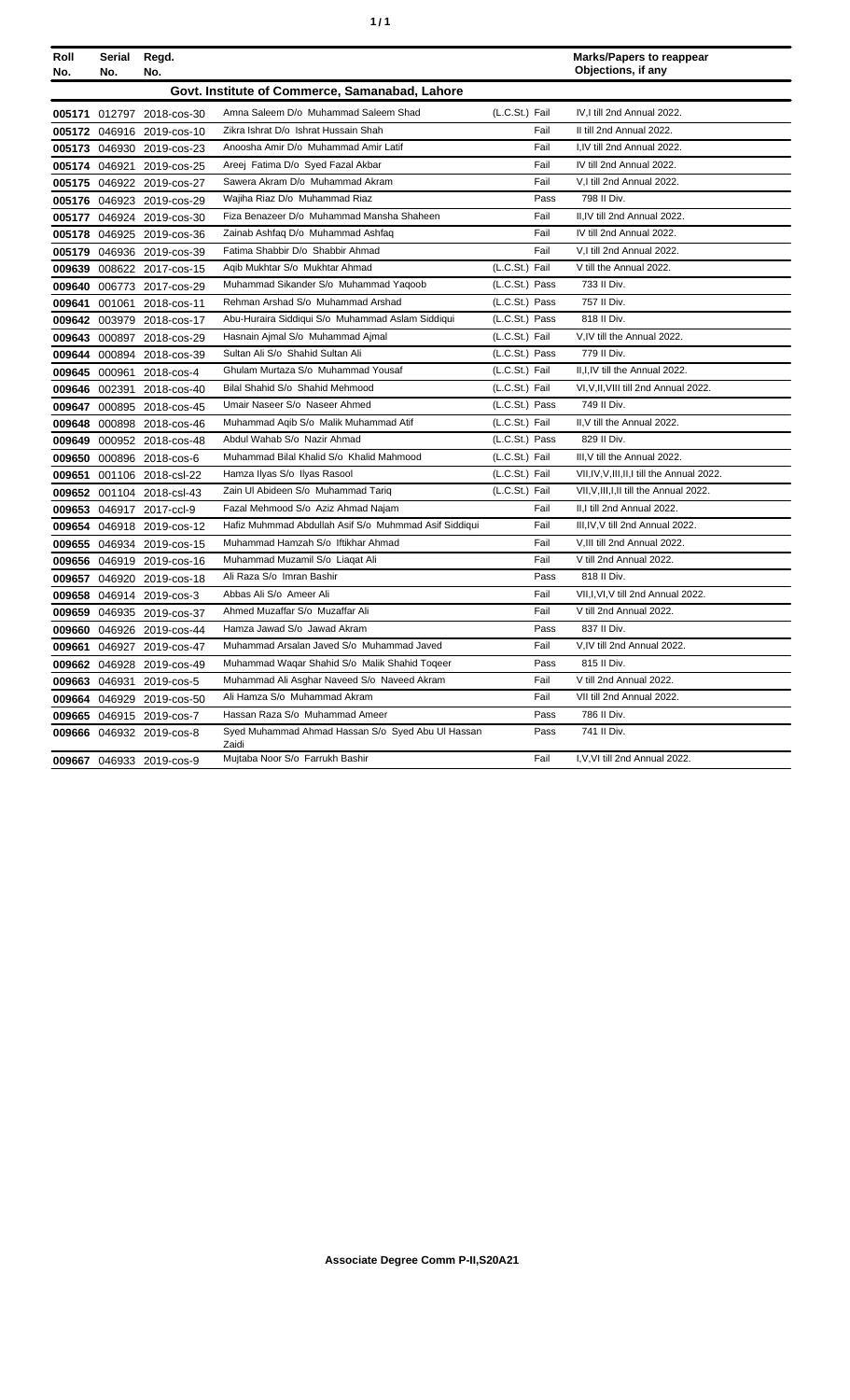| Roll<br>No. | Serial<br>No. | Regd.<br>No.                                             |                                                                                  |                                  | <b>Marks/Papers to reappear</b><br>Objections, if any     |
|-------------|---------------|----------------------------------------------------------|----------------------------------------------------------------------------------|----------------------------------|-----------------------------------------------------------|
|             |               |                                                          | Punjab College of Commerce, Rewaz Garden, Lahore                                 |                                  |                                                           |
|             |               | 004702 008596 2018-cpc-5                                 | Hina Javaid D/o Muhammad Javaid                                                  | (L.C.St.) Absent                 |                                                           |
|             |               | 005214 003379 2015-cpc-46                                | Hina Tahir Butt D/o Tahir Mahmood Butt                                           | (L.C.St.) Pass                   | 693 II Div.                                               |
|             |               | 005215 008463 2017-cpc-103                               | Mahrukh Sheraz D/o Sheraz UI Haq                                                 | (L.C.St.) Pass                   | 696 II Div.                                               |
|             |               | 005216 008505 2017-cpc-22                                | Maryam Arif D/o M. Arif                                                          | (L.C.St.) Fail                   |                                                           |
|             |               | 005217 000564 2018-cpc-11                                | Rukhsar D/o Javed Iqbal                                                          | (L.C.St.) Pass                   | 890 II Div.                                               |
|             | 005218 000251 | 2018-cpc-134                                             | Zunaira Qasim D/o Qasim Hussain                                                  | (L.C.St.) Pass                   | 830 II Div.                                               |
|             |               | 005219 000060 2018-cpc-137                               | Nisha Afzal D/o Muhammad Afzal                                                   | (L.C.St.) Pass                   | 766 II Div.                                               |
|             |               | 005220 000343 2018-cpc-139                               | Aleena Tahir D/o Tahir Zahoor                                                    | (L.C.St.) Fail                   | V.VI.VII.II.I.IV till the Annual 2022.                    |
| 005221      |               | 000154 2018-cpc-140                                      | Fakhar Un Nisa D/o Arshad Hamid<br>Mahlaka Mahrosh Butt D/o Muhammad Naseer Butt | (L.C.St.) Pass<br>(L.C.St.) Fail | 818 II Div.<br>VII till the Annual 2022.                  |
|             |               | 005222 000125 2018-cpc-142<br>005223 009156 2018-cpc-143 | Armish Majeed D/o Abdul Majeed                                                   | (L.C.St.) Pass                   | 775 II Div.                                               |
|             |               | 005224 000870 2018-cpc-146                               | Mugaddas Zahid D/o Zahid Iqbal                                                   | (L.C.St.) Pass                   | 712 II Div.                                               |
|             |               | 005225 000140 2018-cpc-147                               | Zainab Khalil D/o Khalil Ahmad                                                   | (L.C.St.) Pass                   | 675 II Div.                                               |
|             |               | 005226 003362 2018-cpc-150                               | Nosheen Tariq D/o Tariq Rasheed                                                  | (L.C.St.) Pass                   | 952 I Div.                                                |
|             |               | 005227 006284 2018-cpc-151                               | Neelam Tariq Butt D/o Tariq Javed Butt                                           | (L.C.St.) Pass                   | 886 II Div.                                               |
|             |               | 005228 001575 2018-cpc-153                               | Amna Khalid D/o Khalid Habib                                                     | (L.C.St.) Fail                   | I, V, VI till the Annual 2022.                            |
|             |               | 005229 005643 2018-cpc-156                               | Saba D/o Mehmood                                                                 | (L.C.St.) Fail                   | II, V, VII till the Annual 2022.                          |
|             |               | 005230 003462 2018-cpc-157                               | Snowber Waris D/o Waris Victor                                                   | (L.C.St.) Pass                   | 943 I Div.                                                |
|             |               | 005231 003887 2018-cpc-162                               | Hina Abbas D/o Muhammad Abbas                                                    | (L.C.St.) Fail                   | V, IV till the Annual 2022.                               |
|             |               | 005232 000304 2018-cpc-165                               | Areej Fatima D/o Mahmood Alam                                                    | (L.C.St.) Fail                   | V till the Annual 2022.                                   |
|             |               | 005233 002013 2018-cpc-189                               | Hamna Ubaidullah D/o Ubaidullah Anwar                                            | (L.C.St.) Fail                   | V, VII till the Annual 2022.                              |
|             |               | 005234 003354 2018-cpc-190                               | Fiza Gul D/o Waheed Murrad                                                       | (L.C.St.) Pass                   | 777 II Div.                                               |
|             |               | 005235 003309 2018-cpc-20                                | Tuba D/o Syed Arif Ali                                                           | (L.C.St.) Pass                   | 879 II Div.                                               |
|             |               | 005236 000293 2018-cpc-213                               | Nazia Ahmed Khan D/o Ahmed Hassan Khan<br>Noor Adnan D/o Adnan Adrees            | (L.C.St.) Pass                   | 798 II Div.<br>853 II Div.                                |
| 005237      |               | 000120 2018-cpc-23                                       | Hafiza Anam Ramzan D/o Muhammad Ramzan                                           | (L.C.St.) Pass<br>(L.C.St.) Pass | 852 II Div.                                               |
|             | 005239 000471 | 005238 000640 2018-cpc-30<br>2018-cpc-32                 | Zehra Naqvi D/o Iftikhar Hussain                                                 | (L.C.St.) Pass                   | 841 II Div.                                               |
|             |               | 005240 000469 2018-cpc-36                                | Fatima D/o Muhammad Arif                                                         | (L.C.St.) Pass                   | 777 II Div.                                               |
| 005241      |               | 000859 2018-cpc-37                                       | Javeria Akbar D/o Muhammad Akbar                                                 | (L.C.S <sub>t</sub> )            | <b>FEE</b>                                                |
|             |               | 005242 000164 2018-cpc-4                                 | Hafiza Rabika Aslam D/o Mohammad Aslam Ansari                                    | (L.C.St.) Pass                   | 780 II Div.                                               |
|             |               | 005243 008297 2018-cpc-40                                | Mehwish Mehfooz D/o Mehfooz UI Hassan Shah                                       | (L.C.St.) Fail                   | V till the Annual 2022.                                   |
|             |               | 005244 001180 2018-cpc-41                                | Maryam Shakeel D/o Shakeel Ahmad                                                 | (L.C.St.) Pass                   | 784 II Div.                                               |
|             |               | 005245 000628 2018-cpc-42                                | Sameera Saleem D/o Muhammad Saleem                                               | (L.C.St.) Pass                   | 682 II Div.                                               |
|             |               | 005246 000700 2018-cpc-43                                | Mahro Absar D/o Absar Yousaf                                                     | (L.C.St.) Pass                   | 778 II Div.                                               |
|             |               | 005247 000582 2018-cpc-45                                | Igra Imran D/o Imran Zafar                                                       | (L.C.St.) Pass                   | 826 II Div.                                               |
|             |               | 005248 000141 2018-cpc-46                                | Hadia Naeem D/o Naeem Ud Din                                                     | (L.C.St.) Fail                   | V, VI till the Annual 2022.                               |
|             |               | 005249 003111 2018-cpc-50                                | Aiman Anwar D/o Muhammad Anwar                                                   | (L.C.St.) Fail                   | VII, V, III, II, IV till the Annual 2022.                 |
|             |               | 005250 000204 2018-cpc-51                                | Sehar Ijaz D/o Sheikh Ijaz Ahmad                                                 | (L.C.St.) Fail                   | VII, V, II, IV till the Annual 2022.<br>847 II Div.       |
|             |               | 005251 000644 2018-cpc-58                                | Aliza Ashraf D/o Muhammad Ashraf<br>Rimsha Nadeem D/o Khawaja Nadeem Hassan      | (L.C.St.) Pass<br>(L.C.St.) Fail | VII, IV, I, VI, III till the Annual 2022.                 |
|             |               | 005252 008376 2018-cpc-61<br>005253 005942 2018-cpc-62   | Khadija Sami D/o Sami Ullah Khan                                                 | (L.C.St.) Fail                   | V, VI, IV, VII, I till 2nd Annual 2022.                   |
|             |               | 005254 001182 2018-cpc-64                                | Wardah Munawar D/o Munawar Ali Akhtar                                            | (L.C.St.)                        | FEE PRV. PART                                             |
|             |               | 005255 000202 2018-cpc-68                                | Misbah Tahir D/o Tahir Mehmood                                                   | (L.C.St.) Pass                   | 812 II Div.                                               |
|             |               | 005256 010153 2018-cpc-71                                | Shahzal Noor D/o Shahbaz Ali                                                     | (L.C.St.) Fail                   | VI,I, V, VII, IV till the Annual 2022.                    |
|             |               | 005257 000950 2018-cpc-75                                | Zarnab Ijaz D/o Malik Ijaz Hussain                                               | (L.C.St.) Fail                   | VI, II till the Annual 2022.                              |
|             |               | 005258 000658 2018-cpc-9                                 | Komal Shahzadi D/o Zulafiqar Ali                                                 | (L.C.St.) Pass                   | 951 I Div.                                                |
|             |               | 005259 007207 2018-z-23789                               | Mahjabeen D/o Syed Razi Abbas Kazmi                                              | (L.C.St.) Pass                   | 779 II Div.                                               |
|             |               | 005260 004209 2019-z-2534                                | Ramla Qaisar D/o Qaisar Hussain                                                  | (L.C.St.) Fail                   | V, IV till the Annual 2022.                               |
| 005261      |               | 046428 2018-cpc-149                                      | Hina Faiz Muhammad D/o Faiz Muhammad                                             | Fail                             | IV, II till 2nd Annual 2022.                              |
|             |               | 005262 046364 2018-cpc-53                                | Tayyaba D/o Qazi Javaid Ahmad                                                    | Fail                             | I, V, VII, VI till 2nd Annual 2022.                       |
|             |               | 005263 000929 2018-cpc-70                                | Esha Amir D/o Amir Munir                                                         | (L.C.St.) Fail                   | I, VII, V, VI, IV till the Annual 2022.                   |
|             |               | 005264 046368 2019-cpc-1                                 | Ariba D/o Mirza Naveed Ahmad<br>Izba Jamshaid D/o Jamshaid Akhtar                | Fail<br>Fail                     | I, II till 2nd Annual 2022.<br>VIII till 2nd Annual 2022. |
|             |               | 005265 046409 2019-cpc-10<br>005266 011088 2019-cpc-11   | Agsa D/o Muhammad Masood                                                         | (L.C.St.) Fail                   | VII, III, IV, VI, II, V till 2nd Annual 2022.             |
|             |               | 005267 046323 2019-cpc-122                               | Kashaf Irfan D/o Irfan Jahangir                                                  | Pass                             | 930 I Div.                                                |
|             |               | 005268 046363 2019-cpc-124                               | Igra D/o Liagat Ali                                                              | Pass                             | 881 II Div.                                               |
|             |               | 005269 046320 2019-cpc-127                               | Ghania Mukhtar D/o Mukhtar Ahmad                                                 | Pass                             | 921 I Div.                                                |
|             |               | 005270 046353 2019-cpc-128                               | Hadia D/o Anwar Kamal                                                            | Pass                             | 949 I Div.                                                |
|             |               | 005271 046405 2019-cpc-129                               | Laiba Waseem D/o Waseem Yaseen                                                   | Fail                             | II, VII, IV, V, VI till 2nd Annual 2022.                  |
|             |               | 005272 046418 2019-cpc-13                                | Arooj Nadeem D/o Muhammad Nadeem Anwar Butt                                      | Fail                             | V, II, III, IV, VII till 2nd Annual 2022.                 |
|             |               | 005273 046334 2019-cpc-130                               | Easha Munir D/o Muhammad Munir                                                   | Fail                             | IV till 2nd Annual 2022.                                  |
|             |               | 005274 046318 2019-cpc-131                               | Aneega Zahid D/o Zahid                                                           | Pass                             | 771 II Div.                                               |
|             |               | 005275 046393 2019-cpc-134                               | Mahnoor Pervaiz Rana D/o Pervaiz Akhter Rana                                     | Fail                             | VIII till 2nd Annual 2022.                                |
|             |               | 005276 046331 2019-cpc-135                               | Hifza D/o Muhammad Arif                                                          | Fail                             | VIII till 2nd Annual 2022.                                |
|             |               | 005277 046359 2019-cpc-138                               | Nida Shahid D/o Shahid Mehmood                                                   | Fail                             | VII, I, IV, III, V till 2nd Annual 2022.                  |
|             |               | 005278 046390 2019-cpc-139                               | Maheen Naseer D/o Naseer Ahmad                                                   | Fail                             | IV till 2nd Annual 2022.                                  |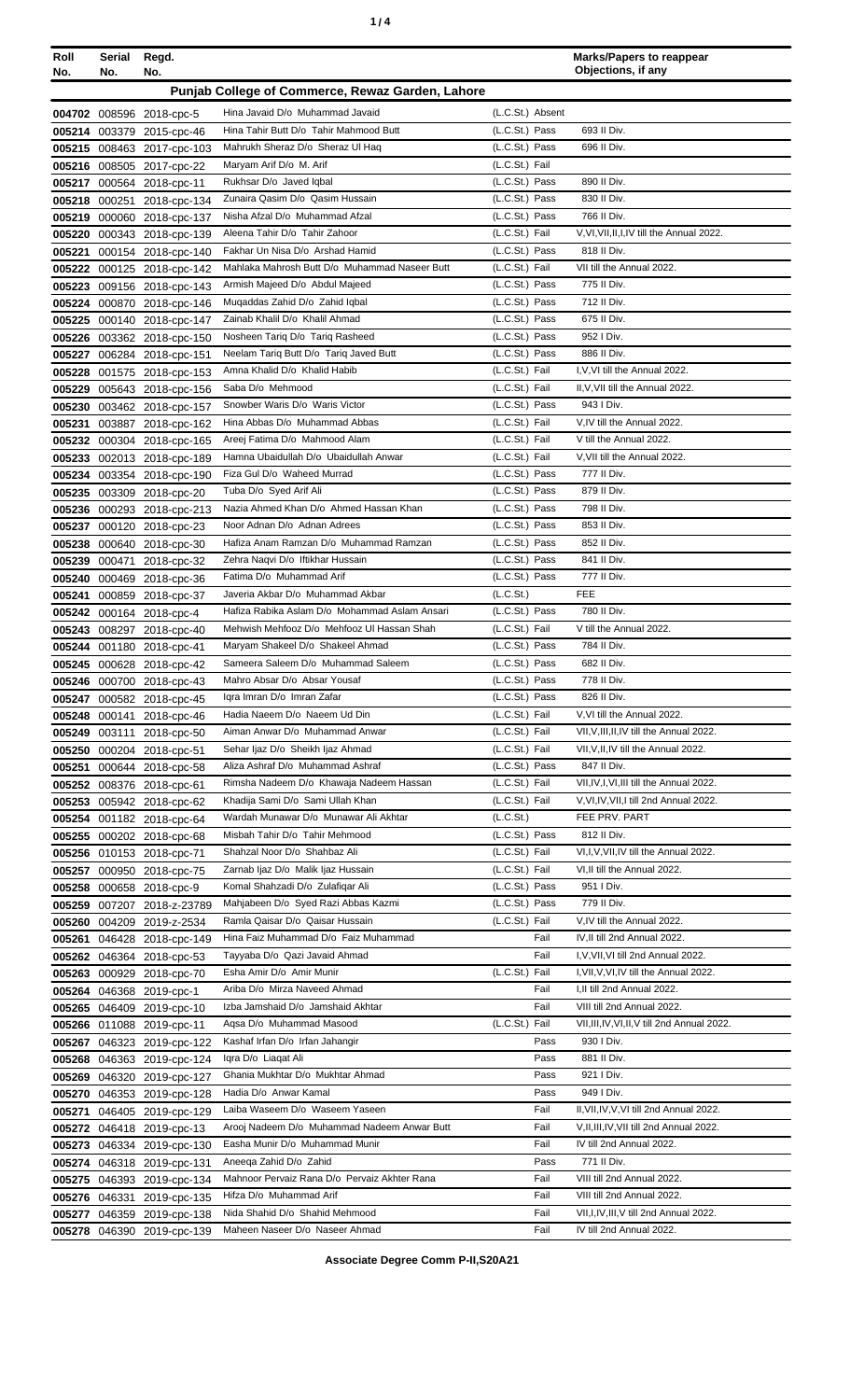| Roll<br>No. | Serial<br>No. | Regd.<br>No.               |                                                  |                | <b>Marks/Papers to reappear</b><br>Objections, if any |
|-------------|---------------|----------------------------|--------------------------------------------------|----------------|-------------------------------------------------------|
|             |               |                            | Punjab College of Commerce, Rewaz Garden, Lahore |                |                                                       |
|             |               | 005279 046322 2019-cpc-14  | Nimra Bibi D/o Noor Samand Sajid                 |                | R.L PART-I                                            |
|             |               | 005280 046410 2019-cpc-140 | Mehwish D/o Muhammad ljaz                        | Pass           | 915   Div.                                            |
|             |               | 005281 046419 2019-cpc-141 | Mehak Salamat D/o Salamat Ali                    |                | FEE PRV. PART                                         |
|             |               | 005282 046388 2019-cpc-142 | Raheema Ali D/o Shahid Ali                       | Fail           | I,IV, VI, VII, II, VIII, III till 2nd Annual 2022.    |
|             |               | 005283 046358 2019-cpc-143 | Zahra Riaz D/o Muhammad Riaz                     | Pass           | 900 I Div.                                            |
|             |               | 005284 046361 2019-cpc-145 | Kinza Noor D/o Muhammad Arshad                   | Fail           | IV, VII, III, I till 2nd Annual 2022.                 |
|             |               | 005285 046427 2019-cpc-146 | Fatima Aslam D/o Muhammad Aslam                  | Fail           | VIII till 2nd Annual 2022.                            |
|             |               | 005286 046354 2019-cpc-147 | Fatima Daud Butt D/o Muhammad Daud Butt          | Pass           | 955   Div.                                            |
| 005287      |               | 046385 2019-cpc-15         | Tehreem Zahra D/o Syed Javaid-Ul-Hassan          | Fail           | I, VII, IV, V till 2nd Annual 2022.                   |
|             |               | 005288 046389 2019-cpc-154 | Kshaf Ud Duja D/o Khawar Hummyun                 | Fail           | VI,IV till 2nd Annual 2022.                           |
|             |               | 005289 046344 2019-cpc-175 | Hadia Noor D/o Anwaar Ahmed                      | Pass           | 884 II Div.                                           |
|             |               | 005290 046433 2019-cpc-176 | Amna Zahid D/o Zahid Mehmood                     | Fail           | VI till 2nd Annual 2022.                              |
| 005291      |               | 046356 2019-cpc-179        | Areej Umber Chughtai D/o Ameer Mansoor Chughtai  | Pass           | 890 II Div.                                           |
|             |               | 005292 046408 2019-cpc-18  | Fatima Tariq D/o Tariq Mahmood                   | Pass           | 755 II Div.                                           |
|             |               | 005293 046349 2019-cpc-181 | Naureen D/o Muhammad Anwar                       | Fail           | I, VII till 2nd Annual 2022.                          |
|             |               | 005294 046398 2019-cpc-183 | Tania Arif D/o Arif Hameed Maseeh                | Pass           | 823 II Div.                                           |
|             |               | 005295 046345 2019-cpc-186 | Maheen Imran D/o Imran Sardar                    | Fail           | VIII, VII till 2nd Annual 2022.                       |
|             |               | 005296 046404 2019-cpc-187 | Sadaf Shoukat D/o Shoukat Iqbal                  | Fail           | IV till 2nd Annual 2022.                              |
|             |               | 005297 046420 2019-cpc-188 | Rameesha Ikram D/o Muhammad Ikram                |                | R.L PART-I                                            |
|             |               | 005298 046343 2019-cpc-189 | Muqaddas Qamar D/o Sheikh Qamar Alam             | Fail           | I.VII.VIII till 2nd Annual 2022.                      |
| 005299      |               | 046352 2019-cpc-19         | Nimra Shahid D/o Shahid Abdul Kareem             | Fail           | V, VII, VI till 2nd Annual 2022.                      |
| 005300      |               | 046365 2019-cpc-2          | Bisma D/o Muhammad Nadeem                        | Pass           | 882 II Div.                                           |
| 005301      |               | 046315 2019-cpc-20         | Humma Shakeel D/o Shakeel Ahmad Rafique          | Fail           | IV till 2nd Annual 2022.                              |
|             |               | 005302 046360 2019-cpc-24  | Ghosia Yaseen D/o Muhammad Yaseen                | Pass           | 888 II Div.                                           |
|             |               | 005303 046337 2019-cpc-25  | Anam Wajid D/o Wajid Mushtaq                     | Pass           | 826 II Div.                                           |
|             |               | 005304 046417 2019-cpc-26  | Ifra Amir Mufti D/o Muhammad Amir Mufti          | Fail           | V, VI till 2nd Annual 2022.                           |
|             |               | 005305 046326 2019-cpc-27  | Vaneeza Farooq D/o Farooq Ahmed                  | Pass           | 941 I Div.                                            |
|             | 005306 046351 | 2019-cpc-28                | Tooba Tariq D/o Tariq Azam Hamayun               | Fail           | IV, VI, V, I till 2nd Annual 2022.                    |
|             |               | 005307 046383 2019-cpc-29  | Arooj Younas D/o Muhammad Younas                 | Fail           | I, VI, IV, V till 2nd Annual 2022.                    |
|             |               | 005308 046381 2019-cpc-30  | Mehak D/o Imran Rashid                           | Fail           | I, II, VII, V, IV till 2nd Annual 2022.               |
|             |               | 005309 046387 2019-cpc-31  | Zara Ijaz D/o Sheikh Muhammad Ijaz               | Fail           | II, V, IV till 2nd Annual 2022.                       |
|             |               | 005310 046429 2019-cpc-32  | Ayesha Muneer D/o Muneer Ahmad                   | Pass           | 789 II Div.                                           |
|             |               | 005311 046413 2019-cpc-33  | Bakhtawar Khurram D/o Hafiz Khurram              | Fail           | II,IV,V,I,VII,VI till 2nd Annual 2022.                |
|             |               | 005312 046366 2019-cpc-34  | Maryam D/o Muhammad Ali                          | Fail           | II, VII till 2nd Annual 2022.                         |
|             |               | 005313 046328 2019-cpc-35  | Amna Ikram D/o Ikram Baig                        | Pass           | 910 I Div.                                            |
|             |               | 005314 046357 2019-cpc-36  | Rida Nadir Khan D/o Nadir Javeed Khan            | Fail           | VI,IV till 2nd Annual 2022.                           |
|             |               | 005315 046355 2019-cpc-37  | Fazeelat D/o Abdul Samad                         | Fail           | V, VII, VI till 2nd Annual 2022.                      |
|             |               | 005316 046317 2019-cpc-38  | Palwasha Tahir D/o Muhammad Tahir                | Pass           | 996 I Div.                                            |
|             |               | 005317 046342 2019-cpc-4   | Igra D/o Rashid                                  | Pass           | 1155   Div.                                           |
|             |               | 005318 046346 2019-cpc-40  | Unsa Siddique D/o Muhammad Siddique              | Fail           | VII till 2nd Annual 2022.                             |
|             |               | 005319 046362 2019-cpc-5   | Sonia Bagh Ali D/o Bagh Ali                      | Pass           | 939 I Div.                                            |
|             |               | 005320 046341 2019-cpc-6   | Arjumand Zaidi D/o Syed Mustufa Hussain Zaidi    | Pass           | 1052   Div.                                           |
|             |               | 005321 046416 2019-cpc-65  | Ayesha Imtiaz D/o Imtiaz Ahmed                   | Pass           | 868 II Div.                                           |
|             |               | 005322 046436 2019-cpc-66  | Hira Afzaal D/o Muhammad Afzaal Qureshi          | Pass           | 786 II Div.                                           |
|             |               | 005323 046329 2019-cpc-68  | Laiba Imran D/o Muhammad Imran                   | Fail           | IV, VII till 2nd Annual 2022.                         |
|             |               | 005324 046430 2019-cpc-69  | Ghaniya Fayyaz D/o Fayyaz Mahmood                | Absent         |                                                       |
|             |               | 005325 046339 2019-cpc-7   | Bisma D/o Rashid Mahmood                         | Fail           | VII, V, VI till 2nd Annual 2022.                      |
|             |               | 005326 046338 2019-cpc-70  | Mubeen Younas D/o Muhammad Younas                | Pass           | 819 II Div.                                           |
|             |               | 005327 046384 2019-cpc-71  | Sidra Afzal D/o Muhammad Afzal                   | Pass           | 810 II Div.                                           |
|             |               | 005328 046327 2019-cpc-76  | Maryum Arshad D/o Muhammad Arshad                | Fail           | VII, III, II, V, VIII till 2nd Annual 2022.           |
|             |               | 005329 046314 2019-cpc-79  | Maleeha Imtiaz D/o Imtiaz Ahmad                  | Fail           | VII till 2nd Annual 2022.                             |
|             |               | 005330 046325 2019-cpc-8   | Aida D/o Muhammad Arif Butt                      | Pass           | 1016   Div.                                           |
|             |               | 005331 046367 2019-cpc-80  | Amna Fazil D/o Muhammad Fazil                    | Pass           | 761 II Div.                                           |
|             |               | 005332 046399 2019-cpc-82  | Arooj Irfan D/o Muhammad Irfan                   | Pass           | 772 II Div.                                           |
|             |               | 005333 046435 2019-cpc-85  | Fatima Shafqat D/o Shafqat Ali                   | Fail           | IV till 2nd Annual 2022.                              |
|             |               | 005334 046332 2019-cpc-86  | Fatima D/o Ijaz Ahmad                            | Pass           | 755 II Div.                                           |
|             |               | 005335 046347 2019-cpc-87  | Noor Fatima D/o Shakeel Ahmad                    | Fail           | VII,IV till 2nd Annual 2022.                          |
|             |               | 005336 046335 2019-cpc-88  | Maiba Saeed D/o Saeed Akhtar                     | Pass           | 925   Div.                                            |
|             |               | 005337 046434 2019-cpc-90  | Amna Javaid D/o Mian Javaid Akhtar               | Fail           | I, VI, VII till 2nd Annual 2022.                      |
|             |               | 005338 046350 2019-ptl-521 | Zikriya Zahid D/o Zahid Mehmood                  |                | R.L PART-I                                            |
|             |               | 009668 003959 2013-ufa-40  | Hafiz Muhammad Athar S/o Maqbool Mahboob         | (L.C.St.)      | <b>FEE</b>                                            |
|             |               | 009669 000380 2015-cpc-126 | Abbas Ali S/o Shabaz Ali Butt                    | (L.C.St.)      | <b>UMC</b>                                            |
|             |               | 009670 005795 2015-cpc-99  | Kamran Nawaz S/o Muhammad Nawaz                  | (L.C.St.) Pass | 667 III Div.                                          |
|             |               | 009671 000181 2017-cpc-54  | Saqib Tahir S/o Tahir Waseem                     | (L.C.St.) Fail |                                                       |
|             |               | 009672 005130 2017-cpc-55  | Anas Ahmed S/o Abdul Rehman                      | (L.C.St.) Fail |                                                       |
|             |               | 009673 000218 2017-cpc-57  | Usama Shehzad S/o Shehzad Manzoor                | (L.C.St.) Pass | 708 II Div.                                           |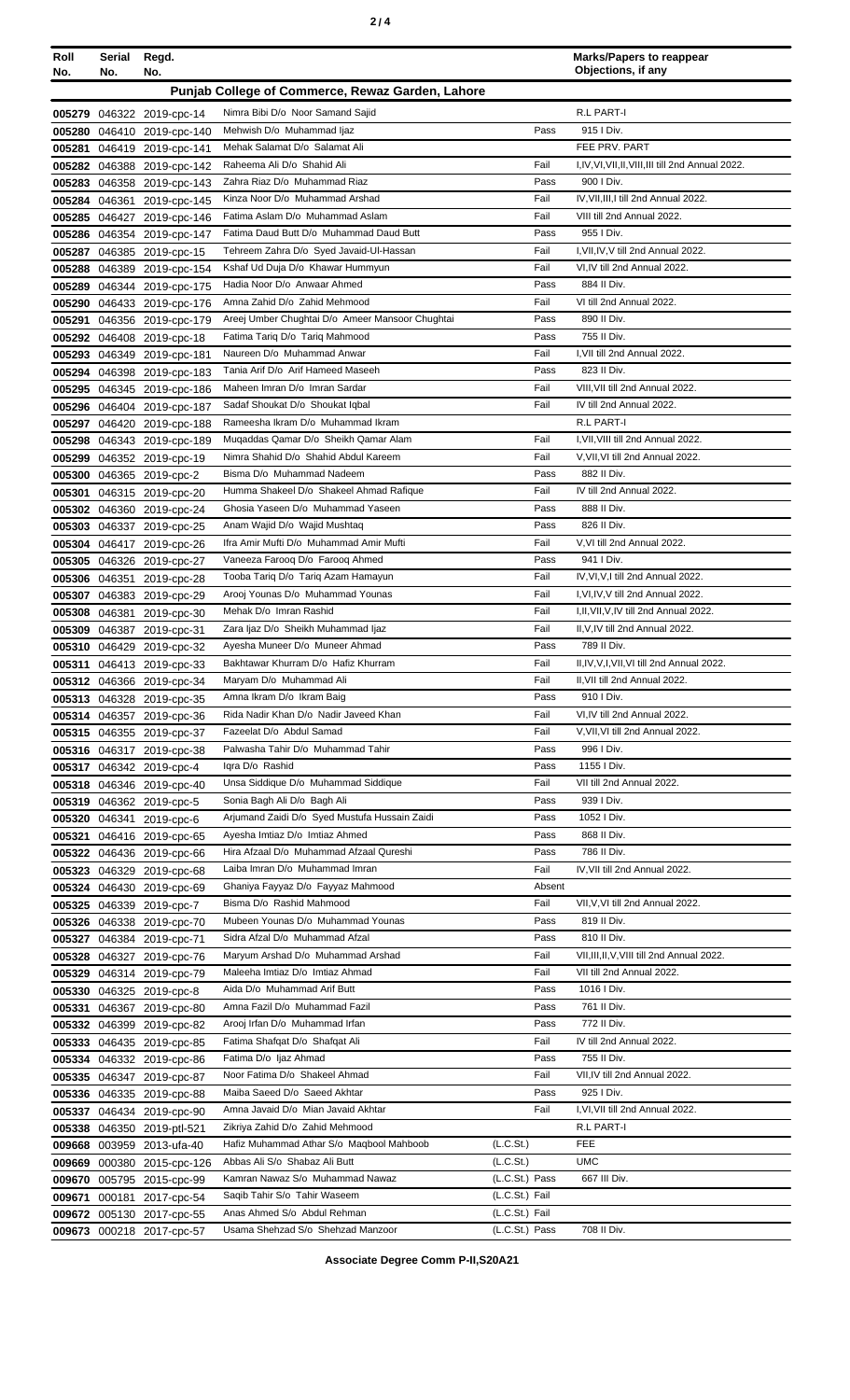| ×<br>٠<br>I<br>۰,<br>× |  |  |
|------------------------|--|--|
|------------------------|--|--|

| Roll<br>No.      | Serial<br>No. | Regd.<br>No.                                             |                                                                                        |                                  | <b>Marks/Papers to reappear</b><br>Objections, if any              |
|------------------|---------------|----------------------------------------------------------|----------------------------------------------------------------------------------------|----------------------------------|--------------------------------------------------------------------|
|                  |               |                                                          | Punjab College of Commerce, Rewaz Garden, Lahore                                       |                                  |                                                                    |
|                  |               |                                                          |                                                                                        |                                  |                                                                    |
|                  |               | 009674 000299 2018-cpc-100                               | Rafi Ud Din S/o Moin Ud Din<br>Rana Muhammad Rafi S/o Rashid Mahmood                   | (L.C.St.) Pass                   | 871 II Div.<br>II.I till the Annual 2022.                          |
|                  |               | 009675 005634 2018-cpc-103<br>009676 000300 2018-cpc-104 | Muhammad Azeem S/o Salahuddin                                                          | (L.C.St.) Fail<br>(L.C.St.) Pass | 752 II Div.                                                        |
| 009677           |               | 013019 2018-cpc-105                                      | Basit Mahmood S/o Khalid Mahmood                                                       | (L.C.St.) Fail                   | II, V, I till 2nd Annual 2022.                                     |
| 009678           |               | 000109 2018-cpc-113                                      | Ahmad Jamil S/o Jamil Ahmad                                                            | (L.C.St.) Fail                   | VI till the Annual 2022.                                           |
| 009679           | 000830        | 2018-cpc-119                                             | Hafiz Muhammad Zarak Jamil S/o Muhammad Jamil                                          | (L.C.S <sub>t</sub> )            | FEE PRV. PART                                                      |
|                  |               | 009680 002534 2018-cpc-121                               | Muhammad Akbar Ali S/o Anwar Ali                                                       | (L.C.St.) Fail                   | VI, V, II, IV till the Annual 2022.                                |
|                  |               | 009681 000133 2018-cpc-122                               | Muhammad Hamza S/o Muhammad Mubeen Butt                                                | (L.C.St.) Pass                   | 852 II Div.                                                        |
|                  |               | 009682 000828 2018-cpc-124                               | Muhammad Hassan S/o Muhammad Ilyas                                                     | (L.C.St.) Pass                   | 794 II Div.                                                        |
|                  |               | 009683 013146 2018-cpc-125                               | Hammad Ahmad Khan S/o Muhammad Israr Khan                                              | (L.C.St.) Pass                   | 750 II Div.                                                        |
|                  |               | 009684 000137 2018-cpc-133                               | Muhammad Asad Arshad S/o Muhammad Arshad                                               | (L.C.St.) Pass                   | 832 II Div.                                                        |
|                  |               | 009685 000146 2018-cpc-170                               | Salman Butt S/o Fazal Mahmood Butt                                                     | (L.C.St.) Pass                   | 739 II Div.                                                        |
|                  |               | 009686 002053 2018-cpc-177                               | Waleed Wazir S/o Muhammad Wazir                                                        | (L.C.St.) Fail                   | V till the Annual 2022.                                            |
| 009687           |               | 001744 2018-cpc-178                                      | Muhammad Faheem Irfan S/o Muhammad Irfan                                               | (L.C.St.) Pass                   | 742 II Div.                                                        |
| 009688           |               | 008494 2018-cpc-181                                      | Zain UI Abiden Khan S/o Zahid Mehmood Khan                                             | (L.C.St.) Pass                   | 814 II Div.                                                        |
|                  |               | 009689 000258 2018-cpc-184                               | Bilal Sharif S/o Muhammad Sharif Abdul Majeed                                          | (L.C.St.) Fail                   | I, VI, II till the Annual 2022.                                    |
| 009690           |               | 002672 2018-cpc-203                                      | Hafiz Ihtasham UI Haq S/o Mateen UI Haq                                                | (L.C.St.) Fail                   | V, II, VI till the Annual 2022.                                    |
| 009691           |               | 000360 2018-cpc-204                                      | Kashan Zafar S/o Zafar Iqbal                                                           | (L.C.St.) Fail                   | III till the Annual 2022.<br>V.III till the Annual 2022.           |
|                  |               | 009692 000549 2018-cpc-205                               | Abdullah Liaquat S/o Liaquat Ali<br>Muhammad Usman S/o Muhammad Waheed                 | (L.C.St.) Fail<br>(L.C.St.) Pass | 841 II Div.                                                        |
| 009693<br>009694 |               | 000135 2018-cpc-208<br>000205 2018-cpc-215               | Sharim Imran S/o Muhammad Imran                                                        | (L.C.St.) Fail                   | V till the Annual 2022.                                            |
| 009695           |               | 000131 2018-cpc-218                                      | Husnain Asif S/o Muhammad Asif                                                         | (L.C.St.) Pass                   | 838 II Div.                                                        |
|                  |               | 009696 000208 2018-cpc-220                               | Muhammad Husnain S/o Muhammad Latif                                                    | (L.C.St.) Fail                   | I, V till the Annual 2022.                                         |
|                  |               | 009697 000206 2018-cpc-78                                | Munawar Hassan S/o Muhammad Rizwan Butt                                                | (L.C.St.) Pass                   | 785 II Div.                                                        |
|                  |               | 009698 000124 2018-cpc-83                                | Sarwar Jamal Khan S/o Jamal Abdul Nasir Khan                                           | (L.C.St.) Pass                   | 746 II Div.                                                        |
|                  |               | 009699 003894 2018-cpc-87                                | Haider Ali S/o Tariq Mehmood                                                           | (L.C.St.) Fail                   | V, Il till the Annual 2022.                                        |
|                  |               | 009700 000144 2018-cpc-88                                | Zulgarnain Usman S/o Muhammad Usman                                                    | (L.C.St.) Pass                   | 749 II Div.                                                        |
| 009701           |               | 000310 2018-cpc-90                                       | Usman Ahmad Zubairi S/o Nadeem Ahmad Zubairi                                           | (L.C.St.) Pass                   | 713 II Div.                                                        |
|                  |               | 009702 000187 2018-cpc-92                                | Muhammad Amin Arsal S/o Arsal Amin                                                     | (L.C.St.) Fail                   | I, V, VI, III, II till the Annual 2022.                            |
|                  |               | 009703 000143 2018-cpc-93                                | Muhammad Asad S/o Nadeem Ahmad                                                         | (L.C.St.) Pass                   | 824 II Div.                                                        |
|                  |               | 009704 000673 2018-cpc-94                                | Ayyaz Mohyuddin S/o Fayyaz Mohyuddin                                                   | (L.C.St.) Fail                   | VI till the Annual 2022.                                           |
|                  |               | 009705 000142 2018-cpc-95                                | Arslan Shahzad S/o Shahzad Ashraf Bhatti                                               | (L.C.St.) Pass                   | 765 II Div.                                                        |
|                  |               | 009706 000263 2018-cpc-98                                | Fida Ali S/o Shafait Hussain                                                           | (L.C.St.) Pass                   | 829 II Div.                                                        |
|                  |               | 012958 046394 2019-cpc-101                               | Muhammad Abuzar Alvi S/o Rizwan Sadiq Alvi                                             | Fail                             | V, VI till 2nd Annual 2022.                                        |
|                  |               | 012959 046369 2019-cpc-102                               | Subhan Fazal S/o Fazal-E-Mola                                                          | Pass<br>Pass                     | 864 II Div.<br>972   Div.                                          |
|                  | 012960 046321 | 2019-cpc-103<br>046426 2019-cpc-104                      | Syed Ali Hussnain S/o Syed Tariq Hussain Shah<br>Abdul Ahad S/o Sheikh Zulfigar Haider | Absent                           |                                                                    |
| 012961           |               | 012962 046330 2019-cpc-107                               | Muhammad Yousaf S/o Muhammad Ishfaq                                                    |                                  | R.L PART-I                                                         |
|                  |               | 012963 046319 2019-cpc-109                               | Muhammad Hamza Subhani S/o Irfan Jillani                                               | Fail                             | V, IV till 2nd Annual 2022.                                        |
|                  |               | 012964 046378 2019-cpc-110                               | Luqman Waheed S/o Abdul Waheed                                                         | Fail                             | III, V till 2nd Annual 2022.                                       |
|                  | 012965 046391 | 2019-cpc-112                                             | Syed Ali Hussain Kazmi S/o Syed Majid Hussain Kazmi                                    |                                  | R.L PART-I                                                         |
|                  |               | 012966 046424 2019-cpc-113                               | Mohsin Akram S/o Muhammad Akram                                                        |                                  | R.L PART-I                                                         |
|                  |               | 012967 046406 2019-cpc-114                               | Muhammad Bilal S/o Malik Baber Saeed                                                   | Fail                             | I,IV till 2nd Annual 2022.                                         |
|                  |               | 012968 046324 2019-cpc-116                               | Muhammad Ibrar Khan S/o Ismail Khan                                                    | Pass                             | 1025   Div.                                                        |
|                  |               | 012969 046392 2019-cpc-118                               | Hafiz Muhammad Hamza Khan S/o Wali Hyder Khan                                          | Pass                             | 915   Div.                                                         |
|                  |               | 012970 046377 2019-cpc-119                               | Muzammil Nawaz S/o Muhammad Nawaz                                                      | Pass                             | 817 II Div.                                                        |
|                  |               | 012971 046412 2019-cpc-120                               | Muzamal Ali S/o Ahmad Ali                                                              | Fail                             | III, V till 2nd Annual 2022.                                       |
|                  |               | 012972 046411 2019-cpc-121                               | Muhammad Aqib Razi S/o Muhammad Razi                                                   | Pass                             | 725 II Div.                                                        |
|                  |               | 012973 046340 2019-cpc-155                               | Haseeb Ali S/o Nawazish Ali<br>Muhammad Sohaib Rana S/o Tanveer Rahim                  | Fail<br>Fail                     | VI, II, V, III till 2nd Annual 2022.<br>I, V till 2nd Annual 2022. |
|                  |               | 012974 046375 2019-cpc-159                               | Muhammad Subhan Nadeem S/o Muhammad Nadeem                                             | Fail                             | V,I till 2nd Annual 2022.                                          |
|                  | 012975 046421 | 2019-cpc-162<br>012976 046403 2019-cpc-163               | Awaab Baig S/o Muhammad Israr Ahmad                                                    | Fail                             | VIII, V, IV till 2nd Annual 2022.                                  |
|                  | 012977 046401 | 2019-cpc-164                                             | Muhammad Moosa Arif S/o Muhammad Arif                                                  | Pass                             | 946 I Div.                                                         |
|                  |               | 012978 046374 2019-cpc-167                               | Ahmad Khamis Chaudhry S/o Muhammad Kashif Munir                                        | Pass                             | 787 II Div.                                                        |
|                  |               | 012979 046396 2019-cpc-170                               | Ismail Zahid S/o Zahid Sohail                                                          | Pass                             | 847 II Div.                                                        |
|                  |               | 012980 046382 2019-cpc-173                               | Suleman Akram S/o Muhammad Akram                                                       | Fail                             | IV, III till 2nd Annual 2022.                                      |
| 012981           | 046371        | 2019-cpc-194                                             | Muhammad Afaq S/o Muhammad Rafique                                                     | Fail                             | II till 2nd Annual 2022.                                           |
|                  |               | 012982 046415 2019-cpc-196                               | Danial Asghar S/o Muhammad Asghar                                                      | Fail                             | V,I till 2nd Annual 2022.                                          |
|                  |               | 012983 046386 2019-cpc-198                               | Abdullah Asim S/o Muhammad Asim Latif                                                  | Fail                             | IV till 2nd Annual 2022.                                           |
|                  |               | 012984 046370 2019-cpc-200                               | Muhammad Zaman S/o Muhammad Riaz                                                       | Pass                             | 798 II Div.                                                        |
|                  |               | 012985 046376 2019-cpc-202                               | Aziz Ud Din S/o Sheikh Muhammad Nafees Ud Din                                          | Pass                             | 916   Div.                                                         |
|                  |               | 012986 046336 2019-cpc-43                                | Abdul Manan Jahangir S/o Jahangir Badshah                                              | Pass                             | 939 I Div.                                                         |
|                  |               | 012987 046414 2019-cpc-44                                | Muhammad Kashan Malik S/o Muhammad Umer Malik                                          | Pass                             | 773 II Div.                                                        |
|                  |               | 012988 046316 2019-cpc-46                                | Agha Daim Ali Asad S/o Agha Asad Saleem                                                | Pass                             | 784 II Div.                                                        |
|                  |               | 012989 046395 2019-cpc-47                                | Ahmed Awais Nawaz S/o Awais Nawaz                                                      | Fail                             | II, V, VIII till 2nd Annual 2022.                                  |
|                  |               | 012990 046423 2019-cpc-49                                | Muhammad Zain Aslam S/o Muhammad Aslam                                                 | Absent                           |                                                                    |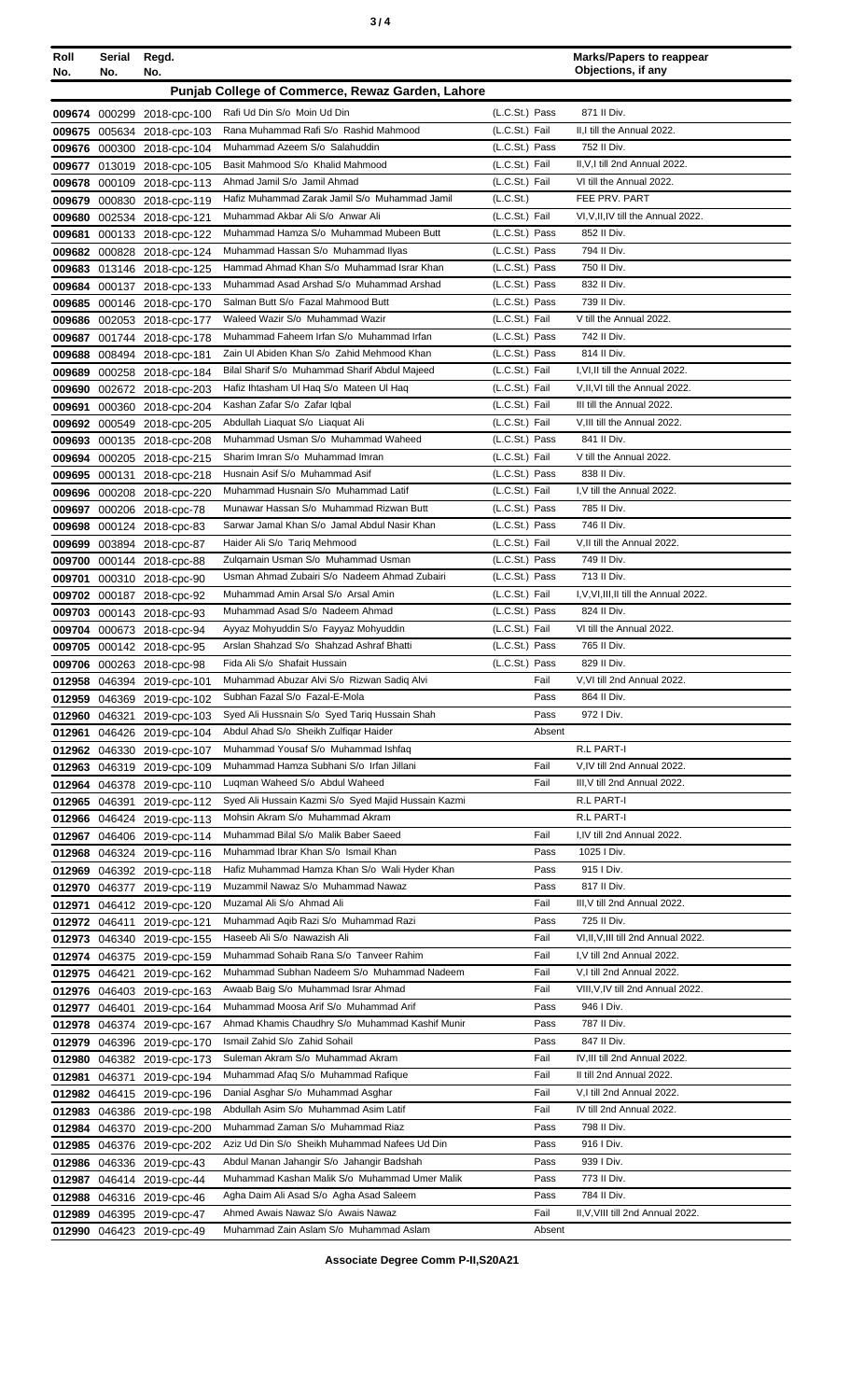| Roll<br>No. | Serial<br>No.                                    | Regd.<br>No.              |                                                            |                | <b>Marks/Papers to reappear</b><br>Objections, if any |  |  |
|-------------|--------------------------------------------------|---------------------------|------------------------------------------------------------|----------------|-------------------------------------------------------|--|--|
|             | Punjab College of Commerce, Rewaz Garden, Lahore |                           |                                                            |                |                                                       |  |  |
| 012991      | 046407                                           | 2019-cpc-50               | Hafiz Muhammad Usman S/o Ghulam Kibriya                    | Pass           | 805 II Div.                                           |  |  |
| 012992      | 046425                                           | 2019-cpc-51               | Atif Mehmood S/o Fazal Mehmood                             | Fail           | VII, II, VI, V, I till 2nd Annual 2022.               |  |  |
| 012993      | 046397                                           | 2019-cpc-52               | Syed Muhammad Khawar S/o Syed Qasid Raza                   | Fail           | VII till 2nd Annual 2022.                             |  |  |
| 012994      |                                                  | 046400 2019-cpc-53        | Syed Muhammad Abbas Askari S/o Syed Fakhar Abbas<br>Askari | Fail           | VII, I, II, VI till 2nd Annual 2022.                  |  |  |
| 012995      | 046402                                           | 2019-cpc-55               | Nawaz Nasir S/o Nasir Ahmed                                | Fail           | I.II.V.VII till 2nd Annual 2022.                      |  |  |
| 012996      | 046333                                           | 2019-cpc-57               | Hamza Naeem S/o Naeem Ahmed                                | Fail           | V.VI till 2nd Annual 2022.                            |  |  |
| 012997      | 010431                                           | 2019-cpc-58               | Ameer Hamza S/o Muhammad Ijaz                              | (L.C.St.) Fail | VI, V till 2nd Annual 2022.                           |  |  |
| 012998      |                                                  | 046432 2019-cpc-59        | Muhammad Farooq S/o Muhammad Imran                         | Fail           | II, VI, V, I till 2nd Annual 2022.                    |  |  |
| 012999      | 046348                                           | 2019-cpc-61               | Zeeshan Khushal S/o Khushal Ahmed                          | Pass           | 882 II Div.                                           |  |  |
| 013000      | 046379                                           | 2019-cpc-62               | Syed Taqi Haider Baqri S/o Syed Zahid Abbas Baqri          | Fail           | II till 2nd Annual 2022.                              |  |  |
| 013001      | 046380                                           | 2019-cpc-63               | Muhammad Burhan Khan S/o Wali Hyder Khan                   | Pass           | 849 II Div.                                           |  |  |
| 013002      | 046431                                           | 2019-cpc-92               | Faraz Hassan S/o Sajjad Haider                             | Pass           | 673 III Div.                                          |  |  |
| 013003      |                                                  | 046422 2019-cpc-93        | Mohammad Owais Zulfiqar S/o Zulfiqar Ahmed                 | Fail           | I.IV till 2nd Annual 2022.                            |  |  |
| 013004      |                                                  | 046372 2019-cpc-97        | Muhammad Umer S/o Muhammad Iqbal                           | Pass           | 977   Div.                                            |  |  |
| 013005      | 046373                                           | 2019-cpc-99               | Sajawal Ali S/o Qaiser Dilawar Ali                         | Pass           | 808 II Div.                                           |  |  |
| 019005      | 085891                                           | 2019-cpc-151              | Hifza Javed D/o Muhammad Javed Anwer Butt                  | Fail           | VI till 2nd Annual 2022.                              |  |  |
|             |                                                  | 019126 085920 2019-cpc-64 | Maham Shakeel D/o Shakeel Ahmad                            | Fail           | V,IV,VI till 2nd Annual 2022.                         |  |  |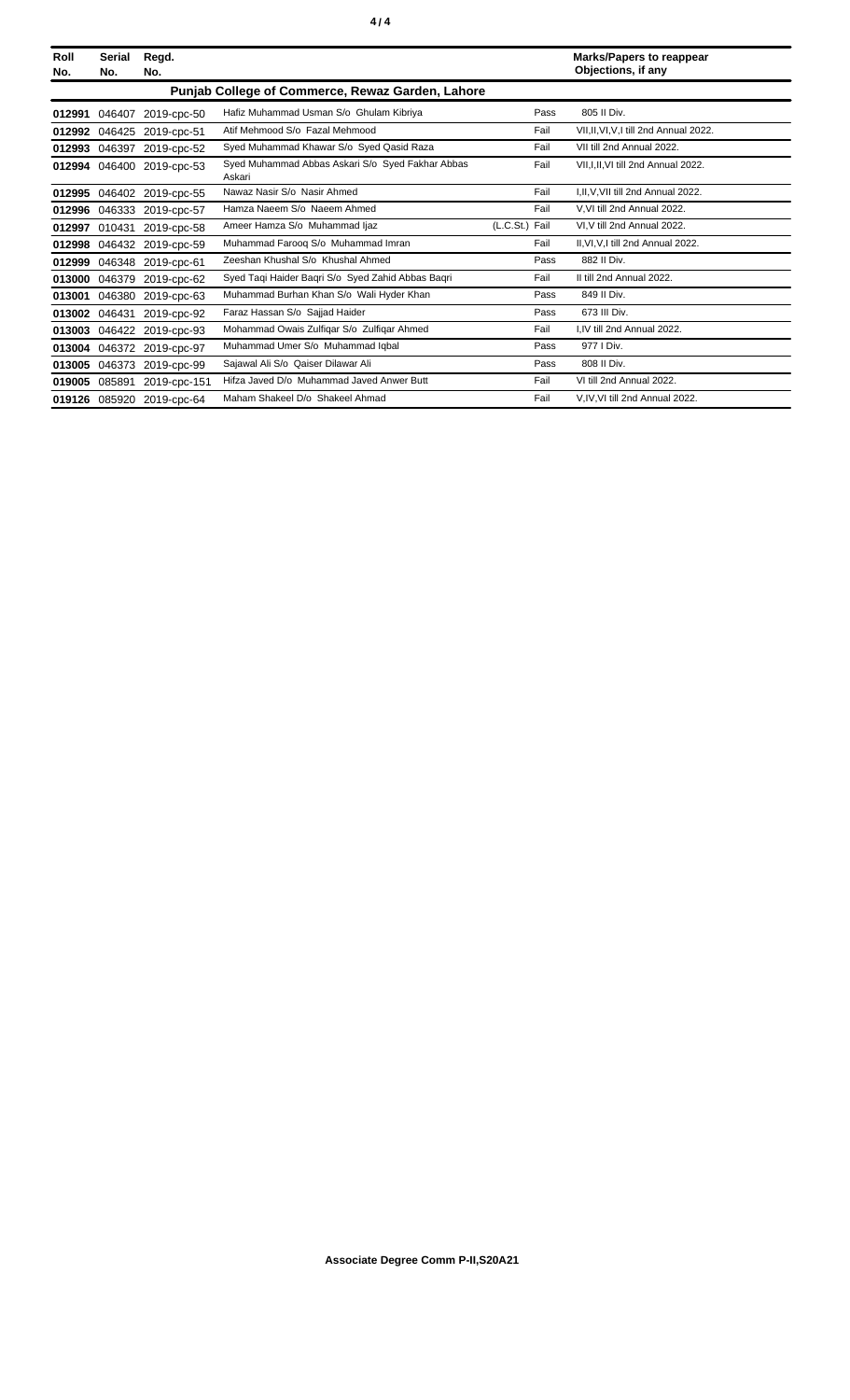| Roll<br>No.                                                         | Serial<br>No. | Regd.<br>No. |                                   | Marks/Papers to reappear<br>Objections, if any |  |
|---------------------------------------------------------------------|---------------|--------------|-----------------------------------|------------------------------------------------|--|
| Concordia College, 131-132, Rachna Block, Allama Igbal Town, Lahore |               |              |                                   |                                                |  |
| 005339                                                              | 000777        | 2017-z-46660 | Fatima Hashim D/o Muhammad Hashim | (L.C.St.) Pass<br>753 II Div.                  |  |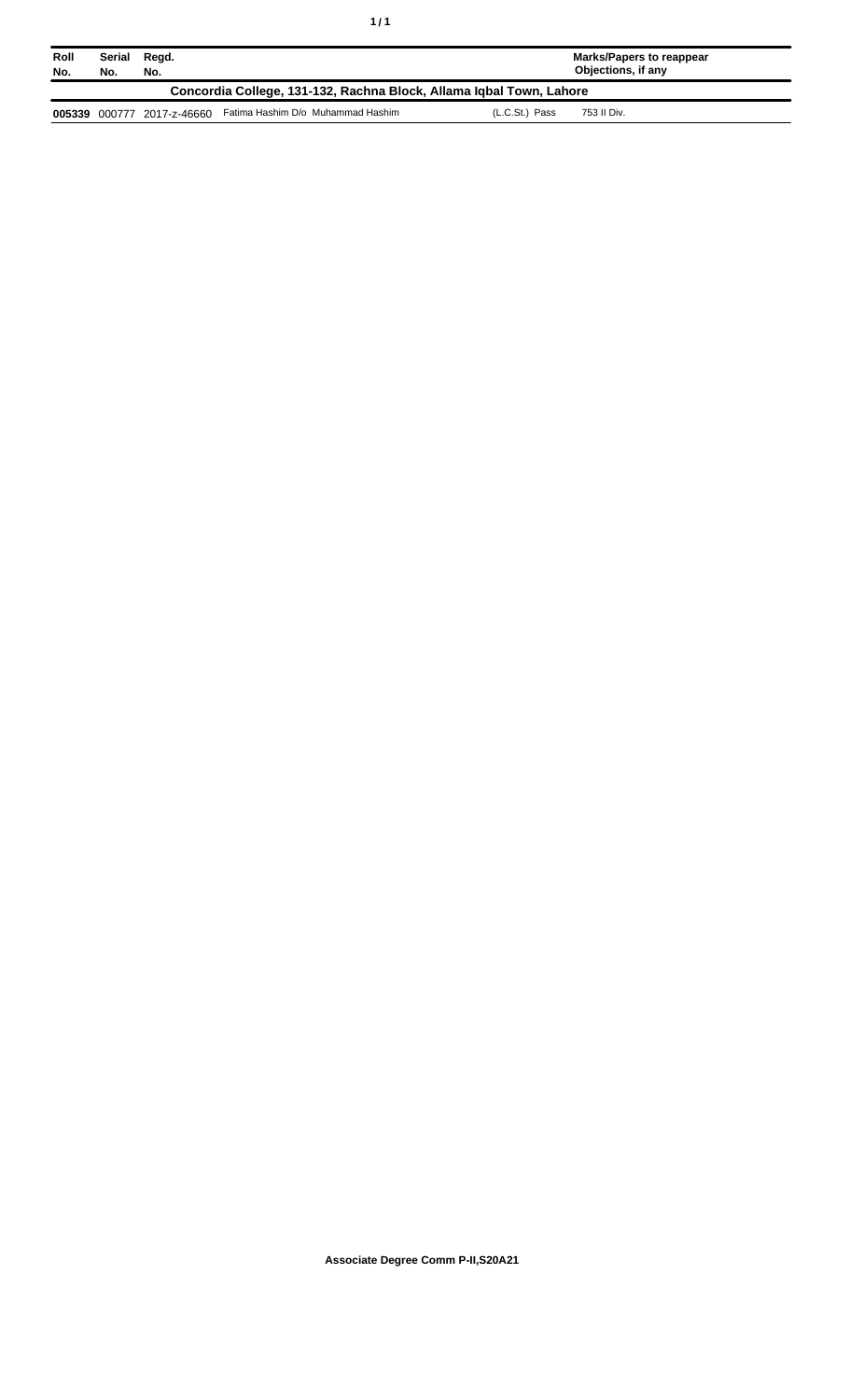| ٠ | ٠ |
|---|---|
|   |   |

| Roll   | Serial | Regd.                                                  |                                                                        |                                  | <b>Marks/Papers to reappear</b><br>Objections, if any |
|--------|--------|--------------------------------------------------------|------------------------------------------------------------------------|----------------------------------|-------------------------------------------------------|
| No.    | No.    | No.                                                    |                                                                        |                                  |                                                       |
|        |        |                                                        | Government Institute of Commerce, Shahdara, Lahore                     |                                  |                                                       |
|        |        | 005180 001105 2016-csl-46                              | Igra Abid D/o Abid Hussain                                             | (L.C.St.) Pass                   | 706 II Div.                                           |
| 005181 |        | 001110 2016-csl-58                                     | Neelam Shahzadi D/o Shaukat Ali                                        | (L.C.St.) Fail                   | VI,I till the Annual 2022.                            |
|        |        | 005182 001111 2017-csl-1                               | Farah Amanat D/o Amanat Ali                                            | (L.C.St.) Fail                   |                                                       |
|        |        | 005183 009978 2018-csl-1                               | Faria Nayab D/o Muhammad Ramzan                                        | (L.C.St.) Fail                   | VII, II, VI till the Annual 2022.                     |
|        |        | 005184 001116 2018-csl-10                              | Ayesha Aslam D/o Rana Muhammad Aslam<br>Mariya Mubarak D/o Mubarak Ali | (L.C.St.) Fail<br>(L.C.St.) Fail | V,IV till the Annual 2022.                            |
|        |        | 005185 001114 2018-csl-3                               | Saba D/o Muhammad Ramzan                                               | Pass                             | V till the Annual 2022.<br>721 II Div.                |
|        |        | 005186 040601 2019-csl-1                               | Kanwal Usmani D/o Ahmad Jamal                                          |                                  | FEE PRV. PART                                         |
|        |        | 005187 040602 2019-csl-2                               | Tayyaba D/o Mushtag Ahmad                                              | Fail                             | VII, V till 2nd Annual 2022.                          |
|        |        | 005188 040621 2019-csl-42<br>005189 040622 2019-csl-44 | Rabeet Farooq D/o Muhammad Farooq                                      | Fail                             | VI, II till 2nd Annual 2022.                          |
|        |        | 005190 040623 2019-csl-45                              | Isma Abbas D/o Ghulam Abbas                                            | Fail                             | V,I, VI, IV till 2nd Annual 2022.                     |
|        |        | 005191 040624 2019-csl-46                              | Bisma Ashraf D/o Muhammad Ashraf                                       | Fail                             | II, IV, V, VI, VIII, I till 2nd Annual 2022.          |
|        |        | 005192 040625 2019-csl-47                              | Misba Rani D/o Shair Ali                                               | Pass                             | 732 II Div.                                           |
|        |        | 005193 040626 2019-csl-48                              | Nimra Azam D/o Muhammad Azam                                           | Pass                             | 1022   Div.                                           |
|        |        | 005194 040627 2019-csl-49                              | Mafia Shehzadi D/o Muhammad Younas                                     | Fail                             | I, II till 2nd Annual 2022.                           |
|        |        | 005195 040603 2019-csl-5                               | Afsha D/o Rana Magsood Ahmad                                           | Fail                             | I, V till 2nd Annual 2022.                            |
|        |        | 005196 040629 2019-csl-57                              | Sana Amanat D/o Amanat Ali                                             | Fail                             | VIII till 2nd Annual 2022.                            |
|        |        | 013006 010938 2016-csl-37                              | Muhammad Hassan Kaleem S/o Kaleem Akhtar                               | (L.C.St.) Fail                   | VI till the Annual 2022.                              |
|        |        | 013007 009390 2016-csl-60                              | Muhammad Ali S/o Nishan Ali                                            | (L.C.St.) Fail                   |                                                       |
|        |        | 013008 001117 2017-csl-42                              | Mujahid Ali S/o Muhammad Hanif                                         | (L.C.St.) Fail                   | II, III, IV, V, VI till the Annual 2022.              |
|        |        | 013009 009386 2017-csl-77                              | Muhammad Ali S/o Muhammad Ashraf                                       | (L.C.St.) Pass                   | 737 II Div.                                           |
|        |        | 013010 009412 2017-csl-81                              | Muhammad Abu Bakar S/o Haji Arif Ali                                   | (L.C.St.) Fail                   |                                                       |
| 013011 |        | 001118 2018-csl-12                                     | Ali Raza S/o Shabeer Hussain                                           | (L.C.St.) Pass                   | 746 II Div.                                           |
|        |        | 013012 001119 2018-csl-15                              | Arslan Shahbaz S/o Syed Shahbaz Hussain Shah                           | (L.C.St.) Fail                   | V till the Annual 2022.                               |
|        |        | 013013 001120 2018-csl-18                              | Muhammad Arslan Aleem S/o Muhammad Aleem                               | (L.C.St.) Pass                   | 790 II Div.                                           |
|        |        | 013014 002168 2018-csl-23                              | Mirza Ghulam Hussain S/o Yousaf Ali                                    | (L.C.St.)                        | <b>FEE</b>                                            |
|        |        | 013015 001121 2018-csl-25                              | Zeshan Ali S/o Akhtar Ali                                              | (L.C.St.) Pass                   | 799 II Div.                                           |
|        |        | 013016 001123 2018-csl-26                              | Asad Ali S/o Muhammad Mushtag                                          | (L.C.St.) Fail                   | I, V, II, III till the Annual 2022.                   |
|        |        | 013017 001125 2018-csl-28                              | Shakeel Ahmad S/o Muhammad Adrees                                      | (L.C.St.) Fail                   | V till the Annual 2022.                               |
|        |        | 013018 001129 2018-csl-32                              | Malik Ehsan Ali S/o Muhammad Ilyas                                     | (L.C.St.) Pass                   | 779 II Div.                                           |
|        |        | 013019 001131 2018-csl-38                              | Faizan Saeed Ahmad S/o Muhammad Saeed Ahmad                            | (L.C.St.) Pass                   | 741 II Div.                                           |
|        |        | 013020 001132 2018-csl-39                              | Bilal Raza Manzoor S/o Manzoor Hussain                                 | (L.C.St.) Fail                   | V.IV till the Annual 2022.<br>765 II Div.             |
|        |        | 013021 001133 2018-csl-40                              | Muhammad Usman S/o Irfan Ali                                           | (L.C.St.) Pass<br>(L.C.St.) Pass |                                                       |
|        |        | 013022 001134 2018-csl-50                              | Talha Khalid S/o Khalid Mehmood<br>Umair Liagat S/o Liagat Ali         | (L.C.St.) Pass                   | 824 II Div.<br>785 II Div.                            |
|        |        | 013023 001135 2018-csl-53<br>013024 001136 2018-csl-55 | Ali Raza S/o Muhammad Raees                                            | (L.C.St.) Pass                   | 798 II Div.                                           |
|        |        | 013025 040632 2019-csl-12                              | Muhammad Muaaz Ali S/o Mubasher Nawaz                                  | Fail                             | I, VII, II, V till 2nd Annual 2022.                   |
|        |        | 013026 040605 2019-csl-13                              | Abbas Shafiq S/o Muhammad Shafiq                                       | Fail                             | V, IV, I till 2nd Annual 2022.                        |
|        |        | 013027 040606 2019-csl-15                              | Muhammad Shahzad Shakeel S/o Muhammad Shakeel                          | Fail                             | V, III, VII till 2nd Annual 2022.                     |
|        |        | 013028 040607 2019-csl-16                              | Khawaja Bilal Farrukh S/o Farrukh Afzal                                |                                  | FEE PRV. PART                                         |
|        |        | 013029 040633 2019-csl-17                              | Saud S/o Muhammad Shoaib                                               | Fail                             | V, II, IV, III, I, VIII till 2nd Annual 2022.         |
|        |        | 013030 040608 2019-csl-18                              | Hamza Amjad S/o Amjad Parveez                                          | Fail                             | III till 2nd Annual 2022.                             |
|        |        | 013031 040609 2019-csl-20                              | Muhammad Hammad S/o Muhammad Ansar                                     | Fail                             | I, II, III, VIII, V till 2nd Annual 2022.             |
|        |        | 013032 040610 2019-csl-21                              | Muhammad Ahmad S/o Naveed Akhtar                                       | Fail                             | I, V, II, VIII till 2nd Annual 2022.                  |
|        |        | 013033 040611 2019-csl-22                              | Mobeen Shahzad S/o Shahzad Ahmad                                       | Pass                             | 717 II Div.                                           |
|        |        | 013034 040612 2019-csl-23                              | Javed Ahmad S/o Muhammad Arshad                                        | Fail                             | I, VII, VI till 2nd Annual 2022.                      |
|        |        | 013035 040613 2019-csl-24                              | Nouman Razzaq S/o Razzaq Ahmad                                         | Fail                             | I,IV, VI, VIII till 2nd Annual 2022.                  |
|        |        | 013036 040634 2019-csl-25                              | Gulfam Shabbir S/o Muhammad Shabbir                                    | Fail                             | II, I, V, VI till 2nd Annual 2022.                    |
|        |        | 013037 040614 2019-csl-26                              | Muhammad Yousaf S/o Fateh Muhammad                                     | Pass                             | 797 II Div.                                           |
|        |        | 013038 040615 2019-csl-27                              | Shahzad Hussain S/o Allah Rakha                                        | Fail                             | VI, IV till 2nd Annual 2022.                          |
|        |        | 013039 040616 2019-csl-28                              | Muhammad Tazeem S/o Mauhammad Saleem                                   | Fail                             | V,IV,III, VI till 2nd Annual 2022.                    |
|        |        | 013040 040617 2019-csl-30                              | Moazzam Ali S/o Malik Aslam                                            | Fail                             | V, VII, IV till 2nd Annual 2022.                      |
|        |        | 013041 010455 2019-csl-33                              | Muhammad Zohaib Zafar S/o Muhammad Zafar Iqbal Bhatti (L.C.St.)        |                                  | <b>FEE</b>                                            |
|        |        | 013042 040618 2019-csl-35                              | Ramish Ali S/o Liaqat Ali                                              | Fail                             | III till 2nd Annual 2022.                             |
|        |        | 013043 040619 2019-csl-36                              | Syed Wajahat Hussain Shah S/o Syed Azmat Hussain Shah                  | Pass                             | 854 II Div.                                           |
|        |        | 013044 040620 2019-csl-37                              | Muhammad Farrukh Hayat S/o Khizar Hayat                                | Fail                             | V, II, VIII till 2nd Annual 2022.                     |
|        |        | 013045 040631 2019-csl-40                              | Muzammil Abid S/o Abid Mehmood                                         | Fail                             | VII, I, V, VI till 2nd Annual 2022.                   |
|        |        | 013046 010399 2019-csl-52                              | Fahad Mehmood S/o Khalid Mehmood                                       | (L.C.St.) Fail                   | I till 2nd Annual 2022.                               |
|        |        | 013047 040628 2019-csl-56                              | Muhammad Bilal S/o Sabir Hussain                                       | Fail                             | I till 2nd Annual 2022.                               |
|        |        | 013048 040636 2019-csl-58                              | Shahrooz Ali S/o Abad Ali                                              | Fail                             | II, I, V, III till 2nd Annual 2022.                   |
|        |        | 013049 040630 2019-csl-59                              | Muhammad Usman S/o Muhammad Saleem                                     | Fail                             | V, II, VII, VI till 2nd Annual 2022.                  |
|        |        | 013050 040604 2019-csl-9                               | Usama Farooq S/o Muhammad Farooq                                       | Fail                             | V till 2nd Annual 2022.                               |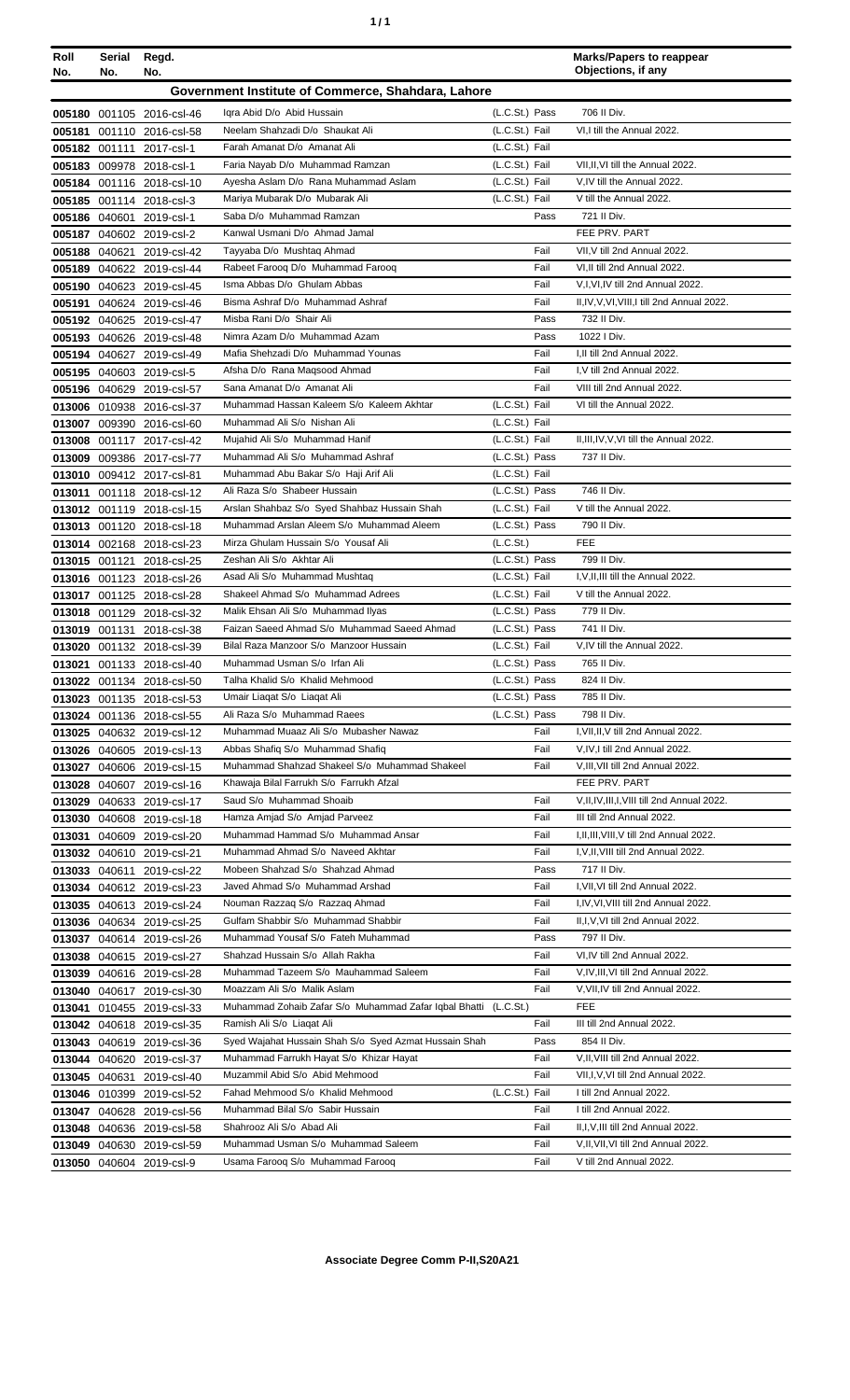| ٠ | ì |
|---|---|
|   |   |

| Roll   | Serial | Regd.                      |                                                            |                | <b>Marks/Papers to reappear</b>                     |
|--------|--------|----------------------------|------------------------------------------------------------|----------------|-----------------------------------------------------|
| No.    | No.    | No.                        |                                                            |                | Objections, if any                                  |
|        |        |                            | <b>Central College of Commerce, Ferozepur Road, Lahore</b> |                |                                                     |
|        |        | 005197 009321 2014-ctc-228 | Maliha Arif D/o Muhammad Arif                              | (L.C.St.) Fail |                                                     |
|        |        | 005198 008197 2016-ctc-28  | Zeenat D/o Muhammad Asghar                                 | (L.C.St.) Fail | IV, VII, III, II, VIII, V, VI till 2nd Annual 2022. |
|        |        | 005199 009333 2017-acc-82  | Agsa Noor D/o Noor Islam                                   | (L.C.St.) Fail |                                                     |
| 005200 |        | 009325 2018-ctc-10         | Ayesha Rasheed D/o Muhammad Rasheed                        | (L.C.St.) Pass | 775 II Div.                                         |
| 005201 |        | 009328 2018-ctc-16         | Maira Javed D/o Muhammad Javed Iqbal                       | (L.C.St.) Fail | VII, II till the Annual 2022.                       |
| 005202 |        | 007492 2018-ctc-26         | Asha Shoukat Gill D/o Shoukat Gill                         | (L.C.St.) Fail | III, IV, VI till the Annual 2022.                   |
| 005203 |        | 009857 2018-ctc-32         | Areej Fatima D/o Ashique Hussain Shah                      | (L.C.St.) Fail | II till the Annual 2022.                            |
|        |        | 005204 007690 2018-ctc-42  | Mahnoor Waseem D/o Mian Waseem                             | (L.C.St.) Pass | 791 II Div.                                         |
| 005205 |        | 009329 2018-ctc-43         | Zil E Hayat D/o Sheikh Muhammad Siddique                   | (L.C.St.) Fail | VIII till the Annual 2022.                          |
| 005206 |        | 008215 2018-ctc-46         | Samina Khadim D/o Khadim Hussain                           | (L.C.St.) Pass | 673 III Div.                                        |
| 005207 |        | 007993 2018-ctc-5          | Laiba D/o Abdul Rasheed                                    | (L.C.St.) Fail | V,IV till the Annual 2022.                          |
| 005208 |        | 007600 2018-ctc-53         | Maryam Mahmood D/o Mahmood Hassan                          | (L.C.St.) Fail | VII, II till the Annual 2022.                       |
| 005209 |        | 008105 2018-ctc-56         | Maheen Asif D/o Muhammad Asif                              | (L.C.St.) Fail | V till the Annual 2022.                             |
| 005210 |        | 064521 2018-ctc-62         | Rimsha Malik D/o Malik Allah Rakha                         | Fail           | V, VII, II, IV till 2nd Annual 2022.                |
| 005211 |        | 007670 2018-ctc-64         | Bisma Nazir D/o Nazir Hussain                              | (L.C.St.) Pass | 812 II Div.                                         |
|        |        | 005212 007196 2018-ctc-74  | Daria Khalid D/o Khalid Masih                              | (L.C.St.) Pass | 767 II Div.                                         |
|        |        | 005213 008084 2018-ctc-79  | Samar Rasheed D/o Ch Abdul Rasheed                         | (L.C.St.) Fail | I till the Annual 2022.                             |
|        |        | 005340 064526 2019-ctc-1   | Aleena Adrees D/o Sheikh Adress Ahmad                      | Fail           | IV till 2nd Annual 2022.                            |
| 005341 |        | 064524 2019-ctc-12         | Maria Sikandar D/o Sikandar Hayat                          | Pass           | 799 II Div.                                         |
|        |        | 005342 064528 2019-ctc-17  | Areesha Jamshaid D/o Jamshaid Iqbal                        | Fail           | I.VI.VII.IV till 2nd Annual 2022.                   |
| 005343 |        | 064527 2019-ctc-2          | Kainat Waseem D/o Muhammad Waseem                          | Fail           | IV till 2nd Annual 2022.                            |
| 005344 |        | 012662 2019-ctc-4          | Amna Magsood D/o Muhammad Magsood                          | (L.C.St.) Pass | 699 II Div.                                         |
|        |        | 005345 064525 2019-ctc-7   | Haleema Saleem D/o Muhammad Saleem                         | Fail           | II, VII till 2nd Annual 2022.                       |
|        |        | 005346 064523 2019-ctc-9   | Kinza Idrees D/o Muhammad Idrees                           | Fail           | IV till 2nd Annual 2022.                            |
| 009707 |        | 005610 2018-ctc-69         | Muhammad Waqar S/o Muhammad Yar                            | (L.C.St.) Fail | II, VII, V till the Annual 2022.                    |
| 009708 |        | 006394 2018-ctc-71         | Irfan Haider S/o Nadeem Ahmad                              | (L.C.St.) Fail | V till the Annual 2022.                             |
| 013051 |        | 007441 2014-ctc-132        | Irfan Aslam S/o Muhammad Aslam                             | (L.C.St.) Fail | IV, VI, II, VII till 2nd Annual 2021.               |
| 013052 |        | 009327 2014-ctc-202        | Shahroon Anthony S/o Anthony Bawa                          | (L.C.St.) Fail | III, V, VI, I, VII, II till the Annual 2022.        |
| 013053 |        | 008042 2017-acc-12         | Shahraiz Khalid S/o Khalid Shabbir Sumra                   | (L.C.St.) Pass | 712 II Div.                                         |
| 013054 |        | 009355 2017-ctc-16         | Muhammad Ali Khan S/o Liagat Ali Khan                      | (L.C.St.) Pass | 688 II Div.                                         |
| 013055 |        | 002093 2017-ctc-25         | Abdul Rafay S/o Mian Imran Marghoob                        | (L.C.St.) Pass | 644 III Div.                                        |
|        |        | 013056 012125 2017-ctc-32  | Asnad Hameed S/o Muhammad Hameed                           | (L.C.St.) Pass | 745 II Div.                                         |
|        |        | 013057 002197 2017-ctc-4   | Hammad Hassan S/o Muhammad Raza                            | (L.C.St.) Fail |                                                     |
|        |        | 013058 007924 2018-ctc-36  | Usman Ali S/o Mubarik Ali                                  | (L.C.St.) Pass | 787 II Div.                                         |
| 013059 |        | 009320 2018-ctc-38         | Hassan Ali Subhani S/o Khadim Ali                          | (L.C.St.) Pass | 737 II Div.                                         |
| 013060 |        | 007466 2018-ctc-4          | Abdul Rehman Jamil S/o Jamil Ahmad                         | (L.C.St.) Fail | II, V till the Annual 2022.                         |
| 013061 |        | 007710 2018-ctc-44         | Muhammad Hamza Jamal S/o Ilam Din Jamal                    | (L.C.St.) Pass | 784 II Div.                                         |
| 013062 |        | 008064 2018-ctc-47         | Muhammad Usama Chishti S/o Asif                            | (L.C.St.) Pass | 943 I Div.                                          |
| 013063 |        | 007944 2018-ctc-49         | Usama Amir S/o Chaudhry Amir Rafique                       | (L.C.St.) Pass | 734 II Div.                                         |
| 013064 |        | 008663 2018-ctc-60         | Raheel Mahmood S/o Muhammad Iqbal                          | (L.C.St.) Fail | VI till the Annual 2022.                            |
| 013065 |        | 009323 2018-ctc-61         | Oan Ali Khan S/o Muhammad Afzal Khan                       | (L.C.St.) Pass | 745 II Div.                                         |
|        |        | 013066 010541 2018-ctc-75  | Muhammad Junaid Iqbal S/o Azad Hussain                     | (L.C.St.) Fail | IV, VI, V, III, VII, VIII till 2nd Annual 2022.     |
| 013067 |        | 064520 2018-ctc-31         | Rehan Asghar S/o Muhammmad Asghar Ali                      | Pass           | 737 II Div.                                         |
| 013068 |        | 064529 2019-ctc-18         | Muhammad Mehran Mughal S/o Fida Hussain Khan               | Absent         |                                                     |
| 013069 |        | 064522 2019-ctc-21         | Mian Roshaan Irfan S/o Mian Irfan Marghoob                 | Fail           | VII, V till 2nd Annual 2022.                        |
|        |        | 018849 578027 2018-ctc-20  | Abdul Moiz S/o Zia -Ud-Din                                 | (L.C.St.) Fail | II, VII, V, I, IV till the Annual 2022.             |
|        |        | 019025 007973 2018-ctc-2   | Zoha Imran D/o Muhammad Imran                              | (L.C.St.) Fail | VII till the Annual 2022.                           |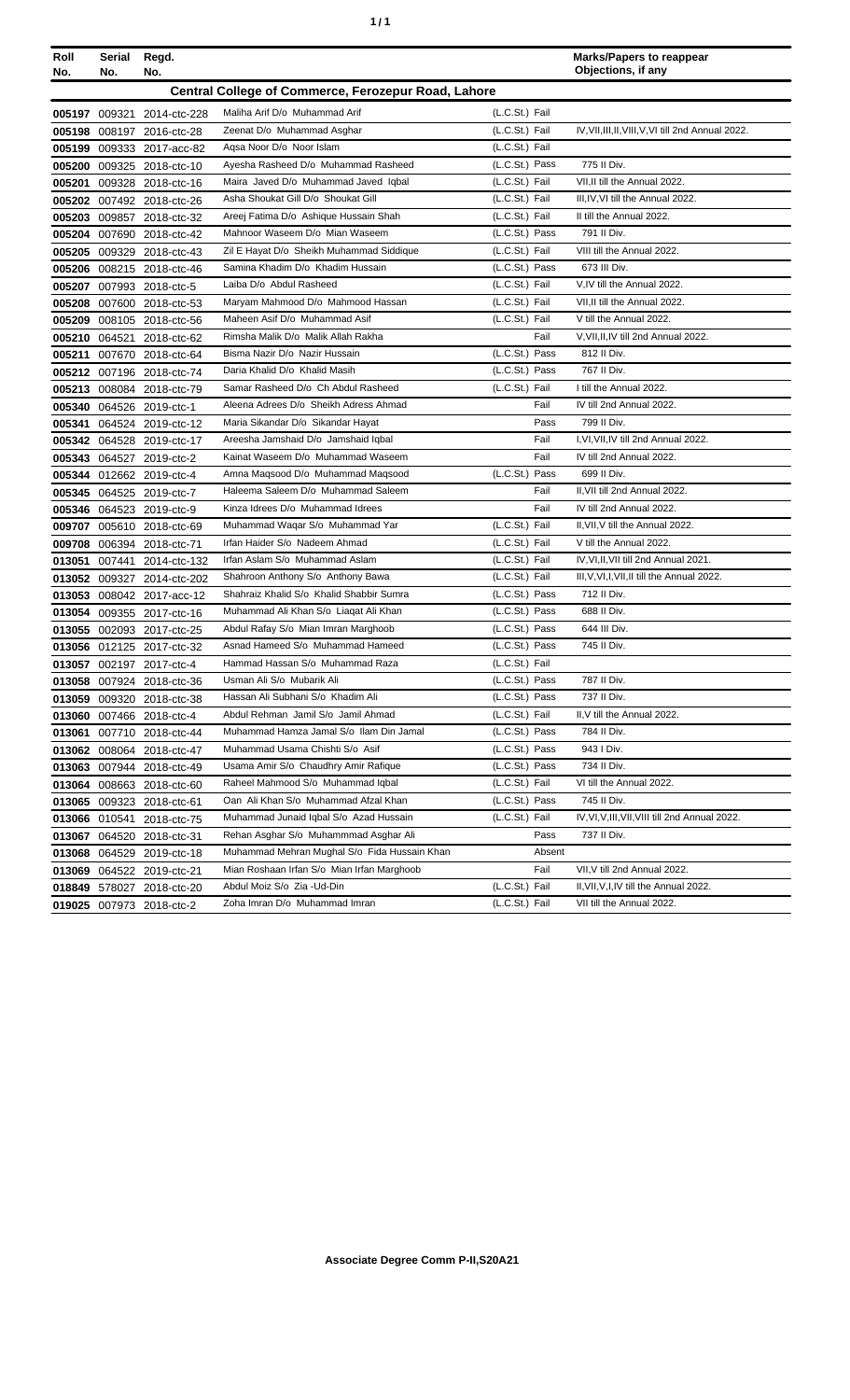| ٠ |  |
|---|--|
|   |  |

| Roll<br>No. | Serial<br>No. | Regd.<br>No.                                             |                                                                                                  |                                  | <b>Marks/Papers to reappear</b><br>Objections, if any                   |
|-------------|---------------|----------------------------------------------------------|--------------------------------------------------------------------------------------------------|----------------------------------|-------------------------------------------------------------------------|
|             |               |                                                          | Government Graduate College, Township, Lahore                                                    |                                  |                                                                         |
|             |               | 012803 004420 2015-ctl-346                               | Amir Ibrahim S/o Muhammad Ibrahim                                                                | (L.C.St.) Fail                   |                                                                         |
|             |               | 012804 010531 2016-ctl-240                               | Basit Naseer S/o Naseer Ahmad                                                                    | (L.C.St.) Pass                   | 728 II Div.                                                             |
|             |               | 012805 003617 2016-ctl-245                               | Muhammad Sheraz Ali S/o Muhammad Sharif                                                          | (L.C.S <sub>t</sub> )            | FEE                                                                     |
|             |               | 012806 005406 2016-ctl-296                               | Syed Athar Abbas Zaidi S/o Syed Abul Hassan Zaidi                                                | (L.C.St.) Pass                   | 720 II Div.                                                             |
|             |               | 012807 000849 2017-ctl-219                               | Ghous Inayat S/o Inayat Ullah<br>Syed Muhammad Ghalib Haider S/o Syed Khushnood Haider (L.C.St.) | (L.C.St.) Pass                   | 739 II Div.<br><b>FEE</b>                                               |
|             |               | 012808 012930 2017-ctl-227<br>012809 002272 2017-ctl-245 | Husnain Ali S/o Ishtiag Ali                                                                      | (L.C.St.) Pass                   | 681 II Div.                                                             |
|             |               | 012810 007398 2017-ctl-246                               | Saif Ullah S/o Yousaf Ali                                                                        | (L.C.St.) Fail                   |                                                                         |
| 012811      |               | 007470 2017-ctl-248                                      | Kamil Ramzan S/o Muhammad Ramzan                                                                 | (L.C.St.) Pass                   | 707 II Div.                                                             |
|             |               | 012812 007374 2017-ctl-254                               | Muhammad Furqan Hashmat S/o Mehboob Hashmat                                                      | (L.C.St.) Pass                   | 702 II Div.                                                             |
|             |               | 012813 002258 2017-ctl-256                               | Muhammad Moeen Naseer S/o Naseer Akhtar                                                          | (L.C.St.) Fail                   |                                                                         |
|             |               | 012814 006609 2017-ctl-267                               | Muhammad Umair S/o Muhammd Tufail                                                                | (L.C.St.) Fail                   |                                                                         |
|             |               | 012815 005308 2017-ctl-276                               | Muhammad Rasil Khan S/o Muhammad Asif Khan<br>Awais Ali S/o Qaiser Mehmood                       | (L.C.St.) Fail<br>(L.C.St.) Fail | VI till the Annual 2022.                                                |
|             |               | 012816 004295 2018-ctl-370<br>012817 004310 2018-ctl-372 | Muhammad Imran S/o Ali                                                                           | (L.C.St.) Fail                   | III, V, II till the Annual 2022.                                        |
|             |               | 012818 000763 2018-ctl-374                               | Muhammad Saeed S/o Muhammad Rafique                                                              | (L.C.St.) Fail                   | I till the Annual 2022.                                                 |
|             |               | 012819 004312 2018-ctl-377                               | Touseeq Shafiq S/o Muhammad Shafiq                                                               | (L.C.St.) Fail                   | I till the Annual 2022.                                                 |
|             |               | 012820 004314 2018-ctl-381                               | Ali Sher S/o Imtiaz Ali                                                                          | (L.C.St.) Pass                   | 839 II Div.                                                             |
|             |               | 012821 004328 2018-ctl-383                               | Adil Rehmat S/o Rehmat Ali                                                                       | (L.C.St.) Fail                   | III.I till the Annual 2022.                                             |
|             |               | 012822 007812 2018-ctl-385                               | Muhammad Majid Asghar S/o Muhammad Asghar                                                        | (L.C.St.)                        | FEE PRV. PART                                                           |
|             |               | 012823 004352 2018-ctl-387                               | Zain Naseer S/o Naseer Ahmad                                                                     | (L.C.St.) Fail                   | I.VI till the Annual 2022.                                              |
|             |               | 012824 007816 2018-ctl-392                               | Hammad Ahmed Rana S/o Salman Rana                                                                | (L.C.St.) Fail                   | I, II till 2nd Annual 2022.                                             |
|             |               | 012825 004366 2018-ctl-397                               | Muhammad Usman S/o Muhammad Younas                                                               | (L.C.St.) Fail                   | I, VI till the Annual 2022.                                             |
|             |               | 012826 007627 2018-ctl-400                               | Haseeb-Ur-Rehman S/o Muhammad Tafazzul Ahmed<br>Danish Imran S/o Imran Jabbar                    | (L.C.St.) Fail<br>(L.C.St.) Fail | VI till the Annual 2022.<br>I, VII, II, V, IV, VI till the Annual 2022. |
|             |               | 012827 004370 2018-ctl-401<br>012828 004375 2018-ctl-403 | Moeez Imran S/o Imran Nazar                                                                      | (L.C.St.) Fail                   | VI, II, I, IV till the Annual 2022.                                     |
|             |               | 012829 004213 2018-ctl-404                               | Tayyab Fareed S/o Muhammad Fareed                                                                | (L.C.St.) Pass                   | 665 III Div.                                                            |
|             |               | 012830 004381 2018-ctl-405                               | Muhammad Muzammil Munir S/o Muhammad Munir                                                       | (L.C.St.) Pass                   | 791 II Div.                                                             |
|             |               | 012831 004397 2018-ctl-406                               | Arslan Arshad S/o Arshad Ali                                                                     | (L.C.St.) Pass                   | 781 II Div.                                                             |
|             |               | 012832 003730 2018-ctl-407                               | Bilal Hussnain Zafar S/o Muhammad Zafar Alvi                                                     | (L.C.St.) Fail                   | VI till the Annual 2022.                                                |
|             |               | 012833 004407 2018-ctl-415                               | Murad Faisal S/o Muhammad Faisal                                                                 | (L.C.St.) Pass                   | 633 III Div.                                                            |
|             |               | 012834 007853 2018-ctl-417                               | Muhammad Faizan Latif S/o Muhammad Latif                                                         | (L.C.St.) Fail                   | II, VII, VI, IV, III till 2nd Annual 2022.                              |
|             |               | 012835 004214 2018-ctl-419                               | Muhammad Yousuf Khan S/o Wasim Ahmad Khan<br>Agib Javaid S/o Muhammad Yar                        | (L.C.St.) Pass<br>(L.C.St.) Pass | 743 II Div.<br>780 II Div.                                              |
|             |               | 012836 004417 2018-ctl-420<br>012837 004419 2018-ctl-422 | Rana Hammad Amin S/o Muhammad Amin                                                               | (L.C.St.) Fail                   | VI till the Annual 2022.                                                |
|             |               | 012838 005087 2018-ctl-425                               | Abdur Rehman S/o Muhammad Arif                                                                   | (L.C.St.) Fail                   | V, II, VI, VII till the Annual 2022.                                    |
|             |               | 012839 005097 2018-ctl-431                               | Muhammad Azam Khan S/o Muhammad Naeem Khan                                                       | (L.C.St.) Fail                   | I, VI till the Annual 2022.                                             |
|             |               | 013070 048511 2019-ctl-521                               | Muhammad Faisal Ashiq S/o Muhammad Ashiq                                                         | Absent                           |                                                                         |
|             |               | 013071 048512 2019-ctl-522                               | Haroon Fayyaz S/o Muhammad Fayyaz                                                                | Fail                             | II, VIII, I, VI till 2nd Annual 2022.                                   |
|             |               | 013072 048516 2019-ctl-525                               | Zeeshan Ali S/o Muhammad Arshad                                                                  | Pass                             | 818 II Div.                                                             |
|             |               | 013073 048517 2019-ctl-526                               | Asim Ali S/o Muhammad Ashraf                                                                     | Pass                             | 863 II Div.                                                             |
|             |               | 013074 048518 2019-ctl-528                               | Muhammad Ahmad S/o Muhammad Faryad Kallu<br>Ahsan Maqsood S/o Maqsood Salamat                    | Absent<br>Absent                 |                                                                         |
|             |               | 013075 048519 2019-ctl-530<br>013076 048543 2019-ctl-532 | Abdul Brar S/o Mukkram Khan                                                                      | Fail                             | II, VIII, VI, VII, I, V till 2nd Annual 2022.                           |
|             |               | 013077 048513 2019-ctl-533                               | Khawaja Ghulam Mustafa Amjad S/o Khawaja Amjad Naseer                                            |                                  | R.L PART-I                                                              |
|             |               | 013078 048520 2019-ctl-535                               | Arsalan Ijaz S/o Ijaz Ahmad                                                                      | Fail                             | IV, VI, II, VII, III, V, I till 2nd Annual 2022.                        |
|             |               | 013079 048514 2019-ctl-537                               | Ayan Ali S/o Zahid Ali                                                                           | Pass                             | 855 II Div.                                                             |
|             |               | 013080 004403 2019-ctl-541                               | Abdul Rehman S/o Mubarik Mehmood                                                                 | (L.C.St.) Absent                 |                                                                         |
|             |               | 013081 048515 2019-ctl-542                               | Muhammad Umair Shah S/o Syed Muhammad Khaliq Uz<br>Zaman                                         | Absent                           |                                                                         |
|             |               | 013082 048521 2019-ctl-543                               | Muhammad Talha S/o Fayyaz Ahmad                                                                  | Fail                             | III, II, VII, V till 2nd Annual 2022.                                   |
|             |               | 013083 048522 2019-ctl-548                               | Ali Gulzar S/o Gulzar Ahmed                                                                      | Absent                           |                                                                         |
|             |               | 013084 048523 2019-ctl-549                               | Zahid Nadeem S/o Ghulam Mustafa                                                                  |                                  | R.L PART-I                                                              |
|             |               | 013085 048524 2019-ctl-550                               | Shahzaib Ali S/o Ilyas Ali                                                                       | Fail                             | V, I, III till 2nd Annual 2022.                                         |
|             |               | 013086 048525 2019-ctl-551                               | Muhammad Khurram S/o Muhammad Farooq                                                             | Pass                             | 732 II Div.                                                             |
|             |               | 013087 048526 2019-ctl-553                               | Saqlain Jafar S/o Ali Musa                                                                       | Fail                             | III, II till 2nd Annual 2022.                                           |
|             |               | 013088 048527 2019-ctl-554                               | Muzammil S/o Muhammad Aslam<br>Moazam Ali S/o Muhammad Ramzan                                    | Absent<br>Fail                   | II, I, V till 2nd Annual 2022.                                          |
|             |               | 013089 048529 2019-ctl-556<br>013090 048530 2019-ctl-557 | Jahanzaib Younes S/o Muhammad Younes Ali                                                         | Pass                             | 815 II Div.                                                             |
|             |               | 013091 048544 2019-ctl-561                               | Muhammad Ashfaq S/o Muhammad Rafiq                                                               | Fail                             | V till 2nd Annual 2022.                                                 |
|             |               | 013092 048532 2019-ctl-563                               | Muhammad Umair S/o Abdul Rahman                                                                  | Fail                             | II till 2nd Annual 2022.                                                |
|             |               | 013093 048545 2019-ctl-565                               | Waheed Ahmad S/o Manzoor Ahmad                                                                   | Fail                             | VI, VIII, V, VII, III, II, IV till 2nd Annual 2022.                     |
|             |               | 013094 048533 2019-ctl-567                               | Muhammad Mudasir Minhas S/o Muhammad Shafique Minhas                                             | Absent                           |                                                                         |
|             |               | 013095 048534 2019-ctl-569                               | Muhammad Nawaz S/o Muhammad Hanif                                                                | Absent                           |                                                                         |
|             |               | 013096 048535 2019-ctl-573                               | Mirza Zuhair Baig S/o Mirza Amer Baig                                                            | Fail                             | II, VII till 2nd Annual 2022.                                           |
|             |               | 013097 048536 2019-ctl-576                               | Umar Ali Rafique S/o Muhammad Rafique                                                            | Absent                           |                                                                         |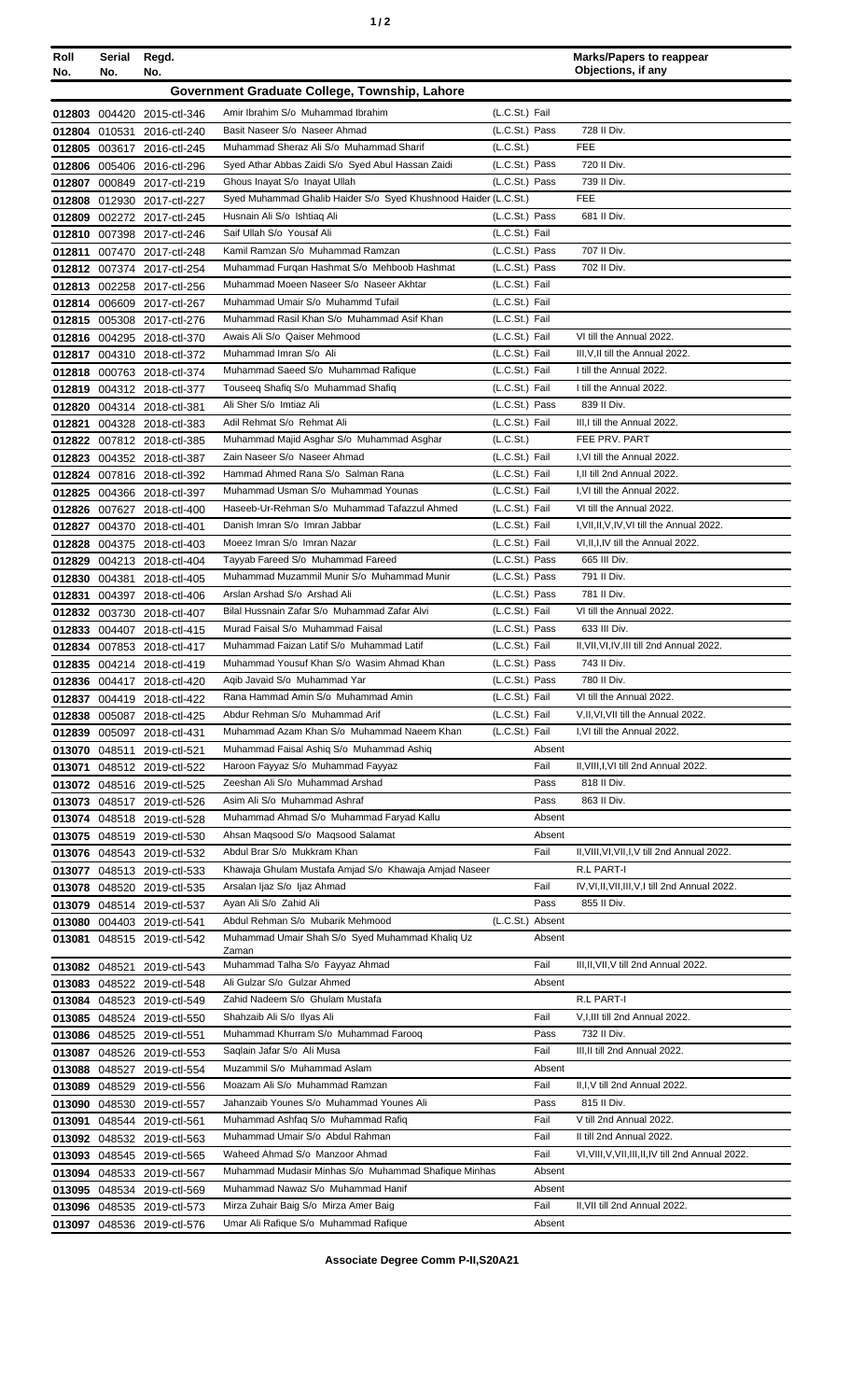| Roll<br>No. | Serial<br>No. | Regd.<br>No.               |                                               |        | <b>Marks/Papers to reappear</b><br>Objections, if any |
|-------------|---------------|----------------------------|-----------------------------------------------|--------|-------------------------------------------------------|
|             |               |                            | Government Graduate College, Township, Lahore |        |                                                       |
|             |               | 013098 048542 2019-ctl-577 | Ameer Hamza S/o Muhammad Javed Iqbal          | Pass   | 828 II Div.                                           |
| 013099      | 048537        | 2019-ctl-578               | Haroon Ahmad S/o Muhammad Munir               | Pass   | 900   Div.                                            |
|             |               | 013100 048538 2019-ctl-579 | Muhammad Abid Hussain S/o Altaf Hussain       | Absent |                                                       |
|             |               | 013101 048539 2019-ctl-580 | Umer Rashid S/o Rashid Rasheed Sadiqi         | Fail   | V.VII.I.II till 2nd Annual 2022.                      |
|             |               | 013102 048540 2019-ctl-582 | Haris Khan S/o Mohsin Khan                    | Fail   | VII, II, I, VIII, V, IV, VI till 2nd Annual 2022.     |
|             |               | 013103 048541 2019-ctl-585 | Hashir Ahmad Sajjad S/o Sajjad Aslam          | Absent |                                                       |
|             |               | 013104 048528 2019-z-47130 | Abdul Mateen Javed S/o Muhammad Ijaz Javed    | Fail   | II.I till 2nd Annual 2022.                            |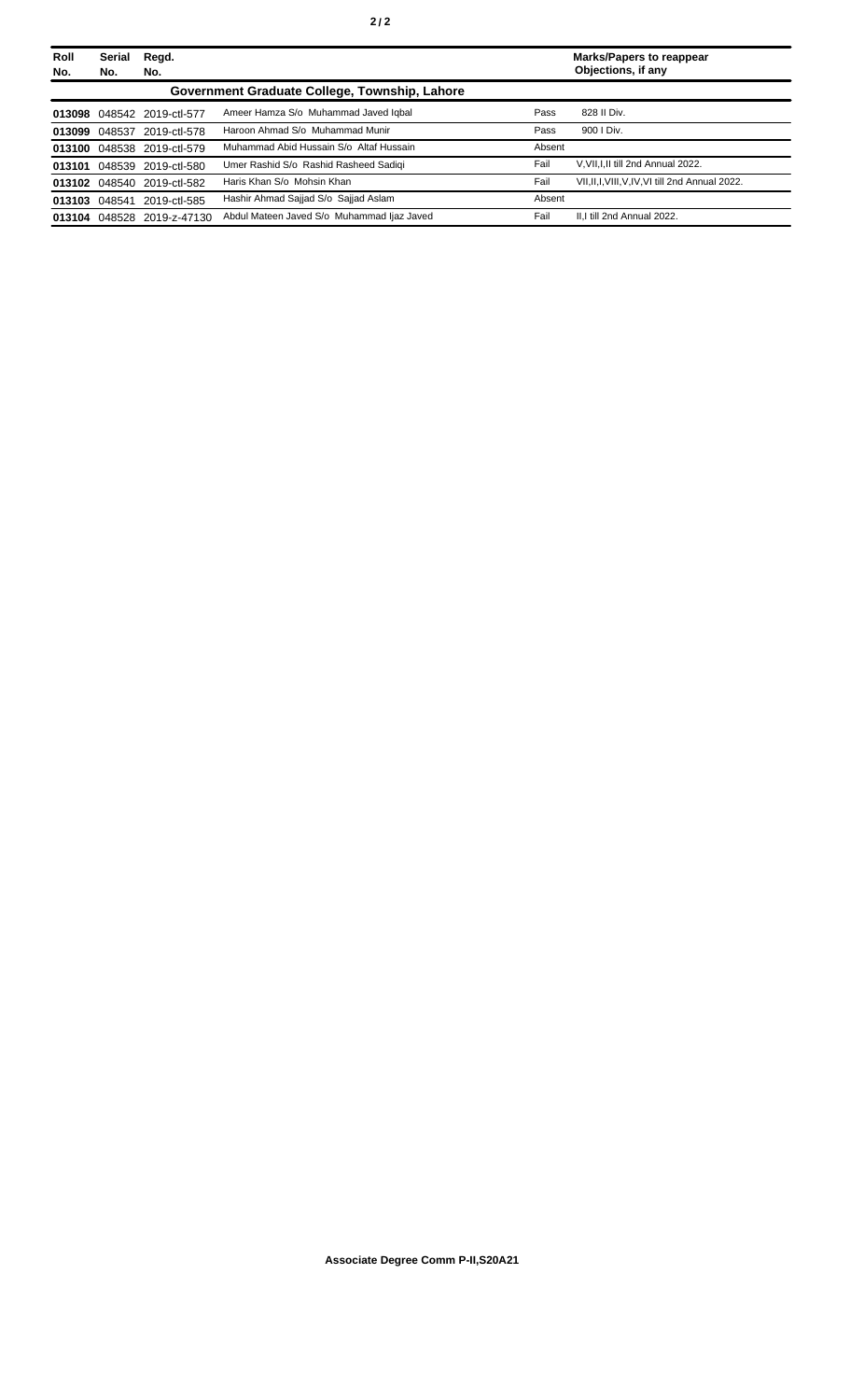| ٦ | ٠ |
|---|---|
|   |   |

| Roll   | Serial        | Regd.                      |                                                                    |                | <b>Marks/Papers to reappear</b>                                  |
|--------|---------------|----------------------------|--------------------------------------------------------------------|----------------|------------------------------------------------------------------|
| No.    | No.           | No.                        |                                                                    |                | Objections, if any                                               |
|        |               |                            | Government Fatima Jinnah College for Women, Chuna Mandi, Lahore    |                |                                                                  |
|        |               | 005347 085058 2015-cwl-375 | Sadia Faisal D/o Faisal Jameel Chaudhry                            | (L.C.St.) Pass | 706 II Div.                                                      |
| 005348 | 085055        | 2017-cwl-384               | Sidra D/o Tariq Mehmood                                            | (L.C.St.) Fail |                                                                  |
|        | 005349 001901 | 2017-cwl-386               | Igra Raees D/o Muhammad Raees                                      | (L.C.St.) Pass | 782 II Div.                                                      |
|        |               | 005350 005226 2017-cwl-392 | Raina D/o Abdul Salam                                              | (L.C.St.) Fail |                                                                  |
| 005351 |               | 085045 2017-cwl-394        | Bisma Sohail D/o Sohail Butt                                       | (L.C.St.) Pass | 730 II Div.                                                      |
|        |               | 005352 085056 2018-cwl-403 | Nimra Shahzadi D/o Ghulam Mustfa                                   | (L.C.St.) Pass | 804 II Div.                                                      |
|        |               | 005353 085053 2018-cwl-404 | Fazeela D/o Muhammad Amir Qureshi                                  | (L.C.St.) Fail | V till the Annual 2022.                                          |
| 005354 |               | 085057 2018-cwl-405        | Rimsha D/o Muhammad Arshad Mehmood                                 | (L.C.St.) Pass | 782 II Div.                                                      |
|        |               | 005355 085043 2018-cwl-407 | Izza Sattar D/o Abdul Sattar                                       | (L.C.St.) Fail | I till the Annual 2022.                                          |
|        |               | 005356 085044 2018-cwl-411 | Qafia Liaqat D/o Liaqat Ali                                        | (L.C.St.) Fail | I, VII till the Annual 2022.                                     |
|        |               | 005357 003151 2018-cwl-412 | Hifza D/o Muhammad Ali                                             | (L.C.St.) Fail | V, II, VII, IV till the Annual 2022.                             |
|        |               | 005358 003155 2018-cwl-413 | Fazilat Kausar D/o Afzal-UI-Rahman                                 | (L.C.St.) Pass | 783 II Div.                                                      |
|        |               | 005359 003158 2018-cwl-414 | Misbah Fatima D/o Zulfigar Ali Jawa                                | (L.C.St.) Fail | IV, V till the Annual 2022.                                      |
|        |               | 005360 010295 2018-cwl-415 | Rimsha Akbar D/o Muhammad Akbar                                    | (L.C.St.) Pass | 751 II Div.                                                      |
| 005361 |               | 085050 2018-cwl-416        | Robina Ghafar D/o Abdul Ghafar                                     | (L.C.St.) Pass | 761 II Div.                                                      |
|        | 005362 085051 | 2018-cwl-417               | Fizza Abbas D/o Syed Abbas Haider                                  | (L.C.St.) Pass | 842 II Div.                                                      |
|        |               | 005363 085052 2018-cwl-422 | Samaria Rasheed D/o Rasheed Ahmad                                  | (L.C.St.) Pass | 721 II Div.                                                      |
|        |               | 005364 003159 2018-cwl-426 | Ayesha Tasadduq D/o Tasadduq Hussain                               | (L.C.St.) Fail | V,IV till the Annual 2022.                                       |
|        |               | 005365 085047 2018-cwl-429 | Muqaddas Shezadi D/o Hafiz Tahir Hussain                           | (L.C.St.) Pass | 695 II Div.                                                      |
|        |               | 005366 085054 2018-cwl-430 | Atia Waheed D/o Abdul Waheed                                       | (L.C.St.) Fail | VI, IV till the Annual 2022.                                     |
|        |               | 005367 085049 2018-cwl-434 | Sunila Sabir D/o Sabir Ali                                         | (L.C.St.) Pass | 726 II Div.                                                      |
|        |               | 005368 085046 2018-cwl-436 | Maham D/o Muhammad Fiaz Malik                                      | (L.C.St.) Fail | VII till the Annual 2022.                                        |
| 005369 |               | 085048 2018-cwl-437        | Aqsa D/o Amjad Ali                                                 | (L.C.St.) Fail | VII, VI till the Annual 2022.                                    |
| 005370 |               | 001581 2018-cwl-438        | Saba Farooq D/o Muhammad Farooq Bhatti                             | (L.C.St.) Fail | VI till the Annual 2022.                                         |
| 005371 |               | 012523 2017-cwl-401        | Bano Nazami D/o Ghulam Mustafa Nazami                              | (L.C.St.) Fail | VII, V, VI, IV till 2nd Annual 2022.                             |
|        |               | 005372 059506 2019-cwl-482 | Hafiza Esha D/o Maqbool Yar Khan                                   | Fail           | IV, V, VI till 2nd Annual 2022.                                  |
| 005373 |               | 059507 2019-cwl-483        | Mahnoor D/o Muhammad Waseem                                        | Fail           | V,I,IV till 2nd Annual 2022.                                     |
|        |               | 005374 059522 2019-cwl-485 | Zainab D/o Ghulam Ghaus Butt                                       | Fail           | II,IV till 2nd Annual 2022.                                      |
|        |               | 005375 059508 2019-cwl-486 | Amra D/o Anees Baig                                                | Pass           | 830 II Div.                                                      |
|        |               | 005376 059509 2019-cwl-487 | Asifa D/o Muhammad Rafique                                         | Fail           | I, II, VII, IV, VI till 2nd Annual 2022.                         |
|        |               | 005377 059510 2019-cwl-488 | Rebeana Maryam D/o Muhammad Abbas                                  | Fail           | III, II, VI, IV till 2nd Annual 2022.                            |
|        | 005378 059511 | 2019-cwl-491               | Namreen Khalid D/o Muhammad Khalid                                 | Pass           | 928   Div.                                                       |
|        |               | 005379 059523 2019-cwl-492 | Hira Arshad D/o Muhammad Arshad                                    | Fail           | I, V, III, II, VII, IV till 2nd Annual 2022.                     |
|        |               | 005380 059512 2019-cwl-496 | Faiza D/o Muhammad Ayub<br>Areeba D/o Kashif Usman                 | Fail           | II, V, IV till 2nd Annual 2022.<br>V, IV till 2nd Annual 2022.   |
| 005381 | 059521        | 2019-cwl-497               |                                                                    | Fail           |                                                                  |
|        |               | 005382 059513 2019-cwl-502 | Bushra D/o Muhammad Amir Qureshi                                   | Fail           | I, III, V, VII, IV till 2nd Annual 2022.                         |
|        |               | 005383 059514 2019-cwl-510 | Neimal Arif D/o Muhammad Arif<br>Ansa Khan D/o Mohammad Ayoub Khan | Pass<br>Fail   | 781 II Div.<br>VI, IV till 2nd Annual 2022.                      |
| 005384 |               | 059515 2019-cwl-511        | Binish D/o Muhammad Riaz                                           | Fail           | V.VI till 2nd Annual 2022.                                       |
| 005385 |               | 059516 2019-cwl-514        | Zunaira Javed D/o Muhammad Javed                                   |                | VI till 2nd Annual 2022.                                         |
| 005386 |               | 059517 2019-cwl-515        |                                                                    | Fail           |                                                                  |
| 005387 |               | 059518 2019-cwl-517        | Attiga Yaqoob D/o Yaqoob Jameel<br>Areesha D/o Syed Musarat Ali    | Fail<br>Fail   | II, V, VI till 2nd Annual 2022.<br>II, VII till 2nd Annual 2022. |
| 005388 |               | 059519 2019-cwl-521        | Gull Naz D/o Mehar Muhammad Jamil                                  |                | VII, II, III till 2nd Annual 2022.                               |
| 005389 |               | 059524 2019-cwl-522        |                                                                    | Fail           |                                                                  |
| 005390 |               | 059520 2019-cwl-523        | Amna Saeed D/o Muhmmad Saeed                                       | Fail           | IV till 2nd Annual 2022.                                         |
| 018881 |               | 085860 2019-cwl-504        | Ayesha Sadiqqa D/o Ghulam Muhammad                                 | (L.C.St.) Fail | I, V, VI, IV till 2nd Annual 2022.                               |
|        |               | 018882 085859 2019-cwl-505 | Tanzeela Faiz D/o Faiz Ahmad Faiz                                  | (L.C.St.) Fail | VI, V till 2nd Annual 2022.                                      |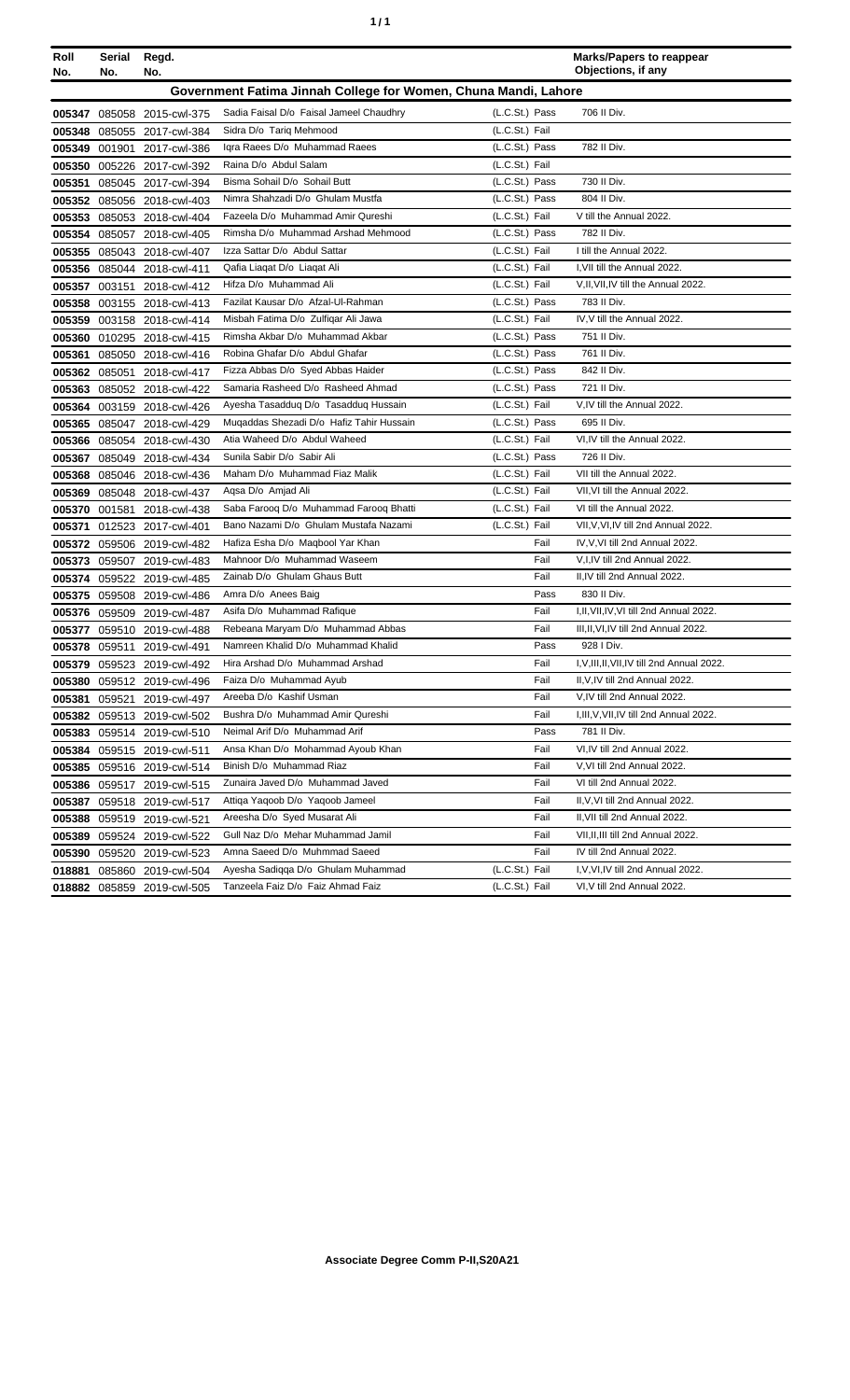| Roll<br>No. | <b>Serial</b><br>No. | Regd.<br>No.              |                                                  |                | <b>Marks/Papers to reappear</b><br>Objections, if any |
|-------------|----------------------|---------------------------|--------------------------------------------------|----------------|-------------------------------------------------------|
|             |                      |                           | Govt. Degree College for Boys, Kahna Nau, Lahore |                |                                                       |
|             |                      | 012840 002744 2016-gcl-58 | Arsalan Shabeer S/o Shabeer Ahmad                | (L.C.St.) Pass | 785 II Div.                                           |
|             |                      | 012841 002747 2017-gcl-46 | Ali Jabbar S/o Muhammad Ashraf                   | (L.C.St.) Pass | 690 II Div.                                           |
|             |                      | 012842 002752 2017-gcl-47 | Adnan Noor S/o Muhammad Ishaq                    | (L.C.St.) Pass | 741 II Div.                                           |
|             | 012843 002751        | 2018-acl-84               | Muhammad Noman S/o Muhammad Ramzan               | (L.C.St.) Fail | V, VI, VII, III, I, IV till the Annual 2022.          |
|             |                      | 012844 002748 2018-gcl-85 | Muhammad Adeel S/o Muhammad Latif                | (L.C.St.) Pass | 735 II Div.                                           |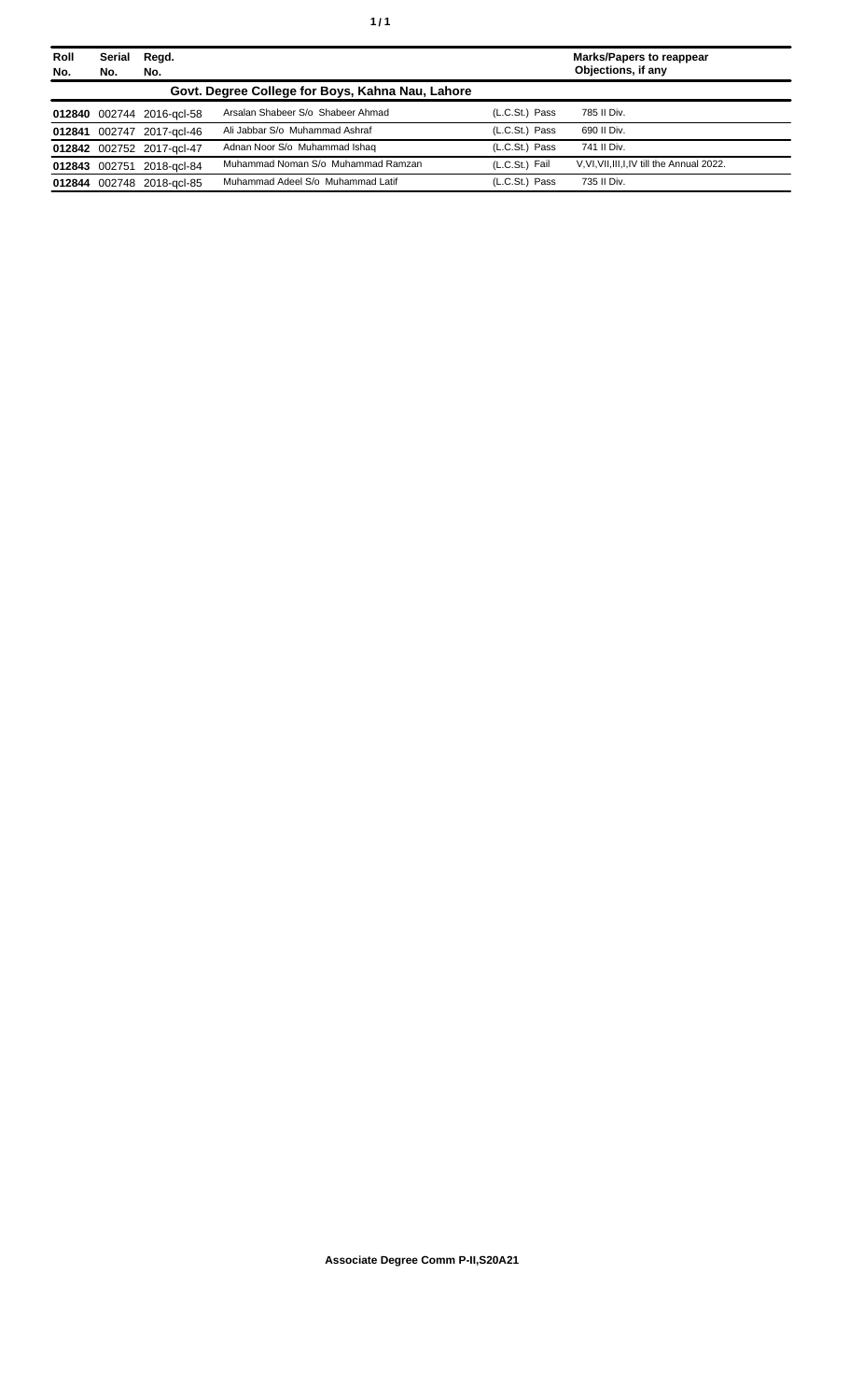| Roll<br>No.                                         | Serial<br>No. | Regd.<br>No.              |                               |                | Marks/Papers to reappear<br>Objections, if any |
|-----------------------------------------------------|---------------|---------------------------|-------------------------------|----------------|------------------------------------------------|
| Govt. Degree College for Women, Salamatpura, Lahore |               |                           |                               |                |                                                |
|                                                     |               | 005723 012400 2016-wrm-54 | Komal Altaf D/o Altaf Hussain | (L.C.St.) Fail | V.VI till the Annual 2022.                     |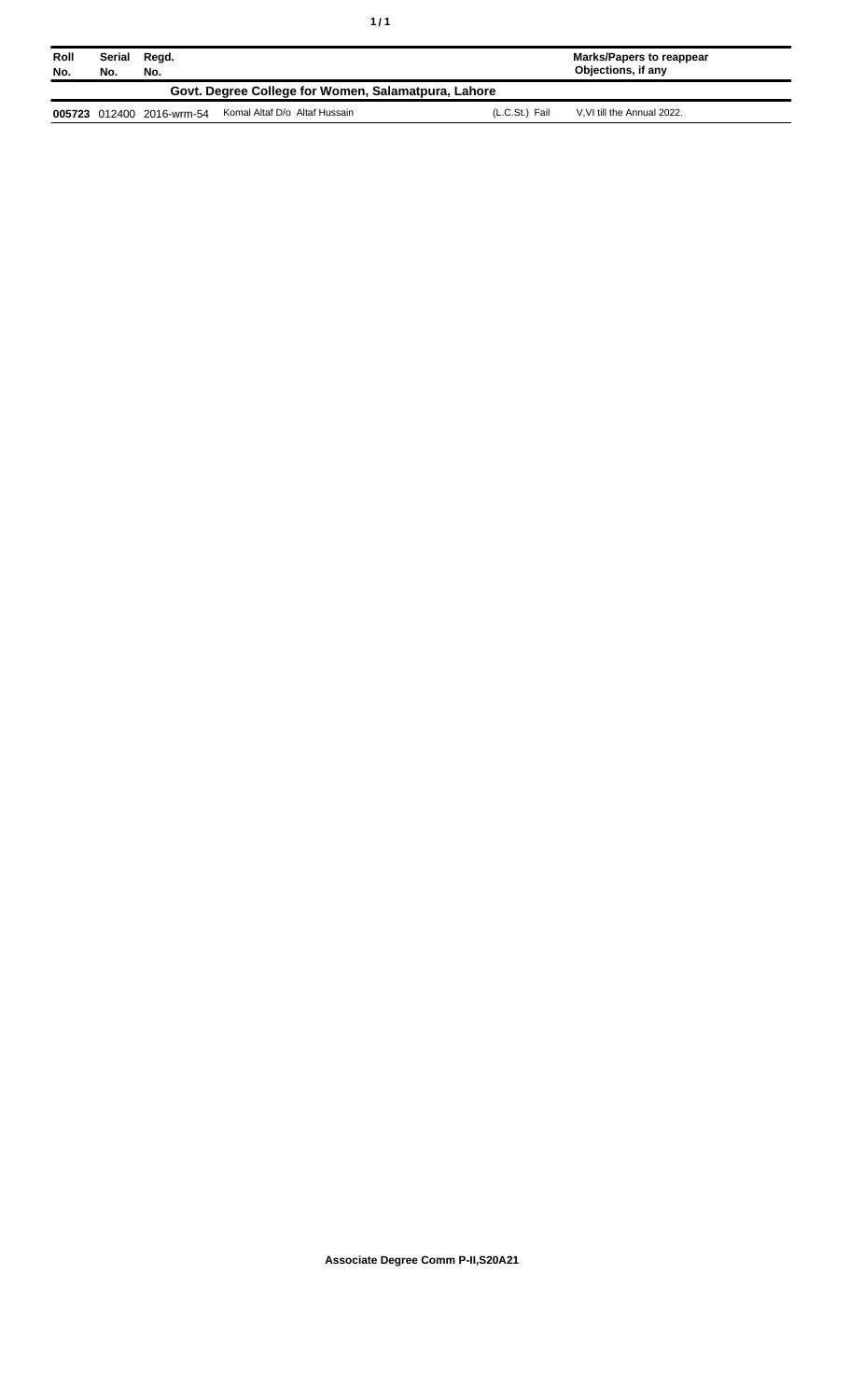| í<br>٠ |
|--------|
|--------|

| Roll<br>No. | <b>Serial</b><br>No. | Regd.<br>No.        |                                                      |                | <b>Marks/Papers to reappear</b><br>Objections, if any |
|-------------|----------------------|---------------------|------------------------------------------------------|----------------|-------------------------------------------------------|
|             |                      |                     | Government College for Women, Shalimar Town, Lahore. |                |                                                       |
| 005391      |                      | 009268 2018-dwl-187 | Mariya Aslam D/o Muhammad Aslam                      | (L.C.St.) Fail | V till the Annual 2022.                               |
| 005392      |                      | 006256 2018-dwl-190 | Eman Kashaf D/o Muhammad Kashaf Butt                 | (L.C.St.) Pass | 749 II Div.                                           |
| 005393      |                      | 010162 2018-dwl-199 | Noor-E-Hira D/o Aman Ullah                           | (L.C.St.) Pass | 777 II Div.                                           |
| 005394      |                      | 059996 2019-dwl-166 | Laiba Shahzadi D/o Muhammad Shafique                 | Pass           | 850 II Div.                                           |
| 005395      | 059997               | 2019-dwl-167        | Nida Imran D/o Imran Ali                             |                | FEE PRV. PART                                         |
| 005396      | 059998               | 2019-dwl-168        | Arooba Azam D/o Azam Kabir                           | Absent         |                                                       |
| 005397      | 059999               | 2019-dwl-169        | Laiba Azam D/o Azam Kabir                            | Absent         |                                                       |
| 005398      |                      | 060000 2019-dwl-170 | Maria Munir D/o Muhammad Munir                       | Pass           | 841 II Div.                                           |
| 005399      | 060001               | 2019-dwl-171        | Malisha Sahar D/o Muhammad Anwar                     | Fail           | IV till 2nd Annual 2022.                              |
| 005400      |                      | 060002 2019-dwl-172 | Shumaila Iftikhar D/o Iftikhar Ahmad                 | Fail           | I.VII.IV till 2nd Annual 2022.                        |
| 005401      |                      | 060003 2019-dwl-173 | Ayesha D/o Amjad Ali                                 | Fail           | VII, IV till 2nd Annual 2022.                         |
| 005402      |                      | 060004 2019-dwl-176 | Hadiya Shehzad D/o Shehzad Ahmed                     | Fail           | VII.VI.II.IV till 2nd Annual 2022.                    |
| 005403      | 060005               | 2019-dwl-178        | Igra Abdul Razzag D/o Abdul Razzag                   | Fail           | I, VII, VI, V, IV, II till 2nd Annual 2022.           |
| 005404      |                      | 060006 2019-dwl-179 | Neha Sarwar D/o Muhammad Sarwar                      | Pass           | 959   Div.                                            |
| 005405      |                      | 060007 2019-dwl-181 | Fatima Mansha D/o Muhammad Mansha                    | Pass           | 976   Div.                                            |
| 005406      | 060008               | 2019-dwl-182        | Kinza Kanwal D/o Tanveer Ahmed Kapoor                | Pass           | 748 II Div.                                           |
| 005407      |                      | 060009 2019-dwl-183 | Esha Azeem D/o Muhammad Azeem                        | Fail           | III, IV, II, VII, V till 2nd Annual 2022.             |
| 005408      | 060010               | 2019-dwl-186        | Muqadas D/o Mushtaq Ahmad Butt                       | Fail           | V,I till 2nd Annual 2022.                             |
| 005409      | 060011               | 2019-dwl-190        | Asjad Shamshad D/o Rana Azmat Faroog                 |                | <b>R.L PART-I</b>                                     |
| 005410      |                      | 060012 2019-dwl-191 | Daima Ilyas D/o Syed Muhammad Ilyas Shah             | Fail           | IV till 2nd Annual 2022.                              |
| 005411      |                      | 060013 2019-dwl-193 | Kainat Tariq D/o Tariq Butt                          | Fail           | VII.II.VI till 2nd Annual 2022.                       |
| 005412      |                      | 060014 2019-dwl-194 | Sana Azam D/o Muhammad Azam Ali                      | Fail           | II, VI, VII, V till 2nd Annual 2022.                  |
| 005413      |                      | 060015 2019-dwl-196 | Fatima Sultan D/o Muhammad Sultan Ibrahim            | Pass           | 878 II Div.                                           |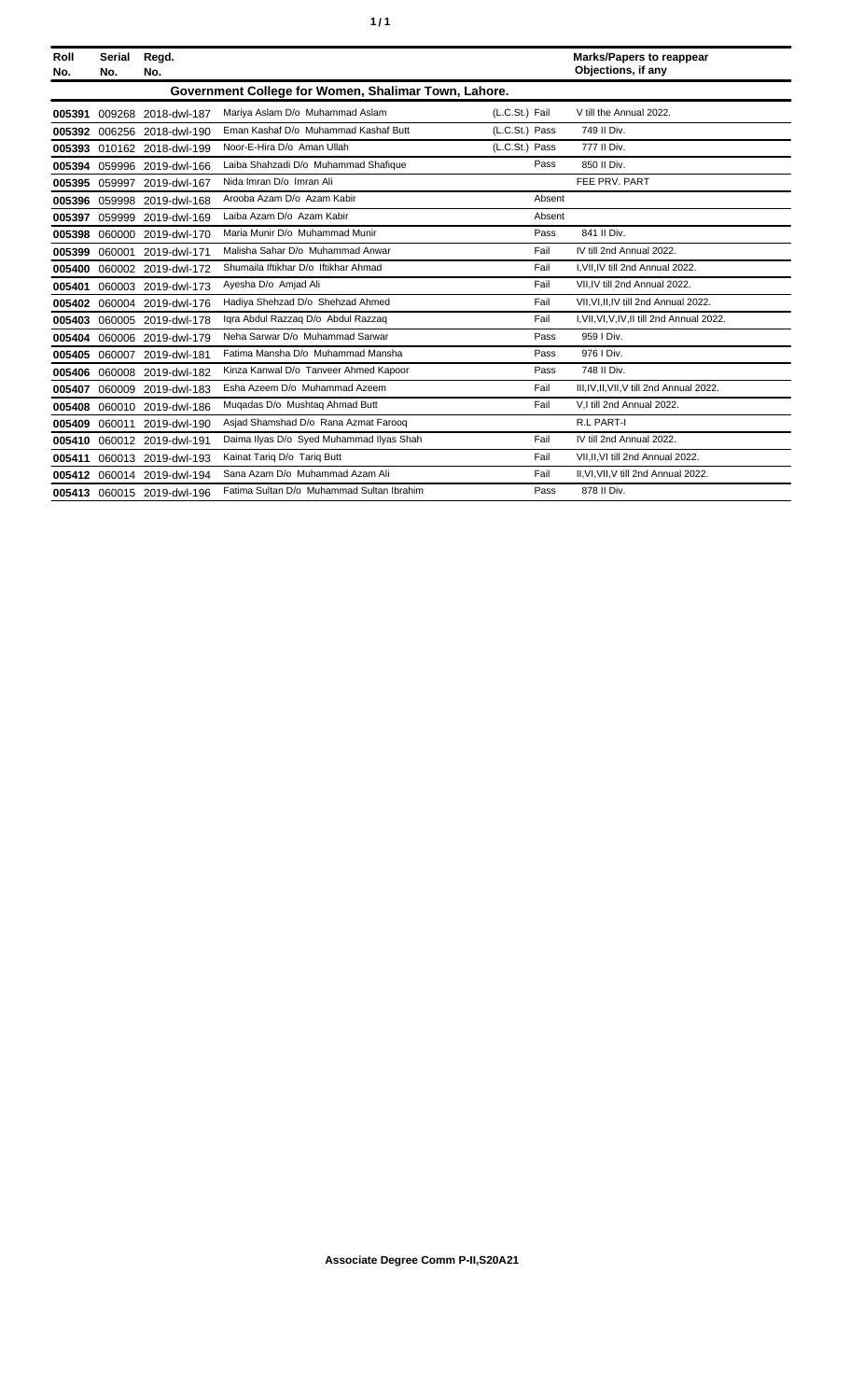| ٦ | ٠ |
|---|---|
|   |   |

| Roll<br>No.                                                                           | <b>Serial</b><br>No. | Regd.<br>No.        |                                    |                | <b>Marks/Papers to reappear</b><br>Objections, if any |  |
|---------------------------------------------------------------------------------------|----------------------|---------------------|------------------------------------|----------------|-------------------------------------------------------|--|
| Fatima Jinnah College for Women, 73-G Jail Road, Industrial Area, Kot Lakhpat, Lahore |                      |                     |                                    |                |                                                       |  |
| 009987                                                                                |                      | 003980 2018-jic-140 | Umer Zeeshan S/o Muhammad Mansha   | (L.C.St.) Pass | 809 II Div.                                           |  |
| 009988                                                                                |                      | 003988 2018-jic-163 | Muhammad Usman S/o Muhammad Yaseen | (L.C.St.) Fail | V till the Annual 2022.                               |  |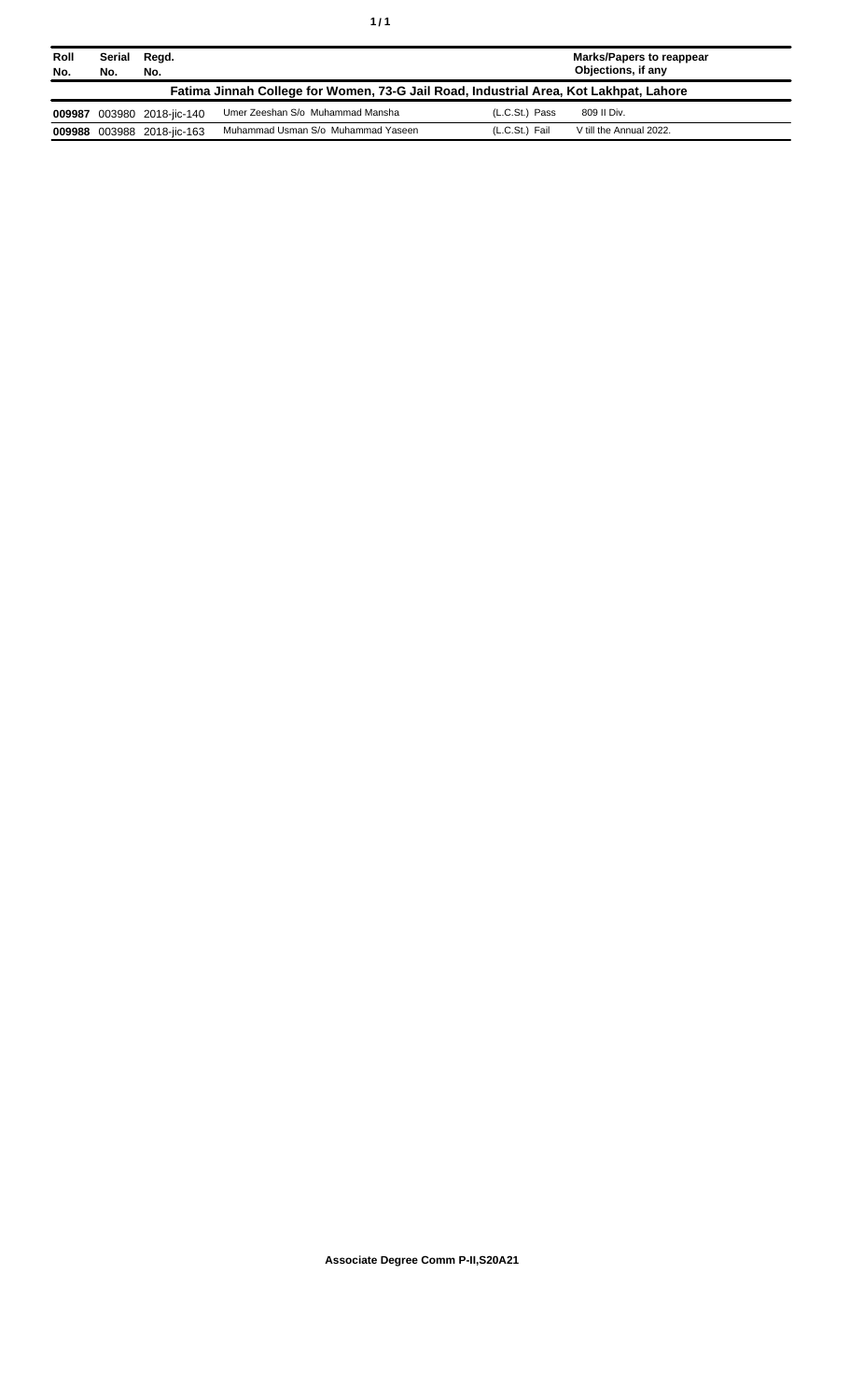| ٠ | ×<br>٠<br>٦<br>×<br>۰. |
|---|------------------------|
|   |                        |

| Roll   | Serial<br>No. | Regd.                      |                                                                        |                                  | <b>Marks/Papers to reappear</b><br>Objections, if any |
|--------|---------------|----------------------------|------------------------------------------------------------------------|----------------------------------|-------------------------------------------------------|
| No.    | No.           |                            |                                                                        |                                  |                                                       |
|        |               |                            | Government Shalimar College, Baghbanpura, Lahore                       |                                  |                                                       |
|        |               | 005414 002658 2018-gcb-314 | Laiba D/o Muhammad Javed                                               | (L.C.S <sub>t</sub> )            | <b>FEE</b>                                            |
|        |               | 005415 002449 2018-gcb-326 | Hamna Rani D/o Ihsan Ullah                                             | (L.C.St.) Pass                   | 905 I Div.                                            |
|        |               | 005416 000781 2018-gcb-330 | Hunaina Tariq D/o Muhammad Tariq                                       | (L.C.St.) Pass                   | 723 II Div.                                           |
|        |               | 005417 002447 2018-gcb-343 | Huma Iftikhar D/o Muhammad Iftikhar                                    | (L.C.St.) Pass                   | 736 II Div.                                           |
|        |               | 005418 001313 2018-gcb-366 | Maryam Waheed D/o Abdul Waheed                                         | (L.C.St.)                        | <b>FEE</b>                                            |
|        |               | 005419 000812 2018-gcb-386 | Abeera D/o Muhammad Javaid                                             | (L.C.St.) Pass                   | 824 II Div.                                           |
|        |               | 005420 002450 2018-gcb-449 | Tayyaba D/o Mirza Sana Ullah                                           | (L.C.St.) Pass                   | 755 II Div.                                           |
| 005421 |               | 085786 2018-gcb-457        | Ommava Afzal D/o Muhammad Afzal                                        | (L.C.St.) Fail                   | V, Il till the Annual 2022.                           |
|        |               | 005422 001312 2018-acb-460 | Momina Javed D/o Javed Iqbal                                           | (L.C.St.) Pass                   | 789 II Div.                                           |
|        |               | 005423 063533 2019-gcb-370 | Rida Ashiq D/o Ashiq Hussain                                           | Pass                             | 752 II Div.                                           |
|        |               | 005424 063546 2019-gcb-371 | Rabia Parveen D/o Muhammad Shafiq                                      | Fail                             | VI till 2nd Annual 2022.                              |
| 005425 |               | 063537 2019-gcb-375        | Zainab D/o Muhammad Ameen                                              | Pass                             | 880 II Div.                                           |
| 005426 |               | 063490 2019-gcb-377        | Ayesha Shakeel D/o Shakeel Ahmad                                       | Pass                             | 934 I Div.                                            |
|        |               | 005427 063486 2019-gcb-379 | Maryem Rafaqat D/o Rafaqat Ali                                         | Fail                             | IV till 2nd Annual 2022.                              |
| 005428 |               | 063485 2019-gcb-384        | Misbah D/o Irshad Ahmed                                                | Fail                             | II, VI, VIII till 2nd Annual 2022.                    |
|        |               | 005429 063548 2019-gcb-391 | Hina Akbar D/o Muhammad Akbar                                          | Absent                           |                                                       |
|        |               | 005430 063508 2019-gcb-397 | Zainab Nadeem D/o Nadeem Shahid                                        | Fail                             | V.III till 2nd Annual 2022.                           |
| 005431 |               | 063489 2019-gcb-406        | Zainab Khatoon D/o Muhammad Afzal Chaudhry                             | Pass                             | 817 II Div.                                           |
|        |               | 005432 063483 2019-gcb-408 | Irm Shahzadi D/o Asghar Ali                                            | Pass                             | 782 II Div.                                           |
|        |               | 005433 063536 2019-gcb-420 | Salma Amir D/o Muhammad Amir Sultan                                    | Fail                             | I, VI, II till 2nd Annual 2022.                       |
| 005434 |               | 063504 2019-gcb-435        | Aasha Saleem D/o Muhammad Saleem                                       | Pass                             | 945 I Div.                                            |
|        |               | 005435 063534 2019-gcb-442 | Rubab Batool D/o Javed Iqbal                                           | Pass                             | 860 II Div.                                           |
|        |               | 005436 063535 2019-z-40428 | Adeeba Amir D/o Muhammad Amir                                          | Fail                             | I, VI till 2nd Annual 2022.                           |
|        |               | 008457 063538 2019-gcb-489 | Warda Iftikhar D/o Iftikhar Ali                                        | Fail                             | II, I, VII, III, VI till 2nd Annual 2022.             |
|        |               | 012845 006640 2008-y-46    | Tahir Zaman S/o Hikmat Khan                                            | (L.C.St.) Absent                 |                                                       |
|        |               | 012846 003614 2017-gcb-291 | Adil Nazir S/o Muhammad Nazir                                          | (L.C.St.) Fail                   |                                                       |
| 012847 |               | 005904 2017-gcb-294        | Zain-UI-Hassan S/o Shoukat Ali Nadeem                                  | (L.C.St.) Pass                   | 745 II Div.                                           |
| 012848 |               | 000570 2017-gcb-296        | Muhammad Waseem S/o Muhammad Younas                                    | (L.C.St.) Pass                   | 777 II Div.                                           |
|        |               | 012849 011432 2017-gcb-302 | Rizwan Ahmad S/o Riaz Ahmad                                            | (L.C.St.) Fail                   |                                                       |
|        |               | 012850 085777 2017-gcb-368 | Usama Iqbal S/o Muhammad Iqbal                                         | (L.C.St.)                        | <b>FEE</b>                                            |
| 012851 |               | 004044 2018-gcb-295        | Muhammad Rahman Ali S/o Farman Ali                                     | (L.C.St.) Pass                   | 765 II Div.                                           |
|        |               | 012852 085672 2018-gcb-297 | Mubeen Murtaza S/o Kashif Rafiq                                        | (L.C.St.) Pass                   | 705 II Div.                                           |
|        |               | 012853 001100 2018-gcb-298 | Usama Najam S/o Najam UI Sadiq Butt                                    | (L.C.St.) Pass                   | 743 II Div.                                           |
|        |               | 012854 001325 2018-gcb-299 | Afaq Ahmad S/o Taj Din                                                 | (L.C.St.) Pass                   | 706 II Div.                                           |
|        |               | 012855 085513 2018-gcb-300 | Sohaib Kashif S/o Kashif Ijaz                                          | (L.C.St.) Pass                   | 843 II Div.                                           |
|        |               | 012856 002281 2018-gcb-309 | Ehsan Ali S/o Muhammad Arif                                            | (L.C.St.) Pass                   | 795 II Div.                                           |
| 012857 |               | 004311 2018-gcb-319        | Waleed Mahmood S/o Muhammad Mahmood                                    | (L.C.St.)                        | <b>FEE</b>                                            |
| 012858 |               | 001491 2018-gcb-320        | Muhammad Umar S/o Muhammd Hafeez                                       | (L.C.St.) Fail                   | I, V till the Annual 2022.                            |
|        |               | 012859 000402 2018-gcb-322 | Mustafa Riaz S/o Muhammad Riaz                                         | (L.C.St.) Pass                   | 786 II Div.                                           |
|        |               | 012860 002213 2018-gcb-323 | Muhammad Umar S/o Muhammad Zulfiqar                                    | (L.C.St.) Pass                   | 734 II Div.                                           |
| 012861 |               | 001820 2018-gcb-328        | Ayaz Ali S/o Shahbaz Hussain                                           | (L.C.St.) Pass                   | 702 II Div.                                           |
|        |               | 012862 085776 2018-gcb-332 | Umair Ali S/o Muhammad Younas                                          | (L.C.St.) Fail                   | VII till the Annual 2022.                             |
|        |               | 012863 001616 2018-gcb-335 | Zain Ali S/o Nasir Ali                                                 | (L.C.St.) Fail                   | II till the Annual 2022.                              |
| 012864 |               | 005197 2018-gcb-336        | Waleed Zulfigar S/o Zulfigar Ali                                       | (L.C.St.) Pass                   | 818 II Div.                                           |
|        |               | 012865 001021 2018-gcb-347 | Usman Nazir S/o Muhammad Nazir<br>Shaban Butt S/o Muhammad Ramzan Butt | (L.C.St.) Fail<br>(L.C.St.) Fail | VI till the Annual 2022.<br>VI till the Annual 2022.  |
|        |               | 012866 085788 2018-gcb-348 | Hammad Ali S/o Iftikhar Ahmad                                          | (L.C.St.) Fail                   | II, IV till the Annual 2022.                          |
| 012867 |               | 006029 2018-gcb-351        | Mazhar Ali S/o Muhammad Arshad                                         | (L.C.St.) Pass                   | 727 II Div.                                           |
|        |               | 012868 002173 2018-gcb-358 | Asad Mehmood S/o Haq Nawaz                                             | (L.C.St.) Pass                   | 866 II Div.                                           |
|        |               | 012870 000794 2018-gcb-363 | Aamish S/o Shahbaz                                                     | (L.C.St.) Pass                   | 910 I Div.                                            |
| 012871 |               | 001819 2018-gcb-367        | Muhammad Shakil S/o Muhammad Rasheed                                   | (L.C.St.) Pass                   | 745 II Div.                                           |
|        |               | 012872 007694 2018-gcb-372 | Mubashir Chiragh S/o Chiragh Din                                       | (L.C.St.) Pass                   | 723 II Div.                                           |
|        |               | 012873 013138 2018-gcb-381 | Ahmad Hassan S/o Muhammad Hanif                                        |                                  |                                                       |
|        |               | 012874 002461 2018-gcb-384 | Salman Ahmad S/o Saeed Ahmed                                           | (L.C.St.) Pass<br>(L.C.St.) Pass | 816 II Div.<br>811 II Div.                            |
|        |               | 012875 000938 2018-gcb-389 | Fareed Hussain S/o Mubashir Hussain                                    | (L.C.St.) Fail                   | IV till the Annual 2022.                              |
|        |               | 012876 085785 2018-gcb-390 | Syed Zarak Abbas Rizvi S/o Syed Moazzam Hussain Rizvi                  | (L.C.St.) Pass                   | 767 II Div.                                           |
|        |               | 012877 003117 2018-gcb-395 |                                                                        |                                  |                                                       |
|        |               | 012878 000216 2018-gcb-398 | Suleman S/o Muhammad Saleem                                            | (L.C.St.) Pass                   | 791 II Div.                                           |
|        |               | 012879 006546 2018-gcb-401 | Lal Shahbaz S/o Muhammad Riaz                                          | (L.C.St.) Fail                   | IV, VII, V till the Annual 2022.                      |
| 012880 |               | 000795 2018-gcb-402        | Muhammad Ashraf S/o Muhammad Sakhi                                     | (L.C.St.) Pass                   | 876 II Div.                                           |
| 012881 |               | 001831 2018-acb-409        | Atif Tariq S/o Muhammad Tariq                                          | (L.C.St.) Pass                   | 749 II Div.                                           |
| 012882 |               | 000903 2018-gcb-411        | Adnan Sajjad S/o Sajjad Hussain                                        | (L.C.St.) Pass                   | 864 II Div.                                           |
| 012883 |               | 008206 2018-gcb-424        | Muhammad K. Fahad S/o Ishfaq Mahmood                                   | (L.C.St.) Pass                   | 924   Div.                                            |
|        |               | 012884 007504 2018-gcb-428 | Muhammad Hammad S/o Muhammad Ajmal                                     | (L.C.St.) Fail                   | I, II, VI till the Annual 2022.                       |
|        |               | 012885 005650 2018-gcb-434 | Muhammad Rizwan Waheed S/o Waheed Badar                                | (L.C.St.) Pass                   | 789 II Div.                                           |
|        |               | 012886 085630 2018-gcb-437 | Mohammad Zohaib Nadeem S/o Mohammad Ali Nadeem                         | (L.C.St.) Fail                   | I till the Annual 2022.                               |
|        |               | 012887 007272 2018-gcb-440 | Muhammad Usama S/o Liaqat Ali                                          | (L.C.St.) Pass                   | 808 II Div.                                           |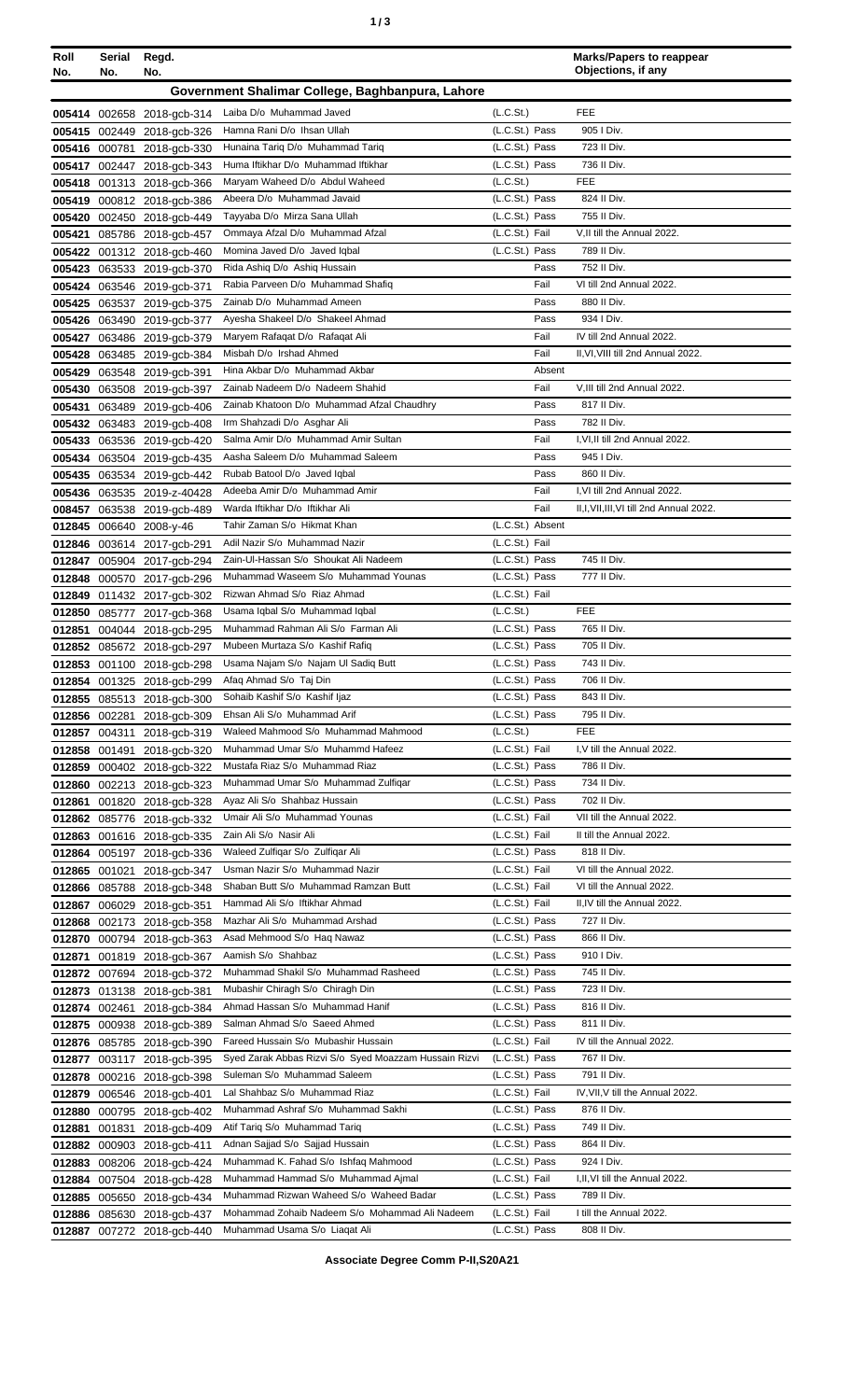| Roll<br>No. | Serial<br>No. | Regd.<br>No.                                             |                                                                          |                | <b>Marks/Papers to reappear</b><br>Objections, if any |
|-------------|---------------|----------------------------------------------------------|--------------------------------------------------------------------------|----------------|-------------------------------------------------------|
|             |               |                                                          | Government Shalimar College, Baghbanpura, Lahore                         |                |                                                       |
|             |               |                                                          | Muhammad Zain S/o Khalid Mahmood                                         | (L.C.St.) Pass | 748 II Div.                                           |
| 012889      |               | 012888 085591 2018-gcb-441<br>000324 2018-gcb-442        | Muhammad Yasin Qadri S/o Shabbir Ahmed                                   | (L.C.St.) Fail | VI till the Annual 2022.                              |
|             |               | 012890 007950 2018-gcb-446                               | Muhammad Azam Tariq S/o Muhammad Tariq                                   | (L.C.St.) Pass | 704 II Div.                                           |
| 012891      |               | 001307 2018-gcb-448                                      | Bilal Ahmad S/o Abdul Waheed                                             | (L.C.St.) Fail | VII, V till the Annual 2022.                          |
|             |               | 012892 007499 2018-gcb-452                               | Arslan Nazir S/o Nazir Ahmed Khan                                        | (L.C.St.) Pass | 894 II Div.                                           |
|             |               | 012893 085476 2018-gcb-466                               | Aleem Ali S/o Zulfiqar Ali                                               | (L.C.St.) Pass | 799 II Div.                                           |
|             |               | 012894 004163 2018-gcb-471                               | Waqas Ali S/o Murad Ali                                                  | (L.C.St.) Fail | V till the Annual 2022.                               |
|             |               | 012895 008097 2018-gcb-473                               | Bilal Hussain S/o Iftikhar                                               | (L.C.St.) Pass | 709 II Div.                                           |
|             |               | 012896 000920 2018-z-15132                               | Kashif Ali S/o Muhammad Rafiq                                            | (L.C.St.) Pass | 822 II Div.                                           |
|             |               | 012897 010919 2019-z-9661                                | Hafiz Muhammad Faisal S/o Nazir Ahmad                                    | (L.C.St.) Fail | VII, V, VI till the Annual 2022.                      |
|             |               | 012898 063493 2019-gcb-347                               | Hafiz Abdul Rehman S/o Muhammad Makki                                    | Pass           | 835 II Div.                                           |
|             |               | 012899 063492 2019-gcb-348                               | Umer Latif S/o Muhammad Latif<br>Faiz Shafiq S/o Muhammad Shafiq         | Pass<br>Fail   | 857 II Div.<br>VI till 2nd Annual 2022.               |
| 012901      |               | 012900 063531 2019-gcb-350<br>063540 2019-gcb-351        | Muhammad Saqib Naeem S/o Naeem Khalid                                    | Absent         |                                                       |
|             |               | 012902 063544 2019-gcb-355                               | Muhammad Haroon S/o Muhammad Rasheed                                     | Pass           | 723 II Div.                                           |
|             |               | 012903 063520 2019-gcb-356                               | Danish Najam S/o Muhammad Bashir                                         | Fail           | III, IV till 2nd Annual 2022.                         |
|             |               | 012904 063505 2019-gcb-358                               | Faizan Ahmad S/o Zulfigar Ahmad                                          |                | FEE PRV. PART                                         |
|             |               | 012905 063506 2019-gcb-359                               | Muhammad Umar Farooq S/o Mujahid Shah                                    | Pass           | 1033   Div.                                           |
|             |               | 012906 063507 2019-gcb-361                               | Areeb Ahmad S/o Khalil Ahmad                                             | Pass           | 782 II Div.                                           |
|             |               | 012907 063545 2019-gcb-363                               | Muhammad Ramzan Mughal S/o Muhammad Dawood Mughal                        | Fail           | IV, VI, V till 2nd Annual 2022.                       |
|             |               | 012908 063526 2019-gcb-364                               | Fahad Ali S/o Shujaat Ali                                                | Pass           | 884 II Div.                                           |
|             |               | 012909 063553 2019-gcb-368                               | Muhammad Zain S/o Muhammad Tariq                                         | Fail           | III, II, V, IV, VII, VIII till 2nd Annual 2022.       |
|             |               | 012910 063529 2019-gcb-372                               | Muhammad Hamza S/o Malik Tahir Mahmood                                   | Pass           | 809 II Div.                                           |
|             |               | 012911 063541 2019-gcb-373                               | Shahid Ali S/o Zulfiqar Ali                                              | Fail           | IV, I, V, VI till 2nd Annual 2022.                    |
|             |               | 012912 063542 2019-gcb-374                               | Muhammad Asim S/o Zahoor Ahmad Chuhan                                    | Fail           | V till 2nd Annual 2022.                               |
|             |               | 012913 063547 2019-gcb-378                               | Muhammad Ahmer S/o Muhammad Fayyaz<br>Muhammad Moeez S/o Muhammad Rashid | Absent<br>Pass | 801 II Div.                                           |
|             |               | 012914 063539 2019-gcb-380<br>012915 063491 2019-gcb-381 | Muzamil Javed S/o Javed Ahmed                                            | Pass           | 782 II Div.                                           |
|             |               | 012916 063555 2019-acb-383                               | Muhammad Umair S/o Muhammad Rizwan                                       | Fail           | I till 2nd Annual 2022.                               |
|             |               | 012917 063525 2019-gcb-389                               | Sami Ullah S/o Samir Rashed                                              | Fail           | I, V, VI till 2nd Annual 2022.                        |
|             |               | 012918 063495 2019-gcb-390                               | Umair Ali S/o Basharat Ali                                               | Pass           | 784 II Div.                                           |
|             |               | 012919 063530 2019-gcb-392                               | Abdur Rehman S/o Haroon Javaid                                           | Fail           | IV, V, VII, II, I till 2nd Annual 2022.               |
|             |               | 012920 063494 2019-gcb-394                               | Muhammad Arslan S/o Iftikhar Hussain                                     | Fail           | V, VI till 2nd Annual 2022.                           |
|             |               | 012921 063503 2019-gcb-396                               | Muhammad Shahzad Khan S/o Muhammad Tahir Khan                            | Pass           | 826 II Div.                                           |
|             |               | 012922 063518 2019-gcb-398                               | Muhammad Faizan S/o Muhammad Sultan                                      | Fail           | V till 2nd Annual 2022.                               |
|             |               | 012923 063517 2019-gcb-399                               | Malik Muhammad Khubaib S/o Malik Muhammad Rafiq                          | Fail           | I, VI till 2nd Annual 2022.                           |
|             |               | 012924 063524 2019-gcb-400                               | Muhammad Tanveer S/o Muhammad Aslam                                      | Fail           | III, VI till 2nd Annual 2022.                         |
|             |               | 012925 063510 2019-gcb-401                               | Zeeshan S/o Muhammad Asghar<br>Ali Ahmad S/o Liagat Ali                  | Fail           | III, V, I, VI till 2nd Annual 2022.                   |
|             |               | 012926 063554 2019-gcb-405                               | Faig Ali S/o Nazeer Ahmad                                                | Absent<br>Fail | VII, VI, I till 2nd Annual 2022.                      |
|             |               | 012927 063512 2019-gcb-412<br>012928 063516 2019-gcb-414 | Asim Ali S/o Muhammad Asghar Ali                                         | Fail           | IV, I, III, VI till 2nd Annual 2022.                  |
| 012929      |               | 063532 2019-gcb-417                                      | Usman Maratib S/o Maratib Ali                                            | Fail           | V, VI till 2nd Annual 2022.                           |
|             |               | 012930 063551 2019-gcb-418                               | Rahat Umar S/o Umar Hayat                                                | Fail           |                                                       |
|             |               | 012931 063543 2019-gcb-419                               | Muhammad Mazhar S/o Asghar Ali                                           | Pass           | 700 II Div.                                           |
|             |               | 012932 063523 2019-gcb-424                               | Muhammad Zubair S/o Muhammad Usman                                       | Fail           | V,II,I,IV,III,VI till 2nd Annual 2022.                |
|             |               | 012933 063499 2019-gcb-425                               | Abdul Manan Alqadri S/o Muhammad Tahir Saleem                            | Fail           | I, VI till 2nd Annual 2022.                           |
|             |               | 012934 063514 2019-gcb-431                               | Muhammad Shazal S/o Muhammad Asif                                        | Pass           | 764 II Div.                                           |
|             |               | 012935 063500 2019-gcb-438                               | Khalid Sami Ur Rahman S/o Muhammad Anwar                                 | Fail           | I till 2nd Annual 2022.                               |
|             |               | 012936 063502 2019-gcb-439                               | Muhammad Ali Haider S/o Allah Ditta                                      | Fail           | III, V, VI till 2nd Annual 2022.                      |
|             | 012937 063511 | 2019-gcb-444                                             | Faheem Riaz S/o Muhammad Riaz Shahid                                     | Fail           | II, III, VIII, V, VII, I, IV till 2nd Annual 2022.    |
|             |               | 012938 063498 2019-gcb-447                               | Abdul Rehman Butt S/o Muhammad Ishaq Butt                                | Fail           | VI till 2nd Annual 2022.                              |
|             |               | 012939 063484 2019-gcb-449                               | Haris Qayyum S/o Abdul Qayyum<br>Muhamma Usman S/o Muhammad Ilyas        | Pass<br>Fail   | 900 I Div.<br>V till 2nd Annual 2022.                 |
|             |               | 012940 063513 2019-gcb-450                               | Muhammad Naveed Hassan S/o Akhter Ali                                    | Fail           | VI till 2nd Annual 2022.                              |
| 012941      |               | 063522 2019-gcb-452<br>012942 063550 2019-gcb-467        | Danish Musawar S/o Musawar Hussain                                       | Fail           | IV, III, VII, VI, V till 2nd Annual 2022.             |
|             |               | 012943 063521 2019-gcb-468                               | Muhammad Shafqat S/o Muhammad Shafiq                                     | Pass           | 927 I Div.                                            |
|             |               | 012944 010226 2019-gcb-470                               | Muhammad Abubakar S/o Muhammad Asad                                      | (L.C.St.) Fail | VI, II, I till 2nd Annual 2022.                       |
|             |               | 012945 063527 2019-gcb-480                               | Syed Hasssan Raza Kazmi S/o Syed Wasaf Raza Kazmi                        | Fail           | V,I, VIII till 2nd Annual 2022.                       |
|             |               | 012946 063556 2019-gcb-485                               | Muhammad Saad Arshad S/o Muhammad Arshad Aziz                            | Fail           | I, V till 2nd Annual 2022.                            |
|             |               | 012947 063552 2019-gcb-486                               | Abu Mosa S/o Bashir Ahmad                                                |                | R.L PART-I                                            |
|             | 012948 063501 | 2019-gcb-490                                             | Hafiz Hashim Mahmood S/o Tariq Mahmood                                   |                | FEE PRV. PART                                         |
| 012949      |               | 063488 2019-gcb-491                                      | Muhammad Arslan Khan S/o Gul Zada                                        | Fail           | III, V, I, II till 2nd Annual 2022.                   |
|             |               | 012950 063487 2019-gcb-492                               | Muhammad Jahanzaib Khan S/o Muhammad Ashraf Khan                         | Fail           | III, IV, II, V till 2nd Annual 2022.                  |
|             |               | 012951 063549 2019-gcb-501                               | Usman Munir S/o Muhammad Munir                                           | Pass           | 695 II Div.                                           |
|             |               | 012952 063496 2019-gcb-502                               | Ahmed Javed S/o Javed Mahmood                                            | Fail           | II till 2nd Annual 2022.                              |
|             |               | 012953 063497 2019-gcb-505                               | Yasir Mahmood S/o Shabbir Ahmad Mughal                                   | Fail           | VI, V, VIII till 2nd Annual 2022.                     |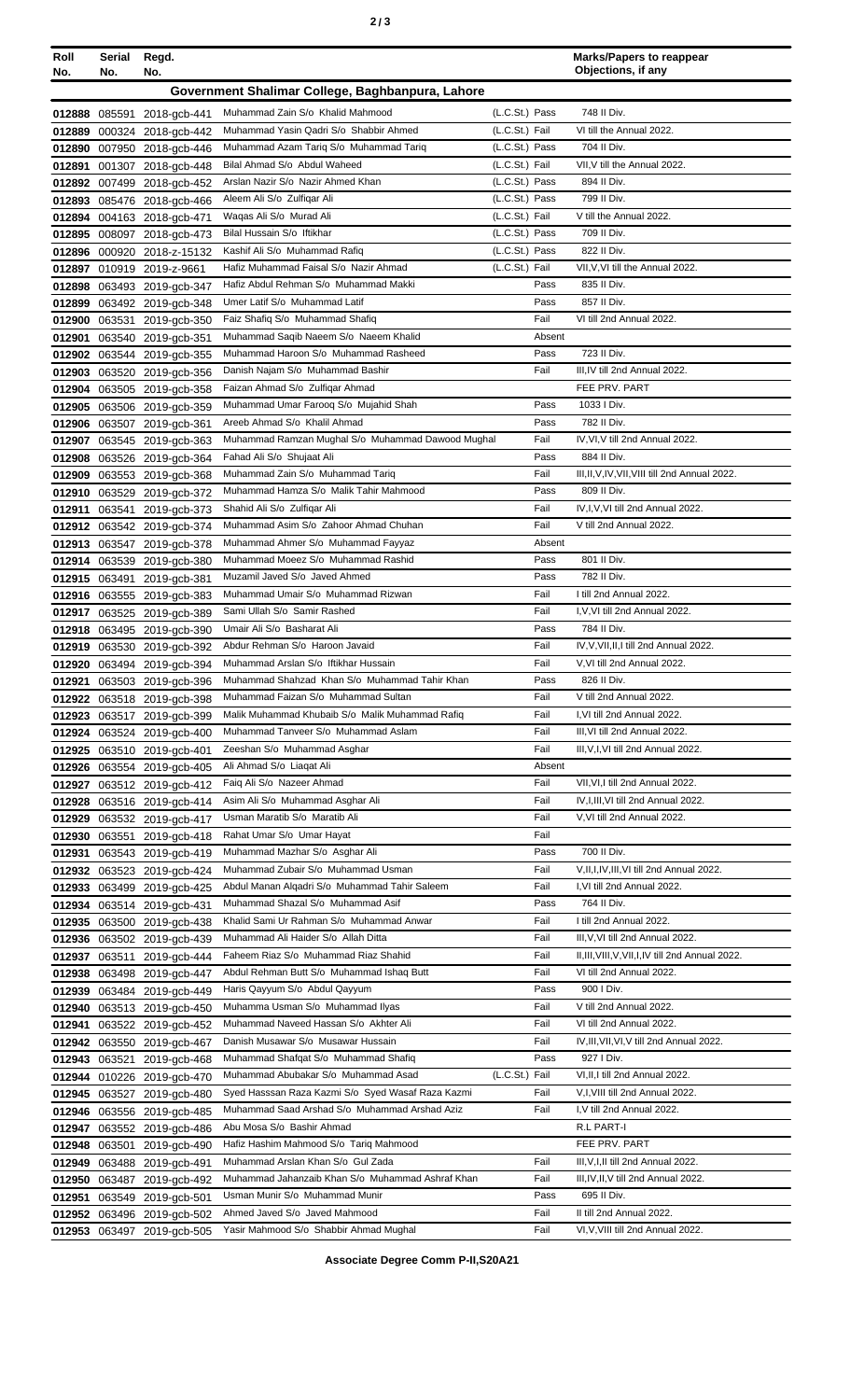| Roll<br>No. | <b>Serial</b><br>No. | Regd.<br>No.               |                                                  |                | <b>Marks/Papers to reappear</b><br>Objections, if any |
|-------------|----------------------|----------------------------|--------------------------------------------------|----------------|-------------------------------------------------------|
|             |                      |                            | Government Shalimar College, Baghbanpura, Lahore |                |                                                       |
|             |                      | 012954 063509 2019-acb-506 | M Husnain Arif S/o M Arif                        | Fail           | III, II, I, V, VI, IV till 2nd Annual 2022.           |
|             |                      | 012955 063519 2019-acb-509 | Muhamma Ali S/o Imtaiz Ahmad                     | Pass           | 797 II Div.                                           |
|             |                      | 012956 063528 2019-gcb-513 | Abdullah Qadeer S/o Qadeer Ahmad                 | Pass           | 905   Div.                                            |
|             |                      | 012957 063515 2019-acb-514 | Zain UI Abideen S/o Inayat Ullah Khan            | Pass           | 729 II Div.                                           |
|             |                      | 019066 085910 2019-gcb-461 | Muhammad Sayyam Ahmad S/o Nisar Ahmad            | (L.C.St.) Fail | II, III, V, VI till 2nd Annual 2022.                  |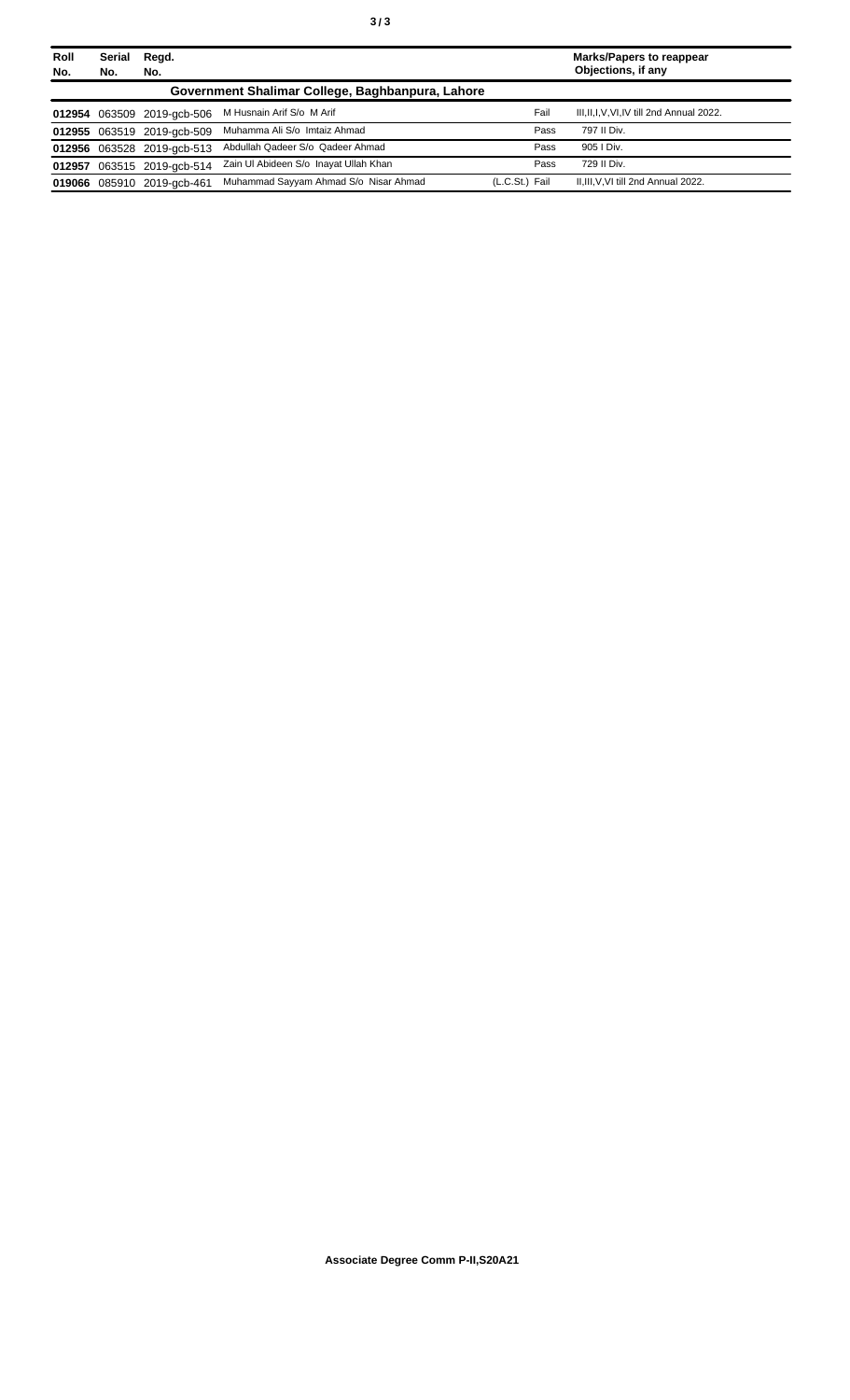| Roll<br>No. | Serial<br>No. | Regd.<br>No.                                         |                                                                                                                 |                                         | <b>Marks/Papers to reappear</b><br>Objections, if any                            |
|-------------|---------------|------------------------------------------------------|-----------------------------------------------------------------------------------------------------------------|-----------------------------------------|----------------------------------------------------------------------------------|
|             |               |                                                      | Government Dyal Singh Graduate College, Lahore                                                                  |                                         |                                                                                  |
|             |               | 005437 004954 2018-y-275                             | Yousra D/o Muhammad Kabir                                                                                       | (L.C.St.) Fail                          | VI till the Annual 2022.                                                         |
|             |               | 005438 006984 2018-y-301                             | Jaweria Saqlain D/o Muhammad Saqlain                                                                            | (L.C.St.) Fail                          | I, II, VII, VI, V, IV till the Annual 2022.                                      |
|             |               | 005439 056125 2019-y-183                             | Zamman D/o Shaukat Ali                                                                                          | Fail                                    |                                                                                  |
| 005440      |               | 056111 2019-y-225                                    | Maira Ikhlaq D/o Ikhlaq Ahmad Khan                                                                              | Absent                                  |                                                                                  |
|             |               | 009828 003017 2017-y-282                             | Irfan S/o Ghulam Mustafa                                                                                        | (L.C.St.) Fail                          |                                                                                  |
|             |               | 012472 001378 2013-y-88<br>012473 008581 2016-y-343  | Bilal Yousaf S/o Muhammad Yousaf<br>Sher Afgan S/o Muhammad Ashraf                                              | (L.C.S <sub>t</sub> )<br>(L.C.St.) Fail | <b>FEE</b>                                                                       |
|             |               | 012474 002668 2017-gcb-378                           | Muhammad Adil Azeem S/o Muhammad Azeem                                                                          | (L.C.St.) Fail                          | II, VI till the Annual 2022.                                                     |
|             |               | 012475 002676 2017-y-246                             | Muhammad Zubair Sohail S/o Muhammad Sohail                                                                      | (L.C.St.) Fail                          |                                                                                  |
|             |               | 012476 002677 2017-y-257                             | Muhammad Mohsin S/o Muhammad Shafique                                                                           | (L.C.St.) Fail                          |                                                                                  |
|             |               | 012477 011677 2017-y-277                             | Syed Asad Ali S/o Syed Moazam Ali                                                                               | (L.C.St.) Pass                          | 697 II Div.                                                                      |
|             |               | 012478 002664 2017-y-298                             | Muhammad Hussain Khalil S/o Khalil Ahmad Saddiqui Qurash(L.C.St.) Pass                                          |                                         | 798 II Div.                                                                      |
|             |               | 012479 002673 2017-y-334                             | Ali Hamza S/o Muhmmad Manzoor                                                                                   | (L.C.St.) Fail                          | I.VI till 2nd Annual 2021.                                                       |
|             |               | 012480 002679 2018-y-238                             | Muhammad Usman S/o Muhammad Ali                                                                                 | (L.C.St.) Pass                          | 790 II Div.                                                                      |
| 012481      |               | 002680 2018-y-239                                    | Muhammad Shahid S/o Ghulam Muhammad                                                                             | (L.C.St.) Pass                          | 693 II Div.                                                                      |
|             |               | 012482 002682 2018-y-241                             | Muhammad Adil Anjum S/o Anjum Aziz<br>Syed Zubair Zulfiquar Sherazi S/o Syed Dildar Hussain Shah (L.C.St.) Fail | (L.C.St.) Pass                          | 770 II Div.<br>V, III, II, IV till the Annual 2022.                              |
|             |               | 012483 002683 2018-y-242<br>012484 002684 2018-y-243 | Atta-Ur-Rehman S/o Ghulam Ghous                                                                                 | (L.C.St.) Pass                          | 905   Div.                                                                       |
|             |               | 012485 002687 2018-y-249                             | Fareed Ahmad S/o Rizwan Athar Butt                                                                              | (L.C.St.) Pass                          | 829 II Div.                                                                      |
|             |               | 012486 005852 2018-y-250                             | Syed Muhammad Anas Ahmad S/o Syed Arshad Ahmad                                                                  | (L.C.St.) Fail                          | I, III, VII, V, II, VI, IV till 2nd Annual 2022.                                 |
|             |               | 012487 002688 2018-y-253                             | Ammad Ali Malik S/o Malik Muhammad Younus Nasir                                                                 | (L.C.St.) Fail                          | V.VI till the Annual 2022.                                                       |
| 012488      |               | 002778 2018-y-254                                    | Ahmad Raza S/o Shafqat Mahmood                                                                                  | (L.C.St.) Pass                          | 794 II Div.                                                                      |
| 012489      |               | 002779 2018-y-255                                    | Faizan Ahmed Abbasi S/o Riaz Abbasi                                                                             | (L.C.St.) Fail                          | VIII, III till the Annual 2022.                                                  |
| 012490      |               | 002780 2018-y-261                                    | Muhammad Usama S/o Muhammad Shabbir                                                                             | (L.C.St.) Pass                          | 804 II Div.                                                                      |
| 012491      |               | 002781 2018-y-273                                    | Abdul Rehman S/o Muhammad Murslen                                                                               | (L.C.St.) Fail                          | VII, I, II, III till the Annual 2022.                                            |
|             |               | 012492 002784 2018-y-276                             | Mujahid Abbas S/o Zafer Abbas<br>David Shakeel David S/o Shakeel Burg David                                     | (L.C.St.) Pass<br>(L.C.St.) Fail        | 815 II Div.<br>II, I, IV, VIII, VI till 2nd Annual 2022.                         |
|             |               | 012493 011312 2018-y-282<br>012494 002785 2018-y-286 | Atta Rasool S/o Muhammad Akhtar                                                                                 | (L.C.St.) Fail                          | V, VI till the Annual 2022.                                                      |
|             |               | 012495 011317 2018-y-293                             | Adil Emmanuel S/o Emmanuel James                                                                                | (L.C.St.) Fail                          |                                                                                  |
|             |               | 012496 002786 2018-y-294                             | Muhammad Khalid Mehmood S/o Muhammad Amin                                                                       | (L.C.St.) Fail                          | IV till the Annual 2022.                                                         |
|             |               | 012497 002788 2018-y-304                             | Muhammad Yasir S/o Muhammad Ayoub                                                                               | (L.C.St.) Fail                          | VII, V, III, II, IV till the Annual 2022.                                        |
|             |               | 012498 003487 2018-y-315                             | Ahmad Tahir S/o Tahir Mehmood Ishaq                                                                             | (L.C.St.) Pass                          | 683 II Div.                                                                      |
|             |               | 012499 009801 2018-y-319                             | Muhammad Faizan S/o Ilyas Mushtaq                                                                               | (L.C.St.) Fail                          | III, VI, V, IV, VII till 2nd Annual 2022.                                        |
|             |               | 012500 002835 2018-y-326                             | Abdul Rehman Tahir S/o Tahir Mahmood                                                                            | (L.C.St.) Pass                          | 798 II Div.                                                                      |
|             |               | 012501 002837 2018-y-329                             | Hassan Zahid S/o Zahid Mahmood                                                                                  | (L.C.St.) Fail                          | IV, III till the Annual 2022.                                                    |
|             |               | 012502 002845 2018-y-330                             | Muhammad Mohsin S/o Muhammad Riaz<br>Arslan Javed S/o Arshad Javed                                              | (L.C.St.) Pass<br>(L.C.St.) Pass        | 738 II Div.<br>829 II Div.                                                       |
|             |               | 012503 002848 2018-y-333<br>012504 002850 2018-y-334 | Muhammad Salman S/o Muhammad Sohail                                                                             | (L.C.St.) Fail                          | IV till the Annual 2022.                                                         |
|             |               | 012505 002854 2018-y-337                             | Syed Ahsan Ali Shah S/o Syed Munawwar Ali Shah Bukhari (L.C.St.) Pass                                           |                                         | 790 II Div.                                                                      |
|             |               | 012506 002857 2018-y-342                             | Ali Raza S/o Bashir Ahmad                                                                                       | (L.C.St.) Pass                          | 786 II Div.                                                                      |
|             |               | 012507 002861 2018-y-347                             | Muhammad Azam S/o Amjad Ali                                                                                     | (L.C.St.) Fail                          | IV, VII till the Annual 2022.                                                    |
|             |               | 012508 002864 2018-y-351                             | Muhammad Hassan Usmani S/o Muhammad Nasir Usmani                                                                | (L.C.St.) Pass                          | 849 II Div.                                                                      |
|             |               | 012509 012651 2018-y-318                             | Muhammad Mohtashim Mutahir S/o Mutahir Javed                                                                    | (L.C.St.) Fail                          |                                                                                  |
|             |               | 012510 056095 2019-y-179                             | Ali Ahmad Naeem S/o Muhammad Naeem Malik                                                                        | Fail                                    | III, V, VII, IV, II till 2nd Annual 2022.                                        |
|             |               | 012511 056096 2019-y-181                             | Naimat Ullah Ahmad S/o Sikandar Ali<br>Abdullah Afzal S/o Muhammad Afzal                                        | Fail<br>Fail                            | II till 2nd Annual 2022.<br>VI, VII, III till 2nd Annual 2022.                   |
|             |               | 012512 056097 2019-y-185<br>012513 056098 2019-y-186 | Ahsan Shakeel S/o Muhammad Shakeel                                                                              | Fail                                    | III, II till 2nd Annual 2022.                                                    |
|             |               | 012514 056099 2019-y-187                             | Muhammad Saqib Shoaib S/o Shoaib Ahmad                                                                          | Fail                                    | II till 2nd Annual 2022.                                                         |
|             |               | 012515 056100 2019-y-189                             | Daud Rehman S/o Abdul Rehman                                                                                    | Fail                                    | VIII, IV till 2nd Annual 2022.                                                   |
|             |               | 012516 056101 2019-y-195                             | Saleh Muhammad Haroon S/o Haroon                                                                                | Fail                                    | VI, I, VII till 2nd Annual 2022.                                                 |
|             |               | 012517 056102 2019-y-196                             | Ali Azaz S/o Shabir Ahmad                                                                                       | Pass                                    | 801 II Div.                                                                      |
|             |               | 012518 056103 2019-y-197                             | Ameer Hamza Tayyab S/o Muhammad Tayyab Saeed                                                                    | Fail                                    | VI, II till 2nd Annual 2022.                                                     |
|             |               | 012519 056104 2019-y-198                             | Rizwan Ilyas S/o Muhammad Ilyas                                                                                 | Fail                                    | I till 2nd Annual 2022.                                                          |
|             |               | 012520 056123 2019-y-200                             | Muhammad Umair S/o Muhammad Riaz                                                                                | Pass                                    | 776 II Div.                                                                      |
|             |               | 012521 056106 2019-y-206                             | Zeeshan Ali S/o Muhammad Boota                                                                                  | Pass                                    | 771 II Div.                                                                      |
|             |               | 012522 010508 2019-y-207                             | Muhammad Usama S/o Nisar Ahmad<br>Muhammad Arsalan Malik S/o Malik Muhammad Younis                              | (L.C.St.) Fail<br>Fail                  | III, IV, V, VI, VIII till 2nd Annual 2022.<br>V, IV, I, VI till 2nd Annual 2022. |
|             |               | 012523 056107 2019-y-211<br>012524 056108 2019-y-218 | Hamaad Sagheer S/o Sagheer Ahmad                                                                                | Pass                                    | 969 I Div.                                                                       |
|             |               | 012525 056109 2019-y-220                             | Sameer Anwar S/o Anwar Ahmad                                                                                    | Fail                                    | VI till 2nd Annual 2022.                                                         |
|             |               | 012526 056110 2019-y-221                             | Tayyab Nadeem S/o Muhammad Nadeem Ahmed                                                                         | Pass                                    | 767 II Div.                                                                      |
|             |               | 012527 056112 2019-y-226                             | Muhammad Mueeb Butt S/o Muhammad Saleem Butt                                                                    | Pass                                    | 738 II Div.                                                                      |
|             |               | 012528 056113 2019-y-230                             | Muhammad Ramzan Riaz S/o Riaz Ahmad                                                                             | Fail                                    | IV, VIII till 2nd Annual 2022.                                                   |
|             |               | 012529 056114 2019-y-231                             | Muhammad Ahmad Tariq S/o Muhammad Tariq Iqbal                                                                   | Pass                                    | 794 II Div.                                                                      |
|             |               | 012530 056115 2019-y-235                             | Shazib Khan Afridi S/o Naeem Niaz                                                                               | Pass                                    | 826 II Div.                                                                      |
| 012531      |               | 056116 2019-y-241                                    | Muhammad Ahmad Qureshi S/o Ijaz Ahmad Qureshi                                                                   | Fail                                    | VII, VIII till 2nd Annual 2022.                                                  |
|             |               | 012532 056117 2019-y-244                             | Muhammad Ahmed S/o Muhammad Amjad                                                                               | Fail                                    | III, I, II, IV, VIII till 2nd Annual 2022.                                       |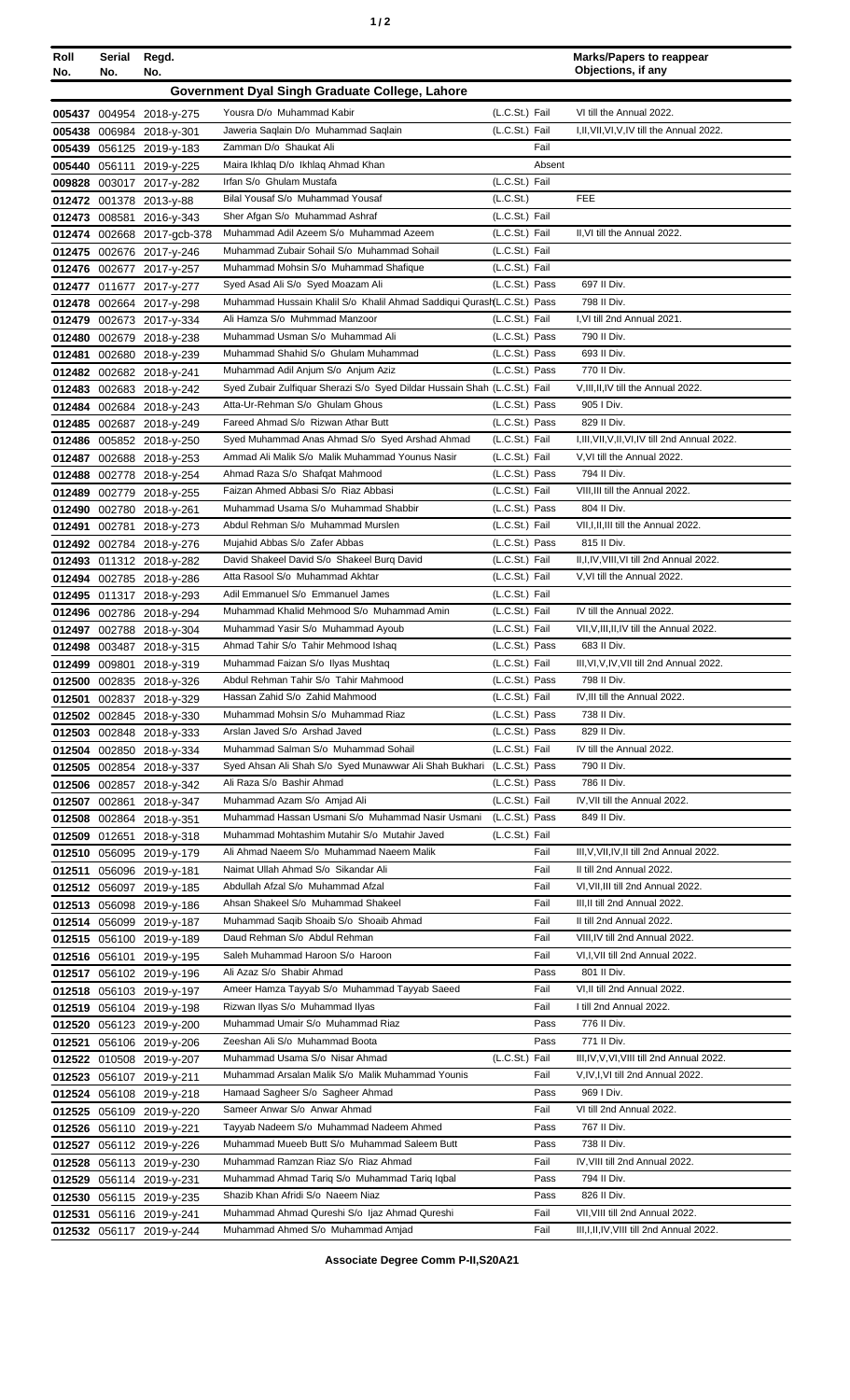| Roll   | Serial | Regd.                    |                                                     |      | <b>Marks/Papers to reappear</b>  |
|--------|--------|--------------------------|-----------------------------------------------------|------|----------------------------------|
| No.    | No.    | No.                      |                                                     |      | Objections, if any               |
|        |        |                          | Government Dyal Singh Graduate College, Lahore      |      |                                  |
|        |        | 012533 056118 2019-y-250 | Sawab Khan S/o Habibu Rehman                        | Fail | I.VI.IV till 2nd Annual 2022.    |
|        |        | 012534 056119 2019-y-251 | Muhammad Subhan Butt S/o Muhammad Asim Butt         | Pass | 933   Div.                       |
|        |        | 012535 056124 2019-y-255 | Moiz S/o Khalid Masih                               | Fail | VII.V.VI.I till 2nd Annual 2022. |
|        |        | 012536 056120 2019-y-258 | Muhammad Khizar Shahid S/o Muhammad Shahid Urf Bila | Fail | II.VI.I till 2nd Annual 2022.    |
| 012537 |        | 056122 2019-y-265        | Waleed Masood S/o Masood Mehmood                    | Pass | 723 II Div.                      |
|        |        | 012538 056121 2019-y-266 | Sohail Akbar S/o Akbar Ali                          | Pass | 736 II Div.                      |
| 012539 |        | 056105 2019-z-14085      | Muhammad Ameen-UI-Hasnat S/o Abdul Latif Sialvi     | Fail | II.IV till 2nd Annual 2022.      |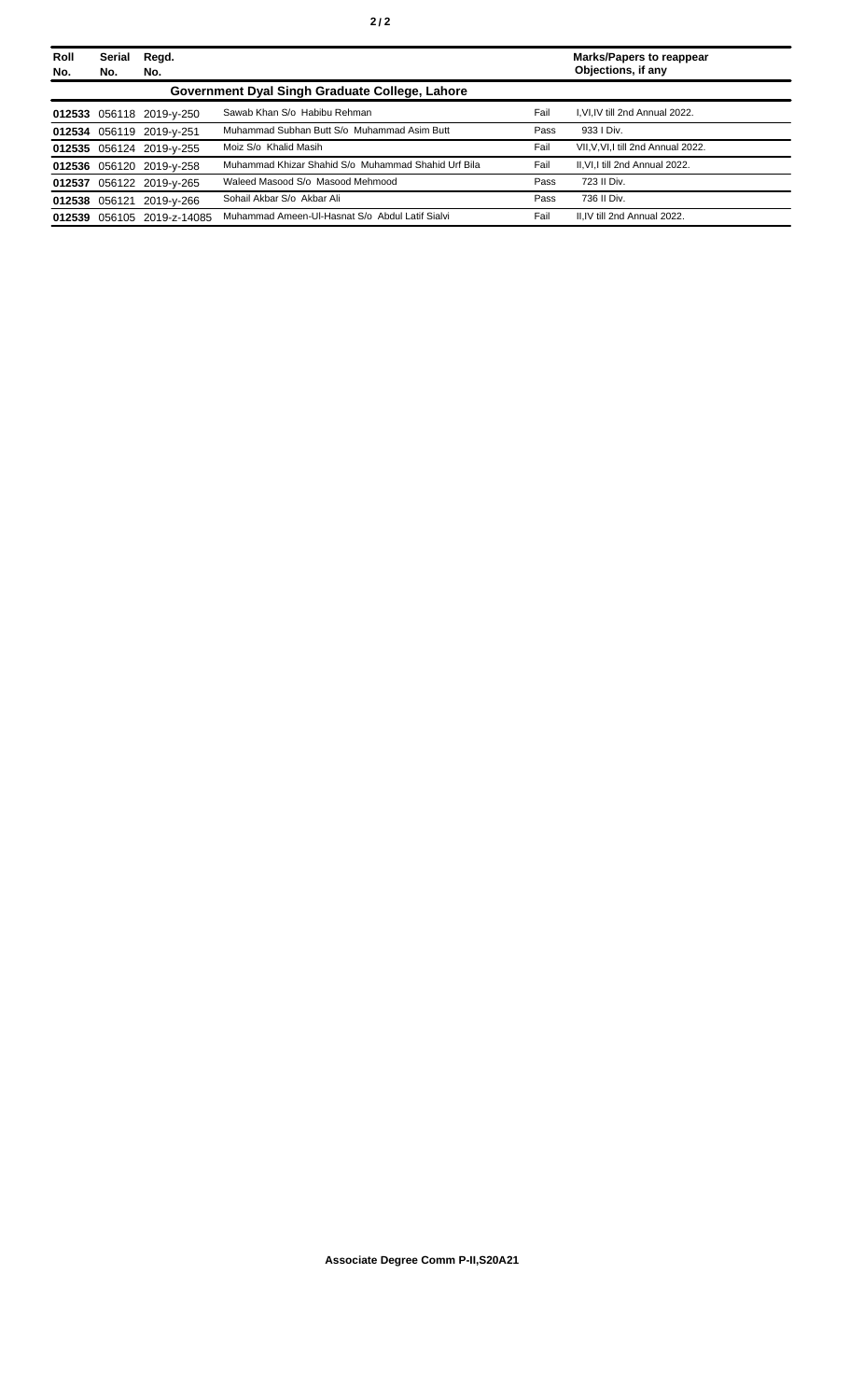| Roll<br>No. | Serial<br>No.                                            | Regd.<br>No.              |                                             |                | <b>Marks/Papers to reappear</b><br>Objections, if any |  |
|-------------|----------------------------------------------------------|---------------------------|---------------------------------------------|----------------|-------------------------------------------------------|--|
|             | Garrison College for Girls, 52-Tufail Road, Lahore Cantt |                           |                                             |                |                                                       |  |
| 005441      |                                                          | 004343 2018-ggl-15        | Igra Arif D/o Muhammad Arif                 | (L.C.St.) Pass | 854 II Div.                                           |  |
| 005442      |                                                          | 004515 2018-ggl-20        | Benish Khalid D/o Khalid Hussain            | (L.C.St.) Pass | 803 II Div.                                           |  |
| 005443      |                                                          | 004336 2018-ggl-23        | Tehseen Zahra D/o Shahid Hussain            | (L.C.St.) Fail | VI till the Annual 2022.                              |  |
| 005444      |                                                          | 004333 2019-z-21878       | Umme Kalsoom D/o Liaquat Ali                | (L.C.St.) Pass | 737 II Div.                                           |  |
| 005445      |                                                          | 065282 2019-ggl-20        | Wajeeha Kiran D/o Zahid Mehmood             | Fail           | VI till 2nd Annual 2022.                              |  |
| 005446      | 065274                                                   | 2019-ggl-21               | Esha Latif D/o Muhammad Latif               | Pass           | 794 II Div.                                           |  |
| 005447      |                                                          | 065272 2019-ggl-23        | Uswa Naz D/o Aas Muhammad                   | Pass           | 863 II Div.                                           |  |
| 005448      | 065277                                                   | 2019-ggl-24               | Mugaddas D/o Sher Muhammad                  | Pass           | 1030 I Div.                                           |  |
| 005449      | 065271                                                   | 2019-ggl-25               | Anam Bibi D/o Muhammad Shabbir              | Pass           | 915   Div.                                            |  |
| 005450      | 065280                                                   | 2019-ggl-26               | Rizwana Nazeer D/o Nazir Ahmad              | Fail           | VI, V till 2nd Annual 2022.                           |  |
| 005451      |                                                          | 065275 2019-ggl-27        | Shumaila Ashraf D/o Muhammad Ashraf Shahzad | Fail           | VIII till 2nd Annual 2022.                            |  |
| 005452      |                                                          | 065270 2019-ggl-28        | Sania Gul D/o Gul Muhammad                  | Pass           | 874 II Div.                                           |  |
| 005453      | 065279                                                   | 2019-ggl-29               | Raveeda Bilal D/o Muhammad Bilal            | Pass           | 908   Div.                                            |  |
| 005454      | 065278                                                   | 2019-ggl-30               | Musfira Bilal D/o Muhammad Bilal            | Pass           | 944   Div.                                            |  |
| 005455      | 065281                                                   | 2019-ggl-31               | Sana Malik D/o Abdul Sattar                 | Fail           | I till 2nd Annual 2022.                               |  |
| 005456      | 065276                                                   | 2019-ggl-32               | Farah Faryad D/o Faryad Ali                 | Pass           | 1012   Div.                                           |  |
|             |                                                          | 005457 065273 2019-ggl-33 | Jaweria Mushtaq D/o Mushtaq Hussain Shah    | Pass           | 900   Div.                                            |  |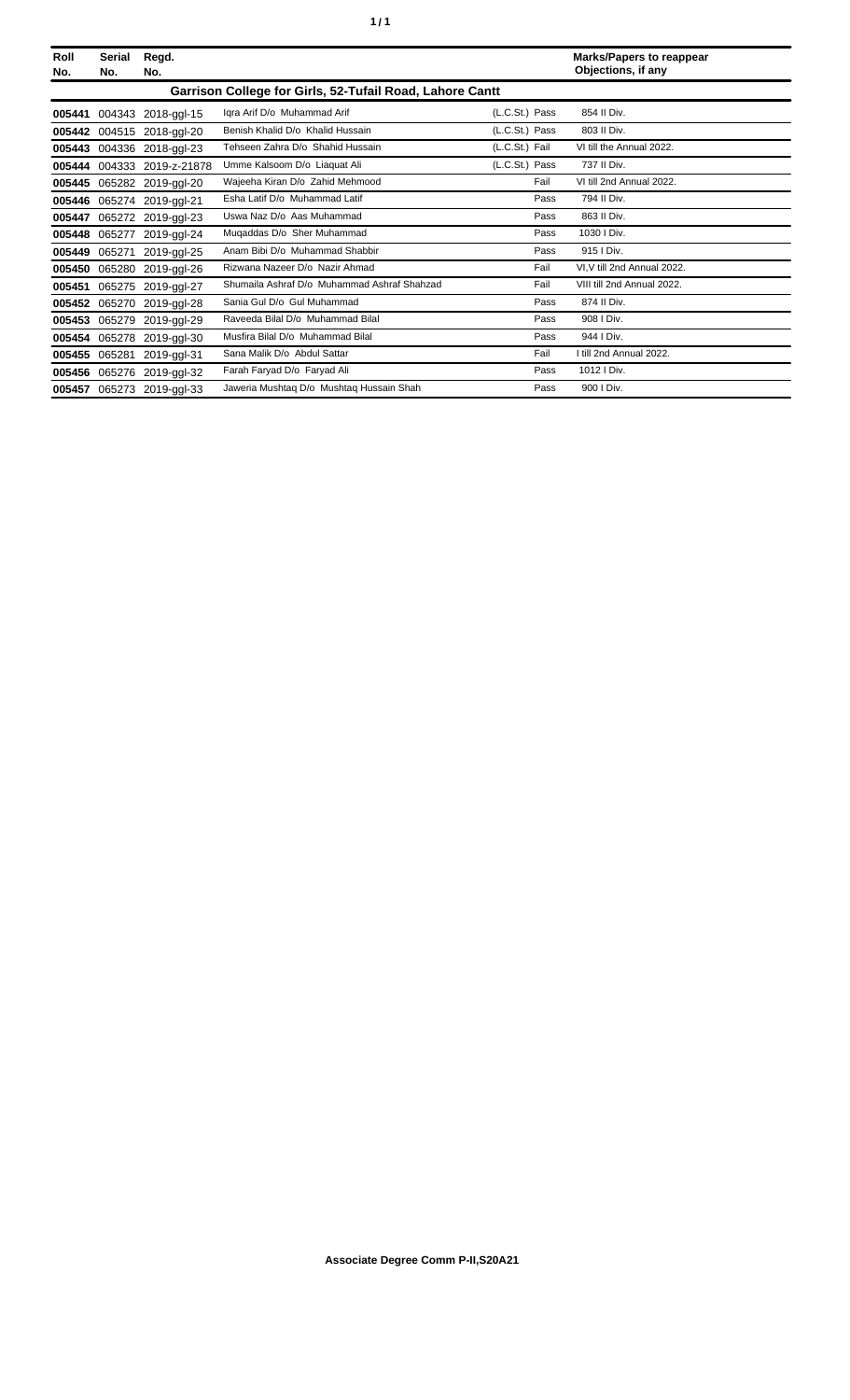| ٠ |  |  |
|---|--|--|
|---|--|--|

| Roll<br>No. | Serial<br>No. | Regd.<br>No.                                             |                                                                  |                       | <b>Marks/Papers to reappear</b><br>Objections, if any |
|-------------|---------------|----------------------------------------------------------|------------------------------------------------------------------|-----------------------|-------------------------------------------------------|
|             |               |                                                          | Government Postgraduate Islamia College for Women, Lahore Cantt. |                       |                                                       |
|             |               | 005458 062190 2017-igl-512                               | Munazzah Ayyub D/o Muhammad Ayyub Yaqoob                         | Pass                  | 822 II Div.                                           |
|             |               | 005459 062213 2018-ktr-60                                | Ieman Faiz D/o Faiz Muhammad                                     | Pass                  | 827 II Div.                                           |
|             |               | 005460 062256 2019-gll-32                                | Amna Saeed D/o Saeed Ahmed                                       | Pass                  | 800 II Div.                                           |
| 005461      |               | 062179 2019-igl-687                                      | Mehreen Saleem D/o Muhammad Saleem                               | Fail                  | IV, I, VI till 2nd Annual 2022.                       |
|             |               | 005462 062180 2019-igl-688                               | Sehrish D/o Muhammad Javed                                       | Fail                  | V till 2nd Annual 2022.                               |
|             |               | 005463 062181 2019-igl-691                               | Saira Altaf D/o Altaf Hussain                                    | Pass                  | 750 II Div.                                           |
|             |               | 005464 062182 2019-igl-692                               | Khadija D/o Sher Afghan                                          | Pass                  | 896 II Div.                                           |
|             |               | 005465 062183 2019-igl-693                               | Laiba Zahoor D/o Zahoor Ahmad                                    | Pass                  | 812 II Div.                                           |
|             |               | 005466 062185 2019-igl-695                               | Alisha Amjad D/o Amjad Ali                                       | Pass                  | 824 II Div.                                           |
|             |               | 005467 062186 2019-igl-696                               | Neha Nadeem D/o Muhammad Nadeem                                  | Pass                  | 761 II Div.                                           |
|             |               | 005468 062187 2019-igl-697                               | Ayesha Ashraf D/o Muhammad Ashraf                                | Pass                  | 887 II Div.                                           |
|             |               | 005469 062188 2019-igl-698                               | Igra D/o Muhammad Ramzan                                         | Fail                  | I, V, VI, VIII, II till 2nd Annual 2022.              |
|             |               | 005470 062191 2019-igl-700                               | Agsa Ijaz D/o Muhammad Ijaz Qadri                                | Pass                  | 846 II Div.                                           |
| 005471      |               | 062192 2019-igl-701                                      | Mahnoor Waseem D/o Waseem Ahmed Hashmi                           | Fail                  | VI till 2nd Annual 2022.                              |
|             |               | 005472 062193 2019-igl-702                               | Yashfa D/o Sajjad Iqbal                                          | Fail                  | II, V till 2nd Annual 2022.                           |
|             |               | 005473 062194 2019-igl-703                               | Meerab Aslam D/o Muhammad Aslam                                  | Pass                  | 802 II Div.                                           |
|             |               | 005474 062195 2019-igl-704                               | Aleesha Khan D/o Muhammad Waseem Khan                            | Pass                  | 869 II Div.                                           |
|             |               | 005475 062196 2019-igl-705                               | Sadaf Perveen D/o Muhammad Nawaz                                 | Fail                  | VI till 2nd Annual 2022.                              |
|             |               | 005476 062197 2019-igl-706                               | Sadaf Ali D/o Muhammad Ali                                       | Pass                  | 821 II Div.                                           |
| 005477      |               | 062198 2019-igl-707                                      | Zartasha Tariq D/o Tariq Mahmood                                 | Fail                  | V, VI till 2nd Annual 2022.                           |
|             |               | 005478 062199 2019-igl-708                               | Faiza Naeem D/o Muhammad Naeem                                   | Fail<br>Fail          | III till 2nd Annual 2022.                             |
|             |               | 005479 062200 2019-igl-709                               | Fatima D/o Nadeem Miraj Din<br>Rimsha Amin D/o Muhammad Amin     | Pass                  | V, VI till 2nd Annual 2022.<br>828 II Div.            |
|             |               | 005480 062201 2019-igl-710                               | Nida Amjad D/o Amjad Ali                                         | Pass                  | 825 II Div.                                           |
| 005481      |               | 062202 2019-igl-712<br>005482 062203 2019-igl-713        | Rimsha D/o Muhammad Javaid                                       | Pass                  | 865 II Div.                                           |
|             |               | 005483 062204 2019-igl-714                               | Fakhra Jamil D/o Muhammad Jamil                                  | Pass                  | 682 II Div.                                           |
|             |               | 005484 062205 2019-igl-716                               | Zahra D/o Farzand Ali Ansari                                     |                       | R.L PART-I                                            |
|             |               | 005485 062206 2019-igl-717                               | Hafiza Laiba Zakir D/o Zakir Ali                                 | Fail                  | VI till 2nd Annual 2022.                              |
|             |               | 005486 062207 2019-igl-718                               | Memoona D/o Muhammad Nazim                                       | Fail                  | I, II, VI, V till 2nd Annual 2022.                    |
|             |               | 005487 062208 2019-igl-719                               | Mugadas Tarig D/o Tarig Mehmood                                  | Pass                  | 1004 I Div.                                           |
|             |               | 005488 062209 2019-igl-721                               | Sheeza Mehmood D/o Sultan Mehmood Bhatti                         | Pass                  | 873 II Div.                                           |
|             |               | 005489 062210 2019-igl-723                               | Hafiza Aiza Nisar D/o Nisar Ahmad                                | Pass                  | 878 II Div.                                           |
|             |               | 005490 062211 2019-ial-724                               | Kiran Adrees D/o Muhammad Adrees Bhatti                          | Pass                  | 813 II Div.                                           |
|             |               | 005491 062212 2019-igl-725                               | Igra Saleem D/o Muhammad Saleem                                  |                       | R.L PART-I                                            |
|             |               | 005492 062214 2019-igl-728                               | Malaika Arish D/o Arif Ali                                       | Pass                  | 775 II Div.                                           |
|             |               | 005493 062215 2019-igl-731                               | Sana D/o Muhammad Rasheed                                        | Fail                  | V, VI till 2nd Annual 2022.                           |
|             |               | 005494 062216 2019-igl-732                               | Rimsha Riaz D/o Riaz Mahmood                                     | Fail                  | VII, V, IV, VIII, VI till 2nd Annual 2022.            |
|             |               | 005495 062217 2019-igl-733                               | Fiza Ramzan D/o Ramzan Ali                                       | Fail                  | V, II, VI till 2nd Annual 2022.                       |
|             |               | 005496 062218 2019-igl-734                               | Saman Shehzadi D/o Muhammad Yaseen                               | Fail                  | VIII till 2nd Annual 2022.                            |
|             |               | 005497 062220 2019-igl-738                               | Zonish D/o Farhat Ali                                            | Fail                  | II, V, I, VI till 2nd Annual 2022.                    |
|             |               | 005498 062221 2019-igl-740                               | Ayesha Khalid D/o Khalid Mehmood                                 | Fail                  | I, III till 2nd Annual 2022.                          |
|             |               | 005499 062222 2019-igl-741                               | Farah Amanat D/o Amanat Masih                                    | Pass                  | 706 II Div.                                           |
|             |               | 005500 062223 2019-igl-742                               | Amna Saif Chaddhar D/o Saif-Ullah Chaddhar                       | Pass                  | 770 II Div.                                           |
| 005501      |               | 062224 2019-igl-743                                      | Maham Tariq D/o Tariq Mehmood                                    | Pass                  | 900 I Div.                                            |
|             |               | 005502 062225 2019-igl-744                               | Amna Javaid D/o Haroon Javaid<br>Zahra Khadim D/o Khadim Hussain | Pass<br>Pass          | 907   Div.<br>843 II Div.                             |
|             |               | 005503 062226 2019-igl-745                               | Zahra Afzaal D/o Muhammad Afzaal                                 | Pass                  | 762 II Div.                                           |
|             |               | 005504 062227 2019-igl-747<br>005505 062228 2019-igl-749 | Aiman Afzaal D/o Muhammad Afzaal                                 | Pass                  | 813 II Div.                                           |
|             |               | 005506 062229 2019-igl-751                               | Nimra Bibi D/o M Asif                                            | Fail                  | VI till 2nd Annual 2022.                              |
|             |               | 005507 062230 2019-igl-753                               | Jaweria Riaz D/o Muhammad Riaz                                   | Fail                  | V, VI till 2nd Annual 2022.                           |
|             | 005508 062231 | 2019-igl-759                                             | Sania Malik D/o Zulfigar Ali                                     | Pass                  | 765 II Div.                                           |
|             |               | 005509 062232 2019-igl-760                               | Aqsa Arshad D/o Muhammad Arshad                                  | Fail                  | VII, VI till 2nd Annual 2022.                         |
|             |               | 005510 010751 2019-igl-761                               | Mahnoor Iftikhar D/o Muhammad Iftikhar Younas                    | (L.C.S <sub>t</sub> ) | R.L PART-I                                            |
| 005511      |               | 062233 2019-igl-762                                      | Aliza Arshad D/o Muhammad Arshad                                 | Fail                  | VII, VI till 2nd Annual 2022.                         |
|             |               | 005512 062184 2019-igl-764                               | Salika D/o Muhammad Mushtaq                                      | Fail                  | VI, III till 2nd Annual 2022.                         |
|             |               | 005513 062219 2019-igl-765                               | Malaika Ishtiaq D/o Ishtiaq Ahmad                                | Fail                  | VII till 2nd Annual 2022.                             |
|             |               | 005514 062234 2019-igl-766                               | Hira D/o Abdul Hameed                                            | Fail                  | VI, V till 2nd Annual 2022.                           |
|             |               | 005515 062235 2019-igl-767                               | Sheeza Noor D/o Muhammad Ashraf                                  | Fail                  | I, V till 2nd Annual 2022.                            |
|             |               | 005516 062236 2019-igl-768                               | Kashaf Ikram D/o Muhammad Ikram                                  | Fail                  | V,I, VII, VI till 2nd Annual 2022.                    |
| 005517      |               | 062237 2019-igl-770                                      | Meher-Un-Nisa D/o Niamat Ali                                     | Fail                  | IV.V.II.I.VII.VI till 2nd Annual 2022.                |
|             |               | 005518 062258 2019-igl-771                               | Ayesha Naeem D/o Naeem Khan                                      | Fail                  | VI till 2nd Annual 2022.                              |
| 005519      |               | 062238 2019-igl-772                                      | Aleena Mazhar D/o Mazhar Iqbal Qureshi                           | Fail                  | I, VI till 2nd Annual 2022.                           |
|             |               | 005520 062239 2019-igl-774                               | Mehwish D/o Muhammad Yasin                                       | Fail                  | V,IV, VI till 2nd Annual 2022.                        |
| 005521      |               | 062240 2019-igl-775                                      | Mugadas Khan D/o Asad Jamil                                      | Fail                  | VI, IV till 2nd Annual 2022.                          |
|             |               | 005522 062241 2019-igl-778                               | Rimsha Abbas D/o Muhammad Abbas                                  | Fail                  | III, V, VI, VII till 2nd Annual 2022.                 |
|             |               | 005523 062242 2019-igl-780                               | Mugadas Tahir D/o Mirza Tahir Mahmood                            | Fail                  | VII, II, II, I, V, VI till 2nd Annual 2022.           |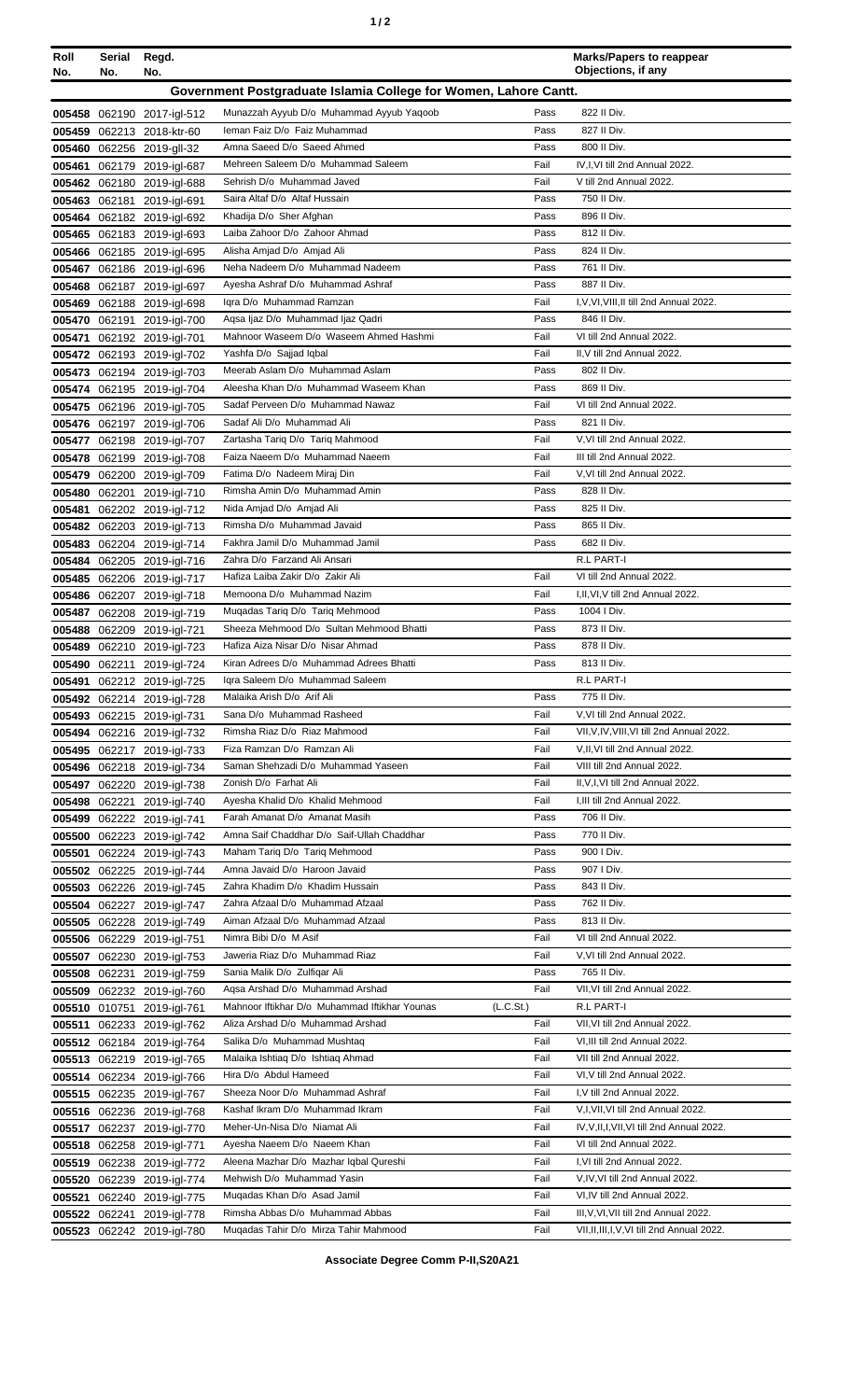| Roll                                                             | Serial Regd. |                                                          |                                                                      |                                  | <b>Marks/Papers to reappear</b><br>Objections, if any |  |
|------------------------------------------------------------------|--------------|----------------------------------------------------------|----------------------------------------------------------------------|----------------------------------|-------------------------------------------------------|--|
| No.                                                              | No.          | No.                                                      |                                                                      |                                  |                                                       |  |
| Government Postgraduate Islamia College for Women, Lahore Cantt. |              |                                                          |                                                                      |                                  |                                                       |  |
|                                                                  |              | 005524 062243 2019-igl-781                               | Rimsha Akram D/o Muhammad Akram                                      | Fail                             | IV, VI till 2nd Annual 2022.                          |  |
|                                                                  |              | 005525 062244 2019-igl-782                               | Samra Shahid D/o Shahid Zahoor<br>Ayesha Mehmood D/o Farhat Mehmood  | Fail<br>Pass                     | VI, VII till 2nd Annual 2022.<br>875 II Div.          |  |
|                                                                  |              | 005526 062245 2019-igl-784                               | Nabeela Abdul Hayee D/o Abdul Hayee                                  | Fail                             | VI, V, III, IV, II, VII till 2nd Annual 2022.         |  |
|                                                                  |              | 005527 062246 2019-igl-785<br>005528 062247 2019-igl-786 | Laiba Basharat D/o Basharat Ali                                      | Fail                             | I, IV, VII, VI till 2nd Annual 2022.                  |  |
| 005529                                                           |              | 062248 2019-igl-787                                      | Nimra Zaheer D/o Zaheer Khan                                         | Fail                             | V, VII till 2nd Annual 2022.                          |  |
| 005530                                                           |              | 062249 2019-igl-788                                      | Sobia Shareef D/o Muhammad Shareef                                   | Fail                             | III till 2nd Annual 2022.                             |  |
| 005531                                                           |              | 062250 2019-igl-789                                      | Noor Fatima D/o Muhammad Azam                                        | Fail                             | VII, IV, I, VI till 2nd Annual 2022.                  |  |
|                                                                  |              | 005532 062251 2019-igl-793                               | Sajeela Naz D/o Tariq Rasool                                         | Fail                             | VI, IV, VII, III till 2nd Annual 2022.                |  |
| 005533                                                           |              | 062252 2019-igl-794                                      | Hadia Aziz D/o Nadeem Aziz                                           | Fail                             | VI, VII till 2nd Annual 2022.                         |  |
|                                                                  |              | 005534 062253 2019-igl-795                               | Rimsha D/o Nasir Shahzad                                             | Pass                             | 834 II Div.                                           |  |
|                                                                  |              | 005535 062189 2019-igl-801                               | Hafiza Ayesha Waheed D/o Waheed Ahmad                                | Fail                             | VII,IV till 2nd Annual 2022.                          |  |
|                                                                  |              | 005536 062254 2019-igl-803                               | Wajeeha Badar D/o Badar-Ul-Hassan                                    | Pass                             | 864 II Div.                                           |  |
| 005537                                                           |              | 062255 2019-igl-805                                      | Asia Nazir D/o Nazir Hussain                                         | Fail                             | III, II, VII, VI till 2nd Annual 2022.                |  |
|                                                                  |              | 005538 062257 2019-igl-806                               | Aanosha Nazir D/o Nazir Hussain                                      | Fail                             | V, II, VII, VI till 2nd Annual 2022.                  |  |
| 005549                                                           |              | 011514 2017-igl-813                                      | Maryam Ali D/o Muhammad Ali                                          | (L.C.St.) Fail                   |                                                       |  |
| 005550                                                           |              | 004996 2017-igl-823                                      | Monzza Aslam D/o Muhammad Aslam                                      | (L.C.St.) Fail                   |                                                       |  |
|                                                                  |              | 005551 004393 2017-igl-832                               | Tasmiya Khan D/o Muhammad Aslam Khan                                 | (L.C.St.) Fail                   |                                                       |  |
|                                                                  |              | 005552 004385 2017-igl-837                               | Kiran Shahzadi D/o Muhammad Khalid                                   | (L.C.St.) Pass                   | 680 II Div.                                           |  |
|                                                                  |              | 005553 011667 2017-igl-899                               | Ezza Nasir D/o Nasir Mehmood                                         | (L.C.St.) Pass                   | 706 II Div.                                           |  |
|                                                                  |              | 005554 000827 2018-igl-728                               | Kainat Shahzad D/o Shahzad Hussain                                   | (L.C.St.) Pass                   | 917   Div.                                            |  |
| 005555                                                           |              | 000105 2018-igl-729                                      | Rabia Shafique D/o Muhammad Shafique                                 | (L.C.St.) Pass                   | 727 II Div.                                           |  |
| 005556                                                           |              | 007865 2018-igl-733                                      | Hafiza Faiza D/o Waris Ali                                           | (L.C.St.) Fail                   | VII till the Annual 2022.                             |  |
| 005557                                                           |              | 000275 2018-igl-745                                      | Maira D/o Muhammad Aslam                                             | (L.C.St.) Fail                   | VII till the Annual 2022.                             |  |
| 005558                                                           |              | 001841 2018-igl-746                                      | Hafiza Tayeba Ashfaq D/o Muhammad Ashfaq                             | (L.C.St.) Fail                   | V, VI till the Annual 2022.                           |  |
| 005559                                                           |              | 002600 2018-igl-747                                      | Sana Kausar D/o Muhammad Younas<br>Zunaira Akhtar D/o Akhtar Hussain | (L.C.St.) Fail<br>(L.C.St.) Fail | VI till the Annual 2022.<br>VI till the Annual 2022.  |  |
| 005560                                                           |              | 005704 2018-igl-748                                      | Ayesha Sarfraz D/o Muhammad Sarfraz                                  | (L.C.St.) Pass                   | 734 II Div.                                           |  |
| 005561                                                           |              | 001201 2018-igl-749                                      | Kainat D/o Muhammad Hanif                                            | (L.C.St.)                        | <b>FEE</b>                                            |  |
| 005563                                                           |              | 005562 003332 2018-igl-751<br>003607 2018-igl-753        | Samaviya D/o Muhammad Arif                                           | (L.C.St.) Pass                   | 738 II Div.                                           |  |
|                                                                  |              | 005564 000150 2018-igl-756                               | Maham Khalil D/o Muhammad Khalil                                     | (L.C.St.) Fail                   | VIII, VI, VII till the Annual 2022.                   |  |
| 005565                                                           |              | 000115 2018-igl-760                                      | Sehar Shabbir D/o Shabbir Ul Hassan                                  | (L.C.St.) Fail                   | VI, VII till the Annual 2022.                         |  |
|                                                                  |              | 005566 000149 2018-igl-764                               | Arooj Fatima D/o Muhammad Wazir Ali                                  | (L.C.St.) Fail                   | VII, IV till the Annual 2022.                         |  |
|                                                                  |              | 005567 000123 2018-igl-766                               | Maryam Gulraiz Baig D/o Mirza Gulraiz Baig                           | (L.C.St.) Fail                   | IV, VI till the Annual 2022.                          |  |
|                                                                  |              | 005568 007783 2018-igl-768                               | Hina Akmal D/o Akmal Shahzad                                         | (L.C.St.) Fail                   | II, I, VII, VI till the Annual 2022.                  |  |
|                                                                  |              | 005569 002660 2018-igl-770                               | Hureem Rasheed D/o Muhammad Rasheed                                  | (L.C.St.) Pass                   | 850 II Div.                                           |  |
| 005570                                                           |              | 000276 2018-igl-771                                      | Kiran Sattar D/o Abdul Sattar                                        | (L.C.St.) Pass                   | 772 II Div.                                           |  |
| 005571                                                           |              | 000104 2018-igl-774                                      | Maryam D/o Muhammad Shafiq Ahmad                                     | (L.C.St.) Fail                   | V till the Annual 2022.                               |  |
|                                                                  |              | 005572 003264 2018-igl-775                               | Alina Imtiaz D/o Imtiaz Hussain                                      | (L.C.St.) Fail                   | VI till the Annual 2022.                              |  |
| 005573                                                           |              | 007734 2018-igl-776                                      | Mugaddas Zahid D/o Muhammad Zahid                                    | (L.C.St.) Pass                   | 793 II Div.                                           |  |
| 005574                                                           |              | 000762 2018-igl-777                                      | Sehrish Jabeen D/o Muhammad Usman                                    | (L.C.St.) Pass                   | 791 II Div.                                           |  |
| 005575                                                           |              | 002381 2018-igl-779                                      | Maryam Saddique D/o Muhammad Saddique                                | (L.C.St.) Fail                   | IV till the Annual 2022.                              |  |
| 005576                                                           |              | 000118 2018-igl-781                                      | Amina Shabir D/o Ghulam Shabbir                                      | (L.C.St.) Fail                   | VII till the Annual 2022.                             |  |
| 005577                                                           |              | 003996 2018-igl-786                                      | Faiga Shafig D/o Muhammad Shafig                                     | (L.C.St.) Fail                   | VII, V till the Annual 2022.                          |  |
| 005578                                                           |              | 007844 2018-igl-787                                      | Meher-Un-Nisa Fatima D/o Zulfigar Hussain                            | (L.C.St.) Fail                   | II, IV, VII till the Annual 2022.                     |  |
| 005579                                                           |              | 000147 2018-igl-792                                      | Areeba Sohail Butt D/o Muhammad Sohail Butt                          | (L.C.St.) Fail                   | IV till the Annual 2022.                              |  |
| 005580                                                           |              | 008526 2018-igl-793                                      | Malaika Sohail D/o Sohail Ashraf                                     | (L.C.St.) Fail                   | VII, IV till the Annual 2022.                         |  |
| 005581                                                           |              | 007847 2018-igl-794                                      | Sidra Waqar D/o Waqar Ahmad                                          | (L.C.St.) Fail                   | V till the Annual 2022.                               |  |
| 005582                                                           |              | 004499 2018-igl-796                                      | Sana Noreen D/o Shahid Pervaiz                                       | (L.C.St.) Fail                   | IV till the Annual 2022.                              |  |
| 005583                                                           |              | 003915 2018-igl-804                                      | Agsa Murtaza D/o Ghulam Murtaza Ghauri                               | (L.C.St.) Pass                   | 695 II Div.                                           |  |
| 005584                                                           |              | 007351 2018-igl-810                                      | Esha Afzal D/o Muhammad Afzal                                        | (L.C.St.) Fail                   | VI, V till the Annual 2022.                           |  |
| 005585                                                           |              | 003072 2018-igl-825                                      | Amina Rafique D/o Muhammad Rafique                                   | (L.C.St.) Pass                   | 718 II Div.                                           |  |
| 005586                                                           |              | 003075 2018-igl-826                                      | Hafiza Sabeen Ahmed D/o Iftikhar Ahmed                               | (L.C.St.) Pass                   | 775 II Div.                                           |  |
| 005587                                                           |              | 000117 2018-igl-828                                      | Faiza Afzal D/o Muhammad Afzal<br>Mehak Bashir D/o Muhammad Bashir   | (L.C.St.) Fail<br>(L.C.St.) Pass | IV, VII till the Annual 2022.<br>868 II Div.          |  |
| 005720                                                           |              | 000114 2018-igl-738                                      | Aleena Shamim D/o Shamim Ahmad                                       | (L.C.St.) Pass                   | 739 II Div.                                           |  |
| 005721                                                           |              | 000730 2018-igl-797                                      | Komal Zulfigar Ali D/o Zulfigar                                      | (L.C.St.) Pass                   | 793 II Div.                                           |  |
| 018791                                                           |              | 392521 2018-igl-755                                      |                                                                      |                                  |                                                       |  |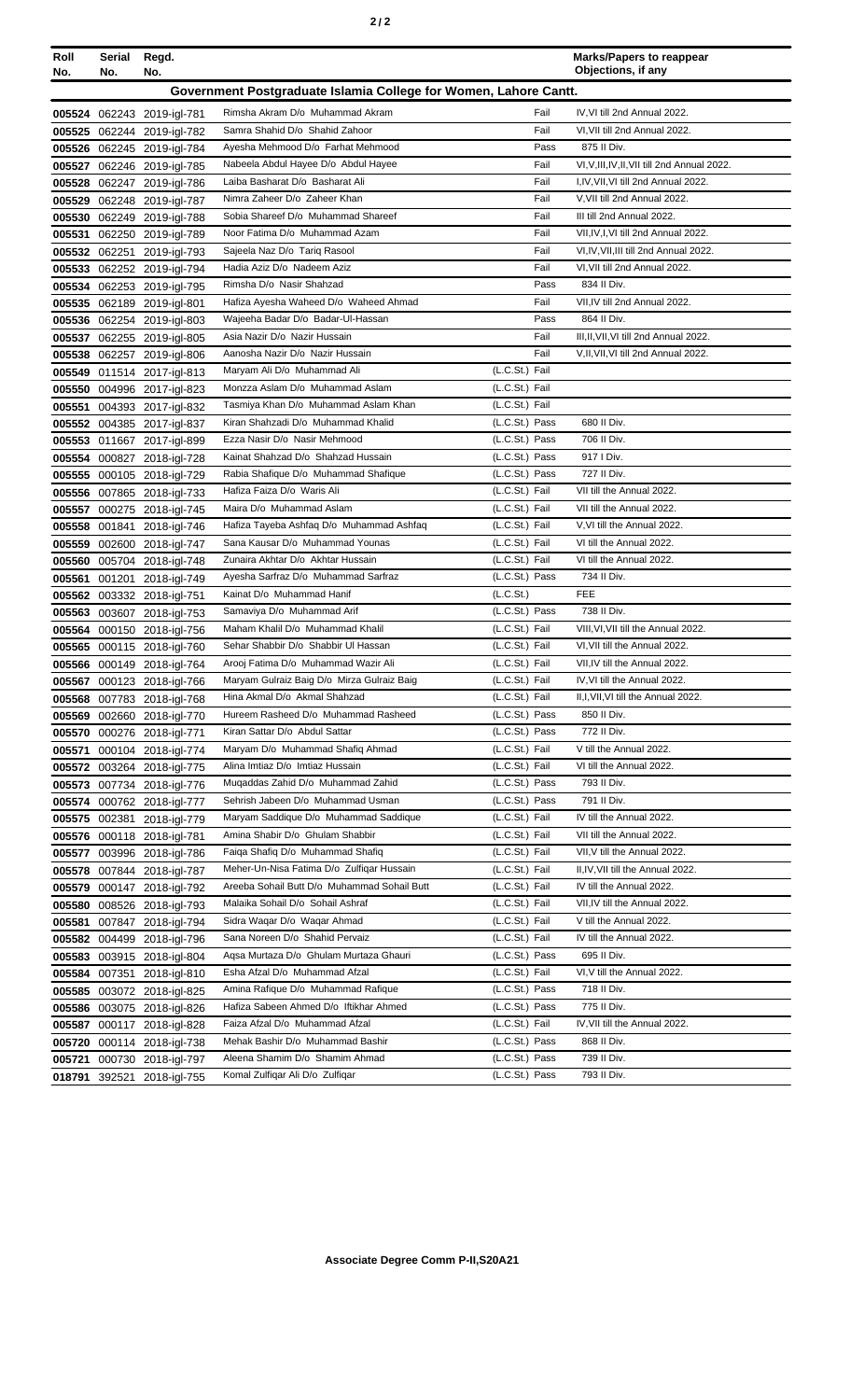| Roll<br>No. | Serial<br>No. | Regd.<br>No.              |                                                  |                | <b>Marks/Papers to reappear</b><br>Objections, if any |
|-------------|---------------|---------------------------|--------------------------------------------------|----------------|-------------------------------------------------------|
|             |               |                           | Government College for Women, Kahna Nau, Lahore. |                |                                                       |
|             |               | 005539 002745 2017-gcl-51 | Sadaf Bashir D/o Bashir Ahmed                    | (L.C.St.) Pass | 753 II Div.                                           |
|             |               | 005540 002739 2018-gcl-87 | Rubab Zahra D/o Muhammad Jamil                   | (L.C.St.) Pass | 833 II Div.                                           |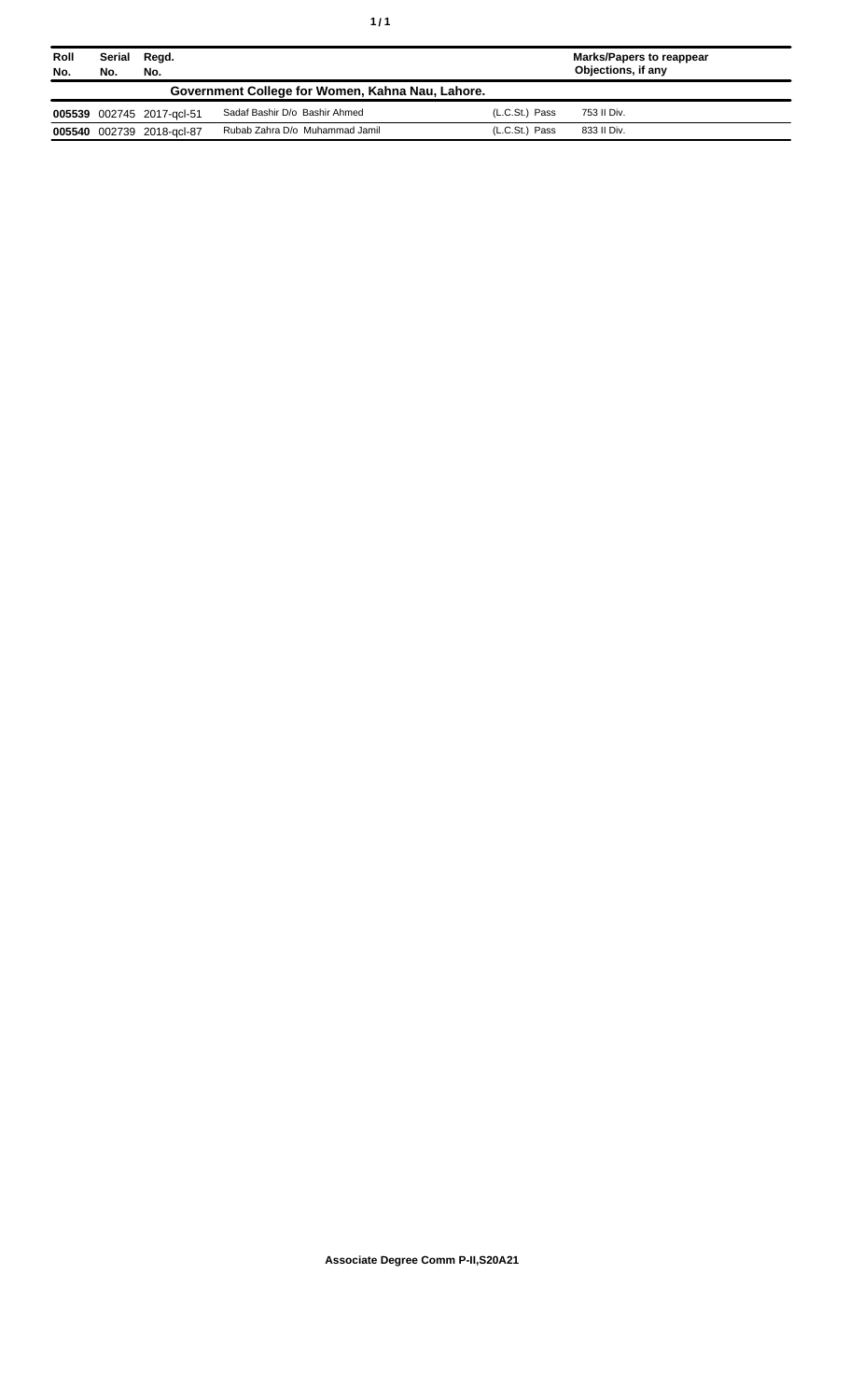| Roll<br>No. | <b>Serial</b><br>No.                                      | Regd.<br>No.               |                                     |                       | <b>Marks/Papers to reappear</b><br>Objections, if any |  |  |
|-------------|-----------------------------------------------------------|----------------------------|-------------------------------------|-----------------------|-------------------------------------------------------|--|--|
|             | Government Associat College for Women, Gawalmandi, Lahore |                            |                                     |                       |                                                       |  |  |
| 005541      |                                                           | 006302 2015-gll-101        | Mahnoor D/o Muhammad Mukhtar        | (L.C.S <sub>t</sub> ) | <b>UMC</b>                                            |  |  |
|             |                                                           | 005542 011967 2016-all-137 | Arooj Fatima D/o Tariq Mahmood      | (L.C.St.) Fail        | VII till the Annual 2022.                             |  |  |
|             |                                                           | 005543 001671 2017-gll-106 | Haleema Arslan Butt D/o Arslan Butt | (L.C.St.) Pass        | 678 II Div.                                           |  |  |
|             |                                                           | 005544 000740 2017-all-117 | Mugadas D/o Yasir Mujeed            | (L.C.St.) Fail        |                                                       |  |  |
| 018280      | 000531                                                    | 2017-gll-102               | Duaa Iftikhar D/o Iftikhar Ahmad    | (L.C.St.) Pass        | 733 II Div.                                           |  |  |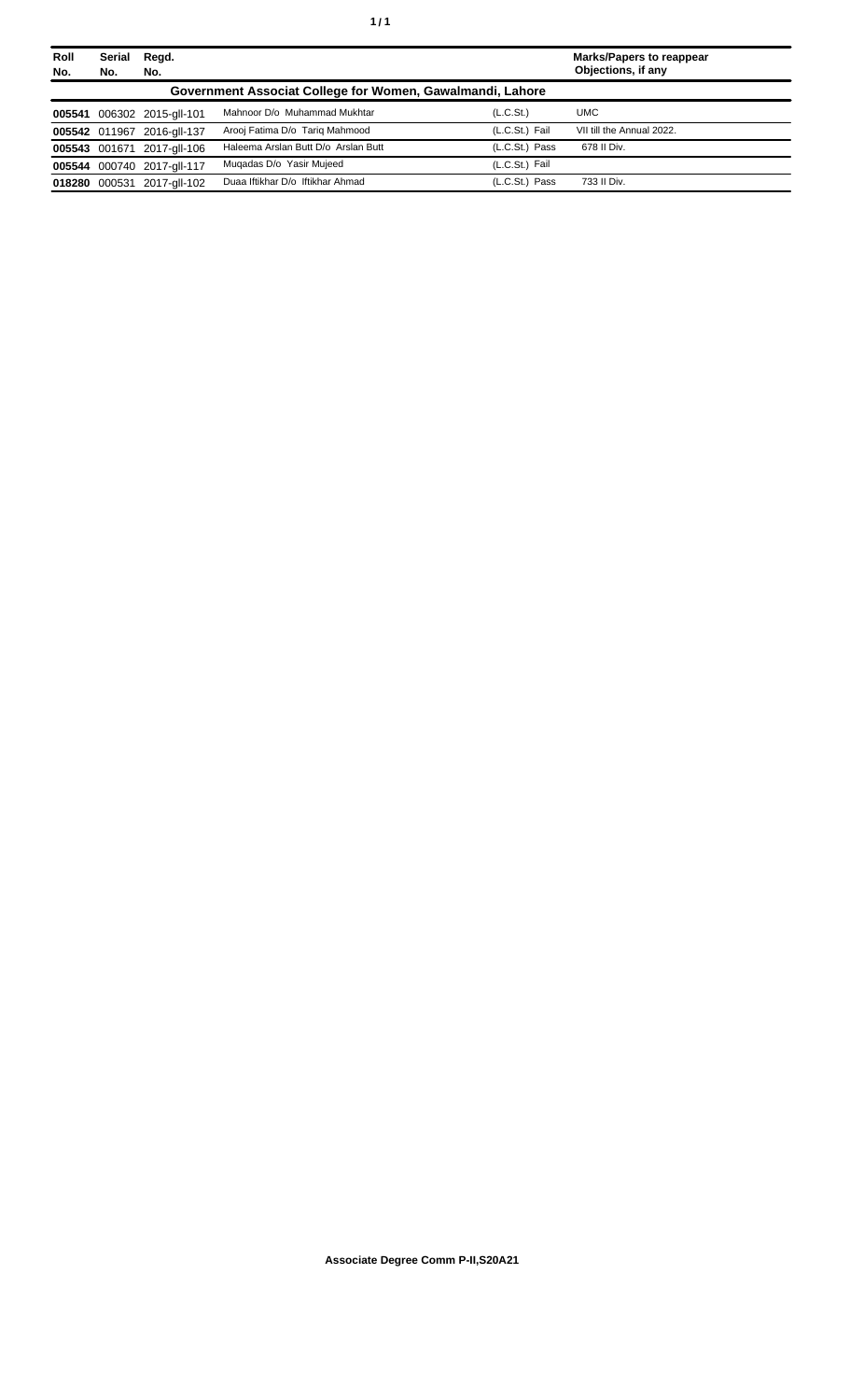|  | ٠ |
|--|---|
|  |   |

| Roll<br>No. | Serial<br>No.                                     | Regd.<br>No.               |                                                                            |                |        | <b>Marks/Papers to reappear</b><br>Objections, if any |
|-------------|---------------------------------------------------|----------------------------|----------------------------------------------------------------------------|----------------|--------|-------------------------------------------------------|
|             | Government College of Commerce, Sabzazar, Lahore. |                            |                                                                            |                |        |                                                       |
|             |                                                   | 005545 005606 2015-gls-5   | Agsa Ahmad D/o Muhammad Ahmad                                              | (L.C.St.)      |        | <b>FEE</b>                                            |
|             |                                                   | 005546 000353 2017-gls-32  | Sajal Nadeem D/o Muhammad Nadeem                                           | (L.C.St.) Fail |        |                                                       |
|             |                                                   | 005547 003474 2018-gls-35  | Sumbal Shahzadi D/o Muzaffar Hussain                                       | (L.C.St.) Pass |        | 815 II Div.                                           |
|             |                                                   | 005548 003473 2018-gls-36  | Maham D/o Maqsood Ahmad                                                    | (L.C.St.) Pass |        | 693 II Div.                                           |
|             |                                                   | 012540 007767 2016-gls-57  | Muhammad Zuhair Khan S/o Zubair Khan                                       | (L.C.St.) Fail |        | VI till 2nd Annual 2021.                              |
|             |                                                   | 012541 003762 2017-gls-11  | Muhammad Ajmal S/o Muhammad Afzal                                          | (L.C.St.) Pass |        | 825 II Div.                                           |
|             |                                                   | 012542 000756 2017-gls-12  | Muhammad Ali Shakeel S/o Muhammad Shakeel                                  | (L.C.St.) Fail |        |                                                       |
|             |                                                   | 012543 000073 2017-gls-34  | Danish Ishtiaq S/o Ishtiaq Hussain Butt                                    | (L.C.St.) Pass |        | 693 II Div.                                           |
|             |                                                   | 012544 007994 2017-gls-38  | Aleem Arif Khan S/o Muhammad Arif                                          | (L.C.St.) Pass |        | 630 III Div.                                          |
|             |                                                   | 012545 002166 2018-gls-1   | Ali Shahzaib S/o Nadeem Fazal Ahmad                                        | (L.C.St.) Fail |        | III, V till the Annual 2022.                          |
|             |                                                   | 012546 000498 2018-gls-14  | Muhammad Ali S/o Malik Tasaddaq Hussain Khokhar                            | (L.C.St.) Fail |        | VI, VII till the Annual 2022.                         |
|             |                                                   | 012547 000486 2018-gls-16  | Muhammad Ghufran S/o Muhammad Kamran Ejaz                                  | (L.C.St.) Pass |        | 892 II Div.                                           |
|             |                                                   | 012548 000510 2018-gls-21  | Muhammad Raheel S/o Amanat Ali                                             | (L.C.St.) Fail |        | IV, V till the Annual 2022.                           |
|             |                                                   | 012549 002877 2018-gls-23  | Shoaib Ahmed S/o Ahmed Mustafa                                             | (L.C.St.) Fail |        | V,IV till the Annual 2022.                            |
|             |                                                   | 012550 005597 2018-gls-26  | Malik Muhammad Shamshad Sarwar S/o Malik Muhammad (L.C.St.) Fail<br>Sarwar |                |        | III, V, II, VI till the Annual 2022.                  |
|             |                                                   | 012551 012360 2018-gls-32  | Mateen S/o Muhammad Rafiq                                                  | (L.C.St.) Pass |        | 777 II Div.                                           |
|             |                                                   | 012552 005640 2018-gls-34  | Bilal Ahmed S/o Ibrar Ahmed                                                | (L.C.St.)      |        | <b>FEE</b>                                            |
|             |                                                   | 012553 004906 2018-gls-37  | Mohsin Onn Ahmad S/o Onn Ahmad Onn                                         | (L.C.St.) Fail |        | VI till the Annual 2022.                              |
|             |                                                   | 012554 000804 2018-gls-38  | Abid Hussain S/o Khadim Hussain                                            | (L.C.St.) Pass |        | 857 II Div.                                           |
|             |                                                   | 012555 000145 2018-gls-39  | Syed Muhammad Abdullah Shah S/o Dr. Syed Nasir Ali Shah (L.C.St.) Pass     |                |        | 851 II Div.                                           |
|             |                                                   | 012556 007123 2018-gls-5   | Ibrar Ahmad S/o Asif Ali                                                   | (L.C.St.)      |        | <b>FEE</b>                                            |
|             |                                                   | 012557 064732 2018-gsr-260 | Muhammad Umair Saeed S/o Saeed Akbar Chaudhry                              |                | Fail   |                                                       |
|             |                                                   | 012558 064720 2019-gls-1   | Afshan Yousaf S/o Muhammad Yousaf                                          |                | Pass   | 834 II Div.                                           |
|             |                                                   | 012559 064724 2019-gls-11  | Muhammad Zeeshan S/o Muhammad Ramzan                                       |                | Fail   | VII, II, V, I, VI till 2nd Annual 2022.               |
|             |                                                   | 012560 064725 2019-gls-12  | Abdullah Ahmad S/o Rafique Ahmad                                           |                | Absent |                                                       |
|             |                                                   | 012561 064726 2019-gls-14  | Saim Ahmad S/o Shoaib Malik                                                |                | Fail   | VI, IV till 2nd Annual 2022.                          |
|             |                                                   | 012562 064727 2019-gls-15  | Mubeen Niaz S/o Niaz Ahmad                                                 |                | Fail   | V, VII till 2nd Annual 2022.                          |
|             |                                                   | 012563 064728 2019-gls-16  | Muhammad Ahmed Zubair S/o Muhammad Zubair                                  |                | Pass   | 800 II Div.                                           |
|             |                                                   | 012564 064729 2019-gls-18  | Sameer Ahmad S/o Zulfigar Ahmad                                            |                | Fail   | VI, V, II, I, IV, VII till 2nd Annual 2022.           |
|             |                                                   | 012565 064730 2019-gls-20  | Talha Sultan S/o Sultan Ahmad                                              |                | Fail   | IV, VI, V till 2nd Annual 2022.                       |
|             |                                                   | 012566 064731 2019-gls-23  | Muhammad Hassan Amir S/o Muhammad Amir Ayub                                |                | Fail   |                                                       |
|             |                                                   | 012567 064721 2019-gls-3   | Muhammad Umair Anjum S/o Fazal Hussain Anjum                               |                | Fail   | VI, V, VII till 2nd Annual 2022.                      |
|             |                                                   | 012568 064722 2019-gls-4   | Muhammad Zubair S/o Fazal Hussain Anjum                                    |                | Fail   | IV, VII, VI, V till 2nd Annual 2022.                  |
|             |                                                   | 012569 064723 2019-gls-8   | Muhammad Asad Maqbool S/o Maqbool Ahmad                                    |                |        | FEE PRV. PART                                         |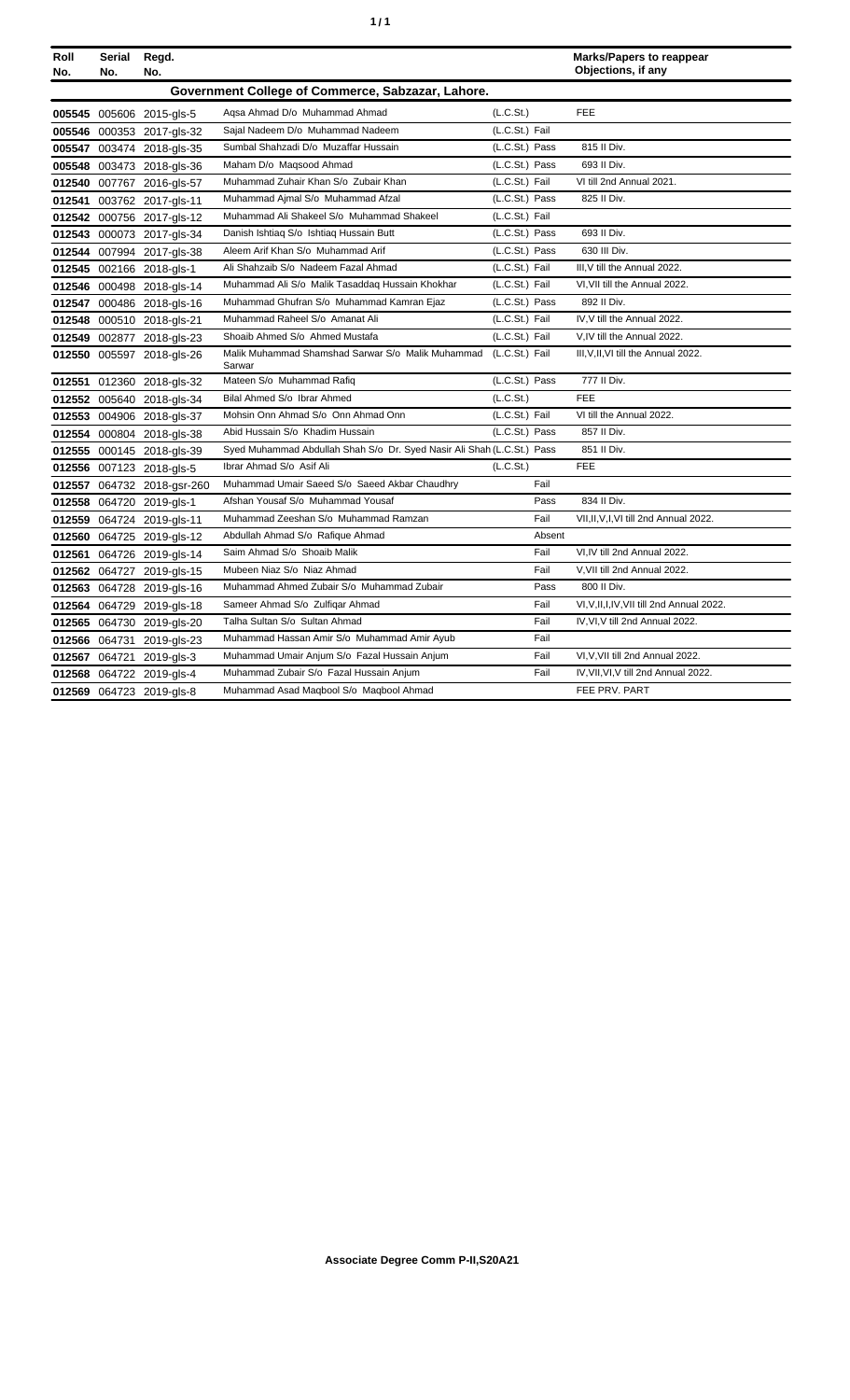| ٠ |  |
|---|--|
|   |  |

| Roll<br>No.      | Serial<br>No. | Regd.<br>No.                                      |                                                                               |                                  | <b>Marks/Papers to reappear</b><br>Objections, if any          |
|------------------|---------------|---------------------------------------------------|-------------------------------------------------------------------------------|----------------------------------|----------------------------------------------------------------|
|                  |               |                                                   | Government Queen Mary College, Lahore                                         |                                  |                                                                |
| 005588           |               |                                                   | 009748 2017-qmc-748 Ayesha Malik D/o Malik Muhammad Tufail                    | (L.C.St.) Pass                   | 687 II Div.                                                    |
| 005589           |               | 011637 2017-gmc-793                               | Zahida Sadiq D/o Yasin Sadiq                                                  | (L.C.St.) Pass                   | 744 II Div.                                                    |
| 005590           |               | 001987 2017-gmc-812                               | Sana Ashraf D/o Mian Muhammad Ashraf                                          | (L.C.St.) Fail                   |                                                                |
| 005591           |               | 001258 2018-gmc-786                               | Umme Kalsoom D/o Muhammad Imtiaz                                              | (L.C.St.) Pass                   | 735 II Div.                                                    |
| 005592           |               | 003289 2018-gmc-793                               | Areej Zahra D/o Mushabbar Hussain                                             | (L.C.St.) Pass                   | 768 II Div.                                                    |
| 005593           |               | 006780 2018-gmc-795                               | Shehr Bano Akber D/o Rana Akber Hussain                                       | (L.C.St.) Pass                   | 924   Div.                                                     |
| 005594           |               | 004272 2018-gmc-805                               | Zill-E-Fatima D/o Amir Hussain                                                | (L.C.St.) Fail                   | I.V till the Annual 2022.                                      |
| 005595           |               | 003438 2018-gmc-811                               | Hina Arooj D/o Muzaffar Naseer                                                | (L.C.St.) Pass                   | 900   Div.                                                     |
| 005596           |               | 003910 2018-gmc-817                               | Sania Saeed D/o Saeed Ahmed<br>Aneega Ajmal D/o Muhammad Ajmal Nazar          | (L.C.St.) Fail<br>(L.C.St.) Fail | VII, V till the Annual 2022.<br>III, VII till the Annual 2022. |
| 005597<br>005598 | 003931        | 2018-gmc-818<br>008619 2018-qmc-828               | Maryam Sarfraz D/o Sarfraz Ahmed                                              | (L.C.St.)                        | <b>FEE</b>                                                     |
| 005599           |               | 004234 2018-gmc-831                               | Huria Kousar D/o Asif Mahmood Janjowa                                         | (L.C.St.) Fail                   | V, IV till the Annual 2022.                                    |
| 005600           |               | 003279 2018-gmc-833                               | Agsa Shahid Kamal D/o Shahid Kamal                                            | (L.C.St.) Pass                   | 811 II Div.                                                    |
| 005601           |               | 004060 2018-qmc-836                               | Laiba Shahid D/o Shahid Butt                                                  | (L.C.St.) Fail                   | VI till the Annual 2022.                                       |
|                  |               | 005602 004225 2018-qmc-842                        | Syeda Mahwish Hamdani D/o Syed Firdous Hussain                                | (L.C.St.) Fail                   | VI till the Annual 2022.                                       |
|                  |               |                                                   | Hamdani<br>Rimsha D/o Muahammad Saleem                                        | (L.C.St.) Fail                   | VI till the Annual 2022.                                       |
| 005603<br>005604 |               | 003160 2018-gmc-843<br>007948 2018-gmc-844        | Mehwish Shakeel D/o Shakeel Ahmad                                             | (L.C.St.) Fail                   | I.VI till the Annual 2022.                                     |
| 005605           |               | 002330 2018-gmc-853                               | Mah Noor Waseem D/o Waseem Ahmad                                              | (L.C.St.) Fail                   | V, VI, I, II till the Annual 2022.                             |
| 005606           |               | 002332 2018-qmc-854                               | Agsa Irshad D/o Muhammad Irshad                                               | (L.C.St.) Fail                   | V, VII till the Annual 2022.                                   |
| 005607           |               | 000970 2018-qmc-862                               | Khadija Ayub D/o Muhammad Ayub Khan                                           | (L.C.St.) Fail                   | VI till the Annual 2022.                                       |
| 005608           |               | 002597 2018-gmc-869                               | Mahrukh Nadeem D/o Arshad Nadeem                                              | (L.C.St.) Pass                   | 771 II Div.                                                    |
| 005609           |               | 001545 2018-gmc-871                               | Esha Zahid D/o Zahid Hussain                                                  | (L.C.St.) Pass                   | 705 II Div.                                                    |
| 005610           |               | 009593 2018-gmc-872                               | Mishel D/o Saleem Sylvester                                                   | (L.C.St.) Pass                   | 828 II Div.                                                    |
| 005611           |               | 001077 2018-gmc-873                               | Rameesha Khalid D/o Khalid Latif                                              | (L.C.St.)                        | <b>FEE</b>                                                     |
|                  |               | 005612 001848 2018-gmc-875                        | Asmat Amir D/o Muhammad Amir                                                  | (L.C.St.) Fail                   | VI till the Annual 2022.                                       |
|                  |               | 005613 006996 2018-gmc-879                        | Mugadas Saleem D/o Saleem Raza                                                | (L.C.St.) Pass                   | 742 II Div.                                                    |
|                  |               | 005614 007380 2018-gmc-881                        | Laiba D/o Muhammad Sharif                                                     | (L.C.St.) Fail                   | IV, V, I, VI till the Annual 2022.                             |
|                  |               | 005615 000759 2018-qmc-882                        | Sana Ashraf D/o Mohammad Ashraf<br>Faiga Aziz D/o Abdul Aziz Madni            | (L.C.St.) Pass<br>(L.C.St.) Fail | 804 II Div.<br>II, VII, VI till the Annual 2022.               |
| 005616<br>005617 |               | 001438 2018-gmc-883                               | Hamnah Azeem D/o Muhammad Azeem                                               | (L.C.St.) Fail                   | V, VI till 2nd Annual 2022.                                    |
| 005618           |               | 011933 2018-gmc-884<br>007843 2018-gmc-885        | Aima Magsood D/o Magsood Ahmad                                                | (L.C.St.) Fail                   | VII, VI till the Annual 2022.                                  |
|                  |               | 005619 000887 2018-gmc-888                        | Amna Bibi D/o Muhammad Yaqoob                                                 | (L.C.St.) Pass                   | 720 II Div.                                                    |
|                  |               |                                                   | 005620 002253 2018-qmc-889 Khiyal Bibi D/o Akbar Khan                         | (L.C.St.)                        | FEE                                                            |
| 005621           |               | 060469 2019-amc-696                               | Sarah Hassan D/o Tasneem Hassan                                               | Fail                             | VII, I, V, VI till 2nd Annual 2022.                            |
|                  |               | 005622 060470 2019-gmc-697                        | Eisha-Tu-Razia D/o Muhammad Azam                                              | Fail                             | IV, VII till 2nd Annual 2022.                                  |
| 005623           |               | 060514 2019-gmc-698                               | Mariyam Barkat D/o Mairaj Din                                                 |                                  | FEE PRV. PART                                                  |
| 005624           | 060471        | 2019-amc-699                                      | Fareeha Tanveer D/o Muhammad Tanveer                                          | Fail                             | VII, V, VI till 2nd Annual 2022.                               |
| 005625           |               | 060472 2019-gmc-701                               | Rijjah D/o Imtiaz Ali<br>Tahreem Hamid D/o Hamid Ikram                        | Fail                             | V till 2nd Annual 2022.                                        |
| 005626           |               | 060473 2019-gmc-702                               | Marriyam Naveed D/o Naveed Ashraf                                             | Fail<br>Fail                     | II, VI till 2nd Annual 2022.<br>VII till 2nd Annual 2022.      |
| 005627           |               | 060474 2019-gmc-703<br>005628 060515 2019-gmc-704 | Rimsha Liagat D/o Liagat Ali                                                  |                                  | FEE PRV. PART                                                  |
|                  |               | 005629 060475 2019-amc-705                        | Iqra Tahir D/o Tahir Abbas                                                    | Fail                             | II, VI till 2nd Annual 2022.                                   |
|                  |               | 005630 060476 2019-amc-706                        | Humna Tariq D/o Tariq Mehmood                                                 | Fail                             | VI, VII till 2nd Annual 2022.                                  |
| 005631           |               | 060516 2019-gmc-707                               | Esha Eman D/o M.Saddique                                                      |                                  | FEE PRV. PART                                                  |
| 005632           |               | 060517 2019-gmc-708                               | Khansa Irfan D/o Irfan-UI-Haq                                                 |                                  | FEE PRV. PART                                                  |
| 005633           |               | 060518 2019-gmc-709                               | Rakshanda Anwar D/o Muhammad Anwar Khan                                       |                                  | FEE PRV. PART                                                  |
|                  |               | 005634 060477 2019-gmc-711                        | Noor Fatima D/o Pervaiz Ahmad Sheikh                                          | Pass                             | 794 II Div.                                                    |
|                  |               | 005635 060519 2019-qmc-712                        | Nida Hafeez D/o Hafeez Ullah                                                  |                                  | FEE PRV. PART                                                  |
|                  |               | 005636 060545 2019-qmc-713                        | Tayyaba Ramzan D/o Muhammad Ramzan                                            |                                  | FEE PRV. PART                                                  |
| 005637           |               | 060520 2019-gmc-714                               | Rabia D/o Ghulam Muhammad                                                     | Fail                             | VII, I, III, IV till 2nd Annual 2022.                          |
|                  |               | 005638 060478 2019-qmc-715                        | Laraib Amin D/o Muhammad Amin<br>2019-qmc-716 Nabiha Ahmad D/o Muhammad Ahmad |                                  | <b>UMC</b><br>FEE PRV. PART                                    |
| 005639<br>005640 | 060521        | 060479 2019-gmc-718                               | Memoona Rehmat D/o Rehmat Ali                                                 | Pass                             | 925   Div.                                                     |
| 005641           |               | 060480 2019-gmc-719                               | Maira Shabir D/o Shabir Ahmad                                                 | Fail                             | V, VI till 2nd Annual 2022.                                    |
| 005642           |               | 060522 2019-gmc-720                               | Maham Mujahid D/o Mujahid Ali                                                 |                                  | FEE PRV. PART                                                  |
|                  |               | 005643 060481 2019-gmc-721                        | Rabia Asif D/o Asif Iqbal                                                     | Fail                             | VI till 2nd Annual 2022.                                       |
| 005644           |               | 060482 2019-gmc-722                               | Eisha Rauf D/o Sheikh Abdul Rauf                                              | Fail                             | IV, VI, V till 2nd Annual 2022.                                |
|                  |               | 005645 060523 2019-qmc-723                        | Amna Khan D/o Kabir Khan                                                      |                                  | FEE PRV. PART                                                  |
|                  |               |                                                   | 005646 060524 2019-qmc-724 Arooj Zahid D/o Muhammad Zahid Latif Pasha         |                                  | FEE PRV. PART                                                  |
| 005647           |               | 060542 2019-amc-725                               | Mahnoor D/o Muhammad Arif                                                     |                                  | FEE PRV. PART, R.L PART-I                                      |
| 005648           |               | 060525 2019-gmc-726                               | Nazish Arooj D/o Shahid Iqbal                                                 | Fail                             | VII till 2nd Annual 2022.                                      |
| 005649           |               | 060483 2019-qmc-727                               | Syeda Wajeeha Rubab D/o Syed Zafar Hussain Zaidi                              | Fail                             | VII till 2nd Annual 2022.                                      |
| 005650           |               | 060484 2019-gmc-728                               | Ruba Batool Nagvi D/o Murtaza Hussain Nagvi                                   | Fail                             | VII till 2nd Annual 2022.                                      |
| 005651           |               | 060526 2019-gmc-729                               | Maha Anjum D/o Anjum Sajjad                                                   |                                  | FEE PRV. PART                                                  |
|                  |               | 005652 060527 2019-qmc-730                        | Anam Shabbir D/o Muhammad Shabbir                                             |                                  | FEE PRV. PART                                                  |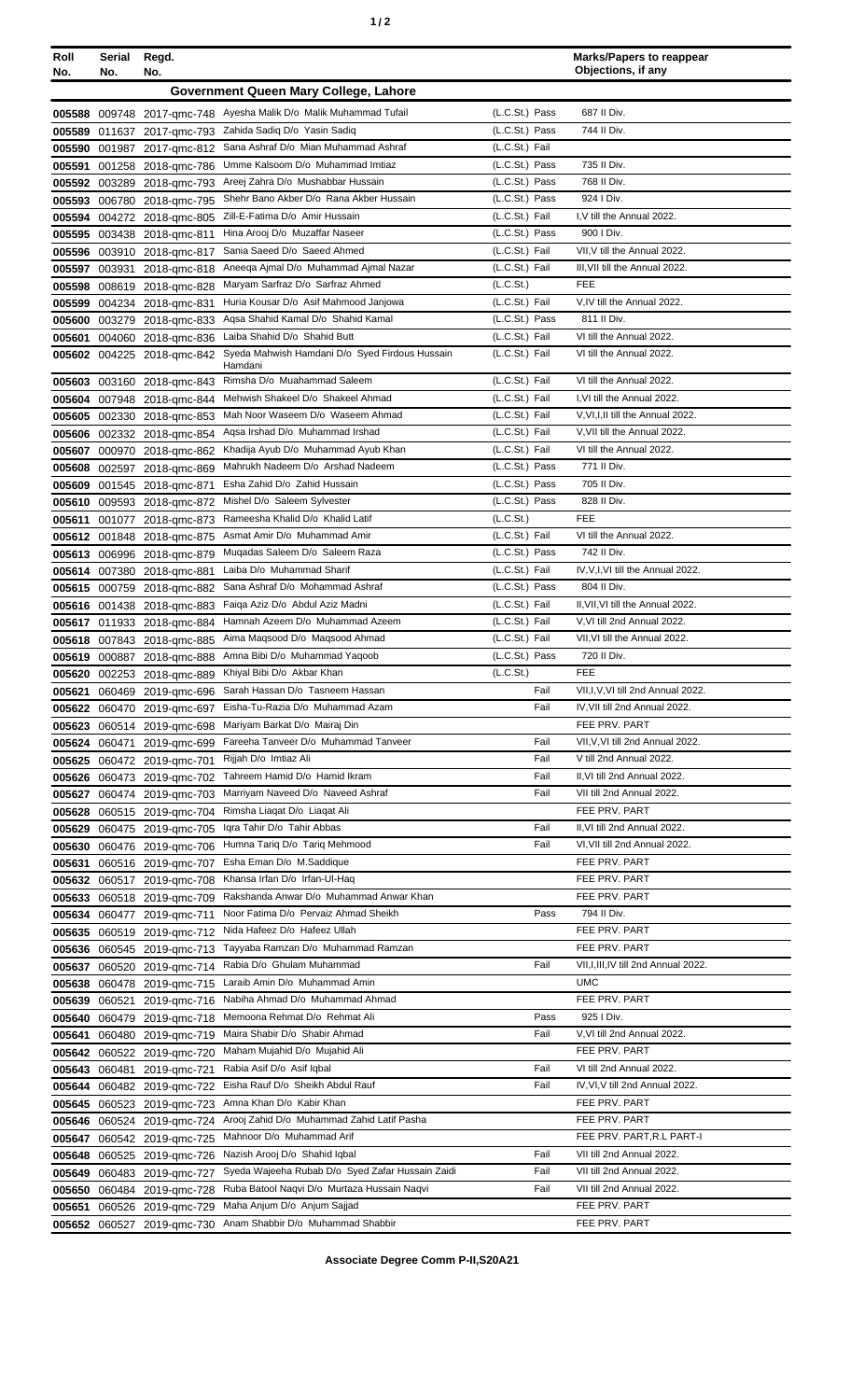| Roll<br>No.      | <b>Serial</b><br>No. | Regd.<br>No.                                      |                                                               |                | <b>Marks/Papers to reappear</b><br>Objections, if any |
|------------------|----------------------|---------------------------------------------------|---------------------------------------------------------------|----------------|-------------------------------------------------------|
|                  |                      |                                                   | Government Queen Mary College, Lahore                         |                |                                                       |
|                  |                      | 005653 060528 2019-gmc-731                        | Aneega D/o Muhammad Rizwan Khan                               | Fail           | V, III, I till 2nd Annual 2022.                       |
|                  |                      | 005654 060485 2019-qmc-733                        | Sandleen Asad D/o Asad Saeed                                  | Fail           | IV, VII till 2nd Annual 2022.                         |
|                  |                      | 005655 060550 2019-qmc-734                        | Amina Zulfiqar D/o Zulfiqar Ali                               |                | FEE PRV. PART                                         |
| 005656           |                      | 060486 2019-gmc-735                               | Ammara Siddique D/o Siddique Ahmed                            | Pass           | 941 I Div.                                            |
| 005657           |                      | 060487 2019-gmc-737                               | Anum Ashraf D/o Muhammad Ashraf                               | Pass           | 862 II Div.                                           |
| 005658           |                      | 060547 2019-gmc-738                               | Affia D/o Muhammad Haroon Rashid                              |                | FEE PRV. PART                                         |
|                  |                      | 005659 060530 2019-qmc-739                        | Isha Bano D/o Ashiq Ali                                       |                | FEE PRV. PART                                         |
| 005660           | 060531               | 2019-gmc-740                                      | Samoon Fatima D/o Raza Hussain                                | Fail           | I, VI, IV, V till 2nd Annual 2022.                    |
| 005661           |                      | 060532 2019-gmc-742                               | Saman Zahir D/o Zaheer Ahmed                                  |                | FEE PRV. PART                                         |
|                  |                      | 005662 060533 2019-gmc-745                        | Ghania Shafique D/o Muhammad Shafique                         |                | FEE PRV. PART                                         |
| 005663           |                      | 060534 2019-gmc-746                               | Agsa Mateen D/o Muhammad Mateen Hussain                       |                | FEE PRV. PART                                         |
| 005664           |                      | 060535 2019-gmc-749                               | Arooj Fatima D/o Muhammad Afzal                               |                | FEE PRV. PART                                         |
| 005665           |                      | 060503 2019-gmc-750                               | Ifrah Imtiaz D/o Syed Imtiaz Shabbir                          |                | FEE PRV. PART                                         |
| 005666           |                      | 060504 2019-gmc-751                               | Sara Asif D/o Asif Kala Masih                                 | Fail           | VI till 2nd Annual 2022.                              |
|                  |                      | 005667 060488 2019-qmc-752                        | Nooreya Hamza D/o Ameer Hamza                                 | Fail           | VII, VI till 2nd Annual 2022.                         |
| 005668           |                      | 060505 2019-gmc-753                               | Zainab Yousaf D/o Muhammad Yousaf                             | Fail           | V, VI till 2nd Annual 2022.                           |
|                  |                      | 005669 060489 2019-amc-755                        | Farheen D/o Shoaib Ashraf                                     | Pass           | 793 II Div.                                           |
|                  |                      | 005670 060495 2019-qmc-756                        | Nida Fatima D/o Sadagat Ali                                   | Fail           | VI, VII, VIII till 2nd Annual 2022.                   |
| 005671           |                      | 060506 2019-gmc-757                               | Mehak Ghias D/o Ghias Ul Din                                  |                | FEE PRV. PART                                         |
| 005672           |                      | 060490 2019-gmc-758                               | Dur-E-Naiaf D/o Munawar Hussain                               | Fail           | VII till 2nd Annual 2022.                             |
| 005673           |                      | 060491 2019-gmc-761                               | Maira Babar D/o Zaheer Ud Din Babar                           | Pass           | 943 I Div.                                            |
| 005674           |                      | 060507 2019-gmc-762                               | Igra Qamar D/o Qamar Ali                                      |                | FEE PRV. PART                                         |
|                  |                      | 005675 060508 2019-qmc-763                        | Aneesa Amjad Butt D/o Amjad Mahmood Butt                      |                | FEE PRV. PART                                         |
|                  | 005676 060551        | 2019-gmc-764                                      | Maliha Tariq D/o Tariq Mehmood                                |                | FEE PRV. PART                                         |
| 005677           |                      | 060509 2019-gmc-765                               | Amna Babar D/o Babar Hussain                                  |                | FEE PRV. PART                                         |
| 005678           |                      | 060492 2019-gmc-766                               | Zainab Imran D/o Ch. Imran Khurram                            | Pass           | 832 II Div.                                           |
| 005679           |                      | 060493 2019-gmc-767                               | Yusra Matloob D/o Matloob Ahmad                               | Pass           | 910 I Div.                                            |
| 005680           |                      | 060494 2019-qmc-768                               | Alishba Siddique Butt D/o Muhammad Siddique Butt              | Pass           | 811 II Div.                                           |
| 005681           | 060541               | 2019-gmc-769                                      | Aiza Bisma D/o Abdul Majeed                                   |                | FEE PRV. PART                                         |
| 005682           |                      | 060549 2019-amc-770                               | Sumaira D/o Mushtaq<br>Hadia Aziz Butt D/o Zahid Mehmood Butt |                | FEE PRV. PART                                         |
| 005683           |                      | 060510 2019-gmc-771                               | Ifrah Khurram Butt D/o Khurram Younis Butt                    |                | FEE PRV. PART                                         |
| 005684           |                      | 060552 2019-gmc-772                               | Misbah Sarwar D/o Sarwar Khan                                 |                | FEE PRV. PART<br>FEE PRV. PART                        |
|                  |                      | 005685 060548 2019-gmc-773                        | Aiman Fatima D/o Muhammad Zaki                                |                | FEE PRV. PART                                         |
|                  |                      | 005686 060511 2019-qmc-775                        | Rabika Tasawar D/o Muhammad Ramzan                            | Fail           | V till 2nd Annual 2022.                               |
| 005687           |                      | 060496 2019-gmc-778                               | Esha Khalid D/o Khalid Hameed                                 | Fail           | III, V, VI till 2nd Annual 2022.                      |
| 005688           |                      | 060539 2019-gmc-779                               | Fatima Ajmal D/o Muhammad Ajmal Khan                          | Fail           | IV, III, II, VII, VI till 2nd Annual 2022.            |
| 005689<br>005690 |                      | 060497 2019-qmc-780                               | Misbah Shehzadi Bashir D/o Muhammad Bashir                    |                | FEE PRV. PART                                         |
| 005691           |                      | 060546 2019-gmc-781                               | Zunaira Nasir D/o Nasir Pasha                                 | Fail           | VIII, V, I, II, VII, VI, IV till 2nd Annual 2022.     |
|                  |                      | 060512 2019-gmc-782<br>005692 060553 2019-gmc-783 | Igra Latif D/o Abdul Latif                                    |                | FEE PRV. PART                                         |
|                  |                      | 005693 060498 2019-amc-784                        | Yousra Kashif D/o Kashif Murtaza                              | Pass           | 843 II Div.                                           |
|                  |                      | 005694 060529 2019-amc-785                        | Tayyaba Sagheer D/o Saghir Hussain                            |                | FEE PRV. PART                                         |
|                  |                      | 005695 060538 2019-qmc-786                        | Noor Fatima D/o Faiz Rasool                                   | Fail           | V,I, VI till 2nd Annual 2022.                         |
|                  |                      | 005696 060499 2019-gmc-787                        | Rida Basharat D/o Basharat Ali                                | Fail           | I, II, VI, VIII, V till 2nd Annual 2022.              |
| 005697           |                      | 060500 2019-gmc-789                               | Eisha Javed D/o Muhammad Javed                                | Fail           | I, III, II, V till 2nd Annual 2022.                   |
| 005698           |                      | 060513 2019-gmc-790                               | Alina D/o Muhammad Akram                                      |                | FEE PRV. PART                                         |
|                  | 005699 060501        | 2019-gmc-791                                      | Musfira Mahnoor D/o Mudassar Ahmad Bajwa                      | Fail           | II till 2nd Annual 2022.                              |
|                  |                      | 005700 060502 2019-amc-792                        | Tayyaba Tanveer D/o Tanveer Khan                              | Fail           | V, VI till 2nd Annual 2022.                           |
| 005701           |                      | 060536 2019-gmc-793                               | Haiqa Sageer D/o Sageer Ahmad                                 |                | FEE PRV. PART                                         |
|                  |                      | 005702 060537 2019-qmc-794                        | Shah Taj Akhtar D/o Muhammad Akhtar                           | Fail           | II, VI till 2nd Annual 2022.                          |
|                  |                      | 005703 060543 2019-gmc-798                        | Sehar Jahangir D/o Muhammad Jahangir                          |                | FEE PRV. PART                                         |
| 008458           |                      | 010236 2018-gmc-886                               | Fizza Azhar D/o Azhar Ahmed Chishty Sabri                     | (L.C.St.) Fail | VII, II, IV till 2nd Annual 2022.                     |
| 008628           |                      | 060544 2019-gmc-700                               | Mugadas Munir D/o Muhammad Munir                              |                | FEE PRV. PART                                         |
| 018941           |                      | 060540 2019-gmc-760                               | Ilsa Shabbir D/o Muhammad Shabbir                             | Fail           | I, VIII, II, V, IV, VII, VI till 2nd Annual 2022.     |
|                  |                      |                                                   |                                                               |                |                                                       |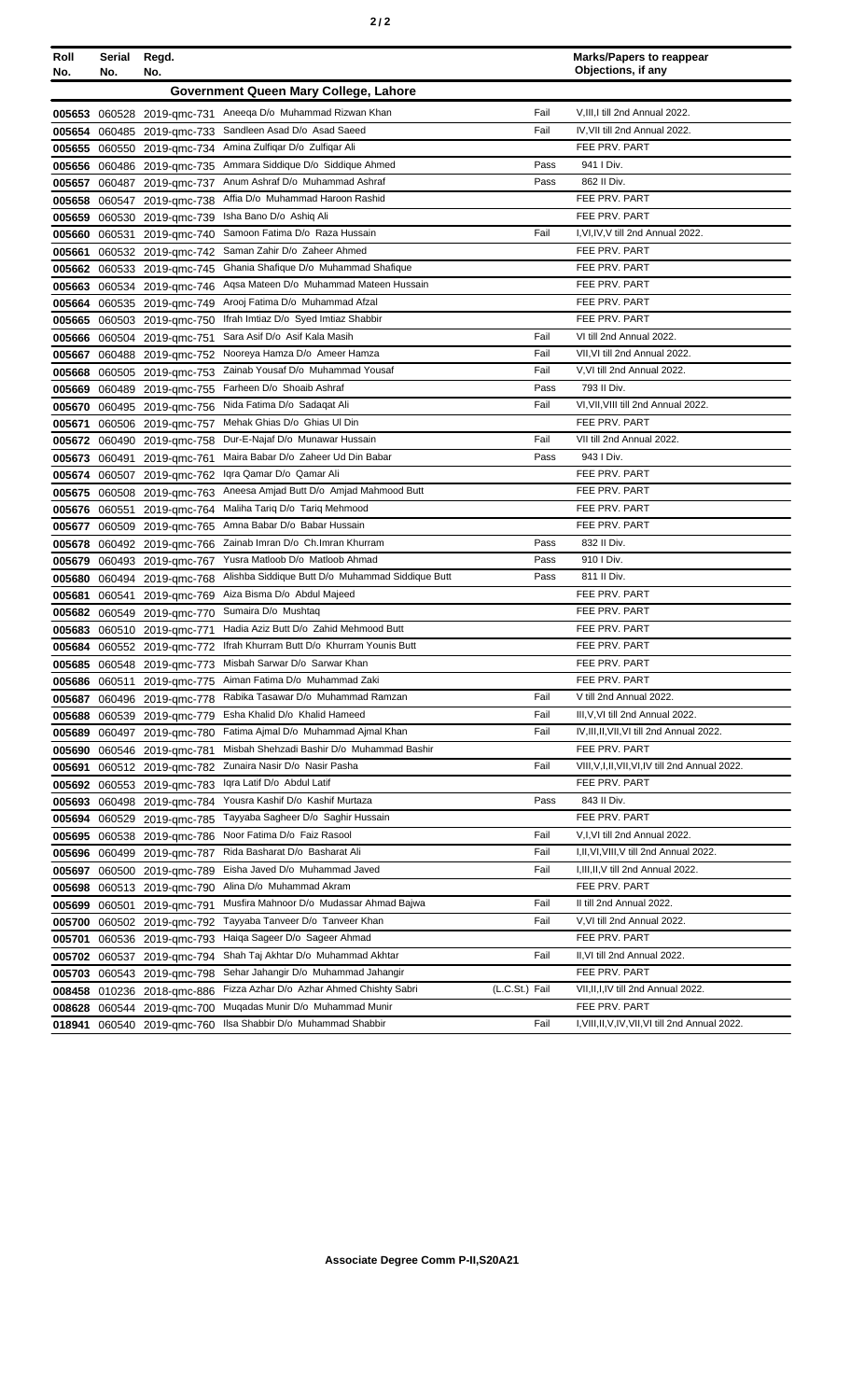| Roll<br>No. | <b>Serial</b><br>No. | Regd.<br>No.              |                                                 |                       | <b>Marks/Papers to reappear</b><br>Objections, if any |
|-------------|----------------------|---------------------------|-------------------------------------------------|-----------------------|-------------------------------------------------------|
|             |                      |                           | Government College, Ravi Road, Shahdara, Lahore |                       |                                                       |
|             |                      | 010886 013094 2010-rl-29  | Abdul Razag S/o Muhammad Mushtag                | (L.C.St.) Fail        | V.I.VI till 2nd Annual 2022.                          |
|             |                      | 010887 013006 2017-rl-161 | Usama S/o Abdul Shakoor                         | (L.C.S <sub>t</sub> ) | <b>FEE</b>                                            |
|             |                      | 010888 000972 2017-rl-178 | Muhammad Ali S/o Muhammad Amir Akbar            | (L.C.St.) Pass        | 773 II Div.                                           |
|             |                      | 010889 002311 2018-rl-161 | Muhammad Adnan S/o Muhammad Aslam               | (L.C.St.) Pass        | 760 II Div.                                           |
|             |                      | 010890 000926 2018-rl-163 | Muhammad Husnain Ali Sajid S/o Sajid Hussain    | (L.C.St.) Fail        | IV till the Annual 2022.                              |
|             |                      | 010891 001540 2018-rl-165 | Mahboob Arshad S/o Muhammad Arshad              | (L.C.St.) Pass        | 735 II Div.                                           |
|             |                      | 010892 000927 2018-rl-167 | Usama Ramzan S/o Muhammad Ramzan                | (L.C.St.) Fail        | VII.V till the Annual 2022.                           |
|             |                      | 010893 002654 2018-rl-168 | Syed Ali Hassan S/o Munawar Hussain Shah        | (L.C.St.) Pass        | 757 II Div.                                           |
|             |                      | 010894 002315 2018-rl-170 | Mushahid Hussain S/o Khadim Hussain             | (L.C.St.) Pass        | 817 II Div.                                           |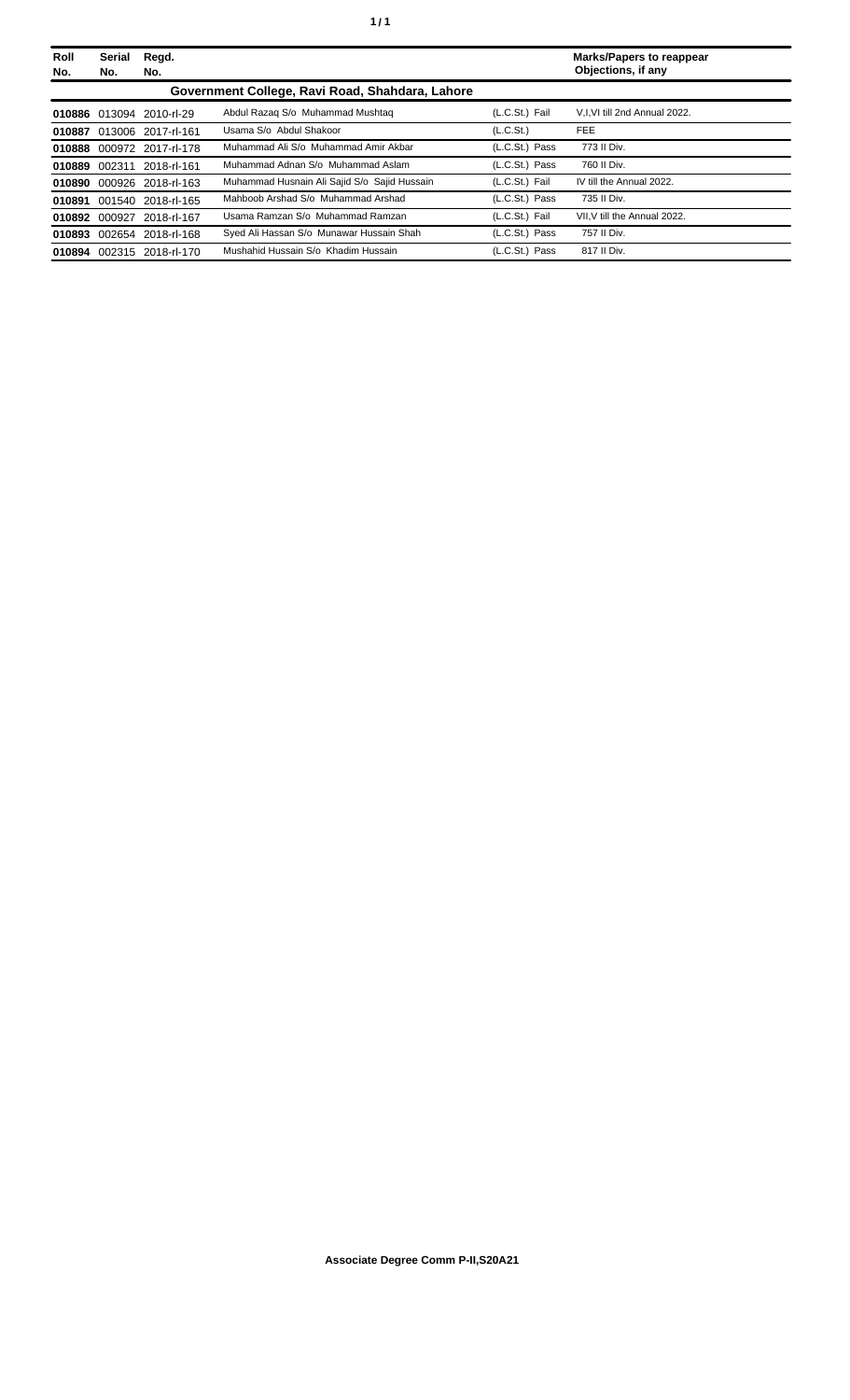| ٦ | ٠ |
|---|---|
|   |   |

| Roll<br>No. | Serial<br>No.                                            | Regd.<br>No.              |                                                |                | <b>Marks/Papers to reappear</b><br>Objections, if any |  |  |
|-------------|----------------------------------------------------------|---------------------------|------------------------------------------------|----------------|-------------------------------------------------------|--|--|
|             | Govt. Khawaja Rafiq Shaheed College, Walton Road, Lahore |                           |                                                |                |                                                       |  |  |
|             |                                                          | 010895 003635 2018-grs-21 | Muhammad Bilal Mubeen S/o Mubeen Ahmad Sheikh  | (L.C.St.) Pass | 759 II Div.                                           |  |  |
|             |                                                          | 010896 002772 2018-grs-28 | Ahmad Raza S/o Muhammad Latif                  | (L.C.St.) Fail | VII.II till the Annual 2022.                          |  |  |
|             |                                                          | 010897 011750 2018-grs-29 | Murad Khan S/o Sardar Khan                     | (L.C.St.) Fail | IV, VII, I till the Annual 2022.                      |  |  |
|             |                                                          | 010898 002773 2018-grs-30 | Zahid Ashraf S/o Muhammad Ashraf               | (L.C.St.) Pass | 799 II Div.                                           |  |  |
|             |                                                          | 010899 003638 2018-grs-32 | Usman Shafique S/o Muhammad Shafique           | (L.C.St.) Pass | 814 II Div.                                           |  |  |
|             |                                                          | 010900 002771 2018-grs-33 | Muhammad Husain Raza S/o Shafique Ahmad        | (L.C.St.) Fail | VI till the Annual 2022.                              |  |  |
| 010901      |                                                          | 003639 2018-grs-35        | Muhammad Awais S/o Sabir Hussain               | (L.C.St.) Pass | 750 II Div.                                           |  |  |
|             |                                                          | 010902 002777 2018-grs-36 | Tayyab Riaz S/o Muhammad Riaz                  | (L.C.St.) Pass | 894 II Div.                                           |  |  |
|             |                                                          | 010903 004392 2018-grs-39 | Muhammad Usman S/o Muhammad Abbas              | (L.C.St.) Fail | VI till the Annual 2022.                              |  |  |
|             |                                                          | 010904 002774 2018-grs-44 | Usama Tariq S/o Tariq Bashir                   | (L.C.St.) Pass | 840 II Div.                                           |  |  |
|             |                                                          | 010905 004394 2018-grs-50 | Muhammad Abu Bakar Nisar S/o Nisar Ahmed       | (L.C.St.) Pass | 803 II Div.                                           |  |  |
|             |                                                          | 010906 002776 2018-grs-51 | Muhammad Talha S/o Waris Ali                   | (L.C.St.) Fail | V till the Annual 2022.                               |  |  |
|             |                                                          | 010907 002775 2018-grs-61 | Muhammad Umer Faroog S/o Muhammad Faroog Abbas | (L.C.St.) Pass | 754 II Div.                                           |  |  |
|             |                                                          | 010908 064220 2019-grs-22 | Arslan Rafique S/o Muhammad Rafique            | Pass           | 1055   Div.                                           |  |  |
|             | 010909 064221                                            | 2019-grs-24               | Moazam Rasheed S/o Rasheed Ahmad               | Fail           | II till 2nd Annual 2022.                              |  |  |
|             |                                                          | 010910 064222 2019-grs-25 | Zeeshan Abbas Rana S/o Nasir Mehmood Abbas     | Fail           | II till 2nd Annual 2022.                              |  |  |
|             |                                                          | 010911 064223 2019-grs-29 | Hamza Iqbal S/o Muhammad Iqbal                 | Pass           | 839 II Div.                                           |  |  |
|             |                                                          | 010912 064224 2019-grs-30 | Muhammad Saqlain S/o Hadayt Ullah Sagar        | Pass           | 880 II Div.                                           |  |  |
|             |                                                          | 010913 064225 2019-grs-31 | Naeem Mushtaq S/o Muhammad Mushtaq             | Fail           | IV, I, VII, VI till 2nd Annual 2022.                  |  |  |
|             |                                                          | 010914 064226 2019-grs-33 | Umar Zia S/o Muhammad Zia Ullah                | Fail           | I till 2nd Annual 2022.                               |  |  |
|             |                                                          | 010915 064227 2019-grs-36 | Yasir Rafique S/o Muhammad Rafique             | Pass           | 844 II Div.                                           |  |  |
|             |                                                          | 010916 064228 2019-grs-38 | Shahzad Hussain S/o Altaf Hussain              | Fail           | III.II till 2nd Annual 2022.                          |  |  |
|             |                                                          | 010917 064229 2019-grs-39 | Shehzad Haider S/o Shafi Muhammad              | Fail           | VI till 2nd Annual 2022.                              |  |  |
|             |                                                          | 010918 064230 2019-grs-43 | Muhammad Aleem S/o Muhammad Tayyab             | Fail           | V, II till 2nd Annual 2022.                           |  |  |
|             |                                                          | 010919 064231 2019-grs-48 | Arslan Asif S/o Muhammad Asif Mehmood          | Pass           | 813 II Div.                                           |  |  |
|             |                                                          | 010920 064232 2019-grs-54 | Rana Hamza S/o Rana Shahzad                    | Pass           | 726 II Div.                                           |  |  |
|             |                                                          | 010921 064233 2019-grs-55 | Zeeshan Saleem S/o Muhammad Saleem             | Fail           | VI till 2nd Annual 2022.                              |  |  |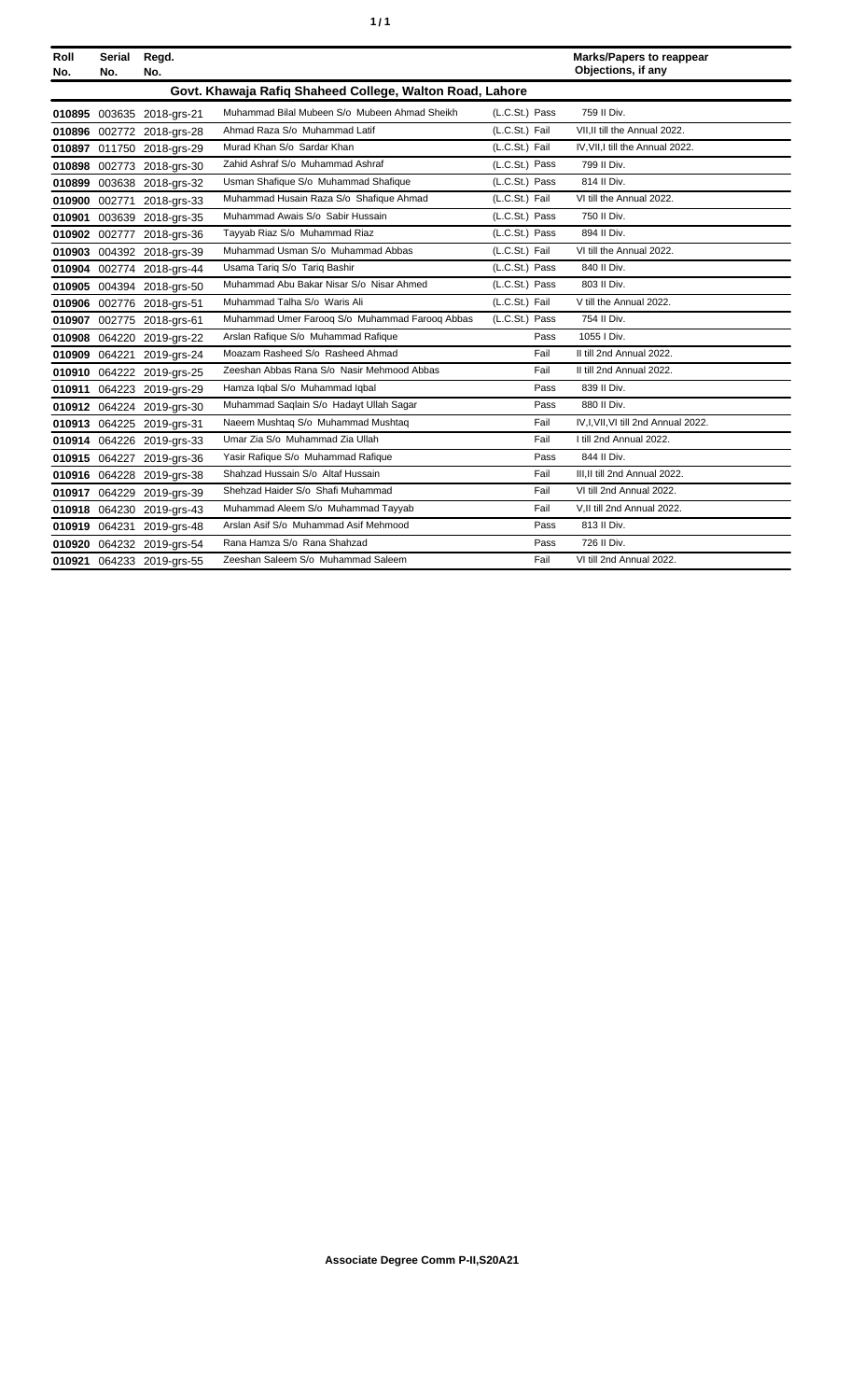| Roll<br>No.                                               | Serial<br>No. | Regd.<br>No.               |                                                 |                | Marks/Papers to reappear<br>Objections, if any |  |
|-----------------------------------------------------------|---------------|----------------------------|-------------------------------------------------|----------------|------------------------------------------------|--|
| Government Degree College for Boys, Shalimar Town, Lahore |               |                            |                                                 |                |                                                |  |
|                                                           |               | 011467 002185 2018-gcb-469 | Hafiz Zeeshan Khalid S/o Muhammad Khalid Faroog | (L.C.St.) Fail | V till the Annual 2022.                        |  |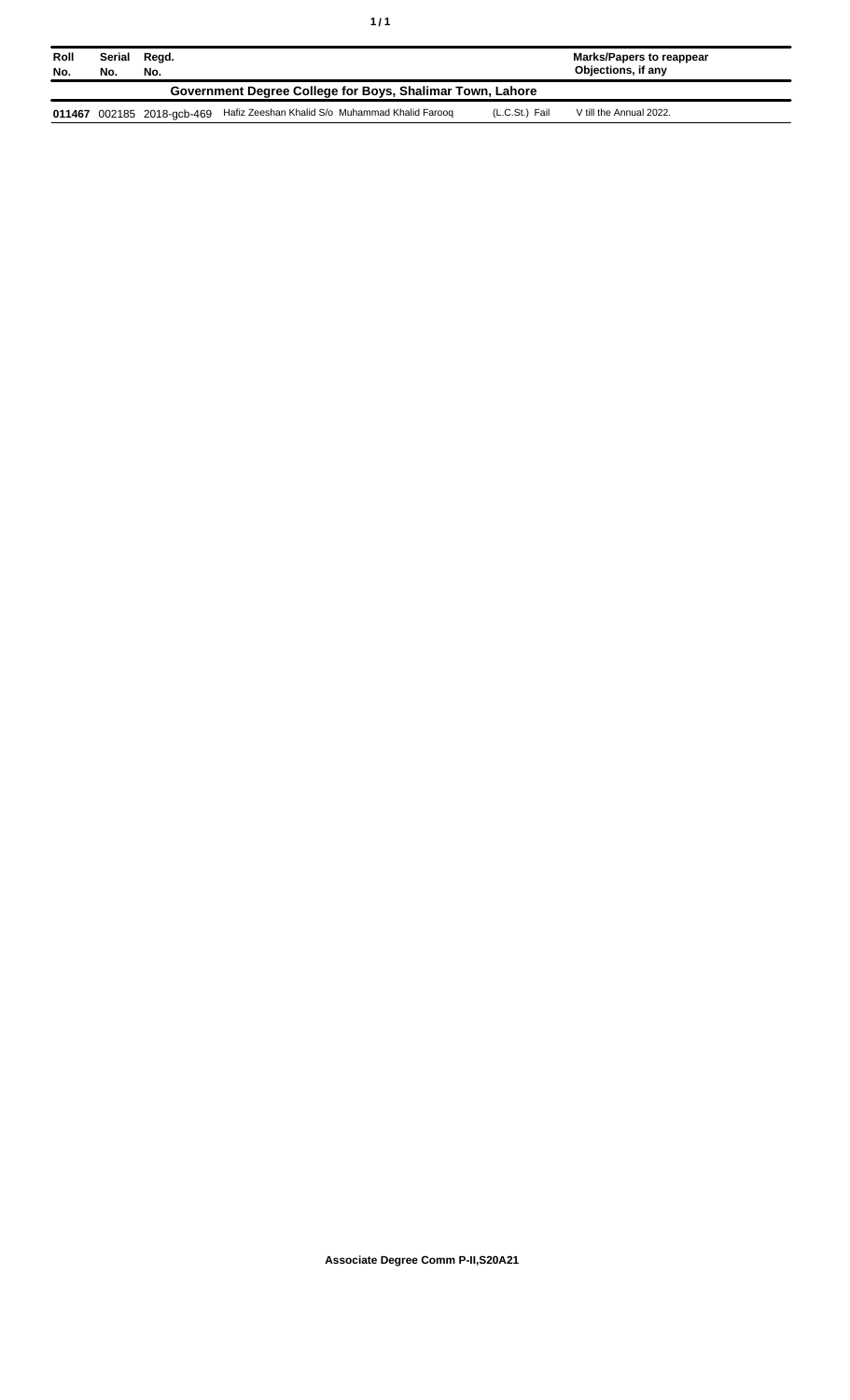| Roll<br>No. | Serial<br>No.                                     | Regd.<br>No.               |                                        |                | <b>Marks/Papers to reappear</b><br>Objections, if any |  |
|-------------|---------------------------------------------------|----------------------------|----------------------------------------|----------------|-------------------------------------------------------|--|
|             | Government College for Women, Baghbanpura, Lahore |                            |                                        |                |                                                       |  |
|             | 005704 013471                                     | 2019-z-14212               | Ramsha D/o Muhammad Ahmad              | (L.C.St.) Pass | 815 II Div.                                           |  |
|             |                                                   | 005705 013470 2019-z-49311 | Zoha Ashfaq D/o Muhammad Ashfaq Chohan | (L.C.St.) Fail | VI till the Annual 2022.                              |  |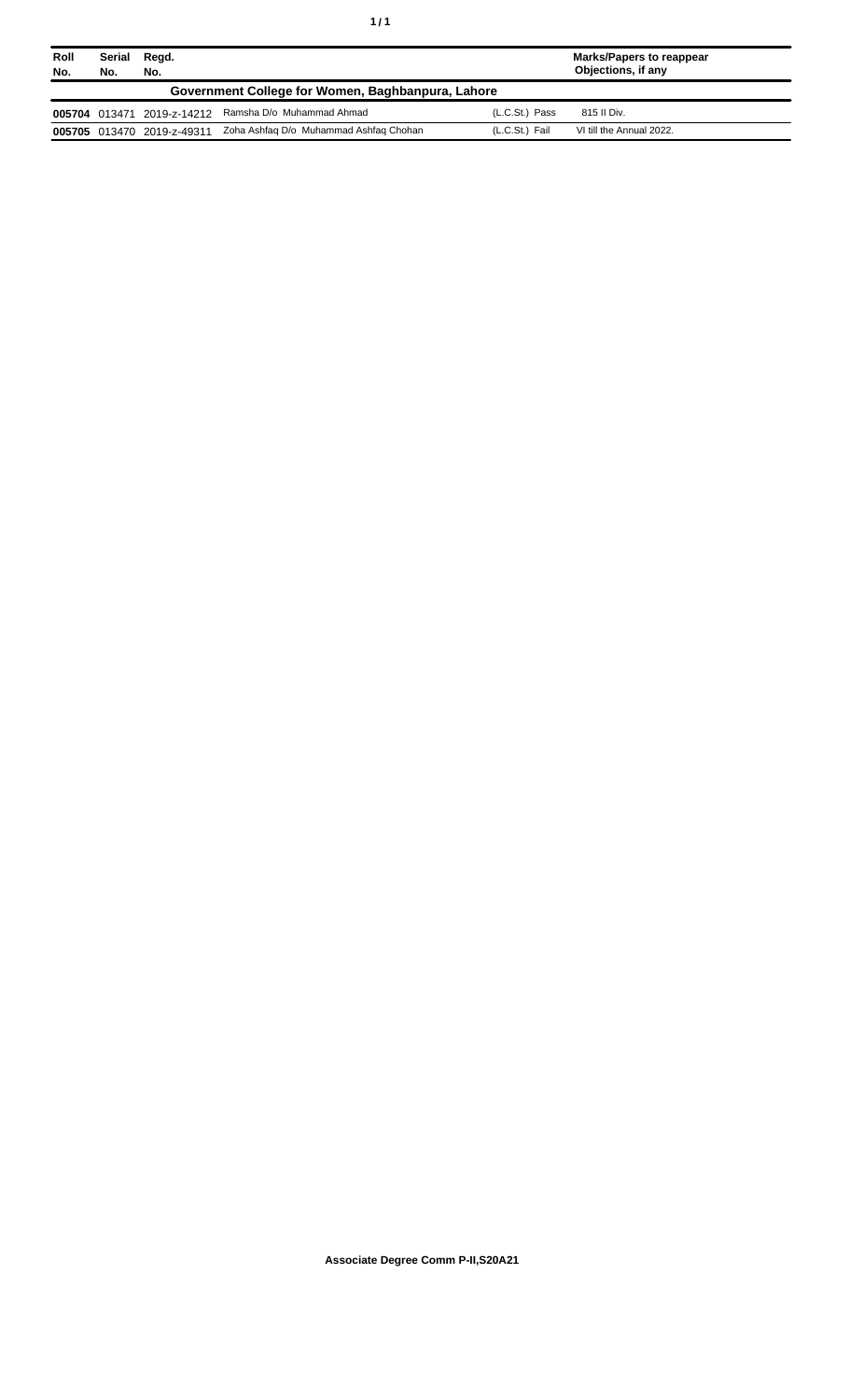| Roll<br>No. | Serial Regd.<br>No. | No.                                                        |                                                                                   |                                  | <b>Marks/Papers to reappear</b><br>Objections, if any                                   |
|-------------|---------------------|------------------------------------------------------------|-----------------------------------------------------------------------------------|----------------------------------|-----------------------------------------------------------------------------------------|
|             |                     |                                                            | Government College of Science, Wahdat Road, Lahore                                |                                  |                                                                                         |
|             |                     |                                                            | Mehwish Saeed D/o Muhammad Saeed Andleeb                                          | (L.C.St.) Fail                   |                                                                                         |
|             |                     | 004551 000075 2017-gsr-902<br>005706 004694 2017-ptl-527   | Sarosh Afzal D/o Muhammad Afzal                                                   | (L.C.St.) Pass                   | 778 II Div.                                                                             |
|             |                     | 005707 004693 2018-gsr-1049                                | Sania Kamran D/o Kamran Nazar                                                     | (L.C.St.) Pass                   | 871 II Div.                                                                             |
|             |                     | 005708 005237 2018-gsr-944                                 | Rubia Siddique D/o Muhammad Siddique                                              | (L.C.St.) Fail                   | I, VI till the Annual 2022.                                                             |
|             |                     | 005709 004656 2018-gsr-946                                 | Maham Maryam D/o Muhammad Arshad                                                  | (L.C.St.) Fail                   | VII, V till the Annual 2022.                                                            |
|             |                     | 005710 004652 2018-gsr-947                                 | Hafiza Anjila Sayab D/o Raja Afra Sayab                                           | (L.C.St.) Pass                   | 733 II Div.                                                                             |
|             |                     | 005711 006062 2018-gsr-948                                 | Nimra Sajjad D/o Sajjad Ali Khokhar                                               | (L.C.St.) Fail                   | I, V, VI till the Annual 2022.                                                          |
|             |                     | 005712 006063 2018-gsr-976                                 | Shumaila Nawab D/o Nawab Ali                                                      | (L.C.St.) Pass                   | 769 II Div.                                                                             |
|             |                     | 005713 006067 2018-gsr-977                                 | Naila Nawab D/o Nawab Ali                                                         | (L.C.St.) Pass                   | 864 II Div.                                                                             |
|             |                     | 005714 004697 2018-gsr-985                                 | Amna Sajjad D/o Sheikh Sajjad Ayub<br>Kiran Manzoor D/o Manzoor Hussain           | (L.C.St.) Fail<br>(L.C.St.) Pass | V, VI till the Annual 2022.<br>716 II Div.                                              |
|             |                     | 005715 005557 2018-gsr-986<br>005716 005216 2018-gsr-987   | Noor UI Ain D/o Shoukat Ali Tahir                                                 | (L.C.St.) Pass                   | 771 II Div.                                                                             |
|             |                     | 005717 004649 2018-gsr-991                                 | Bushra Imtiaz D/o Imtiaz Ahmad                                                    | (L.C.St.) Pass                   | 730 II Div.                                                                             |
|             |                     | 005718 004654 2018-gsr-993                                 | Tabeer Zahid Bhatti D/o Zahid Rashid Bhatti                                       | (L.C.St.) Pass                   | 707 II Div.                                                                             |
|             |                     | 005719 004691 2018-z-40678                                 | Sajida Gohar D/o Ali Gohar                                                        | (L.C.St.) Fail                   | VI, VII, V till the Annual 2022.                                                        |
|             |                     | 012667 005121 2015-pfl-403                                 | Maaz Khalil S/o Khalil Ahmad                                                      | (L.C.St.) Fail                   | II, III, V, VII till the Annual 2022.                                                   |
|             |                     | 012668 005229 2016-gcl-16                                  | Muhammad Azeem S/o Ghulam Asghar                                                  | (L.C.St.) Pass                   | 753 II Div.                                                                             |
|             |                     | 012669 005083 2017-gsr-854                                 | Faisal Karim S/o Abdul Karim                                                      | (L.C.St.) Pass                   | 803 II Div.                                                                             |
|             |                     | 012670 007099 2017-gsr-865                                 | Umair Tariq S/o Tariq Farooq                                                      | (L.C.St.) Pass                   | 686 II Div.                                                                             |
|             |                     | 012671 007360 2017-gsr-867                                 | Fahad Younas S/o Muhammad Younas                                                  | (L.C.St.) Fail                   |                                                                                         |
|             |                     | 012672 007958 2017-gsr-872                                 | Saad Zahid S/o Zahid Hussain                                                      | (L.C.St.) Fail                   |                                                                                         |
|             |                     | 012673 004265 2017-gsr-890                                 | Hamza Riaz S/o Muhammad Riaz<br>Amir Shahzad S/o Muhammad Nawaz                   | (L.C.St.) Fail                   |                                                                                         |
|             |                     | 012674 009062 2017-gsr-892                                 | Usama Bin Yousaf S/o Muhammad Yousaf                                              | (L.C.St.) Fail<br>(L.C.St.) Fail | I, V, VI, VII, III, II, IV till the Annual 2022.<br>V, VII, VI, I till 2nd Annual 2021. |
|             |                     | 012675 008145 2017-gsr-919<br>012676 009045 2017-gsr-924   | Shehzad Ali Awan S/o Tariq Mehmood                                                | (L.C.St.) Fail                   |                                                                                         |
|             |                     | 012677 008292 2017-gsr-937                                 | Muhammad Ali Abbas S/o Fiaz Anwar Ali                                             | (L.C.St.) Pass                   | 675 II Div.                                                                             |
|             |                     | 012678 009469 2017-gsr-939                                 | Sana Ullah S/o Khalid Mehmood                                                     | (L.C.St.) Pass                   | 656 III Div.                                                                            |
|             |                     | 012679 004668 2018-gsr-1004                                | Muhammad Irfan S/o Muhammad Ramzan                                                | (L.C.St.) Fail                   | VII till the Annual 2022.                                                               |
|             |                     | 012680 005172 2018-gsr-1006                                | Muhammad Ahsan S/o Sheikh Nisar Hussain                                           | (L.C.St.) Pass                   | 784 II Div.                                                                             |
| 012681      |                     | 004702 2018-gsr-1014                                       | Asif Ali S/o Zafar Igbal                                                          | (L.C.St.) Pass                   | 742 II Div.                                                                             |
|             |                     | 012682 004723 2018-gsr-1015                                | Haseeb Ur Rehman S/o Mehmood Ahmed                                                | (L.C.St.) Pass                   | 833 II Div.                                                                             |
|             |                     | 012683 004664 2018-gsr-1017                                | Zulgarnain Shakil S/o Shakil Ahmad Shiekh                                         | (L.C.St.) Pass                   | 783 II Div.                                                                             |
|             |                     |                                                            | 012684 005124 2018-gsr-1019 Atif Amin S/o Amin-Ud-Din                             | (L.C.St.) Fail                   | III, VIII, V, VI, VII, II, IV till the Annual 2022.                                     |
|             |                     | 012685 004992 2018-gsr-1022                                | Muhammad Tayyab Bhatti S/o Muhammad Tariq Bhatti                                  | (L.C.St.) Fail                   | V till the Annual 2022.                                                                 |
|             |                     | 012686 004686 2018-gsr-1023                                | Muhammad Irfan S/o Muhammad Shareef Adil<br>Muhammad Adil S/o Muhammad Hanif      | (L.C.St.) Fail<br>(L.C.St.) Pass | V till the Annual 2022.<br>732 II Div.                                                  |
|             |                     | 012687 004670 2018-gsr-1024<br>012688 004674 2018-gsr-1025 | Shan S/o Agha Gul Rahim                                                           | (L.C.St.) Fail                   | I, VI till the Annual 2022.                                                             |
|             |                     | 012689 009610 2018-gsr-1029                                | Zeshan Sarwar S/o Muhammad Sarwar                                                 | (L.C.St.) Fail                   | V,I, VI till the Annual 2022.                                                           |
| 012690      |                     | 005034 2018-gsr-1032                                       | Mohammad Bagir S/o Nazeer Ahmad                                                   | (L.C.St.) Pass                   | 725 II Div.                                                                             |
| 012691      |                     | 004683 2018-gsr-1033                                       | Yaqoob Masih S/o Ishaq Masih                                                      | (L.C.St.) Pass                   | 731 II Div.                                                                             |
|             |                     | 012692 005232 2018-gsr-1035                                | Muhammad Ahsan Hafeez S/o Muhammad Hafeez                                         | (L.C.St.) Pass                   | 774 II Div.                                                                             |
|             |                     | 012693 004662 2018-gsr-1037                                | Hanzala Naveed S/o Muhammad Naveed Zia                                            | (L.C.S <sub>t</sub> )            | <b>FEE</b>                                                                              |
|             |                     | 012694 005039 2018-gsr-1039                                | Ghulam Rasool S/o Muhammad Akram Babu                                             | (L.C.St.) Fail                   | I, VI till the Annual 2022.                                                             |
|             |                     | 012695 005167 2018-gsr-1042                                | Mohib Sajjad Malik S/o Sajjad Akram                                               | (L.C.St.) Pass                   | 773 II Div.                                                                             |
|             |                     | 012696 011542 2018-gsr-1048                                | Muhammad Zeeshan S/o Muhammad Latif                                               | (L.C.St.) Pass                   | 696 II Div.                                                                             |
|             |                     | 012697 007572 2018-gsr-866                                 | Zafar Iqbal S/o Muhammad Abbas                                                    | (L.C.St.) Fail                   | V,I till the Annual 2022.                                                               |
|             |                     | 012698 011861 2018-gsr-867                                 | Muhammad Naveed S/o Muhammad Sardar<br>Muhammad Hamad Tahir S/o Tahir Mehmood     | (L.C.St.) Fail<br>(L.C.St.) Fail | II, V, IV till the Annual 2022.<br>IV, III, VII, V till the Annual 2022.                |
| 012700      |                     | 012699 002712 2018-gsr-868<br>005235 2018-gsr-871          | Junaid Iqbal S/o Muhammad Iqbal Awan                                              | (L.C.St.) Pass                   | 820 II Div.                                                                             |
| 012701      |                     | 004699 2018-gsr-872                                        | Muhammad Irfan Aslam S/o Muhammad Aslam                                           | (L.C.St.) Fail                   | I till the Annual 2022.                                                                 |
|             |                     | 012702 004681 2018-gsr-873                                 | Azeem S/o Muhammad Latif                                                          | (L.C.St.) Pass                   | 795 II Div.                                                                             |
|             |                     | 012703 004709 2018-gsr-876                                 | Faisal Rasheed S/o Muhammad Rasheed                                               | (L.C.St.) Pass                   | 734 II Div.                                                                             |
|             |                     | 012704 004688 2018-gsr-879                                 | Shoaib Hussain S/o Zakar Hussain                                                  | (L.C.St.)                        | <b>FEE</b>                                                                              |
|             |                     | 012705 004628 2018-gsr-881                                 | Muhammad Umair Ahmad S/o Muhammad Gulzar Ahmad                                    | (L.C.St.) Pass                   | 853 II Div.                                                                             |
|             |                     | 012706 007946 2018-gsr-882                                 | Muhammad Wahaj S/o Muhammad Akram                                                 | (L.C.St.) Fail                   | II till the Annual 2022.                                                                |
|             |                     | 012707 004732 2018-gsr-884                                 | Tazeem Dildar S/o Dildar Muhammad                                                 | (L.C.St.) Pass                   | 835 II Div.                                                                             |
|             |                     | 012708 005179 2018-gsr-885                                 | Shahzad S/o Muhammad Aleem                                                        | (L.C.St.) Pass                   | 729 II Div.                                                                             |
|             |                     | 012709 006625 2018-gsr-886                                 | Manzar Abbas S/o Nazar Hussain                                                    | (L.C.St.) Fail                   | VI, II, III till the Annual 2022.                                                       |
|             |                     | 012710 005182 2018-gsr-889                                 | Muhammad Talha Mehmood S/o Khalid Mehmood                                         | (L.C.St.) Pass                   | 824 II Div.                                                                             |
| 012711      |                     | 008043 2018-gsr-890                                        | Muhammad Kamran S/o Muhammad Riaz                                                 | (L.C.St.) Fail                   | II till the Annual 2022.                                                                |
|             |                     | 012712 004941 2018-gsr-891                                 | Muhammad Adeel Sakhawat S/o Sakhawat Ullah Khan<br>Bilal Haider S/o Ghulam Haider | (L.C.St.) Fail<br>(L.C.St.) Pass | V till the Annual 2022.<br>732 II Div.                                                  |
|             |                     | 012713 004684 2018-gsr-894<br>012714 005163 2018-gsr-895   | Babar Zahoor S/o Zahoor Ahmad                                                     | (L.C.St.) Pass                   | 689 II Div.                                                                             |
|             |                     | 012715 004658 2018-gsr-899                                 | Sajjad Hussain S/o Muhammad Din                                                   | (L.C.St.) Pass                   | 786 II Div.                                                                             |
|             |                     | 012716 004712 2018-gsr-904                                 | Muhammad Asad Asim S/o Muhammad Asim                                              | (L.C.St.) Pass                   | 722 II Div.                                                                             |
|             |                     | 012717 009149 2018-gsr-908                                 | Hafiz Muhammad Qasim Saleem S/o Muhammad Saleem                                   | (L.C.St.) Pass                   | 701 II Div.                                                                             |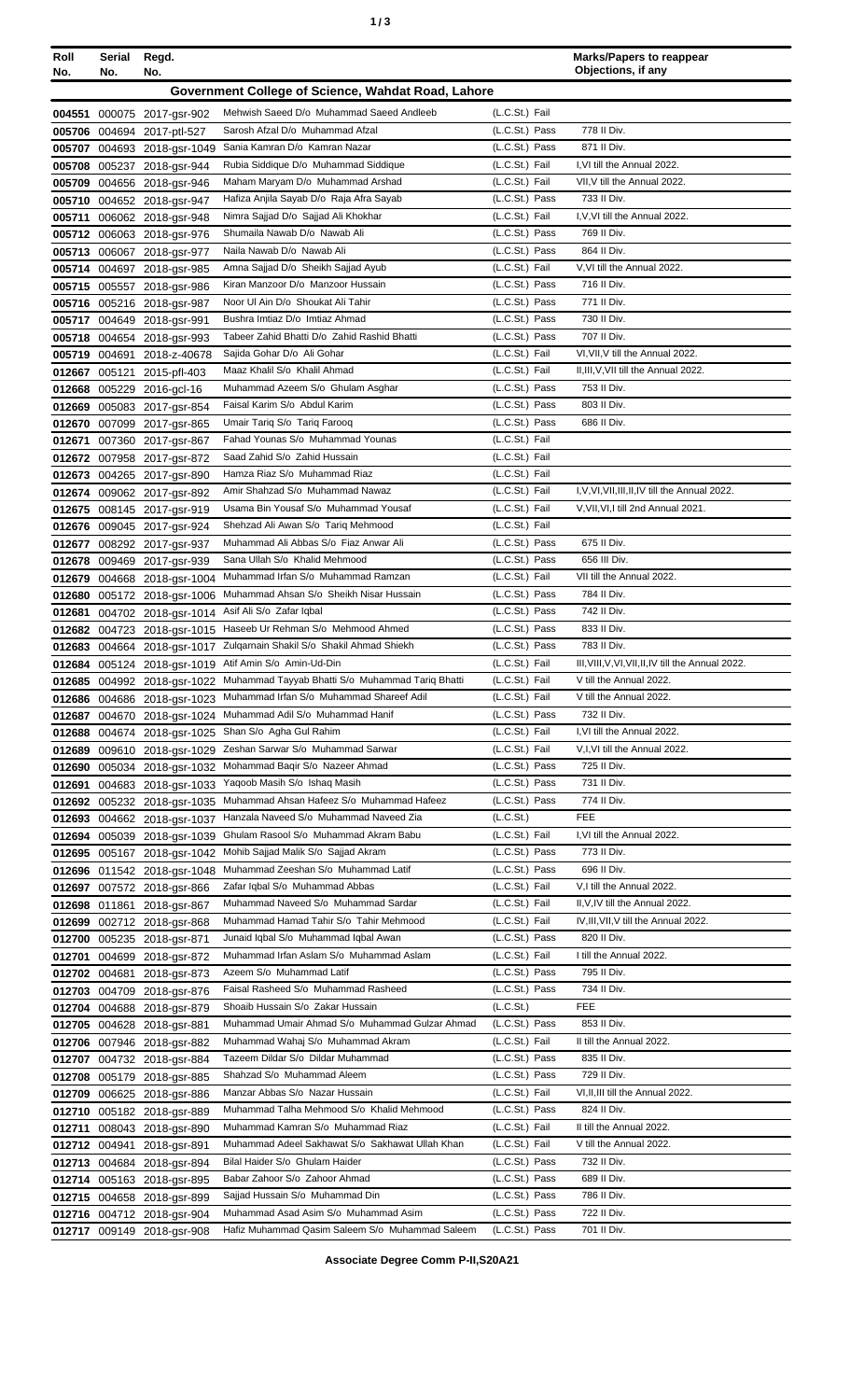|  |  | ×<br>×<br>۰, |
|--|--|--------------|
|--|--|--------------|

| Roll   | Serial | Regd.                                                      |                                                                                                                             |                                  |              | <b>Marks/Papers to reappear</b><br>Objections, if any           |
|--------|--------|------------------------------------------------------------|-----------------------------------------------------------------------------------------------------------------------------|----------------------------------|--------------|-----------------------------------------------------------------|
| No.    | No.    | No.                                                        |                                                                                                                             |                                  |              |                                                                 |
|        |        |                                                            | Government College of Science, Wahdat Road, Lahore                                                                          |                                  |              |                                                                 |
|        |        | 012718 004661 2018-gsr-910                                 | Ahsan Ali S/o Nazir Ahmad                                                                                                   | (L.C.St.) Pass                   |              | 834 II Div.                                                     |
|        |        | 012719 004676 2018-gsr-911                                 | Syed Ali Moeen Ur Rehman S/o Syed Attiq Ur Rehman<br>Gillani                                                                | (L.C.St.) Pass                   |              | 749 II Div.                                                     |
|        |        | 012720 004679 2018-gsr-913                                 | Usama Zahid S/o Zahid Mehmood                                                                                               | (L.C.St.) Pass                   |              | 680 II Div.                                                     |
|        |        | 012721 004706 2018-gsr-914                                 | Muhammad Usman Hanif S/o Muhammad Hanif                                                                                     | (L.C.St.) Fail                   |              | VI till the Annual 2022.                                        |
|        |        | 012722 005043 2018-gsr-915                                 | Hafiz Farhan S/o Muhammad Siddique                                                                                          | (L.C.St.) Pass                   |              | 837 II Div.                                                     |
|        |        | 012723 005149 2018-gsr-916                                 | Ikrash S/o Muhammad Ilyas                                                                                                   | (L.C.St.) Pass                   |              | 799 II Div.                                                     |
|        |        | 012724 004660 2018-gsr-919                                 | Hafeez-Ullah S/o Nasrullah Khan                                                                                             | (L.C.St.) Pass                   |              | 736 II Div.                                                     |
|        |        | 012725 005605 2018-gsr-923                                 | Ghufran Ali S/o Muhammad Ashraf                                                                                             | (L.C.St.) Pass                   |              | 842 II Div.                                                     |
| 012726 |        | 007633 2018-gsr-924                                        | Muhammad Shahzad S/o Manzoor                                                                                                | (L.C.St.) Fail                   |              | II till the Annual 2022.                                        |
|        |        | 012727 004961 2018-gsr-926                                 | Muhammad Ali Ul Haq Asad S/o Misbah Ul Haq Saim                                                                             | (L.C.St.) Pass                   |              | 891 II Div.                                                     |
| 012728 |        | 009153 2018-gsr-930                                        | Zain S/o Zulfigar Ali                                                                                                       | (L.C.St.) Fail                   |              | V till the Annual 2022.                                         |
|        |        | 012729 011787 2018-gsr-932                                 | Muhammad Junaid S/o Abdul Rehman                                                                                            | (L.C.St.) Pass                   |              | 758 II Div.                                                     |
|        |        | 012730 005231 2018-gsr-935                                 | Harris Bin Imran S/o Imran Mubarik                                                                                          | (L.C.St.) Pass                   |              | 720 II Div.                                                     |
|        |        | 012731 012957 2018-gsr-937                                 | Abdullah Irshad S/o Irshad Ahmad                                                                                            | (L.C.St.) Pass                   |              | 790 II Div.<br>741 II Div.                                      |
|        |        | 012732 004625 2018-gsr-951                                 | Ansar Ali S/o Akbar Ali<br>Adeel Ahmad S/o Jamil Ahmad                                                                      | (L.C.St.) Pass                   |              | 802 II Div.                                                     |
|        |        | 012733 005240 2018-gsr-953                                 | Danish Yamin S/o Mohammad Yamin                                                                                             | (L.C.St.) Pass<br>(L.C.St.) Pass |              | 786 II Div.                                                     |
|        |        | 012734 004710 2018-gsr-955<br>012735 005204 2018-gsr-960   | Muhammad Usman S/o Muhammad Yousaf                                                                                          | (L.C.St.) Pass                   |              | 738 II Div.                                                     |
|        |        | 012736 004952 2018-gsr-962                                 | Muhammad Hassan S/o Qasim Ali                                                                                               | (L.C.St.) Fail                   |              | V, IV till the Annual 2022.                                     |
|        |        | 012737 004701 2018-gsr-963                                 | Hamza Arif S/o Rana Arif                                                                                                    | (L.C.St.) Pass                   |              | 881 II Div.                                                     |
|        |        | 012738 004700 2018-gsr-964                                 | Agha Farhan Ali S/o Muhammad Ashraf                                                                                         | (L.C.St.) Fail                   |              | I till the Annual 2022.                                         |
|        |        | 012739 004630 2018-gsr-969                                 | Faisal Raza S/o Abdul Razzaq                                                                                                | (L.C.St.) Fail                   |              | II,I till the Annual 2022.                                      |
|        |        | 012740 010497 2018-gsr-972                                 | Muhammad Awais Subhani S/o Hafeez Ur Rehman                                                                                 | (L.C.St.) Fail                   |              |                                                                 |
| 012741 |        | 002722 2018-gsr-975                                        | Muhammad Huzaifa S/o Abdul Hafeez                                                                                           | (L.C.St.) Pass                   |              | 792 II Div.                                                     |
|        |        | 012742 005088 2018-gsr-999                                 | Waleed Ahmed S/o Abdul Waheed                                                                                               | (L.C.St.) Pass                   |              | 693 II Div.                                                     |
|        |        | 012743 004889 2018-gsr-1045                                | Muhammad Huzaifa Khan S/o Mahmood Ahmed Khan                                                                                | (L.C.St.) Fail                   |              | V, VII, VI, II, I, IV till 2nd Annual 2022.                     |
|        |        | 012744 062359 2019-gsr-1143                                | Ahmad Raza S/o Ghulam Nabi                                                                                                  |                                  | Fail         | V till 2nd Annual 2022.                                         |
|        |        | 012745 062411 2019-gsr-1144                                | Muhammad Hassan Khan S/o Abdul Raees Khan                                                                                   |                                  | Absent       |                                                                 |
|        |        |                                                            | 012746 062407 2019-gsr-1145 Abdul Rehman S/o Abdul Khaliq                                                                   |                                  | Absent       |                                                                 |
|        |        | 012747 062360 2019-gsr-1147                                | Nageeb Ur Rehman S/o Habib Ur Rehman                                                                                        |                                  | Fail         | VII till 2nd Annual 2022.                                       |
|        |        |                                                            | 012748 062361 2019-gsr-1148 Talha Ishtiaq S/o Ishtiaq Ahmad                                                                 |                                  | Pass         | 744 II Div.                                                     |
|        |        |                                                            | 012749 062362 2019-gsr-1149 Zeeshan Saeed S/o Saeed Ahmad                                                                   |                                  |              | FEE PRV. PART                                                   |
|        |        |                                                            | 012750 062398 2019-gsr-1150 Nadeem Ashraf S/o Ashraf Ali Goraya                                                             |                                  | Fail         | VI, VII, V till 2nd Annual 2022.                                |
|        |        |                                                            | 012751 062363 2019-gsr-1152 Atta Ul Mustafa S/o Iftikhar Ahmad Siddiqui<br>Muhammad Allian Siddiqui S/o Abdul Rauf Siddiqui |                                  | Pass<br>Fail | 900 I Div.<br>I, II, IV, VIII, VII, VI till 2nd Annual 2022.    |
|        |        | 012752 062400 2019-gsr-1153                                | Muhammad Waseem S/o Kabir Mehmood                                                                                           |                                  | Fail         | IV, I, II, VI till 2nd Annual 2022.                             |
|        |        | 012753 062414 2019-gsr-1155<br>012754 062364 2019-gsr-1156 | Mubashir Mahmood S/o Mahmood Akhtar                                                                                         |                                  | Fail         | I till 2nd Annual 2022.                                         |
|        |        | 012755 062365 2019-gsr-1159                                | Wahid Saleem S/o Muhammad Saleem                                                                                            |                                  | Fail         | V till 2nd Annual 2022.                                         |
| 012756 |        | 062399 2019-gsr-1161                                       | Saif Ullah Rizwan S/o Muhammad Rizwan                                                                                       |                                  | Pass         | 852 II Div.                                                     |
| 012757 |        |                                                            | 062366 2019-gsr-1166 Muhammad Asif S/o Mehboob Alam                                                                         |                                  | Pass         | 1030 I Div.                                                     |
| 012758 |        | 062367 2019-gsr-1170                                       | Faheem Ahmed S/o Manzoor Ahmed                                                                                              |                                  | Fail         | III till 2nd Annual 2022.                                       |
| 012759 |        | 062404 2019-gsr-1172                                       | Irfan Ali S/o Muhammad Yousaf                                                                                               |                                  | Fail         | V, IV till 2nd Annual 2022.                                     |
| 012760 |        |                                                            | 062368 2019-gsr-1174 Usama Saif S/o Saif Ullah                                                                              |                                  | Fail         | IV, VII, V till 2nd Annual 2022.                                |
| 012761 |        | 062412 2019-gsr-1175                                       | Muhammad Moaz Arshad S/o Arshad Mehmood                                                                                     |                                  |              | R.L PART-I                                                      |
|        |        | 012762 062413 2019-gsr-1181                                | Usama Hafeez S/o Hafeez Ahmed                                                                                               |                                  | Fail         | I, VIII till 2nd Annual 2022.                                   |
|        |        |                                                            | 012763 062369 2019-gsr-1182 Syed Usama Ali Shah S/o Syed Imran Ali Shah                                                     |                                  | Pass         | 845 II Div.                                                     |
|        |        | 012764 062370 2019-gsr-1183                                | Muhammad Ammar Butt S/o Muhammad Imran Butt                                                                                 |                                  | Fail         | VII, V till 2nd Annual 2022.                                    |
| 012765 | 062371 | 2019-gsr-1185                                              | Arish Ilyas S/o Ilyas Masih                                                                                                 |                                  | Fail         | V, VII, VI till 2nd Annual 2022.                                |
|        |        | 012766 062372 2019-gsr-1187                                | Abdul Rafay S/o Abdul Rasheed                                                                                               |                                  | Fail         | VI, V till 2nd Annual 2022.                                     |
| 012767 |        | 062373 2019-gsr-1190                                       | Muhammad Usman S/o Abdul Ghaffar                                                                                            |                                  | Pass<br>Fail | 748 II Div.                                                     |
| 012768 |        | 062410 2019-gsr-1191                                       | Muhammad Husnain S/o Muhammad Boota<br>Mirza Muhammad Talha Baig S/o Mirza Saleem Ahmed Baig                                |                                  | Fail         | II, VI till 2nd Annual 2022.<br>V, II, IV till 2nd Annual 2022. |
| 012769 |        | 062374 2019-gsr-1192                                       | Muhammad Mutahir Abrar S/o Muhammad Abrar Khan                                                                              |                                  | Fail         | IV, I till 2nd Annual 2022.                                     |
| 012770 |        | 062406 2019-gsr-1194                                       | Ayaz Mehmood Sayaz Mehmood Sufi S/o Mehmood Ahmed                                                                           |                                  | Fail         | VI,I, VII, V, III, II, IV till 2nd Annual 2022.                 |
| 012771 |        | 062375 2019-gsr-1195                                       | Muhammad Ayaz S/o Muhambar Khan                                                                                             |                                  | Fail         | III, VIII till 2nd Annual 2022.                                 |
| 012773 |        | 012772 062401 2019-gsr-1197<br>013020 2019-gsr-1203        | Ubaid Jamil S/o Muhammad Jamil                                                                                              | (L.C.St.) Fail                   |              | VI, VIII, VII, II till 2nd Annual 2022.                         |
| 012774 |        | 062376 2019-gsr-1205                                       | Mubashir Ahmad S/o Muhammad Sarfraz Ahmad                                                                                   |                                  | Fail         | I,IV, V, II, VII till 2nd Annual 2022.                          |
| 012775 |        | 062377 2019-gsr-1207                                       | Ghulam Shabbir Khan S/o Ghulam Mustafa                                                                                      |                                  | Fail         | V, VIII till 2nd Annual 2022.                                   |
| 012776 |        | 062378 2019-gsr-1209                                       | Muhammad Faizan Ather S/o Ather Naveed                                                                                      |                                  | Fail         | V, VII, VIII till 2nd Annual 2022.                              |
| 012777 |        |                                                            | 062379 2019-gsr-1213 Naeem Ali S/o Riaz Ahmad                                                                               |                                  | Pass         | 948 I Div.                                                      |
| 012778 |        | 062380 2019-gsr-1215                                       | Zain Ishtiaq S/o Ishtiaq Ahmad                                                                                              |                                  | Fail         | VI, IV till 2nd Annual 2022.                                    |
|        |        | 012779 062403 2019-gsr-1217                                | Zeeshan Shokat S/o Shokat Ali                                                                                               |                                  | Fail         | II, VI, VII, V, I till 2nd Annual 2022.                         |
| 012780 |        | 062415 2019-gsr-1224                                       | Rana Bilawal Ali S/o Rana Abdul Ghafar                                                                                      |                                  | Fail         | V, II, IV, VII, I, VI till 2nd Annual 2022.                     |
| 012781 |        | 062381 2019-gsr-1229                                       | Afaq S/o Ghulam Yaseen                                                                                                      |                                  |              | FEE PRV. PART                                                   |
|        |        |                                                            | 012782 062382 2019-gsr-1237 Muhammad Shehroz Ahmad S/o Rashid Mahmood                                                       |                                  | Fail         | I, V, VI, III till 2nd Annual 2022.                             |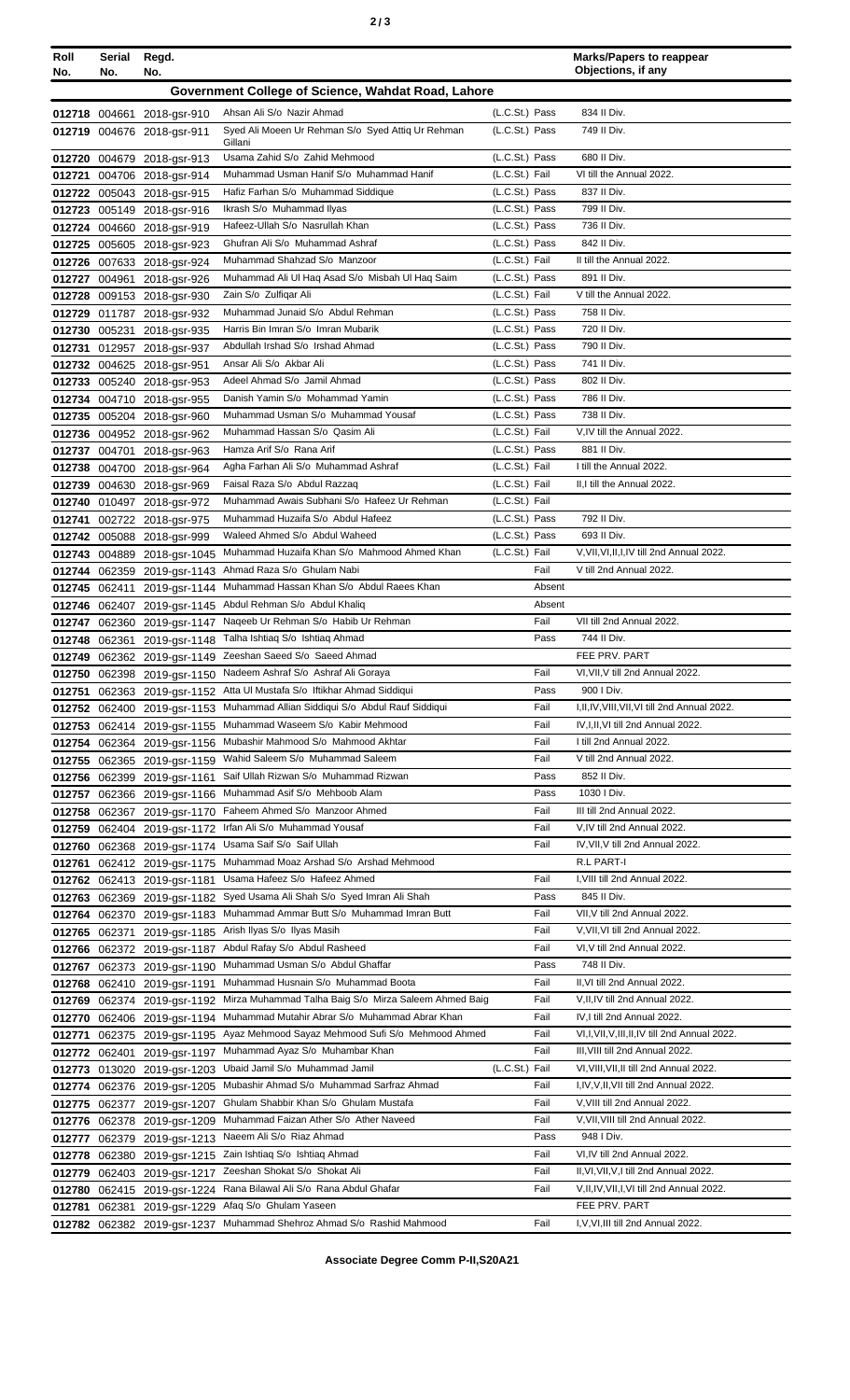| Roll<br>No. | Serial<br>No. | Regd.<br>No.                |                                                    |                  | <b>Marks/Papers to reappear</b><br>Objections, if any |
|-------------|---------------|-----------------------------|----------------------------------------------------|------------------|-------------------------------------------------------|
|             |               |                             | Government College of Science, Wahdat Road, Lahore |                  |                                                       |
| 012783      |               | 062383 2019-gsr-1240        | Moiz Idrees S/o Muhammad Idrees                    | Fail             | I till 2nd Annual 2022.                               |
| 012784      |               | 062384 2019-gsr-1253        | Muhammad Akif S/o Muhammad Latif                   |                  | FEE PRV. PART                                         |
| 012785      |               | 062385 2019-gsr-1254        | Muhammad Mohsin Bukhari S/o Syed Jaffar Hussain    | Pass             | 738 II Div.                                           |
| 012786      |               | 062386 2019-gsr-1265        | Muhammad Faheem S/o Muhammad Azam                  | Fail             | VII.II till 2nd Annual 2022.                          |
| 012787      | 062387        | 2019-gsr-1266               | Talha Shakeel S/o Muhammad Shakeel                 | Fail             | I, II, IV till 2nd Annual 2022.                       |
| 012788      |               | 062388 2019-gsr-1268        | Hafiz Muhammad Zeeshan S/o Shoukat Ali             | Fail             | I.VI till 2nd Annual 2022.                            |
| 012789      |               | 062408 2019-gsr-1270        | Rana Shahzaib Hassan S/o Imtiaz Hussain            | Fail             | III, VI till 2nd Annual 2022.                         |
| 012790      |               | 010684 2019-gsr-1276        | Muhammad Tehseen S/o Zameer Ahmed                  | (L.C.St.) Absent |                                                       |
| 012791      |               | 062389 2019-gsr-1279        | Muzamil Abbas S/o Muhammad Abbas                   | Fail             | II.VIII.VII till 2nd Annual 2022.                     |
| 012792      | 062390        | 2019-gsr-1280               | Umair Abdullah S/o Altaf Ahmad                     | Fail             | II, VI till 2nd Annual 2022.                          |
| 012793      | 062391        | 2019-gsr-1281               | Abdul Sohaib S/o Abdul Majeed                      | Fail             | II.I till 2nd Annual 2022.                            |
| 012794      |               | 062392 2019-gsr-1282        | Fahad Ahmed S/o Muhammad IIyas Mughal              | Pass             | 849 II Div.                                           |
| 012795      |               | 062402 2019-gsr-1283        | Muhammad Khizar Nawaz S/o Muhammad Nawaz           |                  | <b>R.L PART-I</b>                                     |
| 012796      |               | 062393 2019-gsr-1288        | Ahmad Awais S/o Muhammad Mansoor                   | Fail             | III. VII till 2nd Annual 2022.                        |
| 012797      |               | 062405 2019-gsr-1291        | Muhammad Afaq S/o Muhammad Afzaal                  | Fail             | V, VI, I, II till 2nd Annual 2022.                    |
| 012798      |               | 062409 2019-gsr-1293        | Ali Hamza S/o Nazir Ahmad                          | Fail             | III, VII, II, I, V, IV till 2nd Annual 2022.          |
| 012799      |               | 062394 2019-gsr-1294        | Abu Hurarah S/o Abdul Ghaffar                      | Pass             | 858 II Div.                                           |
| 012800      |               | 062395 2019-gsr-1295        | Muhammad Ali Butt S/o Amjad Munir Butt             |                  | <b>R.L PART-I</b>                                     |
| 012801      |               | 062396 2019-gsr-1296        | Muhammad Idrees Arif S/o Muhammad Arif Khan        | Pass             | 772 II Div.                                           |
|             |               | 012802 062397 2019-gsr-1298 | Wagar Abbas S/o Muhammad Aslam                     | Fail             | I.VI till 2nd Annual 2022.                            |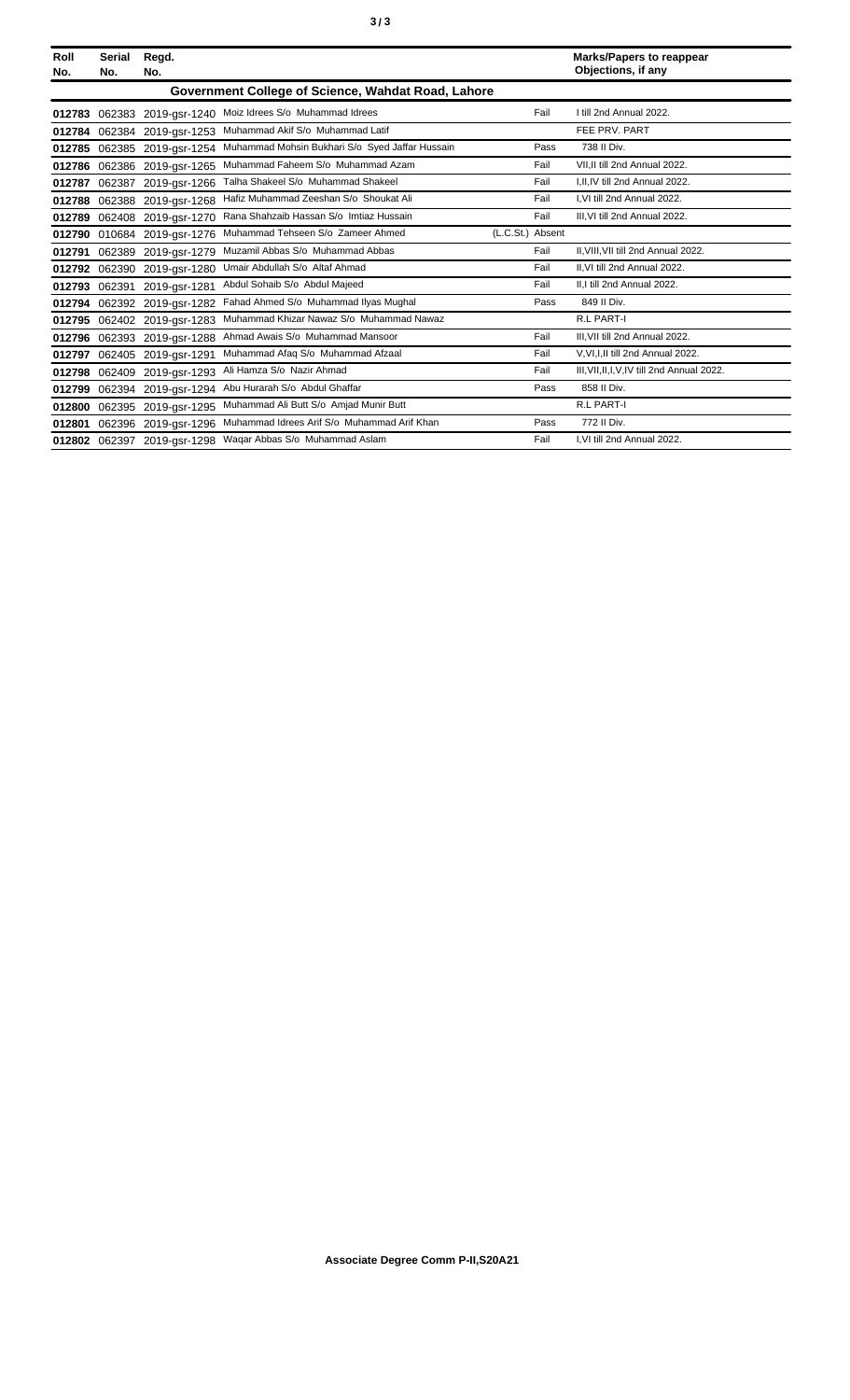| Roll<br>No. | <b>Serial</b><br>No. | Regd.<br>No.              |                                                            |                | <b>Marks/Papers to reappear</b><br>Objections, if any |
|-------------|----------------------|---------------------------|------------------------------------------------------------|----------------|-------------------------------------------------------|
|             |                      |                           | Himayat-e-Islam College for Women, New Garden Town, Lahore |                |                                                       |
|             |                      | 005724 009752 2017-hwl-85 | Aiman Usman D/o Muhammad Usman Sohail Siddigi              | (L.C.St.) Pass | 747 II Div.                                           |
|             |                      | 005725 009756 2018-hwl-60 | Rafia Qureshi D/o Israr Ul Haq Qureshi                     | (L.C.St.) Pass | 761 II Div.                                           |
|             |                      | 005726 009754 2018-hwl-61 | Agsa Khalid D/o Khalid Noor                                | (L.C.St.) Fail | I, VII, VI till the Annual 2022.                      |
| 005727      |                      | 009753 2018-hwl-64        | Fatima D/o Muhammad Saleem                                 | (L.C.St.) Pass | 767 II Div.                                           |
|             |                      | 005728 011302 2019-hwl-88 | Amna Safdar D/o Safdar Mehmood                             | (L.C.St.) Pass | 707 II Div.                                           |
| 005729      |                      | 055972 2019-hwl-90        | Aman Ihtisham D/o Muhammad Ihtisham Ali                    | Pass           | 696 II Div.                                           |
|             |                      | 005730 055973 2019-hwl-92 | Sana Mansha D/o Mansha                                     | Fail           | VII. VI till 2nd Annual 2022.                         |
| 005731      |                      | 055974 2019-hwl-96        | Sadia Siddique D/o Muhammad Siddique                       | Fail           | VI till 2nd Annual 2022.                              |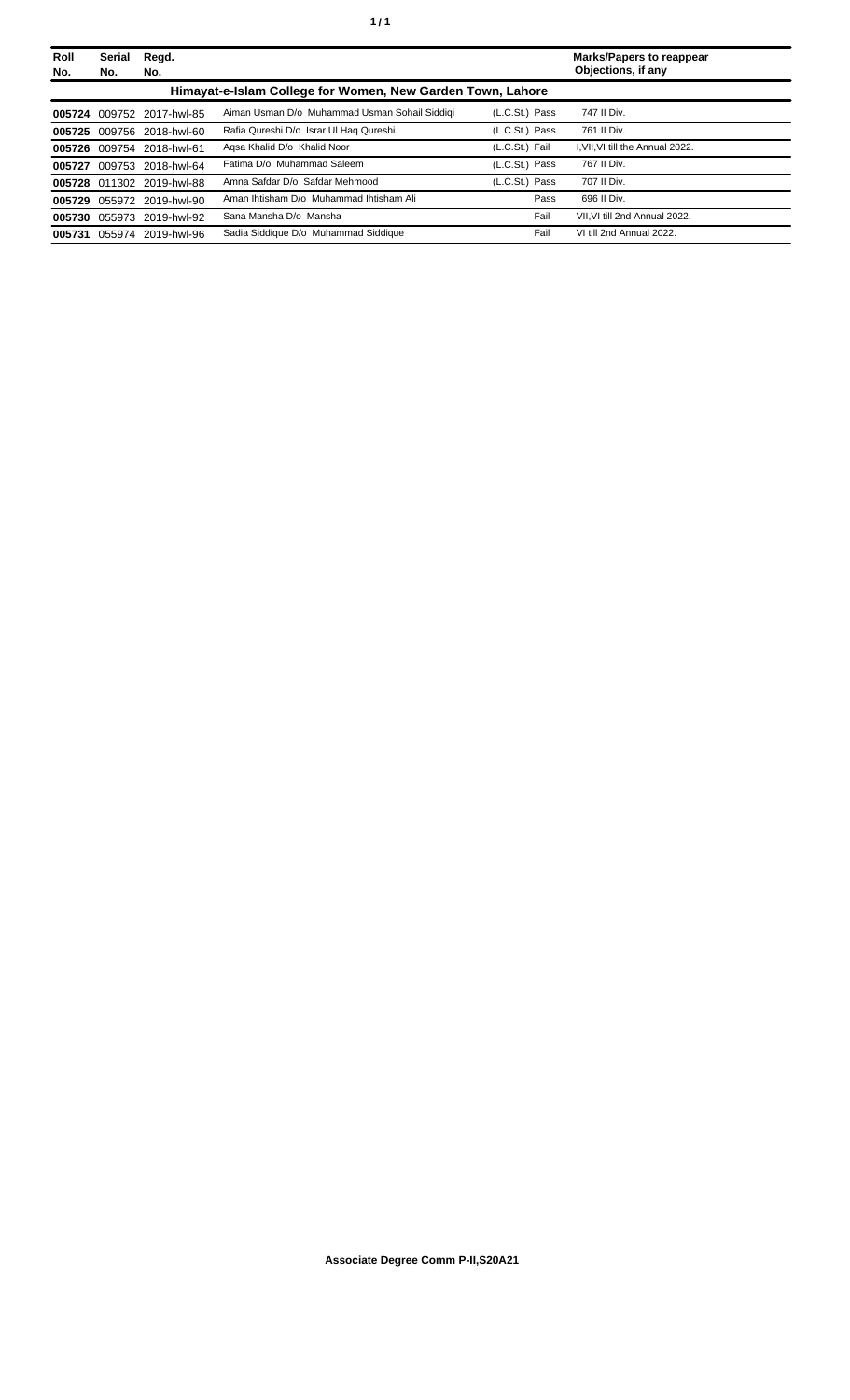| Roll<br>No. | <b>Serial</b><br>No. | Regd.<br>No.              |                                                        |                | <b>Marks/Papers to reappear</b><br>Objections, if any |
|-------------|----------------------|---------------------------|--------------------------------------------------------|----------------|-------------------------------------------------------|
|             |                      |                           | Himayat-e-Islam College for Women, Multan Road, Lahore |                |                                                       |
|             |                      | 005732 010682 2017-hiw-68 | Fatima Qureshi D/o Mushtaq Ali Qureshi                 | (L.C.St.) Pass | 765 II Div.                                           |
|             |                      | 005733 000624 2018-hiw-46 | Sadaf Bibi D/o Muhammad Jalees                         | (L.C.St.) Fail | I, VI till the Annual 2022.                           |
|             |                      | 005734 000623 2018-hiw-51 | Ayesha Ijaz D/o Ijaz Nazir                             | (L.C.St.) Pass | 881 II Div.                                           |
|             |                      | 005735 055928 2019-hiw-49 | Shakila Kousar D/o Allah Rakha                         | Pass           | 937   Div.                                            |
|             |                      | 005736 055929 2019-hiw-50 | Mahjabeen Shahzad D/o Shahzad Gul                      | Pass           | 865 II Div.                                           |
| 005737      |                      | 055922 2019-hiw-51        | Irsa Zafar D/o Zafar U Din                             | Fail           | V.VII till 2nd Annual 2022.                           |
|             |                      | 005738 055923 2019-hiw-52 | Jawaria D/o Abdul Ghaffar                              | Pass           | 737 II Div.                                           |
| 005739      |                      | 055924 2019-hiw-56        | Arshia Iftikhar D/o Iftikhar Ahmad                     | Fail           | V till 2nd Annual 2022.                               |
|             |                      | 005740 055925 2019-hiw-57 | Faiza Hameed D/o Abdul Hameed                          | Pass           | 997   Div.                                            |
|             |                      | 005741 055926 2019-hiw-58 | Fatima D/o Muhammad Rasheed                            | Pass           | 914   Div.                                            |
|             | 005742 055927        | 2019-hiw-59               | Arooj D/o Muhammad Bashir                              | Fail           | III till 2nd Annual 2022.                             |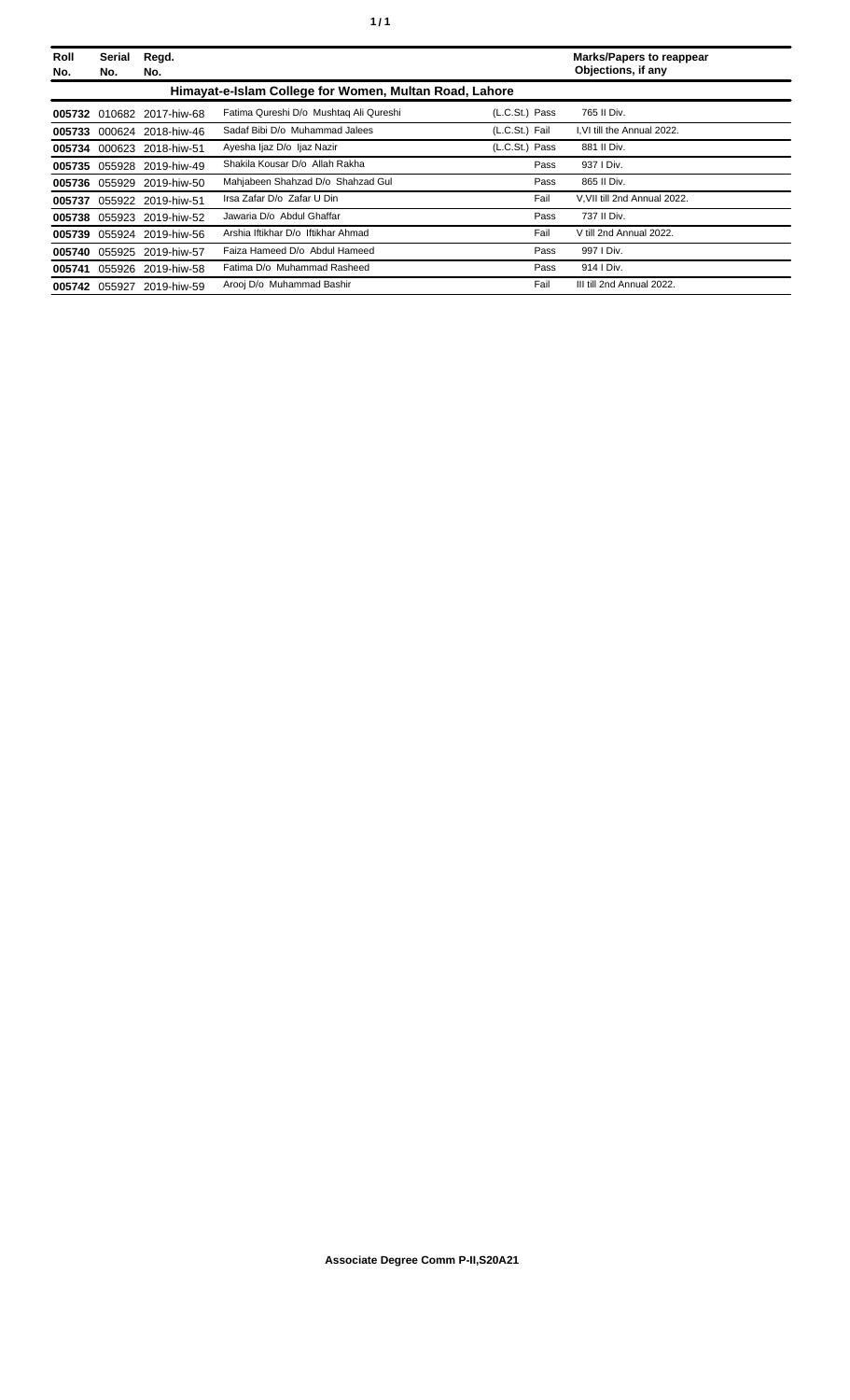| Roll<br>No. | Serial<br>No. | Regd.<br>No.       |                                          |                | <b>Marks/Papers to reappear</b><br>Objections, if any |
|-------------|---------------|--------------------|------------------------------------------|----------------|-------------------------------------------------------|
|             |               |                    | Ikhwan Science College, Barki, Lahore    |                |                                                       |
| 005743      | 070897        | 2018-cb-85         | Asma Shehzadi D/o Muhammad Tayyab        | Fail           | V, IV, III, I till 2nd Annual 2022.                   |
| 005744      |               | 070893 2019-ibl-70 | Mugadas Amugadas Anwar D/o Anwar Hussain | Pass           | 741 II Div.                                           |
| 005745      |               | 070894 2019-ibl-71 | Iram Arshad D/o Muhammad Ashad           | Pass           | 861 II Div.                                           |
| 005746      | 070901        | 2019-ibl-72        | Komal Naeem D/o Naeem Shakir             | Fail           | III, I, V, VI, VII, II till 2nd Annual 2022.          |
| 005747      |               | 070895 2019-ibl-74 | Eisha Khalid D/o Khalid Latif            | Pass           | 951   Div.                                            |
| 011777      |               | 005016 2018-ibl-42 | Faisal Yaseen S/o Muhammad Yaseen        | (L.C.St.) Pass | 793 II Div.                                           |
| 011778      |               | 008179 2018-ibl-43 | Asad Ali S/o Tariq Javed                 | (L.C.St.) Fail | IV, II, VI till the Annual 2022.                      |
| 011779      |               | 003092 2018-ibl-44 | Muhammad Ameer Hamza S/o Muhammad Amin   | (L.C.St.) Fail | II till the Annual 2022.                              |
| 011780      | 003347        | 2018-ibl-46        | Muhammad Saeed S/o Khursheed Ahmad       | (L.C.St.)      | <b>FAIL PREVIOUS PART</b>                             |
| 011781      | 003088        | 2018-ibl-47        | Irfan Ali S/o Taaj Din                   | (L.C.St.) Pass | 796 II Div.                                           |
| 011782      | 007808        | 2018-ibl-48        | Ameen Ali Liagat S/o Liagat Ali          | (L.C.St.) Pass | 763 II Div.                                           |
| 011783      | 070899        | 2019-ibl-62        | Muhammad Ajmal S/o Ghulam Rasool         | Pass           | 820 II Div.                                           |
| 011784      |               | 070900 2019-ibl-64 | Muhammad Bilal S/o Muhammad Rasheed      | Pass           | 849 II Div.                                           |
| 011785      |               | 070898 2019-ibl-67 | Khurram Sarfraz S/o Muhammad Sarfraz     | Fail           |                                                       |
| 019021      |               | 070896 2019-ibl-69 | Kausar Bibi D/o Abdul Aziz               | Fail           | I, IV, VI till 2nd Annual 2022.                       |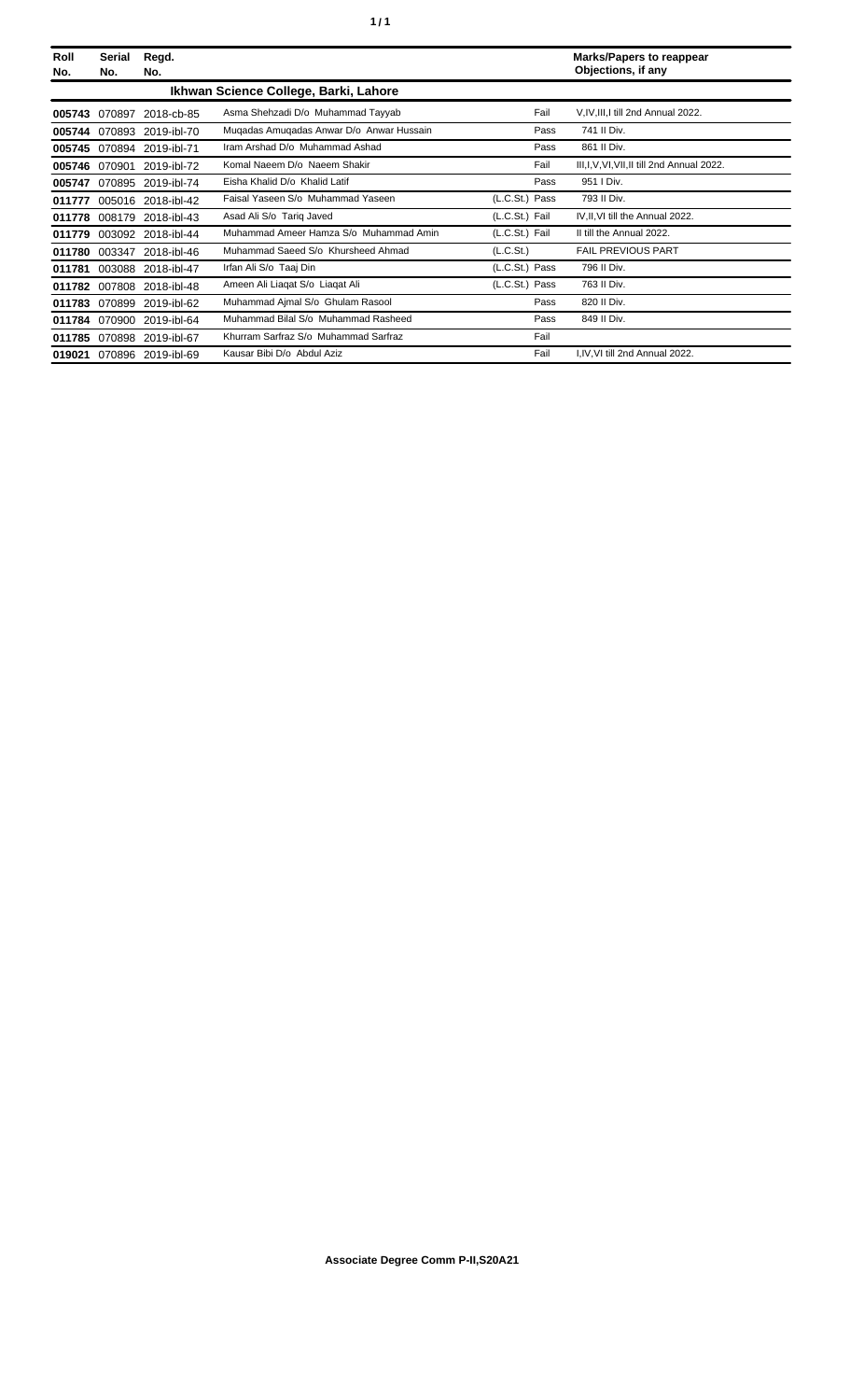| ٠ | ٠ |
|---|---|
|   |   |

| Roll<br>No. | Serial<br>No. | Regd.<br>No.              |                                                                  |                | <b>Marks/Papers to reappear</b><br>Objections, if any |
|-------------|---------------|---------------------------|------------------------------------------------------------------|----------------|-------------------------------------------------------|
|             |               |                           | Concordia College, 29-E, Academy Road, Walton Road, Lahore Cantt |                |                                                       |
|             |               | 004870 047973 2019-ilm-15 | Anam Shahzadi D/o Abd Ul Rehman                                  | Pass           | 813 II Div.                                           |
|             |               | 005748 012975 2018-ilm-11 | Amna Asif D/o Asif Bukhtiar Pirzada                              | (L.C.St.) Pass | 781 II Div.                                           |
|             |               | 005749 012992 2018-ilm-12 | Ayesha Pervaiz D/o Muhammad Pervaiz                              | (L.C.St.) Pass | 900   Div.                                            |
|             |               | 005750 012973 2018-ilm-13 | Kubra Kamran D/o Kamran Hussnain                                 | (L.C.St.) Pass | 778 II Div.                                           |
|             |               | 005751 012979 2018-ilm-22 | Gul Kanwal D/o Muhammad Riaz                                     | (L.C.St.) Pass | 642 III Div.                                          |
|             |               | 005752 002975 2018-ilm-9  | Zainab Zahid Butt D/o Muhammad Zahid Akhter Butt                 | (L.C.St.) Pass | 875 II Div.                                           |
|             |               | 005753 047972 2019-ilm-1  | Irsa Tubassum D/o Azhar Mehmood Tubassum                         | Pass           | 787 II Div.                                           |
|             |               | 005754 047974 2019-ilm-16 | Hajra Noor D/o Muhammad Younas                                   | Fail           | III.VI till 2nd Annual 2022.                          |
|             |               | 005755 047975 2019-ilm-17 | Iman Ahmad D/o Tanveer Ahmad                                     | Fail           | VI, V till 2nd Annual 2022.                           |
|             |               | 005756 047976 2019-ilm-18 | Aqsa Shahzadi D/o Abd Ul Rehman                                  | Fail           | II, VI till 2nd Annual 2022.                          |
|             |               | 005757 047967 2019-ilm-24 | Hafsa Tariq D/o Tariq Amin                                       | Absent         |                                                       |
|             |               | 005758 047965 2019-ilm-28 | Riza Javed D/o Muhammad Javed                                    | Pass           | 781 II Div.                                           |
|             |               | 005759 047977 2019-ilm-37 | Uzma Yaqoob D/o Mirza Muhammad Yaqoob                            | Fail           | V, VII, IV, VI, II till 2nd Annual 2022.              |
|             |               | 005760 047978 2019-ilm-38 | Menal D/o Zulfigar Ali                                           | Fail           | II, V, VI till 2nd Annual 2022.                       |
|             |               | 005761 047979 2019-ilm-39 | Maria Safdar D/o Safdar Ali                                      | Fail           | V, VI till 2nd Annual 2022.                           |
|             |               | 005762 047980 2019-ilm-40 | Sawera Shehzadi D/o Sada Hussain                                 | Fail           | VI till 2nd Annual 2022.                              |
|             |               | 005763 047981 2019-ilm-44 | Asma Aslam D/o Muhammad Aslam                                    | Pass           | 864 II Div.                                           |
|             |               | 005764 047970 2019-ilm-46 | Maryam D/o Ghulam Hussain                                        | Pass           | 833 II Div.                                           |
|             |               | 005765 047969 2019-ilm-47 | Rabia Hussain D/o Muhammad Hussain                               |                | R.L PART-I                                            |
|             |               | 005766 047968 2019-ilm-53 | Lubna Sarwar D/o Muhammad Sarwar                                 | Fail           | I, III, VI till 2nd Annual 2022.                      |
|             |               | 011171 047982 2019-ilm-20 | Usama Ali Nawaz S/o Muhammad Nawaz                               | Fail           | III, VI, II, IV, V, VII, VIII till 2nd Annual 2022.   |
|             |               | 011625 002972 2017-ilm-39 | Haroon Saleem S/o Saleem Masih                                   | (L.C.St.) Pass | 730 II Div.                                           |
|             |               | 011626 002984 2018-ilm-23 | Muhammad Salman Shahid S/o Shahid Sultan Adil                    | (L.C.St.) Pass | 764 II Div.                                           |
|             |               | 011627 002981 2018-ilm-24 | Syed Shahzeb Ali S/o Syed Rashid Ali                             | (L.C.St.) Pass | 755 II Div.                                           |
|             |               | 011628 002978 2018-ilm-25 | Muhammad Talha Nazir S/o Nazir Ahmad                             | (L.C.St.) Fail | VI till the Annual 2022.                              |
|             |               | 011629 003658 2018-ilm-26 | Zohaib Tahir S/o Mohammad Tahir Sheikh                           | (L.C.St.) Pass | 787 II Div.                                           |
|             |               | 011630 002967 2018-ilm-57 | Muhammad Huzaifa S/o Shams-UI-Islam                              | (L.C.St.) Fail | IV till the Annual 2022.                              |
|             |               | 011631 002969 2018-ilm-58 | Shahzad Ali S/o Shahid Mahmood                                   | (L.C.St.) Pass | 822 II Div.                                           |
|             | 011632 002991 | 2018-ilm-6                | Aneeg Kamran S/o Kamran Malik                                    | (L.C.St.) Fail | VII, VI till the Annual 2022.                         |
|             |               | 011633 047966 2019-ilm-23 | M. Fahad Shafqat Bhatti S/o Shafqat Ali Tariq                    | Fail           | IV, II, VII, V, VI, III till 2nd Annual 2022.         |
|             |               | 011634 047971 2019-ilm-52 | Muhammad Arsalan S/o Maqsood Ahmad                               | Fail           | IV, VI, V, VII till 2nd Annual 2022.                  |
|             |               | 018890 085865 2016-ilm-49 | Tayyab S/o Muhammad Ikram                                        | (L.C.St.) Fail | I, V, VI, VII, VIII, III, IV till 2nd Annual 2022.    |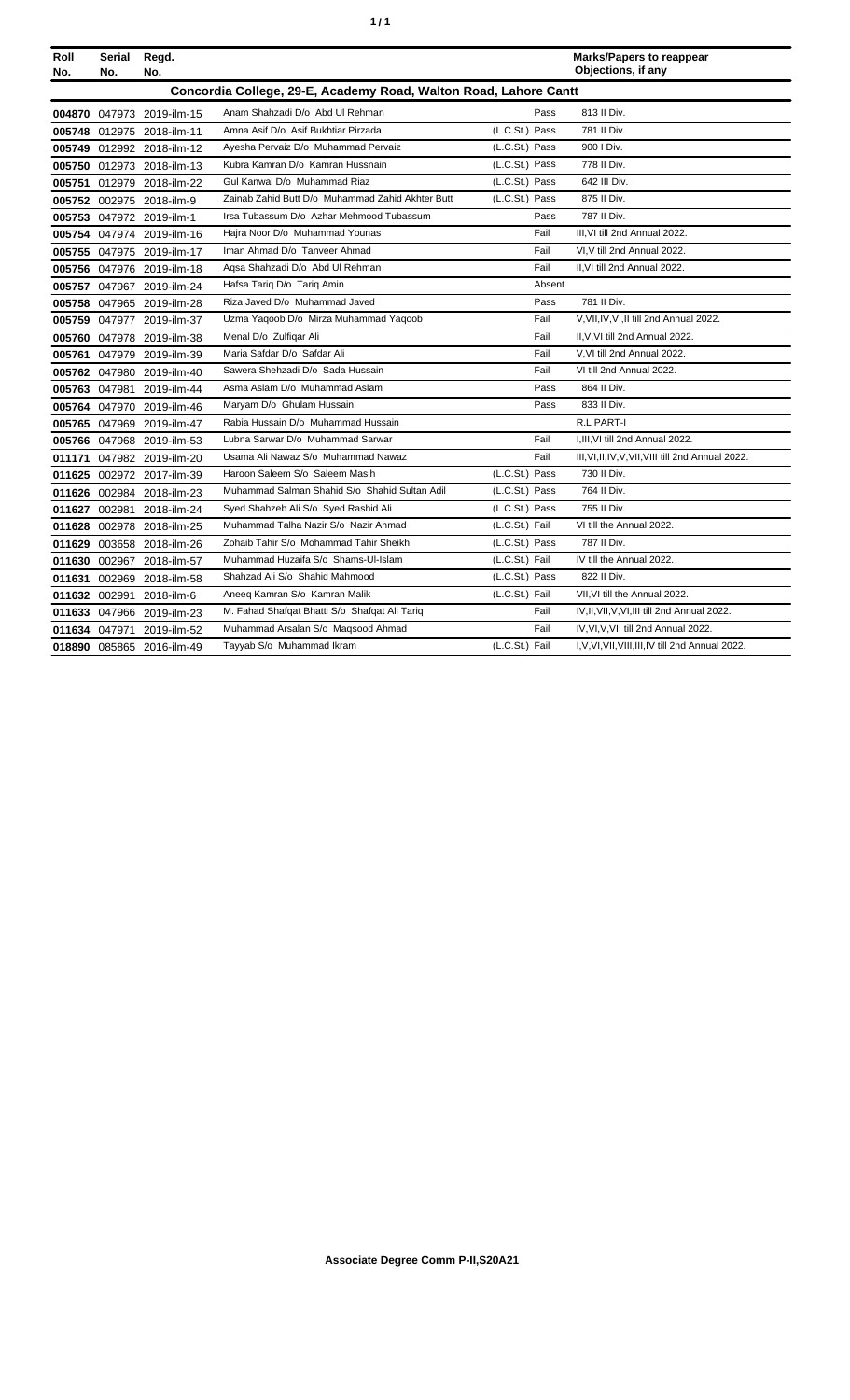| ٠ |  |
|---|--|
|---|--|

| Roll<br>No. | Serial Regd.<br>No. | No.                                                      |                                                                              |                                    | <b>Marks/Papers to reappear</b><br>Objections, if any                                        |
|-------------|---------------------|----------------------------------------------------------|------------------------------------------------------------------------------|------------------------------------|----------------------------------------------------------------------------------------------|
|             |                     |                                                          |                                                                              |                                    |                                                                                              |
|             |                     |                                                          | Government Islamia College, Railway Road, Lahore                             |                                    |                                                                                              |
|             |                     | 005767 085021 2018-irl-219                               | Amna Ishtiaq D/o Muhammad Ishtiaq<br>Iram Aftab D/o Aftab Ahmad              | (L.C.St.) Pass<br>(L.C.St.) Pass   | 826 II Div.<br>767 II Div.                                                                   |
|             |                     | 005768 085017 2018-irl-226<br>005769 085018 2018-irl-227 | Noor Fatima D/o Tahir Iqbal                                                  | (L.C.St.) Pass                     | 780 II Div.                                                                                  |
|             |                     | 005770 085019 2018-irl-228                               | Rameen Zeeshan D/o Zeeshan Magbool                                           | (L.C.St.) Pass                     | 756 II Div.                                                                                  |
|             |                     | 005771 085020 2018-irl-318                               | Arooj D/o Muhammad Akbar                                                     | (L.C.St.) Pass                     | 752 II Div.                                                                                  |
|             |                     | 005772 044514 2019-irl-226                               | Qandeel D/o Muhammad Akram                                                   | Fail                               | V till 2nd Annual 2022.                                                                      |
|             |                     | 005773 044515 2019-irl-227                               | Aiza D/o Muhammad Akram                                                      | Pass                               | 994   Div.                                                                                   |
|             |                     | 005774 044516 2019-irl-228                               | Esha D/o Muhammad Shafiq                                                     | Pass                               | 873 II Div.                                                                                  |
|             |                     | 005775 044517 2019-irl-229                               | Agsa Mahmood D/o Mahmood Ahmed Butt                                          | Fail                               | I, III, VI, II, VII till 2nd Annual 2022.                                                    |
|             |                     | 005776 044518 2019-irl-230                               | Agsa Waseem D/o Waseem Amin                                                  |                                    | FEE PRV. PART                                                                                |
|             |                     | 005777 044519 2019-irl-231                               | Igra Mugadas Javed D/o Muhammad Javed Ahmad                                  | Fail                               | V, II, I, VI, III till 2nd Annual 2022.                                                      |
|             |                     | 005778 044564 2019-irl-232                               | Javeria Parveen D/o Muhammad Ali<br>Farah Khurram Khan D/o Muhammad Khurram  | Fail<br>Fail                       | II, III, VI, VII, V, I, IV till 2nd Annual 2022.<br>II, I, IV, VII, VI till 2nd Annual 2022. |
|             |                     | 005779 044520 2019-irl-233<br>005780 044521 2019-irl-234 | Nida Munir D/o Munir Hassan                                                  | Fail                               | II till 2nd Annual 2022.                                                                     |
|             |                     | 005781 044522 2019-irl-235                               | Maryam Allah Rakha D/o Allah Rakha                                           | Fail                               | I, III, VII, VIII, IV, VI till 2nd Annual 2022.                                              |
|             |                     | 005782 044534 2019-irl-271                               | Zoya Khalid D/o Muhammad Khalid                                              | Pass                               | 707 II Div.                                                                                  |
|             |                     | 005783 044536 2019-irl-296                               | Arisha Farooq D/o Muhammad Farooq                                            | Fail                               | V.VI till 2nd Annual 2022.                                                                   |
|             |                     | 005784 044537 2019-irl-311                               | Minahil Amir D/o Amir Hameed                                                 | Pass                               | 843 II Div.                                                                                  |
|             |                     | 005785 044538 2019-irl-313                               | Marhama Naveed D/o Muhammad Naveed Ameen Butt                                | Absent                             |                                                                                              |
|             |                     | 008629 044535 2019-irl-272                               | Minahil Mustafa D/o Ghulam Mustafa                                           | Fail                               | III, V till 2nd Annual 2022.                                                                 |
|             |                     | 012333 001752 2015-irl-434                               | Mubashir Farooq S/o Muhammad Farooq                                          | (L.C.St.) Pass                     | 722 II Div.                                                                                  |
|             |                     | 012334 003301 2015-irl-566                               | Bilal Mughees S/o Abdul Mughees                                              | (L.C.St.) Fail                     |                                                                                              |
|             |                     | 012335 003443 2016-irl-444                               | Hafiz Abdul Rehman Masood S/o Masood Afzal<br>Zahid Hussain S/o Abdul Majeed | (L.C.St.) Fail<br>(L.C.St.) Absent | V till the Annual 2022.                                                                      |
|             |                     | 012336 012051 2016-irl-503<br>012337 085038 2017-irl-272 | Azmeer Asif S/o Asif Javed                                                   | (L.C.St.) Fail                     |                                                                                              |
|             |                     | 012338 085039 2017-irl-274                               | Hassan Magsood S/o Muhammad Magsood                                          | (L.C.St.)                          | <b>UMC</b>                                                                                   |
|             |                     | 012339 085022 2017-irl-296                               | Khurram Altaf S/o Muhammad Altaf                                             | (L.C.St.) Pass                     | 734 II Div.                                                                                  |
|             |                     | 012340 002685 2017-irl-311                               | Hamza Humayun S/o Humayun Ayub                                               | (L.C.St.) Fail                     |                                                                                              |
|             |                     | 012341 000188 2017-irl-314                               | Hanif Javaid Bhatti S/o Javaid Iqbal                                         | (L.C.St.) Fail                     |                                                                                              |
|             |                     | 012342 085029 2017-irl-332                               | Muhammad Zammar Shakil S/o Shakil Azmat Malik                                | (L.C.St.) Fail                     |                                                                                              |
|             |                     | 012343 085031 2017-irl-339                               | Ameer Moazzam S/o Aurang Zaib Alamgeer                                       | (L.C.St.) Pass                     | 751 II Div.                                                                                  |
|             |                     | 012344 003516 2017-irl-349                               | Jahanzaib Javed S/o Javed Iqbal                                              | (L.C.St.) Pass                     | 675 II Div.                                                                                  |
|             |                     | 012345 085033 2017-z-64896                               | Mohsin Ali S/o Bahar Ali                                                     | (L.C.St.) Fail                     |                                                                                              |
|             |                     | 012346 044548 2018-irl-221                               | Usama Siddiq S/o Muhammad Siddiq<br>Ali Raza S/o Muhammad Latif              | Fail<br>(L.C.St.) Pass             | V, IV, VI, I till 2nd Annual 2022.<br>758 II Div.                                            |
|             |                     | 012347 085042 2018-irl-223<br>012348 085023 2018-irl-233 | Muhammad Faizan S/o Amir Hameed                                              | (L.C.St.) Fail                     | VI till the Annual 2022.                                                                     |
|             |                     | 012349 000151 2018-irl-235                               | Ather Ali Shahzad S/o Muhammad Shahzad                                       | (L.C.St.) Fail                     | IV till the Annual 2022.                                                                     |
|             |                     | 012350 009228 2018-irl-237                               | Muhammad Abdullah S/o Muhammad Idrees                                        | (L.C.St.) Fail                     | I,IV till the Annual 2022.                                                                   |
|             |                     | 012351 085024 2018-irl-239                               | Muhammad Yasir S/o Khalid Hussain                                            | (L.C.St.) Pass                     | 708 II Div.                                                                                  |
|             |                     | 012352 000733 2018-irl-240                               | Samir S/o Amar Khokhar                                                       | (L.C.St.) Pass                     | 652 III Div.                                                                                 |
|             |                     | 012353 009295 2018-irl-241                               | Muhammad Asad S/o Ghulam Sarwar                                              | (L.C.St.) Fail                     | I till the Annual 2022.                                                                      |
|             |                     | 012354 085025 2018-irl-246                               | Armughan Tahir S/o Tahir Hanif                                               | (L.C.St.) Pass                     | 852 II Div.                                                                                  |
|             |                     | 012355 009238 2018-irl-257                               | Waqar Ali S/o Zulfiqar Ali                                                   | (L.C.St.) Pass                     | 712 II Div.                                                                                  |
|             |                     | 012356 007859 2018-irl-258                               | Naeem Khan S/o Shamshoo Khaliq                                               | (L.C.St.) Fail                     | VI till the Annual 2022.                                                                     |
|             |                     | 012357 085026 2018-irl-261                               | Sadaqat Ali S/o Muhammad Ibrahim<br>Zafar-Ul-Rehman S/o Ijaz-Ul-Rehman       | (L.C.St.) Fail<br>(L.C.St.) Pass   | IV till the Annual 2022.<br>757 II Div.                                                      |
|             |                     | 012358 000268 2018-irl-263<br>012359 085027 2018-irl-264 | Sultan S/o Muhammad Saleem                                                   | (L.C.St.) Fail                     | III, I, II, IV till the Annual 2022.                                                         |
|             |                     | 012360 085028 2018-irl-265                               | Muhammad Feyzan S/o Muhammad Akbar                                           | (L.C.St.) Pass                     | 844 II Div.                                                                                  |
|             |                     | 012361 007794 2018-irl-272                               | Muhammad Arslan Zafar S/o Muhammad Zafar                                     | (L.C.St.) Fail                     | IV till the Annual 2022.                                                                     |
|             |                     | 012362 085030 2018-irl-276                               | Atif S/o Abid Nazeer                                                         | (L.C.St.) Pass                     | 855 II Div.                                                                                  |
|             |                     | 012363 003312 2018-irl-281                               | Rauf Ahmad S/o Sarfaraz Ahmad                                                | (L.C.St.) Fail                     | I, II, V till the Annual 2022.                                                               |
|             |                     | 012364 085040 2018-irl-287                               | Zeeshan Mushtaq S/o Mushtaq Ahmad                                            | (L.C.St.) Fail                     | VII till the Annual 2022.                                                                    |
|             |                     | 012365 008118 2018-irl-289                               | Muhammad Tahir Shoaib S/o Muhammad Shoaib Qureshi                            | (L.C.St.) Fail                     | II, V, VIII, IV till the Annual 2022.                                                        |
|             |                     | 012366 008302 2018-irl-292                               | Muhammad Dawood Tariq S/o Muhammad Tariq                                     | (L.C.St.) Fail                     | V, IV, VII, II till the Annual 2022.                                                         |
|             |                     | 012367 085041 2018-irl-295                               | Muhammad Usama S/o Sheikh Muhammad Khalid                                    | (L.C.St.) Fail                     | V, VII, I, IV, VI till the Annual 2022.                                                      |
|             |                     | 012368 085032 2018-irl-304                               | Zubair Khalid S/o Khalid Javed                                               | (L.C.St.) Fail                     | I, V, VII till the Annual 2022.                                                              |
|             |                     | 012369 085034 2018-irl-312                               | Muhammad Bilal S/o Babar Rashid<br>Ghulam Murtaza S/o Muhammad Khalid Imtiaz | (L.C.St.) Pass<br>(L.C.St.) Fail   | 782 II Div.<br>II, III, IV till the Annual 2022.                                             |
|             |                     | 012370 085035 2018-irl-315<br>012371 085036 2018-irl-316 | Muhammad Azeem S/o Abdul Mannan                                              | (L.C.St.) Pass                     | 789 II Div.                                                                                  |
|             |                     | 012372 008656 2018-irl-319                               | Muhammad Faizan S/o Muhammad Naeem Sheikh                                    | (L.C.St.) Pass                     | 744 II Div.                                                                                  |
|             |                     | 012373 085037 2018-irl-320                               | Muhammad Ahmed S/o Malik Muhammad Khalil                                     | (L.C.St.) Fail                     | IV till the Annual 2022.                                                                     |
|             |                     | 012374 044550 2018-cc-194                                | Moiz Ahmad S/o Atta Ullah                                                    | Fail                               | I, VI till 2nd Annual 2022.                                                                  |
|             |                     | 012375 044546 2018-irl-38                                | Muhammad Faizan S/o Abdul Mujeeb                                             | Pass                               | 786 II Div.                                                                                  |
|             |                     | 012376 044523 2019-irl-236                               | Ramzan S/o Miraj Din                                                         | Fail                               | IV, III till 2nd Annual 2022.                                                                |
|             |                     | 012377 044524 2019-irl-237                               | Muneeb Hassan S/o Muhammad Iqbal                                             | Pass                               | 751 II Div.                                                                                  |
|             |                     | 012378 044525 2019-irl-238                               | Adeel Nawab S/o Malik Mash Khan                                              | Fail                               | VIII till 2nd Annual 2022.                                                                   |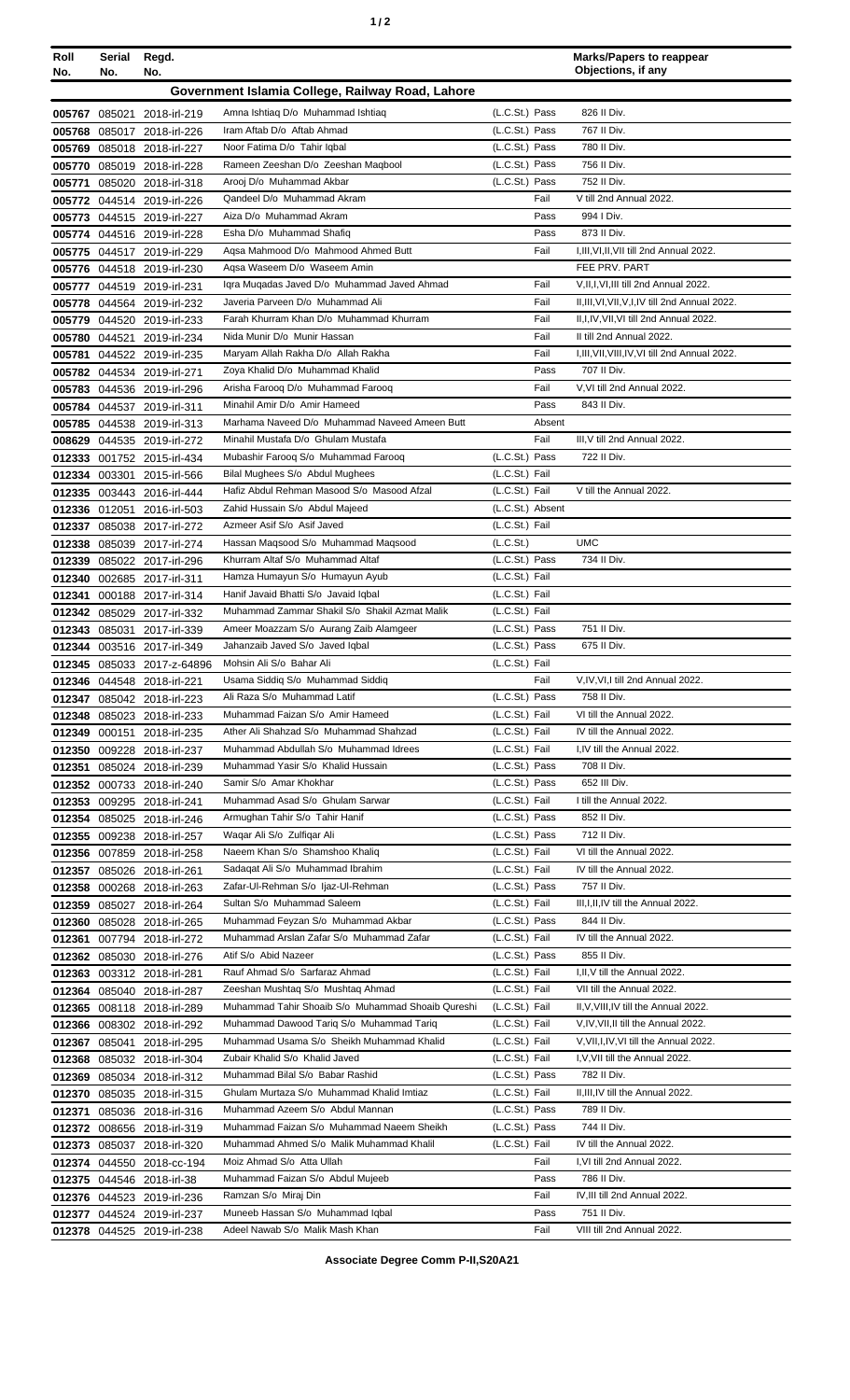|--|--|--|

| Roll<br>No. | Serial<br>No. | Regd.<br>No.               |                                                               |                |        | <b>Marks/Papers to reappear</b><br>Objections, if any |
|-------------|---------------|----------------------------|---------------------------------------------------------------|----------------|--------|-------------------------------------------------------|
|             |               |                            | Government Islamia College, Railway Road, Lahore              |                |        |                                                       |
|             |               | 012379 044558 2019-irl-239 | Muhammad Usman S/o Muhammad Sagheer                           |                | Fail   | V, II, I, VI, III, IV till 2nd Annual 2022.           |
|             |               | 012380 044526 2019-irl-241 | Shahzaib Mushtaq S/o Muhammad Mushtaq                         |                | Fail   | V.VI.II.IV till 2nd Annual 2022.                      |
|             |               | 012381 044527 2019-irl-242 | Fahad Abid S/o Abid                                           |                | Fail   | VII, I, IV, VI till 2nd Annual 2022.                  |
|             |               | 012382 044528 2019-irl-245 | Muhammad Nabeel S/o Muhammad Muneer                           |                | Pass   | 803 II Div.                                           |
|             |               | 012383 044559 2019-irl-246 | Muhammad Sabtain S/o Muhammad Salman                          |                | Fail   | II, III, IV, I, V, VI till 2nd Annual 2022.           |
|             |               | 012384 044560 2019-irl-247 | Syed Muhammad Naveed S/o Syed Mujahid Hussain                 |                | Fail   | II, V, VI, VII, III, IV, I till 2nd Annual 2022.      |
|             |               | 012385 044529 2019-irl-249 | Hamza Shahid S/o Shahid Bashir                                |                | Pass   | 907   Div.                                            |
|             |               | 012386 044561 2019-irl-252 | Saiman S/o Arif Khokhar                                       |                | Fail   | II, V, VI, VII, VIII, III, IV till 2nd Annual 2022.   |
|             |               | 012387 044557 2019-irl-254 | Muhammad Hassan S/o Abdul Rauf                                |                | Fail   | I, II, III, VI, IV till 2nd Annual 2022.              |
|             |               | 012388 044530 2019-irl-255 | Muhammad Raheem S/o Muhammad Miraj Saleem                     |                | Fail   | V,IV,VI till 2nd Annual 2022.                         |
|             |               | 012389 044553 2019-irl-259 | Shahzad Fayyaz S/o Muhammad Fayyaz                            |                | Fail   | V, II, VII, VI till 2nd Annual 2022.                  |
|             |               | 012390 044531 2019-irl-261 | Syed Danish Hussain Farooqi S/o Syed Anees Hussain<br>Farooqi |                | Pass   | 821 II Div.                                           |
|             |               | 012391 044532 2019-irl-264 | Muhammad Khizar S/o Maqsood Ahmad                             |                | Fail   | VIII, IV till 2nd Annual 2022.                        |
|             |               | 012392 044555 2019-irl-265 | Hasin Zaman S/o Adil Zaman                                    |                | Fail   | V, VII, III, IV till 2nd Annual 2022.                 |
|             |               | 012393 044556 2019-irl-266 | Haidar Abbas S/o Iftikhar Hussain                             |                | Fail   | I.VI.IV till 2nd Annual 2022.                         |
|             |               | 012394 044533 2019-irl-267 | Wagas Azhar S/o Azhar Mahmood                                 |                | Pass   | 824 II Div.                                           |
|             |               | 012395 013317 2019-irl-268 | Azizullah Shah S/o Nader Shah                                 | (L.C.St.) Fail |        | VI.I till 2nd Annual 2022.                            |
|             |               | 012396 044544 2019-irl-273 | Ghulam Jilani S/o Hameed Khan                                 |                | Fail   | I.II.VII.III.IV till 2nd Annual 2022.                 |
|             |               | 012397 044545 2019-irl-275 | Ali Faraz S/o Muhammad Fayaz                                  |                | Fail   | IV till 2nd Annual 2022.                              |
|             |               | 012398 044563 2019-irl-285 | Muhammad Qadeer S/o Tanveer Ahmed                             |                | Fail   | I, V, VII, II, III, IV, VI till 2nd Annual 2022.      |
|             |               | 012399 011682 2019-irl-295 | Umair Ali S/o Shoukat                                         | (L.C.St.) Fail |        | III, V, IV till 2nd Annual 2022.                      |
|             |               | 012400 044539 2019-irl-297 | Mahad Khan S/o Dost Muhammad Khan                             |                | Pass   | 742 II Div.                                           |
|             |               | 012401 044540 2019-irl-298 | Muhammad Mussab Mughal S/o Mirza Abdul Khaliq Mughal          |                | Fail   | VII, I, VI, IV till 2nd Annual 2022.                  |
|             |               | 012402 044541 2019-irl-299 | Muhammad Muzamil Siddiqi S/o Muhammad Saleem                  |                | Pass   | 750 II Div.                                           |
|             |               | 012403 044542 2019-irl-301 | Hamza Sarwar S/o Sarwar Shah                                  |                | Fail   | II,IV till 2nd Annual 2022.                           |
|             |               | 012404 044554 2019-irl-302 | Muhammad Eesa Raza S/o Muhammad Ramzan                        |                | Pass   | 727 II Div.                                           |
|             |               | 012405 044562 2019-irl-305 | Bilal Hafeez S/o Muhammad Hafeez                              |                | Fail   | II, VII, VI, V, VIII, IV till 2nd Annual 2022.        |
|             |               | 012406 044547 2019-irl-308 | Muhammad Siddique Akber S/o Rashid Mehmood                    |                | Fail   | V, VI, VIII, IV till 2nd Annual 2022.                 |
|             |               | 012407 044552 2019-irl-314 | Hassan Ahmad S/o Muhammad Abbas                               |                | Absent |                                                       |
|             |               | 012408 044549 2019-irl-318 | Abdul Rehman S/o Maqbool Ahmad                                |                | Absent |                                                       |
|             |               | 012409 044551 2019-irl-320 | Zohaib Khan S/o Aurangzaib Khan                               |                | Absent |                                                       |
|             |               | 012410 044543 2019-irl-322 | Mohammad Muddasir Hussain S/o Mohammad Yamin                  |                | Fail   | IV till 2nd Annual 2022.                              |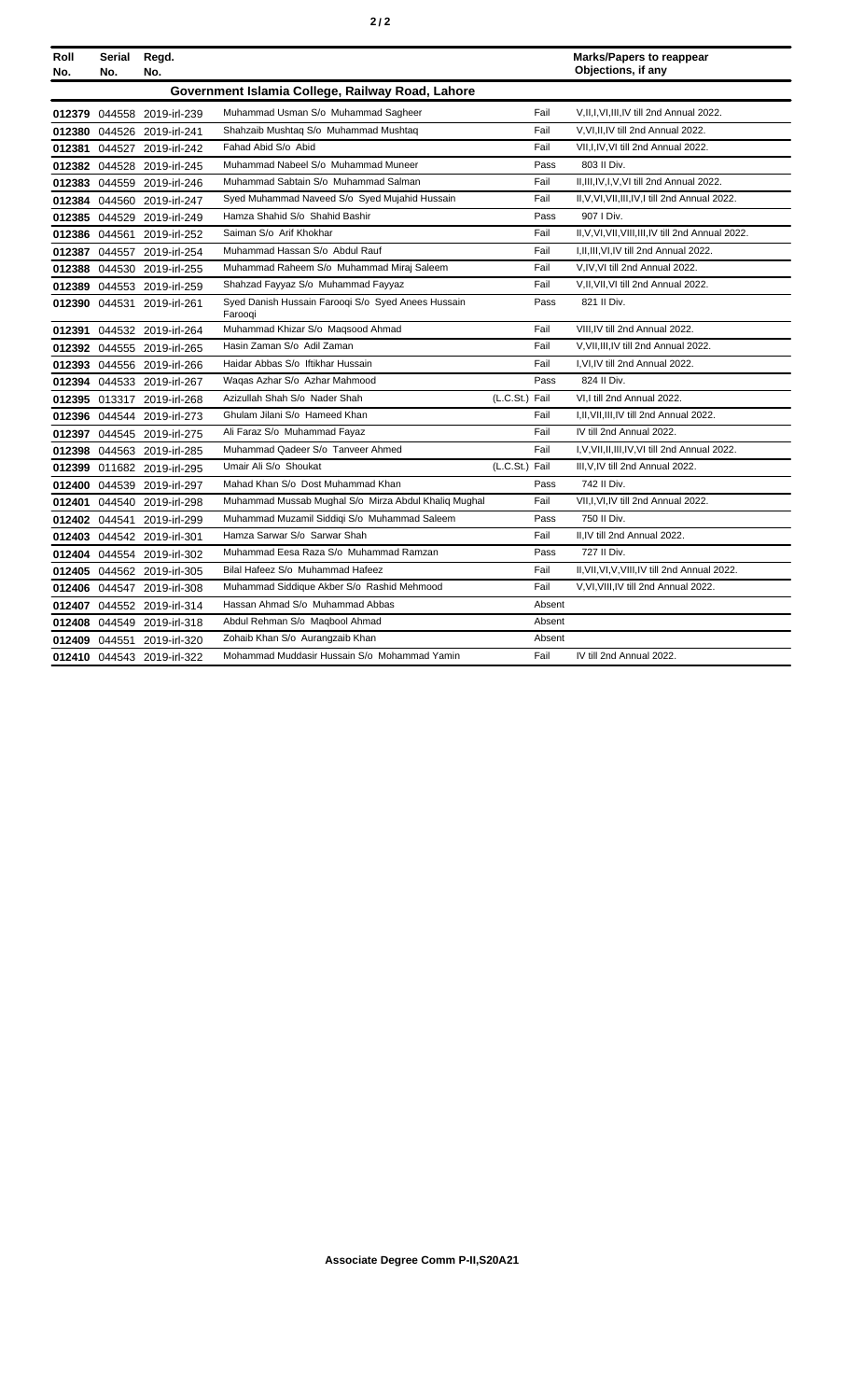| Roll<br>No. | Serial<br>No. | Regd.<br>No.             |                                                                       |                | <b>Marks/Papers to reappear</b><br>Objections, if any |
|-------------|---------------|--------------------------|-----------------------------------------------------------------------|----------------|-------------------------------------------------------|
|             |               |                          | Jinnah College of Commerce, Near Railway Crossing, Dharampura, Lahore |                |                                                       |
|             |               | 005786 000110 2017-jcd-5 | Kiran Shehzadi D/o Shoukat Ali                                        | (L.C.St.) Pass | 758 II Div.                                           |
|             |               | 005787 006977 2018-jcd-1 | Mehwish Hameed D/o Abdul Hameed                                       | (L.C.St.) Pass | 741 II Div.                                           |
|             |               | 005788 008122 2018-icd-2 | Manahil D/o Babar Hussain Anjum                                       | (L.C.St.) Pass | 664 III Div.                                          |
|             |               | 005789 007437 2018-icd-3 | Igra Shahzad D/o Shahzad Ali                                          | (L.C.St.) Pass | 724 II Div.                                           |
|             |               | 005790 008068 2018-icd-4 | Mobeen Zuilfigar D/o Zuilfigar Ali                                    | (L.C.St.) Fail | VII. VI till the Annual 2022.                         |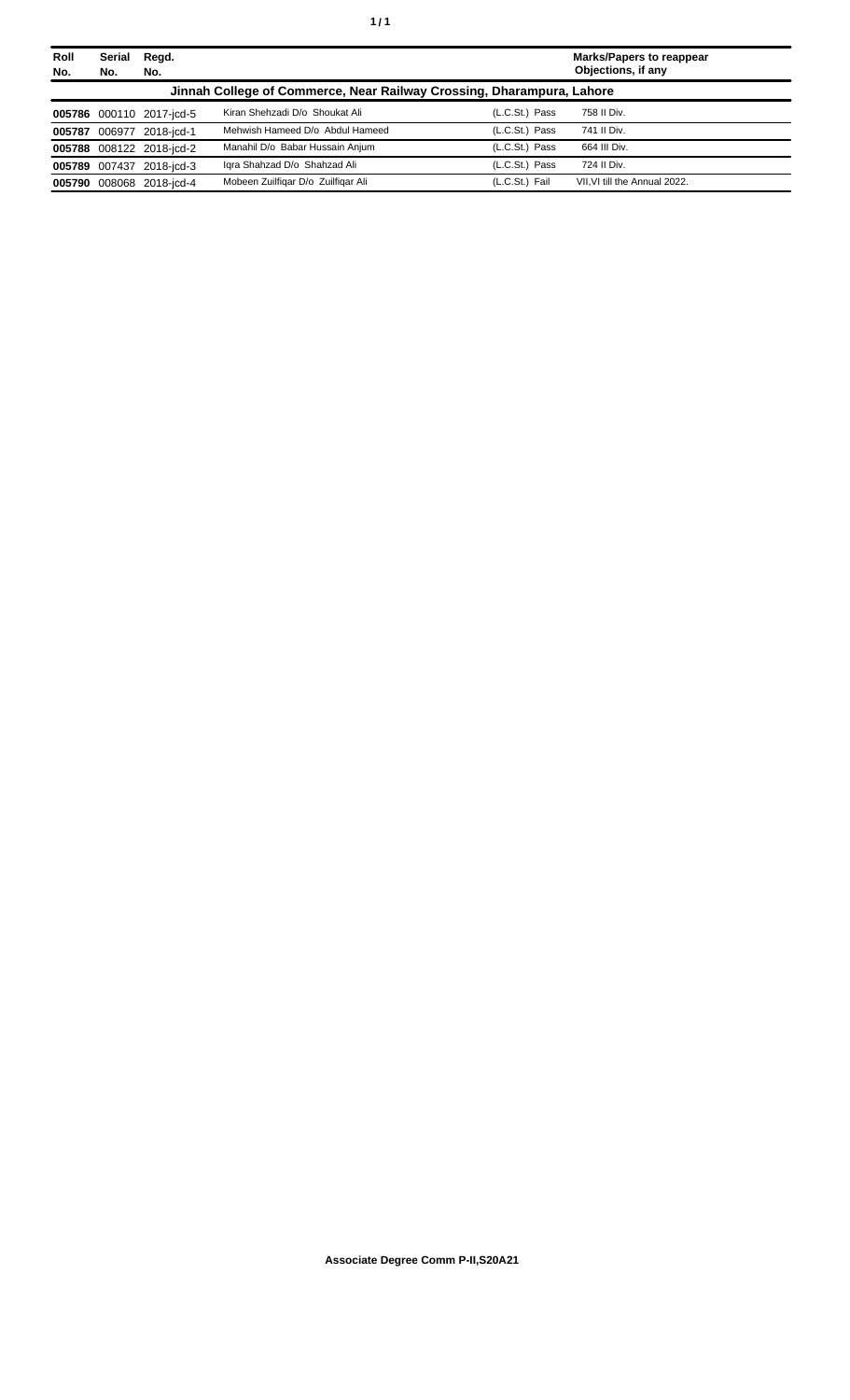| ٠ |  |  |
|---|--|--|
|---|--|--|

| Roll<br>No.      | Serial<br>No.                                        | Regd.<br>No.                                             |                                                                                 |                                  | <b>Marks/Papers to reappear</b><br>Objections, if any                       |
|------------------|------------------------------------------------------|----------------------------------------------------------|---------------------------------------------------------------------------------|----------------------------------|-----------------------------------------------------------------------------|
|                  | Jinnah Islamia College of Commerce, Township, Lahore |                                                          |                                                                                 |                                  |                                                                             |
|                  |                                                      |                                                          | Erum Riaz D/o Muhammad Riaz                                                     | (L.C.St.) Fail                   | VI till 2nd Annual 2022.                                                    |
|                  |                                                      | 005791 003294 2012-jic-41<br>005792 003292 2016-jic-82   | Javaria Manzar D/o Syed Manzar Rasool Bukhari                                   | (L.C.St.) Fail                   | VI till the Annual 2022.                                                    |
|                  |                                                      | 005793 005966 2017-jic-155                               | Ansa Bibi D/o Bashir Ahmad                                                      | (L.C.St.) Pass                   | 744 II Div.                                                                 |
|                  |                                                      | 005794 005967 2017-jic-99                                | Atiga Ashraf Shah D/o Muhammad Ashraf                                           | (L.C.St.) Fail                   |                                                                             |
|                  |                                                      | 005795 005957 2018-jic-100                               | Sameen Fatima D/o Muhammad Ikram Saifi                                          | (L.C.St.) Fail                   | VI till the Annual 2022.                                                    |
|                  |                                                      | 005796 005962 2018-jic-104                               | Nimra Rafiq D/o Ch Muahammad Rafiq Azhar                                        | (L.C.St.) Fail                   | V till the Annual 2022.                                                     |
|                  |                                                      | 005797 005956 2018-jic-108                               | Aneela Salamat D/o Salamat Ali                                                  | (L.C.St.) Pass                   | 716 II Div.                                                                 |
| 005798           |                                                      | 005964 2018-jic-114                                      | Khadija Shahzad D/o Muhammad Shahzad                                            | (L.C.St.) Fail                   | I, IV, VI till the Annual 2022.                                             |
| 005799           | 005961                                               | 2018-jic-116                                             | Muneeba Latif D/o Muhammad Latif<br>Sadia Asghar D/o Muhammad Asghar            | (L.C.St.) Fail<br>(L.C.St.) Pass | II, VI, VII till the Annual 2022.<br>779 II Div.                            |
| 005800<br>005801 |                                                      | 005952 2018-jic-154<br>010413 2018-jic-155               | Zoya Akram D/o Muhammad Akram                                                   | (L.C.St.) Fail                   | II, VII till the Annual 2022.                                               |
|                  |                                                      | 005802 013049 2018-jic-158                               | Tayyaba Khan D/o Muhammad Ameer Khan                                            | (L.C.St.) Fail                   | V till the Annual 2022.                                                     |
|                  |                                                      | 005803 005959 2018-jic-160                               | Sana Murtaza D/o Ghulam Murtaza                                                 | (L.C.St.) Pass                   | 769 II Div.                                                                 |
|                  |                                                      | 005804 005954 2018-jic-162                               | Rida Nadeem D/o Nadeem Azmat                                                    | (L.C.St.) Pass                   | 742 II Div.                                                                 |
|                  |                                                      | 005805 009052 2018-jic-191                               | Kinza D/o Muhammad Yousaf                                                       | (L.C.St.) Pass                   | 738 II Div.                                                                 |
| 005806           |                                                      | 009053 2018-jic-192                                      | Huma Munir D/o Munir Hussain                                                    | (L.C.St.) Pass                   | 861 II Div.                                                                 |
| 005807           | 009051                                               | 2018-jic-195                                             | Anum D/o Muhammad Rafiq                                                         | (L.C.St.) Pass                   | 798 II Div.                                                                 |
| 005808           |                                                      | 005953 2018-jic-95                                       | Asia Mughal D/o Muhammad Sarwar                                                 | (L.C.St.) Pass                   | 793 II Div.                                                                 |
| 005809           | 010411                                               | 2019-z-15234                                             | Sanam Parveen D/o Muhammad Sarwar                                               | (L.C.St.) Fail                   |                                                                             |
|                  |                                                      | 005810 056695 2019-jic-143<br>005811 056696 2019-jic-145 | Farwa Afzaal D/o Afzaal Ahmad<br>Hamna Shaheen D/o Hafiz Muhammad Siddique      | Fail<br>Pass                     | VI till 2nd Annual 2022.<br>834 II Div.                                     |
|                  |                                                      | 005812 056697 2019-jic-146                               | Amina D/o Muhammad Bahsir                                                       | Pass                             | 816 II Div.                                                                 |
|                  |                                                      | 005813 056698 2019-jic-147                               | Iram Shahzadi D/o Abdul Sattar                                                  | Fail                             | VII till 2nd Annual 2022.                                                   |
|                  |                                                      | 005814 056699 2019-jic-148                               | Rimsha Riaz D/o M.Riaz Bhatti                                                   | Fail                             | VII till 2nd Annual 2022.                                                   |
|                  |                                                      | 005815 056700 2019-jic-149                               | Bisma Aslam D/o Muhammad Aslam                                                  | Fail                             | VI, VII till 2nd Annual 2022.                                               |
|                  |                                                      | 005816 056701 2019-jic-150                               | Ambrish Fatima D/o Allah Rakha                                                  | Pass                             | 948 I Div.                                                                  |
|                  |                                                      | 005817 056702 2019-jic-151                               | Sadia Aslam D/o Muhammad Aslam                                                  | Fail                             | III, IV, I till 2nd Annual 2022.                                            |
|                  |                                                      | 005818 056703 2019-jic-153                               | Mugadas D/o Iftikhar Ahmad                                                      | Fail                             | VI, IV till 2nd Annual 2022.                                                |
|                  |                                                      | 005819 056711 2019-jic-154                               | Samavia Mughal D/o Mohammad Ashfaq                                              | Fail                             | II, VII, III, V, IV, VI till 2nd Annual 2022.                               |
|                  |                                                      | 005820 056704 2019-jic-155                               | Tuba Fatima Zahra D/o M Anees<br>Komal Anwar D/o Muhammad Anwar                 | Fail<br>Fail                     | V, IV till 2nd Annual 2022.<br>III, V, IV till 2nd Annual 2022.             |
| 005821<br>005822 |                                                      | 056705 2019-jic-156<br>056707 2019-jic-157               | Anam Shahzadi D/o Arshad Ali                                                    | Absent                           |                                                                             |
|                  |                                                      | 005823 056731 2019-jic-167                               | Tayyba Fayyaz Ghani D/o Fayyaz Mahmood Ghani                                    | Fail                             | III till 2nd Annual 2022.                                                   |
|                  |                                                      | 005824 056706 2019-jic-168                               | Afshaa Kiran D/o Ayub Ali                                                       | Fail                             | II, III, VII, I, VI till 2nd Annual 2022.                                   |
|                  |                                                      | 005825 056718 2019-jic-170                               | Rabia Hussain D/o Faqeer Hussain                                                | Fail                             | VII, VI till 2nd Annual 2022.                                               |
|                  |                                                      | 005826 056708 2019-jic-180                               | Ayesha Nadeem D/o Nadeem                                                        | Fail                             | VI till 2nd Annual 2022.                                                    |
|                  |                                                      | 005827 056709 2019-jic-182                               | Hina Javed D/o Muhammad Javed                                                   | Pass                             | 900 I Div.                                                                  |
|                  |                                                      | 005828 056722 2019-jic-187                               | Bakhtawer Jahangir D/o Muhammad Jahangir                                        | Fail                             | VI, V till 2nd Annual 2022.                                                 |
| 005829           |                                                      | 056723 2019-jic-188                                      | Momna D/o Muhammad Saeed<br>Mirmal Rafiq D/o Rafiq Maseeh                       | Fail<br>Fail                     | V, VI till 2nd Annual 2022.<br>V, II, I, VII, III, VI till 2nd Annual 2022. |
| 005830<br>005831 |                                                      | 056730 2019-jic-189<br>056724 2019-jic-190               | Igra Munir D/o Muhammad Muneer                                                  | Fail                             | VI, VIII till 2nd Annual 2022.                                              |
|                  |                                                      | 005832 056725 2019-jic-193                               | Maryam Riasat D/o Riasat Ali                                                    | Pass                             | 1020 I Div.                                                                 |
|                  |                                                      | 005833 056726 2019-jic-194                               | Rameen Noor D/o Sohail Ahmad Shami                                              | Fail                             | VI, III till 2nd Annual 2022.                                               |
|                  |                                                      | 005834 056717 2019-jic-201                               | Sania Nasir D/o Nasir Rasool                                                    | Absent                           |                                                                             |
|                  |                                                      | 005835 056710 2019-jic-207                               | Maryam Khalid D/o Muhammad Khalid                                               | Pass                             | 862 II Div.                                                                 |
| 010301           |                                                      | 056716 2019-jic-138                                      | Muawiz Naim S/o Naim Akhtar                                                     | Fail                             | V, VII, IV till 2nd Annual 2022.                                            |
|                  |                                                      | 012570 003255 2012-jic-26                                | Ghazanfar Ali S/o Sher Muhammad                                                 | (L.C.St.) Fail                   | I, VII, VI, V, VIII, IV till 2nd Annual 2022.                               |
| 012571           |                                                      | 009732 2016-jic-17                                       | Tamoor Ali S/o Muhammad Fiaz                                                    | (L.C.St.) Fail                   | III, II, I till the Annual 2022.                                            |
|                  |                                                      | 012572 009056 2017-pfl-307                               | Sohail Ahmed S/o Ahmed Ali<br>Ali Sakandar S/o Shoukat Ali                      | (L.C.St.) Fail<br>(L.C.St.) Fail | VI till the Annual 2022.<br>I till the Annual 2022.                         |
|                  |                                                      | 012573 003978 2018-jic-123<br>012574 005993 2018-jic-124 | Muhammad Muneeb Nasir S/o Nasir Mehmood                                         | (L.C.St.) Fail                   | VII, V, VI till the Annual 2022.                                            |
|                  |                                                      | 012575 008368 2018-jic-125                               | Fida Hussain S/o Manzoor Ahmad                                                  | (L.C.St.) Fail                   | I, II till the Annual 2022.                                                 |
|                  |                                                      | 012576 003993 2018-jic-126                               | Shehryar Sagir S/o Muhammad Mushtaq                                             | (L.C.St.) Fail                   | VII, VI till the Annual 2022.                                               |
|                  |                                                      | 012577 005990 2018-jic-127                               | Muhammad Umar S/o Liaqat Ali                                                    | (L.C.St.) Fail                   | I till the Annual 2022.                                                     |
|                  |                                                      | 012578 005978 2018-jic-129                               | Shehroz Pervaiz S/o Pervaiz Ahmad                                               | (L.C.St.) Pass                   | 717 II Div.                                                                 |
| 012579           |                                                      | 005984 2018-jic-131                                      | M. Zunair Khalid S/o M. Khalid Bhatti                                           | (L.C.St.) Pass                   | 806 II Div.                                                                 |
| 012580           |                                                      | 005982 2018-jic-132                                      | Jazil Ahmad S/o Naveed Ahmad                                                    | (L.C.St.) Pass                   | 900 I Div.                                                                  |
| 012581           | 003991                                               | 2018-jic-139                                             | Muhammad Afaq Ahmad Khan Wirdig S/o Muhammad Aftab (L.C.St.) Fail<br>Ahmad Khan |                                  | VI till the Annual 2022.                                                    |
|                  |                                                      | 012582 005979 2018-jic-142                               | Muhammad Rehan S/o Abdul Razzaq                                                 | (L.C.St.) Pass                   | 731 II Div.                                                                 |
| 012583           | 005991                                               | 2018-jic-143                                             | Umair Magsood S/o Magsood Ahmad                                                 | (L.C.St.) Fail                   | I, II, VI till the Annual 2022.                                             |
| 012584           |                                                      | 009875 2018-jic-147                                      | Muhammad Bilal Arshad S/o Muhammad Arshad Khan                                  | (L.C.St.) Fail                   |                                                                             |
|                  |                                                      | 012585 005988 2018-jic-149                               | Muddasar Hussain S/o Muhammad Siddique                                          | (L.C.St.) Fail                   | VII, VI till the Annual 2022.                                               |
|                  |                                                      | 012586 010415 2018-jic-171                               | Abdullah Asad S/o Muhammad Asad Ullah                                           | (L.C.St.) Pass                   | 692 II Div.                                                                 |
|                  |                                                      | 012587 005985 2018-jic-174                               | Rao Huzafa Aqeel S/o Rao Aqeel Ahmad                                            | (L.C.St.) Pass                   | 828 II Div.                                                                 |
|                  |                                                      | 012588 010769 2018-jic-180                               | Muhammad Waseem Akram S/o Muhammad Akram                                        | (L.C.St.) Fail                   | I, VI till the Annual 2022.                                                 |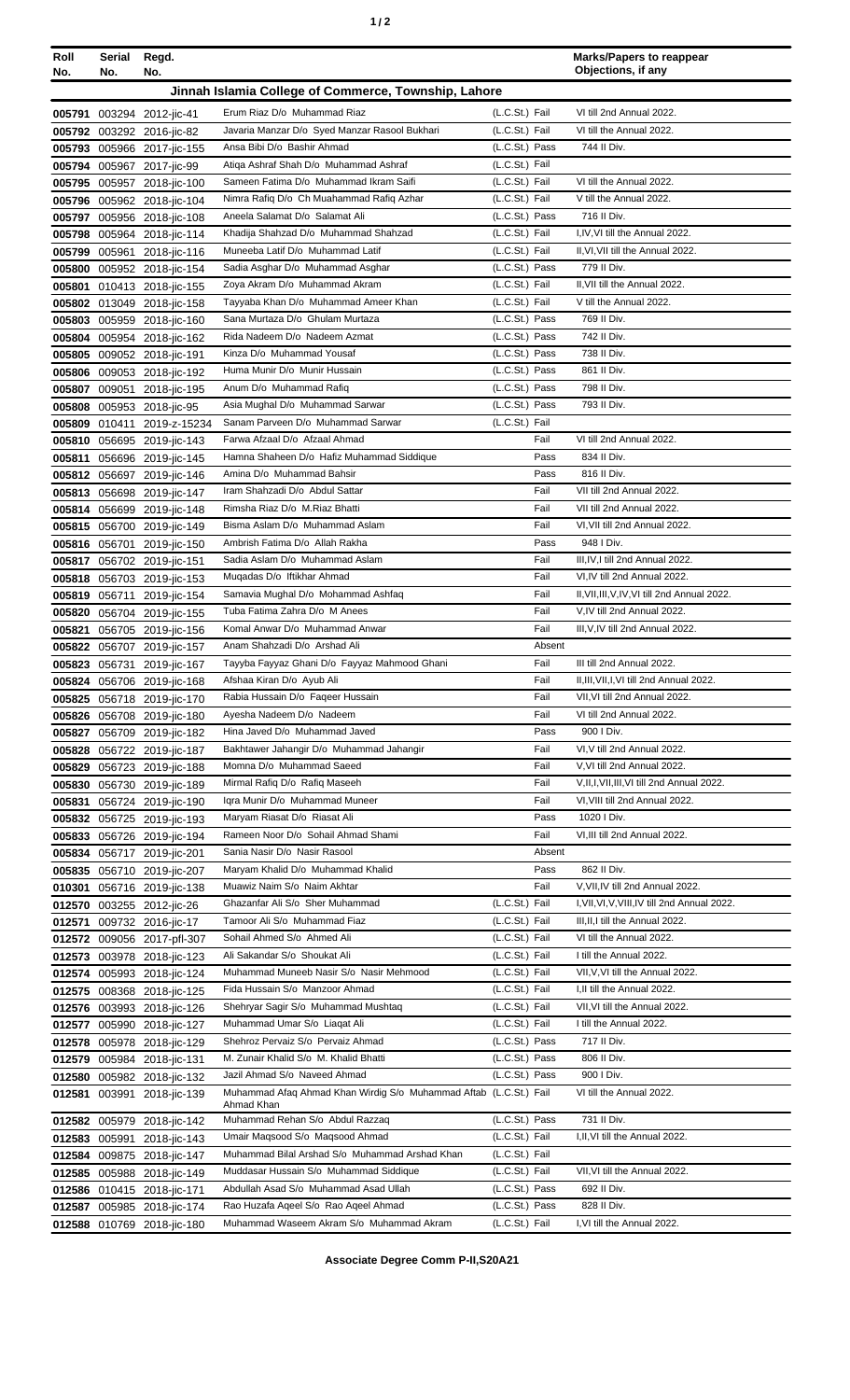|--|--|--|

| Roll<br>No. | <b>Serial</b><br>No.                                 | Regd.<br>No.               |                                                                          |                  |        | <b>Marks/Papers to reappear</b><br>Objections, if any |  |
|-------------|------------------------------------------------------|----------------------------|--------------------------------------------------------------------------|------------------|--------|-------------------------------------------------------|--|
|             | Jinnah Islamia College of Commerce, Township, Lahore |                            |                                                                          |                  |        |                                                       |  |
|             |                                                      | 012589 010137 2018-jic-181 | Waqas Irshaad S/o Muhammad Irshaad                                       | (L.C.St.) Absent |        |                                                       |  |
|             |                                                      | 012590 008138 2018-jic-184 | Usama S/o Nasir Mehmood                                                  | (L.C.St.) Pass   |        | 881 II Div.                                           |  |
|             |                                                      | 012591 003981 2018-jic-185 | Muneeb Amjad S/o Muhammad Amjad                                          | (L.C.St.) Fail   |        | I.VI.II till the Annual 2022.                         |  |
|             |                                                      | 012592 003984 2018-jic-190 | Muhammad Ahmad S/o Muhammad Arshad                                       | (L.C.St.) Pass   |        | 790 II Div.                                           |  |
|             |                                                      | 012593 010138 2018-jic-200 | Muhammad Mudassar S/o Choudhary Akbar Khan                               | (L.C.St.) Fail   |        | II, VIII, I, VII, VI, V, IV till 2nd Annual 2022.     |  |
|             |                                                      | 012594 009050 2018-jic-201 | Muhammad Azeem S/o Muhammad Nadeem                                       | (L.C.St.) Pass   |        | 746 II Div.                                           |  |
|             |                                                      | 012595 009058 2018-jic-203 | Muhammad Salman Riasat S/o Riasat Ali                                    | (L.C.St.) Pass   |        | 768 II Div.                                           |  |
|             |                                                      | 012596 009059 2018-jic-204 | Muhammad Usman Yousaf Bhatti S/o Muhammad Shahid<br><b>Yousaf Bhatti</b> | (L.C.St.) Fail   |        | I.VI till the Annual 2022.                            |  |
|             |                                                      | 012597 009060 2018-jic-205 | Muhammad Imran Yousaf Bhatti S/o Muhammad Shahid<br><b>Yousaf Bhatti</b> | (L.C.St.) Fail   |        | I, IV, VI till the Annual 2022.                       |  |
|             |                                                      | 012598 010135 2018-jic-210 | Syed Bilal Bacha S/o Syed Maqbool Shah                                   | (L.C.St.) Fail   |        | VI.II till the Annual 2022.                           |  |
|             |                                                      | 012599 009319 2018-jic-215 | Bilal Yousaf S/o Muhammad Yousaf                                         | (L.C.St.) Fail   |        | II, I, VII, III, VI, V, IV till 2nd Annual 2022.      |  |
|             |                                                      | 012600 009055 2018-jic-221 | Abubakar Saif S/o Saif Ullah                                             | (L.C.St.) Pass   |        | 851 II Div.                                           |  |
|             |                                                      | 012601 056712 2019-jic-136 | Mohammad Rauf Tariq S/o Mohammad Tariq                                   |                  | Fail   | VI, VII, III, V till 2nd Annual 2022.                 |  |
|             |                                                      | 012602 056713 2019-jic-159 | Zain S/o Amjad Ali                                                       |                  | Absent |                                                       |  |
|             |                                                      | 012603 056732 2019-jic-161 | Asad Ali S/o Sardar Ali                                                  |                  | Fail   | V.VI.II till 2nd Annual 2022.                         |  |
|             |                                                      | 012604 056733 2019-jic-164 | Muhammad Fasi-Ul-Din Shah S/o Muhammad Tayyab Shah                       |                  | Pass   | 732 II Div.                                           |  |
|             |                                                      | 012605 056720 2019-jic-171 | Ahmad Raza S/o Madah Hussain                                             |                  | Fail   | I.II.V till 2nd Annual 2022.                          |  |
|             |                                                      | 012606 056714 2019-jic-176 | Muhammad Uqba Shahzad S/o Muhammad Shabbir                               |                  | Pass   | 765 II Div.                                           |  |
|             |                                                      | 012607 056721 2019-jic-185 | Muhammad Ayyaz Butt S/o Muhammad Ejaz Butt                               |                  | Fail   | IV, VII, V, II, I, VI till 2nd Annual 2022.           |  |
|             |                                                      | 012608 056715 2019-jic-198 | Muhammad Muzzamil S/o Muhammad Anwar Khan                                |                  | Pass   | 882 II Div.                                           |  |
|             |                                                      | 012609 056727 2019-jic-209 | Hamza Faroog S/o Muhammad Faroog                                         |                  | Fail   | III, VI till 2nd Annual 2022.                         |  |
|             |                                                      | 012610 056728 2019-jic-210 | Choudhry Jahanzaib Abid S/o Abid Rashid Choudhry                         |                  | Fail   | II, VIII till 2nd Annual 2022.                        |  |
|             |                                                      | 012611 056729 2019-jic-211 | Kashif Ali S/o Muhammad Umer                                             |                  | Pass   | 954 I Div.                                            |  |
|             |                                                      | 018899 056719 2018-ctl-89  | Muhammad Noman S/o Niaz Hussain                                          |                  | Fail   | I, VI, II till 2nd Annual 2022.                       |  |
|             |                                                      | 019006 085890 2018-jic-150 | Huma D/o Syed Zahid Hussain                                              | (L.C.St.) Pass   |        | 801 II Div.                                           |  |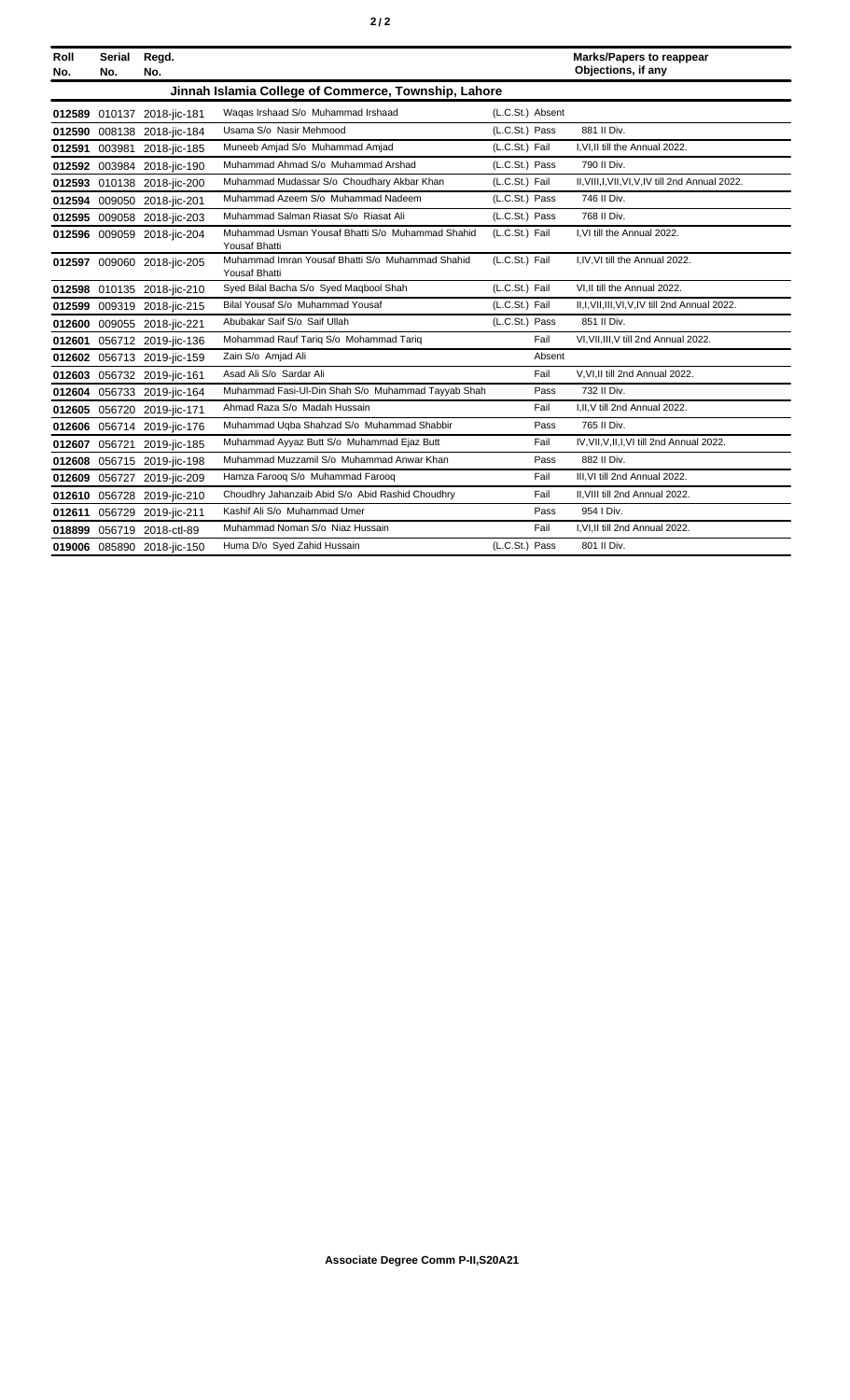| Roll<br>No.      | Serial<br>No. | Regd.<br>No.                                           |                                                                              |                                  |                | <b>Marks/Papers to reappear</b><br>Objections, if any           |
|------------------|---------------|--------------------------------------------------------|------------------------------------------------------------------------------|----------------------------------|----------------|-----------------------------------------------------------------|
|                  |               |                                                        | Lahore College of Commerce, Baghbanpura, Lahore                              |                                  |                |                                                                 |
|                  |               | 005836 002130 2016-z-52045                             | Alvina Younas D/o Muhammad Younas                                            | (L.C.St.) Fail                   |                | II, V till the Annual 2022.                                     |
|                  |               | 005837 002118 2017-lcl-11                              | Hafiza Sana Shahzadi D/o Muhammad Younas                                     | (L.C.St.) Fail                   |                |                                                                 |
| 005838           |               | 002134 2018-lcl-10                                     | Asba Saleem D/o Muhammad Saleem                                              | (L.C.St.) Pass                   |                | 689 II Div.                                                     |
| 005839           |               | 002122 2018-lcl-11                                     | Umy Kalsoom D/o Mahmood UI Hassan                                            | (L.C.St.) Fail                   |                | I, V, VI till the Annual 2022.                                  |
| 005840           |               | 002098 2018-lcl-13                                     | Hunaira Abbas D/o Muhammad Abbas                                             | (L.C.St.) Pass                   |                | 837 II Div.                                                     |
| 005841           |               | 002111 2018-lcl-14                                     | Reesha Saleem D/o Muhammad Saleem Tabbani                                    | (L.C.St.) Pass                   |                | 696 II Div.                                                     |
| 005842           |               | 002105 2018-lcl-16                                     | Pakiza Minahil D/o Muhammad Tariq<br>Tooba Shafqat D/o Shafqat Hussain       | (L.C.St.) Fail<br>(L.C.St.) Pass |                | III, IV till the Annual 2022.<br>732 II Div.                    |
|                  |               | 005843 002121 2018-lcl-2<br>005844 002099 2018-lcl-20  | Igra Munir D/o Muhammad Munir                                                | (L.C.St.) Pass                   |                | 761 II Div.                                                     |
| 005845           |               | 002107 2018-lcl-23                                     | Rabiya Nazir D/o Muhammad Nazir                                              | (L.C.St.) Fail                   |                | I till the Annual 2022.                                         |
| 005846           |               | 002097 2018-lcl-24                                     | Farwa Qasim D/o Muhammad Qasim                                               | (L.C.St.) Pass                   |                | 677 II Div.                                                     |
| 005847           |               | 002115 2018-lcl-25                                     | Sadia D/o Muhammad Idrees                                                    | (L.C.St.) Pass                   |                | 759 II Div.                                                     |
| 005848           |               | 002101 2018-lcl-26                                     | Laraib Adil D/o Muhammad Adil                                                | (L.C.St.) Fail                   |                | III, I till the Annual 2022.                                    |
| 005849           |               | 002104 2018-lcl-27                                     | Nimra Akhtar D/o Akhtar Ali                                                  | (L.C.St.) Fail                   |                | IV.VII.VI till the Annual 2022.                                 |
| 005850           |               | 002131 2018-lcl-28                                     | Aliha D/o Shahid Iqbal                                                       | (L.C.St.) Fail                   |                | VI, V, IV till the Annual 2022.                                 |
| 005851           |               | 002095 2018-lcl-3                                      | Bisma Amjad D/o Amjad Iqbal                                                  | (L.C.St.) Pass                   |                | 832 II Div.                                                     |
|                  |               | 005852 002100 2018-lcl-39                              | Khadija Ayub D/o Muhammad Ayub                                               | (L.C.St.) Fail                   |                | VI till the Annual 2022.                                        |
| 005853           |               | 002116 2018-lcl-4                                      | Sana Saeed D/o Saeed Ahmad                                                   | (L.C.St.) Pass                   |                | 832 II Div.                                                     |
| 005854           |               | 002132 2018-lcl-40                                     | Amina D/o Muhammad Aslam                                                     | (L.C.St.) Fail                   |                | V.II till the Annual 2022.                                      |
| 005855           |               | 002113 2018-lcl-42                                     | Rimsha Ahmad D/o Muhammad Ahmad                                              | (L.C.St.) Fail<br>(L.C.St.) Fail |                | VI, V, IV till the Annual 2022.<br>V, III till the Annual 2022. |
| 005856<br>005857 |               | 002119 2018-lcl-7<br>002120 2018-lcl-8                 | Tayyaba D/o M.Younas<br>Tooba Niazi D/o Nabi Ahmad Khan Niazi                | (L.C.St.) Pass                   |                | 866 II Div.                                                     |
| 005858           |               | 002124 2018-lcl-9                                      | Urwa Batool D/o Abid Raza                                                    | (L.C.St.) Pass                   |                | 812 II Div.                                                     |
| 005859           |               | 048798 2019-lcl-12                                     | Fatima Khalid D/o Khalid Mehmood                                             |                                  | Pass           | 847 II Div.                                                     |
|                  |               | 005860 048819 2019-lcl-15                              | Roma D/o Arshad Ali Bajwa                                                    |                                  | Fail           | III, VII, V, VI till 2nd Annual 2022.                           |
| 005861           |               | 048791 2019-lcl-16                                     | Ayesha Irshad D/o Muhammad Irshad                                            |                                  | Fail           | III, V, I, VII, IV, VI till 2nd Annual 2022.                    |
|                  |               | 005862 048790 2019-lcl-2                               | Hina Ahmad D/o Ahmad Zaman                                                   |                                  | Fail           | IV, V, II, VI till 2nd Annual 2022.                             |
|                  |               | 005863 048786 2019-lcl-22                              | Aqsa Malik D/o Muhammad Boota                                                |                                  | Pass           | 732 II Div.                                                     |
|                  |               | 005864 048785 2019-lcl-29                              | Shanzay Malik D/o Malik Tanveer Ahmad                                        |                                  | Pass           | 820 II Div.                                                     |
|                  |               | 005865 048788 2019-lcl-3                               | Narmeen Arif D/o Arif Mehmood                                                |                                  | Fail           | II, III, VI till 2nd Annual 2022.                               |
|                  |               | 005866 048816 2019-lcl-31                              | Igra D/o Ghulam Abbas                                                        |                                  | Fail           | III till 2nd Annual 2022.                                       |
|                  |               | 005867 048805 2019-lcl-32                              | Bisma Zahid D/o Zahid Mehmood                                                |                                  | Pass           | 865 II Div.                                                     |
|                  | 005868 048807 | 2019-lcl-33                                            | Kiran Shehzadi D/o Muhammad Nazir                                            |                                  | Pass           | 837 II Div.                                                     |
|                  |               | 005869 048806 2019-lcl-36                              | Mahnoor Nasir D/o Nasir Shabir                                               |                                  | Fail           | I, VII, II till 2nd Annual 2022.                                |
|                  |               | 005870 048801 2019-lcl-37                              | Ayesha Ansar D/o Ansar Pervaiz<br>Rukhsar Imran D/o Muhammad Imran           |                                  | Pass<br>Pass   | 967 I Div.<br>776 II Div.                                       |
|                  |               | 005871 048810 2019-lcl-38<br>005872 048787 2019-lcl-4  | Mahnoor D/o Zayarat Ali                                                      |                                  | Fail           | II,IV till 2nd Annual 2022.                                     |
|                  |               | 005873 048802 2019-lcl-40                              | Hamdia D/o Rizwan Ali                                                        |                                  | Pass           | 841 II Div.                                                     |
|                  |               | 005874 048809 2019-Icl-42                              | Shiza Liaqat D/o Liaqat Ali                                                  |                                  | Fail           | III, VII, II, V, IV till 2nd Annual 2022.                       |
|                  |               | 005875 048803 2019-lcl-43                              | Bisma Noor D/o Muhammad Pervaiz                                              |                                  | Pass           | 798 II Div.                                                     |
|                  |               | 005876 048804 2019-lcl-44                              | Isma Noor D/o Muhammad Pervaiz                                               |                                  | Pass           | 759 II Div.                                                     |
|                  |               | 005877 085849 2019-lcl-5                               | Sehar Abdul Sattar D/o Abdul Sattar                                          |                                  | Fail           | IV, VII, II, VI till 2nd Annual 2022.                           |
|                  |               | 005878 048811 2019-lcl-6                               | Amna Pervaiz D/o Muhammad Pervaiz                                            |                                  | Fail           | VI, IV till 2nd Annual 2022.                                    |
|                  |               | 005879 048789 2019-lcl-7                               | Mugaddas D/o M.Iqbal                                                         |                                  | Fail           | V, III till 2nd Annual 2022.                                    |
|                  |               | 012411 012782 2007-lcl-112                             | Umair Amjad S/o Muhammad Amjad Nadeem                                        | (L.C.St.) Absent                 |                |                                                                 |
|                  |               | 012412 002133 2018-lcl-30                              | Asad Kashif S/o Kashif Fareed<br>Muhammad Rizwan Azam S/o Muhammad Azam      | (L.C.St.) Pass                   |                | 725 II Div.                                                     |
|                  |               | 012413 002103 2018-lcl-33                              | Muhammad Jamil S/o Muhammad Hanif                                            | (L.C.St.) Pass                   |                | 825 II Div.<br>801 II Div.                                      |
|                  |               | 012414 002102 2018-lcl-38                              | Usman S/o Muhammad Akbar                                                     | (L.C.St.) Pass<br>(L.C.St.) Fail |                | VI, IV, III till the Annual 2022.                               |
|                  |               | 012415 002126 2018-lcl-46<br>012416 002125 2018-lcl-52 | Usama Tariq S/o Tariq Masroor                                                | (L.C.St.) Pass                   |                | 730 II Div.                                                     |
|                  |               | 012417 048818 2019-lcl-10                              | Moazam Azeem S/o Zayarat Ali                                                 |                                  | Fail           | III, VII, VI, II, V, IV till 2nd Annual 2022.                   |
|                  |               | 012418 048793 2019-lcl-11                              | Haris Shakeel S/o Muhammad Shakeel Awan                                      |                                  | Fail           | I, VII, V, IV, II, VI till 2nd Annual 2022.                     |
|                  |               | 012419 048795 2019-lcl-20                              | Syed Salman Altaf S/o Syed Muhammad Altaf Hussain Shah                       |                                  | Pass           | 942   Div.                                                      |
|                  |               | 012420 048796 2019-lcl-21                              | Rehmat Ali S/o Rana Abdul Rasheed                                            |                                  | Pass           | 909 I Div.                                                      |
|                  |               | 012421 048792 2019-Icl-46                              | Hamza Ali S/o Saeed Ahmad                                                    |                                  | Fail           | V,IV till 2nd Annual 2022.                                      |
|                  |               | 012422 048794 2019-lcl-47                              | Ahtisham Aslam S/o M.Aslam                                                   |                                  | Pass           | 735 II Div.                                                     |
|                  |               | 012423 048817 2019-lcl-49                              | Abdul Mateen Butt S/o Nadeem Butt                                            |                                  | Absent         |                                                                 |
|                  |               | 012424 048800 2019-lcl-50                              | Muhammad Ahmad Husnain S/o Muhammad Ashraf                                   |                                  | Fail           |                                                                 |
|                  |               | 012425 048808 2019-lcl-52                              | Abdul Manan S/o Muhammad Sabir                                               |                                  | Pass           | 917   Div.                                                      |
|                  |               | 012426 048812 2019-lcl-53                              | Muhammad Mazher S/o Muhammad Sadiq                                           |                                  | Absent         |                                                                 |
|                  |               | 012427 048813 2019-Icl-54                              | Taimor UI Hassan S/o Tariq Mahmood                                           |                                  | Pass           | 775 II Div.                                                     |
|                  |               | 012428 048799 2019-lcl-56                              | Muhammad Subhan Alim S/o Sajjad Alim<br>Muhammad Meesum Ali S/o Mussyub Raza |                                  | Fail<br>Absent | VI,IV till 2nd Annual 2022.                                     |
|                  |               | 012429 048821 2019-lcl-57<br>012430 048815 2019-Icl-59 | Muhammad Awais S/o Ghulam Mohy Ul Din                                        |                                  | Absent         |                                                                 |
|                  |               | 012431 048814 2019-Icl-60                              | M Furgan Asghar Butt S/o M.Asghar Butt                                       |                                  | Absent         |                                                                 |
|                  |               | 012432 048820 2019-lcl-8                               | Muhammad Ahsan S/o Muhammad Ikram                                            |                                  | Fail           | I, VI, IV till 2nd Annual 2022.                                 |
|                  |               |                                                        |                                                                              |                                  |                |                                                                 |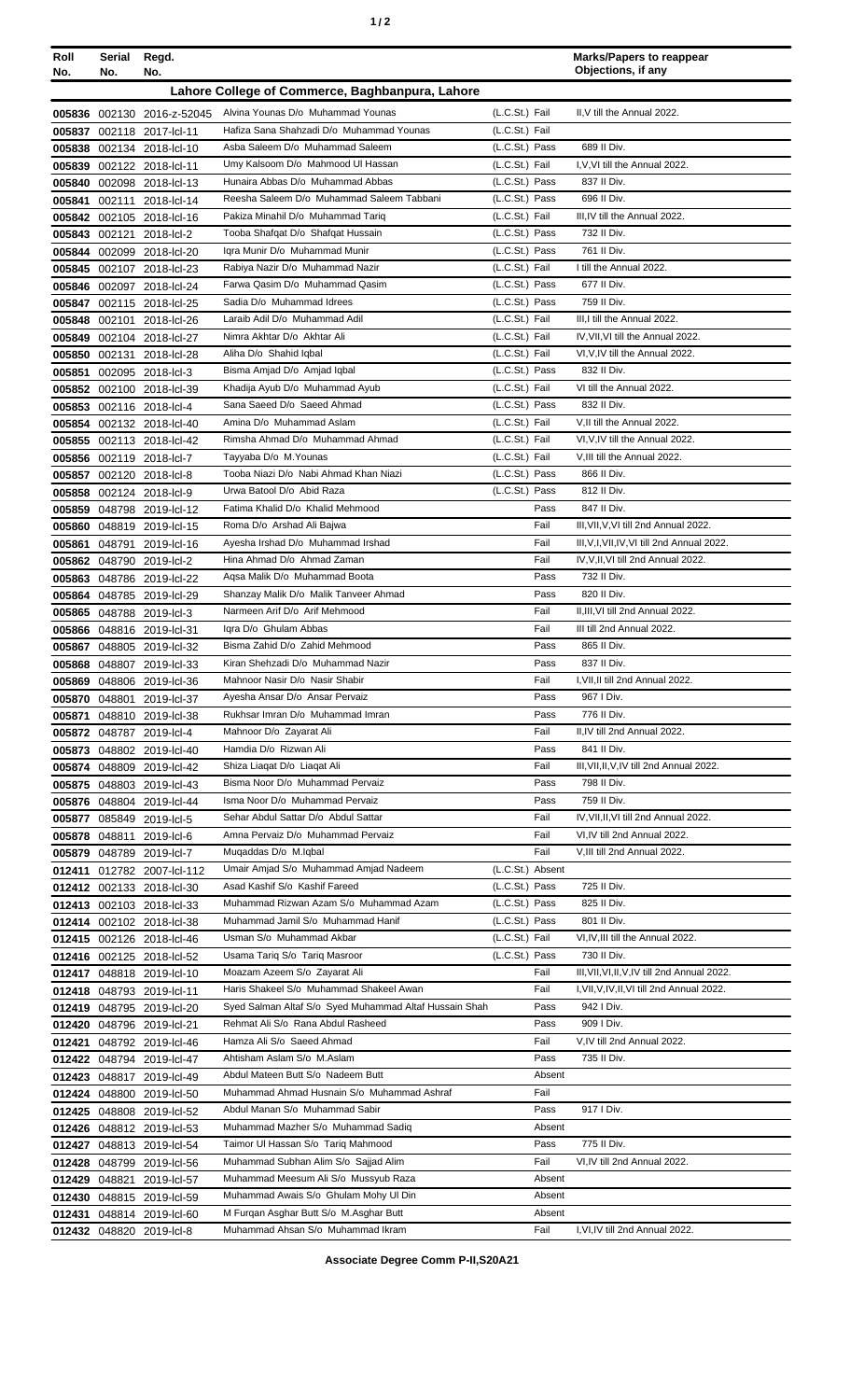| Roll<br>No. | Serial<br>Regd.<br>No.<br>No. |                          |                                                 |      | Marks/Papers to reappear<br><b>Objections, if any</b> |
|-------------|-------------------------------|--------------------------|-------------------------------------------------|------|-------------------------------------------------------|
|             |                               |                          | Lahore College of Commerce, Baghbanpura, Lahore |      |                                                       |
|             |                               | 012433 048797 2019-lcl-9 | Muhammad Umair S/o Muhammad Riaz                | Pass | 920   Div.                                            |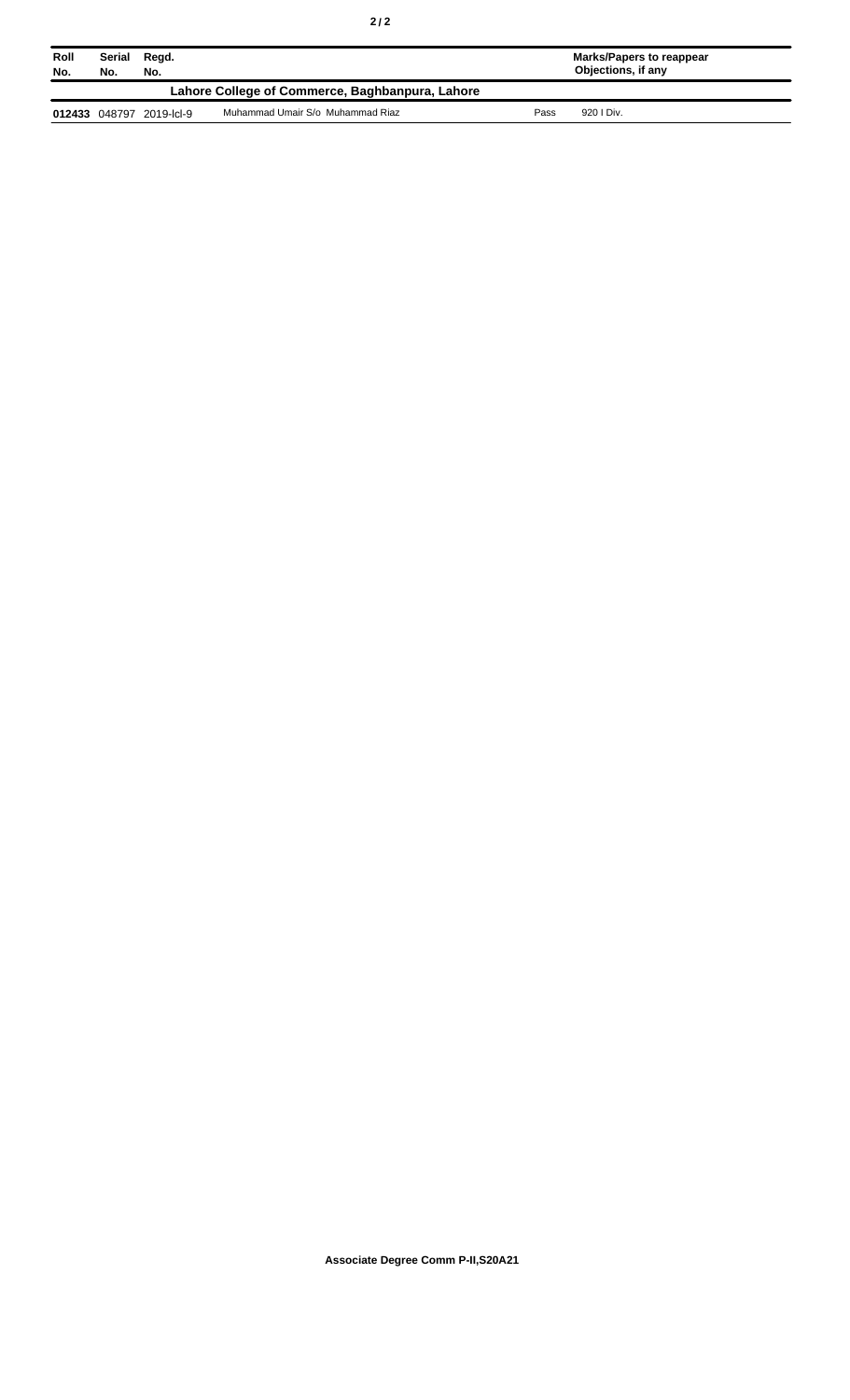| Roll<br>No. | <b>Serial</b><br>No.                                            | Regd.<br>No.              |                                      |                | Marks/Papers to reappear<br>Objections, if any |  |
|-------------|-----------------------------------------------------------------|---------------------------|--------------------------------------|----------------|------------------------------------------------|--|
|             | School of Advance Business & Commerce, New Garden Town, Lahore. |                           |                                      |                |                                                |  |
| 005890      |                                                                 | 085014 2017-lsc-4         | Rubab Taugeer D/o Taugeer Akhtar     | (L.C.St.) Fail |                                                |  |
|             |                                                                 | 012612 085015 2018-lsc-10 | Nabeel Riaz Malik S/o Muhammad Riaz  | (L.C.St.) Pass | 750 II Div.                                    |  |
|             |                                                                 | 012613 010061 2018-lsc-2  | Usama Saeed S/o Ahmad Saeed Awan     | (L.C.St.) Fail | IV, VI, VII, V till the Annual 2022.           |  |
|             |                                                                 | 012614 085016 2018-lsc-6  | Muhammad Usman S/o Riaz Ahmad        | (L.C.St.) Pass | 736 II Div.                                    |  |
|             | 018992 011271                                                   | 2018-lsc-13               | Mahvish Baloch D/o Hafiz Allah Ditta | (L.C.St.)      | FEE PRV, PART                                  |  |
|             | 019115 010898                                                   | 2017-cfe-42               | Husnain Musa S/o Muhammad Musa       | (L.C.St.) Fail | IV.VII till 2nd Annual 2022.                   |  |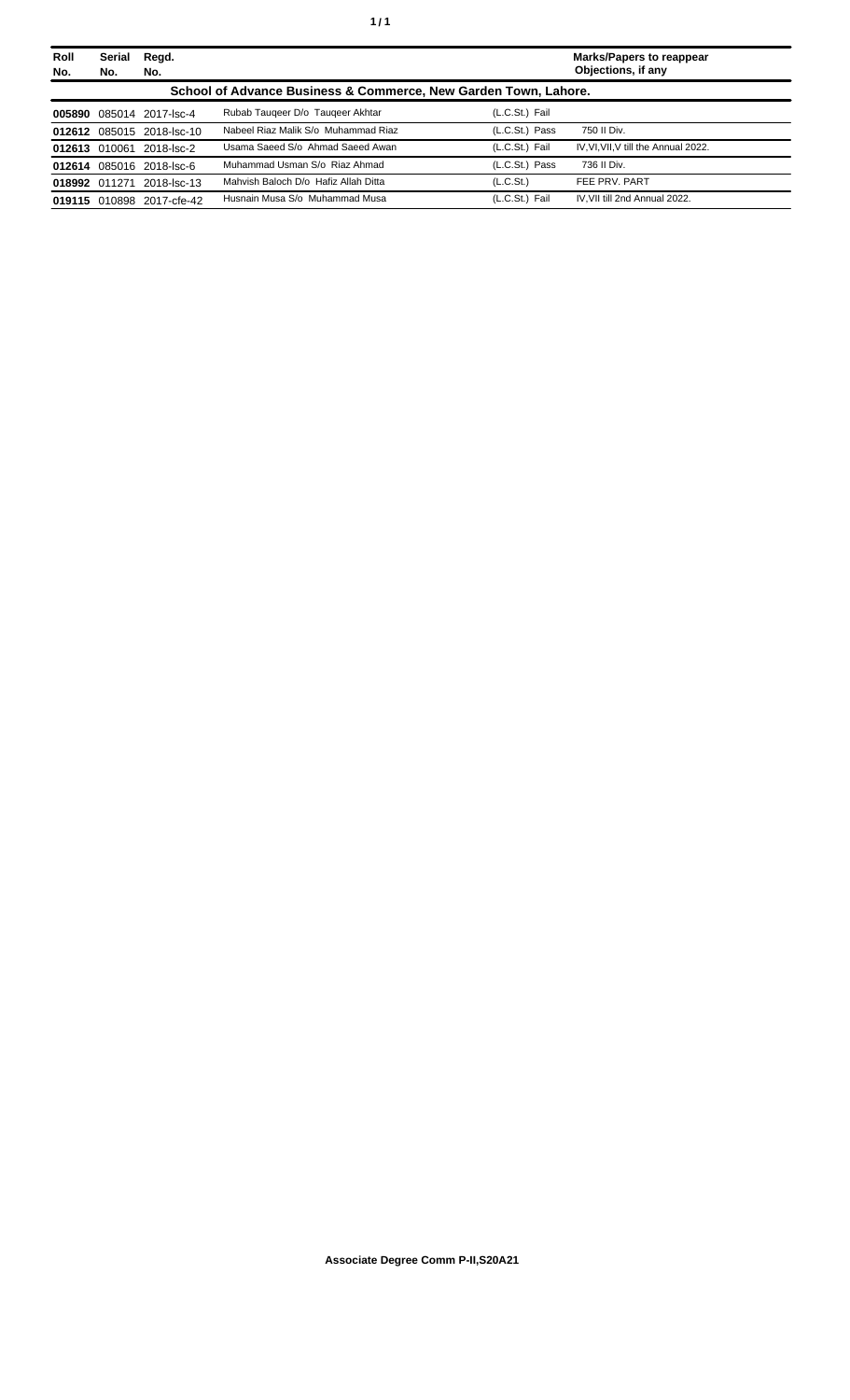| Roll<br>No.                                                                  | Serial<br>No. | Regd.<br>No.               |                                           | Marks/Papers to reappear<br>Objections, if any |  |
|------------------------------------------------------------------------------|---------------|----------------------------|-------------------------------------------|------------------------------------------------|--|
| Superior College of Info Tech & Management Sciences, New Garden Town, Lahore |               |                            |                                           |                                                |  |
|                                                                              |               | 001744 012114 2009-stl-369 | Muhammad Noman Ashraf S/o Muhammad Ashraf | (L.C.St.) Absent                               |  |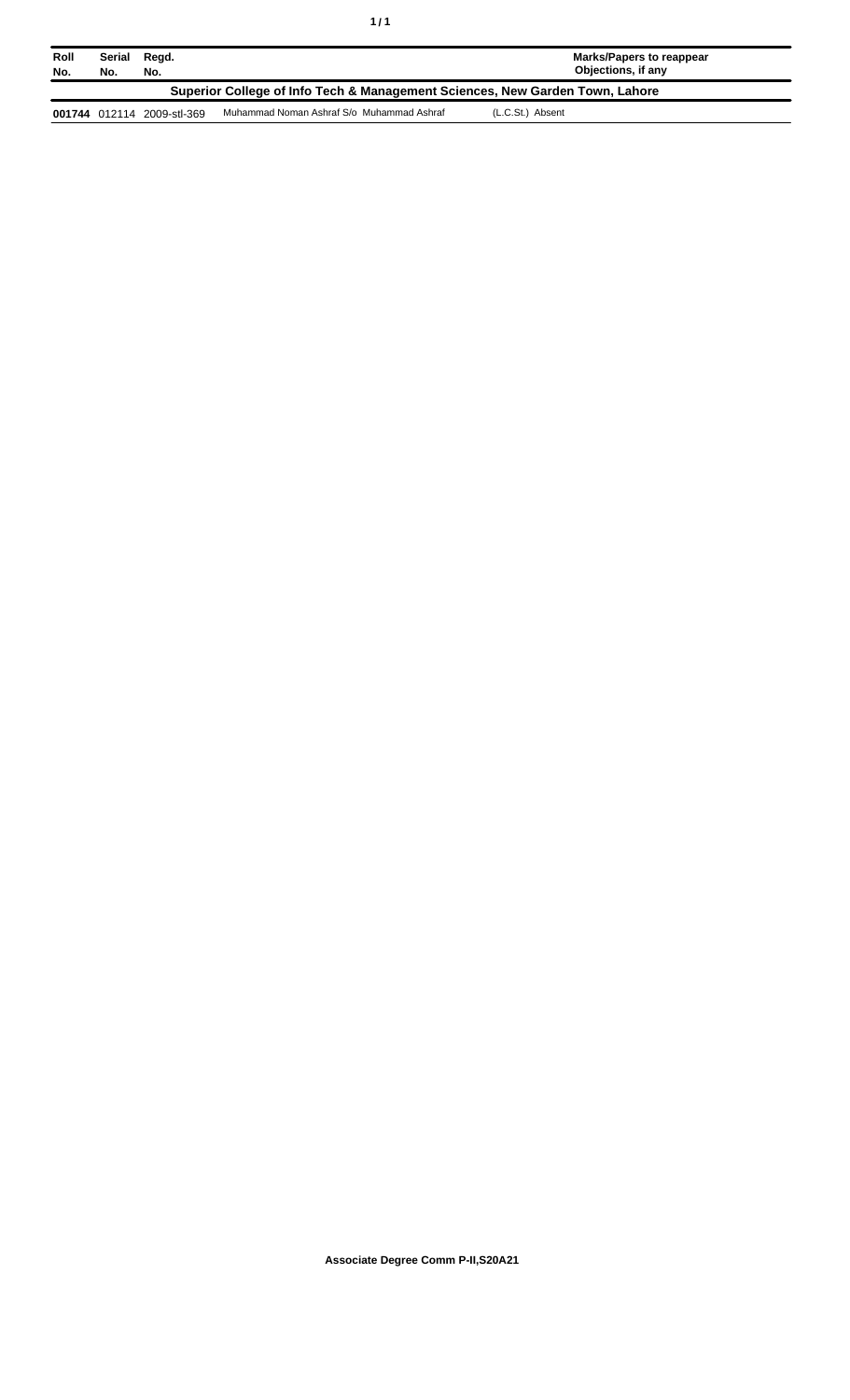| Roll<br>No. | <b>Serial</b><br>No.                                     | Regd.<br>No.               |                                                 |                       | <b>Marks/Papers to reappear</b><br>Objections, if any |  |  |
|-------------|----------------------------------------------------------|----------------------------|-------------------------------------------------|-----------------------|-------------------------------------------------------|--|--|
|             | Government Graduate College for Boys, Model Town, Lahore |                            |                                                 |                       |                                                       |  |  |
|             |                                                          | 012615 013199 2011-mdl-156 | Shakeel Ahmed S/o Rasheed Ahmed                 | (L.C.St.) Absent      |                                                       |  |  |
|             |                                                          | 012616 007405 2012-mdl-104 | Kabeer Khan S/o Ashraf Khan                     | (L.C.St.) Fail        |                                                       |  |  |
| 012617      |                                                          | 005888 2012-mdl-124        | Tayyab Younas S/o Younas Ali                    | (L.C.St.) Fail        | V, II till the Annual 2022.                           |  |  |
|             |                                                          | 012618 001432 2012-mdl-42  | Riaz Ahmad S/o Muhammad Sarwar                  | (L.C.St.) Fail        | I, IV, V, VI, VII till 2nd Annual 2022.               |  |  |
| 012619      |                                                          | 002028 2016-mdl-98         | Allah Ditta S/o Muhammad Mushtag                | (L.C.St.) Fail        | VII till the Annual 2022.                             |  |  |
| 012620      |                                                          | 009299 2017-mdl-98         | Danish Saleem Abbasi S/o Muhammad Saleem        | (L.C.St.) Fail        |                                                       |  |  |
| 012621      |                                                          | 005094 2018-mdl-74         | Shafique Masih S/o Yousaf Masih                 | (L.C.St.) Fail        | VI, VIII, I, V till 2nd Annual 2022.                  |  |  |
|             |                                                          | 012622 000437 2018-mdl-76  | Asim Javed S/o Javed Masih                      | (L.C.S <sub>t</sub> ) | <b>FAIL PREVIOUS PART</b>                             |  |  |
| 012623      |                                                          | 001568 2018-mdl-83         | Muhammad Bilal Tariq S/o Tariq Iqbal            | (L.C.St.) Fail        | V till the Annual 2022.                               |  |  |
| 012624      |                                                          | 000435 2018-mdl-84         | Sagar Nazir S/o Nazir Masih                     | (L.C.St.) Pass        | 718 II Div.                                           |  |  |
|             |                                                          | 012625 004404 2018-mdl-85  | Muhammad Mustafa Khan S/o Muhammad Jafar Farooq | (L.C.St.) Fail        | IV, V till the Annual 2022.                           |  |  |
|             |                                                          | 012626 010666 2018-mdl-89  | Siman Rashad S/o Rashad Majeed                  | (L.C.St.) Fail        | I, V, VI till the Annual 2022.                        |  |  |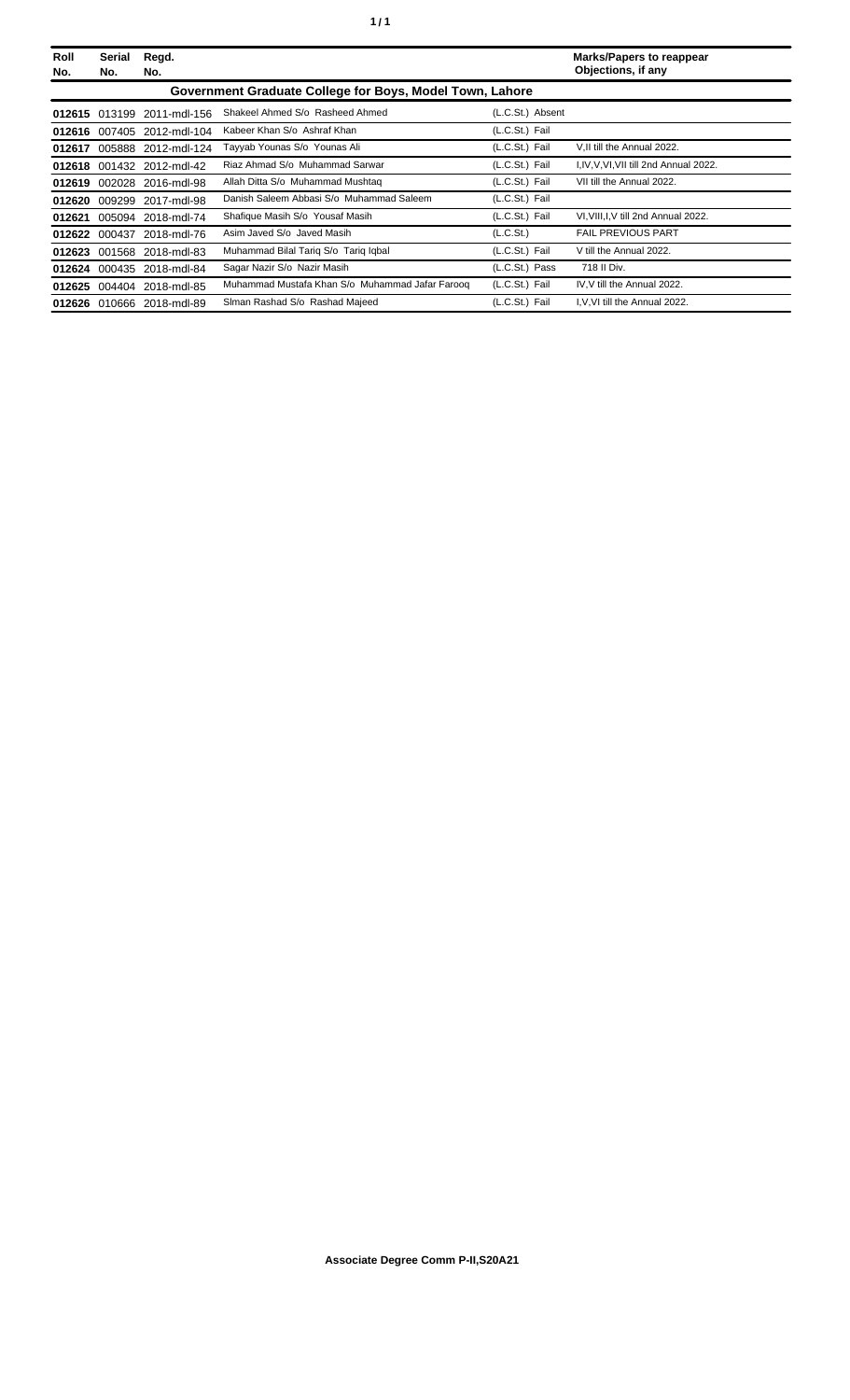| ٠ | ٠ |
|---|---|
|   |   |

| Roll<br>No. | <b>Serial</b><br>No.                             | Regd.<br>No.               |                                                                 |                       | <b>Marks/Papers to reappear</b><br>Objections, if any   |  |  |
|-------------|--------------------------------------------------|----------------------------|-----------------------------------------------------------------|-----------------------|---------------------------------------------------------|--|--|
|             | Government College for Women, Model Town, Lahore |                            |                                                                 |                       |                                                         |  |  |
| 005891      |                                                  | 001443 2017-jic-169        | Ayesha Saeed D/o Sheikh Muhammad Saeed                          | (L.C.St.) Fail        | I till the Annual 2022.                                 |  |  |
|             |                                                  | 005892 000922 2017-mgl-371 | Ayesha Tariq D/o Tariq Mehmood                                  | (L.C.St.) Fail        |                                                         |  |  |
| 005893      |                                                  | 004082 2017-mgl-392        | Rubab Aslam D/o Muhammad Aslam                                  | (L.C.St.) Pass        | 688 II Div.                                             |  |  |
| 005894      | 002091                                           | 2017-mgl-409               | Ansa Nawaz D/o Muhammad Nawaz                                   | (L.C.St.) Fail        |                                                         |  |  |
| 005895      | 002539                                           | 2017-mgl-427               | Aroosa Hameed D/o Abdul Hameed                                  | (L.C.St.) Fail        |                                                         |  |  |
| 005896      | 000639                                           | 2018-mgl-385               | Muqaddas Zulfiqar D/o Zulfiqar Ali                              | (L.C.St.) Pass        | 741 II Div.                                             |  |  |
| 005897      |                                                  | 010749 2018-mgl-387        | Yasmin Asmat Ali D/o Asmat Ali                                  | (L.C.St.) Fail        | V till the Annual 2022.                                 |  |  |
| 005898      |                                                  | 005405 2018-mgl-388        | Hira Tahir D/o Tahir Javaid                                     | (L.C.St.) Pass        | 740 II Div.                                             |  |  |
| 005899      |                                                  | 010113 2018-mgl-393        | Igra Akbar D/o M. Akbar Ali                                     | (L.C.St.) Fail        | III, V till 2nd Annual 2022.                            |  |  |
| 005900      |                                                  | 009139 2018-mgl-401        | Ume-Baneen D/o Muhammad Aslam                                   | (L.C.St.) Fail        | V, IV, VI till the Annual 2022.                         |  |  |
| 005901      |                                                  | 012148 2018-mgl-404        | Mugaddas Batool D/o Fiaz Ahmed Tanveer                          | (L.C.St.) Fail        | VII, V, II, VI, I till 2nd Annual 2022.                 |  |  |
| 005902      |                                                  | 011300 2018-mgl-407        | Mehwish D/o Noor Nabi                                           | (L.C.St.) Pass        | 767 II Div.                                             |  |  |
| 005903      | 003311                                           | 2018-mgl-408               | Angila D/o Sohail                                               | (L.C.St.) Fail        | V till the Annual 2022.                                 |  |  |
| 005904      |                                                  | 005315 2018-mgl-409        | Sana Akbar D/o Akbar Ali Chaudhary                              | (L.C.St.) Pass        | 700 II Div.                                             |  |  |
|             |                                                  | 005905 003382 2018-mgl-410 | Rukhsana Kosar D/o Muhammad Ashraf                              | (L.C.St.) Fail        | V, VI till the Annual 2022.                             |  |  |
|             |                                                  | 005906 001461 2018-mgl-415 | Sana Shahbaz D/o Shahbaz Ahmad                                  | (L.C.St.) Pass        | 690 II Div.                                             |  |  |
| 005907      |                                                  | 000606 2018-mgl-417        | Amna Amanat D/o Amanat Ali                                      | (L.C.St.) Pass        | 711 II Div.                                             |  |  |
| 005908      |                                                  | 003067 2018-mgl-421        | Sana Maqbool D/o Maqbool Masih                                  | (L.C.St.) Pass        | 762 II Div.                                             |  |  |
| 005909      |                                                  | 000157 2018-mgl-430        | Saima Rauf D/o Abdul Rauf                                       | (L.C.St.) Pass        | 777 II Div.                                             |  |  |
| 005910      |                                                  | 007926 2018-mgl-431        | Igra Rafique D/o Muhammad Rafique                               | (L.C.St.) Fail        | II, VI, V till the Annual 2022.                         |  |  |
| 005911      |                                                  | 011554 2018-mgl-434        | Huma Abbas D/o Ghulam Abbas                                     | (L.C.St.) Pass        | 752 II Div.                                             |  |  |
|             |                                                  | 005912 007446 2018-mgl-437 | Mehwish Hafeez D/o Abdul Hafeez                                 | (L.C.St.) Fail        | V till the Annual 2022.                                 |  |  |
|             |                                                  | 005913 005075 2018-mgl-438 | Sumaira Riaz D/o Muhammad Riaz                                  | (L.C.St.) Fail        | II, V till the Annual 2022.                             |  |  |
|             |                                                  | 005914 003086 2018-mgl-440 | Mariam Azmat D/o Azmat Ali                                      | (L.C.St.) Fail        | V till the Annual 2022.                                 |  |  |
|             |                                                  | 005915 008518 2018-mgl-441 | Awiza Asif D/o M. Asif                                          | (L.C.St.) Fail        | III, II till the Annual 2022.                           |  |  |
|             |                                                  | 005916 000482 2018-mgl-444 | Ayesha Khalid D/o Muhammad Khalid Bashir                        | (L.C.St.) Pass        | 807 II Div.                                             |  |  |
|             |                                                  | 005917 007579 2018-mgl-451 | Sania Yousaf D/o Muhammad Yousaf                                | (L.C.St.) Fail        | III, II, VII, V till the Annual 2022.                   |  |  |
| 005918      |                                                  | 001755 2018-mgl-452        | Muqaddas Fatima D/o Muhammad Yasin                              | (L.C.St.) Pass        | 766 II Div.                                             |  |  |
| 005919      |                                                  | 000178 2018-mgl-455        | Fatima Riaz D/o Riaz Ahmad                                      | (L.C.S <sub>t</sub> ) | <b>FEE</b>                                              |  |  |
| 005920      | 001751                                           | 2018-mgl-456               | H.Balgees Ramzan D/o Ramzan                                     | (L.C.St.) Pass        | 809 II Div.                                             |  |  |
| 005921      |                                                  | 002143 2018-mgl-457        | Maryam Bibi D/o Muhammad Siddique                               | (L.C.St.) Pass        | 818 II Div.                                             |  |  |
|             |                                                  | 005922 049860 2018-mgl-238 | Wajiha Arshad D/o Muhammad Arshad                               | Pass                  | 828 II Div.                                             |  |  |
|             |                                                  | 005923 007815 2018-mgl-403 | Maryam Rizwan D/o Muhammad Rizwan                               | (L.C.St.) Fail        | II, I, VI, III, V, IV till 2nd Annual 2022.             |  |  |
|             |                                                  | 005924 049844 2019-mgl-356 | Rukhsar Shafiq D/o Muhammad Shafiq                              | Fail                  | II, VI, V, I, III till 2nd Annual 2022.                 |  |  |
|             |                                                  | 005925 049845 2019-mgl-357 | Agsa Umer D/o Umer Hayyat                                       | Fail                  | VII, I, IV, II, V till 2nd Annual 2022.                 |  |  |
|             |                                                  | 005926 011182 2019-mgl-358 | Zainab D/o Muhammad Ishtiaq Ahmed                               | (L.C.St.) Fail        | V till 2nd Annual 2022.                                 |  |  |
| 005927      |                                                  | 049846 2019-mgl-365        | Huma Shahbaz D/o Shahbaz Ali<br>Nimra D/o Mohammad Gulzar Ahmad | Fail                  | VI, V, IV till 2nd Annual 2022.                         |  |  |
| 005928      |                                                  | 010362 2019-mgl-370        |                                                                 | (L.C.St.)             | R.L PART-I                                              |  |  |
| 005929      |                                                  | 049847 2019-mgl-371        | Insa Nadeem D/o Muhammad Nadeem                                 | Fail                  | V, VI till 2nd Annual 2022.                             |  |  |
| 005930      |                                                  | 049848 2019-mgl-374        | Firdos Bibi D/o Muhammad Saleem                                 | Pass                  | 869 II Div.                                             |  |  |
| 005931      |                                                  | 049849 2019-mgl-375        | Javeria Nazir D/o Muhammad Nazir<br>Mubashra D/o M.Shahbaz      | Fail<br>Fail          | VI till 2nd Annual 2022.<br>V, VI till 2nd Annual 2022. |  |  |
|             |                                                  | 005932 049850 2019-mgl-376 | Nimra D/o Muhammad Saleem Tariq Butt                            | Fail                  | V till 2nd Annual 2022.                                 |  |  |
| 005933      | 049851                                           | 2019-mgl-377               | Nimra D/o Rafaqat Ali                                           | Fail                  | VI, VII, III, I, IV, II, V till 2nd Annual 2022.        |  |  |
|             |                                                  | 005934 049852 2019-mgl-378 | Fatima D/o Muhammad Hussain                                     | Fail                  | I till 2nd Annual 2022.                                 |  |  |
| 005935      |                                                  | 049853 2019-mgl-379        | Hafiza Amna Rashad D/o Muhammad Rashad Saeed Siddiqui           | Fail                  | IV, III till 2nd Annual 2022.                           |  |  |
|             |                                                  | 005936 049854 2019-mgl-382 | Rubab Fatima D/o Sikandar Hussain                               | Fail                  | VI, V, VII, IV till 2nd Annual 2022.                    |  |  |
| 005937      |                                                  | 049855 2019-mgl-383        | Nayab D/o Tariq Mahmood                                         | Pass                  | 764 II Div.                                             |  |  |
| 005938      |                                                  | 049856 2019-mgl-386        | Amna Ishaq D/o Muhammad Ishaq                                   | Fail                  | I, II, V, VI, VII till 2nd Annual 2022.                 |  |  |
| 005939      |                                                  | 049857 2019-mgl-388        | Samia Yaseen D/o Ghulam Yaseen                                  | Fail                  | VI till 2nd Annual 2022.                                |  |  |
| 005940      |                                                  | 049858 2019-mgl-389        | Samia Iqbal D/o Mir Iqbal Saeed Khan                            | Fail                  | IV, V, VII, VIII, VI till 2nd Annual 2022.              |  |  |
| 005941      | 049859                                           | 2019-mgl-390               | Amna Jawad D/o Muhammad Jawad Jamil Qureshi                     | Pass                  | 964 I Div.                                              |  |  |
| 005942      | 049861                                           | 2019-mgl-391               | Shakeela D/o Mazhar                                             | Fail                  | I, IV, III, VI, V till 2nd Annual 2022.                 |  |  |
| 005943      | 049862                                           | 2019-mgl-394               | Bakhtawar D/o Khalid Ali                                        | Fail                  | VI, II till 2nd Annual 2022.                            |  |  |
| 005944      |                                                  | 049863 2019-mgl-400        |                                                                 |                       |                                                         |  |  |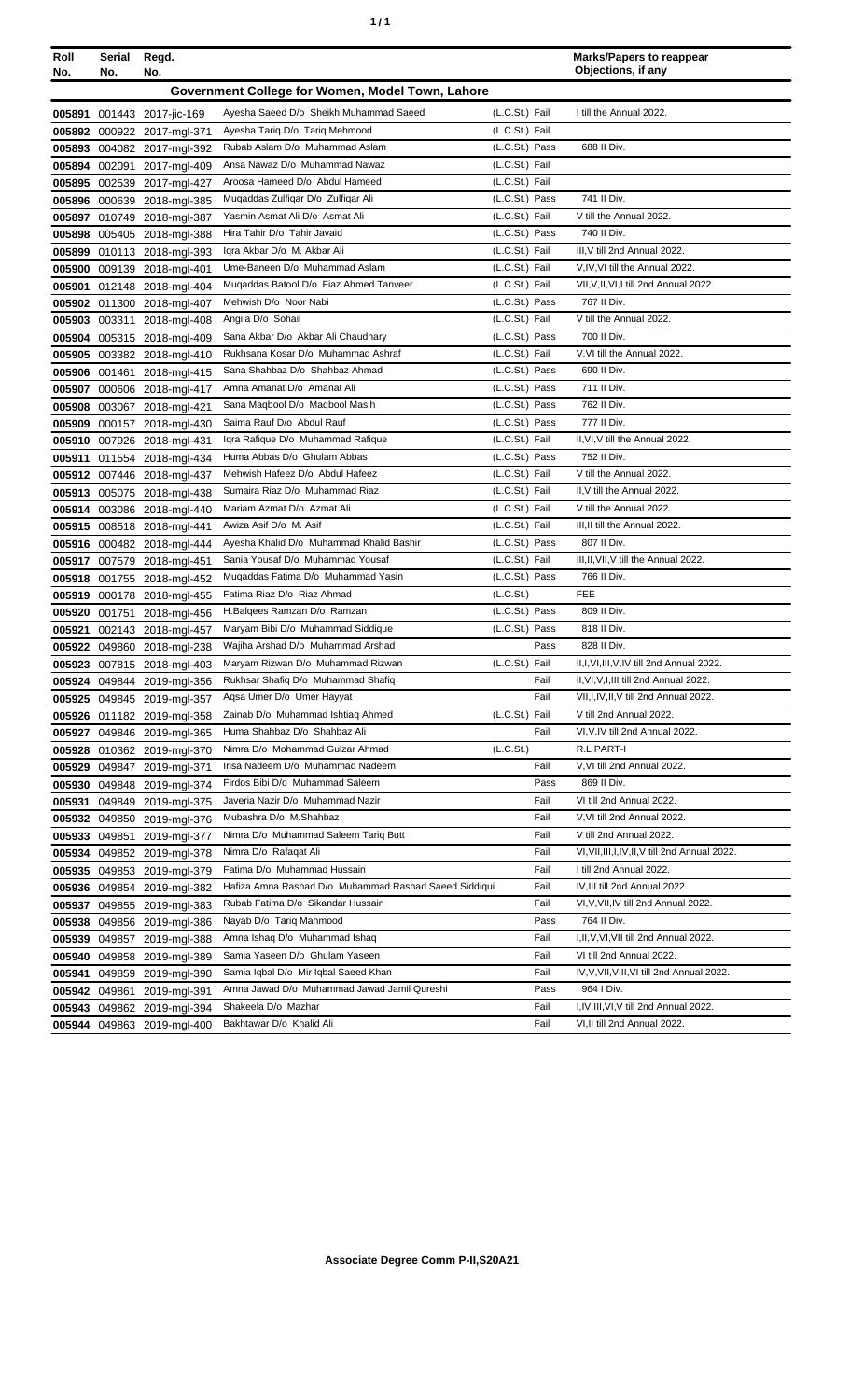| Roll<br>No. | Serial<br>No. | Regd.<br>No.             |                                                        | <b>Marks/Papers to reappear</b><br>Objections, if any |  |
|-------------|---------------|--------------------------|--------------------------------------------------------|-------------------------------------------------------|--|
|             |               |                          | Noble College of Commerce, 2-Race Course Road, Lahore. |                                                       |  |
|             |               | 005945 000004 2017-pf-11 | Mehak Ejaz D/o Muhammad Ejaz Ahmed                     | (L.C.St.) Fail                                        |  |
|             |               | 005946 001494 2017-pf-9  | Zoha Ashfaq D/o Ashfaq Ahmad                           | (L.C.St.) Fail                                        |  |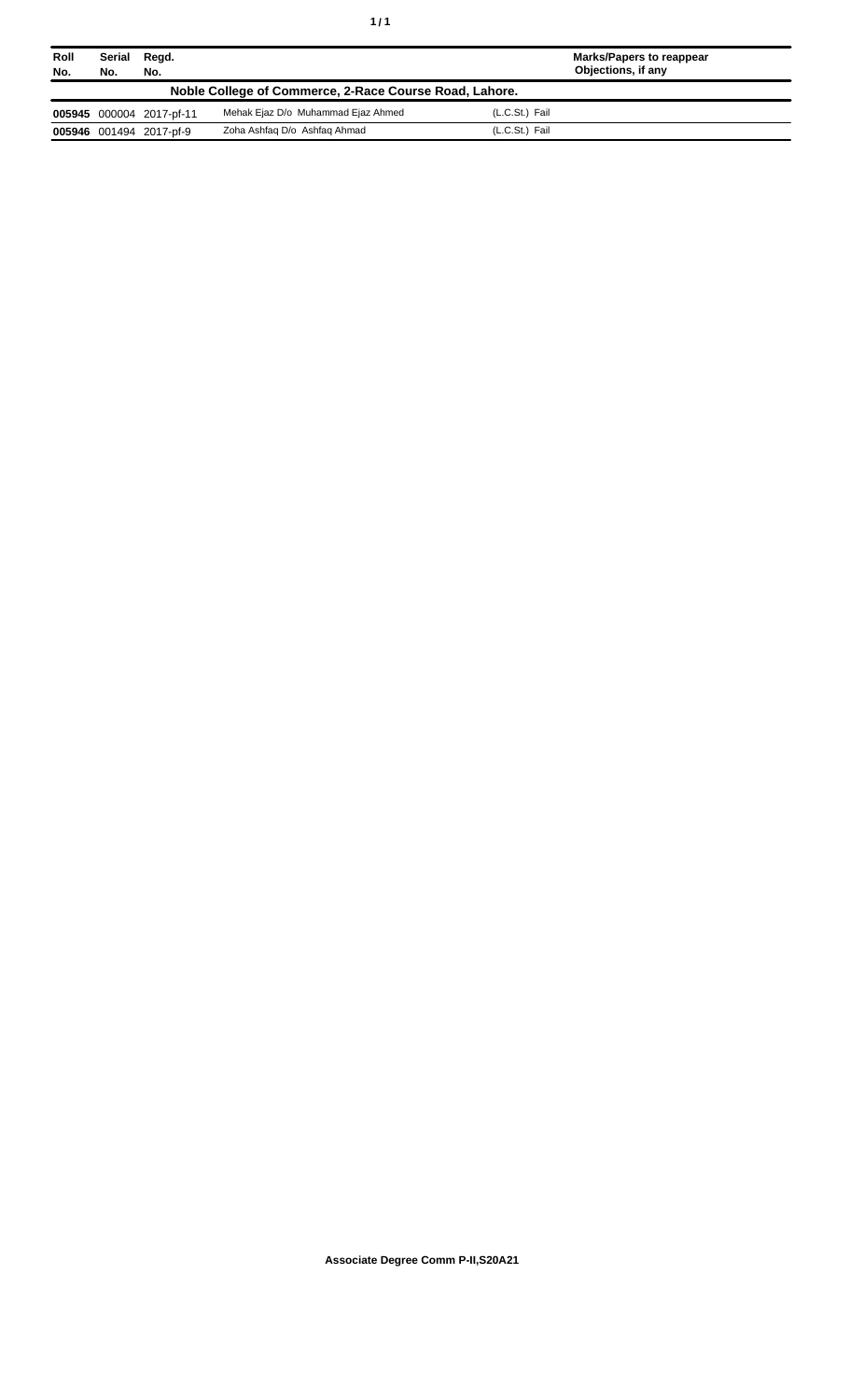| Roll<br>No. | Serial<br>No. | Regd.<br>No.               |                                                           |                  | Marks/Papers to reappear<br>Objections, if any    |
|-------------|---------------|----------------------------|-----------------------------------------------------------|------------------|---------------------------------------------------|
|             |               |                            | NOVA College of Commerce & IT, Tufail Road, Lahore Cantt. |                  |                                                   |
|             |               | 000111 011114 2009-nov-108 | Wagas Ahmed S/o Iftikhar Ahmed                            | (L.C.St.) Absent |                                                   |
| 011027      |               | 009356 2013-nov-80         | Muhammad Irfan Akram S/o Muhammad Akram                   | (L.C.St.) Fail   | II, VIII, V, VI, VII, I, IV till 2nd Annual 2022. |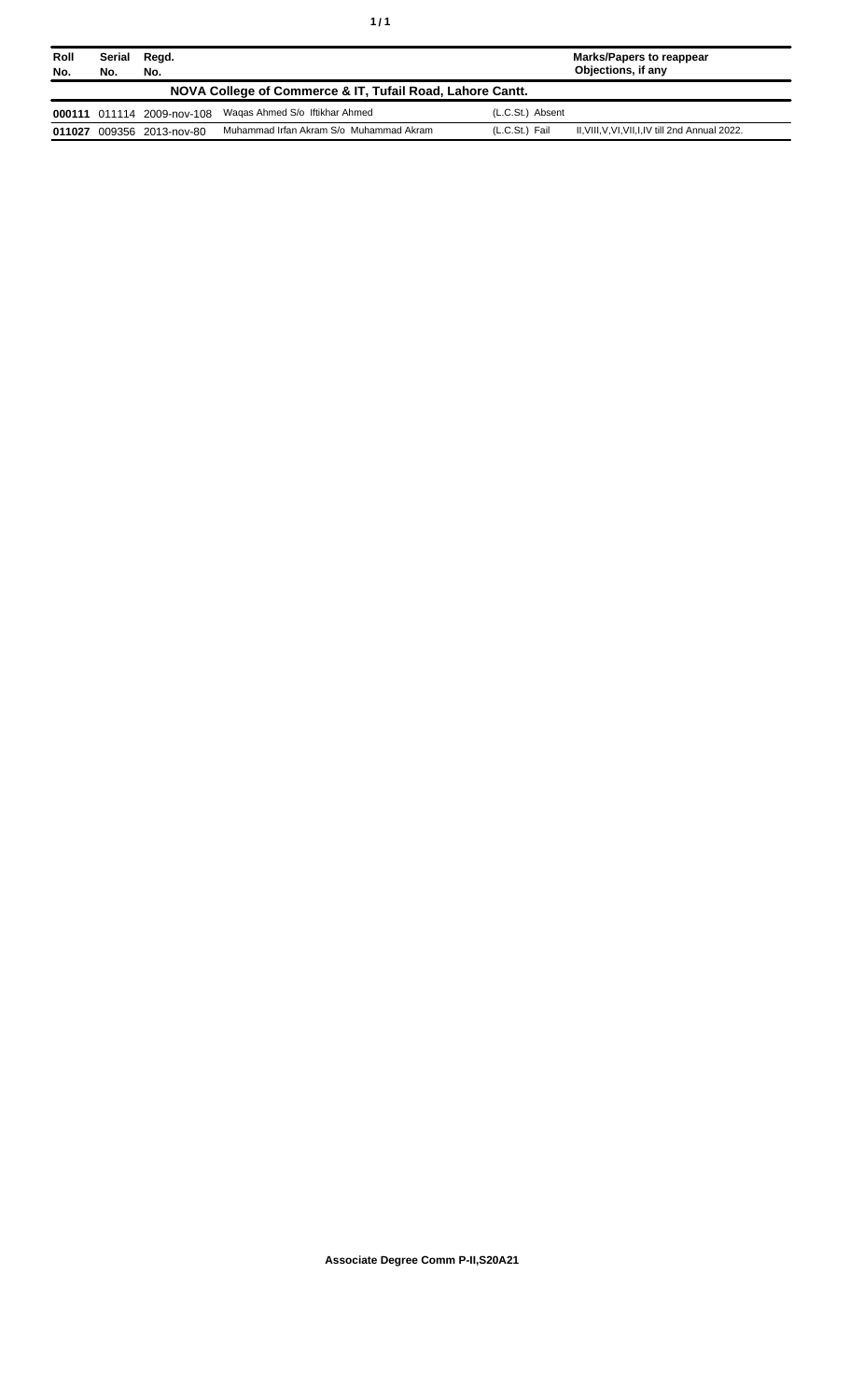| Roll<br>No. | Serial<br>No. | Regd.<br>No.              |                                                 |                       | <b>Marks/Papers to reappear</b><br>Objections, if any |
|-------------|---------------|---------------------------|-------------------------------------------------|-----------------------|-------------------------------------------------------|
|             |               |                           | Oxford College of Commerce, Baghbanpura, Lahore |                       |                                                       |
| 005947      | 000103        | 2017-oxl-7                | Sajida Latif D/o Muhammad Latif                 | (L.C.St.) Fail        | II, V till the Annual 2022.                           |
| 005948      |               | 006235 2018-oxl-15        | Saman Ikram D/o Muhammad Ikram                  | (L.C.St.) Pass        | 784 II Div.                                           |
| 005949      |               | 006237 2018-oxl-16        | Saba D/o Muhammad Iftkhar                       | (L.C.St.) Pass        | 856 II Div.                                           |
| 005950      | 010174        | 2018-oxl-17               | Samra Chaudhry D/o Muhammad Ashiq               | (L.C.St.) Pass        | 730 II Div.                                           |
| 005951      |               | 006242 2018-oxl-20        | Urooj Fatima D/o Shahid Sharif                  | (L.C.St.) Pass        | 835 II Div.                                           |
| 005952      |               | 010170 2018-oxl-21        | Yashfa Mubeen D/o Zulifqar Mehmood              | (L.C.St.) Pass        | 857 II Div.                                           |
| 005953      |               | 009826 2018-oxl-22        | Zahra Batool D/o Shafagat Ali                   | (L.C.St.) Pass        | 849 II Div.                                           |
|             |               | 005954 010268 2018-oxl-23 | Zarbab Rasheed D/o Rasheed Rahmat               | (L.C.St.) Pass        | 768 II Div.                                           |
| 005955      |               | 006233 2018-oxl-25        | Nayab Ayub D/o Muhammad Ayub                    | (L.C.St.) Pass        | 929   Div.                                            |
| 005956      |               | 006246 2018-oxl-26        | Shumaila Iqbal D/o Muhammad Iqbal               | (L.C.St.) Fail        | V.VI till the Annual 2022.                            |
| 005957      | 006244        | 2018-oxl-8                | Komal D/o Muhammad Ramzan                       | (L.C.St.) Pass        | 855 II Div.                                           |
| 005958      | 000021        | 2018-gmc-787              | Nimra D/o Muhammad Boota                        | (L.C.St.) Pass        | 760 II Div.                                           |
| 011028      | 006294        | 2013-oxl-26               | Zubair Sajid S/o Muhammad Sajid                 | (L.C.St.) Fail        | II, III, V, VI, I, VII, IV till 2nd Annual 2022.      |
| 011029      |               | 011135 2017-oxl-9         | Muhammad Muneeb Ahmad S/o Muzhar Hussain        | (L.C.S <sub>t</sub> ) | <b>FEE</b>                                            |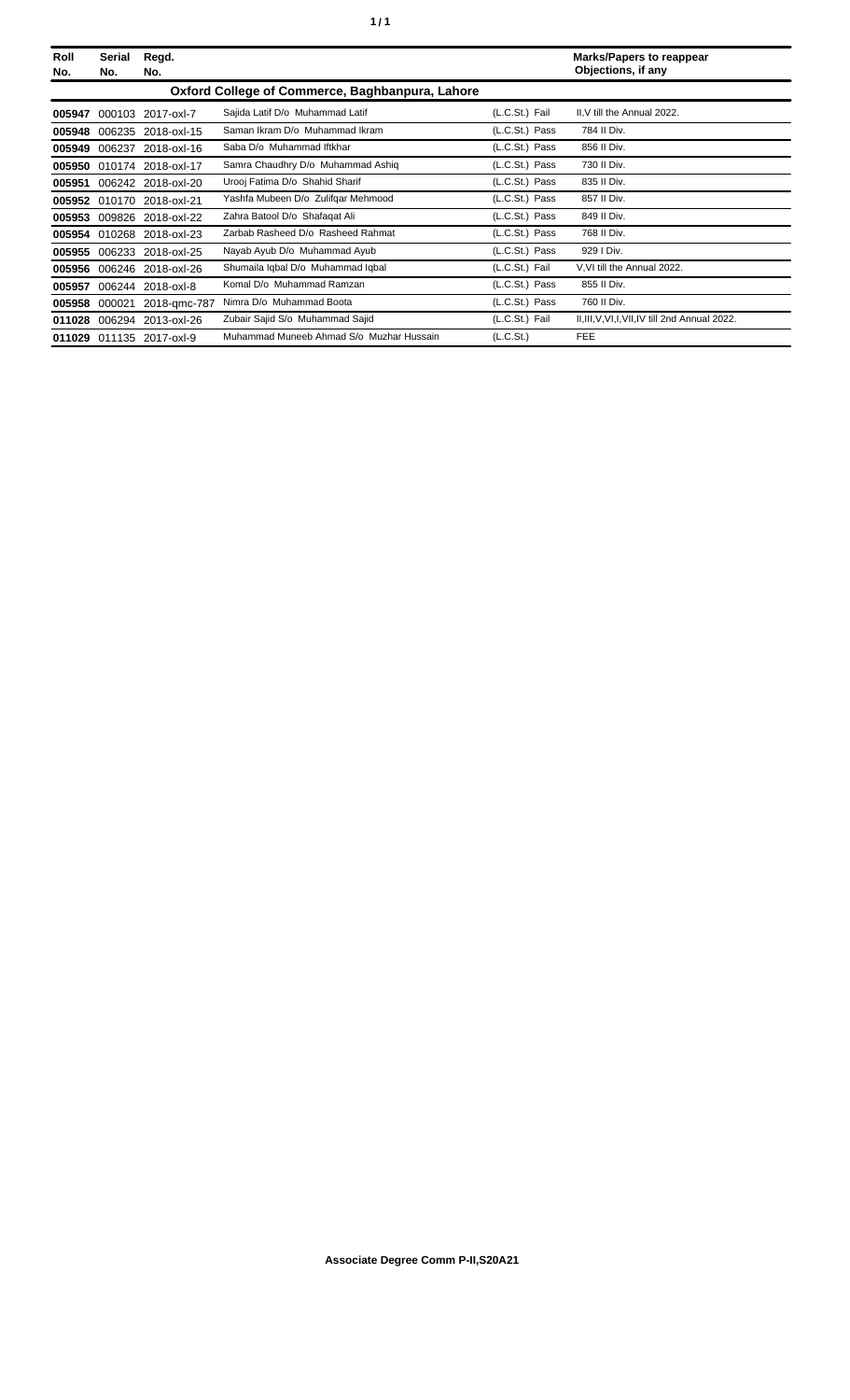| Roll<br>No. | Serial<br>No. | Regd.<br>No.               |                                                  |                       | <b>Marks/Papers to reappear</b><br>Objections, if any |
|-------------|---------------|----------------------------|--------------------------------------------------|-----------------------|-------------------------------------------------------|
|             |               |                            | Punjab College of Commerce, 6-Canal Bank, Lahore |                       |                                                       |
| 005959      | 003167        | 2013-pbl-47                | Mariyam Faraz D/o Muhammad Yaqoob                | (L.C.St.) Fail        | VII, II, VI till the Annual 2022.                     |
| 005960      | 002493        | 2016-pbl-2                 | Anum Shahzad D/o Shahzad Anwar                   | (L.C.St.) Absent      |                                                       |
| 005961      |               | 001523 2016-pbl-72         | Yasmeen Tahira D/o Muhammad Musa                 | (L.C.St.) Pass        | 725 II Div.                                           |
| 005962      | 009579        | 2017-pbl-22                | Tazeen D/o Sheikh Abdul Rasheed                  | (L.C.St.) Fail        |                                                       |
| 005963      | 003290        | 2018-pfl-11                | Laiba Waseem D/o Waseem Zia                      | (L.C.St.) Pass        | 794 II Div.                                           |
| 005964      | 007611        | 2018-pfl-2                 | Hurriya Sajid D/o Sajid Khan                     | (L.C.St.) Fail        | V, VII, VIII till the Annual 2022.                    |
| 005965      |               | 004562 2018-pfl-28         | Areeba Atif D/o Muhammad Atif Bin Saleem         | (L.C.St.) Fail        | I, VI till the Annual 2022.                           |
| 005966      |               | 005783 2017-pbl-26         | Umm-E-Habiba D/o Muhammad Abbas                  | (L.C.St.) Fail        | II, V, I, IV till 2nd Annual 2022.                    |
| 005967      | 009509        | 2017-pbl-50                | Mahum Rasheed D/o Rasheed Ahmad                  | (L.C.St.) Fail        | III, IV, VII, VI, V till 2nd Annual 2022.             |
| 012175      | 003811        | 2016-pbl-127               | Ayyaz Ali S/o Malik Muhammad Ali                 | (L.C.St.) Absent      |                                                       |
| 012176      | 000581        | 2017-pbl-53                | Muhammad Abdullah S/o Muhammad Siddique          | (L.C.St.) Pass        | 680 II Div.                                           |
| 012177      |               | 003424 2017-pbl-64         | Abdul Moiz Shahid S/o Shahid Tajammal Hussain    | (L.C.St.) Fail        |                                                       |
| 012178      |               | 007523 2017-pfl-145        | Tamoor Rasheed S/o Muhammad Rasheed              | (L.C.St.) Fail        |                                                       |
| 012179      |               | 007184 2018-pl-135         | Syed Saad Faroog S/o Syed Faroog Hussain Shah    | (L.C.S <sub>t</sub> ) | <b>FEE</b>                                            |
|             |               | 012180 009322 2018-z-52112 | Intizar Mehdi S/o Malik Muhammad Younis          | (L.C.St.) Fail        | III till the Annual 2022.                             |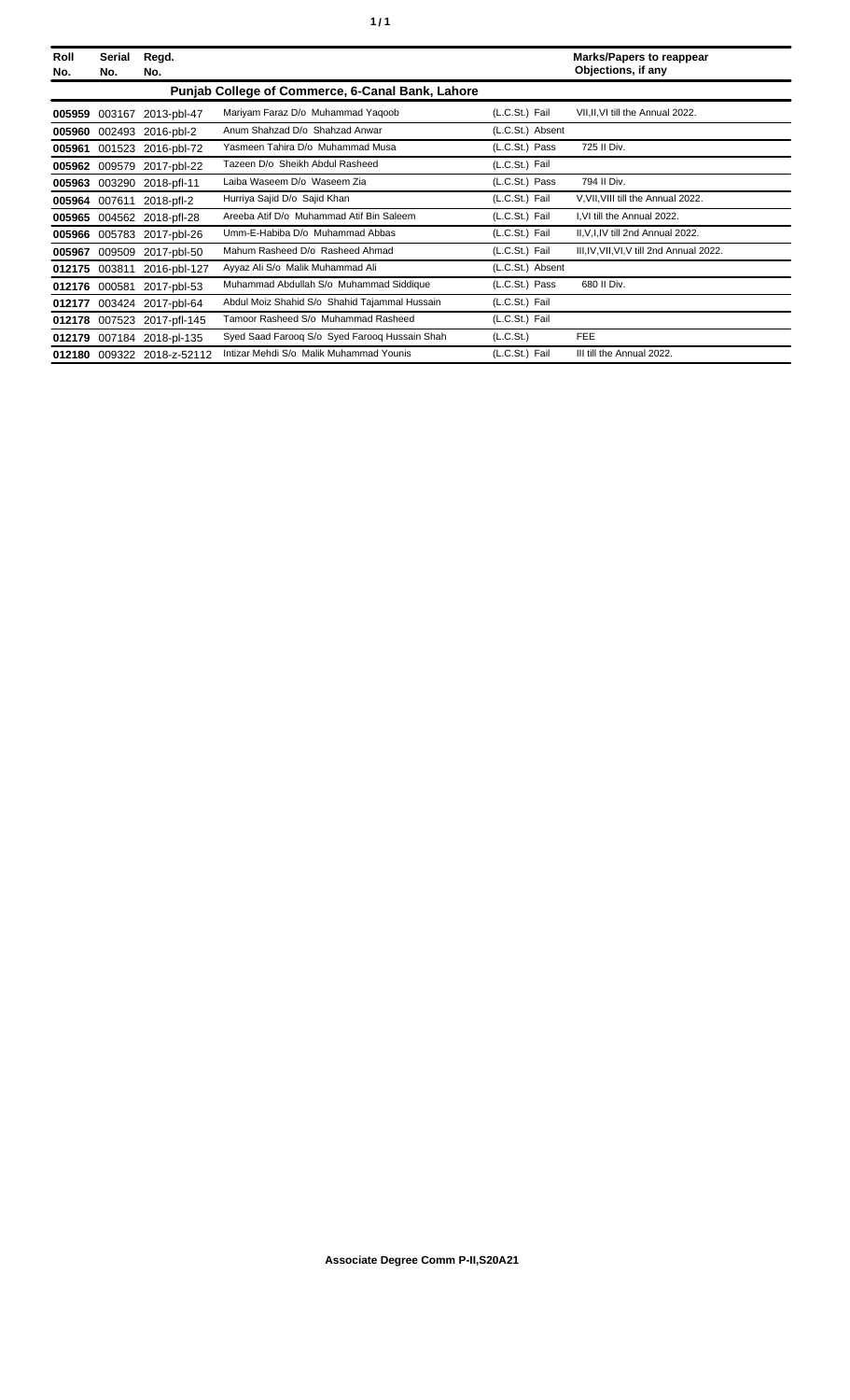| ٠ | ٠ |
|---|---|
|   |   |

| Roll<br>No. | Serial<br>No. | Regd.<br>No.               |                                                     |                  | <b>Marks/Papers to reappear</b><br>Objections, if any |
|-------------|---------------|----------------------------|-----------------------------------------------------|------------------|-------------------------------------------------------|
|             |               |                            | Punjab College of Commerce, 9-Canal Bank, Lahore    |                  |                                                       |
|             |               | 005968 001381 2017-pbl-34  | Mehr-Un-Nisa D/o Asim Sana                          | (L.C.St.) Fail   |                                                       |
|             |               | 005969 003100 2017-pbl-42  | Javaria Shoaib D/o Muhammad Shoaib                  | (L.C.St.) Fail   |                                                       |
|             |               | 005970 005843 2017-pcc-129 | Shanza Salman D/o Rana Salman Zafar                 | (L.C.St.) Fail   |                                                       |
|             |               | 005971 001398 2018-ccp-267 | Maryam Nasir D/o Muhammad Nasir Ali                 | (L.C.St.) Pass   | 854 II Div.                                           |
|             |               | 005972 003493 2018-pfl-239 | Sana Amber D/o Abdul Ghani                          | (L.C.St.) Pass   | 739 II Div.                                           |
|             |               | 005973 003961 2018-pfl-295 | Maham Younas D/o Younas Ahmed Mashi                 | (L.C.St.) Pass   | 766 II Div.                                           |
|             |               | 005974 001082 2018-pfl-32  | Safia Sarwar D/o Muhammad Sarwar                    | (L.C.St.) Fail   | V till the Annual 2022.                               |
|             |               | 005975 005387 2018-pl-66   | Kainat D/o Amjad Shahzad                            | (L.C.St.) Pass   | 774 II Div.                                           |
|             |               | 012181 004638 2016-gsr-544 | Moiz Sohail S/o Sohail Inam                         | (L.C.St.) Fail   | V, VII till the Annual 2022.                          |
|             |               | 012182 008635 2016-pbl-195 | Muhammad Roohan Bin Abbas S/o Abbas Ahmed           | (L.C.St.) Fail   | I, VII till the Annual 2022.                          |
|             |               | 012183 005696 2016-pcc-102 | Husnain Kausar Yaqueti S/o Shamshad Kausar          | (L.C.St.) Fail   | IV, II, III, V, I, VI, VII till the Annual 2022.      |
|             |               | 012184 004614 2016-pcc-103 | Mohamad Rehman S/o Mohamad Arshad Javed             | (L.C.St.) Absent |                                                       |
|             |               | 012185 003560 2017-pbl-82  | Muhammad Humza Khalid S/o Muhammad Khalid           | (L.C.St.) Fail   |                                                       |
|             |               | 012186 002734 2017-pcc-139 | Abdul Rafay Ahmed S/o Muhammad Saeed                | (L.C.St.) Fail   |                                                       |
|             |               | 012187 003456 2017-pcc-93  | Mohammad Ahsan Ali S/o Muhammad Khawaja Rehman      | (L.C.St.) Fail   |                                                       |
|             |               | 012188 006467 2017-pfl-279 | Najeeb Ullah S/o Gul Shadam Khan                    | (L.C.St.) Pass   | 731 II Div.                                           |
| 012189      |               | 009123 2017-pfl-319        | Ali Ahmad S/o Saleem Ahmad                          | (L.C.St.) Fail   |                                                       |
|             |               | 012190 000726 2018-ccp-195 | Muhammad Raihan S/o Arshad Pervaiz                  | (L.C.St.) Fail   | V till the Annual 2022.                               |
|             |               | 012191 008613 2018-ccp-229 | Muhammad Ali Asad S/o A.R.Asad Dhillon              | (L.C.St.) Fail   | I till the Annual 2022.                               |
|             |               | 012192 012024 2018-ccp-270 | Ali Akbar S/o Hassan Raza                           | (L.C.St.)        | <b>FEE</b>                                            |
|             |               | 012193 003545 2018-pfl-119 | Muhammad Umar S/o Muhammad Ashraf                   | (L.C.St.) Pass   | 763 II Div.                                           |
|             |               | 012194 005528 2018-pfl-136 | Waleed Iftikhar S/o Iftikhar Ahmad                  | (L.C.St.) Pass   | 784 II Div.                                           |
|             |               | 012195 005525 2018-pfl-137 | Haider Iftikhar S/o Iftikhar Ahmed                  | (L.C.St.) Pass   | 752 II Div.                                           |
|             |               | 012196 003313 2018-pfl-140 | Ali S/o Zahid Iqbal                                 | (L.C.St.) Pass   | 789 II Div.                                           |
|             |               | 012197 001422 2018-pfl-149 | Hafiz Muhammad Bin Nadeem S/o Nadeem Shahzad        | (L.C.St.) Pass   | 869 II Div.                                           |
|             |               | 012198 008481 2018-pfl-162 | Bilal Bashir S/o Bashir Ahmed                       | (L.C.St.) Fail   | III, VII, II, I, V, IV till the Annual 2022.          |
|             |               | 012199 005862 2018-pfl-163 | Muhammad Younas S/o Muhammad Sarwar                 | (L.C.St.) Fail   | I, V, VIII till the Annual 2022.                      |
| 012200      |               | 009100 2018-pfl-165        | Muhammad Awais S/o Muhammad Shahbaz                 | (L.C.St.) Fail   | V, VI, VII till 2nd Annual 2022.                      |
| 012201      |               | 008563 2018-pfl-216        | Rashid Latif S/o Abdul Latif                        | (L.C.St.) Fail   | VII, VI, V till the Annual 2022.                      |
|             |               | 012202 012605 2018-pfl-221 | Tayyab Asif S/o Asif Ali                            | (L.C.St.) Fail   | VI till the Annual 2022.                              |
|             |               | 012203 005512 2018-pfl-223 | Zain Shakeel S/o Muhammad Shakeel                   | (L.C.St.) Pass   | 695 II Div.                                           |
|             |               | 012204 008567 2018-pfl-251 | Muhammad Talha Naeem S/o Muhammad Naeem             | (L.C.St.)        | <b>UMC</b>                                            |
|             |               | 012205 007565 2018-pfl-254 | Muhammad Suleman Aslam S/o Muhammad Aslam           | (L.C.St.) Fail   | VI till the Annual 2022.                              |
|             |               | 012206 008569 2018-pfl-268 | Syed Muhammad Ali Hasnain S/o Syed Mujtaba Khurshid | (L.C.St.) Pass   | 834 II Div.                                           |
|             |               | 012207 008564 2018-pfl-272 | Muhammad Nabeel S/o Labba Faazal                    | (L.C.St.) Fail   | II, VI, VII till the Annual 2022.                     |
|             |               | 012208 007590 2018-pl-131  | Shahrukh S/o Muhammad Faroog                        | (L.C.St.) Fail   | VI till the Annual 2022.                              |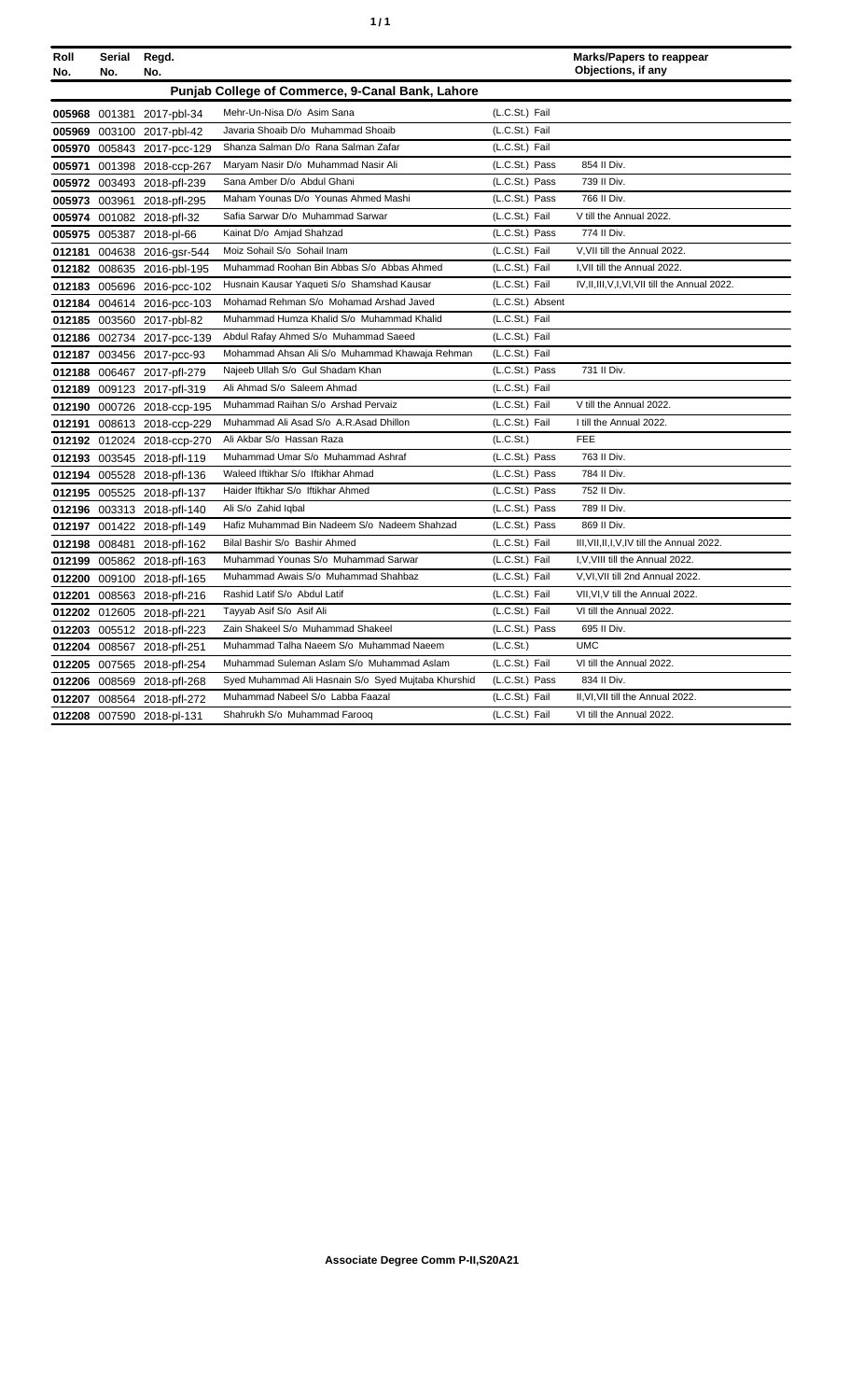| ٠ |  |
|---|--|
|   |  |

| Roll<br>No. | Serial<br>No. | Regd.<br>No.                                             |                                                                        |                                  | <b>Marks/Papers to reappear</b><br>Objections, if any              |
|-------------|---------------|----------------------------------------------------------|------------------------------------------------------------------------|----------------------------------|--------------------------------------------------------------------|
|             |               |                                                          | Punjab College of Commerce, 161-Ferozepur Road, Lahore                 |                                  |                                                                    |
|             |               |                                                          |                                                                        |                                  |                                                                    |
|             |               | 003068 010677 2018-pfl-191                               | Jahangir Usama S/o Nazir Ahmad<br>Humaira Mansoor D/o Muhammad Mansoor | (L.C.St.) Fail<br>(L.C.St.) Fail | V,IV till the Annual 2022.<br>VII till the Annual 2022.            |
|             |               | 005039 001092 2018-pfl-1<br>005976 068781 2016-gsr-195   | Fatima Ashraf D/o Ashraf Ali                                           | Fail                             | VI till 2nd Annual 2022.                                           |
|             |               |                                                          | Bushra Rahim D/o Abdur Rahim Adil                                      | Pass                             | 768 II Div.                                                        |
|             |               | 005977 068681 2017-z-27197<br>005978 068690 2018-hc-246  | Mugadass Fatima D/o Ch Najeeb Ullah                                    | Pass                             | 680 II Div.                                                        |
|             |               | 005979 068644 2018-ptl-161                               | Anmol Saleem D/o Muhammad Saleem                                       | Pass                             | 808 II Div.                                                        |
|             |               | 005980 068674 2019-pfl-1                                 | Hira D/o Muhammad Akram                                                | Fail                             | VI till 2nd Annual 2022.                                           |
|             |               | 005981 068642 2019-pfl-10                                | Nimra D/o Arshad Ali                                                   | Fail                             | III till 2nd Annual 2022.                                          |
|             |               | 005982 068677 2019-pfl-11                                | Maryam Umar D/o Muhammad Umar                                          | Pass                             | 843 II Div.                                                        |
|             |               | 005983 068723 2019-pfl-12                                | Laiba Zulfiqar D/o Zulfiqar Ali                                        | Fail                             | III till 2nd Annual 2022.                                          |
|             |               | 005984 068724 2019-pfl-13                                | Ayesha Zubair D/o Zubair Hussain                                       | Fail                             | I, V, III, VI till 2nd Annual 2022.                                |
|             |               | 005985 068725 2019-pfl-14                                | Manahil Noor D/o Idrees Ahmad                                          | Pass                             | 900 I Div.                                                         |
|             |               | 005986 068745 2019-pfl-145                               | Bisma D/o Shahzad Arshad                                               | Pass                             | 869 II Div.                                                        |
|             |               | 005987 068652 2019-pfl-146                               | Nimra Sabir D/o Sabir Ali                                              | Pass                             | 724 II Div.                                                        |
|             |               | 005988 068746 2019-pfl-147                               | Nageen Bibi D/o Muhammad Shabir                                        | Fail                             | VII till 2nd Annual 2022.                                          |
|             |               | 005989 068653 2019-pfl-149                               | Maheen Maqbool D/o Muhammad Maqbool Ahmad                              | Pass                             | 822 II Div.                                                        |
|             |               | 005990 068643 2019-pfl-15                                | Arooj Khalil D/o Khalil Ahmad                                          | Pass                             | 919   Div.                                                         |
|             |               | 005991 068686 2019-pfl-150                               | Sumbal Saeed D/o Muhammad Saeed                                        | Fail                             | II, V, IV, VI till 2nd Annual 2022.                                |
|             |               | 005992 068687 2019-pfl-151                               | Amna Mujahid D/o Mujahid UI Hassan                                     | Fail                             | V.VI till 2nd Annual 2022.                                         |
|             |               | 005993 068747 2019-pfl-152                               | Fiza Batool D/o Shakeel Abbas                                          |                                  | <b>R.L PART-I</b>                                                  |
|             |               | 005994 068688 2019-pfl-153                               | Wishma Malik D/o Muhammad Arif Malik<br>Abiha Naqvi D/o Ansar Hussain  | Fail<br>Fail                     | VII, III, II till 2nd Annual 2022.<br>III till 2nd Annual 2022.    |
|             |               | 005995 068748 2019-pfl-154<br>005996 068654 2019-pfl-155 | Aiman Tariq D/o Tariq Mehmood Khokhar                                  | Pass                             | 816 II Div.                                                        |
|             |               | 005997 068655 2019-pfl-156                               | Nayab Javed D/o Muhammad Javed                                         | Pass                             | 723 II Div.                                                        |
|             |               | 005998 068792 2019-pfl-158                               | Mahnoor D/o Irfan Ali Jaffery                                          | Fail                             | VII, VI till 2nd Annual 2022.                                      |
|             |               | 005999 068689 2019-pfl-159                               | Tayyaba Ghaffar D/o Abdul Ghaffar                                      | Fail                             | III, V, I till 2nd Annual 2022.                                    |
|             |               | 006000 068726 2019-pfl-16                                | Fatima-Tu-Zahra D/o Abdul-Waheed                                       | Fail                             | IV till 2nd Annual 2022.                                           |
| 006001      |               | 068749 2019-pfl-160                                      | Amina Jamil D/o Muhammad Jamil                                         |                                  | R.L PART-I                                                         |
|             |               | 006002 068750 2019-pfl-161                               | Sadia Nasreen D/o Jamil Hussain                                        | Fail                             | VII, V till 2nd Annual 2022.                                       |
|             |               | 006003 068656 2019-pfl-162                               | Fatima Batool D/o Maqbool Ahmad                                        | Pass                             | 811 II Div.                                                        |
|             |               | 006004 068751 2019-pfl-163                               | Maham Murtaza D/o Ghulam Murtaza Javaid                                | Fail                             | VI till 2nd Annual 2022.                                           |
|             |               | 006005 068752 2019-pfl-165                               | Neha Ozair D/o Muhammad Ozair Rafigue                                  | Pass                             | 686 II Div.                                                        |
|             |               | 006006 068657 2019-pfl-167                               | Kainat Azam D/o Muhammad Azam Toor                                     | Fail                             | V, III, VI till 2nd Annual 2022.                                   |
|             |               | 006007 068658 2019-pfl-168                               | Eiffa Noman D/o Muhammad Noman                                         | Pass                             | 890 II Div.                                                        |
|             |               | 006008 068727 2019-pfl-17                                | Umm-E-Habiba D/o Muhammad Shakeel Nazam                                | Pass                             | 900 I Div.                                                         |
|             |               | 006009 068691 2019-pfl-170                               | Miral Imran D/o Sohail Imran                                           | Fail                             | I.VI till 2nd Annual 2022.                                         |
|             |               | 006010 068786 2019-pfl-18                                | Rimsha D/o Muhammad Farooq<br>Romana Battol D/o Syed Iqbal Ahmad Shah  | Fail<br>Fail                     | IV, VI till 2nd Annual 2022.<br>III, V, VI till 2nd Annual 2022.   |
|             |               | 006011 068645 2019-pfl-19                                | Igra Arshad D/o Arshad Ali                                             | Fail                             | III, V till 2nd Annual 2022.                                       |
|             |               | 006012 068641 2019-pfl-2<br>006013 068728 2019-pfl-21    | Khizra Ishtiaq D/o Muhammad Ishtiaq Rana                               | Fail                             | V, III, II, IV, VI, I, VIII till 2nd Annual 2022.                  |
|             |               | 006014 068789 2019-pfl-211                               | Kashaf Akbar D/o Akbar Ali                                             | Fail                             | I, VI, III, II till 2nd Annual 2022.                               |
|             |               | 006015 068692 2019-pfl-212                               | Anam Shahzadi D/o Mazher Hussain                                       | Fail                             | VI till 2nd Annual 2022.                                           |
|             |               | 006016 068693 2019-pfl-214                               | Fiza Imran D/o Muhammad Imran Bashir                                   | Pass                             | 821 II Div.                                                        |
|             |               | 006017 068694 2019-pfl-215                               | Tayyba Zulfiqar D/o Zulfiqar Ali                                       | Pass                             | 876 II Div.                                                        |
|             |               | 006018 068753 2019-pfl-216                               | Ume-Habiba D/o Ali Ahmad                                               | Fail                             | VI till 2nd Annual 2022.                                           |
|             |               | 006019 068646 2019-pfl-22                                | Fiza Azam D/o Muhammad Azam                                            | Fail                             | V, VII, III, VI till 2nd Annual 2022.                              |
|             |               | 006020 068739 2019-pfl-222                               | Nadia Ameen D/o Muhammad Ameen                                         | Fail                             | V, VI, II till 2nd Annual 2022.                                    |
|             |               | 006021 068651 2019-pfl-225                               | Aleena Shaukat D/o Shaukat Ali                                         | Fail                             | VI till 2nd Annual 2022.                                           |
|             |               | 006022 068678 2019-pfl-23                                | Agsa Sadig D/o Sadig Ali                                               | Fail                             | III, I, II, V, VI, IV till 2nd Annual 2022.                        |
|             |               | 006023 068729 2019-pfl-24                                | Maha Ashfaq D/o Mian Muhammad Ashfaq                                   | Fail                             | III, VI till 2nd Annual 2022.                                      |
|             |               | 006024 068794 2019-pfl-25                                | Azka D/o Ijaz Hameed                                                   | Fail                             | III, V, VI till 2nd Annual 2022.                                   |
|             |               | 006025 068730 2019-pfl-26                                | Kainat Younis D/o Muhammad Younis Jawed                                | Pass<br>Fail                     | 874 II Div.                                                        |
|             |               | 006026 068659 2019-pfl-27                                | Amna Amir D/o Amir Majeed<br>Bushra Malika Asif D/o Asif Hameed        | Fail                             | III, IV, V, VI till 2nd Annual 2022.<br>II,I till 2nd Annual 2022. |
|             |               | 006027 068731 2019-pfl-28<br>006028 068780 2019-pfl-29   | Zakia Dawood D/o Muhammad Dawood                                       | Pass                             | 840 II Div.                                                        |
|             |               | 006029 068720 2019-pfl-3                                 | Sadaf Safdar D/o Safdar Masih                                          | Fail                             | IV, VI, I, V till 2nd Annual 2022.                                 |
|             |               | 006030 068647 2019-pfl-30                                | Hafiza Nimra Afzal D/o Muhammad Afzal                                  | Pass                             | 928 I Div.                                                         |
|             |               | 006031 068798 2019-pfl-32                                | Laiba Moeen D/o Moeenazhar                                             | Fail                             | IV, VII, III, V, VI till 2nd Annual 2022.                          |
|             |               | 006032 068679 2019-pfl-33                                | Marwa Usman D/o Muhammad Usman                                         | Pass                             | 999 I Div.                                                         |
|             |               | 006033 068732 2019-pfl-34                                | Roha Khalid D/o Khalid Mehmood                                         | Pass                             | 837 II Div.                                                        |
|             |               | 006034 068733 2019-pfl-35                                | Mahnoor Shahbaz D/o Shahbaz Ahmed                                      | Pass                             | 773 II Div.                                                        |
|             |               | 006035 068734 2019-pfl-36                                | Kashaf Babar D/o Muhammad Babar                                        | Fail                             | VI, III, V till 2nd Annual 2022.                                   |
|             |               | 006036 068793 2019-pfl-37                                | Sania Ejaz D/o Ejaz Ahmad                                              | Fail                             | II, VII, V, VI, III till 2nd Annual 2022.                          |
|             |               | 006037 068735 2019-pfl-38                                | Sidra Tul Muntaha D/o Mansoor Ahmad                                    | Fail                             | V, VII, III till 2nd Annual 2022.                                  |
|             |               | 006038 068684 2019-pfl-39                                | Kiran Bibi D/o Rehmat Ali                                              | Pass                             | 841 II Div.                                                        |
|             |               | 006039 068675 2019-pfl-4                                 | Khadija Sohail D/o Sohail Iqbal                                        | Fail                             | III, V, VI till 2nd Annual 2022.                                   |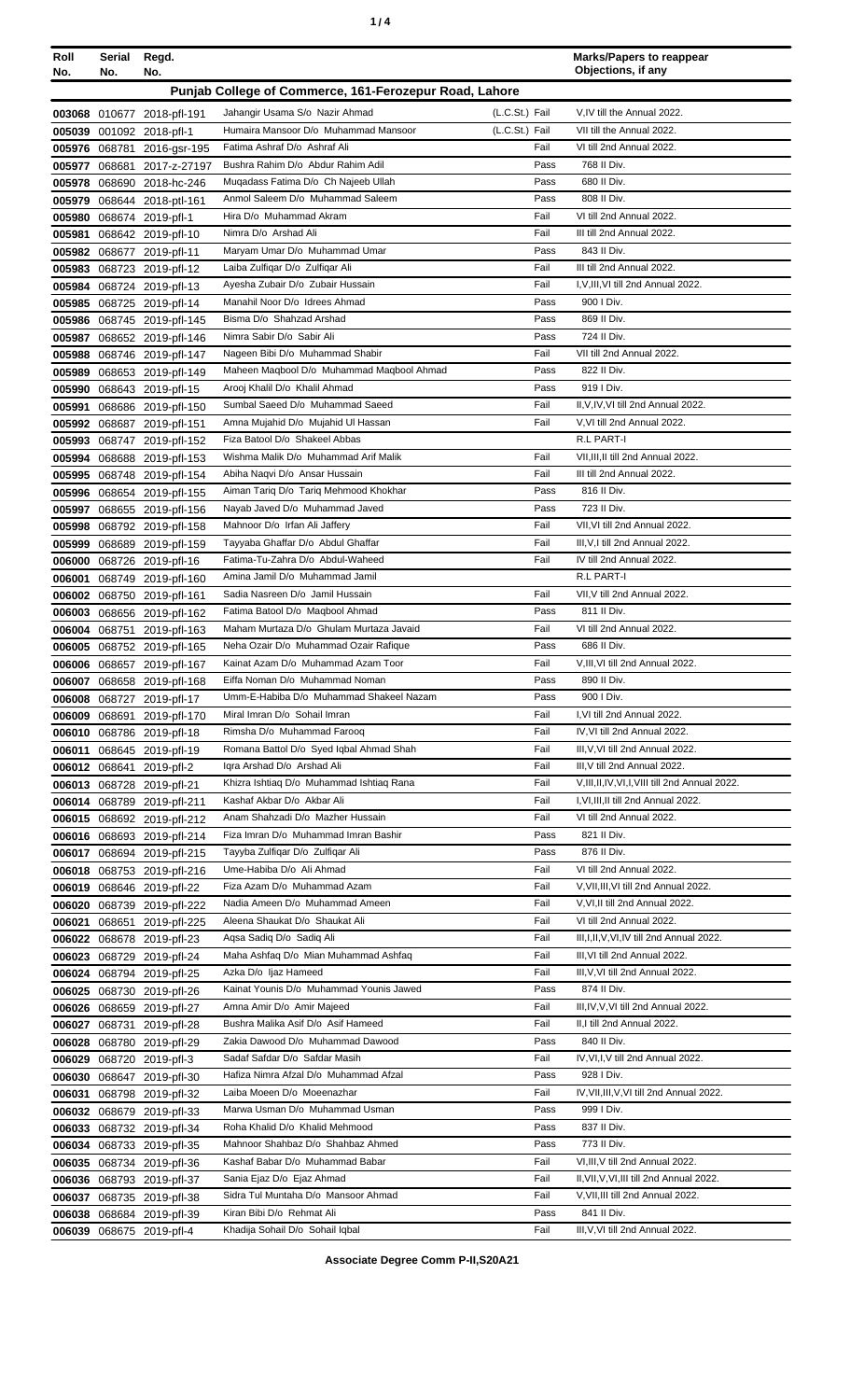| Roll<br>No. | Serial Regd.<br>No. | No.                                                      |                                                                                |                                  | <b>Marks/Papers to reappear</b><br>Objections, if any       |
|-------------|---------------------|----------------------------------------------------------|--------------------------------------------------------------------------------|----------------------------------|-------------------------------------------------------------|
|             |                     |                                                          | Punjab College of Commerce, 161-Ferozepur Road, Lahore                         |                                  |                                                             |
|             |                     | 006040 068648 2019-pfl-41                                | Noor Anees D/o Sheikh Muhammad Anees-U-Din                                     | Fail                             | III, VI till 2nd Annual 2022.                               |
| 006041      |                     | 068796 2019-pfl-42                                       | Ayesha Khalid D/o Muhammad Khalid Bashir                                       | Pass                             | 823 II Div.                                                 |
|             |                     | 006042 068683 2019-pfl-43                                | Muskan Ghulam Ali D/o Ghulam Ali                                               | Fail                             | V, VI till 2nd Annual 2022.                                 |
|             |                     | 006043 068649 2019-pfl-44                                | Zainab Muzammil D/o Khurshid Muzammil                                          | Fail                             | V, VI till 2nd Annual 2022.                                 |
|             |                     | 006044 068736 2019-pfl-45                                | Noor Fatima D/o Syed Azhar Hussain                                             | Fail                             | III, IV, VIII till 2nd Annual 2022.                         |
|             |                     | 006045 068682 2019-pfl-46                                | Safa Ghuffar D/o Abdul Ghuffar                                                 | Fail                             | VI till 2nd Annual 2022.                                    |
|             |                     | 006046 068785 2019-pfl-47                                | Zaib Ul Nisa D/o Muhammad Riaz Bhati                                           | Fail                             | VI till 2nd Annual 2022.                                    |
|             |                     | 006047 068680 2019-pfl-48                                | Adina D/o Amjad Ali<br>Janat Ramzan D/o Muhammad Ramzan                        | Fail<br>Pass                     | I, VII, III, V, IV, VI till 2nd Annual 2022.<br>852 II Div. |
|             |                     | 006048 068737 2019-pfl-49<br>006049 068721 2019-pfl-5    | Eraj Chaudhary D/o Rashid Waheed                                               | Fail                             | IV, VI, VIII, III till 2nd Annual 2022.                     |
|             |                     | 006050 068738 2019-pfl-50                                | Mahnoor Javaid D/o Javaid Iqbal                                                | Fail                             | I, VII, V till 2nd Annual 2022.                             |
|             |                     | 006051 068650 2019-pfl-51                                | Umm-E-Habiba D/o Zaheer Iqbal                                                  | Fail                             | VI till 2nd Annual 2022.                                    |
|             |                     | 006052 068740 2019-pfl-53                                | Maria Zafar D/o Abdul Hakeem Zafar                                             |                                  | R.L PART-I                                                  |
|             |                     | 006053 068741 2019-pfl-54                                | Sana Mehmood D/o Mehmood Tariq                                                 | Fail                             | VII till 2nd Annual 2022.                                   |
|             |                     | 006054 068801 2019-pfl-55                                | Asma Iftikhar D/o Muhammad Iftikhar Khokar                                     | Fail                             | II, V, VII, I, VI, IV till 2nd Annual 2022.                 |
|             |                     | 006055 068685 2019-pfl-56                                | Laiba Riaz D/o Muhammad Riaz                                                   | Fail                             | VIII till 2nd Annual 2022.                                  |
|             |                     | 006056 068742 2019-pfl-57                                | Zainab Tahir D/o Tahir Muneer<br>Amna Imdad D/o Imdad Javaid                   | Pass<br>Pass                     | 984   Div.<br>849 II Div.                                   |
|             |                     | 006057 068743 2019-pfl-58<br>006058 068744 2019-pfl-59   | Fatima Khan D/o Haider Khan                                                    | Fail                             | I, IV, V, VI till 2nd Annual 2022.                          |
|             |                     | 006059 068676 2019-pfl-6                                 | Maryam Yousaf D/o Muhammad Yousaf                                              | Pass                             | 791 II Div.                                                 |
|             |                     | 006060 068722 2019-pfl-9                                 | Sheza Akbar D/o Akbar Ali                                                      | Fail                             | VI till 2nd Annual 2022.                                    |
|             |                     | 006074 007991 2015-pfl-298                               | Aqsa Anwar D/o Anwar Ali                                                       | (L.C.St.) Pass                   | 851 II Div.                                                 |
|             |                     | 006075 001109 2017-pfl-25                                | Yerushama Arif D/o Arif Azam                                                   | (L.C.St.) Pass                   | 770 II Div.                                                 |
|             |                     | 006076 010782 2017-psk-44                                | Sania Tariq D/o Tariq Mehmood                                                  | (L.C.St.) Fail                   |                                                             |
|             |                     | 006077 008874 2018-pfl-10                                | Fatima Aslam D/o Muhammad Aslam                                                | (L.C.St.) Fail                   | VIII till the Annual 2022.                                  |
|             |                     | 006078 004865 2018-pfl-22                                | Nimra Naz D/o Muhammad Khalil                                                  | (L.C.St.) Fail                   | VII, V till the Annual 2022.                                |
|             |                     | 006079 008350 2018-pfl-228                               | Zoha Ijaz D/o Muhammad Ijaz<br>Syeda Dur-E-Shahwar D/o Syed Israr UI Haq       | (L.C.St.) Pass<br>(L.C.St.) Pass | 739 II Div.<br>667 III Div.                                 |
|             |                     | 006080 000737 2018-pfl-235<br>006081 012502 2018-pfl-237 | Hira Khan D/o Akhter Khan                                                      | (L.C.St.) Fail                   | V, VI, IV till the Annual 2022.                             |
|             |                     | 006082 013205 2018-pfl-238                               | Zurba D/o Shoukat Nawaz                                                        | (L.C.St.) Fail                   | V, II till 2nd Annual 2022.                                 |
|             |                     | 006083 003344 2018-pfl-24                                | Fouzia Munir D/o Munir Masih                                                   | (L.C.St.) Fail                   | VI till the Annual 2022.                                    |
|             |                     | 006084 001377 2018-pfl-38                                | Maleeha Nadeem D/o Nadeem                                                      | (L.C.St.) Pass                   | 810 II Div.                                                 |
|             |                     | 006085 004543 2018-pfl-5                                 | Ulfat Zahra Qureshi D/o Maqsood Alam Qureshi                                   | (L.C.S <sub>t</sub> )            | FEE                                                         |
|             |                     | 006086 003405 2018-pfl-50                                | Munazza Shaukat D/o Shaukat Ali                                                | (L.C.St.) Pass                   | 722 II Div.                                                 |
|             |                     | 006087 001567 2018-pfl-51                                | Saba Akram D/o Rana Muhammad Akram                                             | (L.C.St.) Pass                   | 917   Div.                                                  |
|             |                     | 006088 010325 2018-pfl-57                                | Fatima Zahoor D/o Zahoor Ahmad<br>Komal Bibi D/o Naeem Ahmed                   | (L.C.St.) Fail<br>(L.C.St.) Pass | I, V, VI till the Annual 2022.<br>752 II Div.               |
|             |                     | 006089 002401 2018-pfl-6<br>006090 004763 2018-pfl-63    | Saliha Ijaz D/o Muhammad Ijaz                                                  | (L.C.St.) Fail                   | V till the Annual 2022.                                     |
|             |                     | 006091 002455 2018-pfl-66                                | Muskan Azeem D/o Muhammad Azeem                                                | (L.C.St.) Pass                   | 809 II Div.                                                 |
|             |                     | 006092 004904 2018-pfl-68                                | Mishal Zafar Khawaja D/o Khawaja Zafar-Ul-Islam                                | (L.C.St.) Pass                   | 767 II Div.                                                 |
|             |                     | 006093 002575 2018-pfl-69                                | Sana Rafaqat Ali D/o Rafaqat Ali                                               | (L.C.St.) Fail                   | V, II, VII till the Annual 2022.                            |
|             |                     | 006094 001566 2018-pfl-70                                | Afshan D/o Asadullah                                                           | (L.C.St.) Pass                   | 708 II Div.                                                 |
|             |                     | 006095 012810 2018-pfl-71                                | Agsa Mohiuddin D/o Ghulam Mohiuddin                                            | (L.C.St.) Fail                   | VII, I, IV, VIII, II, V, VI till 2nd Annual 2022.           |
|             |                     | 012209 009285 2008-pfl-125                               | Masood Ahmed Wagas S/o Ahmed Ullah Khan                                        | (L.C.St.) Fail                   | VII, I, V, III, VI, IV till 2nd Annual 2022.                |
|             |                     | 012210 001493 2011-pfl-288                               | Abdul Rehman S/o Muhammad Siddique<br>Muhammad Saad Saleem S/o Muhammad Saleem | (L.C.St.) Fail<br>(L.C.St.) Pass | 714 II Div.                                                 |
|             |                     | 012211 000833 2013-pfl-370<br>012212 004378 2015-pfl-367 | Zahid Saleem S/o Muhammad Saleem                                               | (L.C.St.) Fail                   |                                                             |
|             |                     | 012213 006305 2016-pfl-210                               | Muhammad Mudasir S/o Fateh Muhammad                                            | (L.C.St.) Pass                   | 675 II Div.                                                 |
|             |                     | 012214 004884 2016-pfl-245                               | Sheheryar Asif S/o Rana Asif                                                   | (L.C.St.) Fail                   | II, VI, IV till 2nd Annual 2022.                            |
|             |                     | 012215 006142 2016-pfl-405                               | Nizar Ahmed S/o Javed Ahmed                                                    | (L.C.St.) Fail                   | VI till the Annual 2022.                                    |
|             |                     | 012216 005435 2017-hc-330                                | Husnain Ghafoor S/o Abdul Ghafoor                                              | (L.C.St.) Pass                   | 748 II Div.                                                 |
|             |                     | 012217 001093 2017-pfl-108                               | Raied Hassan Tariq S/o Tariq Imran                                             | (L.C.St.) Pass                   | 737 II Div.                                                 |
|             |                     | 012218 002045 2017-pfl-124                               | Nouman Ijaz S/o Ijaz Ahmad                                                     | (L.C.St.) Fail                   | IV, V, VII, III, VI till 2nd Annual 2022.                   |
|             |                     | 012219 006468 2017-pfl-130<br>012220 003227 2017-pfl-210 | Muhammad Sufyan S/o Irfan Ali<br>Shah Zaib Azeem S/o M.Pervaiz Azeem           | (L.C.St.) Fail<br>(L.C.St.) Pass | 716 II Div.                                                 |
| 012221      |                     | 000314 2017-pfl-213                                      | Muhammad Umer Zahoor S/o Zahoor Ur Rauf Bhatti                                 | (L.C.St.) Pass                   | 753 II Div.                                                 |
|             |                     | 012222 011885 2017-pfl-223                               | Muhammad Arslan Arshad S/o Arshad Ali                                          | (L.C.St.) Pass                   | 730 II Div.                                                 |
|             |                     | 012223 011683 2017-pfl-233                               | Malik Zain Asghar S/o Malik Asghar Ali                                         | (L.C.St.) Fail                   |                                                             |
|             |                     | 012224 012969 2017-pfl-309                               | Muhammad Ameer Hamza S/o Saeed Ahmad                                           | (L.C.St.) Fail                   |                                                             |
|             |                     | 012225 007795 2017-pfl-315                               | Manzoor Hussain S/o Muhammad Shafique                                          | (L.C.St.) Fail                   |                                                             |
|             |                     | 012226 000493 2017-pfl-96                                | Hafiz Abdullah S/o Mumtaz Ahmad                                                | (L.C.St.) Fail                   |                                                             |
|             | 012227 004591       | 2018-ccp-180                                             | Muhammad Rehan Tariq S/o Muhammad Tariq Amin                                   | (L.C.St.) Pass                   | 734 II Div.                                                 |
|             |                     | 012228 010500 2018-pfl-104                               | Zeerak Raza S/o Saleem Raza                                                    | (L.C.St.) Pass                   | 831 II Div.                                                 |
|             |                     | 012229 000265 2018-pfl-107                               | Sami Hassan Khan S/o Muhammad Taj<br>Muhammad Zohaib Khan S/o Ijaz Ahmad Khan  | (L.C.St.) Fail<br>(L.C.St.) Fail | I till the Annual 2022.<br>VI till the Annual 2022.         |
|             |                     | 012230 001968 2018-pfl-134<br>012231 000332 2018-pfl-143 | Muhammad Hamza Toor S/o Muhammad Azam Toor                                     | (L.C.St.) Fail                   | VII, VI, I till the Annual 2022.                            |
|             |                     |                                                          |                                                                                |                                  |                                                             |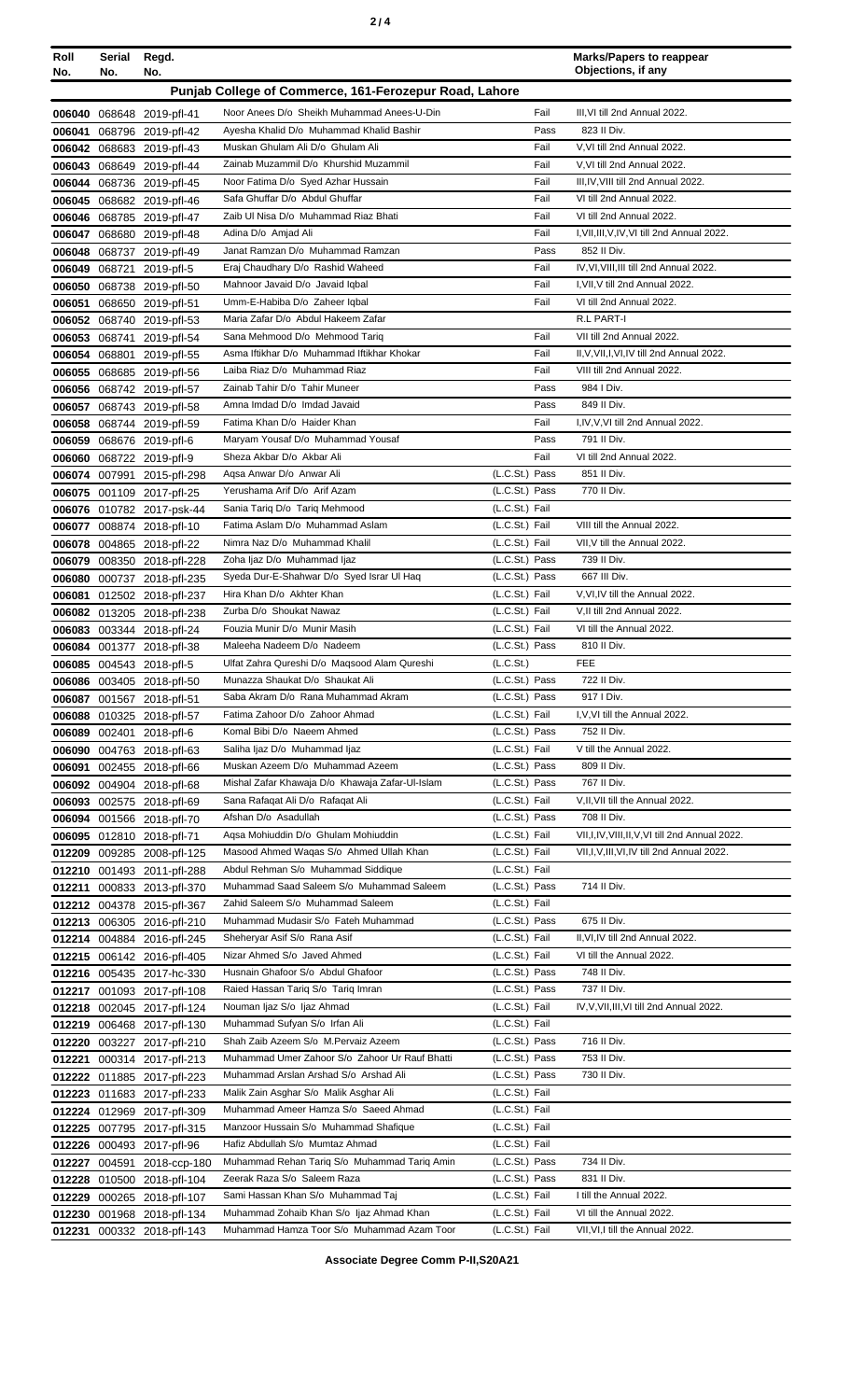| ×<br>٠<br>I<br>۰.<br>× |  |  |
|------------------------|--|--|
|------------------------|--|--|

| Roll<br>No.   | Serial<br>No. | Regd.<br>No.                                             |                                                                                                             |                                  | <b>Marks/Papers to reappear</b><br>Objections, if any                   |
|---------------|---------------|----------------------------------------------------------|-------------------------------------------------------------------------------------------------------------|----------------------------------|-------------------------------------------------------------------------|
|               |               |                                                          | Punjab College of Commerce, 161-Ferozepur Road, Lahore                                                      |                                  |                                                                         |
|               |               |                                                          |                                                                                                             |                                  |                                                                         |
|               |               | 012232 004506 2018-pfl-148                               | Muhammad Usman Butt S/o Abdul Wasi Butt                                                                     | (L.C.St.) Fail                   | II, VII, I, V, IV till the Annual 2022.                                 |
|               |               | 012233 001608 2018-pfl-151                               | Farhan Atique S/o Atique Anjum<br>Hamza Ramzan S/o Muhammad Ramzan                                          | (L.C.St.) Pass<br>(L.C.St.) Pass | 769 II Div.<br>755 II Div.                                              |
|               |               | 012234 001604 2018-pfl-154<br>012235 008207 2018-pfl-158 | Muhammad Hassan Aamir S/o Aamir Aziz                                                                        | (L.C.St.) Pass                   | 711 II Div.                                                             |
|               |               | 012236 010144 2018-pfl-167                               | Farman Ali S/o Muhammad Hanif                                                                               | (L.C.St.) Fail                   | VI, V, I, IV till the Annual 2022.                                      |
|               |               | 012237 013308 2018-pfl-168                               | Muhammad Zubair S/o Naseer Ahmed                                                                            | (L.C.St.) Pass                   | 801 II Div.                                                             |
|               |               | 012238 004362 2018-pfl-170                               | Muhammad Mohsan Amin S/o Muhammad Amin                                                                      | (L.C.St.) Pass                   | 748 II Div.                                                             |
|               |               | 012239 008711 2018-pfl-172                               | Arslan Ashraf S/o Muhammad Ashraf                                                                           | (L.C.St.) Fail                   | IV, II, VII, VI till the Annual 2022.                                   |
|               |               | 012240 009231 2018-pfl-176                               | Muhammad Zubair S/o Muhammad Khalid                                                                         | (L.C.St.) Fail                   | I, V, VI till the Annual 2022.                                          |
|               |               | 012241 002538 2018-pfl-195                               | Muhammad Ahsan Yaseen S/o Muhammad Yaseen                                                                   | (L.C.St.) Pass                   | 838 II Div.                                                             |
|               |               | 012242 007225 2018-pfl-197                               | Muhammad Muzammil S/o Tipu Sultan                                                                           | (L.C.St.) Fail                   | IV till the Annual 2022.                                                |
|               |               | 012243 002244 2018-pfl-214                               | Zunair Arshad S/o Muhammad Arshad                                                                           | (L.C.St.) Pass                   | 909 I Div.                                                              |
|               |               | 012244 003900 2018-pfl-217                               | Muhammad Sohaib S/o Pervaiz Akhter                                                                          | (L.C.St.) Fail                   | VI, IV till the Annual 2022.                                            |
|               |               | 012245 004024 2018-pfl-245                               | Babar Masih S/o Manzoor Masih                                                                               | (L.C.S <sub>t</sub> )            | <b>FEE</b>                                                              |
|               |               | 012246 001789 2018-pfl-246                               | Murad Ali S/o Sher Ali                                                                                      | (L.C.St.) Pass                   | 818 II Div.                                                             |
|               |               | 012247 009399 2018-pfl-248                               | Hafiz Ch. Saif-Ur-Rehman S/o Khalil-Ur-Rehman Chuhdry                                                       | (L.C.St.) Pass                   | 731 II Div.                                                             |
|               |               | 012248 005712 2018-pfl-250                               | Wagas Ali S/o Muhammad Aslam                                                                                | (L.C.St.) Pass                   | 761 II Div.                                                             |
|               |               | 012249 004023 2018-pfl-260                               | Muhammad Nadeem S/o Muhammad Sharif                                                                         | (L.C.St.) Fail                   | V.VII till the Annual 2022.                                             |
|               |               | 012250 007344 2018-pfl-261                               | Haroon Rafiq S/o Mehar Muhammad Rafiq                                                                       | (L.C.St.) Fail                   | III till 2nd Annual 2022.                                               |
|               |               | 012251 009417 2018-pfl-262                               | Muhammad Shahzad Shabir S/o Allam Ghulam Shabir Qadri (L.C.St.) Fail<br>Muhammad Umair S/o Muhammad Munawar |                                  | VI till the Annual 2022.<br>854 II Div.                                 |
|               |               | 012252 004153 2018-pfl-280                               | Qaisar Mushtaq S/o Muhammad Mushtaq                                                                         | (L.C.St.) Pass<br>(L.C.St.) Fail | IV, VI till the Annual 2022.                                            |
|               |               | 012253 000261 2018-pfl-99<br>012254 008060 2015-pfl-271  | Hafiz Ammar Raza S/o Ashfaq Hussain                                                                         | (L.C.St.) Fail                   | III, VIII, V, VI, VII, II, IV till 2nd Annual 2022.                     |
|               |               | 012255 068772 2017-i-369                                 | Ameer Hamza S/o Munir Hussain                                                                               | Fail                             | I, VII, II, III, IV, V, VI till 2nd Annual 2022.                        |
|               |               | 012256 068787 2018-hc-191                                | Kamran Hussain Naqvi S/o Iqtidar Hussain Naqvi                                                              | Fail                             | II, VI till 2nd Annual 2022.                                            |
|               |               | 012257 068784 2018-pci-11                                | Shahzaib Taj S/o Bakht Taj                                                                                  | Fail                             |                                                                         |
|               |               | 012258 068779 2018-ptl-806                               | Ahmad Naveed S/o Muhammad Naveed                                                                            | Pass                             | 941   Div.                                                              |
|               |               | 012259 068640 2019-cps-104                               | Zeeshan Aleeshaw S/o Sharafat Aleeshaw                                                                      | Pass                             | 900 I Div.                                                              |
|               |               | 012260 068709 2019-pfl-100                               | Hassan Manzoor S/o Manzoor Hussain                                                                          |                                  | <b>R.L PART-I</b>                                                       |
| 012261        |               | 068712 2019-pfl-101                                      | Shah Meer S/o Muhammad Imtiaz                                                                               | Fail                             | III. VII till 2nd Annual 2022.                                          |
|               |               | 012262 068713 2019-pfl-102                               | Hamza S/o Dilawar Hussain                                                                                   | Fail                             | VI till 2nd Annual 2022.                                                |
|               |               | 012263 068788 2019-pfl-103                               | Muhammad Saqib S/o Mian Muhammad                                                                            | Pass                             | 705 II Div.                                                             |
|               |               | 012264 068763 2019-pfl-105                               | Muhammad Hamza Mehboob S/o Ghulam Mehboob                                                                   | Fail                             | V.VII.III till 2nd Annual 2022.                                         |
|               |               | 012265 068714 2019-pfl-109                               | Wagar Gul S/o Sajid Gul                                                                                     | Pass                             | 773 II Div.                                                             |
|               |               | 012266 068800 2019-pfl-110                               | Bilawal Sajjad S/o Sajjad Ahmad                                                                             | Fail                             | VII, V, II, III, I, VI till 2nd Annual 2022.                            |
|               |               | 012267 068764 2019-pfl-112                               | Muhammad Usman S/o Sher Khan                                                                                | Fail                             | VII, V till 2nd Annual 2022.                                            |
|               |               | 012268 068673 2019-pfl-115                               | Zeeshan Hussain Bhutta S/o Adnan Hussain Bhutta<br>Muhammad Haroon Asghar S/o Muhammad Asghar               | Fail<br>Pass                     | II, VII, III, V, IV, VI till 2nd Annual 2022.<br>828 II Div.            |
|               |               | 012269 068663 2019-pfl-117                               | Haris Asghar S/o Hameed Asghar                                                                              | Fail                             | VIII, VI, VII till 2nd Annual 2022.                                     |
|               |               | 012270 068765 2019-pfl-120<br>012271 068715 2019-pfl-123 | Aman Ullah S/o Ghulam Hazrat                                                                                | Fail                             | V,IV,III, VII till 2nd Annual 2022.                                     |
|               |               | 012272 068795 2019-pfl-124                               | Ibrar Ali S/o Babar Ali                                                                                     | Absent                           |                                                                         |
|               |               | 012273 068716 2019-pfl-125                               | Syed Muhammad Furqan Hashmi S/o Syed Muhammad                                                               | Pass                             | 758 II Div.                                                             |
|               |               |                                                          | Kaleem Hashmi                                                                                               |                                  |                                                                         |
|               |               | 012274 068664 2019-pfl-128                               | S.M. Haziq Alam S/o Aftab Alam                                                                              | Fail                             | V till 2nd Annual 2022.                                                 |
|               |               | 012275 068665 2019-pfl-131                               | Shahzaib Arif S/o Muhammad Arif                                                                             | Fail                             | VII till 2nd Annual 2022.                                               |
|               |               | 012276 068766 2019-pfl-132                               | Saif Ullah S/o Khalil Ahmed                                                                                 | Fail                             | I, VI, V till 2nd Annual 2022.                                          |
|               |               | 012277 068667 2019-pfl-135                               | Mahad Sheraz S/o Muhammad Ramzan<br>Zaid Bin Qasim S/o Qasim Shakoor                                        | Pass<br>Pass                     | 938 I Div.<br>703 II Div.                                               |
|               |               | 012278 068769 2019-pfl-136<br>012279 068770 2019-pfl-139 | Muhammad Hissan Zafar S/o Rizwan Zafar                                                                      | Fail                             | V, III, I, VIII, VII till 2nd Annual 2022.                              |
| 012280 068771 |               | 2019-pfl-140                                             | Muhammad Moazam S/o Muhammad Azam                                                                           | Fail                             | IV, I, II, III, VI till 2nd Annual 2022.                                |
| 012281        |               | 068790 2019-pfl-143                                      | Muhammad Usman S/o Muhammad Riaz                                                                            | Pass                             | 775 II Div.                                                             |
|               |               | 012282 068717 2019-pfl-144                               | Nouman Ahmad Mujtaba S/o Ghulam Mujtaba Malik                                                               | Fail                             | I, VII, VI till 2nd Annual 2022.                                        |
|               |               | 012283 068767 2019-pfl-174                               | Muhammad Bilal S/o Muhammad Ismail                                                                          | Pass                             | 754 II Div.                                                             |
|               |               | 012284 068666 2019-pfl-179                               | Hassan Shehryar S/o Asif Majeed Shahid                                                                      | Pass                             | 991 I Div.                                                              |
|               |               | 012285 068718 2019-pfl-181                               | Abuhuraira Shah S/o Abid Hussain Shah                                                                       | Fail                             | VII, II, I, VI till 2nd Annual 2022.                                    |
|               |               | 012286 068797 2019-pfl-183                               | Muhammad Hammad Raza S/o Qamar Us Islam                                                                     | Pass                             | 882 II Div.                                                             |
|               |               | 012287 068773 2019-pfl-184                               | Muhammad Atif S/o Liaquat Ali                                                                               | Fail                             | V,I, VI, II till 2nd Annual 2022.                                       |
|               |               | 012288 068700 2019-pfl-185                               | Muhammad Mutahir Khan S/o Muhammad Akhtar Khan                                                              | Pass                             | 765 II Div.                                                             |
|               |               | 012289 068791 2019-pfl-186                               | Ahmad Daniyal S/o Muhammad Aslam                                                                            | Fail                             | IV, III, I, VI, VII till 2nd Annual 2022.                               |
|               |               | 012290 068668 2019-pfl-188                               | Asfand Yar S/o Choudary Muhammad Asif                                                                       | Pass                             | 1008 I Div.                                                             |
| 012291        |               | 068774 2019-pfl-189                                      | Hafiz Bazeed Fayyaz S/o Malik Muhammad Fayyaz                                                               | Fail                             | VII, III, II, I, VI till 2nd Annual 2022.                               |
|               |               | 012292 068669 2019-pfl-190                               | Own Abbas S/o Tarig Mehmood                                                                                 | Pass                             | 826 II Div.                                                             |
|               |               | 012293 068670 2019-pfl-192                               | Faheem Shareef S/o Muhammad Shareef                                                                         | Fail                             | V,I,III, VI till 2nd Annual 2022.                                       |
|               |               | 012294 068775 2019-pfl-193                               | Usman Hukamdad S/o Hukamdad Khan                                                                            | Fail                             | III, I, VI till 2nd Annual 2022.<br>III, I, V, VI till 2nd Annual 2022. |
|               |               | 012295 068719 2019-pfl-194                               | Ahsan Raza S/o Mehmood Sultan<br>Muhammad Furqan Khan S/o Nader Khan                                        | Fail<br>Fail                     | II, IV, III, VI, I till 2nd Annual 2022.                                |
|               |               | 012296 068776 2019-pfl-197                               |                                                                                                             |                                  |                                                                         |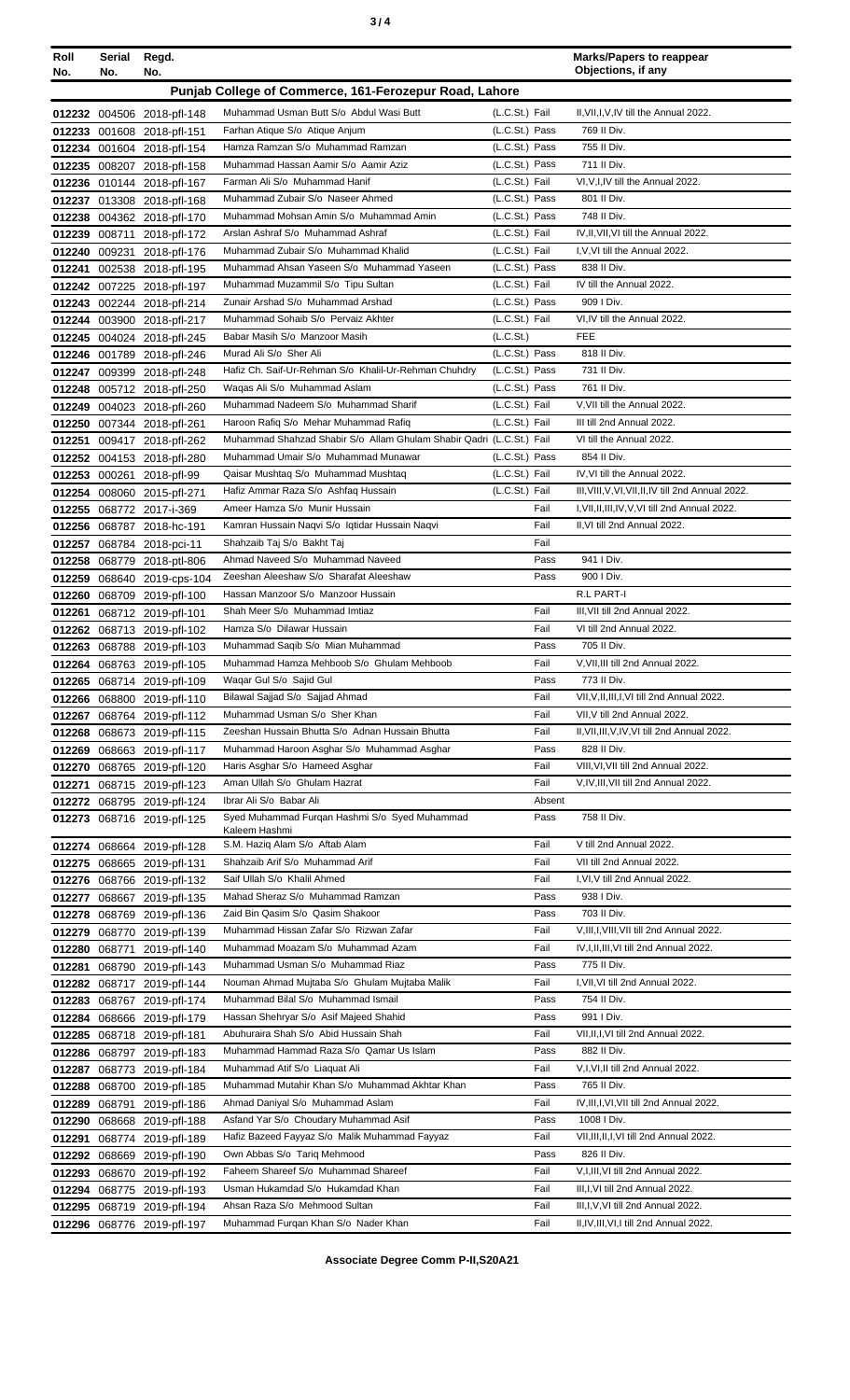|--|

| Roll                                                   | Serial | Regd.                      |                                                    |                | <b>Marks/Papers to reappear</b>               |  |  |  |  |
|--------------------------------------------------------|--------|----------------------------|----------------------------------------------------|----------------|-----------------------------------------------|--|--|--|--|
| No.                                                    | No.    | No.                        |                                                    |                | Objections, if any                            |  |  |  |  |
| Punjab College of Commerce, 161-Ferozepur Road, Lahore |        |                            |                                                    |                |                                               |  |  |  |  |
|                                                        |        | 012297 068777 2019-pfl-201 | Muhammad Zeeshan S/o Muhammad Anwar                | Fail           |                                               |  |  |  |  |
| 012298                                                 | 068671 | 2019-pfl-202               | Syed Muhammad Usama S/o Syed Muhammad Zunnoon      | Fail           | I, IV, VI, V till 2nd Annual 2022.            |  |  |  |  |
|                                                        |        | 012299 068672 2019-pfl-208 | Ali Ahsan S/o Muhammad Ahsan Choudhary             | Absent         |                                               |  |  |  |  |
|                                                        |        | 012300 012601 2019-pfl-210 | Muhammad Shahzaib S/o Ghulam Sarwar                | (L.C.St.) Fail | II,I, VII, VI, IV, V till 2nd Annual 2022.    |  |  |  |  |
|                                                        |        | 012301 068710 2019-pfl-218 | Mohammad Jawad S/o Mohammad Ijaz                   | Pass           | 919   Div.                                    |  |  |  |  |
|                                                        |        | 012302 068760 2019-pfl-220 | Zaeem Ahmad S/o Talib Hussain                      | Fail           | I, VI till 2nd Annual 2022.                   |  |  |  |  |
|                                                        |        | 012303 068768 2019-pfl-221 | Ghias Haider Khan S/o Muhammad Asif Khan           | Fail           | VI till 2nd Annual 2022.                      |  |  |  |  |
|                                                        |        | 012304 068761 2019-pfl-226 | Muhammad Ahmed S/o Manzoor Elahi                   | Fail           | VII, II, VI, IV, V, III till 2nd Annual 2022. |  |  |  |  |
|                                                        |        | 012305 068762 2019-pfl-227 | Hamza Ishfaq S/o Ishfaq Ahmad                      |                | R.L PART-I                                    |  |  |  |  |
|                                                        |        | 012306 068711 2019-pfl-228 | Faisal Shahzad S/o Naseer Ahmad                    | Fail           | VIII till 2nd Annual 2022.                    |  |  |  |  |
|                                                        |        | 012307 068778 2019-pfl-231 | Muhammad Suleman Ashiq S/o Muhammad Ashiq          | Fail           | VII, V, IV, I, VI, VIII till 2nd Annual 2022. |  |  |  |  |
|                                                        |        | 012308 068759 2019-pfl-232 | Syed Haider Imam S/o Syed Asif Shah                | Fail           | II, I, III, VI till 2nd Annual 2022.          |  |  |  |  |
|                                                        |        | 012309 068660 2019-pfl-64  | Noman Faroog S/o Muhammad Faroog                   | Fail           | V, III till 2nd Annual 2022.                  |  |  |  |  |
|                                                        |        | 012310 068701 2019-pfl-66  | Muhammad Furgan Mazhar S/o Mazhar Hussain Tabassum | Pass           | 818 II Div.                                   |  |  |  |  |
|                                                        |        | 012311 068782 2019-pfl-67  | Sharjeel Shakeel S/o Chaudhary Shakeel             |                | R.L PART-I                                    |  |  |  |  |
|                                                        |        | 012312 068695 2019-pfl-69  | Muhammad Haris S/o Muhammad Rooman                 | Fail           | VII, VI till 2nd Annual 2022.                 |  |  |  |  |
|                                                        |        | 012313 068702 2019-pfl-71  | Muhammad Tufail S/o Rafiq                          | Pass           | 945   Div.                                    |  |  |  |  |
|                                                        |        | 012314 068703 2019-pfl-72  | Mian Muhammad Ahsan Ayaz S/o Mian Ayaz Ahmad       | Fail           | IV till 2nd Annual 2022.                      |  |  |  |  |
|                                                        |        | 012315 068704 2019-pfl-73  | Muhammad Javed Subhani S/o Muhammad Iqbal          | Fail           | VII, IV, VI till 2nd Annual 2022.             |  |  |  |  |
|                                                        |        | 012316 068754 2019-pfl-74  | Muhammad Adnan S/o Subh Sadiq                      | Fail           | III, V till 2nd Annual 2022.                  |  |  |  |  |
|                                                        |        | 012317 068661 2019-pfl-75  | Hassaan Ali S/o Makhdoom Ali                       | Fail           | III, V, IV till 2nd Annual 2022.              |  |  |  |  |
|                                                        |        | 012318 068705 2019-pfl-76  | Hamza Khalid S/o Khalid Mahmood                    | Fail           | I, VI, III till 2nd Annual 2022.              |  |  |  |  |
|                                                        |        | 012319 068706 2019-pfl-77  | Mudasar Malik S/o Malik Baig                       | Fail           | VI till 2nd Annual 2022.                      |  |  |  |  |
|                                                        |        | 012320 068696 2019-pfl-79  | Daniyal Rauf S/o Muhammad Gulzar                   | Fail           | III, I, VI till 2nd Annual 2022.              |  |  |  |  |
|                                                        |        | 012321 068783 2019-pfl-80  | Syed Ali Hassan S/o F. Syed Shamshad Hussain       | Fail           | I,IV, VI till 2nd Annual 2022.                |  |  |  |  |
|                                                        |        | 012322 068697 2019-pfl-81  | Arshman Amin S/o Muhammad Amin                     | Fail           | I, III till 2nd Annual 2022.                  |  |  |  |  |
|                                                        |        | 012323 068662 2019-pfl-83  | Hamza Rehman S/o Habib-Ur-Rehman                   | Fail           | I, IV, III, VII, V, VI till 2nd Annual 2022.  |  |  |  |  |
|                                                        |        | 012324 068799 2019-pfl-84  | Taha Tariq S/o Tariq Aziz Bhatti                   | Pass           | 762 II Div.                                   |  |  |  |  |
|                                                        |        | 012325 068698 2019-pfl-86  | Abu Bakar S/o Muhammad Shoaib                      | Fail           | III till 2nd Annual 2022.                     |  |  |  |  |
|                                                        |        | 012326 068707 2019-pfl-87  | Subbyal Rizwan S/o Rizwan Mahmood                  | Pass           | 940 I Div.                                    |  |  |  |  |
|                                                        |        | 012327 068708 2019-pfl-88  | Hameed Khan S/o Gul Khawat Khan                    | Pass           | 784 II Div.                                   |  |  |  |  |
|                                                        |        | 012328 068755 2019-pfl-90  | Omer Ikhlaq S/o Muhammad Ikhlaq                    | Fail           | III, VI till 2nd Annual 2022.                 |  |  |  |  |
|                                                        |        | 012329 068756 2019-pfl-91  | Muhammad Anees Hammad S/o Muhammad Sharif          | Fail           | I,II, V, VIII, III, VI till 2nd Annual 2022.  |  |  |  |  |
|                                                        |        | 012330 068757 2019-pfl-92  | Mueez Arshad S/o Arshad Ali                        | Pass           | 804 II Div.                                   |  |  |  |  |
| 012331                                                 |        | 068699 2019-pfl-93         | Abdul Samad S/o Chaudhary Muhammad Nawaz Bhullar   | Pass           | 938 I Div.                                    |  |  |  |  |
|                                                        |        | 012332 068758 2019-pfl-98  | Mohsin Mustafa S/o Khalid Mustafa                  | Fail           | VIII till 2nd Annual 2022.                    |  |  |  |  |
|                                                        |        | 013307 000262 2018-pfl-105 | Danish Saif S/o Saif Ullah                         | (L.C.St.) Fail | II till the Annual 2022.                      |  |  |  |  |
|                                                        |        | 013412 002234 2017-pfl-348 | Muhammad Ajlal Shah S/o Syed Tahir Mehmood Shah    | (L.C.St.) Pass | 688 II Div.                                   |  |  |  |  |
|                                                        |        | 013574 007641 2017-pfl-182 | Muhammad Mazhar S/o Rehmat Ali                     | (L.C.St.)      | <b>UMC</b>                                    |  |  |  |  |
|                                                        |        | 018893 003179 2016-pfl-75  | Duaa Ahmad D/o Muhammad Babar                      | (L.C.St.) Fail | IV, I, VIII, VII, VI till the Annual 2022.    |  |  |  |  |
|                                                        |        | 018950 594331 2018-pfl-53  | Hajra D/o Shahzad Ahmed                            | (L.C.St.) Pass | 841 II Div.                                   |  |  |  |  |
|                                                        |        | 018989 085889 2019-pfl-130 | Ahmed Asmat-Tullah S/o Asmat-Tullah Qadri          | Fail           | IV, VI till 2nd Annual 2022.                  |  |  |  |  |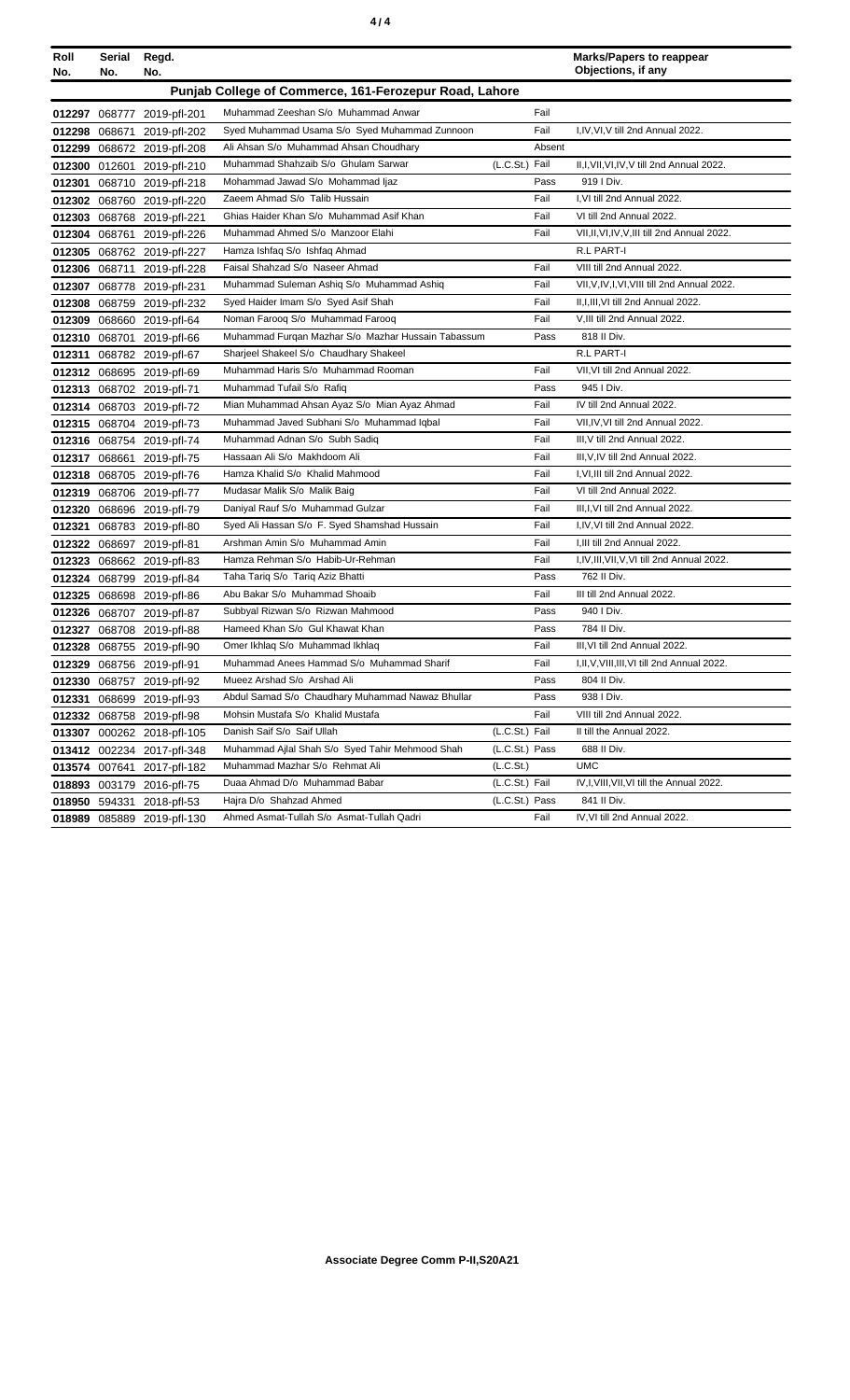| Roll<br>No.                                           | Serial<br>No. | Regd.<br>No.              |                                       |                | Marks/Papers to reappear<br>Objections, if any |  |  |
|-------------------------------------------------------|---------------|---------------------------|---------------------------------------|----------------|------------------------------------------------|--|--|
| Government Poly Technique Institute for Women, Lahore |               |                           |                                       |                |                                                |  |  |
|                                                       |               | 006096 001513 2017-piw-46 | Hina Ghias D/o Muhammad Ghias Khan    | (L.C.St.) Fail |                                                |  |  |
| 006097                                                |               | 002267 2018-piw-39        | Darakhsee Batool D/o Amjad Ali Turabi | (L.C.St.) Fail | II, IV, VII, VI till the Annual 2022.          |  |  |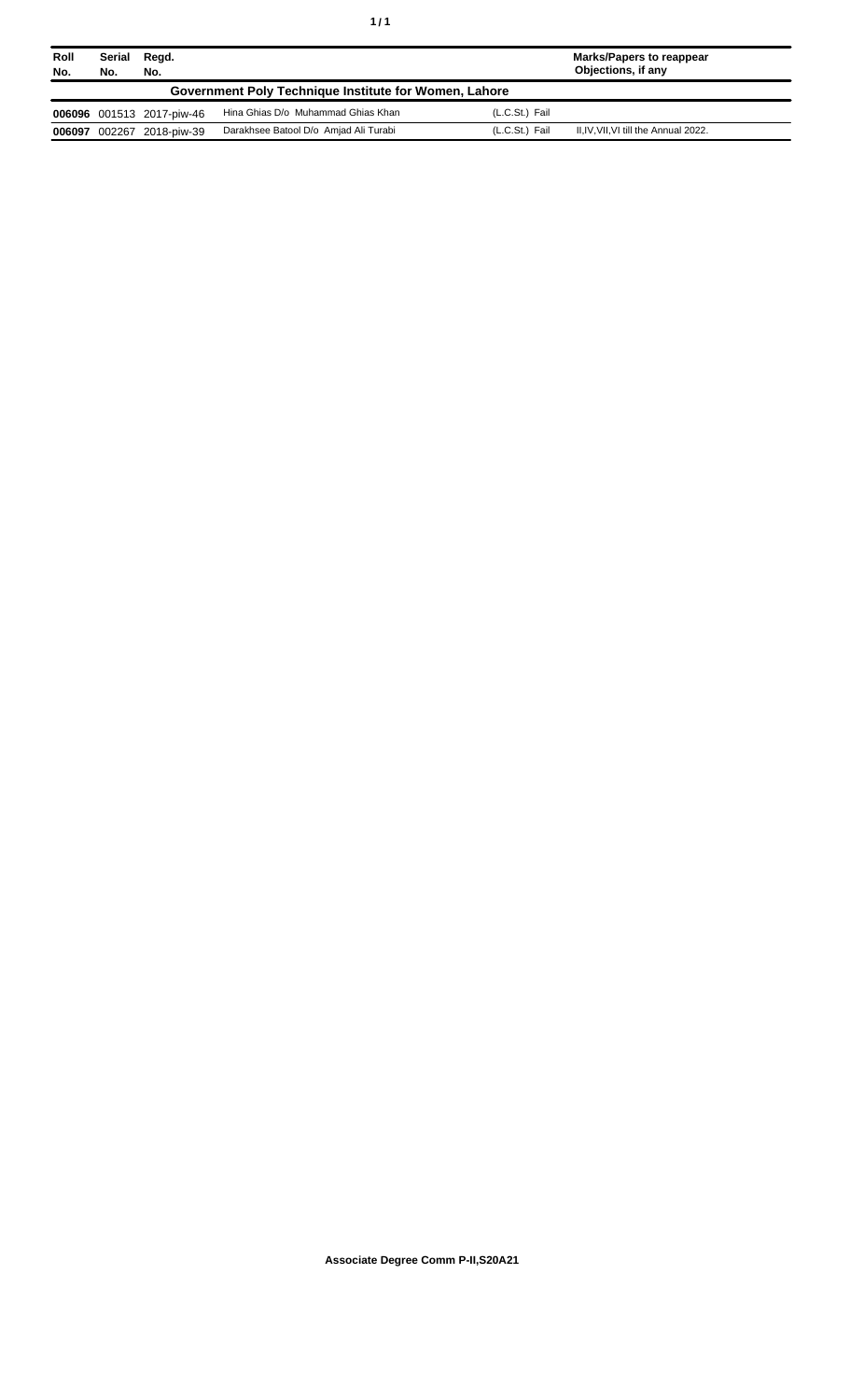| Roll<br>No. | Serial<br>No. | Regd.<br>No.                                           |                                                                                 |                                  | <b>Marks/Papers to reappear</b><br>Objections, if any  |
|-------------|---------------|--------------------------------------------------------|---------------------------------------------------------------------------------|----------------------------------|--------------------------------------------------------|
|             |               |                                                        | Punjab College of Commerce, Mughalpura, Lahore.                                 |                                  |                                                        |
| 000871      |               | 009802 2018-pl-139                                     | Malka Madeeha Niaz D/o Niaz Ahmad Athar                                         | (L.C.St.) Pass                   | 752 II Div.                                            |
|             |               | 006098 012472 2013-pl-204                              | Samina Munir D/o Munir Ahmed                                                    | (L.C.St.) Absent                 |                                                        |
| 006099      |               | 000132 2016-pl-28                                      | Ifra Waseem D/o Muhammad Waseem Shameem                                         | (L.C.St.) Pass                   | 717 II Div.                                            |
| 006100      |               | 006241 2017-pl-26                                      | Hifza Noor D/o Muhammad Afzal                                                   | (L.C.St.) Fail                   |                                                        |
|             |               | 006101 004657 2017-pl-34                               | Ateega Munir D/o Munir Ahmad                                                    | (L.C.St.) Fail                   |                                                        |
|             |               | 006102 008311 2017-pl-82                               | Samaya Iqbal D/o Muhamma Iqbal                                                  | (L.C.St.) Pass                   | 682 II Div.                                            |
|             |               | 006103 008883 2017-qmc-717                             | Kahkshan D/o Tanveer Ahmad                                                      | (L.C.St.)                        | <b>FEE</b>                                             |
|             |               | 006104 002136 2018-ccp-152                             | Mahlika Musaddig D/o Muhammad Musaddig                                          | (L.C.St.) Pass                   | 755 II Div.                                            |
|             |               | 006105 009179 2018-pl-136                              | Laiba Mahmood D/o Mahmood Ahmed                                                 | (L.C.S <sub>t</sub> )            | <b>FEE</b>                                             |
|             |               | 006106 007819 2018-pl-138                              | Unzila Abid D/o Abid Hussain                                                    | (L.C.St.) Fail<br>(L.C.St.) Fail | I, V till the Annual 2022.<br>VI till the Annual 2022. |
|             |               | 006107 006166 2018-pl-141                              | Soha Ijaz D/o Muhammad Ijaz<br>Mahar-U-Nissa D/o Ghulam Rasool                  | (L.C.St.) Fail                   | VI till the Annual 2022.                               |
|             |               | 006108 002456 2018-pl-142<br>006109 005366 2018-pl-145 | Mahin Fatima UI Zohra D/o Muhammad Shafiq                                       | (L.C.St.) Fail                   | V, VI till the Annual 2022.                            |
|             |               | 006110 008039 2018-pl-147                              | Rabia Tariq D/o Muhammad Tariq                                                  | (L.C.St.) Fail                   | VI till the Annual 2022.                               |
| 006111      |               | 004036 2018-pl-159                                     | Humna Rehan Butt D/o Rehan Anjum Butt                                           | (L.C.St.) Pass                   | 774 II Div.                                            |
|             |               | 006112 001607 2018-pl-16                               | Tayyaba Tahir D/o Tahir Hussain                                                 | (L.C.St.) Pass                   | 891 II Div.                                            |
|             | 006113 001211 | 2018-pl-160                                            | Bisma Asghar D/o Asghar Ali                                                     | (L.C.St.) Fail                   | VI till the Annual 2022.                               |
|             |               | 006114 002407 2018-pl-168                              | Aliya Saddique D/o Muhammad Saddique                                            | (L.C.St.) Pass                   | 829 II Div.                                            |
|             |               | 006115 000529 2018-pl-22                               | Rabiya Akbar D/o Muhammad Akbar Chaudhary                                       | (L.C.St.) Fail                   | I, VII till the Annual 2022.                           |
|             |               | 006116 002138 2018-pl-28                               | Rabia Waris D/o Waris Masood                                                    | (L.C.St.) Fail                   | VI till the Annual 2022.                               |
|             |               | 006117 008123 2018-pl-30                               | Momina D/o Muhammad Jahangir                                                    | (L.C.St.) Fail                   | V, VII, VI till the Annual 2022.                       |
|             |               | 006118 002589 2018-pl-33                               | Zoha Rafaqat D/o Muhammad Rafaqat                                               | (L.C.St.) Pass                   | 761 II Div.                                            |
|             |               | 006119 007160 2018-pl-37                               | Qurat UI Ain Saqib D/o Muhammad Saqib                                           | (L.C.St.) Fail                   | VI till the Annual 2022.                               |
|             |               | 006120 009160 2018-pl-38                               | Saiga Arshad D/o Malik Arshad Awan                                              | (L.C.St.) Pass                   | 824 II Div.                                            |
|             |               | 006121 009159 2018-pl-41                               | Rameesha Rafique D/o Muhammad Rafique Mughal                                    | (L.C.St.) Fail                   | VI till the Annual 2022.                               |
|             |               | 006122 009178 2018-pl-45                               | Amna D/o Mahmood Ahmed                                                          | (L.C.St.)                        | <b>FEE</b>                                             |
|             |               | 006123 001254 2018-pl-46                               | Isha Liaqat D/o Liaqat Ali                                                      | (L.C.St.) Pass                   | 745 II Div.                                            |
|             |               | 006124 004250 2018-pl-50                               | Mehwish D/o Asif Faroog                                                         | (L.C.St.) Fail                   | VI till the Annual 2022.<br>735 II Div.                |
|             |               | 006125 005434 2018-pl-52                               | Syeda Ume Rubab D/o Syed Amjad Hussain Shah<br>Maria Abid D/o Abid Hussnain     | (L.C.St.) Pass<br>(L.C.St.) Fail | III, V, VI, VII, II till the Annual 2022.              |
|             |               | 006126 002558 2018-pl-53<br>006127 004734 2018-pl-54   | Arooj Talib D/o Talib Hussain                                                   | (L.C.St.) Pass                   | 824 II Div.                                            |
|             |               | 006128 007937 2018-pl-55                               | Komal Shahzadi D/o Tariq Hussain                                                | (L.C.St.) Pass                   | 694 II Div.                                            |
|             |               | 006129 002545 2018-pl-57                               | Mehrosh Kamran D/o Kamran Masood Qureshi                                        | (L.C.St.) Pass                   | 708 II Div.                                            |
|             |               | 006130 002543 2018-pl-59                               | Maham Khalid D/o Khalid Rehman                                                  | (L.C.St.)                        | FEE                                                    |
|             |               | 006131 003892 2018-pl-61                               | Hateem Mustafa D/o Ghulam Mustafa                                               | (L.C.St.) Fail                   | IV till the Annual 2022.                               |
|             |               | 006132 002709 2018-pl-68                               | Amina D/o Muhammad Arif Sohail Butt                                             | (L.C.St.) Pass                   | 759 II Div.                                            |
|             |               | 006133 007584 2018-pl-69                               | Samar Asif D/o Asif Ali                                                         | (L.C.St.) Fail                   | VI, IV till 2nd Annual 2022.                           |
|             |               | 006134 002591 2018-pl-72                               | Sufra Ashraf D/o Muhammad Ashraf                                                | (L.C.St.) Fail                   | III, VI till the Annual 2022.                          |
|             |               | 006135 001215 2018-pl-73                               | Sidra Gohar D/o Sultan Muhammad Gohar Iqbal                                     | (L.C.St.) Pass                   | 820 II Div.                                            |
|             |               | 006136 008752 2018-pl-74                               | Sidra Ramzan D/o Muhammad Ramzan                                                | (L.C.St.) Pass                   | 740 II Div.                                            |
|             | 006137 002061 | 2018-pl-81                                             | Igra Batool D/o Syed Farrakh Abbas Bukhari                                      | (L.C.St.) Pass                   | 789 II Div.                                            |
|             |               | 006138 007577 2018-pl-82                               | Rimsha Waheed D/o Abdul Waheed                                                  | (L.C.St.) Pass                   | 808 II Div.                                            |
|             |               | 006139 003089 2018-pl-84                               | Nimra Naeem D/o Naeem Mahmood                                                   | (L.C.St.) Pass                   | 675 II Div.                                            |
|             |               | 006140 008644 2018-pl-85                               | Mahnoor Azhar D/o Syed Azhar Ul Hasnain<br>Ariba Qaiser D/o Qaiser Mehmood Khan | (L.C.St.) Fail                   | I, V, VIII, VI till the Annual 2022.                   |
|             |               | 006141 002704 2018-pl-87<br>006142 001874 2018-pl-94   | Ayesha Sarwar D/o Muhammad Sarwar                                               | (L.C.St.) Pass<br>(L.C.St.) Fail | 800 II Div.<br>V till the Annual 2022.                 |
|             |               | 006143 007651 2018-pl-97                               | Aiman Ijaz D/o Ijaz Khan                                                        | (L.C.St.) Fail                   | VI till the Annual 2022.                               |
|             |               | 006144 007578 2018-pl-98                               | Bushra Khaliq D/o Abdul Khaliq                                                  | (L.C.St.) Pass                   | 795 II Div.                                            |
|             |               | 006145 002490 2018-z-5863                              | Sana Manzoor D/o Manzoor Hussain                                                | (L.C.St.) Pass                   | 825 II Div.                                            |
|             |               | 006146 001873 2018-z-786                               | Zar E Aab Kamal D/o Mian Tahir Kamal                                            | (L.C.St.)                        | <b>FEE</b>                                             |
|             |               | 006147 063922 2019-pl-1                                | Rimsha D/o Muhammad Ishfaq                                                      | Pass                             | 861 II Div.                                            |
|             |               | 006148 063965 2019-pl-10                               | Agsa Saleem Akhter D/o Muhammad Saleem Akhter                                   | Pass                             | 928 I Div.                                             |
|             |               | 006149 064016 2019-pl-108                              | Mahnoor D/o Muhammad Shahid                                                     | Absent                           |                                                        |
|             |               | 006150 063944 2019-pl-109                              | Fatima Azeem D/o Sheikh Azeem Muhammad Shafi                                    | Pass                             | 878 II Div.                                            |
|             |               | 006151 063943 2019-pl-11                               | Hafiza Maryam Zia D/o Zia Ullah                                                 | Fail                             | VII, V, VI till 2nd Annual 2022.                       |
|             |               | 006152 063994 2019-pl-110                              | Nayab Waris D/o Muhammad Waris                                                  | Fail                             | II, VI till 2nd Annual 2022.                           |
|             |               | 006153 064006 2019-pl-111                              | Sania D/o Javed Iqbal                                                           | Fail                             | I, II till 2nd Annual 2022.                            |
|             |               | 006154 063995 2019-pl-112                              | Tayyaba Iqbal D/o Muhammad Iqbal                                                | Fail                             | VI till 2nd Annual 2022.                               |
|             |               | 006155 063936 2019-pl-114                              | Habiba Shabeer D/o Muhammad Shabeer                                             | Fail                             | IV till 2nd Annual 2022.                               |
|             |               | 006156 063974 2019-pl-118                              | Syeda Dua-E-Zahra D/o Syed Mehtab Hussain Gardazi                               | Fail                             | I, VI till 2nd Annual 2022.                            |
|             |               | 006157 063998 2019-pl-12                               | Sana Munir D/o Muhammad Munir                                                   | Pass                             | 673 III Div.<br>794 II Div.                            |
|             |               | 006158 063964 2019-pl-121                              | Mahima Faryad D/o Muhammad Faryad<br>Samia Sarfraz D/o Muhammad Sarfraz         | Pass<br>Pass                     | 756 II Div.                                            |
|             |               | 006159 063949 2019-pl-122<br>006160 064009 2019-pl-123 | Mubina Ayyaz D/o Rana Ayyaz Mehmood                                             | Pass                             | 960   Div.                                             |
|             |               | 006161 063987 2019-pl-125                              | Alisha Farooq D/o Muhammad Farooq                                               | Fail                             | II, VII, VI, V, IV till 2nd Annual 2022.               |
|             |               | 006162 064017 2019-pl-126                              | Arooj Ghallani D/o Muhammad Abdul Wahid Shah                                    | Fail                             | VI till 2nd Annual 2022.                               |
|             |               |                                                        |                                                                                 |                                  |                                                        |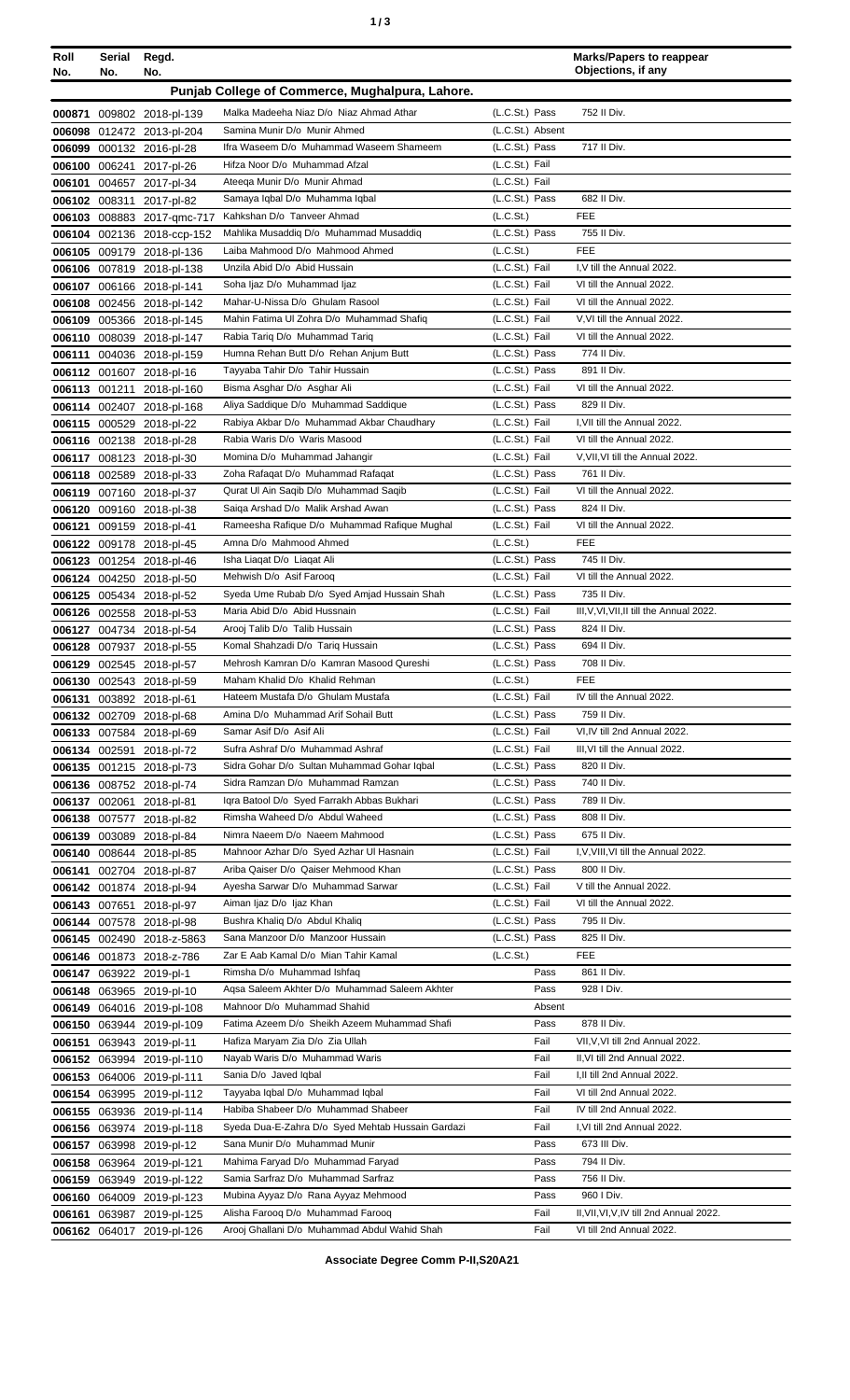| Roll<br>No. | Serial<br>No. | Regd.<br>No.                                         |                                                                              |              | <b>Marks/Papers to reappear</b><br>Objections, if any                       |
|-------------|---------------|------------------------------------------------------|------------------------------------------------------------------------------|--------------|-----------------------------------------------------------------------------|
|             |               |                                                      | Punjab College of Commerce, Mughalpura, Lahore.                              |              |                                                                             |
|             |               | 006163 064010 2019-pl-127                            | Zainab Bibi D/o Mehmood Ahmad                                                | Fail         | VIII till 2nd Annual 2022.                                                  |
|             |               | 006164 064012 2019-pl-128                            | Noor Fatima D/o Muhammad Adrees                                              | Fail         | VII, IV, VI, I till 2nd Annual 2022.                                        |
|             |               | 006165 064001 2019-pl-129                            | Ayesha D/o Jafar Hussain                                                     | Fail         | VII, VI till 2nd Annual 2022.                                               |
|             |               | 006166 063967 2019-pl-131                            | Kinza Kashmal D/o Shahid Saddig                                              | Fail         | IV, VIII till 2nd Annual 2022.                                              |
|             |               | 006167 063939 2019-pl-141                            | Fiza Liaquat D/o Liaquat Ali Cheema                                          | Pass         | 880 II Div.                                                                 |
|             |               | 006168 063948 2019-pl-142                            | Saba Ahsan D/o Muhammad Ahsan                                                | Pass         | 926   Div.                                                                  |
|             |               | 006169 063977 2019-pl-143                            | Sumbal D/o Asif Butt                                                         | Fail         | IV.VI till 2nd Annual 2022.                                                 |
|             |               | 006170 063952 2019-pl-144                            | Esha Tur Razia D/o Obaid Ur Rehman<br>Mahnoor Mehmood D/o Tariq Mehmood Khan | Pass<br>Pass | 830 II Div.<br>877 II Div.                                                  |
| 006171      |               | 063958 2019-pl-147<br>006172 063972 2019-pl-149      | Nimra Shafiq D/o Muhammad Shafiq                                             | Fail         | VII, IV till 2nd Annual 2022.                                               |
|             |               | 006173 063979 2019-pl-15                             | Aqsa Khalil D/o Khalil Aslam                                                 | Pass         | 961   Div.                                                                  |
|             |               | 006174 063999 2019-pl-16                             | Laiba Tahir D/o Muhammad Tahir                                               | Fail         | V, VI, I, VII, VIII till 2nd Annual 2022.                                   |
|             |               | 006175 063988 2019-pl-17                             | Malaika Malik D/o Abdul Razzaq Awan                                          | Fail         | VIII, VI till 2nd Annual 2022.                                              |
|             |               | 006176 063978 2019-pl-19                             | Hafsa Jamil D/o Muhammad Jamil                                               | Pass         | 776 II Div.                                                                 |
|             |               | 006177 063924 2019-pl-2                              | Sana D/o Sheikh Abdul Rehman                                                 | Pass         | 943 I Div.                                                                  |
|             |               | 006178 063934 2019-pl-21                             | Wajeeha Khan D/o Ghulam Muhammad Khan                                        | Fail         | V, II till 2nd Annual 2022.                                                 |
|             |               | 006179 063997 2019-pl-22                             | Hira Almas D/o Khalid Mehmood                                                | Fail         | IV, II, VI till 2nd Annual 2022.                                            |
|             |               | 006180 063935 2019-pl-23                             | Komal Abid D/o Abid Ali Chaudhry<br>Rabia D/o Muhammad Adrees                | Fail<br>Fail | V, IV, VI till 2nd Annual 2022.<br>I, III, V, VII, IV till 2nd Annual 2022. |
| 006181      |               | 063996 2019-pl-24                                    | Zaib-Un-Nisa D/o Mazher-Ul-Haq                                               | Fail         | VI till 2nd Annual 2022.                                                    |
|             |               | 006182 064014 2019-pl-25<br>006183 063950 2019-pl-26 | Muneeba Ijaz D/o Muhammad Ijaz                                               | Fail         | I, VI, VIII till 2nd Annual 2022.                                           |
|             |               | 006184 064026 2019-pl-27                             | Fatima Javed D/o Muhammad Javed                                              | Fail         | VIII till 2nd Annual 2022.                                                  |
|             |               | 006185 063984 2019-pl-28                             | Alishba D/o Shahzad Ahmed                                                    | Fail         | VIII till 2nd Annual 2022.                                                  |
|             |               | 006186 063991 2019-pl-3                              | Kaneez Fatima D/o Muhammad Ijaz                                              | Pass         | 1006   Div.                                                                 |
|             |               | 006187 063973 2019-pl-32                             | Igra Shahzad D/o Mian Shahzad Ali                                            | Fail         |                                                                             |
|             |               | 006188 063985 2019-pl-33                             | Rimsha D/o Muhammad Saleem                                                   | Pass         | 763 II Div.                                                                 |
|             |               | 006189 063975 2019-pl-34                             | Hira Qadeer D/o Muhammad Qadeer                                              | Fail         | II, V, I, IV, VI till 2nd Annual 2022.                                      |
| 006190      |               | 063953 2019-pl-35                                    | Faryal Sabir D/o Muhammad Sabir                                              | Pass         | 816 II Div.                                                                 |
| 006191      |               | 063945 2019-pl-36                                    | Hira Manzoor D/o Manzoor Ahmad                                               | Pass         | 835 II Div.                                                                 |
|             |               | 006192 063920 2019-pl-37                             | Malika Saeed D/o Muhammad Saeed<br>Aiza Riaz D/o Muhammad Riaz               | Pass<br>Fail | 909   Div.<br>I, VIII till 2nd Annual 2022.                                 |
|             |               | 006193 063925 2019-pl-38                             | Eman Sarwar D/o Muhammad Sarwar Butt                                         | Fail         | II, IV, III, VI till 2nd Annual 2022.                                       |
|             |               | 006194 063933 2019-pl-39<br>006195 063932 2019-pl-4  | Sadia Waris D/o Malik Waris Iqbal                                            | Pass         | 1032   Div.                                                                 |
|             |               | 006196 063942 2019-pl-40                             | Amna Arooj D/o Imtiaz Ahmad                                                  | Fail         | III till 2nd Annual 2022.                                                   |
|             |               | 006197 063927 2019-pl-41                             | Farah Deeba D/o Nazir Ahmad                                                  | Pass         | 909 I Div.                                                                  |
|             |               | 006198 063940 2019-pl-42                             | Esha Saleem D/o Muhammad Saleem                                              | Fail         | VI till 2nd Annual 2022.                                                    |
|             |               | 006199 063938 2019-pl-43                             | Samran Zahra D/o Shahid Mehmood                                              | Pass         | 861 II Div.                                                                 |
|             |               | 006200 063961 2019-pl-44                             | Amina Saleem D/o Muhammad Saleem Butt                                        | Fail         | I, VII, VI, V, VIII, IV till 2nd Annual 2022.                               |
|             |               | 006201 063956 2019-pl-45                             | Amna Arshad D/o Muhammad Arshad                                              | Fail         | IV, I, II, VI till 2nd Annual 2022.                                         |
|             |               | 006202 063923 2019-pl-46                             | Maria D/o Muhammad Nabeel Farooog Butt                                       | Fail         | VI, I, IV till 2nd Annual 2022.                                             |
|             |               | 006203 063957 2019-pl-47                             | Anam Hafeez D/o Muhammad Hafeez<br>Tina Sharif D/o Sharif Masih              | Fail<br>Fail | V, III, VI till 2nd Annual 2022.<br>VIII till 2nd Annual 2022.              |
|             | 006205 064011 | 006204 063983 2019-pl-48<br>2019-pl-49               | Samra Javaid D/o Muhammad Javaid                                             | Fail         | VII, III, V, IV, I, VIII till 2nd Annual 2022.                              |
|             |               | 006206 063959 2019-pl-5                              | Noor Fatima D/o Ghulam Farooq                                                | Pass         | 857 II Div.                                                                 |
|             |               | 006207 063937 2019-pl-52                             | Hafsa D/o Asim Iqbal                                                         | Fail         | IV, VIII, VI, I till 2nd Annual 2022.                                       |
|             |               | 006208 064021 2019-pl-53                             | Esha Riaz D/o Muhammad Riaz                                                  | Absent       |                                                                             |
|             |               | 006209 064008 2019-pl-55                             | Maham Fatima D/o Anwar Hussain                                               | Pass         | 868 II Div.                                                                 |
|             |               | 006210 064003 2019-pl-57                             | Sehar Bilal D/o Muhammad Bilal                                               | Fail         | III, I, VII, VI till 2nd Annual 2022.                                       |
|             |               | 006211 063963 2019-pl-58                             | Mah Noor D/o Muhammad Naeem Khan                                             | Pass         | 958 I Div.                                                                  |
|             |               | 006212 063990 2019-pl-59                             | Hafiza Maham Tanveer D/o Rana Tanveer Ahmad                                  | Pass         | 924   Div.                                                                  |
|             |               | 006213 063986 2019-pl-6                              | Mahreen Ameen D/o Muhammad Ameen                                             | Pass         | 1021 I Div.                                                                 |
|             |               | 006214 064024 2019-pl-60                             | Arooj D/o Khursheed Ahmad Qurashi                                            | Fail         | II, VII, V, IV till 2nd Annual 2022.                                        |
|             |               | 006215 063954 2019-pl-61                             | Farah Azam D/o Muhammad Azam<br>Rafia Khalid Mehmood D/o Khalid Mehmood      | Pass<br>Fail | 851 II Div.                                                                 |
|             |               | 006216 063970 2019-pl-62<br>006217 063993 2019-pl-64 | Rimsha Afzal D/o Muhammad Afzal Faryad                                       | Fail         | IV till 2nd Annual 2022.                                                    |
|             |               | 006218 063930 2019-pl-65                             | Huma Shahid D/o Shahid Iqbal Awan                                            | Fail         | I, V, VII, VI, IV, VIII till 2nd Annual 2022.                               |
|             |               | 006219 064002 2019-pl-66                             | Fariha Naseer D/o Muhammad Naseer                                            | Fail         | VI till 2nd Annual 2022.                                                    |
|             |               | 006220 063980 2019-pl-67                             | Minha Maktoob D/o Maktoob Ahmad                                              | Fail         | V, VI till 2nd Annual 2022.                                                 |
| 006221      | 063981        | 2019-pl-68                                           | Syeda Mehak Fatima D/o Syed Mahboob-Ul-Hassan                                | Fail         | VII, III till 2nd Annual 2022.                                              |
| 006222      |               | 063962 2019-pl-69                                    | Tehreem Fatima D/o Muhammad Munir                                            | Fail         | IV till 2nd Annual 2022.                                                    |
|             |               | 006223 063947 2019-pl-7                              | Aroosha Waheed D/o Abdul Waheed                                              | Pass         | 947   Div.                                                                  |
|             |               | 006224 063955 2019-pl-70                             | Fatima Rashid D/o Asghar Hussain                                             | Fail         | V,I,IV, VII, III, VI till 2nd Annual 2022.                                  |
|             |               | 006225 063960 2019-pl-72                             | Maham Anwar D/o Muhammad Anwar                                               | Fail         | IV, VIII till 2nd Annual 2022.                                              |
|             |               | 006226 064000 2019-pl-73                             | Ahma Ehsan D/o Hamaad Ehsan Malik                                            | Fail         | VIII, V, IV till 2nd Annual 2022.<br>IV till 2nd Annual 2022.               |
|             |               | 006227 063989 2019-pl-75                             | Areesha Abid D/o Abid Latif<br>Saba Siddique D/o Muhammad Siddique           | Fail<br>Fail | VIII till 2nd Annual 2022.                                                  |
|             |               | 006228 063946 2019-pl-77                             |                                                                              |              |                                                                             |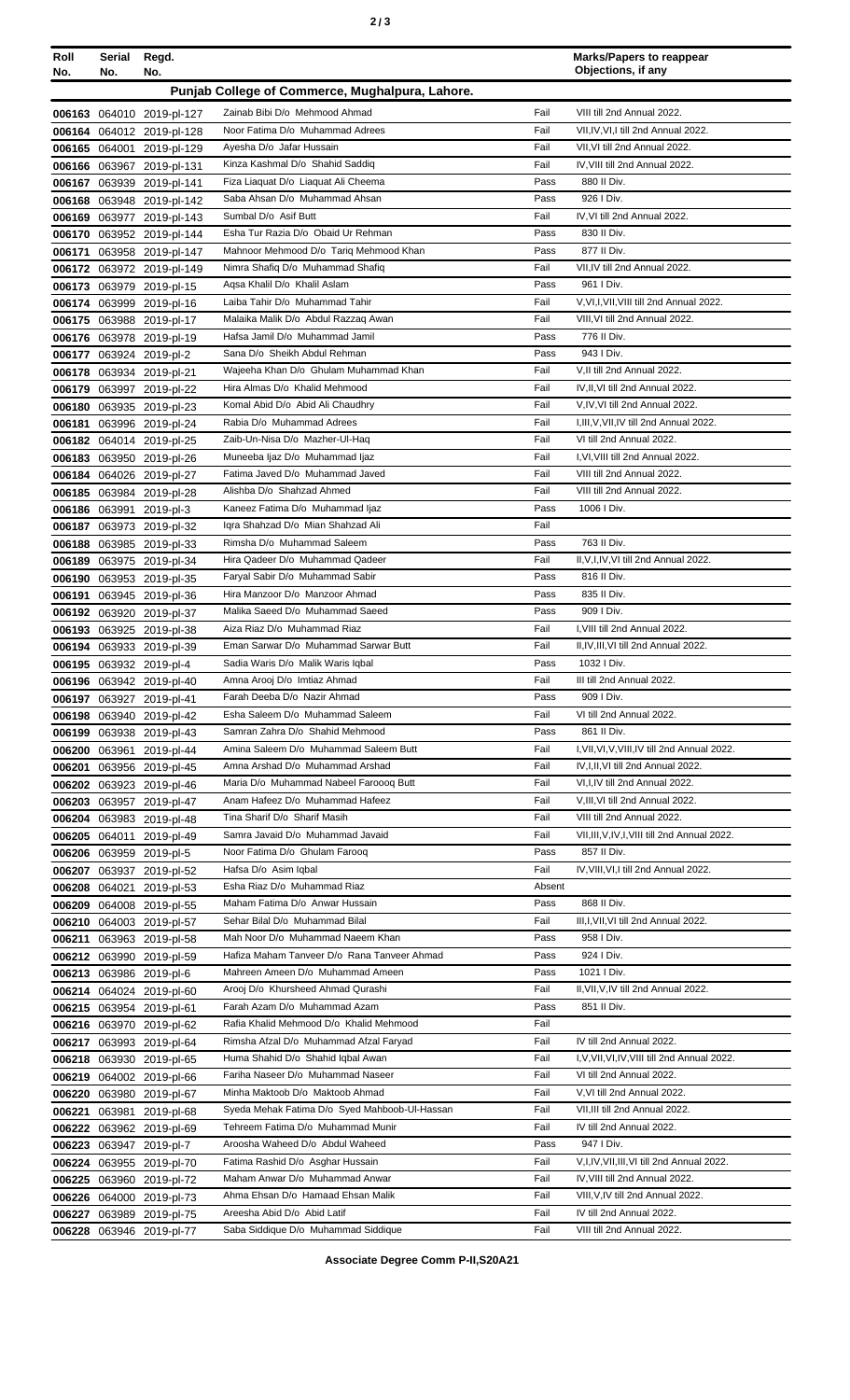| Roll<br>No.   | Serial<br>No. | Regd.<br>No.                                            |                                                                                  |                                  | <b>Marks/Papers to reappear</b><br>Objections, if any                             |
|---------------|---------------|---------------------------------------------------------|----------------------------------------------------------------------------------|----------------------------------|-----------------------------------------------------------------------------------|
|               |               |                                                         | Punjab College of Commerce, Mughalpura, Lahore.                                  |                                  |                                                                                   |
|               |               | 006229 064023 2019-pl-78                                | Atifa Shahzadi D/o Muhammad Akbar                                                | Fail                             | II, VI till 2nd Annual 2022.                                                      |
| 006230 063951 |               | 2019-pl-8                                               | Eesha D/o Amir Mehmood                                                           | Pass                             | 929 I Div.                                                                        |
| 006231        |               | 063976 2019-pl-80                                       | Samra D/o Muhammad Ishfaq                                                        | Pass                             | 825 II Div.                                                                       |
| 006232        |               | 064013 2019-pl-9                                        | Sadaf Tariq D/o Tariq Naveed                                                     | Fail                             | VI, V till 2nd Annual 2022.                                                       |
| 011327        |               | 004504 2012-pl-113                                      | Saim Chaudary S/o Muhammad Yaqoob                                                | (L.C.St.) Pass                   | 741 II Div.                                                                       |
|               |               | 011328 003437 2015-pl-166                               | Muhammad Salman Haider S/o Muhammad Alam                                         | (L.C.St.) Fail                   |                                                                                   |
|               |               | 011329 013546 2015-pl-209                               | Dawood Ahmad Butt S/o Ghulam Mustafa Butt                                        | (L.C.St.) Fail                   | I, V, VI till 2nd Annual 2022.                                                    |
|               |               | 011330 003439 2015-pl-227                               | Muhammad Shiraz Ud Din S/o Riaz Ud Din                                           | (L.C.St.) Fail                   | II, V, III, VII, IV till 2nd Annual 2021.                                         |
| 011331        |               | 008474 2016-hc-169                                      | Muhammad Umair Amjid S/o Amjid Mahmood                                           | (L.C.St.) Fail                   |                                                                                   |
| 011332 008021 |               | 2016-pl-157                                             | Abdul Rehman Sadaqat S/o Sadaqat Ali                                             | (L.C.St.) Fail                   | II, I, V, VI till the Annual 2022.                                                |
|               |               | 011333 011575 2016-pl-200                               | Muhammad Zubair S/o Muhammad Yousaf                                              | (L.C.St.) Fail                   | V, II, IV till the Annual 2022.                                                   |
| 011334        |               | 006293 2017-pl-103                                      | Agib Ali S/o Riasat Ali                                                          | (L.C.St.) Pass                   | 750 II Div.                                                                       |
| 011335        | 008471        | 2017-pl-120                                             | Muhammad Ammar S/o Mueen Ud Din                                                  | (L.C.St.) Fail                   |                                                                                   |
|               |               | 011336 000444 2017-pl-140                               | Sumeed Nadeem Dar S/o Nadeem Dar<br>Afnan Ahmad S/o Muhammad Younas              | (L.C.St.) Pass<br>(L.C.St.) Pass | 744 II Div.<br>758 II Div.                                                        |
|               |               | 011337 007901 2018-pfl-100                              | Wasif Sarwar S/o Muhammad Sarwar                                                 | (L.C.St.) Pass                   | 817 II Div.                                                                       |
|               |               | 011338 003166 2018-pfl-112<br>011339 003861 2018-pl-102 | Muhammad Adnan S/o Muhammad Amin                                                 | (L.C.St.) Pass                   | 797 II Div.                                                                       |
|               |               | 011340 003494 2018-pl-104                               | Ammar Sajjad S/o Sajjad Aslam                                                    | (L.C.St.) Fail                   | IV till the Annual 2022.                                                          |
|               |               | 011341 002512 2018-pl-105                               | Hafiz Khuzaima Siddiqui S/o Muhammad Arif Siddiqui                               | (L.C.St.) Pass                   | 908 I Div.                                                                        |
|               |               | 011342 000789 2018-pl-107                               | Muhammad Hussnain S/o Muhammad Afzal                                             | (L.C.St.) Pass                   | 759 II Div.                                                                       |
|               |               | 011343 005660 2018-pl-111                               | Hamza Javed S/o Muhammad Tariq Javed                                             | (L.C.St.) Pass                   | 735 II Div.                                                                       |
|               |               | 011344 002681 2018-pl-113                               | Hafiz Muhammad Umar Farooq S/o Muhammad Akram                                    | (L.C.St.) Fail                   | V, VI till the Annual 2022.                                                       |
|               |               | 011345 001446 2018-pl-114                               | Muhammad Faizan Shahid S/o Shahid Fazal Ur Rehman                                | (L.C.St.) Fail                   | V till the Annual 2022.                                                           |
|               |               | 011346 008153 2018-pl-115                               | Muhammad Huzaifa S/o Muhammad Abid                                               | (L.C.St.) Pass                   | 718 II Div.                                                                       |
| 011347        |               | 002248 2018-pl-119                                      | Hassan Ayub S/o Agha Karim                                                       | (L.C.St.) Pass                   | 801 II Div.                                                                       |
| 011348        |               | 007735 2018-pl-120                                      | Saadatullah Sulaman S/o Enayatullah                                              | (L.C.St.) Fail                   | V, VI till the Annual 2022.                                                       |
|               |               | 011349 002246 2018-pl-121                               | Muhammad Mustafa S/o Shiekh Muhammad Zakria                                      | (L.C.St.) Fail                   | V till the Annual 2022.                                                           |
| 011350        |               | 007714 2018-pl-122                                      | Hamza Anwar S/o Muhammad Anwar                                                   | (L.C.St.) Pass                   | 717 II Div.                                                                       |
| 011351        |               | 005437 2018-pl-123                                      | Waleed Raza Paracha S/o Shoukat Zaman Paracha                                    | (L.C.St.) Fail<br>(L.C.St.) Pass | I, V till the Annual 2022.                                                        |
|               |               | 011352 007910 2018-pl-124                               | Ehsan Rasheed S/o Mukhtar Ahmed<br>Arslan Mehmood S/o Muhammad Altaf             | (L.C.St.) Pass                   | 762 II Div.<br>879 II Div.                                                        |
|               |               | 011353 003104 2018-pl-125<br>011354 004568 2018-pl-127  | Sheraz Shabbir S/o Shabbir Ahmad                                                 | (L.C.St.) Pass                   | 866 II Div.                                                                       |
|               |               | 011355 005439 2018-pl-128                               | Saifullah Saeed S/o Muhammad Saeed Bhatti                                        | (L.C.St.) Pass                   | 720 II Div.                                                                       |
|               |               | 011356 001445 2018-pl-129                               | Muhammad Muneeb S/o Muhammad Siddique                                            | (L.C.St.) Pass                   | 860 II Div.                                                                       |
|               | 011357 002371 | 2018-pl-133                                             | Muhammad Zubair S/o Muhammad Ijaz                                                | (L.C.St.) Fail                   | II, V till the Annual 2022.                                                       |
|               |               | 011358 003149 2018-pl-148                               | Mohammad Arij Uzair S/o Allah Ditta Chaudhry                                     | (L.C.St.) Pass                   | 757 II Div.                                                                       |
| 011359        |               | 002662 2018-pl-150                                      | Arsalan Saeed S/o Saeed Ahmed Mohd Jameel                                        | (L.C.St.) Pass                   | 752 II Div.                                                                       |
|               |               | 011360 001213 2018-pl-155                               | Ubaid Ur Rehman Shabbir S/o Muhammad Shabbir                                     | (L.C.St.) Pass                   | 705 II Div.                                                                       |
| 011361        |               | 003860 2018-pl-162                                      | Aleem Shafique S/o Muhammad Shafique                                             | (L.C.St.) Pass                   | 818 II Div.                                                                       |
|               |               | 011362 002567 2018-pl-163                               | Rizwan Ahmed S/o Jamil Ahmed                                                     | (L.C.St.) Pass                   | 815 II Div.                                                                       |
|               | 011363 004491 | 2018-pl-165                                             | Muhammad Ateeb S/o Muhammad Rafique                                              | (L.C.St.) Fail                   | I, V, II till the Annual 2022.                                                    |
| 011364        |               | 002247 2018-pl-169                                      | Asad-U-Llah S/o Muhammad Ishaq                                                   | (L.C.St.) Fail                   | I till the Annual 2022.                                                           |
|               |               | 011365 009146 2018-pl-172                               | Muhammad Zunair Ikram S/o Muhammad Ikram                                         | (L.C.St.) Pass                   | 750 II Div.                                                                       |
|               |               | 011366 063926 2019-pl-100                               | Muhammad Noman S/o Muhammad Riaz<br>Mirza Umar Baig S/o Mirza Asif Baig          | Fail<br>Fail                     | III, I, VI till 2nd Annual 2022.<br>IV, III till 2nd Annual 2022.                 |
| 011367        |               | 063982 2019-pl-104                                      | Kaleem Ullah S/o Azeem Ullah                                                     | Fail                             | V, VI, III till 2nd Annual 2022.                                                  |
| 011368        |               | 064007 2019-pl-105<br>011369 064019 2019-pl-134         | Muhammad Ali Ameer S/o Sheikh Hamid Mehmood                                      | Fail                             | VI till 2nd Annual 2022.                                                          |
|               |               | 011370 064020 2019-pl-135                               | Mohsin Raza S/o Liagat Ali                                                       | Fail                             | II, III, V, I, VII, IV, VI till 2nd Annual 2022.                                  |
| 011371        | 063921        | 2019-pl-136                                             | Hafiz Muhammad Hamza S/o Sajjad Akhtar                                           | Fail                             | V, IV till 2nd Annual 2022.                                                       |
|               |               | 011372 063929 2019-pl-151                               | Shazaib Rehman S/o Faisal-Ur-Rehman                                              | Pass                             | 798 II Div.                                                                       |
|               |               | 011373 064022 2019-pl-152                               | Ali Haris S/o Rana Rustam Ali Khan                                               | Fail                             | VI,I till 2nd Annual 2022.                                                        |
| 011374        | 063931        | 2019-pl-81                                              | Abdullah Anjum S/o Anjum Abbas                                                   | Pass                             | 928 I Div.                                                                        |
|               |               | 011375 064005 2019-pl-83                                | Uzair Ramzan S/o Muhammad Ramzan                                                 | Fail                             | IV till 2nd Annual 2022.                                                          |
|               | 011376 063941 | 2019-pl-84                                              | Talha Abubakar S/o Abdul Ahad                                                    | Fail                             | VI, IV till 2nd Annual 2022.                                                      |
|               |               | 011377 063969 2019-pl-85                                | Usama Sajjad S/o Sajjad Anwar                                                    |                                  | <b>UMC</b>                                                                        |
|               |               | 011378 063968 2019-pl-87                                | Syed Abdul Basit S/o Syed Sohail Riaz                                            | Absent                           |                                                                                   |
|               |               | 011379 064004 2019-pl-88                                | Abdul Mueed Khan S/o Naseer Ahmed Khan                                           | Fail                             | VIII till 2nd Annual 2022.                                                        |
| 011380        |               | 063966 2019-pl-91                                       | Ahsan Ali Khan S/o Asad Ali Khan                                                 | Fail                             | VI, VII, II till 2nd Annual 2022.                                                 |
| 011381        |               | 063992 2019-pl-93                                       | Muhammad Ahmad S/o Muhammad Arshad                                               | Pass                             | 723 II Div.                                                                       |
| 011382        |               | 063928 2019-pl-94                                       | Talha S/o Ghulam Murtaza                                                         | Pass                             | 853 II Div.                                                                       |
| 011383        |               | 064025 2019-pl-95                                       | Talha Junaid S/o Muhammad Junaid Ullah Siddiqui<br>Muhammad Umar S/o Javed Iqbal | Fail<br>Fail                     | I, II, VIII, IV, VI till 2nd Annual 2022.<br>VI, I, VII, IV till 2nd Annual 2022. |
| 011384 063971 |               | 2019-pl-96                                              | Rao Muhammad Muzhar Tahir S/o Muhammad Tahir                                     | Fail                             | IV till 2nd Annual 2022.                                                          |
|               |               | 011385 064018 2019-pl-98<br>011386 064015 2019-pl-99    | Shahzad Hamid S/o Ghulam Ahmad                                                   | Fail                             | V, VII, VIII, VI, IV till 2nd Annual 2022.                                        |
|               |               | 019020 003385 2018-pl-62                                | Maira Tariq D/o Tariq Mehmood                                                    | (L.C.St.) Fail                   | VI till the Annual 2022.                                                          |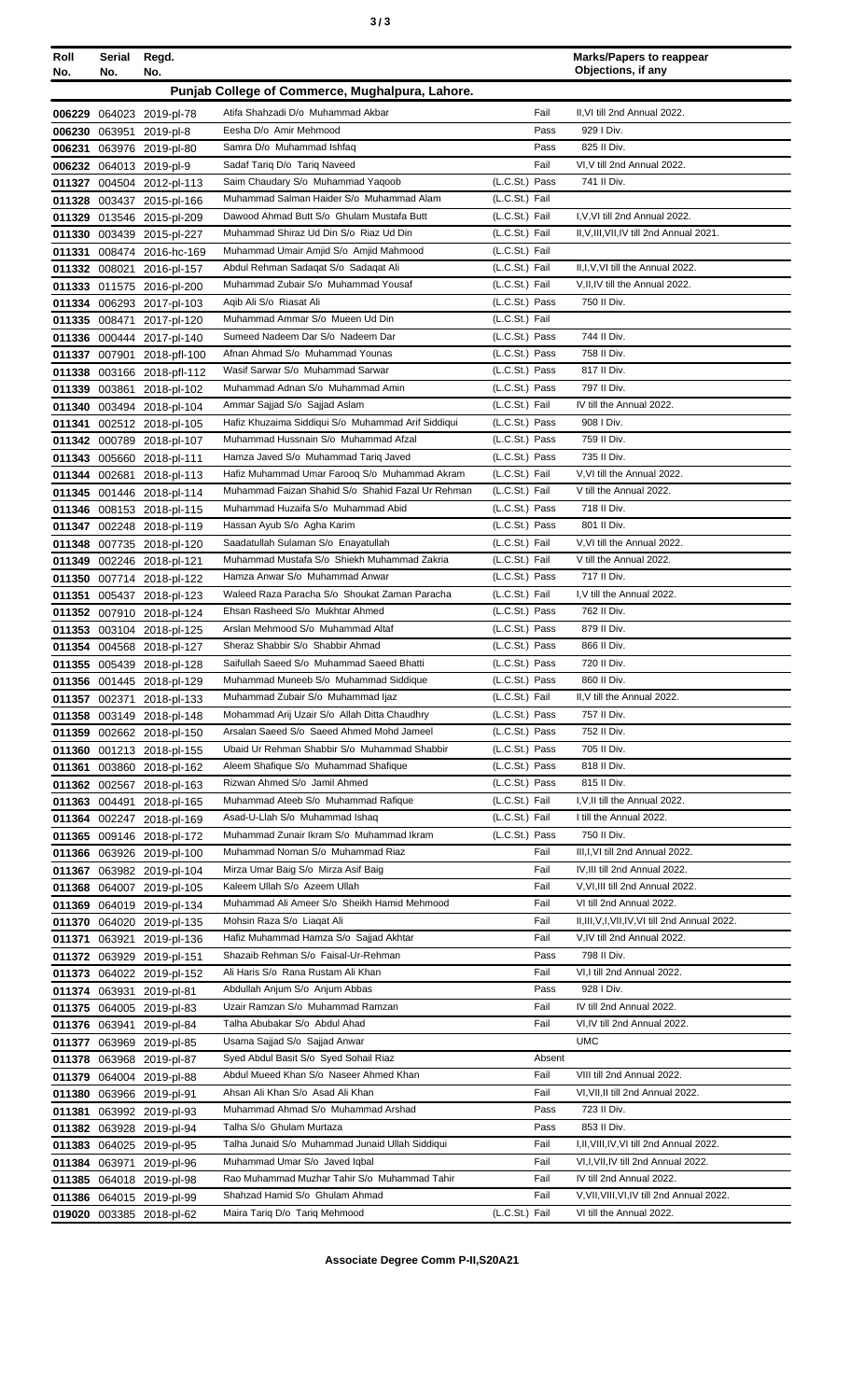| ٠ | ٠ |
|---|---|
|   |   |

| Roll<br>No. | <b>Serial</b><br>No. | Regd.<br>No.               |                                                       |                | <b>Marks/Papers to reappear</b><br>Objections, if any |
|-------------|----------------------|----------------------------|-------------------------------------------------------|----------------|-------------------------------------------------------|
|             |                      |                            | Punjab College of Commerce & Science, Raiwind, Lahore |                |                                                       |
|             |                      | 006063 001718 2018-prl-105 | Mahwish Bibi D/o Muhammad Rasheed                     | (L.C.St.) Pass | 967   Div.                                            |
|             |                      | 006064 001734 2018-prl-111 | Igra Magboool D/o Magbool Ahmad Chaudhary             | (L.C.St.) Pass | 742 II Div.                                           |
|             |                      | 006065 001740 2018-prl-112 | Nadia Bibi D/o Muhammad Aslam                         | (L.C.St.) Fail | V till the Annual 2022.                               |
|             |                      | 006066 009835 2018-prl-114 | Agsa Abdul Jabbar D/o Abdul Jabbar                    | (L.C.St.) Pass | 707 II Div.                                           |
|             |                      | 006233 060132 2017-prl-62  | Mubeen Hassan D/o Hassan Ali Khan                     | Pass           | 914   Div.                                            |
|             |                      | 006234 060131 2019-prl-100 | Samra D/o Muhammad Mushtaq                            | Pass           | 1025   Div.                                           |
|             |                      | 006235 060129 2019-prl-102 | Sibgha Rani D/o Shabbir Ahmad                         | Pass           | 850 II Div.                                           |
|             |                      | 006236 060135 2019-prl-103 | Minahil Maqsood D/o Maqsood Ahmad                     | Fail           | I, V, IV till 2nd Annual 2022.                        |
|             |                      | 006237 060125 2019-prl-105 | Ume Kalsoom D/o Jameel Hussain                        | Fail           | III till 2nd Annual 2022.                             |
|             |                      | 006238 060127 2019-prl-106 | Iram D/o Muhammad Arif                                | Pass           | 884 II Div.                                           |
|             |                      | 006239 060142 2019-prl-107 | Saher D/o Abdul Hafeez                                | Absent         |                                                       |
|             |                      | 006240 060134 2019-prl-108 | Faiza Bibi D/o Shoukat Ali                            | Fail           | I, III, VI, II, V till 2nd Annual 2022.               |
|             |                      | 006241 060126 2019-prl-109 | Jaweria D/o Muhammad Rafiq                            | Fail           | II, VI, VII, IV till 2nd Annual 2022.                 |
|             |                      | 006242 060124 2019-prl-110 | Jawairia Imtiaz D/o Sheikh Muhammad Imtiaz            | Pass           | 808 II Div.                                           |
|             |                      | 006243 060128 2019-prl-111 | Anam Ramzan D/o Muhammad Ramzan                       | Pass           | 870 II Div.                                           |
|             |                      | 006244 060145 2019-prl-112 | Fatima Noor D/o Noor Muhammad                         | Fail           | II, I, VII till 2nd Annual 2022.                      |
|             |                      | 006245 060143 2019-prl-113 | Hafsa D/o Abdul Majeed                                | Fail           | V, III, VI till 2nd Annual 2022.                      |
|             |                      | 006246 060130 2019-prl-114 | Faiza D/o Muhammad Arshad                             | Pass           | 738 II Div.                                           |
|             |                      | 006247 060133 2019-prl-115 | Zohaa Nazia Nasir D/o Nasir Mahmood Jathol            | Pass           | 924   Div.                                            |
|             |                      | 010139 002427 2017-prl-102 | Ch. Ghulam Rabani S/o Niamat Ali                      | (L.C.St.) Fail |                                                       |
| 010140      | 004821               | 2017-prl-131               | Awais Habib S/o Habib-Ur-Rehman                       | (L.C.St.) Fail | II till the Annual 2022.                              |
|             |                      | 010144 001728 2018-prl-119 | Muhammad Saad Aziz S/o Muhammad Athar Khan            | (L.C.St.) Pass | 835 II Div.                                           |
|             |                      | 010145 001724 2018-prl-120 | Muhammad Asad Aziz S/o Muhammad Athar Khan            | (L.C.St.) Pass | 840 II Div.                                           |
|             |                      | 010146 001739 2018-prl-124 | Rana Dalawar Ali S/o Arshad Rafiq                     | (L.C.St.) Fail | IV till the Annual 2022.                              |
|             |                      | 010147 011674 2018-prl-126 | Umair Ali S/o Ashiq Ali                               | (L.C.St.) Fail | VI, V till the Annual 2022.                           |
|             |                      | 011387 010071 2015-prl-105 | Adeel S/o Muhammad Amin                               | (L.C.St.) Pass | 727 II Div.                                           |
|             |                      | 011388 010741 2017-prl-130 | Muhammad Bilal S/o Muhammad Afsar                     | (L.C.St.) Pass | 773 II Div.                                           |
|             |                      | 011389 060139 2019-prl-117 | Muhammad Afzal Mustafa S/o Mustafa                    | Pass           | 811 II Div.                                           |
|             |                      | 011390 060146 2019-prl-118 | Muhammad Haseeb Rashid S/o Rashid Mehmood             | Fail           | III, VII, VI, IV till 2nd Annual 2022.                |
| 011391      |                      | 060138 2019-prl-120        | Muhammad Kamran S/o Din Muhammad                      | Fail           | IV till 2nd Annual 2022.                              |
|             |                      | 011392 060136 2019-prl-121 | Ahmar Tariq S/o Tariq Mehmood                         | Pass           | 866 II Div.                                           |
|             |                      | 011393 060141 2019-prl-122 | Khurram Abbas Gill S/o Khizar Hayat Gill              | Fail           | IV till 2nd Annual 2022.                              |
|             |                      | 011394 060144 2019-prl-123 | Kashif Ali S/o Muhammad Ramzan                        | Fail           | III till 2nd Annual 2022.                             |
|             |                      | 011395 060137 2019-prl-126 | Muhammad Awais S/o Muhammad Ayub Khan                 | Fail           | VII, IV till 2nd Annual 2022.                         |
|             |                      | 011396 060140 2019-prl-127 | Nauman Abid S/o Abid Hussain                          | Pass           | 795 II Div.                                           |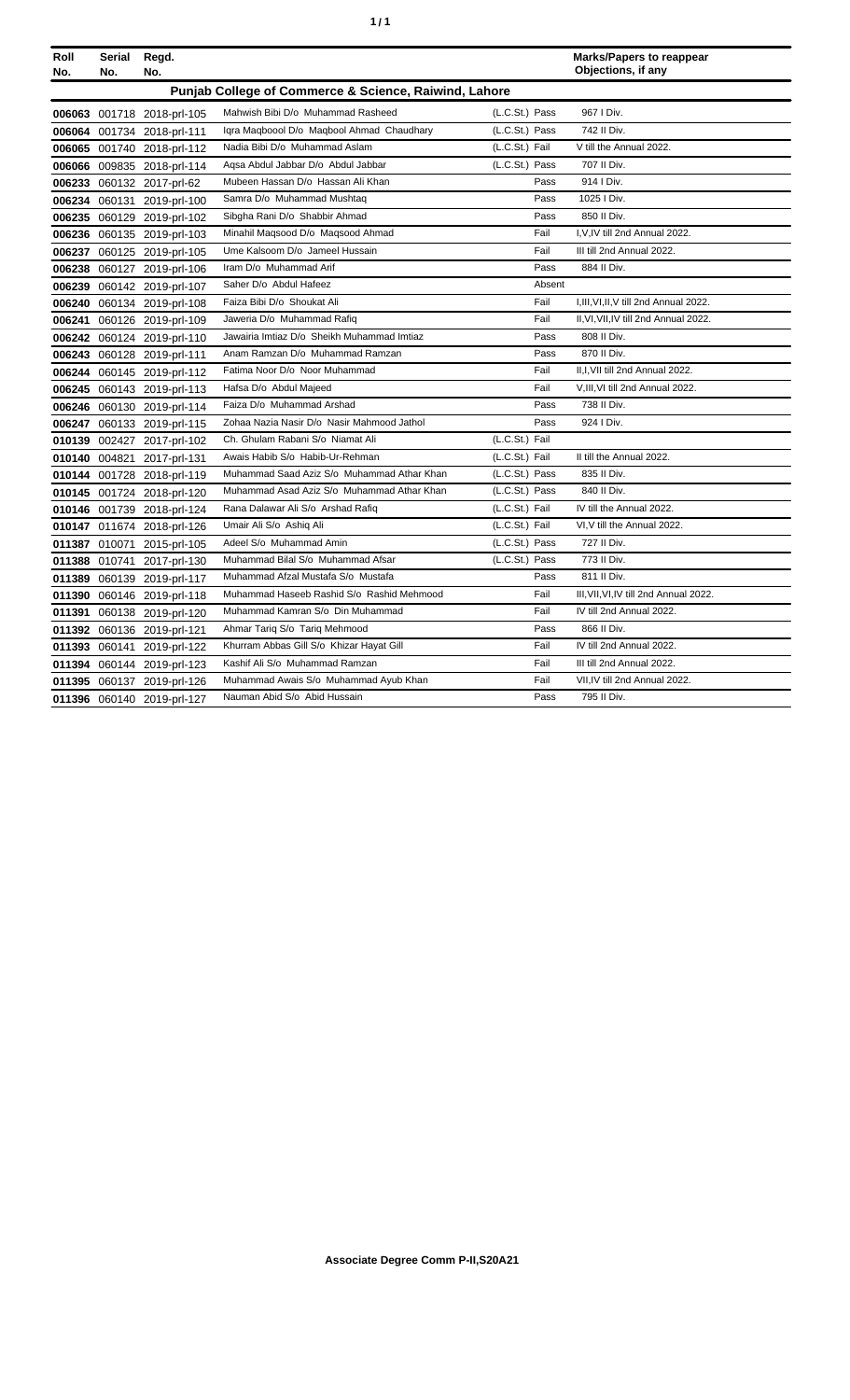| Roll<br>No. | Serial<br>No. | Regd.<br>No.       |                                                   |                | <b>Marks/Papers to reappear</b><br>Objections, if any |
|-------------|---------------|--------------------|---------------------------------------------------|----------------|-------------------------------------------------------|
|             |               |                    | <b>Peak Solutions College of Commerce, Lahore</b> |                |                                                       |
| 011397      | 000211        | 2019-z-52399       | Abdul Rehman S/o Muhammad Banaras                 | (L.C.St.) Fail | I.IV till the Annual 2022.                            |
| 018906      |               | 085872 2013-psl-67 | Isma Hamid D/o Hamid Saleem Khan                  | (L.C.St.) Fail | I, IV, III, VI till 2nd Annual 2022.                  |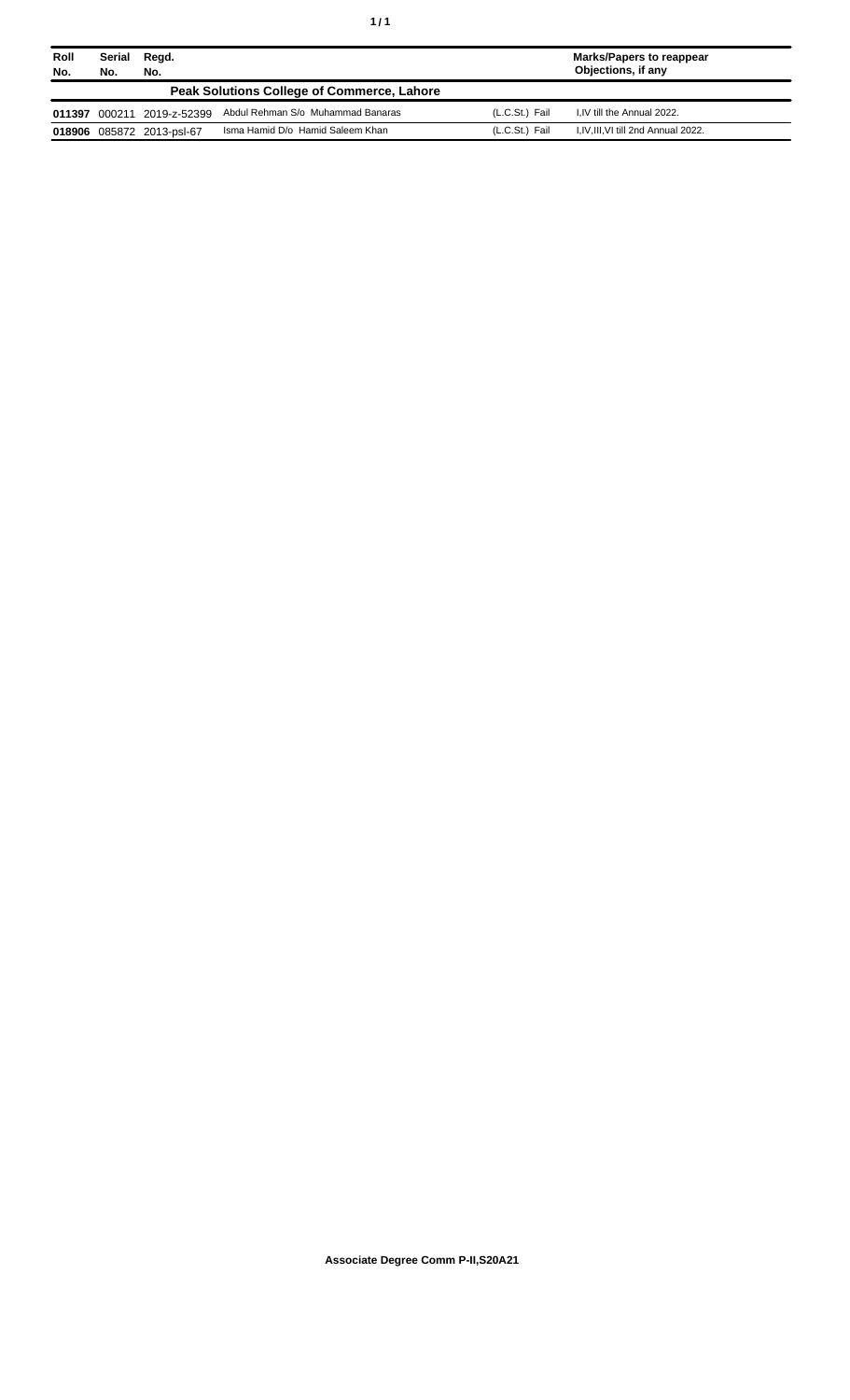| Roll<br>No. | <b>Serial</b><br>No. | Regd.<br>No.               |                                                         |                | <b>Marks/Papers to reappear</b><br>Objections, if any |
|-------------|----------------------|----------------------------|---------------------------------------------------------|----------------|-------------------------------------------------------|
|             |                      |                            | Punjab College of Science, 151 - Ferozepur Road, Lahore |                |                                                       |
|             |                      | 006248 001126 2018-pfl-14  | Komal Mushtag D/o Mushtag Ahmad                         | (L.C.St.) Pass | 876 II Div.                                           |
|             |                      | 006249 000959 2018-pfl-236 | Pakiza Kashif D/o Kashif                                | (L.C.St.) Pass | 742 II Div.                                           |
|             |                      | 006250 002181 2018-pfl-309 | Mehreen Sajjad D/o Sajjad Ahmed                         | (L.C.St.) Pass | 785 II Div.                                           |
|             |                      | 011398 010826 2017-pfl-335 | Mujahid Ali S/o Khush Jan                               | (L.C.St.) Fail |                                                       |
|             |                      | 011399 001374 2018-pfl-279 | Hassan Mehmood S/o Ashfaq Ahmad                         | (L.C.St.) Fail | VII till the Annual 2022.                             |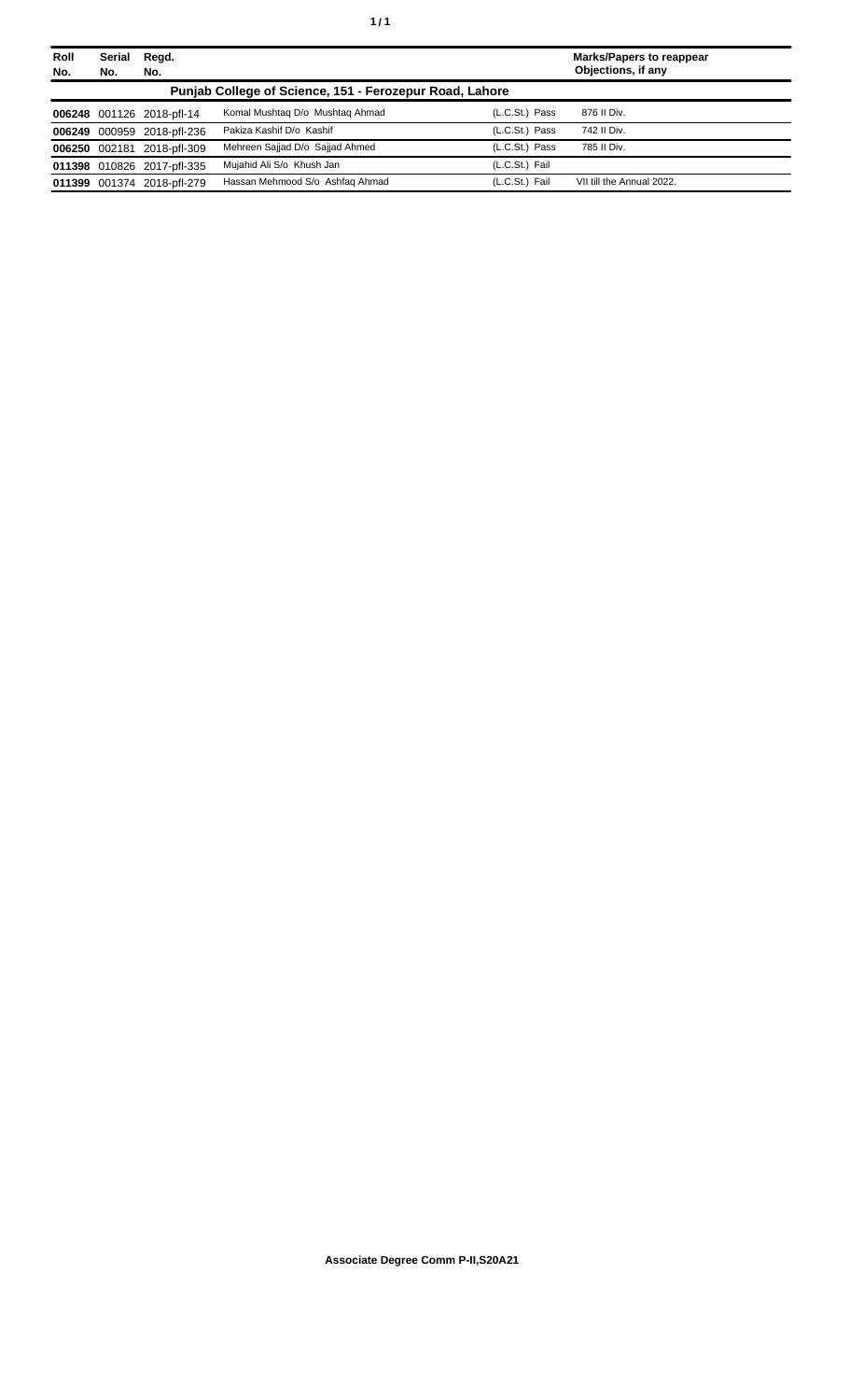|--|

| Roll<br>No. | Serial<br>No. | Regd.<br>No.                                            |                                                                                     |                                  | <b>Marks/Papers to reappear</b><br>Objections, if any                |
|-------------|---------------|---------------------------------------------------------|-------------------------------------------------------------------------------------|----------------------------------|----------------------------------------------------------------------|
|             |               |                                                         | Government College of Technology for Women, 2, Lytton Road, Lahore.                 |                                  |                                                                      |
|             |               |                                                         |                                                                                     |                                  |                                                                      |
|             |               | 006251 009611 2014-piw-67                               | Ghazala Mehmood D/o Khalid Mehmood<br>Sayyeda Kiran Nisar D/o Sayyed Nisar Ali Shah | (L.C.St.) Fail<br>(L.C.St.)      | II,I till the Annual 2022.<br><b>FEE</b>                             |
|             |               | 006252 001320 2014-piw-75<br>006253 002238 2015-piw-100 | Sajida Bashir D/o Muhammad Bashir                                                   | (L.C.St.) Fail                   |                                                                      |
|             |               | 006254 002112 2015-piw-73                               | Tayyaba Ijaz D/o Ijaz UI Haq Ch                                                     | (L.C.St.) Pass                   | 742 II Div.                                                          |
|             |               | 006255 007017 2016-piw-34                               | Mahaum Naqvi D/o Zamin Ali Naqvi                                                    | (L.C.St.)                        | <b>FEE</b>                                                           |
|             |               | 006256 002795 2016-piw-5                                | Arooj Fatima D/o Bashir Ahmed                                                       | (L.C.St.) Fail                   | VII, II, V, IV till the Annual 2022.                                 |
|             |               | 006257 004978 2017-piw-18                               | Rimsha Tariq D/o Tariq Mehmood                                                      | (L.C.St.) Fail                   |                                                                      |
|             |               | 006258 006782 2017-piw-44                               | Anmol Nadeem D/o Muhammad Nadeem                                                    | (L.C.St.) Fail                   |                                                                      |
|             |               | 006259 003387 2017-piw-49                               | Kezia Robin D/o Robin Babar                                                         | (L.C.St.) Pass                   | 665 III Div.                                                         |
|             |               | 006260 001612 2017-piw-53                               | Mugadas Qasim D/o Muhammad Qasim                                                    | (L.C.St.) Fail                   |                                                                      |
|             |               | 006261 001617 2018-piw-1                                | Shehnila Akbar D/o Muhammad Akbar                                                   | (L.C.St.) Pass                   | 700 II Div.                                                          |
|             |               | 006262 001436 2018-piw-10                               | Anbreen Abrar D/o Abrar Ahmad                                                       | (L.C.St.) Pass                   | 746 II Div.                                                          |
|             |               | 006263 001175 2018-piw-12                               | Saba Gulzar D/o Gulzar Hussain                                                      | (L.C.St.) Pass                   | 724 II Div.                                                          |
|             |               | 006264 001777 2018-piw-13                               | Igra Shaheen D/o Rehmat Ali                                                         | (L.C.St.) Pass                   | 758 II Div.                                                          |
|             |               | 006265 001990 2018-piw-17                               | Sidra Pervaiz D/o Muhammad Pervaiz Khan                                             | (L.C.St.) Pass                   | 831 II Div.                                                          |
|             |               | 006266 006796 2018-piw-20                               | Sumiya Rashid D/o Sultan Rashid Alhameed Minhas                                     | (L.C.St.)                        | <b>FEE</b>                                                           |
|             |               | 006267 012496 2018-piw-21                               | Rabia Basri D/o Muhammad Abdullah                                                   | (L.C.St.) Fail                   | II, IV, V, VI till the Annual 2022.                                  |
|             |               | 006268 008436 2018-piw-23                               | Yusra D/o Shabbir                                                                   | (L.C.St.) Pass                   | 748 II Div.                                                          |
|             |               | 006269 009827 2018-piw-27                               | Fiza Saleem D/o Muhammad Saleem                                                     | (L.C.St.) Fail<br>(L.C.St.) Pass | II, VII till the Annual 2022.<br>749 II Div.                         |
|             |               | 006270 012381 2018-piw-31<br>003509 2018-piw-35         | Salika Tanveer D/o Muhammad Tanveer<br>Malaika Ilyas D/o Ilyas Ahmed                | (L.C.St.) Fail                   | V till the Annual 2022.                                              |
| 006271      |               | 006272 001664 2018-piw-36                               | Rimsha Javaid D/o Javaid Ranjha                                                     | (L.C.St.) Pass                   | 826 II Div.                                                          |
|             |               | 006273 004118 2018-piw-37                               | Zaira Babar D/o Babar Ahmad                                                         | (L.C.St.) Pass                   | 802 II Div.                                                          |
|             |               | 006274 001659 2018-piw-44                               | Sana Azeem D/o Sheikh Muhammad Azeem                                                | (L.C.St.) Pass                   | 784 II Div.                                                          |
|             |               | 006275 009093 2018-piw-48                               | Rimsha Waheed D/o Muhammad Waheed                                                   | (L.C.St.)                        | FEE PRV. PART                                                        |
|             |               | 006276 001806 2018-piw-5                                | Nimra Rashid D/o Rashid Ali                                                         | (L.C.St.) Pass                   | 733 II Div.                                                          |
|             |               | 006277 001316 2018-piw-50                               | Zamra Naeem D/o Muhammad Naeem                                                      | (L.C.St.) Pass                   | 724 II Div.                                                          |
|             |               | 006278 009776 2018-piw-53                               | Summaiya D/o Mehmood                                                                | (L.C.St.) Fail                   | I, II, VI, IV till the Annual 2022.                                  |
|             |               | 006279 011270 2018-piw-54                               | Syeda Sana-E-Zahra D/o Syed Jamshed Azmat                                           | (L.C.St.) Fail                   | I, VI till the Annual 2022.                                          |
|             |               | 006280 010739 2018-piw-58                               | Saira Abid D/o Abid Hussain                                                         | (L.C.St.) Absent                 |                                                                      |
|             |               | 006281 003508 2018-piw-59                               | Farah Akram D/o Muhammad Akram                                                      | (L.C.St.) Fail                   | I,IV till the Annual 2022.                                           |
|             |               | 006282 001520 2018-piw-68                               | Amna Shahid D/o Muhammad Shahid Qureshi                                             | (L.C.St.) Pass                   | 788 II Div.                                                          |
|             |               | 006283 003157 2018-piw-69                               | Arooj Fatima D/o Ghulam Haidar                                                      | (L.C.St.) Pass                   | 769 II Div.                                                          |
|             |               | 006284 008565 2018-piw-77                               | Sana Tanveer D/o Tanveer Ali                                                        | (L.C.St.) Fail                   | IV, I, VII, II, V, VI till the Annual 2022.                          |
|             |               | 006285 004648 2018-piw-78                               | Igra Riaz D/o Syed Riaz Ali                                                         | (L.C.St.)                        | FEE                                                                  |
|             |               | 006286 001663 2018-piw-8                                | Tayyaba Ishaq D/o Muhammad Ishaq<br>Kaynat Faroog D/o Faroog Ahmed Rana             | (L.C.St.) Pass<br>(L.C.St.) Pass | 705 II Div.<br>705 II Div.                                           |
|             |               | 006287 006196 2018-piw-80<br>006288 001317 2018-piw-82  | Madiha Maqsood D/o Maqsood Ahmad                                                    | (L.C.St.) Fail                   | II,I till the Annual 2022.                                           |
|             |               | 006289 001947 2018-piw-86                               | Saliha D/o Muhammad Ashiq                                                           | (L.C.St.) Pass                   | 667 III Div.                                                         |
|             |               | 006290 009076 2018-piw-87                               | Tasmiya D/o Abdul Rasheed                                                           | (L.C.St.) Fail                   | II, IV till the Annual 2022.                                         |
|             |               | 006291 009292 2016-piw-43                               | Shahnaz Akhtar D/o Syed Shams Ur Rehman Shah                                        | (L.C.St.) Fail                   | VIII till 2nd Annual 2022.                                           |
|             |               | 006292 063808 2018-jwl-110                              | Jannat D/o Muhammad Ishfaq                                                          | Fail                             | I, II, III, IV till 2nd Annual 2022.                                 |
|             |               | 006293 063783 2019-piw-1                                | Kiran Niaz D/o Niaz Ali                                                             | Pass                             | 727 II Div.                                                          |
|             |               | 006294 063787 2019-piw-10                               | Noor-E-Sehar D/o Muhammad Arshad                                                    | Pass                             | 817 II Div.                                                          |
|             |               | 006295 063788 2019-piw-11                               | Bushra Ali D/o Ali Ahmad Raza                                                       | Pass                             | 1051 I Div.                                                          |
|             |               | 006296 063789 2019-piw-12                               | Sadaf Zafar D/o Zafar Abbas                                                         | Pass                             | 890 II Div.                                                          |
|             |               | 006297 063790 2019-piw-13                               | Sehar Arshad D/o Muhammad Arshad                                                    | Fail                             | II, I, VII, IV, VI, III, V till 2nd Annual 2022.                     |
|             |               | 006298 063791 2019-piw-15                               | Tashfa Ilyas D/o Ilyas Mushtaq                                                      | Fail                             | II, V, III till 2nd Annual 2022.                                     |
|             |               | 006299 063792 2019-piw-17                               | Ayesha Asif D/o Malik Asif Ali                                                      | Fail                             | V, VI till 2nd Annual 2022.                                          |
|             |               | 006300 063793 2019-piw-18                               | Neha Qaiser D/o Qaiser Javed<br>Noor-Ul-Ain D/o Muhammad Rafiq                      | Fail<br>Fail                     | I, VI, III till 2nd Annual 2022.<br>V, VII, IV till 2nd Annual 2022. |
|             |               | 006301 063784 2019-piw-2                                | Rubab Yaseen D/o Muhammad Yaseen                                                    | Pass                             | 851 II Div.                                                          |
|             |               | 006302 063794 2019-piw-20<br>006303 063795 2019-piw-21  | Gohar Batool D/o Muhammad Razaq                                                     | Fail                             | VI, II till 2nd Annual 2022.                                         |
|             |               | 006304 063796 2019-piw-22                               | Irha Ilyas D/o Muhammad Ilyas                                                       | Fail                             | VII, II, V, III, VI till 2nd Annual 2022.                            |
|             |               | 006305 063809 2019-piw-25                               | Hafiza Anila Ijaz D/o Malik Ijaz                                                    | Fail                             | I, II, V, VI, III, IV till 2nd Annual 2022.                          |
|             |               | 006306 063797 2019-piw-27                               | Nimra Sabir D/o Muhammad Sabir                                                      | Fail                             | II, IV, VI, III till 2nd Annual 2022.                                |
|             |               | 006307 063798 2019-piw-28                               | Tehreem D/o Mehmood Ali                                                             | Fail                             | IV, III till 2nd Annual 2022.                                        |
|             |               | 006308 063799 2019-piw-29                               | Ayesha Bibi D/o Azhar Iqbal                                                         | Fail                             | I, VI till 2nd Annual 2022.                                          |
|             |               | 006309 063800 2019-piw-30                               | Romaisa Tariq D/o Tariq Mahmood                                                     | Fail                             | V, VI till 2nd Annual 2022.                                          |
|             |               | 006310 063801 2019-piw-31                               | Hafiza Samra Ansari D/o Waris Ansari                                                | Fail                             | II, VI till 2nd Annual 2022.                                         |
| 006311      |               | 063802 2019-piw-36                                      | Amina Razzag D/o Rana Muhammad Razzag                                               | Fail                             | IV till 2nd Annual 2022.                                             |
|             |               | 006312 063803 2019-piw-42                               | Farheen Jamshaid D/o Muhammad Jamshaid                                              | Pass                             | 1015   Div.                                                          |
|             |               | 006313 063804 2019-piw-44                               | Rimsha Siddique D/o Muhammad Siddique                                               | Fail                             | II, III till 2nd Annual 2022.                                        |
|             |               | 006314 063805 2019-piw-45                               | Mishal Mushtag D/o Mushtag Ahmad                                                    | Fail                             | I, II, VI, V till 2nd Annual 2022.                                   |
|             |               | 006315 063806 2019-piw-46                               | Sadia Iftikhar D/o Iftikhar Hussain                                                 | Pass                             | 768 II Div.                                                          |
|             |               | 006316 063807 2019-piw-47                               | Hina Sami D/o Sami Ullah                                                            | Fail                             | III, II, V, VI, IV, I till 2nd Annual 2022.                          |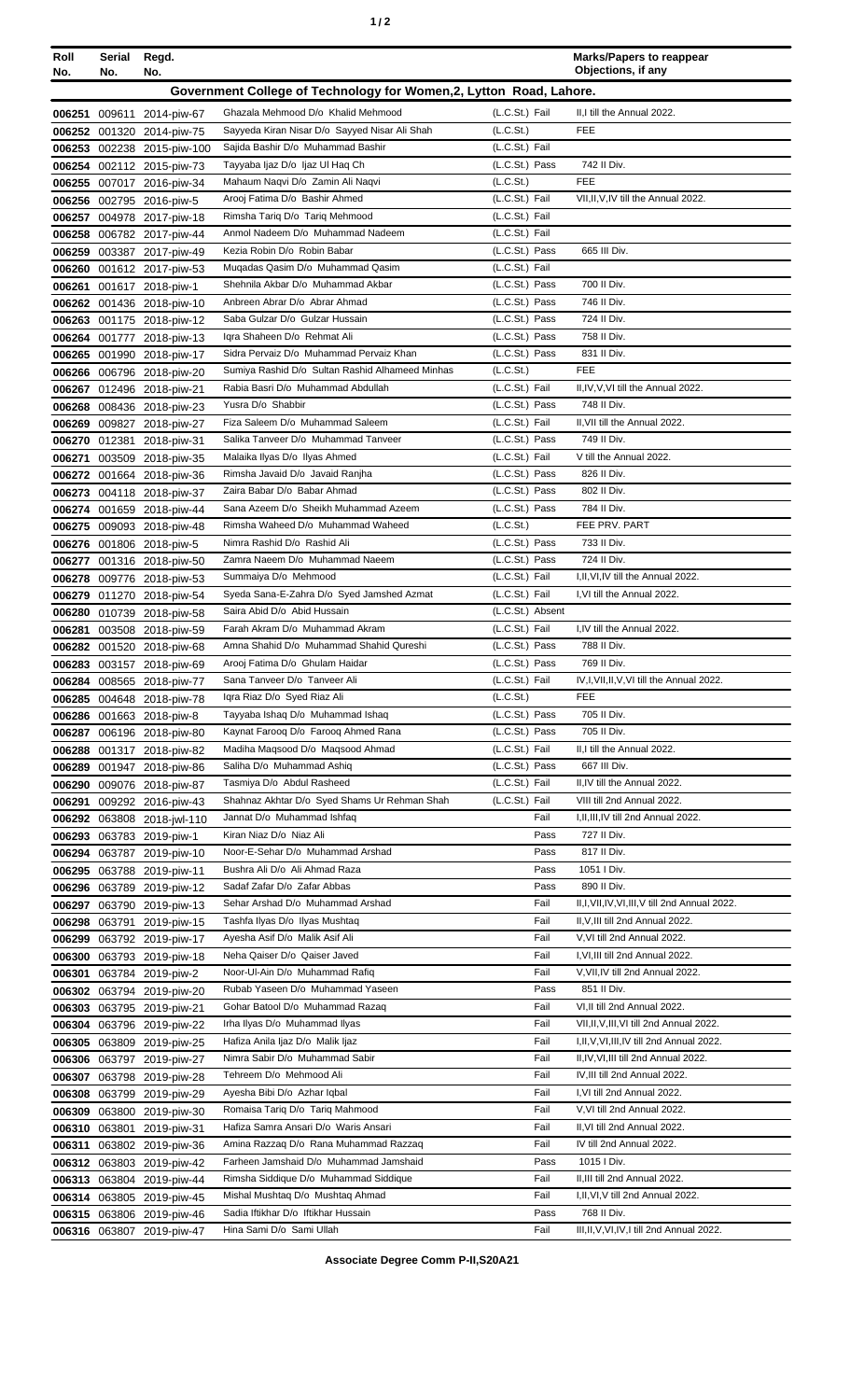| Roll<br>No. | Serial<br>No. | Regd.<br>No.             |                                                                     |                | <b>Marks/Papers to reappear</b><br>Objections, if any |
|-------------|---------------|--------------------------|---------------------------------------------------------------------|----------------|-------------------------------------------------------|
|             |               |                          | Government College of Technology for Women, 2, Lytton Road, Lahore. |                |                                                       |
|             |               | 006317 063785 2019-piw-8 | Sana Shahzad D/o Muhammad Shahzad Chuqtai                           | Fail           | I, VII, VI till 2nd Annual 2022.                      |
|             |               | 006318 063786 2019-piw-9 | Anizah Shahbaz D/o Shahbaz Ahmad                                    | Fail           | III.IV till 2nd Annual 2022.                          |
| 018907      |               | 085873 2014-piw-45       | Bushara D/o Muhammad Aslam Khan                                     | (L.C.St.) Pass | 759 II Div.                                           |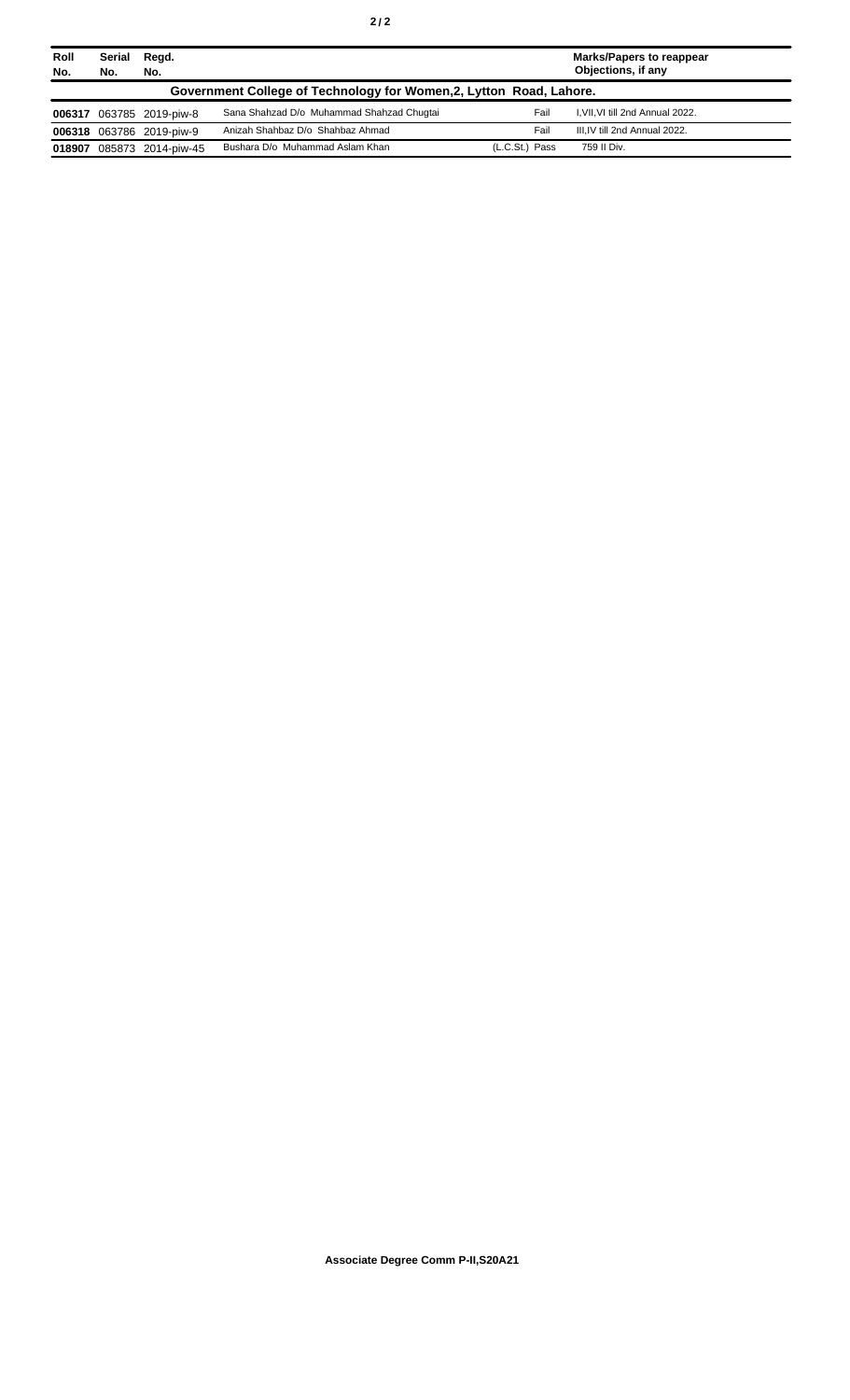| Roll<br>No. | Serial<br>No. | Regd.<br>No.              |                                                             |                | Marks/Papers to reappear<br>Objections, if any |
|-------------|---------------|---------------------------|-------------------------------------------------------------|----------------|------------------------------------------------|
|             |               |                           | Quaid-e-Azam College of Accountancy, Ferozepur Road, Lahore |                |                                                |
|             |               | 011030 004521 2017-gal-15 | Muhammad Adnan S/o Muhammad Rafique                         | (L.C.St.) Fail |                                                |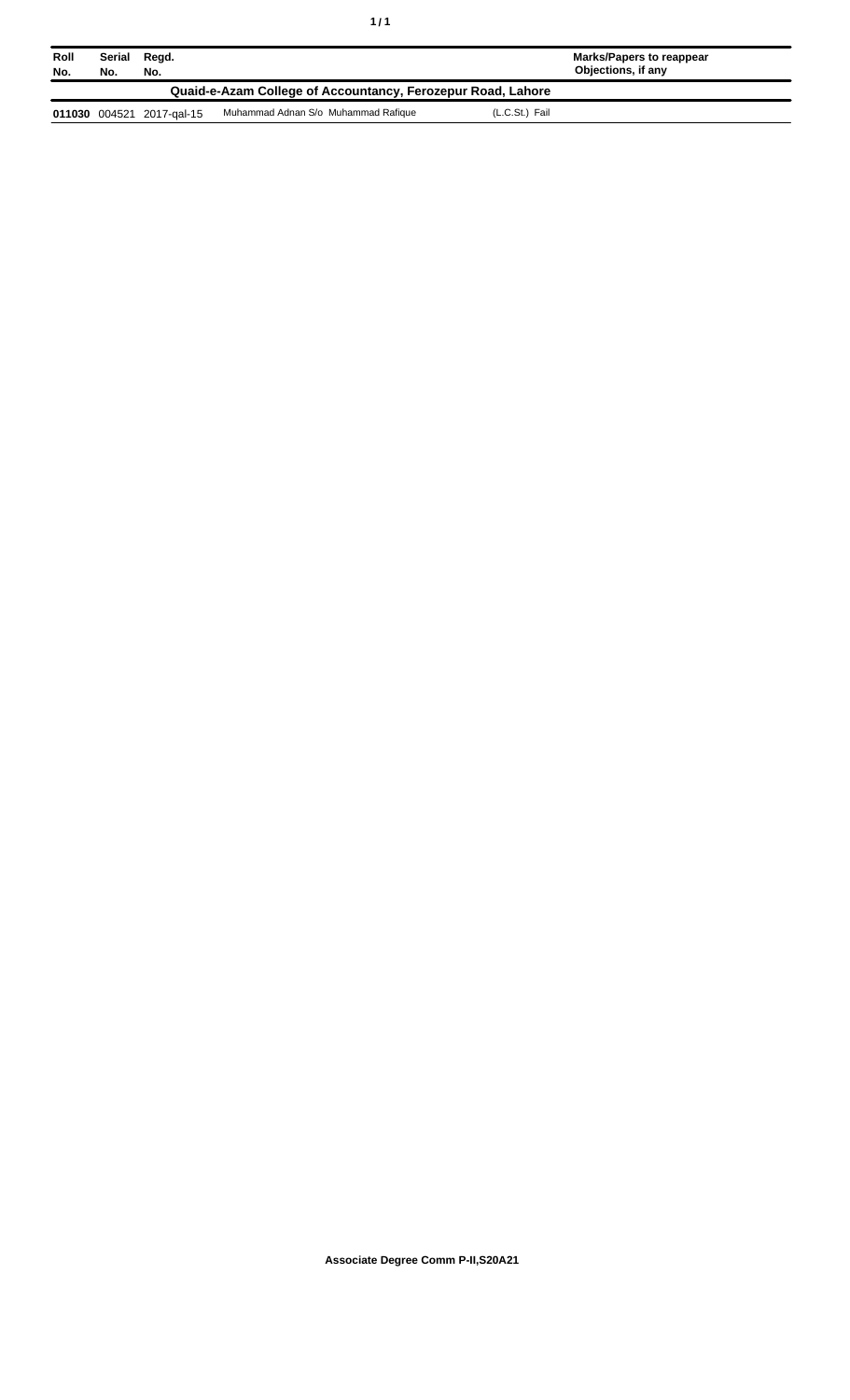|  | ٠ |
|--|---|
|  |   |

| Roll<br>No. | Serial<br>No. | Regd.<br>No.              |                                                                        |                | <b>Marks/Papers to reappear</b><br>Objections, if any |
|-------------|---------------|---------------------------|------------------------------------------------------------------------|----------------|-------------------------------------------------------|
|             |               |                           | Quaid-e-Azam College of Commerce, Lahore                               |                |                                                       |
|             |               | 004871 006447 2017-gcl-1  | Agsa Javed D/o Muhammad Javed                                          | (L.C.St.) Pass | 724 II Div.                                           |
| 006319      |               | 013184 2017-gcl-77        | Aisha D/o Basharat Mehmood                                             | (L.C.St.) Fail |                                                       |
| 006320      |               | 006501 2018-gcl-10        | Saman Mustafa D/o Ghulam Mustafa                                       | (L.C.St.) Fail | I, II, VI, III till the Annual 2022.                  |
| 006321      |               | 007072 2018-gcl-32        | Arzoo Mushtaq D/o Mushtaq Ahmad                                        | (L.C.St.)      | <b>FEE</b>                                            |
| 006322      |               | 007636 2018-acl-42        | Sana Areej D/o Syed Ishtiq Hussain                                     | (L.C.St.) Pass | 788 II Div.                                           |
| 006323      |               | 010112 2018-gcl-77        | Mehwish Mukhtar D/o Mukhtar Ahmad                                      | (L.C.St.)      | <b>FEE</b>                                            |
|             |               | 006324 010114 2018-gcl-80 | Hafiza Sumiya Afzal D/o Muhammad Afzal                                 | (L.C.St.)      | FEE                                                   |
| 006325      |               | 010111 2018-z-55010       | Benish Aslam Javeed D/o Aslam Javeed                                   | (L.C.St.)      | <b>FEE</b>                                            |
|             |               | 012054 009806 02-gcl-203  | Ghulam Mustafa S/o Ghulam Muhammad                                     | (L.C.St.) Fail | II, IV, III, I, VI till 2nd Annual 2022.              |
| 012055      |               | 008547 2016-gcl-53        | Muhammad Asif S/o Peran-Ditta                                          | (L.C.St.) Pass | 741 II Div.                                           |
|             |               | 012056 008557 2016-gcl-9  | Muhammad Umer Bin Zahid S/o Muhammad Zahid                             | (L.C.St.) Pass | 698 II Div.                                           |
| 012057      | 002791        | 2017-ctl-250              | Ghulam Mustafa S/o Allah Ditta                                         | (L.C.St.) Pass | 732 II Div.                                           |
| 012058      |               | 003629 2017-gcl-45        | Awais Ali S/o Mukhtar Ahmad                                            | (L.C.St.) Fail |                                                       |
| 012059      |               | 011098 2018-gcl-15        | Muhammad Salman Haider Uppal S/o Muhammad Jameel<br><b>Ahmad Ullal</b> | (L.C.St.) Pass | 729 II Div.                                           |
|             |               | 012060 011096 2018-gcl-16 | Muhammad Mohsin Aslam S/o Muhammad Aslam                               | (L.C.St.)      | FEE                                                   |
|             |               | 012061 010072 2018-gcl-17 | Shahzaib Sohail S/o Sohail Rana                                        | (L.C.St.) Fail | I, V till the Annual 2022.                            |
|             |               | 012062 011091 2018-gcl-19 | Muhammad Ali Raza S/o Ashig Hussain                                    | (L.C.St.) Fail | VI, V till the Annual 2022.                           |
|             |               | 012063 006500 2018-gcl-34 | Ateeb S/o Muhammad Haneef                                              | (L.C.St.) Pass | 725 II Div.                                           |
| 012064      |               | 006482 2018-gcl-35        | Kamran S/o Muhammad Bashir                                             | (L.C.St.) Pass | 783 II Div.                                           |
|             |               | 012065 006463 2018-gcl-40 | Muhammad Ahmad S/o Ishfaq Ahmad                                        | (L.C.St.) Pass | 884 II Div.                                           |
|             |               | 012066 006439 2018-gcl-44 | Umar Nawaz S/o Gharib Nawaz                                            | (L.C.St.) Pass | 735 II Div.                                           |
|             |               | 012067 013424 2018-gcl-50 | Faisal Hafeez S/o Hafeez-Ud-Din Ahmad                                  | (L.C.St.) Fail | VII, I, II, V, VI, IV till 2nd Annual 2022.           |
|             |               | 012068 010760 2018-gcl-6  | Muhammad Awais Ajmal S/o Jam Ajmal                                     | (L.C.St.)      | <b>FEE</b>                                            |
|             |               | 012069 010768 2018-gcl-7  | Muhammad Aqib Ajmal S/o Jam Ajmal                                      | (L.C.St.)      | FEE                                                   |
|             |               | 018945 085874 2018-gcl-48 | Saba Younas D/o Muhammad Younas                                        | (L.C.St.) Fail | I, VII, VI, V till the Annual 2022.                   |
|             |               | 018946 085875 2018-gcl-49 | Neha Ali D/o Sheikh Ali Ijaz                                           | (L.C.St.)      | <b>UMC</b>                                            |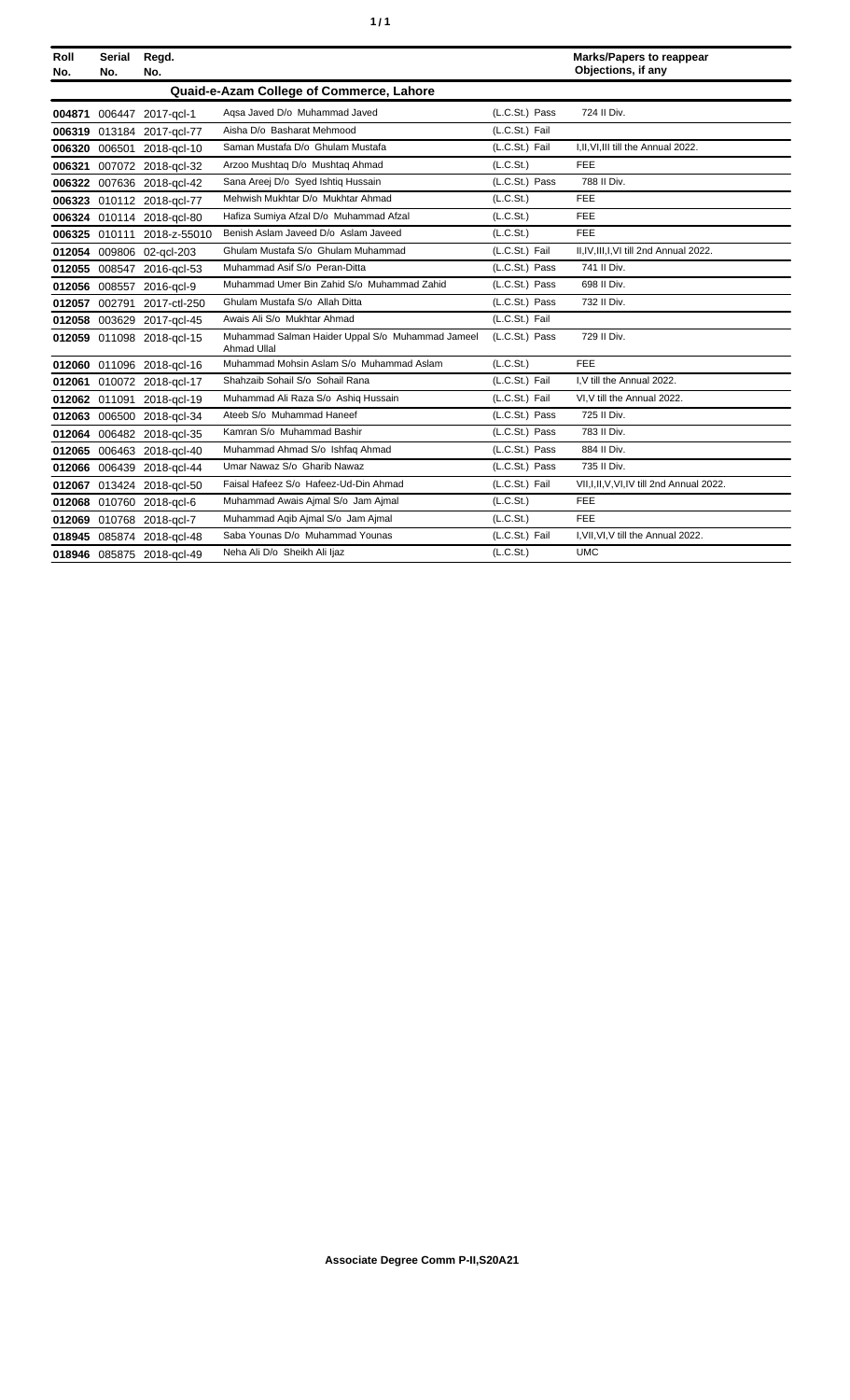| ٠ |  | ×<br>٠<br>٦<br>۰.<br>× |
|---|--|------------------------|
|---|--|------------------------|

| Roll<br>No. | Serial<br>No. | Regd.<br>No.                                             |                                                                             |                                  | <b>Marks/Papers to reappear</b><br>Objections, if any        |
|-------------|---------------|----------------------------------------------------------|-----------------------------------------------------------------------------|----------------------------------|--------------------------------------------------------------|
|             |               |                                                          | Govt. Rabia Basri College for Women, Walton Road, Lahore                    |                                  |                                                              |
|             |               |                                                          |                                                                             |                                  |                                                              |
|             |               | 006326 002582 2016-rbl-228                               | Uzma Riaz D/o Muhammad Riaz Tahir                                           | (L.C.St.) Pass                   | 770 II Div.<br>657 III Div.                                  |
|             |               | 006327 000107 2017-rbl-215                               | Naila D/o Shafique Ul Rahman<br>Muskan D/o Nazeer Ahmad                     | (L.C.St.) Pass<br>(L.C.St.) Pass | 655 III Div.                                                 |
|             |               | 006328 003122 2017-rbl-248                               | Amna Amjad D/o Muhammad Amjad                                               | (L.C.St.) Pass                   | 723 II Div.                                                  |
|             |               | 006329 003763 2017-rbl-285<br>006330 012947 2017-rbl-303 | Sonia D/o Kharat Ali                                                        | (L.C.St.) Fail                   |                                                              |
| 006331      |               | 000183 2018-rbl-230                                      | Fareeha Jabeen D/o Muhammad Javaid                                          | (L.C.St.) Fail                   | IV till the Annual 2022.                                     |
|             |               | 006332 001349 2018-rbl-231                               | Hira Ramzan D/o Muhammad Ramzan                                             | (L.C.St.) Pass                   | 799 II Div.                                                  |
|             |               | 006333 002452 2018-rbl-232                               | Momina Hassan D/o Hassan Tabrez                                             | (L.C.St.) Fail                   | V till the Annual 2022.                                      |
|             |               | 006334 008058 2018-rbl-233                               | Ayesha Mubarik D/o Mubarik Ali                                              | (L.C.St.) Pass                   | 838 II Div.                                                  |
|             |               | 006335 005392 2018-rbl-235                               | Humaira Rafique D/o Muhammad Rafique Khan                                   | (L.C.St.) Fail                   | VI till the Annual 2022.                                     |
|             |               | 006336 005780 2018-rbl-240                               | Rabia Hanif D/o Muhammad Hanif                                              | (L.C.St.) Fail                   | I, VI till the Annual 2022.                                  |
|             |               | 006337 006309 2018-rbl-241                               | Mahwish Javed D/o Javed Masih                                               | (L.C.St.) Fail                   | V, III, I, IV till the Annual 2022.                          |
|             |               | 006338 003784 2018-rbl-242                               | Nida Kanwal D/o Muhammad Ilyas                                              | (L.C.St.) Fail                   | VI till the Annual 2022.                                     |
|             |               | 006339 000359 2018-rbl-244                               | Ayesha D/o Muhammad Afzal                                                   | (L.C.St.) Pass                   | 846 II Div.                                                  |
|             |               | 006340 005079 2018-rbl-249                               | Ayesha Muhammad D/o Faiz Muhammad                                           | (L.C.St.) Fail                   | V till the Annual 2022.                                      |
|             |               | 006341 003615 2018-rbl-250                               | Igra Shazadi D/o Abdul Sattar                                               | (L.C.St.) Pass                   | 716 II Div.                                                  |
|             |               | 006342 006834 2018-rbl-251                               | Muskan Imran D/o Imran Masih                                                | (L.C.St.) Fail                   | III, V till the Annual 2022.                                 |
|             |               | 006343 001574 2018-rbl-257                               | Rimsha D/o Muhammad Ahmed                                                   | (L.C.S <sub>t</sub> )            | <b>FEE</b>                                                   |
|             |               | 006344 003397 2018-rbl-259                               | Asma Faryad D/o Faryad Ali                                                  | (L.C.St.) Pass                   | 791 II Div.                                                  |
|             |               | 006345 002285 2018-rbl-267                               | Liza D/o Ashraf Mashi                                                       | (L.C.St.) Pass                   | 807 II Div.                                                  |
|             |               | 006346 002507 2018-rbl-269                               | Mahnoor Amin D/o Muhammad Amin                                              | (L.C.St.) Fail                   | VII, V till the Annual 2022.                                 |
|             |               | 006347 007469 2018-rbl-272                               | Nida Maqsood D/o Maqsood Ali<br>Iram D/o Javed Ahmed                        | (L.C.St.) Fail<br>(L.C.St.) Fail | I, VI till 2nd Annual 2022.<br>VI, III till the Annual 2022. |
|             |               | 006348 010232 2018-rbl-273                               | Raheela Hameed D/o Hameed Khan                                              | (L.C.St.) Fail                   | I.V till the Annual 2022.                                    |
|             |               | 006349 010574 2018-rbl-276<br>006350 000177 2018-rbl-278 | Safia Rasheed D/o Abdul Rasheed                                             | (L.C.St.)                        | <b>FEE</b>                                                   |
|             |               | 006351 004513 2018-rbl-280                               | Ana D/o Muhammad Riaz                                                       | (L.C.St.) Fail                   | I, II, V, IV till the Annual 2022.                           |
|             |               | 006352 004048 2018-rbl-281                               | Javeria D/o Javed Iqbal                                                     | (L.C.St.) Fail                   | III, II, I, V, VI till the Annual 2022.                      |
|             |               | 006353 005849 2018-rbl-282                               | Saba Arshad D/o Arshad Mehmood Akhter                                       | (L.C.St.) Fail                   | V, I, VI till the Annual 2022.                               |
|             |               | 006354 008458 2018-rbl-283                               | Sibgha Afzal D/o Muhammad Afzal                                             | (L.C.St.) Pass                   | 818 II Div.                                                  |
|             |               | 006355 002770 2018-rbl-284                               | Mayyra D/o Waris Ali                                                        | (L.C.St.) Fail                   | VI, IV, III till the Annual 2022.                            |
|             |               | 006356 000054 2018-rbl-285                               | Nida Shahid D/o Shahid Raza                                                 | (L.C.St.) Pass                   | 790 II Div.                                                  |
|             |               | 006357 004029 2018-rbl-290                               | Mahnoor Fatima D/o Abid Hussain                                             | (L.C.St.) Pass                   | 754 II Div.                                                  |
|             |               | 006358 010305 2018-rbl-293                               | Rimsha Ilyas D/o Muhammad Ilyas                                             | (L.C.St.) Pass                   | 868 II Div.                                                  |
|             |               | 006359 000179 2018-rbl-295                               | Zahra Batool D/o Muhammad Nadeem                                            | (L.C.S <sub>t</sub> )            | FEE                                                          |
|             |               | 006360 003253 2018-rbl-296                               | Alishba Mansha D/o Mansha Masih                                             | (L.C.St.) Pass                   | 695 II Div.                                                  |
|             |               | 006361 001437 2018-rbl-299                               | Ayeza Asghar D/o Muhammad Asghar                                            | (L.C.St.) Fail                   | IV, VI till the Annual 2022.                                 |
|             |               | 006362 011768 2018-rbl-303                               | Mehwish Saleem D/o Saleem                                                   | (L.C.St.) Pass                   | 736 II Div.                                                  |
|             |               | 006363 003644 2018-rbl-306                               | Amna Ashfaq Hussain D/o Ashfaq Hussain<br>Noreen Anwar D/o Muhammad Anwar   | (L.C.St.) Fail<br>(L.C.St.) Pass | I.V till the Annual 2022.<br>818 II Div.                     |
|             |               | 006364 013402 2018-rbl-307                               | Nimra Manzoor D/o Muhammad Manzoor                                          | (L.C.St.) Pass                   | 821 II Div.                                                  |
|             | 006366 003571 | 006365 007974 2018-rbl-308<br>2018-rbl-309               | Zainab D/o Orang Zaib                                                       | (L.C.St.) Fail                   | II.V till the Annual 2022.                                   |
|             |               | 006367 010573 2018-rbl-312                               | Ayesha Nawaz D/o Muhammad Nawaz                                             | (L.C.St.) Fail                   | V.VI till the Annual 2022.                                   |
|             |               | 006368 008748 2018-rbl-317                               | Kinza Saeed Ahmed D/o Saeed Ahmed                                           | (L.C.St.)                        | <b>FEE</b>                                                   |
|             |               | 006369 001151 2018-rbl-318                               | Mehreen Fatima D/o Rashid Ali                                               | (L.C.St.) Pass                   | 699 II Div.                                                  |
|             |               | 006370 000372 2018-rbl-322                               | Fozia Bibi D/o Ass Muhammad                                                 | (L.C.St.) Pass                   | 731 II Div.                                                  |
|             |               | 006371 012468 2018-rbl-324                               | Reeta D/o Younas Masih                                                      | (L.C.St.) Fail                   | I, VI, V till the Annual 2022.                               |
|             |               | 006372 004811 2018-rbl-325                               | Hafsa Ilyas D/o Muhammad Ilyas Butt                                         | (L.C.St.) Fail                   | VI till the Annual 2022.                                     |
|             |               | 006406 008299 2018-rbl-327                               | Hira Qasir D/o Qasir Ali                                                    | (L.C.St.) Fail                   | V,I till 2nd Annual 2022.                                    |
|             |               | 006407 055772 2019-rbl-197                               | Dua Qadir D/o Ghulam Qadir                                                  | Fail                             | III, V till 2nd Annual 2022.                                 |
|             |               | 006408 055773 2019-rbl-198                               | Nazish Shoukat D/o Shoukat Hayat                                            |                                  | FEE PRV. PART                                                |
|             |               | 006409 055774 2019-rbl-199                               | Fariha Tariq D/o Tariq Farooq                                               | Pass                             | 844 II Div.                                                  |
|             |               | 006410 055775 2019-rbl-200                               | Sawera Saleem D/o Saleem Akhtar                                             | Fail                             | I,IV till 2nd Annual 2022.                                   |
|             |               | 006411 055776 2019-rbl-201                               | Kiran D/o Khalid Mehmood                                                    | Fail                             | IV till 2nd Annual 2022.                                     |
|             |               | 006412 055777 2019-rbl-202                               | Saher Nazeer D/o Muhammad Nazeer                                            | Fail                             | IV till 2nd Annual 2022.                                     |
|             |               | 006413 055778 2019-rbl-203                               | Mubarah D/o Abdul Rauf                                                      | Pass                             | 870 II Div.                                                  |
|             |               | 006414 055779 2019-rbl-204                               | Rabia Ishaq D/o Ishaq Masih                                                 | Fail                             | II, VII, V, IV till 2nd Annual 2022.                         |
|             |               | 006415 055780 2019-rbl-205                               | Humaira Younas D/o Muhammad Younas                                          | Pass                             | 882 II Div.                                                  |
|             |               | 006416 055781 2019-rbl-206                               | Asima Tufail D/o Muhammad Tufail Sajid<br>Taefa Shoukat Ali D/o Shoukat Ali | Pass<br>Pass                     | 801 II Div.<br>839 II Div.                                   |
|             |               | 006417 055782 2019-rbl-207                               | Ume Kalsoom D/o Muhammad Latif                                              | Fail                             | VIII till 2nd Annual 2022.                                   |
|             |               | 006418 055783 2019-rbl-208                               | Wajeeha Mgbool D/o M.Magbool                                                | Fail                             | IV till 2nd Annual 2022.                                     |
|             |               | 006419 055784 2019-rbl-211<br>006420 055785 2019-rbl-212 | Maham Hadi D/o Abdul Hadi                                                   | Fail                             | II, III, VI till 2nd Annual 2022.                            |
|             |               | 006421 055786 2019-rbl-213                               | Noor Fatima D/o Muhammad Riaz Kamran                                        | Fail                             | III, IV till 2nd Annual 2022.                                |
|             |               | 006422 055881 2019-rbl-214                               | Kiran Aslam D/o Muhammad Aslam                                              | Absent                           |                                                              |
|             |               | 006423 055787 2019-rbl-215                               | Sana Rizwan D/o Ch Rizwan Kibria                                            | Fail                             | III, IV, V, VI till 2nd Annual 2022.                         |
|             |               | 006424 055788 2019-rbl-217                               | Marium Haneef D/o Muhammad Haneef                                           | Fail                             | II, I, VII, V, VI till 2nd Annual 2022.                      |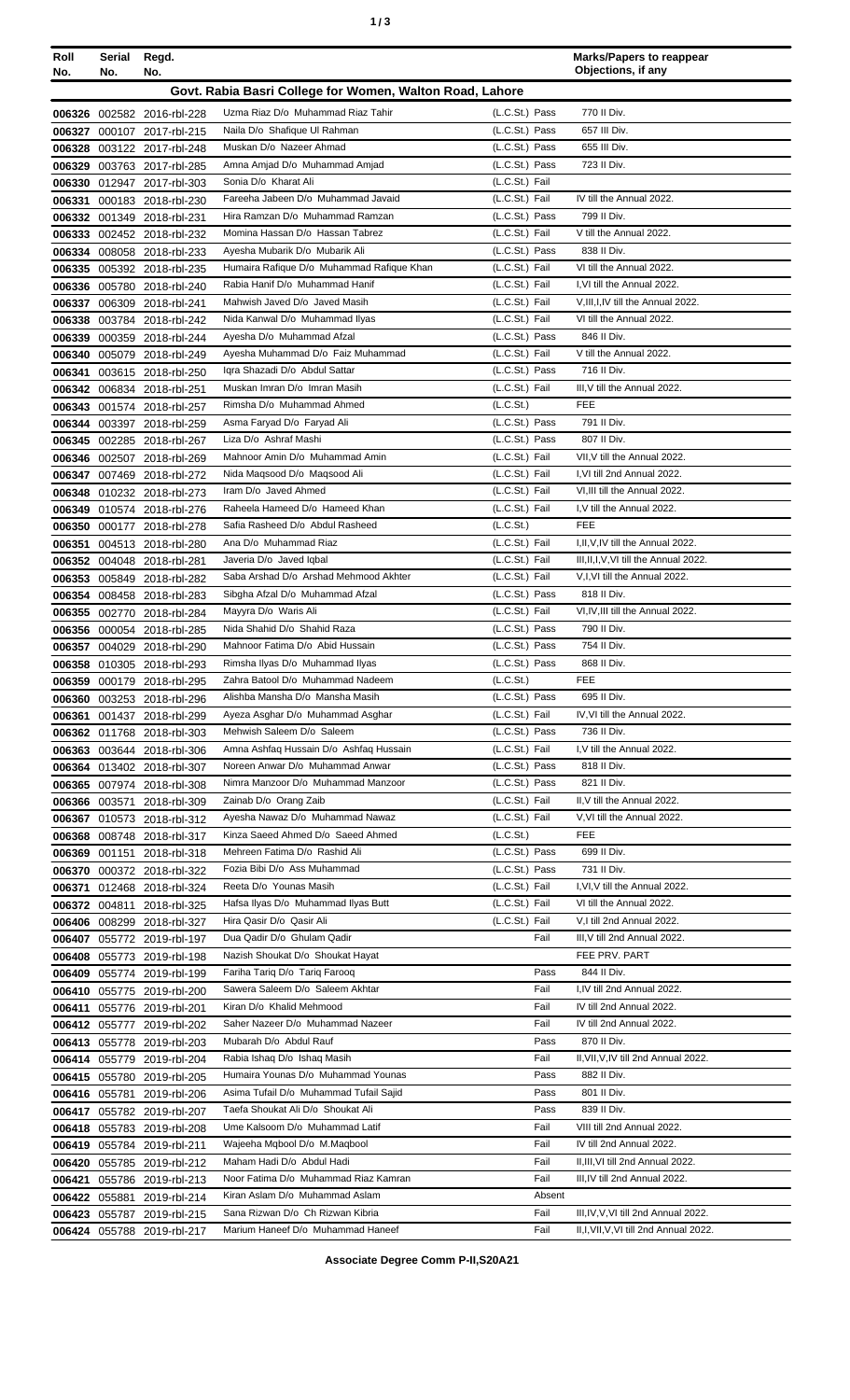| Roll<br>No. | <b>Serial</b><br>No. | Regd.<br>No.                                             |                                                                       |                | <b>Marks/Papers to reappear</b><br>Objections, if any                    |
|-------------|----------------------|----------------------------------------------------------|-----------------------------------------------------------------------|----------------|--------------------------------------------------------------------------|
|             |                      |                                                          | Govt. Rabia Basri College for Women, Walton Road, Lahore              |                |                                                                          |
|             |                      |                                                          | Saima Arshad D/o Muhammad Arshad                                      | Fail           | V, VI, II, VII till 2nd Annual 2022.                                     |
|             |                      | 006425 055789 2019-rbl-218<br>006426 055790 2019-rbl-219 | Shazia Ramzan D/o Muhammad Ramzan                                     | Absent         |                                                                          |
|             | 006427 055791        | 2019-rbl-220                                             | Zeenat Arshad D/o Muhammad Arshad                                     | Fail           | VII, I, III, VI, V, II till 2nd Annual 2022.                             |
|             |                      | 006428 055792 2019-rbl-221                               | Sehar Arif D/o Muhammad Arif                                          | Fail           | V, VIII till 2nd Annual 2022.                                            |
|             |                      | 006429 055793 2019-rbl-222                               | Khadija Majeed D/o Abdul Majeed                                       | Fail           | VIII till 2nd Annual 2022.                                               |
|             |                      | 006430 055794 2019-rbl-224                               | Nimra Noor D/o Noor Muhammad                                          | Fail           | VIII, IV till 2nd Annual 2022.                                           |
| 006431      |                      | 055795 2019-rbl-225                                      | Zunaira D/o M.Javeed                                                  | Fail           | II, I, VI, VII, V, IV till 2nd Annual 2022.                              |
|             |                      | 006432 055796 2019-rbl-226                               | Kaynat Arshad D/o Arshad                                              | Pass           | 781 II Div.                                                              |
|             |                      | 006433 055797 2019-rbl-227                               | Tania D/o Khalid Mehmood                                              | Pass           | 861 II Div.                                                              |
|             |                      | 006434 055798 2019-rbl-228                               | Anam D/o Usman Ali<br>Samreen Shahzadi D/o Akbar Ali                  | Fail<br>Absent | III, V, II, VI, IV till 2nd Annual 2022.                                 |
|             |                      | 006435 055799 2019-rbl-229<br>006436 055800 2019-rbl-230 | Lubna Bibi D/o Safdar Hussain                                         |                | R.L PART-I                                                               |
|             |                      | 006437 055801 2019-rbl-231                               | Nimra D/o Muhammad Sharif                                             | Absent         |                                                                          |
|             |                      | 006438 055802 2019-rbl-232                               | Maham Rani D/o Tariq Mehmood                                          | Fail           | VI.VII.V till 2nd Annual 2022.                                           |
| 006439      |                      | 055803 2019-rbl-233                                      | Rimsha Javaid D/o Javaid Masih                                        | Pass           | 743 II Div.                                                              |
| 006440      |                      | 055804 2019-rbl-234                                      | Aroosa Imran D/o Imran Chanan                                         | Fail           | VI till 2nd Annual 2022.                                                 |
| 006441      |                      | 055805 2019-rbl-235                                      | Shahida Shaheen D/o Qadir Buksh                                       | Pass           | 841 II Div.                                                              |
|             |                      | 006442 055806 2019-rbl-236                               | Naila D/o Ghulam Rasool                                               | Fail           | I till 2nd Annual 2022.                                                  |
|             |                      | 006443 055807 2019-rbl-237                               | Alisha Munir D/o Muhammad Munir                                       | Fail           | VII.VI.I till 2nd Annual 2022.                                           |
|             |                      | 006444 055808 2019-rbl-239                               | Faiza Gull D/o Muhammad Ashiq                                         | Fail           | V till 2nd Annual 2022.                                                  |
|             |                      | 006445 055809 2019-rbl-240                               | Maleeha Mehmood D/o Muhammad Mehmood<br>Horeen Waseem D/o Wasim Ahmad | Fail<br>Fail   | IV, VII till 2nd Annual 2022.<br>VI till 2nd Annual 2022.                |
| 006447      |                      | 006446 055810 2019-rbl-241<br>055811 2019-rbl-242        | Rabia Hameed D/o Abdul Hameed                                         | Fail           | I, VII, IV, VI till 2nd Annual 2022.                                     |
| 006448      |                      | 055812 2019-rbl-243                                      | Arooj Talib D/o Talib Hussain                                         | Fail           | IV, VI till 2nd Annual 2022.                                             |
|             |                      | 006449 055813 2019-rbl-244                               | Minal Amjad D/o Muhammad Amjad                                        | Fail           | IV, V, VII till 2nd Annual 2022.                                         |
|             |                      | 006450 055814 2019-rbl-245                               | Qaswa Quyyum D/o Nofal Quyyum                                         | Fail           | I,IV,II,V,VI till 2nd Annual 2022.                                       |
| 006451      |                      | 055815 2019-rbl-247                                      | Zareesh Waris D/o Waris Maseeh                                        | Fail           | VIII till 2nd Annual 2022.                                               |
|             |                      | 006452 055816 2019-rbl-248                               | Sundos Babar Khan D/o Khaqan Babar Khan                               | Fail           | IV, I, VI till 2nd Annual 2022.                                          |
|             |                      | 006453 055817 2019-rbl-249                               | Sobia Hameed D/o Hameed Ahmed                                         | Pass           | 861 II Div.                                                              |
|             |                      | 006454 055818 2019-rbl-250                               | Zoya D/o Liaguat Ali                                                  | Fail           | II, I, VII till 2nd Annual 2022.                                         |
|             |                      | 006455 055819 2019-rbl-251                               | Gulshan Rehman D/o Abdul Rehman<br>Zoya D/o M. Naveed                 | Fail<br>Absent | V, I, IV till 2nd Annual 2022.                                           |
|             |                      | 006456 055820 2019-rbl-252<br>006457 055821 2019-rbl-253 | Sonia Saleem D/o Muhammad Saleem                                      | Fail           | IV,I,VI till 2nd Annual 2022.                                            |
|             |                      | 006458 055822 2019-rbl-256                               | Ayesha Kanwal D/o Muhammad Ramzan                                     | Fail           | IV, VI till 2nd Annual 2022.                                             |
|             |                      | 006459 055823 2019-rbl-257                               | Ayesha Bibi D/o Muhammad Ashraf                                       | Fail           | VII, II, IV till 2nd Annual 2022.                                        |
|             |                      | 006460 055824 2019-rbl-258                               | Sumaira Ejaz D/o Muhammad Ejaz                                        | Fail           | VII, II, IV till 2nd Annual 2022.                                        |
| 006461      |                      | 055825 2019-rbl-260                                      | Fajar Arshad D/o Arshad Zaheer                                        | Pass           | 818 II Div.                                                              |
|             |                      | 006462 055826 2019-rbl-261                               | Maria Anwar D/o Muhammad Anwar                                        | Fail           | I, VII, III, VI, IV, V, II till 2nd Annual 2022.                         |
|             |                      | 006463 055827 2019-rbl-262                               | Saima Hameed D/o Abdul Hameed                                         | Pass           | 773 II Div.                                                              |
|             |                      | 006464 055828 2019-rbl-263                               | Mugadas Tahir D/o Tahir Hussain                                       | Fail           | VIII, I, IV, VI till 2nd Annual 2022.                                    |
|             |                      | 006465 055829 2019-rbl-264                               | Aneela Younas D/o Younas<br>Samia Sumbel D/o Muhammad Aslam           | Fail<br>Fail   | III, VI till 2nd Annual 2022.<br>I, V, VII, II, IV till 2nd Annual 2022. |
|             |                      | 006466 055830 2019-rbl-265<br>006467 055831 2019-rbl-268 | Amna Hayat Magray D/o Muhammad Hayat Magray                           | Fail           | III, II, IV, VI, I, V till 2nd Annual 2022.                              |
|             |                      | 006468 055832 2019-rbl-269                               | Hafsa Younas D/o Muhammad Younas Salah                                | Fail           | V, VII till 2nd Annual 2022.                                             |
|             |                      | 006469 055833 2019-rbl-270                               | Zeenat D/o Muhammad Mansha                                            | Pass           | 746 II Div.                                                              |
|             |                      | 006470 055834 2019-rbl-271                               | Maria Rafiq D/o Muhammad Rafiq                                        | Fail           | III, IV, I, VII, V, VI till 2nd Annual 2022.                             |
|             |                      | 006471 055835 2019-rbl-272                               | Shahnaz Haider D/o Ghulam Haider                                      | Fail           | VII, I till 2nd Annual 2022.                                             |
|             |                      | 006472 055836 2019-rbl-273                               | Sadaf Anees D/o Anees-Ur-Rehman                                       | Pass           | 891 II Div.                                                              |
|             |                      | 006473 055837 2019-rbl-274                               | Khizra D/o Abdul Khaliq                                               | Pass           | 803 II Div.                                                              |
|             |                      | 006474 055838 2019-rbl-275                               | Aleeha D/o M.Hanif                                                    | Fail           | VII, IV till 2nd Annual 2022.                                            |
|             |                      | 006475 055839 2019-rbl-278                               | Nagina Arshad D/o Arshad Ali                                          | Pass           | 834 II Div.                                                              |
|             |                      | 006476 055840 2019-rbl-279                               | Ayesha D/o Muhammad Fiaz<br>Mugadas D/o Waris Ali                     | Pass<br>Fail   | 741 II Div.<br>II, VII, I, V, IV till 2nd Annual 2022.                   |
|             |                      | 006477 055841 2019-rbl-280<br>006478 055842 2019-rbl-281 | Amina Waris D/o Waris Ali                                             | Fail           | VI,I, V, II, VII, IV till 2nd Annual 2022.                               |
|             |                      | 006479 055843 2019-rbl-282                               | Nimra Haya D/o Sheikh Muhammad Musharaf                               | Fail           | IV, III, V, VII till 2nd Annual 2022.                                    |
| 006480      |                      | 055844 2019-rbl-283                                      | Haleema Mehmood Ali D/o Mehmood Ali                                   | Pass           | 753 II Div.                                                              |
| 006481      |                      | 055845 2019-rbl-284                                      | Sobia Tanveer D/o Tanveer Asad                                        | Pass           | 939 I Div.                                                               |
|             |                      | 006482 055846 2019-rbl-286                               | Bisma Rahim D/o Abdul Rahim                                           | Fail           | II, V, III, VI, VII, IV till 2nd Annual 2022.                            |
|             |                      | 006483 055847 2019-rbl-287                               | Benish Mehmood D/o Azam Mehmood                                       | Fail           | VII, I, IV, III, V, VI till 2nd Annual 2022.                             |
| 006484      |                      | 055848 2019-rbl-288                                      | Saba Shamim D/o Muhammad Tufail                                       | Fail           | I, III, V, II, VII till 2nd Annual 2022.                                 |
|             |                      | 006485 055849 2019-rbl-290                               | Agsa Muhammad Din D/o Muhammad Din                                    | Fail           | I, II, V till 2nd Annual 2022.                                           |
|             |                      | 006486 055850 2019-rbl-291                               | Tazeem Sattar D/o Abdul Sattar<br>Igra Kiran D/o Arif Ali             | Fail           | I, II till 2nd Annual 2022.<br>I, VI, III, IV till 2nd Annual 2022.      |
| 006487      | 055851               | 2019-rbl-292<br>006489 055853 2019-rbl-296               | Sidra Bibi D/o Khushi Muhammad                                        | Fail<br>Fail   | VII till 2nd Annual 2022.                                                |
|             |                      | 006490 055854 2019-rbl-297                               | Laveeza Majeed D/o Malik Majeed                                       | Fail           | II,I till 2nd Annual 2022.                                               |
|             |                      | 006491 055855 2019-rbl-299                               | Rani Mobina Ruby D/o Muhammad Akram                                   | Fail           | IV till 2nd Annual 2022.                                                 |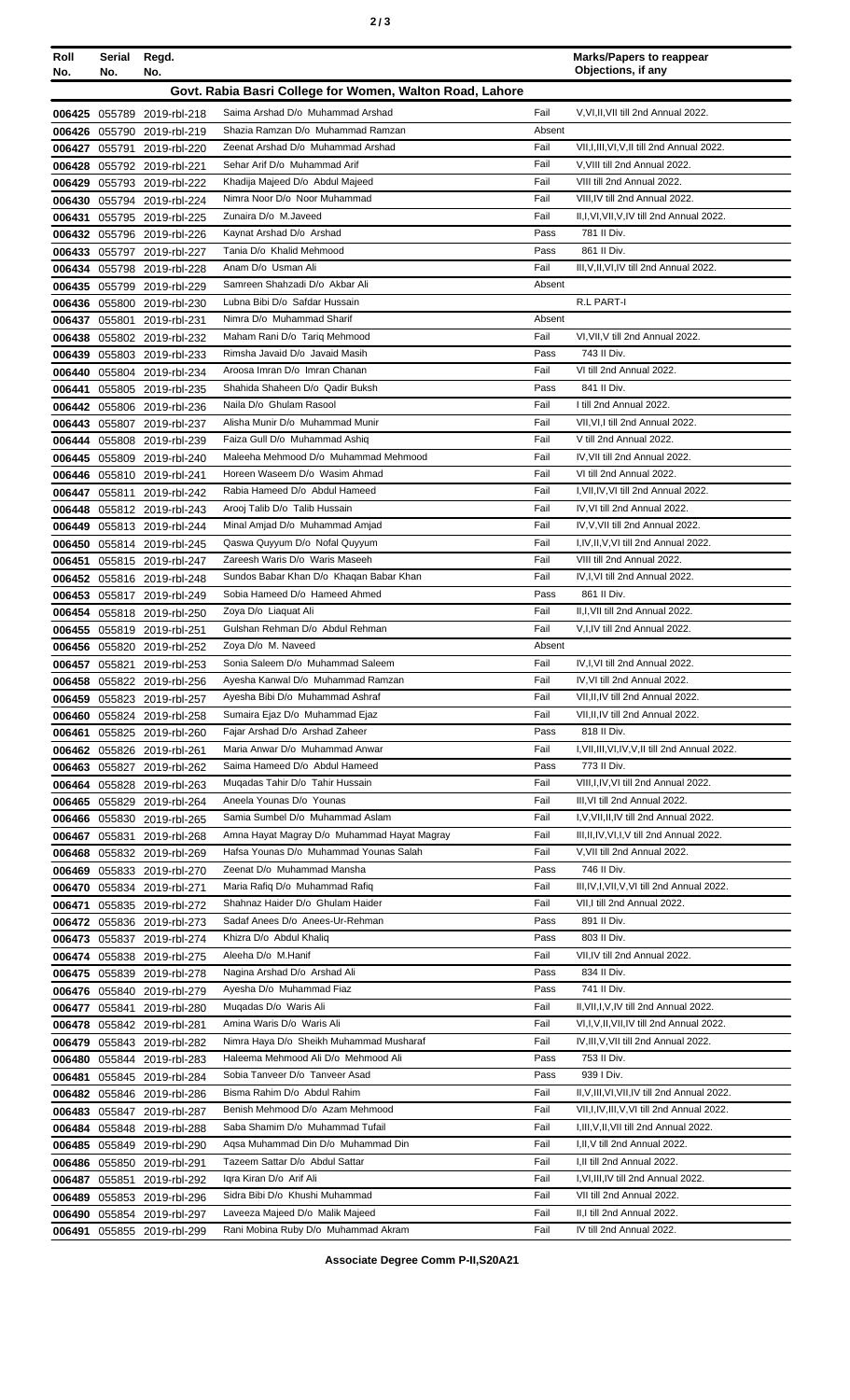| Roll<br>No. | <b>Serial</b><br>No. | Regd.<br>No.        |                                                          |        | <b>Marks/Papers to reappear</b><br>Objections, if any |
|-------------|----------------------|---------------------|----------------------------------------------------------|--------|-------------------------------------------------------|
|             |                      |                     | Govt. Rabia Basri College for Women, Walton Road, Lahore |        |                                                       |
|             |                      |                     |                                                          |        |                                                       |
| 006492      |                      | 055856 2019-rbl-300 | Amna Iqbal D/o Aqbal Hussain                             | Fail   | VI.IV.VII.III.II.V till 2nd Annual 2022.              |
| 006493      |                      | 055857 2019-rbl-301 | Sehar Shahzadi D/o Muhammad Altaf Hussain                | Pass   | 731 II Div.                                           |
| 006494      |                      | 055858 2019-rbl-302 | Ayesha Kabir D/o Muhammad Kabir                          | Fail   | VII, VI till 2nd Annual 2022.                         |
| 006495      |                      | 055859 2019-rbl-303 | Sitaish Javed D/o Javed Anjum                            | Fail   | II.VII till 2nd Annual 2022.                          |
| 006496      |                      | 055860 2019-rbl-304 | Amina Ramzan D/o Muhammad Ramzan                         | Fail   | I, V, VII, IV, VI till 2nd Annual 2022.               |
| 006497      |                      | 055861 2019-rbl-305 | Muniba Sarwar D/o Muhammad Sarwar                        | Absent |                                                       |
| 006498      |                      | 055862 2019-rbl-306 | Tayyaba Shahzadi D/o Muhammad Afzal                      | Fail   | II, IV, VII, I till 2nd Annual 2022.                  |
| 006499      |                      | 055864 2019-rbl-309 | Maria D/o Fazal Ur Rehman                                | Fail   | IV,I,VI,V,III,VII,II till 2nd Annual 2022.            |
| 006500      |                      | 055865 2019-rbl-310 | Kiran Asghar D/o Asghar Ali                              | Pass   | 818 II Div.                                           |
| 006501      |                      | 055866 2019-rbl-311 | Amna Mujeeb D/o Mujeeb Saeed                             | Pass   | 847 II Div.                                           |
| 006502      |                      | 055867 2019-rbl-313 | Sidra Latif D/o Muhammad Latif                           | Fail   |                                                       |
| 006503      |                      | 055868 2019-rbl-314 | Saba D/o M. Arshad                                       | Fail   | VII.V till 2nd Annual 2022.                           |
| 006504      |                      | 055869 2019-rbl-315 | Nazia Ramzan D/o Muhammad Ramzan                         | Fail   | IV, VII till 2nd Annual 2022.                         |
| 006505      |                      | 055879 2019-rbl-318 | Saira Nazir D/o Nazir Ahmad                              | Pass   | 738 II Div.                                           |
| 006506      |                      | 055880 2019-rbl-325 | Munazza Noreen D/o Muhammad Nisar                        | Fail   | VI, II, VII till 2nd Annual 2022.                     |
| 008101      | 055877               | 2019-rbl-238        | Maheen Riaz D/o Muhammad Riaz                            | Fail   | II.I.VI till 2nd Annual 2022.                         |
| 008102      |                      | 055870 2019-rbl-316 | Mahnoor Akhtar D/o Muhammad Akhtar Baig                  | Fail   | II, III, VIII, V, VI, VII, I till 2nd Annual 2022.    |
| 008103      | 055871               | 2019-rbl-320        | Alishba D/o Muhammad Yaqoob                              | Pass   | 926   Div.                                            |
| 008104      |                      | 055878 2019-rbl-321 | Nimra Ilyas D/o Muhammad Ilyas                           | Fail   | I, V, VII, VI till 2nd Annual 2022.                   |
| 008105      |                      | 055872 2019-rbl-324 | Saman Zulfigar D/o Zulfigar Ali                          | Fail   | I.IV.II.VI till 2nd Annual 2022.                      |
| 008106      |                      | 055873 2019-rbl-326 | Ayman Jamal D/o Jamal Shah                               | Fail   | VII, I, VI till 2nd Annual 2022.                      |
| 008107      |                      | 055874 2019-rbl-328 | Syeda Hareem Fatima D/o Ghazanfar Abbas Shah             | Fail   | II, VII, VI till 2nd Annual 2022.                     |
| 008108      |                      | 055875 2019-rbl-330 | Maliha Riaz D/o Muhammad Riaz                            | Fail   | V, VIII, IV, VII, II till 2nd Annual 2022.            |
| 008109      |                      | 055876 2019-rbl-331 | Samreen Ejaz D/o Ejaz Ahmad                              | Fail   | V.II till 2nd Annual 2022.                            |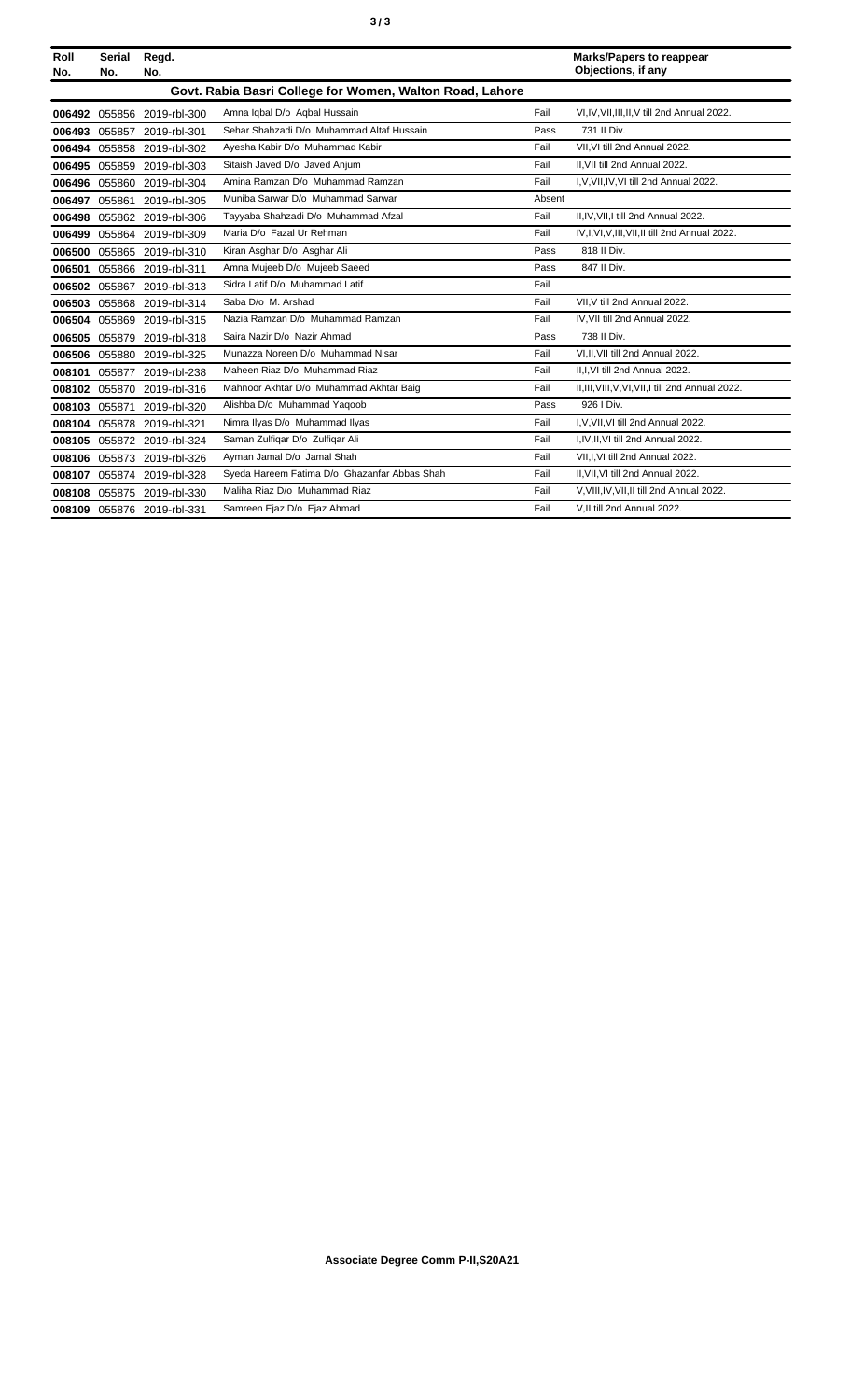| Roll<br>No.                                                     | Serial<br>No. | Regd.<br>No.              |                                    |                | Marks/Papers to reappear<br>Objections, if any |
|-----------------------------------------------------------------|---------------|---------------------------|------------------------------------|----------------|------------------------------------------------|
| School of Advance Business & Commerce, 62-Rewaz Garden, Lahore. |               |                           |                                    |                |                                                |
|                                                                 |               | 011635 012649 2016-lsc-25 | Zeeshan Ramzan S/o Muhammad Ramzan | (L.C.St.) Pass | 709 II Div.                                    |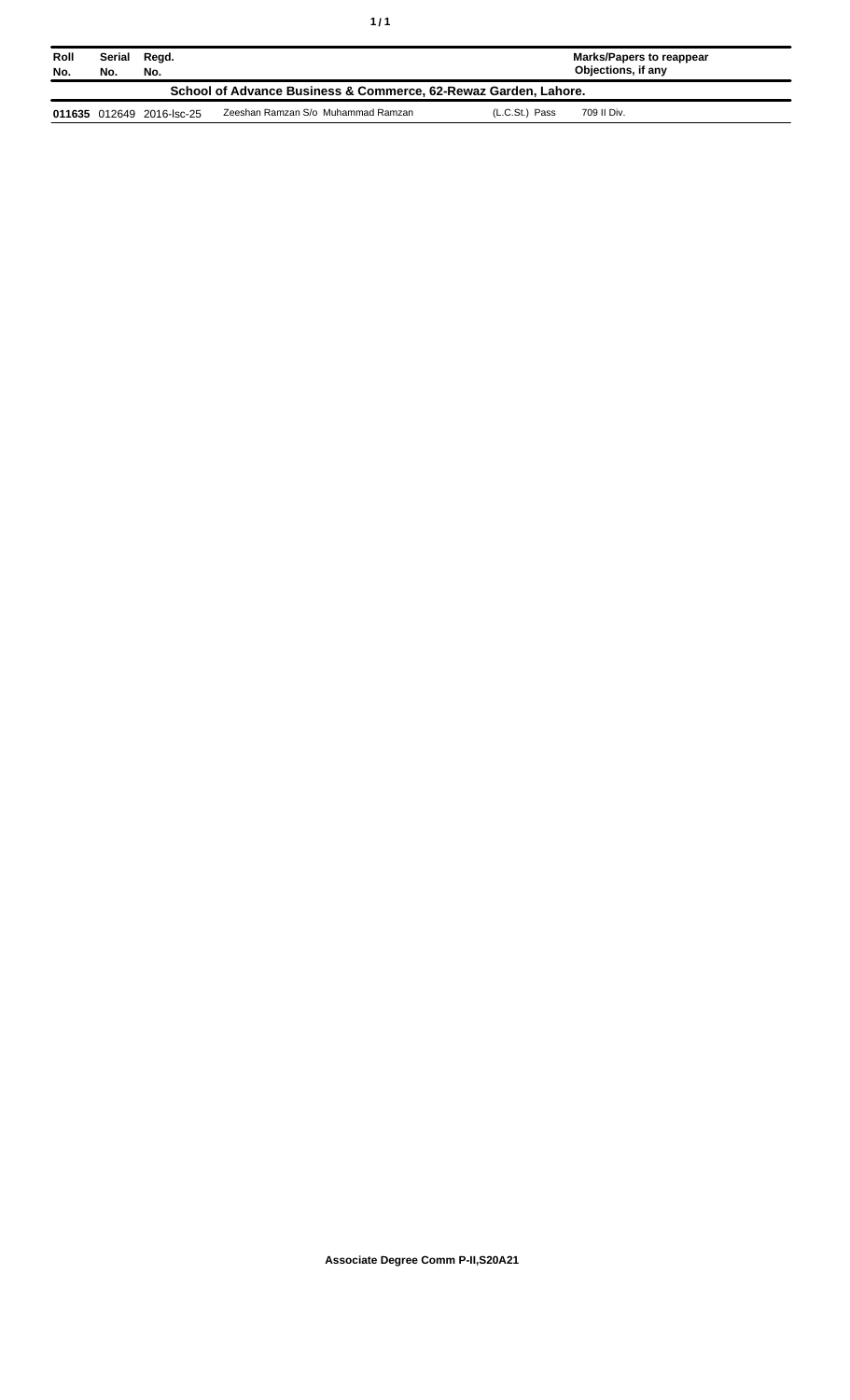| Roll<br>No. | Serial<br>No. | Regd.<br>No.              |                                                  |                | Marks/Papers to reappear<br>Objections, if any |
|-------------|---------------|---------------------------|--------------------------------------------------|----------------|------------------------------------------------|
|             |               |                           | Superior College, Hanjarwal, Multan Road, Lahore |                |                                                |
|             |               | 011636 013250 2018-lsc-11 | Ammar Wadood S/o Abdul Wadood                    | (L.C.St.) Pass | 740 II Div.                                    |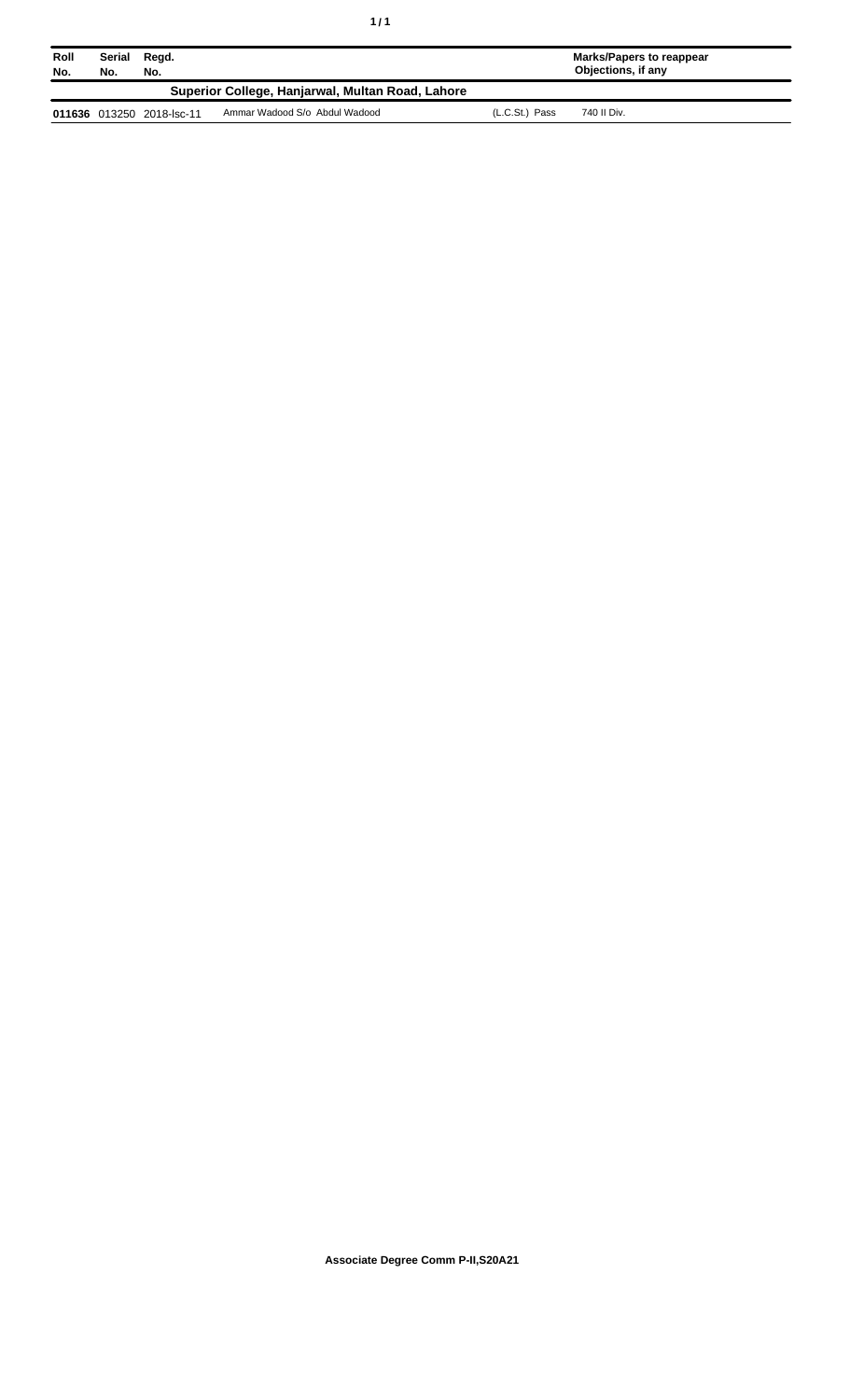| í<br>٠ |
|--------|
|--------|

| Roll<br>No. | <b>Serial</b><br>No.                                                         | Regd.<br>No.              |                                                           |                |      | <b>Marks/Papers to reappear</b><br>Objections, if any |
|-------------|------------------------------------------------------------------------------|---------------------------|-----------------------------------------------------------|----------------|------|-------------------------------------------------------|
|             | Superior College of Commerce, Saeed Park, Ravi Tool Plaza, Shahdara, Lahore. |                           |                                                           |                |      |                                                       |
|             |                                                                              | 006373 012136 2018-ssl-1  | Igra Ashraf D/o Muhammad Ashraf Bhatti                    | (L.C.St.) Pass |      | 799 II Div.                                           |
|             |                                                                              | 006374 012135 2018-ssl-17 | Ifra D/o Muhammad Ghias Khan                              | (L.C.St.) Fail |      | I.VI till the Annual 2022.                            |
|             |                                                                              | 006375 012545 2018-ssl-20 | Kalsoom Zoha D/o Javed Ahmad Mughal                       | (L.C.St.) Pass |      | 803 II Div.                                           |
|             |                                                                              | 006376 012541 2018-ssl-23 | Rahima Dar D/o Abdul Kareem Dar                           | (L.C.St.) Fail |      | V.I till the Annual 2022.                             |
|             |                                                                              | 006377 012546 2018-ssl-24 | Hira Ghulam Hussain D/o Ghulam Hussain                    | (L.C.St.) Pass |      | 773 II Div.                                           |
|             |                                                                              | 006378 012131 2018-ssl-25 | Alina Rana D/o Rana Muhammad Akram Shahzad                | (L.C.St.) Pass |      | 741 II Div.                                           |
|             |                                                                              | 006379 012133 2018-ssl-28 | Amina Aslam D/o Muhammad Aslam                            | (L.C.St.) Fail |      | I, VI, V, VII till the Annual 2022.                   |
|             |                                                                              | 006380 012544 2018-ssl-31 | Aneela D/o Anwar-UI-Haq                                   | (L.C.St.) Fail |      | V till the Annual 2022.                               |
|             |                                                                              | 006381 012542 2018-wr-7   | Nabeela Akbar D/o Muhammad Akbar                          | (L.C.St.) Pass |      | 742 II Div.                                           |
|             |                                                                              | 006382 062660 2019-ssl-6  | Tahreem D/o Muhammad Ajab Awan                            |                | Fail | I.V till 2nd Annual 2022.                             |
|             |                                                                              | 010302 062664 2019-ssl-15 | Ahad Fayyaz S/o Muhammad Fayyaz                           |                | Pass | 876 II Div.                                           |
| 011637      |                                                                              | 085795 2017-mo-171        | Muhammad Haroon Ahmad S/o Saeed Ahmad Tahir               | (L.C.St.) Pass |      | 751 II Div.                                           |
|             |                                                                              | 011638 012543 2018-ssl-13 | Abdullah Butt S/o Abdul Hameed Butt                       | (L.C.St.) Fail |      | II till the Annual 2022.                              |
|             |                                                                              | 011639 012134 2018-ssl-15 | Asad UI Ullah S/o Manzoor Ahmed                           | (L.C.St.) Fail |      | I, V till the Annual 2022.                            |
|             |                                                                              | 011640 012139 2018-ssl-21 | Zain Ali S/o Aslam Pervaiz                                | (L.C.St.) Pass |      | 723 II Div.                                           |
|             |                                                                              | 011641 012137 2018-ssl-26 | Muhammad Safyan Tahir S/o Tahir Mahmood                   | (L.C.St.) Pass |      | 718 II Div.                                           |
|             |                                                                              | 011642 085396 2018-ssl-29 | Muhammad Muaaz S/o Muhammad Javed Iqbal                   | (L.C.St.) Fail |      | VI till the Annual 2022.                              |
|             |                                                                              | 011643 062659 2018-ssl-4  | Mohad Amjad Cheema S/o Amjad Pervez Cheem                 |                | Fail | VI,I till 2nd Annual 2022.                            |
|             |                                                                              | 011644 012138 2018-ssl-7  | Shahzaib Khan S/o Shabir Ahmad Khan                       | (L.C.St.) Pass |      | 699 II Div.                                           |
|             |                                                                              | 011645 062662 2019-ssl-14 | Fakhar Ali S/o Haji Muhammad                              |                | Pass | 827 II Div.                                           |
|             |                                                                              | 011646 062663 2019-ssl-16 | Syed Hussnain Haider Shamsi S/o Syed Naseem Abbas<br>Shah |                | Fail | V till 2nd Annual 2022.                               |
|             |                                                                              | 011647 062661 2019-ssl-3  | Muhammad Hafeez S/o Abdul Rehman                          |                | Fail | VI.V till 2nd Annual 2022.                            |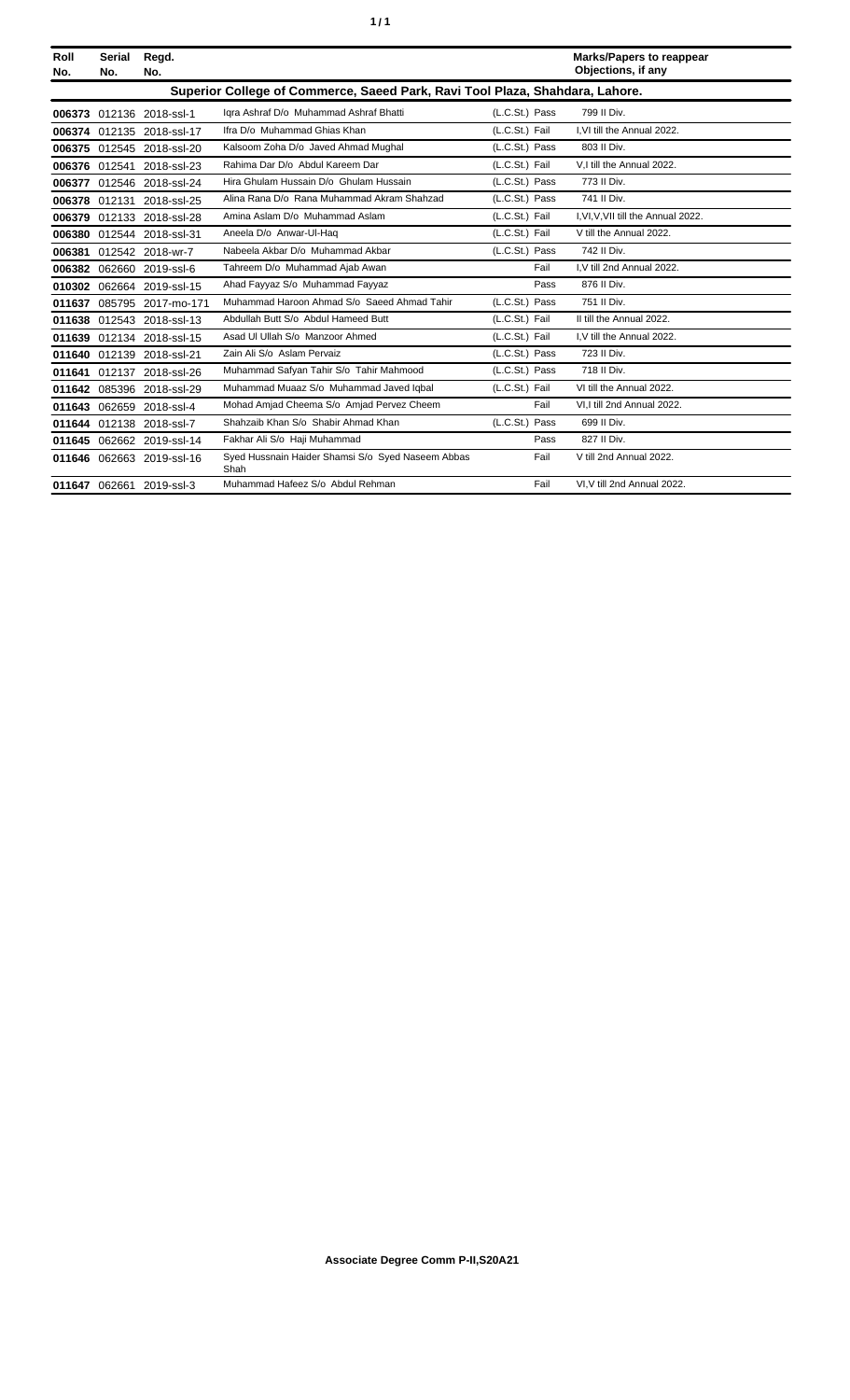| ٠ | ٠ |
|---|---|
|   |   |

| Roll             | Serial | Regd.                                    |                                                                       |                                  | <b>Marks/Papers to reappear</b><br>Objections, if any        |
|------------------|--------|------------------------------------------|-----------------------------------------------------------------------|----------------------------------|--------------------------------------------------------------|
| No.              | No.    | No.                                      | Superior College of Commerce, 30-L, Gulberg-III, Lahore               |                                  |                                                              |
|                  |        |                                          |                                                                       |                                  |                                                              |
|                  |        | 006383 012491 2014-lts-33                | Hiba Khan D/o Muhammad Anwar                                          | (L.C.St.) Fail                   | I till 2nd Annual 2022.                                      |
|                  |        | 006384 006376 2017-jic-148               | Mubashra Saeed D/o Muhammad Saeed                                     | (L.C.St.) Pass                   | 879 II Div.                                                  |
|                  |        | 006385 011760 2017-stl-82                | Amna Rafiq D/o Muhammad Rafiq                                         | (L.C.St.) Fail                   |                                                              |
|                  |        | 006386 009165 2018-stl-23                | Simab Naeem D/o Muhammad Naeem<br>Shagufta Zaheer D/o Mohammad Zaheer | (L.C.St.) Fail<br>(L.C.St.) Fail | VII till the Annual 2022.<br>V, IV, VI till the Annual 2022. |
| 006387<br>006388 |        | 008597 2018-stl-25                       | Nooram Asghar D/o Muhammad Asghar                                     | (L.C.St.) Pass                   | 751 II Div.                                                  |
| 006389           |        | 009163 2018-stl-26<br>008660 2018-stl-38 | Minahil Saim D/o Saim Izhar Ahmed                                     | (L.C.St.) Fail                   | V, VI till the Annual 2022.                                  |
|                  |        | 006390 006003 2018-stl-40                | Hira Afzal D/o Muhammad Afzal Chohan                                  | (L.C.St.) Fail                   | VI till the Annual 2022.                                     |
| 006391           |        | 008844 2018-stl-48                       | Maria Kanwal D/o Muhammad Arif Dar                                    | (L.C.St.) Pass                   | 757 II Div.                                                  |
|                  |        | 006392 009162 2018-stl-50                | Anusheh Omer Qureshi D/o Omer Shabbir Qureshi                         | (L.C.St.) Fail                   | V, VI till the Annual 2022.                                  |
|                  |        | 006393 006380 2018-stl-52                | Muqaddas Saleem D/o Muhammad Saleem                                   | (L.C.St.) Pass                   | 795 II Div.                                                  |
|                  |        | 006394 011769 2018-stl-53                | Agsa D/o Muhammad Asghar                                              | (L.C.St.) Pass                   | 786 II Div.                                                  |
|                  |        | 006395 011766 2018-stl-54                | Mahnoor D/o Noor U Din                                                | (L.C.St.) Pass                   | 815 II Div.                                                  |
|                  |        | 006396 006384 2018-stl-77                | Shanza Amjad D/o Muhammad Amjad                                       | (L.C.St.) Fail                   | V till the Annual 2022.                                      |
|                  |        | 006397 011718 2018-stl-78                | Rimsha Ramzan D/o Muhammad Ramzan                                     | (L.C.St.) Pass                   | 789 II Div.                                                  |
|                  |        | 006398 011762 2018-stl-79                | Saba Javed D/o Javed Iqbal                                            | (L.C.St.) Fail                   | I, VI, VII till the Annual 2022.                             |
|                  |        | 006399 050920 2019-stl-10                | Beenish Ashfaq D/o Ashfaq UI Haq                                      | Pass                             | 767 II Div.                                                  |
|                  |        | 006400 050918 2019-stl-19                | Agsa Naeem D/o Muhammad Naeem                                         | Fail                             | I, V, VII, VI till 2nd Annual 2022.                          |
| 006401           |        | 050919 2019-stl-2                        | Syeda Esha Abid D/o Syed Abid Hussain                                 | Fail                             | IV, VI till 2nd Annual 2022.                                 |
|                  |        | 006402 050914 2019-stl-20                | Aleeza Mushtaq D/o Mushtaq Ahmad                                      | Fail                             | I, VII, V, VI, IV till 2nd Annual 2022.                      |
| 006403           |        | 050917 2019-stl-6                        | Igra Fatima D/o M Igbal                                               | Fail                             | I, IV, V, VI till 2nd Annual 2022.                           |
| 006404           | 050921 | 2019-stl-8                               | Mah Rukh D/o Muhammad Saleem                                          | Absent                           |                                                              |
|                  |        | 006405 050922 2019-stl-9                 | Muskan Nawaz D/o Nawaz Asghar                                         | Fail                             | VI,I, V, IV till 2nd Annual 2022.                            |
|                  |        | 010148 012476 2018-stl-62                | Muhammad Waris S/o Muhammad Arif                                      | (L.C.S <sub>t</sub> )            | <b>FEE</b>                                                   |
|                  |        | 011648 013461 2008-stl-385               | Umair Ashraf S/o Muhammad Ashraf                                      | (L.C.St.) Fail                   | VI till 2nd Annual 2021.                                     |
|                  |        | 011649 012490 2016-stl-19                | Muhammad Osama S/o Muhammad Asif                                      | (L.C.St.) Fail                   | I, VII, V, VI till 2nd Annual 2022.                          |
|                  |        | 011650 006002 2016-y-201                 | Jazib Sohail Dar S/o Sohail Rasheed Dar                               | (L.C.St.) Pass                   | 812 II Div.                                                  |
|                  |        | 011651 008609 2017-stl-51                | Ahmar Hassan S/o Muhammad Akhtar                                      | (L.C.St.) Pass                   | 728 II Div.                                                  |
|                  |        | 011652 013318 2017-stl-55                | Umair Khalid S/o Muhammad Khalid                                      | (L.C.St.) Pass                   | 801 II Div.                                                  |
|                  |        | 011653 005996 2017-stl-56                | Bilal Shahroz Al Islam S/o Muhammad Shafique                          | (L.C.St.) Fail                   |                                                              |
|                  |        | 011654 013127 2017-stl-91                | Sharoon Bhatti S/o Shafaqat Bhatti                                    | (L.C.St.) Fail                   |                                                              |
|                  |        | 011655 008605 2018-stl-1                 | Muhammad Tayyab S/o Muhammad Qasim                                    | (L.C.St.) Fail                   | V, I, IV, VII, VI till the Annual 2022.                      |
|                  |        | 011656 005999 2018-stl-12                | Faizan Noor Muhammad S/o Noor Muhammad                                | (L.C.St.) Fail                   | VI till the Annual 2022.                                     |
|                  |        | 011657 006000 2018-stl-13                | Muhammad Sameed Asghar S/o Ali Asghar<br>Ali Raza S/o Aon Haider      | (L.C.St.) Pass<br>(L.C.St.) Pass | 731 II Div.<br>780 II Div.                                   |
|                  |        | 011658 005998 2018-stl-14                | Ali Waqar S/o Akbar Ali                                               | (L.C.St.) Fail                   | VI, V, I till the Annual 2022.                               |
| 011659<br>011660 |        | 008837 2018-stl-2                        | Zain Zafar S/o Zafar Ali                                              | (L.C.St.) Pass                   | 793 II Div.                                                  |
|                  |        | 011776 2018-stl-43                       | Hafiz Hasnan Ali Akram S/o Muhammad Akram                             | (L.C.St.) Fail                   | IV, III, VII till the Annual 2022.                           |
| 011661<br>011662 | 011771 | 2018-stl-44<br>008834 2018-stl-47        | Azeem Shahbaz S/o Shahbaz Wazir                                       | (L.C.St.) Pass                   | 772 II Div.                                                  |
| 011663           | 009161 | 2018-stl-57                              | Shah Zaib S/o Abdul Majeed                                            | (L.C.St.) Pass                   | 765 II Div.                                                  |
|                  |        | 011664 009164 2018-stl-9                 | Hamza Liaqat S/o Liaqat Ali                                           | (L.C.St.) Pass                   | 745 II Div.                                                  |
|                  |        | 011665 011775 2018-z-46133               | Imran Ali S/o Muhammad Yaqoob                                         | (L.C.St.) Pass                   | 714 II Div.                                                  |
|                  |        | 011666 050915 2019-stl-11                | Abdullah Bin Mumtaz S/o Mumtaz Akhtar                                 | Fail                             | I, VI till 2nd Annual 2022.                                  |
|                  |        | 011667 050916 2019-stl-12                | Saglain Aslam S/o Muhammad Aslam                                      |                                  | R.L PART-I                                                   |
|                  |        |                                          |                                                                       |                                  |                                                              |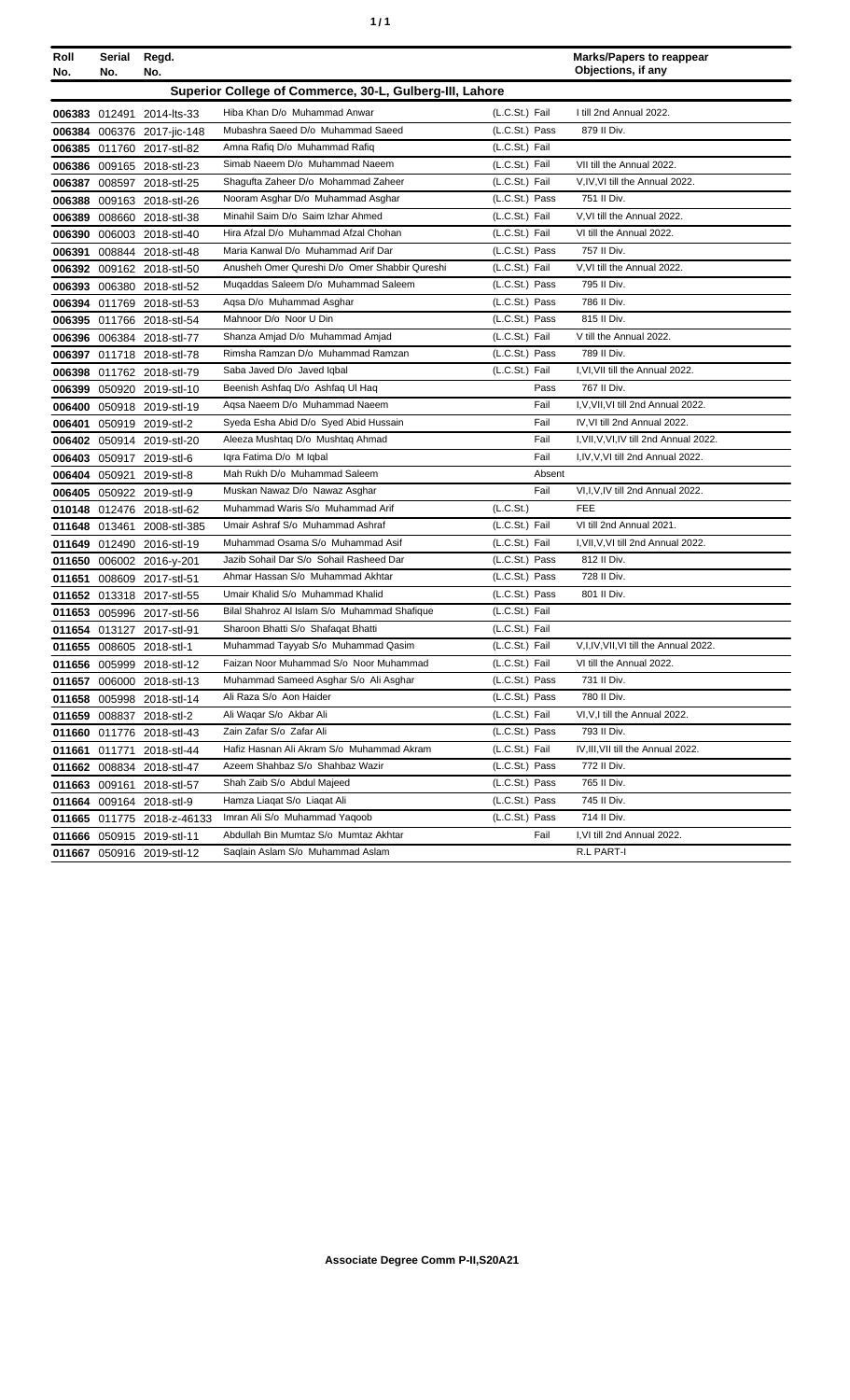| Roll   | Serial                                          | Regd.        |                                  |                | Marks/Papers to reappear |  |
|--------|-------------------------------------------------|--------------|----------------------------------|----------------|--------------------------|--|
| No.    | No.                                             | No.          |                                  |                | Objections, if any       |  |
|        | Government College for Women, Bund Road, Lahore |              |                                  |                |                          |  |
| 005880 | 002917                                          | 2018-dwl-172 | Nargis Ghafoor D/o Abdul Ghafoor | (L.C.St.) Pass | 695 II Div.              |  |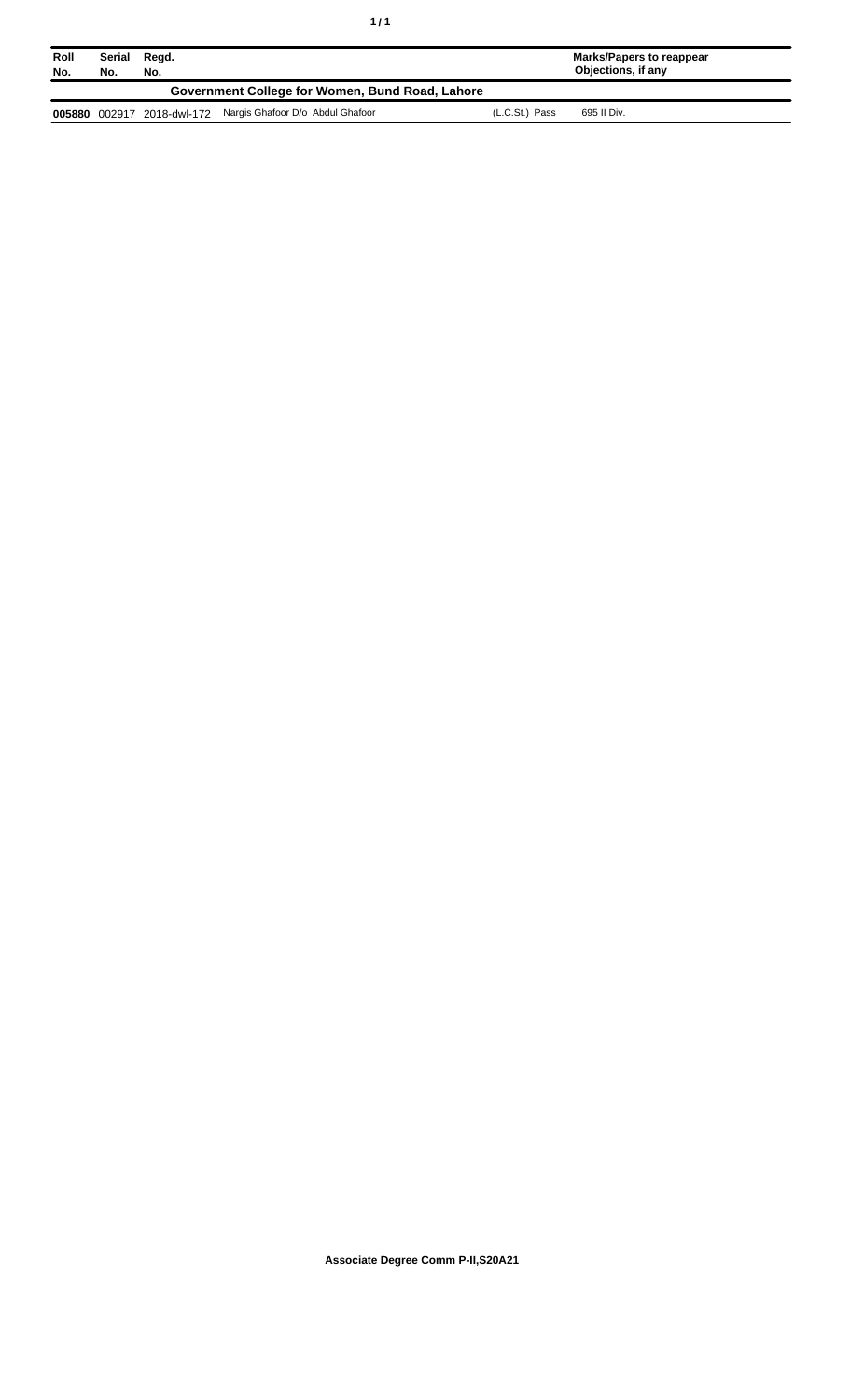| Roll<br>No. | Serial<br>No. | Regd.<br>No.              |                                                 |                | Marks/Papers to reappear<br>Objections, if any |
|-------------|---------------|---------------------------|-------------------------------------------------|----------------|------------------------------------------------|
|             |               |                           | Wise College for Girls, 48 Main Gulberg, Lahore |                |                                                |
|             |               | 011668 010020 2017-wcl-11 | Sheryar Shaukat S/o Shaukat Siraj               | (L.C.St.) Pass | 766 II Div.                                    |
|             |               | 011669 010021 2017-wcl-3  | Usman Ali Mughal S/o Rehmat Ali Mughal          | (L.C.St.) Fail |                                                |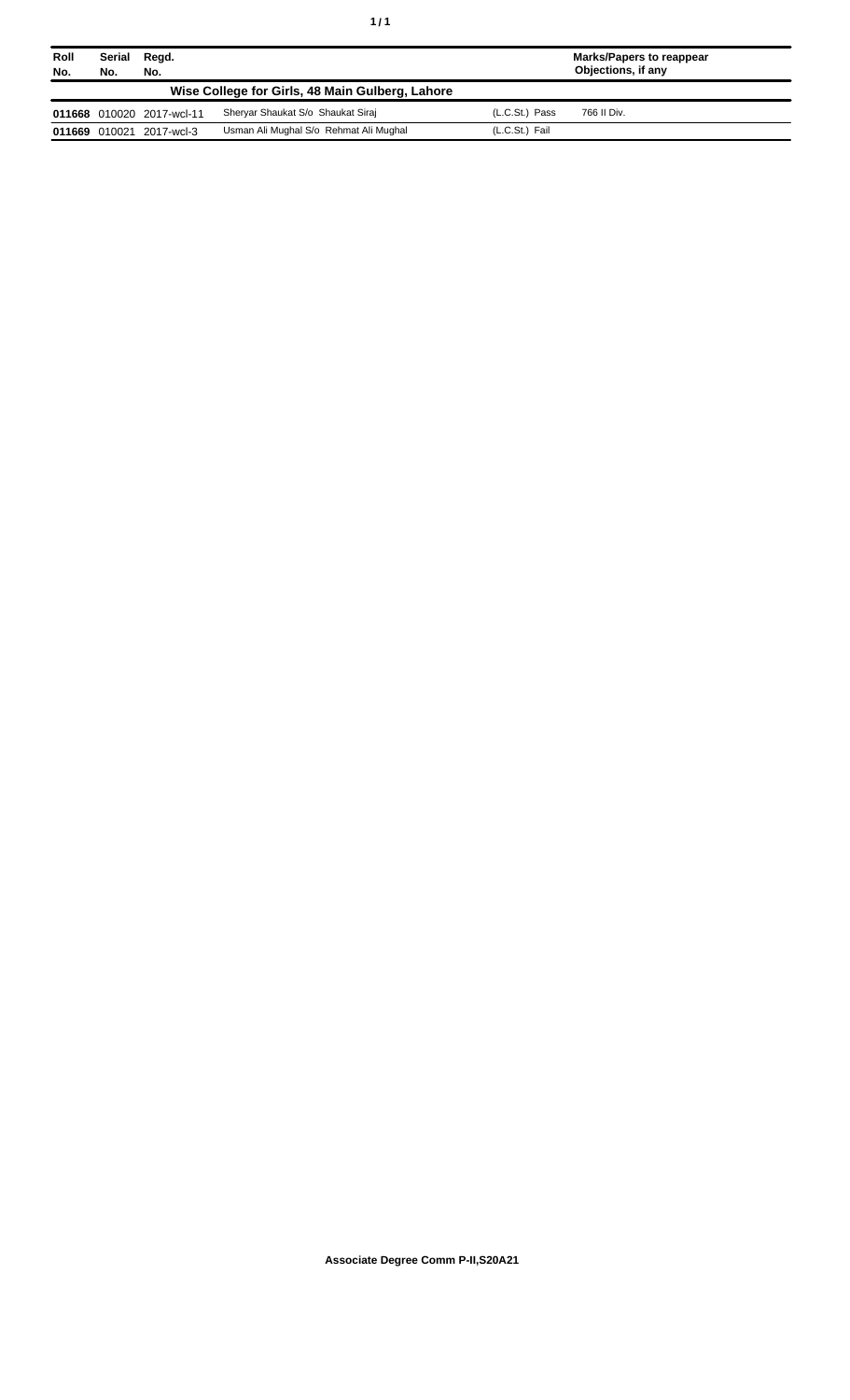| Roll<br>No.                                        | Serial<br>No. | Regd.<br>No.              |                                              | <b>Marks/Papers to reappear</b><br>Objections, if any |  |
|----------------------------------------------------|---------------|---------------------------|----------------------------------------------|-------------------------------------------------------|--|
| Wise College of Commerce, 48-Main Gulberg, Lahore. |               |                           |                                              |                                                       |  |
|                                                    |               | 011670 013234 2014-wil-18 | Muhammad Arshad Iqbal S/o Malik Bashir Ahmad | (L.C.St.) Absent                                      |  |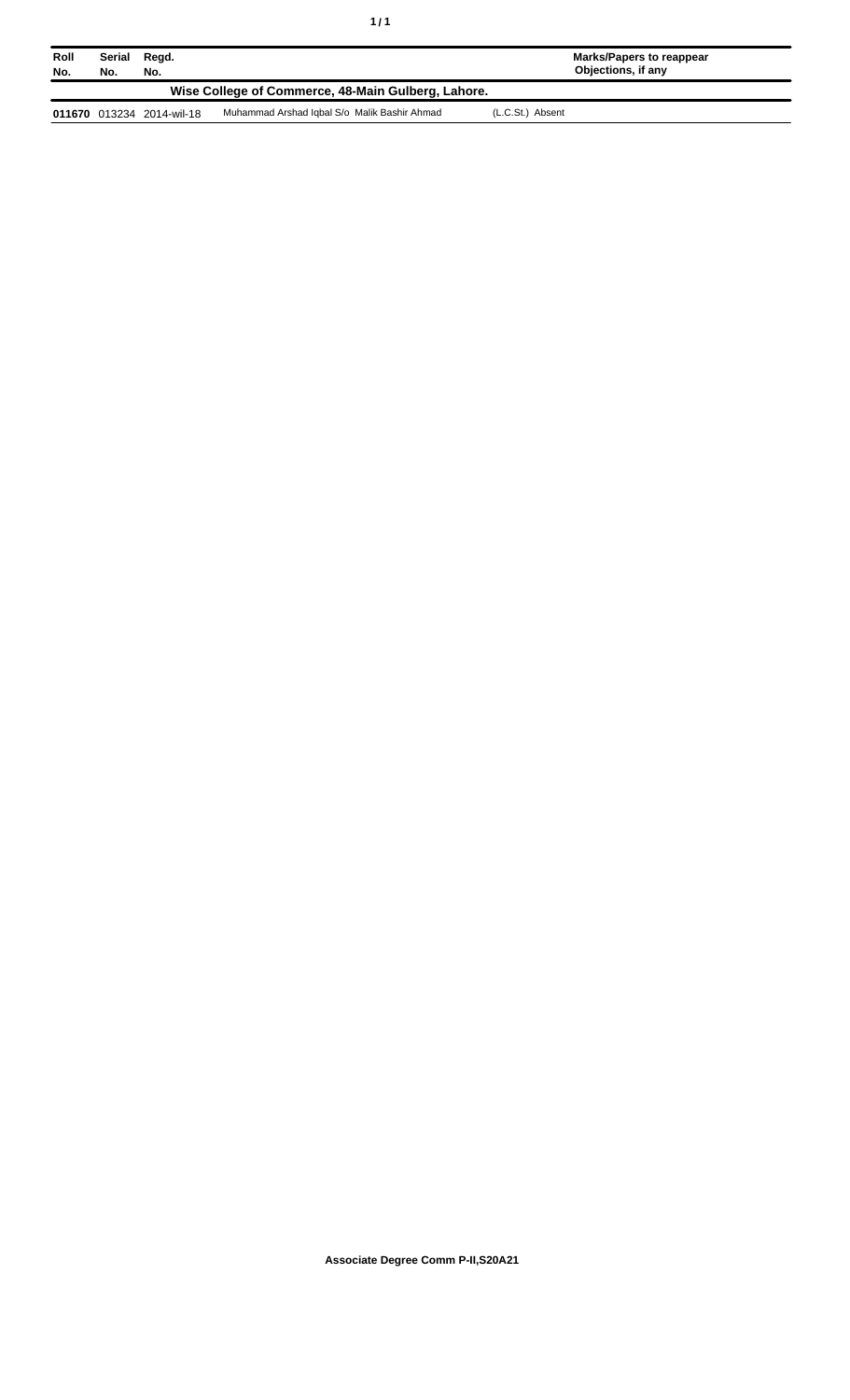| ٠ |  |  |
|---|--|--|
|---|--|--|

| Roll<br>No.      | Serial<br>No.    | Regd.<br>No.                                             |                                                                             |                                  | <b>Marks/Papers to reappear</b><br>Objections, if any           |
|------------------|------------------|----------------------------------------------------------|-----------------------------------------------------------------------------|----------------------------------|-----------------------------------------------------------------|
|                  |                  |                                                          | Government College for Women, Kot Khawaja Saeed, Lahore                     |                                  |                                                                 |
|                  |                  |                                                          |                                                                             |                                  |                                                                 |
|                  |                  | 006507 002974 2017-wkk-142                               | Saba Shahid D/o Muhammad Shahid<br>Rabia Javaid D/o Javaid Ahmed            | (L.C.St.) Fail                   | 785 II Div.                                                     |
| 006508           | 003671           | 2017-wkk-148                                             | Komal Shahzadi D/o Said Khan                                                | (L.C.St.) Pass<br>(L.C.St.) Pass | 813 II Div.                                                     |
| 006509<br>006510 |                  | 001454 2018-dwl-152                                      | Saba Qadeer D/o Qadeer Ahmad Chawdry                                        | (L.C.St.) Pass                   | 757 II Div.                                                     |
| 006511           | 000461           | 000463 2018-wkk-116<br>2018-wkk-117                      | Noor Saddique D/o Muhammad Saddique Umar                                    | (L.C.St.) Pass                   | 730 II Div.                                                     |
| 006512           | 000449           | 2018-wkk-118                                             | Sehar Tehseen D/o Matee UI Haq                                              | (L.C.St.) Pass                   | 806 II Div.                                                     |
|                  | 006513 000466    | 2018-wkk-119                                             | Inza Ghazal Murtaza D/o Ghulam Murtaza                                      | (L.C.St.) Fail                   | I, IV till the Annual 2022.                                     |
|                  |                  | 006514 000448 2018-wkk-120                               | Rabia Magsood D/o Magsood Hussain                                           | (L.C.St.) Pass                   | 712 II Div.                                                     |
|                  |                  | 006515 000450 2018-wkk-122                               | Amna D/o Arfan Mehmood                                                      | (L.C.St.) Pass                   | 767 II Div.                                                     |
|                  |                  | 006516 000464 2018-wkk-126                               | Alizah D/o Azeem Sharif                                                     | (L.C.St.) Pass                   | 927   Div.                                                      |
|                  |                  | 006517 003667 2018-wkk-128                               | Rimsha Qalab Abbas D/o Syed Qalab Abbas                                     | (L.C.St.) Fail                   | V, I, II, IV till the Annual 2022.                              |
| 006518           |                  | 000452 2018-wkk-129                                      | Kiran Hameed D/o Abdul Hameed                                               | (L.C.St.) Fail                   | I, V, VI till the Annual 2022.                                  |
| 006519           |                  | 000455 2018-wkk-130                                      | Bushra Ijaz D/o Muhammad Ijaz                                               | (L.C.St.) Pass                   | 785 II Div.                                                     |
| 006520           |                  | 000454 2018-wkk-132                                      | Saher Ali D/o Ashiq Ali                                                     | (L.C.St.) Pass                   | 900 I Div.                                                      |
| 006521           |                  | 003670 2018-wkk-133                                      | Tanzeela D/o Ghulam Fareed                                                  | (L.C.St.) Fail                   | I.V till the Annual 2022.                                       |
| 006522           |                  | 003668 2018-wkk-136                                      | Naila D/o Safdar Hussain                                                    | (L.C.St.) Fail                   | VII, VI till the Annual 2022.                                   |
| 006523           |                  | 007419 2018-wkk-140                                      | Fareeha Zafar D/o Zafar Iqbal                                               | (L.C.St.) Pass                   | 730 II Div.                                                     |
| 006524           |                  | 000468 2018-wkk-142                                      | Saira Gill D/o Latif Gill                                                   | (L.C.St.) Pass                   | 797 II Div.                                                     |
|                  |                  | 006525 000460 2018-wkk-145                               | Warda D/o Shahid Abbas                                                      | (L.C.St.) Pass                   | 730 II Div.                                                     |
| 006526           |                  | 000467 2018-wkk-146                                      | Eisha D/o Magsood Akhtar                                                    | (L.C.St.) Fail                   | II, V till the Annual 2022.                                     |
| 006527           | 085779           | 2018-wkk-147                                             | Samama Baig D/o Zafar Islam Baig                                            | (L.C.St.) Pass<br>(L.C.St.) Fail | 798 II Div.<br>V till the Annual 2022.                          |
| 006528           |                  | 000465 2018-wkk-155                                      | Mamoona D/o Abdul Majeed<br>Neelam Shahzadi D/o Niamat Ali                  | (L.C.St.) Pass                   | 730 II Div.                                                     |
| 006529           | 000458           | 2018-wkk-159                                             | Shahniza D/o Shahid Amin                                                    | (L.C.St.) Fail                   | II, VII, III till the Annual 2022.                              |
| 006531           |                  | 006530 000456 2019-z-10399<br>000457 2019-z-2743         | Saba D/o Ansar Hussain                                                      | (L.C.St.) Fail                   | VII, II, V, IV till the Annual 2022.                            |
|                  |                  | 006532 058217 2017-wkk-128                               | Maryam Allah Ditta D/o Allah Ditta                                          | Fail                             | III, IV, VII, VIII, V, VI, I till 2nd Annual 2022.              |
|                  |                  | 006533 058215 2017-wkk-151                               | Afshan Lawar D/o Lawar Din                                                  | Fail                             | VII till 2nd Annual 2022.                                       |
| 006534           |                  | 058218 2018-cwl-244                                      | Avesha Saleem D/o Muhammad Saleem                                           | Pass                             | 802 II Div.                                                     |
| 006535           |                  | 058219 2018-wkk-153                                      | Maliaka D/o Zulfigar Ali                                                    | Fail                             | I till 2nd Annual 2022.                                         |
| 006536           |                  | 058177 2019-wkk-120                                      | Mahnoor Bilal D/o Muhammad Bilal                                            | Pass                             | 902   Div.                                                      |
| 006537           |                  | 058178 2019-wkk-121                                      | Mahnoor D/o Tariq Latif                                                     | Fail                             | IV, II, V, VII till 2nd Annual 2022.                            |
|                  |                  | 006538 058179 2019-wkk-122                               | Asma Amir D/o Amir Bhati                                                    | Fail                             | V,IV till 2nd Annual 2022.                                      |
|                  |                  | 006539 058180 2019-wkk-123                               | Rafia Chaudary D/o Muhammad Ijaz                                            | Fail                             | I till 2nd Annual 2022.                                         |
| 006540           |                  | 058181 2019-wkk-124                                      | Mah Noor Imran D/o Imran Bashir                                             | Fail                             | IV till 2nd Annual 2022.                                        |
| 006541           |                  | 058182 2019-wkk-125                                      | Rukhsar Javed D/o Javed Ahmad                                               | Pass                             | 959 I Div.                                                      |
|                  |                  | 006542 058183 2019-wkk-126                               | Fiza D/o Abdul Waheed                                                       | Fail                             | V.III.II.VI.IV till 2nd Annual 2022.                            |
|                  |                  | 006543 058176 2019-wkk-127                               | Hira Zubair D/o Muhammad Zubair                                             | Pass                             | 956 I Div.<br>744 II Div.                                       |
| 006544           |                  | 058213 2019-wkk-129                                      | Hamda Ashraf D/o Khawaja Muhammad Ashraf<br>Mehak Akhter D/o Akhter Mehmood | Pass<br>Fail                     | I,IV till 2nd Annual 2022.                                      |
|                  |                  | 006545 058184 2019-wkk-130                               | Arishma Ibrar D/o Ibrar Ahmad                                               | Fail                             | II till 2nd Annual 2022.                                        |
|                  |                  | 006546 058185 2019-wkk-131<br>006547 058188 2019-wkk-133 | Maham Afzal D/o Muhammad Fazal                                              | Fail                             | IV till 2nd Annual 2022.                                        |
|                  |                  | 006548 058186 2019-wkk-134                               | Rimsha D/o Muhammad Javeed                                                  | Pass                             | 754 II Div.                                                     |
|                  |                  | 006549 058189 2019-wkk-136                               | Tayyaba Rasheed D/o Rasheed Naz                                             | Pass                             | 837 II Div.                                                     |
|                  |                  | 006550 058190 2019-wkk-137                               | Ansa D/o Dildar Ahmed                                                       | Fail                             | I, V, VII till 2nd Annual 2022.                                 |
| 006551           | 058191           | 2019-wkk-138                                             | Mah Rukh Hussain D/o Muhammad Hussain                                       | Absent                           |                                                                 |
|                  |                  | 006552 058216 2019-wkk-139                               | Aleeza Ashraf D/o Muhammad Ashraf                                           | Fail                             | VII, V till 2nd Annual 2022.                                    |
|                  |                  | 006553 058192 2019-wkk-142                               | Rimsha D/o Muhammad Ayub Khan                                               | Absent                           |                                                                 |
|                  |                  | 006554 058193 2019-wkk-143                               | Noor Fayyaz D/o Fayyaz Ahmad                                                | Fail                             | VIII, V, III, IV, II, VII, VI till 2nd Annual 2022.             |
|                  |                  | 006555 058194 2019-wkk-144                               | Suman Tanvir D/o Mirza Tanvir Baig                                          | Fail                             | V,I till 2nd Annual 2022.                                       |
|                  |                  | 006556 058195 2019-wkk-145                               | Nighat Ali Farman D/o Ali Farman                                            | Fail                             | I, II, V till 2nd Annual 2022.                                  |
|                  |                  | 006557 058196 2019-wkk-146                               | Farah Amir D/o Amir Mahmood                                                 | Fail                             | VII, III, II, IV, V till 2nd Annual 2022.                       |
|                  |                  | 006558 058197 2019-wkk-147                               | Sahar Amir D/o Amir Mehmood                                                 | Fail                             | IV, III, V, II till 2nd Annual 2022.                            |
| 006559           |                  | 058198 2019-wkk-148                                      | Igra Yousaf D/o Muhammad Yousaf<br>Nimra Javed D/o Muhammad Javed           | Fail<br>Fail                     | I, V till 2nd Annual 2022.<br>IV, VIII, I till 2nd Annual 2022. |
| 006560<br>006561 | 058199<br>058200 | 2019-wkk-149<br>2019-wkk-150                             | Faiza D/o Karmat Ali                                                        | Absent                           |                                                                 |
|                  | 006562 058201    | 2019-wkk-151                                             | Mugadas D/o Muhammad Javaid Khan                                            | Fail                             | I, VII till 2nd Annual 2022.                                    |
|                  | 006563 058202    | 2019-wkk-152                                             | Mahnoor Hamayoun D/o Muhammad Hamayoun                                      | Absent                           |                                                                 |
|                  | 006564 058203    | 2019-wkk-153                                             | Rafiya Bano D/o Mirza Bashir Ahmed                                          | Absent                           |                                                                 |
|                  |                  | 006565 058204 2019-wkk-154                               | Hina Pervaiz D/o Muhammad Pervaiz                                           | Fail                             | V, III till 2nd Annual 2022.                                    |
| 006566           |                  | 058214 2019-wkk-157                                      | Walia Fatima D/o Syed Ikram Hussain Jaffri                                  | Fail                             | VIII, V, VII, VI till 2nd Annual 2022.                          |
| 006567           |                  | 058205 2019-wkk-158                                      | Tahreem D/o Sajid Nazir                                                     | Pass                             | 710 II Div.                                                     |
| 006568           |                  | 058206 2019-wkk-159                                      | Fajar Magsood D/o Magsood Ahmed                                             | Fail                             | VI, V till 2nd Annual 2022.                                     |
|                  |                  | 006569 058175 2019-wkk-160                               | Fiza Idrees D/o Muhammad Idrees                                             | Fail                             | VI, I, IV till 2nd Annual 2022.                                 |
|                  |                  | 006570 058207 2019-wkk-161                               | Feaza Safdar Butt D/o Muhammad Safdar Butt                                  | Fail                             | VII, VIII till 2nd Annual 2022.                                 |
| 006571           |                  | 058208 2019-wkk-162                                      | Sonia D/o Liagat Ali                                                        | Pass                             | 1007 I Div.                                                     |
|                  |                  | 006572 058209 2019-wkk-164                               | Amna Batool D/o Nisar Ahmed Tabasum                                         | Fail                             | V, VII, I till 2nd Annual 2022.                                 |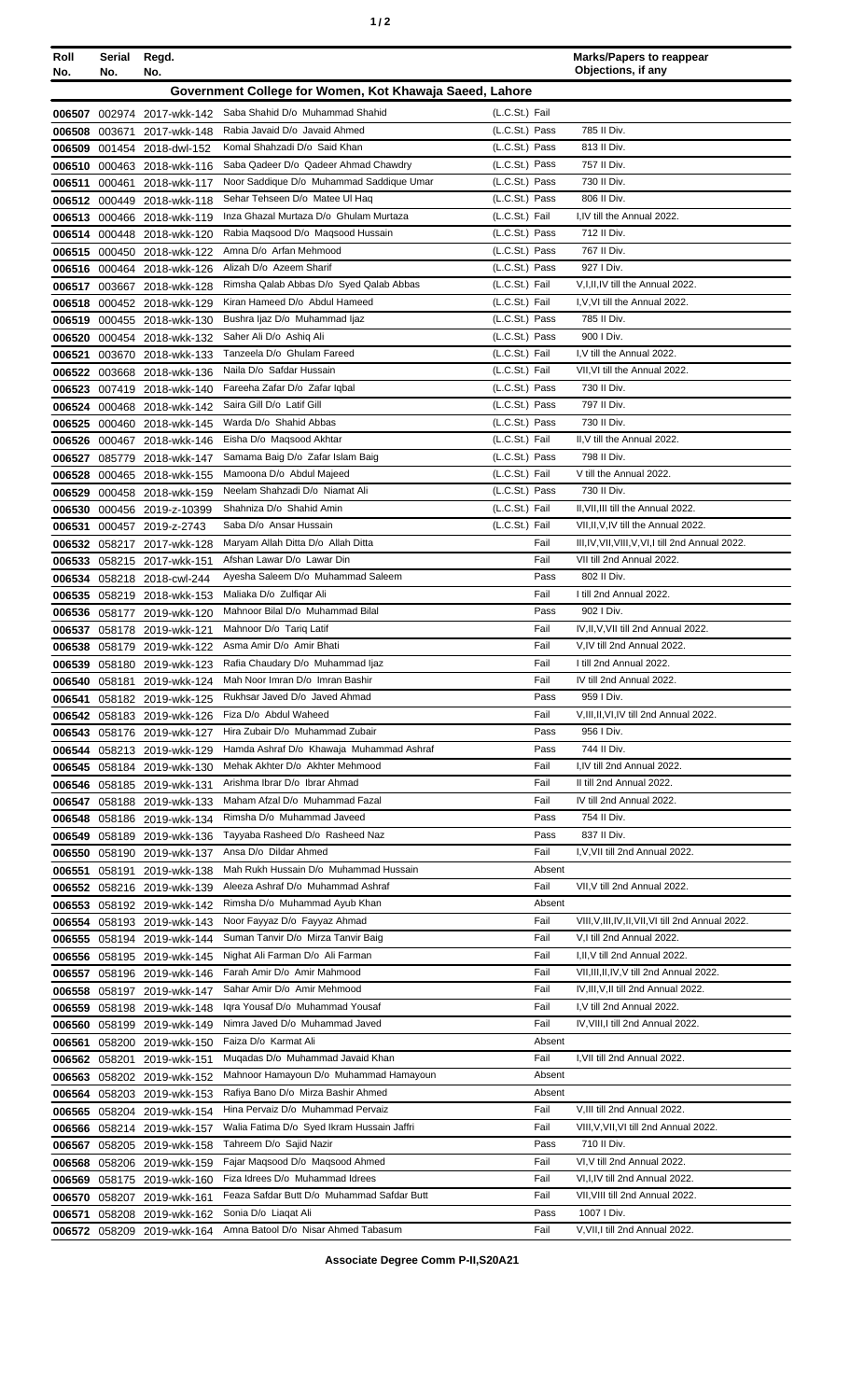| Roll<br>No.                                             | <b>Serial</b><br>No. | Regd.<br>No.               |                                             |      | <b>Marks/Papers to reappear</b><br>Objections, if any |
|---------------------------------------------------------|----------------------|----------------------------|---------------------------------------------|------|-------------------------------------------------------|
| Government College for Women, Kot Khawaja Saeed, Lahore |                      |                            |                                             |      |                                                       |
|                                                         |                      | 006573 058210 2019-wkk-165 | Asma D/o Muhamamd Javaid                    | Fail | V till 2nd Annual 2022.                               |
|                                                         |                      | 006574 058211 2019-wkk-166 | Igra Matloob D/o Matloob Hussain            | Fail | VII.II. VIII till 2nd Annual 2022.                    |
|                                                         |                      | 006575 058212 2019-wkk-167 | Maria D/o Malik Muhammad Iqbal              | Fail | VII.I till 2nd Annual 2022.                           |
| 008110                                                  | 058187               |                            | 2019-wkk-132 Ayesha D/o Muhammad Munir Khan | Fail | V, I, II, VII till 2nd Annual 2022.                   |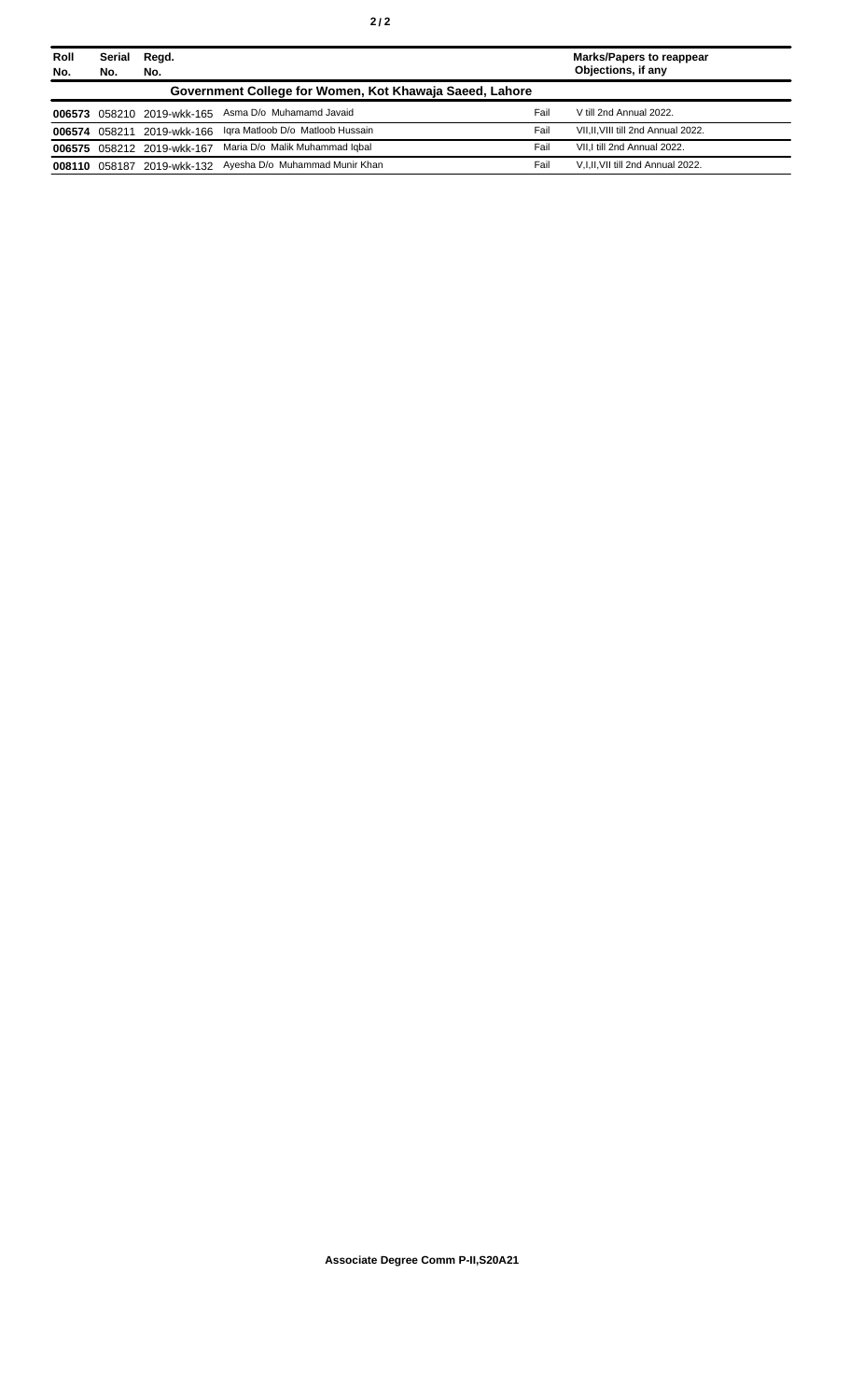|  | ٠ |
|--|---|
|  |   |

| Roll<br>No. | Serial<br>No.        | Regd.<br>No.                                             |                                                                     |                                  | <b>Marks/Papers to reappear</b><br>Objections, if any |
|-------------|----------------------|----------------------------------------------------------|---------------------------------------------------------------------|----------------------------------|-------------------------------------------------------|
|             |                      |                                                          | Government Graduate College for Women, Shadbagh, Lahore             |                                  |                                                       |
|             |                      |                                                          |                                                                     |                                  |                                                       |
|             |                      | 006576 005357 2017-swl-272                               | Zainab D/o Muhammad Zafar                                           | (L.C.St.) Pass                   | 707 II Div.                                           |
| 006577      |                      | 011267 2017-swl-287                                      | Fatima Hameed D/o Abdul Hameed<br>Tahreem Shahzad D/o Shahzad Afzal | (L.C.St.) Fail<br>(L.C.St.) Fail | IV till the Annual 2022.                              |
|             | 006578 000391        | 2018-swl-242                                             | Mahnoor D/o Razzaq Ahmed`                                           | (L.C.St.) Fail                   | I till the Annual 2022.                               |
|             |                      | 006579 000388 2018-swl-243<br>006580 000386 2018-swl-251 | Amna D/o Abdul Kareem                                               | (L.C.St.) Pass                   | 884 II Div.                                           |
| 006581      |                      | 010973 2018-swl-253                                      | Amber Azam D/o Muhammad Azam                                        | (L.C.St.) Fail                   | II, V till the Annual 2022.                           |
|             |                      | 006582 000062 2018-swl-256                               | Mehbal D/o Nadeem Masih                                             | (L.C.St.) Pass                   | 824 II Div.                                           |
|             |                      | 006583 009519 2018-swl-258                               | Fiza Tayyab D/o Muhammad Tayyab                                     | (L.C.St.) Pass                   | 816 II Div.                                           |
|             |                      | 006584 000383 2018-swl-259                               | Anam Younas D/o Muhammad Younas Ali                                 | (L.C.St.) Fail                   | V till the Annual 2022.                               |
|             |                      | 006585 000384 2018-swl-260                               | Sumbla Ghulam Nabi D/o Ghulam Nabi                                  | (L.C.St.) Pass                   | 712 II Div.                                           |
|             |                      | 006586 000393 2018-swl-263                               | Zainab Ghauri D/o Muhammad Nadeem Ghauri                            | (L.C.St.) Pass                   | 824 II Div.                                           |
| 006587      |                      | 000387 2018-swl-265                                      | Noor Fatima D/o Liagat Ali                                          | (L.C.St.) Pass                   | 770 II Div.                                           |
|             |                      | 006588 000390 2018-swl-268                               | Asma Saeed D/o Muhammad Saeed                                       | (L.C.St.) Pass                   | 752 II Div.                                           |
| 006589      |                      | 009517 2018-swl-270                                      | Shumail D/o Iftikhar Ali                                            | (L.C.St.) Fail                   | II, IV till 2nd Annual 2022.                          |
|             |                      | 006590 009516 2018-swl-271                               | Aqsa D/o Zulfqar Ali Akbar                                          | (L.C.St.) Pass                   | 741 II Div.                                           |
| 006591      |                      | 000403 2018-swl-273                                      | Sana Abbas D/o Qalbe Abbas                                          | (L.C.St.) Fail                   | V, III, VI till the Annual 2022.                      |
|             |                      | 006592 011189 2018-swl-274                               | Areej Sarwar D/o Muhammad Sarwar                                    | (L.C.St.) Fail                   | II till the Annual 2022.                              |
|             |                      | 006593 005754 2018-swl-280                               | Attiga D/o Muhammad Ishaq                                           | (L.C.St.) Fail                   | II till the Annual 2022.                              |
|             | 006594 007121        | 2018-swl-282                                             | Shagufta D/o Muhammad Imtiyaz                                       | (L.C.St.) Fail                   | VI, V till the Annual 2022.                           |
|             |                      | 006595 000385 2018-swl-285                               | Faiza D/o Muhammad Shahid                                           | (L.C.St.) Pass                   | 774 II Div.                                           |
|             |                      | 006596 011272 2018-swl-287                               | Fateha Anwar D/o Anwar Malik<br>Fasiha Arshad D/o Muhammad Arshad   | (L.C.St.) Pass<br>(L.C.St.) Fail | 861 II Div.<br>V till the Annual 2022.                |
|             |                      | 006597 001406 2018-swl-291                               | Rabia Islam D/o Muhammad Islam                                      | (L.C.St.) Pass                   | 704 II Div.                                           |
|             |                      | 006598 012127 2018-swl-296                               | Bisma Amir D/o Amir Mehmood                                         | (L.C.St.) Pass                   | 727 II Div.                                           |
|             |                      | 006599 000365 2018-swl-299<br>006600 010347 2018-swl-301 | Nayab Imran Khan D/o Imran Khan                                     | (L.C.St.) Fail                   | VI till the Annual 2022.                              |
| 006601      |                      | 058275 2019-swl-198                                      | Kanwal Attique D/o Attique Amjad                                    | Pass                             | 919   Div.                                            |
|             |                      | 006602 058313 2019-swl-199                               | Wajeeha Salman D/o Muhammad Salman                                  | Absent                           |                                                       |
| 006603      |                      | 058276 2019-swl-201                                      | Bushra Imran D/o Imran Ashraf                                       | Fail                             | II, VI till 2nd Annual 2022.                          |
|             |                      | 006604 058277 2019-swl-202                               | Zaeema Batool D/o Sajjad Haider Shahi                               | Pass                             | 920 I Div.                                            |
|             |                      | 006605 058278 2019-swl-203                               | Kanz UI Mubeen D/o Muhammad Irshad Ahmad                            | Fail                             | V till 2nd Annual 2022.                               |
|             |                      | 006606 058279 2019-swl-204                               | Sumbal D/o Muhammad Akram                                           | Fail                             | VI, V till 2nd Annual 2022.                           |
| 006607      |                      | 058280 2019-swl-205                                      | Eman Sohail D/o Sohail Shahzad                                      | Fail                             | V, VII till 2nd Annual 2022.                          |
|             |                      | 006608 058281 2019-swl-206                               | Igra Sarwar D/o Muhammad Sarwar                                     | Pass                             | 736 II Div.                                           |
|             |                      | 006609 058282 2019-swl-207                               | Hira D/o Muhammad Yahya                                             | Fail                             | IV, V till 2nd Annual 2022.                           |
|             |                      | 006610 058283 2019-swl-208                               | Komal Razzaq` D/o Muhammad Razzaq                                   | Pass                             | 794 II Div.                                           |
| 006611      |                      | 058284 2019-swl-209                                      | Arooj D/o Masood Subhani                                            | Fail                             | V, VI till 2nd Annual 2022.                           |
|             |                      | 006612 058285 2019-swl-210                               | Aleesha D/o Azmat Ajmal<br>Lala Rukh D/o Muhammad Kashif Butt       | Fail<br>Pass                     | IV, V, VI till 2nd Annual 2022.<br>755 II Div.        |
|             |                      | 006613 058286 2019-swl-211<br>006614 058287 2019-swl-212 | Khadija Abdul Rehman D/o Abdul Rehman Bajwa                         | Pass                             | 785 II Div.                                           |
|             |                      | 006615 058288 2019-swl-214                               | Aimal Sajjad D/o Muhammad Sajjad Mukhtar                            | Pass                             | 690 II Div.                                           |
|             |                      | 006616 058289 2019-swl-215                               | Maryam Saleem D/o Muhammad Saleem                                   | Fail                             | IV, V till 2nd Annual 2022.                           |
|             |                      | 006617 058290 2019-swl-216                               | Sidra Munawer D/o Munawer Hussain                                   | Fail                             | I, VIII till 2nd Annual 2022.                         |
|             |                      | 006618 058291 2019-swl-217                               | Rimsha Ilyas D/o Muhammad Ilyas                                     | Absent                           |                                                       |
|             |                      | 006619 058292 2019-swl-218                               | Igra Saraf D/o Saraf Khan                                           | Fail                             | I, VI till 2nd Annual 2022.                           |
|             |                      | 006620 058293 2019-swl-219                               | Amina Shakoor D/o Abdul Shakoor                                     | Pass                             | 843 II Div.                                           |
| 006621      |                      | 058294 2019-swl-222                                      | Areej Ijaz D/o Muhammad Ijaz Butt                                   | Fail                             | V, VI, VIII till 2nd Annual 2022.                     |
|             |                      | 006622 058295 2019-swl-223                               | Hafsa Asif D/o Asif Nazir                                           | Pass                             | 858 II Div.                                           |
|             |                      | 006623 058296 2019-swl-224                               | Zaiba Gulam Mustafa D/o Ghulam Mustafa                              | Fail                             | V, VI till 2nd Annual 2022.                           |
|             |                      | 006624 058297 2019-swl-225                               | Aiza Shakeel D/o Muhammad Shakeel                                   | Fail                             | VII, V till 2nd Annual 2022.                          |
|             |                      | 006625 058314 2019-swl-227                               | Almas Zaman D/o Muhammad Zaman Bhatti                               | Fail                             | VI, I, VII, IV, II, V till 2nd Annual 2022.           |
|             |                      | 006626 058298 2019-swl-228                               | Unzila Amir D/o Muhammad Amir Shahzad                               | Fail                             | V, VIII, VI till 2nd Annual 2022.<br>869 II Div.      |
|             |                      | 006627 058299 2019-swl-229                               | Areej Kanwal D/o Liaquat Ali<br>Farah Mehmood D/o Mehmood Ahmad     | Pass<br>Pass                     | 761 II Div.                                           |
|             |                      | 006628 058300 2019-swl-231                               | Kashaf D/o Muhammad Amjad                                           | Absent                           |                                                       |
|             | <b>006630</b> 058301 | 006629 058315 2019-swl-232<br>2019-swl-234               | Fatima Liagat D/o Liagat Mehmood                                    | Absent                           |                                                       |
| 006631      |                      | 058302 2019-swl-236                                      | Mariam Tariq D/o Muhammad Tariq                                     | Fail                             | V, VII, II, VI till 2nd Annual 2022.                  |
|             |                      | 006632 058303 2019-swl-237                               | Irsa D/o Muhammad Mansha                                            | Fail                             | IV, VII, V, II, I, VI till 2nd Annual 2022.           |
|             |                      | 006633 058304 2019-swl-240                               | Aqsa D/o Ishfaq Ahmad                                               | Pass                             | 784 II Div.                                           |
|             |                      | 006634 058305 2019-swl-242                               | Farah Allah Ditta D/o Allah Ditta                                   | Fail                             | VIII, V till 2nd Annual 2022.                         |
|             |                      | 006635 058306 2019-swl-246                               | Baseerat Jamil D/o Muhammad Jamil                                   | Pass                             | 904   Div.                                            |
|             |                      | 006636 058307 2019-swl-247                               | Kiran D/o Pervaiz Masih                                             | Fail                             | IV, V till 2nd Annual 2022.                           |
|             |                      | 006637 058308 2019-swl-250                               | Mahnoor Ishfaq D/o Muhammad Ishfaq                                  | Fail                             | VI, VII, II till 2nd Annual 2022.                     |
|             |                      | 006638 058309 2019-swl-251                               | Sumyya Noor D/o Irfan Ahmad                                         | Fail                             | V, VII, II, VI till 2nd Annual 2022.                  |
|             |                      | 006639 058310 2019-swl-252                               | Aqsa Akram D/o Muhammad Akram Butt                                  | Pass                             | 908 I Div.                                            |
|             |                      | 006640 058311 2019-swl-98                                | Seema Akbar D/o Muhammad Akbar                                      | Pass                             | 797 II Div.                                           |
|             |                      | 006641 058312 2019-z-13491                               | Samra Naseer D/o Naseer Ahmad                                       | Fail                             | II, VIII till 2nd Annual 2022.                        |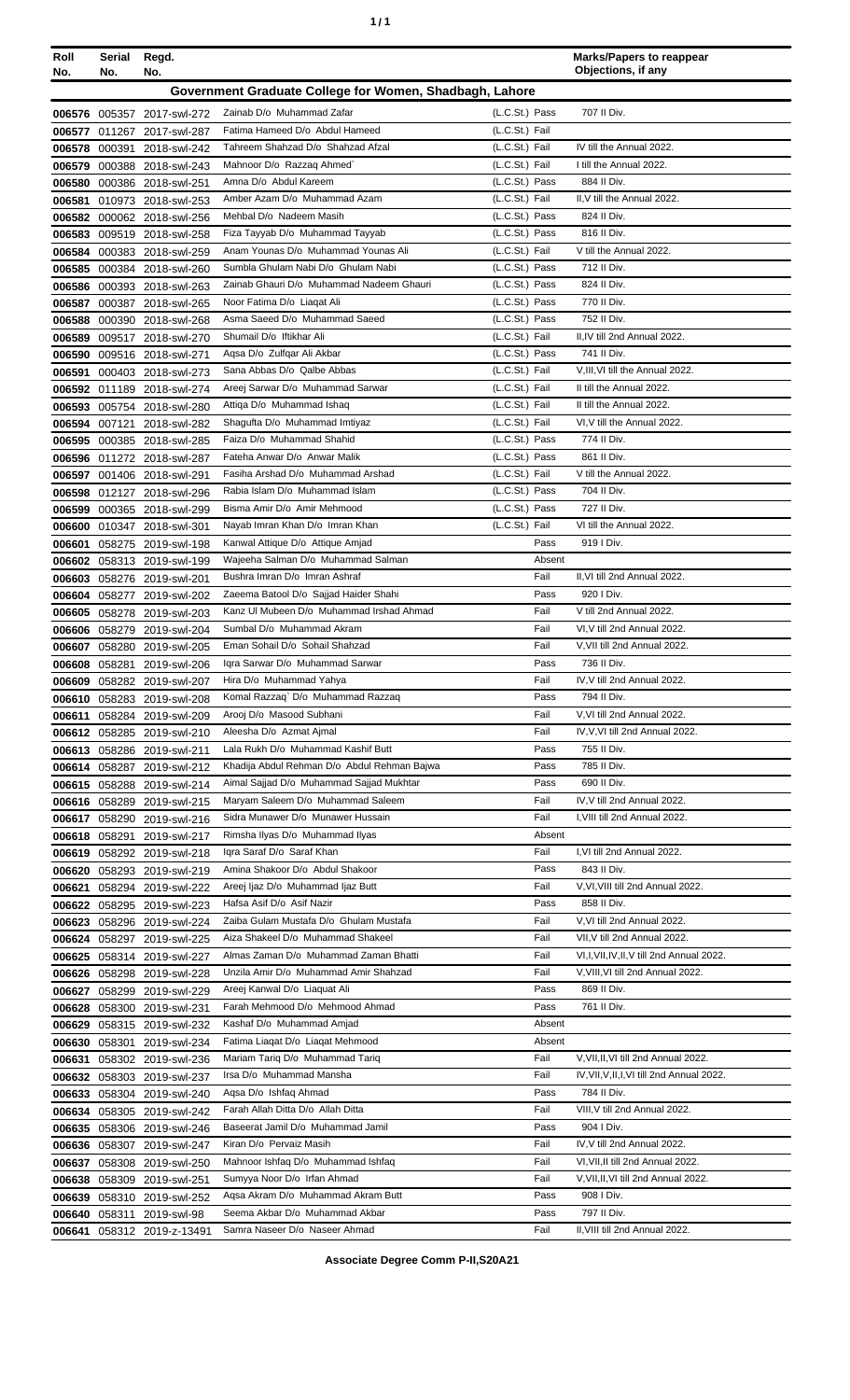| Roll<br>No.                                                       | Serial<br>No. | Regd.<br>No.             |                                   |                | <b>Marks/Papers to reappear</b><br>Objections, if any |
|-------------------------------------------------------------------|---------------|--------------------------|-----------------------------------|----------------|-------------------------------------------------------|
| Govt. Institute of Commerce, Gujrat Road, Phalia, Mandi Bahauddin |               |                          |                                   |                |                                                       |
|                                                                   |               | 000931 001825 2018-cpm-4 | Kashif Usman S/o Muhammad Hadayat | (L.C.St.) Pass | 744 II Div.                                           |
| 013667                                                            |               | 001606 2018-cpm-26       | Ali Hamza S/o Umar Hayat          | (L.C.St.) Pass | 744 II Div.                                           |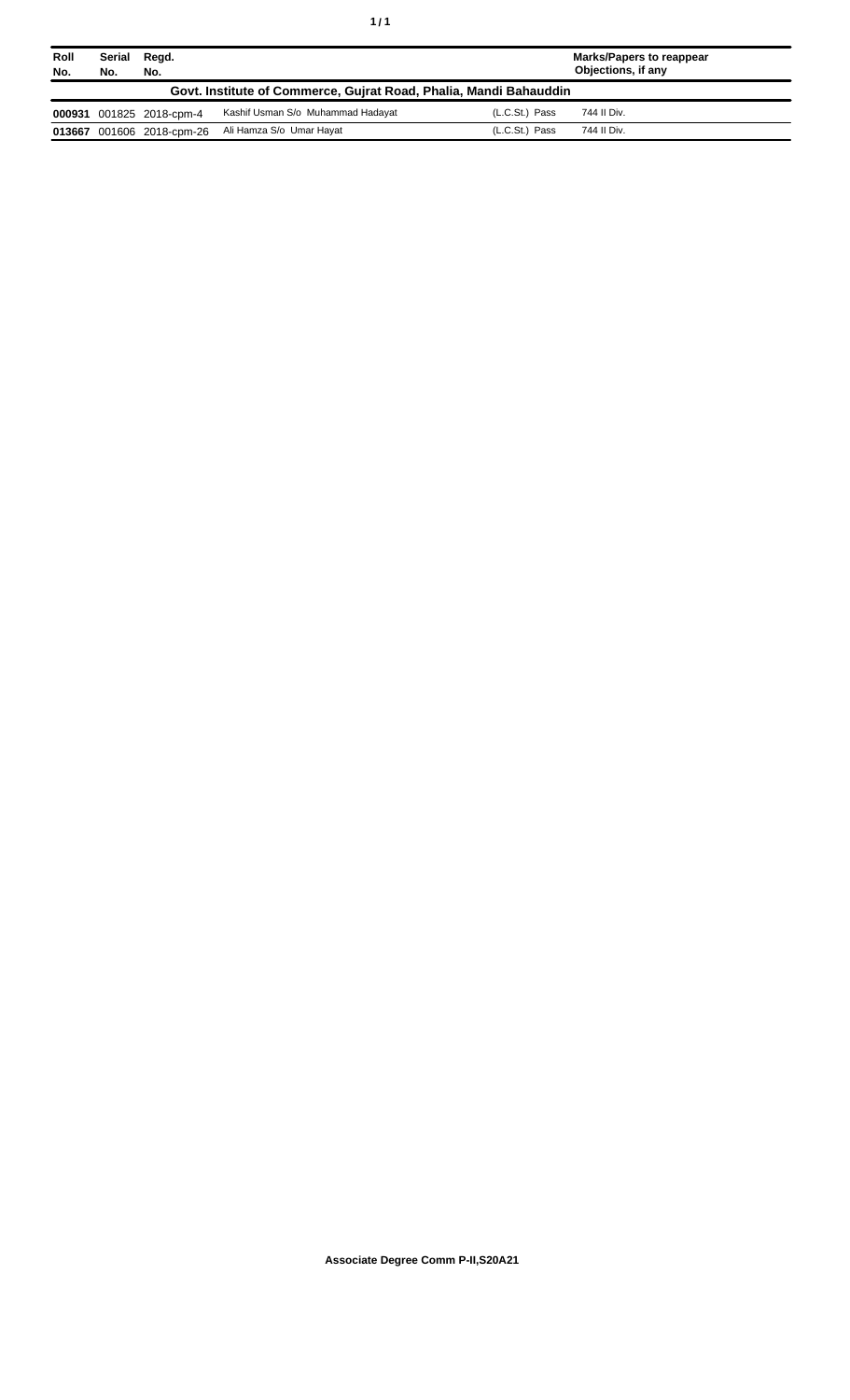| <b>Roll</b><br>No. | Serial<br>No. | Regd.<br>No.               |                                                   |                | <b>Marks/Papers to reappear</b><br>Objections, if any |
|--------------------|---------------|----------------------------|---------------------------------------------------|----------------|-------------------------------------------------------|
|                    |               |                            | Government Institute of Commerce, Mandi Bahauddin |                |                                                       |
|                    |               | 013668 003192 2017-gcr-156 | Arslan Latif S/o Muhammad Latif                   | (L.C.St.) Pass | 768 II Div.                                           |
|                    |               | 013669 005289 2017-gim-11  | Faraz Khalid S/o Khalid Mehmood                   | (L.C.St.) Fail |                                                       |
|                    |               | 013670 002140 2017-gim-13  | Shahwaiz Hassan S/o Muhammad Latif                | (L.C.St.) Fail |                                                       |
| 013671             | 002141        | 2017-gim-18                | Tehreem Abbas S/o Ghulam Abbas                    | (L.C.St.) Fail |                                                       |
|                    |               | 013672 001060 2017-gim-22  | Muhammad Abdullah Sadiq S/o Muhammad Anwar        | (L.C.St.) Pass | 700 II Div.                                           |
|                    |               | 013673 003233 2018-gim-1   | Junaid Rasheed S/o Muhammad Rasheed               | (L.C.St.) Fail | IV, I, V till the Annual 2022.                        |
|                    |               | 013674 005627 2018-gim-4   | Ahmed Raza S/o Ijaz Akhtar                        | (L.C.St.)      | <b>UMC IN PART-I</b>                                  |
|                    |               | 013675 004367 2018-gim-6   | Zohaib Abbas S/o Parvaiz Akhtar                   | (L.C.St.) Pass | 908   Div.                                            |
|                    |               | 013689 003704 2018-aim-3   | Haifiz Tahbish Shahzad S/o Zaheer Ahmad           | (L.C.St.) Fail | V till the Annual 2022.                               |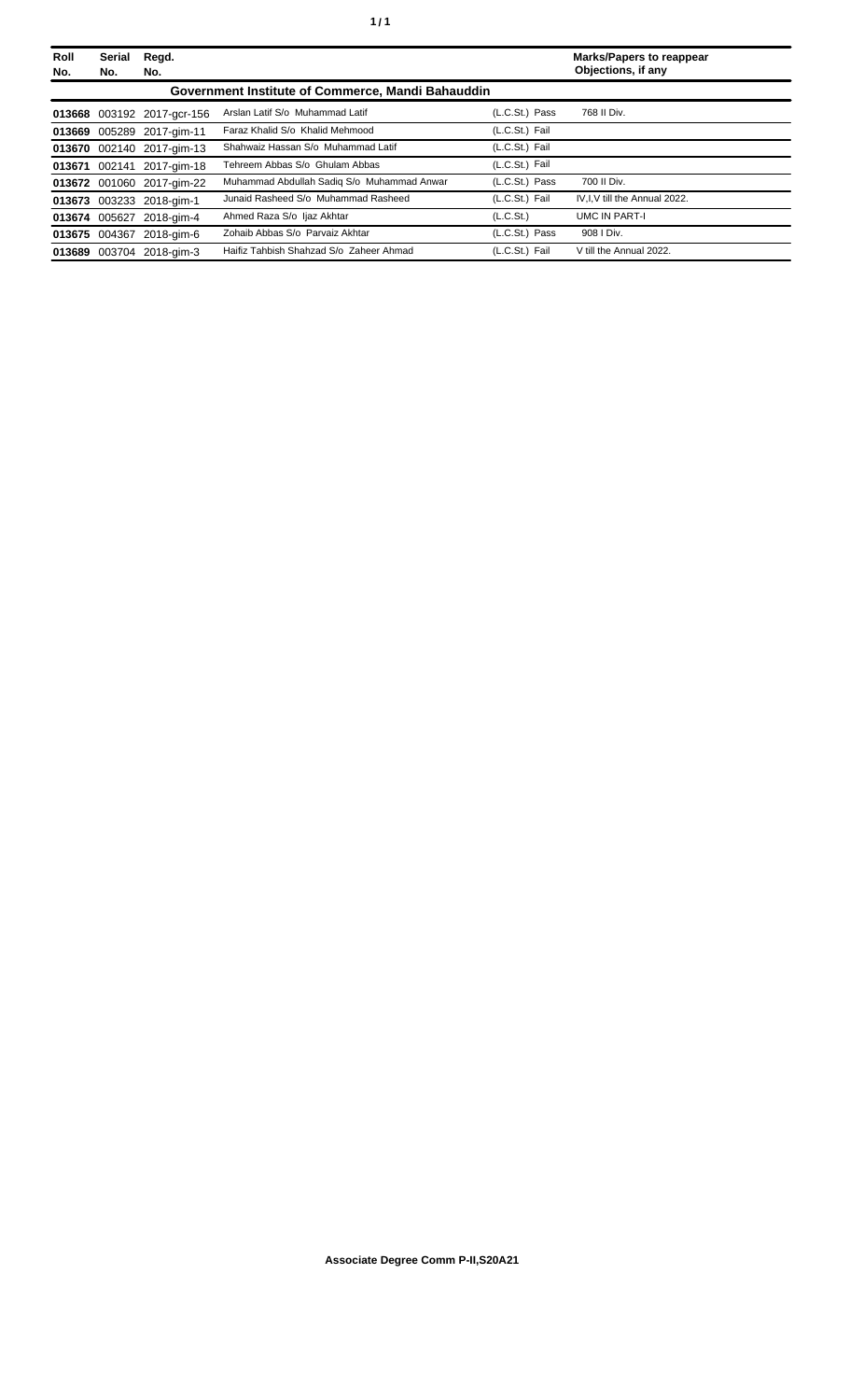| Roll<br>No. | Serial<br>No. | Regd.<br>No.               |                                            |                | <b>Marks/Papers to reappear</b><br>Objections, if any |
|-------------|---------------|----------------------------|--------------------------------------------|----------------|-------------------------------------------------------|
|             |               |                            | Government Degree College, Mandi Bahauddin |                |                                                       |
| 013676      |               | 000773 2017-cpm-13         | Ahtasham Hassan S/o Aurangzaib             | (L.C.St.) Fail |                                                       |
| 013677      |               | 007353 2017-cpm-7          | Ahtzaz Hassan S/o Gulzar Ahmad             | (L.C.St.) Fail |                                                       |
|             |               | 013678 004330 2018-cpm-10  | Ameer Hamza S/o Muhammad Asif              | (L.C.St.) Fail | VI till the Annual 2022.                              |
| 013679      | 004177        | 2018-cpm-15                | Afzal ljaz S/o ljaz Ahmad                  | (L.C.St.) Fail | VII. VI till the Annual 2022.                         |
| 013680      | 003357        | 2018-cpm-16                | Ali Raza S/o Zulfigar Ahmed                | (L.C.St.) Fail | VI, IV, II till the Annual 2022.                      |
| 013681      |               | 007239 2018-cpm-19         | Ali Hamza S/o Zulifgar Ahmed               | (L.C.St.) Fail | IV, V, I till the Annual 2022.                        |
| 013682      |               | 003323 2018-cpm-2          | Hassan Raza S/o Zahoor Ellahi              | (L.C.St.) Pass | 717 II Div.                                           |
| 013683      | 003351        | 2018-cpm-20                | Saqib Javed S/o Khizar Hayat               | (L.C.St.) Pass | 718 II Div.                                           |
|             |               | 013684 003359 2018-cpm-23  | Umair Hassan S/o Ghulam Abbas              | (L.C.St.) Pass | 708 II Div.                                           |
| 013685      |               | 008130 2018-cpm-24         | Mirza Sufyan Zafar S/o Zafar Iqbal         | (L.C.St.) Fail | VII, VI, II, I, V till 2nd Annual 2022.               |
|             |               | 013686 000998 2018-cpm-29  | Muhammad Asim S/o Munir Ahmad              | (L.C.St.) Pass | 738 II Div.                                           |
| 013687      |               | 005358 2018-cpm-32         | Kashif Ali S/o Muhammad Sharif             | (L.C.St.) Fail | IV, II, VII, V till the Annual 2022.                  |
| 013688      |               | 003013 2018-cpm-5          | Shahid Imran S/o Muhammad Nawaz            | (L.C.St.) Fail | III, VII, V till 2nd Annual 2022.                     |
|             |               | 013690 001247 2019-z-50648 | Agib Afzal S/o Afzal Ali                   | (L.C.St.) Fail | II, VII, III, V, IV till the Annual 2022.             |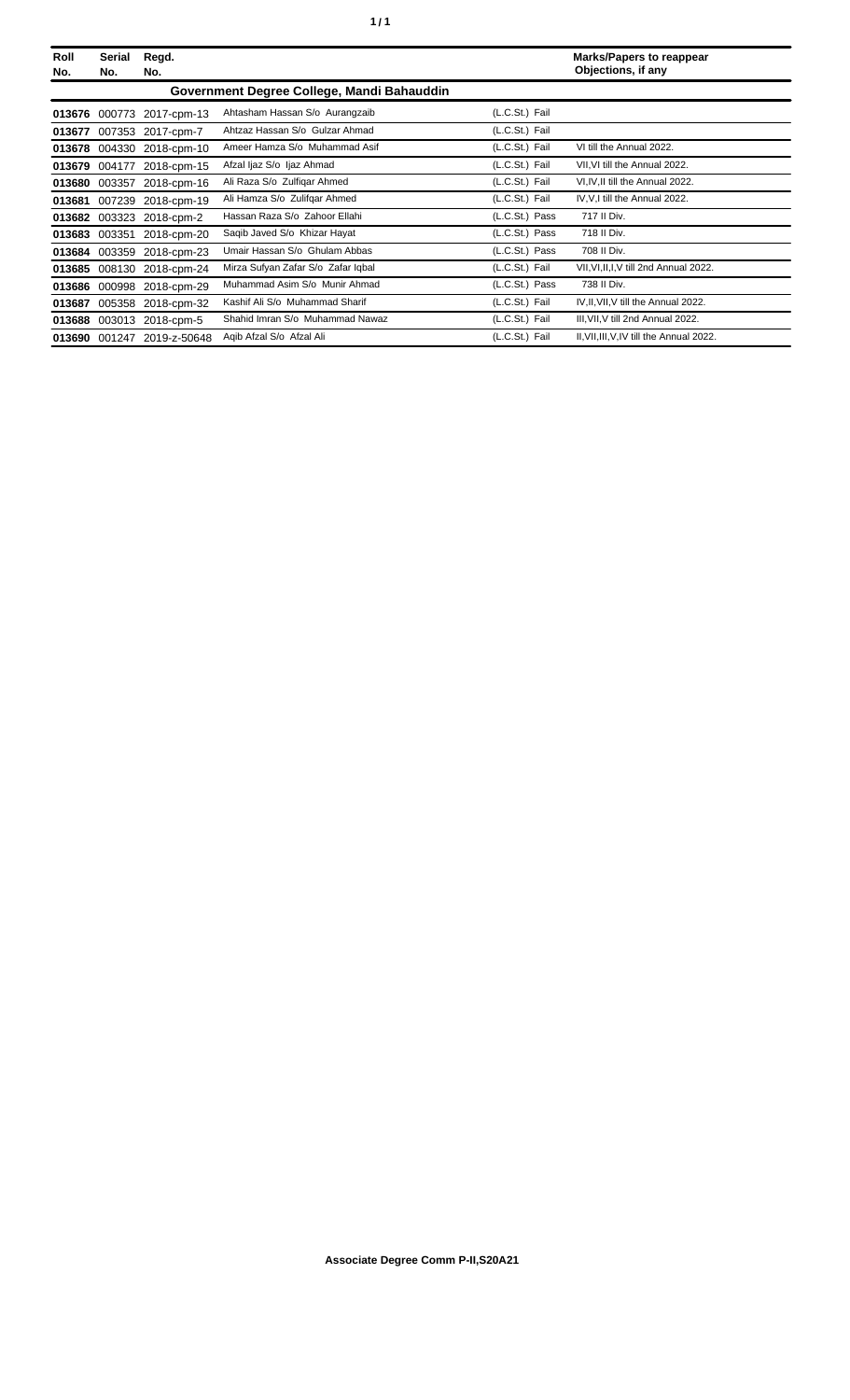| ٠ | ٠ |
|---|---|
|   |   |

| Roll   | Serial<br>No. | Regd.                                                    |                                                          |                | <b>Marks/Papers to reappear</b><br>Objections, if any                 |
|--------|---------------|----------------------------------------------------------|----------------------------------------------------------|----------------|-----------------------------------------------------------------------|
| No.    |               | No.                                                      | Punjab College Of Commerce, Rasul Road, Mandi Bahauddin. |                |                                                                       |
|        |               |                                                          | 013604 006561 2017-mbw-262 Arooj Fatima D/o Nasar Iqbal  | (L.C.St.) Fail | V, III till the Annual 2022.                                          |
|        |               | 013605 006552 2018-pcp-167                               | Samreen Talib D/o Talib Hussain                          | (L.C.St.) Pass | 757 II Div.                                                           |
|        | 013606 006551 | 2018-pcp-168                                             | Syeda Fizza Haider D/o Syed Naveed Haider                | (L.C.St.) Pass | 730 II Div.                                                           |
|        |               | 013607 006568 2018-pcp-182                               | Maryam Azam D/o Muhammad Azam                            | (L.C.St.) Pass | 812 II Div.                                                           |
|        |               |                                                          | Areej Khalid D/o Muhammad Khalid Khan                    | (L.C.St.) Pass | 822 II Div.                                                           |
|        |               | 013608 006550 2018-pcp-194<br>013609 006556 2018-pcp-195 | Komal Shahzadi D/o Arshad Iqbal Shavaiz                  | (L.C.St.) Pass | 806 II Div.                                                           |
|        |               | 013610 006558 2018-pcp-196                               | Maria Javeed D/o Muhammad Javeed                         | (L.C.St.) Pass | 732 II Div.                                                           |
|        |               |                                                          | Nimra Allah Yar D/o Allah Yar                            | (L.C.St.) Pass | 956 I Div.                                                            |
| 013611 |               | 006554 2018-pcp-198                                      | Rabia Kousar D/o Fazal Ahmad                             | (L.C.St.) Pass | 804 II Div.                                                           |
|        |               | 013612 006559 2018-pcp-199                               | Rabia Haroon D/o Haroon Rashid                           | (L.C.St.) Pass | 762 II Div.                                                           |
|        |               | 013613 006563 2018-pcp-204                               | Samar Javaid D/o Abdul Khaliq                            | (L.C.St.) Fail | III, VI till the Annual 2022.                                         |
|        |               | 013614 006555 2018-pcp-205                               | Mugaddas Rani D/o Bati Khan                              | (L.C.St.) Fail | II.III till the Annual 2022.                                          |
|        |               | 013615 006562 2018-pcp-206                               | Aneeza Samar D/o Bati Khan                               | (L.C.St.) Fail |                                                                       |
|        |               | 013616 006553 2018-pcp-207                               | Shehar Bano D/o Basharat Baig                            | Fail           | V, II, III till the Annual 2022.<br>III, IV, VI till 2nd Annual 2022. |
|        |               | 013617 054823 2019-psm-51                                | Mahnoor D/o Muhammad Parvez                              | Fail           | I, II, VI, VII till 2nd Annual 2022.                                  |
|        |               | 013618 054824 2019-psm-52                                | Tehseen Sabar D/o Sabar Hussain                          |                |                                                                       |
|        |               | 013619 054825 2019-psm-53                                | Kinza Afzal D/o Muhammad Afzal                           | Absent<br>Fail |                                                                       |
|        |               | 013620 054826 2019-psm-55                                | Emaan Manzoor D/o Manzoor Ahmad                          | Fail           | V, VI till 2nd Annual 2022.<br>I, VI, VII, VIII till 2nd Annual 2022. |
| 013621 |               | 054827 2019-psm-57                                       | Nida D/o Muhammad Haneef                                 |                | 763 II Div.                                                           |
|        |               | 013622 054833 2019-psm-58                                |                                                          | Pass           |                                                                       |
|        |               | 013623 054831 2019-psm-61                                | Muskan Shamshar D/o Shamshar Anwar Tarar                 | Fail           | VII till 2nd Annual 2022.                                             |
|        |               | 013624 054832 2019-psm-62                                | Hira Habib D/o Habib Ali                                 |                | FEE PRV. PART                                                         |
|        |               | 013625 054822 2019-psm-63                                | Igra Batool D/o Zafar Igbal                              | Fail           | II, VI till 2nd Annual 2022.                                          |
|        |               | 013626 054828 2019-psm-64                                | Sandal D/o Wasif Ali                                     | Fail           | VI till 2nd Annual 2022.                                              |
|        |               | 013627 054843 2019-psm-65                                | Arooj Fatima D/o Amjad Ali                               | Fail           | IV, III, VI, VII, II, V till 2nd Annual 2022.                         |
|        |               | 013628 054829 2019-psm-66                                | Sana Akram D/o Muhammad Akram                            | Pass           | 905   Div.                                                            |
|        |               | 013629 054830 2019-psm-67                                | Alga Zaman D/o Muhammad Zaman                            | Pass           | 722 II Div.                                                           |
|        |               | 013691 054840 2019-psm-59                                | Asad Abbas S/o Abid Hussain                              | Fail           | III.IV till 2nd Annual 2022.                                          |
|        |               | 013692 054837 2019-psm-68                                | Jawad Hussain S/o Muhammad Hussain                       | Fail           | VII, III, VI, V, II, IV till 2nd Annual 2022.                         |
|        |               | 013693 054834 2019-psm-70                                | Muhammad Usama Masood S/o Masood Ahmad Taib              | Fail           | V, VIII till 2nd Annual 2022.                                         |
| 013694 |               | 054835 2019-psm-71                                       | Zohaib Arshad S/o Muhammad Arshad                        | Pass           | 780 II Div.                                                           |
|        |               | 013695 054842 2019-psm-72                                | Syed Zada Ali Haider S/o Syed Tanveer Hussain Shah       | Fail           | V, VII, IV till 2nd Annual 2022.                                      |
|        |               | 013696 054838 2019-psm-73                                | Faizan Ali S/o Ghulam Rasool                             | Fail           | III, VIII, VII, IV, V, I till 2nd Annual 2022.                        |
|        |               | 013697 054836 2019-psm-74                                | Mudasir Ali S/o Muhammad Arif                            | Fail           | V.VI,I till 2nd Annual 2022.                                          |
|        |               | 013698 054844 2019-psm-75                                | Muhammad Abdullah S/o Muhammad Aslam                     | Fail           | VII, III, V, I, VIII, VI, IV till 2nd Annual 2022.                    |
|        |               | 013699 054841 2019-psm-77                                | Muhammad Afzaal S/o Muhammad Riaz                        | Pass           | 830 II Div.                                                           |
|        |               | 013700 054839 2019-psm-78                                | Ali Raza S/o Muhammad Azam                               | Pass           | 757 II Div.                                                           |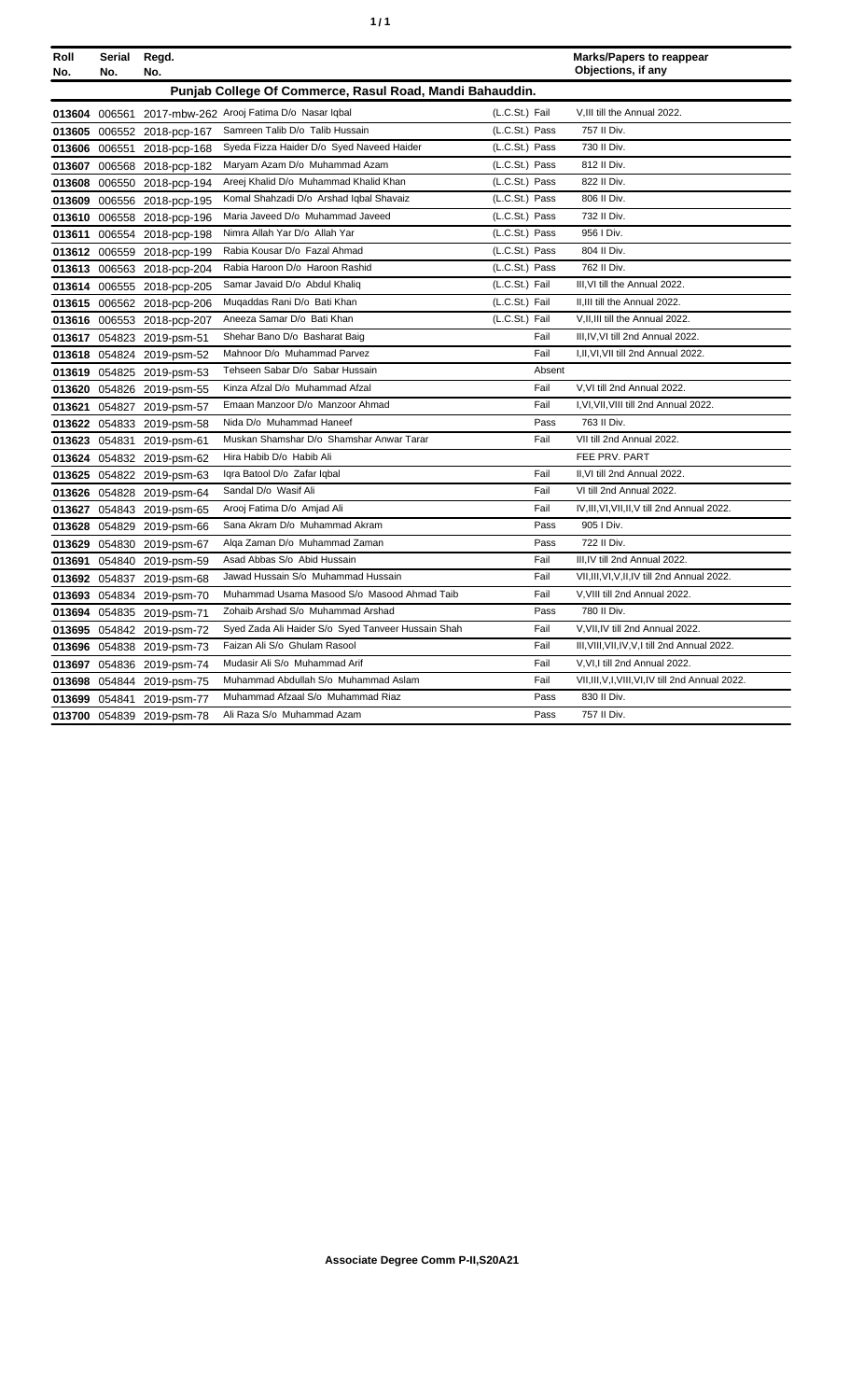| ٠ | ٠ |
|---|---|
|   |   |

| Roll   | Serial        | Regd.                     |                                                 |                  | <b>Marks/Papers to reappear</b><br>Objections, if any |
|--------|---------------|---------------------------|-------------------------------------------------|------------------|-------------------------------------------------------|
| No.    | No.           | No.                       |                                                 |                  |                                                       |
|        |               |                           | <b>Government College of Commerce, Murree</b>   |                  |                                                       |
|        |               | 013724 085393 2017-ccm-20 | Sonia Gul D/o Arshad Habib                      | (L.C.St.) Fail   |                                                       |
|        |               | 013725 002347 2018-ccm-2  | Sawaira Sohrab D/o Sohrab Ahmed Qureshi         | (L.C.St.) Fail   | V.VI till the Annual 2022.                            |
|        |               | 013726 001712 2018-ccm-4  | Kiran Abid Satti D/o Abid Hussain Satti         | (L.C.St.) Pass   | 785 II Div.                                           |
| 013727 |               | 002349 2018-ccm-44        | Barirah Gulzaib D/o Gulzaib                     | (L.C.St.) Fail   | VII till the Annual 2022.                             |
|        |               | 013728 001324 2018-ccm-6  | Atga Safdar D/o Syed Safdar Hussain             | (L.C.St.) Pass   | 749 II Div.                                           |
| 013729 |               | 009473 2018-ccm-7         | Qaiynat Riaz D/o Muhammad Riaz                  | (L.C.St.) Fail   | VI, III, I, IV till the Annual 2022.                  |
|        |               | 013730 001321 2018-ccm-8  | Asma Azhar D/o Azhar Mehmood Abbasi             | (L.C.St.) Pass   | 890 II Div.                                           |
|        |               | 013731 005241 2018-ccm-9  | Kiran Aftab D/o Aftab                           | (L.C.St.) Pass   | 682 II Div.                                           |
|        |               | 013732 065486 2019-ccm-11 | Kokab Israr D/o Israr Ahmed                     | Fail             | V till 2nd Annual 2022.                               |
|        |               | 013733 065488 2019-ccm-15 | Mugaddas Javed D/o Muhammad Javed               |                  | R.L PART-I                                            |
|        |               | 013734 065489 2019-ccm-22 | Eiman Arshad Abbasi D/o Muhammad Arshad Abbasi  | Fail             | V till 2nd Annual 2022.                               |
|        |               | 013735 065487 2019-ccm-23 | Esha Khalid D/o Khalid Mehmood Abbasi           | Fail             | I, V till 2nd Annual 2022.                            |
|        |               | 013736 065470 2019-ccm-24 | Hifza Imtiaz D/o Imtiaz Mohammad                | Pass             | 858 II Div.                                           |
|        |               | 013737 065471 2019-ccm-29 | Amna Magsood Abbasi D/o Magsood Ahmed Abbasi    | Pass             | 977   Div.                                            |
|        |               | 013738 065472 2019-ccm-31 | Esha Bashir D/o Bashir Ahmed                    | Fail             | V,I till 2nd Annual 2022.                             |
|        |               | 013739 065473 2019-ccm-32 | Kinfa Dilpazeer D/o Dilpazeer Khan              | Pass             | 1043 I Div.                                           |
|        |               | 013740 065474 2019-ccm-34 | Alishba Bibi D/o M.Shamraiz Abbasi              | Pass             | 904   Div.                                            |
| 013741 |               | 065475 2019-ccm-4         | Mugaddas Bibi D/o Munir Akhter                  | Fail             | V, VIII till 2nd Annual 2022.                         |
|        |               | 013742 003820 2015-ccm-22 | Rehman Ali Rehman S/o Hafeez Ur Rehman          | (L.C.St.) Absent |                                                       |
|        |               | 013743 085391 2017-ccm-18 | Anas Shah S/o Afsar Hussain Shah                | (L.C.St.) Fail   |                                                       |
|        |               | 013744 001971 2018-ccm-15 | Waleed Zubair S/o Muhammad Zubair               | (L.C.St.) Pass   | 746 II Div.                                           |
|        |               | 013745 006651 2018-ccm-19 | Sarmad Ali S/o Shahid Ahmed                     | (L.C.St.) Fail   | V, VII, I, IV till 2nd Annual 2022.                   |
|        |               | 013746 001970 2018-ccm-22 | Hasnain Mumtaz Abbasi S/o Mumtaz Abbasi         | (L.C.St.) Pass   | 726 II Div.                                           |
|        |               | 013747 002017 2018-ccm-23 | Ahsan Ali S/o Muhammad Waheed                   | (L.C.St.) Pass   | 716 II Div.                                           |
|        |               | 013748 001981 2018-ccm-24 | Saifullah Safi Abbasi S/o Shahid Mehmood Abbasi | (L.C.St.) Fail   | V till the Annual 2022.                               |
|        |               | 013749 007304 2018-ccm-25 | Muhammad Mehtab Abbasi S/o Ahmad Hussain Abbasi | (L.C.St.) Fail   | V till the Annual 2022.                               |
|        |               | 013750 002025 2018-ccm-26 | Muhammad Umair S/o Muhammad Babar               | (L.C.St.) Pass   | 751 II Div.                                           |
| 013751 |               | 001977 2018-ccm-28        | Saad Israr S/o Israr Abbasi                     | (L.C.St.) Pass   | 900   Div.                                            |
|        |               | 013752 001975 2018-ccm-29 | Usama Zaheer Abbasi S/o Muhammad Zaheer Abbasi  | (L.C.St.) Pass   | 816 II Div.                                           |
|        |               | 013753 001972 2018-ccm-30 | Usama Abbasi S/o Abdul Waheed                   | (L.C.St.) Pass   | 814 II Div.                                           |
|        |               | 013754 001979 2018-ccm-37 | Ubaid Ur Rehman S/o Tanveer Ahmed Abbasi        | (L.C.St.) Fail   | V till the Annual 2022.                               |
|        |               | 013755 065476 2019-ccm-1  | Jahanzaib Zafar S/o Zafar Iqbal                 | Pass             | 834 II Div.                                           |
|        |               | 013756 065477 2019-ccm-10 | Zeeshan Shehzad S/o Muhammad Shehzad            | Fail             | V till 2nd Annual 2022.                               |
|        |               | 013757 065478 2019-ccm-18 | Mirza Shahab Baig S/o Asghar Mirza              | Fail             | V till 2nd Annual 2022.                               |
|        | 013758 065491 | 2019-ccm-2                | Usama S/o Noorani                               | Pass             | 812 II Div.                                           |
|        |               | 013759 065479 2019-ccm-21 | Asnad S/o Gulfraz                               | Fail             | V, III till 2nd Annual 2022.                          |
|        |               | 013760 065480 2019-ccm-25 | Asnad S/o Muhammad Khan                         | Pass             | 969 I Div.                                            |
| 013761 | 065481        | 2019-ccm-3                | Anees-Ur-Rehman S/o Muhammad Naeem              | Pass             | 975   Div.                                            |
|        |               | 013762 065482 2019-ccm-36 | Muhammad Rizwan Zahid S/o Zahid Hussain Qureshi | Pass             | 795 II Div.                                           |
|        |               | 013763 065483 2019-ccm-37 | Hammad Hussain S/o Imtiaz Hussain               | Fail             | V till 2nd Annual 2022.                               |
|        |               | 013764 065484 2019-ccm-5  | Saqib Abbasi S/o Mubarak Abbasi                 | Pass             | 885 II Div.                                           |
|        |               | 013765 065485 2019-ccm-6  | Ahsan Abbasi S/o Muhammad Ikhlaq                | Pass             | 892 II Div.                                           |
|        |               | 013766 065490 2019-ccm-7  | Waris Shoaib S/o Muhammad Shoaib                | Pass             | 749 II Div.                                           |
|        |               |                           |                                                 |                  |                                                       |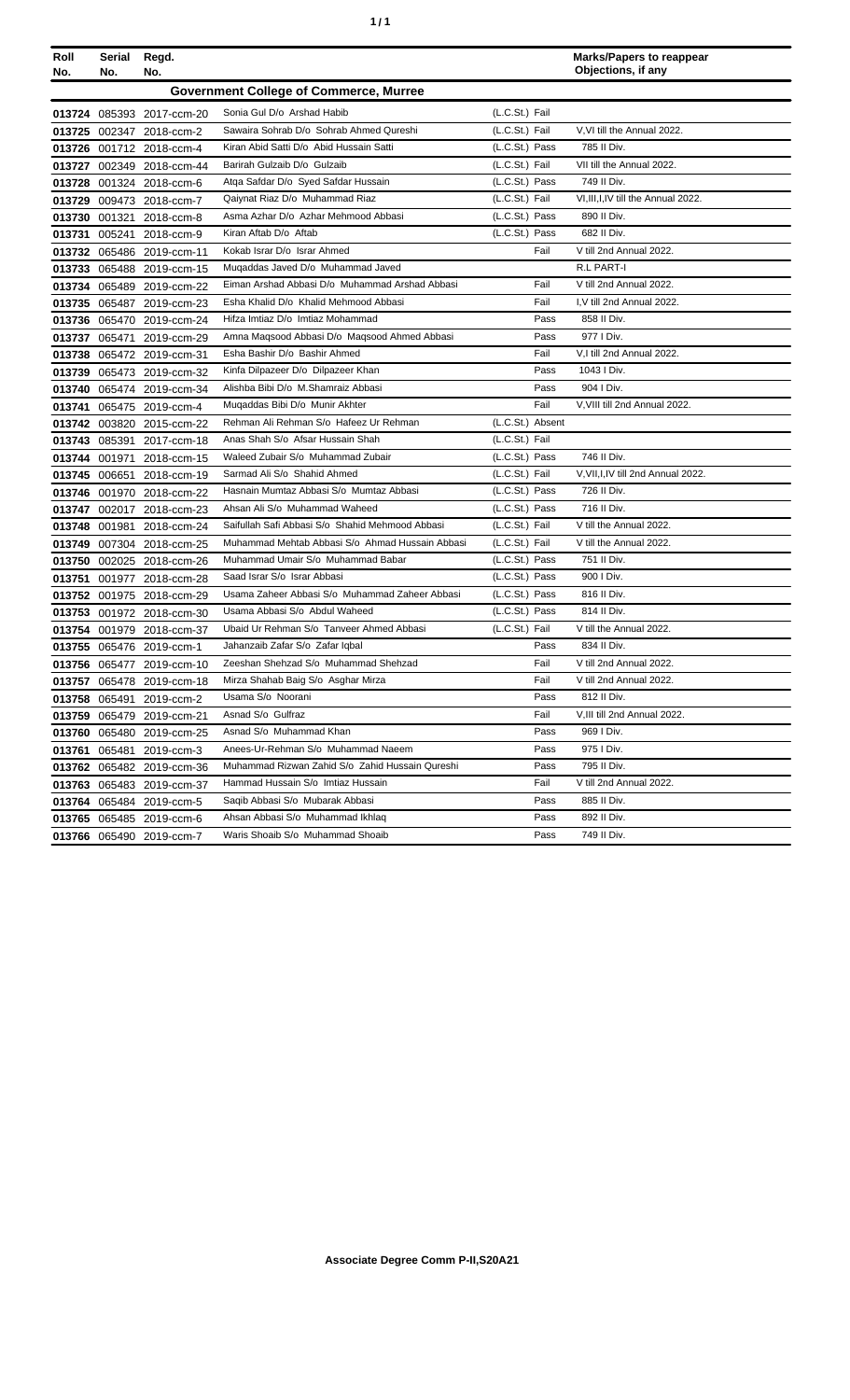| Roll<br>No. | Serial<br>No. | Regd.<br>No.              |                                          |                | <b>Marks/Papers to reappear</b><br>Objections, if any |
|-------------|---------------|---------------------------|------------------------------------------|----------------|-------------------------------------------------------|
|             |               |                           | <b>Government Degree College, Murree</b> |                |                                                       |
| 013767      |               | 000645 2017-ccm-11        | Rameez Zahid S/o Muhammad Zahid Abbasi   | (L.C.St.) Pass | 729 II Div.                                           |
|             |               | 013768 000647 2017-ccm-14 | Abdullah Sajid S/o Sajid Rasheed         | (L.C.St.) Fail |                                                       |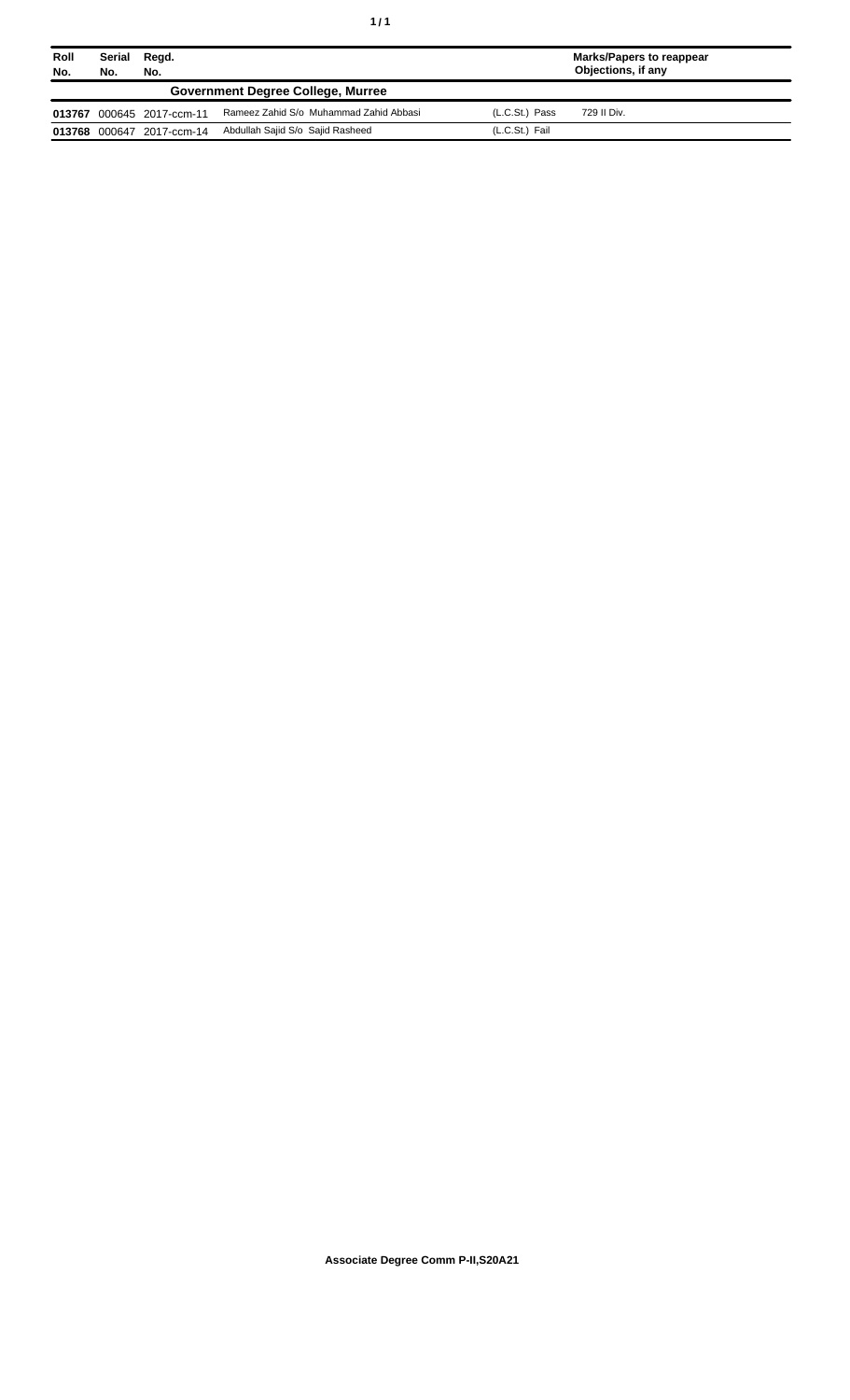| Roll<br>No. | No.                                              | Serial Regd.<br>No.       |                               |                | Marks/Papers to reappear<br>Objections, if any |  |  |
|-------------|--------------------------------------------------|---------------------------|-------------------------------|----------------|------------------------------------------------|--|--|
|             | <b>Batool Girls College of Commerce, Muridke</b> |                           |                               |                |                                                |  |  |
|             |                                                  | 013787 004724 2018-psk-75 | Saman Naz D/o Rana Zulgarnain | (L.C.St.) Pass | 793 II Div.                                    |  |  |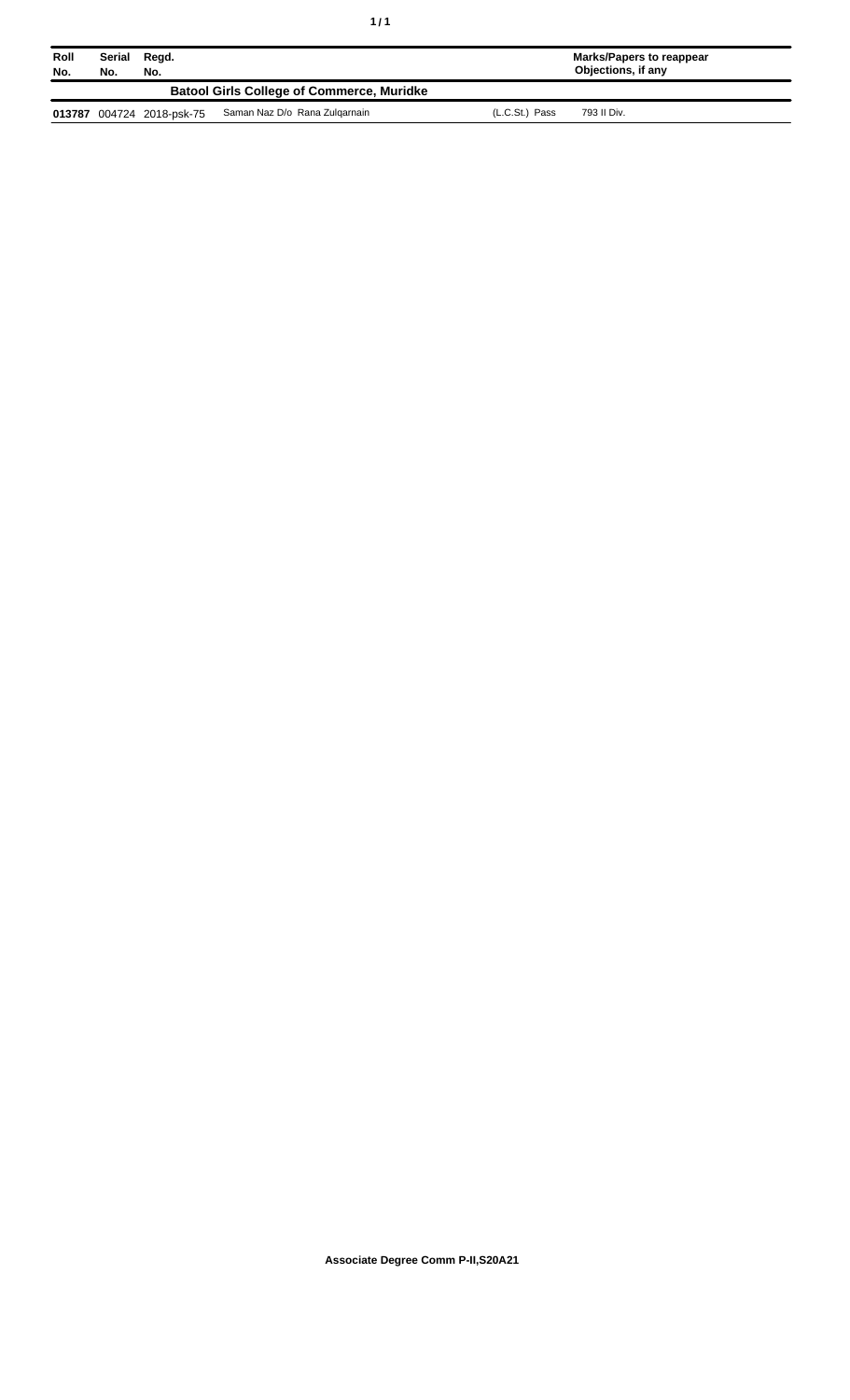| Roll<br>No. | <b>Serial</b><br>No. | Regd.<br>No.        |                                            |                | <b>Marks/Papers to reappear</b><br>Objections, if any |
|-------------|----------------------|---------------------|--------------------------------------------|----------------|-------------------------------------------------------|
|             |                      |                     | Govt. Institute of Commerce, Nankana Sahib |                |                                                       |
| 004231      | 006325               | 2017-ins-36         | Sufyan Anwar S/o Muhammad Anwar            | (L.C.St.) Fail |                                                       |
| 004232      |                      | 085098 2019-ins-1   | Allah Mehrban S/o Allah Ditta              | Pass           | 788 II Div.                                           |
| 004233      |                      | 085104 2019-ins-11  | Abdul Wahab S/o Muhammad Yamin Tariq       | Fail           | VII, V, IV, II, VI, I, III till 2nd Annual 2022.      |
| 004234      |                      | 085105 2019-ins-15  | Ihsan Ali S/o Mushtag Ahmad                | Absent         |                                                       |
| 004235      | 085099               | 2019-ins-2          | Zohaib Abbas S/o Abbas Ali                 | Pass           | 839 II Div.                                           |
| 004236      |                      | 085100 2019-ins-3   | Umer Draz S/o Arif Ali                     | Fail           | III.II.I.V.VI till 2nd Annual 2022.                   |
| 004237      |                      | 085101 2019-ins-4   | Ansar Ali S/o Muhammad Arshad              | Absent         |                                                       |
| 004238      |                      | 085102 2019-ins-6   | Muhammad Hamza Saif S/o Saif Ullah Khan    | Fail           | V.VII.II.IV till 2nd Annual 2022.                     |
| 004239      |                      | 085103 2019-ins-9   | Muhammad Yasin S/o Muhammad Ishaq          | Fail           | III, I, VI, VII, V, II, IV till 2nd Annual 2022.      |
| 016738      |                      | 085097 2017-ins-10  | Haider Ali S/o Muhammad Ismail             | (L.C.St.) Fail |                                                       |
| 016739      |                      | 085096 2017-ins-9   | Raheel Ahmad S/o Muhammad Boota            | (L.C.St.) Fail | V, I, II, VII till the Annual 2022.                   |
| 016751      |                      | 085095 2017-z-53703 | Ali Hassan S/o Muhammad Ashraf             | (L.C.St.) Pass | 804 II Div.                                           |
| 016755      |                      | 085090 2018-ins-1   | Abdul Aziz S/o Muhammad Anwar              | (L.C.St.) Fail | VII till the Annual 2022.                             |
| 016756      | 085091               | 2018-ins-2          | Ali Ahmad S/o Hamid Ali                    | (L.C.St.) Fail | VII till the Annual 2022.                             |
| 016757      | 085089               | 2018-ins-3          | Zahid Faroog S/o Zulifigar Ali             | (L.C.St.) Pass | 793 II Div.                                           |
| 016758      |                      | 085092 2018-ins-4   | Hammad Akram S/o Muhammad Akram            | (L.C.St.) Pass | 872 II Div.                                           |
| 016759      |                      | 085093 2018-ins-7   | Usman Akram S/o Muhammad Akram             | (L.C.St.) Fail | III till the Annual 2022.                             |
| 016760      |                      | 085094 2018-ins-8   | Usman Ghani S/o Haji Nisar Ahmad           | (L.C.St.) Fail | II, VII, III, V till the Annual 2022.                 |
| 016767      | 009551               | 2018-z-1500         | Awais Ashraf S/o Muhammad Ashraf           | (L.C.St.) Fail | VIII till 2nd Annual 2022.                            |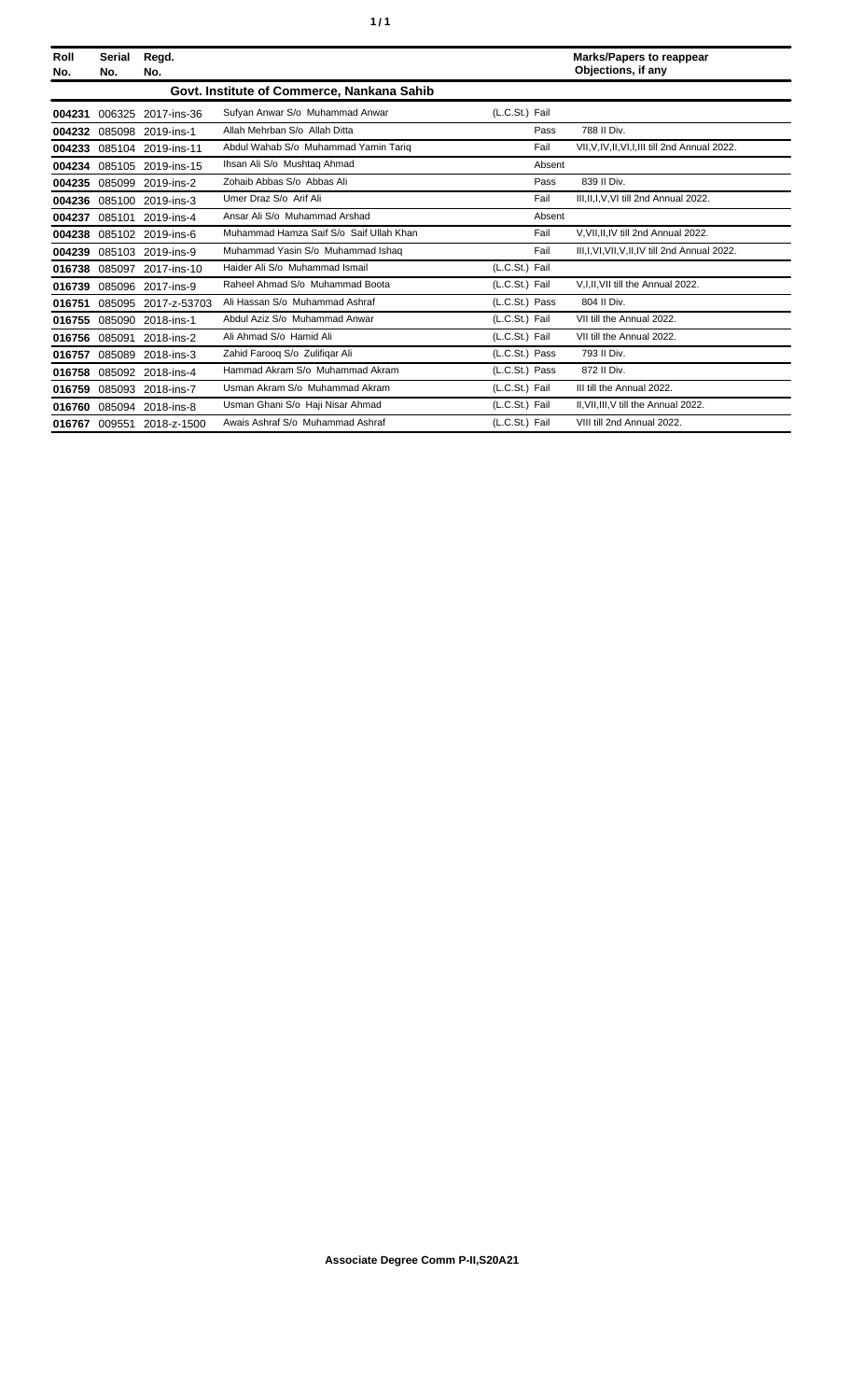|  | ٠ |
|--|---|
|  |   |

| Roll<br>No.      | Serial Regd.<br>No. | No.                                                    |                                                                   |                                    | <b>Marks/Papers to reappear</b><br>Objections, if any |
|------------------|---------------------|--------------------------------------------------------|-------------------------------------------------------------------|------------------------------------|-------------------------------------------------------|
|                  |                     |                                                        | <b>Government College of Commerce, Narowal</b>                    |                                    |                                                       |
|                  |                     | 013865 085109 2015-scn-16                              | Noshe D/o Ghulam Rasool                                           | (L.C.St.) Fail                     |                                                       |
| 013866           |                     | 085107 2017-gcn-31                                     | Faiza Ishaq D/o Muhammad Ishaq                                    | (L.C.St.) Pass                     | 695 II Div.                                           |
| 013867           |                     | 085134 2017-gcn-35                                     | Sadia Batool D/o Sharafat Ali                                     | (L.C.St.) Fail                     | VI till the Annual 2022.                              |
| 013868           |                     | 085110 2017-gcn-4                                      | Alina Asad D/o Asad Ahmad                                         | (L.C.St.) Fail                     | III till the Annual 2022.                             |
| 013869           |                     | 085111 2017-gcn-66                                     | Gulnaz D/o Samuel                                                 | (L.C.St.) Fail                     | IV, II, III till the Annual 2022.                     |
| 013870           |                     | 085108 2017-gcn-7                                      | Shama Bano D/o Amin Afzal                                         | (L.C.St.) Fail                     |                                                       |
| 013871           |                     | 000918 2017-gcn-8                                      | Tehmina Nadia D/o Muhammad Ashique                                | (L.C.St.) Fail                     |                                                       |
| 013872           |                     | 085112 2017-z-19366                                    | Saba D/o Arif Khan                                                | (L.C.St.) Pass                     | 678 II Div.                                           |
|                  |                     | 013873 085113 2018-gcn-1                               | Nadia Shahzadi D/o Munawar Hussain                                | (L.C.St.) Pass                     | 837 II Div.                                           |
| 013874           |                     | 085114 2018-gcn-2                                      | Afsa Shaheen D/o Ghulam Nabi                                      | (L.C.St.) Pass                     | 816 II Div.                                           |
|                  |                     | 013875 085115 2018-gcn-4                               | Sheza D/o Ishaq Masih                                             | (L.C.St.) Fail                     | I, III, II till the Annual 2022.                      |
|                  |                     | 013876 041503 2019-gcn-30                              | Yusra Zaheer D/o Zaheer Ahmad Khan                                |                                    | R.L PART-I                                            |
|                  |                     | 013877 041504 2019-gcn-31                              | Huma Naz D/o Muhammad Jameel                                      |                                    | FEE PRV. PART                                         |
|                  |                     | 013878 041505 2019-gcn-33                              | Ayesha Kalsoom D/o Muhammad Amjad                                 | Fail                               | II, IV, I, VI till 2nd Annual 2022.                   |
| 013879           |                     | 041506 2019-gcn-34                                     | Nadia D/o Muhammad Ramzan                                         | Fail                               | VII, VIII till 2nd Annual 2022.                       |
| 013880           |                     | 041507 2019-gcn-36                                     | Asma Amjad D/o Muhammad Amjad                                     | Fail                               | V,IV,III, VIII, VII till 2nd Annual 2022.             |
| 013948           |                     | 004428 2006-gcn-71                                     | Samran Mustafa S/o Ghulam Mustafa<br>Muhammad Ahmad S/o Azhar Ali | (L.C.St.) Absent<br>(L.C.St.) Fail |                                                       |
|                  |                     | 013949 012412 2015-gcn-26                              | Muhammad Asif S/o Mushtaq Ahmad                                   | (L.C.St.) Fail                     |                                                       |
| 013950           |                     | 000904 2015-gcn-52                                     | Muhammad Irfan S/o Munir Ahmad                                    | (L.C.St.) Fail                     |                                                       |
| 013951           |                     | 085116 2015-gcn-65<br>013952 085121 2016-gcn-44        | Asim Saddique Samma S/o Muhammad Saddique                         | (L.C.St.) Pass                     | 695 II Div.                                           |
| 013953           |                     | 085117 2016-gcn-82                                     | Aleem S/o Muhammad Rafiq                                          | (L.C.St.) Pass                     | 811 II Div.                                           |
| 013954           |                     | 085118 2016-gcn-84                                     | Asmat Ullah S/o Nazir Ahmad                                       | (L.C.St.) Fail                     | III till the Annual 2022.                             |
| 013955           |                     | 000923 2017-gcn-11                                     | Muhammad Taimoor S/o Noor Muhammad                                | (L.C.St.) Fail                     |                                                       |
|                  |                     | 013956 085119 2017-gcn-23                              | Muhammad Zeeshan S/o Muhammad Suleman                             | (L.C.St.) Pass                     | 745 II Div.                                           |
| 013957           |                     | 085120 2017-gcn-49                                     | Faisal Mehboob S/o Mehboob Ahmad                                  | (L.C.St.) Absent                   |                                                       |
|                  |                     | 013958 010796 2018-gcn-17                              | Aman Ullah S/o Muhammad Rafique                                   | (L.C.St.) Fail                     | I, II, III till the Annual 2022.                      |
| 013959           |                     | 085122 2018-gcn-21                                     | Muzammil Hussain S/o Miraj Hussain                                | (L.C.St.) Pass                     | 710 II Div.                                           |
| 013960           |                     | 008286 2018-gcn-22                                     | Adeel Ahmad S/o Ashig Hussain Khokhar                             | (L.C.St.) Fail                     | VII, I, V, VI till 2nd Annual 2022.                   |
| 013961           |                     | 085123 2018-gcn-25                                     | Muhammad Bilal S/o Muhammad Shafique                              | (L.C.St.) Fail                     | V till the Annual 2022.                               |
|                  |                     | 013962 011255 2018-gcn-30                              | Muhammad Umar S/o Razzaq Ahmad                                    | (L.C.St.) Fail                     | IV, VII, V, I, III, VI till 2nd Annual 2022.          |
|                  |                     | 013963 085124 2018-gcn-32                              | Muhammad Awais S/o Shahid Imran                                   | (L.C.St.) Pass                     | 825 II Div.                                           |
|                  |                     | 013964 085125 2018-gcn-33                              | Ali Hassan S/o Muhammad Rafique                                   | (L.C.St.) Fail                     | III till the Annual 2022.                             |
|                  |                     | 013965 085126 2018-gcn-36                              | Muhammad Zeeshan Arshad S/o Muhammad Arshad                       | (L.C.St.) Pass                     | 731 II Div.                                           |
|                  |                     | 013966 009548 2018-gcn-37                              | Ghulam Jallani S/o Muhammad Ramzan                                | (L.C.St.) Absent                   |                                                       |
|                  |                     | 013967 085127 2018-gcn-43                              | Muhammad Hassan Khan S/o Muhammad Saleem Khan                     | (L.C.St.) Pass                     | 709 II Div.                                           |
| 013968           |                     | 000924 2018-gcn-45                                     | Fahad Ali S/o Abdul Wahad<br>Abu Sufyan S/o Muhammad Yaqoob       | (L.C.St.) Pass<br>(L.C.St.) Fail   | 772 II Div.<br>V, I, III, VII till the Annual 2022.   |
| 013969<br>013970 |                     | 085106 2018-gcn-51                                     | Umair Zulfiqar S/o Zulfiqar Ali                                   | (L.C.St.) Pass                     | 810 II Div.                                           |
|                  |                     | 085128 2018-gcn-63                                     | Shane Zoni S/o Razzaq Masih                                       | (L.C.St.) Fail                     | III till the Annual 2022.                             |
| 013971           |                     | 085129 2018-gcn-66<br>013972 085131 2018-gcn-77        | Mohsin Ali S/o Rafique Ahmad                                      | (L.C.St.) Fail                     | V till the Annual 2022.                               |
|                  |                     | 013973 085132 2018-gcn-81                              | Muhammad Arbab Sarwar S/o Muhammad Sarwar                         | (L.C.St.) Fail                     | VII till the Annual 2022.                             |
|                  |                     | 013974 085133 2018-gcn-88                              | Umer Farooq S/o Faryad Khan                                       | (L.C.St.) Fail                     | III till the Annual 2022.                             |
|                  |                     | 013975 010784 2018-gcn-92                              | Muhammad Zohaib Zahid S/o Muhammad Boota                          | (L.C.St.) Fail                     | VII, III, II, V, VI till 2nd Annual 2022.             |
|                  |                     | 013976 009203 2017-crs-17                              | Muhammad Zeeshan Raza S/o Shoukat Ali                             | (L.C.St.) Fail                     |                                                       |
|                  | 013977 007521       | 2018-gcn-72                                            | Muhammad Ali S/o Muhammad Mushtaq                                 | (L.C.St.) Fail                     | I, VII, II till 2nd Annual 2022.                      |
|                  |                     | 013978 011211 2019-gcn-13                              | Muhammad Aftab S/o Shoukat Ali                                    | (L.C.St.) Fail                     | III, II, VII, V till 2nd Annual 2022.                 |
|                  |                     | 013979 041508 2019-gcn-39                              | Muhammad Zaid Latif S/o Abdul Latif                               | Pass                               | 875 II Div.                                           |
|                  |                     | 013980 011216 2019-gcn-4                               | Muhammad Imran S/o Anayat Ullah                                   | (L.C.St.) Fail                     | V, III till 2nd Annual 2022.                          |
|                  |                     | 013981 041501 2019-gcn-44                              | Syed Ahsan Raza Ahmed S/o Syed Umer Iqbal Ahmed                   | Fail                               | V till 2nd Annual 2022.                               |
|                  |                     |                                                        | Chishti<br>Muhammad Ali Taqi S/o Aon Ali                          | Fail                               | V till 2nd Annual 2022.                               |
|                  |                     | 013982 041502 2019-gcn-57<br>013983 041509 2019-gcn-58 | Hafiz Muhammad Ahmad S/o Muhammad Sajid                           | Pass                               | 805 II Div.                                           |
|                  |                     | 013984 041510 2019-gcn-62                              | Muhammad Awais S/o Manzoor Hussain                                | Fail                               | III, VII till 2nd Annual 2022.                        |
|                  |                     | 013985 041511 2019-gcn-64                              | Ghulfam Ahmad S/o Shoukat Ali                                     | Fail                               | III, VI till 2nd Annual 2022.                         |
|                  |                     | 013986 041512 2019-gcn-65                              | Ahtisham Shabbir S/o Shabbir Ahmed                                | Fail                               | III till 2nd Annual 2022.                             |
|                  |                     | 013987 010607 2019-gcn-66                              | Haseeb Hassan S/o Muhammad Hafeez                                 | (L.C.St.) Fail                     | V, III, IV, VI, II till 2nd Annual 2022.              |
|                  |                     | 013988 041513 2019-gcn-67                              | Ahsan Bilal S/o Asghar Ali Cheema                                 | Pass                               | 758 II Div.                                           |
| 013989           |                     | 010606 2019-gcn-69                                     | Muhammad Arslan S/o Muhammad Kaleem                               | (L.C.St.) Fail                     | V, III till 2nd Annual 2022.                          |
| 013990           |                     | 041514 2019-gcn-82                                     | Muhammad Awais S/o Sakhawat Ali                                   | Pass                               | 714 II Div.                                           |
| 013991           |                     | 010160 2019-gcn-9                                      | Sufyan Ali S/o Adrees Ahmad                                       | (L.C.St.) Fail                     | III till 2nd Annual 2022.                             |
|                  |                     | 016810 010610 2020-z-43398                             | Muhammad Faizan Asif S/o Muhammad Asif                            | (L.C.St.) Fail                     | I, V, III, VII, IV, II, VI till 2nd Annual 2022.      |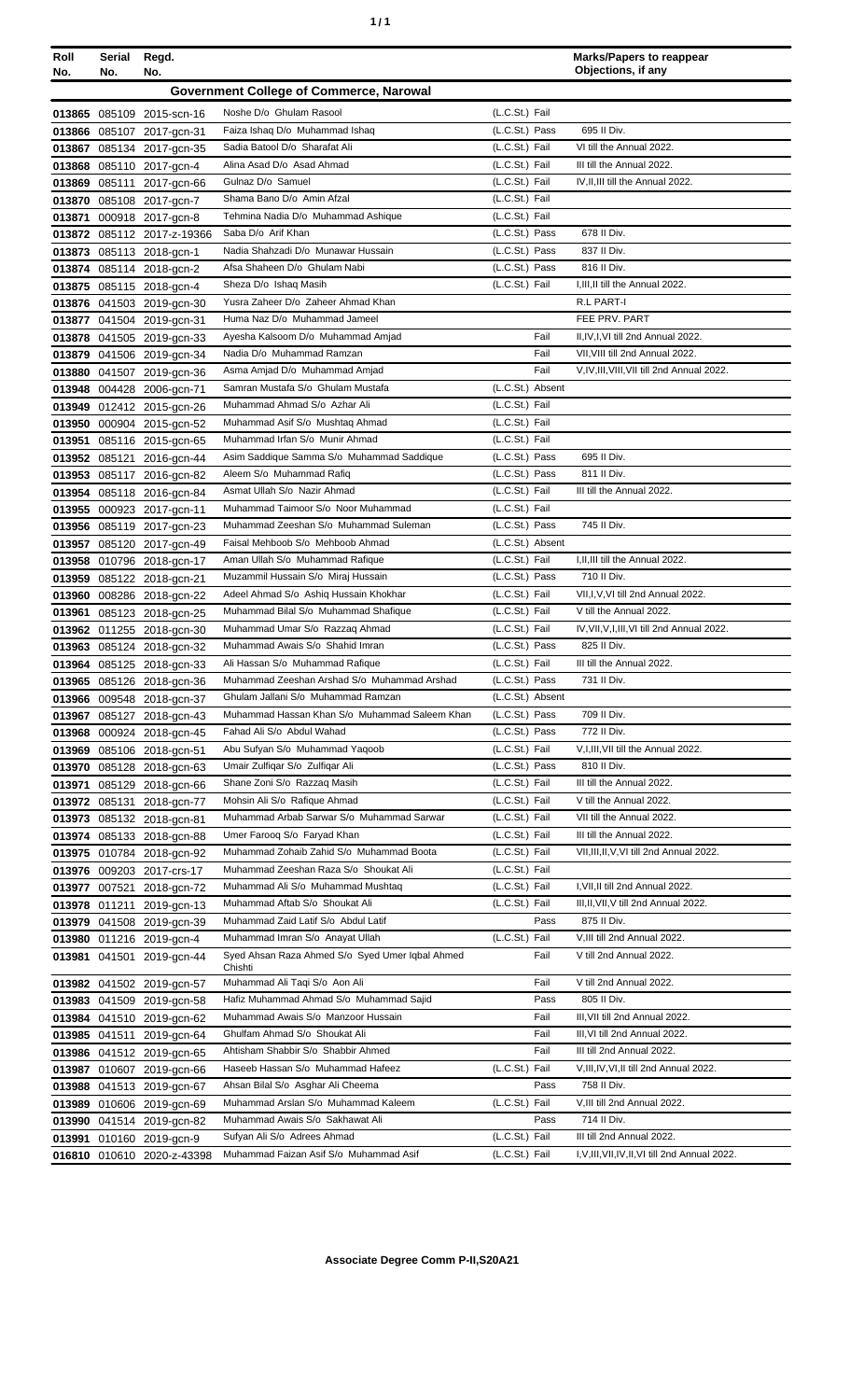| Roll<br>No.                                          | Serial<br>No. | Regd.<br>No.              |                             |                       | Marks/Papers to reappear<br>Objections, if any |  |  |
|------------------------------------------------------|---------------|---------------------------|-----------------------------|-----------------------|------------------------------------------------|--|--|
| National College of Commerce, Circular Road, Narowal |               |                           |                             |                       |                                                |  |  |
|                                                      |               | 013992 012186 2012-ncn-41 | Yasir Liagat S/o Liagat Ali | (L.C.S <sub>t</sub> ) | FEE                                            |  |  |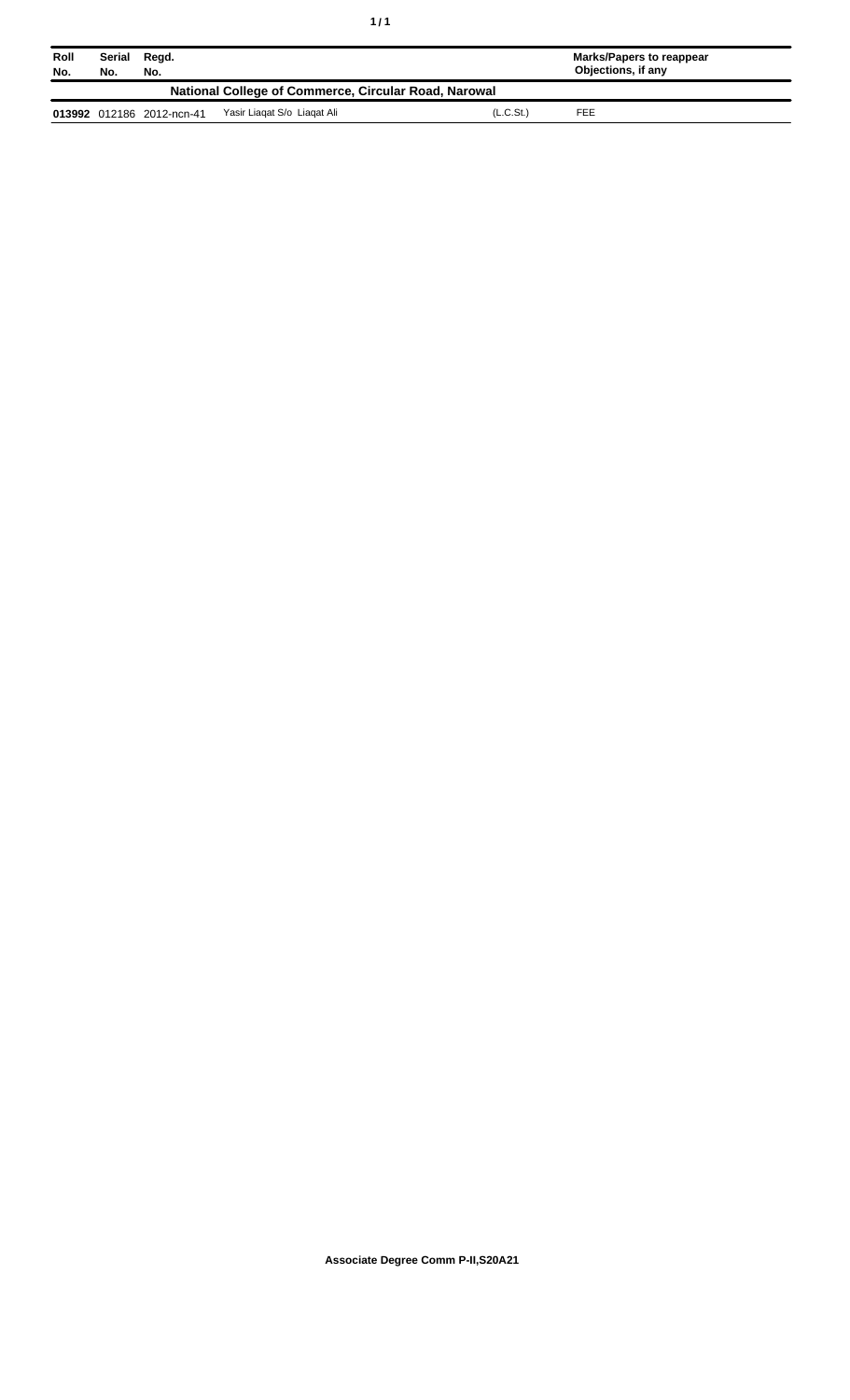| Roll   | Serial | Regd. |                                                         |                | <b>Marks/Papers to reappear</b> |  |
|--------|--------|-------|---------------------------------------------------------|----------------|---------------------------------|--|
| No.    | No.    | No.   | Punjab College, Chowk Bijli Ghar, Pasrur Road, Narowal  |                | Objections, if any              |  |
|        |        |       |                                                         |                |                                 |  |
| 013881 |        |       | 008296 2018-pnn-125 Sadia Khan D/o Muhammad Parvez Khan | (L.C.St.) Fail | I till the Annual 2022.         |  |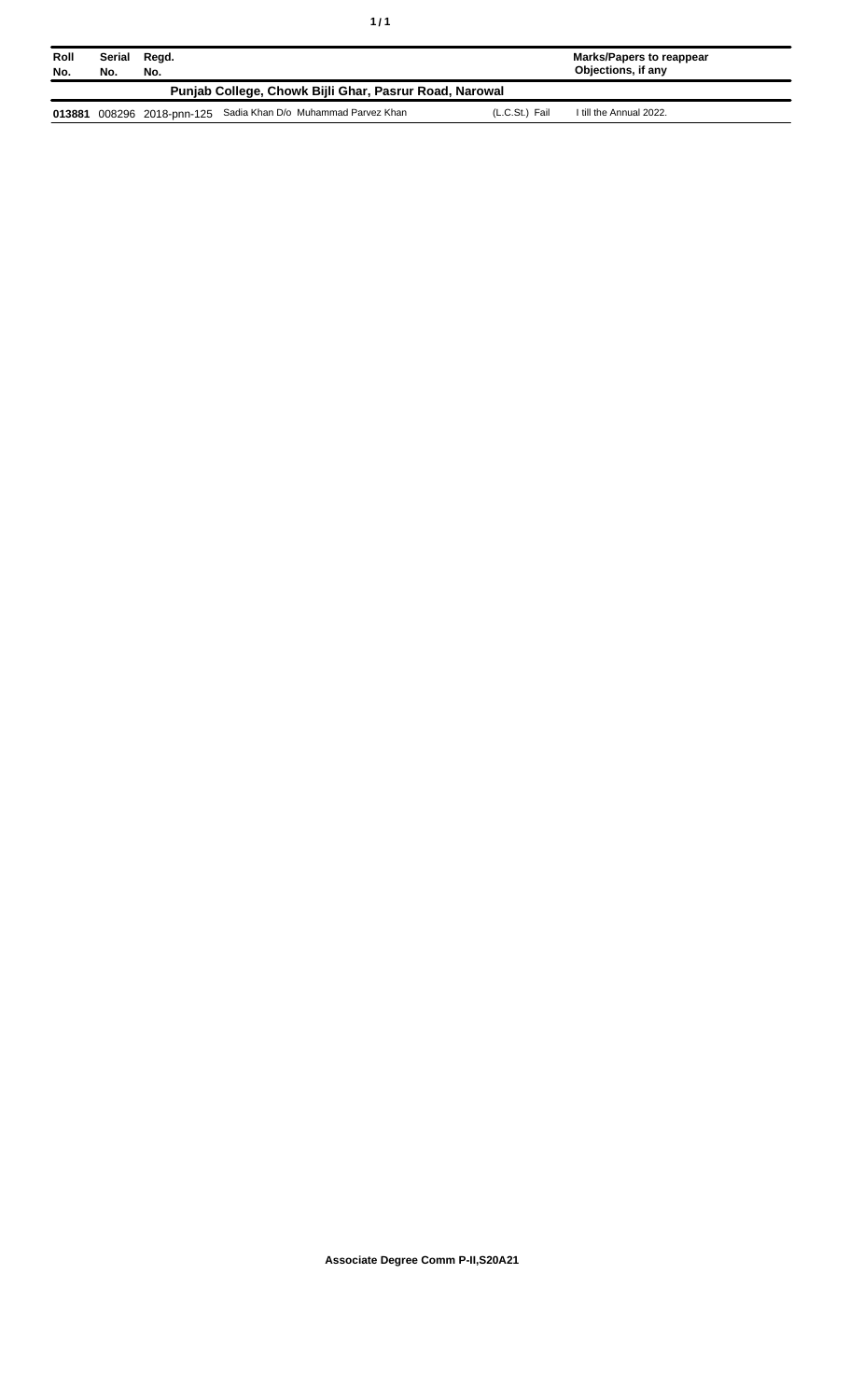| Roll<br>No. | Serial<br>No. | Regd.<br>No.              |                                                     |                  | <b>Marks/Papers to reappear</b><br>Objections, if any |
|-------------|---------------|---------------------------|-----------------------------------------------------|------------------|-------------------------------------------------------|
|             |               |                           | Standard College of Commerce, Jasar Bypass, Narowal |                  |                                                       |
|             |               | 013882 010872 2010-scn-26 | Izza Batool D/o Muhammad Rafique                    | (L.C.St.) Fail   |                                                       |
| 013883      | 006819        | 2018-scn-94               | Hira Ashraf D/o Muhammad Ashraf                     | (L.C.St.) Pass   | 706 II Div.                                           |
| 013884      | 006044        | 2018-scn-95               | Tania Azeez D/o Azeez Ahmad                         | (L.C.St.) Pass   | 737 II Div.                                           |
| 013885      | 008540        | 2018-scn-97               | Maria Bibi D/o Mumtaz Ahmad                         | (L.C.St.) Pass   | 724 II Div.                                           |
| 013886      | 066127        | 2019-scn-71               | Adeeba Bano D/o Mushtag Ahmad                       | Pass             | 744 II Div.                                           |
| 013887      |               | 066126 2019-scn-72        | Aleeza Saleem D/o Saleem Akhtar                     | Pass             | 732 II Div.                                           |
| 013888      | 066129        | 2019-scn-73               | Attia Bano D/o Muhammad Razzaq                      | Fail             | VIII till 2nd Annual 2022.                            |
| 013889      |               | 066120 2019-scn-74        | Sana Sarwar D/o Sarwar Masih                        | Pass             | 900   Div.                                            |
| 013890      | 066121        | 2019-scn-75               | Swera Ashraf D/o Muhammad Ashraf                    | Pass             | 876 II Div.                                           |
| 013891      |               | 066122 2019-scn-76        | Iram Shahzadi D/o Iftikhar Ahmad                    | Pass             | 775 II Div.                                           |
| 013892      | 066123        | 2019-scn-78               | Alina Ahmed D/o Syed Muhammad Ahmed                 | Pass             | 855 II Div.                                           |
| 013893      |               | 066128 2019-scn-79        | Maham Asghar Mughal D/o Asghar Ali                  |                  | <b>R.L PART-I</b>                                     |
| 013894      |               | 066124 2019-scn-80        | Awima Altaf D/o Muhammad Altaf                      | Fail             | III, VIII till 2nd Annual 2022.                       |
| 013895      |               | 066125 2019-scn-81        | Tehreem Ziafat D/o Muhammad Ziafat Manzoor          | Pass             | 803 II Div.                                           |
|             |               | 013993 012479 2014-scn-13 | Zahid Khan S/o Sarwar Khan                          | (L.C.St.) Absent |                                                       |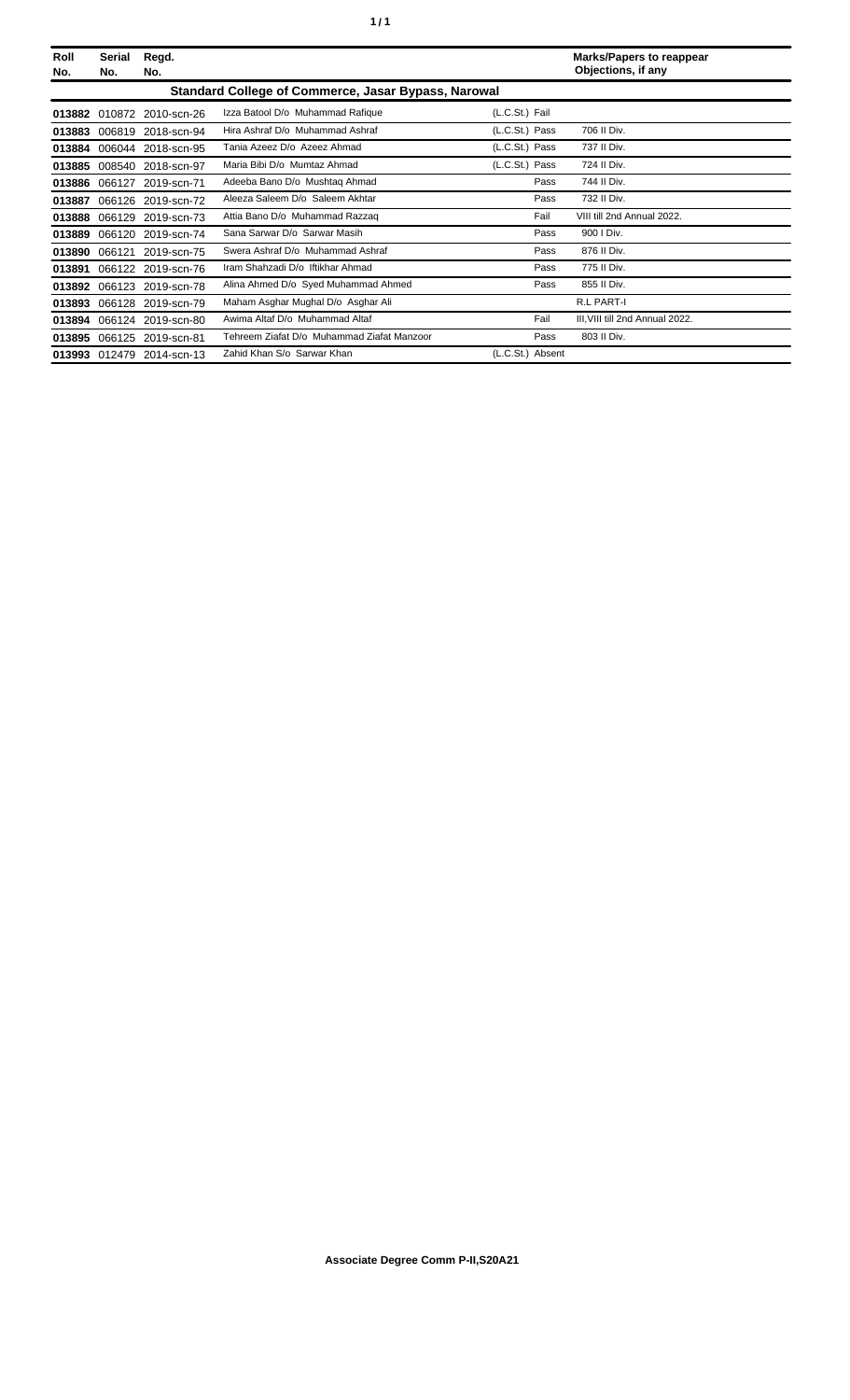| ٠ | ٠ |
|---|---|
|   |   |

| Roll<br>No. | Serial<br>No. | Regd.<br>No.              |                                                        |                       | <b>Marks/Papers to reappear</b><br>Objections, if any |
|-------------|---------------|---------------------------|--------------------------------------------------------|-----------------------|-------------------------------------------------------|
|             |               |                           | Government Institute of Commerce, Okara                |                       |                                                       |
|             |               | 014034 001710 2014-gco-12 | Sundas D/o Falak Sher                                  | (L.C.St.) Pass        | 761 II Div.                                           |
|             |               | 014035 003454 2017-gco-28 | Sidra D/o Muhammad Akram                               | (L.C.St.) Pass        | 694 II Div.                                           |
|             |               | 014036 001625 2018-gco-1  | Sana Shahid D/o Shahid Hussain                         | (L.C.St.) Fail        | VI till the Annual 2022.                              |
|             |               | 014037 058816 2019-gco-1  | Warda Shahzad D/o Shahzad Hafeez                       | Pass                  | 859 II Div.                                           |
|             |               | 014038 058817 2019-gco-2  | Rimsha Khalil D/o Khalil Ahmad                         | Pass                  | 849 II Div.                                           |
|             |               | 014039 058839 2019-gco-26 | Fazila Mumtaz D/o Mumtaz Khan                          | Fail                  | III, V, VI till 2nd Annual 2022.                      |
|             |               | 014040 058840 2019-gco-27 | Razia Abbas D/o Abbas Ali                              | Fail                  | I, III, VII, II, VI, V till 2nd Annual 2022.          |
|             |               | 014041 058820 2019-gco-28 | Shamsa D/o Zahid Mahmood                               | Fail                  | VII, III, VIII till 2nd Annual 2022.                  |
|             |               | 014042 058841 2019-gco-3  | Nimra D/o Talib Hussain                                | Pass                  | 784 II Div.                                           |
|             |               | 014043 058843 2019-gco-4  | Neelam Shehzadi D/o Muhammad Ashraf                    | Fail                  | III, VII till 2nd Annual 2022.                        |
|             |               | 014044 058818 2019-gco-7  | Humayal Rizwan D/o Muhammad Rizwan Chughtai            | Pass                  | 758 II Div.                                           |
|             |               | 014045 058819 2019-gco-8  | Bakhtawar Hussain D/o Shahid Hussain                   | Fail                  | III till 2nd Annual 2022.                             |
|             |               | 014102 001442 2018-gco-45 | Ans Riaz S/o Rana Riaz Ahmad                           | (L.C.St.) Fail        | VI, IV till the Annual 2022.                          |
|             |               | 014126 002008 2015-gco-45 | Rehan Safdar S/o Safdar Ali                            | (L.C.S <sub>t</sub> ) | FEE                                                   |
|             |               | 014127 005261 2016-gco-2  | Ahmad Abdul Majeed S/o Abdul Majeed                    | (L.C.St.) Fail        |                                                       |
|             |               | 014128 001425 2016-gco-25 | Shabbir Aslam S/o Muhammad Aslam                       | (L.C.St.) Pass        | 700 II Div.                                           |
|             |               | 014129 085349 2016-gco-3  | Muhammad Raza S/o Jalil Ahmad                          | (L.C.S <sub>t</sub> ) | <b>FEE</b>                                            |
|             |               | 014130 001620 2017-gco-34 | Hafiz Abdul Rehman S/o Muhmmad Iqbal Bhatti            | (L.C.St.) Fail        |                                                       |
|             |               | 014131 008447 2017-gco-53 | Haider Yaseen S/o Muhammad Yaseen                      | (L.C.St.) Pass        | 675 II Div.                                           |
|             |               | 014132 085382 2018-gco-14 | Waseem Abbas S/o Muhammad Abbas                        | (L.C.St.) Pass        | 709 II Div.                                           |
|             |               | 014133 085344 2018-gco-15 | Muhammad Yousaf S/o Talib Hussain                      | (L.C.St.)             | <b>FEE</b>                                            |
|             |               | 014134 001326 2018-gco-17 | Asif Ali S/o Muhammad Shafique Tahir                   | (L.C.St.) Pass        | 817 II Div.                                           |
|             |               | 014135 007612 2018-gco-18 | Ghulam Hasan S/o Muhammad Ashraf                       | (L.C.St.) Pass        | 686 II Div.                                           |
|             |               | 014136 002460 2018-gco-24 | Muhammad Waqar S/o Muhammad Shafiq Allam               | (L.C.St.) Pass        | 748 II Div.                                           |
|             |               | 014137 085381 2018-gco-25 | Javeed Iqbal S/o Muhammad Iqbal                        | (L.C.St.) Fail        | IV till the Annual 2022.                              |
|             |               | 014138 001707 2018-gco-31 | Muhammad Hamza S/o Ghulam Shabir                       | (L.C.St.) Pass        | 694 II Div.                                           |
|             |               | 014139 006401 2018-gco-36 | Usama Javed S/o Javed Ahmad                            | (L.C.St.) Pass        | 722 II Div.                                           |
|             |               | 014140 001430 2018-gco-37 | Sohaib Akbar S/o Muhammad Akbar Ali                    | (L.C.St.) Pass        | 706 II Div.                                           |
|             |               | 014141 002179 2018-gco-39 | Ch Muhammad Irfan Liagat S/o Liagat Ali                | (L.C.St.) Fail        | VII, II, I, IV, V, VI, III till 2nd Annual 2022.      |
|             |               | 014142 001319 2018-gco-48 | Syed Forgan Amjad S/o Amjad Ali                        | (L.C.St.) Fail        | III, IV, V till the Annual 2022.                      |
|             |               | 014143 001318 2018-gco-52 | Ali Abbas S/o Shah Nawaz                               | (L.C.St.) Pass        | 702 II Div.                                           |
|             |               | 014144 001328 2018-gco-53 | Rana Hassan Ali S/o Rana Muhammad Sarwar               | (L.C.St.) Fail        | VI, IV till the Annual 2022.                          |
|             |               | 014145 001322 2018-gco-7  | Arslan Ayoub S/o Muhammad Ayoub                        | (L.C.St.) Pass        | 836 II Div.                                           |
|             |               | 014146 001915 2018-gco-9  | Zain-Ul-Hassan S/o Muhammad Afzal                      | (L.C.St.) Pass        | 797 II Div.                                           |
|             |               | 014147 058822 2019-gco-11 | Mirza Ali Hamza S/o Amanat Ali                         | Fail                  | VII till 2nd Annual 2022.                             |
|             |               | 014148 058838 2019-gco-12 | Saqlain Ali Khan S/o Muhammad Hayat Khan               | Fail                  | IV, V till 2nd Annual 2022.                           |
|             |               | 014149 058823 2019-gco-14 | Muhammad Umer Zubair S/o Zubair Akhter Khan            | Fail                  | VII, VI till 2nd Annual 2022.                         |
|             |               | 014150 058824 2019-gco-18 | Junaid Ahmad S/o Sarfaraz Ahmad Khan                   | Fail                  | II, I, IV, V till 2nd Annual 2022.                    |
|             |               | 014151 058825 2019-gco-21 | Muhammad Anas S/o Muhammad Ashraf                      | Fail                  | I till 2nd Annual 2022.                               |
|             |               | 014152 058842 2019-gco-22 | Muhammad Umer Faroog S/o Muhammad Hanif                | Fail                  | I,IV, VI, V till 2nd Annual 2022.                     |
|             |               | 014153 058826 2019-gco-23 | Muhammad Awais Aslam S/o Muhammad Aslam Nadeem<br>Rana | Fail                  | IV, II, VII till 2nd Annual 2022.                     |
|             |               | 014154 058827 2019-gco-24 | Rafaqat Ali Manhas S/o Amanat Ali                      | Pass                  | 787 II Div.                                           |
|             |               | 014155 058828 2019-gco-29 | Bilal Ahmad S/o Ghulam Mustafa                         | Pass                  | 787 II Div.                                           |
|             |               | 014156 058829 2019-gco-31 | Muhammad Kaleem Tahir S/o Muhammad Sharif Khan         | Pass                  | 817 II Div.                                           |
|             |               | 014157 058830 2019-gco-32 | Babar Ali S/o Sabir Ali                                | Fail                  | IV, VI till 2nd Annual 2022.                          |
|             |               | 014158 058831 2019-gco-37 | Muhammad Shafqat S/o Muhammad Inam                     | Fail                  | IV, VIII till 2nd Annual 2022.                        |
|             |               | 014159 058832 2019-gco-39 | Sajid Siddique S/o Muhammad Siddique                   | Pass                  | 723 II Div.                                           |
|             |               | 014160 058833 2019-gco-40 | Muhammad Abdullah S/o Muhammad Amjad                   | Fail                  | IV, II till 2nd Annual 2022.                          |
|             |               | 014161 058837 2019-gco-41 | Ali Zaib Manzoor S/o Manzoor Ahmad                     | Fail                  | V,IV, VI, I till 2nd Annual 2022.                     |
|             |               | 014162 058834 2019-gco-46 | Abdul Rohan Afzal S/o Muhammad Afzal                   | Pass                  | 806 II Div.                                           |
|             |               | 014163 058835 2019-gco-48 | Mohsin Hassan S/o Khadim Hussain                       | Pass                  | 743 II Div.                                           |
|             |               | 014164 058836 2019-gco-53 | Asif Ali S/o Liaqat Ali                                | Pass                  | 717 II Div.                                           |
|             |               | 014165 058821 2019-gco-9  | Bilal Ahmad S/o Muhammad Munir Zahid                   | Absent                |                                                       |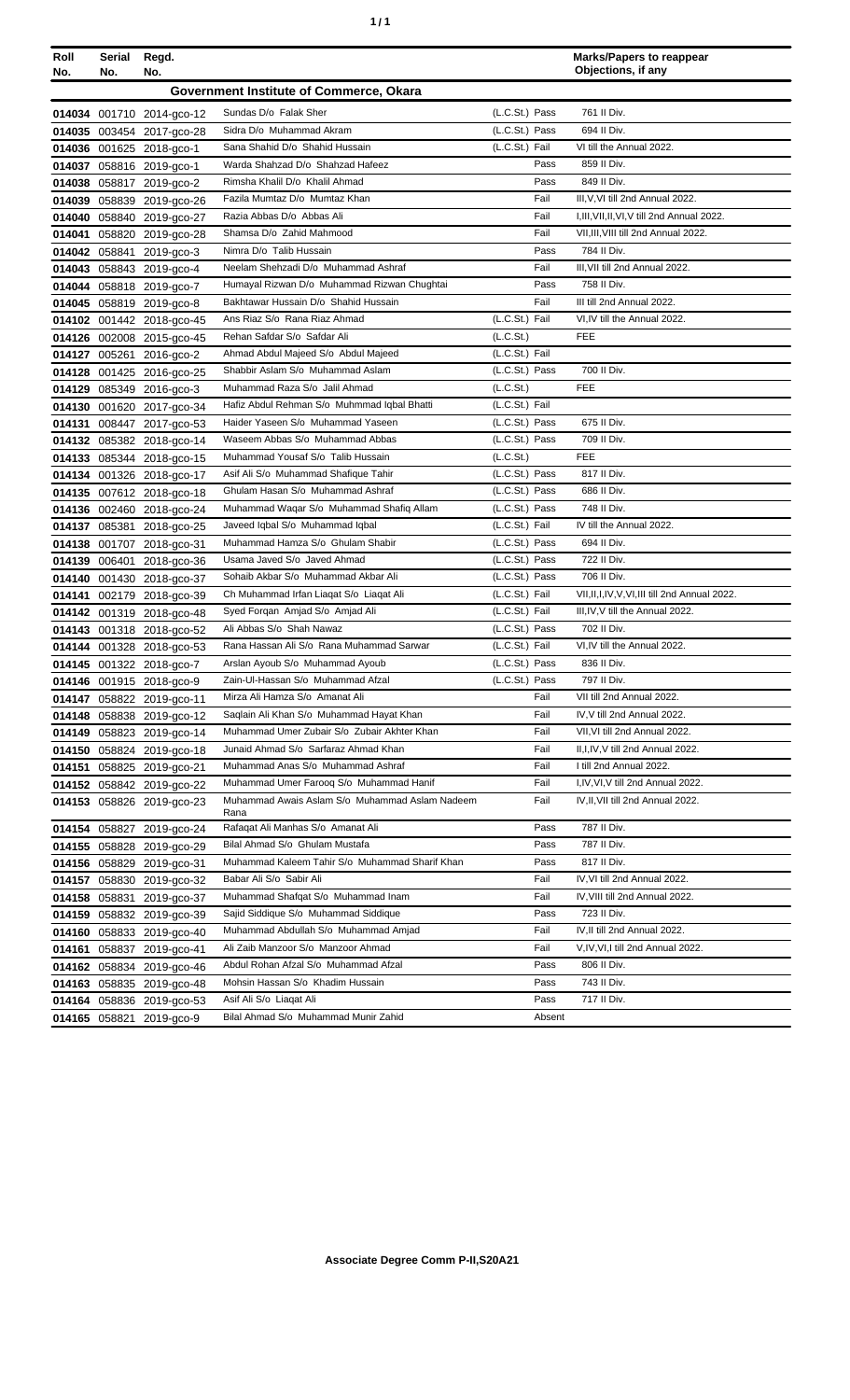| Roll<br>No.                                         | Serial<br>No. | Regd.<br>No. |                                                          |                | <b>Marks/Papers to reappear</b><br>Objections, if any |  |
|-----------------------------------------------------|---------------|--------------|----------------------------------------------------------|----------------|-------------------------------------------------------|--|
| New Pak College of Commerce, Faisalabad Road, Okara |               |              |                                                          |                |                                                       |  |
|                                                     |               |              | 014166 002764 2010-nco-122 Arif Ali S/o Muhammad Hussain | (L.C.St.) Fail | VI till the Annual 2022.                              |  |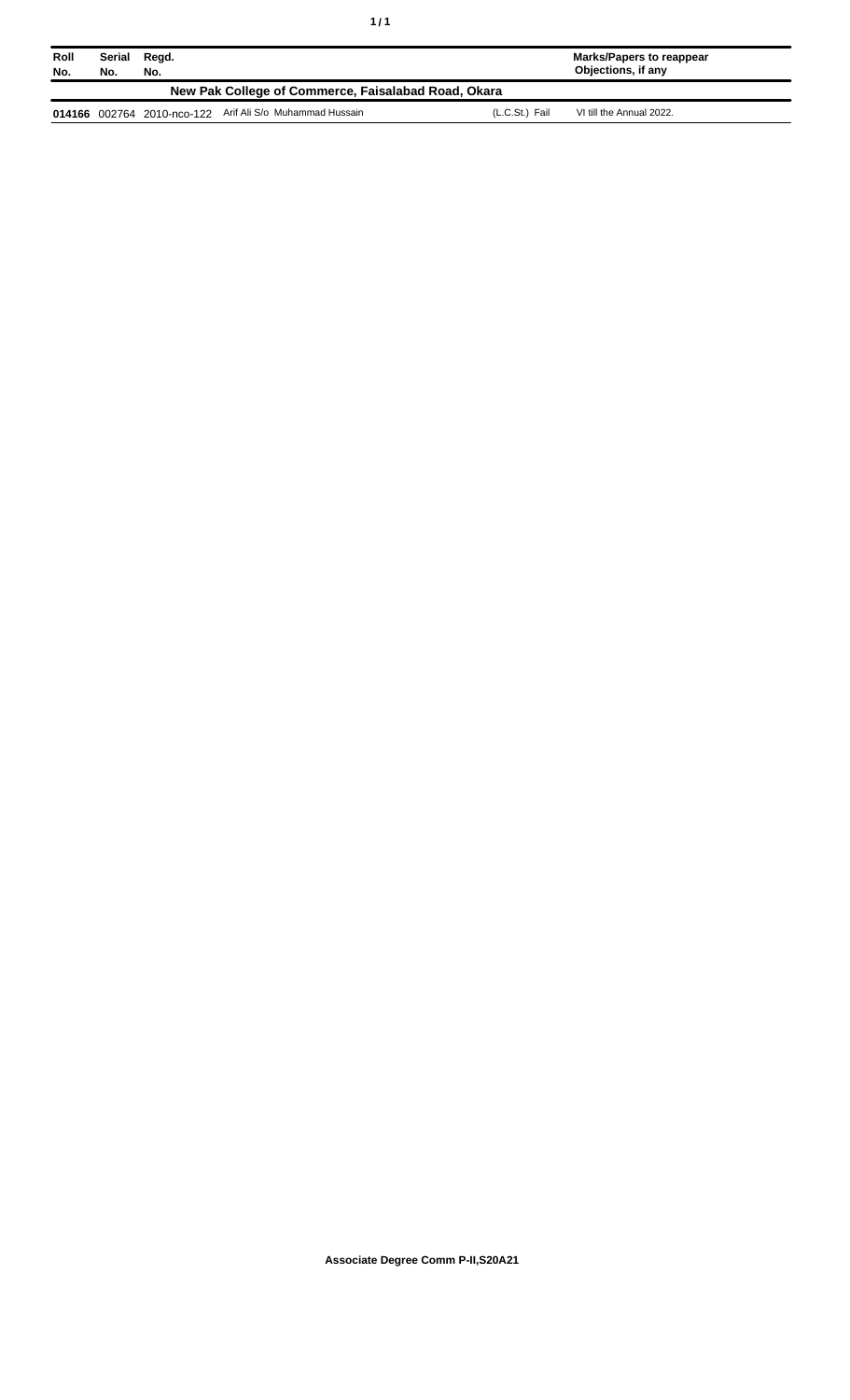| ٠ | ٠ |
|---|---|
|   |   |

| Roll<br>No. | Serial<br>No. | Regd.<br>No.              |                                              |                | <b>Marks/Papers to reappear</b><br>Objections, if any |
|-------------|---------------|---------------------------|----------------------------------------------|----------------|-------------------------------------------------------|
|             |               |                           | <b>Punjab College of Commerce, Okara</b>     |                |                                                       |
|             |               | 014046 010130 2018-pco-21 | Nimra Manzoor D/o Manzoor Ahmad              | (L.C.St.) Fail | V till the Annual 2022.                               |
|             |               | 014047 009887 2018-pco-23 | Midhat Amir D/o Amir Mukhtar                 | (L.C.St.) Pass | 727 II Div.                                           |
|             |               | 014048 010129 2018-pco-28 | Tayyaba Sabir D/o Sabir Ali                  | (L.C.St.) Fail | II.VII.III till the Annual 2022.                      |
|             |               | 014049 009888 2018-pco-32 | Nida Aslam D/o Muhammad Aslam Perwaze        | (L.C.St.) Fail | III, V, VII till the Annual 2022.                     |
|             |               | 014050 069997 2019-pco-1  | Zunaira Nazeer D/o Nazeer Maseeh             | Pass           | 911   Div.                                            |
|             |               | 014051 070009 2019-pco-18 | Ambreen Abbas D/o Ghulam Abbas               | Fail           | III till 2nd Annual 2022.                             |
|             |               | 014052 070010 2019-pco-19 | Hadia Naseem D/o Naseem Mahmood              | Fail           | I, V, VI till 2nd Annual 2022.                        |
|             |               | 014053 070011 2019-pco-20 | Sana D/o Muhammad Younas (Deceased)          | Fail           | III till 2nd Annual 2022.                             |
|             |               | 014054 070012 2019-pco-26 | Esha Naeem D/o Muhammad Naeem                | Fail           | V.VI till 2nd Annual 2022.                            |
|             |               | 014055 070000 2019-pco-28 | Rimsha Razzaq D/o Muhammad Razzaq            | Fail           | V,I till 2nd Annual 2022.                             |
|             |               | 014056 070001 2019-pco-29 | Iram D/o Allah Waris                         | Pass           | 953 I Div.                                            |
|             |               | 014057 070002 2019-pco-30 | Noorish Zainab D/o Majid Ali                 | Fail           | I, V till 2nd Annual 2022.                            |
|             |               | 014058 069993 2019-pco-32 | Bushra Khalid D/o Rana Khalid Mehmood        | Fail           | I.III till 2nd Annual 2022.                           |
|             |               | 014059 070003 2019-pco-33 | Hira Mariam D/o Asif Nadeem                  | Fail           | I till 2nd Annual 2022.                               |
|             |               | 014060 070013 2019-pco-37 | Gul Meena D/o Sakhawat Ali                   | Fail           | VII, I, IV till 2nd Annual 2022.                      |
|             |               | 014061 069996 2019-pco-38 | Marrium D/o Muhammad Saeed                   | Fail           | VI, III, V, VIII till 2nd Annual 2022.                |
|             |               | 014062 069998 2019-pco-4  | Faiza D/o Altaf Hussain                      | Fail           | I till 2nd Annual 2022.                               |
|             |               | 014063 069999 2019-pco-5  | Maryam Ayub D/o Rana Ayub                    | Fail           | V, IV, VI, III, I, VII till 2nd Annual 2022.          |
|             |               | 014064 069995 2019-pwo-12 | Ayesha Naeem D/o Naeem Baig                  | Fail           | VI, VII, V till 2nd Annual 2022.                      |
|             |               | 014068 010793 2017-pco-22 | Warda Iftikhar D/o Ch. Iftikhar U Din        | (L.C.St.) Fail |                                                       |
|             |               | 014167 011225 2012-nco-50 | Muhammad Omer S/o Fiaz Ahmed                 | (L.C.St.) Fail | VII, IV, VI till the Annual 2022.                     |
|             |               | 014168 010803 2016-pco-63 | Faisal Akram S/o Muhammad Akram              | (L.C.St.) Fail | I till the Annual 2022.                               |
|             |               | 014169 010639 2017-pco-28 | Waqar Ghafoor S/o Abdul Ghafoor              | (L.C.St.) Fail |                                                       |
|             |               | 014170 009889 2018-pco-10 | Hamza Azhar S/o Azhar Ali Khan               | (L.C.St.) Pass | 747 II Div.                                           |
| 014171      |               | 009891 2018-pco-11        | Muhammad Hamza Khalid S/o Khalid Mehmood     | (L.C.St.) Pass | 740 II Div.                                           |
|             |               | 014172 009895 2018-pco-16 | Muhammad Usama Mudassar S/o Mudassar Bashir  | (L.C.St.) Fail | VI till the Annual 2022.                              |
|             |               | 014173 010133 2018-pco-17 | Hamza Pervaiz S/o Muhammad Akhtar            | (L.C.St.) Pass | 779 II Div.                                           |
|             |               | 014174 010132 2018-pco-19 | Abdullah Qurashi S/o Muhammad Saleem Qurashi | (L.C.St.) Pass | 760 II Div.                                           |
|             |               | 014175 010131 2018-pco-20 | Muhammad Tahir Khan S/o Shabbir Ahmad Khan   | (L.C.St.) Fail | I till the Annual 2022.                               |
|             |               | 014176 009890 2018-pco-24 | Dalil Ur Rehman S/o Khalil Ur Rehman         | (L.C.St.)      | <b>FEE</b>                                            |
|             |               | 014177 010125 2018-pco-27 | Muhammad Numan S/o Haji Mian Muhammad        | (L.C.St.) Pass | 799 II Div.                                           |
|             |               | 014178 010127 2018-pco-29 | Nabil Hassan S/o Muhammad Anwar Javed        | (L.C.St.) Fail | IV, VI till the Annual 2022.                          |
|             |               | 014179 011226 2018-pco-30 | Fraz Waheed S/o Abdul Waheed                 | (L.C.St.) Fail | VI, III, II till the Annual 2022.                     |
|             |               | 014180 010128 2018-pco-31 | Tehseen Ashraf S/o Muhammad Ashraf           | (L.C.St.) Fail | II, VI till the Annual 2022.                          |
|             |               | 014181 009663 2018-pco-8  | Muhammad Junaid Zia S/o Nayyar Zia           | (L.C.St.) Pass | 858 II Div.                                           |
|             |               | 014182 070005 2019-pco-12 | Muhammad Adeel S/o Muhammad Mansha           | Absent         |                                                       |
|             |               | 014183 069994 2019-pco-31 | Muhammad Haris S/o Shamim Parwez             | Fail           | VII till 2nd Annual 2022.                             |
|             |               | 014184 070006 2019-pco-34 | Abdul Hanan S/o Saleem Ahmad                 | Fail           | IV till 2nd Annual 2022.                              |
|             |               | 014185 070007 2019-pco-35 | Wagar Younas S/o Muhammad Younas             | Fail           | VI, I, II, IV, V till 2nd Annual 2022.                |
|             |               | 014186 070008 2019-pco-39 | Hassan Raza S/o Muhammad Shahid              | Fail           | IV, VII till 2nd Annual 2022.                         |
| 014187      |               | 070004 2019-pco-8         | Khizer Ali S/o Mouzam Ali                    | Pass           | 733 II Div.                                           |
|             |               | 018915 009894 2018-pco-14 | Mirza Noman Baig S/o Shareef Baig            | (L.C.St.)      | FAIL PREVIOUS PART                                    |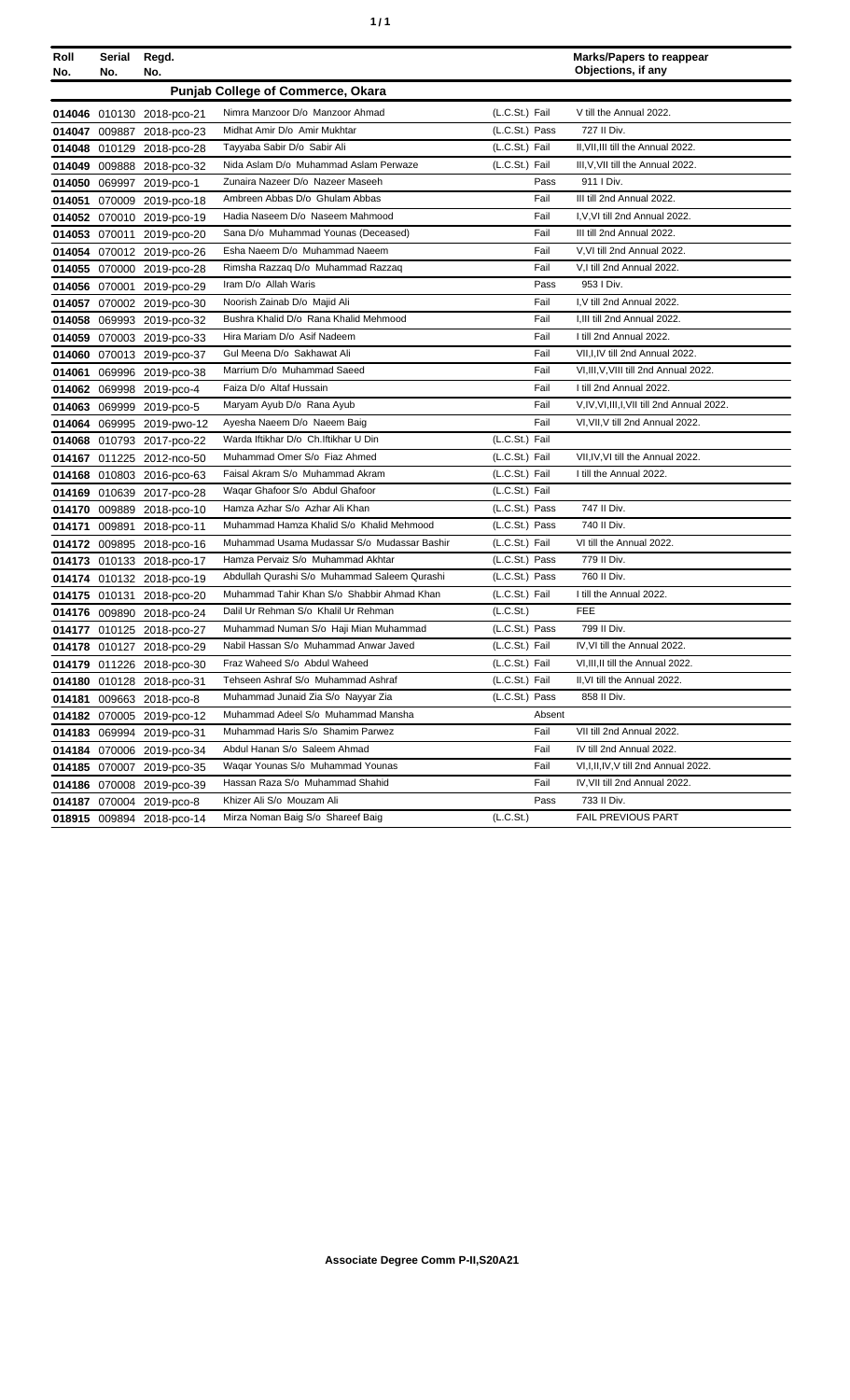| Roll<br>No.                                    | Serial<br>Regd.<br>No.<br>No. |                           |                                          | <b>Marks/Papers to reappear</b><br>Objections, if any |                              |
|------------------------------------------------|-------------------------------|---------------------------|------------------------------------------|-------------------------------------------------------|------------------------------|
| Superior College of commerce, G.T. Road, Okara |                               |                           |                                          |                                                       |                              |
|                                                |                               | 014065 008840 2018-sco-89 | Fazeem Bashir D/o Bashir Ahmad           | (L.C.St.) Fail                                        | I.V.VI till the Annual 2022. |
| 014191                                         | 008571                        | 2015-sco-60               | Muhammad Amir Rashid S/o Muhammad Rashid | (L.C.St.) Fail                                        |                              |
|                                                | 018914 008841                 | 2018-sco-88               | Rimsha Khizar D/o Khizar Hayat           | (L.C.S <sub>t</sub> )                                 | FEE PRV. PART                |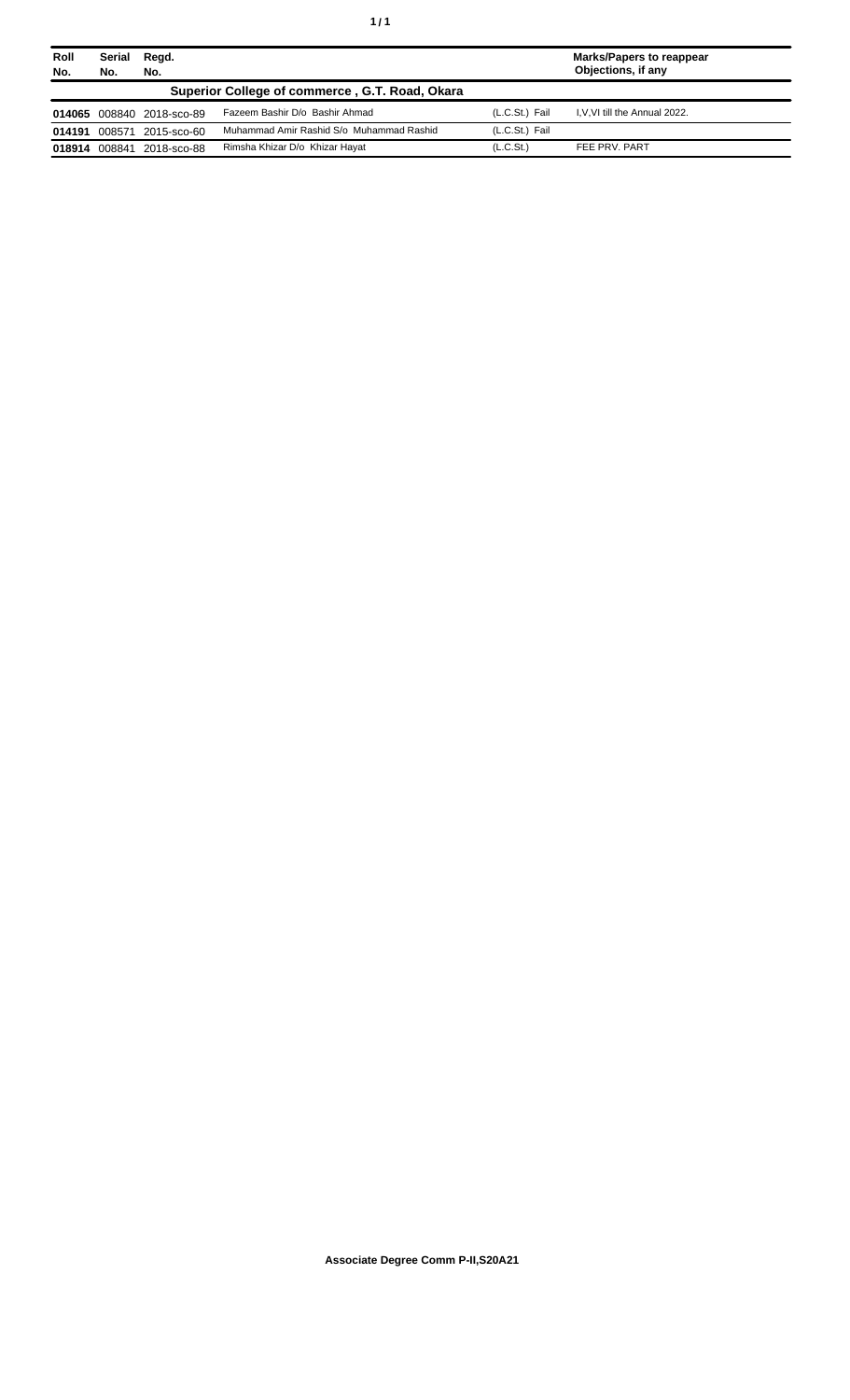| Roll<br>No.                    | Serial<br>Regd.<br>No.<br>No. |                           |                                      | <b>Marks/Papers to reappear</b><br>Objections, if any |                            |
|--------------------------------|-------------------------------|---------------------------|--------------------------------------|-------------------------------------------------------|----------------------------|
| Government College, Pindi Gheb |                               |                           |                                      |                                                       |                            |
|                                |                               | 000027 002438 2018-icp-29 | Muhammad Wasib S/o Manzoor Hussain   | (L.C.St.) Pass                                        | 779 II Div.                |
|                                |                               | 000028 003210 2018-icp-8  | Hamza Ali Nawaz S/o Ahmed Nawaz Khan | (L.C.St.) Fail                                        | V.IV till the Annual 2022. |
|                                | 000098 001997                 | 2018-icp-13               | Mubarik Mumtaz S/o Mumtaz Hussain    | (L.C.St.) Pass                                        | 807 II Div.                |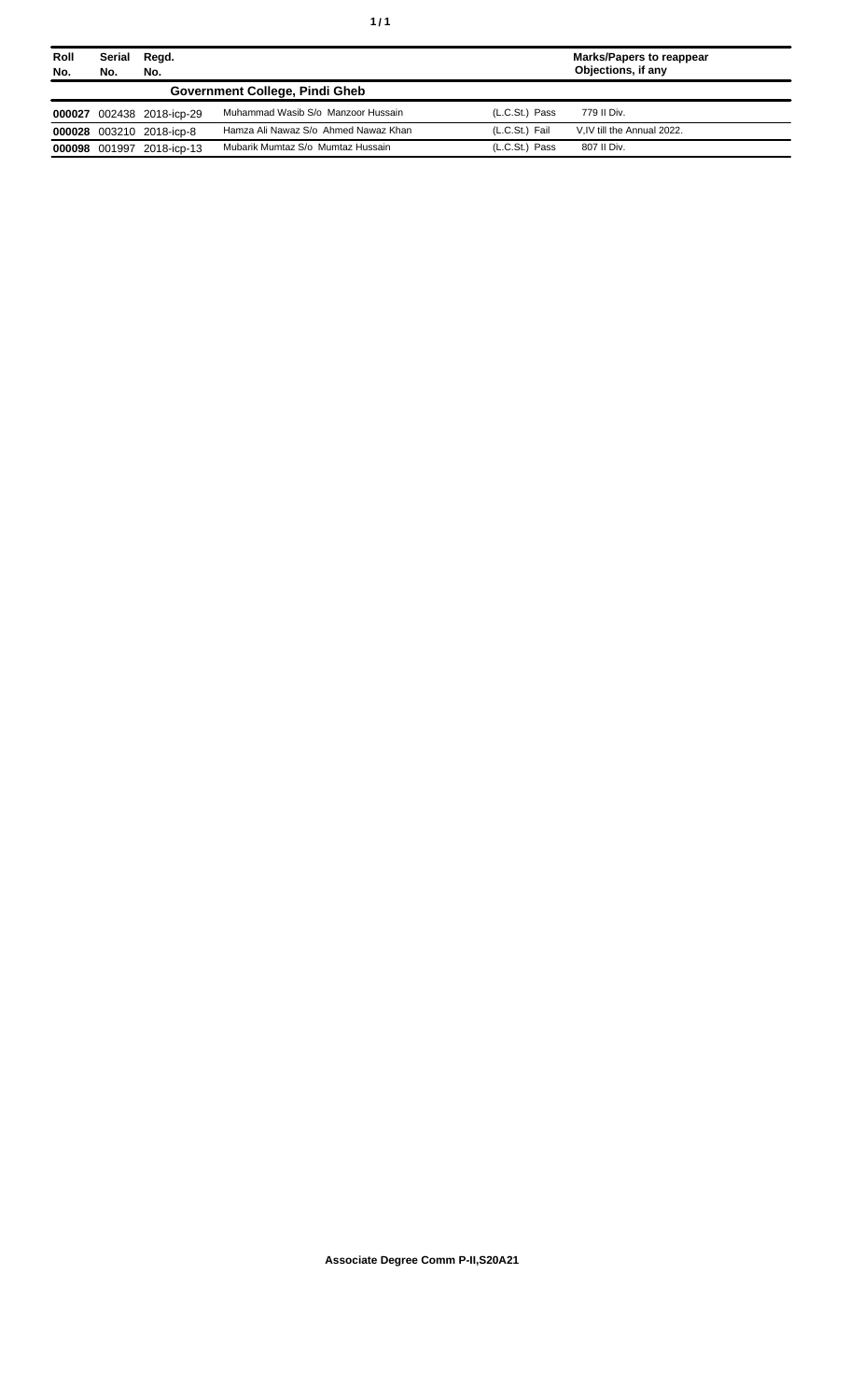| ٠ | ٠ |
|---|---|
|   |   |

| Roll   | Serial | Regd.                      |                                                                  |                |              | <b>Marks/Papers to reappear</b><br>Objections, if any |
|--------|--------|----------------------------|------------------------------------------------------------------|----------------|--------------|-------------------------------------------------------|
| No.    | No.    | No.                        |                                                                  |                |              |                                                       |
|        |        |                            | Punjab College, Phalia.                                          |                |              |                                                       |
|        |        | 013576 001204 2018-pcp-169 | Zoha D/o Nasrullah Khan                                          | (L.C.St.) Fail |              | V, Il till the Annual 2022.                           |
| 013577 |        | 010773 2018-pcp-184        | Umm-E-Rubab D/o Syed Zahid Hussain Shah                          | (L.C.St.) Fail |              | II till the Annual 2022.                              |
| 013578 |        | 001392 2018-pcp-186        | Agsa Ansar D/o Ansar Mehmood                                     | (L.C.St.) Pass |              | 745 II Div.                                           |
| 013579 |        | 001391 2018-pcp-187        | Bushra Ansar D/o Ansar Mahmood                                   | (L.C.St.) Pass |              | 849 II Div.                                           |
| 013580 |        | 000796 2018-pcp-190        | Rabia Talib D/o Talib Hussain                                    | (L.C.St.) Pass |              | 1004   Div.                                           |
| 013581 |        | 001503 2018-pcp-191        | Ume Habiba D/o Shaukat Javed                                     | (L.C.St.) Fail |              | II till the Annual 2022.                              |
| 013582 |        | 006560 2018-pcp-202        | Sobia Noreen D/o Sher Ali                                        | (L.C.St.) Fail |              | V, Il till the Annual 2022.                           |
| 013631 |        | 012473 2018-pcp-180        | Kinza Ashraf D/o Muhammad Ashraf                                 | (L.C.St.) Pass |              | 801 II Div.                                           |
| 013632 |        | 050538 2019-pcp-177        | Umm E Habiba D/o Ijaz Ahmad                                      |                | Fail         | I, VIII till 2nd Annual 2022.                         |
| 013633 |        | 050544 2019-pcp-178        | Nishat Fatima D/o Muhammad Safdar                                |                | Pass         | 877 II Div.                                           |
| 013634 |        | 050539 2019-pcp-179        | Tehseen Arzoo D/o Tariq Mehmood                                  |                | Fail         | I, VII till 2nd Annual 2022.                          |
| 013635 |        | 050537 2019-pcp-181        | Nazalia Zainab D/o Muhammad Anar                                 |                |              | R.L PART-I                                            |
| 013636 |        | 050543 2019-pcp-183        | Umm E Farwa D/o Qamar Abbas                                      |                | Fail         | VIII till 2nd Annual 2022.                            |
| 013637 |        | 050548 2019-pcp-184        | Naila Shehzadi D/o Muhammad Pervaiz                              |                | Absent       |                                                       |
| 013638 |        | 050540 2019-pcp-186        | Faria Ansar D/o Ansar Abbas                                      |                | Fail         | I till 2nd Annual 2022.                               |
| 013639 |        | 050535 2019-pcp-187        | Nimra Khawar D/o Khawar Iqbal                                    |                | Fail         | VII till 2nd Annual 2022.                             |
| 013640 |        | 050533 2019-pcp-188        | Zubaira Nazir D/o Muhammad Nazir                                 |                |              | R.L PART-I                                            |
| 013641 |        | 050531 2019-pcp-189        | Afshan Mubeen D/o Muhammad Afzal                                 |                | Fail         | II, V, III till 2nd Annual 2022.                      |
| 013642 |        | 050542 2019-pcp-190        | Sheeza Mubeen D/o Mukhtar Ahmed                                  |                | Fail         | VII, III till 2nd Annual 2022.                        |
| 013643 |        | 050532 2019-pcp-191        | Fehmina Azhar D/o Azhar Iqbal                                    |                | Fail         | VII, VIII till 2nd Annual 2022.                       |
| 013644 |        | 050534 2019-pcp-192        | Iffat Mubeen D/o Mazhar Iqbal Mozam                              |                | Fail         | III till 2nd Annual 2022.                             |
| 013645 |        | 050536 2019-pcp-209        | Sawaira Tabasum D/o Muhammad Safdar                              |                | Fail         | VI, VII, IV till 2nd Annual 2022.                     |
| 013646 |        | 050529 2019-pcp-210        | Bisma Urooj D/o Muhammad Ansar                                   |                | Fail         | VII till 2nd Annual 2022.                             |
| 013647 |        | 050530 2019-pcp-215        | Shahana Akbar D/o Muhammad Akbar                                 |                | Pass         | 826 II Div.                                           |
| 013648 |        | 050541 2019-pcp-217        | Isra Parveen D/o Muhammad Afzal                                  |                | Fail         | II, VIII, V, VII till 2nd Annual 2022.                |
| 013649 |        | 050545 2019-pcp-220        | Ayesha Rehman D/o Zafar Iqbal                                    |                | Fail         | VII, V, II, VIII, VI till 2nd Annual 2022.            |
| 013654 |        | 002026 2018-pcp-171        | Dilawar Ali Mughal S/o Ghulam Ali                                | (L.C.St.) Pass |              | 751 II Div.                                           |
| 013655 |        | 002027 2018-pcp-173        | Asad Rasheed S/o Muhammad Rasheed                                | (L.C.St.) Fail |              | V, VII till the Annual 2022.                          |
| 013702 |        | 009155 2017-pcp-186        | Jamal Faisal S/o Sultan Ahmad                                    | (L.C.St.) Pass |              | 765 II Div.                                           |
| 013703 |        | 009307 2017-pcp-188        | Adnan Ahsan S/o Muhammad Ahsan                                   | (L.C.St.) Pass |              | 751 II Div.<br>807 II Div.                            |
|        |        | 013704 011645 2018-pcp-172 | Usman Rashid S/o Abdul Rashid                                    | (L.C.St.) Pass |              |                                                       |
| 013705 |        | 009210 2018-pcp-174        | Tayyab Ahsan S/o Muhammad Ahsan                                  | (L.C.St.) Pass | Absent       | 828 II Div.                                           |
|        |        | 013706 050547 2019-pcp-180 | Fiaq Abbas S/o Nadir Ali                                         |                |              |                                                       |
|        |        | 013707 050525 2019-pcp-185 | Ahtisham Ali S/o Mehdi Hassan<br>Ghulam Murtaza S/o Khizar Hayat |                | Fail<br>Pass | V till 2nd Annual 2022.<br>727 II Div.                |
|        |        | 013708 050516 2019-pcp-193 | Muhammad Abu Bakar S/o Muhammad Aslam                            |                | Pass         | 872 II Div.                                           |
| 013709 |        | 050519 2019-pcp-195        | Nafees Ahmed Tarar S/o Nazeer Ahmed                              |                | Pass         | 794 II Div.                                           |
| 013710 |        | 050515 2019-pcp-196        | Shahzaib Ullah S/o Ehsan Ullah                                   |                | Pass         | 825 II Div.                                           |
| 013711 |        | 050517 2019-pcp-197        | Behram Abbas S/o Muhammad Abbas                                  |                |              | R.L PART-I                                            |
|        |        | 013712 050523 2019-pcp-198 | Muhammad Muneeb Ashraf S/o Muhammad Ashraf Naveed                |                | Pass         | 803 II Div.                                           |
| 013713 |        | 050521 2019-pcp-199        | Waseem Ashraf S/o Muhammad Ashraf                                |                |              | R.L PART-I                                            |
| 013714 |        | 050528 2019-pcp-200        | Usman Munir S/o Munir Ahmad                                      |                | Fail         | V, VII, VIII, III till 2nd Annual 2022.               |
|        |        | 013715 050522 2019-pcp-202 | Shoaib Ahmed S/o Faiz Ahmed                                      |                | Fail         | VI, V till 2nd Annual 2022.                           |
|        |        | 013716 050526 2019-pcp-204 | Ameer Hamza S/o Muhammad Latif                                   |                | Absent       |                                                       |
| 013717 |        | 050546 2019-pcp-205        | Zain Abbas S/o Ghulam Abbas                                      |                | Fail         | VI till 2nd Annual 2022.                              |
| 013718 |        | 050524 2019-pcp-212        | Bakhtawar Ali S/o Faiz Rasool                                    |                | Pass         | 686 II Div.                                           |
| 013719 |        | 050527 2019-pcp-213        | Muhammad Usman Tariq S/o Afzal Tariq Shahid                      |                | Fail         | VII till 2nd Annual 2022.                             |
| 013720 |        | 050520 2019-pcp-216        | Abdullah Mukhtar S/o Mukhtar Ahmed                               |                | Fail         | III, V till 2nd Annual 2022.                          |
| 013721 |        | 050514 2019-pcp-218        | Usama Riaz S/o Riaz Ahmad                                        |                | Absent       |                                                       |
|        |        | 013722 050518 2019-pcp-219 |                                                                  |                |              |                                                       |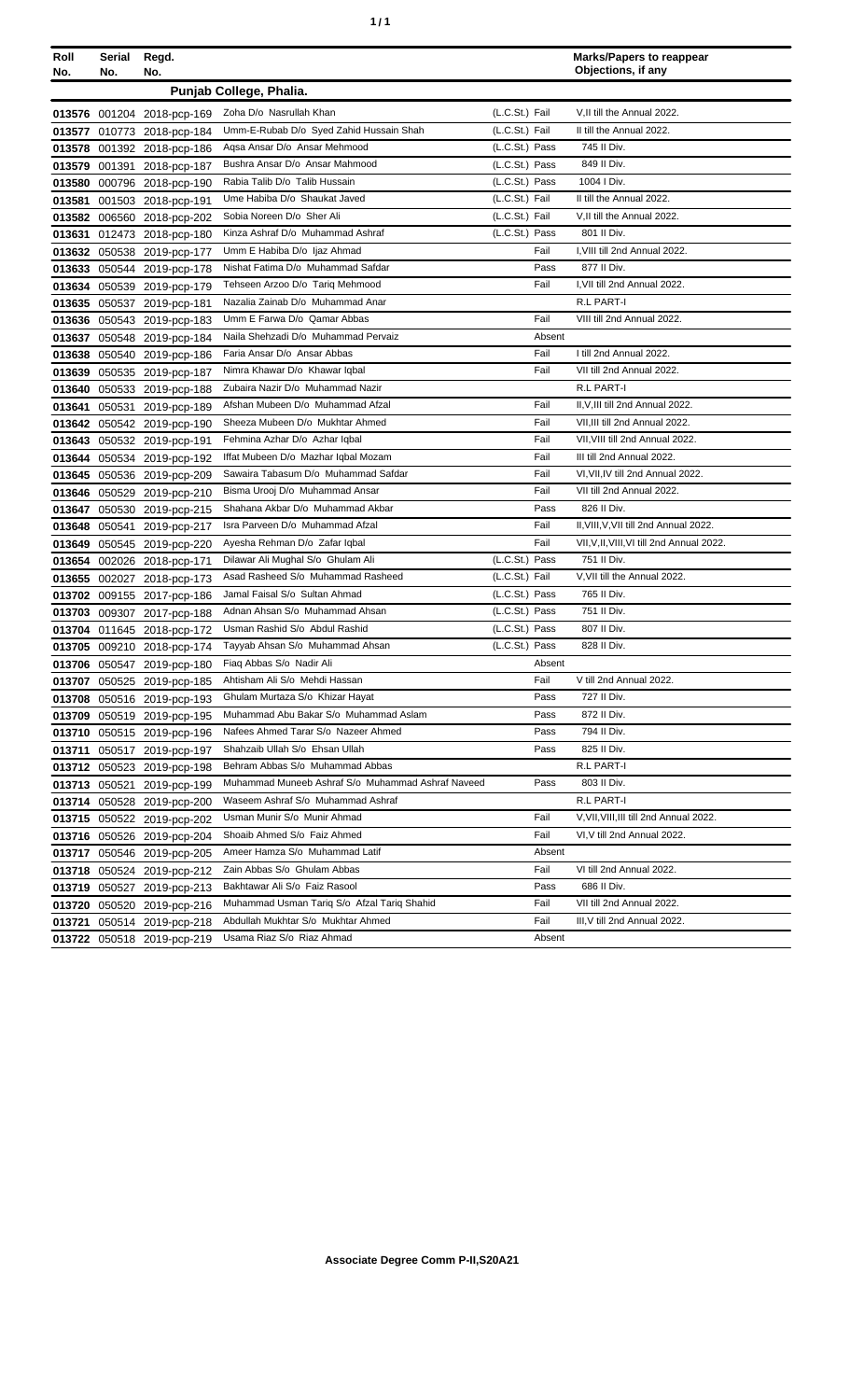| ٠ | ٠ |
|---|---|
|   |   |

| Roll<br>No. | Serial Regd.<br>No. | No.                       |                                                   |                |        | <b>Marks/Papers to reappear</b><br>Objections, if any |
|-------------|---------------------|---------------------------|---------------------------------------------------|----------------|--------|-------------------------------------------------------|
|             |                     |                           | Superior College of Commerce, Daska Road, Pasrur. |                |        |                                                       |
|             |                     | 014210 008112 2017-spp-24 | Kausar D/o Muhammad Iqbal                         | (L.C.St.) Fail |        |                                                       |
| 014211      |                     | 008115 2017-spp-26        | Saira Munir D/o Muhammad Munir                    | (L.C.St.) Pass |        | 762 II Div.                                           |
|             |                     | 014212 008120 2017-spp-28 | Zarqa Saleem D/o Muhammad Saleem                  | (L.C.St.) Pass |        | 698 II Div.                                           |
|             |                     | 014213 008126 2017-spp-43 | Amna Nasreen D/o Muhammad Younis Bajwa            | (L.C.St.) Fail |        |                                                       |
|             |                     | 014214 008129 2017-spp-47 | Sana Shoukat D/o Shoukat Ali                      | (L.C.St.) Pass |        | 699 II Div.                                           |
|             |                     | 014215 008135 2017-spp-48 | Saira Akram D/o Muhammad Akram                    | (L.C.St.) Pass |        | 743 II Div.                                           |
|             |                     | 014216 012685 2018-spp-14 | Khansa Naeem D/o Muhammad Naeem                   | (L.C.St.) Fail |        | IV till the Annual 2022.                              |
|             |                     | 014217 008150 2018-spp-15 | Gulshan D/o Muhammad Mushtaq                      | (L.C.St.) Pass |        | 774 II Div.                                           |
|             |                     | 014218 008139 2018-spp-2  | Javeria D/o Arshad Parvaiz                        | (L.C.St.) Pass |        | 806 II Div.                                           |
| 014219      |                     | 008156 2018-spp-29        | Sawera Naeem D/o Naeem Akhtar                     | (L.C.St.) Pass |        | 747 II Div.                                           |
|             |                     | 014220 008147 2018-spp-4  | Swaira Naz D/o Muhammad Akram                     | (L.C.St.) Pass |        | 708 II Div.                                           |
| 014221      |                     | 006108 2018-spp-40        | Zoha Ejaz D/o Ejaz Ahmed                          | (L.C.St.) Pass |        | 841 II Div.                                           |
|             |                     | 014222 012686 2018-spp-7  | Laiba D/o Zahid Parvaiz                           | (L.C.St.) Pass |        | 802 II Div.                                           |
| 014223      |                     | 008149 2018-spp-9         | Tesbiha D/o Shahbaz Ahmed                         | (L.C.St.) Pass |        | 738 II Div.                                           |
| 014224      |                     | 008163 2018-z-10915       | Hina Kiran D/o Allah Ditta                        | (L.C.St.) Pass |        | 704 II Div.                                           |
| 014225      |                     | 060037 2019-spp-1         | Dua D/o Abdul Sittar Mirza                        |                | Fail   | VIII, VI till 2nd Annual 2022.                        |
| 014226      |                     | 060026 2019-spp-10        | Freeha Mansha D/o Muhammad Mansha                 |                | Pass   | 885 II Div.                                           |
| 014227      |                     | 060027 2019-spp-11        | Asma Bibi D/o Muhammad Yousaf                     |                | Absent |                                                       |
| 014228      |                     | 060028 2019-spp-12        | Beenish D/o Muhammad Adrees                       |                | Pass   | 821 II Div.                                           |
| 014229      |                     | 060029 2019-spp-13        | Agsa Shamshad D/o Shamshad Ahmad                  |                | Fail   | VIII till 2nd Annual 2022.                            |
| 014230      |                     | 060030 2019-spp-14        | Atiya Kainat D/o Munir Hussain                    |                | Fail   | VI till 2nd Annual 2022.                              |
| 014231      |                     | 060031 2019-spp-15        | Rabia Munawar D/o Munawar Hussain                 |                | Fail   | IV, VI, VII, II till 2nd Annual 2022.                 |
| 014232      |                     | 060032 2019-spp-16        | Sania Rafiq D/o Muhammad Rafiq Zia                |                | Pass   | 914   Div.                                            |
| 014233      |                     | 060033 2019-spp-17        | Amina Ilyas D/o Muhammad Ilyas                    |                | Pass   | 885 II Div.                                           |
| 014234      |                     | 060034 2019-spp-19        | Sheeza Amjad D/o Amjad Ali                        |                | Fail   | II till 2nd Annual 2022.                              |
| 014235      |                     | 060038 2019-spp-2         | Mafia Zahid D/o Syed Zahid Hussain Shah           |                | Fail   | II, V till 2nd Annual 2022.                           |
| 014236      |                     | 060035 2019-spp-20        | Malika Javaid D/o Muhammad Javaid`                |                | Pass   | 806 II Div.                                           |
| 014237      |                     | 060036 2019-spp-22        | Huma Shahzadi D/o Abdul Majeed                    |                | Fail   | V.II.VI till 2nd Annual 2022.                         |
| 014238      |                     | 060039 2019-spp-4         | Agsa Saeed D/o Muhammad Saeed                     |                | Pass   | 959 I Div.                                            |
| 014239      |                     | 060024 2019-spp-7         | Ayesha Nasrullah D/o Nasrullah Khan               |                | Fail   | IV till 2nd Annual 2022.                              |
| 014240      |                     | 085814 2019-spp-8         | Tayyaba Saleem D/o Muhammad Saleem                |                | Fail   | I, VI, VII, V, III, II, IV till 2nd Annual 2022.      |
| 014241      |                     | 060025 2019-spp-9         | Esha Javaid D/o Javaid Iqbal                      |                | Absent |                                                       |
|             |                     | 014255 085819 2016-spp-47 | Hamza Arif S/o Muhammad Arif                      | (L.C.St.) Pass |        | 698 II Div.                                           |
|             |                     | 014256 008164 2017-spp-14 | Muhammad Sagheer S/o Muhammad Shareef             | (L.C.St.) Pass |        | 780 II Div.                                           |
| 014257      |                     | 007877 2018-spp-24        | Ahtesham Tajammal S/o Tajammal Hussain            | (L.C.St.) Pass |        | 814 II Div.                                           |
|             |                     | 014258 007892 2018-spp-26 | Muhammad Zakria S/o Mudassar Iqbal                | (L.C.St.) Pass |        | 831 II Div.                                           |
| 014259      |                     | 008102 2018-spp-42        | Ghulam Qadir S/o Muhammad Nasir Mehmood           | (L.C.St.) Fail |        | IV till the Annual 2022.                              |
| 014260      |                     | 008107 2018-spp-43        | Syed Hassan Abbas S/o Syed Riaz Hussain           | (L.C.St.) Pass |        | 782 II Div.                                           |
| 014261      |                     | 060040 2018-spp-33        | Attaish Ali S/o Zafar Ali                         |                | Pass   | 823 II Div.                                           |
| 014262      |                     | 085816 2019-spp-26        | Qasim Ali S/o Irshad                              |                | Fail   | VII, II till 2nd Annual 2022.                         |
| 014263      |                     | 085815 2019-spp-27        | Asad Hussain S/o Basharat Ali                     |                | Fail   | IV, VII, II, III till 2nd Annual 2022.                |
|             |                     | 014264 085817 2019-spp-30 | Muhammad Abu Bakar S/o Waheed Ahmed               |                | Absent |                                                       |
|             |                     | 014265 085818 2019-spp-36 | Muhammad Shoaib Akhtar S/o Khalid Mehmood         |                | Pass   | 838 II Div.                                           |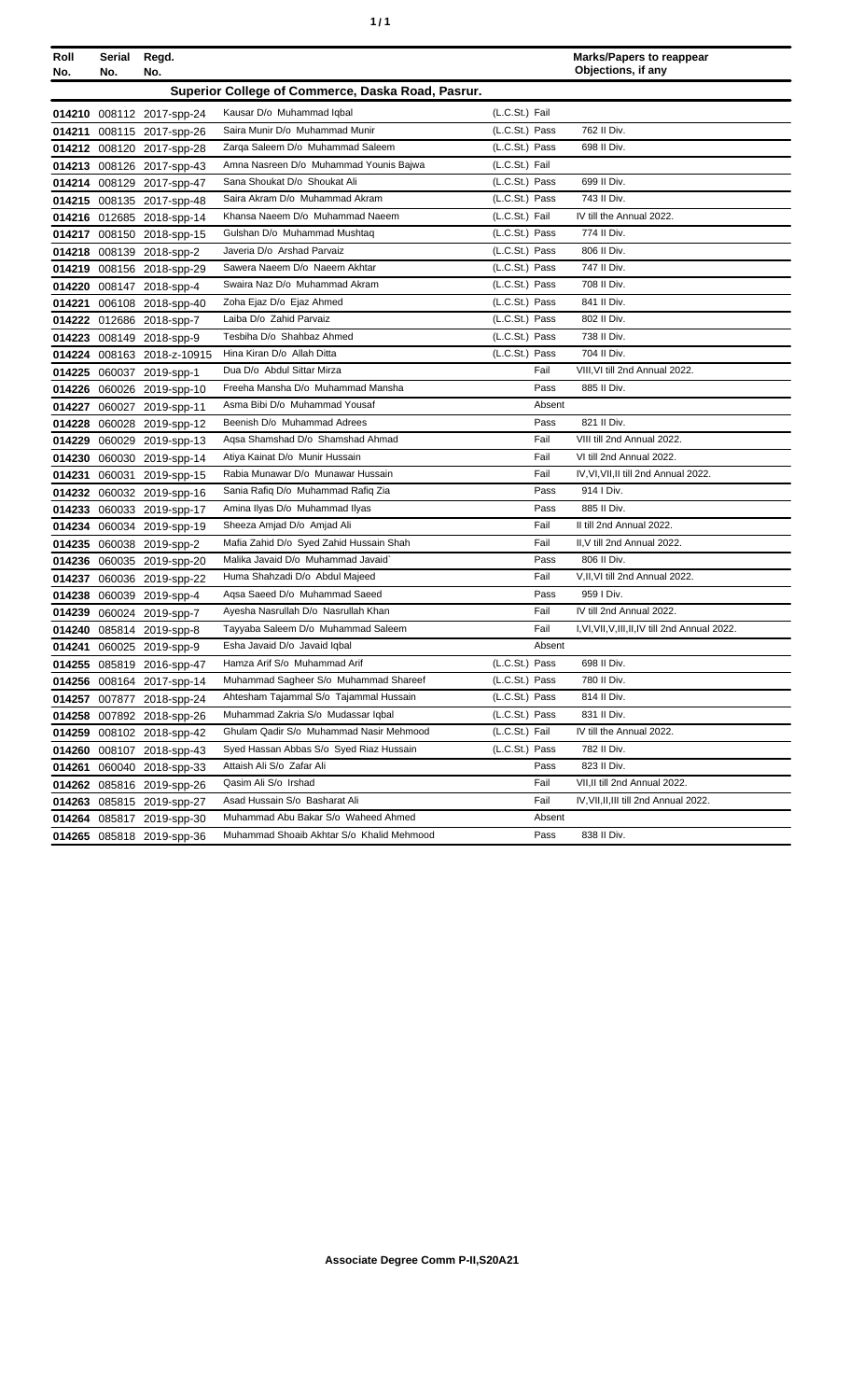| Roll<br>No. | Serial<br>No. | Regd.<br>No.              |                                              |                | <b>Marks/Papers to reappear</b><br>Objections, if any |
|-------------|---------------|---------------------------|----------------------------------------------|----------------|-------------------------------------------------------|
|             |               |                           | Government Graduate College, Pattoki, Kasur. |                |                                                       |
|             |               | 014403 011136 2017-cpk-21 | Ali Raza S/o Muhammad Ghulzar                | (L.C.St.) Fail |                                                       |
|             |               | 014404 010728 2018-cpk-51 | Mubashir Bashir S/o Bashir Tariq             | (L.C.St.) Fail | V, VI, VII, III till 2nd Annual 2022.                 |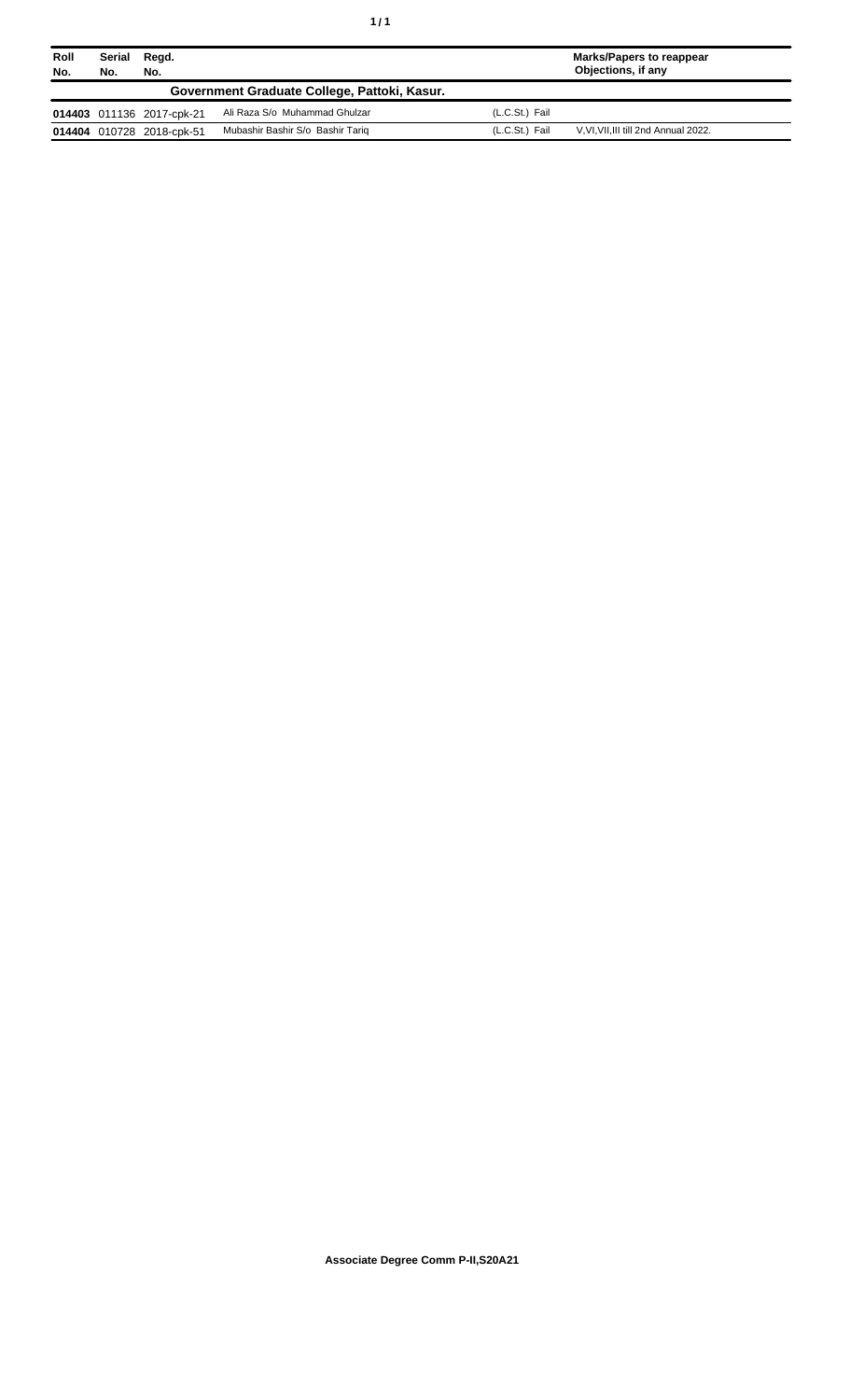| ٠ | ٠ |
|---|---|
|   |   |

| Roll<br>No. | <b>Serial</b><br>No. | Regd.<br>No.               |                                                   |                |        | <b>Marks/Papers to reappear</b><br>Objections, if any |
|-------------|----------------------|----------------------------|---------------------------------------------------|----------------|--------|-------------------------------------------------------|
|             |                      |                            | <b>Punjab College of Commerce, Pattoki.</b>       |                |        |                                                       |
|             |                      | 014266 008224 2015-pmp-227 | Sadia Suleman D/o Ch Muhammad Suleman             | (L.C.St.) Fail |        | V,I,IV,VI till 2nd Annual 2021.                       |
|             |                      | 014322 085634 2018-pmp-72  | Mahnoor Jamshaid D/o Jamshaid Iqbal Malik         | (L.C.St.) Pass |        | 769 II Div.                                           |
|             |                      | 014323 085655 2018-pmp-77  | Rimsha D/o Sadiq Ali                              | (L.C.St.) Pass |        | 972   Div.                                            |
|             |                      | 014324 004149 2018-pmp-80  | Rimsha Akram D/o Muhammad Akram                   | (L.C.St.) Pass |        | 797 II Div.                                           |
|             | 014325 048691        | 2019-pmp-12                | Farah Ashraf D/o Ch.Muhammad Ashraf               |                | Pass   | 995 I Div.                                            |
|             |                      | 014326 048694 2019-pmp-14  | Mahroz Jamil D/o Muhammad Jamil                   |                | Pass   | 857 II Div.                                           |
| 014327      |                      | 048695 2019-pmp-15         | Amina Niamat D/o Niamat Ali                       |                | Pass   | 911 I Div.                                            |
| 014328      |                      | 048693 2019-pmp-16         | Zahida Parveen D/o Noor Muhammad                  |                | Fail   | I, III till 2nd Annual 2022.                          |
| 014329      | 048699               | 2019-pmp-17                | Avesha Bibi D/o Allah Ditta                       |                | Fail   | VII till 2nd Annual 2022.                             |
|             | 014330 048697        | 2019-pmp-18                | Sania Shehzad D/o Muhammad Shehzad Anjum          |                |        | <b>R.L PART-I</b>                                     |
| 014331      |                      | 048696 2019-pmp-19         | Shafa Rasheed D/o Rasheed Ahmad                   |                |        | R.L PART-I                                            |
|             |                      | 014332 048686 2019-pmp-2   | Sabeen Javid D/o Muhammad Javid                   |                | Pass   | 977   Div.                                            |
| 014333      |                      | 048687 2019-pmp-3          | Amna Abbas D/o Muhammad Abbas                     |                |        | R.L PART-I                                            |
| 014334      |                      | 048685 2019-pmp-4          | Tasmea Asghar D/o Asghar Ali                      |                | Pass   | 922   Div.                                            |
|             |                      | 014335 048690 2019-pmp-7   | Sayeda Mugadas Mehmood D/o Sayed Mehmood Ali Shah |                | Pass   | 822 II Div.                                           |
| 014405      |                      | 085452 2017-pmp-124        | Rehmat Ali S/o Muhammad Hanif                     | (L.C.St.) Pass |        | 675 II Div.                                           |
|             |                      | 014406 085453 2017-pmp-141 | Amir Ali S/o Muhammad Mansha                      | (L.C.St.) Pass |        | 693 II Div.                                           |
| 014407      |                      | 085636 2018-pmp-93         | Ali Hassan S/o Malik Moazam Ali                   | (L.C.St.) Pass |        | 703 II Div.                                           |
| 014408      |                      | 007585 2018-pmp-95         | Muhammad Ali Hassan S/o Abdul Latif               | (L.C.St.) Fail |        | I, V, III, IV till 2nd Annual 2022.                   |
|             |                      | 014409 048700 2019-pmp-10  | Muhammad Nawaz S/o Abdul Naeem                    |                | Fail   | IV, I, V, II till 2nd Annual 2022.                    |
| 014410      |                      | 048692 2019-pmp-13         | Liagat Ali S/o Ismaeel                            |                | Pass   | 909   Div.                                            |
| 014411      |                      | 048698 2019-pmp-22         | Muhammad Awais S/o Niamat Ali                     |                | Absent |                                                       |
|             |                      | 014412 048688 2019-pmp-6   | Fiaz Ahmad S/o Riaz Ahmad                         |                | Absent |                                                       |
|             |                      | 014413 048689 2019-pmp-9   | Amir Sarwar S/o Muhammad Sarwar                   |                | Pass   | 790 II Div.                                           |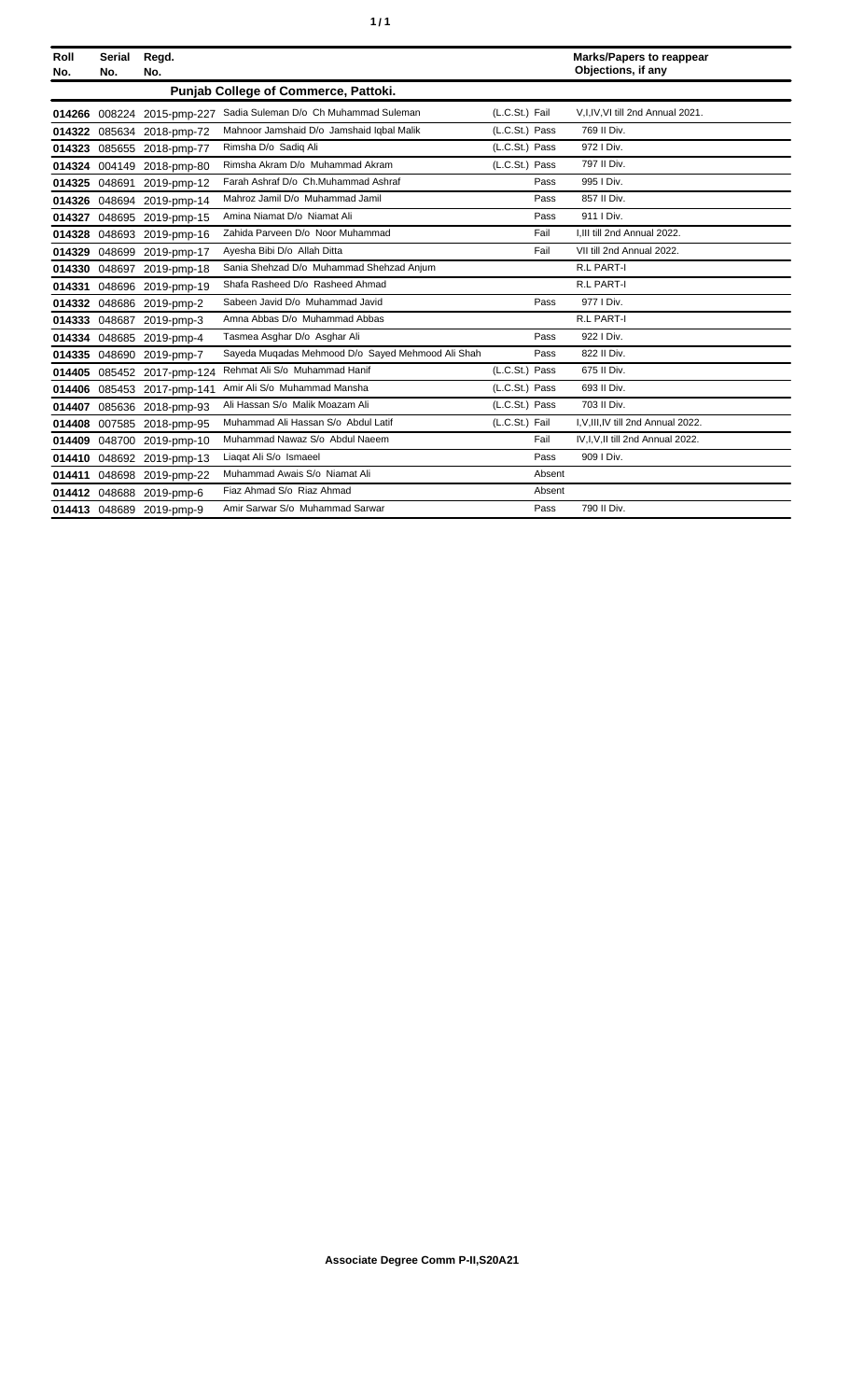| Roll<br>No.                                              | Serial<br>No. | Regd.<br>No.              |                              |                | <b>Marks/Papers to reappear</b><br>Objections, if any |
|----------------------------------------------------------|---------------|---------------------------|------------------------------|----------------|-------------------------------------------------------|
| Superior College of Commerce, Bypass G.T. Road, Pattoki. |               |                           |                              |                |                                                       |
|                                                          |               | 014414 012673 2018-cpk-16 | Ali Haider S/o Ghulam Haider | (L.C.St.) Fail | I, VII till the Annual 2022.                          |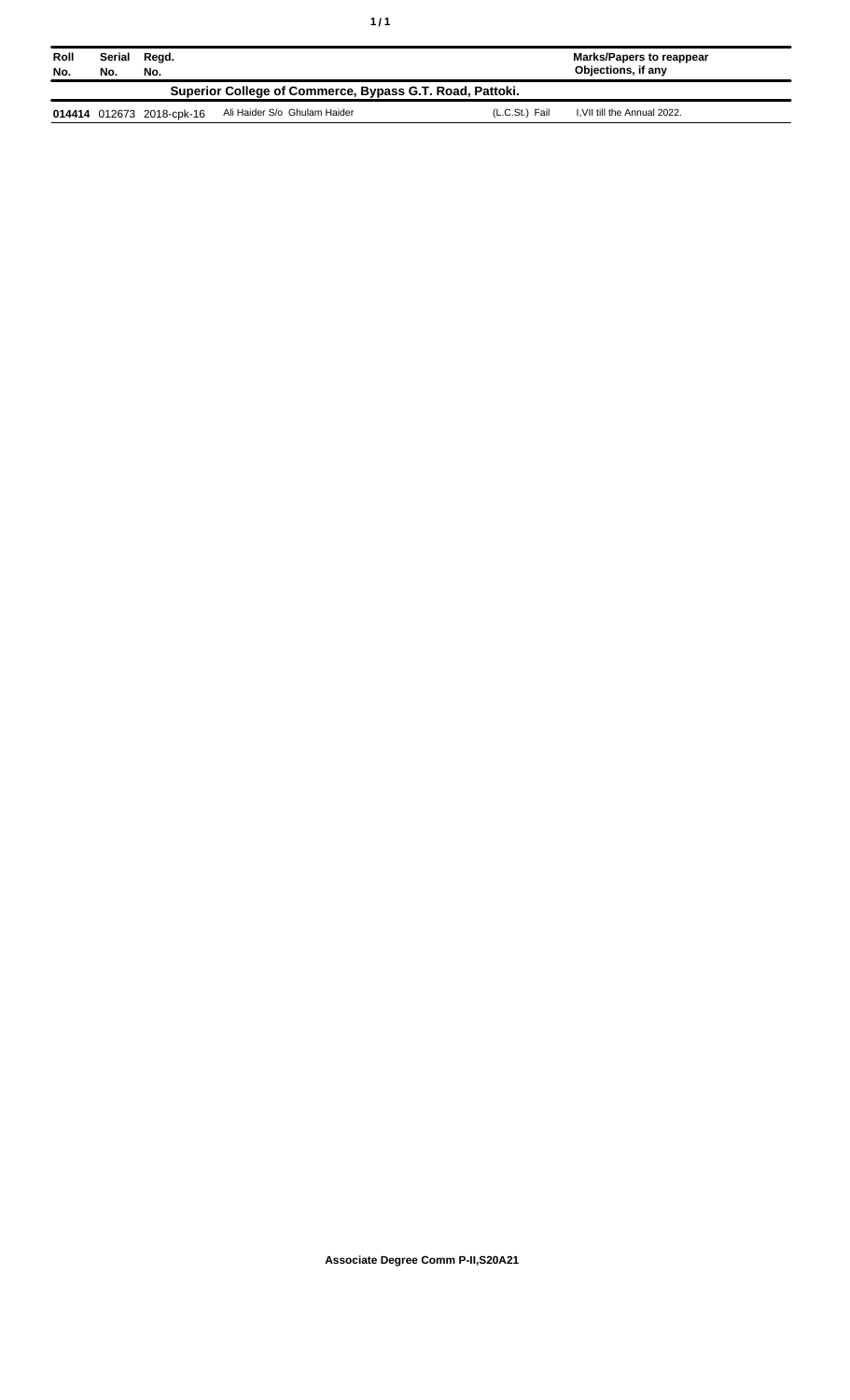| Roll<br>No. | <b>Serial</b><br>No.                                     | Regd.<br>No.             |                                       |                | <b>Marks/Papers to reappear</b><br>Objections, if any |  |  |
|-------------|----------------------------------------------------------|--------------------------|---------------------------------------|----------------|-------------------------------------------------------|--|--|
|             | Al-Suffah College of Commerce, Kallar Syedan, Rawalpindi |                          |                                       |                |                                                       |  |  |
|             |                                                          | 001343 012459 2017-acr-1 | Sana Khalid D/o Muhammad Khalid Abbas | (L.C.St.) Pass | 730 II Div.                                           |  |  |
|             |                                                          | 001557 012458 2017-acr-8 | Noman Magsood S/o Magsood Akhter      | (L.C.St.) Fail |                                                       |  |  |
|             |                                                          | 014778 013147 2018-acr-1 | Serish Parveen D/o M Azad Khan        | (L.C.St.) Pass | 720 II Div.                                           |  |  |
|             |                                                          | 014779 013148 2018-acr-2 | Amama Ali D/o Ghazanfar Ali           | (L.C.St.) Pass | 758 II Div.                                           |  |  |
|             |                                                          | 014780 013140 2018-acr-4 | Saira Noor D/o Sajjad Akbar           | (L.C.St.) Pass | 700 II Div.                                           |  |  |
|             |                                                          | 014781 013142 2018-acr-6 | Malaika D/o Iftikhar Ahmed Butt       | (L.C.St.) Pass | 714 II Div.                                           |  |  |
|             |                                                          | 014782 013141 2018-acr-8 | Kainat Zaheer D/o Zaheer Ahmed        | (L.C.St.) Pass | 710 II Div.                                           |  |  |
|             |                                                          | 014783 013145 2018-acr-9 | Mugadass Gulfaraz D/o Gulfaraz Ahmad  | (L.C.St.) Fail | VI till the Annual 2022.                              |  |  |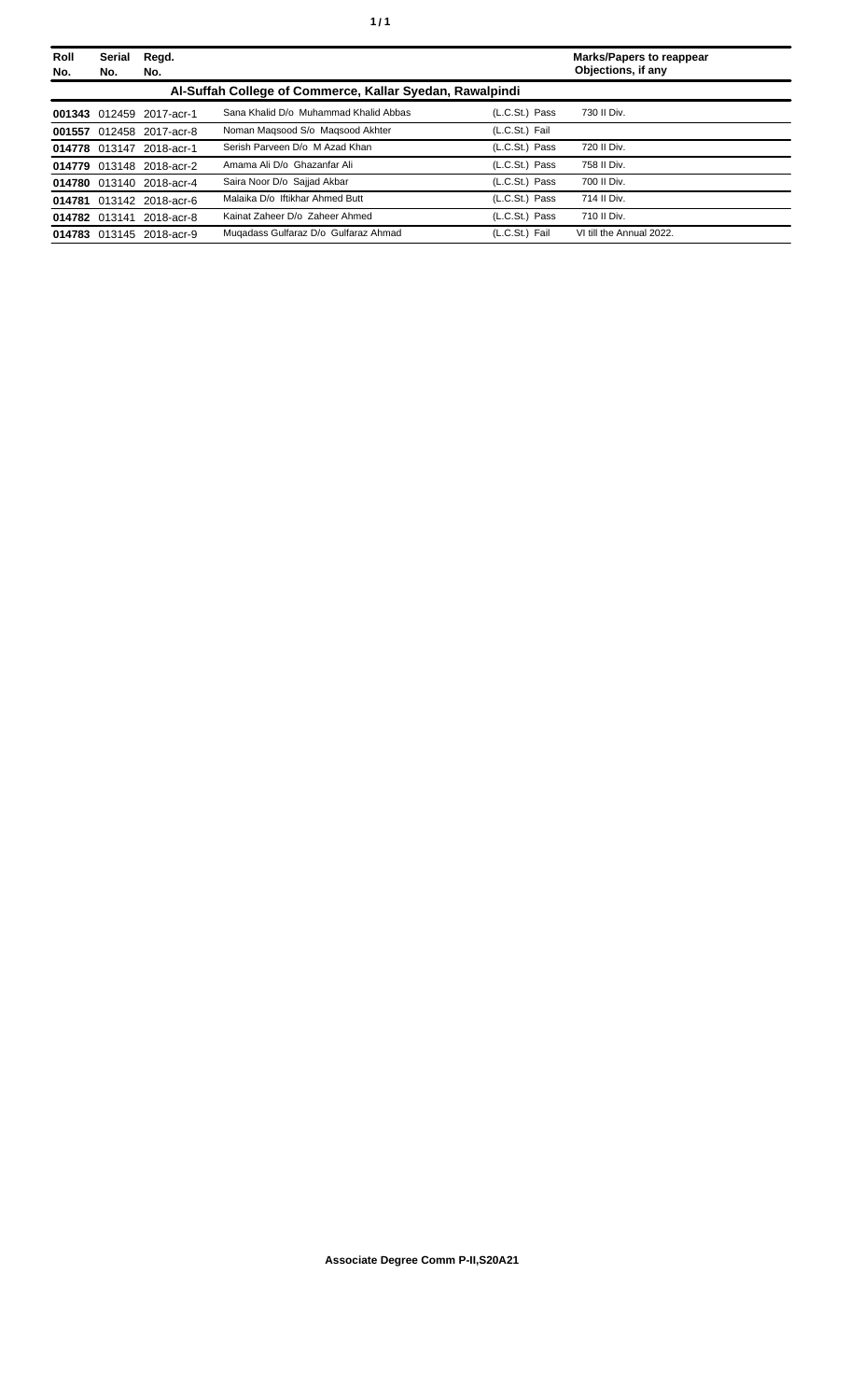| Roll<br>No. | Serial<br>No. | Regd.<br>No.              |                                                 |                  | <b>Marks/Papers to reappear</b><br>Objections, if any |
|-------------|---------------|---------------------------|-------------------------------------------------|------------------|-------------------------------------------------------|
|             |               |                           | Askaria College, Rawalpindi Cantt.              |                  |                                                       |
| 014642      |               | 008913 2018-asr-4         | Sajjal Tehseen D/o Malik Tehseen Shaig          | (L.C.St.) Pass   | 799 II Div.                                           |
| 014784      |               | 000557 2017-asr-12        | Javaria Jamil D/o Muhammad Jamil Bhatti         | (L.C.St.) Pass   | 805 II Div.                                           |
| 014785      |               | 000554 2017-asr-6         | Rida Khan D/o Ahmed Zia Raiput                  | (L.C.St.) Pass   | 753 II Div.                                           |
| 014786      | 000559        | 2018-asr-2                | Simal Arshad D/o Muhammad Arshad Mehmood        | (L.C.St.) Pass   | 769 II Div.                                           |
| 014787      | 000561        | 2018-asr-8                | Fazeen Shoukat D/o Raja Skoukat Ali             | (L.C.St.) Pass   | 832 II Div.                                           |
| 014788      |               | 000562 2018-asr-9         | Ayesha Zubair D/o Muhammad Zubair               | (L.C.St.) Pass   | 869 II Div.                                           |
| 015702      |               | 002649 2017-asr-3         | Iftikhar Aftab S/o Aftab Taj                    | (L.C.St.) Fail   |                                                       |
|             |               | 015863 011234 2016-asr-15 | Muhammad Moiz UI Islam S/o Imtiaz Hassan Butt   | (L.C.St.) Absent |                                                       |
| 015864      | 010980        | 2016-asr-20               | Hashim Rasheed S/o Muhammad Rasheed Khan        | (L.C.St.) Fail   | V, VII, I, II, VI till 2nd Annual 2022.               |
| 015925      |               | 000544 2016-asr-3         | Ahsan Magsood Qureshi S/o Magsood Ahmed Qureshi | (L.C.St.) Pass   | 747 II Div.                                           |
| 015926      | 000551        | 2017-asr-25               | Danish Saeed S/o Saeed Ahmad                    | (L.C.St.) Fail   |                                                       |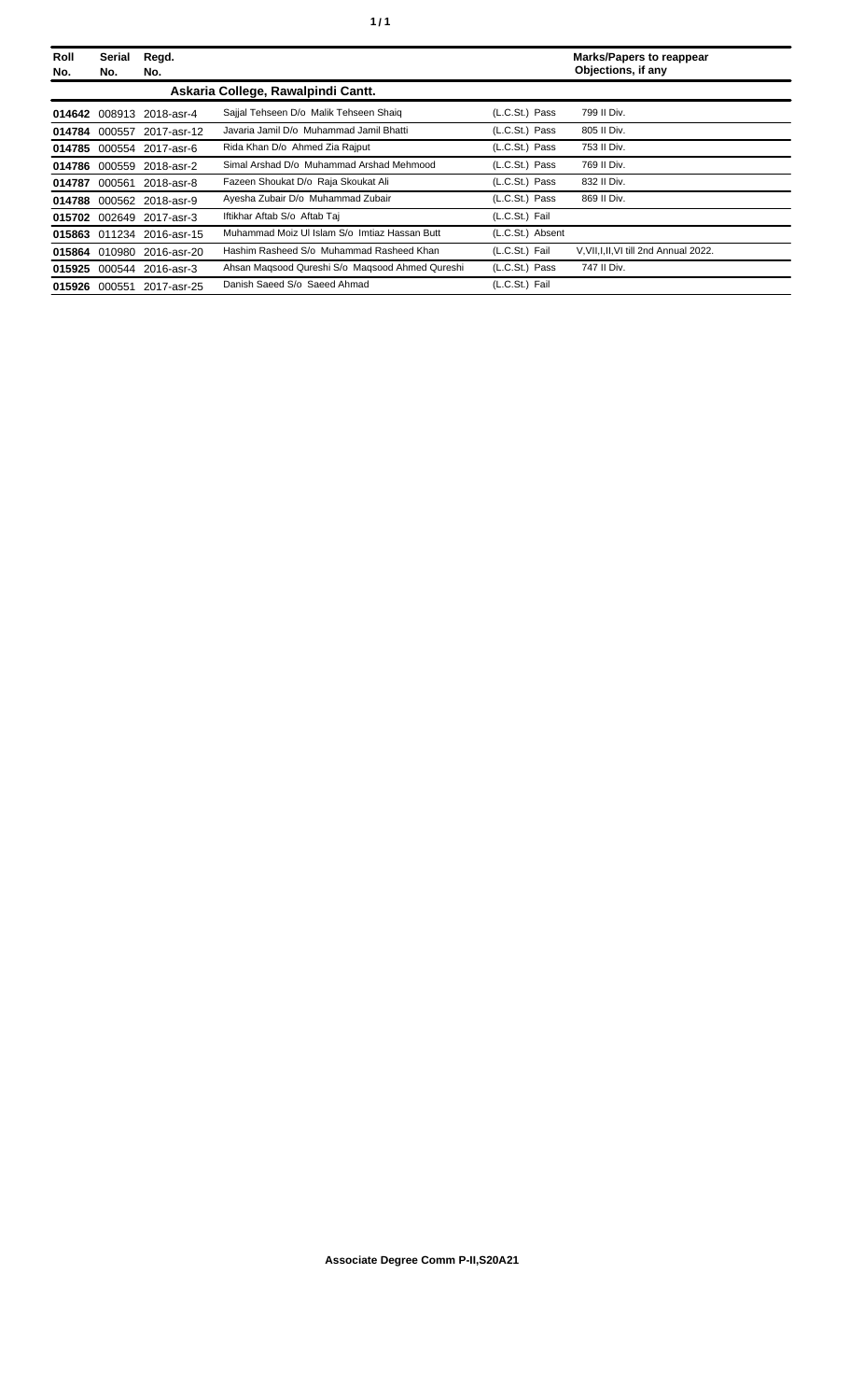| Roll<br>No.                           | Serial<br>Regd.<br>No.<br>No. |                          |                                |                | Marks/Papers to reappear<br>Objections, if any |
|---------------------------------------|-------------------------------|--------------------------|--------------------------------|----------------|------------------------------------------------|
| Civil College of Commerce, Rawalpindi |                               |                          |                                |                |                                                |
|                                       |                               | 014625 006213 2016-jir-2 | Kainat Bashir D/o Bashir Ahmed | (L.C.St.) Fail | VI, I, II, V till 2nd Annual 2022.             |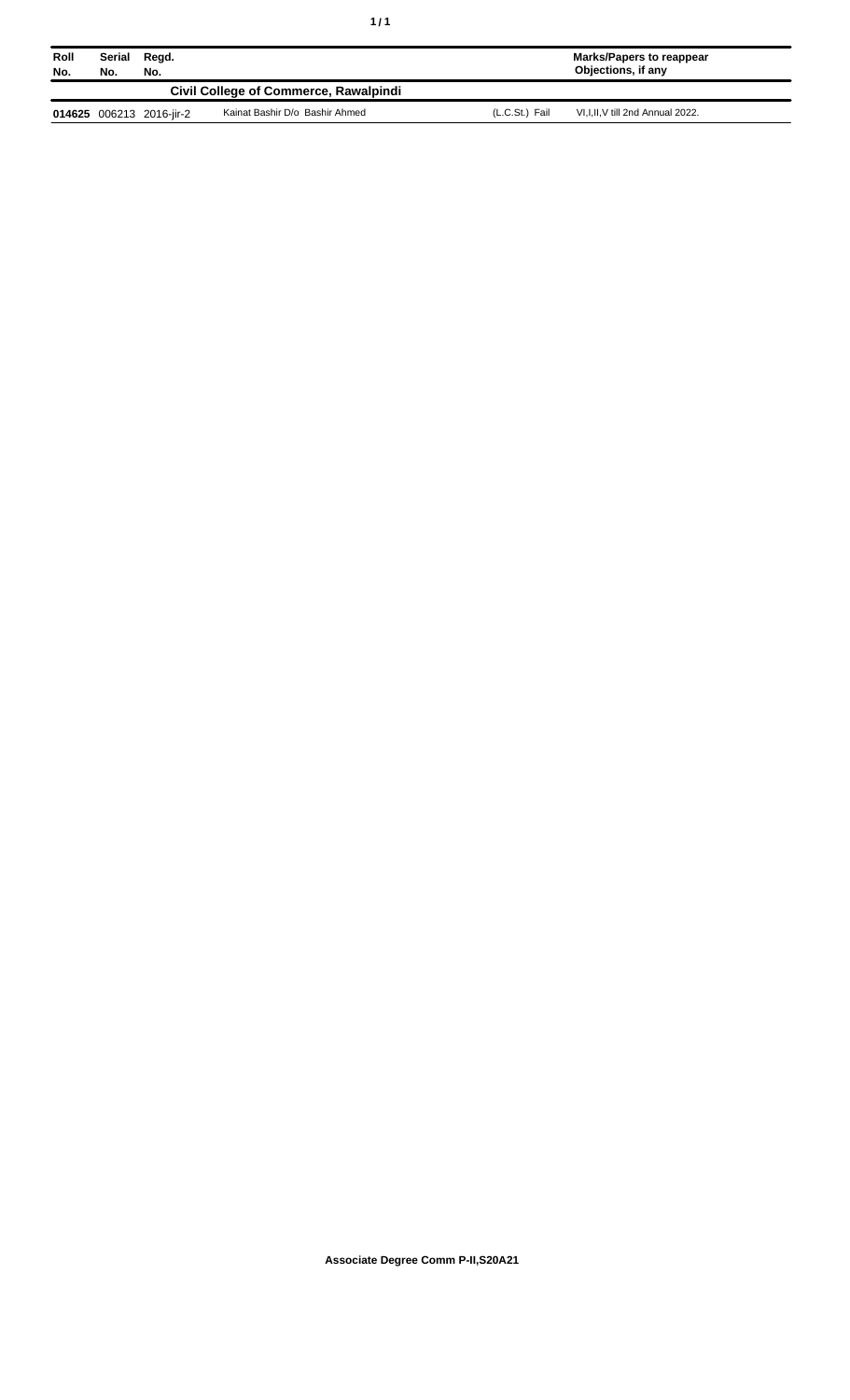| Roll<br>No. | <b>Serial</b><br>No.                                       | Regd.<br>No.             |                                                      |                | <b>Marks/Papers to reappear</b><br>Objections, if any |  |  |
|-------------|------------------------------------------------------------|--------------------------|------------------------------------------------------|----------------|-------------------------------------------------------|--|--|
|             | Govt. Institute of Commerce, Gujar Khan, Distt. Rawaplindi |                          |                                                      |                |                                                       |  |  |
| 001558      | 006225                                                     | 2017-cgr-14              | Muhammad Ameer Hamza S/o Khalid Parvaz               | (L.C.St.) Pass | 761 II Div.                                           |  |  |
| 001565      | 011278                                                     | 2018-cgr-14              | Syed Aatazaz Ahmed Gillani S/o Syed Gul Mehmood Shah | (L.C.St.) Fail | III.I.II.VI till the Annual 2022.                     |  |  |
| 001641      |                                                            | 053262 2019-cgr-1        | Naz Ali S/o Muhammad Shahbaz                         | Fail           | II till 2nd Annual 2022.                              |  |  |
| 001642      | 053267                                                     | 2019-cgr-10              | Umer Shakeel S/o Muhammad Shakeel                    | Fail           | III, V, VI till 2nd Annual 2022.                      |  |  |
| 001643      |                                                            | 053268 2019-cgr-11       | Faizan Bin Saeed S/o Malik Saeed Ahmad               | Absent         |                                                       |  |  |
| 001644      | 053269                                                     | 2019-cgr-12              | Naeem Shahzad S/o Shahzad Ahmed                      | Absent         |                                                       |  |  |
| 001645      | 053270                                                     | 2019-cgr-15              | Hamza Khalid S/o Tanveer Khalid                      | Absent         |                                                       |  |  |
| 001646      |                                                            | 053263 2019-cgr-2        | Muhammad Usman Ijaz S/o Muhammad Ijaz Butt           | Fail           | V.VI till 2nd Annual 2022.                            |  |  |
| 001647      | 053271                                                     | 2019-cgr-20              | Shahzaib S/o Muhammad Rafiq                          | Fail           | III, II, VII, V till 2nd Annual 2022.                 |  |  |
| 001648      | 053272                                                     | 2019-cgr-24              | Muhammad Saad S/o Muhammad Safeer                    | Fail           | V.VI till 2nd Annual 2022.                            |  |  |
| 001649      | 053273                                                     | 2019-cgr-26              | Awais Mazhar S/o Mazhar Iqbal                        | Fail           | V, III, VIII, VI till 2nd Annual 2022.                |  |  |
| 001650      |                                                            | 053264 2019-cgr-3        | Qammar-Ud-Din S/o Muhammad Akram                     | Fail           | VII, II, VIII till 2nd Annual 2022.                   |  |  |
| 001651      |                                                            | 053274 2019-cgr-32       | Ahsaan Ullah Khan S/o Muhammad Afzal                 | Fail           | V.VI.II till 2nd Annual 2022.                         |  |  |
| 001652      | 053276                                                     | 2019-cgr-33              | Zohaib Ali S/o Ali Asif                              | Absent         |                                                       |  |  |
| 001653      | 053275                                                     | 2019-cgr-36              | Abdullah Ali S/o Nazakat Ali                         | Fail           | II, IV, V till 2nd Annual 2022.                       |  |  |
| 001654      | 053265                                                     | 2019-cgr-4               | Muhammad Faizan S/o Allah Ditta                      | Fail           | III, V, II till 2nd Annual 2022.                      |  |  |
|             |                                                            | 001655 053266 2019-cgr-9 | Kashif Tanveer S/o Tanveer Ahmad                     | Fail           | VI till 2nd Annual 2022.                              |  |  |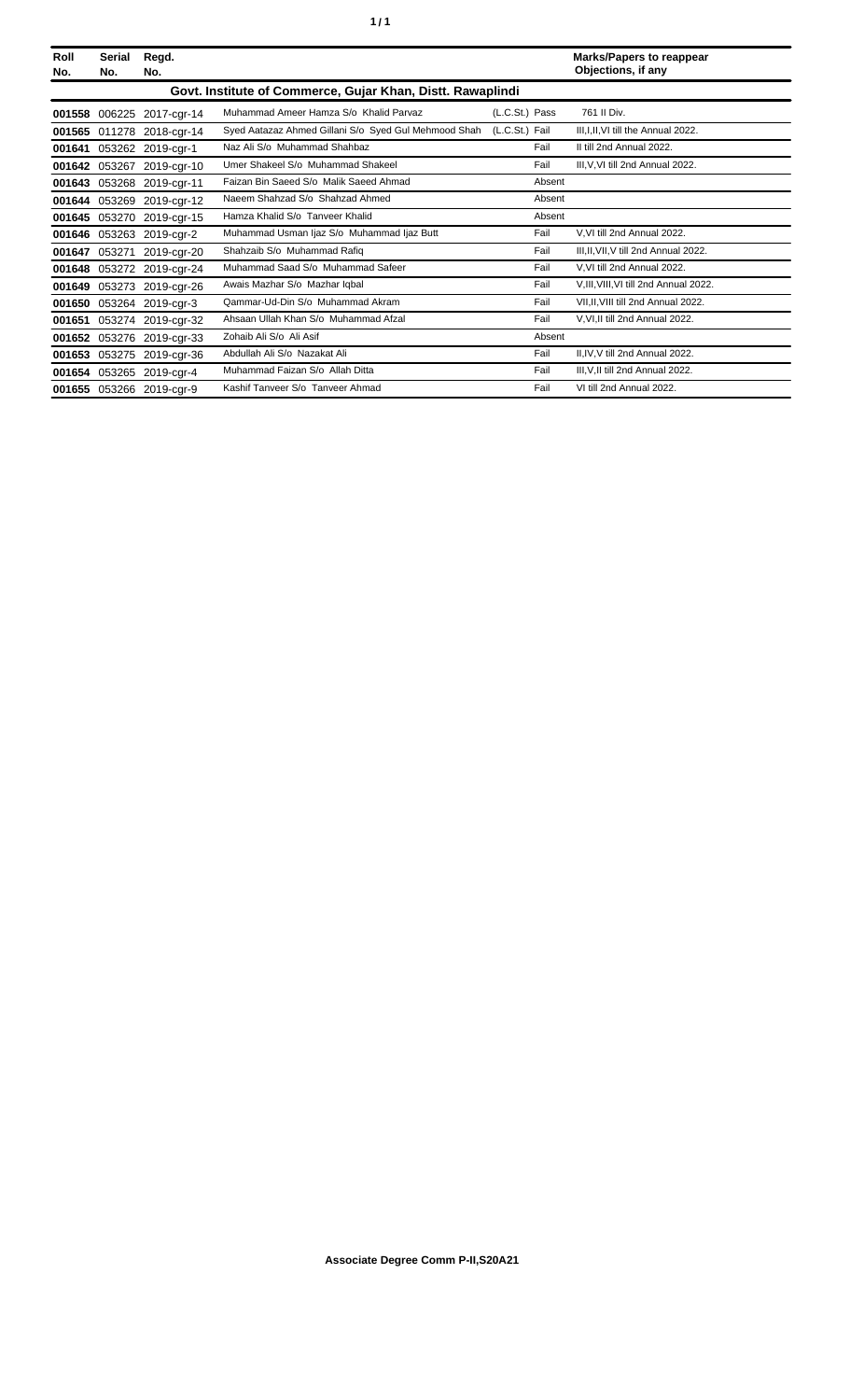|--|

| Roll<br>No. | Serial<br>No. | Regd.<br>No.                                           |                                                                                           |                                  | <b>Marks/Papers to reappear</b><br>Objections, if any            |
|-------------|---------------|--------------------------------------------------------|-------------------------------------------------------------------------------------------|----------------------------------|------------------------------------------------------------------|
|             |               |                                                        | Govt. Institute of Commerce, Peshawar Road, Rawalpindi                                    |                                  |                                                                  |
|             |               | 014629 002618 2017-cpr-14                              | Salma Bibi D/o Said Akbar                                                                 | (L.C.St.) Pass                   | 744 II Div.                                                      |
|             |               | 014630 002615 2017-cpr-18                              | Nisha Javed D/o Muhammad Javed Bhatti                                                     | (L.C.S <sub>t</sub> )            | <b>FEE</b>                                                       |
|             |               | 014644 003371 2018-cpr-19                              | Amna Inham D/o Qazi Inham Ellahi                                                          | (L.C.St.) Pass                   | 795 II Div.                                                      |
|             |               | 014645 002623 2018-cpr-22                              | Zohaila Qaisar D/o Qaisar Sohail                                                          | (L.C.St.) Pass                   | 712 II Div.                                                      |
|             |               | 014646 003356 2018-cpr-26                              | Aimen Abbas D/o Abbas Ali<br>Mehwish Bukhari D/o Majid Khan                               | (L.C.St.) Fail<br>(L.C.St.) Pass | IV, V, VI, II, VII till the Annual 2022.<br>880 II Div.          |
|             |               | 014647 004432 2018-cpr-30<br>014648 003380 2018-cpr-31 | Ammara Saleem D/o Saleem Akbar                                                            | (L.C.St.) Fail                   | II, VII, V till the Annual 2022.                                 |
|             |               | 014649 004422 2018-cpr-32                              | Sabahat Israr D/o Israr Hussain                                                           | (L.C.St.) Fail                   | IV till the Annual 2022.                                         |
|             |               | 014650 003375 2018-cpr-33                              | Muqadas Bibi D/o Muhammad Nawazish                                                        | (L.C.St.) Pass                   | 801 II Div.                                                      |
|             |               | 014651 011220 2018-cpr-35                              | Sunaina Zaib D/o Jahanzaib                                                                | (L.C.St.) Fail                   | V, VII, IV, VI till the Annual 2022.                             |
|             |               | 014652 004155 2018-cpr-36                              | Somia Gulfam D/o Gulfam Ahmed                                                             | (L.C.S <sub>t</sub> )            | <b>FEE</b>                                                       |
|             |               | 014653 003866 2018-cpr-37                              | Sumaira D/o Abdul Rashid Awan                                                             | (L.C.St.) Pass                   | 731 II Div.                                                      |
|             |               | 014654 003011 2018-cpr-38                              | Ummat-Ul-Ayesha D/o Ulfat Mehmood<br>Faria Sagheer D/o Muhammad Sagheer                   | (L.C.St.) Fail<br>(L.C.St.) Fail | IV till the Annual 2022.<br>V till 2nd Annual 2022.              |
|             |               | 014737 004212 2019-cpr-56<br>014789 049442 2019-cpr-20 | Iram Khadam D/o Khadam Hussain Khan                                                       | Pass                             | 932   Div.                                                       |
|             |               | 014790 049443 2019-cpr-21                              | Aanab Mubeen D/o Muhammad Khan                                                            | Fail                             | III, II, VII till 2nd Annual 2022.                               |
|             |               | 014791 049444 2019-cpr-22                              | Maria Naz D/o Khalid Mehmood                                                              | Absent                           |                                                                  |
|             |               | 014792 049445 2019-cpr-23                              | Igra Naz D/o Khalid Mehmood                                                               | Absent                           |                                                                  |
|             |               | 014793 049446 2019-cpr-24                              | Kanzul Eman D/o Talat Mehmood                                                             | Fail                             | VII till 2nd Annual 2022.                                        |
|             |               | 014794 049447 2019-cpr-25                              | Maryam Nasir D/o Nasrullah Khan Nasir                                                     |                                  | FEE PRV. PART                                                    |
|             |               | 014795 049448 2019-cpr-26                              | Saweira Pervaiz D/o Muhammad Pervaiz<br>Syeda Ansa Hamail Kazmi D/o Syed Zulgarnain Kazmi | Fail                             | VI till 2nd Annual 2022.<br>FEE PRV. PART                        |
|             |               | 014796 049449 2019-cpr-27<br>014797 049450 2019-cpr-29 | Igra Bibi D/o Muhammad Igbal                                                              |                                  | R.L PART-I                                                       |
|             |               | 014798 049451 2019-cpr-30                              | Saiga Zulfigar D/o Zulfigar Ahmed                                                         | Fail                             | VII, VI till 2nd Annual 2022.                                    |
|             |               | 014799 049452 2019-cpr-31                              | Sidra Bibi D/o Muhammad Niaz                                                              | Fail                             | VII till 2nd Annual 2022.                                        |
|             |               | 014800 049453 2019-cpr-32                              | Rimsha Akbar D/o Muhammad Akbar                                                           |                                  | R.L PART-I                                                       |
|             |               | 014801 049454 2019-cpr-33                              | Momna Tahir D/o Tahir Nazir                                                               | Fail                             | III, II, IV, VII, I, VI till 2nd Annual 2022.                    |
|             |               | 014802 049455 2019-cpr-35                              | Romeesa Khalid D/o Khalid Mehmood                                                         | Pass                             | 845 II Div.                                                      |
|             |               | 014803 049456 2019-cpr-36                              | Zainab Noor D/o Zameer Akhtar<br>Mehr Un Nisa D/o Aurangzaib                              | Pass<br>Pass                     | 939 I Div.<br>981   Div.                                         |
|             |               | 014804 049457 2019-cpr-37<br>014805 049458 2019-cpr-38 | Iram Bibi D/o Muhammad Ilyas                                                              | Fail                             | VI, II, VII, V, III, I till 2nd Annual 2022.                     |
|             |               | 014806 049459 2019-cpr-39                              | Ayesha Shoukat D/o Raja Shoukat Hussain                                                   | Pass                             | 739 II Div.                                                      |
|             |               | 014807 049460 2019-cpr-40                              | Tayyaba Maqsood D/o Maqsood Ahmad                                                         | Fail                             | II, VII till 2nd Annual 2022.                                    |
|             |               | 014808 049461 2019-cpr-41                              | Ammal Shehzad D/o Shehzad Hussain                                                         | Pass                             | 900 I Div.                                                       |
|             |               | 014809 049462 2019-cpr-42                              | Shumaila Bibi D/o Muhammad Nawaz                                                          | Pass                             | 785 II Div.                                                      |
|             |               | 014810 049463 2019-cpr-43                              | Eman Abid D/o Abid Hussain<br>Emaan Sarfaraz D/o Sarfaraz Sarwar                          | Pass                             | 829 II Div.<br>FEE PRV. PART                                     |
|             |               | 014811 049464 2019-cpr-44<br>014812 049465 2019-cpr-45 | Nazia Shoaib D/o Muhammad Shoaib Malik                                                    | Fail                             | VII, II till 2nd Annual 2022.                                    |
|             |               | 014813 049466 2019-cpr-46                              | Qandeel Javaid D/o Javaid Aslam                                                           | Absent                           |                                                                  |
|             |               | 014814 049437 2019-cpr-54                              | Aqsa Kanwal D/o Muhammad Mumtaz                                                           | Pass                             | 814 II Div.                                                      |
|             |               | 014815 049435 2019-cpr-55                              | Nida Altaf D/o Altaf Hussain                                                              | Pass                             | 835 II Div.                                                      |
|             |               | 014816 049438 2019-cpr-57                              | Laiba Noor D/o Muhammad Ibrar Khan                                                        | Fail                             | I till 2nd Annual 2022.                                          |
|             |               | 014817 049439 2019-cpr-58                              | Amna Mushtaq D/o Mushtaq Ahmed                                                            | Fail                             | I till 2nd Annual 2022.                                          |
|             |               | 014818 049440 2019-cpr-59                              | Anum Khadam D/o Khadam Hussain Khan<br>Hamza Maqsood S/o Maqsood Ahmed                    | Pass<br>(L.C.St.) Pass           | 740 II Div.<br>701 II Div.                                       |
|             |               | 015705 004235 2018-cpr-3<br>015706 003066 2018-cpr-4   | Muhammad Hamza S/o Muhammad Hamayan                                                       | (L.C.St.) Pass                   | 714 II Div.                                                      |
|             |               | 015707 004231 2018-cpr-8                               | Muhammad Hasnat S/o Malik Muhammad Nawazish                                               | (L.C.St.) Fail                   | II till the Annual 2022.                                         |
|             |               | 015754 003388 2019-cpr-4                               | Muhammad Kamran S/o Samundar Khan                                                         | (L.C.St.) Fail                   | I, IV, VI, V till 2nd Annual 2022.                               |
|             |               | 015755 007664 2019-cpr-52                              | Muhammad Luqman Shakoor S/o Abdul Shakoor                                                 | (L.C.St.) Absent                 |                                                                  |
|             |               | 015865 003369 2016-cpr-52                              | Shahid Javeed S/o Javeed Akhter                                                           | (L.C.St.) Pass                   | 668 III Div.                                                     |
| 015881      |               | 003391 2018-cpr-1                                      | Talha Ahmad S/o Tanveer Ahmad                                                             | (L.C.St.) Pass                   | 852 II Div.                                                      |
|             |               | 015882 002362 2018-cpr-10<br>015883 003059 2018-cpr-11 | Muhammad Moin Arbaz S/o Ghulam Jahangir<br>Bilal Nawaz S/o Gul Nawaz                      | (L.C.St.) Pass<br>(L.C.St.) Pass | 789 II Div.<br>807 II Div.                                       |
|             |               | 015884 003060 2018-cpr-13                              | Muhammad Asad S/o Abdul Ghaffar                                                           | (L.C.St.) Pass                   | 794 II Div.                                                      |
|             |               | 015885 002769 2018-cpr-14                              | Shehzad Khan S/o Nazakat Khan                                                             | (L.C.St.) Fail                   | III, II till the Annual 2022.                                    |
|             |               | 015886 002767 2018-cpr-17                              | Muhammad Asfand Ali S/o Muhammad Zafar Iqbal                                              | (L.C.St.) Pass                   | 805 II Div.                                                      |
|             |               | 015887 002766 2018-cpr-2                               | Muhammad Jamal Khan S/o Fazal-Ur-Rehman                                                   | (L.C.St.) Pass                   | 810 II Div.                                                      |
|             |               | 015888 003055 2018-cpr-27                              | Aamir Jamil S/o Jamil Badshah                                                             | (L.C.St.) Pass                   | 747 II Div.                                                      |
|             |               | 015889 002765 2018-cpr-29                              | Muhammad Yasir S/o Abdul Razzaq                                                           | (L.C.S <sub>t</sub> )            | <b>FEE</b>                                                       |
| 015890      |               | 002993 2018-cpr-40                                     | Waris Khan S/o Muhammad Tariq Khan<br>Aamir Awan S/o Abdul Samad Hashmi                   | (L.C.St.) Fail<br>(L.C.St.) Fail | II till the Annual 2022.<br>V, VI, II, III till the Annual 2022. |
| 015891      |               | 003064 2018-cpr-6<br>015892 004959 2018-cpr-7          | Omer Khayam S/o Raees Ul Hassan                                                           | (L.C.St.) Fail                   | V, Il till the Annual 2022.                                      |
|             |               | 016004 003057 2016-cpr-5                               | Muhammad Wasif S/o Muhammad Iqbal                                                         | (L.C.St.) Fail                   | III, VII till the Annual 2022.                                   |
|             |               | 016005 049467 2019-cpr-1                               | Muhammad Haroon S/o Muhammad Ayub                                                         | Fail                             | VII till 2nd Annual 2022.                                        |
|             |               | 016006 049436 2019-cpr-10                              | Sheikh Muhammad Bilal S/o Muhammad Shafique                                               | Fail                             | III till 2nd Annual 2022.                                        |
|             |               | 016007 049472 2019-cpr-12                              | Behzad Malik S/o Malik Muhammad Nadeem                                                    | Fail                             | VI till 2nd Annual 2022.                                         |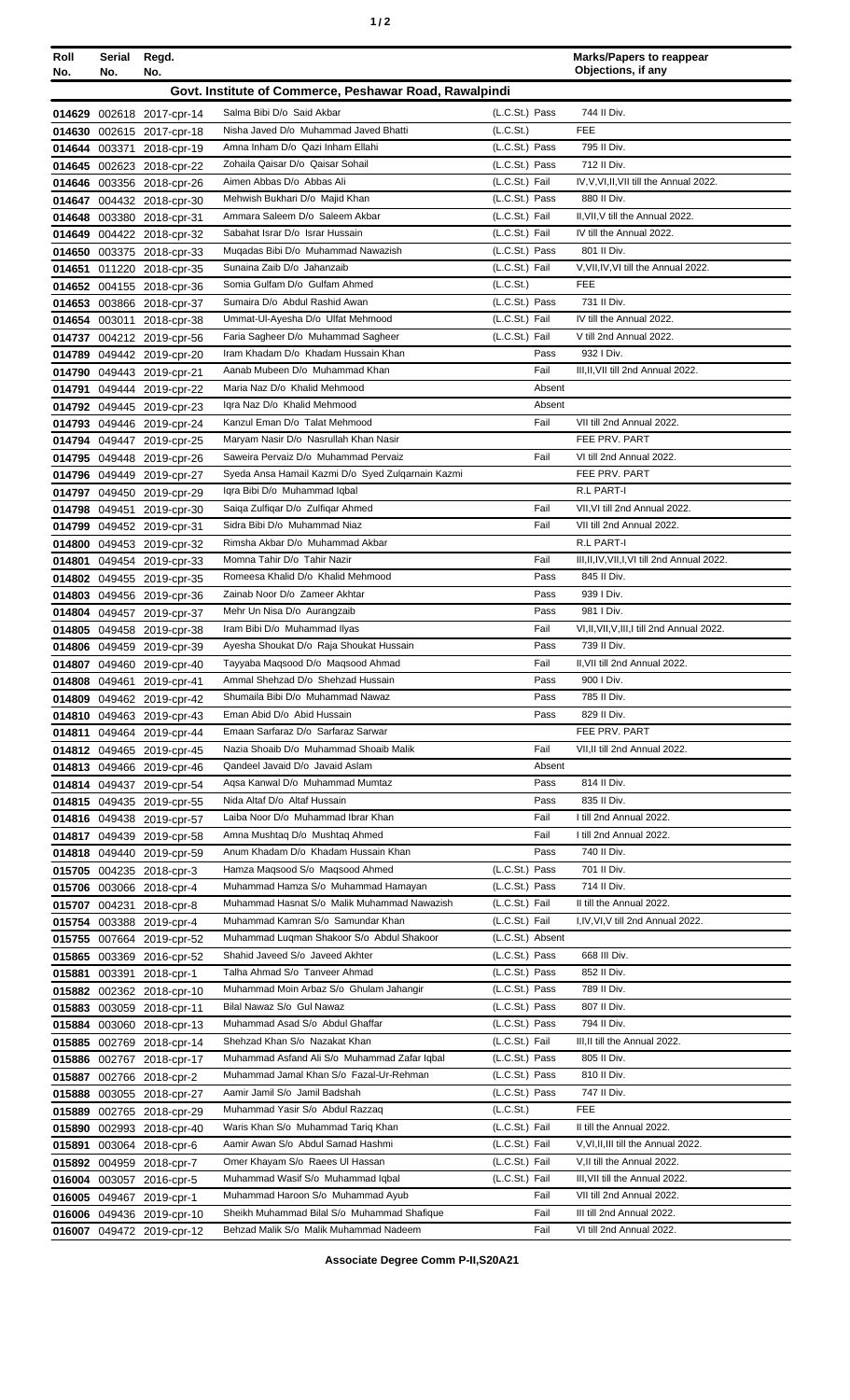| Roll<br>No. | Serial<br>No.                                          | Regd.<br>No.              |                                            |        | <b>Marks/Papers to reappear</b><br>Objections, if any |
|-------------|--------------------------------------------------------|---------------------------|--------------------------------------------|--------|-------------------------------------------------------|
|             | Govt. Institute of Commerce, Peshawar Road, Rawalpindi |                           |                                            |        |                                                       |
|             |                                                        | 016008 049473 2019-cpr-13 | Danish Ali S/o Zahoor Ali                  | Pass   | 770 II Div.                                           |
|             |                                                        | 016009 049474 2019-cpr-14 | Haris Bin Yaqoob S/o Muhammad Yaqoob       | Fail   | III till 2nd Annual 2022.                             |
|             |                                                        | 016010 049475 2019-cpr-48 | Shahbaz Khan S/o Gull Khan                 | Fail   | IV, III till 2nd Annual 2022.                         |
| 016011      |                                                        | 049476 2019-cpr-49        | Raja Asad Khan S/o Sher Zaman              | Pass   | 844 II Div.                                           |
|             | 016012 049477                                          | 2019-cpr-50               | Zeeshan Ahmed Baig S/o Zahid Baig          |        | FEE PRV. PART                                         |
|             |                                                        | 016013 049478 2019-cpr-51 | Sharif Ullah S/o Noor Kaleem Jan           | Fail   | VII till 2nd Annual 2022.                             |
|             |                                                        | 016014 049479 2019-cpr-53 | Shehryar Anjum S/o Amir Sohail Anjum       | Pass   | 948   Div.                                            |
|             |                                                        | 016015 049468 2019-cpr-6  | Muhammad Usman S/o Arshad Mehmood          | Fail   | II, V, VI till 2nd Annual 2022.                       |
|             | 016016 049441                                          | 2019-cpr-60               | Anayat Ur Rehman S/o Munir Hussain Khan    | Fail   | VI, II, V, I, VII, IV till 2nd Annual 2022.           |
|             |                                                        | 016017 049469 2019-cpr-7  | Omer Ali S/o Ghulam Akber                  | Pass   | 854 II Div.                                           |
|             |                                                        | 016018 049470 2019-cpr-8  | Muhammad Shah Rukh Hassan S/o Mumtaz Ahmed | Absent |                                                       |
|             |                                                        | 016019 049471 2019-cpr-9  | Wamig Ali Ashraf S/o Muhammad Ashraf       | Fail   | VIII, V till 2nd Annual 2022.                         |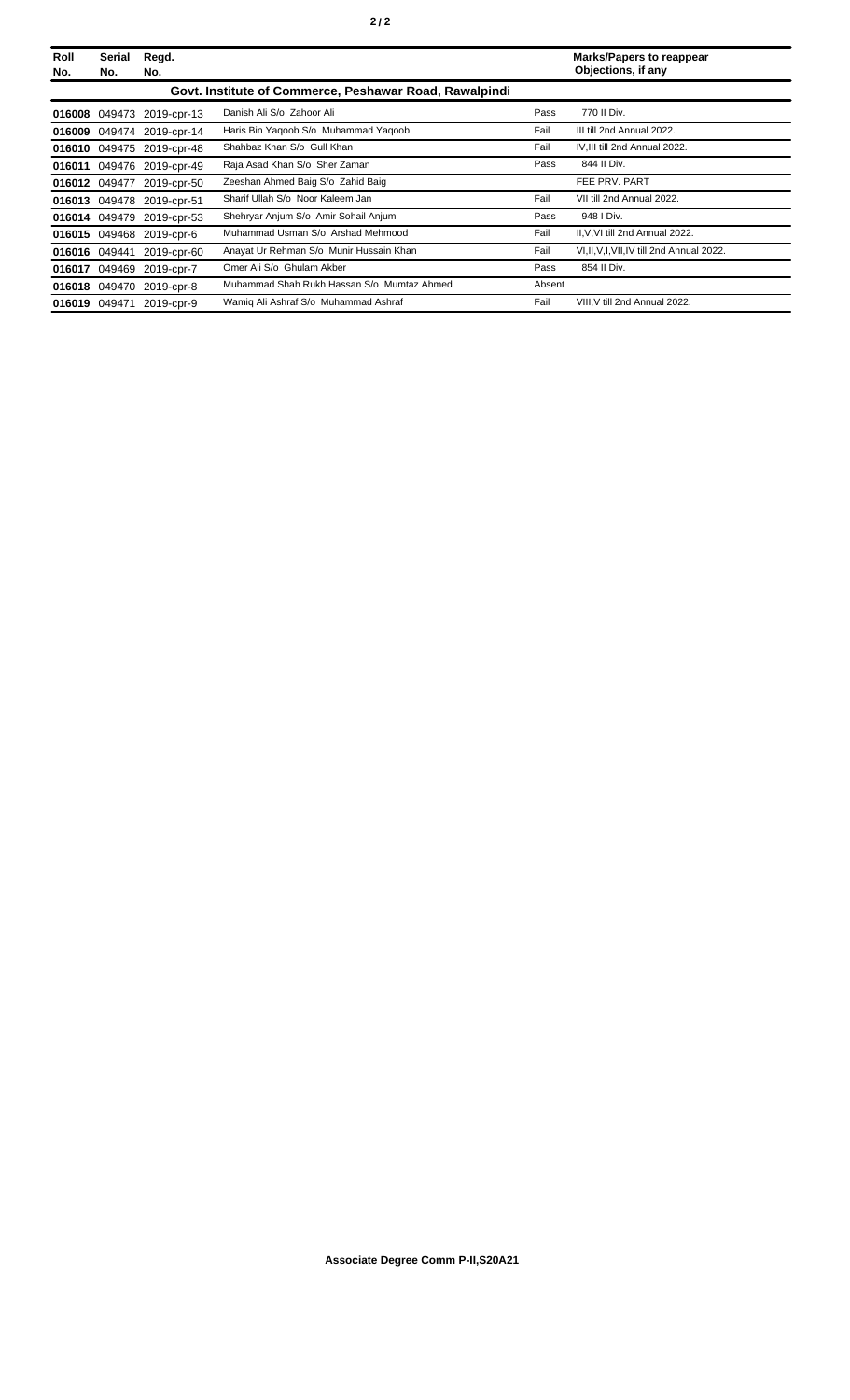| Roll<br>No.                                                       | Serial<br>No. | Regd.<br>No.               |                               | Marks/Papers to reappear<br>Objections, if any |
|-------------------------------------------------------------------|---------------|----------------------------|-------------------------------|------------------------------------------------|
| Federal Government College for Women, Abid Majid Road, Rawalpindi |               |                            |                               |                                                |
|                                                                   |               | 014776 001399 2018-z-47360 | Maryam Niaz D/o Muhammad Niaz | (L.C.St.) Fail                                 |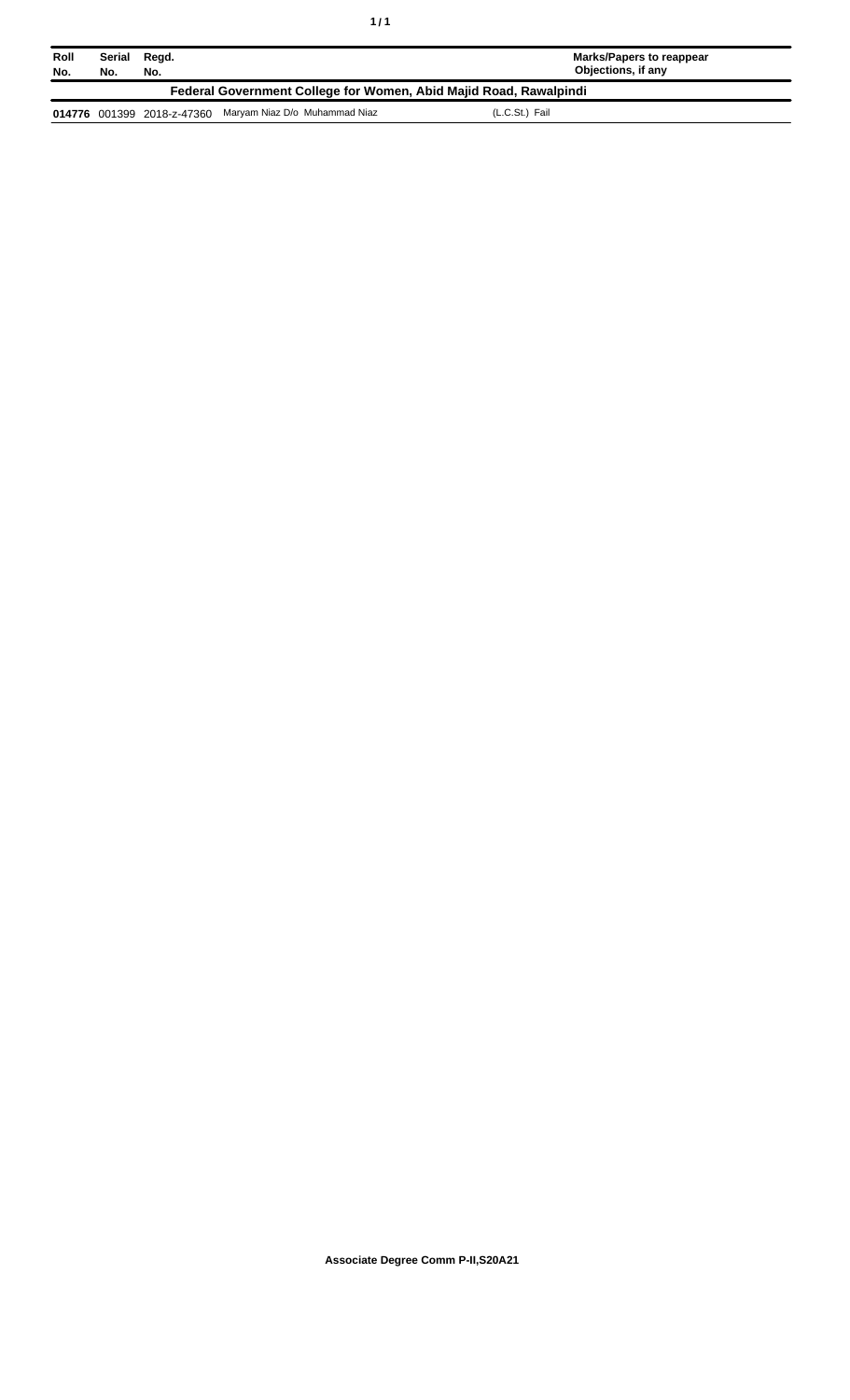| Roll<br>No.                                                          | Serial<br>No. | Regd.<br>No.              |                                 |                | <b>Marks/Papers to reappear</b><br>Objections, if any |  |
|----------------------------------------------------------------------|---------------|---------------------------|---------------------------------|----------------|-------------------------------------------------------|--|
| Government Postgraduate College for Boys, Satellite Town, Rawalpindi |               |                           |                                 |                |                                                       |  |
|                                                                      |               | 016135 013427 2016-cnm-22 | Abdul Daim S/o Muhammad Rafique | (L.C.St.) Fail | II, VIII, V, VI, VII, I, IV till 2nd Annual 2022.     |  |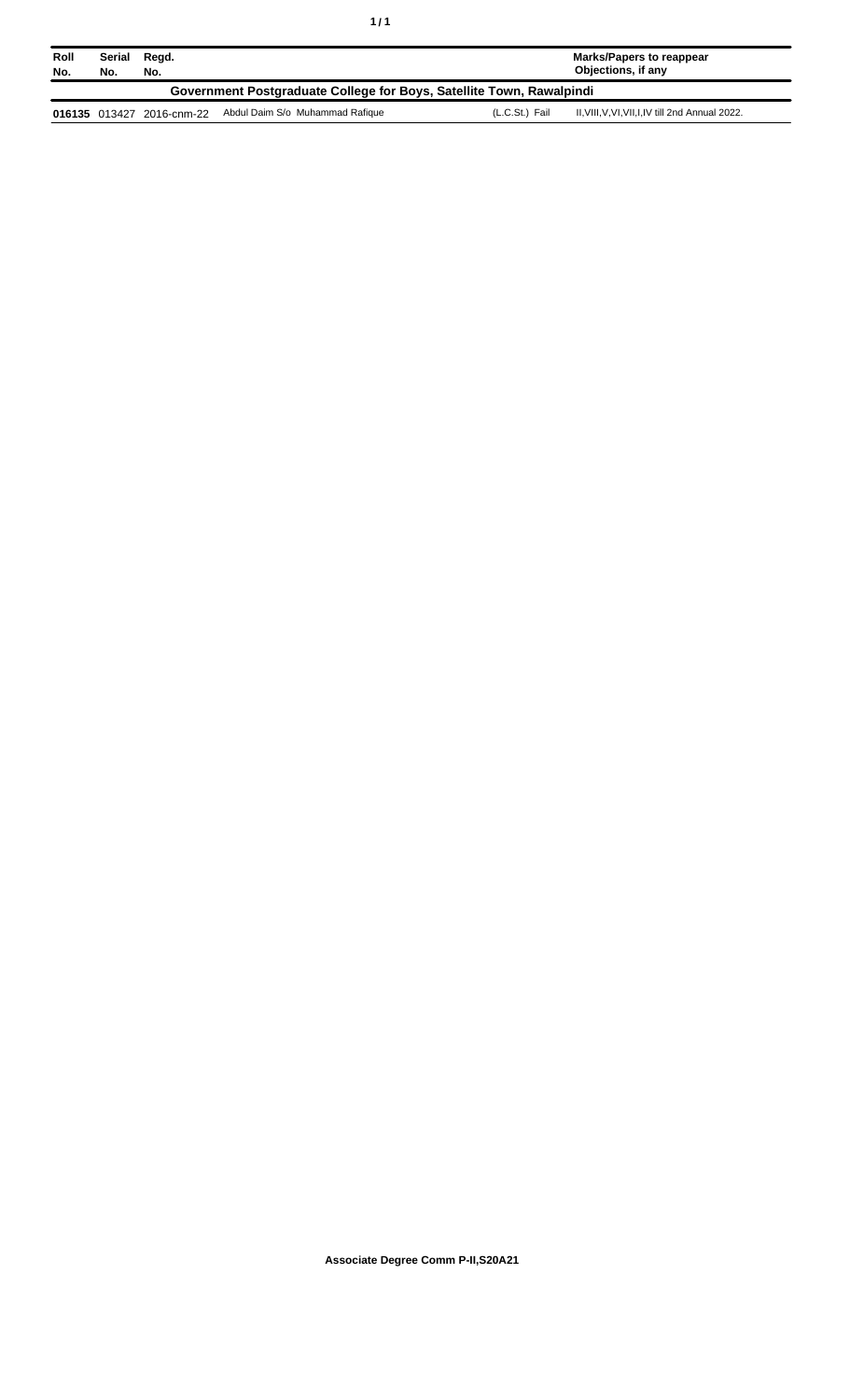| ٠ | ×<br>٠<br>I<br>۰,<br>× |
|---|------------------------|
|   |                        |

| Roll             | Serial<br>No. | Regd.<br>No.                                           |                                                                           |                                    | <b>Marks/Papers to reappear</b><br>Objections, if any             |
|------------------|---------------|--------------------------------------------------------|---------------------------------------------------------------------------|------------------------------------|-------------------------------------------------------------------|
| No.              |               |                                                        | <b>Government College of Commerce, Rawalpindi</b>                         |                                    |                                                                   |
|                  |               |                                                        |                                                                           |                                    |                                                                   |
|                  |               | 014631 002818 2017-gcr-21                              | Amna Amjad D/o Amjad Parvaiz                                              | (L.C.St.) Fail                     |                                                                   |
|                  |               | 014655 002075 2018-gcr-19                              | Naba Jamal D/o Jamal Nasir                                                | $(L.C.St.)$ Pass                   | 755 II Div.                                                       |
|                  |               | 014819 011487 2014-gcr-245                             | Maha Javed D/o Javed Iqbal Awan                                           | (L.C.St.)                          | <b>FEE</b>                                                        |
| 014820           |               | 002338 2015-gcr-251                                    | Mahnoor Rizwan D/o Sheikh Naeem Rizwan<br>Laiba Riaz D/o Muhammad Riaz    | (L.C.St.) Pass<br>(L.C.St.) Pass   | 710 II Div.<br>706 II Div.                                        |
| 014821           |               | 003412 2017-gcr-13                                     | Rubab Zehra D/o Syed Ijaz Hussain Rizvi                                   | (L.C.St.) Fail                     |                                                                   |
| 014822           |               | 003321 2017-gcr-22<br>014823 011360 2017-gcr-4         | Aliya Akhtar D/o Akhtar Hussain                                           | (L.C.St.)                          | <b>FEE</b>                                                        |
|                  |               | 014824 001582 2018-gcr-1                               | Abeer Sajjad D/o Sajjad Ahmed Qureshi                                     | (L.C.St.) Pass                     | 825 II Div.                                                       |
| 014825           |               | 001771 2018-gcr-10                                     | Hadia Rafique D/o Muhammad Rafique                                        | (L.C.St.) Pass                     | 832 II Div.                                                       |
|                  |               | 014826 001802 2018-gcr-13                              | Tasmia Asghar D/o Ghulam Asghar                                           | (L.C.St.) Pass                     | 807 II Div.                                                       |
| 014827           |               | 009847 2018-gcr-14                                     | Rimsha Niaz D/o Muhammad Niaz                                             | (L.C.St.) Fail                     | I, VI, VII, IV till 2nd Annual 2022.                              |
| 014828           |               | 010300 2018-gcr-16                                     | Kushna Kainat D/o Suhail Mahmood                                          | (L.C.St.) Fail                     | VI till the Annual 2022.                                          |
| 014829           |               | 002418 2018-gcr-17                                     | Samreen Sheikh D/o Abdul Waheed                                           | (L.C.St.) Fail                     | VI till the Annual 2022.                                          |
| 014830           |               | 001598 2018-gcr-2                                      | Sidra Zafar D/o Zafar Islam                                               | (L.C.St.) Pass                     | 729 II Div.                                                       |
| 014831           |               | 002268 2018-gcr-8                                      | Nimra Nasir D/o Nasir Mehmood Qureshi                                     | (L.C.St.) Fail                     | VI till the Annual 2022.                                          |
|                  |               | 014832 053362 2018-gcr-106                             | Soma Sarwar D/o Muhammad Sarwar                                           | Fail                               | VI till 2nd Annual 2022.                                          |
|                  |               | 014833 053369 2018-gcr-109                             | Sidra D/o Ghulam Ahmed Mir                                                | Fail                               | I, VII till 2nd Annual 2022.                                      |
|                  |               | 014834 053463 2018-jsr-96                              | Maham Amjad D/o Amjad Saeed                                               | Fail                               | I, VII, VIII till 2nd Annual 2022.                                |
|                  |               | 014835 053388 2019-gcr-180                             | Nimra Naseer D/o Muhammad Naseer                                          | Fail                               | II, I, VII, VI till 2nd Annual 2022.                              |
| 014836           |               | 053389 2019-gcr-181                                    | Areej Tahir D/o Tahir Mahmood Abbasi                                      | Fail                               | VIII till 2nd Annual 2022.                                        |
| 014837           |               | 053387 2019-gcr-182                                    | Nayab Younas D/o Younas Khan<br>Farhana Bibi D/o Ghulam Rabani            | Fail                               | ROLL. NO. CANCELLED<br>IV, I, VI, VII, VIII till 2nd Annual 2022. |
| 014838<br>014839 |               | 053386 2019-gcr-186<br>053391 2019-gcr-22              | Hifza D/o Abdul Majeed Mir                                                | Fail                               | I, VI till 2nd Annual 2022.                                       |
| 014840           |               | 053368 2019-gcr-23                                     | Shiza Arshad D/o Arshad Mehmood                                           | Pass                               | 811 II Div.                                                       |
| 014841           |               | 053370 2019-gcr-24                                     | Sabahat D/o Nasir Khan                                                    | Pass                               | 900   Div.                                                        |
|                  |               | 014842 053363 2019-gcr-25                              | Syeda Mehwish Batool D/o Syed Dilawar Abbas                               | Fail                               | VII, I till 2nd Annual 2022.                                      |
| 014843           |               | 053364 2019-gcr-26                                     | Bismah Ejaz D/o Ejaz Iqbal                                                | Fail                               | I, VI till 2nd Annual 2022.                                       |
| 014844           |               | 053365 2019-gcr-27                                     | Mahnoor Nazir D/o Muhammad Nazir Khan                                     | Pass                               | 877 II Div.                                                       |
| 014845           |               | 053371 2019-gcr-28                                     | Fareeha Qurashi D/o Muhammad Khalid                                       |                                    | ROLL. NO. CANCELLED                                               |
| 014846           |               | 053461 2019-gcr-29                                     | Nayab Azhar D/o Sheikh Muhammad Azhar Saithi                              |                                    | ROLL. NO. CANCELLED                                               |
|                  |               | 014847 053466 2019-gcr-31                              | Nimra Sohail D/o Khawaja Sohail                                           | Fail                               | III, VII, I, VI till 2nd Annual 2022.                             |
| 014848           |               | 053372 2019-gcr-33                                     | Laiba Noor D/o Shoukat Ali                                                |                                    | ROLL. NO. CANCELLED                                               |
|                  |               | 014849 053373 2019-gcr-34                              | Nida D/o Naseer Ahmad                                                     |                                    | ROLL. NO. CANCELLED                                               |
|                  |               | 014850 053374 2019-gcr-35                              | Kainat Usman D/o Sheikh Muhammad Usman                                    |                                    | ROLL. NO. CANCELLED                                               |
|                  |               | 014851 053375 2019-gcr-37                              | Saba Mushtaq D/o Mushtaq Ahmed<br>Mahnoor Khalid D/o Khalid Amin          | Fail<br>Fail                       | II till 2nd Annual 2022.<br>I, VIII, VI till 2nd Annual 2022.     |
|                  |               | 014852 053366 2019-gcr-38<br>014853 053390 2019-gcr-39 | Aeillzabat Sajjad D/o Sajjad Masih                                        |                                    | ROLL. NO. CANCELLED                                               |
|                  |               | 014854 053462 2019-gcr-40                              | Syeda Ammarah Batool Shirazi D/o Syed Rabnawaz Ahmed                      | Fail                               | I till 2nd Annual 2022.                                           |
|                  |               |                                                        | Shirazi                                                                   |                                    |                                                                   |
|                  |               | 014855 053376 2019-gcr-41                              | Samman D/o Muhammad Hafeez                                                |                                    | ROLL. NO. CANCELLED                                               |
|                  |               | 014856 053377 2019-gcr-43                              | Mehwish Saddique D/o Muhammad Saddique Khan                               |                                    | ROLL. NO. CANCELLED                                               |
|                  |               | 014857 053378 2019-gcr-45                              | Simran Meer D/o Tariq Mehmood<br>Kashaf Naseer D/o Muhammad Naseer Muhgal | Fail<br>Fail                       | I, VI till 2nd Annual 2022.<br>I till 2nd Annual 2022.            |
| 014858           |               | 053379 2019-gcr-48                                     | Nimra Irfan D/o Irfan Ikram                                               | Fail                               | I, II, V, VII, VI till 2nd Annual 2022.                           |
| 014859<br>014860 |               | 053367 2019-gcr-50<br>053380 2019-gcr-51               | Aayeshah Khan D/o Muhammad Wasi Khan                                      | Pass                               | 724 II Div.                                                       |
| 014861           |               | 053381 2019-gcr-52                                     | Eman Mehmood D/o Abid Mehmood                                             | Fail                               | I till 2nd Annual 2022.                                           |
|                  |               | 014862 053382 2019-gcr-53                              | Saba Ijaz D/o Muhammad Ijaz                                               |                                    | ROLL. NO. CANCELLED                                               |
|                  |               | 014863 053383 2019-gcr-55                              | Humaira Zulfigar D/o Zulfigar Ali Aslam                                   |                                    | ROLL. NO. CANCELLED                                               |
| 014864           |               | 053464 2019-gcr-59                                     | Sameen Naseer D/o Naseer Ahmed                                            |                                    | ROLL. NO. CANCELLED                                               |
| 014865           |               | 053384 2019-gcr-61                                     | Gul Nayab D/o Muhammad Bashir                                             | Absent                             |                                                                   |
|                  |               | 014866 053385 2019-gcr-62                              | Sehrish Shaheen D/o Mehrban Khan                                          | Pass                               | 833 II Div.                                                       |
| 015677           |               | 002195 2017-gcr-131                                    | Rizwan Karim S/o Muhammad Qayum                                           | (L.C.St.) Fail                     |                                                                   |
| 015709           |               | 002171 2018-gcr-62                                     | Obaid Ullah S/o Ameer Jahan                                               | (L.C.St.) Fail                     | V till the Annual 2022.                                           |
|                  |               | 015710 002228 2018-gcr-71                              | Raja Muhammad Arbab S/o Raja Muhammad Ishtiaq Qamar (L.C.St.) Pass        |                                    | 784 II Div.                                                       |
| 015711           |               | 002178 2018-gcr-94                                     | Zubair Akhtar S/o Pervaiz Akhtar                                          | (L.C.St.) Pass                     | 715 II Div.                                                       |
| 015861           |               | 011185 2015-gcr-225                                    | Muhammad Ramzan S/o Abdul Jabbar                                          | (L.C.St.) Fail                     | VII, V till 2nd Annual 2022.                                      |
|                  |               | 015866 011563 2016-gcr-103                             | M.Adnan S/o M. Shareef Qureshi<br>Kamran Khan S/o Aziz Ur Rehman          | (L.C.St.) Absent<br>(L.C.St.) Fail | II till the Annual 2022.                                          |
| 015867           |               | 002592 2016-gcr-162                                    | Zeeshan Akbar Khan S/o Noor Akbar Khan                                    | (L.C.St.) Absent                   |                                                                   |
| 015868<br>015873 |               | 010694 2016-gcr-68<br>007774 2017-gcr-40               | Muhammad Masood S/o Muhammad Yousuf                                       | (L.C.St.) Pass                     | 742 II Div.                                                       |
| 015893           |               | 002003 2018-gcr-95                                     | Malik Ali Haider S/o Noor Hussain                                         | (L.C.St.) Pass                     | 770 II Div.                                                       |
| 016020           |               | 001778 2003-gcr-117                                    | Waqas Ayub S/o Raja Muhammad Ayub Khan                                    | (L.C.St.) Fail                     | II, VI, VII till 2nd Annual 2021.                                 |
| 016021           |               | 004514 2009-gcr-125                                    | Nazakat Hussain S/o Mukhtar Hussain                                       | (L.C.St.) Fail                     |                                                                   |
|                  |               | 016022 013347 2009-gcr-310                             | Noman Naseer S/o Muhammad Naseer                                          | (L.C.St.) Absent                   |                                                                   |
|                  |               | 016023 004115 2012-gcr-112                             | Jehanzaib Khan S/o Gulraiz Khan                                           | (L.C.St.) Fail                     | VI, VII till the Annual 2022.                                     |
|                  |               | 016024 005274 2013-acr-77                              | Hafiz Muhammad Mateen S/o Jalal Ud Din                                    | (L.C.St.) Pass                     | 853 II Div.                                                       |

2013-gcr-77 Hafiz Muhammad Mateen S/o Jalal Ud Din

**016024**

005274

**Serial**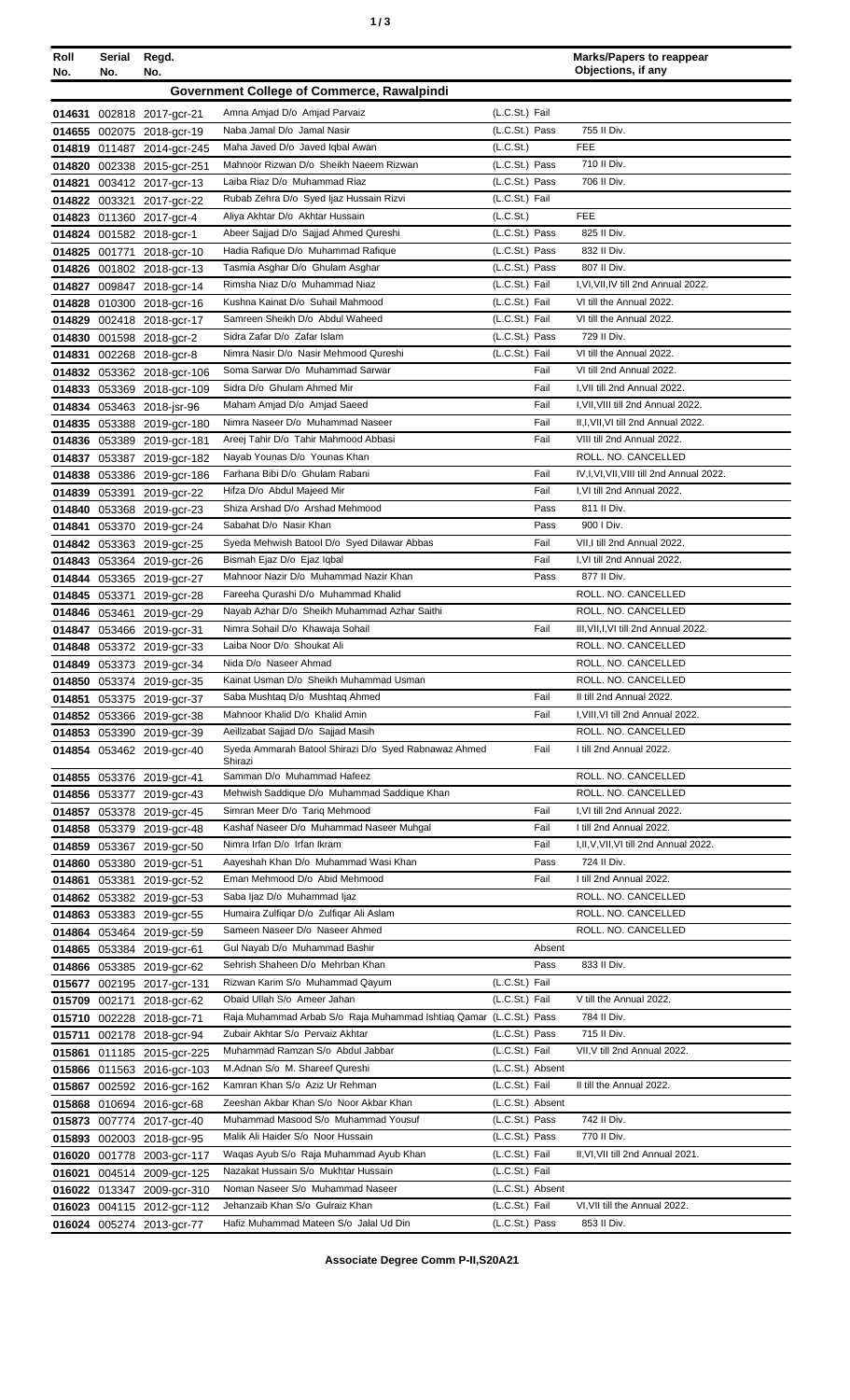| Roll<br>No. | Serial<br>No. | Regd.<br>No.                                             |                                                                             |                                  | <b>Marks/Papers to reappear</b><br>Objections, if any |
|-------------|---------------|----------------------------------------------------------|-----------------------------------------------------------------------------|----------------------------------|-------------------------------------------------------|
|             |               |                                                          | Government College of Commerce, Rawalpindi                                  |                                  |                                                       |
|             |               |                                                          | Arslan Bin Arif S/o Muhammad Arif                                           | (L.C.St.) Fail                   |                                                       |
|             |               | 016025 001851 2015-gcr-148<br>016026 002345 2015-gcr-88  | Aimal Shah S/o Tasawar Hussain Shah                                         | (L.C.St.) Fail                   |                                                       |
|             |               | 016027 003265 2016-gcr-206                               | Haseeb Ahmad S/o Muhammad Ibrahim                                           | (L.C.St.) Fail                   | I, VI, III till 2nd Annual 2021.                      |
|             |               | 016028 009697 2016-gcr-215                               | Mussadiq Nazir Butt S/o Nazir Ahmad Butt                                    | (L.C.St.) Fail                   | III, IV, V, VIII, I, VII, VI till 2nd Annual 2022.    |
|             |               | 016029 008339 2017-gcr-130                               | Usama Abbasi S/o Muhammad Safeer                                            | (L.C.St.) Fail                   |                                                       |
|             |               | 016030 003467 2017-gcr-133                               | Muhammad Awais S/o Muhammad Said Khan                                       | (L.C.St.) Fail                   |                                                       |
|             |               | 016031 002034 2017-gcr-50                                | Ali Zaib S/o Muhammad Ishfaq                                                | (L.C.St.) Fail                   |                                                       |
|             |               | 016032 003695 2017-gcr-58                                | Bilal Ahmed S/o Mehboob Ahmed                                               | (L.C.St.) Pass                   | 707 II Div.                                           |
|             |               | 016033 007138 2017-acr-69                                | Muhammad Ehtisham S/o Waheed Akhtar<br>Shehryar Zahoor S/o Zahoor Ellahi    | (L.C.St.) Fail<br>(L.C.St.) Pass | 670 III Div.                                          |
|             |               | 016034 002599 2017-gcr-79<br>016035 002232 2017-gcr-86   | Waqar Ahmed Chaudary S/o Chaudary Umer Farooq                               | (L.C.St.) Fail                   |                                                       |
|             |               | 016036 007562 2017-gcr-95                                | Bilal Mehmood S/o Khalid Mehmood                                            | (L.C.St.) Fail                   |                                                       |
|             |               | 016037 001716 2017-gcr-96                                | Faizan Nazakat S/o Nazakat Khan                                             | (L.C.St.) Pass                   | 742 II Div.                                           |
|             |               | 016038 002059 2018-gcr-102                               | Usman Sohail S/o Sohail Khorshad                                            | (L.C.St.) Fail                   | V till the Annual 2022.                               |
|             |               | 016039 003393 2018-gcr-104                               | Syed Muhammad Waleed Bukhari S/o Bashir Hussain Shah (L.C.St.) Pass         |                                  | 887 II Div.                                           |
|             |               | 016040 002313 2018-gcr-24                                | <b>Bukhari</b><br>Sayyed Ali Haider S/o Sayyed Amjad Hussain                | (L.C.St.) Pass                   | 800 II Div.                                           |
|             |               | 016041 002312 2018-gcr-26                                | Zafar Ullah Khan S/o Abdullah Khan                                          | (L.C.St.) Pass                   | 875 II Div.                                           |
|             |               | 016042 002500 2018-gcr-27                                | Muhammad Umair S/o Munir Akhtar Sidiqui                                     | (L.C.St.) Pass                   | 817 II Div.                                           |
|             |               | 016043 003078 2018-gcr-28                                | Muhammad Haris Abbasi S/o Fayyaz Ahmed Abbasi                               | (L.C.St.) Pass                   | 783 II Div.                                           |
|             |               | 016044 010726 2018-gcr-29                                | Osama Shaukat S/o Shaukat Hussain Qureshi                                   | (L.C.St.) Fail                   | IV till the Annual 2022.                              |
|             |               | 016045 003112 2018-gcr-34                                | Muhammad Zubair S/o Jumma Khan                                              | (L.C.St.) Pass                   | 751 II Div.                                           |
|             |               | 016046 007463 2018-gcr-35                                | Saif Ullah Abbasi S/o Abdul Ghaffar Khan                                    | (L.C.St.) Fail                   | IV till the Annual 2022.                              |
|             |               | 016047 002706 2018-gcr-36                                | Rana Asim Ali S/o Rana Zulfigar Ali                                         | (L.C.St.) Pass                   | 866 II Div.                                           |
|             |               | 016048 004166 2018-gcr-40                                | Muntezir Mehdi S/o Mohammad Nazir                                           | (L.C.St.) Fail                   | V till the Annual 2022.                               |
|             |               | 016049 002650 2018-gcr-41                                | Muhammad Nabeel S/o Muhammad Jamil<br>Muhammad Mateen S/o Muhammad Shafique | (L.C.St.) Pass<br>(L.C.St.) Fail | 810 II Div.<br>V, VI, II till the Annual 2022.        |
|             |               | 016050 005460 2018-gcr-44<br>016051 002223 2018-gcr-47   | Zain Ali S/o Abdul Ghani                                                    | (L.C.St.) Fail                   | IV, II till the Annual 2022.                          |
|             |               | 016052 005306 2018-gcr-51                                | Muhammad Umar Shakeel S/o Ch Muhammad Shakeel                               | (L.C.St.) Fail                   | II, III, IV till the Annual 2022.                     |
|             |               | 016053 003076 2018-gcr-54                                | Syed Zain Abbas S/o Syed Shahzad Shah                                       | (L.C.St.)                        | <b>FEE</b>                                            |
|             |               | 016054 009394 2018-gcr-56                                | Usama Manzoor S/o Manzoor Ahmed Khokhar                                     | (L.C.St.) Pass                   | 757 II Div.                                           |
|             |               | 016055 007517 2018-gcr-65                                | Syed Ageel Hussain Shah S/o Muhammad Jameel                                 | (L.C.St.) Pass                   | 733 II Div.                                           |
|             |               | 016056 002146 2018-gcr-69                                | Farrukh Iqbal S/o Javed Iqbal                                               | (L.C.St.) Fail                   | V till the Annual 2022.                               |
|             |               | 016057 003407 2018-gcr-73                                | Muhammad Awais Safdar S/o Muhammad Safdar                                   | (L.C.St.) Pass                   | 828 II Div.                                           |
|             |               | 016058 003771 2018-gcr-78                                | Abdus Salam S/o Ghulam Murtaza                                              | (L.C.St.) Fail                   | VI till the Annual 2022.                              |
|             |               | 016059 002110 2018-gcr-89                                | Bashir Ali S/o Muhammad Ramzan<br>Ibtesam Hassan S/o Ghulam Sarwar          | (L.C.St.) Fail<br>(L.C.St.) Pass | V till the Annual 2022.<br>785 II Div.                |
| 016061      |               | 016060 002109 2018-gcr-90<br>002108 2018-gcr-91          | Rehan Abid S/o M. Abid Majeed                                               | (L.C.St.) Pass                   | 903 I Div.                                            |
|             |               | 016062 002425 2018-gcr-99                                | Aneel Ahmed S/o Muhammad Afzal                                              | (L.C.St.) Fail                   | IV till the Annual 2022.                              |
|             |               | 016063 053423 2018-gcr-116                               | Muhammad Abdul Wahab Anwar S/o Muhammad Anwar Khan                          | Pass                             | 749 II Div.                                           |
|             |               | 016064 053439 2018-gcr-123                               | Muhammad Usama S/o Abdul Qayyum                                             | Absent                           |                                                       |
|             |               | 016065 053401 2018-gcr-127                               | Muhammad Usman Riaz S/o Muhammad Riaz                                       | Fail                             | VIII till 2nd Annual 2022.                            |
|             |               | 016066 053449 2018-gcr-130                               | Muhammad Akash S/o Muhammad Afraq                                           | Absent                           |                                                       |
|             |               | 016067 053432 2018-gcr-133                               | Ateeq Afzal S/o Ameer Afzal                                                 | Absent                           |                                                       |
|             |               | 016068 053435 2018-gcr-142                               | Arbab S/o Muhammad Aslam Pervaiz                                            |                                  | ROLL. NO. CANCELLED                                   |
|             |               | 016069 010951 2018-gcr-98                                | Hamza Shakeel S/o Khawaja Shakeel Ahmad<br>Haroon Iqbal S/o Muhammad Iqbal  | (L.C.St.) Absent                 | ROLL. NO. CANCELLED                                   |
|             |               | 016070 053418 2019-gcr-101<br>016071 053452 2019-gcr-102 | Adeel Mughal S/o Shakeel Mughal                                             |                                  | ROLL. NO. CANCELLED                                   |
|             |               | 016072 053419 2019-gcr-105                               | Hamza Ahmad S/o Nisar Ahmed                                                 |                                  | ROLL. NO. CANCELLED                                   |
|             |               | 016073 006178 2019-gcr-107                               | Irfan Tanveer S/o Tanveer Bashir                                            | (L.C.St.)                        | FEE, ROLL. NO. CANCELLED                              |
|             |               | 016074 053420 2019-gcr-108                               | Faizan Ahmed Niaz S/o Niaz Ahmed                                            |                                  | ROLL. NO. CANCELLED                                   |
|             |               | 016075 053453 2019-gcr-110                               | Uzair Yousaf S/o Yousaf Ilyas                                               |                                  | ROLL. NO. CANCELLED                                   |
|             |               | 016076 053421 2019-gcr-112                               | Muhammad Atif S/o Amanat Ali                                                |                                  | ROLL. NO. CANCELLED                                   |
|             |               | 016077 053405 2019-gcr-115                               | Shanyal Arif S/o Arif Masih                                                 |                                  | ROLL. NO. CANCELLED                                   |
|             |               | 016078 053406 2019-gcr-116                               | Muhammad Wadood S/o Zahid Hussain                                           |                                  | ROLL. NO. CANCELLED                                   |
|             |               | 016079 053407 2019-gcr-118                               | Muhammad Kamran Siddigi S/o Qamer Ahmad Siddigi                             | Fail                             | IV, VIII till 2nd Annual 2022.                        |
|             |               | 016080 053440 2019-gcr-119                               | Ali Husnain S/o Muhammad Siddique<br>Nouman Ali S/o Muhammad Ishtiaq        | Fail<br>Pass                     | IV, VI, V till 2nd Annual 2022.<br>931   Div.         |
|             |               | 016081 053408 2019-gcr-120                               | Akhtar Ali S/o Akbar Ali                                                    |                                  | ROLL. NO. CANCELLED                                   |
|             |               | 016082 053422 2019-gcr-122<br>016083 053409 2019-gcr-124 | Zeeshan Nadeem S/o Nadeem Iqbal                                             | Pass                             | 816 II Div.                                           |
|             |               | 016084 053410 2019-gcr-126                               | Usama Waleed S/o Shoukat Hussain                                            | Fail                             | IV till 2nd Annual 2022.                              |
|             |               | 016085 053411 2019-gcr-127                               | Satifnas Masih S/o Javed Masih                                              |                                  | R.L PART-I, ROLL. NO. CANCELLED                       |
|             |               | 016086 053412 2019-gcr-128                               | Muhammad Nouman S/o Muhammad Aslam                                          | Pass                             | 826 II Div.                                           |
|             |               | 016087 053414 2019-gcr-129                               | Ubaid Ur Rehman S/o Muhammad Idrees                                         | Pass                             | 783 II Div.                                           |
|             |               | 016088 053442 2019-gcr-132                               | Muhammad Hamza S/o Muhammad Nawaz Khan                                      | Fail                             | III, V, II, I, IV, VI, VII till 2nd Annual 2022.      |
|             |               | 016089 053424 2019-gcr-133                               | Syed Hamayat Hussain Shah S/o Syed Mujahid Hussain<br>Shah Kazmi            |                                  | ROLL. NO. CANCELLED                                   |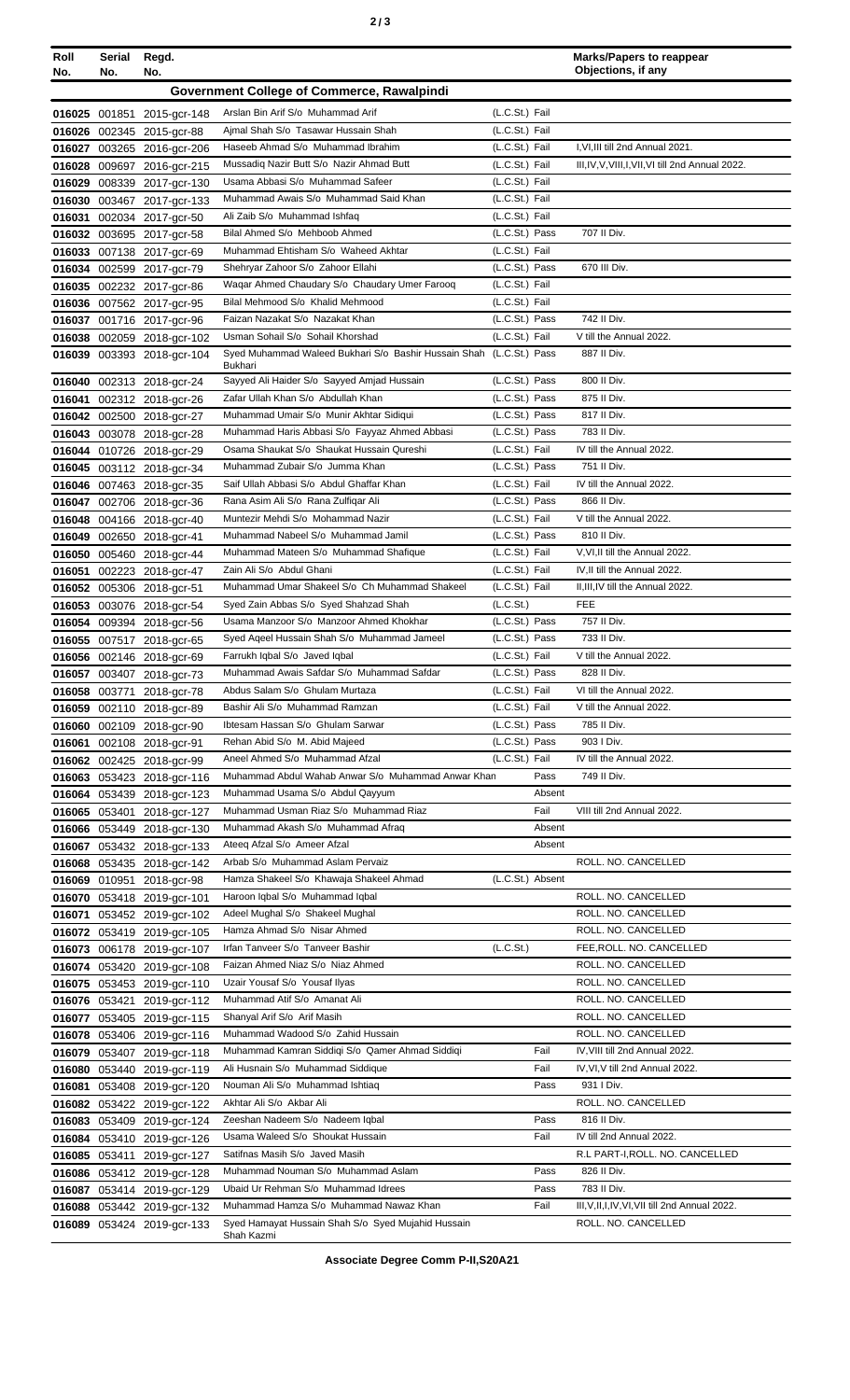| ×<br>٠<br>I<br>۰.<br>× |  | ×<br>٠<br>٦<br>۰.<br>× |
|------------------------|--|------------------------|
|------------------------|--|------------------------|

| Roll<br>No. | Serial<br>No. | Regd.<br>No.               |                                                                  |                | <b>Marks/Papers to reappear</b><br>Objections, if any |
|-------------|---------------|----------------------------|------------------------------------------------------------------|----------------|-------------------------------------------------------|
|             |               |                            | Government College of Commerce, Rawalpindi                       |                |                                                       |
|             |               | 016090 053425 2019-gcr-134 | Muhammad Talha S/o Muhammad Khalid                               |                | ROLL. NO. CANCELLED                                   |
|             |               | 016091 053426 2019-gcr-135 | Syed Ahmed Ali Shah S/o Amjad Hussain                            | Fail           | IV, VI till 2nd Annual 2022.                          |
|             |               | 016092 053465 2019-gcr-136 | Adil Ansari S/o Waheed Ud Din                                    |                | FEE PRV. PART, ROLL. NO. CANCELLED                    |
|             |               | 016093 053427 2019-gcr-138 | Shahzad Ahmed S/o Ghani                                          |                | ROLL. NO. CANCELLED                                   |
|             |               | 016094 053428 2019-gcr-140 | Talha Hafeez S/o Mohammad Hafeez                                 | Fail           | I, III till 2nd Annual 2022.                          |
|             |               | 016095 053429 2019-gcr-141 | Syed Hammad Ahmed Gardazi S/o Syed Ahmed Hussain<br>Shah Gardazi |                | ROLL. NO. CANCELLED                                   |
|             |               | 016096 053430 2019-gcr-143 | Kashif Khan S/o Waqif Khan                                       | Pass           | 816 II Div.                                           |
|             |               | 016097 053431 2019-gcr-145 | Muhammad Usama S/o Ehsan UI Haq                                  |                | ROLL. NO. CANCELLED                                   |
|             |               | 016098 053433 2019-gcr-149 | Muhammad Muzamil S/o Abdul Razzaq                                |                | FEE PRV. PART                                         |
|             |               | 016099 053441 2019-gcr-153 | Hasaan Ahmed S/o Mehmood Ahmed                                   |                | ROLL. NO. CANCELLED                                   |
|             |               | 016100 053434 2019-gcr-154 | Shujat Ali Minhas S/o Azhar Hussain Minhas                       |                | ROLL. NO. CANCELLED                                   |
|             |               | 016101 053436 2019-gcr-156 | Rizwan Ahmed Riaz S/o Riaz Ahmed                                 |                | ROLL. NO. CANCELLED                                   |
|             |               | 016102 053437 2019-gcr-157 | Ehsan Ali S/o Shakeel Ahmed                                      |                | ROLL. NO. CANCELLED                                   |
|             |               | 016103 053443 2019-gcr-159 | Junaid Jabbar S/o Javied Jabbar                                  |                | ROLL. NO. CANCELLED                                   |
|             |               | 016104 053444 2019-gcr-160 | Syed Abdul Basit S/o Syed Shakil Ahmed Shah                      |                | ROLL. NO. CANCELLED                                   |
|             |               | 016105 053445 2019-gcr-164 | Nouman Faroog S/o Muhammad Faroog Khan                           |                | ROLL. NO. CANCELLED                                   |
|             |               | 016106 053446 2019-gcr-168 | Agha Hanzala S/o Tasleem Sohail                                  |                | R.L PART-I                                            |
|             |               | 016107 053438 2019-gcr-169 | Raja Ali Sher Sajjad S/o Raja Sajjad Ahmed                       |                | ROLL. NO. CANCELLED                                   |
|             |               | 016108 053457 2019-gcr-172 | Hafiz Muhammad Haris Pirzada S/o Hasseb Ur Rehman<br>Pirzada     | Fail           | VIII till 2nd Annual 2022.                            |
|             |               | 016109 053456 2019-gcr-173 | Muhammad Talha Imran S/o Muhammad Imran Qureshi                  | Pass           | 904   Div.                                            |
|             |               | 016110 053455 2019-gcr-175 | Suneel Ahmed S/o Muhammad Afzal                                  |                | ROLL. NO. CANCELLED                                   |
|             |               | 016111 053458 2019-gcr-178 | Muhammad Haseeb Ijaz S/o Ijaz Hussain                            |                | ROLL. NO. CANCELLED                                   |
|             |               | 016112 053454 2019-gcr-183 | Muhammad Saad S/o Muhammad Masroof                               |                | ROLL. NO. CANCELLED                                   |
|             |               | 016113 053459 2019-gcr-188 | Sheraz Rasheed S/o Rasheed Ahmeed                                | Fail           | I, VII, IV till 2nd Annual 2022.                      |
|             |               | 016114 053460 2019-gcr-189 | Amjad Ikram S/o Zamurd Khan                                      | Pass           | 762 II Div.                                           |
|             |               | 016115 053392 2019-gcr-63  | Muhammad Bilal S/o Gul Khatab                                    | Pass           | 772 II Div.                                           |
|             |               | 016116 053393 2019-gcr-65  | Sheheryar Ahmad S/o Anwar Ahmad                                  |                | ROLL. NO. CANCELLED                                   |
|             |               | 016117 053394 2019-gcr-66  | Qasim Mukhtar S/o Mukhtar Ahmad                                  |                | ROLL. NO. CANCELLED                                   |
|             |               | 016118 053413 2019-gcr-67  | Ahmad Yar S/o Jan Akbar                                          |                | R.L PART-I                                            |
|             |               | 016119 053447 2019-gcr-68  | Hammad Khalid S/o Khalid Khurshid                                |                | ROLL, NO. CANCELLED                                   |
|             |               | 016120 053395 2019-gcr-70  | Muhammad Hassaan S/o Muhammad Mubarik                            | Fail           | VI till 2nd Annual 2022.                              |
|             |               | 016121 053396 2019-gcr-72  | Syed Safeer Hassan S/o Syed Saleem Hassan                        |                | ROLL. NO. CANCELLED                                   |
|             |               | 016122 053397 2019-gcr-73  | Malik Usama Azhar S/o Malik Azhar Hussain                        |                | ROLL. NO. CANCELLED                                   |
|             |               | 016123 053398 2019-gcr-75  | Zameer S/o Muhammad Nawaz                                        |                | ROLL. NO. CANCELLED                                   |
|             |               | 016124 053399 2019-gcr-77  | Muhammad Sharyar Ali S/o Asif Abbas                              |                | R.L PART-I                                            |
|             |               | 016125 053415 2019-gcr-78  | Muhammad Muneeb S/o Arshad Mehmood                               | Fail           | III till 2nd Annual 2022.                             |
|             |               | 016126 053400 2019-gcr-79  | Ali Riaz S/o Muhammad Riaz                                       |                | ROLL. NO. CANCELLED                                   |
|             |               | 016127 053416 2019-gcr-80  | Muhammad Arsalan S/o Muhammad Arshad                             |                | ROLL. NO. CANCELLED                                   |
|             |               | 016128 053448 2019-gcr-82  | Muhammad Sohail Yousaf S/o Muhammad Yousaf                       |                | FEE PRV. PART                                         |
|             |               | 016129 053402 2019-gcr-86  | Muhammad Irfan S/o Munsaf                                        |                | ROLL. NO. CANCELLED                                   |
|             |               | 016130 053417 2019-gcr-88  | Ali Sajid S/o Sajid Yaqoob                                       |                | ROLL. NO. CANCELLED                                   |
|             |               | 016131 053403 2019-gcr-91  | Muhammad Saleem S/o Allah Ditta                                  |                | ROLL. NO. CANCELLED                                   |
|             |               | 016132 053450 2019-gcr-95  | Abdul Moiz Mehmood S/o Mehmood Akhtar                            | Fail           | I, II, IV till 2nd Annual 2022.                       |
|             |               | 016133 053451 2019-gcr-97  | Afaq Amjad S/o Muhammad Amjad                                    | Fail           | I, III, IV, VII till 2nd Annual 2022.                 |
|             |               | 016134 053404 2019-gcr-99  | Muhammad Hamad Karim Danish S/o Muhammad Ismail                  |                | FEE PRV. PART                                         |
|             |               | 018429 002657 2018-gcr-46  | Muhammad Gulam Mohi Ud Din S/o Muhammad Tufail                   | (L.C.St.) Pass | 744 II Div.                                           |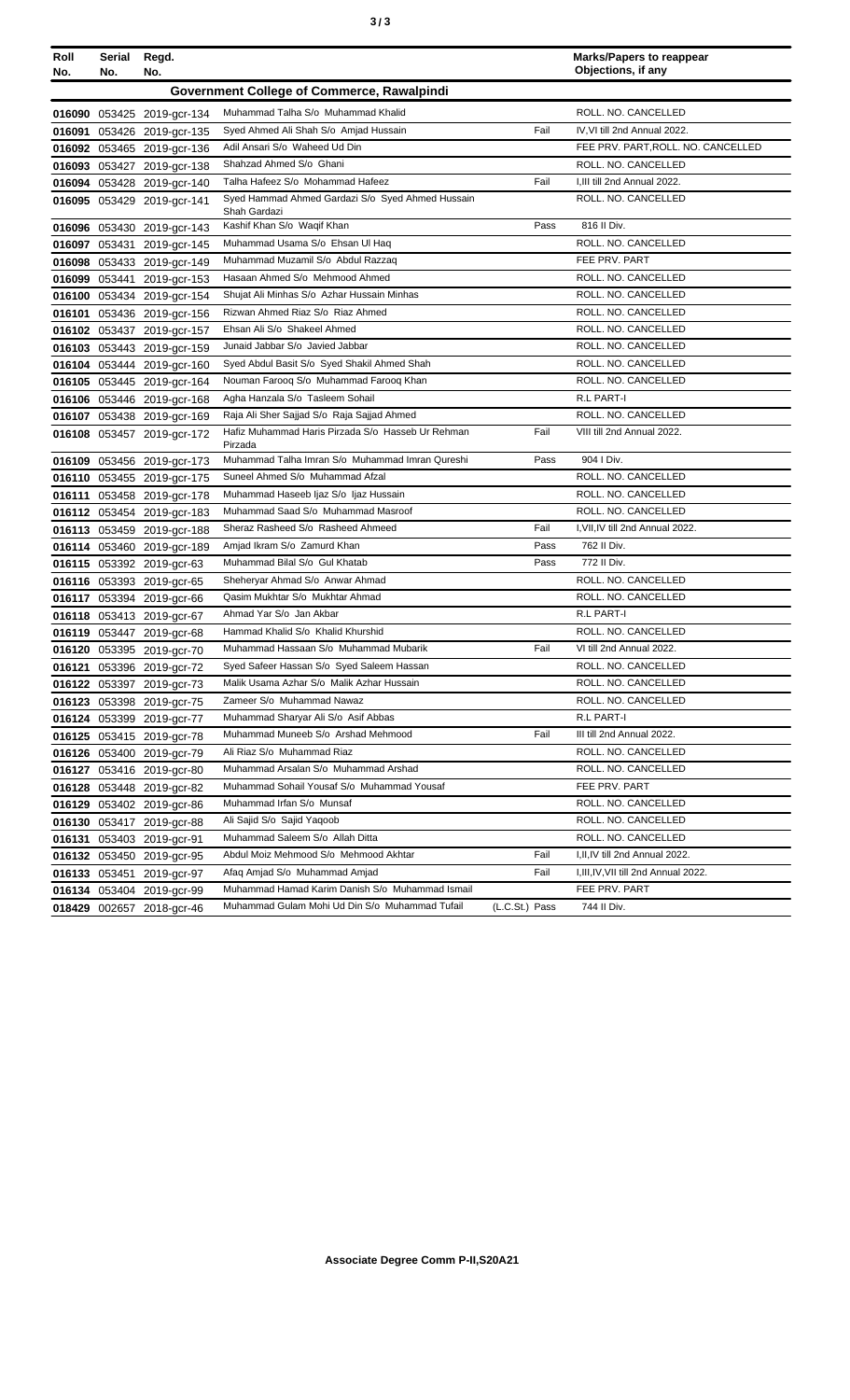| ٠ | ٠ |
|---|---|
|   |   |

| Roll   | Serial | Regd.                                                    |                                                                           |                | <b>Marks/Papers to reappear</b><br>Objections, if any                   |
|--------|--------|----------------------------------------------------------|---------------------------------------------------------------------------|----------------|-------------------------------------------------------------------------|
| No.    | No.    | No.                                                      |                                                                           |                |                                                                         |
|        |        |                                                          | Gentry College of Commerce & Science, Nagail Road, Gujar Khan, Rawalpindi |                |                                                                         |
|        |        | 001340 005213 2016-gnr-238                               | Aroosa Bi D/o Shaukat Ali                                                 | (L.C.St.) Pass | 714 II Div.                                                             |
|        |        | 001344 010978 2017-gnr-155                               | Naila Sehar D/o Mushtaq Ahmed                                             | (L.C.St.) Pass | 741 II Div.                                                             |
|        |        | 001345 010974 2017-rcs-9                                 | Zainab Ayyaz D/o Muhammad Ayyaz                                           | (L.C.St.) Fail | V, VI till the Annual 2022.                                             |
|        |        | 001347 010927 2018-gnr-157                               | Shumaila Kousar D/o Zafar Iqbal                                           | (L.C.St.) Fail | V till the Annual 2022.                                                 |
|        |        | 001348 010976 2018-gnr-158                               | Maryam Mahreen D/o Khalid Mehmood                                         | (L.C.St.) Pass | 692 II Div.                                                             |
|        |        | 001349 011222 2018-gnr-169                               | Jawairia Khursheed Mirza D/o Khursheed Ahmed Mirza                        | (L.C.St.) Pass | 719 II Div.                                                             |
|        |        | 001517 069930 2019-gnr-151                               | Nadia Shafiq D/o Muhammad Shafiq                                          | Pass           | 908   Div.                                                              |
|        |        | 001518 069932 2019-gnr-152                               | Samra Tahir D/o Tahir Aziz                                                | Fail           | V, VI, III till 2nd Annual 2022.                                        |
|        |        | 001519 069910 2019-gnr-153                               | Nida Zainib D/o Imran Pervez                                              |                | R.L PART-I                                                              |
|        |        | 001520 069893 2019-gnr-159                               | Igra Dilawar D/o Raja Dilawar Hussain                                     | Pass           | 803 II Div.                                                             |
|        |        | 001521 069894 2019-gnr-160                               | Haleema Noor D/o Mehboob Hussain                                          | Pass           | 971 I Div.                                                              |
|        |        | 001522 069895 2019-gnr-161                               | Maheen Farrukh D/o Farrukh Hussain Kiyani                                 |                | R.L PART-I                                                              |
|        |        | 001523 069896 2019-gnr-162                               | Noshaba Zahra D/o Naseer Akhtar                                           | Fail           | VII, III till 2nd Annual 2022.                                          |
|        |        | 001524 069897 2019-gnr-163                               | Raghad Nadeem D/o Nadeem Akhtar                                           | Pass           | 908 I Div.                                                              |
|        |        | 001525 069898 2019-gnr-165                               | Zainab Ali D/o Farzand Ali                                                |                | R.L PART-I                                                              |
|        |        | 001526 069899 2019-gnr-166                               | Zumra Kanwal D/o Ejaz Hussain                                             | Pass           | 877 II Div.                                                             |
|        |        | 001527 069900 2019-gnr-167                               | Shiza Naeem D/o Naeem Raza                                                | Fail           | III, II, V till 2nd Annual 2022.                                        |
|        |        | 001528 069901 2019-gnr-168                               | Khansa Aurangzeb D/o Aurangzeb                                            | Pass           | 757 II Div.                                                             |
|        |        | 001529 069902 2019-gnr-169                               | Anosha Zameer D/o Muhammad Zameer                                         | Pass           | 870 II Div.                                                             |
| 001530 |        | 069903 2019-gnr-170                                      | Farah Chaudhary D/o Chaudhary Irfan Ahmed                                 | Pass           | 886 II Div.                                                             |
| 001531 |        | 069904 2019-gnr-171                                      | Momina Kausar D/o Muhammad Sulyman                                        | Pass           | 917   Div.<br>787 II Div.                                               |
|        |        | 001532 069905 2019-gnr-174                               | Attia Zaheer D/o Muhammad Zaheer Iqbal<br>Saman Zahra D/o Yasir Ali       | Pass<br>Pass   | 1005 I Div.                                                             |
|        |        | 001533 069906 2019-gnr-175                               | Hina Ali D/o Muhammad Ali                                                 |                |                                                                         |
|        |        | 001534 069911 2019-gnr-176                               |                                                                           | Fail<br>Fail   | V,I,II,III,IV,VII till 2nd Annual 2022.<br>V, VII till 2nd Annual 2022. |
|        |        | 001535 069907 2019-gnr-177                               | Muskan Ijaz D/o Muhammad Ijaz<br>Rabbia Ishtiaq D/o Muhammad Ishtiaq      | Fail           | VI, I, II, V till 2nd Annual 2022.                                      |
|        |        | 001536 069908 2019-gnr-178<br>001537 069934 2019-gnr-179 | Khadija Maalik D/o Muhammad Maalik                                        | Absent         |                                                                         |
|        |        | 001538 069918 2019-gnr-180                               | Memoona Kousar D/o Muhammad Sagheer                                       | Pass           | 675 II Div.                                                             |
|        |        | 001539 069917 2019-gnr-181                               | Zoya Saghir D/o Muhammad Saghir                                           | Pass           | 827 II Div.                                                             |
|        |        | 001540 069920 2019-gnr-182                               | Sarwat Fatima D/o Abdul Qayyum                                            | Fail           | III, VI till 2nd Annual 2022.                                           |
|        |        | 001541 069929 2019-gnr-183                               | Ayesha Siddique D/o Muhammad Siddique                                     | Pass           | 977   Div.                                                              |
|        |        | 001542 069909 2019-gnr-184                               | Ittrat Zahra D/o Sajjad Raza                                              | Absent         |                                                                         |
|        |        | 001543 069931 2019-gnr-185                               | Saman Ilyas D/o Muhammad Ilyas                                            | Fail           | II, III, VI till 2nd Annual 2022.                                       |
|        |        | 001544 069928 2019-gnr-186                               | Momna Naz D/o Ulfat Hussain                                               | Pass           | 900 I Div.                                                              |
|        |        | 001545 069933 2019-gnr-187                               | Mugaddas D/o Muhammad Asif                                                | Fail           | V,I till 2nd Annual 2022.                                               |
|        |        | 001546 069919 2019-gnr-188                               | Mugaddas Shaheen D/o Muhammad Aslam                                       | Fail           | VI, II till 2nd Annual 2022.                                            |
|        |        | 001547 069935 2019-gnr-189                               | Amna Tariq D/o Tariq Mehmood                                              | Fail           | I, VI, III, II till 2nd Annual 2022.                                    |
|        |        | 001548 069927 2019-gnr-190                               | Zoya Saghir D/o M Saghir                                                  | Pass           | 793 II Div.                                                             |
|        |        | 001549 069925 2019-gnr-191                               | Ayesha Tahir D/o Tahir Fiaz                                               | Pass           | 991 I Div.                                                              |
|        |        | 001550 069923 2019-gnr-192                               | Tayyaba Arshad D/o Arshad Mehmood                                         | Pass           | 849 II Div.                                                             |
|        |        | 001551 069924 2019-gnr-193                               | Rhimsha Safdar D/o Safdar Azad                                            | Pass           | 798 II Div.                                                             |
|        |        | 001552 069926 2019-gnr-196                               | Kinza Shaheen D/o Ehsaan Mehmood Mughal                                   | Pass           | 884 II Div.                                                             |
|        |        | 001560 005285 2017-gnr-182                               | Wasi Kamran Kiani S/o Muhammad Kamran                                     | (L.C.St.) Fail |                                                                         |
|        |        | 001566 005268 2018-gnr-150                               | Zia Bashir S/o Muhammad Bashir                                            | (L.C.St.) Pass | 712 II Div.                                                             |
|        |        | 001567 005276 2018-gnr-165                               | Muhammad Touqeer S/o Sajid Mehmood                                        | (L.C.St.) Pass | 778 II Div.                                                             |
|        |        | 001656 069913 2019-gnr-154                               | Muhammad Uman S/o Muhammad Sagheer                                        | Fail           | VI, IV till 2nd Annual 2022.                                            |
|        |        | 001657 069912 2019-gnr-156                               | Uzair Kausar S/o Kausar Mehmood                                           | Fail           | VI, VIII till 2nd Annual 2022.                                          |
|        |        | 001658 069916 2019-gnr-197                               | Muhammad Imran S/o Muhammad Iftikhar                                      | Fail           | III, IV till 2nd Annual 2022.                                           |
|        |        | 001659 069915 2019-gnr-198                               | Ibrar Butt S/o Khan Zada Butt                                             | Fail           | VI till 2nd Annual 2022.                                                |
|        |        | 001660 069914 2019-gnr-200                               | Abdul Raheem S/o Abdul Rehman                                             | Fail           | V, VI till 2nd Annual 2022.                                             |
|        |        | 001661 069921 2019-gnr-212                               | Syed Saqlain Haider Shah Kazmi S/o Syed Amjad Hussain                     | Pass           | 857 II Div.                                                             |
|        |        |                                                          | Kazmi<br>Ahtisham Ashraf S/o Muhammad Ashraf                              | Fail           |                                                                         |
|        |        | 001662 069922 2019-gnr-214                               |                                                                           | Fail           | VI, VII, II till 2nd Annual 2022.<br>I, VI till 2nd Annual 2022.        |
|        |        | 019029 085893 2019-gnr-202                               | Usman Ali S/o Muhammad Ashraf                                             |                |                                                                         |
|        |        | 019109 010977 2018-gnr-161                               | Qura-Tul-Ain Fatima D/o Aftab Ahmad                                       | (L.C.St.) Pass | 749 II Div.                                                             |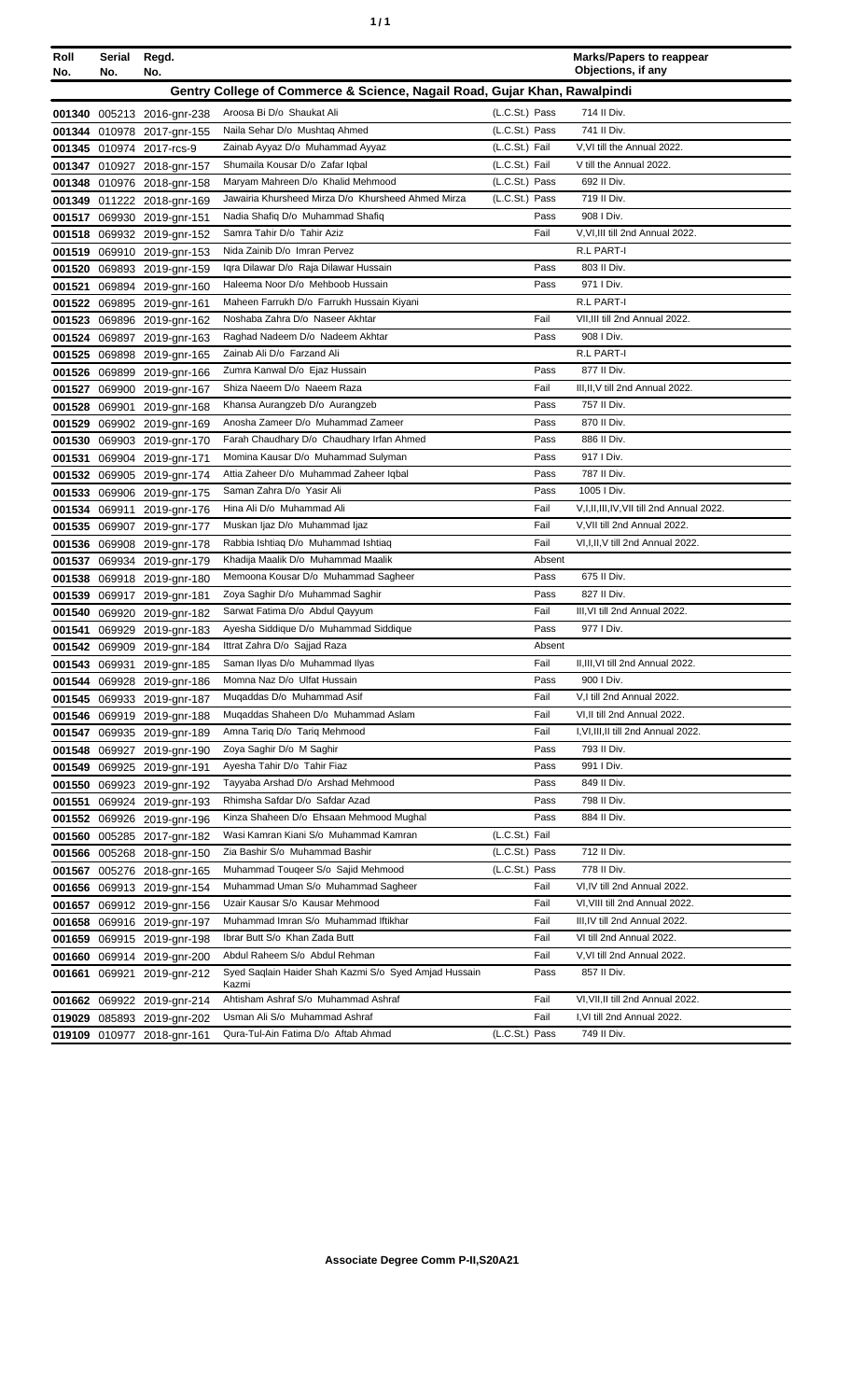| ٦ | ٠ |
|---|---|
|   |   |

| Roll<br>No. | Serial<br>No. | Regd.<br>No.               |                                                                      |                        | <b>Marks/Papers to reappear</b><br>Objections, if any                   |
|-------------|---------------|----------------------------|----------------------------------------------------------------------|------------------------|-------------------------------------------------------------------------|
|             |               |                            | Government Vigar-un-Nisa Post Graduate College for Women, Rawalpindi |                        |                                                                         |
|             |               | 014933 001464 2017-vgr-806 | Andleeb Tabssum D/o Zahoor Hussain                                   | (L.C.St.) Pass         | 718 II Div.                                                             |
|             |               | 014934 001465 2017-vgr-811 | Mobeen Yousaf D/o Muhammad Yousaf                                    | (L.C.St.) Fail         |                                                                         |
|             |               | 014935 001357 2017-vgr-829 | Hafsa D/o Zubair Hussain                                             | (L.C.St.) Fail         | VI till the Annual 2022.                                                |
|             |               | 014936 001367 2018-vgr-811 | Maryam Shaheen D/o Afzal Iqbal                                       | (L.C.S <sub>t</sub> )  | <b>FEE</b>                                                              |
|             |               | 014937 001335 2018-vgr-812 | Tanzeela Bibi D/o Allah Ditta                                        | (L.C.St.) Pass         | 900 I Div.                                                              |
|             |               | 014938 001331 2018-vgr-813 | Sanam Waris D/o Waris Ali                                            | (L.C.St.) Pass         | 808 II Div.                                                             |
|             |               | 014939 001332 2018-vgr-814 | Momina Ikram D/o Ikram Hussain                                       | (L.C.St.) Pass         | 750 II Div.                                                             |
|             |               | 014940 000534 2018-vgr-815 | Agsa Mumtaz D/o Muhammad Mumtaz                                      | (L.C.St.) Pass         | 866 II Div.                                                             |
| 014941      |               | 001456 2018-vgr-817        | Dur E Najaf Mukhtar D/o Mukhtar Hussain                              | (L.C.St.)              | <b>FEE</b>                                                              |
|             |               | 014942 001337 2018-vgr-819 | Neha Azeem D/o Muhammad Azeem                                        | (L.C.St.) Pass         | 811 II Div.                                                             |
|             |               | 014943 001375 2018-vgr-825 | Noor UI Ain D/o Azhar Mahmood                                        | (L.C.St.) Pass         | 742 II Div.                                                             |
|             |               | 014944 001556 2018-vgr-826 | Qiswa Abbsi D/o Arshad Hussain                                       | (L.C.St.) Pass         | 821 II Div.                                                             |
|             |               | 014945 001455 2018-vgr-827 | Malaika Nasir D/o Nasir Iqbal Masih                                  | (L.C.St.) Pass         | 877 II Div.                                                             |
|             |               | 014946 001366 2018-vgr-830 | Shiza Fatima D/o Anwar UI Haq                                        | (L.C.St.) Pass         | 848 II Div.                                                             |
|             |               | 014947 002881 2018-vgr-835 | Tehmina Batool D/o Syed Niaz Hussain Shah                            | (L.C.St.) Fail         | VI till the Annual 2022.                                                |
|             |               | 014948 001457 2018-vgr-838 | Syeda Salaha Naqvi D/o Syed Ali Azhar Naqvi                          | (L.C.St.) Pass         | 779 II Div.                                                             |
|             |               | 014949 001371 2018-vgr-841 | Maria Saddique D/o Muhamad Saddique                                  | (L.C.St.) Pass         | 798 II Div.                                                             |
|             |               | 014950 000536 2018-vgr-845 | Shumaila Khatoon D/o Mula Khudi                                      | (L.C.St.) Pass         | 843 II Div.                                                             |
|             |               | 014951 001772 2018-vgr-847 | Mamoona Altaf D/o Altaf Hussain                                      | (L.C.St.) Fail         | V, II till the Annual 2022.                                             |
|             |               | 014952 001773 2018-vgr-848 | Kanwal Azam D/o Muhammad Azam Khan                                   | (L.C.St.) Fail         | V till the Annual 2022.                                                 |
|             |               | 014953 001340 2018-vgr-851 | Igra Sardar D/o Sardar Khan                                          | (L.C.St.) Pass         | 821 II Div.                                                             |
|             |               | 014954 001339 2018-vgr-852 | Malaika Ramzan D/o Muhammad Ramzan                                   | (L.C.St.) Pass         | 830 II Div.                                                             |
|             |               | 014955 001373 2018-vgr-856 | Mahnoor Zafar D/o Sheikh Zafar Mehmood                               | (L.C.S <sub>t</sub> )  | <b>FEE</b>                                                              |
|             |               | 014956 004477 2018-vgr-858 | Farzana Kousar D/o Arshad Mehmood                                    | (L.C.St.) Fail         | VIII till the Annual 2022.                                              |
|             |               | 014957 009186 2017-br-123  | Samavia Komal D/o Muhammad Naseem                                    | (L.C.St.) Fail         | V, II, VII till 2nd Annual 2022.                                        |
|             |               | 014958 003818 2018-gcr-131 | Amina Ghaffar D/o Abdul Ghaffar                                      | (L.C.St.) Absent       |                                                                         |
|             |               | 014959 058375 2019-vgr-817 | Areesha Mansoor D/o Mansoor Ahmad                                    | Pass                   | 835 II Div.                                                             |
|             |               | 014960 003821 2019-vgr-818 | Noor E Saher D/o Ghulam Murtaza Khan                                 | (L.C.St.)              | <b>UMC IN PART-I</b>                                                    |
|             |               | 014961 058376 2019-vgr-819 | Faryal Munir D/o Munir Hussain                                       | Pass                   | 797 II Div.                                                             |
|             |               | 014962 058377 2019-vgr-820 | Maryam Nawaz D/o Rab Nawaz                                           |                        | R.L PART-I                                                              |
|             |               | 014963 003350 2019-vgr-823 | Noor E Jannat D/o Muhammad Zubair                                    | (L.C.St.)              | <b>FEE</b>                                                              |
|             |               | 014964 058378 2019-vgr-824 | Kinza Nazir D/o Muhammad Nazir                                       | Fail                   | VI till 2nd Annual 2022.                                                |
|             |               | 014965 058391 2019-vgr-825 | Komal Mehboob D/o Mehboob Khan                                       |                        | R.L PART-I                                                              |
|             |               | 014966 006254 2019-vgr-826 | Maryam Abbasi D/o Muhammad Maqsood                                   | (L.C.St.) Fail         | VI,I till 2nd Annual 2022.                                              |
|             |               | 014967 005185 2019-vgr-827 | Rimsha Bokhari D/o Syed Zahid Hussain Bokhari                        | (L.C.St.) Pass         | 870 II Div.                                                             |
|             |               | 014968 003823 2019-vgr-829 | Sadia Shahzad D/o Tariq Shahzad                                      | (L.C.St.) Fail         | IV, I, II, VI, VIII till 2nd Annual 2022.                               |
|             |               | 014969 005292 2019-vgr-830 | Adeesa Bano D/o Mustafiz-Ur-Rehman                                   | (L.C.St.) Fail         | III, VII till 2nd Annual 2022.                                          |
|             |               | 014970 058379 2019-vgr-833 | Posh Mala D/o Malik Muhammad Mehboob                                 | Pass                   | 794 II Div.                                                             |
|             |               | 014971 005288 2019-vgr-834 | Sehrish Hina D/o Waheed Ur Rehman                                    | (L.C.St.)              | R.L PART-I                                                              |
|             |               | 014972 007465 2019-vgr-835 | Laraib Mushtaq D/o Mushtaq Ahmed                                     | (L.C.St.) Pass         | 777 II Div.                                                             |
|             |               | 014973 058380 2019-vgr-837 | Nimra Gull D/o Raja Gultasab Hussain                                 | Pass                   | 848 II Div.                                                             |
|             |               | 014974 058381 2019-vgr-838 | Sidra D/o Muhammad Iqbal<br>Romaisa Saher D/o Muhammad Miskeen       | Pass                   | 903 I Div.                                                              |
|             |               | 014975 005194 2019-vgr-841 |                                                                      | (L.C.St.) Fail         | IV, VII, I, III, II, V, VI till 2nd Annual 2022.                        |
|             |               | 014976 004322 2019-vgr-842 | Arooj Khalid D/o Khalid Mehmood                                      | (L.C.St.) Fail         | V, VI till 2nd Annual 2022.                                             |
|             |               | 014977 058392 2019-vgr-843 | Adeeba Wasif D/o Wasif Majeed<br>Iqra Shabbir D/o Muhammad Shabbir   | Fail<br>(L.C.St.) Fail | III, IV, VII, II, VI till 2nd Annual 2022.<br>VII till 2nd Annual 2022. |
|             |               | 014978 006257 2019-vgr-844 | Midhat Nadeem D/o Nadeem Ejaz Siddiqui                               | Pass                   | 772 II Div.                                                             |
|             |               | 014979 058382 2019-vgr-846 | Zahra Shahid D/o Shahid Mehmood                                      | (L.C.S <sub>t</sub> )  | FEE                                                                     |
|             |               | 014980 003349 2019-vgr-848 |                                                                      | (L.C.St.)              | FEE                                                                     |
|             |               | 014981 011585 2019-vgr-850 | Amna Gohar D/o Khalid Nawaz<br>Asifa Sarfraz D/o Muhammad Sarfraz    | Fail                   | VI till 2nd Annual 2022.                                                |
|             |               | 014982 058383 2019-vgr-851 | Ambreen Hameed D/o Hameed Khan                                       |                        | FEE PRV. PART                                                           |
|             |               | 014983 058384 2019-vgr-854 | Ayesha Manzoor D/o Manzoor Ahmed                                     | Fail                   | VI till 2nd Annual 2022.                                                |
|             |               | 014984 058385 2019-vgr-855 |                                                                      |                        |                                                                         |
|             |               | 014985 058386 2019-vgr-858 | Esha Ahmed D/o Ahmed Hussain<br>Sumaira Tariq D/o Tariq Mehmood      | (L.C.St.) Pass         | FEE PRV. PART<br>677 II Div.                                            |
|             |               | 014986 006265 2019-vgr-860 | Azeema Aziz D/o Aziz Ahmed                                           | Pass                   | 822 II Div.                                                             |
|             |               | 014987 058387 2019-vgr-861 |                                                                      |                        |                                                                         |
|             |               | 014988 058388 2019-vgr-862 | Kainat Bibi D/o Tanveer Ahmed<br>Fatima Hameed D/o Abdul Hameed      | Pass                   | 749 II Div.<br>VII, I, IV, II till 2nd Annual 2022.                     |
|             |               | 014989 058389 2019-vgr-863 |                                                                      | Fail                   |                                                                         |
|             |               | 014990 058390 2019-vgr-864 | Sidra Aftab D/o Muhammad Aftab Kiyani                                | Pass                   | 744 II Div.                                                             |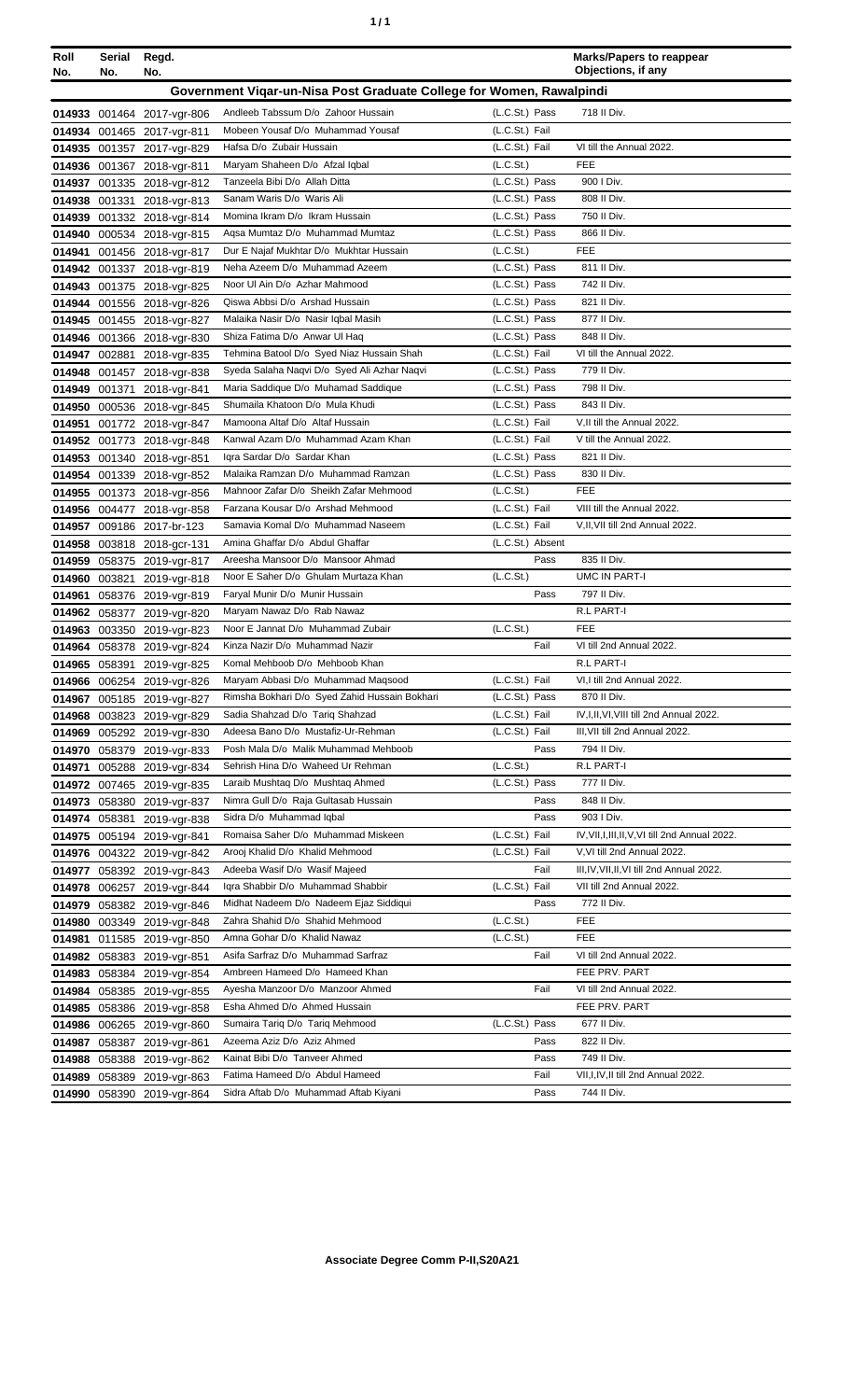| Roll<br>No. | Serial<br>No.                                          | Regd.<br>No.       |                                                 |                | <b>Marks/Papers to reappear</b><br>Objections, if any |  |
|-------------|--------------------------------------------------------|--------------------|-------------------------------------------------|----------------|-------------------------------------------------------|--|
|             | Islamabad College of Management & Commerce, Rawalpindi |                    |                                                 |                |                                                       |  |
| 014657      | 007929                                                 | 2018-imr-14        | Haleema Sadia D/o Muhammad Bashir               | (L.C.St.) Fail | I.V till the Annual 2022.                             |  |
| 014658      |                                                        | 007894 2018-imr-17 | Sania Shoukat D/o Shoukat Mehmood               | (L.C.St.) Fail | VII till the Annual 2022.                             |  |
| 014662      |                                                        | 002063 2018-imr-6  | Nimra Gustasab D/o Gustasab                     | (L.C.St.) Pass | 956   Div.                                            |  |
| 014663      |                                                        | 005286 2018-jir-3  | Syeda Rida Batool D/o Syed Tasawar Hussain Shah | (L.C.St.) Fail | V till the Annual 2022.                               |  |
| 015712      | 006260                                                 | 2018-imr-1         | Mobeen Ali Kamran S/o Muhammad Kamran Yousaf    | (L.C.St.) Pass | 837 II Div.                                           |  |
| 015874      |                                                        | 001878 2017-imr-6  | Muhammad Usama Tanveer S/o Muhammad Tanveer     | (L.C.St.) Fail | II.VI till 2nd Annual 2021.                           |  |
| 015894      |                                                        | 001508 2018-imr-2  | Umair Ali Khan S/o Muhammad Hashim Khan         | (L.C.St.) Fail | II. VIII till the Annual 2022.                        |  |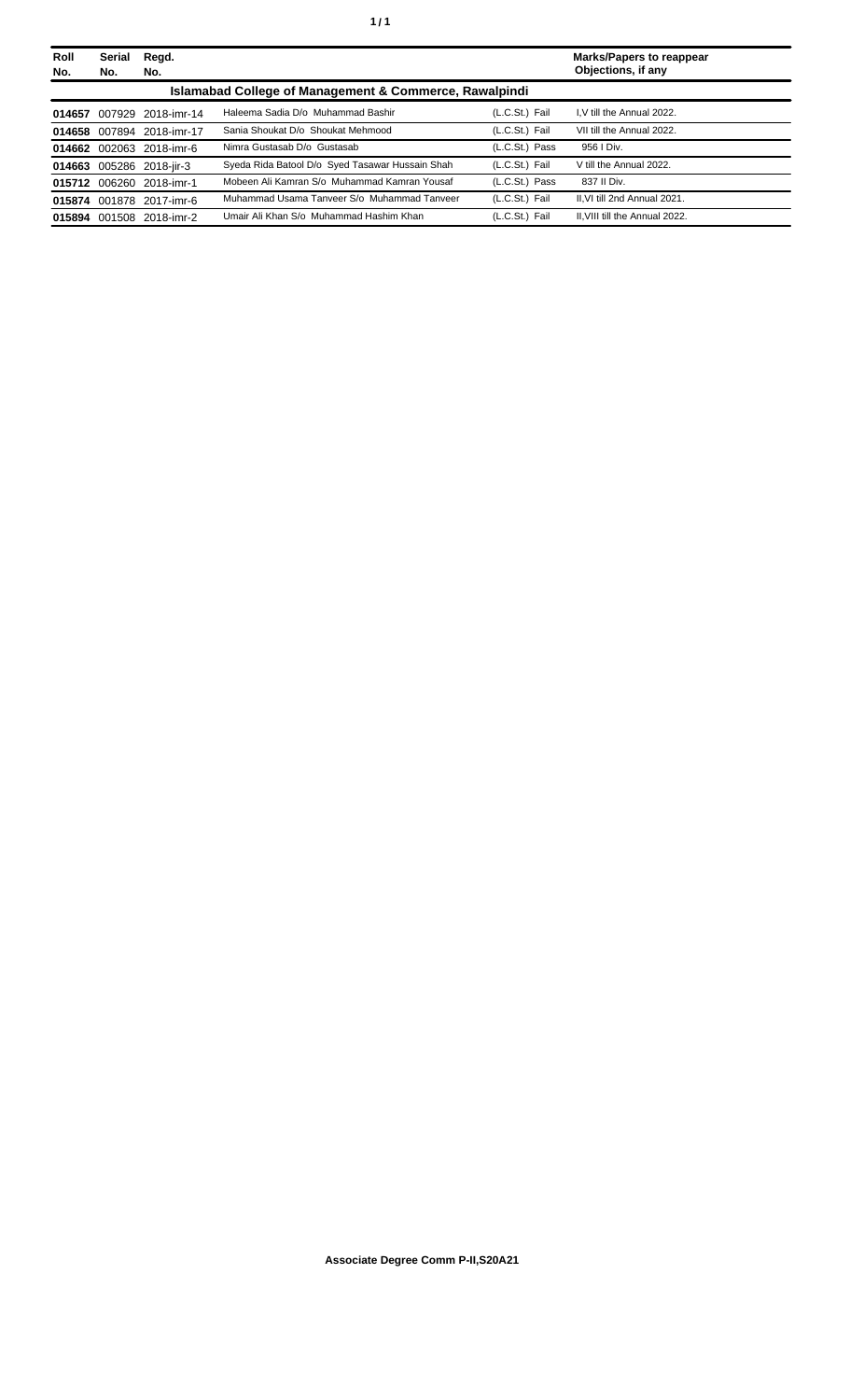| í<br>٠ |
|--------|
|--------|

| Roll<br>No. | <b>Serial</b><br>No.                              | Regd.<br>No.               |                                         |                | <b>Marks/Papers to reappear</b><br>Objections, if any |  |  |  |
|-------------|---------------------------------------------------|----------------------------|-----------------------------------------|----------------|-------------------------------------------------------|--|--|--|
|             | Indus College of Science and Commerce, Rawalpindi |                            |                                         |                |                                                       |  |  |  |
|             |                                                   | 014991 001284 2016-idr-101 | Tehmeena Rauf D/o Abdulrauf Malik       | (L.C.St.) Pass | 700 II Div.                                           |  |  |  |
|             |                                                   | 014992 001301 2017-idr-62  | Huma Kabir D/o Muhamamd Kabir Khan      | (L.C.St.) Fail |                                                       |  |  |  |
|             |                                                   | 014993 001290 2018-idr-10  | Malaika Ali D/o Ali Sher                | (L.C.St.) Pass | 757 II Div.                                           |  |  |  |
|             |                                                   | 014994 001292 2018-idr-15  | Irsa Anwar D/o Muhammad Anwar           | (L.C.St.) Pass | 758 II Div.                                           |  |  |  |
|             |                                                   | 014995 001295 2018-idr-23  | Mehmoona Abbas D/o Ghulam Abbas         | (L.C.St.) Pass | 701 II Div.                                           |  |  |  |
|             |                                                   | 014996 001297 2018-idr-25  | Maryam Farooq D/o Muhammad Farooq Turk  | (L.C.St.) Pass | 835 II Div.                                           |  |  |  |
|             |                                                   | 014997 001300 2018-idr-29  | Rimsha Changaiz D/o Changaiz Khan       | (L.C.St.) Fail | V.VII till 2nd Annual 2022.                           |  |  |  |
|             |                                                   | 014998 001287 2018-idr-7   | Kainat Ilyas D/o Muhammad Ilyas         | (L.C.St.) Pass | 758 II Div.                                           |  |  |  |
|             |                                                   | 014999 001288 2018-idr-8   | Maida Shakeel D/o Shakeel Akhtar        | (L.C.St.) Pass | 762 II Div.                                           |  |  |  |
| 015000      |                                                   | 001289 2018-idr-9          | Kinza Saeed D/o Muhammad Saeed Ahmed    | (L.C.St.) Pass | 783 II Div.                                           |  |  |  |
|             | 015927 001281                                     | 2015-idr-104               | Zain Khalid S/o Khalid Mahmud Akhtar    | (L.C.St.) Pass | 686 II Div.                                           |  |  |  |
|             |                                                   | 015928 001282 2016-gcr-165 | Umer Habib S/o Habib Ahmed              | (L.C.St.) Fail |                                                       |  |  |  |
| 015929      |                                                   | 001283 2017-idr-30         | Tahir Abbas S/o Nisar Ahmed             | (L.C.St.) Pass | 733 II Div.                                           |  |  |  |
|             |                                                   | 015930 001302 2017-idr-48  | Saad Shakeel S/o Shakeel Ahmed          | (L.C.St.) Fail |                                                       |  |  |  |
|             |                                                   | 015931 001285 2017-idr-53  | Jawad Saleem S/o Saleem Akhter          | (L.C.St.) Pass | 762 II Div.                                           |  |  |  |
|             |                                                   | 015932 001280 2017-idr-67  | Ashig Hussain S/o Muhammad Hussain      | (L.C.St.) Pass | 750 II Div.                                           |  |  |  |
|             |                                                   | 015933 001291 2018-idr-14  | Junaid Haider S/o Haider Zaman          | (L.C.St.) Pass | 790 II Div.                                           |  |  |  |
|             |                                                   | 015934 001293 2018-idr-21  | Tayyab Abbas S/o Tajamal Abbas          | (L.C.St.) Fail | V till the Annual 2022.                               |  |  |  |
|             |                                                   | 015935 001294 2018-idr-22  | Hamza Mehmood S/o Mehmood Akhtar        | (L.C.St.) Pass | 690 II Div.                                           |  |  |  |
|             |                                                   | 015936 001298 2018-idr-27  | Hammad Kabir S/o Kabir Hussain          | (L.C.St.) Fail | II till the Annual 2022.                              |  |  |  |
|             |                                                   | 015937 001299 2018-idr-28  | Raja Umar Zahoor S/o Raja Zahoor Ahmad  | (L.C.St.) Pass | 755 II Div.                                           |  |  |  |
|             |                                                   | 015938 001286 2018-idr-4   | Muhammad Umar Abdullah S/o Zulfigar Ali | (L.C.St.) Pass | 723 II Div.                                           |  |  |  |
|             |                                                   | 018967 001303 2017-idr-32  | Alia Emeanval D/o Emeanval Masih        | (L.C.St.) Pass | 751 II Div.                                           |  |  |  |
|             |                                                   | 018968 001296 2018-idr-24  | Maryam Naz D/o Nazar Hussain Sulheri    | (L.C.St.) Fail | I.IV till the Annual 2022.                            |  |  |  |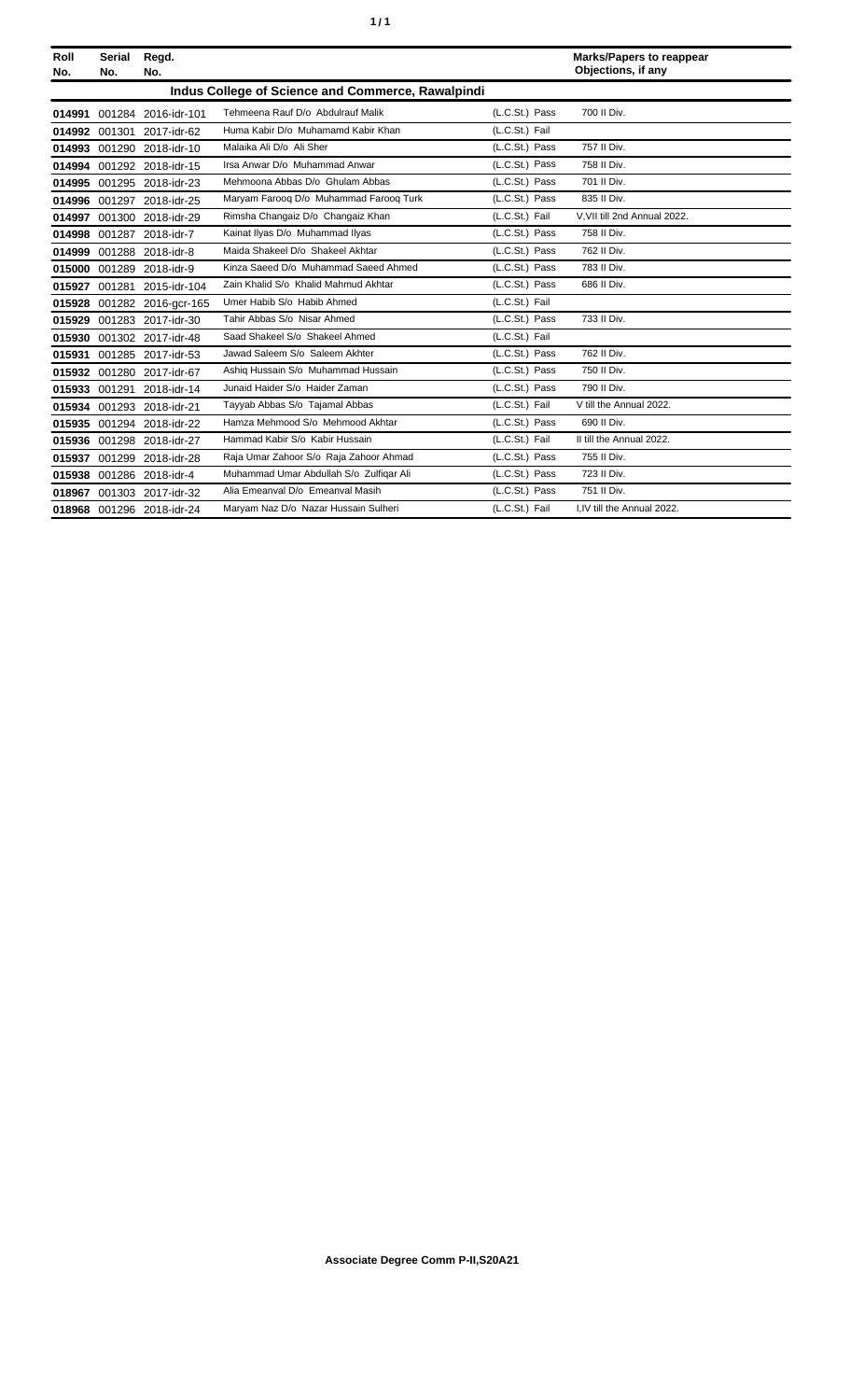| Roll<br>No. | Serial<br>No. | Regd.<br>No.               |                                                                 |                | <b>Marks/Papers to reappear</b><br>Objections, if any |
|-------------|---------------|----------------------------|-----------------------------------------------------------------|----------------|-------------------------------------------------------|
|             |               |                            | <b>Islamabad College of Management and Commerce, Rawalpindi</b> |                |                                                       |
| 014623      |               | 006258 2015-imr-15         | Ushna Zainab D/o Syed Kazim Raza Shah                           | (L.C.St.) Pass | 692 II Div.                                           |
| 014632      |               | 006266 2017-imr-13         | Khadija Bibi D/o Iltaf Hussain                                  | (L.C.St.) Pass | 712 II Div.                                           |
|             |               | 014656 006247 2018-imr-13  | Amna Riaz D/o Riaz Hussain                                      | (L.C.St.) Fail | I.VI till the Annual 2022.                            |
| 014659      |               | 006252 2018-imr-21         | Misbah Shaheen D/o Muhammad Iqbal                               | (L.C.St.) Pass | 783 II Div.                                           |
| 014660      |               | 006255 2018-imr-22         | Fiza Shahzad D/o Shehzad Khan                                   | (L.C.St.) Fail | VI till the Annual 2022.                              |
| 014661      |               | 006262 2018-imr-4          | Sadia Tasleem D/o Muhammad Tasleem                              | (L.C.St.) Pass | 757 II Div.                                           |
|             |               | 014732 011140 2017-imr-39  | Wirda Zafar D/o Zafar Igbal                                     | (L.C.St.) Fail |                                                       |
|             |               | 016136 001835 2013-imr-160 | Tanveer Abbas S/o Fazal Abbas                                   | (L.C.St.) Fail | II.VII.VI.V.IV till the Annual 2022.                  |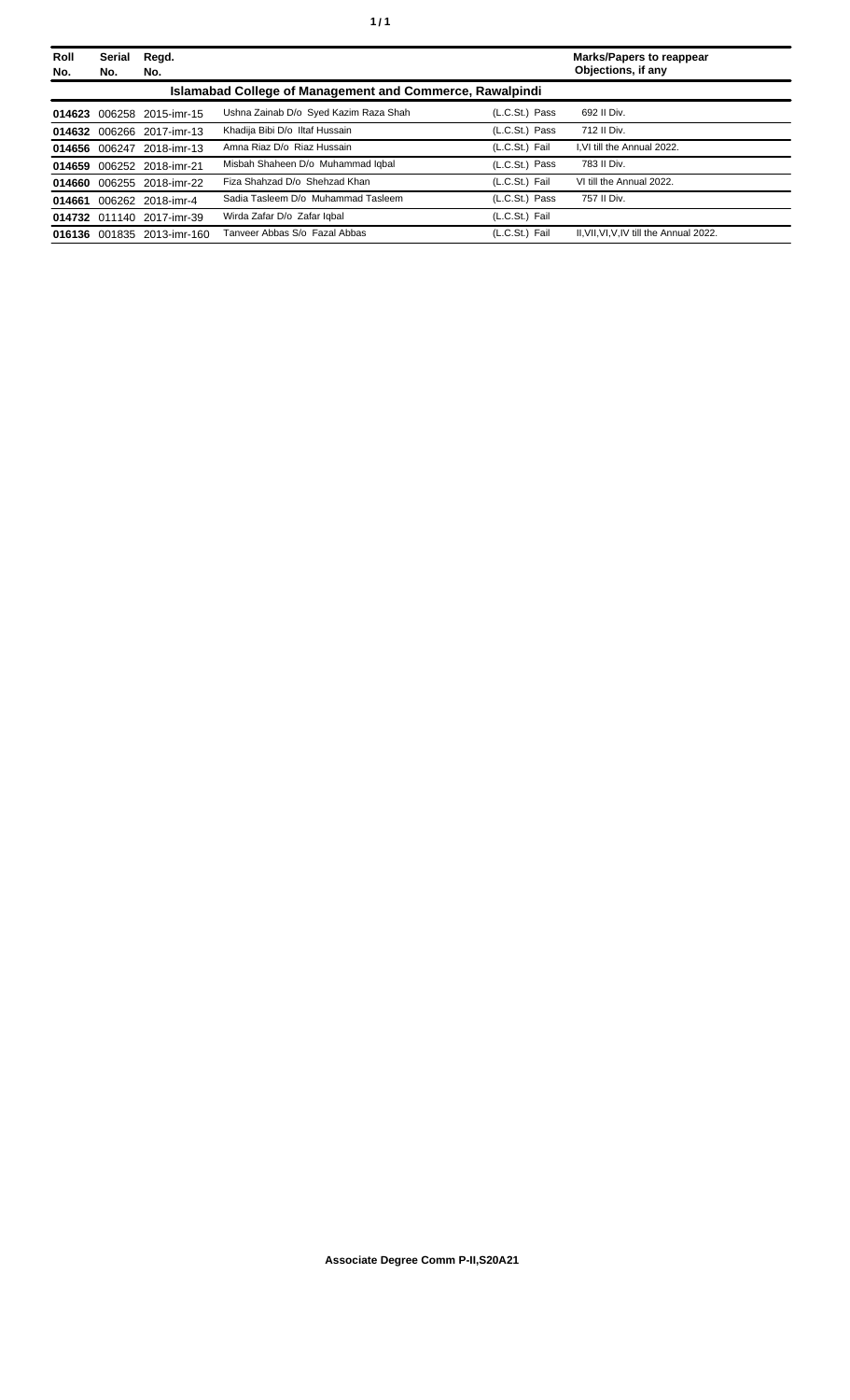| Roll<br>No. | Serial<br>No. | Regd.<br>No.               |                                                                         | <b>Marks/Papers to reappear</b><br>Objections, if any |
|-------------|---------------|----------------------------|-------------------------------------------------------------------------|-------------------------------------------------------|
|             |               |                            | Jinnah Institute of Informatics & Commerce, Satellite Town, Rawalpindi. |                                                       |
|             |               | 016137 085650 2012-jcp-106 | Adil Shah S/o Jan Taj                                                   | (L.C.St.) Absent                                      |
|             |               | 016138 085649 2013-icp-86  | Saqib Pervaiz S/o Khawaja Pervaiz Akhter                                | (L.C.St.) Fail<br>VII.IV till the Annual 2022.        |
|             |               | 016139 012038 2014-jcp-24  | Syed Fida Ur Rahman S/o Fazl Ur Rahman                                  | (L.C.St.) Fail                                        |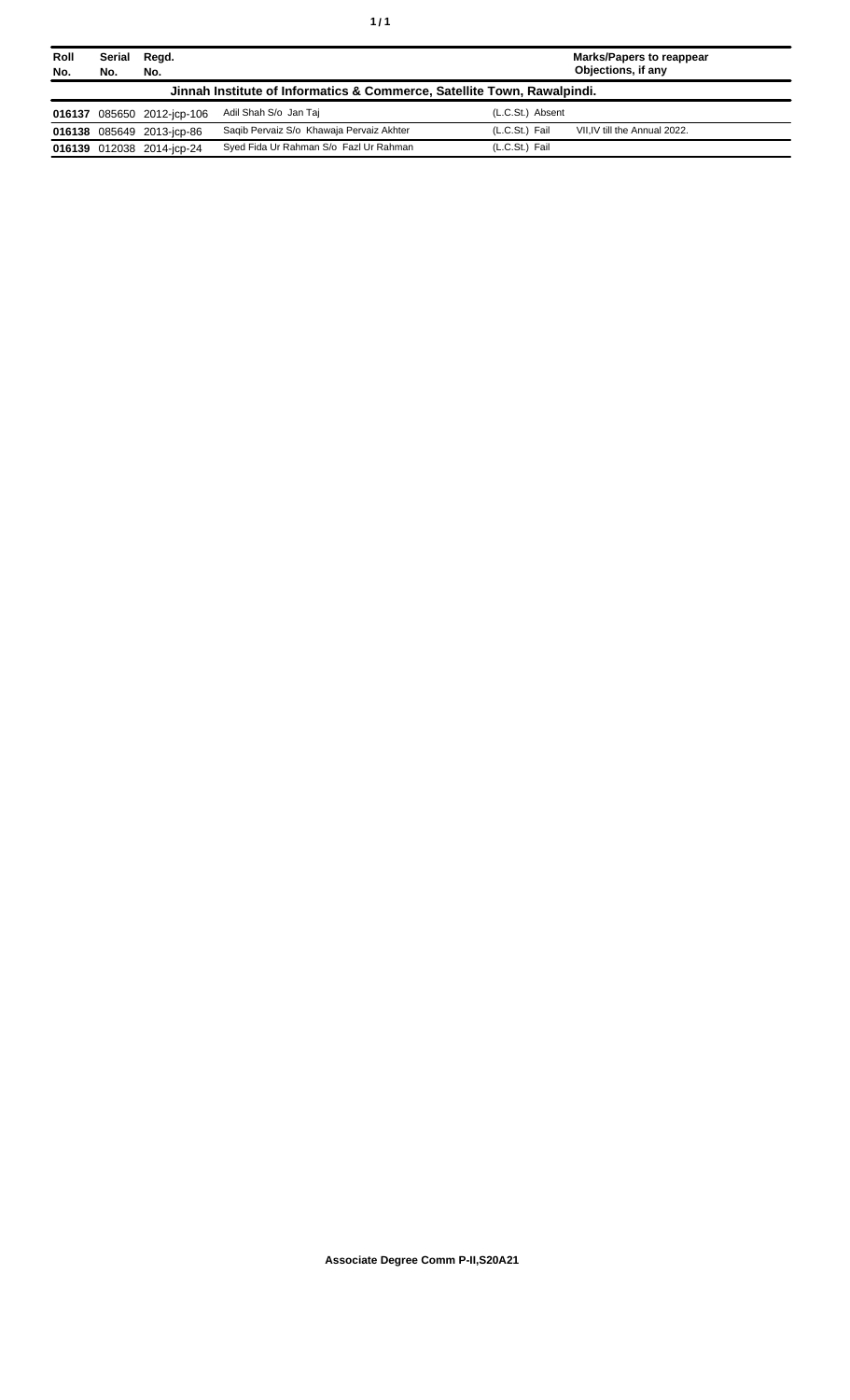| ٠ | ٠ |
|---|---|
|   |   |

| Roll<br>No. | Serial<br>No.                                                  | Regd.<br>No.              |                                               |                |        | <b>Marks/Papers to reappear</b><br>Objections, if any |  |
|-------------|----------------------------------------------------------------|---------------------------|-----------------------------------------------|----------------|--------|-------------------------------------------------------|--|
|             | Jinnah Islamia College of Commerce, Satellite Town, Rawalpindi |                           |                                               |                |        |                                                       |  |
|             |                                                                | 014664 005299 2018-jir-5  | Noor-UI-Ain D/o Muhammad Yaseen               | (L.C.St.) Pass |        | 737 II Div.                                           |  |
|             |                                                                | 015001 011248 2015-jir-20 | Marvam Arshad D/o Muhammad Arshad             | (L.C.St.) Fail |        | VI till the Annual 2022.                              |  |
|             |                                                                | 015003 003517 2018-jir-9  | Nagarish Pervaiz D/o M. Pervaiz               | (L.C.St.) Pass |        | 731 II Div.                                           |  |
|             |                                                                | 015004 069802 2019-jir-13 | Nayaab Manzoor D/o Manzoor Hussain Shah       |                | Fail   | V, VII, I, II, VI till 2nd Annual 2022.               |  |
|             |                                                                | 015005 069809 2019-jir-16 | Sajjal Fatima D/o Syed Munawar Hussain Shah   |                | Fail   | V, VI, IV till 2nd Annual 2022.                       |  |
|             |                                                                | 015006 069800 2019-jir-17 | Samaviya Abbas D/o Muhammad Abbas             |                | Absent |                                                       |  |
|             |                                                                | 015007 069801 2019-jir-18 | Swaira Manzoor D/o Manzoor Hussain            |                | Fail   | V, VII till 2nd Annual 2022.                          |  |
|             |                                                                | 015008 069797 2019-jir-2  | Mugaddas Nishat D/o Nishat Ahmed              |                | Pass   | 862 II Div.                                           |  |
| 015009      |                                                                | 069796 2019-jir-21        | Sawera Abid D/o Abid Altaf                    |                | Fail   | V, VII till 2nd Annual 2022.                          |  |
|             |                                                                | 015010 069807 2019-jir-28 | Mariam Bibi D/o Muhammad Zaheer               |                | Fail   | I,IV, VI till 2nd Annual 2022.                        |  |
|             |                                                                | 015011 069808 2019-jir-29 | Sawaira Nayyab D/o Nazar Mohyud Din           |                | Fail   | VI, IV till 2nd Annual 2022.                          |  |
|             |                                                                | 015012 069798 2019-jir-3  | Anum Mumtaz D/o Mumtaz Hussain                |                |        | R.L PART-I                                            |  |
|             |                                                                | 015013 069799 2019-jir-8  | Ghulam Rugia D/o Rustam Khan                  |                | Fail   | VII, VI till 2nd Annual 2022.                         |  |
|             |                                                                | 015703 008220 2017-jir-32 | Kashif Manzoor S/o Manzoor Hussain            | (L.C.St.)      |        | <b>FEE</b>                                            |  |
|             |                                                                | 015895 011243 2018-jir-23 | Muhammad Hassan S/o Naeem Aftab               | (L.C.St.) Fail |        | II.V till the Annual 2022.                            |  |
|             |                                                                | 015896 011246 2018-jir-26 | Abdullah Zeeshan S/o Ehsan Ellahi             | (L.C.St.) Pass |        | 739 II Div.                                           |  |
|             |                                                                | 016140 003526 2017-jir-40 | Niaz Wali Ahmad S/o Gulfam Khan               | (L.C.St.) Pass |        | 699 II Div.                                           |  |
|             |                                                                | 016141 003514 2018-jir-13 | Muhammad Junaid Ahmed S/o Ameer Ahmed         | (L.C.St.) Fail |        | V till the Annual 2022.                               |  |
|             |                                                                | 016142 003510 2018-jir-2  | Muhammad Bistum Kashif S/o Kashif Bin Zahoor  | (L.C.St.) Pass |        | 779 II Div.                                           |  |
|             |                                                                | 016143 002659 2018-jir-4  | Wajid Ali S/o Abdul Wali                      | (L.C.St.) Fail |        | V, VI, VII, II, I, IV till the Annual 2022.           |  |
|             |                                                                | 016144 069810 2019-jir-14 | Muhammad Tayyab S/o Ameerullah Jan            |                | Fail   | I, VII, VI, V, III, IV, II till 2nd Annual 2022.      |  |
|             |                                                                | 016145 069793 2019-jir-15 | Rana Hassan Mukhtar S/o Rana Imtiaz Ahmed     |                | Fail   | II, III, IV, I, VI till 2nd Annual 2022.              |  |
|             |                                                                | 016146 069794 2019-jir-26 | Najaf Mehmood S/o Muhammad Ayaz Abbasi        |                | Absent |                                                       |  |
|             |                                                                | 016147 069803 2019-jir-30 | Usman Javed S/o Mirza Javed Altaf             |                | Fail   | II till 2nd Annual 2022.                              |  |
|             |                                                                | 016148 069805 2019-jir-31 | Muhammad Umar Farooq S/o Muhammad Farooq Turk |                | Fail   | II.VII till 2nd Annual 2022.                          |  |
|             |                                                                | 016149 069811 2019-jir-34 | Arif Ullah S/o Anwar Munair                   |                | Fail   | I.II.IV till 2nd Annual 2022.                         |  |
|             |                                                                | 016150 069804 2019-jir-35 | Sohrab Baber S/o Baber Hayat Kashmiri         |                | Fail   | II till 2nd Annual 2022.                              |  |
|             |                                                                | 016151 069806 2019-jir-41 | Syed Aqib Raza S/o Raza Hussain Shah          |                | Fail   | VII till 2nd Annual 2022.                             |  |
|             |                                                                | 016152 069795 2019-jir-7  | Zohaib Ashraf S/o Muhammad Ashraf             |                | Pass   | 769 II Div.                                           |  |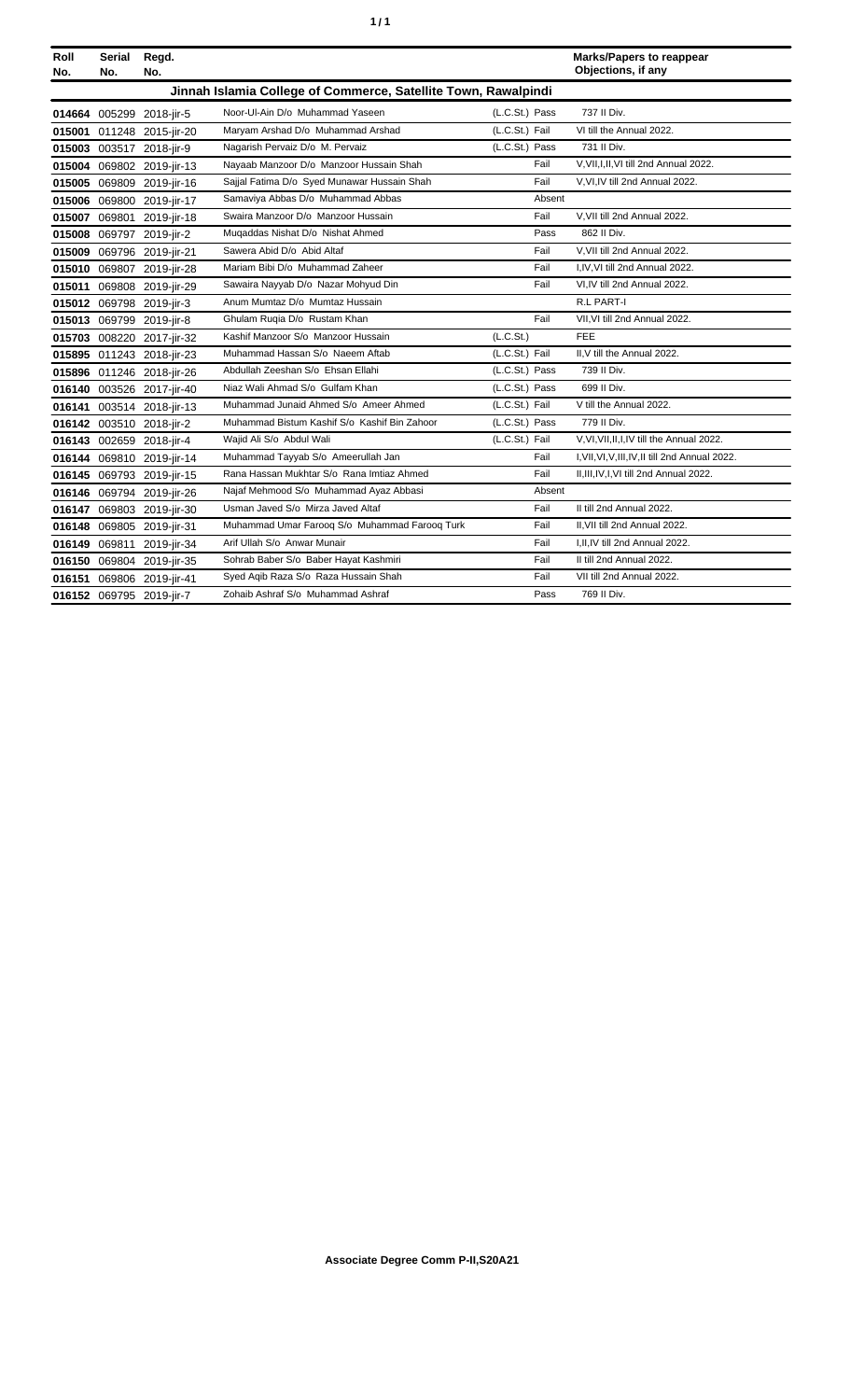| Roll<br>No. | Serial<br>No. | Regd.<br>No.               |                                                                                   |        | <b>Marks/Papers to reappear</b><br>Objections, if any |
|-------------|---------------|----------------------------|-----------------------------------------------------------------------------------|--------|-------------------------------------------------------|
|             |               |                            | Mehran Degree College, College Road, Opp. F.G Girls High School, Rawat, Rawapindi |        |                                                       |
|             |               | 015014 064625 2019-mdr-100 | Shakira Sabreen D/o Muhammad Nadeem                                               | Pass   | 980   Div.                                            |
| 015015      |               | 064628 2019-mdr-101        | Amna Bibi D/o Muhammad Latif                                                      | Fail   | I, VI till 2nd Annual 2022.                           |
|             |               | 015016 064627 2019-mdr-102 | Kinza Zaman D/o Muhammad Zaman                                                    | Pass   | 931   Div.                                            |
| 015017      | 064631        | 2019-mdr-103               | Misbah Shahzadi D/o Muhammad Ismail                                               | Pass   | 791 II Div.                                           |
|             |               | 015018 064626 2019-mdr-104 | Sawera Goriya D/o Muhammad Sarfaraz                                               | Fail   | I, V, IV, VI till 2nd Annual 2022.                    |
|             |               | 015019 064630 2019-mdr-106 | Ayesha Batool D/o Farrukh Zaman                                                   | Pass   | 765 II Div.                                           |
| 015020      | 064621        | 2019-mdr-107               | Amina Amir D/o Amir Nawaz                                                         | Pass   | 871 II Div.                                           |
| 015021      |               | 064620 2019-mdr-108        | Haleema Bibi D/o Ehsan Ul Haq                                                     | Pass   | 810 II Div.                                           |
| 015022      |               | 064622 2019-mdr-109        | Hifza Nawaz Kiani D/o Muhammad Nawaz                                              | Fail   | V, VII till 2nd Annual 2022.                          |
| 015023      |               | 064623 2019-mdr-110        | Zainab Hassan D/o Ajmal Hassan                                                    | Fail   | V, II till 2nd Annual 2022.                           |
|             |               | 015024 064624 2019-mdr-111 | Irsa Yasir D/o Yasir Hafeez                                                       | Absent |                                                       |
|             |               | 015025 064629 2019-mdr-99  | Khadeeja Bibi D/o Muhammad Ramzan                                                 | Pass   | 738 II Div.                                           |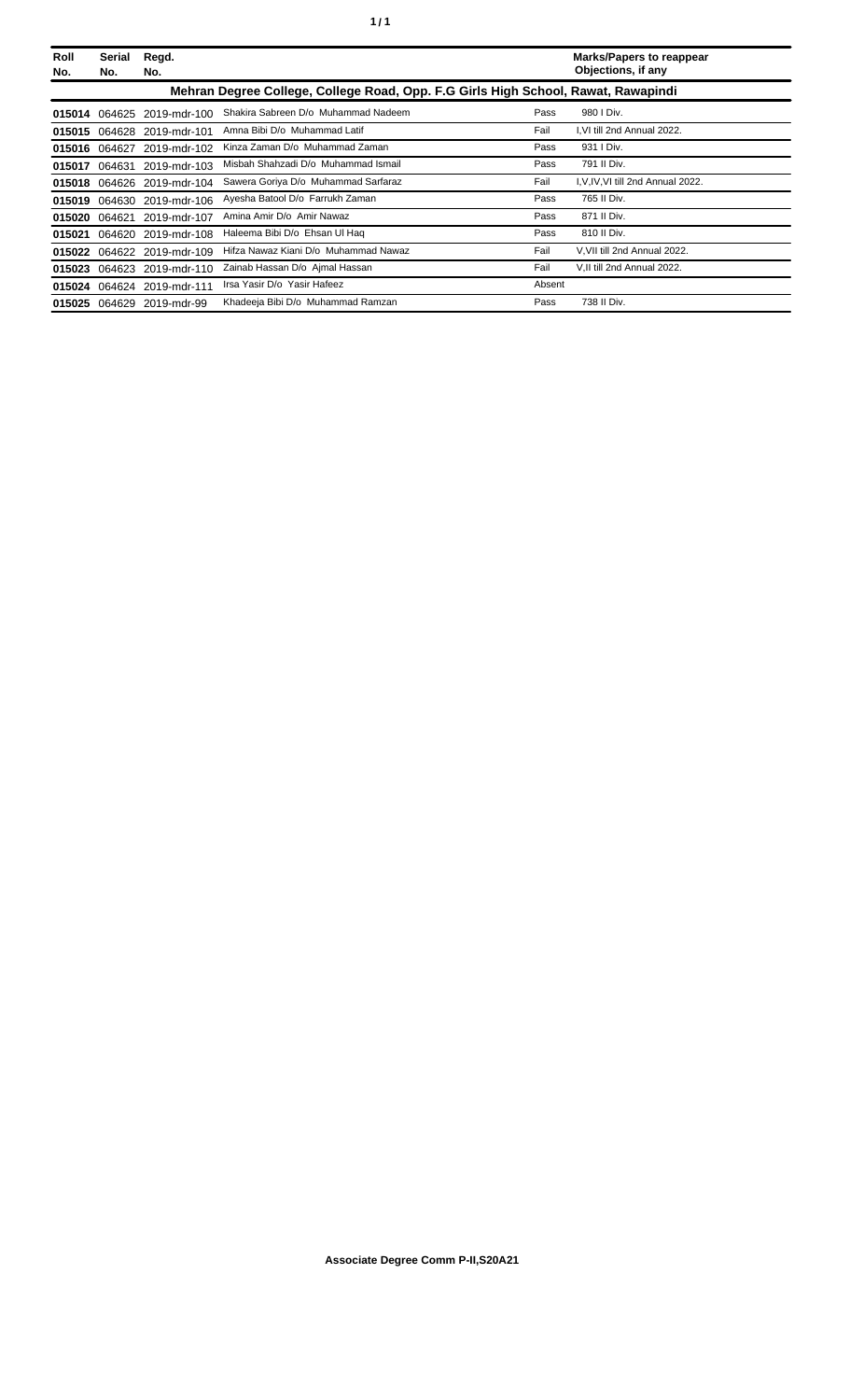| ٠<br>٠ |
|--------|
|--------|

| Roll             | Serial        | Regd.                                              |                                                                                    |                             | <b>Marks/Papers to reappear</b><br>Objections, if any                      |
|------------------|---------------|----------------------------------------------------|------------------------------------------------------------------------------------|-----------------------------|----------------------------------------------------------------------------|
| No.              | No.           | No.                                                |                                                                                    |                             |                                                                            |
|                  |               |                                                    | Modern College of Commerce & Science, Rawalpindi Cantt.                            |                             |                                                                            |
|                  |               | 014617 008893 2005-rcw-189                         | Lubna Nazir D/o Nazir Hussain Shah                                                 | (L.C.St.) Pass              | 740 II Div.                                                                |
|                  |               | 014665 008894 2018-mr-12                           | Wajiha Safdar D/o Malik Safdar Hussain                                             | (L.C.St.) Pass              | 724 II Div.                                                                |
|                  |               | 014666 008961 2018-mr-14                           | Igra Shabbir D/o Shabbir Ahmed                                                     | (L.C.St.) Pass              | 826 II Div.                                                                |
| 014667           |               | 008909 2018-mr-16                                  | Dur-E-Nayyab D/o Abrar Hussain Shah<br>Sabahat Shaheen D/o Muhammad Gul Nawaz Butt | (L.C.St.)<br>(L.C.St.) Pass | FAIL PREVIOUS PART<br>793 II Div.                                          |
| 014668<br>014669 | 008871        | 2018-mr-21<br>008900 2018-mr-3                     | Tooba Aftab D/o Aftab Asghar Raja                                                  | (L.C.St.) Pass              | 764 II Div.                                                                |
| 014670           |               | 008850 2018-mr-8                                   | Rimsha Duaa D/o Tahir Mehmood                                                      | (L.C.St.) Fail              | I till the Annual 2022.                                                    |
|                  |               | 015026 013151 2015-mr-14                           | Igra Shahzad D/o Shahzad Ali Shah                                                  | (L.C.St.) Fail              |                                                                            |
|                  |               | 015027 069542 2019-mr-1                            | Syeda Masooma Zahra D/o Wajid Hussain Shah Naqvi                                   | Pass                        | 981   Div.                                                                 |
|                  |               | 015028 069549 2019-mr-10                           | Faria Kiran D/o Khawaja Faroog Ur Rehman                                           | Fail                        | V, VI till 2nd Annual 2022.                                                |
| 015029           |               | 069551 2019-mr-11                                  | Aleena Rida D/o Mazhar Hussain                                                     | Fail                        | II, III, I, V, VI, VII till 2nd Annual 2022.                               |
| 015030           |               | 069550 2019-mr-12                                  | Sania Saleem D/o Raja M Saleem Khan                                                | Fail                        | IV, I, VII, II, VI till 2nd Annual 2022.                                   |
| 015031           |               | 069538 2019-mr-13                                  | Mishal Shahzadi D/o Shafqat                                                        | Pass                        | 981   Div.                                                                 |
|                  |               | 015032 069539 2019-mr-14                           | Areej Shafqat D/o Shafqat Ali                                                      | Fail                        | V till 2nd Annual 2022.                                                    |
|                  |               | 015033 069535 2019-mr-15                           | Alisha Altaf D/o Muhammad Altaf                                                    | Fail                        | III, IV, I, V till 2nd Annual 2022.                                        |
|                  |               | 015034 069540 2019-mr-16                           | Kanwal D/o Muhammad Shafiq                                                         | Pass                        | 922   Div.                                                                 |
|                  |               | 015035 069541 2019-mr-17                           | Mehwish Noor D/o Zahid Mehmood Ahmed                                               | Pass                        | 886 II Div.                                                                |
|                  |               | 015036 069528 2019-mr-19                           | Afeera Javed D/o Muhammad Javed                                                    | Fail                        | I,VI till 2nd Annual 2022.                                                 |
|                  |               | 015037 069526 2019-mr-22                           | Sabah Arooj D/o Muhammad Amjad Yaqoob                                              | Fail                        | VII.V till 2nd Annual 2022.                                                |
|                  |               | 015038 069546 2019-mr-23                           | Ayesha Khan D/o Arshad Tanveer                                                     | Pass                        | 1054   Div.                                                                |
| 015039           |               | 069519 2019-mr-25                                  | Faiza Ibrar D/o Azhar Hussain                                                      | Pass                        | 1011   Div.                                                                |
| 015040           |               | 069554 2019-mr-28                                  | Ayesha Ejaz D/o Ejaz Hussain                                                       | Fail                        | VII, I, VIII, VI till 2nd Annual 2022.                                     |
| 015041           |               | 069548 2019-mr-3                                   | Mishal Nabi D/o Raja Mehraz Nabi                                                   |                             | FEE PRV. PART<br>747 II Div.                                               |
|                  |               | 015042 069553 2019-mr-31                           | Laiba Batool D/o Syed Shafqat Abbas Kazmi<br>Sawaira Afzal D/o Muhammad Afzal      | Pass<br>Pass                | 817 II Div.                                                                |
| 015043<br>015044 |               | 069527 2019-mr-33<br>069529 2019-mr-35             | Tamer Louis D/o Louis Daud                                                         | Pass                        | 822 II Div.                                                                |
|                  |               | 015045 069530 2019-mr-39                           | Amna Bibi D/o Allah Dad Khan                                                       |                             | FEE PRV. PART                                                              |
|                  |               | 015046 069532 2019-mr-43                           | Hafsa Ghani D/o Abdul Ghani                                                        |                             | FEE PRV. PART                                                              |
|                  |               | 015047 069525 2019-mr-44                           | Sonia Waheed D/o Abdul Waheed                                                      | Pass                        | 747 II Div.                                                                |
| 015048           |               | 069545 2019-mr-45                                  | Sameen Zehra D/o Iftikhar Hussain Shah                                             |                             | FEE PRV. PART                                                              |
|                  |               | 015049 069523 2019-mr-46                           | Shafaq Mehboob D/o Mehboob Elahi                                                   | Pass                        | 864 II Div.                                                                |
|                  |               | 015050 069552 2019-mr-49                           | Zarqa Afsheen D/o Muhammad Zareef                                                  | Fail                        | VI, V, III, VII, II till 2nd Annual 2022.                                  |
|                  |               | 015051 069510 2019-mr-5                            | Rimsha Qasir D/o Shahab Qasir                                                      | Pass                        | 1065   Div.                                                                |
|                  |               | 015052 069544 2019-mr-50                           | Rubina Yasmin D/o Muhammad Bashir                                                  | Fail                        | V till 2nd Annual 2022.                                                    |
|                  | 015053 069531 | 2019-mr-51                                         | Wajeha Noor D/o Ishtaq Ahmed                                                       |                             | FEE PRV. PART                                                              |
|                  | 015054 069517 | 2019-mr-52                                         | Mahnoor Iqtidar D/o Iqtidar Parvaz                                                 |                             | R.L PART-I                                                                 |
|                  |               | 015055 069547 2019-mr-56                           | Iman Shakir D/o Shakir Javed                                                       | Fail                        | IV, VII, V till 2nd Annual 2022.                                           |
|                  |               | 015056 069518 2019-mr-57                           | Mehak Aftab D/o Muhammad Aftab                                                     | Pass                        | 776 II Div.                                                                |
|                  |               | 015057 069533 2019-mr-58                           | Fazeela Batool D/o Ejaz Hussain Haidery                                            |                             | FEE PRV. PART                                                              |
|                  |               | 015058 069520 2019-mr-59                           | Rida Khan D/o Khawar Mehmood Khan<br>Kainat Shaheen D/o Arshad Ali Khan            | Fail                        | V, VI till 2nd Annual 2022.<br>903 I Div.                                  |
|                  |               | 015059 069543 2019-mr-6<br>015060 069536 2019-mr-7 | Iqra Tariq D/o Sayyed Muhammad Tariq Khurshid                                      | Pass<br>Fail                | I, III, IV, V till 2nd Annual 2022.                                        |
| 015061           |               | 069555 2019-mr-8                                   | Alkish Eman D/o Abdul Waheed Farooqi                                               | Fail                        | I, V, VII till 2nd Annual 2022.                                            |
|                  |               | 015062 069537 2019-mr-9                            | Noshaba Sabir D/o Sabir Hussain                                                    | Fail                        | VII, IV till 2nd Annual 2022.                                              |
|                  |               | 015713 008868 2018-mr-1                            | Armaghan Mahboob S/o Rizwan Mahboob                                                | (L.C.St.) Pass              | 809 II Div.                                                                |
|                  |               | 015714 008882 2018-mr-4                            | Waqar Ali S/o Khan Afsar                                                           | (L.C.St.) Pass              | 742 II Div.                                                                |
|                  |               | 015869 008856 2016-mr-19                           | Muhammad Arsalan S/o Abdul Waheed                                                  | (L.C.St.) Pass              | 657 III Div.                                                               |
|                  |               | 015897 008921 2018-mr-11                           | Muhammad Shoaib S/o Muhammad Hayyat                                                | (L.C.St.) Pass              | 763 II Div.                                                                |
|                  |               | 015898 010141 2018-mr-2                            | Aman Waheed S/o Waheed Akhtar                                                      | (L.C.St.)                   | <b>FEE</b>                                                                 |
|                  |               | 015899 008946 2018-mr-27                           | Musadiq Javeed S/o Javeed Akhtar                                                   | (L.C.St.) Pass              | 757 II Div.                                                                |
|                  |               | 015900 008953 2018-mr-28                           | Faisel Farooq S/o Muhammad Farooq                                                  | (L.C.St.) Fail              | VI till the Annual 2022.                                                   |
|                  | 016153 008847 | 2018-mr-18                                         | Sheharyar Kashif S/o Kashif Iqbal                                                  | (L.C.St.) Fail              | I, V till the Annual 2022.                                                 |
|                  |               | 016154 069534 2019-mr-20                           | Muhammad Bilal S/o Muhammad Tahir Sadiq                                            | Pass                        | 810 II Div.                                                                |
|                  |               | 016155 069516 2019-mr-29                           | Ahsan Ali S/o Muhammad Riaz                                                        | Fail                        | VII, III, VI, I, II, IV till 2nd Annual 2022.                              |
|                  |               | 016156 069515 2019-mr-30                           | Muhammad Usman S/o Rauf Akbar                                                      | Fail                        | II, V, VII, I, IV, VI till 2nd Annual 2022.                                |
|                  |               | 016157 069522 2019-mr-32                           | Muhammad Hassaan Malik S/o Muhammad Ashfaq Malik                                   | Fail                        | III, VII till 2nd Annual 2022.                                             |
|                  |               | 016158 069511 2019-mr-37                           | Zain Ul Abidin S/o Sarfaraz Khan                                                   | Pass                        | 797 II Div.                                                                |
|                  |               | 016159 069524 2019-mr-38                           | Ahmad Bilal Khushi S/o Khushi Muhammad<br>Arbab Khalid S/o Khalid Mehmood          | Fail<br>Fail                | II, IV, VII, VI till 2nd Annual 2022.<br>VI, VII, II till 2nd Annual 2022. |
|                  | 069521        | 016160 069514 2019-mr-40                           | Hammad Arif Siddiqui S/o Muhammad Arif                                             | Fail                        | VII, V, II till 2nd Annual 2022.                                           |
| 016161<br>016162 |               | 2019-mr-42<br>069513 2019-mr-54                    | Atif Nawaz S/o Inayat Ullah Khan                                                   | Fail                        | VII, IV, II till 2nd Annual 2022.                                          |
|                  |               | 016163 069512 2019-mr-55                           | Kashif Nawaz Khan S/o Inayat Ullah Khan                                            | Fail                        | IV, II till 2nd Annual 2022.                                               |
|                  |               |                                                    |                                                                                    |                             |                                                                            |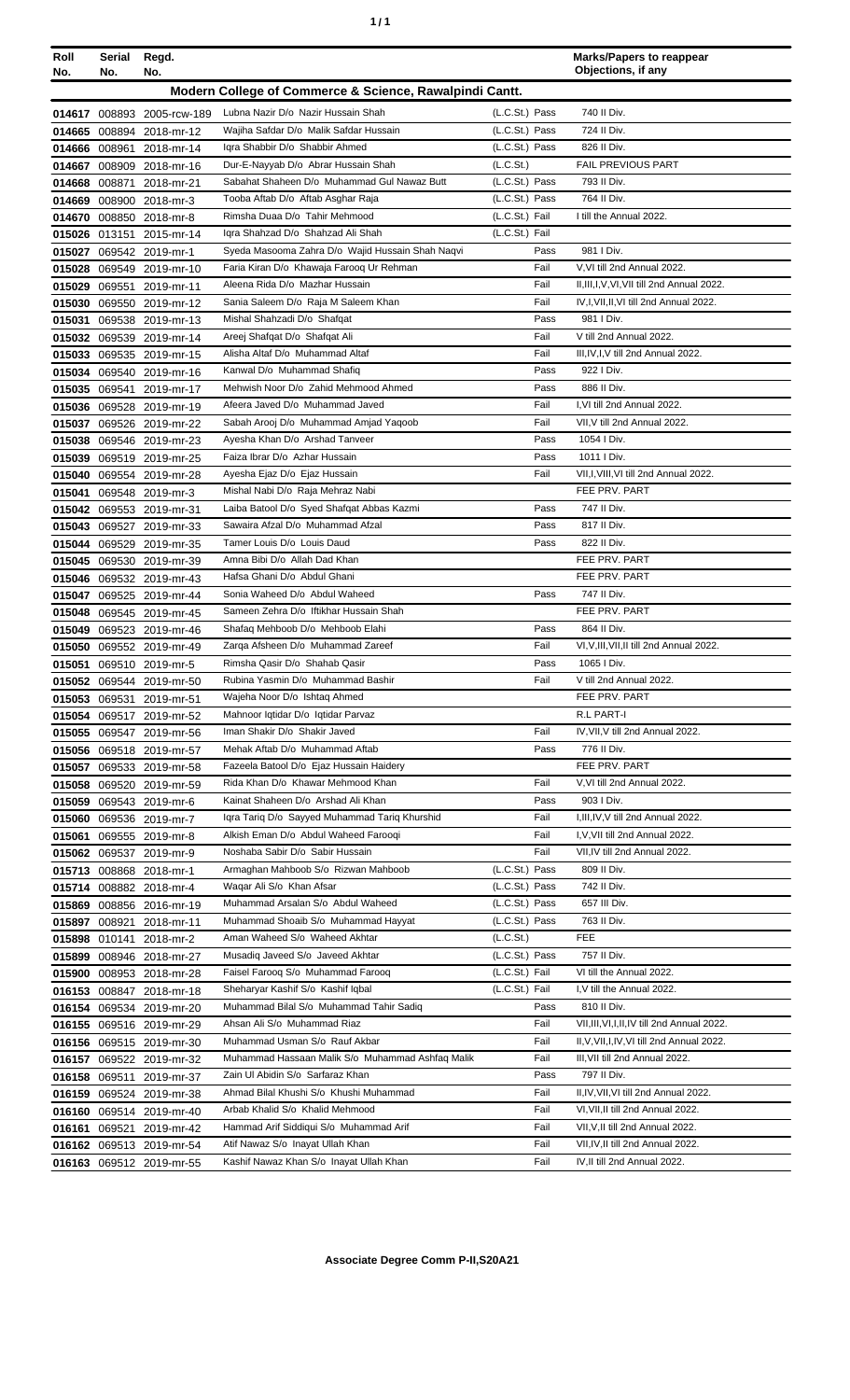| Roll<br>No.                                              | Serial<br>No. | Regd.<br>No.              |                                         |                | <b>Marks/Papers to reappear</b><br>Objections, if any |  |
|----------------------------------------------------------|---------------|---------------------------|-----------------------------------------|----------------|-------------------------------------------------------|--|
| PACE College, 114/4, Saddi Road, Saddar Rawalpindi Cantt |               |                           |                                         |                |                                                       |  |
|                                                          |               | 015063 005048 2015-par-7  | Aiman Shahzadi D/o Abdul Malik Qadri    | (L.C.St.) Pass | 736 II Div.                                           |  |
|                                                          |               | 015875 005089 2017-par-22 | Mobeen Mussarat S/o Mussarat Aziz Jaber | (L.C.St.) Fail |                                                       |  |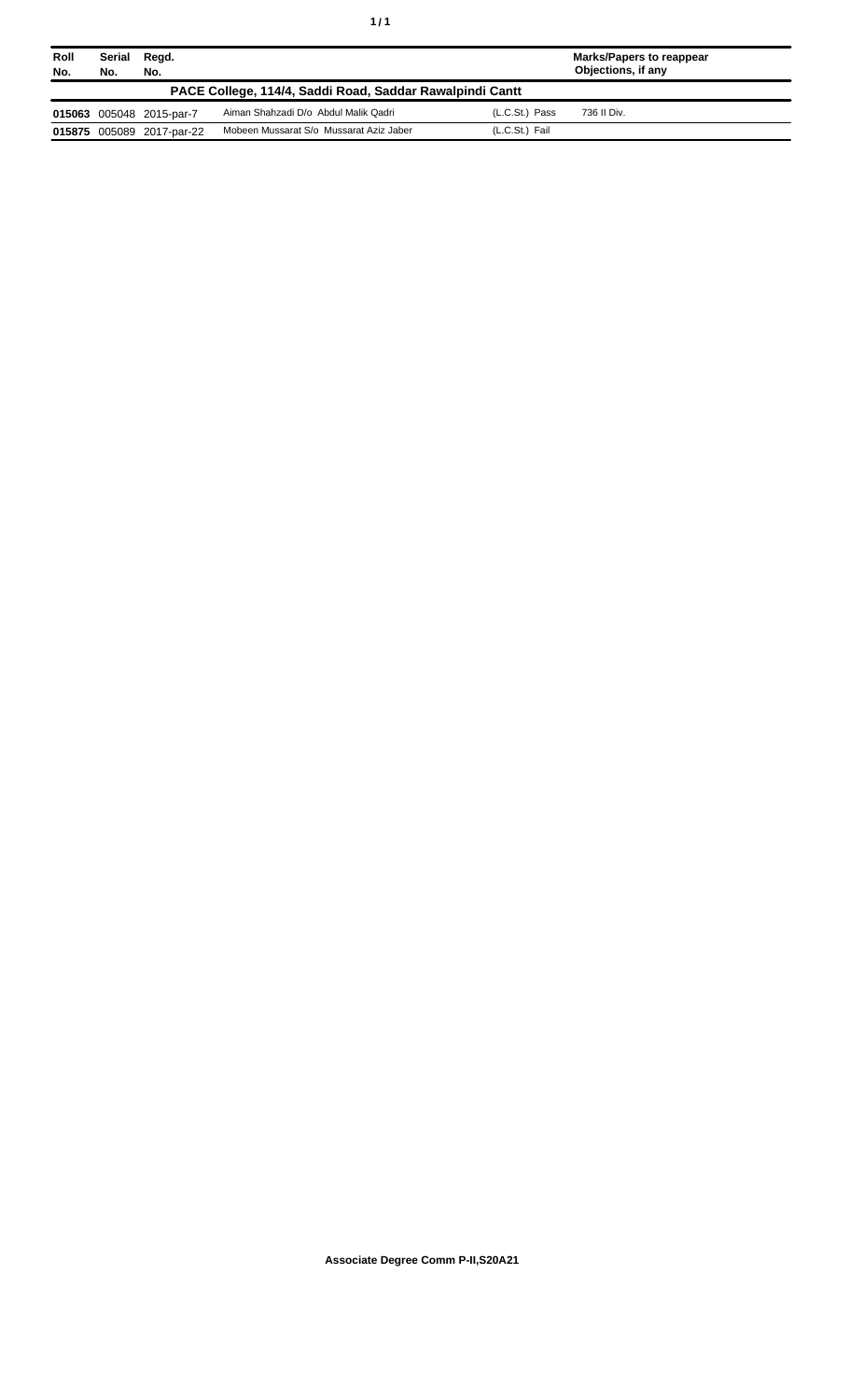| ٠ |  |
|---|--|
|   |  |

| Roll<br>No. | <b>Serial</b><br>No. | Regd.<br>No.                                             |                                                                                           |                | <b>Marks/Papers to reappear</b><br>Objections, if any |
|-------------|----------------------|----------------------------------------------------------|-------------------------------------------------------------------------------------------|----------------|-------------------------------------------------------|
|             |                      |                                                          | Punjab College of Commerce, Satellite Town, Rawalpindi                                    |                |                                                       |
|             |                      |                                                          |                                                                                           |                |                                                       |
|             |                      | 014671 001833 2018-pcr-285                               | Pakeeza Parveen D/o Malik Muhammad Ashfaq                                                 | (L.C.St.) Pass | 924   Div.                                            |
|             |                      | 014672 002288 2018-pcr-292                               | Muneeba Hafeez D/o Muhammad Hafeez                                                        | (L.C.St.) Fail | II, IV till the Annual 2022.                          |
|             |                      | 015067 010855 2013-ptr-361                               | Maham Arshad D/o Mian Arshad                                                              | (L.C.St.) Fail | VI, I, VIII till 2nd Annual 2022.                     |
|             |                      | 015068 051687 2016-cwr-576                               | Sahrish Tabasum Abbasi D/o Habib-Ur-Rehman Abbasi<br>Anum Zahid D/o Muhammad Zahid Hameed | Pass           | R.L PART-I<br>859 II Div.                             |
|             |                      | 015069 051634 2017-vgr-138<br>015070 051447 2017-vgr-434 | Arbab Akhtar D/o Muhammad Akhtar                                                          | Pass           | 757 II Div.                                           |
|             |                      | 015071 051446 2017-vgr-435                               | Maryam Shahzadi D/o Muhammad Akhtar                                                       | Fail           | VI, VI, till 2nd Annual 2022.                         |
|             |                      | 015072 051627 2018-gcr-113                               | Suman Parvez D/o Shahid Pervez                                                            | Pass           | 845 II Div.                                           |
|             |                      | 015073 051623 2018-gcr-119                               | Javeria Urooj D/o Salahuddin                                                              | Pass           | 934   Div.                                            |
|             |                      | 015074 051549 2018-jcp-22                                | Laraib Hameed D/o Hameed Ali                                                              | Pass           | 868 II Div.                                           |
|             |                      | 015075 051536 2018-jcp-25                                | Fatima Naeem D/o Muhammad Naeem Iqbal                                                     | Pass           | 846 II Div.                                           |
|             |                      | 015076 051625 2018-pcr-170                               | Kainat Usman D/o Hazrat Usman                                                             | Pass           | 932   Div.                                            |
|             |                      | 015077 051460 2018-vgr-242                               | Sidra Nasir D/o Allah Ditta                                                               | Fail           | IV till 2nd Annual 2022.                              |
|             |                      | 015078 051443 2018-vgr-793                               | Laiba Gull D/o Gulzab Akhtar                                                              | Pass           | 978   Div.                                            |
|             |                      | 015079 051646 2019-pcr-10                                | Sania Bibi D/o Muhammad Afsar Khan                                                        | Pass           | 735 II Div.                                           |
|             |                      | 015080 051454 2019-pcr-107                               | Fiza Chaudary D/o Allah Reham                                                             | Fail           | V,I till 2nd Annual 2022.                             |
| 015081      |                      | 051455 2019-pcr-108                                      | Kinza Yaseen D/o Muhammad Yaseen                                                          | Fail           | I till 2nd Annual 2022.                               |
|             |                      | 015082 051479 2019-pcr-144                               | Maryum Manzoor D/o Sheikh Muhammad Manzoor                                                | Pass           | 1052 I Div.                                           |
|             | 015083 051481        | 2019-pcr-145                                             | Asma D/o Muhammad Shakeel                                                                 | Pass           | 947   Div.                                            |
|             |                      | 015084 051484 2019-pcr-146                               | Rija Malik D/o Aamir Mehmood Malik                                                        | Pass           | 1042   Div.                                           |
|             |                      | 015085 051485 2019-pcr-147                               | Asfa Naz D/o Pervaiz Khan                                                                 | Pass           | 952 I Div.                                            |
|             |                      | 015086 051486 2019-pcr-148                               | Kainat Iftikhar Chaudhary D/o Iftikhar Ahmad Khan<br>Amna Ibrahim D/o Muhammad Ibrahim    | Pass<br>Pass   | 900 I Div.<br>1103 I Div.                             |
|             |                      | 015087 051498 2019-pcr-149                               | Memoona Ibrahim D/o Muhammad Ibrahim                                                      | Pass           | 1113   Div.                                           |
|             |                      | 015088 051499 2019-pcr-150<br>015089 051512 2019-pcr-151 | Maimoona Tahir D/o Tahir Riaz Khan                                                        | Pass           | 1001   Div.                                           |
|             |                      | 015090 051513 2019-pcr-152                               | Fatima Waheed D/o Abdul Waheed Butt                                                       | Fail           | I, VII till 2nd Annual 2022.                          |
| 015091      |                      | 051514 2019-pcr-153                                      | Sana Anjum D/o M Akram                                                                    | Pass           | 980 I Div.                                            |
|             |                      | 015092 051515 2019-pcr-154                               | Fiza Naveed D/o Sheikh Muhammad Naveed                                                    | Absent         |                                                       |
| 015093      |                      | 051516 2019-pcr-155                                      | Hajra Azeem D/o Muhammad Tahir Azeem                                                      | Pass           | 936 I Div.                                            |
|             |                      | 015094 051517 2019-pcr-156                               | Faiza Noor D/o Muhammad Asghar                                                            | Pass           | 849 II Div.                                           |
|             |                      | 015095 051518 2019-pcr-157                               | Laraib Batool D/o Qaiser Mehmood                                                          | Pass           | 1075   Div.                                           |
|             |                      | 015096 051519 2019-pcr-159                               | Fatima Zahra D/o Zahid Mehmood Bhatti                                                     | Pass           | 1062   Div.                                           |
|             |                      | 015097 051520 2019-pcr-160                               | Asfa Babar D/o Babar Ayub Khan                                                            | Pass           | 937   Div.                                            |
|             |                      | 015098 051528 2019-pcr-162                               | Iqra Masood D/o Masood Iqbal                                                              | Pass           | 720 II Div.                                           |
|             |                      | 015099 051529 2019-pcr-164                               | Areej Mir D/o Amjad Mehmood                                                               | Pass           | 831 II Div.                                           |
|             |                      | 015100 051427 2019-pcr-165                               | Menial Amir Raja D/o Muhammad Amir Ayub Raja                                              | Pass           | 974   Div.                                            |
| 015101      |                      | 051556 2019-pcr-166                                      | Rakhil D/o George Masih                                                                   | Pass           | 762 II Div.                                           |
|             |                      | 015102 051530 2019-pcr-167                               | Hamna Rehman D/o Inayat-Ur-Rehman Khalid                                                  | Pass           | 827 II Div.<br>902   Div.                             |
|             |                      | 015103 051531 2019-pcr-168                               | Hafsa Mubashir D/o Mubashir Naseer Khan<br>Aqsa Hibat D/o Ahmed Ali Hashmi                | Pass<br>Fail   | V, III till 2nd Annual 2022.                          |
|             |                      | 015104 051532 2019-pcr-169<br>015105 051533 2019-pcr-171 | Rameesha Naveed D/o Naveed Akhtar                                                         | Pass           | 902   Div.                                            |
|             |                      | 015106 051534 2019-pcr-172                               | Aleena Razzaq D/o Abdul Razzaq                                                            | Pass           | 845 II Div.                                           |
|             |                      | 015107 051535 2019-pcr-174                               | Aroosa Nawaz D/o Muhammad Shahnawaz Khan                                                  | Pass           | 886 II Div.                                           |
|             |                      | 015108 051537 2019-pcr-175                               | Arifa Khalid D/o Khalid Mehmood                                                           | Pass           | 840 II Div.                                           |
| 015109      |                      | 051538 2019-pcr-176                                      | Aimen Asif D/o Asif Mirza                                                                 | Fail           | I till 2nd Annual 2022.                               |
|             |                      | 015110 051539 2019-pcr-177                               | Igra Irfan D/o Muhammad Irfan                                                             | Pass           | 956 I Div.                                            |
|             |                      | 015111 051540 2019-pcr-178                               | Tamkeen Zahid D/o Muhammad Zahid                                                          | Pass           | 803 II Div.                                           |
|             |                      | 015112 051541 2019-pcr-180                               | Ayesha Naveed D/o Naveed Akhtar                                                           | Fail           | VI,I till 2nd Annual 2022.                            |
|             |                      | 015113 051542 2019-pcr-181                               | Hamdah Khurram D/o Khurram Butt                                                           | Fail           | I, VI till 2nd Annual 2022.                           |
|             |                      | 015114 051543 2019-pcr-182                               | Sunnana D/o Niamat                                                                        | Fail           | II, III till 2nd Annual 2022.                         |
|             |                      | 015115 051544 2019-pcr-183                               | Maria Rasheed D/o Abdul Rasheed                                                           |                | R.L PART-I                                            |
|             |                      | 015116 051545 2019-pcr-185                               | Laraib Gul D/o Shahzad Gul                                                                | Fail           | VI till 2nd Annual 2022.                              |
|             |                      | 015117 051615 2019-pcr-186                               | Danya Gul D/o Gulzaib Abbasi                                                              | Fail           | VII till 2nd Annual 2022.                             |
|             |                      | 015118 051616 2019-pcr-187                               | Hajira Liagat D/o Liagat Ali Shah<br>Ieman Malik D/o Malik Mukhtar Ahmed                  | Pass<br>Pass   | 834 II Div.<br>851 II Div.                            |
|             |                      | 015119 051617 2019-pcr-188                               | Aliya Sajjad D/o Muhammad Sajjad Malik                                                    | Fail           | VII, I till 2nd Annual 2022.                          |
|             |                      | 015120 051618 2019-pcr-189                               | Zartash D/o Mohammad Maqsood                                                              | Pass           | 824 II Div.                                           |
|             |                      | 015121 051619 2019-pcr-190<br>015122 051620 2019-pcr-191 | Ashra Idrees D/o Mohammad Idrees Kamboah                                                  | Pass           | 975   Div.                                            |
|             |                      | 015123 051621 2019-pcr-192                               | Samra Idrees D/o Muhammad Idrees Kamboah                                                  | Pass           | 975 I Div.                                            |
|             |                      | 015124 051668 2019-pcr-193                               | Maheen Noor D/o Imtiaz-Ur-Rehman                                                          | Fail           | I till 2nd Annual 2022.                               |
|             |                      | 015125 051622 2019-pcr-194                               | Sundas Ageel D/o Ageel Mehmood                                                            | Fail           | VI till 2nd Annual 2022.                              |
|             |                      | 015126 051624 2019-pcr-196                               | Arooj Bibi D/o Muhammad Naseer                                                            | Fail           | III, IV, VII, I till 2nd Annual 2022.                 |
|             |                      | 015127 051626 2019-pcr-197                               | Areeba Javaid D/o Javaid Ahmed                                                            | Pass           | 846 II Div.                                           |
|             |                      | 015128 051628 2019-pcr-198                               | Rubab Nasir D/o Nasir Mahmood                                                             | Fail           | III till 2nd Annual 2022.                             |
|             |                      | 015129 051670 2019-pcr-199                               | Afreen Naeem D/o Mirza Naeem Baig                                                         | Fail           | VII till 2nd Annual 2022.                             |
|             |                      | 015130 051674 2019-pcr-200                               | Haleema Shah D/o Syed Sohrab Shah                                                         | Fail           | IV, I, III till 2nd Annual 2022.                      |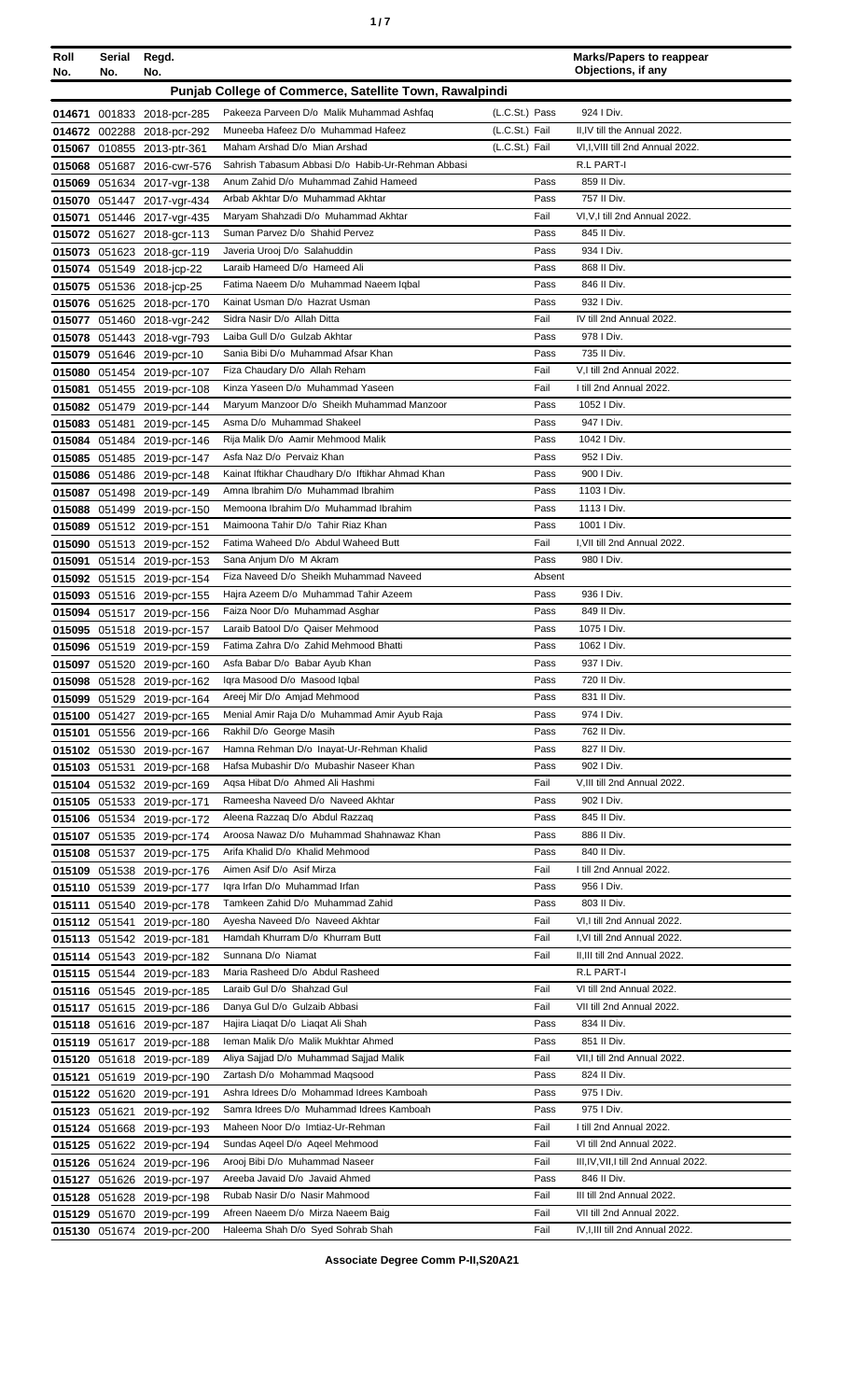|  | I |  |  |
|--|---|--|--|
|--|---|--|--|

| Roll | Serial | Regd.                                                    |                                                                        |              | <b>Marks/Papers to reappear</b><br>Objections, if any |
|------|--------|----------------------------------------------------------|------------------------------------------------------------------------|--------------|-------------------------------------------------------|
| No.  | No.    | No.                                                      |                                                                        |              |                                                       |
|      |        |                                                          | Punjab College of Commerce, Satellite Town, Rawalpindi                 |              |                                                       |
|      |        | 015131 051629 2019-pcr-201                               | Mahnoor D/o Muhammad Abrar                                             | Pass         | 795 II Div.                                           |
|      |        | 015132 051630 2019-pcr-202                               | Hamna Tariq D/o Raja Tariq Javed                                       | Fail         | III till 2nd Annual 2022.                             |
|      |        | 015133 051526 2019-pcr-203                               | Kainat Hashim D/o Syed Murid Hashim Rizvi                              | Pass         | 958 I Div.                                            |
|      |        | 015134 051557 2019-pcr-204                               | Hamna Asghar D/o Muhammad Asghar                                       | Pass         | 733 II Div.                                           |
|      |        | 015135 051631 2019-pcr-205                               | Laiba Asif D/o Muhammad Asif                                           | Fail         | III till 2nd Annual 2022.                             |
|      |        | 015136 051676 2019-pcr-206                               | Fatima Rasheed D/o Rasheed Ahmed Zoug                                  | Pass         | 795 II Div.                                           |
|      |        | 015137 051558 2019-pcr-207                               | Nazish Bashir D/o Muhammad Bashir                                      | Pass         | 797 II Div.                                           |
|      |        | 015138 051632 2019-pcr-208                               | Sabeen Ramzan D/o Muhammad Ramzan                                      | Pass         | 867 II Div.                                           |
|      |        | 015139 051633 2019-pcr-209                               | Kainat Hanif D/o Muhammad Hanif                                        | Fail         | VII, III till 2nd Annual 2022.                        |
|      |        | 015140 051478 2019-pcr-21                                | Moazama Azam D/o Muhammad Azam                                         | Fail         | VII, I till 2nd Annual 2022.                          |
|      |        | 015141 051521 2019-pcr-24                                | Laiba Bano D/o Sher Muhammad Qureshi                                   | Pass         | 1144   Div.                                           |
|      |        | 015142 051480 2019-pcr-242                               | Alishah Zafar D/o Zafar Iqbal                                          | Pass         | 1069 I Div.                                           |
|      |        | 015143 051482 2019-pcr-243                               | Laiba Noor D/o Muhammad Shakeel Iqbal                                  | Pass<br>Pass | 1080 I Div.                                           |
|      |        | 015144 051483 2019-pcr-244                               | Ayesha Siddiga D/o Salah Ud Din Raja<br>Anila Masood D/o Masood Khan   | Pass         | 936 I Div.<br>931   Div.                              |
|      |        | 015145 051487 2019-pcr-245                               |                                                                        | Pass         | 909 I Div.                                            |
|      |        | 015146 051488 2019-pcr-246                               | Sumaiya Qureshi D/o Naseem Humayoun<br>Kanwal Ishaq D/o Muhammad Ishaq | Pass         | 934   Div.                                            |
|      |        | 015147 051489 2019-pcr-247                               | Menahil Jawaid D/o Mohammad Jawaid Zahid                               | Pass         | 1063 I Div.                                           |
|      |        | 015148 051490 2019-pcr-248                               | Aroosa D/o Kala Khan                                                   | Fail         | VII till 2nd Annual 2022.                             |
|      |        | 015149 051522 2019-pcr-25                                | Aima Aftab Malik D/o Malik Aftab Hussain                               | Pass         | 958 I Div.                                            |
|      |        | 015150 051523 2019-pcr-26                                | Maleeha Zulfiqar D/o Muhammad Zulfiqar                                 | Fail         | VI till 2nd Annual 2022.                              |
|      |        | 015151 051414 2019-pcr-263                               | Maleeha Sabir D/o Muhammad Hussain Sabir                               | Fail         | V, VII till 2nd Annual 2022.                          |
|      |        | 015152 051415 2019-pcr-264<br>015153 051416 2019-pcr-265 | Igra Zainab D/o Ibrar Hussain Shah                                     | Pass         | 1058 I Div.                                           |
|      |        |                                                          | Ruqia Shabbir D/o Muhammad Shabbir                                     | Pass         | 1031 I Div.                                           |
|      |        | 015154 051417 2019-pcr-266                               | Mugaddas Changaiz D/o Changaiz Sajjad                                  |              | R.L PART-I                                            |
|      |        | 015155 051418 2019-pcr-267                               | Aaiza Asif Janjua D/o Raja Asif Nadeem Janjua                          | Pass         | 777 II Div.                                           |
|      |        | 015156 051419 2019-pcr-268<br>015157 051552 2019-pcr-269 | Haya Ismail D/o Muhammad Ismail                                        | Pass         | 717 II Div.                                           |
|      |        | 015158 051527 2019-pcr-27                                | Mubarra Mazhar D/o Mazhar Hussain                                      | Pass         | 923   Div.                                            |
|      |        | 015159 051420 2019-pcr-270                               | Muqaddas Naveed D/o Naveed Ahmed                                       | Fail         | VI till 2nd Annual 2022.                              |
|      |        | 015160 051421 2019-pcr-271                               | Malaika Amjad D/o Raja Amjad Ali                                       | Pass         | 798 II Div.                                           |
|      |        | 015161 051422 2019-pcr-272                               | Sana Talib D/o Talib Hussain                                           | Fail         | VIII till 2nd Annual 2022.                            |
|      |        | 015162 051423 2019-pcr-273                               | Ammara Shehzadi D/o Nazim Hussain                                      | Fail         | VII, III, I till 2nd Annual 2022.                     |
|      |        | 015163 051424 2019-pcr-274                               | Bakhtawar Akram D/o Muhammad Akram                                     | Fail         | II.III till 2nd Annual 2022.                          |
|      |        | 015164 051425 2019-pcr-276                               | Muneeba Khalid D/o Khalid Hussain                                      | Fail         | II,VIII till 2nd Annual 2022.                         |
|      |        | 015165 051658 2019-pcr-28                                | Tooba Raza D/o Asad Abbasi                                             | Fail         | V, II, VII, VI, I, VIII till 2nd Annual 2022.         |
|      |        | 015166 051659 2019-pcr-29                                | Zainab Habib Malik D/o Habib Ur Rehman                                 |              | R.L PART-I                                            |
|      |        | 015167 051428 2019-pcr-294                               | Saba Farooq D/o Muhammad Farooq                                        | Pass         | 765 II Div.                                           |
|      |        | 015168 051429 2019-pcr-295                               | Emish Javaid D/o Javaid Akhtar                                         | Pass         | 802 II Div.                                           |
|      |        | 015169 051430 2019-pcr-296                               | Aliza Murtaza D/o Muhammad Murtaza                                     | Pass         | 890 II Div.                                           |
|      |        | 015170 051431 2019-pcr-297                               | Alishba Azad D/o M Azad Khan                                           | Pass         | 882 II Div.                                           |
|      |        | 015171 051432 2019-pcr-298                               | Aneela Mukhtar D/o Mukhtar Hussain                                     | Fail         | II, V till 2nd Annual 2022.                           |
|      |        | 015172 051433 2019-pcr-299                               | Mugaddas Javaid D/o Javaid Akhtar                                      | Fail         | V till 2nd Annual 2022.                               |
|      |        | 015173 051678 2019-pcr-30                                | Bisma Imran D/o Imran Rasheed                                          | Fail         | VII till 2nd Annual 2022.                             |
|      |        | 015174 051434 2019-pcr-300                               | Sehrish Akhtar D/o Muhammad Akhtar                                     | Pass         | 878 II Div.                                           |
|      |        | 015175 051435 2019-pcr-301                               | Amber Fatima D/o Abdul Waheed                                          | Fail         | V, VII, II, VI, I till 2nd Annual 2022.               |
|      |        | 015176 051436 2019-pcr-302                               | Mahnoor D/o Muhammad Waheed                                            | Pass         | 704 II Div.                                           |
|      |        | 015177 051437 2019-pcr-303                               | Hina Asif D/o Asif Mehmood                                             | Fail         | VI, VIII, V till 2nd Annual 2022.                     |
|      |        | 015178 051438 2019-pcr-304                               | Palwasha Bibi D/o Tariq Mehmood                                        | Fail         | II, VI till 2nd Annual 2022.                          |
|      |        | 015179 051459 2019-pcr-305                               | Ayesha Younas D/o Muhammad Younas                                      | Fail         | V, VIII, VI till 2nd Annual 2022.                     |
|      |        | 015180 051439 2019-pcr-306                               | Khadija Salah Ud Dun D/o Salah Ud Dun Arsala Khan                      | Fail         | II, III, VII, V till 2nd Annual 2022.                 |
|      |        | 015181 051440 2019-pcr-307                               | Maheen Waseem D/o Waseem Zia                                           | Fail         | V till 2nd Annual 2022.                               |
|      |        | 015182 051441 2019-pcr-308                               | Maryam Malik D/o Malik Pervaiz Akhtar                                  | Fail         | V, VI, IV, VII, I till 2nd Annual 2022.               |
|      |        | 015183 051442 2019-pcr-309                               | Maya Kumari D/o Madan Lal                                              | Pass         | 798 II Div.                                           |
|      |        | 015184 051546 2019-pcr-31                                | Aqsa Bin Akhtar D/o Hussain Akhtar                                     | Fail         | V, VI, IV till 2nd Annual 2022.                       |
|      |        | 015185 051444 2019-pcr-310                               | Hajra Adnan D/o Muhammad Adnan Shams                                   | Fail         | V, VI till 2nd Annual 2022.                           |
|      |        | 015186 051445 2019-pcr-311                               | Mehwish Shahzad D/o Muhammad Shahzad                                   | Fail         | V, VI till 2nd Annual 2022.                           |
|      |        | 015187 051448 2019-pcr-312                               | Suman Shujaat D/o Shujaat Ali Awan                                     | Pass         | 783 II Div.                                           |
|      |        | 015188 051449 2019-pcr-314                               | Kainat Habib D/o M Habib                                               | Fail         | V,I till 2nd Annual 2022.                             |
|      |        | 015189 051450 2019-pcr-315                               | Teresa Vincent Anthony D/o Vincent Anthony                             | Fail         | I, V till 2nd Annual 2022.                            |
|      |        | 015190 051451 2019-pcr-316                               | Maryam Fatima D/o Badar Alam Mehboob Khan                              | Absent       |                                                       |
|      |        | 015191 051452 2019-pcr-317                               | Anita Gill D/o Dilshad Gill                                            | Fail         | V till 2nd Annual 2022.                               |
|      |        | 015192 051525 2019-pcr-320                               | Kiran Iqbal D/o Muhammad Iqbal                                         | Pass         | 973 I Div.                                            |
|      |        | 015193 051553 2019-pcr-323                               | Malaika Khan D/o Haji Bangi Khan                                       | Fail         | V,I till 2nd Annual 2022.                             |
|      |        | 015194 051554 2019-pcr-326                               | Nimra Baqir D/o Sh Baqir Mehmood                                       | Pass         | 804 II Div.                                           |
|      |        | 015195 051555 2019-pcr-328                               | Rida Khan D/o Misbah-Ud-Din Khan                                       | Fail         | V.I till 2nd Annual 2022.                             |
|      |        | 015196 051547 2019-pcr-33                                | Hafiza Ruqaiya Muzaffar D/o Muzaffar Shah                              | Fail         | I, V, VI till 2nd Annual 2022.                        |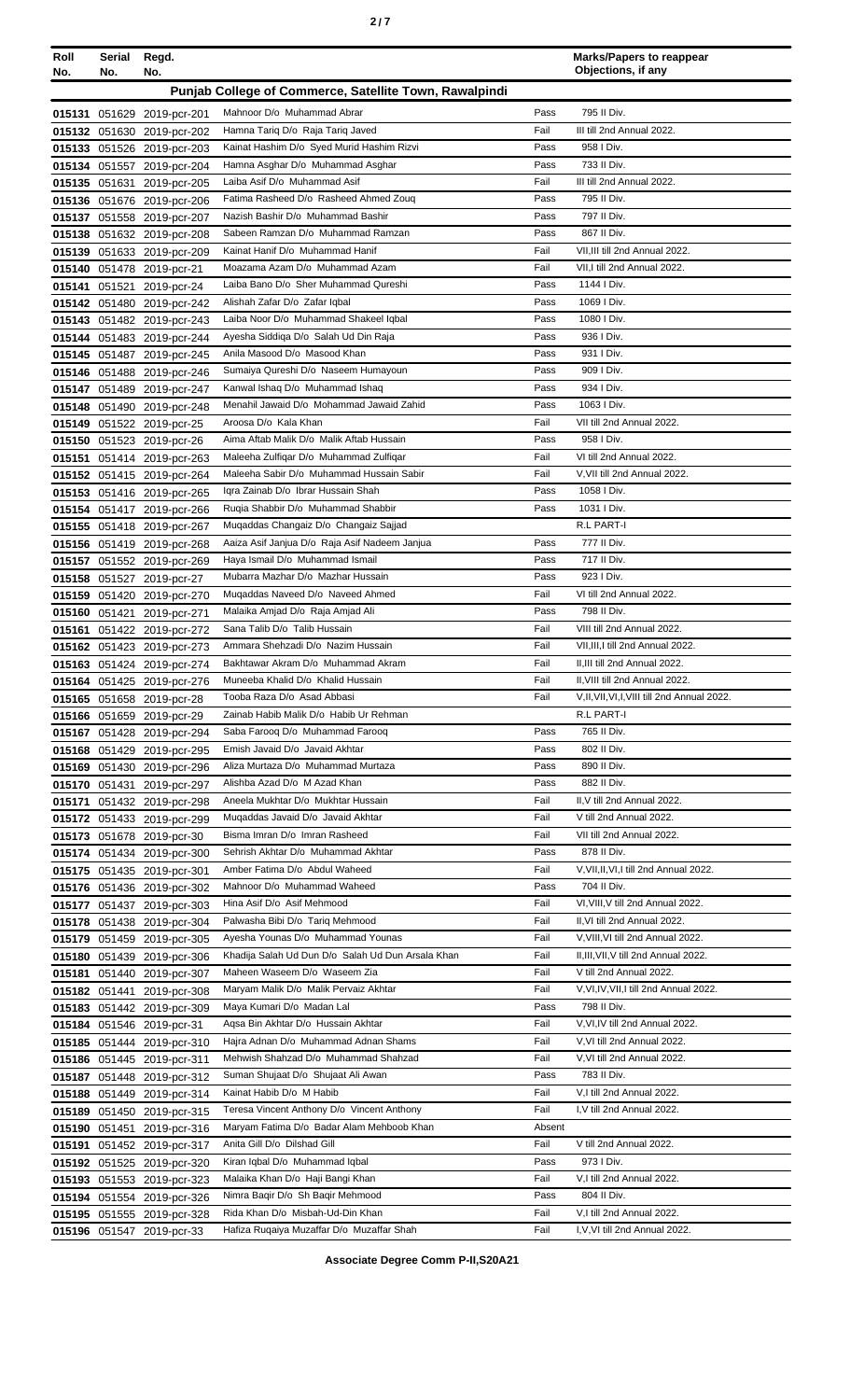| Roll<br>No.      | Serial<br>No. | Regd.<br>No.                                             |                                                                                 |                                  | <b>Marks/Papers to reappear</b><br>Objections, if any   |
|------------------|---------------|----------------------------------------------------------|---------------------------------------------------------------------------------|----------------------------------|---------------------------------------------------------|
|                  |               |                                                          | Punjab College of Commerce, Satellite Town, Rawalpindi                          |                                  |                                                         |
|                  |               |                                                          | Zainab Khan D/o Muhammad Azam Khan                                              | Pass                             | 759 II Div.                                             |
|                  |               | 015197 051685 2019-pcr-330<br>015198 051456 2019-pcr-337 | Alishba Khan D/o Safdar Mehmood Khan                                            | Fail                             | II, VI till 2nd Annual 2022.                            |
|                  |               | 015199 051457 2019-pcr-338                               | Fariya Shaheen Abbasi D/o Muhammad Shaheen Abbasi                               | Fail                             | V, VIII till 2nd Annual 2022.                           |
|                  |               | 015200 051458 2019-pcr-339                               | Noor Un Nisa D/o Ashraq Ahmed                                                   | Fail                             | VI till 2nd Annual 2022.                                |
|                  |               | 015201 051548 2019-pcr-34                                | Amina Akmal D/o Sheikh Muhammad Akmal                                           | Fail                             | I till 2nd Annual 2022.                                 |
|                  |               | 015202 051550 2019-pcr-35                                | Esha Ishtiaq D/o Raja Ishtiaq Ahmad                                             | Fail                             | I till 2nd Annual 2022.                                 |
|                  |               | 015203 051635 2019-pcr-36                                | Sadia Shoukat D/o Shoukat Mehmood                                               | Pass                             | 863 II Div.                                             |
|                  |               | 015204 051636 2019-pcr-37                                | Kainaat Malik D/o Amjad Mahmood Malik                                           | Pass                             | 844 II Div.                                             |
|                  |               | 015205 051667 2019-pcr-38                                | Arooba Zafar D/o Raja Zafar Mehmood<br>Rawa Riasat D/o Riasat Mehmood           | Pass                             | 850 II Div.<br>FEE PRV. PART                            |
|                  |               | 015206 051665 2019-pcr-39<br>015207 051637 2019-pcr-40   | Wajeeha Jamshaid D/o Hafiz Jamshaid Iqbal                                       | Fail                             | V, III till 2nd Annual 2022.                            |
|                  |               | 015208 051559 2019-pcr-41                                | Aiman Jameel D/o Jameel Ahmed                                                   | Pass                             | 751 II Div.                                             |
|                  |               | 015209 051638 2019-pcr-42                                | Anab Bibi D/o Syed Sultan Shah                                                  | Pass                             | 902   Div.                                              |
|                  |               | 015210 051675 2019-pcr-43                                | Irum Baber D/o Baber Hussain                                                    | Fail                             | I, V, VII till 2nd Annual 2022.                         |
|                  |               | 015211 051682 2019-pcr-44                                | Tasmeena Hussain D/o Rifat Mehmood                                              | Fail                             | V.VIII.I till 2nd Annual 2022.                          |
|                  |               | 015212 051639 2019-pcr-45                                | Mahrukh D/o Muhammad Arshad                                                     | Absent                           |                                                         |
|                  |               | 015213 051641 2019-pcr-46                                | Hanyia D/o Malik Muhammad Irfan                                                 | Pass                             | 826 II Div.                                             |
|                  |               | 015214 051614 2019-pcr-54                                | Fazaal Qayyum Khan D/o Muhammad Qayyum Khan                                     | Fail<br>Fail                     | I,IV till 2nd Annual 2022.<br>V,I till 2nd Annual 2022. |
|                  |               | 015215 051491 2019-pcr-58<br>015216 051648 2019-pcr-59   | Komal Farooq D/o Farooq Akhtar<br>Muneeba Misbah D/o Muhammad Shafi             |                                  | R.L PART-I                                              |
|                  |               | 015217 051647 2019-pcr-6                                 | Sana Hashmat D/o Hashmat                                                        | Fail                             | II, VI, III, I, V till 2nd Annual 2022.                 |
|                  |               | 015218 051492 2019-pcr-60                                | Minaal Razaq D/o Abdul Razaq Raja                                               | Fail                             | VI, VIII, V till 2nd Annual 2022.                       |
|                  |               | 015219 051493 2019-pcr-61                                | Areesha Naseem D/o Muhammad Naseem Abbasi                                       | Fail                             | V till 2nd Annual 2022.                                 |
|                  |               | 015220 051494 2019-pcr-62                                | Eisha Mehmood D/o Saeed Akhtar Mehmood                                          | Pass                             | 900   Div.                                              |
| 015221           |               | 051426 2019-pcr-78                                       | Khizra Akbar D/o Javaid Akbar                                                   | Absent                           |                                                         |
|                  |               | 015222 051453 2019-pcr-79                                | Kinza Arif D/o Arif Masih                                                       | Fail                             | I, VI, V till 2nd Annual 2022.                          |
|                  |               | 015223 051524 2019-pcr-88                                | Ayesha Mubashir D/o Mubashir Hussain                                            | Pass                             | 971   Div.                                              |
|                  |               | 015224 051551 2019-pcr-92                                | Komal Irfan D/o Muhammad Irfan<br>Bisma Kanwal D/o Muhammad Ishtiaq             | Fail<br>Absent                   | I, VI, VIII till 2nd Annual 2022.                       |
|                  |               | 015225 051681 2019-pcr-93<br>015226 051640 2019-pcr-94   | Aroosa Akram D/o Muhammad Akram                                                 | Fail                             | V till 2nd Annual 2022.                                 |
|                  |               | 015227 051673 2019-pcr-95                                | Sania Umar D/o Umar Faroog                                                      | Pass                             | 942 I Div.                                              |
|                  |               | 015230 008896 2014-gcr-45                                | Komal Imtiaz D/o Muhammad Imtiaz                                                | (L.C.St.) Fail                   | VI till the Annual 2022.                                |
|                  |               | 015231 007917 2014-pcr-439                               | Agsa Shabeer D/o Muhammad Shabeer Khan                                          | (L.C.St.) Absent                 |                                                         |
|                  |               | 015232 008880 2015-pcr-237                               | Asifa Ilyas D/o Muhammad Ilyas Awan                                             | (L.C.St.) Fail                   |                                                         |
|                  | 015233 008999 | 2016-pcr-13                                              | Misha Ghazanfar D/o Ghazanfar Mehmood                                           | (L.C.St.) Fail                   | VI,I till the Annual 2022.                              |
|                  |               | 015234 008993 2016-pcr-155                               | Ayesha Khan D/o Muhammad Arshad Khan                                            | (L.C.St.) Pass                   | 779 II Div.                                             |
|                  |               | 015235 009000 2017-pcr-122<br>015236 008995 2017-pcr-123 | Khadija Farooq D/o Muhammad Farooq<br>Noor UI Huda D/o Abdul Jabbar Raja        | (L.C.St.) Fail<br>(L.C.St.) Fail |                                                         |
| 015237           |               | 009005 2017-pcr-128                                      | Shumaila Hayat D/o Muhammad Hayat                                               | (L.C.St.) Fail                   |                                                         |
| 015238           | 009001        | 2017-pcr-217                                             | Ayesha Tariq D/o Sheikh Muhammad Tariq                                          | (L.C.St.) Fail                   |                                                         |
| 015239           | 002231        | 2017-pcr-218                                             | Sumbal Sajid D/o Chaudhry Sajid Mehmood                                         | (L.C.St.) Fail                   |                                                         |
| 015240           |               | 008996 2017-pcr-256                                      | Kiran Bi D/o Shabbir Ahmed                                                      | (L.C.St.) Pass                   | 837 II Div.                                             |
| 015241           |               | 008906 2017-pcr-320                                      | Eman Naseer D/o Naseer Ahmed                                                    | (L.C.St.) Pass                   | 701 II Div.                                             |
|                  |               | 015242 008919 2017-pcr-324                               | Sana Manahil D/o Agha Yaqoob Naqash                                             | (L.C.St.) Pass                   | 717 II Div.                                             |
|                  |               | 015243 008942 2017-pcr-341                               | Rimsha Mahmood D/o Muhammad Mahmood<br>Sarwat Hayat D/o Amir Hayat              | (L.C.St.) Fail<br>(L.C.St.) Pass | 732 II Div.                                             |
|                  |               | 015244 008957 2017-pcr-352<br>015245 008940 2018-pcr-156 | Hira Sajid D/o Sajid Ishfaq                                                     | (L.C.St.) Pass                   | 733 II Div.                                             |
|                  |               | 015246 001902 2018-pcr-157                               | Maria Hanif D/o Muhammad Hanif                                                  | (L.C.St.) Fail                   | VII till the Annual 2022.                               |
| 015247           |               | 008905 2018-pcr-158                                      | Nirmal Sajid D/o Sajid Umer                                                     | (L.C.St.) Pass                   | 767 II Div.                                             |
|                  |               | 015248 009402 2018-pcr-159                               | Neha Javed D/o Javed Masih                                                      | (L.C.St.)                        | FAIL PREVIOUS PART                                      |
|                  |               | 015249 008899 2018-pcr-160                               | Fatima Sultan D/o Muhammad Sultan Akhtar Malik                                  | (L.C.St.) Fail                   | V, IV, VI, I till the Annual 2022.                      |
|                  | 015250 008884 | 2018-pcr-163                                             | Anoosha Sheikh D/o Anwar Aziz                                                   | (L.C.St.) Pass                   | 909 I Div.                                              |
| 015251           | 008881        | 2018-pcr-167                                             | Anbasat Jamil D/o Jamil Akhtar                                                  | (L.C.St.) Pass                   | 778 II Div.                                             |
| 015252           |               | 008932 2018-pcr-169                                      | Anum Awer D/o Ghulam Yasin Sajid<br>Minahil Noor D/o Bashir Ahmed Khan          | (L.C.St.) Fail<br>(L.C.St.) Fail | VI till the Annual 2022.<br>V till the Annual 2022.     |
| 015253<br>015254 |               | 008930 2018-pcr-174<br>051642 2018-pcr-181               | Bashair Sajid D/o Sajid Mehmood Qureshi                                         | Fail                             | V till 2nd Annual 2022.                                 |
| 015255           |               | 008989 2018-pcr-229                                      | Bakhtawar Ilyas D/o Muhammad Ilyas                                              | (L.C.St.) Pass                   | 904   Div.                                              |
| 015256           | 008965        | 2018-pcr-231                                             | Sehrish Jabeen D/o Sajjid Mehmood Butt                                          | (L.C.St.) Pass                   | 818 II Div.                                             |
| 015257           |               | 008966 2018-pcr-233                                      | Hinza Aurangzaib D/o Aurangzaib                                                 | (L.C.St.) Pass                   | 824 II Div.                                             |
| 015258           |               | 008968 2018-pcr-235                                      | Nayab Ashraf D/o Muhammad Ashraf                                                | (L.C.St.) Pass                   | 867 II Div.                                             |
| 015259           |               | 008970 2018-pcr-263                                      | Ayesha Hameed D/o Abdul Hameed                                                  | (L.C.St.) Pass                   | 852 II Div.                                             |
| 015260           |               | 009002 2018-pcr-279                                      | Malaika Jahangir D/o Sheikh Jahangir                                            | (L.C.St.) Pass                   | 932 I Div.                                              |
| 015261           |               | 009003 2018-pcr-281                                      | Sombal Khan D/o Habib Ullah Khan<br>Eisha Munawar D/o Syed Munawar Hussain Shah | (L.C.St.) Pass<br>(L.C.St.) Pass | 740 II Div.<br>822 II Div.                              |
| 015262<br>015263 | 009004        | 2018-pcr-283<br>009009 2018-pcr-297                      | Mogaddus Shahzad D/o Shahzad Ahmed Qureshi                                      | (L.C.St.) Pass                   | 850 II Div.                                             |
|                  |               | 015264 009010 2018-pcr-300                               | Eesha Shahzadi D/o Muhammad Mustafa                                             | (L.C.St.) Pass                   | 834 II Div.                                             |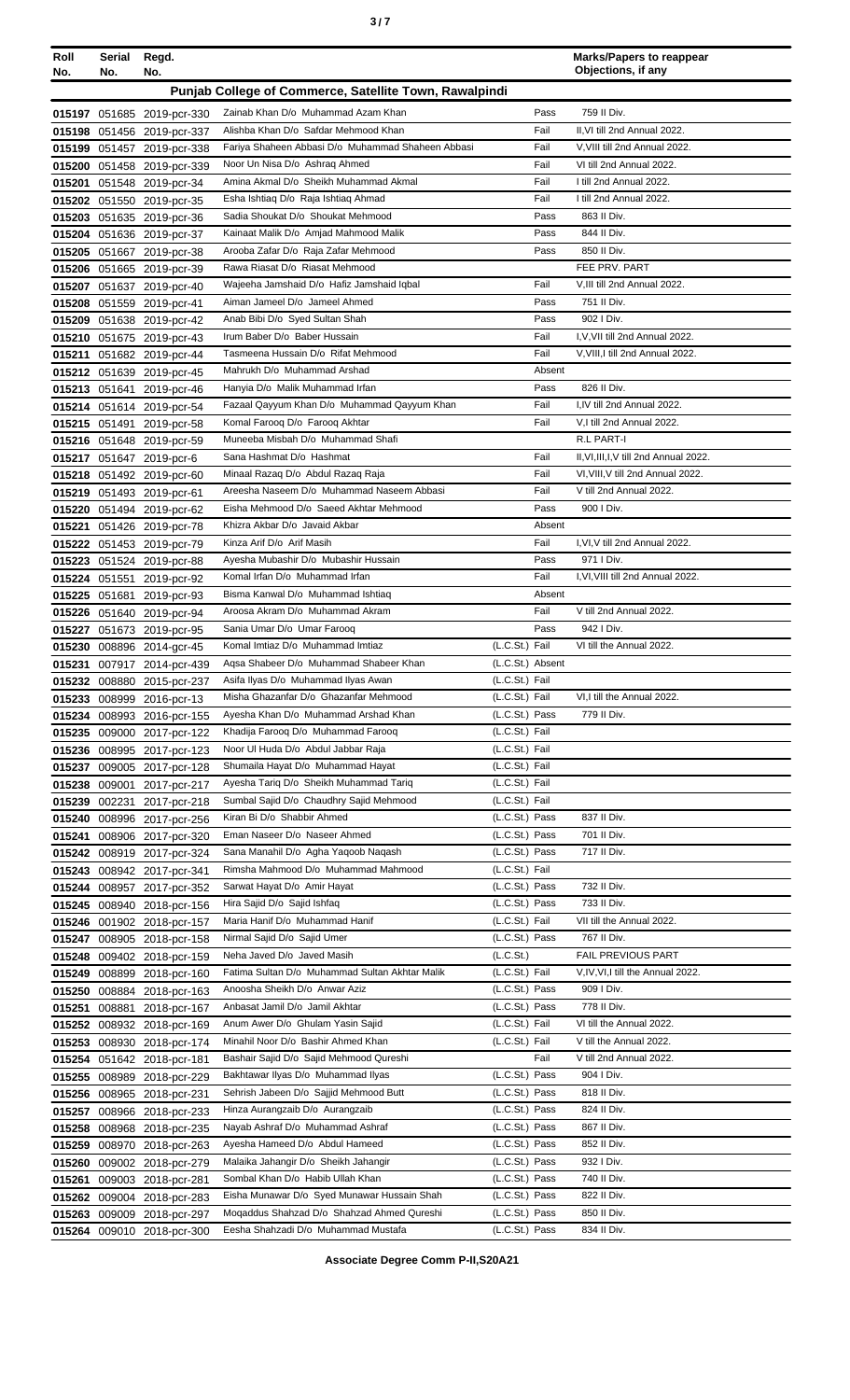|--|--|--|

| Roll<br>No. | Serial<br>No. | Regd.<br>No.                                             |                                                                                     |                                  | <b>Marks/Papers to reappear</b><br>Objections, if any                                     |
|-------------|---------------|----------------------------------------------------------|-------------------------------------------------------------------------------------|----------------------------------|-------------------------------------------------------------------------------------------|
|             |               |                                                          |                                                                                     |                                  |                                                                                           |
|             |               |                                                          | Punjab College of Commerce, Satellite Town, Rawalpindi                              |                                  |                                                                                           |
|             |               | 015265 009011 2018-pcr-302                               | Roheena Arshad D/o Malik Arshad Mehmood                                             | (L.C.St.) Pass                   | 780 II Div.                                                                               |
|             |               | 015266 009012 2018-pcr-303                               | Saba Sadig D/o Muhammad Sadig                                                       | (L.C.St.) Pass                   | 701 II Div.                                                                               |
|             |               | 015267 009013 2018-pcr-310                               | Mulashbah Rohab D/o Zafar Iqbal                                                     | (L.C.St.) Pass                   | 866 II Div.                                                                               |
|             |               | 015268 008994 2018-pcr-311                               | Aroosa Amjad D/o Ilyas Amjad                                                        | (L.C.St.) Pass                   | 854 II Div.                                                                               |
|             |               | 015269 009015 2018-pcr-312                               | Sana Qamar D/o Naveed Qamar                                                         | (L.C.St.) Pass                   | 792 II Div.                                                                               |
|             |               | 015270 009016 2018-pcr-313                               | Sehrish Bibi D/o Raja Muhammad Shabbir<br>Ansa Shakoor D/o Shakoor Khan             | (L.C.St.) Pass                   | 842 II Div.                                                                               |
| 015271      |               | 008964 2018-pcr-42                                       |                                                                                     | (L.C.St.) Fail                   | V till 2nd Annual 2022.<br>762 II Div.                                                    |
|             |               | 015272 008992 2018-pcr-63                                | Nageena Bibi D/o Zareen Khan<br>Syeda Kisa Fatima D/o Syed Irtaza Hussain Zaidi     | (L.C.St.) Pass<br>(L.C.St.) Pass | 765 II Div.                                                                               |
|             |               | 015273 009008 2018-pcr-73                                | Sehar Jamal D/o Nasir Jamal                                                         | (L.C.St.) Pass                   | 817 II Div.                                                                               |
|             |               | 015274 009018 2018-pcr-86                                | Samra Rashid D/o M. Rashid                                                          | (L.C.St.) Fail                   | V till the Annual 2022.                                                                   |
|             |               | 015275 009019 2018-pcr-87                                | Hassan Ali S/o Khalid Mehmood Mir                                                   | Pass                             | 889 II Div.                                                                               |
|             |               | 016164 051569 2015-pcr-403<br>016165 051591 2017-imr-10  | Muhammad Shahbaz S/o Muhammad Kabeer                                                | Fail                             | II till 2nd Annual 2022.                                                                  |
|             |               | 016166 051644 2019-pcr-1                                 | Muhammad Asjad Zafar S/o Zafar Iqbal                                                | Absent                           |                                                                                           |
|             |               | 016167 051612 2019-pcr-102                               | Ammar Tahir S/o Tahir Zaman Abbasi                                                  | Fail                             | III, VI, II, VII, I till 2nd Annual 2022.                                                 |
|             |               | 016168 051613 2019-pcr-103                               | Adnan Hussain S/o Dinar Aman                                                        | Fail                             | I, IV, VII, VI, II, III till 2nd Annual 2022.                                             |
|             |               | 016169 051655 2019-pcr-104                               | Hussain Ali Abbasi S/o Sheristan Ali Abbasi                                         | Fail                             | IV, VII, I, III, VI till 2nd Annual 2022.                                                 |
|             |               | 016170 051683 2019-pcr-105                               | Hassnain Basheer S/o Mirza Mohammad Basheer                                         | Absent                           |                                                                                           |
|             |               | 016171 051466 2019-pcr-106                               | Malik Qasim Mehmood S/o Arshad Mehmood                                              | Fail                             | III, VII, VI till 2nd Annual 2022.                                                        |
|             |               | 016172 051560 2019-pcr-109                               | Hamad Faig S/o Iftikhar Ahmed                                                       | Pass                             | 1061   Div.                                                                               |
|             |               | 016173 051561 2019-pcr-110                               | Muhammad Aqib Gulzar S/o Muhammad Gulzar                                            | Fail                             | VII till 2nd Annual 2022.                                                                 |
|             |               | 016174 051562 2019-pcr-111                               | Muhammad Haris Mirza S/o Mirza Muhammad Arif                                        | Pass                             | 872 II Div.                                                                               |
|             |               | 016175 051563 2019-pcr-112                               | Syed Junaid Shahid S/o Syed Muhammad Shahid Anjum                                   | Fail                             | I, VI till 2nd Annual 2022.                                                               |
|             |               | 016176 051564 2019-pcr-115                               | Shahzad Amjad S/o Amjad Aziz                                                        | Pass                             | 905   Div.                                                                                |
|             |               | 016177 051664 2019-pcr-116                               | Zain Ali Khan S/o Khalid Khan                                                       | Fail                             |                                                                                           |
|             |               | 016178 051570 2019-pcr-117                               | Muhammad Hammad Riaz S/o Muhammad Riaz Ahmed                                        | Fail                             | III, VI till 2nd Annual 2022.                                                             |
|             |               | 016179 051571 2019-pcr-118                               | Hammad Hanif S/o Muhammad Hanif                                                     | Pass                             | 975   Div.                                                                                |
|             |               | 016180 051649 2019-pcr-121                               | Zaheer Ullah Khan S/o Sabaz Ali Khan                                                | Fail                             | III, II, I till 2nd Annual 2022.                                                          |
|             |               | 016181 051582 2019-pcr-122                               | Muhammad Awais S/o Ahmed Sohail                                                     | Fail                             | III, VII till 2nd Annual 2022.                                                            |
|             |               | 016182 051677 2019-pcr-123                               | Ahsan Pervaiz S/o Pervaiz Iqbal                                                     | Fail                             | I, IV, VI, II till 2nd Annual 2022.                                                       |
|             |               | 016183 051572 2019-pcr-124                               | Khan Mudssar Khan S/o Shaukat Hayat Khan                                            | Pass                             | 894 II Div.                                                                               |
|             |               | 016184 051573 2019-pcr-125                               | Hassan Zafar S/o Muhammad Anwar                                                     | Fail                             | V till 2nd Annual 2022.                                                                   |
|             |               | 016185 051574 2019-pcr-128                               | Muhammad Nabeel S/o Liagat Ali                                                      | Fail                             | VII, III, V till 2nd Annual 2022.                                                         |
|             |               | 016186 051583 2019-pcr-130                               | Usama Faroog S/o Sultan Faroog                                                      | Fail                             | III,I till 2nd Annual 2022.                                                               |
|             |               | 016187 051661 2019-pcr-131                               | Muhammad Sami Ullah Niazi S/o Jahanger Iqbal                                        | Fail                             | V, III, I, VII till 2nd Annual 2022.                                                      |
|             |               | 016188 051584 2019-pcr-132                               | Ali Ahmed S/o Ishfaq Ahmed                                                          | Fail                             | V, I, II till 2nd Annual 2022.                                                            |
|             |               | 016189 051575 2019-pcr-134                               | Usama Sadiq S/o Muhammad Nadeem Qamar                                               | Fail                             | V, VII, I, IV till 2nd Annual 2022.                                                       |
|             |               | 016190 051576 2019-pcr-135                               | Hamza Ehsan S/o Sheikh Muhammad Ehsan                                               | Pass                             | 865 II Div.                                                                               |
|             |               | 016191 051577 2019-pcr-136                               | Ahmer Jameel S/o Jameel-Ur-Rehman                                                   | Fail                             | V,I till 2nd Annual 2022.                                                                 |
|             |               | 016192 051578 2019-pcr-137                               | Abdul Rehman Nasir S/o Nasir Raza Azeemi                                            | Fail                             | VII, VI, V, I till 2nd Annual 2022.                                                       |
|             |               | 016193 051585 2019-pcr-138                               | Rafay Hassan S/o Tariq Iqbal                                                        | Fail                             | III, I, VII till 2nd Annual 2022.                                                         |
|             |               | 016194 051579 2019-pcr-139                               | Ubaid Ali S/o Ashfaq Ahmed                                                          | Fail                             | I, V, VI till 2nd Annual 2022.                                                            |
|             |               | 016195 051662 2019-pcr-140                               | Syed Asad Hussain Shah S/o Syed Mazhar Hussain Shah                                 | Fail                             | V, VI, I till 2nd Annual 2022.                                                            |
|             |               | 016196 051586 2019-pcr-141                               | Saad Ahmad S/o Abid Hussain                                                         | Fail                             | IV, I, VIII, VII till 2nd Annual 2022.                                                    |
|             |               | 016197 051580 2019-pcr-142                               | Fahad Asif S/o Asif Saeed                                                           | Fail                             | IV, VII, II, V, I, VI till 2nd Annual 2022.                                               |
|             |               | 016198 051680 2019-pcr-15                                | Mohammad Hamza Ali S/o Malik Nisar Awan                                             | Fail                             | IV, V, VI, I, VII till 2nd Annual 2022.                                                   |
|             |               | 016199 051581 2019-pcr-17                                | Bilal Hafeez S/o Muhammad Hafeez                                                    | Pass                             | 823 II Div.                                                                               |
|             |               | 016200 051588 2019-pcr-211                               | Arif Hussain S/o Ahmad Cho                                                          | Fail                             | IV, VII, I till 2nd Annual 2022.                                                          |
|             |               | 016201 051669 2019-pcr-212                               | Muhammad Huzaifa S/o Zaher Ullha                                                    | Fail                             | III, IV, I, V, VI, VII till 2nd Annual 2022.                                              |
|             |               | 016202 051679 2019-pcr-213                               | Mati-Ur-Rahman S/o Muhammad Rafique Anjum                                           | Fail                             | I, II, V, VII till 2nd Annual 2022.                                                       |
|             |               | 016203 051589 2019-pcr-214                               | Ali Hamza S/o Ali Ahmad                                                             | Fail                             | V, VII till 2nd Annual 2022.                                                              |
|             |               | 016204 051590 2019-pcr-215                               | Tahir Saleem S/o Saleem Iqbal                                                       | Fail                             | VII, III till 2nd Annual 2022.                                                            |
|             |               | 016205 051657 2019-pcr-217                               | Muhammad Shoaib Haroon S/o Haroon Nasir<br>Muhammad Talha S/o Yar Muhammad          | Fail<br>Fail                     | VI, VII, V till 2nd Annual 2022.<br>IV, II, VII, I, V, III till 2nd Annual 2022.          |
|             |               | 016206 051592 2019-pcr-218                               | Muneer Ahmad S/o Fida Muhammad                                                      | Fail                             | I, III, V, VII till 2nd Annual 2022.                                                      |
|             |               | 016207 051593 2019-pcr-219                               |                                                                                     |                                  |                                                                                           |
|             |               | 016208 051587 2019-pcr-22                                | Muhammad Hamza Tariq S/o Tariq Mehmood                                              | Fail                             | V, III, I, VII till 2nd Annual 2022.                                                      |
|             |               | 016209 051594 2019-pcr-220                               | Muhammad Mavia Ishaq S/o Muhammad Ishaq<br>Abdullah Masud S/o Jahangir Masud Cheema | Fail<br>Fail                     | VI, IV, VII, I, V till 2nd Annual 2022.<br>VI, III, V, VIII, VII, I till 2nd Annual 2022. |
|             |               | 016210 051656 2019-pcr-224                               | Rafay Zafar S/o Zafar Iqbal                                                         | Pass                             | 877 II Div.                                                                               |
|             |               | 016211 051595 2019-pcr-225                               |                                                                                     |                                  | III till 2nd Annual 2022.                                                                 |
|             |               | 016212 051596 2019-pcr-227                               | Muhammad Saqib S/o Asghar Khan                                                      | Fail                             |                                                                                           |
|             |               | 016213 051599 2019-pcr-229                               | Umar Waqar Khan S/o Muhammad Waqar Khan                                             | Fail                             | FEE PRV. PART<br>I, V till 2nd Annual 2022.                                               |
|             |               | 016214 051650 2019-pcr-23                                | Behroz Haider S/o Sajjad Haider<br>Qammar Shabbir S/o Muhammad Shabbir              | Pass                             | 900 I Div.                                                                                |
|             |               | 016215 051601 2019-pcr-230                               | Shariq Manzoor Minhas S/o Manzoor Hussain Minhas                                    | Fail                             | VII, II, I, III till 2nd Annual 2022.                                                     |
|             |               | 016216 051602 2019-pcr-231                               | Sharjeel Ahmed S/o Israr Ahmed Khan                                                 | Fail                             | I till 2nd Annual 2022.                                                                   |
|             |               | 016217 051603 2019-pcr-232<br>016218 051652 2019-pcr-233 | Saboor Ahmed S/o Farreed Ahmed                                                      | Fail                             | V, VII, III till 2nd Annual 2022.                                                         |
|             |               |                                                          |                                                                                     |                                  |                                                                                           |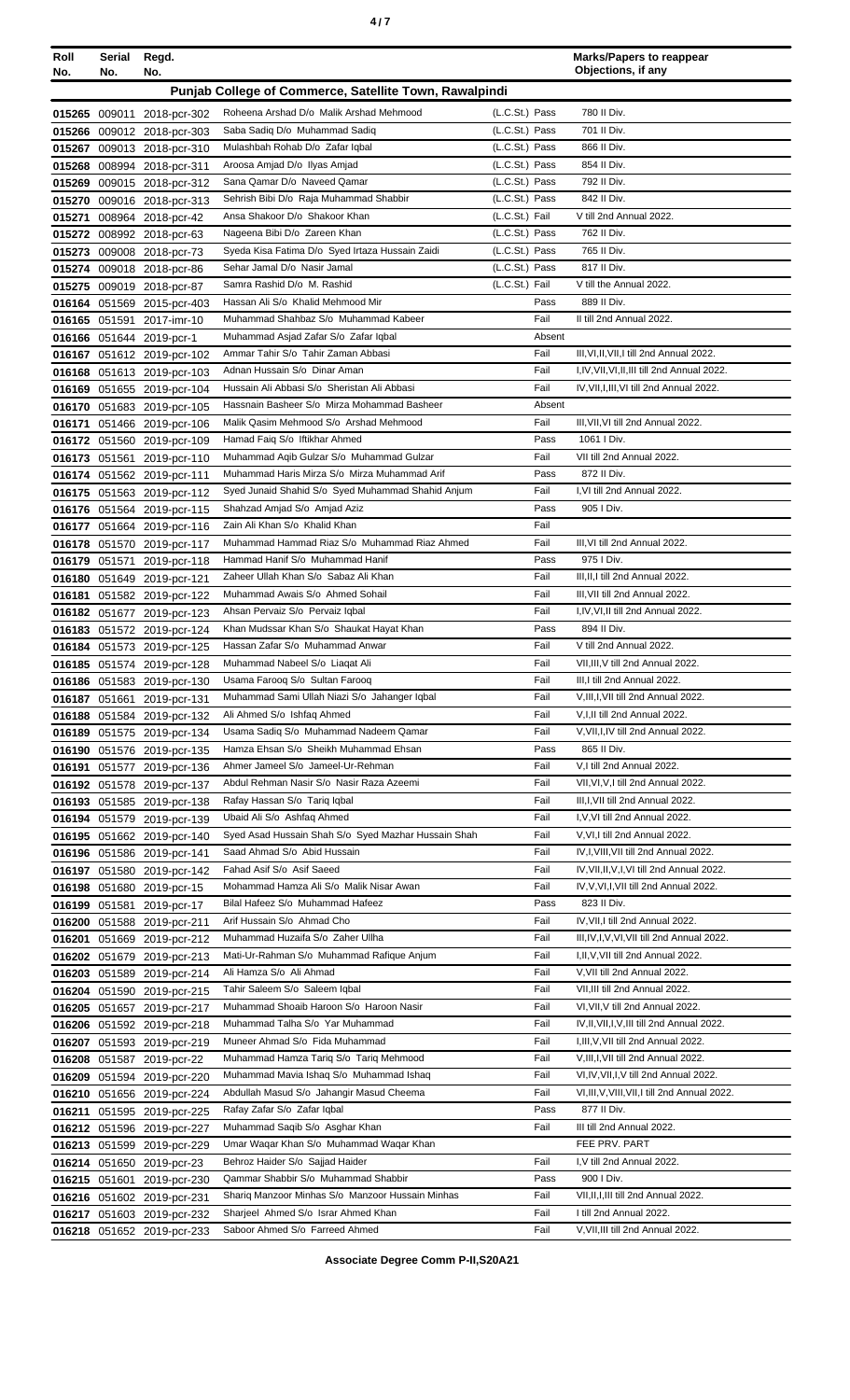| Roll<br>No. | Serial<br>No. | Regd.<br>No.                                             |                                                                                     |                                  | <b>Marks/Papers to reappear</b><br>Objections, if any                                  |
|-------------|---------------|----------------------------------------------------------|-------------------------------------------------------------------------------------|----------------------------------|----------------------------------------------------------------------------------------|
|             |               |                                                          | Punjab College of Commerce, Satellite Town, Rawalpindi                              |                                  |                                                                                        |
|             |               | 016219 051604 2019-pcr-234                               | Umair Azhar S/o Maliik Azhar Iqbal                                                  | Pass                             | 798 II Div.                                                                            |
|             |               | 016220 051605 2019-pcr-236                               | Muhammad Uzair Alam S/o Muhammad Ashiq                                              | Pass                             | 900 I Div.                                                                             |
|             |               | 016221 051606 2019-pcr-237                               | Raja Muhammad Anees Rais S/o Muhammad Rais Khan                                     |                                  | FEE PRV. PART                                                                          |
|             |               | 016222 051666 2019-pcr-238                               | Abu Bakar Bin Gohar S/o Malik Gohar Azeem<br>Usman Arif S/o Arif Javed Khan         | Fail<br>Fail                     | V,I, VII, VI till 2nd Annual 2022.<br>II, III, V, VI, IV, VII, I till 2nd Annual 2022. |
|             |               | 016223 051653 2019-pcr-239<br>016224 051672 2019-pcr-240 | Jawad Ahmed S/o Zulfigar Ahmed                                                      | Absent                           |                                                                                        |
|             |               | 016225 051607 2019-pcr-241                               | Hammad Aamir S/o Aamir Rasheed                                                      | Fail                             | V till 2nd Annual 2022.                                                                |
|             |               | 016226 051495 2019-pcr-249                               | Rohaib Khan S/o Muhammad Arif Khan                                                  |                                  | FEE PRV. PART                                                                          |
|             |               | 016227 051496 2019-pcr-250                               | Daud Khan S/o Mumtaz Muhammad                                                       | Fail                             | IV, VIII till 2nd Annual 2022.                                                         |
|             |               | 016228 051497 2019-pcr-251<br>016229 051500 2019-pcr-253 | Abdul Basit S/o Abdul Rasheed<br>Faizan Ali S/o Sabz Ali Khan                       | Pass<br>Fail                     | 813 II Div.<br>IV, VII, V till 2nd Annual 2022.                                        |
|             | 016230 051501 | 2019-pcr-254                                             | Muhammad Afnan Khan S/o Muhammad Amir Khan                                          | Fail                             | II, VII, IV, I, V, VI till 2nd Annual 2022.                                            |
|             |               | 016231 051502 2019-pcr-255                               | Umair Hussain Shah S/o Asif Hussain Shah                                            | Fail                             | V, VII, I, VI till 2nd Annual 2022.                                                    |
|             |               | 016232 051503 2019-pcr-256                               | Syed Hamza Ali S/o Syed Sadir Hussain Shah                                          | Fail                             | V, VI till 2nd Annual 2022.                                                            |
|             |               | 016233 051504 2019-pcr-257                               | Zaryab Ali S/o Mumtaz Ali                                                           | Fail                             | VI,I, V till 2nd Annual 2022.                                                          |
|             |               | 016234 051461 2019-pcr-259                               | Ismail Fareed S/o Muhammad Fareed<br>Malik Muhammad Ali S/o Malik Shahryar Ali Khan | Pass                             | 929 I Div.                                                                             |
|             |               | 016235 051462 2019-pcr-260<br>016236 051463 2019-pcr-261 | Najam-Ul-Hassan S/o Farhat Nazir                                                    | Absent<br>Fail                   | VII.IV till 2nd Annual 2022.                                                           |
|             |               | 016237 051467 2019-pcr-277                               | Muhammad Muneeb S/o Farid Hussain                                                   | Fail                             | V,I,VI till 2nd Annual 2022.                                                           |
|             |               | 016238 051468 2019-pcr-279                               | Humail Shaukat S/o Shaukat Masih                                                    |                                  | FEE PRV. PART                                                                          |
|             |               | 016239 051469 2019-pcr-280                               | Muhammad Haris S/o Pervaiz Akhter                                                   | Pass                             | 780 II Div.                                                                            |
|             |               | 016240 051470 2019-pcr-281                               | Mobin Zafar S/o Zafar Iqbal                                                         | Pass                             | 1002 I Div.                                                                            |
|             |               | 016241 051471 2019-pcr-282                               | Muhammad Owais Khan S/o Muhammad Javed Khan                                         | Fail<br>Absent                   | VI,I, V, VIII till 2nd Annual 2022.                                                    |
|             |               | 016242 051472 2019-pcr-283<br>016243 051473 2019-pcr-285 | Qasim Muhammad Shafique S/o Muhammad Shafique<br>Ubaid Murtaza S/o Ghulam Murtaza   | Fail                             | I, VII, VIII, II, VI till 2nd Annual 2022.                                             |
|             |               | 016244 051474 2019-pcr-286                               | Wasib Javed S/o Javed Iqbal                                                         | Pass                             | 801 II Div.                                                                            |
|             |               | 016245 051475 2019-pcr-288                               | Fahad Liaqat S/o Liaqat Hussain                                                     | Fail                             | VI, III till 2nd Annual 2022.                                                          |
|             |               | 016246 051476 2019-pcr-291                               | Shahbaz Saleem S/o Muhammad Saleem                                                  | Fail                             | V, III, VI till 2nd Annual 2022.                                                       |
|             |               | 016247 051477 2019-pcr-292                               | Rameez Ali S/o Muhammad Nafees                                                      | Fail                             | VI till 2nd Annual 2022.                                                               |
|             |               | 016248 051600 2019-pcr-332                               | Hammad Shoukat S/o Shoukat Ali<br>Muhammad Usman Javed S/o Javed Iqbal              | Fail<br>Fail                     | VI, I, III till 2nd Annual 2022.<br>III, IV, II, I, VI till 2nd Annual 2022.           |
|             |               | 016249 051660 2019-pcr-340<br>016250 051645 2019-pcr-4   | Shahid Mehmood S/o Ameer Khan                                                       | Absent                           |                                                                                        |
|             |               | 016251 051608 2019-pcr-47                                | Junaid Ali S/o Rustam Ali                                                           | Fail                             | I, V, II, VI till 2nd Annual 2022.                                                     |
|             |               | 016252 051609 2019-pcr-48                                | Muhammad Nabeel S/o Muhammad Younas                                                 | Pass                             | 801 II Div.                                                                            |
|             |               | 016253 051643 2019-pcr-5                                 | Usman Ali S/o Muhammad Tufail                                                       | Fail                             | I, VI, III till 2nd Annual 2022.                                                       |
|             |               | 016254 051654 2019-pcr-52                                | Muhammad Haseeb Asif S/o Muhammad Asif                                              | Fail                             | I, VI, II, VII, V, IV till 2nd Annual 2022.                                            |
|             |               | 016255 051610 2019-pcr-53<br>016256 051611 2019-pcr-55   | Shayyan Bhatti S/o Muhammad Iqbal Bhatti<br>Saim Masood S/o Masood Anwar Choudry    | Pass<br>Pass                     | 855 II Div.<br>743 II Div.                                                             |
|             |               | 016257 051505 2019-pcr-65                                | Abdul Moeed S/o Sheikh Muhammad Tahir                                               | Fail                             | VI till 2nd Annual 2022.                                                               |
|             |               | 016258 051506 2019-pcr-66                                | Salman Khan S/o Akhtar Hussain                                                      | Fail                             | VI till 2nd Annual 2022.                                                               |
|             |               | 016259 051507 2019-pcr-69                                | Tayyab Iftakhar S/o Muhammad Iftakhar Hussain                                       | Fail                             | VII, I, V till 2nd Annual 2022.                                                        |
|             |               | 016260 051508 2019-pcr-72                                | Shah Vaiz S/o Shah Malook                                                           | Fail                             | I,IV, V till 2nd Annual 2022.                                                          |
|             |               | 016261 051509 2019-pcr-73                                | Zardad Khan S/o Noordad Khan<br>Saad Shamim S/o Muhammad Shamim Khan                | Fail                             | V till 2nd Annual 2022.<br>776 II Div.                                                 |
|             |               | 016262 051510 2019-pcr-74<br>016263 051464 2019-pcr-76   | Usama Asif S/o Muhammad Asif                                                        | Pass<br>Pass                     | 782 II Div.                                                                            |
|             |               | 016264 051465 2019-pcr-77                                | Mugheez Ali S/o Muhammad Iqbal                                                      | Pass                             | 866 II Div.                                                                            |
|             |               | 016265 051565 2019-pcr-81                                | Muhammad Uzaifa Arshad S/o Mian Muhammad Arshad                                     | Pass                             | 1008 I Div.                                                                            |
|             |               | 016266 051566 2019-pcr-83                                | Syed Muhammad Moazzam Zia S/o Syed Ziaul Jabbar                                     | Fail                             | V, VIII till 2nd Annual 2022.                                                          |
|             |               | 016267 051567 2019-pcr-84                                | Mohsin Ali S/o Mouroz Ali                                                           | Fail                             | V till 2nd Annual 2022.                                                                |
|             |               | 016268 051568 2019-pcr-85                                | Ahsen Ali S/o Nouroz Ali<br>Murtaza Sohail S/o Murahir Sohail                       | Pass<br>Fail                     | 1048 I Div.<br>VIII till 2nd Annual 2022.                                              |
|             |               | 016269 051684 2019-pcr-86<br>016270 051597 2019-pcr-96   | Muhammad Saim Qureshi S/o Muhammad Rizwan                                           | Absent                           |                                                                                        |
|             | 016271 051651 | 2019-pcr-97                                              | Manan Zafar S/o Zafar Iqbal                                                         |                                  | FEE PRV. PART                                                                          |
|             |               | 016272 051598 2019-pcr-98                                | Muhammad Ali S/o Abdul Hakeem                                                       | Fail                             | IV, V, VI, I till 2nd Annual 2022.                                                     |
|             | 016273 051671 | 2019-pcr-99                                              | Jawad Kiani S/o Raja Hafeez Kiani                                                   | Fail                             | II, I, VI till 2nd Annual 2022.                                                        |
|             |               | 016274 051511 2019-z-52392                               | Tasneem Khan S/o Mamoon Khan                                                        | Fail                             | V, VI till 2nd Annual 2022.                                                            |
|             |               | 016289 008885 2013-ptr-209                               | Farhan Karamat S/o Karamat Ali<br>Nouman Ahmed S/o Iftikhar Ahmed                   | (L.C.St.) Pass<br>(L.C.St.) Fail | 679 II Div.<br>I, VI till the Annual 2022.                                             |
|             |               | 016290 008875 2014-pcr-103<br>016291 002378 2014-pcr-474 | Hafiz Anas Ahmad Haidary S/o Auraungzeb Haidary                                     | (L.C.St.) Fail                   | I, VI, V, II, IV till the Annual 2022.                                                 |
|             |               | 016292 002379 2014-pcr-513                               | Muhammad Aurangzeb Khan S/o Mir Shah Khan                                           | (L.C.St.) Fail                   | VII, VI till the Annual 2022.                                                          |
|             |               | 016293 009020 2015-pcr-463                               | Ammad Hafeez S/o Hafeez Ur Rehman                                                   | (L.C.St.) Fail                   |                                                                                        |
|             |               | 016294 008869 2015-pcr-547                               | Hamayoon Jalal Malik S/o Muhammad Ejaz Khan                                         | (L.C.St.) Fail                   |                                                                                        |
|             | 016295 009021 | 2015-pcr-723                                             | Wakeel Khan S/o Said Muhammad                                                       | (L.C.St.) Fail                   | IV till the Annual 2022.                                                               |
|             |               | 016296 008933 2016-pcr-109                               | Muhammad Ehtasam Khan Niazi S/o Nadeem Ahmed Khan (L.C.St.)<br>Niazi                |                                  | <b>FAIL PREVIOUS PART</b>                                                              |
|             |               | 016297 008888 2016-pcr-304                               | Muhammad Junaid Nouman S/o Zameer Hussain                                           | (L.C.St.) Fail                   | V till the Annual 2022.                                                                |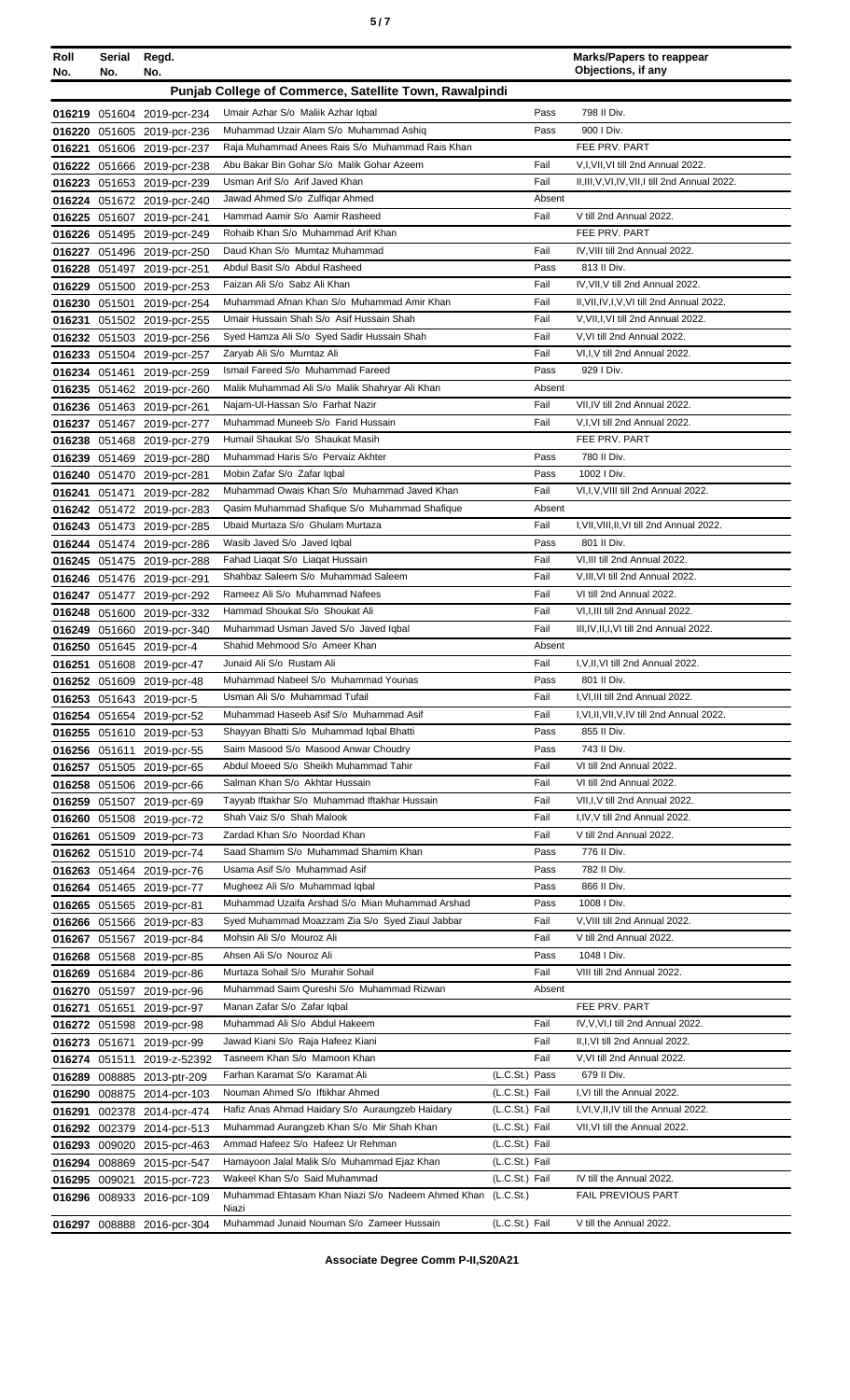| Roll                                                                        | <b>Serial</b> | Regd.                                                    |                                                                                               |                                  | <b>Marks/Papers to reappear</b><br>Objections, if any        |
|-----------------------------------------------------------------------------|---------------|----------------------------------------------------------|-----------------------------------------------------------------------------------------------|----------------------------------|--------------------------------------------------------------|
| No.<br>No.<br>No.<br>Punjab College of Commerce, Satellite Town, Rawalpindi |               |                                                          |                                                                                               |                                  |                                                              |
|                                                                             |               |                                                          | Raja Sarmad Aftab Satti S/o Raja Muhammad Aftab Satti                                         | (L.C.St.) Fail                   |                                                              |
|                                                                             |               | 016298 008907 2016-pcr-527<br>016299 009022 2016-pcr-569 | Syed Zeeshan Haider S/o Syed Zakir Hussain Shasyed Zakir (L.C.St.) Fail                       |                                  | I, II, V, VI till 2nd Annual 2022.                           |
|                                                                             |               |                                                          | Hussain Shah                                                                                  |                                  |                                                              |
|                                                                             |               | 016300 008886 2017-pcr-146                               | Romail Rana S/o Sohail Rana                                                                   | (L.C.St.) Pass                   | 702 II Div.                                                  |
| 016301                                                                      |               | 008943 2017-pcr-153                                      | Ahsan Sohail S/o Sohail Ahmed                                                                 | (L.C.St.) Fail                   |                                                              |
|                                                                             |               | 016302 008927 2017-pcr-169                               | Malik Bilal Ghafoor S/o Malik Abdul Ghafoor<br>Mudassir Zahid S/o Muhammad Zahid Raja         | (L.C.St.) Fail<br>(L.C.St.) Fail | V till 2nd Annual 2021.                                      |
|                                                                             |               | 016303 008924 2017-pcr-171<br>016304 008945 2017-pcr-228 | Tayyab Tahir S/o Muhammad Ashraf                                                              | (L.C.St.) Pass                   | 866 II Div.                                                  |
|                                                                             |               | 016305 008897 2017-pcr-285                               | Abdul Jabbar Kiyani S/o Ziafat Ali                                                            | (L.C.St.) Pass                   | 748 II Div.                                                  |
|                                                                             |               | 016306 008903 2017-pcr-292                               | Taimur Ali S/o Mian Khan                                                                      | (L.C.St.) Pass                   | 698 II Div.                                                  |
|                                                                             |               | 016307 008941 2017-pcr-357                               | Arslan Azhar S/o Azhar Toufiq                                                                 | (L.C.St.) Fail                   |                                                              |
|                                                                             |               | 016308 008895 2017-pcr-375                               | Ehtasham Faroog S/o Ghulam Faroog                                                             | (L.C.St.) Pass                   | 724 II Div.                                                  |
|                                                                             |               | 016309 008956 2017-pcr-412                               | Gulzar Ali S/o Ramzan Ali                                                                     | (L.C.St.) Pass                   | 719 II Div.                                                  |
|                                                                             |               | 016310 003141 2017-pcr-413                               | Taimoor Khalid S/o Khalid                                                                     | (L.C.St.) Fail                   |                                                              |
|                                                                             |               | 016311 003142 2017-pcr-414                               | Mujahid Ali Khan S/o Gul Zaman                                                                | (L.C.St.) Fail                   | 751 II Div.                                                  |
|                                                                             |               | 016312 003143 2017-pcr-415                               | Muhammad Mesam Haider Khan S/o Muhammad Rafiq<br>Muhammad Arslan Ibrahim S/o Muhammad Ibrahim | (L.C.St.) Pass<br>(L.C.St.) Fail |                                                              |
|                                                                             |               | 016313 008887 2017-pcr-428<br>016314 008901 2017-pcr-461 | Ali Dad S/o Mola Dad                                                                          | (L.C.St.) Pass                   | 727 II Div.                                                  |
|                                                                             |               | 016315 008918 2017-pcr-463                               | Jawad Khalid S/o Khalid Mehmood                                                               | (L.C.St.) Fail                   |                                                              |
|                                                                             |               | 016316 009025 2017-pcr-60                                | Abdul Moiz S/o Ishrat Hussain                                                                 | (L.C.St.) Pass                   | 688 II Div.                                                  |
|                                                                             |               | 016317 008891 2017-pcr-93                                | Hamayun Habib Ali S/o Zamir Ahmed                                                             | (L.C.St.) Fail                   |                                                              |
|                                                                             |               | 016318 009026 2017-pcr-97                                | Muhammad Mansoor S/o Ashiq Ali                                                                | (L.C.St.) Pass                   | 700 II Div.                                                  |
|                                                                             |               | 016319 002487 2018-gcr-48                                | Muhammad Usama S/o Iqbal Hussain                                                              | (L.C.St.) Pass                   | 799 II Div.                                                  |
|                                                                             |               | 016320 008934 2018-pcr-105                               | Furgan Ali Naeem S/o Muhammad Naeem Ullah Malik                                               | (L.C.St.) Pass                   | 807 II Div.                                                  |
|                                                                             |               | 016321 008938 2018-pcr-115                               | Areez Ashfaq S/o Ashfaq Ahmed                                                                 | (L.C.St.) Fail                   | VI till the Annual 2022.                                     |
|                                                                             |               | 016322 008949 2018-pcr-116                               | Sultan Sarang Raza Kiani S/o Ali Raza Kiani<br>Haris Mehmood S/o Tariq Mehmood                | (L.C.St.) Pass<br>(L.C.St.) Pass | 790 II Div.<br>689 II Div.                                   |
|                                                                             |               | 016323 008892 2018-pcr-12<br>016324 008910 2018-pcr-125  | Muhammad Abubakar Malik S/o Ghazanfar Ali Malik                                               | (L.C.St.) Fail                   | VI till the Annual 2022.                                     |
| 016325                                                                      |               | 008876 2018-pcr-128                                      | Ejaz Hussain S/o Hussain Khan                                                                 | (L.C.St.) Fail                   | VI till the Annual 2022.                                     |
|                                                                             |               | 016326 009049 2018-pcr-15                                | Taimoor Ali Raiysat S/o Raiysat Mehmood                                                       | (L.C.St.) Pass                   | 704 II Div.                                                  |
|                                                                             |               | 016327 008898 2018-pcr-18                                | Muhammad Hamza Razzaq S/o Muhammad Razzaq                                                     | (L.C.St.) Pass                   | 783 II Div.                                                  |
|                                                                             |               | 016328 008936 2018-pcr-189                               | Shahbaz Ahsan Abbasi S/o Muhammad Gulfraz Abbasi                                              | (L.C.St.) Pass                   | 778 II Div.                                                  |
|                                                                             |               | 016329 008916 2018-pcr-191                               | Hafiz Abdul Hannan S/o Abdul Nasir Sheikh                                                     | (L.C.St.) Fail                   | I.IV till the Annual 2022.                                   |
|                                                                             |               | 016330 008926 2018-pcr-193                               | Shahan Abbasi S/o Muhammad Kamran Abbasi                                                      | (L.C.St.)                        | FEE                                                          |
|                                                                             |               | 016331 008912 2018-pcr-206                               | Muhammad Ali S/o Muhammad Iqbal                                                               | (L.C.St.) Pass                   | 817 II Div.                                                  |
|                                                                             |               | 016332 008911 2018-pcr-207                               | Abdul Hanan S/o Muhammad Younas<br>Syed Shahmeer Abbas Rizvi S/o Intazar Hussain              | (L.C.St.) Fail<br>(L.C.St.) Fail | V, VII till the Annual 2022.<br>VI till the Annual 2022.     |
|                                                                             |               | 016333 008904 2018-pcr-208<br>016334 008915 2018-pcr-209 | Faisal S/o Fazal Elahi                                                                        | (L.C.St.) Pass                   | 686 II Div.                                                  |
|                                                                             |               | 016335 008873 2018-pcr-21                                | Syed Numeer Ali S/o Muhammad Waseem                                                           | (L.C.St.) Fail                   | IV, VII till the Annual 2022.                                |
|                                                                             |               | 016336 008917 2018-pcr-211                               | Muhammad Gulshair Khan S/o Muhammad Imran Khan                                                | (L.C.St.) Pass                   | 834 II Div.                                                  |
| 016337                                                                      |               | 008889 2018-pcr-212                                      | Muhammad Ahmad Amir S/o Amir Rasheed                                                          | (L.C.St.) Pass                   | 743 II Div.                                                  |
| 016338                                                                      |               | 008908 2018-pcr-214                                      | Mueen Haider S/o Ghulam Haider                                                                | (L.C.St.) Fail                   | I, II, VII, V, VI till the Annual 2022.                      |
|                                                                             |               | 016339 008954 2018-pcr-216                               | Wahab Ahmed Butt S/o Waheed Ahmed Butt                                                        | (L.C.St.) Pass                   | 785 II Div.                                                  |
| 016340                                                                      |               | 008950 2018-pcr-218                                      | Fahad Bilal Chaudary S/o Deen Muhammad Ch                                                     | (L.C.St.) Fail                   | I till the Annual 2022.                                      |
| 016341                                                                      |               | 008920 2018-pcr-221                                      | Ramish Ayub S/o Muhammad Ayub                                                                 | (L.C.St.) Pass<br>(L.C.St.) Fail | 719 II Div.<br>IV,I till the Annual 2022.                    |
|                                                                             |               | 016342 008878 2018-pcr-226                               | Haris S/o Abdul Razzaq<br>Muhammad Hassan Ejaz S/o Ejaz Ahmad Nisar                           | (L.C.St.) Pass                   | 918   Div.                                                   |
|                                                                             |               | 016343 008890 2018-pcr-227<br>016344 008972 2018-pcr-239 | Shahzor Gill S/o Shahbaz Butta                                                                | (L.C.St.) Pass                   | 740 II Div.                                                  |
|                                                                             |               | 016345 008973 2018-pcr-240                               | Hamza Hanan S/o Abdul Hanan                                                                   | (L.C.St.) Fail                   | I, VII, V till the Annual 2022.                              |
|                                                                             |               | 016346 000811 2018-pcr-241                               | Sadam Wakeel S/o Wakeel Ahamed                                                                | (L.C.St.)                        | <b>FEE</b>                                                   |
|                                                                             |               | 016347 008980 2018-pcr-243                               | Qasim Javed S/o Javed Kosar                                                                   | (L.C.St.) Pass                   | 803 II Div.                                                  |
|                                                                             |               | 016348 008987 2018-pcr-25                                | Usama Abbas S/o Muhammad Abbas                                                                | (L.C.St.) Fail                   | V till the Annual 2022.                                      |
| 016349                                                                      |               | 008983 2018-pcr-253                                      | Faroog Khan S/o Hassan Khan                                                                   | (L.C.St.) Pass                   | 916   Div.                                                   |
| 016350                                                                      |               | 008984 2018-pcr-254                                      | Hassnat Amjad S/o Amjad Hussain                                                               | (L.C.St.) Pass                   | 745 II Div.                                                  |
| 016351                                                                      |               | 008985 2018-pcr-258                                      | Ahmad Sheharyar Malik S/o Sarfraz Ahmad Malik<br>Muhammad Ammad Butt S/o Asif Mehmood Butt    | (L.C.St.) Pass<br>(L.C.St.) Fail | 833 II Div.<br>V till the Annual 2022.                       |
| 016353                                                                      |               | 016352 009027 2018-pcr-264<br>009028 2018-pcr-265        | Muhammad Mujtaba S/o Shahzad Anjum                                                            | (L.C.St.) Pass                   | 855 II Div.                                                  |
|                                                                             |               | 016354 008997 2018-pcr-267                               | Osama Shakoor S/o Muhammad Shakoor                                                            | (L.C.St.) Fail                   | II, VII, I till the Annual 2022.                             |
|                                                                             |               | 016355 009180 2018-pcr-268                               | Syed Shahzeb Ali S/o Syed Athar Ali                                                           | (L.C.St.) Pass                   | 726 II Div.                                                  |
|                                                                             |               | 016356 009032 2018-pcr-271                               | Arsalan Mazhar S/o Mazhar Hussain                                                             | (L.C.St.) Fail                   | VI till the Annual 2022.                                     |
| 016357                                                                      |               | 009033 2018-pcr-273                                      | Abdul Haseeb S/o Zahid Mehmood Butt                                                           | (L.C.St.) Pass                   | 820 II Div.                                                  |
| 016358                                                                      |               | 009034 2018-pcr-274                                      | Ali Hassan S/o Ejaz Ahmed Khan                                                                | (L.C.St.) Pass                   | 730 II Div.                                                  |
| 016359                                                                      |               | 009036 2018-pcr-289                                      | Ahtasham Zafar S/o Muhammad Zafar                                                             | (L.C.St.) Pass                   | 855 II Div.                                                  |
| 016360                                                                      |               | 008929 2018-pcr-29                                       | Muhammad Faizan S/o Muhammad Idrees                                                           | (L.C.St.) Pass                   | 832 II Div.                                                  |
| 016361                                                                      |               | 009037 2018-pcr-291                                      | Arbaz Ali S/o Ali Bahadur<br>Muhammad Hashir Butt S/o Muhammad Ashraf                         | (L.C.St.) Fail<br>(L.C.St.) Fail | VII, V till the Annual 2022.<br>III, V till the Annual 2022. |
|                                                                             |               | 016362 009039 2018-pcr-293                               |                                                                                               |                                  |                                                              |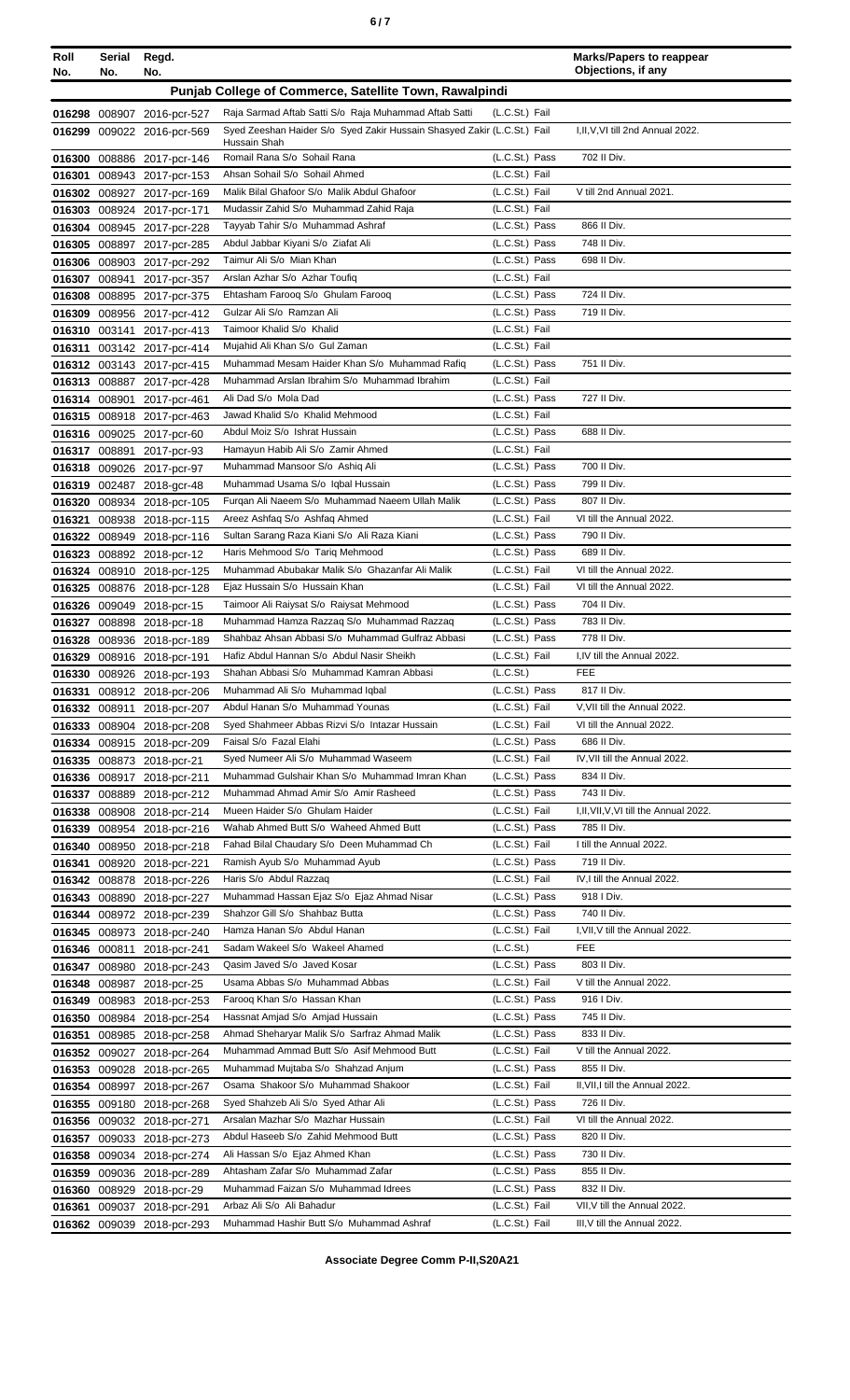| Roll<br>No.                                            | <b>Serial</b><br>No. | Regd.<br>No.               |                                                 |                | <b>Marks/Papers to reappear</b><br>Objections, if any |  |  |
|--------------------------------------------------------|----------------------|----------------------------|-------------------------------------------------|----------------|-------------------------------------------------------|--|--|
| Punjab College of Commerce, Satellite Town, Rawalpindi |                      |                            |                                                 |                |                                                       |  |  |
| 016363                                                 | 009040               | 2018-pcr-295               | Hassan Nawaz S/o Sadiq Nawaz                    | (L.C.St.) Pass | 789 II Div.                                           |  |  |
| 016364                                                 | 009041               | 2018-pcr-296               | Shahzaib Zulfigar S/o Muhammad Zulfigar         | (L.C.St.) Fail | I till the Annual 2022.                               |  |  |
|                                                        |                      | 016365 003140 2018-pcr-314 | Najam Ali S/o Jamil Hussain                     | (L.C.St.) Pass | 787 II Div.                                           |  |  |
|                                                        |                      | 016366 003144 2018-pcr-316 | Hassan Nawaz S/o Liagat Hayat                   | (L.C.St.) Pass | 790 II Div.                                           |  |  |
| 016367                                                 |                      | 008952 2018-pcr-33         | Raja Asad S/o Raja Arshad                       | (L.C.St.) Fail | VI till the Annual 2022.                              |  |  |
| 016368                                                 | 008948               | 2018-pcr-34                | Malik Arbab Yasir S/o Yasir Ishfaq Awan         | (L.C.St.) Fail | VI till the Annual 2022.                              |  |  |
| 016369                                                 |                      | 008963 2018-pcr-54         | Syed Samar Abbas S/o Syed Riaz Hussain Shah     | (L.C.St.) Pass | 700 II Div.                                           |  |  |
| 016370                                                 |                      | 008872 2018-pcr-56         | Muhammad Naeem S/o Muhammad Azeem               | (L.C.St.) Fail | I.V.VI till the Annual 2022.                          |  |  |
| 016371                                                 | 008877               | 2018-pcr-57                | Abdul Wahab S/o Muhammad Fayaz                  | (L.C.St.) Pass | 744 II Div.                                           |  |  |
|                                                        | 016372 008986        | 2018-pcr-66                | Saad Zahoor S/o Zahoor Hussain Khan             | (L.C.St.) Pass | 843 II Div.                                           |  |  |
|                                                        |                      | 016373 009035 2018-pcr-70  | Aazan Sultan S/o Muhammad Sultan                | (L.C.St.) Pass | 836 II Div.                                           |  |  |
|                                                        |                      | 016374 009042 2018-pcr-76  | Muhammad Saqib Tasleem S/o Muhammad Tasleem     | (L.C.St.) Pass | 841 II Div.                                           |  |  |
|                                                        |                      | 016375 009043 2018-pcr-80  | Hamza Abbas Shah S/o Nayyar Abbas Shsh          | (L.C.St.) Pass | 900 I Div.                                            |  |  |
|                                                        |                      | 016376 009044 2018-pcr-81  | Muhammad Waleed S/o Sohail Akhtar               | (L.C.St.) Fail | III, IV, VII, II, V, VIII till the Annual 2022.       |  |  |
| 016377                                                 | 009046               | 2018-pcr-82                | Kafeel Khan S/o Muhammad Fayaz                  | (L.C.St.) Fail | VII.II till the Annual 2022.                          |  |  |
| 016378                                                 | 009047               | 2018-pcr-83                | Muhammad Naveed S/o Muhammad Naseer             | (L.C.St.) Fail | II.V till the Annual 2022.                            |  |  |
| 016379                                                 |                      | 009048 2018-pcr-84         | Hamza Khalid S/o Khalid Javed Butt              | (L.C.St.) Pass | 838 II Div.                                           |  |  |
|                                                        |                      | 016380 008879 2018-pcr-9   | Haroon Shoaib S/o Mohammad Shoaib               | (L.C.St.) Pass | 891 II Div.                                           |  |  |
| 018916                                                 | 008962               | 2018-pcr-121               | Hafiz Muhammad Azaz Shoukat S/o Shoukat Mehmood | (L.C.St.) Fail | IV.I till the Annual 2022.                            |  |  |
|                                                        |                      | 018925 008982 2018-pcr-250 | Raja Furgan Nasir S/o Raja Nasir Mehmood        | (L.C.St.)      | <b>FAIL PREVIOUS PART</b>                             |  |  |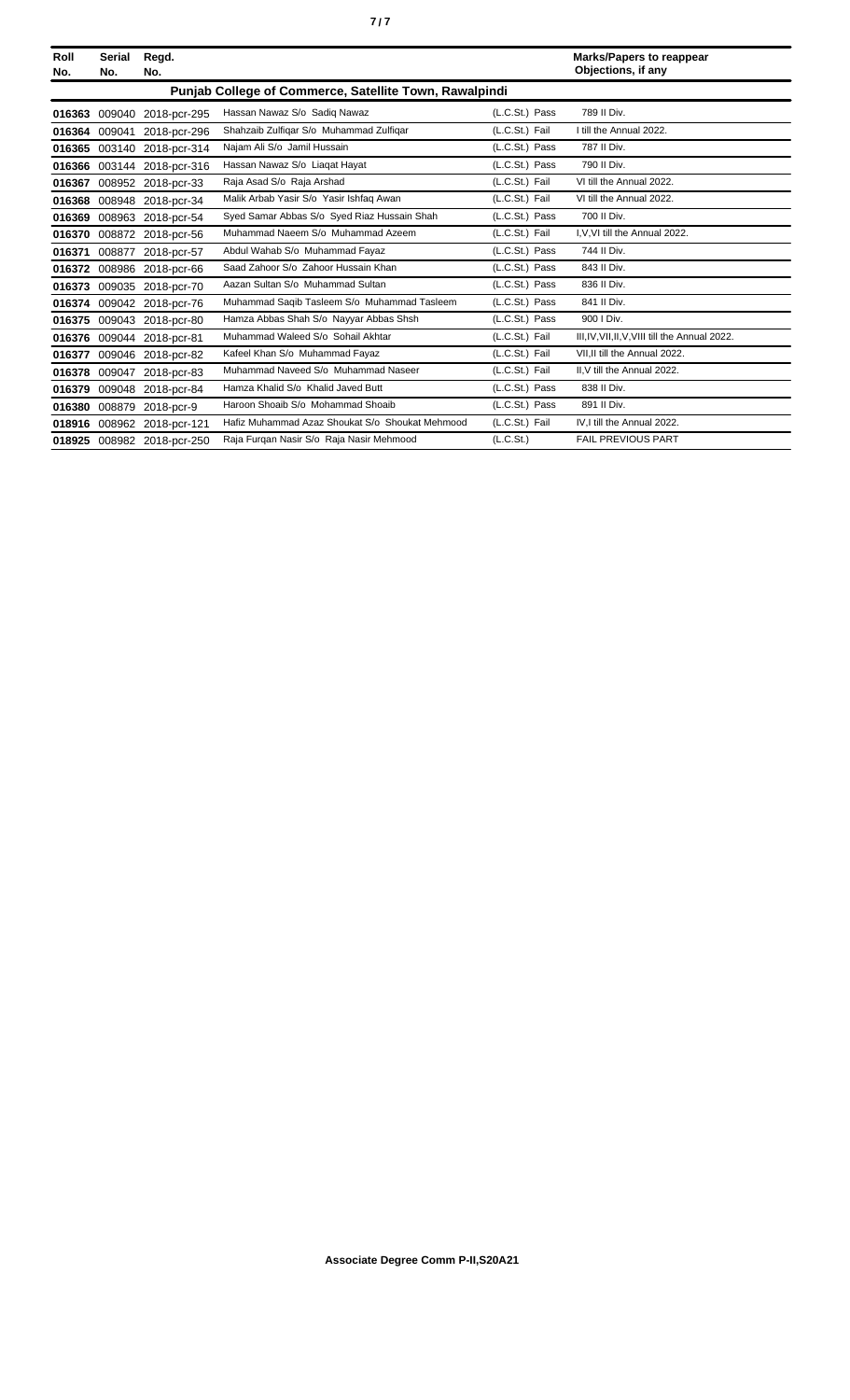| Roll<br>No. | <b>Serial</b><br>No. | Regd.<br>No.              |                                                               |                       | <b>Marks/Papers to reappear</b><br>Objections, if any |
|-------------|----------------------|---------------------------|---------------------------------------------------------------|-----------------------|-------------------------------------------------------|
|             |                      |                           | Punjab College of Commerce, Main Highway, Kahuta, Rawalpindi. |                       |                                                       |
|             |                      | 014615 011284 2014-pkr-14 | Samia Bashir D/o Bahir Ahmed                                  | (L.C.St.) Absent      |                                                       |
|             |                      | 015678 007122 2018-ckr-16 | Hamid Ali S/o Muhammad Almas                                  | (L.C.St.) Pass        | 730 II Div.                                           |
|             |                      | 015680 006115 2018-ckr-6  | Zeeshan Ghazanfar S/o Ghazanfar Mehmood Bhatti                | (L.C.St.) Pass        | 883 II Div.                                           |
| 015681      |                      | 000163 2018-ckr-7         | Adnan Hanif S/o Muhammad Hanif                                | (L.C.S <sub>t</sub> ) | <b>FEE</b>                                            |
|             |                      | 015682 006218 2018-ckr-9  | Adil Adrees S/o M. Adrees                                     | (L.C.S <sub>t</sub> ) | <b>FEE</b>                                            |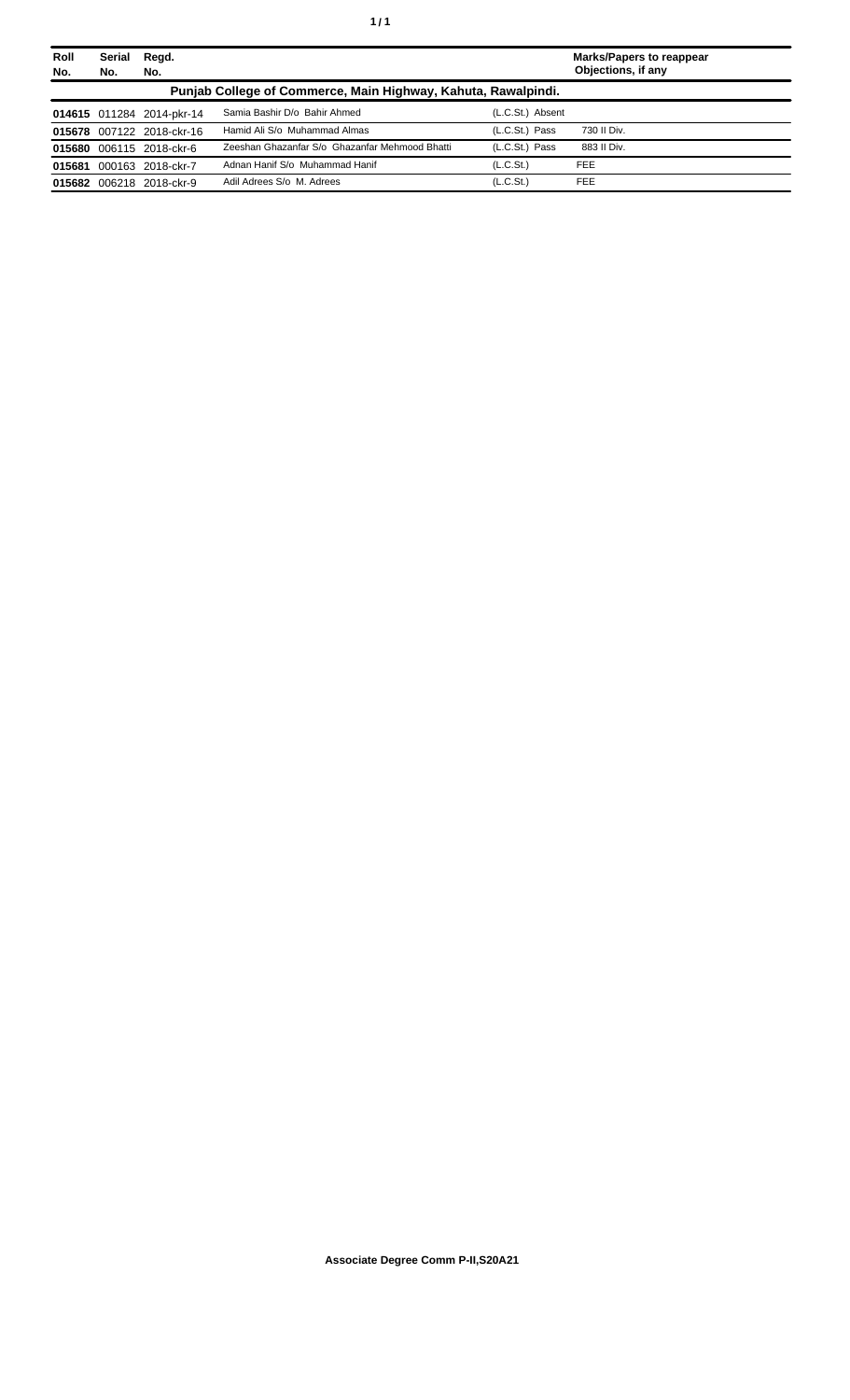| Roll<br>No. | Serial<br>No.                                                | Regd.<br>No.             |                                      |                       | <b>Marks/Papers to reappear</b><br>Objections, if any |  |  |  |
|-------------|--------------------------------------------------------------|--------------------------|--------------------------------------|-----------------------|-------------------------------------------------------|--|--|--|
|             | Punjab College of Commerce, Peshawar Road, Rawalpindi Cantt. |                          |                                      |                       |                                                       |  |  |  |
|             |                                                              | 014633 009375 2017-pcr-5 | Arsha Khurshid D/o Muhammad Khurshid | (L.C.St.) Pass        | 780 II Div.                                           |  |  |  |
|             |                                                              | 015064 000307 2017-pcr-6 | Fiza Niaz D/o Niaz Abbas             | (L.C.S <sub>t</sub> ) | <b>FEE</b>                                            |  |  |  |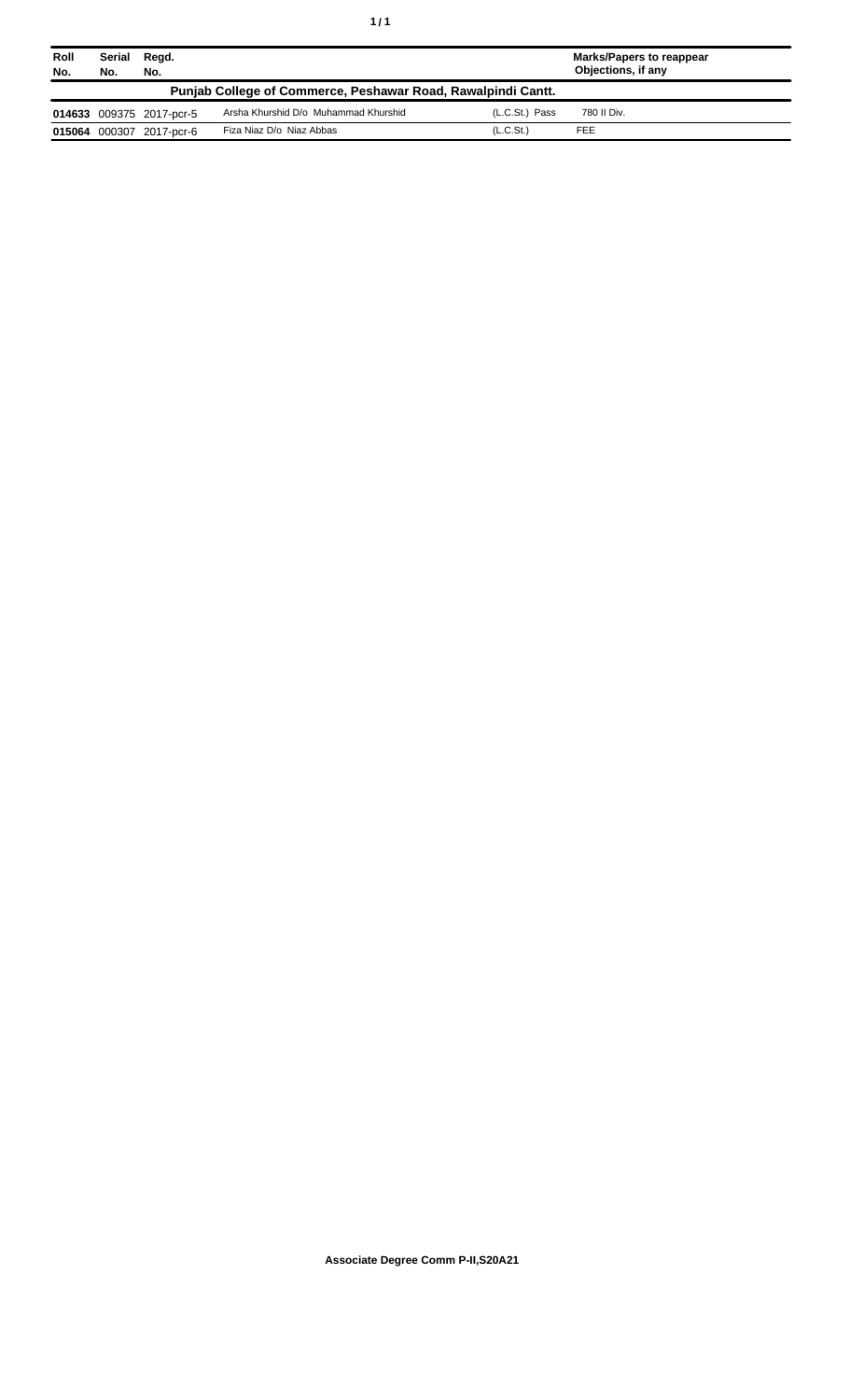| Roll<br>No. | <b>Serial</b><br>No. | Regd.<br>No.              |                                                                         |                | <b>Marks/Papers to reappear</b><br>Objections, if any |
|-------------|----------------------|---------------------------|-------------------------------------------------------------------------|----------------|-------------------------------------------------------|
|             |                      |                           | Rawalpindi Cantt. College of Commerce, 1-Sarwar Road, Rawalpindi Cantt. |                |                                                       |
| 001561      | 006375               | 2017-rcs-3                | Mohsin Shaban S/o Muhammad Shaban                                       | (L.C.St.) Fail |                                                       |
| 001562      |                      | 006378 2017-rcs-6         | M. Umair Shahid S/o Shahid Ameen                                        | (L.C.St.) Fail |                                                       |
|             |                      | 001568 006383 2018-rcs-8  | Adnan Saleem S/o Muhammad Saleem                                        | (L.C.St.) Fail | IV, I, II, VII, VI till the Annual 2022.              |
| 001569      |                      | 006372 2018-rcs-9         | Muhammad Uzair Rasheed S/o Abdul Rasheed                                | (L.C.St.) Fail | V.VI till the Annual 2022.                            |
| 014673      |                      | 013236 2018-rcs-1         | Hira Munir D/o Munir Khan                                               | (L.C.St.) Pass | 720 II Div.                                           |
|             |                      | 014674 007449 2018-rcs-17 | Malaika Khan D/o Atif Ahmed Khan                                        | (L.C.St.) Pass | 702 II Div.                                           |
|             |                      | 014675 005705 2018-rcs-18 | Eman Pervaiz D/o Muhammad Pervaiz                                       | (L.C.St.)      | <b>FEE</b>                                            |
| 014676      |                      | 007874 2018-rcs-21        | Zoya Rehman D/o Ch. Abdul Rehman                                        | (L.C.St.) Fail | V till the Annual 2022.                               |
| 014677      |                      | 013237 2018-rcs-25        | Mahnoor Qureshi D/o Shahid Tanveer Qureshi                              | (L.C.St.) Pass | 773 II Div.                                           |
|             |                      | 014678 008132 2018-rcs-26 | Akasha Riasat D/o Riasat Ali Shaheen                                    | (L.C.St.) Pass | 796 II Div.                                           |
| 015228      |                      | 004123 2018-rcs-12        | Nimra Kanwal D/o Muhammad Sagheer                                       | (L.C.St.) Pass | 720 II Div.                                           |
| 016275      |                      | 085388 2013-rcs-26        | Mujtaba Amir S/o Aamir Zaffar Chaudry                                   | (L.C.St.) Fail | VI till 2nd Annual 2021.                              |
|             |                      | 016276 002503 2015-rcs-27 | Muhammad Kamran S/o Muhammad Inayat                                     | (L.C.St.) Fail |                                                       |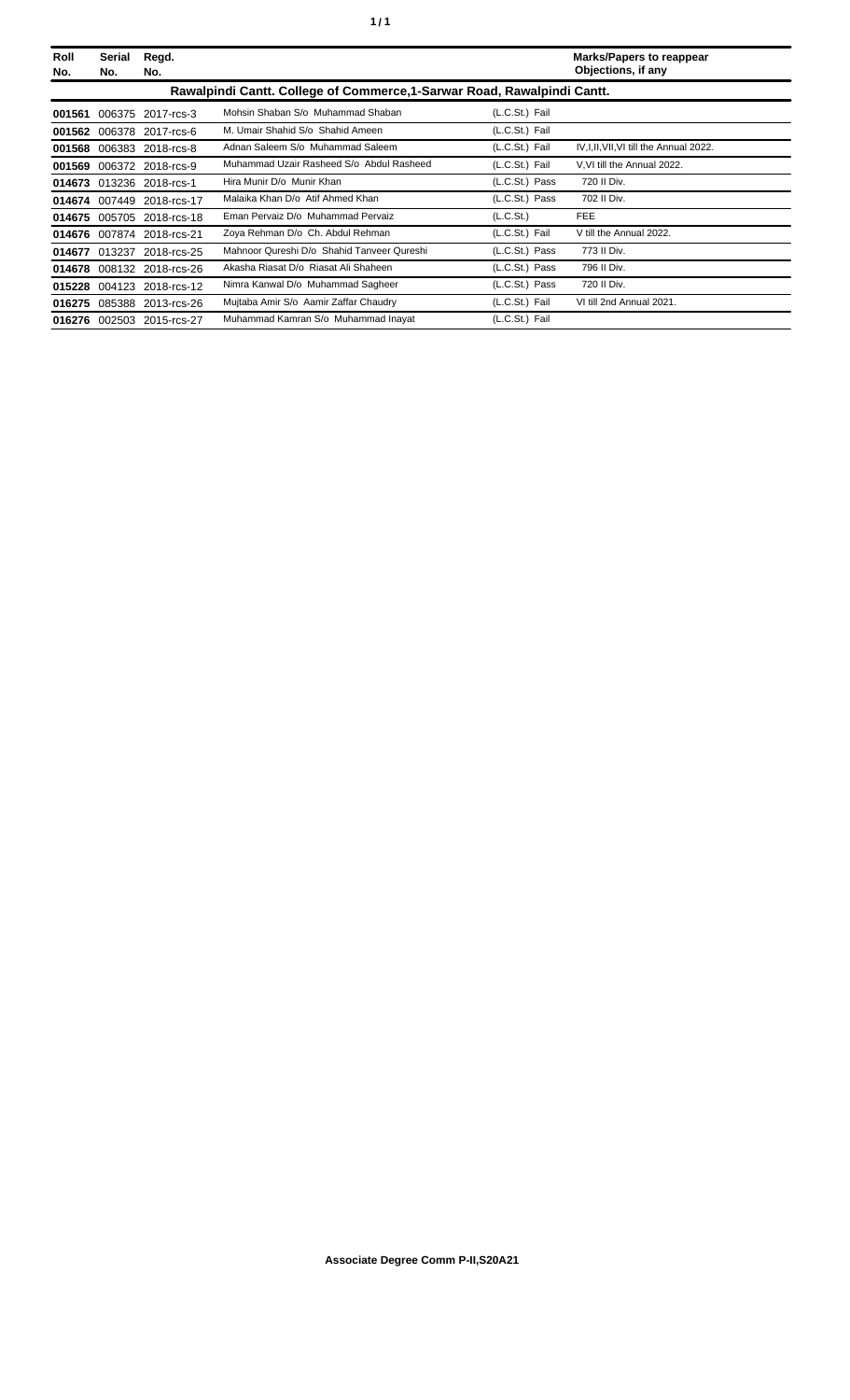| Roll<br>No. | Serial<br>No.                                                   | Regd.<br>No.              |                                                    |                | Marks/Papers to reappear<br>Objections, if any |  |  |  |
|-------------|-----------------------------------------------------------------|---------------------------|----------------------------------------------------|----------------|------------------------------------------------|--|--|--|
|             | Rawalpindi College of Commerce, 147-C, Murree Road, Rawalpindi. |                           |                                                    |                |                                                |  |  |  |
|             |                                                                 | 015065 085727 2016-rcm-66 | Safina Akhter D/o Muhammad Abdullah                | (L.C.St.) Pass | 712 II Div.                                    |  |  |  |
|             |                                                                 | 016381 001861 2016-rcm-2  | Muhammad Awais Kayani S/o Muhammad Iftikhar Kayani | (L.C.St.) Pass | 692 II Div.                                    |  |  |  |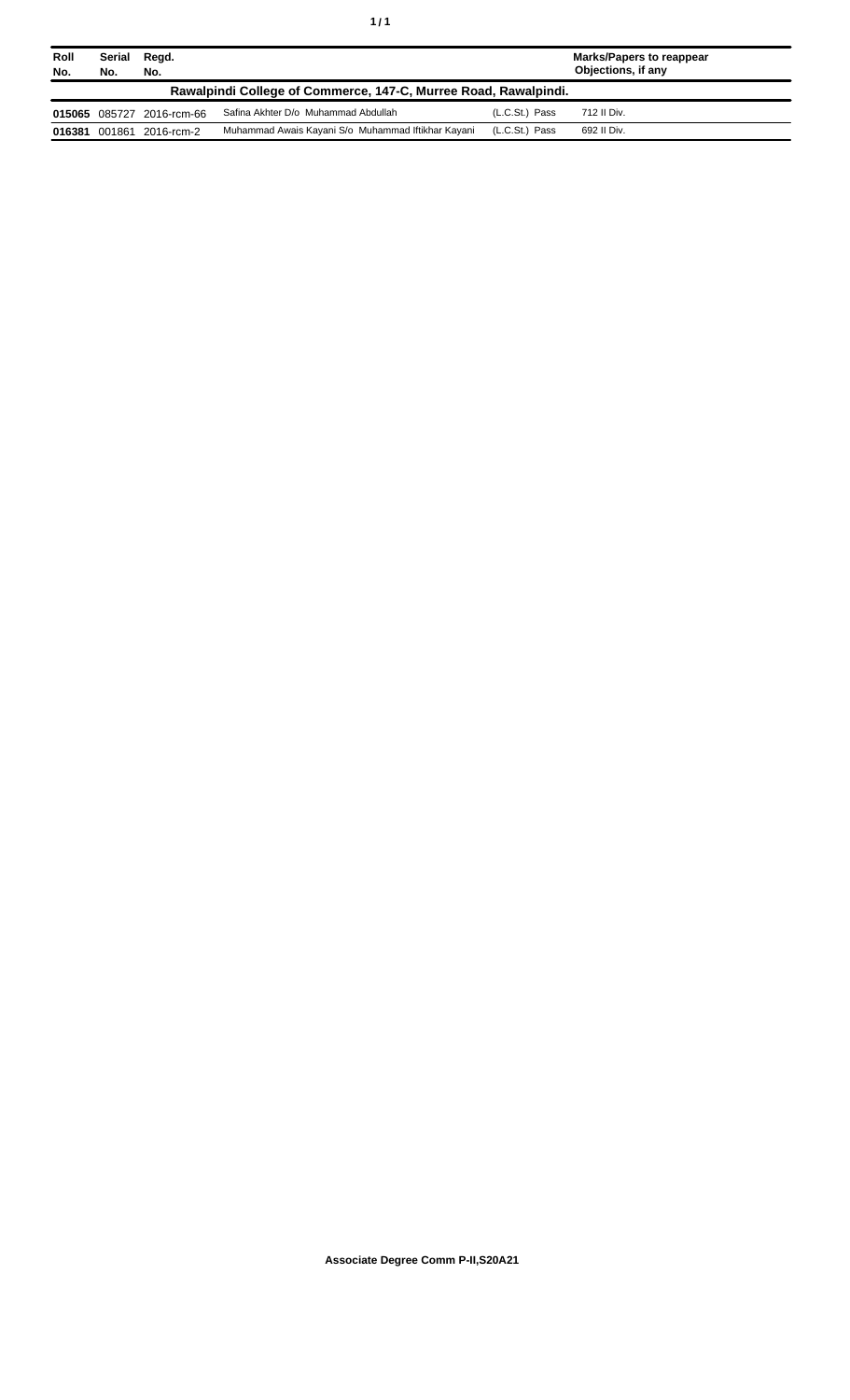| Roll<br>No. | Serial<br>No.                                            | Regd.<br>No.              |                                                   |                | Marks/Papers to reappear<br>Objections, if any |  |  |
|-------------|----------------------------------------------------------|---------------------------|---------------------------------------------------|----------------|------------------------------------------------|--|--|
|             | Rawalpindi Cantt. College of Commerce, Rawalpindi Cantt. |                           |                                                   |                |                                                |  |  |
|             |                                                          | 015794 013041 2010-rcn-46 | Azad Ahmed S/o Sana Ullah                         | (L.C.St.) Fail | V till the Annual 2022.                        |  |  |
|             |                                                          | 016382 012233 2011-rcn-41 | Muhammad Saad Jamil Sheikh S/o Jamil Ahmed Sheikh | (L.C.St.) Fail | II, I, VI till 2nd Annual 2022.                |  |  |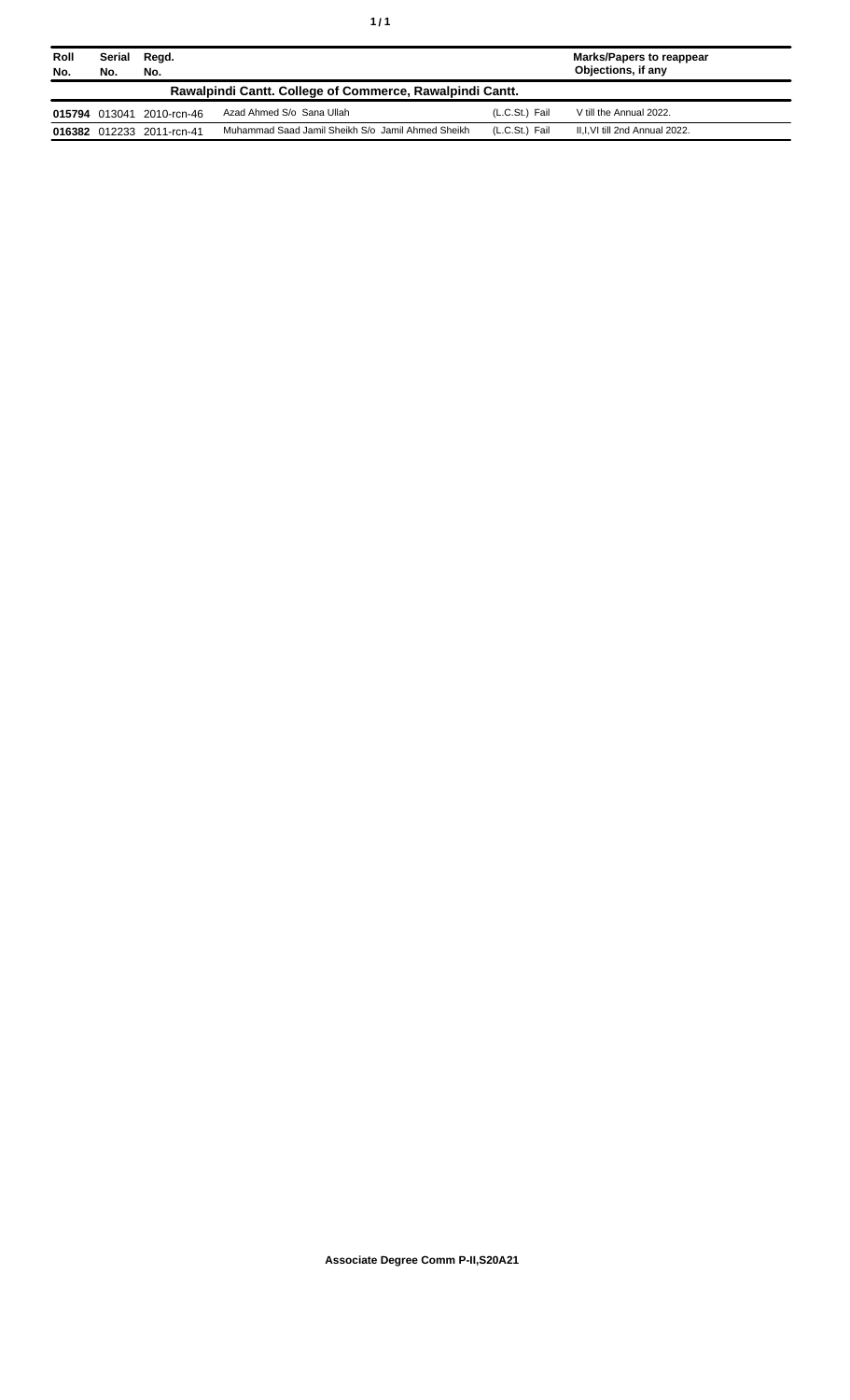| Roll<br>No.                                               | Serial<br>No. | Regd.<br>No.              |                              | <b>Marks/Papers to reappear</b><br>Objections, if any |  |  |
|-----------------------------------------------------------|---------------|---------------------------|------------------------------|-------------------------------------------------------|--|--|
| Rawalpindi College of Commerce, Peshawar Road, Rawalpindi |               |                           |                              |                                                       |  |  |
|                                                           |               | 014626 006723 2016-prc-45 | Zahida Javed D/o Javed lobal | (L.C.St.) Fail                                        |  |  |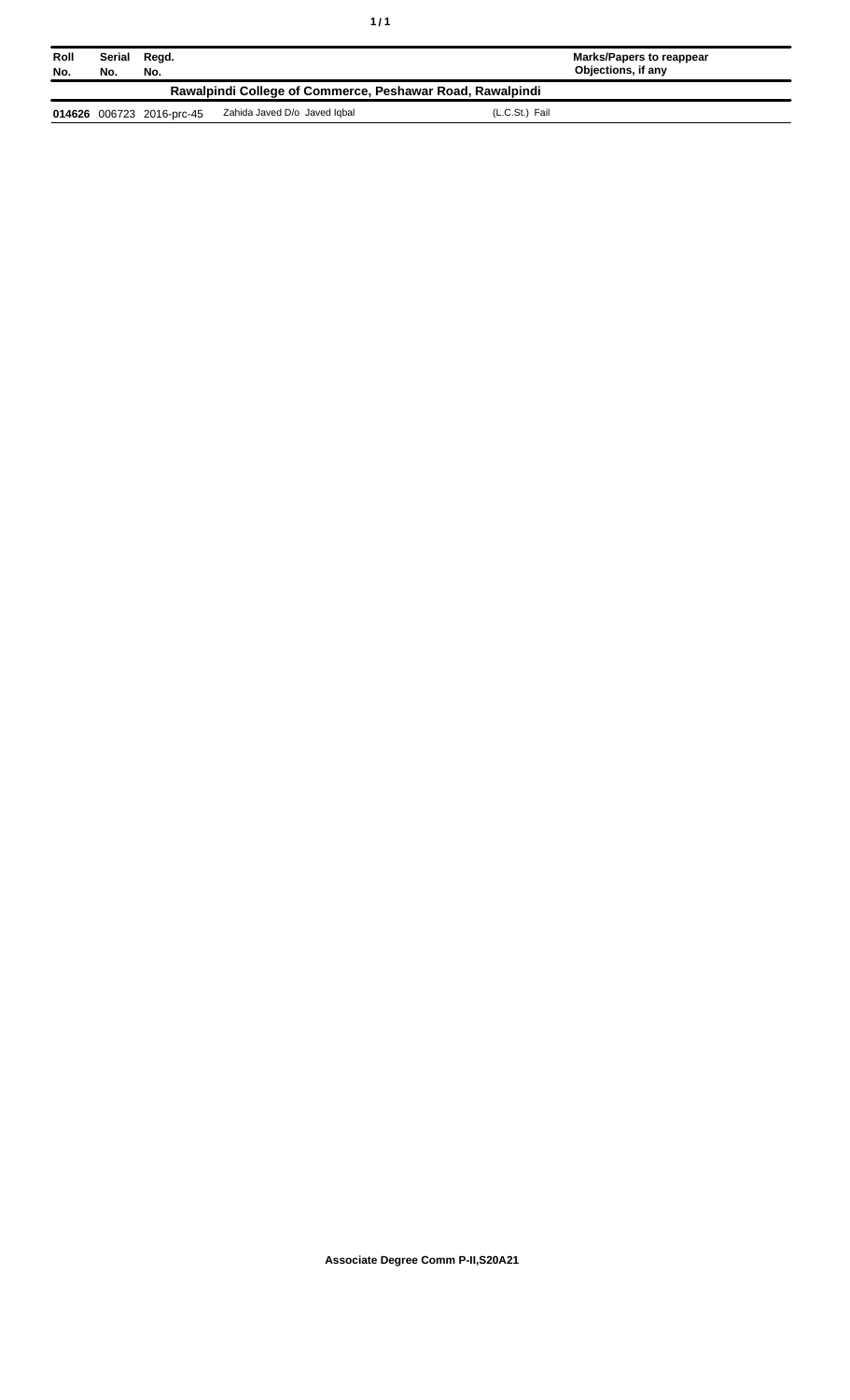| ٠ | ×<br>٠<br>٦<br>×<br>۰. |
|---|------------------------|
|   |                        |

| Roll<br>No.      | Serial<br>No. | Regd.<br>No.                                           |                                                                                    |                                  | <b>Marks/Papers to reappear</b><br>Objections, if any      |
|------------------|---------------|--------------------------------------------------------|------------------------------------------------------------------------------------|----------------------------------|------------------------------------------------------------|
|                  |               |                                                        | Rawalpindi College of Commerce, Rawalpindi                                         |                                  |                                                            |
|                  |               |                                                        |                                                                                    |                                  |                                                            |
|                  |               | 014867 085282 2017-rcr-100                             | Rimsha Abid D/o Abid Ghani<br>Sumbal Tariq D/o Tariq Malik                         | (L.C.St.) Pass<br>(L.C.St.) Pass | 728 II Div.<br>764 II Div.                                 |
|                  |               | 014868 085273 2017-rcr-3<br>014869 085279 2017-rcr-35  | Savaira Muqadas D/o Shahid Iqbal                                                   | (L.C.St.) Fail                   | VII, VI, V, I, IV till 2nd Annual 2021.                    |
|                  |               | 014870 085285 2017-rcr-39                              | Rabia Raza D/o Raza-Ul-Haq Raza                                                    | (L.C.St.) Pass                   | 697 II Div.                                                |
| 014871           |               | 011415 2017-rcr-4                                      | Minahil Zubair D/o Muhammad Zubair Sindhu                                          | (L.C.St.) Pass                   | 755 II Div.                                                |
|                  |               | 014872 085283 2017-vgr-807                             | Arooj Fatima D/o Muhammad Raees Khan                                               | (L.C.St.) Fail                   | VII, II, I till the Annual 2022.                           |
|                  |               | 014873 012037 2018-rcr-104                             | Bushra Waheed D/o Abdul Waheed Khan                                                | (L.C.St.) Fail                   | I,IV, VII, VIII till 2nd Annual 2022.                      |
|                  |               | 014874 085278 2018-rcr-108                             | Manahil Malik D/o Malik Ikram Mansoor                                              | (L.C.St.) Fail                   | VII till the Annual 2022.                                  |
|                  |               | 014875 085284 2018-rcr-111                             | Amna Asif D/o Muhammad Asif                                                        | (L.C.St.) Fail                   | I till the Annual 2022.                                    |
|                  |               | 014876 085280 2018-rcr-116                             | Marvi Khushdil D/o Khush Dil Hussain                                               | (L.C.St.) Fail                   | I till the Annual 2022.                                    |
|                  |               | 014877 085281 2018-rcr-119                             | Laiba Zia D/o Zia Iqbal Malik                                                      | (L.C.St.) Pass                   | 840 II Div.                                                |
|                  | 014878 085271 | 2018-rcr-2                                             | Zainab Akram D/o Muhammad Akram                                                    | (L.C.St.) Pass                   | 735 II Div.                                                |
| 014879           |               | 085277 2018-rcr-20                                     | Talaila Amjad D/o Muhammad Amjad                                                   | (L.C.St.) Fail                   | I till the Annual 2022.                                    |
|                  |               | 014880 085270 2018-rcr-3                               | Shameen Zafar D/o Malik Zafar Iqbal                                                | (L.C.St.) Fail                   | VII till the Annual 2022.                                  |
| 014881           |               | 085274 2018-rcr-46                                     | Sara Khan D/o Muhammad Tehseen                                                     | (L.C.St.) Fail                   | IV till the Annual 2022.                                   |
|                  |               | 014882 085269 2018-rcr-47                              | Mahnoor Bashir D/o Bashir Ahmed                                                    | (L.C.St.) Fail                   | V till the Annual 2022.                                    |
|                  |               | 014883 085272 2018-rcr-49                              | Lubna Iftikhar D/o Iftikhar Hussain                                                | (L.C.St.) Fail                   | V, VI, VII, I till the Annual 2022.                        |
|                  |               | 014884 085267 2018-rcr-51                              | Saliha Shaheen D/o Muhammad Zar                                                    | (L.C.St.) Fail                   | VI, V till the Annual 2022.                                |
|                  |               | 014885 085268 2018-rcr-52                              | Saba Asif D/o Muhammad Asif                                                        | (L.C.St.) Pass                   | 862 II Div.                                                |
|                  |               | 014886 085266 2018-rcr-54                              | Sidra Shoaib D/o Muhammad Shoaib                                                   | (L.C.St.) Pass                   | 742 II Div.                                                |
| 014887           |               | 085265 2018-rcr-55                                     | Laiba Tanveer D/o Tanveer Ahmed<br>Fallah Noor D/o Muhammad Anees                  | (L.C.St.) Fail<br>(L.C.St.) Fail | I, V, VII till the Annual 2022.<br>I till the Annual 2022. |
| 014888<br>014889 |               | 085264 2018-rcr-57<br>085276 2018-rcr-59               | Sana Noreen D/o Muhammad Saleem                                                    | (L.C.St.) Pass                   | 783 II Div.                                                |
|                  |               | 014890 085275 2018-rcr-61                              | Fiza Javed D/o Javed Iqbal                                                         | (L.C.St.) Pass                   | 737 II Div.                                                |
| 014891           |               | 057685 2019-rcr-1                                      | Esha Javed D/o Ch.Muhammad Javed                                                   | Fail                             | I, VI till 2nd Annual 2022.                                |
|                  |               | 014892 057717 2019-rcr-110                             | Khadija Tariq D/o Tariq Ali                                                        | Fail                             | II, I, VII till 2nd Annual 2022.                           |
|                  |               | 014893 057719 2019-rcr-112                             | Manahil Noor D/o Fayyaz Ahmed                                                      | Fail                             | I, V, II till 2nd Annual 2022.                             |
|                  |               | 014894 057720 2019-rcr-113                             | Sheikh Nimrah Shehzadi Iqbal D/o Sheikh Hamid Iqbal                                | Fail                             | I till 2nd Annual 2022.                                    |
|                  |               | 014895 057721 2019-rcr-115                             | Nilofar Surkhushzada D/o Abdul Wasay Surkhushzada                                  | Fail                             | III, V, VII till 2nd Annual 2022.                          |
|                  |               | 014896 057722 2019-rcr-116                             | Sana Shafique D/o Shafiq-Ur-Rehman                                                 | Fail                             | III, V, VIII, VII, II till 2nd Annual 2022.                |
|                  |               | 014897 057723 2019-rcr-117                             | Agsa Aftab D/o Aftab Ahmad                                                         | Fail                             | I, V, IV, VII till 2nd Annual 2022.                        |
|                  |               | 014898 057724 2019-rcr-118                             | Rabia Basri D/o Ghulam Abbas                                                       | Fail                             | VII, V, I till 2nd Annual 2022.                            |
|                  |               | 014899 057725 2019-rcr-119                             | Fatima Ramzan D/o Muhammad Ramzan Mughal                                           | Fail                             | III, I till 2nd Annual 2022.                               |
|                  |               | 014900 057675 2019-rcr-138                             | Benish Javed D/o Muhammad Javed                                                    | Fail                             | I, VII, VI till 2nd Annual 2022.                           |
|                  |               | 014901 057749 2019-rcr-141                             | Rimsha Haider D/o Sajjad Haider                                                    | Fail                             | VII, I, II till 2nd Annual 2022.                           |
|                  |               | 014902 057748 2019-rcr-142                             | Malaika Sohail D/o Sohail Ahmed                                                    | Fail                             | VII till 2nd Annual 2022.                                  |
|                  |               | 014903 057718 2019-rcr-22                              | Samia Ansar Ali D/o Ansar Ali                                                      | Pass                             | 917   Div.                                                 |
|                  |               | 014904 057726 2019-rcr-23                              | Faria Asif D/o Asif Jamil                                                          | Fail                             | V till 2nd Annual 2022.                                    |
|                  |               | 014905 057727 2019-rcr-24                              | Kinza Kanwal D/o Tanweer Hussain                                                   | Pass                             | 988 I Div.<br>I till 2nd Annual 2022.                      |
|                  |               | 014906 057728 2019-rcr-25                              | Ifra Sherazi D/o Syed Maskeen Shah<br>Rimsha Iftikhar D/o Iftikhar Ahmed Qureshi   | Fail<br>Fail                     | IV, V, VII, I, VI till 2nd Annual 2022.                    |
|                  |               | 014907 057729 2019-rcr-26                              | Hadia Zafar D/o Zafar Igbal                                                        | Fail                             | VII, I, VI till 2nd Annual 2022.                           |
|                  |               | 014908 057680 2019-rcr-3<br>014909 057755 2019-rcr-4   | Laiba Imtiaz D/o Raja Imtiaz Ahmed                                                 | Fail                             | VI, I, II till 2nd Annual 2022.                            |
|                  |               | 014910 057676 2019-rcr-45                              | Aizah Qamar D/o Qamar-Ul-Zaman                                                     | Pass                             | 951 I Div.                                                 |
|                  |               | 014911 057677 2019-rcr-46                              | Paghunda Khan D/o Altaf Ahmed Khan                                                 | Fail                             | I, VI till 2nd Annual 2022.                                |
|                  |               | 014912 057686 2019-rcr-48                              | Ayesha Irfan D/o Haji Muhammad Irfan                                               | Fail                             | VI,I, V, II, IV till 2nd Annual 2022.                      |
|                  |               | 014913 057682 2019-rcr-49                              | Fatima Irfan D/o Haji Muhammad Irfan                                               | Pass                             | 873 II Div.                                                |
|                  |               | 014914 057757 2019-rcr-5                               | Nimra Kareem D/o Kareem Dad                                                        | Fail                             | III, V, VI till 2nd Annual 2022.                           |
|                  |               | 014915 057678 2019-rcr-50                              | Mahnoor Gul D/o Naeem Nawaz                                                        | Fail                             | I, VI, V till 2nd Annual 2022.                             |
|                  |               | 014916 057681 2019-rcr-53                              | Mahnoor Gulzar D/o Gulzar Muhammad Qureshi                                         | Fail                             | V, VII, I, VI till 2nd Annual 2022.                        |
|                  |               | 014917 057753 2019-rcr-54                              | Anum Azhar D/o Sh Azhar Mehmood                                                    |                                  | FEE PRV. PART                                              |
|                  |               | 014918 057684 2019-rcr-55                              | Syeda Farah Waqar D/o Syed Waqar Hussain Shah                                      | Fail                             | V,I till 2nd Annual 2022.                                  |
|                  |               | 014919 057696 2019-rcr-56                              | Fatima Razzaq D/o Abdul Razzaq                                                     | Fail                             | VII, IV, V, VI, I till 2nd Annual 2022.                    |
|                  |               | 014920 057697 2019-rcr-57                              | Maryam Mukhtar D/o Mukhtar Ahmed                                                   | Fail                             | VI till 2nd Annual 2022.                                   |
|                  |               | 014921 057683 2019-rcr-58                              | Syeda Amna Batool D/o Syed Ejaz Hussain Shah                                       | Pass                             | 790 II Div.                                                |
|                  |               | 014922 057703 2019-rcr-59                              | Mahnoor Sulman D/o Muhammad Sulman                                                 | Fail                             | VII, V, I, VI till 2nd Annual 2022.                        |
|                  |               | 014923 057759 2019-rcr-6                               | Komal Waheed D/o Waheed Ahmed                                                      | Fail                             | V, III, I, VI, IV till 2nd Annual 2022.                    |
|                  |               | 014924 057698 2019-rcr-60                              | Eman Tanveer D/o Tanveer Hussain<br>Syeda Hafsa Hussain D/o Syed Riaz Hussain Shah | Fail<br>Fail                     | VI, I till 2nd Annual 2022.<br>VI,I till 2nd Annual 2022.  |
|                  |               | 014925 057701 2019-rcr-61                              | Mugadas Sabir D/o Muhammad Sabir                                                   | Fail                             | V, I, VI till 2nd Annual 2022.                             |
|                  |               | 014926 057702 2019-rcr-62                              | Agsa Arif D/o Arif Ali                                                             | Fail                             | III, IV, VII, I, VI till 2nd Annual 2022.                  |
|                  |               | 014927 057699 2019-rcr-63<br>014928 057756 2019-rcr-65 | Umaima Aziz D/o Muhammad Meraj Ul Aziz                                             | Fail                             | VI till 2nd Annual 2022.                                   |
|                  |               | 014929 057679 2019-rcr-7                               | Fareeda Batool D/o Muhammad Akram Tabassam                                         | Pass                             | 918 I Div.                                                 |
|                  |               | 014930 057700 2019-rcr-8                               | Anum Zafar D/o Zafar Iqbal                                                         | Pass                             | 813 II Div.                                                |
|                  |               | 015229 051663 2018-rcr-101                             | Fatima Arfeen D/o M. Arfeen Abbasi                                                 |                                  | FEE PRV. PART                                              |
|                  |               | 015388 057715 2019-rcr-103                             | Shahzaib Ali S/o Muhammad Shahid Khan                                              | Fail                             |                                                            |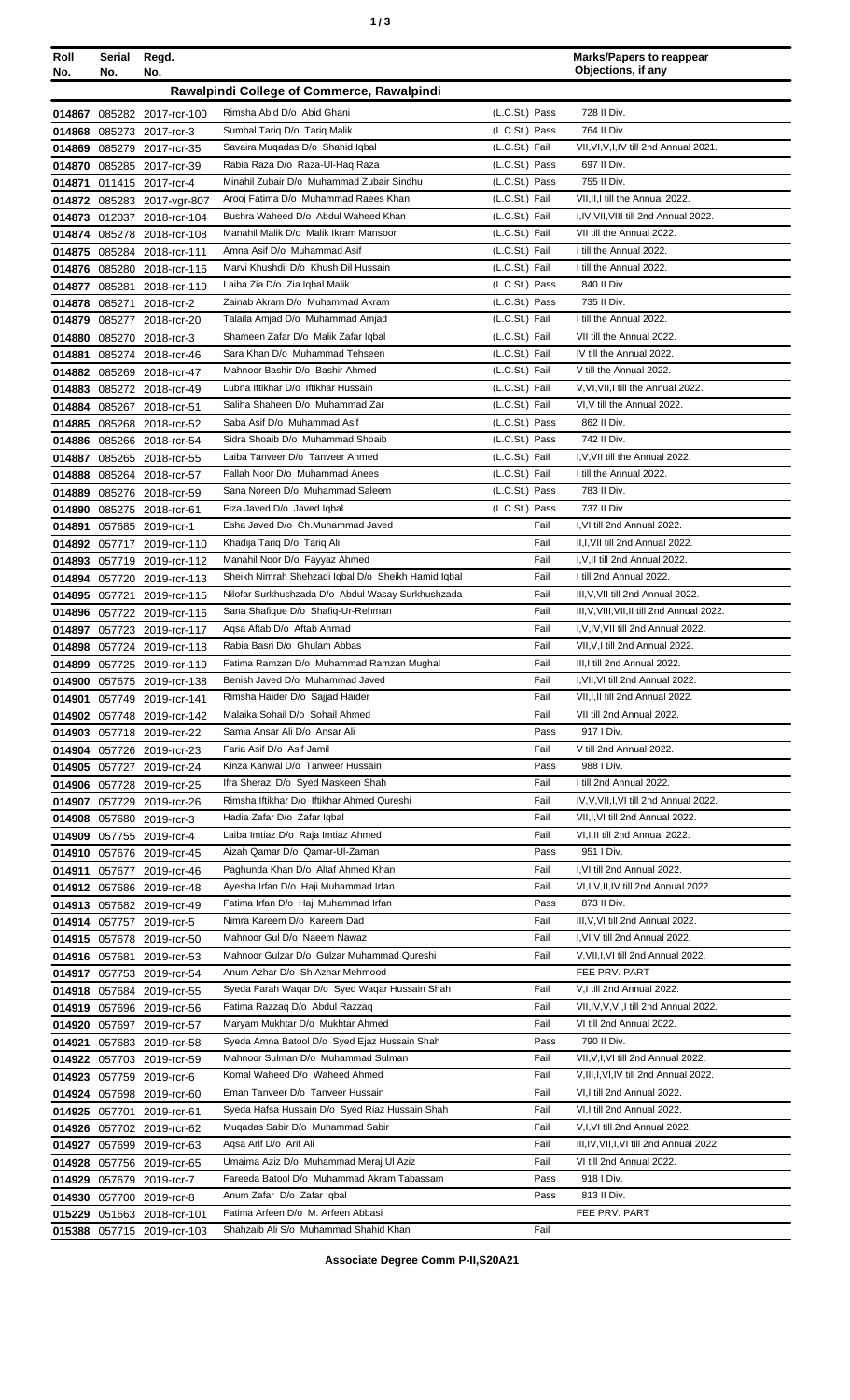| Roll<br>No. | Serial<br>No. | Regd.<br>No.                                             |                                                                                   |                                  | <b>Marks/Papers to reappear</b><br>Objections, if any                    |
|-------------|---------------|----------------------------------------------------------|-----------------------------------------------------------------------------------|----------------------------------|--------------------------------------------------------------------------|
|             |               |                                                          | Rawalpindi College of Commerce, Rawalpindi                                        |                                  |                                                                          |
|             |               | 015389 057705 2019-rcr-105                               | Arsalan Raees S/o Malik Muhammad Raees                                            | Pass                             | 781 II Div.                                                              |
|             |               | 015390 057760 2019-rcr-106                               | Imran Mirza S/o Mirza Wali Khan                                                   | Fail                             | VII, II, I till 2nd Annual 2022.                                         |
|             |               | 015391 057714 2019-rcr-109                               | Mohsin Baloch S/o Mansoor Khan Baloch                                             | Fail                             | II, III, IV, I, V, VI till 2nd Annual 2022.                              |
|             |               | 015392 057713 2019-rcr-13                                | Jibran Ali S/o Abdul Shakoor                                                      | Fail                             | I, II till 2nd Annual 2022.                                              |
|             |               | 015393 057761 2019-rcr-17                                | Muhammad Shahbaz S/o Farooq-E-Azam<br>Muhammad Zakir S/o Shaheen Khan             | Fail<br>Pass                     | IV, II, III, VII, I, VI, V till 2nd Annual 2022.<br>764 II Div.          |
|             |               | 015394 057707 2019-rcr-77<br>015395 057706 2019-rcr-80   | Hamza Basharat S/o Muhammad Basharat                                              | Fail                             | I till 2nd Annual 2022.                                                  |
|             |               | 015396 057708 2019-rcr-94                                | Qamer Zaman S/o Shamshad                                                          | Pass                             | 748 II Div.                                                              |
|             |               | 015795 057754 2019-rcr-102                               | Ali Hamza S/o Ch. Magsood Ahmed                                                   | Absent                           |                                                                          |
|             |               | 015796 057730 2019-rcr-123                               | Fahad Farooq S/o Muhammad Farooq                                                  | Fail                             | V till 2nd Annual 2022.                                                  |
| 015797      | 057731        | 2019-rcr-125                                             | Sheikh Qasim Shahzad S/o Sohail Shahzad                                           | Fail                             | IV, I till 2nd Annual 2022.                                              |
|             |               | 015798 057732 2019-rcr-126                               | Fahad Iqbal Janjua S/o M Iqbal Janjua                                             | Pass                             | 915   Div.                                                               |
|             |               | 015799 057733 2019-rcr-127                               | Wahab Hussain S/o Hameed Ul Hussain                                               | Fail                             | III, VII, II, VI, IV, I, V till 2nd Annual 2022.                         |
|             |               | 015800 057734 2019-rcr-129                               | Urwa S/o Shoukat Iqbal                                                            | Fail<br>Fail                     | V, VII, II till 2nd Annual 2022.                                         |
|             |               | 015801 057735 2019-rcr-130                               | Saif-Ul-Rashid S/o Abdul Rashid<br>Muhammad Faizan Elahi S/o Muhammad Ehsan Elahi | Fail                             | VII, II, V, I, IV, VI till 2nd Annual 2022.<br>V till 2nd Annual 2022.   |
|             |               | 015802 057736 2019-rcr-131<br>015803 057737 2019-rcr-132 | Ammar Irfan S/o Irfan Rahman                                                      | Pass                             | 747 II Div.                                                              |
|             |               | 015804 057738 2019-rcr-134                               | Danish Mehmood S/o Raja Mehmood Khan                                              | Pass                             | 831 II Div.                                                              |
|             |               | 015805 057740 2019-rcr-137                               | Muhammad Ebad-Ur-Rehman S/o Muhammad Mujeeb-Ur-                                   | Fail                             | V till 2nd Annual 2022.                                                  |
|             |               |                                                          | Rehman<br>Abdullah Ibrar Abbasi S/o Ibrar Ahmed Khan                              | Fail                             |                                                                          |
|             |               | 015806 057762 2019-rcr-143                               | Danish Khateeb S/o Khateeb-Ur-Rehman                                              | Fail                             | III, IV, VIII, I till 2nd Annual 2022.<br>I, V, VI till 2nd Annual 2022. |
|             |               | 015807 057739 2019-rcr-31<br>015808 057741 2019-rcr-33   | Saad Ahmed Khan S/o Naqi Ahmed Khan                                               | Fail                             | VII, V till 2nd Annual 2022.                                             |
| 015809      |               | 057742 2019-rcr-35                                       | Hafiz Muhammad Bilal Azam S/o Muhammad Azam Khan                                  | Fail                             | VII, IV, I, VI, V till 2nd Annual 2022.                                  |
|             |               | 015810 057758 2019-rcr-71                                | Saqib Farman S/o Farman Wali                                                      | Fail                             | IV till 2nd Annual 2022.                                                 |
|             |               | 015811 057693 2019-rcr-78                                | Usama Bin Shamas S/o Shamas Pervaiz                                               | Pass                             | 831 II Div.                                                              |
|             |               | 015812 057687 2019-rcr-87                                | Shehryar Khan S/o Jhangir Khan                                                    | Fail                             | II, IV, V till 2nd Annual 2022.                                          |
|             |               | 015813 057709 2019-rcr-89                                | Muhammad Junaid Ayaz S/o Muhammad Ayaz                                            | Absent                           |                                                                          |
|             |               | 015814 057716 2019-rcr-90                                | Muhammad Kashif Hakeem S/o Muhammad Sarwar                                        | Fail                             | I till 2nd Annual 2022.                                                  |
|             |               | 015939 057704 2019-rcr-104                               | Muhammad Hasnat S/o Tariq Mehmood Butt                                            | Fail<br>Fail                     | V, IV, II, VI, VII, I till 2nd Annual 2022.                              |
|             |               | 015940 057695 2019-rcr-139<br>015941 057745 2019-rcr-144 | Atif Ali S/o Muhammad Saddique<br>Ameer Hamza S/o Sabz Ali                        | Pass                             | VI till 2nd Annual 2022.<br>735 II Div.                                  |
|             |               | 015942 057746 2019-rcr-145                               | Fahad Tanveer S/o Tanveer Hussain                                                 | Fail                             | V.II.III.VI.VII.IV till 2nd Annual 2022.                                 |
|             |               | 015943 057694 2019-rcr-15                                | Sheikh.M. Usman S/o Sheikh.M. Ashraf                                              | Fail                             | V till 2nd Annual 2022.                                                  |
|             |               | 015944 057691 2019-rcr-16                                | Muhammad Talha Amin Chouhan S/o Muhammad Amin                                     | Fail                             | II till 2nd Annual 2022.                                                 |
|             |               | 015945 057750 2019-rcr-19                                | Muhammad Talha Ghaffar S/o Muhammad Abdul Ghaffar                                 | Fail                             | VI, I, II, VII, VIII till 2nd Annual 2022.                               |
|             |               | 015946 057751 2019-rcr-20                                | Haider Ali S/o Muhammad Kaleem                                                    | Fail                             | VII, II, I, VI till 2nd Annual 2022.                                     |
|             |               | 015947 057743 2019-rcr-36                                | Adeel Ahmed S/o Jahangir Ahmed                                                    | Fail                             |                                                                          |
|             |               | 015948 057744 2019-rcr-41                                | Shahrukh Khan S/o Nasir Mehmood Khan                                              | Fail                             | VII till 2nd Annual 2022.                                                |
|             |               | 015949 057692 2019-rcr-72                                | Syed Basit Hussain Shah Bukhari S/o Syed Zaheer Hussain<br>Shah Bukhari           | Fail                             | VII, V till 2nd Annual 2022.                                             |
|             |               | 015950 057688 2019-rcr-75                                | Sheikh Muhammad Umer S/o Sheikh Khurshid Ahmed                                    | Pass                             | 921 I Div.                                                               |
|             |               | 015951 057747 2019-rcr-79                                | Hafiz Abdullah Mansoor Warraich S/o Mansoor Ahmed                                 | Fail                             | V, II, VI, VII till 2nd Annual 2022.                                     |
|             |               | 015952 057763 2019-rcr-81                                | Warraich<br>Taimoor Sultan S/o Amir Khan                                          | Fail                             | I, II, VII, V, VI, IV till 2nd Annual 2022.                              |
|             |               | 015953 057689 2019-rcr-85                                | Muhammad Salman S/o Sohail Tariq                                                  | Fail                             | VII, VI till 2nd Annual 2022.                                            |
|             |               | 015954 057712 2019-rcr-86                                | Syed Atta Muhammad S/o Syed Hamid Hussain                                         | Fail                             | VII, III till 2nd Annual 2022.                                           |
|             |               | 015955 057752 2019-rcr-95                                | Hussain Abbas S/o Abbas Ali                                                       | Fail                             | I, III, V, IV, VII, II, VIII till 2nd Annual 2022.                       |
|             |               | 015956 057690 2019-rcr-96                                | Muhammad Salman S/o Kamran Ahmed Awan                                             | Fail                             | I till 2nd Annual 2022.                                                  |
|             |               | 015957 057711 2019-rcr-97                                | Abdul Momin S/o Muhammad Abdullah                                                 | Fail                             | VII, V till 2nd Annual 2022.                                             |
|             |               | 015958 057710 2019-rcr-99                                | Mirza Haider Ali S/o Muhammad Ishtiaq Baig                                        | Fail                             | VII, II, III, VIII, VI, V, I till 2nd Annual 2022.                       |
|             |               | 016383 011412 2007-rcr-303<br>016384 011413 2011-rcr-134 | Azhar Iqbal S/o Rab Nawaz<br>Muhammad Mubashir Ameer S/o Muhammad Ameer           | (L.C.St.) Fail<br>(L.C.St.) Fail | II, VI, III till 2nd Annual 2022.                                        |
|             |               | 016385 085292 2015-rcr-102                               | Muhammad Haris S/o Liagat Hussain                                                 | (L.C.St.) Pass                   | 713 II Div.                                                              |
|             |               | 016386 011460 2015-ssk-25                                | Muhammad Suleman Duad S/o Muhammad Duad                                           | (L.C.St.) Fail                   | I, V, VI till the Annual 2022.                                           |
|             |               | 016387 085302 2016-rcr-106                               | Ayaz Mehmood S/o Mehmood Qureshi                                                  | (L.C.St.) Fail                   | I, II, VI till the Annual 2022.                                          |
|             |               | 016388 011421 2016-rcr-6                                 | Muhammad Bilal Haris S/o Muhammad Aslam Khalid Malik                              | (L.C.St.) Fail                   | VII, VI, I, II till the Annual 2022.                                     |
|             |               | 016389 085311 2016-rcr-93                                | Fahad Hameed S/o Abdul Hameed                                                     | (L.C.St.) Fail                   | VI till the Annual 2022.                                                 |
|             |               | 016390 012039 2016-rp-240                                | Abu Bakar S/o Muhammad Saleem                                                     | (L.C.St.) Fail                   | VI till the Annual 2022.                                                 |
|             |               | 016391 085320 2017-rcr-110                               | Sikander Hayat S/o Hayat Muhammad                                                 | (L.C.St.) Fail                   |                                                                          |
|             |               | 016392 085813 2017-rcr-112                               | Manzoor Hussain S/o Ghulam Hussain                                                | (L.C.St.) Fail                   | II, I, V, VI till the Annual 2022.                                       |
|             |               | 016393 085310 2017-rcr-12                                | Usama Naseer S/o Naseer-Ud-Din<br>Meekah Najam S/o Amin Masih                     | (L.C.St.) Fail<br>(L.C.St.) Fail |                                                                          |
|             |               | 016394 011416 2017-rcr-13<br>016395 085303 2017-rcr-24   | Hammad-Ur-Rehman S/o Muhammad Amjad                                               | (L.C.St.) Fail                   |                                                                          |
|             |               | 016396 085304 2017-rcr-28                                | Ahman Hassan S/o Zulfigar Ahmed                                                   | (L.C.St.) Pass                   | 749 II Div.                                                              |
|             |               | 016397 085305 2017-rcr-29                                | Zain Akash S/o Abdul Aziz                                                         | (L.C.St.) Fail                   | I, VI till the Annual 2022.                                              |
|             |               | 016398 085314 2017-rcr-42                                | Syed Ali Hassan Naqvi S/o Qambar Ali                                              | (L.C.St.) Fail                   |                                                                          |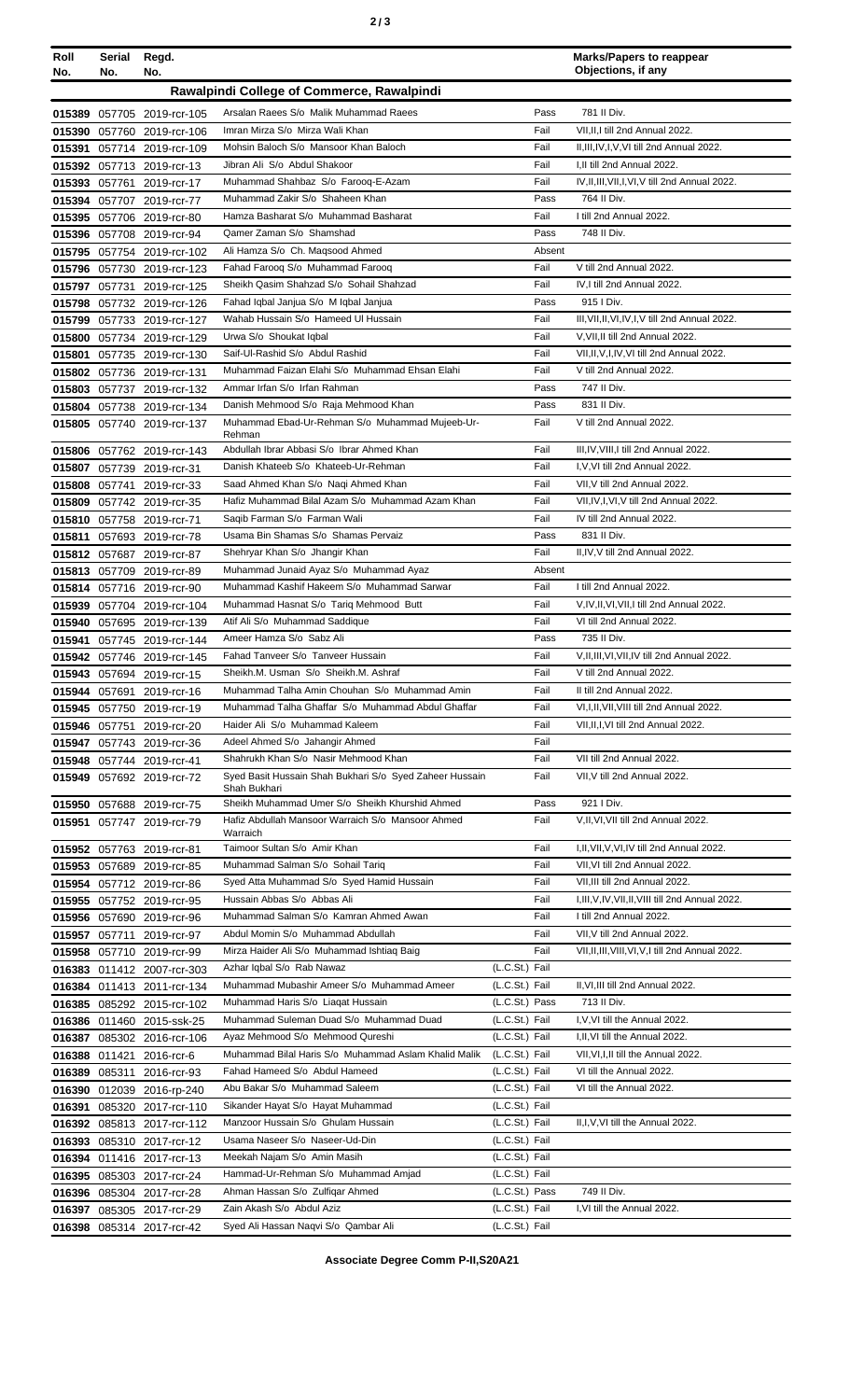| Roll<br>No. | Serial<br>No. | Regd.<br>No.               |                                                                                    |                | <b>Marks/Papers to reappear</b><br>Objections, if any |
|-------------|---------------|----------------------------|------------------------------------------------------------------------------------|----------------|-------------------------------------------------------|
|             |               |                            | Rawalpindi College of Commerce, Rawalpindi                                         |                |                                                       |
|             |               | 016399 085313 2017-rcr-43  | Syed Zain-Ul-Abideen S/o Syed Qamber Ali                                           | (L.C.St.) Fail |                                                       |
| 016400      |               | 085321 2017-rcr-48         | Muhammad Hamza Awan S/o Abdul Ghafoor                                              | (L.C.St.) Fail |                                                       |
| 016401      |               | 085309 2017-rcr-85         | Safi Ur Rehman S/o Raja Shahid Iqbal Abbasi                                        | (L.C.St.) Pass | 760 II Div.                                           |
|             |               | 016402 085306 2017-rcr-88  | Salman Ayaz S/o Muhammad Ayaz                                                      | (L.C.St.) Fail |                                                       |
|             |               | 016403 085287 2018-rcr-10  | Fahad Khan S/o Sami Ullah Khan                                                     | (L.C.St.) Fail | V,I,VI till the Annual 2022.                          |
|             |               | 016404 011461 2018-rcr-12  | Shahbaz Abbas S/o Ghulam Abbas                                                     | (L.C.St.) Fail | VI, V, III, I, IV till the Annual 2022.               |
|             |               | 016405 085322 2018-rcr-120 | Kashif Tariq S/o Muhammad Tariq Khan                                               | (L.C.St.) Fail | IV till the Annual 2022.                              |
|             |               | 016406 085323 2018-rcr-121 | Umer Murad S/o Murad Ali                                                           | (L.C.St.) Pass | 789 II Div.                                           |
| 016407      |               | 085327 2018-rcr-122        | Ihsan Yousuf S/o Hazrat Yousuf                                                     | (L.C.St.) Fail | VI till the Annual 2022.                              |
|             |               | 016408 085324 2018-rcr-123 | Mudassir Iqbal S/o Zafar Iqbal                                                     | (L.C.St.) Fail | V.VI till the Annual 2022.                            |
| 016409      |               | 085317 2018-rcr-124        | Mubashir Iqbal S/o Zafar Iqbal                                                     | (L.C.St.) Fail | V.VI till the Annual 2022.                            |
|             |               | 016410 085325 2018-rcr-125 | Abdur Rehman Malik S/o Malik Tariq Mehmood Awan                                    | (L.C.St.) Fail | I till the Annual 2022.                               |
|             |               | 016411 085316 2018-rcr-128 | Azhar Iqbal S/o Khadim Hussain                                                     | (L.C.St.) Fail | I till the Annual 2022.                               |
|             |               | 016412 085288 2018-rcr-13  | Ali Javed S/o Khalid Hussain Javed                                                 | (L.C.St.) Fail | I, VI, VII till the Annual 2022.                      |
|             |               | 016413 085326 2018-rcr-133 | Usama Faiz S/o Faiz Ullah Khan                                                     | (L.C.St.) Pass | 800 II Div.                                           |
|             |               | 016414 085318 2018-rcr-134 | Sheikh Shoaib Shahzad S/o Shahzad Akhtar                                           | (L.C.St.) Fail | VI till the Annual 2022.                              |
|             |               | 016415 085312 2018-rcr-27  | Ahtisham Abid S/o Abid Hussain Abbasi                                              | (L.C.St.) Fail | VI till the Annual 2022.                              |
|             |               | 016416 085315 2018-rcr-29  | Ahmed Ali S/o Abdul Waqar                                                          | (L.C.St.) Fail | VI till the Annual 2022.                              |
|             |               | 016417 085319 2018-rcr-38  | Zain Ul Abdin S/o Jahangir Pervaiz                                                 | (L.C.St.) Pass | 853 II Div.                                           |
|             |               | 016418 085289 2018-rcr-4   | Qadeer S/o Abdul Aziz Khan                                                         | (L.C.St.) Fail | II, III, V, VI, VII, I, IV till the Annual 2022.      |
|             |               | 016419 012040 2018-rcr-40  | Usman Shabbir Chuadhary S/o Muhammad Shabbir                                       | (L.C.St.) Pass | 755 II Div.                                           |
|             |               | 016420 085308 2018-rcr-6   | Hashim S/o Taj Muhammad                                                            | (L.C.St.) Fail | VI till the Annual 2022.                              |
|             |               | 016421 011459 2018-rcr-68  | Muhammad Hamza Javed S/o Nusrat Javed                                              | (L.C.St.) Pass | 819 II Div.                                           |
|             |               | 016422 085290 2018-rcr-69  | Moeed Kamran S/o Imran Raza                                                        | (L.C.St.) Pass | 888 II Div.                                           |
|             |               | 016423 085301 2018-rcr-7   | Hamza Sajid S/o Muhammad Sajid                                                     | (L.C.St.) Fail | II, III, V, VI, VII, I, IV till the Annual 2022.      |
|             |               | 016424 085293 2018-rcr-73  | Daniyal Paracha S/o M Nazeer                                                       | (L.C.St.) Fail | I, II, VI till the Annual 2022.                       |
|             |               | 016425 085294 2018-rcr-79  | Muhammad Marsad S/o Tariq Mehmood                                                  | (L.C.St.) Pass | 850 II Div.                                           |
|             |               | 016426 085307 2018-rcr-81  | Abdullah Ishfaq Butt S/o Ishfaq Ahmed Butt                                         | (L.C.St.) Pass | 736 II Div.                                           |
|             |               | 016427 085295 2018-rcr-82  | Abdullah Khan S/o Shamoo Khan                                                      | (L.C.St.) Fail | II, VIII, V, VI, VII, I, IV till the Annual 2022.     |
|             |               | 016428 085296 2018-rcr-83  | Muhammad Abdullah Anwar Mirza S/o Muhammad Anwar UI (L.C.St.) Fail<br>Hassan Mirza |                | VII, VI till the Annual 2022.                         |
|             |               | 016429 085286 2018-rcr-85  | Jamal Ahmed Malik S/o Mobarik Ali                                                  | (L.C.St.) Fail | VI till the Annual 2022.                              |
|             |               | 016430 085297 2018-rcr-87  | Syed Murtaza Hassan Naqvi S/o Munir Hussain Shah                                   | (L.C.St.) Pass | 894 II Div.                                           |
| 016431      |               | 085298 2018-rcr-89         | Hanook Ashir S/o Ashir Bashir                                                      | (L.C.St.) Fail | VI till the Annual 2022.                              |
|             |               | 016432 085299 2018-rcr-91  | Syed Muhammad Ali Zaidi S/o Syed Nasir Ali Shah Zaidi                              | (L.C.St.) Fail | I, II, VI till the Annual 2022.                       |
|             |               | 016433 085300 2018-rcr-94  | Waleed Naseer S/o Naseer Ud Din                                                    | (L.C.St.) Pass | 878 II Div.                                           |
|             |               | 016434 085291 2018-rcr-95  | Mohsin Ali S/o Ali Asghar                                                          | (L.C.St.) Pass | 857 II Div.                                           |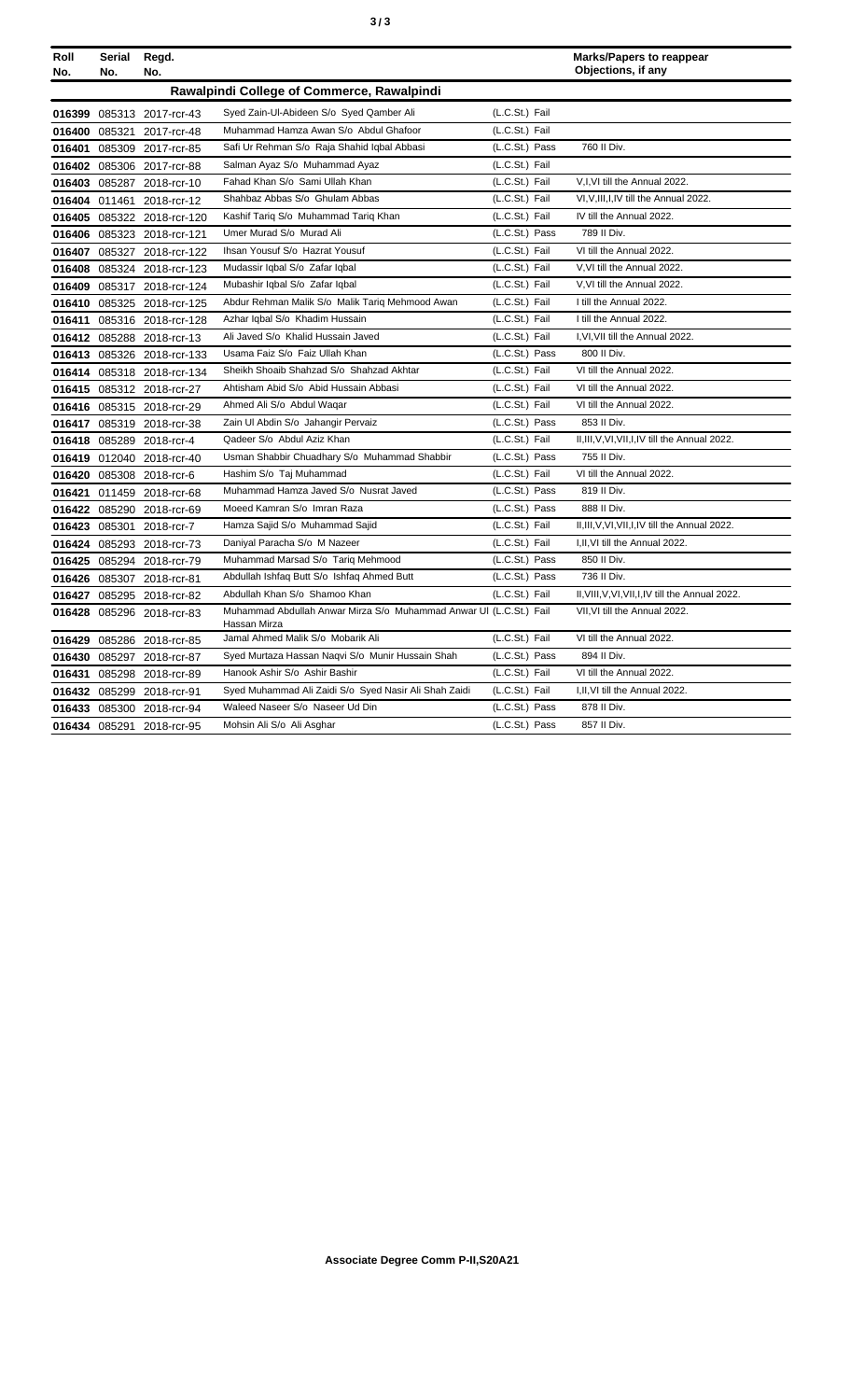| Roll<br>No. | Serial<br>No. | Read.<br>No.     |                                                  |                | Marks/Papers to reappear<br>Objections, if any |
|-------------|---------------|------------------|--------------------------------------------------|----------------|------------------------------------------------|
|             |               |                  | Rawalpindi Model College of Commerce, Rawalpindi |                |                                                |
| 015901      |               | 008859 2018-mr-7 | Mohammad Maaz S/o Hassan Mehmood                 | (L.C.St.) Pass | 741 II Div.                                    |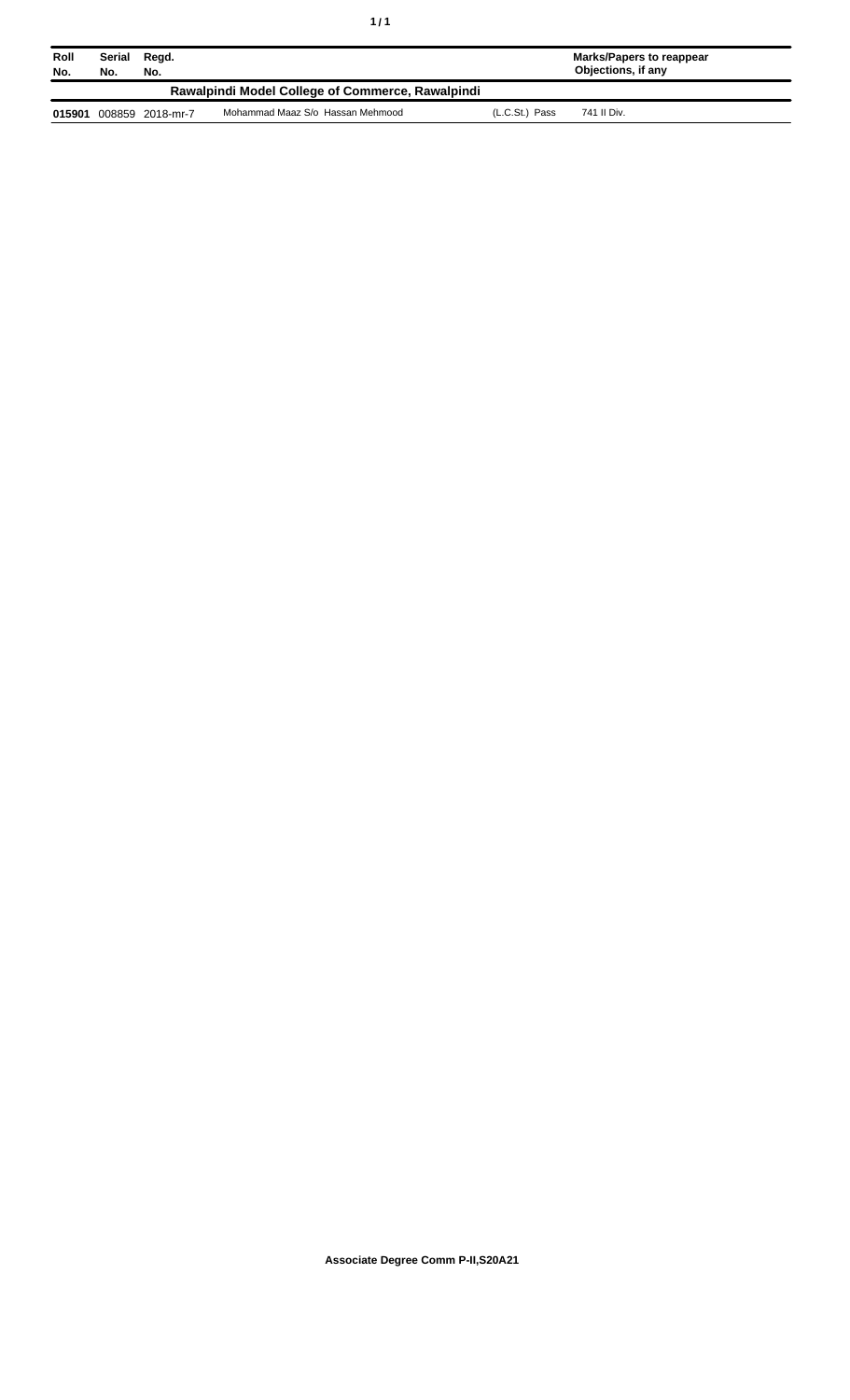| Roll<br>No. | Serial<br>No. | Regd.<br>No.               |                                                      |                  | <b>Marks/Papers to reappear</b><br>Objections, if any |
|-------------|---------------|----------------------------|------------------------------------------------------|------------------|-------------------------------------------------------|
|             |               |                            | Rawal College of Commerce, Peshawar Road, Rawalpindi |                  |                                                       |
|             |               | 014634 007282 2017-rwr-4   | Huma Mir D/o Hayat Mir                               | (L.C.St.) Fail   |                                                       |
|             |               | 015276 013149 2014-rwr-106 | Alveshba Shahzad D/o Shahzad Ali Shah                | (L.C.St.) Absent |                                                       |
|             |               | 015749 011366 2016-rwr-54  | Azhar Hussain S/o Iftikhar Ahmad                     | (L.C.St.) Fail   | II.IV.V till 2nd Annual 2022.                         |
|             |               | 015855 004455 2009-rwr-74  | Aamir Salim S/o Muhammad Salim Malik                 | (L.C.St.) Fail   |                                                       |
|             |               | 015859 012945 2014-rwr-37  | Muhammad Hasnain Arif S/o Muhammad Arif              | (L.C.St.)        | <b>FEE</b>                                            |
|             |               | 015860 004444 2014-rwr-38  | Hassan Bilal S/o Khalid Omer                         | (L.C.St.) Pass   | 691 II Div.                                           |
| 015862      |               | 004462 2015-rwr-85         | Waleed Zaheer S/o Muhammad Zaheer Khan               | (L.C.St.) Pass   | 752 II Div.                                           |
|             |               | 015870 011369 2016-rwr-24  | Aamir Mushtaq S/o Mushtaq Ahmed                      | (L.C.St.) Fail   | I.VI till 2nd Annual 2022.                            |
| 015871      |               | 004492 2016-rwr-30         | Sehal Umer Mirza S/o Mirza Muhammad Anwar            | (L.C.St.) Fail   |                                                       |
|             |               | 015872 004494 2016-rwr-4   | Murad Shahzad S/o Shahzad Ahmad Khan                 | (L.C.St.) Fail   | V, II, IV till the Annual 2022.                       |
|             |               | 015902 004409 2018-rwr-10  | Ayyaz Kayani S/o Muhammad Mahmood                    | (L.C.St.) Pass   | 776 II Div.                                           |
|             |               | 015903 004423 2018-rwr-12  | Ansar Hussain S/o Barkat Hussain                     | (L.C.St.) Pass   | 782 II Div.                                           |
| 015904      |               | 004483 2018-rwr-2          | Essa Khan S/o Abdul Hakeem                           | (L.C.St.) Fail   | I.VI till the Annual 2022.                            |
| 015905      |               | 004486 2018-rwr-4          | Umer Sadiq S/o Muhammed Sadiq                        | (L.C.St.) Pass   | 733 II Div.                                           |
|             |               | 015906 004498 2018-rwr-5   | Nouman S/o Muhammed Arif                             | (L.C.St.) Fail   | I till the Annual 2022.                               |
| 015907      |               | 011367 2018-rwr-8          | Sardar Bilal Javed Khan S/o Javed Hussain Khan       | (L.C.St.) Fail   |                                                       |
|             |               | 015921 011362 2018-rwr-9   | Faheem Ullah S/o Noor Ul Hag Khan                    | (L.C.St.) Fail   | VIII, V, II, I, IV, VII, VI till 2nd Annual 2022.     |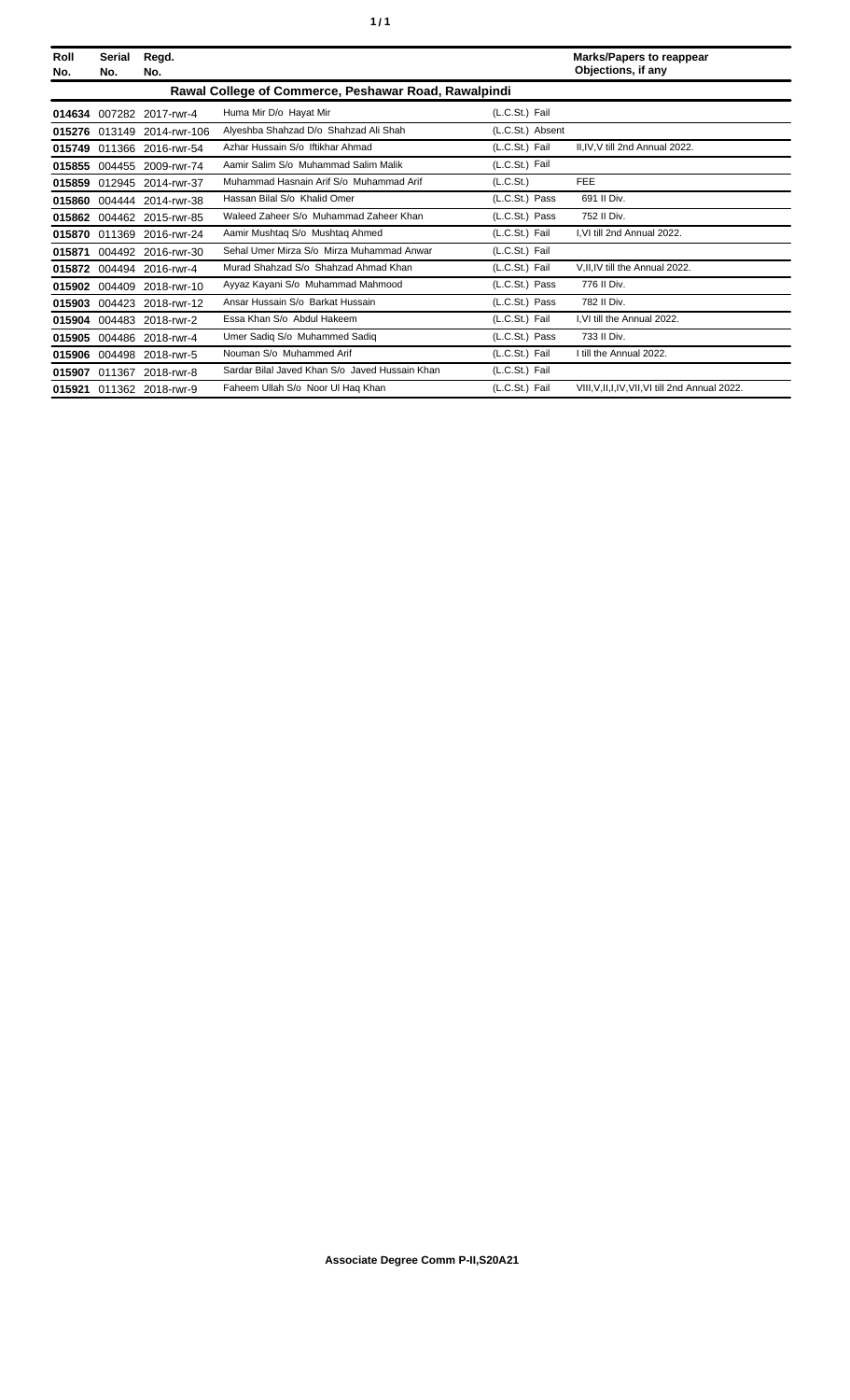| Roll<br>No.                                            | Serial<br>No. | Regd.<br>No.        |                                 |                | Marks/Papers to reappear<br>Objections, if any |  |
|--------------------------------------------------------|---------------|---------------------|---------------------------------|----------------|------------------------------------------------|--|
| <b>SKANS School of Accountancy, Sadar, Rawalpindi.</b> |               |                     |                                 |                |                                                |  |
| 015857                                                 |               | 005546 2011-sar-133 | Khawar Muneeb S/o Muhammad Ayub | (L.C.St.) Fail |                                                |  |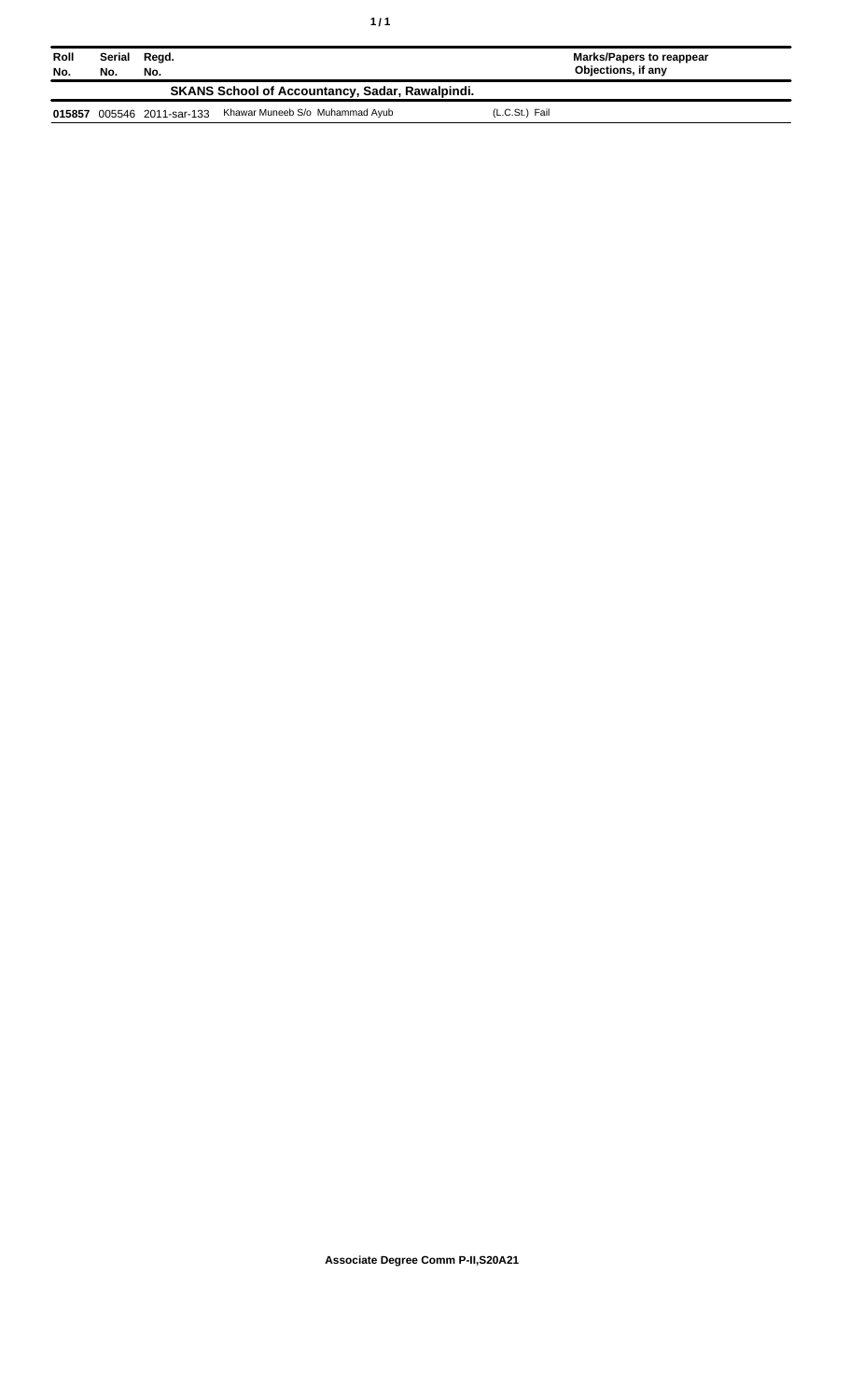| ٠ | ٠ |
|---|---|
|   |   |

| Roll          | Serial                                                          | Regd.                      |                                                                  |                |        | <b>Marks/Papers to reappear</b>              |  |
|---------------|-----------------------------------------------------------------|----------------------------|------------------------------------------------------------------|----------------|--------|----------------------------------------------|--|
| No.           | No.                                                             | No.                        |                                                                  |                |        | Objections, if any                           |  |
|               | Superior College of Commerce, 34-B, Satellite Town, Rawalpindi. |                            |                                                                  |                |        |                                              |  |
|               |                                                                 | 014679 001626 2018-spr-11  | Tayyaba Inayat D/o Inayat Khan                                   | (L.C.St.) Pass |        | 802 II Div.                                  |  |
|               |                                                                 | 014680 001629 2018-spr-2   | Rimsha Zahid D/o Shiekh Zahid Ameen                              | (L.C.St.) Pass |        | 742 II Div.                                  |  |
|               |                                                                 | 014681 001634 2018-spr-37  | Ayesha Waqar D/o Waqar Ahmed Abbasi                              | (L.C.St.) Fail |        | V,I, VI till the Annual 2022.                |  |
|               |                                                                 | 014682 001637 2018-spr-42  | Memoona Shakir D/o Muhammad Shakir                               | (L.C.St.) Fail |        | V, VI till the Annual 2022.                  |  |
|               |                                                                 | 014683 008204 2018-spr-44  | Farhat Mehmood D/o Mehmood Ahmed                                 | (L.C.St.) Pass |        | 717 II Div.                                  |  |
|               |                                                                 | 015277 008705 2017-spr-13  | Umama Abbasi D/o Muhammad Pervaiz Abbasi                         | (L.C.St.)      |        | <b>FEE</b>                                   |  |
|               |                                                                 | 015278 058577 2019-spr-10  | Mahnoor Ikram D/o Muhammad Ikram                                 |                | Fail   | I, VI till 2nd Annual 2022.                  |  |
|               |                                                                 | 015279 058568 2019-spr-11  | Farwa Zanab D/o Muhammad Kazim                                   |                | Fail   | V till 2nd Annual 2022.                      |  |
|               |                                                                 | 015280 058578 2019-spr-13  | Sumaira D/o Khanwaiz Khan                                        |                | Fail   | V till 2nd Annual 2022.                      |  |
|               |                                                                 | 015281 058580 2019-spr-16  | Igra Rafig D/o Muhammad Rafig Khan                               |                | Fail   | II, VI till 2nd Annual 2022.                 |  |
|               |                                                                 | 015282 058581 2019-spr-18  | Zahra Shoaib D/o Muhammad Shoaib                                 |                | Fail   | VI,I till 2nd Annual 2022.                   |  |
|               |                                                                 | 015283 058582 2019-spr-19  | Fatima Bibi D/o Muhammah Sajid                                   |                | Fail   | VI, V till 2nd Annual 2022.                  |  |
|               |                                                                 | 015284 058584 2019-spr-27  | Ammama Waheed Khan D/o Waheed Aman Khan                          |                | Pass   | 900 I Div.                                   |  |
|               |                                                                 | 015285 058585 2019-spr-29  | Laiba Arif D/o Sheikh Muhammad Arif                              |                | Fail   | I, VII till 2nd Annual 2022.                 |  |
|               |                                                                 | 015286 058586 2019-spr-30  | Beenish Banaris D/o Banaris                                      |                | Pass   | 875 II Div.                                  |  |
|               |                                                                 | 015287 058587 2019-spr-34  | Noor Latif D/o Abdul Latif                                       |                | Fail   | I, VI till 2nd Annual 2022.                  |  |
|               |                                                                 | 015288 058588 2019-spr-35  | Muzzamil Latif D/o Abdul Latif                                   |                | Fail   | II,IV, VII, VI, III, I till 2nd Annual 2022. |  |
|               |                                                                 | 015289 058589 2019-spr-36  | Faiza Amin D/o Muhammad Amin                                     |                | Pass   | 1032 I Div.                                  |  |
|               |                                                                 | 015290 058572 2019-spr-4   | Khadija Aamir Miraj D/o Aamir Miraj                              |                | Pass   | 986 I Div.                                   |  |
|               |                                                                 | 015291 058593 2019-spr-44  | Areej Akhtar D/o Mohammad Akhtar Saeed                           |                | Pass   | 905 I Div.                                   |  |
|               |                                                                 | 015292 058595 2019-spr-47  | Fiza Aslam D/o Muhammad Aslam                                    |                | Pass   | 921   Div.                                   |  |
|               |                                                                 | 015293 058573 2019-spr-5   | Eman Arooj D/o Nisar Ahmad                                       |                | Fail   | VI till 2nd Annual 2022.                     |  |
|               |                                                                 | 015294 058597 2019-spr-50  | Reeha Asher Bhatti D/o Ahser Bhatti                              |                | Pass   | 908   Div.                                   |  |
|               |                                                                 | 015295 058567 2019-spr-51  | Shanza Siraaj D/o Siraaj Khan                                    |                | Absent |                                              |  |
|               |                                                                 | 015296 058574 2019-spr-6   | Maida Khatoon D/o Abdul Waheed                                   |                | Pass   | 947 I Div.                                   |  |
|               |                                                                 | 015297 058575 2019-spr-7   | Muqaddas Hassan D/o Ghulam Hassan Mir                            |                | Pass   | 973   Div.                                   |  |
|               |                                                                 | 015298 058576 2019-spr-9   | Ateega Shabbir D/o Muhammad Shabbir Alam                         |                | Fail   | VI till 2nd Annual 2022.                     |  |
|               |                                                                 | 015299 058598 2019-vgr-682 | Nimra Sami D/o Samiullah Qureshi                                 |                | Pass   | 821 II Div.                                  |  |
|               |                                                                 | 015717 001627 2018-spr-19  | Muhammad Hamza S/o Asif Siddique                                 | (L.C.St.) Fail |        | VI till the Annual 2022.                     |  |
|               |                                                                 | 015718 006653 2018-spr-20  | Danish Ali S/o Imtiaz Ali                                        | (L.C.St.) Pass |        | 698 II Div.                                  |  |
|               |                                                                 | 015876 001633 2017-spr-7   | Musadiq Ahmad S/o Salah Ud Din                                   | (L.C.St.) Pass |        | 730 II Div.                                  |  |
|               |                                                                 | 015908 001631 2018-spr-14  | Wajahat Hameed S/o Abdul Hameed                                  | (L.C.St.) Pass |        | 734 II Div.                                  |  |
|               |                                                                 | 015909 001641 2018-spr-15  | Abdul Rehman S/o Tahir Mehmood                                   | (L.C.St.) Pass |        | 777 II Div.                                  |  |
|               |                                                                 | 015910 001640 2018-spr-22  | Muhammad Usman Haider Khan S/o Muhammad Safdar KhanL.C.St.) Fail |                |        | V,I, VIII, VI, VII till the Annual 2022.     |  |
|               |                                                                 | 016277 058569 2019-spr-1   | Burhan Imran S/o Imran Maqbool                                   |                | Fail   | VIII till 2nd Annual 2022.                   |  |
|               |                                                                 | 016278 058579 2019-spr-15  | Muhammad Ashir Saeed S/o Saeed Ahmed                             |                | Absent |                                              |  |
|               |                                                                 | 016279 058566 2019-spr-17  | Ahsn Froog S/o Muhammad Faroog                                   |                | Fail   | VI till 2nd Annual 2022.                     |  |
|               |                                                                 | 016280 058570 2019-spr-2   | Shoaib Iqbal S/o Muhammad Iqbal                                  |                | Pass   | 746 II Div.                                  |  |
|               |                                                                 | 016281 058583 2019-spr-21  | Ahmad Raza S/o Ejaz Ali                                          |                | Pass   | 738 II Div.                                  |  |
| 016282 058571 |                                                                 | 2019-spr-3                 | Abdul Moiz S/o Shahid Jabbar                                     |                | Absent |                                              |  |
|               |                                                                 | 016283 058599 2019-spr-32  | Abdul Salam Abbasi S/o Muhammad Yaseen                           |                | Fail   | VII, V, II, I till 2nd Annual 2022.          |  |
|               |                                                                 | 016284 058590 2019-spr-38  | Razwan Haider S/o Sultan Ahmed                                   |                |        | R.L PART-I                                   |  |
|               | 016285 058591                                                   | 2019-spr-39                | Shahzaib Gulfraz3740583442075 S/o Malik Gulfraz Ahmed            |                | Pass   | 763 II Div.                                  |  |
|               |                                                                 | 016286 058592 2019-spr-41  | Haris Shams S/o Shams-Ul-Haq                                     |                | Fail   | VI till 2nd Annual 2022.                     |  |
|               |                                                                 | 016287 058594 2019-spr-46  | Hamza Tanveer S/o Asif Tanveer                                   |                | Fail   | VI till 2nd Annual 2022.                     |  |
|               |                                                                 | 016288 058596 2019-spr-48  | Subayyal Mehmood S/o Liagat Mehmood                              |                | Fail   | I, VI, VII till 2nd Annual 2022.             |  |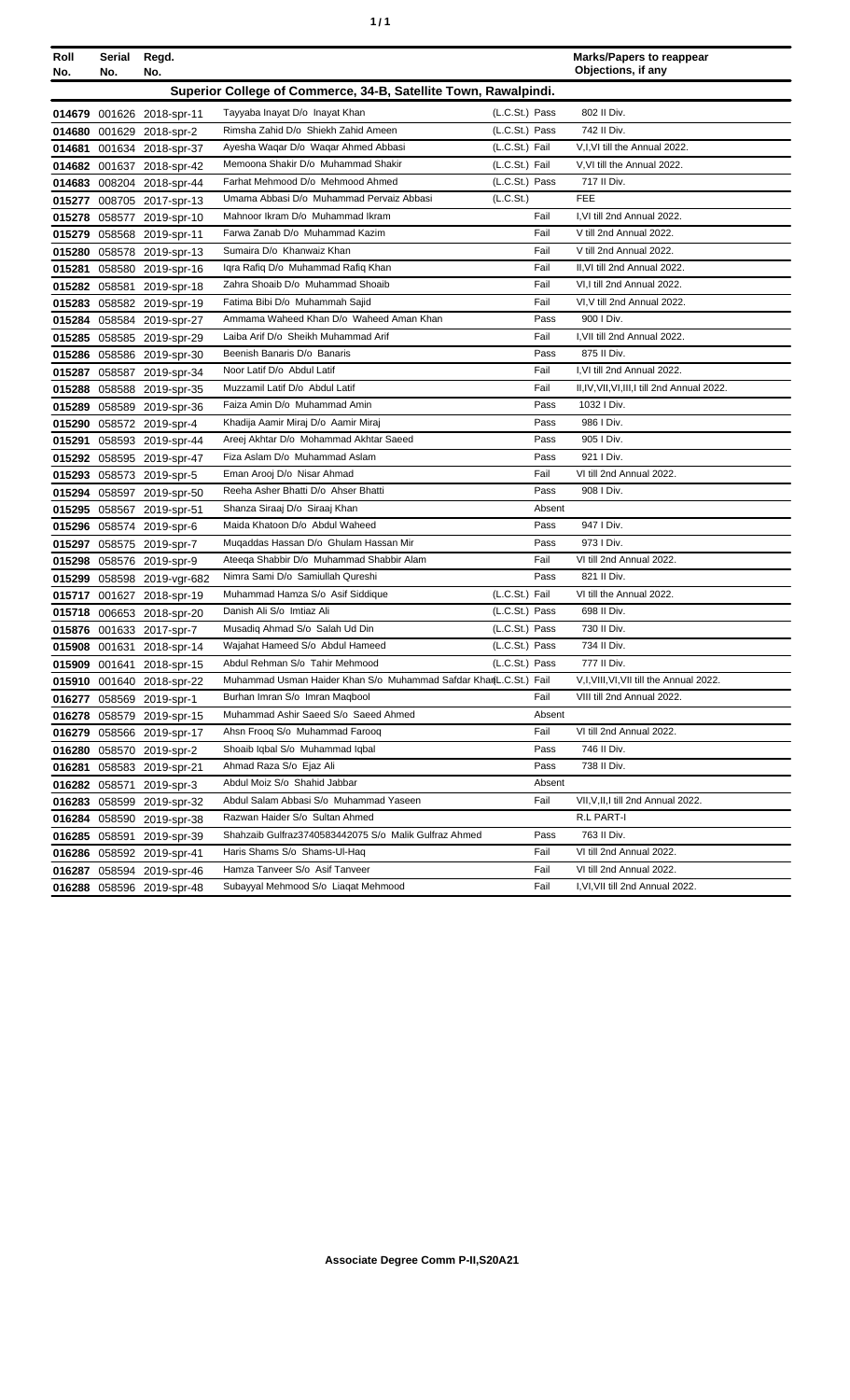| Roll<br>No. | <b>Serial</b><br>No. | Regd.<br>No.               |                                                        |                | <b>Marks/Papers to reappear</b><br>Objections, if any |
|-------------|----------------------|----------------------------|--------------------------------------------------------|----------------|-------------------------------------------------------|
|             |                      |                            | Punjab College of Commerce, Zafarwal Road, Shakargarh. |                |                                                       |
|             |                      | 013826 009488 2018-psq-212 | Zermeena D/o Sarwar Khan                               | (L.C.St.) Fail | V.II.IV till the Annual 2022.                         |
| 013827      |                      | 009492 2018-psg-213        | Fehmfehmida D/o Muhammad Khan                          | (L.C.St.) Fail | V.IV.II till the Annual 2022.                         |
|             |                      | 014014 003738 2018-psg-208 | Danish Riaz S/o Muhammad Riaz                          | (L.C.St.) Pass | 758 II Div.                                           |
|             |                      | 014015 005269 2018-psg-211 | Hamza Rasul S/o Zafar Igbal                            | (L.C.St.) Pass | 723 II Div.                                           |
|             |                      | 014016 058486 2019-psg-127 | Muhammad Manan S/o Nazir Hussain                       | Fail           | V.VI.VII.III till 2nd Annual 2022.                    |
| 014017      |                      | 058487 2019-psg-128        | Muhammad Hamza S/o Tariq Javed                         | Fail           | II, VII, IV, III, VI till 2nd Annual 2022.            |
|             |                      | 019131 009489 2018-psg-214 | Amina Bibi D/o Nazir Ahmad                             | (L.C.St.) Fail | III. VII. I. II. V till the Annual 2022.              |
|             |                      | 019132 005419 2018-psg-207 | Talha Khalid S/o Muhammad Khalid                       | (L.C.St.) Fail | II.IV.V.III till the Annual 2022.                     |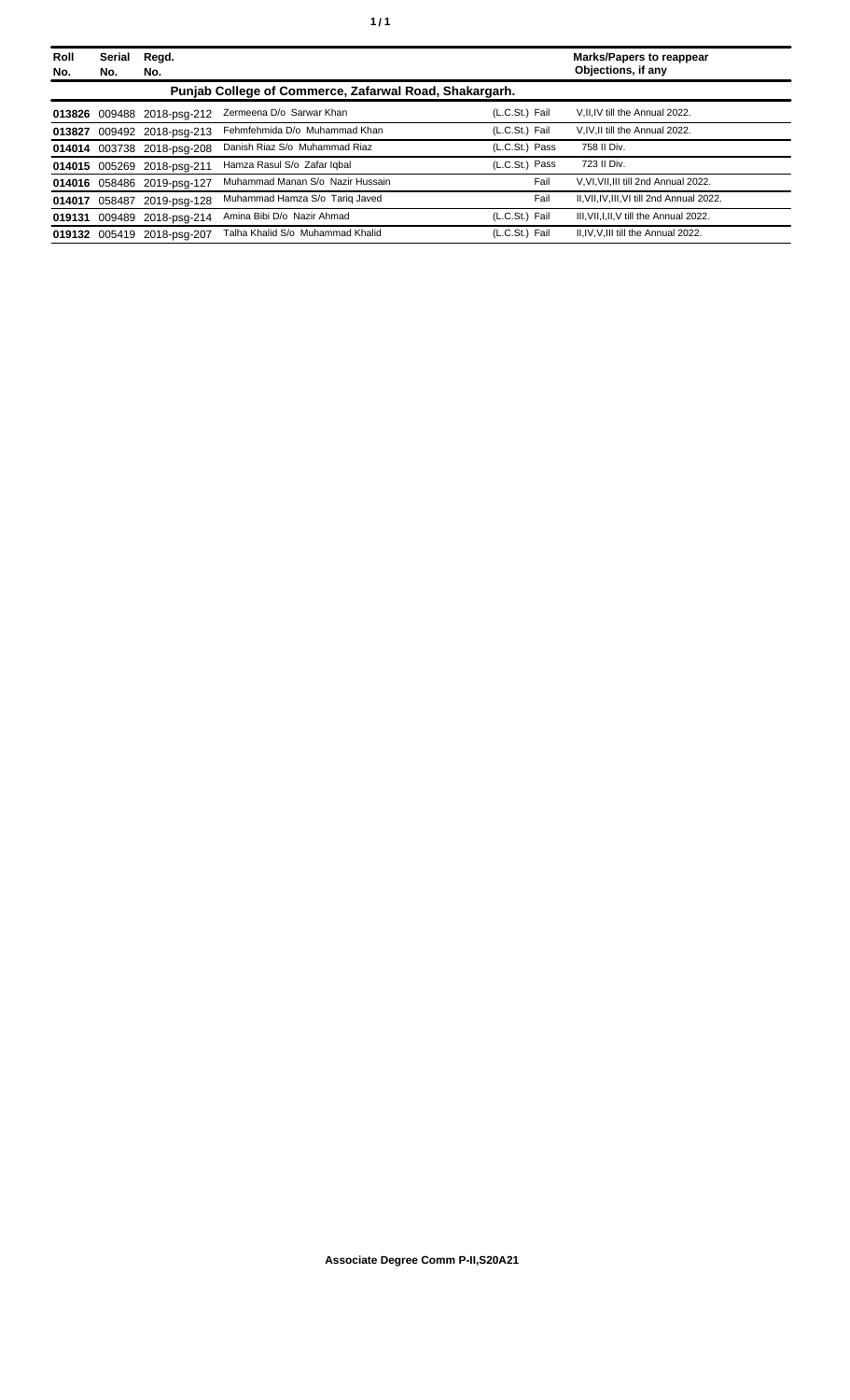| Roll<br>No.                                                              | Serial<br>No. | Regd.<br>No.             |                               |                | Marks/Papers to reappear<br>Objections, if any |  |
|--------------------------------------------------------------------------|---------------|--------------------------|-------------------------------|----------------|------------------------------------------------|--|
| The Concept Science College, Colony Road, Farooqabad, Distt. Sheikhupura |               |                          |                               |                |                                                |  |
|                                                                          |               | 004184 006140 2018-fas-7 | Nafeesa Nisar D/o Nisar Ahmad | (L.C.St.) Fail | VI.VII till the Annual 2022.                   |  |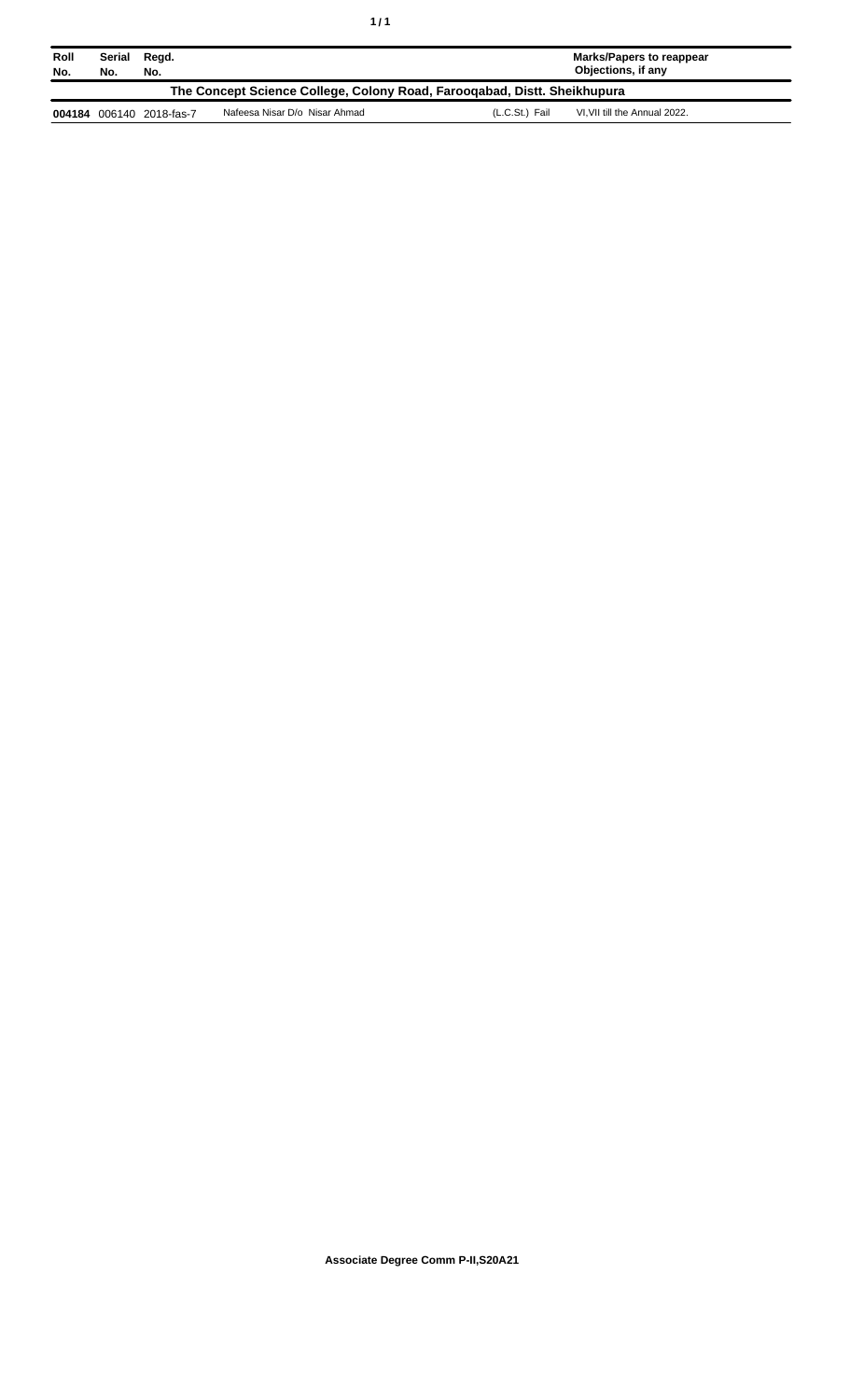| ٠ | ٠ |
|---|---|
|   |   |

| Roll<br>No. | Serial<br>No. | Regd.<br>No.              |                                                |                | <b>Marks/Papers to reappear</b><br>Objections, if any |
|-------------|---------------|---------------------------|------------------------------------------------|----------------|-------------------------------------------------------|
|             |               |                           | <b>Farabi College of Commerce, Sheikhupura</b> |                |                                                       |
|             |               | 004181 006357 2018-fas-11 | Zunaira Fatima D/o Shams Ul Haq                | (L.C.St.) Fail | V.VI till the Annual 2022.                            |
|             |               | 004182 006136 2018-fas-14 | Nargis Ali D/o Sayyed Ali Abbas                | (L.C.St.) Pass | 744 II Div.                                           |
|             |               | 004183 006133 2018-fas-15 | Samra Saleem D/o Muhammad Saleem               | (L.C.St.) Fail | VI till the Annual 2022.                              |
|             |               | 004185 006124 2018-fas-9  | Anum Nawaz D/o Nawaz Tahir                     | (L.C.St.) Fail | VI till the Annual 2022.                              |
|             |               | 004228 006172 2018-fas-20 | Irfan Waris S/o Waris Ali                      | (L.C.St.) Pass | 769 II Div.                                           |
|             |               | 016538 013023 2012-fas-34 | Shazia Nisar D/o Nisar Ahmad                   | (L.C.St.) Fail | II, III, VII till 2nd Annual 2022.                    |
|             |               | 016539 011129 2018-fas-1  | Afia Bibi D/o Mohammad Jamil                   | (L.C.St.) Fail | VII.V till the Annual 2022.                           |
|             |               | 016540 060233 2019-fas-1  | Farah Naz D/o Abdul Nafees                     | Fail           | IV, VII, VI, V, I till 2nd Annual 2022.               |
|             |               | 016541 060237 2019-fas-12 | Bisma D/o Nazeer Ahmad                         | Pass           | 771 II Div.                                           |
|             |               | 016542 060245 2019-fas-16 | Anza Mushtaq D/o Mushtaq Masih                 | Fail           | I, II, VII, V, VI till 2nd Annual 2022.               |
|             |               | 016543 060238 2019-fas-21 | Natasha D/o Muhammad Yousaf                    | Pass           | 848 II Div.                                           |
|             |               | 016544 060242 2019-fas-22 | Ayesha Tariq D/o Tariq Mehmood                 | Fail           | I.VII till 2nd Annual 2022.                           |
|             |               | 016545 060244 2019-fas-23 | Rahal Niamat D/o Najamat Masih                 | Fail           | I.VI.V till 2nd Annual 2022.                          |
|             |               | 016546 060243 2019-fas-26 | Hadiga Meshi D/o Muhammad Tariq                | Fail           | I.VII till 2nd Annual 2022.                           |
|             |               | 016547 060231 2019-fas-3  | Sania Arif D/o Muhammad Arif                   | Fail           | I.VI till 2nd Annual 2022.                            |
|             |               | 016548 060236 2019-fas-4  | Areeba Shahbaz D/o Shahbaz Ahmed               | Pass           | 923   Div.                                            |
|             |               | 016549 060232 2019-fas-5  | Aleena Saman D/o Atta Ur Rafique               | Pass           | 743 II Div.                                           |
|             |               | 016550 060234 2019-fas-6  | Ayesha Bibi D/o Muhammad Shakoor               | Fail           | VII, III till 2nd Annual 2022.                        |
|             |               | 016822 011130 2012-fas-43 | Shehroze Hayat S/o Anwar Hayat Hanjra          | (L.C.St.) Fail |                                                       |
|             |               | 016823 011131 2016-fas-9  | Shawaiz S/o Muhammad Nasrullah                 | (L.C.St.) Fail |                                                       |
|             |               | 016824 011127 2018-fas-2  | Naveed Afzal S/o Muhammad Afzal                | (L.C.St.) Pass | 829 II Div.                                           |
|             |               | 016825 011122 2015-fas-10 | Daniyal Butt S/o Muhammad Boota Butt           | (L.C.St.) Fail | VI,II, VII, V, III, IV till 2nd Annual 2022.          |
|             |               | 016826 060229 2019-fas-18 | Umar Afzal S/o Muhammad Afzal Zahid            | Fail           | IV, III till 2nd Annual 2022.                         |
|             |               | 016827 060241 2019-fas-28 | Hassan Ali S/o Muhammad Rasheed Ahmed          | Pass           | 928 I Div.                                            |
|             |               | 016828 060239 2019-fas-30 | Manzoor Ali S/o Muzaffar Ali                   | Fail           | III till 2nd Annual 2022.                             |
|             |               | 016829 060240 2019-fas-31 | Huzaifa Ahmad S/o Saeed Ahmad                  | Fail           | VI till 2nd Annual 2022.                              |
|             |               | 016830 060230 2019-fas-34 | Naeem Sardar S/o Muhammad Sardar Shahid        | Fail           | VII, V, IV, VI, VIII, II, III till 2nd Annual 2022.   |
|             |               | 016831 060235 2019-fas-8  | Usman Ali S/o Muhammad Akram Javed             | Fail           | VI till 2nd Annual 2022.                              |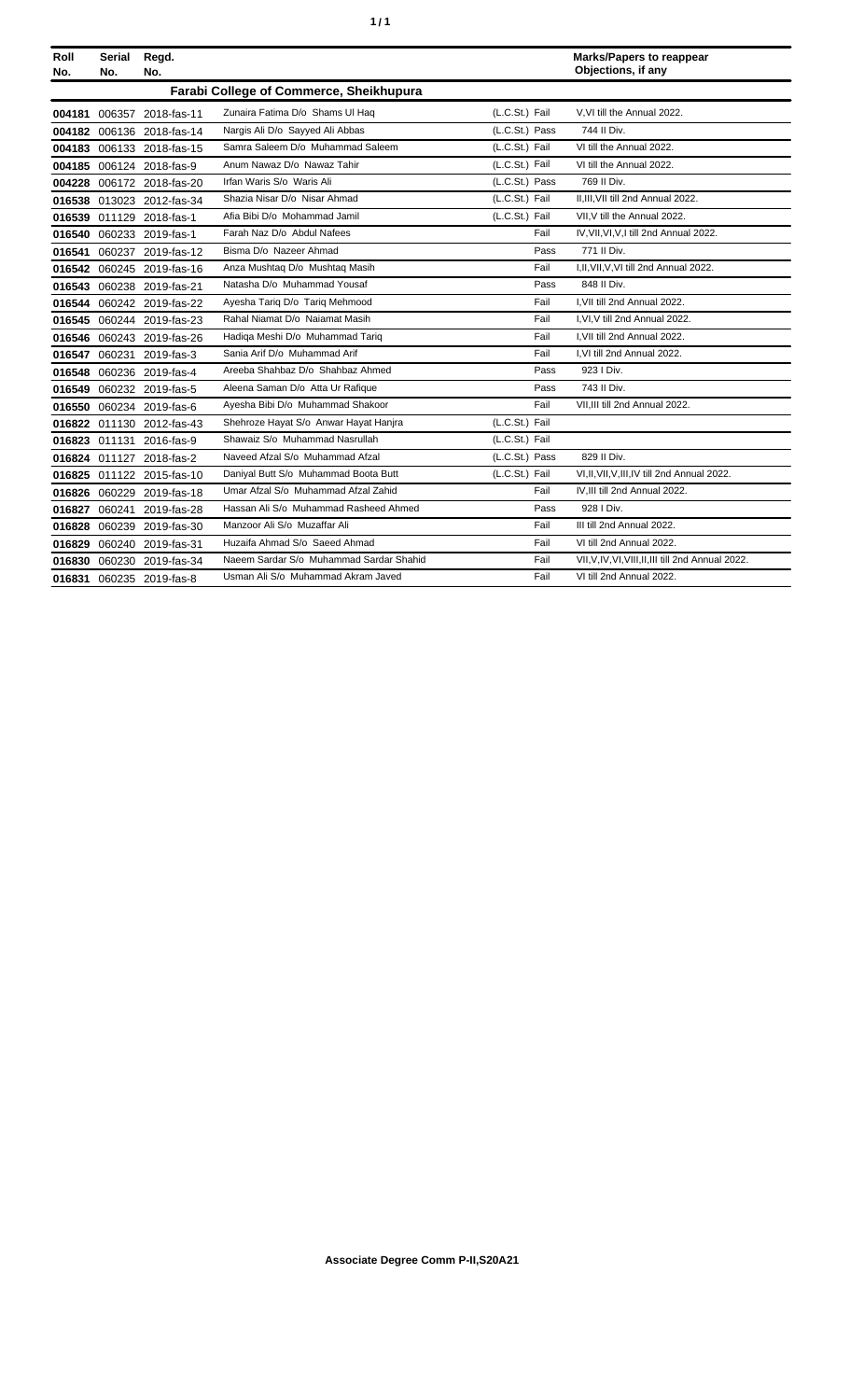| Roll | Serial        | Regd.                      |                                                         |                | <b>Marks/Papers to reappear</b>        |
|------|---------------|----------------------------|---------------------------------------------------------|----------------|----------------------------------------|
| No.  | No.           | No.                        |                                                         |                | Objections, if any                     |
|      |               |                            | Government Postgraduate College for Women, Sheikhupura. |                |                                        |
|      |               | 016551 005095 2018-gps-272 | Humaira D/o Ghulam Sarwar                               | (L.C.St.) Fail | VII, V, VIII, IV till the Annual 2022. |
|      |               | 016552 002086 2018-ssc-22  | Laiba Ijaz D/o Muhammad Ijaz Butt                       | (L.C.St.) Pass | 833 II Div.                            |
|      | 016553 002087 | 2018-ssc-43                | Farah Batool D/o Muhammad Boota                         | (L.C.St.) Fail | VII, IV till the Annual 2022.          |
|      |               | 016554 002085 2018-ssc-5   | Agsa Saeed D/o Saeed Ahmad                              | (L.C.St.) Pass | 871 II Div.                            |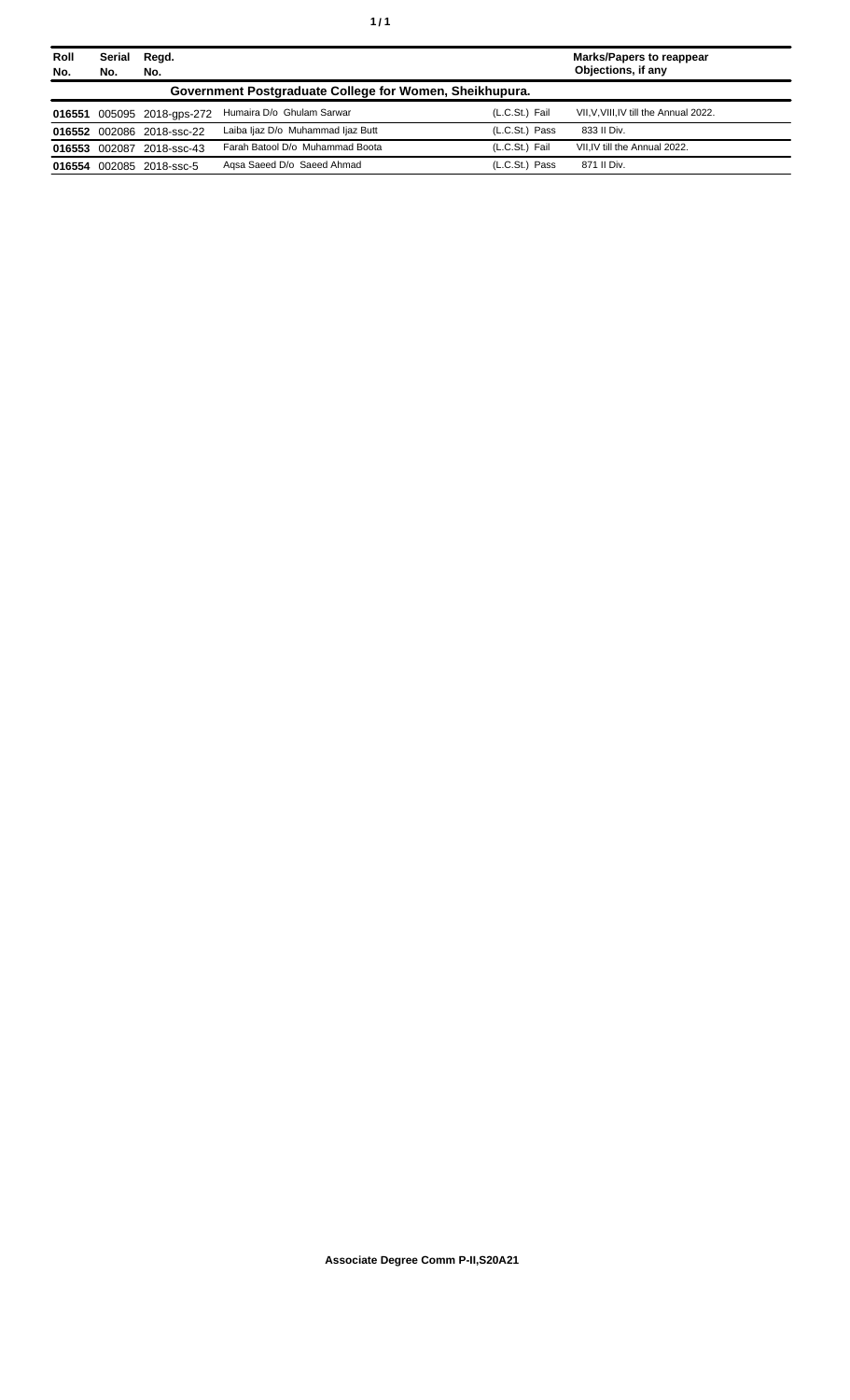| Roll<br>No.   | Serial<br>No. | Regd.<br>No.                                           |                                                                             |                                  | <b>Marks/Papers to reappear</b><br>Objections, if any         |
|---------------|---------------|--------------------------------------------------------|-----------------------------------------------------------------------------|----------------------------------|---------------------------------------------------------------|
|               |               |                                                        | Government Postgraduate College, Sheikhupura                                |                                  |                                                               |
|               |               | 010245 006591 2019-ks-590                              | Muhammad Samran Ashraf S/o Muhammad Ashraf Kamran (L.C.St.)                 |                                  | <b>FEE</b>                                                    |
|               |               | 016555 005054 2016-fs-143                              | Aliya Waris D/o Muhammad Waris                                              | (L.C.St.) Pass                   | 727 II Div.                                                   |
|               |               | 016556 000701 2018-ks-472                              | Sabahat Mehmood D/o Mehmood Sardar                                          | (L.C.St.) Pass                   | 878 II Div.                                                   |
|               |               | 016557 059607 2018-ks-477                              | Zainab Arshad D/o Muhammad Arshad Khokhar                                   | Pass                             | 728 II Div.                                                   |
|               |               | 016558 085540 2018-ks-482                              | Maham Ishaq D/o Muhammad Ishaq                                              | (L.C.St.) Pass                   | 804 II Div.                                                   |
|               |               | 016559 006216 2018-ks-488                              | Shumaila Zulifqar D/o Zulfiqar Ali                                          | (L.C.St.) Fail                   | VI till the Annual 2022.                                      |
|               |               | 016560 012740 2018-oxs-173                             | Syeda Romaisa Amjad Shah D/o Amjad Ali Shah                                 | (L.C.St.) Fail                   | VII.V till the Annual 2022.                                   |
|               |               | 016561 059635 2018-gps-255                             | Naba-UI-Khair D/o Muhammad Suleman<br>Aimen Talib D/o Talib Hussain         | Fail<br>Pass                     | II, IV, VII, III, VIII, V till 2nd Annual 2022.<br>959 I Div. |
| 016563        |               | 016562 059636 2019-ks-545<br>059643 2019-ks-562        | Rukhsar Afzal D/o Muhammad Afzal                                            | Pass                             | 871 II Div.                                                   |
| 016564        |               | 059638 2019-ks-563                                     | Saba Shehzadi D/o Abdul Ghaffar Watto                                       | Pass                             | 862 II Div.                                                   |
|               |               | 016565 059620 2019-ks-568                              | Mariyam Fatima D/o Muhammad Aslam                                           | Fail                             | VIII, I, VI, V till 2nd Annual 2022.                          |
|               | 016566 059611 | 2019-ks-569                                            | Jaweria Abbas D/o Abbas Ali                                                 | Absent                           |                                                               |
|               |               | 016567 059632 2019-ks-572                              | Qurat UI Ain D/o Ashiq Hussain                                              | Fail                             | I, V, VI till 2nd Annual 2022.                                |
|               |               | 016568 059649 2019-ks-577                              | Zobia Kalib D/o Kalib Abbas                                                 | Pass                             | 901   Div.                                                    |
|               |               | 016569 059633 2019-ks-579                              | Swaira Arif D/o Arif Mashi                                                  | Fail                             | V.VI till 2nd Annual 2022.                                    |
|               |               | 016570 059622 2019-ks-585                              | Laiba Amin D/o Mehmood Amin                                                 | Fail                             | I, VII, V till 2nd Annual 2022.                               |
| 016571        |               | 059639 2019-ks-587                                     | Zara Imran D/o Muhammad Imran Anwar                                         | Pass                             | 710 II Div.                                                   |
|               |               | 016572 059642 2019-ks-598                              | Nida Kousar D/o Mukhtar Ahmad                                               | Pass                             | 794 II Div.                                                   |
|               |               | 016573 011711 2019-ks-603                              | Amina D/o Zulfigar Ahmad                                                    | (L.C.St.) Fail                   | VI, V till 2nd Annual 2022.                                   |
|               |               | 016574 059645 2019-ks-608                              | Wajeeha Khalil D/o Muhammad Khalil                                          | Fail                             | I till 2nd Annual 2022.                                       |
|               |               | 016575 010378 2019-ks-611<br>016576 059647 2019-mo-198 | Insha Iftikhar D/o Iftikhar Ahmad<br>Javeria Ashraf D/o Mohammad Ashraf Zia | (L.C.St.) Fail<br>Pass           | VII, VI, V till 2nd Annual 2022.<br>849 II Div.               |
|               |               | 016832 085333 2017-ks-467                              | Bilal Nasrullah S/o Muhammad Nasrullah                                      | (L.C.St.) Fail                   | II, I, VI, IV till the Annual 2022.                           |
|               |               | 016833 004839 2017-ks-525                              | Muhammad Adnan S/o Ghulam Murtaza Saqi                                      | (L.C.St.) Pass                   | 708 II Div.                                                   |
|               |               | 016834 085694 2018-ks-447                              | Syed Saqlain S/o Syed Muhammad Sarwar Shah                                  | (L.C.St.) Pass                   | 882 II Div.                                                   |
|               |               | 016835 085334 2018-ks-448                              | Muhammad Rizwan S/o Muhammad Arif                                           | (L.C.S <sub>t</sub> )            | FEE PRV. PART                                                 |
|               |               | 016836 085605 2018-ks-449                              | Mohsin Abbas S/o Muhammad Riaz                                              | (L.C.St.) Pass                   | 864 II Div.                                                   |
|               |               | 016837 085525 2018-ks-453                              | Muhammad Qamar Yaqoob S/o Muhammad Yaqoob                                   | (L.C.St.) Fail                   | VI, IV, I till the Annual 2022.                               |
|               |               | 016838 085456 2018-ks-456                              | Muhammad Imran S/o Ghulam Nabi                                              | (L.C.St.) Pass                   | 810 II Div.                                                   |
|               |               | 016839 085536 2018-ks-460                              | Arslan Ahmad S/o Abdul Razzaq                                               | (L.C.St.) Pass                   | 921 I Div.                                                    |
|               |               | 016840 085330 2018-ks-464                              | Ammar Khalil S/o Khalil Ul Rehman                                           | (L.C.St.) Pass                   | 749 II Div.                                                   |
|               |               | 016841 000907 2018-ks-466                              | Ali Ahmad S/o Muhammad Alam                                                 | (L.C.St.) Pass                   | 887 II Div.                                                   |
|               |               | 016842 085600 2018-ks-468                              | Nadeem Ali S/o Muhammad Yousaf<br>Haider Ijaz S/o Muhammad Ijaz             | (L.C.St.) Fail<br>(L.C.St.) Pass | VI till the Annual 2022.<br>809 II Div.                       |
|               |               | 016843 085695 2018-ks-470<br>016844 085628 2018-ks-484 | Ameer Hamza S/o Abdul Sattar                                                | (L.C.St.) Pass                   | 818 II Div.                                                   |
|               |               | 016845 000909 2018-ks-485                              | Asim Abbas S/o Faazal Abbas                                                 | (L.C.St.)                        | <b>UMC</b>                                                    |
|               |               | 016846 085457 2018-ks-486                              | Shanawar Ali S/o Muhammad Aslam                                             | (L.C.St.) Pass                   | 775 II Div.                                                   |
|               |               | 016847 085455 2018-ks-489                              | Muhammad Talha Akber S/o Akber Ali                                          | (L.C.St.) Fail                   | II, VI, III till the Annual 2022.                             |
|               |               | 016848 085632 2018-ks-490                              | Muhammad Shoaib S/o Matloob Ahmad                                           | (L.C.St.) Pass                   | 784 II Div.                                                   |
|               |               | 016849 085599 2018-ks-495                              | Kaleem Ullah S/o Azhar Hassan                                               | (L.C.St.) Pass                   | 826 II Div.                                                   |
|               |               | 016850 085454 2018-ks-498                              | Muhammad Awais S/o Tahir Javeed                                             | (L.C.St.) Pass                   | 900 I Div.                                                    |
|               |               | 016851 006497 2018-ks-499                              | Muhammad Kamran Subhani S/o Akhtar Hussain                                  | (L.C.St.) Absent                 |                                                               |
|               |               | 016852 002042 2018-ssc-13                              | Ahmer Ali S/o Khalil Ahmad                                                  | (L.C.St.)                        | <b>UMC</b>                                                    |
|               |               | 016853 002043 2018-ssc-14                              | Sufyan Qayyum S/o Abdul Qayyum<br>Jansher S/o Ghulam Qadar                  | (L.C.St.) Pass                   | 760 II Div.                                                   |
|               |               | 016854 002022 2018-ssc-2                               | Muaz Afzal S/o Muhammad Afzal                                               | (L.C.St.) Pass<br>(L.C.St.) Pass | 870 II Div.<br>693 II Div.                                    |
|               |               | 016855 002041 2018-ssc-24<br>016856 002030 2018-ssc-4  | Muhammad Usman S/o Karamat Ali                                              | (L.C.St.) Pass                   | 705 II Div.                                                   |
|               |               | 016857 002040 2018-ssc-7                               | Junaid Ashraf S/o Muhammad Ashraf                                           | (L.C.St.) Pass                   | 690 II Div.                                                   |
|               |               | 016858 002038 2018-ssc-8                               | Husnain Raza S/o Rasheed Ahmad                                              | (L.C.St.) Pass                   | 733 II Div.                                                   |
|               |               | 016859 059610 2018-jsk-18                              | Shoaib Shoukat S/o Rai Shoukat Ali                                          | Fail                             | II, VI, V, VIII till 2nd Annual 2022.                         |
|               |               | 016860 059606 2018-ks-438                              | Haider Ali S/o Ghulam Murtaza                                               | Fail                             | I, VI till 2nd Annual 2022.                                   |
|               |               | 016861 059613 2019-ks-541                              | Muhammad Sarib Shafiq S/o Muhammad Shafiq                                   | Pass                             | 828 II Div.                                                   |
|               |               | 016862 059650 2019-ks-543                              | Hammad Hussain S/o Muhammad Hussain                                         | Fail                             |                                                               |
|               |               | 016863 059646 2019-ks-546                              | Awais Ali S/o Muhammad Yaqoob                                               | Fail                             | III, VI till 2nd Annual 2022.                                 |
| 016864 059641 |               | 2019-ks-550                                            | Ikraam Hussain S/o Muhammad Boota                                           | Fail                             | III till 2nd Annual 2022.                                     |
|               |               | 016865 059634 2019-ks-552                              | Asim Javed S/o Liagat Ali                                                   | Pass                             | 893 II Div.                                                   |
|               |               | 016866 059637 2019-ks-553                              | Awais S/o Karamat Masih                                                     | Pass                             | 852 II Div.                                                   |
|               |               | 016867 059629 2019-ks-555                              | Mohsin Ali S/o Abdul Shakoor                                                | Fail                             | III, VI, VIII till 2nd Annual 2022.                           |
|               |               | 016868 059630 2019-ks-556                              | Muhammad Fiaz S/o Rafique Muhammad<br>Asad Abbas S/o Muhammad Rasheed       | Fail<br>Fail                     | IV, VI till 2nd Annual 2022.<br>VI, IV till 2nd Annual 2022.  |
|               |               | 016869 059612 2019-ks-557<br>016870 059628 2019-ks-559 | Ejaz Ali S/o Sabir Hussain                                                  | Fail                             | III till 2nd Annual 2022.                                     |
|               |               | 016871 059648 2019-ks-564                              | Zeeshan Ali S/o Ameer Ali                                                   | Pass                             | 824 II Div.                                                   |
|               |               | 016872 059644 2019-ks-565                              | Muhammad Waleed S/o Muhammad Younus                                         | Fail                             | VI till 2nd Annual 2022.                                      |
|               |               | 016873 059608 2019-ks-566                              | Muhammad Ahmad S/o Hadayat Ali                                              | Fail                             | I, VI till 2nd Annual 2022.                                   |
|               |               | 016874 059619 2019-ks-571                              | Muhammad Saqib S/o Muhammad Afzal                                           | Pass                             | 993 I Div.                                                    |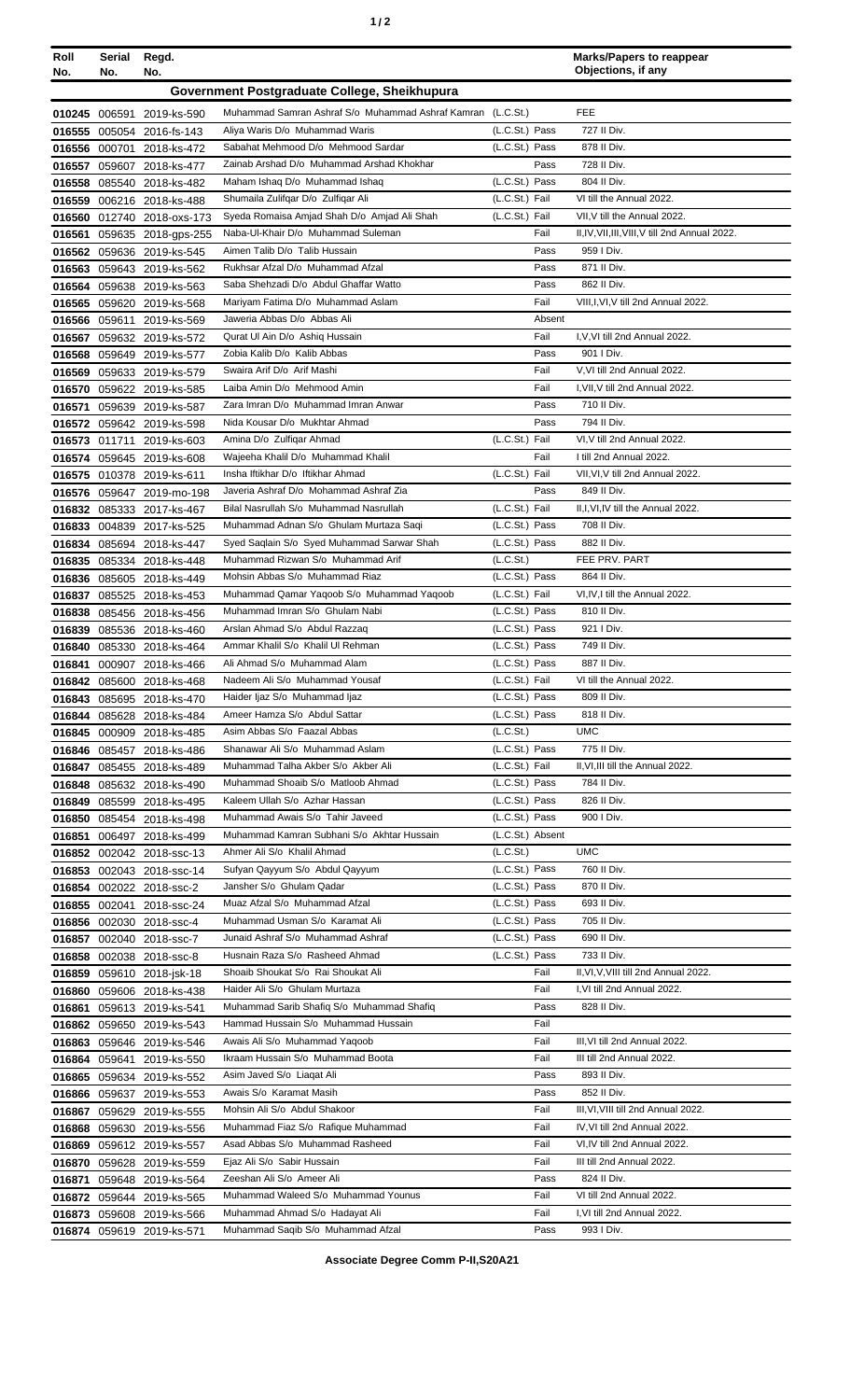| Roll<br>No. | Serial<br>No. | Regd.<br>No.       |                                               |                | <b>Marks/Papers to reappear</b><br>Objections, if any |
|-------------|---------------|--------------------|-----------------------------------------------|----------------|-------------------------------------------------------|
|             |               |                    | Government Postgraduate College, Sheikhupura  |                |                                                       |
| 016875      | 059615        | 2019-ks-573        | Umer Irshad S/o Muhammad Irshad Ahmad         | Pass           | 769 II Div.                                           |
| 016876      | 059609        | 2019-ks-574        | Muhammad Umair S/o Muhammad Hanif             | Fail           | I, VI, II, III, V till 2nd Annual 2022.               |
| 016877      |               | 059614 2019-ks-575 | Muhammad Azaz Saddique S/o Muhammad Saddique  | Fail           | I, VI till 2nd Annual 2022.                           |
| 016878      |               | 059626 2019-ks-576 | Rehman Ali S/o Liagat Ali                     | Pass           | 918   Div.                                            |
| 016879      |               | 059617 2019-ks-581 | Sheharyar Idrees S/o Muhammad Idrees          | Absent         |                                                       |
| 016880      | 059625        | 2019-ks-586        | Muhammad Tayyab S/o Javid Akhtar              | Pass           | 841 II Div.                                           |
| 016881      |               | 059618 2019-ks-591 | Muhammad Muzamal Naz S/o Allah Ditta          | Pass           | 974   Div.                                            |
| 016882      | 059627        | 2019-ks-595        | Muhammad Zulgarnain Magsood S/o Magsood Ahmed | Absent         |                                                       |
| 016883      | 059640        | 2019-ks-599        | Muhammad Hamid S/o Muhammad Afzal             | Fail           | I.II.VI.IV till 2nd Annual 2022.                      |
| 016884      | 059631        | 2019-ks-600        | Ali Hamza S/o Muhammad Amin                   | Pass           | 1016   Div.                                           |
| 016885      |               | 059624 2019-ks-601 | Zahid Nazir S/o Nazir Ahmad                   | Pass           | 763 II Div.                                           |
| 016886      |               | 059623 2019-ks-602 | Muhammad Usman S/o Muhammad Asgher            | Fail           | V, IV, VI till 2nd Annual 2022.                       |
| 016887      | 059616        | 2019-ks-605        | Shahid Ilyas S/o Muhammad Ilyas               | Pass           | 888 II Div.                                           |
| 016888      | 059621        | 2019-ks-606        | Fakhir Ali S/o Riaz Ahmad                     | Fail           | VI till 2nd Annual 2022.                              |
| 019077      | 085611        | 2018-ks-457        | Mohsin Ali S/o Mahmood Akhtar                 | (L.C.St.) Pass | 756 II Div.                                           |
| 019078      | 085733        | 2018-ks-473        | Abdul Majeed S/o Muhammad Jameel              | (L.C.St.) Pass | 839 II Div.                                           |
| 019079      |               | 085731 2018-ks-476 | Muhammad Awais Raza S/o Khursheed Alam        | (L.C.St.) Pass | 750 II Div.                                           |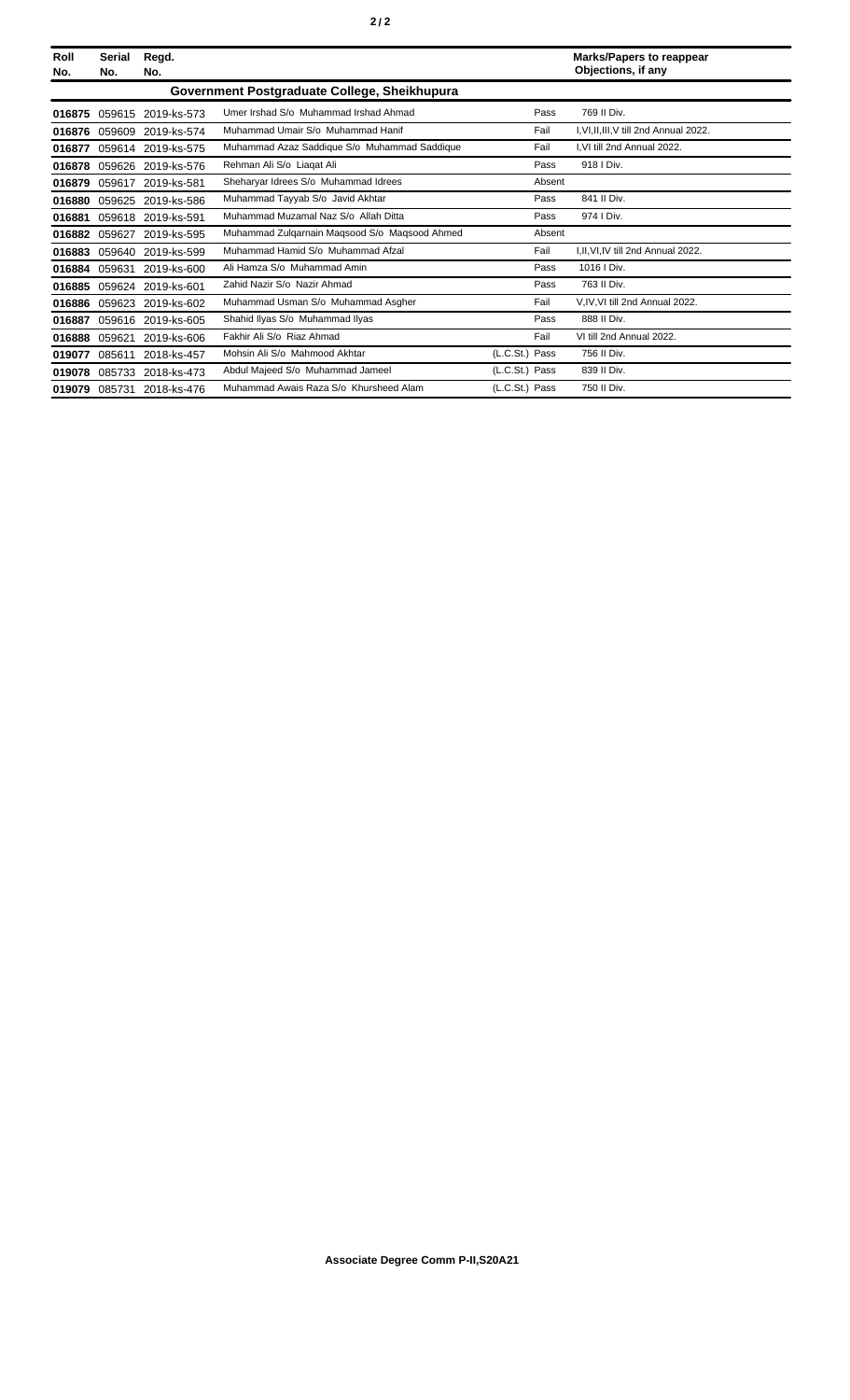| ٦ | ٠ |
|---|---|
|   |   |

| Roll<br>No. | Serial<br>No. | Regd.<br>No.               |                                                                 |                       | <b>Marks/Papers to reappear</b><br>Objections, if any |
|-------------|---------------|----------------------------|-----------------------------------------------------------------|-----------------------|-------------------------------------------------------|
|             |               |                            | Government Pir Bahar Shah Degree College for Women, Sheikhupura |                       |                                                       |
|             |               | 016577 001485 2014-cps-12  | Sana Shahid D/o Muhammad Shahid Jahangir                        | (L.C.St.) Fail        | I, V, VI, VII, II till the Annual 2022.               |
|             |               | 016578 000797 2016-gps-194 | Ansar Batool D/o Arif Hussain                                   | (L.C.St.) Fail        | V till the Annual 2022.                               |
|             |               | 016579 001475 2017-fs-707  | Mehwish Sajid D/o Sajid Ali Shah                                | (L.C.S <sub>t</sub> ) | <b>FAIL PREVIOUS PART</b>                             |
| 016580      |               | 000443 2017-gps-259        | Laraib Javaid D/o Javaid Iqbal                                  | (L.C.St.) Fail        | VII till the Annual 2022.                             |
| 016581      |               | 008052 2018-gps-244        | Huma Naseem D/o Muhammad Naseem                                 | (L.C.St.) Fail        | V, IV, II, I, VI, VII till 2nd Annual 2022.           |
| 016582      |               | 000445 2018-gps-248        | Amina Ashfaq D/o Muhammad Ashfaq                                | (L.C.St.) Fail        | V till the Annual 2022.                               |
| 016583      |               | 009883 2018-gps-249        | Anisa Sultan D/o Sultan Mohy-Uddin                              | (L.C.St.) Fail        | V, II, III, VII, VI till 2nd Annual 2022.             |
|             |               | 016584 001179 2018-gps-250 | Sehar Murtaza D/o Murtaza Shehzad                               | (L.C.St.) Pass        | 760 II Div.                                           |
| 016585      |               | 069595 2018-gps-254        | Madiha Ramzan D/o Ramzan Ali                                    | Fail                  | IV, V, I till 2nd Annual 2022.                        |
|             |               | 016586 000844 2018-gps-257 | Areej Khadim D/o Khadim Hussain                                 | (L.C.St.) Pass        | 759 II Div.                                           |
| 016587      |               | 001488 2018-gps-258        | Noor Fatima Arif D/o Muhammad Arif                              | (L.C.St.) Fail        | VI, V till the Annual 2022.                           |
| 016588      |               | 001614 2018-gps-259        | Khadija D/o Muhammad Akram                                      | (L.C.St.) Fail        | V, III till the Annual 2022.                          |
| 016589      |               | 000806 2018-gps-260        | Rukshanda D/o Karamat Ali                                       | (L.C.St.) Fail        | V, III till the Annual 2022.                          |
| 016590      |               | 000885 2018-gps-262        | Saba Aslam D/o Gul Muhammad Aslam                               | (L.C.St.) Absent      |                                                       |
| 016591      |               | 001737 2018-gps-263        | Humaira Ramzan D/o Muhammad Ramzan                              | (L.C.St.) Fail        | VI till the Annual 2022.                              |
| 016592      | 000801        | 2018-gps-264               | Igra Tarig D/o Tarig                                            | (L.C.St.) Pass        | 741 II Div.                                           |
|             |               | 016593 001618 2018-gps-270 | Iqra Bashir D/o Bashir Ahmad                                    | (L.C.St.) Fail        | V till the Annual 2022.                               |
|             |               | 016594 001486 2018-gps-273 | Sania Shahid D/o Muhammad Shahid Jahangir                       | (L.C.St.) Fail        | II, I, VII till the Annual 2022.                      |
|             |               | 016595 001489 2018-gps-278 | Sheeza Fatima D/o Mulazam Hussain                               | (L.C.St.) Fail        | V till the Annual 2022.                               |
| 016596      |               | 009874 2018-gps-280        | Lairab Ateeg D/o Asghar Ateeg Ahmad                             | (L.C.St.) Pass        | 730 II Div.                                           |
| 016597      |               | 001536 2018-z-57032        | Bennish Fareed D/o Ghulam Fareed                                | (L.C.St.) Fail        | V till the Annual 2022.                               |
| 016598      |               | 001840 2018-gps-243        | Tayyaba Asghar D/o Asghar Ali                                   | (L.C.St.) Fail        | III, IV, VII, I, V, VI till 2nd Annual 2022.          |
| 016599      |               | 069596 2018-gps-246        | Khadija Allah Ditta D/o Allah Ditta                             | Fail                  | IV,I,VI,V,VII till 2nd Annual 2022.                   |
| 016600      |               | 069568 2019-gps-210        | Kinza Shabir D/o Shabir Ahmad                                   | Fail                  | III till 2nd Annual 2022.                             |
| 016601      |               | 069569 2019-gps-211        | Sawera Saleem D/o Mohammad Saleem                               | Pass                  | 741 II Div.                                           |
|             |               | 016602 069570 2019-gps-213 | Sadia Shabir D/o Ghulam Shabir Arain                            | Fail                  | VI, V till 2nd Annual 2022.                           |
|             | 016603 069571 | 2019-gps-214               | Mehwish Muneer D/o Muneer Ahmad                                 | Pass                  | 901   Div.                                            |
| 016604      |               | 069572 2019-gps-216        | Aleeza Shahzadi D/o Shabir Ahmad                                | Fail                  | VII, V till 2nd Annual 2022.                          |
| 016605      |               | 069573 2019-gps-221        | Shanza D/o Khushi Muhammad                                      | Fail                  | II.VII.V till 2nd Annual 2022.                        |
| 016606      |               | 069574 2019-gps-230        | Shanza Sarwar D/o Muhammad Sarwar                               | Fail                  | II, VI, V till 2nd Annual 2022.                       |
| 016607      |               | 069575 2019-gps-231        | Nida Bashir D/o Muhammad Bashir                                 | Pass                  | 745 II Div.                                           |
| 016608      |               | 069576 2019-gps-232        | Rimsha Tahir D/o Tahir Shahzad Virk                             | Fail                  | VII, VI, V till 2nd Annual 2022.                      |
|             |               | 016609 069577 2019-gps-233 | Aqsa Latif D/o Muhammad Latif                                   | Fail                  | IV, VII, VI till 2nd Annual 2022.                     |
|             |               | 016610 069578 2019-gps-235 | Farzin Saher D/o Mubasher Ahmad                                 |                       | R.L PART-I                                            |
|             |               | 016611 069579 2019-gps-237 | Zakia Falak Sher D/o Falak Sher                                 | Pass                  | 775 II Div.                                           |
|             |               | 016612 069580 2019-gps-238 | Esha Mukhtar D/o Mukhtar Ahmed                                  | Pass                  | 751 II Div.                                           |
|             | 016613 069581 | 2019-gps-239               | Rabia Imtiaz D/o Imtiaz Ahmed                                   | Fail                  | V, VI till 2nd Annual 2022.                           |
|             |               | 016614 069582 2019-gps-240 | Rumesa Fiaz D/o Malik Fiaz Ahmad                                | Fail                  | V, VII, VI till 2nd Annual 2022.                      |
|             |               | 016615 069583 2019-gps-241 | Habiba Nawaz D/o Muhammad Nawaz                                 | Fail                  | VII till 2nd Annual 2022.                             |
|             |               | 016616 069584 2019-gps-242 | Niha Fatima D/o Muhammad Iftikhar                               | Pass                  | 769 II Div.                                           |
| 016617      |               | 069585 2019-gps-245        | Rimsha Kanwal D/o Muhammad Aslam                                | Fail                  | V till 2nd Annual 2022.                               |
|             |               | 016618 069586 2019-gps-247 | Bakhtawar Tasawar D/o Tasawar Hussian                           | Fail                  | III, V till 2nd Annual 2022.                          |
|             |               | 016619 069587 2019-gps-248 | Narveena Waheed D/o Abdul Waheed                                | Pass                  | 761 II Div.                                           |
| 016620      |               | 069588 2019-gps-249        | Ayesha Saeed D/o Saeed Ahmad                                    | Fail                  | VII till 2nd Annual 2022.                             |
| 016621      |               | 069590 2019-gps-251        | Farwa Anayat Ullah D/o Anayat Ullah                             |                       | R.L PART-I                                            |
| 016622      | 069591        | 2019-gps-252               | Sundas Nazir D/o Nazir Ahmad                                    | Fail                  | I, VI, VII till 2nd Annual 2022.                      |
| 016623      |               | 069592 2019-gps-254        | Saira Saleem D/o Muhamamd Saleem                                | Fail                  | I, VI, III till 2nd Annual 2022.                      |
|             |               | 016624 069593 2019-gps-255 | Anila Rashid D/o Abdul Rashid                                   | Fail                  | II, V, VII, VI till 2nd Annual 2022.                  |
|             |               | 016625 069594 2019-gps-256 | Shamila Manawar D/o Manawar Hussain                             | Fail                  | IV, VI, II, III, VII, V till 2nd Annual 2022.         |
|             |               | 019000 012897 2018-gps-245 | Ashba Rasheed D/o Muhammad Rasheed                              | (L.C.St.) Fail        | VI till the Annual 2022.                              |
|             |               | 019120 069589 2019-gps-257 | Iqra Zafar D/o Zafar Iqbal                                      |                       | <b>DETAINED</b>                                       |
|             |               |                            |                                                                 |                       |                                                       |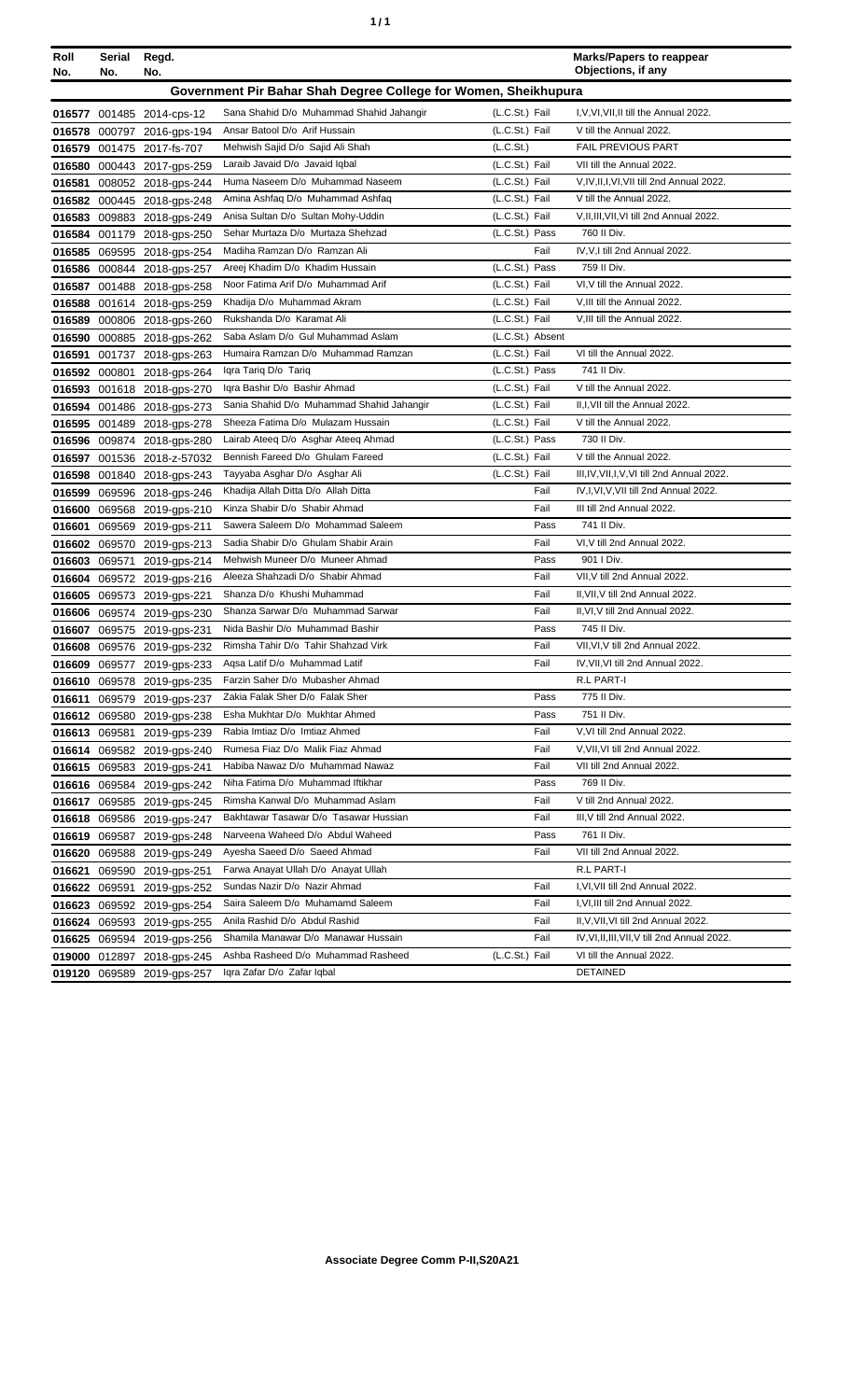| Roll<br>No. | Serial<br>No. | Regd.<br>No.               |                                                              |                | <b>Marks/Papers to reappear</b><br>Objections, if any |
|-------------|---------------|----------------------------|--------------------------------------------------------------|----------------|-------------------------------------------------------|
|             |               |                            | <b>Oxford International College of Commerce, Sheikhupura</b> |                |                                                       |
|             |               | 016645 012736 2018-oxs-174 | Mehnaz Noor D/o Noor Masih                                   | (L.C.St.) Pass | 746 II Div.                                           |
| 016646      |               | 069673 2018-oxs-180        | Sitara Naseer D/o Naseer Ahmad                               | (L.C.St.) Pass | 904   Div.                                            |
|             |               | 016647 012738 2018-oxs-181 | Anam Amanat D/o Amanat Ali                                   | (L.C.St.) Pass | 829 II Div.                                           |
|             |               | 016648 069670 2019-oxs-108 | Sajal Tabassam D/o Liagat Ali                                | Fail           | VI till 2nd Annual 2022.                              |
| 016649      |               | 069668 2019-oxs-109        | Anam Javid D/o Javid Iqbal Arshad                            | Pass           | 828 II Div.                                           |
| 016650      |               | 069669 2019-oxs-111        | Mehmoon Shahzadi D/o Muhammad Irshad                         | Pass           | 786 II Div.                                           |
| 016651      |               | 069675 2019-oxs-112        | Esha Allah Rakha D/o Allah Rakha                             |                | R.L PART-I                                            |
|             | 016652 069671 | 2019-oxs-114               | Rubab Irshad D/o Irshad Ahmad                                | Pass           | 759 II Div.                                           |
| 016653      |               | 069672 2019-oxs-119        | Rimsha D/o Muhammad Arshad                                   |                | R.L PART-I                                            |
|             |               | 016889 012739 2018-oxs-177 | Faisal Talib S/o Talib Hussain                               | (L.C.St.) Fail | II till the Annual 2022.                              |
|             | 016890 012737 | 2018-oxs-7                 | Muhammad Zeeshan S/o Muhammad Boota                          | (L.C.St.) Pass | 754 II Div.                                           |
| 016891      | 012741        | 2018-oxs-73                | Nazim Ali S/o Khadim Hussain                                 | (L.C.St.) Pass | 873 II Div.                                           |
|             |               | 016892 069674 2018-oxs-176 | Syed Muhammad Taqi Hassan S/o Syed Jawar Hussain             | Fail           | II, V, I, IV, VII, III, VI till 2nd Annual 2022.      |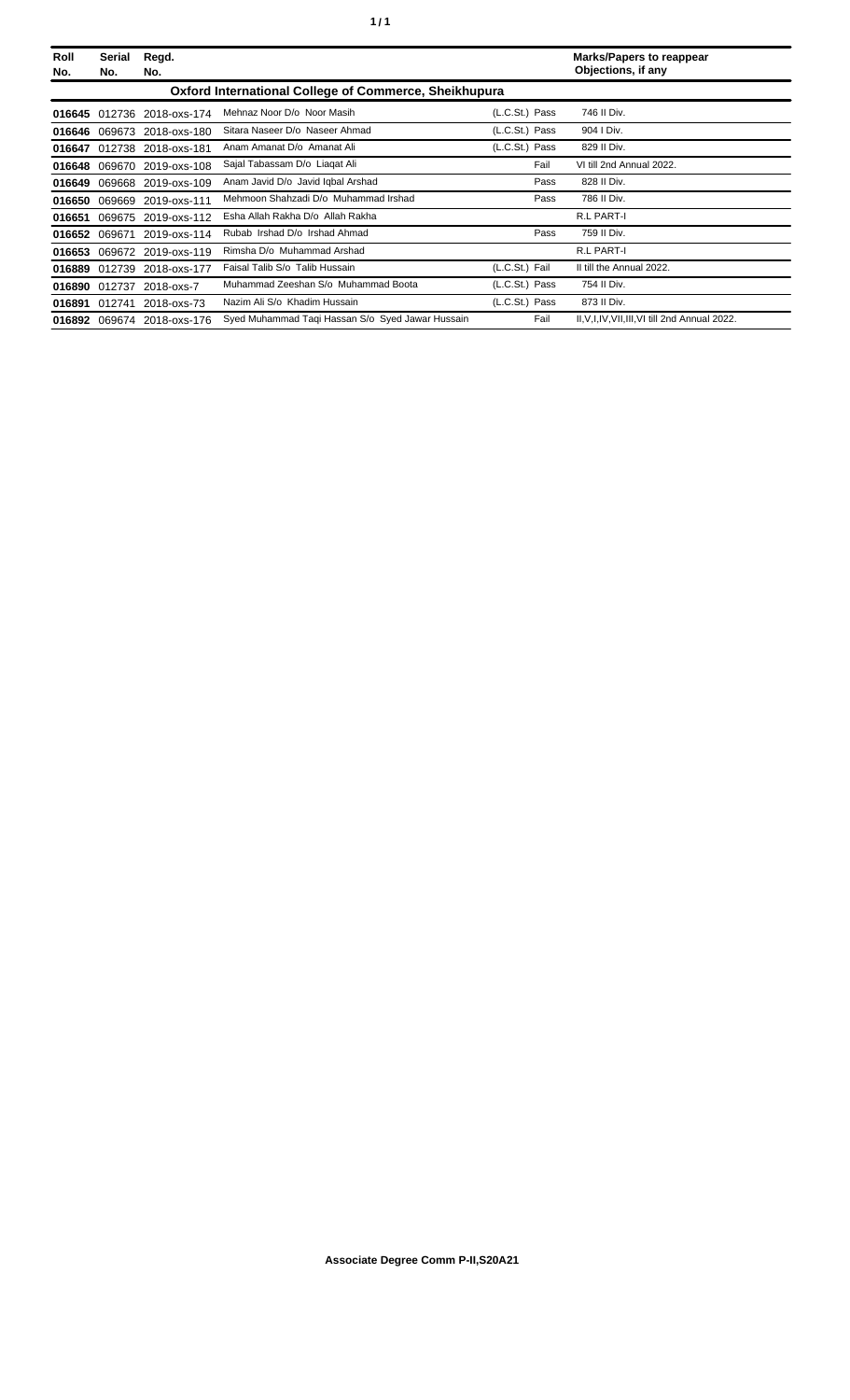| Roll<br>No. | Serial<br>No. | Regd.<br>No.             |                                                                       |                | <b>Marks/Papers to reappear</b><br>Objections, if any |
|-------------|---------------|--------------------------|-----------------------------------------------------------------------|----------------|-------------------------------------------------------|
|             |               |                          |                                                                       |                |                                                       |
| 013772      |               | 009730 2018-pcm-8        | Ghulam Fatimah D/o Sarfraz Ahmad                                      | (L.C.St.) Pass | 913   Div.                                            |
| 013773      | 009729        | 2018-pcm-9               | Mehral Faroog D/o Muhammad Faroog                                     | (L.C.St.) Pass | 819 II Div.                                           |
| 013777      | 009728        | 2019-z-12963             | Aleena Sajjad D/o Syed Sajjad Ali Shah                                | (L.C.St.) Pass | 864 II Div.                                           |
| 013788      |               | 045664 2018-pcm-4        | Hina Afzal D/o Muhammad Afzal                                         | Fail           | I.V.III till 2nd Annual 2022.                         |
| 013789      |               | 045667 2019-pcm-3        | Aliya Muqadus D/o Muhammad Ghzanfar                                   | Pass           | 970   Div.                                            |
| 013790      |               | 045665 2019-pcm-7        | Urooj Naseer D/o Naseer Ahmad                                         | Fail           | III.VI till 2nd Annual 2022.                          |
| 013791      | 045668        | 2019-pcm-8               | Ateeba Naseer D/o Naseer Ahmad                                        | Fail           | V, VIII, VI, VII till 2nd Annual 2022.                |
| 013793      | 009717        | 2016-pcm-16              | Muhammad Jhanzaib Siddiqui S/o Muhammad Sajid Siddiqui (L.C.St.) Fail |                |                                                       |
| 013795      |               | 009714 2018-pcm-1        | Ageel Ahmad S/o Muhammad Younas                                       | (L.C.St.) Pass | 810 II Div.                                           |
| 013796      | 009716        | 2018-pcm-12              | Hamza Masroor S/o Masroor Hussain                                     | (L.C.St.) Pass | 752 II Div.                                           |
| 013797      | 009720        | 2018-pcm-13              | Rehman S/o Riasat Ali                                                 | (L.C.St.) Fail | V till the Annual 2022.                               |
| 013798      | 009719        | 2018-pcm-17              | Awais Ali S/o Safdar Ali                                              | (L.C.St.) Fail | VI, III, II, I, IV till the Annual 2022.              |
| 013799      |               | 009712 2018-pcm-18       | Asim Rasool S/o Muhammad Boota                                        | (L.C.St.) Pass | 860 II Div.                                           |
| 013800      | 009718        | 2018-pcm-20              | Abdul Moezz S/o Muhammad Azhar Iftkhar                                | (L.C.St.) Pass | 749 II Div.                                           |
| 013802      | 009713        | 2018-pcm-23              | Faheem Asghar S/o Asghar Ali Kamboh                                   | (L.C.St.) Pass | 837 II Div.                                           |
| 013803      |               | 009715 2018-pcm-25       | Usama Mehboob S/o Malik Muhammad Mehboob Hussain                      | (L.C.St.) Pass | 859 II Div.                                           |
| 013819      | 045666        | 2019-pcm-2               | Ali Hassan Yousaf S/o Muhammad Yousaf                                 | Pass           | 838 II Div.                                           |
|             |               | 013820 045669 2019-pcm-9 | Gulfam Abbas Alvi S/o Ghulam Abbas Alvi                               | Fail           | V till 2nd Annual 2022.                               |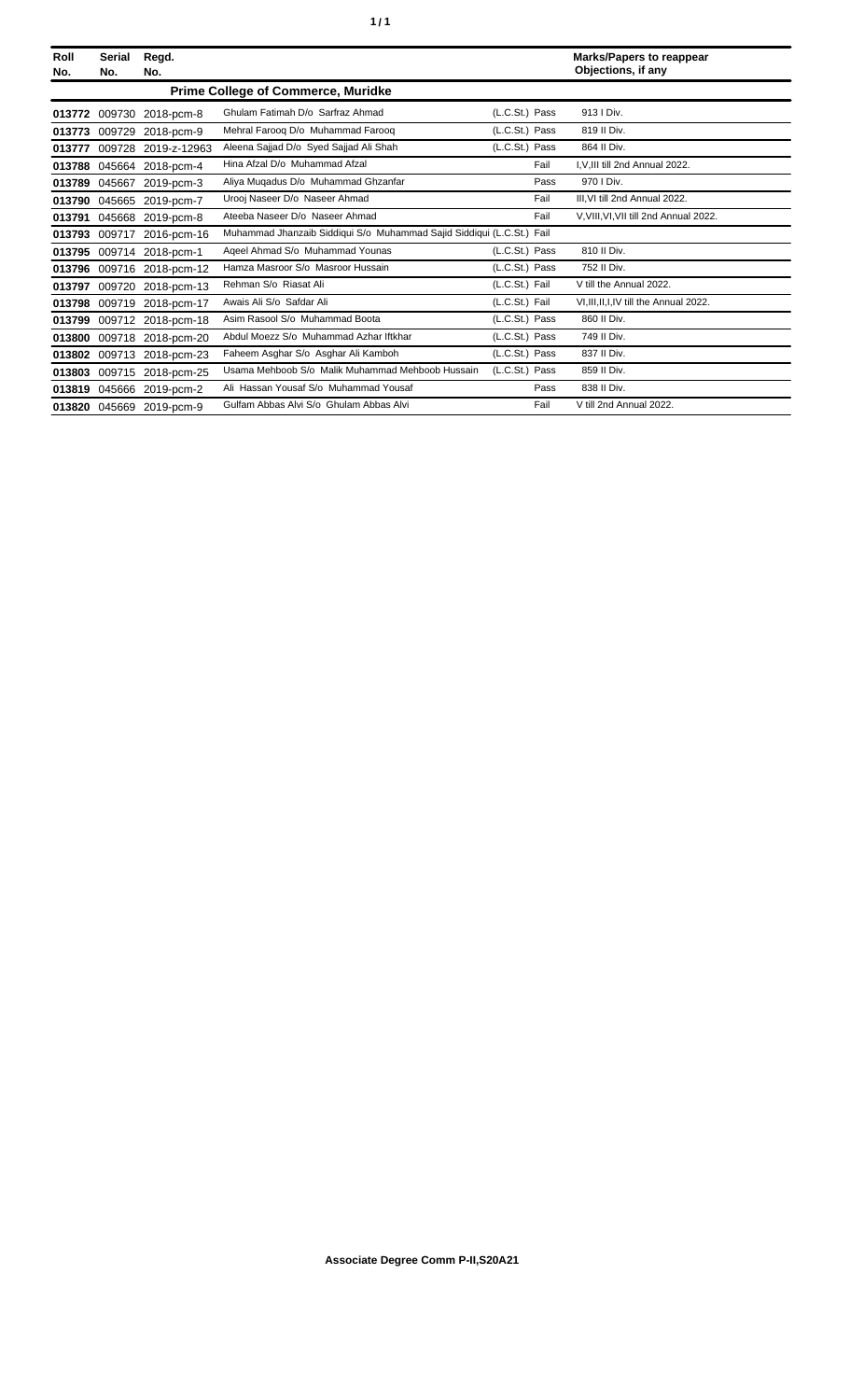| Roll<br>No. | <b>Serial</b><br>No. | Regd.<br>No.              |                                                                  |                       | <b>Marks/Papers to reappear</b><br>Objections, if any |
|-------------|----------------------|---------------------------|------------------------------------------------------------------|-----------------------|-------------------------------------------------------|
|             |                      |                           | Punjab College of Commerce, Ferozwala, Sheikhupura               |                       |                                                       |
|             |                      | 006742 059264 2018-mo-481 | Amber Batool D/o Fiaz Ahmad                                      | Absent                |                                                       |
|             |                      | 006743 059257 2019-psk-59 | Sadia D/o Muhammad Younas                                        | Pass                  | 869 II Div.                                           |
|             |                      | 006744 059258 2019-psk-61 | Uzma Liagat D/o Liagat Ali                                       | Pass                  | 811 II Div.                                           |
|             |                      | 006745 059265 2019-psk-69 | Malaika Mehmood D/o Amir Mehmood                                 | Fail                  | II, I, V, VI till 2nd Annual 2022.                    |
|             |                      | 006746 059259 2019-psk-70 | Noreen Fatima D/o Muhammad Babar                                 | Fail                  | VI, V till 2nd Annual 2022.                           |
|             |                      | 007108 003648 2018-psk-69 | Ayesha Bibi D/o Faryad Ali                                       | (L.C.St.) Pass        | 778 II Div.                                           |
|             |                      | 007109 004056 2018-psk-82 | Ayesha Farzand Ali D/o Farzand Ali                               | (L.C.St.) Pass        | 689 II Div.                                           |
|             |                      | 008142 003429 2017-psk-45 | Komal Manzoor D/o Malik Manzoor Ahmad                            | (L.C.S <sub>t</sub> ) | <b>FEE</b>                                            |
|             |                      | 008147 003600 2018-psk-80 | Alina Ashraf D/o Muhammad Ashraf Awan                            | (L.C.St.) Pass        | 797 II Div.                                           |
|             |                      | 008148 005824 2018-psk-84 | Mobeen Magsood D/o Magsood Khan                                  | (L.C.St.) Pass        | 815 II Div.                                           |
|             |                      | 009334 006626 2018-psk-73 | Syed Hadi Raza Kazmi S/o Hashim Raza                             | (L.C.St.) Pass        | 843 II Div.                                           |
|             |                      | 009335 006152 2018-psk-86 | Hasnain Iftikhar S/o Ch Iftikhar Ali Warraich                    | (L.C.St.) Pass        | 848 II Div.                                           |
|             |                      | 009336 009462 2018-psk-94 | Muhammad Azan Khan S/o Muhammad Zahir Mehmood Khan(L.C.St.) Fail |                       | IV till the Annual 2022.                              |
| 009337      |                      | 003224 2018-psk-96        | Taimoor Raza S/o Syed Ali Zaheer Nagvi                           | (L.C.St.) Pass        | 905   Div.                                            |
|             |                      | 009981 059266 2018-psk-71 | Hammad Nazeer S/o Nazeer Hussain                                 | Fail                  | VI, VII, V, II, III, IV till 2nd Annual 2022.         |
|             |                      | 009982 059260 2019-psk-64 | Usama Shafaqat S/o Shafaqat Ali                                  | Fail                  | I,IV, VII till 2nd Annual 2022.                       |
|             |                      | 009983 059261 2019-psk-65 | Ahmad Irshad S/o Irshad Ahmad                                    | Pass                  | 882 II Div.                                           |
|             |                      | 009984 059262 2019-psk-66 | Muhammad Saqlain S/o Zulfiqar Ali                                | Pass                  | 764 II Div.                                           |
| 009985      |                      | 059263 2019-psk-67        | Syed Zain Ul Abidien S/o Syed Shafqat                            | Fail                  | II.VII.III till 2nd Annual 2022.                      |
|             |                      | 009986 059256 2019-psk-74 | Hafiz Raza Haider S/o Sardar Muhammad                            | Fail                  | V, VIII, VI till 2nd Annual 2022.                     |
|             |                      | 013774 005837 2018-psk-79 | Muskan D/o Tahir Fareed                                          | (L.C.St.) Pass        | 825 II Div.                                           |
|             |                      | 013804 008075 2018-psk-74 | Umer Bisharat S/o Bisharat Ali Maan                              | (L.C.St.) Fail        | IV, II, V, VII till the Annual 2022.                  |
|             |                      | 019095 085917 2019-psk-72 | Hunain Fayyaz S/o Muhammad Fayyaz                                | Pass                  | 828 II Div.                                           |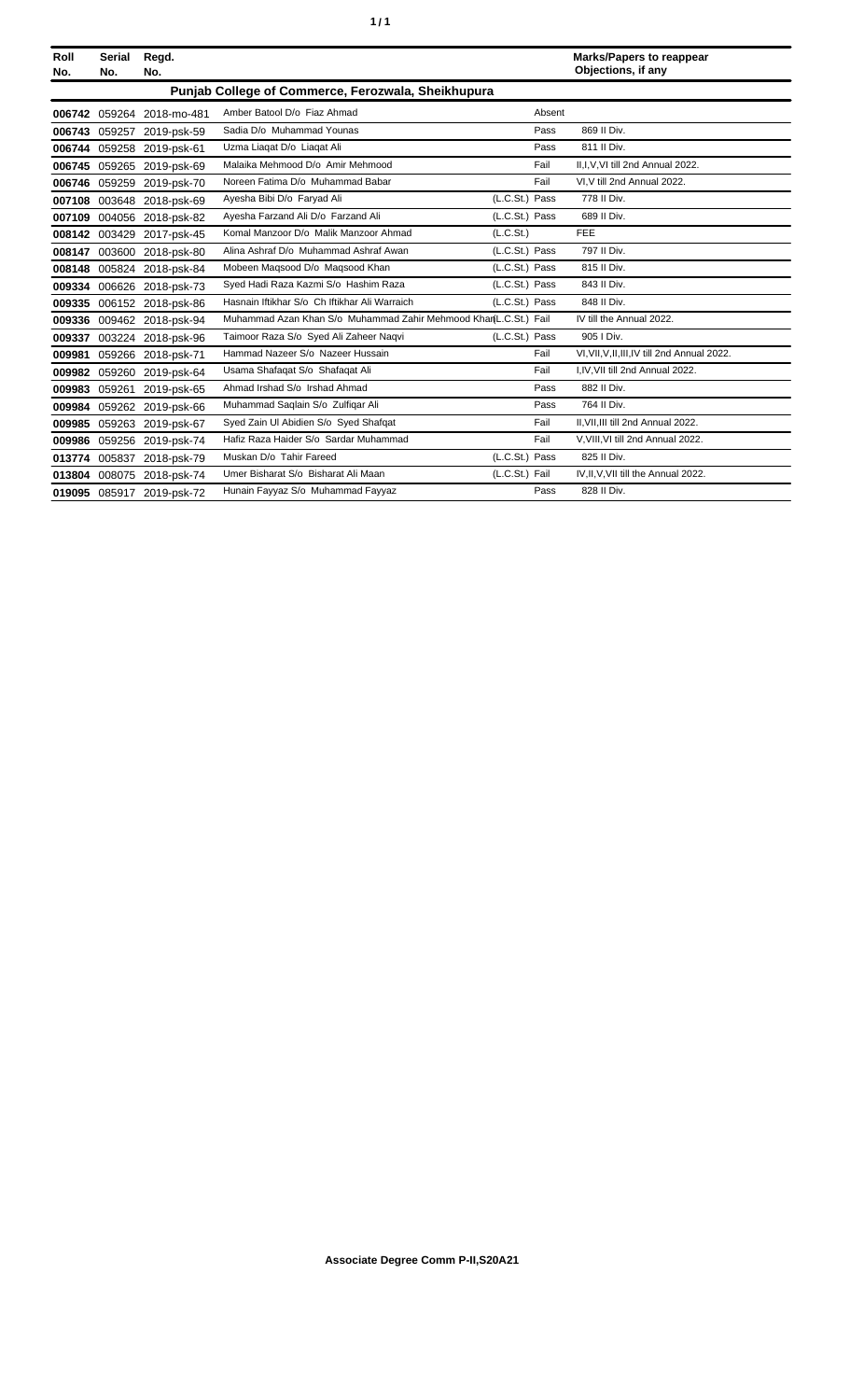| Roll<br>No. | Serial<br>No. | Regd.<br>No.              |                                                            |                | <b>Marks/Papers to reappear</b><br>Objections, if any |
|-------------|---------------|---------------------------|------------------------------------------------------------|----------------|-------------------------------------------------------|
|             |               |                           | Punjab College of Commerce, Sharaqpur Sharif, Sheikhupura. |                |                                                       |
| 007260      |               | 067185 2019-psq-1         | Maryam Dar D/o Asad Ullah Dar                              | Pass           | 781 II Div.                                           |
| 007261      |               | 067189 2019-psq-11        | Hafiza Amina D/o Muhammad Hanif                            | Pass           | 846 II Div.                                           |
| 007262      |               | 067197 2019-psg-13        | Sadaf Salsabeel D/o Dildar Hussain                         | Fail           | VI, V, III till 2nd Annual 2022.                      |
| 007263      |               | 067190 2019-psq-15        | Jaweria Anwar D/o Khurshid Anwar                           | Fail           | I, III, VI till 2nd Annual 2022.                      |
| 007264      | 067191        | 2019-psg-17               | Aliza D/o Muhammad Rasheed                                 | Fail           | VII, V, VI, I till 2nd Annual 2022.                   |
| 007265      |               | 067192 2019-psq-19        | Kainat Bashir D/o Bashir Ahmad                             | Pass           | 875 II Div.                                           |
| 007266      |               | 067186 2019-psg-3         | Kinza Zahid Ali D/o Zahid Ali                              | Pass           | 833 II Div.                                           |
| 007267      |               | 067187 2019-psq-5         | Attia Asif D/o Asif Ali                                    | Fail           | VI, II, IV, III till 2nd Annual 2022.                 |
| 007268      |               | 067188 2019-psg-7         | Gulshan Amjad D/o Amjad Ali                                | Pass           | 760 II Div.                                           |
| 009159      |               | 010310 2018-psq-1         | Ali Jamil S/o Jamil Ahmed                                  | (L.C.St.) Pass | 847 II Div.                                           |
|             |               | 009160 010312 2018-psq-2  | Hafiz Noman Sakhawat S/o Sakhawat Ali                      | (L.C.St.) Fail | V, IV, VI till the Annual 2022.                       |
| 009161      | 010307        | 2018-psg-8                | Arslan Amjad S/o Amjad Ali                                 | (L.C.St.) Fail | IV, VI till the Annual 2022.                          |
| 009493      | 067195        | 2019-psg-10               | Hafiz Irfan Ali S/o Muhammad Ashfaq                        | Fail           | V.IV till 2nd Annual 2022.                            |
| 009494      | 067194        | 2019-psg-12               | Ahmad Hassan S/o Muhammad Yousaf                           | Fail           | VI, IV till 2nd Annual 2022.                          |
| 009495      |               | 067193 2019-psq-21        | Nabeel Jansin S/o Mushtaq Masih                            | Fail           | VI,I, V, IV till 2nd Annual 2022.                     |
|             |               | 009496 067196 2019-psq-22 | Zunair Ali S/o Gulzar Ahmad                                | Fail           | VI till 2nd Annual 2022.                              |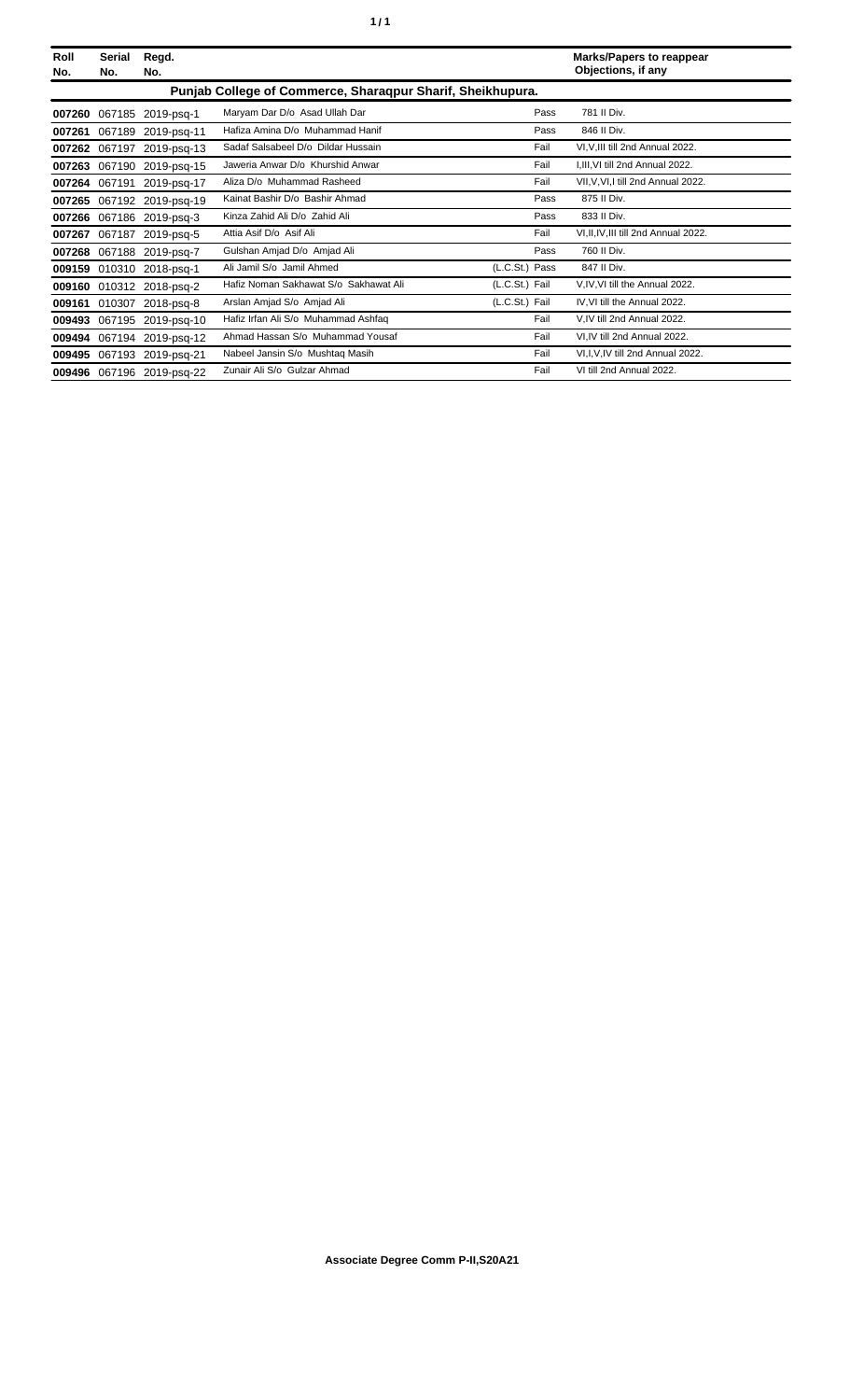| ٠ | ٠ |
|---|---|
|   |   |

| Roll<br>No. | Serial<br>No. | Regd.<br>No.                                             |                                                                       |                                    | <b>Marks/Papers to reappear</b><br>Objections, if any |
|-------------|---------------|----------------------------------------------------------|-----------------------------------------------------------------------|------------------------------------|-------------------------------------------------------|
|             |               |                                                          | Punjab College of Commerce, Sargodha Road, Sheikhupura.               |                                    |                                                       |
|             |               |                                                          |                                                                       |                                    |                                                       |
|             |               | 013900 010419 2018-cps-148                               | Farah Zanib D/o Farzand Ali<br>Tasmia Arshad D/o Muhammad Arshad Khan | (L.C.S <sub>t</sub> )<br>(L.C.St.) | <b>FEE</b><br><b>FEE</b>                              |
| 013901      |               | 010418 2018-cps-149                                      | Amina Aziz D/o Abdul Aziz Mirza                                       | (L.C.S <sub>t</sub> )              | FEE                                                   |
|             |               | 013902 010425 2018-cps-150                               | Ayesha Mansoor D/o Mansoor Ahmad                                      | (L.C.St.)                          | <b>FEE</b>                                            |
|             | 013903 010421 | 2018-cps-151                                             | Umm E Ruba D/o Muhammad Aslam Tariq                                   | (L.C.S <sub>t</sub> )              | FEE                                                   |
|             |               | 013904 010443 2018-cps-153<br>013905 010427 2018-cps-155 | Ayesha Sikandar D/o Sikandar Hayyat                                   | (L.C.S <sub>t</sub> )              | FEE                                                   |
|             |               | 013906 010447 2018-cps-161                               | Amrat Pal Kour D/o Rajan Singh                                        | (L.C.S <sub>t</sub> )              | FEE                                                   |
|             |               | 013907 010448 2018-cps-162                               | Saima Abid D/o Abid Hussain                                           | (L.C.S <sub>t</sub> )              | <b>FEE</b>                                            |
|             |               | 013999 010453 2018-cps-122                               | Muhammad Jammal Khan S/o Amaan Ullah Khan                             | (L.C.S <sub>t</sub> )              | FEE                                                   |
|             |               | 014000 010452 2018-cps-123                               | Faisal Rehmat S/o Rehmat Ali                                          | (L.C.St.)                          | <b>FEE</b>                                            |
|             |               | 014001 010467 2018-cps-140                               | Sadam Amanat S/o Amanat Ali                                           | (L.C.S <sub>t</sub> )              | FEE                                                   |
|             |               | 014002 010438 2018-cps-142                               | Muhammad Haris Latif S/o Abdul Latif                                  | (L.C.St.)                          | <b>FEE</b>                                            |
|             |               | 014003 010450 2018-cps-143                               | Ahmad Alltaf Shah S/o Peer Alltaf Shah                                | (L.C.S <sub>t</sub> )              | FEE                                                   |
|             |               | 014004 010456 2018-cps-144                               | Mohsin Raza S/o Muhammad Naeem                                        | (L.C.S <sub>t</sub> )              | FEE                                                   |
|             |               | 014005 010478 2018-cps-157                               | Ali Hamza S/o Muhammad Younis                                         | (L.C.St.)                          | FEE                                                   |
|             |               | 014006 010432 2018-cps-160                               | Muhammad Saad Liagat S/o Liagat Ali                                   | (L.C.St.)                          | <b>FEE</b>                                            |
|             |               | 016654 010475 2018-cps-130                               | Aleena Meer D/o Aurang Zaib                                           | (L.C.St.)                          | <b>FEE</b>                                            |
|             |               | 016655 010477 2018-cps-163                               | Agsa Munawar D/o Munawar Hussain                                      | (L.C.S <sub>t</sub> )              | <b>FEE</b>                                            |
|             |               | 016656 010476 2018-cps-174                               | Qafia Imran D/o Imran Akram Shairwani                                 | (L.C.S <sub>t</sub> )              | FEE                                                   |
| 016657      |               | 055378 2014-fs-232                                       | Amina Aslam D/o Muhammad Aslam                                        | Fail                               | VII, VI till 2nd Annual 2022.                         |
| 016658      |               | 055393 2018-z-54923                                      | Zainab Aslam D/o Muhammad Aslam                                       | Fail                               | VII, III till 2nd Annual 2022.                        |
| 016659      |               | 055377 2019-cps-108                                      | Wania Noor D/o Muhammad Saeed                                         | Pass                               | 697 II Div.                                           |
|             |               | 016660 055384 2019-cps-109                               | Fiza Kalsoom D/o Mahmood Ahmad                                        | Fail                               | I, V till 2nd Annual 2022.                            |
|             |               | 016661 055385 2019-cps-111                               | Madiha Shafique D/o Muhammad Shafique                                 | Fail                               | I, VII, III, IV, V, II, VI till 2nd Annual 2022.      |
|             |               | 016662 055386 2019-cps-113                               | Aiman Saeed D/o Muhammad Saeed                                        | Pass                               | 759 II Div.                                           |
|             |               | 016663 055381 2019-cps-82                                | Isha Fatima D/o Sarfaraz Ali Shah                                     | Pass                               | 714 II Div.                                           |
|             |               | 016664 055379 2019-cps-87                                | Saira Bibi D/o Muhammad Saleem                                        | Pass                               | 752 II Div.                                           |
|             |               | 016665 055380 2019-cps-89                                | Ayiza Ghafoor D/o Rana Abdul Ghafoor                                  | Pass                               | 863 II Div.                                           |
|             |               | 016666 055383 2019-cps-93                                | Ramsha Shahzad D/o Sheikh Shahzad Ahmad                               | Fail                               | V,I till 2nd Annual 2022.                             |
|             |               | 016667 055382 2019-cps-94                                | Javaria Haseeb D/o Abdul Haseeb Khan                                  | Pass                               | 791 II Div.                                           |
|             |               | 016668 055394 2019-cps-96                                | Saba Rasheed D/o Muhammad Rasheed                                     | Pass                               | 943   Div.                                            |
|             |               | 016893 009778 2018-cps-137                               | Arslan Naeem S/o Naeem Pervaiz                                        | (L.C.St.) Fail                     | IV, II, VI till 2nd Annual 2022.                      |
|             |               | 016894 010459 2018-cps-139                               | Waqar Ali S/o Arshad Ali                                              | (L.C.St.)                          | <b>FEE</b>                                            |
|             |               | 016895 011419 2018-cps-165                               | Ahtesham UI Haq S/o Nadeem Akram Malik                                | (L.C.St.) Fail                     | II, VI till the Annual 2022.                          |
|             |               | 016896 010472 2018-cps-168                               | Ruf Ruf Habib Ullah S/o Muhammad Rasheed                              | (L.C.S <sub>t</sub> )              | FEE                                                   |
|             |               | 016897 010465 2018-cps-172                               | Muhammad Gulfam Rafique S/o Muhammad Rafique                          | (L.C.St.)                          | <b>FEE</b>                                            |
|             |               | 016898 010457 2018-cps-175                               | Zain Bin Jabbar S/o Abdul Jabbar                                      | (L.C.S <sub>t</sub> )              | <b>FEE</b>                                            |
|             |               | 016899 055376 2019-cps-101                               | Salman Qamar Bhatti S/o Muhammad Zaman Qamar                          | Fail                               | I till 2nd Annual 2022.                               |
|             |               | 016900 055374 2019-cps-103                               | Shahzaib S/o Muhammad Abbas                                           | Absent                             |                                                       |
|             |               | 016901 055373 2019-cps-105                               | Muhammad Abdullah Sarwar S/o Muhammad Sarwar Virk                     | Fail                               | V, III, IV till 2nd Annual 2022.<br>886 II Div.       |
|             |               | 016902 055387 2019-cps-114                               | Waqas S/o Abdul Ghaffar<br>Shumaz Ahmed Bhatti S/o Nisar Ahmed Bhatti | Pass<br>Fail                       | VI till 2nd Annual 2022.                              |
|             |               | 016903 055388 2019-cps-115                               | Arslan Gulzar S/o Gulzar Hussain                                      | Pass                               | 789 II Div.                                           |
|             |               | 016904 055389 2019-cps-116                               | Muhammad Qamar Abbas S/o Abbas Ali                                    | Fail                               | V, III, II, VI till 2nd Annual 2022.                  |
|             |               | 016905 055390 2019-cps-117                               | Ahmad Mujtba S/o Muhammad Ilyas                                       | Fail                               | V till 2nd Annual 2022.                               |
|             |               | 016906 055391 2019-cps-118                               | Adnan Tahir S/o Tahir Mehmood                                         | Fail                               | V, VI, IV, II till 2nd Annual 2022.                   |
|             |               | 016907 055392 2019-cps-119                               | Walid Niaz S/o Niaz Ali                                               | Fail                               | VIII till 2nd Annual 2022.                            |
|             |               | 016908 055375 2019-cps-90                                | Fawad Ahmad S/o Manzoor Ahmad                                         | Pass                               | 802 II Div.                                           |
|             |               | 016909 055372 2019-cps-95                                | Nida Shahid D/o Shahid Ali                                            | Pass                               | 868 II Div.                                           |
|             |               | 018964 085885 2019-cps-91                                |                                                                       |                                    |                                                       |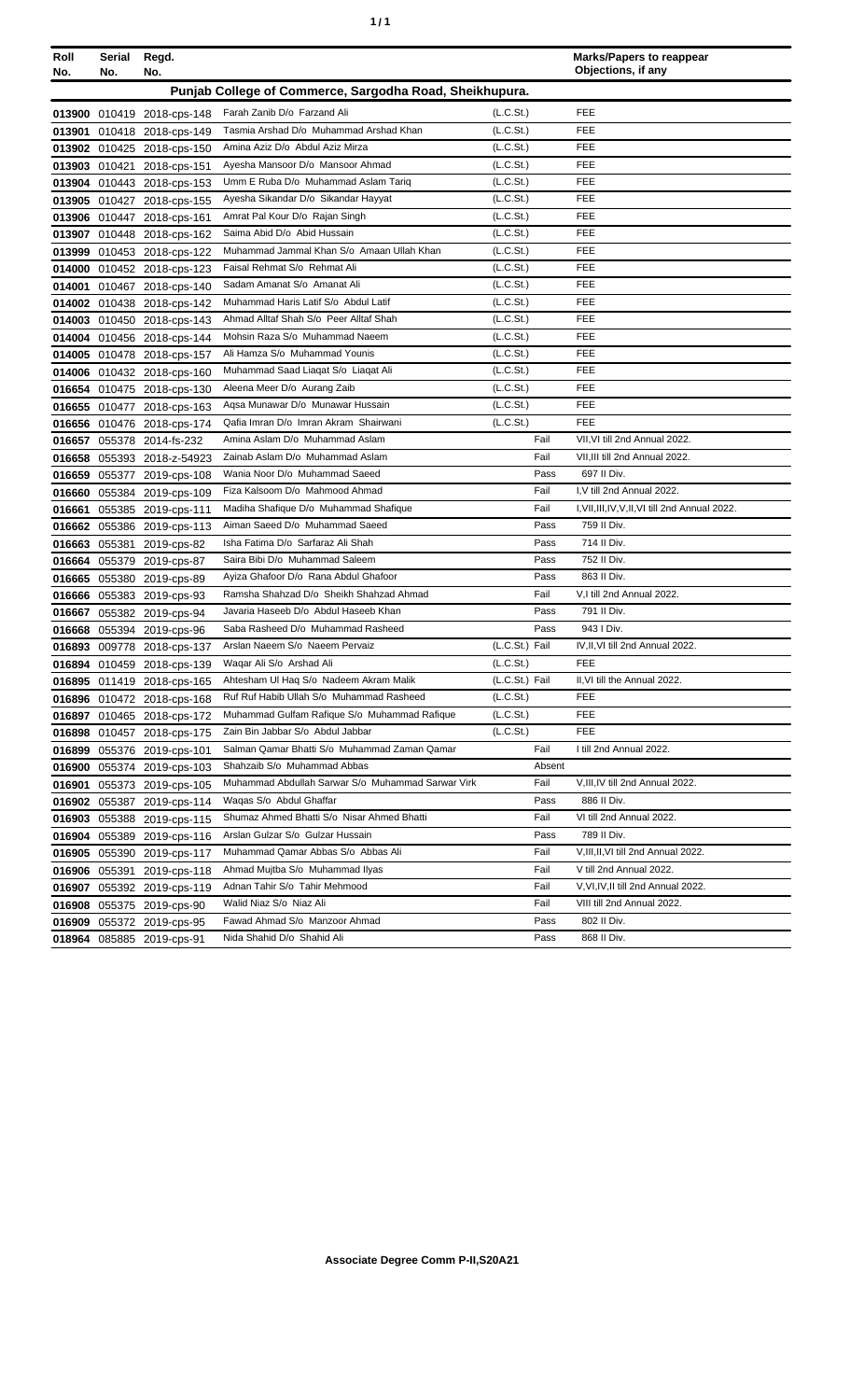| ٠ | ٠ |
|---|---|
|   |   |

| Roll   | Serial        | Regd.                                                |                                                                 |                  | <b>Marks/Papers to reappear</b>               |
|--------|---------------|------------------------------------------------------|-----------------------------------------------------------------|------------------|-----------------------------------------------|
| No.    | No.           | No.                                                  |                                                                 |                  | Objections, if any                            |
|        |               |                                                      | Sheikhupura College of Commerce, Sheikhupura                    |                  |                                               |
|        |               | 016669 001428 2013-scc-158                           | Esba D/o Akram                                                  | (L.C.St.) Fail   | IV, V, VI, II, VII till the Annual 2022.      |
|        |               | 016670 008280 2014-scc-86                            | Soha Shafique D/o Muhammad Shafique                             | (L.C.St.) Fail   | I, V, VI, VII, II till the Annual 2022.       |
| 016671 |               | 009339 2015-scc-73                                   | Nadia Abbas D/o Nazar Abbas                                     | (L.C.St.) Fail   |                                               |
|        |               | 016672 001576 2016-scc-74                            | Khadija Taj D/o Taj Muhammad                                    | (L.C.St.) Pass   | 785 II Div.                                   |
|        |               | 016673 001055 2017-scc-23                            | Sameera Shehzadi D/o Zulfiqar Ali                               | (L.C.St.) Pass   | 704 II Div.                                   |
|        |               | 016674 001051 2018-scc-16                            | Rabab Aslam D/o Muhammad Aslam                                  | (L.C.St.) Pass   | 717 II Div.                                   |
|        |               | 016675 001049 2018-scc-2                             | Rubab Ilyas D/o Rana Muhammad Ilyas                             | (L.C.St.) Pass   | 762 II Div.                                   |
|        |               | 016676 001058 2018-scc-20                            | Sana Saif D/o Saif Ullah                                        | (L.C.St.) Fail   | IV, VII, V till the Annual 2022.              |
|        |               | 016677 001050 2018-scc-27                            | Maida Abbas C.H D/o Muhammad Abbas C.H                          | (L.C.St.) Pass   | 880 II Div.                                   |
|        |               | 016678 001053 2018-scc-3                             | Igra Shehzadi D/o Altaf Hussain                                 | (L.C.St.) Pass   | 910 I Div.                                    |
|        |               | 016679 001429 2018-scc-37                            | Aneega Shareef D/o Muhammad Shareef                             | (L.C.St.) Pass   | 822 II Div.                                   |
|        |               | 016680 000630 2018-scc-4                             | Maira Hassan D/o Muhammad Arshad                                | (L.C.St.) Pass   | 686 II Div.                                   |
| 016681 |               | 001068 2018-scc-41                                   | Asra Adrees D/o Muhammad Adrees                                 | (L.C.St.) Fail   | V,I, VI till the Annual 2022.                 |
|        |               | 016682 001067 2018-scc-42                            | Warda Shakeel D/o Rao Muhammad Shakeel                          | (L.C.St.) Fail   | II till the Annual 2022.                      |
|        |               | 016683 001052 2018-scc-48                            | Anam Zulfigar D/o Zulfigar Ali                                  | (L.C.St.) Fail   | V till the Annual 2022.                       |
|        |               | 016684 001688 2018-scc-49                            | Fatima Afzaal D/o Afzaal Ahmad                                  | (L.C.St.) Pass   | 718 II Div.                                   |
|        |               | 016685 001069 2018-scc-5                             | Umm-E-Salma D/o Shahadat Ali                                    | (L.C.St.) Pass   | 801 II Div.                                   |
|        |               | 016686 009392 2018-scc-54                            | Arooj Fatima D/o Abdul Ghafoor                                  | (L.C.St.) Fail   | II, VII, IV, VI till 2nd Annual 2022.         |
|        |               | 016687 001054 2018-scc-55                            | Fatima Ejaz D/o Ejaz Ahmad                                      | (L.C.St.) Pass   | 903 I Div.                                    |
|        |               | 016688 042962 2019-scc-10                            | Anam Akbar D/o Akbar Ali                                        | Fail             | VI.III.VII till 2nd Annual 2022.              |
|        |               | 016689 042954 2019-scc-11                            | Aleena D/o Liagat Ali                                           | Fail             | VII till 2nd Annual 2022.                     |
|        |               | 016690 042963 2019-scc-12                            | Hira Tariq D/o Tariq Mehmood<br>Laraib Riaz D/o Mohammad Riaz   | Pass             | 872 II Div.<br>779 II Div.                    |
|        |               | 016691 042964 2019-scc-21                            |                                                                 | Pass             | R.L PART-I                                    |
|        |               | 016692 042965 2019-scc-24                            | Samra Dildar D/o Muhammad Dildar                                |                  | 1003   Div.                                   |
|        |               | 016693 042958 2019-scc-29                            | Jayesha Anosh D/o Mohammad Razzaq<br>Hira Saeed D/o Saeed Ahmad | Pass<br>Fail     | VI till 2nd Annual 2022.                      |
|        |               | 016694 042959 2019-scc-31                            | Ghazal Fatima Rizvi D/o Syed Asim Abbas Rizvi                   | Fail             | V till 2nd Annual 2022.                       |
|        |               | 016695 042957 2019-scc-32                            | Misbah Nawaz D/o Muhammad Nawaz                                 | Fail             | III, VI, V till 2nd Annual 2022.              |
|        |               | 016696 042955 2019-scc-5                             | Unzil D/o Muhammad Ayub                                         | Pass             | 734 II Div.                                   |
|        |               | 016697 042960 2019-scc-6<br>016698 042961 2019-scc-7 | Khadija Naseer D/o Naseer Ahmad                                 | Pass             | 837 II Div.                                   |
|        |               | 016699 042956 2019-scc-8                             | Igra Kanwal D/o Nasrullah Anjum                                 | Fail             | II, III, V, IV, VII, VI till 2nd Annual 2022. |
|        |               | 016700 042953 2020-z-35158                           | Bisma Khalid D/o Khalid Hussain                                 | Fail             | III, II, IV, VII till 2nd Annual 2022.        |
|        |               | 016910 003417 2015-scc-17                            | Muhammad Haleem S/o Muhammad Saleem                             | (L.C.St.) Fail   | VII, VI, V, III till 2nd Annual 2022.         |
|        |               | 016911 011341 2016-scc-41                            | Zaheer Abbas S/o Muhammad Riaz Bhatti                           | (L.C.St.) Fail   | I,II,VI,VIII till 2nd Annual 2022.            |
|        |               | 016912 042944 2017-scc-4                             | Kawish Latif S/o Muhammad Latif                                 | Fail             | III, V, I, VI till 2nd Annual 2022.           |
|        |               | 016913 001044 2018-scc-13                            | Muhammad Saad Naseer S/o Naseer Ahmad                           | (L.C.St.) Fail   | I till the Annual 2022.                       |
|        |               | 016914 001042 2018-scc-14                            | Ased Ali S/o Muhammad Faryad                                    | (L.C.St.) Pass   | 799 II Div.                                   |
|        |               | 016915 001064 2018-scc-21                            | Bashir Ahmad S/o Muhammad Idrees                                | (L.C.St.) Pass   | 728 II Div.                                   |
|        |               | 016916 001066 2018-scc-22                            | Salman Khalid S/o Khalid Habib                                  | (L.C.St.) Fail   | II till the Annual 2022.                      |
|        |               | 016917 001046 2018-scc-23                            | Muhammad Umer Chishti S/o Muhammad Ashraf                       | (L.C.St.) Fail   | V, I, II, VI till the Annual 2022.            |
|        |               | 016918 001047 2018-scc-32                            | Muhammad Nouman S/o Muhammad Amin                               | (L.C.St.) Fail   | IV, VII, V, VI till the Annual 2022.          |
|        |               | 016919 011793 2018-scc-34                            | Muhammad Awais S/o Sabir Hussain                                | (L.C.St.) Fail   | V, III, II till the Annual 2022.              |
|        |               | 016920 001427 2018-scc-39                            | Umair Gulzar S/o Gulzar Ahmad                                   | (L.C.St.) Fail   | I, II till the Annual 2022.                   |
|        |               | 016921 001065 2018-scc-53                            | Shoaib Akhtar S/o Sabir Hussain                                 | (L.C.St.) Fail   | II till the Annual 2022.                      |
|        |               | 016922 003420 2018-scc-6                             | Usama Naseer S/o Naseer Ahmad                                   | (L.C.St.) Absent |                                               |
|        |               | 016923 042947 2016-sgc-58                            | Muhammad Mubashar S/o Ahmad Hussain                             | Fail             | I, III, VIII, VI till 2nd Annual 2022.        |
|        |               | 016924 042945 2019-scc-1                             | Abdul Rehman S/o Manzoor Ahmad                                  | Fail             | IV, VI till 2nd Annual 2022.                  |
|        |               | 016925 042952 2019-scc-13                            | Muhammad Kamran S/o Muhammad Ramzan                             | Fail             | I, V, III, II, VI till 2nd Annual 2022.       |
|        |               | 016926 042948 2019-scc-15                            | Abdul Rehman S/o Muhammad Gulzar                                | Fail             | I, II till 2nd Annual 2022.                   |
|        |               | 016927 042966 2019-scc-16                            | Selwastar Sahotra S/o Liaquat Masih                             |                  | R.L PART-I                                    |
|        |               | 016928 042949 2019-scc-18                            | Sharafat Ali S/o Karamat Ali                                    | Fail             | V, VI till 2nd Annual 2022.                   |
|        | 016929 042951 | 2019-scc-26                                          | Zubda-Tul-Hussnain Ali S/o Naqi-Ul-Hussnain Ali Awan            | Fail             | V, III, VI, II till 2nd Annual 2022.          |
|        |               | 016930 042950 2019-scc-28                            | Awais Razaawais Raza Hashmi S/o Amjad Hashmi                    | Fail             | V till 2nd Annual 2022.                       |
| 016931 |               | 042946 2019-scc-3                                    | Shoaib Ali S/o Muhammad Nawaz                                   | Pass             | 799 II Div.                                   |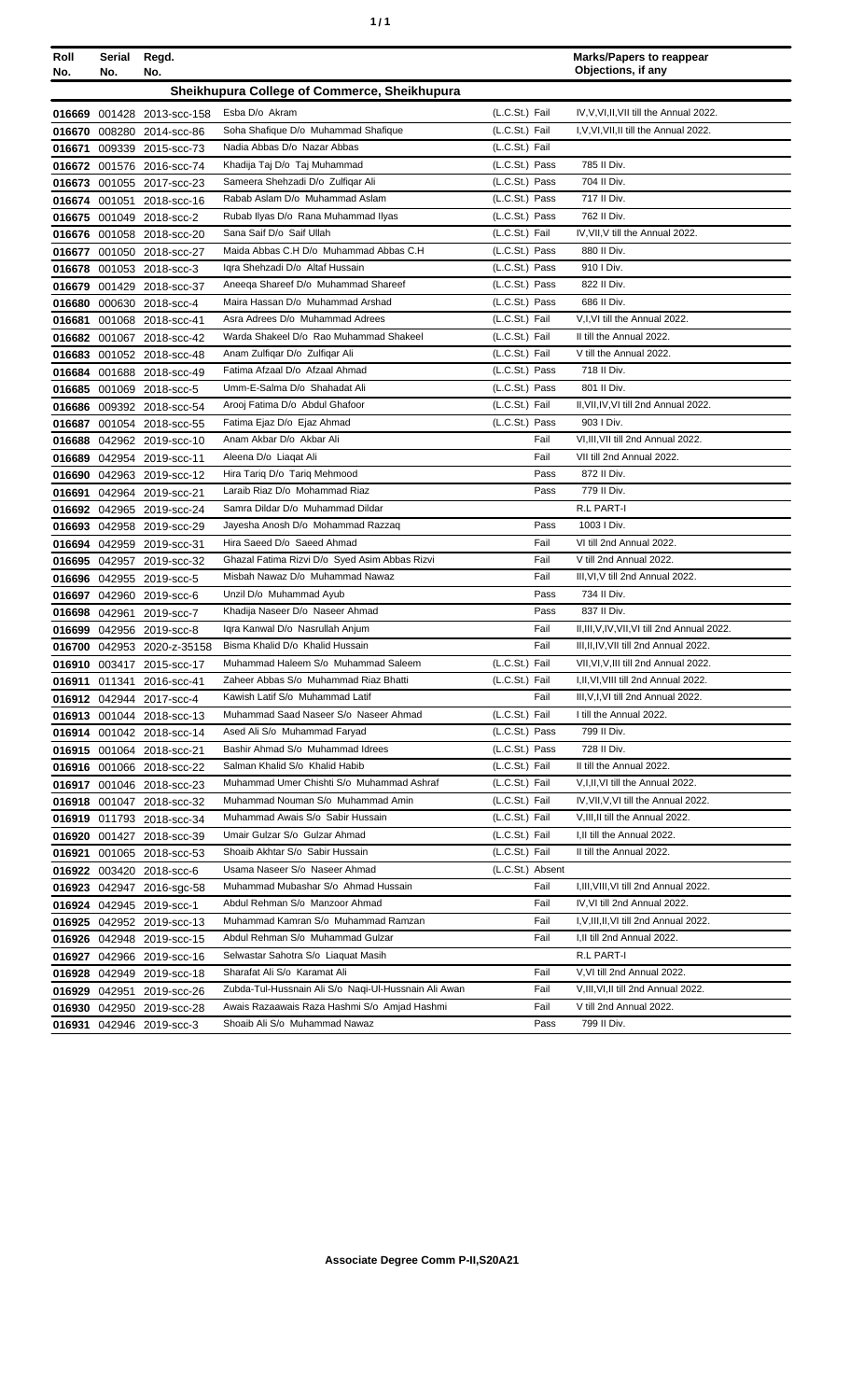| ٠ | ٠ |
|---|---|
|   |   |

| Roll<br>No. | Serial<br>No. | Regd.<br>No.                      |                                                                   |                                  | <b>Marks/Papers to reappear</b><br>Objections, if any         |
|-------------|---------------|-----------------------------------|-------------------------------------------------------------------|----------------------------------|---------------------------------------------------------------|
|             |               |                                   | Government College of Commerce, Sheikhupura                       |                                  |                                                               |
|             |               | 016701 085072 2018-sgc-2          | Huma Javed D/o Muhammad Javed Akhtar                              | (L.C.St.) Pass                   | 770 II Div.                                                   |
|             |               | 016702 085075 2018-sgc-3          | Amna Choudhary D/o Asghar Ali                                     | (L.C.St.) Fail                   | V, VI, II till the Annual 2022.                               |
|             |               | 016703 085079 2018-sgc-4          | Asha Bibi D/o Muhammad Aslam                                      | (L.C.St.) Fail                   | I, VI till the Annual 2022.                                   |
|             |               | 016704 085083 2018-sgc-5          | Saira Aslalm D/o Muhammad Aslam                                   | (L.C.St.) Pass                   | 774 II Div.                                                   |
|             |               | 016705 085087 2018-sgc-68         | Eisha Bibi D/o Liagat Ali                                         | (L.C.St.) Pass                   | 858 II Div.                                                   |
|             |               | 016706 002082 2018-ssc-3          | Zoha Khalid D/o Khalid Mehmood                                    | (L.C.St.) Pass                   | 844 II Div.                                                   |
|             |               | 016932 085059 2005-sgc-94         | Muhammad Salman S/o Mian Muhammad Ali                             | (L.C.St.) Fail                   |                                                               |
|             |               | 016933 085060 2008-sgc-193        | Yaser Masih S/o Maqbool Masih                                     | (L.C.St.) Fail                   |                                                               |
|             |               | 016934 085061 2013-sqc-11         | Kaleem Arshad S/o Malik Muhammad Arshad                           | (L.C.St.) Pass                   | 723 II Div.                                                   |
|             |               | 016935 085062 2013-sgc-51         | Shabbir Ahmad S/o Bashir Ahmad                                    | (L.C.St.) Fail                   |                                                               |
|             |               | 016936 002048 2013-sgc-54         | Muhammad Imran S/o Muhammad Abdullah                              | (L.C.St.) Fail                   | II,I till the Annual 2022.                                    |
|             |               | 016937 000306 2016-sgc-18         | Muhammad Fahim Khan S/o Nizam Din                                 | (L.C.St.) Fail                   | III, II till the Annual 2022.                                 |
|             |               | 016938 001314 2016-sgc-46         | Ali Arslan S/o Niamat Ali                                         | (L.C.St.)                        | <b>UMC</b>                                                    |
|             |               | 016939 085063 2017-sgc-11         | Haider Ali S/o Muhammad Ijaz                                      | (L.C.St.) Fail                   | III, IV till the Annual 2022.                                 |
|             |               | 016940 085064 2017-sgc-20         | Adeel Ahmad S/o Muhammad Afzal                                    | (L.C.St.) Fail                   |                                                               |
| 016941      |               | 085066 2018-sgc-10                | Noman Ahmad S/o Muhammad Shahbaz                                  | (L.C.St.) Pass                   | 757 II Div.                                                   |
|             |               | 016942 085067 2018-sgc-12         | Saqlain Imdad S/o Imdad Hussain                                   | (L.C.St.) Fail                   | VI till the Annual 2022.                                      |
|             |               | 016943 085068 2018-sgc-13         | Muhammad Hamza Yaqoob S/o Muhammad Yaqoob                         | (L.C.St.) Pass                   | 746 II Div.                                                   |
|             |               | 016944 085069 2018-sgc-16         | Usama Asghar S/o Muhammad Asghar                                  | (L.C.St.) Pass                   | 733 II Div.                                                   |
|             |               | 016945 085070 2018-sgc-17         | Usman Haider S/o Sajjad Ahmad                                     | (L.C.St.) Fail                   | I, VI till the Annual 2022.                                   |
| 016946      | 085071        | 2018-sgc-18                       | Muhammad Asif S/o Muhammad Shafiq                                 | (L.C.St.) Pass                   | 745 II Div.                                                   |
|             |               | 016947 085073 2018-sgc-27         | Najm-Ul-Hassan S/o Zahid Mehmood<br>Usama Majid S/o Majid Hussain | (L.C.St.) Fail<br>(L.C.St.) Fail | IV, VI till the Annual 2022.<br>VII, IV till 2nd Annual 2022. |
|             |               | 016948 085074 2018-sgc-28         |                                                                   |                                  |                                                               |
|             |               | 016949 085076 2018-sgc-30         | Muhammad Usman S/o Khawar Sohail<br>Husnain Asad S/o Asad Abbas   | (L.C.St.) Fail<br>(L.C.St.) Fail | V, VI till the Annual 2022.<br>V.VI till the Annual 2022.     |
| 016950      |               | 085077 2018-sgc-31                | Abdul Haseeb Ahmad S/o Muhammad Aslam                             | (L.C.St.) Pass                   | 687 II Div.                                                   |
| 016951      | 016952 085080 | 085078 2018-sgc-36<br>2018-sgc-43 | Raza Ahmad Khan Niazi S/o Khalid Mehmood Khan                     | (L.C.St.) Absent                 |                                                               |
| 016953      | 085081        | 2018-sgc-44                       | Basit Ali S/o Naseeb Muhammad                                     | (L.C.St.) Pass                   | 688 II Div.                                                   |
| 016954      |               | 085082 2018-sgc-46                | Abu Huraira S/o Muhammad Shahbaz                                  | (L.C.St.) Pass                   | 839 II Div.                                                   |
|             |               | 016955 085084 2018-sgc-51         | Syed Muhammad Mujtaba Abbas S/o Ali Abbas Shah                    | (L.C.St.) Pass                   | 766 II Div.                                                   |
|             |               | 016956 085085 2018-sgc-52         | Muhammad Talha S/o Iftikhar Hussain                               | (L.C.St.) Fail                   | II,IV till the Annual 2022.                                   |
|             |               | 016957 085086 2018-sgc-58         | Hasaan Mustafa S/o Ghulam Mustafa                                 | (L.C.St.) Pass                   | 723 II Div.                                                   |
|             |               | 016958 085088 2018-sgc-7          | Intizar Asghar S/o Asghar Ali                                     | (L.C.St.) Fail                   | V till the Annual 2022.                                       |
|             |               | 016959 085065 2017-sgc-9          | Mohammad Noman S/o Mohammad Asghar                                | (L.C.St.) Fail                   | V, II, VII, IV, I, VI till 2nd Annual 2022.                   |
|             |               | 016960 011215 2018-sgc-21         | Muhammad Zain Saeed S/o Saeed Iqbal                               | (L.C.St.) Fail                   | VI, III, II till 2nd Annual 2022.                             |
| 016961      |               | 059808 2019-sgc-16                | Irfan S/o Riasat Ali Bhatti                                       | Absent                           |                                                               |
|             |               | 016962 059797 2019-sgc-2          | Ali Ashgar S/o Muhammad Adrees                                    | Pass                             | 824 II Div.                                                   |
|             |               | 016963 011332 2019-sgc-23         | Ali Sajid S/o Sajid Abbas                                         | (L.C.St.) Fail                   | III, V, II, IV, I, VI till 2nd Annual 2022.                   |
|             |               | 016964 059807 2019-sgc-26         | Muhammad Usama S/o Muhammad Saleem                                | Absent                           |                                                               |
|             |               | 016965 011810 2019-sgc-27         | Muhammad Usama S/o Muhammad Aslalm                                | (L.C.St.) Fail                   | II, I, IV, VI till 2nd Annual 2022.                           |
|             |               | 016966 059798 2019-sgc-31         | Muhammad Hamza Naseer S/o Naseer Ahmad                            | Pass                             | 804 II Div.                                                   |
|             |               | 016967 059799 2019-sgc-40         | Danish Javed S/o Muhammad Javed                                   | Fail                             | II, VIII, III till 2nd Annual 2022.                           |
|             |               | 016968 059800 2019-sgc-48         | Muhammad Farooq Younas S/o Muhammad Younas                        | Fail                             | II, VI till 2nd Annual 2022.                                  |
|             |               | 016969 059801 2019-sgc-50         | Hassan Atta S/o Atta Muhammad                                     | Pass                             | 757 II Div.                                                   |
|             |               | 016970 059809 2019-sgc-54         | Muhammad Shaiyan Ali S/o Abdul Ghafoor                            | Fail                             | IV till 2nd Annual 2022.                                      |
|             |               | 016971 059802 2019-sgc-57         | Muhammad Sufiyan S/o Muhammad Ishaq                               | Fail                             | II till 2nd Annual 2022.                                      |
|             |               | 016972 059803 2019-sgc-61         | Farhan Hamza S/o Karamat Ali Khokhar                              | Fail                             | II, IV, VI till 2nd Annual 2022.                              |
|             |               | 016973 010623 2019-sgc-63         | Usman Shahzad S/o Muhammad Shahzad Ahwar                          | (L.C.St.) Fail                   | IV, VI till 2nd Annual 2022.                                  |
|             |               | 016974 059804 2019-sgc-67         | Zaman Alahi S/o Abdul Qayyum                                      | Fail                             | V, IV, VI till 2nd Annual 2022.                               |
|             |               | 016975 059805 2019-sgc-68         | Hamza Altaf S/o Altaf Hussain                                     | Fail                             | III till 2nd Annual 2022.                                     |
|             |               | 016976 059796 2019-sgc-74         | Mesm Ashraf S/o Muhammad Ashraf                                   | Pass                             | 909 I Div.                                                    |
|             |               | 016977 010251 2019-sgc-75         | Zeeshan Saeed S/o Saeed Ahmad                                     | (L.C.St.) Fail                   | I, III, II, V till 2nd Annual 2022.                           |
|             |               | 016978 010380 2019-sgc-76         | Faizan Akhter S/o Muhammad Akhter                                 | (L.C.St.) Fail                   | VI till 2nd Annual 2022.                                      |
|             |               | 016979 059806 2019-sgc-9          | Muhammad Ibrahim S/o Muhammad Akram                               | Pass                             | 987 I Div.                                                    |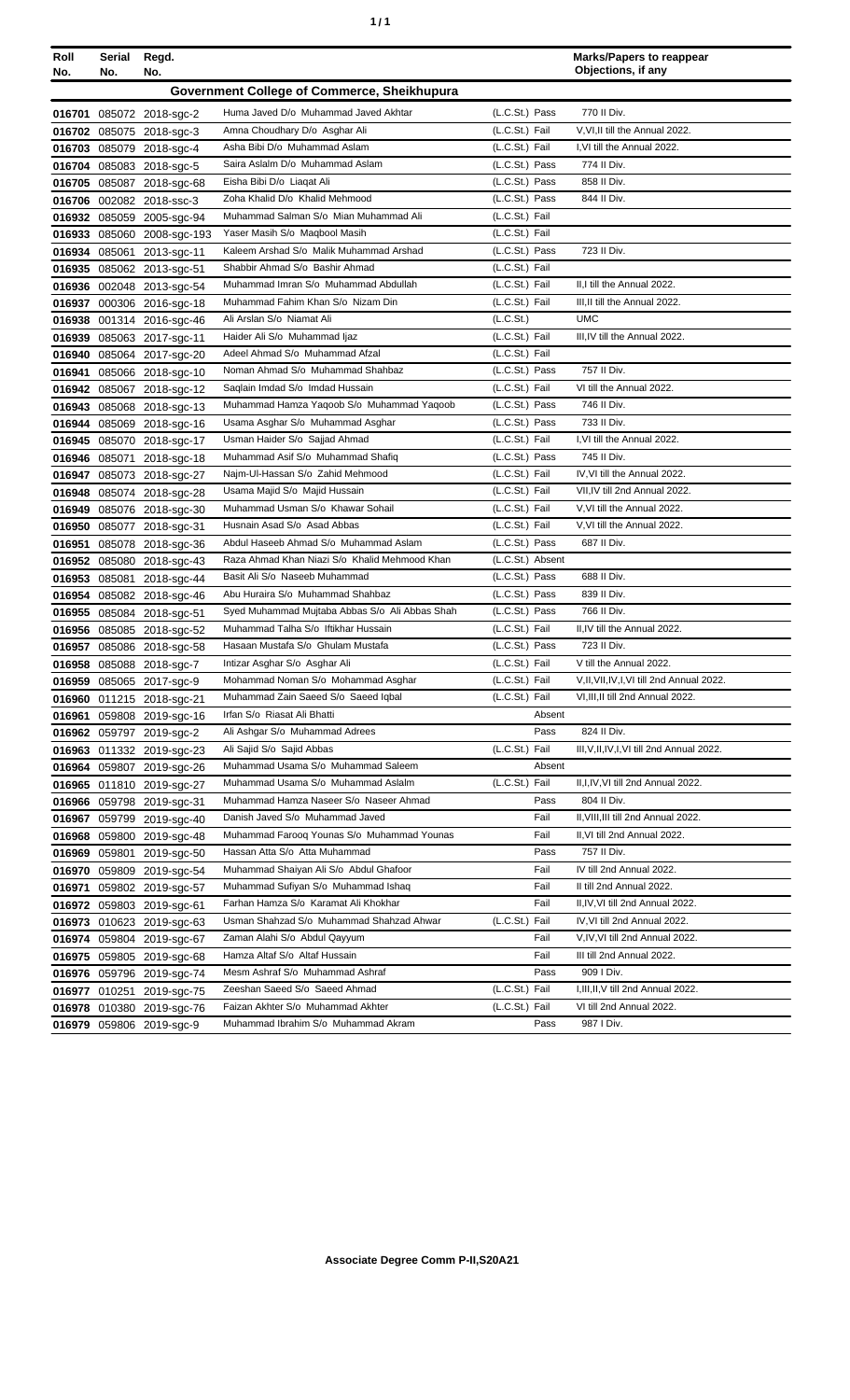| Roll<br>No.                                            | Serial<br>Regd.<br>No.<br>No. |                           |                                     | Marks/Papers to reappear<br>Objections, if any |  |  |
|--------------------------------------------------------|-------------------------------|---------------------------|-------------------------------------|------------------------------------------------|--|--|
| Superior College, Jamil Town, Lahore Road, Sheikhupura |                               |                           |                                     |                                                |  |  |
|                                                        |                               | 016819 000158 2018-ssc-23 | Usama Ibrahim Zia S/o Zia-Ur-Rehman | (L.C.St.) Pass<br>817 II Div.                  |  |  |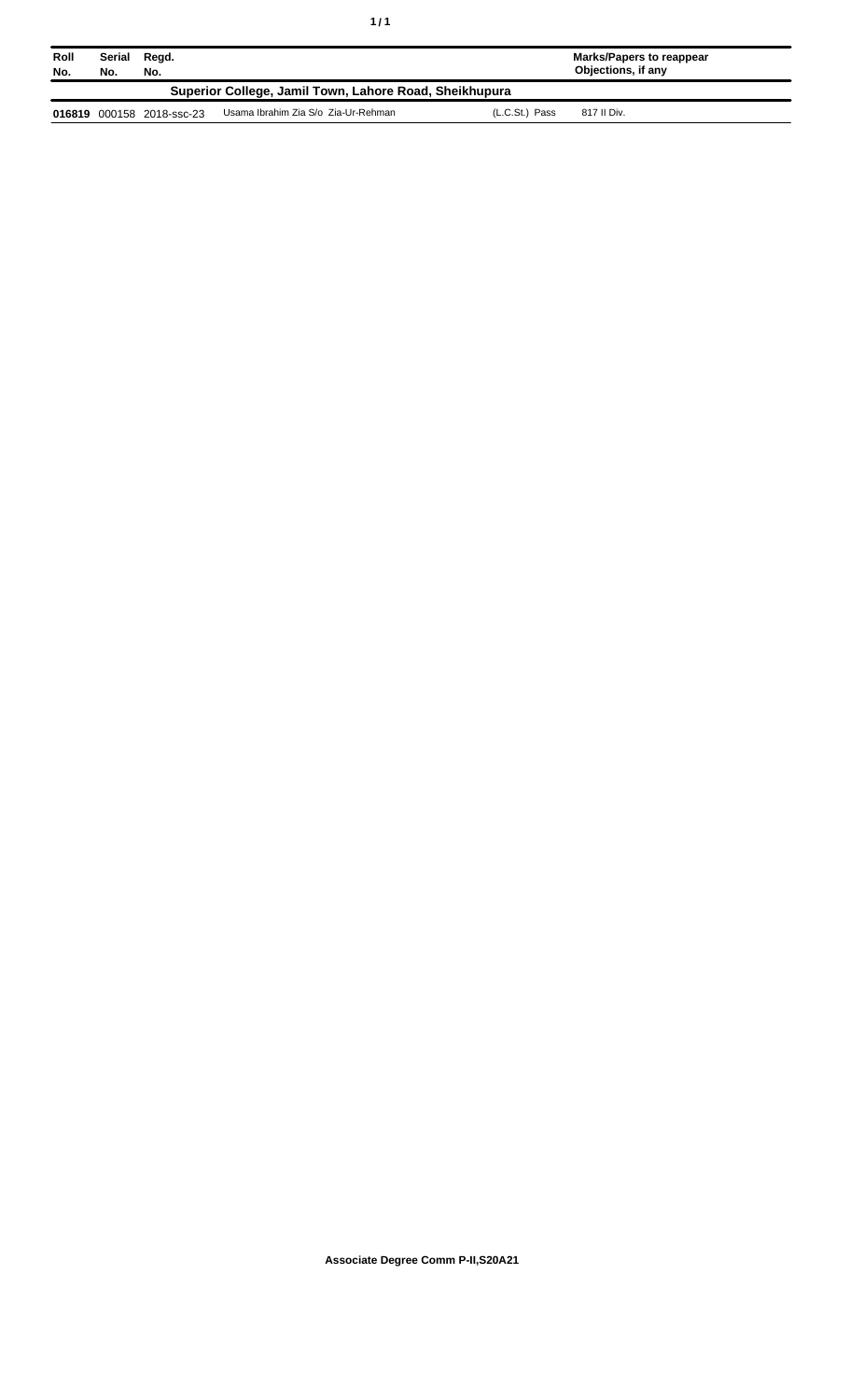| Roll<br>No.                                              | Serial Regd.<br>No. | No.                      |                                 | Marks/Papers to reappear<br>Objections, if any |  |
|----------------------------------------------------------|---------------------|--------------------------|---------------------------------|------------------------------------------------|--|
| Superior College, G.T. Road, Muridke, Distt. Sheikhupura |                     |                          |                                 |                                                |  |
|                                                          |                     | 013769 007759 2017-sms-3 | Pakeeza Faroog D/o Faroog Ahmad | (L.C.St.) Fail                                 |  |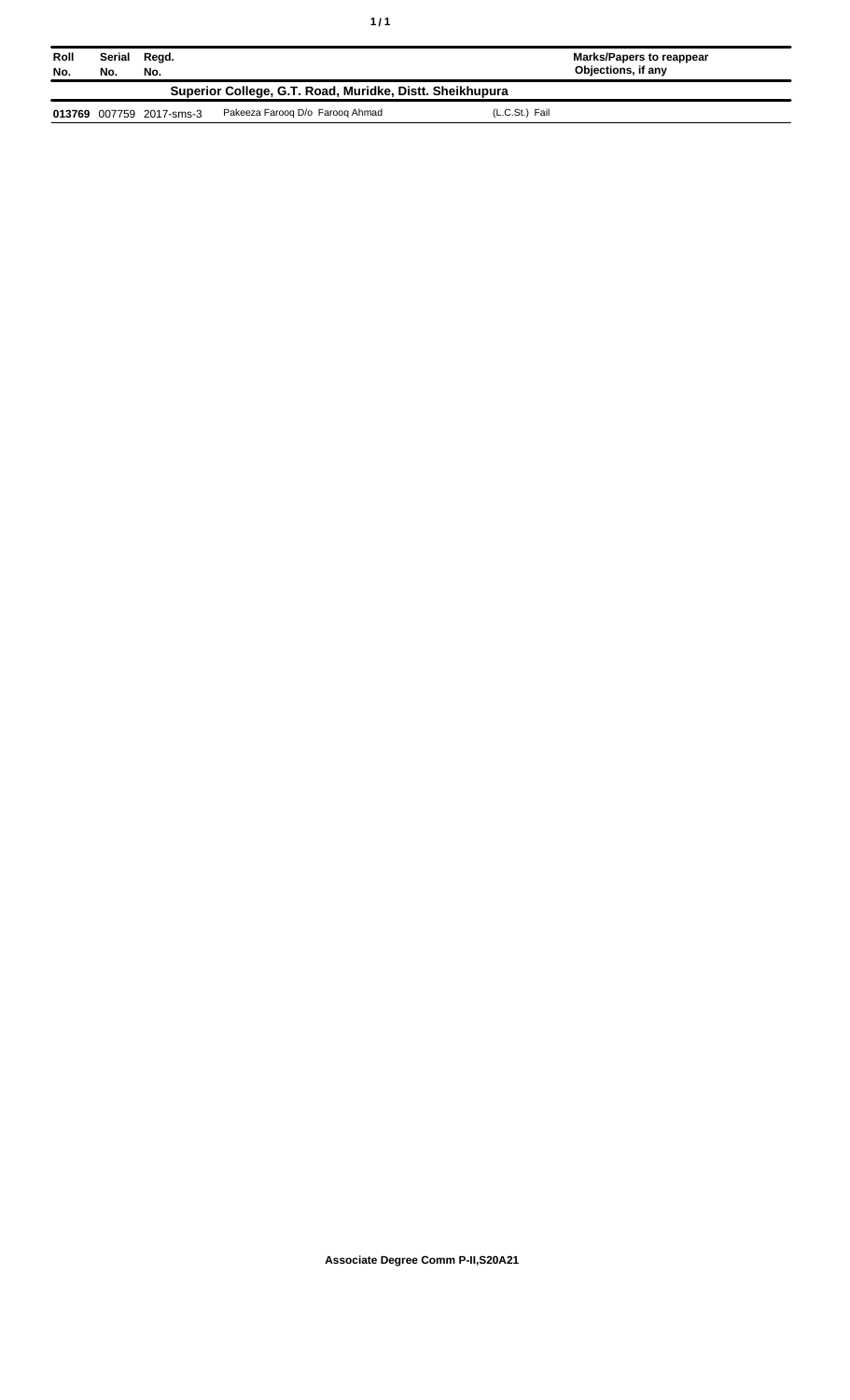| Roll<br>No. | Serial<br>No. | Regd.<br>No.              |                                                        |                | <b>Marks/Papers to reappear</b><br>Objections, if any |
|-------------|---------------|---------------------------|--------------------------------------------------------|----------------|-------------------------------------------------------|
|             |               |                           | Superior College of Commerce, Jamil Town, Sheikhupura. |                |                                                       |
| 016707      |               | 002080 2018-ssc-1         | Ayesha Ilyas D/o Muhammad Ilyas                        | (L.C.St.) Pass | 739 II Div.                                           |
| 016708      |               | 003414 2018-ssc-17        | Safina Rasheed D/o Abdul Rasheed                       | (L.C.St.) Pass | 801 II Div.                                           |
|             |               | 016709 003416 2018-ssc-32 | Agsa Khalid D/o Khalid Mahmoood                        | (L.C.St.) Pass | 971   Div.                                            |
|             |               | 016710 007518 2018-ssc-33 | Magadas Shafique D/o Ahmed Shafique                    | (L.C.St.) Pass | 768 II Div.                                           |
| 016711      |               | 003406 2018-ssc-36        | Urwa Ramzan D/o Muhammad Ramzan                        | (L.C.St.) Pass | 818 II Div.                                           |
|             | 016712 003367 | 2018-ssc-39               | Shanza Khalid D/o Khalid Mehmood                       | (L.C.St.) Pass | 857 II Div.                                           |
|             |               | 016713 005195 2018-ssc-46 | Moiza Igbal D/o Zafar Igbal                            | (L.C.St.) Pass | 910   Div.                                            |
|             |               | 016820 003364 2018-ssc-30 | Muhammad Usman S/o Muhammad Yasin                      | (L.C.St.) Pass | 732 II Div.                                           |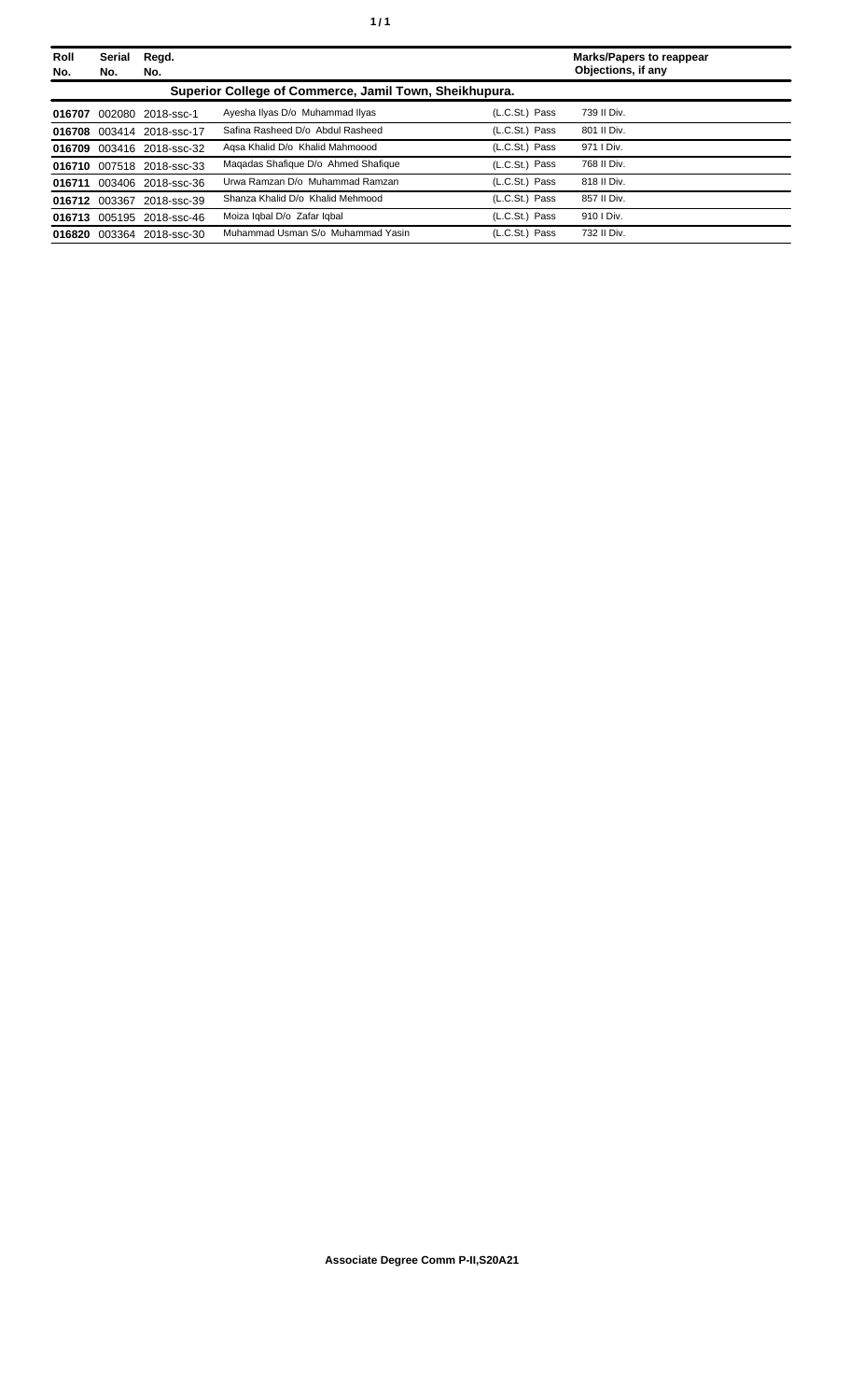| Roll<br>No. | <b>Serial</b><br>No. | Regd.<br>No.               |                                           |                       | <b>Marks/Papers to reappear</b><br>Objections, if any |
|-------------|----------------------|----------------------------|-------------------------------------------|-----------------------|-------------------------------------------------------|
|             |                      |                            | Allama Igbal College of Commerce, Sialkot |                       |                                                       |
|             |                      | 017040 013387 2018-cs-42   | Avesha D/o Shakeel Ahmed                  | (L.C.St.) Pass        | 735 II Div.                                           |
|             |                      | 017041 001411 2018-spc-59  | Farzeen liaz D/o Muhammad liaz Iqbal      | (L.C.S <sub>t</sub> ) | <b>FEE</b>                                            |
|             |                      | 017792 006650 2007-acs-172 | Toseef Ahmad Naz S/o Munir Ahmad          | (L.C.St.)             | <b>FEE</b>                                            |
|             | 017793 013189        | 2020-z-5970                | Faisal Javed S/o Javed Akhtar             | (L.C.S <sub>t</sub> ) | <b>FEE</b>                                            |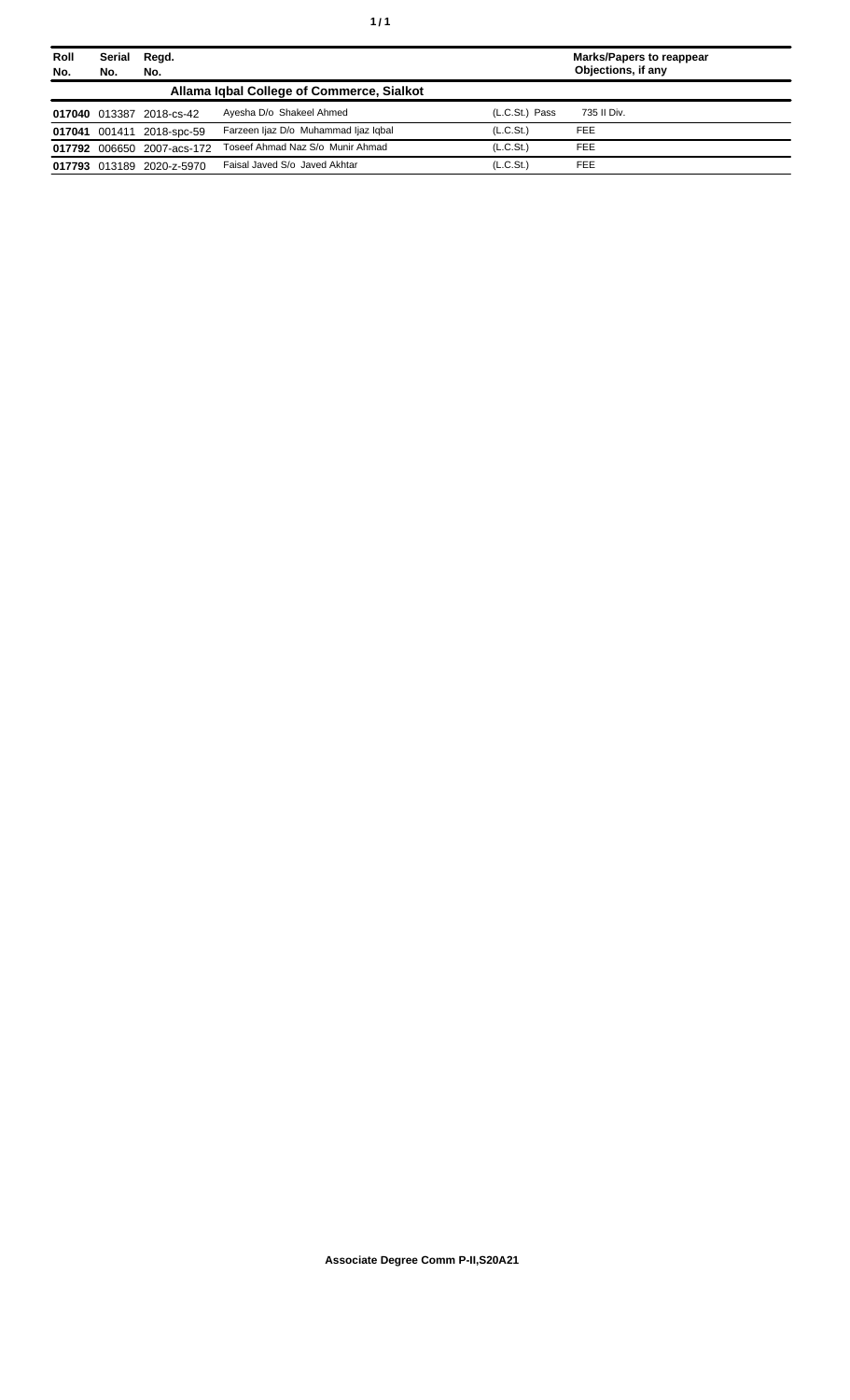| Roll   | <b>Serial</b> | Regd.                     |                                               |      | <b>Marks/Papers to reappear</b> |
|--------|---------------|---------------------------|-----------------------------------------------|------|---------------------------------|
| No.    | No.           | No.                       |                                               |      | Objections, if any              |
|        |               |                           | Aspire College, Defence Road, Sialkot         |      |                                 |
|        |               | 017042 060589 2019-ads-17 | Zahra Batool D/o Akbar Ali                    | Pass | 944   Div.                      |
|        |               | 017043 060590 2019-ads-18 | Tehmina D/o Muhammad Rafique                  | Pass | 890 II Div.                     |
|        | 017044 060591 | 2019-ads-21               | Ayesha Anwar Mughal D/o Muhammad Anwar Mughal | Pass | 898 II Div.                     |
|        |               | 017045 060592 2019-ads-22 | Muneeba Shahzadi D/o Allah Rakha              |      | <b>R.L PART-I</b>               |
| 017046 |               | 060593 2019-ads-23        | Waieeha Mubeen D/o Shabeer Ahmad              | Pass | 798 II Div.                     |
| 017047 |               | 060596 2019-ads-24        | Javeria Khalid D/o Khalid Javed               | Fail | VIII till 2nd Annual 2022.      |
|        |               | 017048 060594 2019-ads-29 | Mugaddas D/o Arif Ali                         | Pass | 858 II Div.                     |
| 017049 |               | 060595 2019-ads-30        | Zahra Arooi D/o Arshad Mehmood                | Fail | I.IV. VII till 2nd Annual 2022. |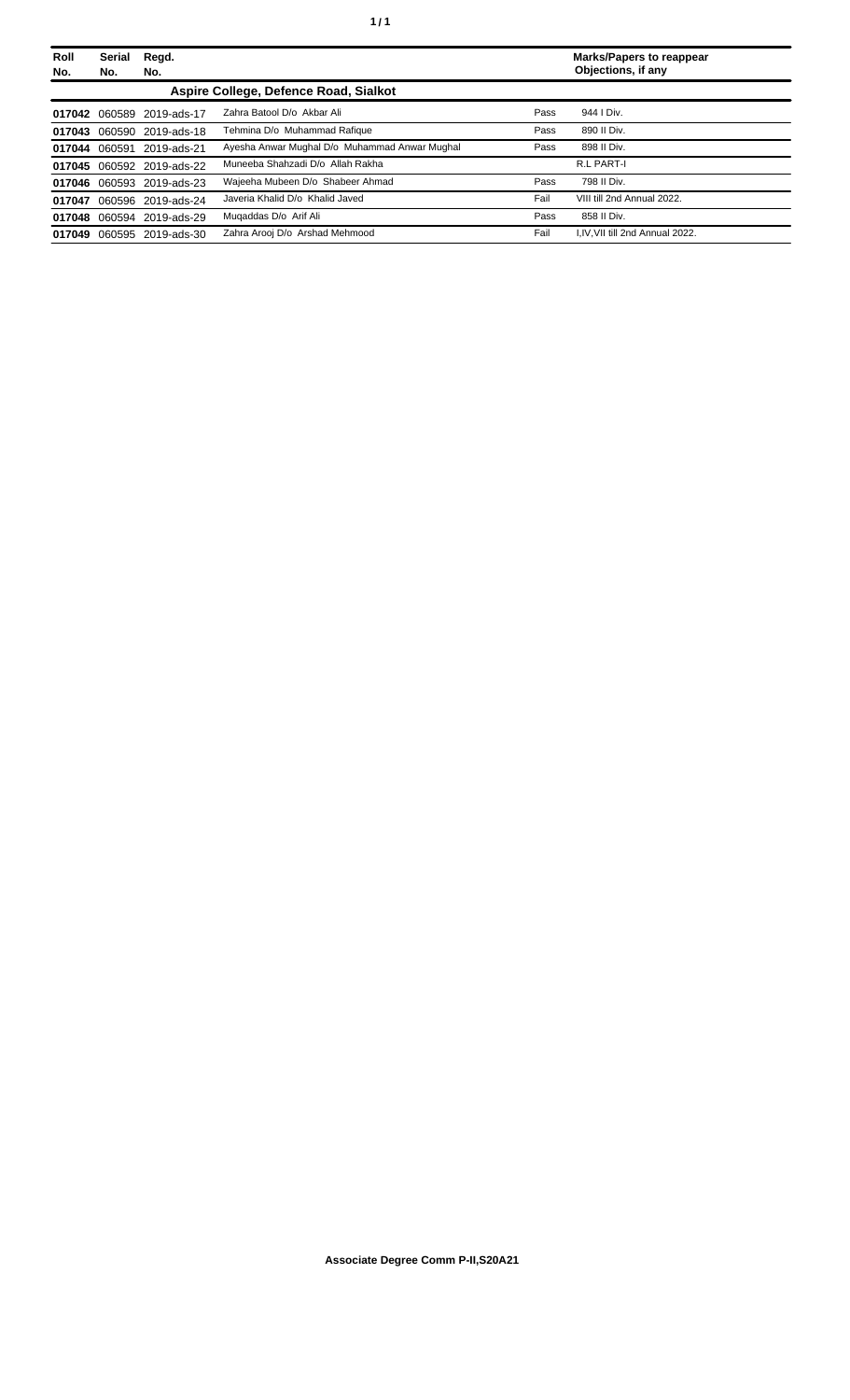| Roll<br>No. | Serial<br>No.                            | Regd.<br>No.              |                                       |                       | Marks/Papers to reappear<br>Objections, if any |  |
|-------------|------------------------------------------|---------------------------|---------------------------------------|-----------------------|------------------------------------------------|--|
|             | Government Allama Igbal College, Sialkot |                           |                                       |                       |                                                |  |
|             |                                          | 017794 001221 2016-cs-160 | Seshal Parkash S/o Oam Parkash        | (L.C.S <sub>t</sub> ) | <b>FEE</b>                                     |  |
|             |                                          | 017795 000113 2017-cs-72  | Muhammad Suleman S/o Muhammad Pervaiz | (L.C.S <sub>t</sub> ) | <b>FEE</b>                                     |  |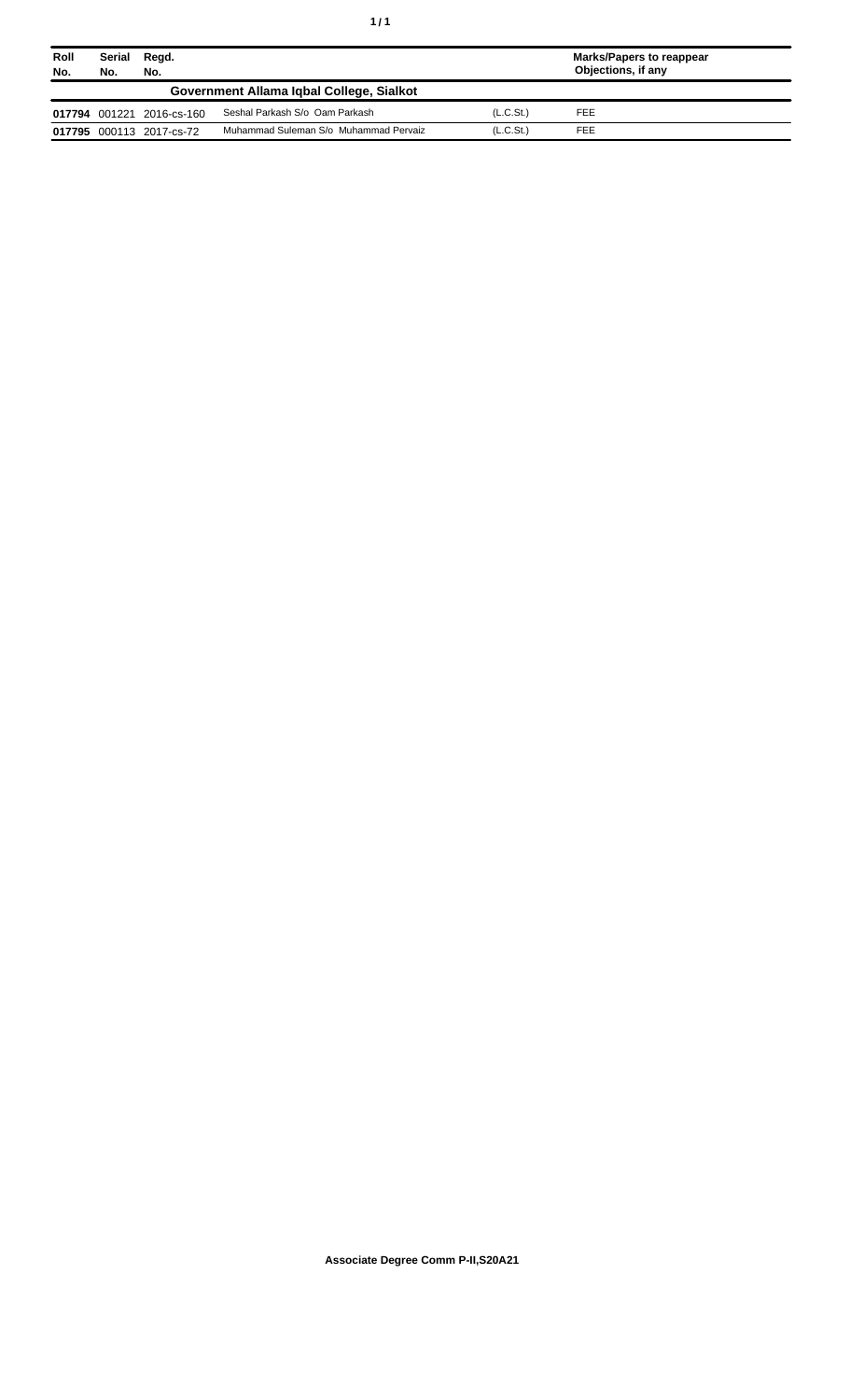| ٠ |  |
|---|--|
|   |  |

| Roll                                                                | Serial | Regd.                                               |                                                                          |                                  | <b>Marks/Papers to reappear</b><br>Objections, if any   |  |
|---------------------------------------------------------------------|--------|-----------------------------------------------------|--------------------------------------------------------------------------|----------------------------------|---------------------------------------------------------|--|
| No.<br>No.<br>No.<br><b>Government College of Commerce, Sialkot</b> |        |                                                     |                                                                          |                                  |                                                         |  |
|                                                                     |        |                                                     |                                                                          |                                  |                                                         |  |
|                                                                     |        | 017050 010439 2017-cs-29                            | Aleena Tahreem D/o Muhammad Sarwar Asim<br>Nirat Maryam D/o Pervaiz Khan | (L.C.St.) Pass<br>(L.C.St.) Fail | 731 II Div.                                             |  |
| 017051                                                              |        | 001733 2017-cs-31<br>017052 001916 2017-cs-46       | Rimsha Kanwal D/o Muhammad Munir                                         | (L.C.St.)                        | <b>FEE</b>                                              |  |
| 017053                                                              |        | 085550 2018-cs-10                                   | Mah Noor Shabbir Butt D/o Shabbir Ahmad Butt                             | (L.C.St.) Fail                   | VII, V till the Annual 2022.                            |  |
| 017054                                                              |        | 012328 2018-cs-12                                   | Humara D/o Muhammad Saeed                                                | (L.C.St.) Pass                   | 780 II Div.                                             |  |
| 017055                                                              |        | 001720 2018-cs-13                                   | Ayesha D/o Muhammad Sabir                                                | (L.C.St.)                        | <b>FEE</b>                                              |  |
|                                                                     |        | 017056 002586 2018-cs-17                            | Alisha Fatima D/o Allah Ditta                                            | (L.C.St.)                        | <b>FEE</b>                                              |  |
| 017057                                                              |        | 085679 2018-cs-18                                   | Rooma D/o Muhammad Amin                                                  | (L.C.St.) Pass                   | 856 II Div.                                             |  |
| 017058                                                              |        | 007484 2018-cs-19                                   | Igra D/o Muhammad Tarig Mir                                              | (L.C.St.) Fail                   | I, V till the Annual 2022.                              |  |
| 017059                                                              |        | 085547 2018-cs-20                                   | Ayesha Shahzadi D/o Muhammad Yaseen                                      | (L.C.St.) Pass                   | 848 II Div.                                             |  |
| 017060                                                              |        | 001908 2018-cs-23                                   | Nimra D/o Noor Hussain                                                   | (L.C.St.)<br>(L.C.St.) Fail      | <b>FEE</b><br>IV till the Annual 2022.                  |  |
| 017061<br>017062                                                    |        | 005813 2018-cs-242<br>085543 2018-cs-244            | Mahnoor D/o Amjad Shah<br>Nadia D/o Muhammad Waris                       | (L.C.St.) Pass                   | 829 II Div.                                             |  |
| 017063                                                              |        | 004745 2018-cs-25                                   | Aqsa D/o Muhammad Nawaz                                                  | (L.C.St.) Pass                   | 795 II Div.                                             |  |
| 017064                                                              |        | 002346 2018-cs-26                                   | Lubna Azam D/o Muhammad Azam                                             | (L.C.St.)                        | <b>FEE</b>                                              |  |
| 017065                                                              |        | 010806 2018-cs-29                                   | Fajar Shahzadi D/o Muhammad Anwar                                        | (L.C.S <sub>t</sub> )            | FEE.FAIL PREVIOUS PART                                  |  |
| 017066                                                              |        | 001705 2018-cs-33                                   | Alishba D/o Arshad Masih                                                 | (L.C.St.)                        | <b>FEE</b>                                              |  |
| 017067                                                              |        | 001698 2018-cs-34                                   | Samaila D/o Mohsin Naseer                                                | (L.C.St.)                        | <b>FEE</b>                                              |  |
| 017068                                                              |        | 009474 2018-cs-35                                   | Igra Ahsan D/o Muhammad Ahsan                                            | (L.C.St.)                        | <b>FEE</b>                                              |  |
| 017069                                                              |        | 085549 2018-cs-4                                    | Fiza Ansar D/o Ansar Mehmood Mughal                                      | (L.C.St.) Pass                   | 752 II Div.                                             |  |
| 017070                                                              |        | 001847 2018-cs-40                                   | Amina Ashraf D/o Muhammad Ashraf                                         | (L.C.St.) Pass                   | 758 II Div.                                             |  |
| 017071                                                              |        | 002883 2018-cs-41                                   | Maryam D/o Ejaz Hussain<br>Ayesha Saddiga D/o Muhammad Yaseen            | (L.C.St.) Pass<br>(L.C.St.) Pass | 733 II Div.<br>728 II Div.                              |  |
| 017072<br>017073                                                    |        | 085667 2018-cs-43<br>001906 2018-cs-45              | Samreen D/o Muhammad Shareef                                             | (L.C.St.)                        | <b>FEE</b>                                              |  |
| 017074                                                              |        | 001703 2018-cs-49                                   | Tayyeba D/o Waqar Azeem                                                  | (L.C.St.)                        | FEE                                                     |  |
| 017075                                                              |        | 085542 2018-cs-5                                    | Hafsa Maqsood D/o Maqsood Ahmed                                          | (L.C.St.) Fail                   | II till the Annual 2022.                                |  |
| 017076                                                              |        | 002884 2018-cs-51                                   | Maryam Ashraf D/o Muhammad Ashraf                                        | (L.C.St.) Pass                   | 753 II Div.                                             |  |
| 017077                                                              |        | 001700 2018-cs-52                                   | Areej Ishaq D/o Ishaq Masih                                              | (L.C.St.)                        | <b>FEE</b>                                              |  |
| 017078                                                              |        | 002578 2018-cs-54                                   | Esha D/o Muhammad Akbar Butt                                             | (L.C.St.) Fail                   | II,I till the Annual 2022.                              |  |
| 017079                                                              |        | 011070 2018-cs-56                                   | Rimsha Munir D/o Muhammad Munir                                          | (L.C.St.) Fail                   | VI, IV till the Annual 2022.                            |  |
|                                                                     |        | 017080 010583 2018-cs-60                            | Rimsha D/o Asif Rehman                                                   | (L.C.St.)                        | <b>FEE</b>                                              |  |
| 017081                                                              |        | 013386 2018-cs-62                                   | Fatima Zadi D/o Majid Zadi<br>Kiran D/o Shamas-U-Din                     | (L.C.St.) Fail                   | II, VI, I, IV till the Annual 2022.<br>887 II Div.      |  |
|                                                                     |        | 017082 085548 2018-cs-9                             | Zaheeva D/o Shamas-Ur-Rehman                                             | (L.C.St.) Pass<br>(L.C.St.) Fail | IV, II, VIII till 2nd Annual 2022.                      |  |
| 017084                                                              |        | 017083 012329 2018-cs-53<br>065820 2019-cs-1        | Eman Fatima D/o Muhammad Imtiaz Ahmad                                    | Pass                             | 969 I Div.                                              |  |
| 017085                                                              |        | 065829 2019-cs-10                                   | Mariam D/o Abdul Rauf                                                    | Fail                             | IV till 2nd Annual 2022.                                |  |
| 017086                                                              |        | 065830 2019-cs-11                                   | Roven Igbal D/o Muhammad Hanif                                           | Pass                             | 782 II Div.                                             |  |
| 017087                                                              |        | 065831 2019-cs-12                                   | Maham Khalid D/o Khalid Mehmood Mughal                                   | Pass                             | 911   Div.                                              |  |
| 017088                                                              |        | 065832 2019-cs-13                                   | Maria Sarwar D/o Muhammad Sarwar                                         | Pass                             | 732 II Div.                                             |  |
| 017089                                                              |        | 065833 2019-cs-14                                   | Insha Khalil D/o Muhammad Khalil                                         | Absent                           |                                                         |  |
| 017090                                                              |        | 065834 2019-cs-15                                   | Laiba Nadeem D/o Muhammad Nadeem Sarwar                                  | Pass                             | 686 II Div.                                             |  |
| 017091                                                              |        | 065835 2019-cs-16                                   | Sumbal D/o Amjad Ali<br>Rukhsar IItaf D/o Muhammad Boota                 | Fail<br>Fail                     | VI till 2nd Annual 2022.<br>I, VI till 2nd Annual 2022. |  |
| 017092<br>017093                                                    |        | 065836 2019-cs-17                                   | Sidra Aslam D/o Shiekh Muhammad Aslam                                    | Fail                             | IV, VII, VIII till 2nd Annual 2022.                     |  |
| 017094                                                              |        | 065837 2019-cs-18<br>065838 2019-cs-19              | Shafia Aslam D/o Shiekh Muhammad Aslam                                   | Pass                             | 762 II Div.                                             |  |
|                                                                     |        | 017095 065821 2019-cs-2                             | Amina Bibi D/o Muhammad Boota                                            | Pass                             | 796 II Div.                                             |  |
|                                                                     |        | 017096 065839 2019-cs-21                            | Nimra Khan D/o Qaiser Khan                                               | Pass                             | 788 II Div.                                             |  |
| 017097                                                              |        | 065965 2019-cs-22                                   | Amina Parveen D/o Muhammad Ishfaq Mughal                                 | Fail                             | II, I, V, VI till 2nd Annual 2022.                      |  |
| 017098                                                              |        | 065840 2019-cs-23                                   | Swera Shahzadi D/o Muhammad Ali                                          | Fail                             | IV, V till 2nd Annual 2022.                             |  |
| 017099                                                              |        | 065954 2019-cs-24                                   | Maham Afzal D/o Muhammad Afzal                                           | Fail                             | I,IV till 2nd Annual 2022.                              |  |
| 017100                                                              |        | 065861 2019-cs-243                                  | Ayesha Tanveer D/o Tanveer Hussain                                       | Fail                             | V,I till 2nd Annual 2022.                               |  |
| 017101                                                              |        | 065841 2019-cs-25                                   | Amna Riaz D/o Muhammad Riaz Awan                                         | Pass                             | 884 II Div.                                             |  |
|                                                                     |        | 017102 065842 2019-cs-27                            | Rehana Bibi D/o Muhammad Azam<br>Saba Navee D/o Naveed Aqbal Urf Anjum   | Pass<br>Fail                     | 761 II Div.<br>V, IV, II till 2nd Annual 2022.          |  |
|                                                                     |        | 017103 065955 2019-cs-29<br>017104 065822 2019-cs-3 | Sania D/o Muhammad Shafique                                              | Pass                             | 804 II Div.                                             |  |
|                                                                     |        | 017105 065843 2019-cs-30                            | Fiza Rashid D/o Muhammad Rashid                                          | Fail                             | I, VIII till 2nd Annual 2022.                           |  |
|                                                                     |        | 017106 065844 2019-cs-31                            | Maryam Bibi D/o Muhammad Hafiz                                           | Pass                             | 770 II Div.                                             |  |
| 017107                                                              |        | 065956 2019-cs-35                                   | Laiba Asif D/o Muhammad Asif                                             | Pass                             | 704 II Div.                                             |  |
|                                                                     |        | 017108 065845 2019-cs-36                            | Esha Yousaf Ali D/o Yousaf Ali                                           | Fail                             | V, VIII till 2nd Annual 2022.                           |  |
| 017109                                                              |        | 065846 2019-cs-37                                   | Isha Qaiser D/o Qaiser Mehmood                                           |                                  | UMC IN PART-I                                           |  |
| 017110                                                              |        | 065957 2019-cs-38                                   | Marwa Iqbal D/o Muhammad Iqbal                                           |                                  | FEE PRV. PART                                           |  |
| 017111                                                              |        | 065847 2019-cs-39                                   | Areeba Iftikhar D/o Iftikhar Naeem                                       | Fail                             | VIII till 2nd Annual 2022.                              |  |
|                                                                     |        | 017112 065823 2019-cs-4                             | Talat Iqbal D/o Muhammad Iqbal                                           | Pass                             | 826 II Div.                                             |  |
| 017113                                                              |        | 065848 2019-cs-41                                   | Simal D/o Asif Mehmood                                                   | Fail                             | IV, V, I till 2nd Annual 2022.                          |  |
| 017114                                                              |        | 065849 2019-cs-42                                   | Zareen D/o Muhammad Nazeer<br>Safa Hafeez D/o Muhammad Hafeez Mughal     | Fail<br>Fail                     | IV, VI till 2nd Annual 2022.<br>I till 2nd Annual 2022. |  |
|                                                                     |        | 017115 065958 2019-cs-44                            |                                                                          |                                  |                                                         |  |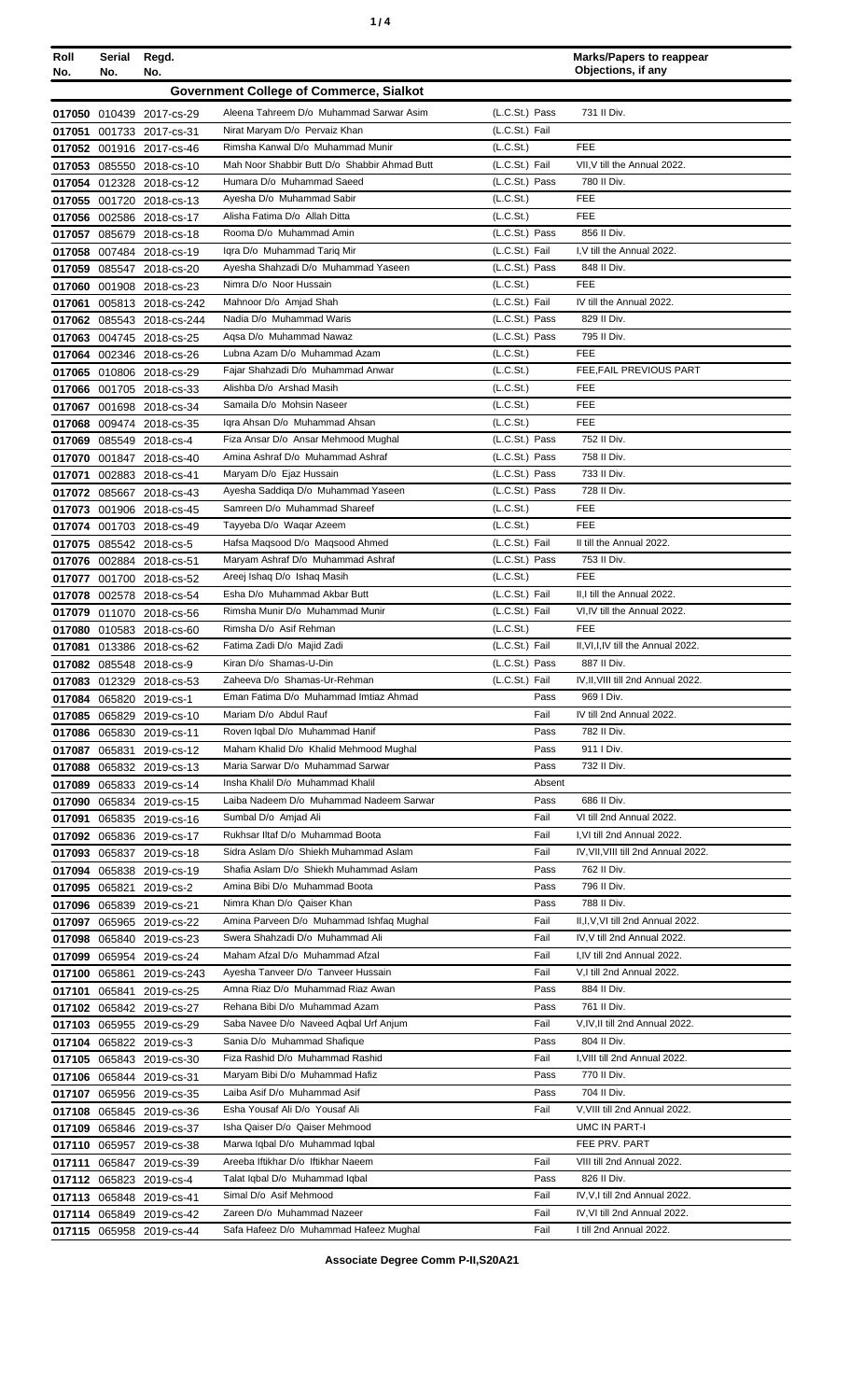|--|--|--|

| Roll<br>No.      | Serial<br>No. | Regd.<br>No.                                           |                                                                            |                                  | <b>Marks/Papers to reappear</b><br>Objections, if any                   |
|------------------|---------------|--------------------------------------------------------|----------------------------------------------------------------------------|----------------------------------|-------------------------------------------------------------------------|
|                  |               |                                                        | <b>Government College of Commerce, Sialkot</b>                             |                                  |                                                                         |
|                  |               | 017116 065850 2019-cs-47                               | Shanza D/o Muhammad Latif                                                  | Fail                             | V, VI, IV till 2nd Annual 2022.                                         |
| 017117           |               | 065851 2019-cs-48                                      | Hamna Younas D/o Muhammad Younas                                           | Fail                             | IV till 2nd Annual 2022.                                                |
|                  |               | 017118 065852 2019-cs-49                               | Igra Tanveer D/o Tanveer                                                   | Pass                             | 806 II Div.                                                             |
| 017119           |               | 065824 2019-cs-5                                       | Warda Malik D/o Malik Zahid Shabir                                         | Fail                             | V, VIII till 2nd Annual 2022.                                           |
| 017120           |               | 065853 2019-cs-50                                      | Khadija Rani D/o Muhammad Yousaf                                           | Fail                             | IV, VI, III, V till 2nd Annual 2022.                                    |
| 017121           |               | 065854 2019-cs-52                                      | Komal Malik D/o Malik Abdul Raheem                                         | Fail                             | I, V, IV till 2nd Annual 2022.                                          |
| 017122           |               | 065855 2019-cs-53                                      | Kainat D/o Shamas Parvez<br>Rimsha Zahid D/o Zahid Akbar                   | Pass<br>Fail                     | 759 II Div.<br>III, II till 2nd Annual 2022.                            |
| 017123           |               | 065959 2019-cs-58<br>017124 065825 2019-cs-6           | Kiran Sohail D/o Sohail Ahmed                                              | Pass                             | 753 II Div.                                                             |
| 017125           |               | 065960 2019-cs-60                                      | Sania Zafar D/o Zafar Iqbal Cheema                                         | Fail                             | V.VI till 2nd Annual 2022.                                              |
| 017126           |               | 065961 2019-cs-61                                      | Aqsa Munir D/o Munir Ahmad                                                 | Fail                             | I, V till 2nd Annual 2022.                                              |
| 017127           |               | 065856 2019-cs-64                                      | Fatima D/o Muhammad Rafique                                                | Fail                             | V.II.VI.VIII till 2nd Annual 2022.                                      |
| 017128           |               | 065857 2019-cs-65                                      | Mahina Noor D/o Abdul Zaheer                                               | Fail                             | I, II, V, IV, VI till 2nd Annual 2022.                                  |
| 017129           |               | 065858 2019-cs-66                                      | Ateeqa Alia D/o Sajjad Ahmed                                               | Fail                             | VII, I, V, IV, VI till 2nd Annual 2022.                                 |
| 017130           |               | 013060 2019-cs-68                                      | Shanzay Iqbal D/o Iqbal Anwar                                              | (L.C.St.) Fail                   | VIII, VII, V, IV, VI till 2nd Annual 2022.                              |
| 017131           |               | 065826 2019-cs-7                                       | Zaimal D/o Muhammad Islam                                                  | Pass                             | 800 II Div.                                                             |
|                  |               | 017132 065859 2019-cs-72                               | Aqsa Shehzadi D/o Jahangir Iqbal                                           | Fail<br>Fail                     | VII, IV till 2nd Annual 2022.<br>III, V, VIII, IV till 2nd Annual 2022. |
| 017133<br>017134 |               | 065860 2019-cs-73<br>065827 2019-cs-8                  | Fizza Ali Tariq D/o Tariq Bashir Dar<br>Sana Shaukat D/o Shaukat Ali       | Fail                             | V, VI, I till 2nd Annual 2022.                                          |
| 017135           |               | 065828 2019-cs-9                                       | Safoora Kanwal D/o Muhammad Younas                                         | Pass                             | 891 II Div.                                                             |
| 017796           |               | 010400 2006-cs-228                                     | Mureed Hussain S/o Shabir Hussain                                          | (L.C.St.) Fail                   |                                                                         |
| 017797           |               | 003618 2013-cs-111                                     | Kashif Mehmood S/o Zulfigar Ahmed                                          | (L.C.St.) Pass                   | 736 II Div.                                                             |
| 017798           |               | 003826 2013-cs-144                                     | Imran Sajjad S/o Sajjad Hussain                                            | (L.C.St.)                        | <b>FEE</b>                                                              |
| 017799           |               | 000226 2014-cs-175                                     | Muhammad Suleman S/o Muhammad Yaqoob                                       | (L.C.St.)                        | <b>FEE</b>                                                              |
| 017800           |               | 009227 2014-cs-230                                     | Sajawal S/o Shabir Hussain                                                 | (L.C.St.)                        | <b>FEE</b>                                                              |
| 017801           |               | 003586 2015-cs-141                                     | Ali Raza S/o Muhammad Nawaz                                                | (L.C.St.) Fail                   | III, VII, I, II till 2nd Annual 2022.                                   |
| 017802           |               | 001867 2015-cs-186                                     | Muhammad Uzair S/o Munir Hussain                                           | (L.C.S <sub>t</sub> )            | <b>FEE</b>                                                              |
| 017803           |               | 085619 2016-cs-214                                     | Jahnzaib Ahmed S/o Naveed Ahmed<br>Umar Farooq S/o Arif Hussain            | (L.C.St.) Fail<br>(L.C.St.) Fail | IV till the Annual 2022.<br>IV till the Annual 2022.                    |
| 017804<br>017805 |               | 085625 2017-cs-110<br>085626 2017-cs-112               | Muhammad Awais S/o Muhammad Boota                                          | (L.C.St.) Pass                   | 704 II Div.                                                             |
|                  |               | 017806 000156 2017-cs-123                              | Shahzad Hanif S/o Muhammad Hanif                                           | (L.C.St.) Pass                   | 872 II Div.                                                             |
| 017807           |               | 001903 2017-cs-136                                     | Umair Afzal S/o Muhammadafzal                                              | (L.C.St.) Pass                   | 741 II Div.                                                             |
|                  |               | 017808 011078 2017-cs-170                              | Muhammad Zeeshan S/o Muhammad Munir                                        | (L.C.St.) Pass                   | 689 II Div.                                                             |
|                  |               | 017809 001124 2017-cs-193                              | Qasim Khalid S/o Khalid Masood                                             | (L.C.S <sub>t</sub> )            | FEE                                                                     |
| 017810           |               | 000079 2017-cs-87                                      | Muhammad Awais S/o Muhammad Bashir                                         | (L.C.St.)                        | FEE                                                                     |
| 017811           |               | 000474 2017-cs-93                                      | Muhammad Zarman S/o Talib Hussain                                          | (L.C.St.)                        | <b>FEE</b>                                                              |
| 017812           |               | 001169 2018-cs-103                                     | Muhammad Arslan S/o Muhammad Ashraf<br>Awais Ali S/o Anayat Ali            | (L.C.St.)<br>(L.C.St.) Pass      | FEE<br>777 II Div.                                                      |
|                  |               | 017813 000422 2018-cs-105<br>017814 009912 2018-cs-106 | Umer Jamil S/o Jamil Akhtar                                                | (L.C.St.) Pass                   | 748 II Div.                                                             |
|                  |               | 017815 000423 2018-cs-107                              | Syed Umer Faroog S/o Riaz Shah                                             | (L.C.St.) Fail                   | VII, V till the Annual 2022.                                            |
|                  |               | 017816 002004 2018-cs-109                              | Salman Babar S/o Babar Hussain                                             | (L.C.St.)                        | <b>FEE</b>                                                              |
| 017817           |               | 001911 2018-cs-112                                     | Muhammad Qasim S/o Salmat Ali                                              | (L.C.St.)                        | <b>FEE</b>                                                              |
|                  |               | 017818 002339 2018-cs-113                              | Muhammad Awais S/o Qaisar Nawaz                                            | (L.C.St.)                        | FEE                                                                     |
| 017819           |               | 000841 2018-cs-117                                     | Usama Aslam S/o Aslam Pervaiz                                              | (L.C.St.)                        | <b>FEE</b>                                                              |
| 017820           |               | 002340 2018-cs-121                                     | Faiz UI Rasool S/o Muhammad Shahbaz                                        | (L.C.St.)                        | <b>FEE</b>                                                              |
| 017821           |               | 001103 2018-cs-130                                     | Ahmed Yar Nawaz S/o Muhammad Nawaz<br>Shalal Javaid Gil S/o Javaid Masih   | (L.C.St.) Pass<br>(L.C.St.) Pass | 729 II Div.<br>800 II Div.                                              |
|                  |               | 017822 000441 2018-cs-131                              | Shahzaib Hameed S/o Abdul Hameed                                           | (L.C.St.) Pass                   | 777 II Div.                                                             |
|                  |               | 017823 001102 2018-cs-134<br>017824 009173 2018-cs-135 | Hamza S/o Ghulam Murtaza                                                   | (L.C.St.) Fail                   | IV till the Annual 2022.                                                |
|                  |               | 017825 085383 2018-cs-137                              | Umer Iftikhar S/o Muhammad Iftikhar                                        | (L.C.St.) Fail                   | IV till the Annual 2022.                                                |
|                  |               | 017826 012312 2018-cs-140                              | Muhammad Usama Mubasher S/o Mubasher Ahmad                                 | (L.C.St.) Fail                   | I, II, IV till 2nd Annual 2022.                                         |
| 017827           |               | 003015 2018-cs-144                                     | Muhammad Salman Akbar S/o Akbar Ali                                        | (L.C.St.)                        | <b>FEE</b>                                                              |
| 017828           |               | 001746 2018-cs-145                                     | Muhammad Akbar Khalifa S/o Muhammad Younas                                 | (L.C.St.)                        | FEE                                                                     |
| 017829           |               | 001264 2018-cs-155                                     | Rizwan Ahmed S/o Azmat Ullah Janjua                                        | (L.C.St.)                        | FEE                                                                     |
|                  |               | 017830 000260 2018-cs-157                              | Saqlan Sajjad S/o Sajjad Amjad                                             | (L.C.St.) Pass                   | 858 II Div.                                                             |
| 017831           |               | 005825 2018-cs-160                                     | Abd Ur Rehman S/o Zafar Iqbal                                              | (L.C.St.)                        | FEE                                                                     |
|                  |               | 017832 085606 2018-cs-161                              | Muhammad Muaaz S/o Muhammad Rafi<br>Muhammad Waqar Butt S/o Muhammad Rafiq | (L.C.St.) Fail<br>(L.C.St.)      | V till the Annual 2022.<br>FEE                                          |
| 017833<br>017834 |               | 000106 2018-cs-164<br>001913 2018-cs-171               | Ibrahim Mushtaq S/o Muhammad Mushtaq                                       | (L.C.St.)                        | FEE                                                                     |
| 017835           |               | 085545 2018-cs-175                                     | Muhammad Umer S/o Muhammad Ilyas                                           | (L.C.St.) Fail                   | V till the Annual 2022.                                                 |
| 017836           |               | 000575 2018-cs-183                                     | Muhammad Aashan S/o Shammas Pervez                                         | (L.C.St.)                        | <b>FEE</b>                                                              |
| 017837           |               | 002343 2018-cs-187                                     | Qasim Arshad S/o Arshad Mehmood                                            | (L.C.St.)                        | FEE                                                                     |
| 017838           |               | 002342 2018-cs-189                                     | Hamza Amin S/o Muhammad Amin                                               | (L.C.St.) Fail                   | I, VII, V, II till the Annual 2022.                                     |
| 017839           |               | 000629 2018-cs-192                                     | Ghulam Haider S/o Shabbir Hussain                                          | (L.C.St.) Fail                   | VII, II till the Annual 2022.                                           |
| 017840           |               | 000424 2018-cs-193                                     | Ikhtisham S/o Razzaq Ahmed                                                 | (L.C.St.) Fail                   | V, II till the Annual 2022.                                             |
|                  |               | 017841 085620 2018-cs-196                              | Muhammad Adeel Shahzad S/o Shahid Iqbal                                    | (L.C.St.) Pass                   | 675 II Div.                                                             |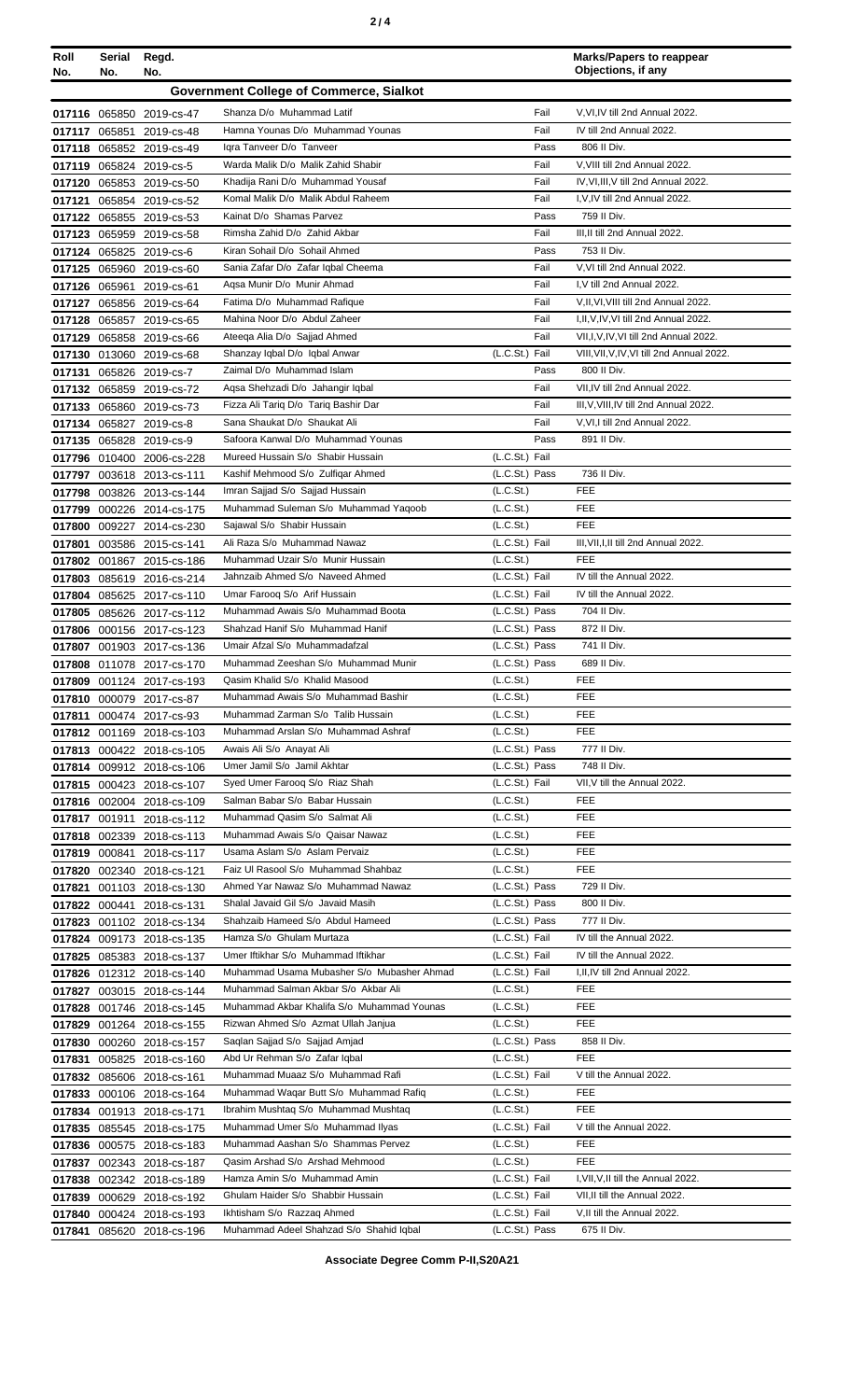| ×<br>٠<br>٦<br>۰.<br>× |  |  |
|------------------------|--|--|
|------------------------|--|--|

| Roll<br>No. | Serial<br>No.                                  | Regd.<br>No.                                           |                                                                                   |                             | <b>Marks/Papers to reappear</b><br>Objections, if any |  |
|-------------|------------------------------------------------|--------------------------------------------------------|-----------------------------------------------------------------------------------|-----------------------------|-------------------------------------------------------|--|
|             | <b>Government College of Commerce, Sialkot</b> |                                                        |                                                                                   |                             |                                                       |  |
|             |                                                | 017842 002005 2018-cs-197                              | Hamza Butt S/o Naeem Akhter                                                       | (L.C.S <sub>t</sub> )       | FEE                                                   |  |
|             |                                                | 017843 085544 2018-cs-202                              | Shair Dil Hassan S/o Magsood Ahmad                                                | (L.C.St.) Pass              | 790 II Div.                                           |  |
|             |                                                | 017844 009674 2018-cs-204                              | Rehan Sagheer S/o Sagheer Ahmad                                                   | (L.C.St.)                   | <b>FEE</b>                                            |  |
|             |                                                | 017845 085678 2018-cs-205                              | Waleed S/o Malik Muhammad Ajmal                                                   | (L.C.St.) Pass              | 761 II Div.                                           |  |
|             |                                                | 017846 004728 2018-cs-206                              | Numan Akbar S/o Muhammad Akbar                                                    | (L.C.St.) Fail              | II till the Annual 2022.                              |  |
|             |                                                | 017847 001263 2018-cs-207                              | Altaf Hussain S/o Khalil Ahmad                                                    | (L.C.St.)                   | <b>FEE</b>                                            |  |
|             |                                                | 017848 000626 2018-cs-208                              | Muhammad Waqar Hassan S/o Asif Ali<br>Omer Sajjad S/o Sajjad Mahmood              | (L.C.St.) Fail<br>(L.C.St.) | I, II till the Annual 2022.<br><b>FEE</b>             |  |
| 017849      | 000421                                         | 2018-cs-209<br>017850 085546 2018-cs-212               | Ahmar Anser S/o Anser Saleem                                                      | (L.C.St.) Fail              | V till the Annual 2022.                               |  |
| 017851      |                                                | 000001 2018-cs-216                                     | Waseem Khadam S/o Khadam Hussain                                                  | (L.C.St.)                   | <b>FEE</b>                                            |  |
|             |                                                | 017852 000433 2018-cs-217                              | Zain UI Abedin S/o Khalid Mustafa Meer                                            | (L.C.S <sub>t</sub> )       | <b>FEE</b>                                            |  |
|             |                                                | 017853 001514 2018-cs-220                              | Asad Iqbal S/o Muhammad Iqbal                                                     | (L.C.St.) Pass              | 745 II Div.                                           |  |
|             |                                                | 017854 000431 2018-cs-221                              | Muhammad Usama S/o Muhammad Asif Butt                                             | (L.C.S <sub>t</sub> )       | FEE                                                   |  |
|             |                                                | 017855 006899 2018-cs-223                              | Agib Ilyas S/o Muhammad Ilyas                                                     | (L.C.S <sub>t</sub> )       | FEE PRV. PART                                         |  |
|             |                                                | 017856 002018 2018-cs-228                              | Muhammad Mubashar S/o Muhammad Afzal                                              | (L.C.St.) Fail              | II, V, VI, VII, III, I, IV till the Annual 2022.      |  |
|             |                                                | 017857 003640 2018-cs-229                              | Rizwan Ahmed S/o Muhammad Latif<br>Hassan Ashraf S/o Muhammad Ashraf              | (L.C.St.) Fail              | V.I till the Annual 2022.<br>774 II Div.              |  |
|             |                                                | 017858 085343 2018-cs-254<br>017859 001730 2018-cs-68  | Hussnain S/o Abdul Aziz                                                           | (L.C.St.) Pass<br>(L.C.St.) | FEE                                                   |  |
|             |                                                | 017860 001731 2018-cs-69                               | Sheraz S/o Gul Faraz                                                              | (L.C.St.) Pass              | 761 II Div.                                           |  |
| 017861      |                                                | 010547 2018-cs-74                                      | Abdul Wahab Ali S/o Talib Hussain                                                 | (L.C.St.) Fail              | II till the Annual 2022.                              |  |
|             |                                                | 017862 085680 2018-cs-75                               | Salman Ali S/o Allah Ditta                                                        | (L.C.St.) Pass              | 806 II Div.                                           |  |
|             |                                                | 017863 000442 2018-cs-77                               | Farhan Tanveer S/o Sheikh Muhammad Tanveer                                        | (L.C.St.) Fail              | I, V till the Annual 2022.                            |  |
|             |                                                | 017864 006864 2018-cs-79                               | Kashif Ali S/o Muhammad Ilyas                                                     | (L.C.St.) Pass              | 749 II Div.                                           |  |
|             |                                                | 017865 001846 2018-cs-81                               | Muhammad Haider Ali S/o Muhammad Afzal                                            | (L.C.St.)                   | <b>FEE</b>                                            |  |
|             |                                                | 017866 004726 2018-cs-87                               | Mir Hamza Shahbaz S/o Muhammad Shahbaz                                            | (L.C.St.) Fail              | II till the Annual 2022.                              |  |
|             |                                                | 017867 009172 2018-cs-90                               | Adnan Ali S/o Mustafa<br>Zohaib S/o Abdul Rasheed                                 | (L.C.St.)                   | FEE<br>R.L PART-I                                     |  |
|             |                                                | 017868 065904 2019-ais-90<br>017869 065876 2019-cs-100 | Ali Haider S/o Safdar Ali                                                         | Pass                        | 736 II Div.                                           |  |
|             |                                                | 017870 065877 2019-cs-101                              | Ahsan Raza S/o Nazam Ali                                                          | Pass                        | 694 II Div.                                           |  |
| 017871      |                                                | 065878 2019-cs-102                                     | Muhammad Ansar S/o Muhammad Sabar                                                 |                             | R.L PART-I                                            |  |
|             |                                                | 017872 065879 2019-cs-104                              | Syed Abdul Rehman S/o Syed Akhtar Hussain Shah                                    | Fail                        | I, VIII, V, VI, III, II, IV till 2nd Annual 2022.     |  |
|             |                                                | 017873 065880 2019-cs-106                              | Nouman Jahangir S/o Jahangir Malik                                                | Pass                        | 791 II Div.                                           |  |
|             |                                                | 017874 065881 2019-cs-107                              | Musharaf Nafees S/o Nafees Ahmed                                                  | Fail                        | V till 2nd Annual 2022.                               |  |
|             |                                                | 017875 065883 2019-cs-119                              | Bilal Hussain S/o Arif Hussain                                                    |                             | R.L PART-I                                            |  |
|             |                                                | 017876 065884 2019-cs-121                              | Shahzaib Javed S/o Javed lobal<br>Waris Mobeen Shahbaz S/o Shahbaz Mehfooz Saithi | Pass                        | R.L PART-I<br>801 II Div.                             |  |
|             |                                                | 017877 065885 2019-cs-122<br>017878 065886 2019-cs-123 | Saqib Javed S/o Javed Iqbal                                                       | Fail                        | II, I, VI, V, IV till 2nd Annual 2022.                |  |
|             |                                                | 017879 065887 2019-cs-124                              | Ali Hassan S/o Muhammad Boota                                                     | Fail                        | II, V, I till 2nd Annual 2022.                        |  |
|             |                                                | 017880 065888 2019-cs-127                              | Rana Ahmed Azeem S/o Rana Azeem Ahmed                                             | Fail                        | IV, V, I, VI till 2nd Annual 2022.                    |  |
| 017881      |                                                | 065892 2019-cs-141                                     | Shahzaib Ali S/o Muhammad Javed                                                   | Pass                        | 843 II Div.                                           |  |
|             |                                                | 017882 065893 2019-cs-145                              | Muhammad Hammad Butt S/o Muhammad Islam Butt                                      | Absent                      |                                                       |  |
|             |                                                | 017883 065894 2019-cs-146                              | Haider Ali S/o Muhammad Nasir Mir                                                 | Absent                      |                                                       |  |
|             |                                                | 017884 065895 2019-cs-148                              | Zain Abdulwaheed S/o Abdul Waheed                                                 | Fail                        | V till 2nd Annual 2022.                               |  |
|             |                                                | 017885 065907 2019-cs-154                              | Shahnil Ali S/o Dalawar Hussain<br>Zohaib Ali S/o Muhammad Naeem                  | Pass<br>Fail                | 812 II Div.<br>III till 2nd Annual 2022.              |  |
|             |                                                | 017886 065908 2019-cs-155<br>017887 065909 2019-cs-157 | Husnain Ali S/o Abid Rasheed                                                      | Pass                        | 765 II Div.                                           |  |
|             |                                                | 017888 065910 2019-cs-158                              | Rizwan Ali S/o Muhammad Akram                                                     | Fail                        | VII, II, V till 2nd Annual 2022.                      |  |
|             |                                                | 017889 065911 2019-cs-159                              | Bilal Ahmed Subhani S/o Zulfiqar Ahmed                                            | Pass                        | 819 II Div.                                           |  |
|             |                                                | 017890 065912 2019-cs-160                              | Ali Husnain S/o Muhammad Sohail                                                   | Fail                        | VII, IV, III till 2nd Annual 2022.                    |  |
|             |                                                | 017891 065913 2019-cs-163                              | Nayial Samroze S/o Muhammad Jamil-Ur-Rehman Sair                                  | Fail                        | I till 2nd Annual 2022.                               |  |
|             |                                                | 017892 065914 2019-cs-164                              | Hassan Shamas S/o Malik Shamas Din                                                |                             | R.L PART-I                                            |  |
|             |                                                | 017893 065915 2019-cs-168                              | Muhammad Fahad Ashraf S/o Muhammad Ashraf                                         | Fail                        | I, V, VI till 2nd Annual 2022.                        |  |
|             |                                                | 017894 065916 2019-cs-171                              | Shoaib Javed S/o Muhammad Javed<br>Usman Ali S/o Basharat Ali                     | Pass<br>Fail                | 762 II Div.<br>V till 2nd Annual 2022.                |  |
|             |                                                | 017895 065917 2019-cs-173<br>017896 065918 2019-cs-174 | Hamza S/o Muhammad Latif                                                          | Fail                        | VII, III, I, II, IV, VI, V till 2nd Annual 2022.      |  |
| 017897      |                                                | 065919 2019-cs-175                                     | Muhammad Asad S/o Abdul Qadir                                                     | Pass                        | 852 II Div.                                           |  |
|             |                                                | 017898 065920 2019-cs-176                              | Hamza Hafeez S/o Hafeez Ahmad                                                     | Pass                        | 818 II Div.                                           |  |
| 017899      | 065921                                         | 2019-cs-177                                            | Umer Tariq S/o Muhammad Tariq                                                     | Fail                        | IV, VII till 2nd Annual 2022.                         |  |
|             |                                                | 017900 065922 2019-cs-182                              | Muhammad Awais S/o Mushtaq Ahmed                                                  | Pass                        | 952 I Div.                                            |  |
|             |                                                | 017901 065923 2019-cs-183                              | Abdul Hanan Majeed S/o Abdul Majeed                                               | Fail                        | I till 2nd Annual 2022.                               |  |
|             |                                                | 017902 065924 2019-cs-185                              | Shehroz S/o Muhammad Aslam                                                        | Pass                        | 944 I Div.                                            |  |
|             |                                                | 017903 065925 2019-cs-188                              | Hamza Ali S/o Bagh Ali<br>Asad Nadeem S/o Nadeem Amin Mughal                      | Pass<br>Pass                | 831 II Div.<br>878 II Div.                            |  |
|             |                                                | 017904 065926 2019-cs-189<br>017905 065927 2019-cs-190 | Ali Iftaza S/o Muhammad Ahmad                                                     | Pass                        | 825 II Div.                                           |  |
|             |                                                | 017906 065928 2019-cs-192                              | Muhammad Rehman S/o Muhammad Farooq                                               | Pass                        | 956 I Div.                                            |  |
|             |                                                | 017907 065929 2019-cs-194                              | Tabish Rehman S/o Maqbool Ahmed                                                   | Pass                        | 851 II Div.                                           |  |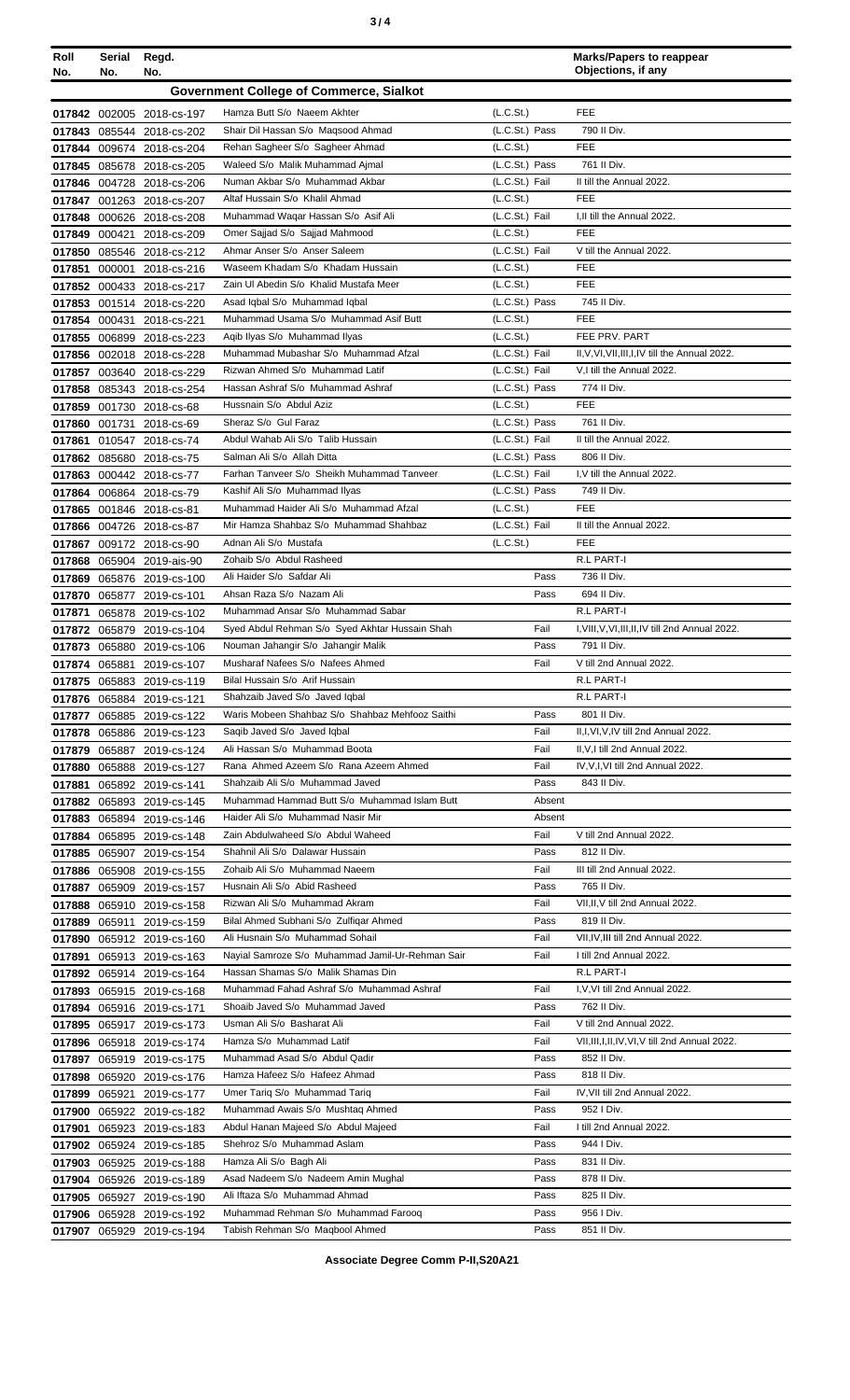| Roll<br>No. | Serial<br>No. | Regd.<br>No.                                           |                                                              |                       |              | <b>Marks/Papers to reappear</b><br>Objections, if any                 |
|-------------|---------------|--------------------------------------------------------|--------------------------------------------------------------|-----------------------|--------------|-----------------------------------------------------------------------|
|             |               |                                                        | <b>Government College of Commerce, Sialkot</b>               |                       |              |                                                                       |
|             |               | 017908 065930 2019-cs-195                              | Muneeb Ashraf S/o Muhammad Ashraf Butt                       |                       | Pass         | 984   Div.                                                            |
|             |               | 017909 065931 2019-cs-196                              | Adnan Ahmed Janjua S/o Azmat Ullah Janjua                    |                       | Pass         | 1006   Div.                                                           |
|             |               | 017910 065932 2019-cs-197                              | Bilal Akbar Khan S/o Aurangzeb Khan                          |                       | Pass         | 753 II Div.                                                           |
| 017911      |               | 065933 2019-cs-198                                     | Muhammad Nouman S/o Ashiq Hussain                            |                       | Fail         | IV, V till 2nd Annual 2022.                                           |
|             |               | 017912 065934 2019-cs-201                              | Ameer Hamza S/o Abdul Qayyum                                 |                       | Fail         | VII, I till 2nd Annual 2022.                                          |
|             |               | 017913 065935 2019-cs-207                              | Zain Ali S/o Abdul Aziz                                      |                       | Fail         | I,IV, VII, VI, V till 2nd Annual 2022.                                |
|             |               | 017914 065936 2019-cs-212                              | Ali Raza S/o Muhammad Rafiq                                  |                       | Fail         | V,IV, VII, I till 2nd Annual 2022.                                    |
|             |               | 017915 065939 2019-cs-216                              | Talha Shabir S/o Shabir Hussain                              |                       | Fail         | IV, V, I till 2nd Annual 2022.                                        |
|             |               | 017916 065940 2019-cs-219                              | Muhammad Usama S/o Muhammad Parveez                          |                       | Fail         | V, IV till 2nd Annual 2022.                                           |
|             |               | 017917 065941 2019-cs-222                              | Moamber Ali S/o Muhammad Azam                                |                       | Fail         | VII, II, I, V, VI till 2nd Annual 2022.                               |
|             |               | 017918 065966 2019-cs-223                              | Sami Ullah S/o Nisar Ahmad                                   |                       | Fail         | III, V, VII till 2nd Annual 2022.                                     |
|             |               | 017919 065942 2019-cs-225                              | Abdullah S/o Muhammad Qadeer Gujjar                          |                       | Fail         | II, VII till 2nd Annual 2022.                                         |
|             |               | 017920 065943 2019-cs-226                              | Saqib Ali S/o Shamshad Ali                                   |                       | Fail         | II, VII, I till 2nd Annual 2022.                                      |
| 017921      |               | 065944 2019-cs-232                                     | Attiq-U-Rehman Khan S/o Abdul Qadeer Khan                    |                       | Fail         | V till 2nd Annual 2022.                                               |
|             |               | 017922 065945 2019-cs-235                              | Abdullah Amir S/o Amir Hafeez                                |                       | R/L          | VIII.,                                                                |
|             |               | 017923 065946 2019-cs-236                              | Fizan Imran Butt S/o Kashif Imran Butt                       |                       | Fail         | II, IV, VII till 2nd Annual 2022.                                     |
|             |               | 017924 065947 2019-cs-239                              | Hamza Mazhar S/o Mazhar Iqbal                                |                       | Fail         | VII, III, IV, I, VI, II till 2nd Annual 2022.                         |
|             |               | 017925 065948 2019-cs-240                              | Ans Amer S/o Amer Latif                                      |                       | Fail         | VII, V, IV, II till 2nd Annual 2022.                                  |
|             |               | 017926 065901 2019-cs-248                              | Muhammad Ahmed Lone S/o Sami Ullah Lone                      |                       | Fail         | V till 2nd Annual 2022.                                               |
|             |               | 017927 065902 2019-cs-250                              | Ateeq Ahmad S/o Muhammad Younis                              |                       | Fail         | I, II, V till 2nd Annual 2022.                                        |
|             |               | 017928 065903 2019-cs-251                              | Khizar Aslam S/o Aslam Pervaiz                               |                       | Fail         | VII till 2nd Annual 2022.                                             |
| 017929      |               | 065905 2019-cs-254                                     | Usama Butt S/o Muhammad Ehsan Butt                           |                       | Fail         | VI, V till 2nd Annual 2022.                                           |
|             |               | 017930 065906 2019-cs-261                              | Zain-Ul-Abideen S/o Muhammad Yasin                           |                       | Fail         | I, VII, III, VI, V till 2nd Annual 2022.                              |
|             |               | 017931 065949 2019-cs-267                              | Noman Ahmed Janjua S/o Azmat Ullah Janjua                    |                       | Pass         | 936 I Div.                                                            |
|             |               | 017932 065950 2019-cs-269                              | Muhammad Usman Shahzad S/o Muhammad Boota Shahzad            |                       | Fail         | VI, VII, I, V till 2nd Annual 2022.                                   |
|             |               | 017933 065964 2019-cs-271                              | Awais Butt S/o Muhammad Ashraf Butt                          |                       | Fail         | III, I, II, V, VII, IV, VI till 2nd Annual 2022.                      |
|             |               | 017934 065953 2019-cs-272                              | Sameer Ali S/o Salamat Ali                                   |                       | Pass         | 826 II Div.                                                           |
|             | 017935 065951 | 2019-cs-74                                             | Muhammad Shehroz Butt S/o Muhammad Rafique Butt              |                       | Pass         | 997   Div.                                                            |
|             |               | 017936 065952 2019-cs-75                               | Ali Raza S/o Muhammad Shabbir                                |                       | Pass         | 1012   Div.                                                           |
| 017937      |               | 065862 2019-cs-76                                      | Zaid Ul Hassan S/o Muhammad Ishfaq                           |                       | Pass         | 958   Div.                                                            |
|             |               | 017938 065962 2019-cs-78                               | Bilal Ali S/o Khalid Hussain Tahir                           |                       | Fail         | VI,I, V till 2nd Annual 2022.                                         |
|             |               | 017939 065963 2019-cs-96                               | Taymoor Ahmad S/o Muhammad Jameel                            |                       | Fail         | II till 2nd Annual 2022.                                              |
|             |               | 017940 012821 2019-cs-98                               | Subhan Ali Yaseen S/o Muhammad Yaseen                        | (L.C.St.) Fail        |              | IV, VII till 2nd Annual 2022.                                         |
|             |               | 017941 065875 2019-cs-99                               | Abdullah Jamil S/o Arshad Jamil                              |                       | Fail         | IV till 2nd Annual 2022.                                              |
|             |               | 018092 065882 2019-cs-111                              | Sohail Ghulam Rasool S/o Ghulam Rasool                       |                       | Fail         | II till 2nd Annual 2022.                                              |
|             |               | 018093 065889 2019-cs-132                              | Muhammad Jamshaid Saeed S/o Saeed Ullah                      |                       | Fail<br>Fail | VII, IV, VI till 2nd Annual 2022.<br>V, III, II till 2nd Annual 2022. |
|             |               | 018094 065890 2019-cs-139                              | Mudasar Iqbal S/o Muhammad Iqbal<br>Badar UI Islam S/o Afzal |                       | Pass         | 920 I Div.                                                            |
|             |               | 018095 065891 2019-cs-140<br>018096 065896 2019-cs-150 | Ameer Hamza S/o Liagat Ali                                   |                       | Pass         | 826 II Div.                                                           |
|             |               |                                                        | Zahid Mahmood Arif S/o Arif Mahmood                          |                       | Pass         | 736 II Div.                                                           |
|             |               | 018097 065897 2019-cs-151<br>018098 065937 2019-cs-213 | Haider Ali S/o Abdul Ghafoor                                 |                       | Fail         | I, VI, IV till 2nd Annual 2022.                                       |
|             |               | 018099 065938 2019-cs-214                              | Abubakar S/o Muhammad Riaz                                   |                       | Fail         | VIII till 2nd Annual 2022.                                            |
|             |               | 018100 065898 2019-cs-244                              | Ali Hassan S/o Ijaz Qaiser                                   |                       | Fail         | I, III, VII till 2nd Annual 2022.                                     |
|             |               | 018101 065899 2019-cs-245                              | Zuhaib Fayaz S/o Muhammad Fayaz                              |                       | Fail         | III, V, VI, I, II till 2nd Annual 2022.                               |
|             |               | 018102 065900 2019-cs-247                              | Uzman Faiz S/o Faiz Ahmed                                    |                       | Fail         | III till 2nd Annual 2022.                                             |
|             |               | 018103 065863 2019-cs-77                               | Zohaib Hassan S/o Muhammad Arif                              |                       | Pass         | 903 I Div.                                                            |
|             |               | 018104 065864 2019-cs-79                               | Zain-Ul-Hassan Tariq S/o Tariq Hussain                       |                       | Fail         | I, V, VI till 2nd Annual 2022.                                        |
|             |               | 018105 065865 2019-cs-80                               | Usama S/o Azmat Ali                                          |                       | Fail         | VII, III, II till 2nd Annual 2022.                                    |
|             |               | 018106 065866 2019-cs-81                               | Khawar Sajjad S/o Muhammad Sajjad                            |                       | Pass         | 813 II Div.                                                           |
|             |               | 018107 065867 2019-cs-82                               | Muhammad Ibrahim S/o Shahzad Alam                            |                       | Fail         | V till 2nd Annual 2022.                                               |
|             |               | 018108 065868 2019-cs-84                               | Hassan Ali S/o Azmat Rafique                                 |                       | Pass         | 885 II Div.                                                           |
|             |               | 018109 065869 2019-cs-85                               | Usama S/o Muhammad Waseem                                    |                       | Fail         | V, VI, II till 2nd Annual 2022.                                       |
|             |               | 018110 065870 2019-cs-86                               | Abdul Rehman S/o Muhammad Ilyas                              |                       | Pass         | 809 II Div.                                                           |
| 018111      |               | 065871 2019-cs-89                                      | Shahzaib Raza S/o Khalil Ahmad                               |                       | Pass         | 956 I Div.                                                            |
|             |               | 018112 065872 2019-cs-91                               | Muhammad Zaid Hussain S/o Qaiser Sajjad                      |                       | Fail         | I, II, V, IV, VI till 2nd Annual 2022.                                |
|             |               | 018113 065873 2019-cs-93                               | Usman Sikander S/o Sikander Javed                            |                       | Pass         | 846 II Div.                                                           |
|             |               | 018114 065874 2019-cs-97                               | Tofeeg Ali S/o Muneer Hussain                                |                       | Pass         | 816 II Div.                                                           |
|             |               | 019036 085897 2018-cs-84                               | Usman Ali S/o Khaista Yousaf                                 | (L.C.St.) Fail        |              | II till the Annual 2022.                                              |
|             |               | 019059 085906 2018-cs-118                              | Zain Ali S/o Muhammad Rafique                                | (L.C.S <sub>t</sub> ) |              | FEE                                                                   |
|             |               | 019060 085905 2018-cs-138                              | Abbas Toor S/o Mukhtar Ahmed                                 | (L.C.S <sub>t</sub> ) |              | FEE                                                                   |
|             |               | 019069 085915 2015-cs-66                               | Hamza Aziz S/o Abdul Aziz                                    | (L.C.St.) Pass        |              | 649 III Div.                                                          |
|             |               | 019097 085919 2016-cs-45                               | Umar Sherazi S/o Muhammad Akram                              | (L.C.St.) Fail        |              | IV, V, II, VII till 2nd Annual 2021.                                  |
|             |               | 019148 085924 2017-cs-40                               | Ammara Fatima D/o Muhammad Latif                             | (L.C.St.) Pass        |              | 725 II Div.                                                           |

**Associate Degree Comm P-II,S20A21**

(L.C.St.) Fail

Samaira Batool D/o Muhammad Ishaq

**019149** 085923 2017-cs-48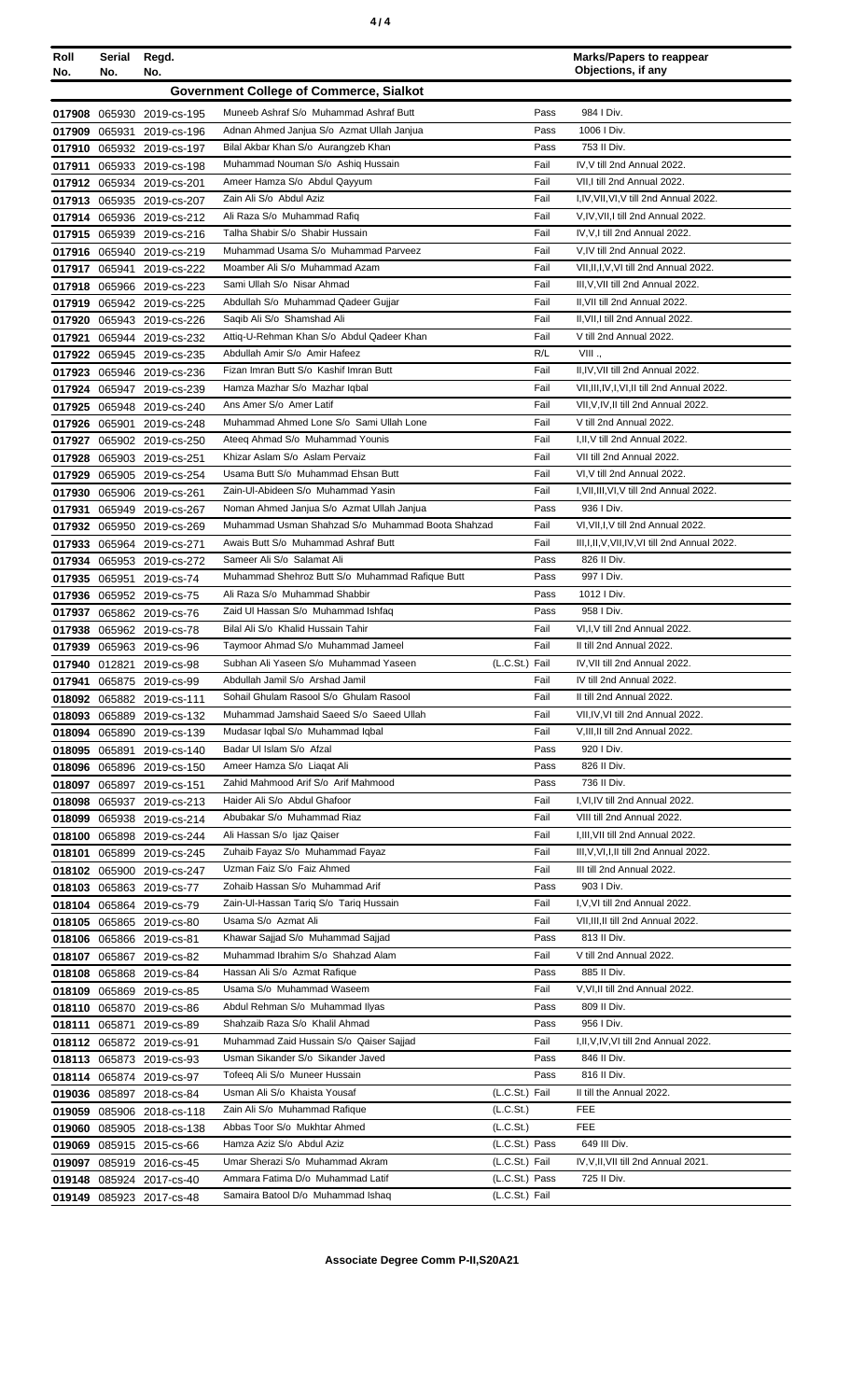| ٠ |  |  |
|---|--|--|
|---|--|--|

| Roll<br>No. | Serial Regd.<br>No. | No.                                                    |                                                                         |                                                | <b>Marks/Papers to reappear</b><br>Objections, if any |
|-------------|---------------------|--------------------------------------------------------|-------------------------------------------------------------------------|------------------------------------------------|-------------------------------------------------------|
|             |                     |                                                        | Government College of Commerce for Women, Sialkot                       |                                                |                                                       |
|             |                     | 017136 003453 2017-cws-31                              | Aisha Jaffar D/o Jaffar Ali                                             | (L.C.St.) Pass                                 | 724 II Div.                                           |
| 017137      |                     | 001218 2018-cws-10                                     | Amina Bibi D/o Muhammad Khan                                            | (L.C.St.) Fail                                 | IV till the Annual 2022.                              |
|             |                     | 017138 001270 2018-cws-11                              | Alnoor Shafqat D/o Shafqat Khan                                         | (L.C.S <sub>t</sub> )                          | FEE                                                   |
|             |                     | 017139 001162 2018-cws-12                              | Aleena Shahzadi D/o Muhammad Khalid                                     | (L.C.S <sub>t</sub> )                          | <b>FEE</b>                                            |
|             |                     | 017140 001327 2018-cws-14                              | Amina Shafiq D/o Muhammad Shafiq                                        | (L.C.St.) Pass                                 | 777 II Div.                                           |
|             |                     | 017141 001165 2018-cws-16                              | Sheeza Akhtar D/o Muhammad Safdar                                       | (L.C.St.) Pass                                 | 750 II Div.                                           |
|             |                     | 017142 001207 2018-cws-20                              | Fiza Javaid D/o Muhammad Javaid                                         | (L.C.S <sub>t</sub> )                          | <b>FEE</b>                                            |
|             |                     | 017143 010664 2018-cws-21                              | Javeria Gulshan D/o Afzal Mahmood                                       | (L.C.St.) Pass                                 | 848 II Div.                                           |
|             |                     | 017144 001220 2018-cws-25                              | Amna Bibi D/o Muhammad Latif                                            | (L.C.St.) Pass                                 | 861 II Div.                                           |
|             |                     | 017145 001147 2018-cws-3                               | Saba Jameel D/o Muhammad Jameel<br>Khizra Noor D/o Shahbaz Aslam        | (L.C.S <sub>t</sub> )<br>(L.C.S <sub>t</sub> ) | FEE<br><b>FEE</b>                                     |
|             |                     | 017146 001032 2018-cws-31<br>017147 000032 2018-cws-32 | Anzla Naveed D/o Naveed Khalid                                          | (L.C.St.) Pass                                 | 885 II Div.                                           |
|             |                     | 017148 001149 2018-cws-34                              | Ayesha Abdul Qadir D/o Abdul Qadir                                      | (L.C.S <sub>t</sub> )                          | FEE                                                   |
|             |                     | 017149 085397 2018-cws-35                              | Amna Bibi D/o Muhammad Boota                                            | (L.C.St.) Pass                                 | 692 II Div.                                           |
|             |                     | 017150 000963 2018-cws-39                              | Maryam Zubair D/o Zubair Akhtar Zubair                                  | (L.C.S <sub>t</sub> )                          | <b>FEE</b>                                            |
| 017151      |                     | 001267 2018-cws-40                                     | Rimza Shafique D/o Muhammad Shafique                                    | (L.C.S <sub>t</sub> )                          | <b>FEE</b>                                            |
|             |                     | 017152 001859 2018-cws-49                              | Maria Yousaf D/o Muhammad Yousaf                                        | (L.C.S <sub>t</sub> )                          | FEE                                                   |
|             |                     | 017153 001853 2018-cws-5                               | Madiha Bano D/o Sana Ullah                                              | (L.C.St.) Pass                                 | 759 II Div.                                           |
|             |                     | 017154 001686 2018-cws-53                              | Sadia Parveen D/o Muhammad Ijaz                                         | (L.C.S <sub>t</sub> )                          | FEE                                                   |
|             |                     | 017155 001269 2018-cws-54                              | Ayesha Gull D/o Iftikhar Ahmed<br>Um-E-Farwa D/o Muhammad Nazir         | (L.C.S <sub>t</sub> )<br>(L.C.S <sub>t</sub> ) | <b>FEE</b><br><b>FEE</b>                              |
|             |                     | 017156 001266 2018-cws-57<br>017157 001268 2018-cws-58 | Maham Noor D/o Munir Hussain                                            | (L.C.S <sub>t</sub> )                          | <b>FEE</b>                                            |
|             |                     | 017158 001265 2018-cws-59                              | Arshia Latif D/o Muhammad Latif                                         | (L.C.S <sub>t</sub> )                          | <b>FEE</b>                                            |
|             |                     | 017159 001593 2018-cws-62                              | Tooba Ahsan D/o Ahsan Ikram                                             | (L.C.St.)                                      | FEE                                                   |
|             |                     | 017160 001222 2018-cws-63                              | Anum Bibi D/o Muhammad Boota                                            | (L.C.S <sub>t</sub> )                          | <b>FEE</b>                                            |
|             |                     | 017161 001166 2018-cws-65                              | Humaira Firdos D/o Muhammad Boota                                       | (L.C.S <sub>t</sub> )                          | <b>FEE</b>                                            |
|             |                     | 017162 000964 2018-cws-67                              | Rukhsar D/o Muhammad Yousaf                                             | (L.C.St.)                                      | FEE                                                   |
|             |                     | 017163 001803 2018-cws-69                              | Jabeen Ehsan D/o Ehsan Ullah                                            | (L.C.St.)                                      | <b>FEE</b>                                            |
|             |                     | 017164 000473 2018-cws-9                               | Javaria D/o Rashid Iqbal                                                | (L.C.St.) Fail                                 | II, V till the Annual 2022.                           |
|             |                     | 017165 004305 2019-cws-14                              | Maryam Nadeem D/o Muhammad Nadeem<br>Rabia Riaz D/o Malik Muhammad Riaz | (L.C.St.) Fail                                 | VI till 2nd Annual 2022.                              |
|             |                     | 017166 056088 2019-cws-20                              | Igra Shahzadi D/o Mujahid Hussain                                       | Fail<br>Pass                                   | V, VI till 2nd Annual 2022.<br>786 II Div.            |
| 017167      |                     | 056093 2019-cws-21<br>017168 056047 2019-cws-22        | Kiran Faisal D/o Faisal Manzoor                                         | Pass                                           | 906   Div.                                            |
|             |                     | 017169 056048 2019-cws-23                              | Umaira Shahzadi D/o Muhammad Riiaz                                      | Fail                                           | IV, V, VI till 2nd Annual 2022.                       |
|             |                     | 017170 056049 2019-cws-24                              | Kanwal Shahzadi D/o Amjad Hussain                                       | Pass                                           | 878 II Div.                                           |
|             |                     | 017171 056051 2019-cws-26                              | Agsa Mubeen D/o Liaguat Ali Shah                                        | Pass                                           | 937 I Div.                                            |
|             |                     | 017172 003739 2019-cws-29                              | Agsa Shamas D/o Shamas Ul Din                                           | (L.C.St.) Fail                                 | I, VIII till 2nd Annual 2022.                         |
|             |                     | 017173 056090 2019-cws-3                               | Amina Aslam D/o Muhammad Aslam                                          | Pass                                           | 815 II Div.                                           |
|             |                     | 017174 056050 2019-cws-31                              | Agsa D/o Muhammad Iqbal                                                 | Pass                                           | 949 I Div.                                            |
|             |                     | 017175 009427 2019-cws-35                              | Mugadas D/o Zulfigar Ali<br>Muniba Razzaq D/o Muhammad Razzaq           | (L.C.St.) Fail<br>Absent                       | II, VII, IV, V till 2nd Annual 2022.                  |
|             |                     | 017176 056089 2019-cws-4<br>017177 056094 2019-cws-44  | Zahra Bano D/o Ashfaq Hussain Shah                                      | Fail                                           | II till 2nd Annual 2022.                              |
|             |                     | 017178 056091 2019-cws-5                               | Sana Afzal D/o Muhammad Afzal                                           | Fail                                           | I, V, IV till 2nd Annual 2022.                        |
|             |                     | 017179 056071 2019-cws-54                              | Rahat Jabeen D/o Hameed Asghar                                          | Pass                                           | 807 II Div.                                           |
|             |                     | 017180 056075 2019-cws-57                              | Amina Bibi D/o Shamas Din                                               | Absent                                         |                                                       |
|             |                     | 017181 056092 2019-cws-6                               | Zarga Khalid D/o Khalid Mehmood                                         | Fail                                           | V, II till 2nd Annual 2022.                           |
|             |                     | 017182 056073 2019-cws-61                              | Ayesha Bibi D/o Ghulam Murtaza                                          |                                                | FEE PRV. PART                                         |
|             |                     | 017183 056072 2019-cws-62                              | Laiba Sohail D/o Sohail Rashid                                          | Pass                                           | 762 II Div.                                           |
|             |                     | 017184 056074 2019-cws-64                              | Rawish Farukh D/o Farukh Ahmad                                          | Pass                                           | 720 II Div.                                           |
|             |                     | 017562 056087 2019-cws-1                               | Agsa Rani D/o Muhammad Asghar<br>Esha Rehman D/o Abd-Ur Rehman          | Fail<br>Pass                                   | I, III till 2nd Annual 2022.<br>980 I Div.            |
|             |                     | 017563 056078 2019-cws-10<br>017564 056081 2019-cws-11 | Qamar Batool D/o Muhammad Tariq                                         | Pass                                           | 921 I Div.                                            |
|             |                     | 017565 056082 2019-cws-13                              | Reham D/o Zahid                                                         | Pass                                           | 908 I Div.                                            |
|             |                     | 017566 056083 2019-cws-15                              | Bushra Nawaz D/o Muhammad Nawaz                                         | Pass                                           | 855 II Div.                                           |
|             |                     | 017567 056084 2019-cws-16                              | Malaika Akbar Khan D/o Orangzaib Khan                                   | Pass                                           | 796 II Div.                                           |
|             |                     | 017568 056085 2019-cws-17                              | Qurat UI Ain D/o Sheikh Khalil Ur Rehman                                | Fail                                           | IV, V, VI till 2nd Annual 2022.                       |
|             |                     | 017569 056086 2019-cws-18                              | Sobia D/o Khalil Ahmad                                                  | Fail                                           | II till 2nd Annual 2022.                              |
|             |                     | 017570 056064 2019-cws-27                              | Fakhra Naeem D/o Muhammad Naeem                                         | Pass                                           | 739 II Div.                                           |
|             |                     | 017571 056052 2019-cws-28                              | Adeeba D/o Muhammad Ashraf                                              |                                                | FEE PRV. PART                                         |
|             |                     | 017572 056053 2019-cws-30                              | Zainab Akram D/o Muahmmad Akram                                         | Pass                                           | 858 II Div.                                           |
|             |                     | 017573 056054 2019-cws-33                              | Shenon D/o Nasir Gill                                                   | Pass                                           | 770 II Div.<br>773 II Div.                            |
|             |                     | 017574 056067 2019-cws-34<br>017575 056055 2019-cws-36 | Tayyaba D/o Muhammad Younas<br>Hifza Rani D/o Muhammad Javed            | Pass<br>Pass                                   | 781 II Div.                                           |
|             |                     | 017576 056057 2019-cws-37                              | Warsa D/o Ghulam Abbas                                                  | Pass                                           | 728 II Div.                                           |
|             |                     | 017577 056058 2019-cws-38                              | Insha D/o Muhammad Ashraf                                               | Fail                                           | IV, V till 2nd Annual 2022.                           |
|             |                     | 017578 056059 2019-cws-39                              | Saeeda Iftikhar D/o Iftikhar Hussain                                    | Fail                                           | V, IV till 2nd Annual 2022.                           |
|             |                     |                                                        |                                                                         |                                                |                                                       |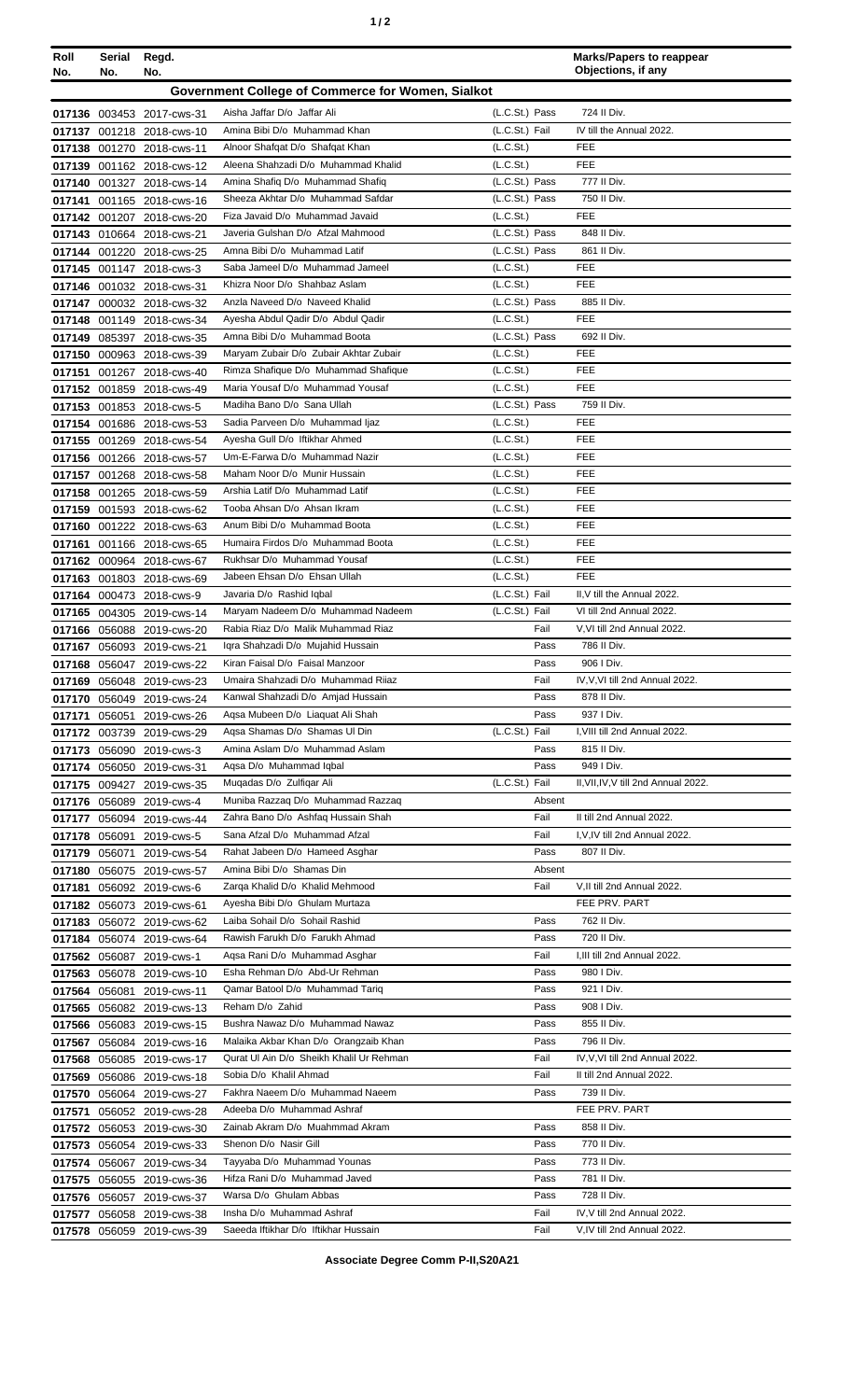| Roll<br>No. | Serial<br>No.                                     | Regd.<br>No.       |                                         |      | <b>Marks/Papers to reappear</b><br>Objections, if any |  |
|-------------|---------------------------------------------------|--------------------|-----------------------------------------|------|-------------------------------------------------------|--|
|             | Government College of Commerce for Women, Sialkot |                    |                                         |      |                                                       |  |
| 017579      | 056060                                            | 2019-cws-40        | Javeria Azam D/o Muhammad Azam          | Pass | 828 II Div.                                           |  |
| 017580      | 056061                                            | 2019-cws-42        | Sanam Shahzadi D/o Zulfigar Ali         | Pass | 868 II Div.                                           |  |
| 017581      | 056056                                            | 2019-cws-43        | Fiza Maroof D/o Maroof Ahmad            | Pass | 756 II Div.                                           |  |
| 017582      |                                                   | 056062 2019-cws-45 | Maryam Rafique D/o Muhammad Rafique     |      | R.L PART-I                                            |  |
| 017583      | 056063                                            | 2019-cws-46        | Aliya Tufail D/o Muhammad Tufail        | Pass | 758 II Div.                                           |  |
| 017584      | 056065                                            | 2019-cws-47        | Areeba Khadim D/o Muhammad Khadim       | Fail | VI till 2nd Annual 2022.                              |  |
| 017585      | 056066                                            | 2019-cws-48        | Hira Batool D/o Raza Abbas              | Pass | 824 II Div.                                           |  |
| 017586      | 056069                                            | 2019-cws-51        | Arfa Idrees D/o Muhammad Idrees         | Fail | VII, V till 2nd Annual 2022.                          |  |
| 017587      | 056068                                            | 2019-cws-52        | Nadia Khalid D/o Khalid Pervez          | Fail | V, IV till 2nd Annual 2022.                           |  |
| 017588      | 056070                                            | 2019-cws-53        | Maria Tanveer Gondal D/o Tanveer Akhtar | Pass | 914   Div.                                            |  |
| 017589      | 056076                                            | 2019-cws-55        | Shaz Saqib D/o Muhammad Saqib-Dar       | Fail | V, III, I, VI till 2nd Annual 2022.                   |  |
| 017590      | 056077                                            | 2019-cws-63        | Rimsha D/o Mushtaq Masih Khokhar        | Fail | V till 2nd Annual 2022.                               |  |
| 017591      | 056079                                            | 2019-cws-7         | Neelam Iqbal D/o Muhammad Iqbal         | Pass | 804 II Div.                                           |  |
| 017592      |                                                   | 056080 2019-cws-9  | Kalsoom Zafar D/o Zafar Igbal           | Pass | 780 II Div.                                           |  |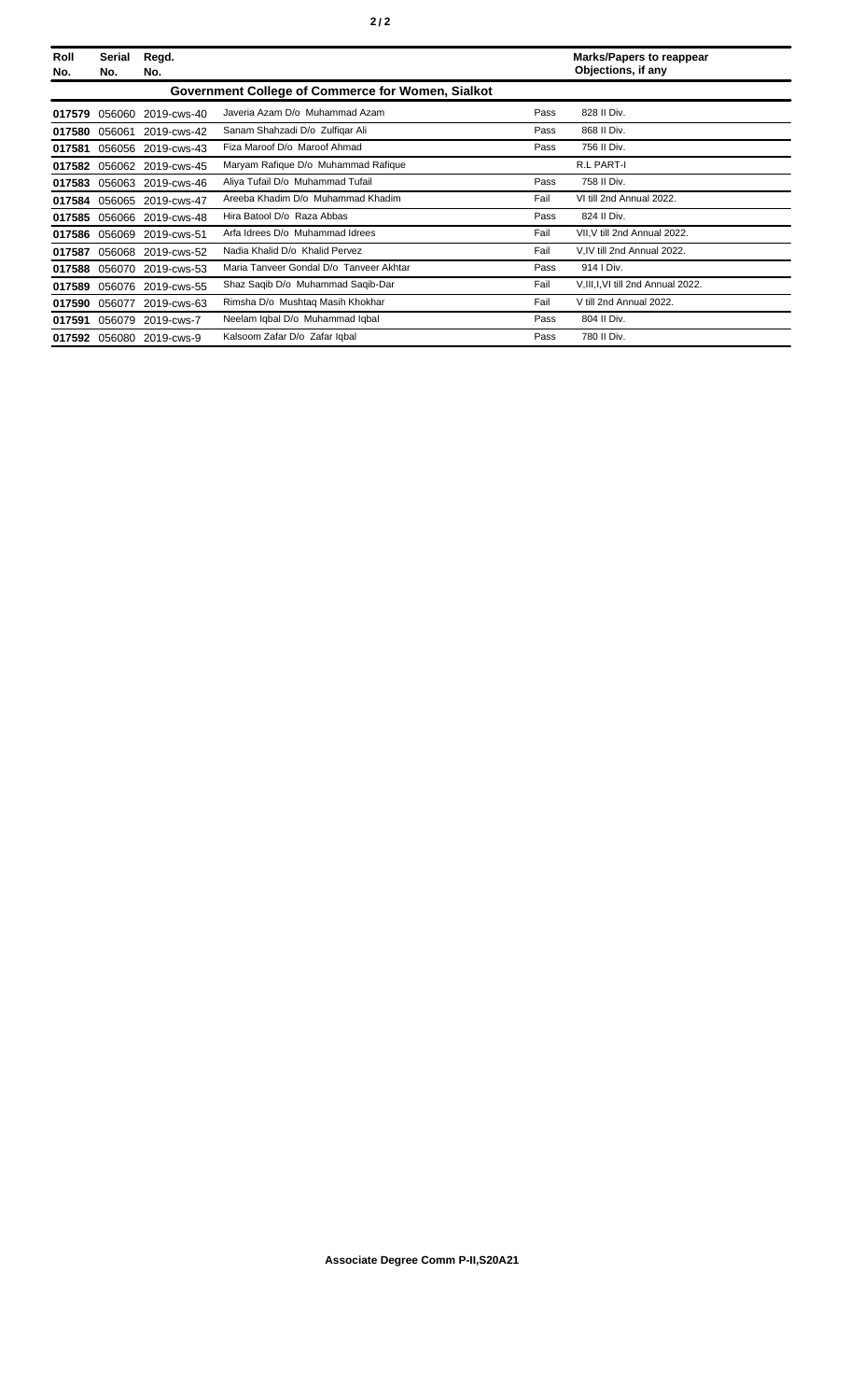| Roll<br>No. | Serial<br>No. | Regd.<br>No.               |                                              | <b>Marks/Papers to reappear</b><br>Objections, if any |             |
|-------------|---------------|----------------------------|----------------------------------------------|-------------------------------------------------------|-------------|
|             |               |                            | Leadership College, Khadim Ali Road, Sialkot |                                                       |             |
|             |               | 017185 000563 2017-lds-101 | Amina Khalid D/o Muhammad Khalid             | (L.C.St.) Pass                                        | 732 II Div. |
|             |               | 017186 085756 2017-lds-103 | Zuhra Javaid D/o Muhammad Javaid             | (L.C.St.) Fail                                        |             |
| 017187      | 000857        | 2017-lds-104               | Agsa Shehzadi D/o Naeem Sarwar               | (L.C.St.) Fail                                        |             |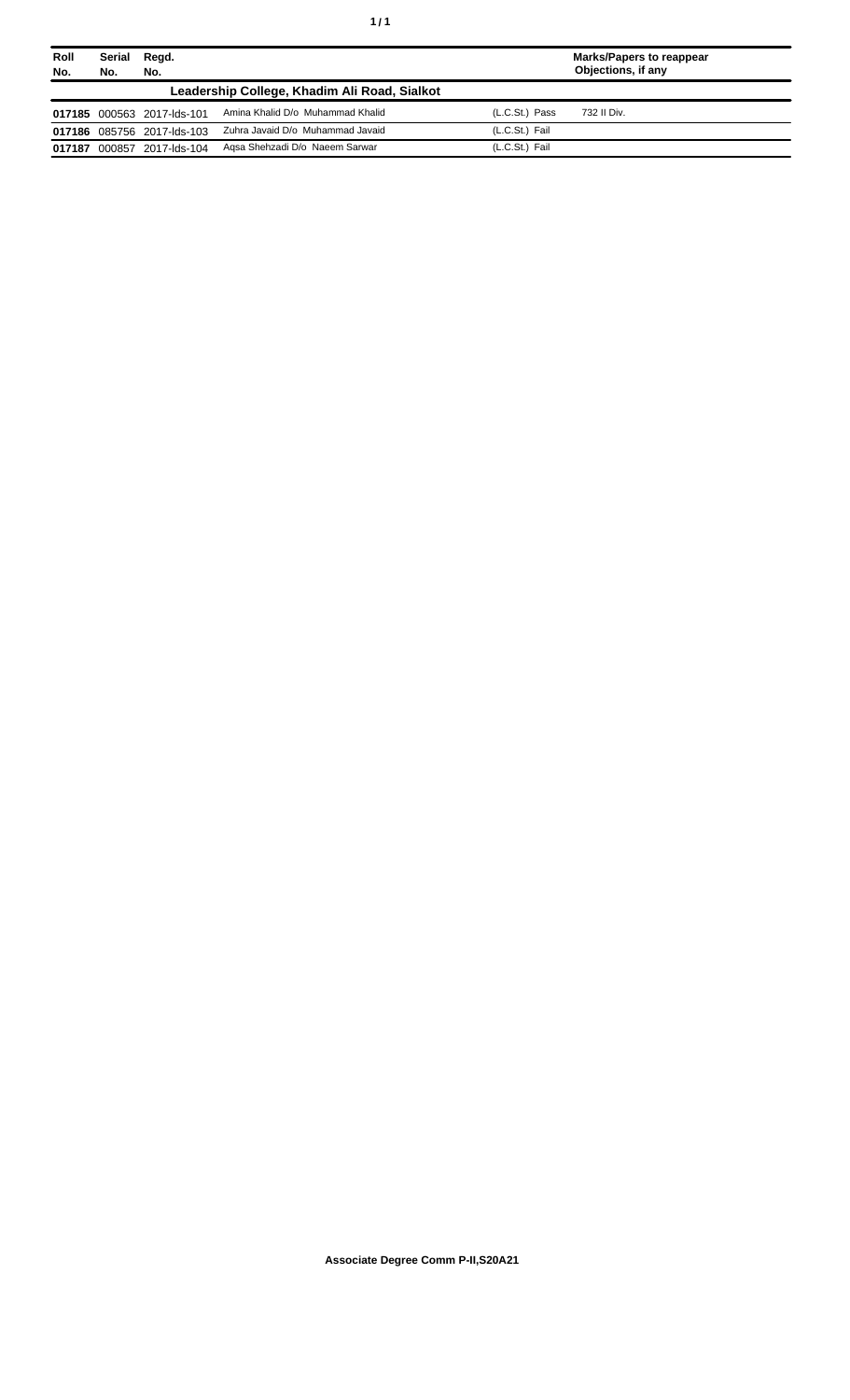| í<br>٠ |
|--------|
|--------|

| Roll<br>No. | <b>Serial</b><br>No. | Regd.<br>No.              |                                                          |                | <b>Marks/Papers to reappear</b><br>Objections, if any |
|-------------|----------------------|---------------------------|----------------------------------------------------------|----------------|-------------------------------------------------------|
|             |                      |                           | NISA Girls College of Science, Anwar Club Road, Sialkot. |                |                                                       |
|             |                      | 017188 013382 2018-nss-1  | Sania Batool D/o Dildar Hussain                          | (L.C.St.)      | <b>FEE</b>                                            |
| 017189      |                      | 013385 2018-nss-16        | Sehar Anjum D/o Ajnum Pervaiz                            | (L.C.St.) Fail | VII.IV till the Annual 2022.                          |
|             |                      | 017190 012664 2018-nss-17 | Hira D/o Riaz Ahmed                                      | (L.C.St.) Fail | II till the Annual 2022.                              |
| 017191      |                      | 009589 2018-nss-20        | Romaisa Akhtar D/o Akhtar Pervaiz                        | (L.C.St.) Pass | 838 II Div.                                           |
| 017192      |                      | 013384 2018-nss-23        | Samra Kousar D/o Muhammad Akram                          | (L.C.St.) Pass | 704 II Div.                                           |
|             |                      | 017193 013383 2018-nss-34 | Mehwsh Akram D/o Muhammad Akram                          | (L.C.St.)      | <b>FEE</b>                                            |
|             |                      | 017194 063823 2019-nss-10 | Ayesha Tariq D/o Tariq Mahmhood                          | Pass           | 1023   Div.                                           |
| 017195      |                      | 063834 2019-nss-11        | Shanza Javed D/o Javed Iqbal                             | Pass           | 691 II Div.                                           |
|             |                      | 017196 063826 2019-nss-12 | Javeria Akram D/o Muhammad Akram                         | Pass           | 961   Div.                                            |
| 017197      | 063828               | 2019-nss-13               | Rimsha Shakeel D/o Shakeel Ahmad                         | Pass           | 784 II Div.                                           |
| 017198      |                      | 063830 2019-nss-15        | Ayesha Noor D/o Muhammad Amjad                           | Pass           | 801 II Div.                                           |
| 017199      |                      | 063821 2019-nss-17        | Nisha Shamas D/o Shamas Pervaiz                          | Fail           | II till 2nd Annual 2022.                              |
| 017200      |                      | 063822 2019-nss-18        | Rimsha D/o Shamas Pervaiz                                | Fail           | II till 2nd Annual 2022.                              |
| 017201      |                      | 063836 2019-nss-19        | Sumbal D/o Ammanual                                      | Fail           | VIII, VI, I, IV, V, II till 2nd Annual 2022.          |
|             |                      | 017202 063832 2019-nss-2  | Saira Inayat Ullah D/o Inayat Ullah                      | Pass           | 827 II Div.                                           |
| 017203      | 063827               | 2019-nss-20               | Farzeen Shafqat D/o Muhammad Shafqat                     | Pass           | 991   Div.                                            |
|             |                      | 017204 063837 2019-nss-21 | Kinza Rehmat D/o Rehmat Ali                              | Fail           | VIII, II, IV, VII, VI till 2nd Annual 2022.           |
| 017205      | 063831               | 2019-nss-22               | Tayiba Awan D/o Nasrullah Malik                          | Pass           | 871 II Div.                                           |
| 017206      |                      | 063833 2019-nss-3         | Saher Arshad D/o Arshad Hussain                          | Pass           | 876 II Div.                                           |
| 017207      |                      | 063829 2019-nss-5         | Ghulam Zainab D/o Ghulam Abbas                           | Fail           | VI.II till 2nd Annual 2022.                           |
| 017208      |                      | 063820 2019-nss-6         | Khadija Kousar D/o Tanveer Hussain                       | Pass           | 788 II Div.                                           |
| 017209      |                      | 063825 2019-nss-7         | Meerab Shamaun D/o Mubarak Shamaun                       | Fail           | VII.V till 2nd Annual 2022.                           |
| 017210      |                      | 063824 2019-nss-8         | Fatima Tahir D/o Tahir Pervaiz                           | Pass           | 760 II Div.                                           |
| 017211      |                      | 063835 2019-nss-9         | Sheeza D/o Abdul Waheed                                  |                | FEE PRV. PART                                         |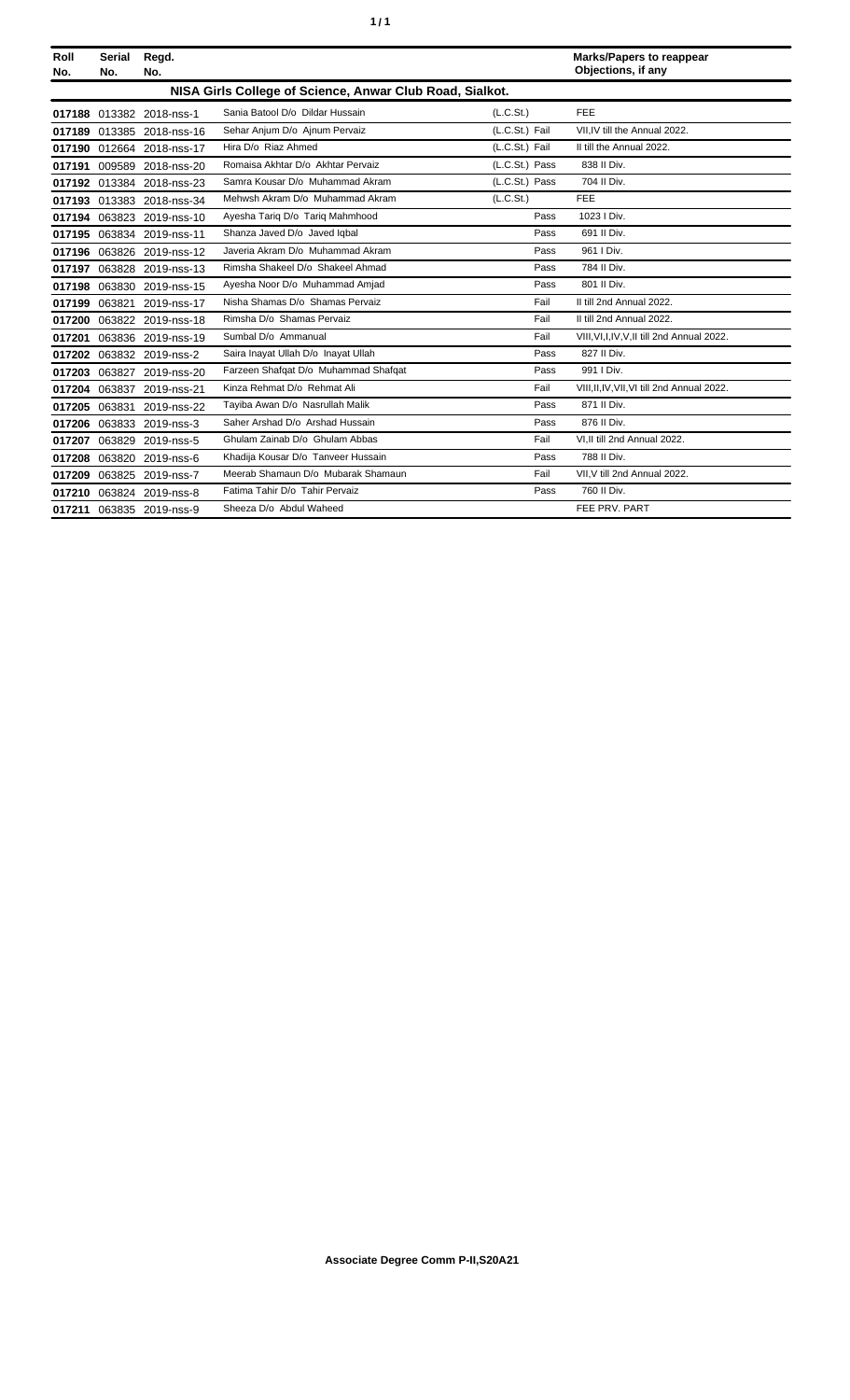| Roll<br>No. | Serial<br>No. | Regd.<br>No.              |                                                              |                | <b>Marks/Papers to reappear</b><br>Objections, if any |
|-------------|---------------|---------------------------|--------------------------------------------------------------|----------------|-------------------------------------------------------|
|             |               |                           | Nisa Girls College of Commerce, 10-Khadim Ali Road, Sialkot. |                |                                                       |
|             |               | 017212 008413 2018-nss-12 | Zooma D/o Nadeem Akhter Mughal                               | (L.C.St.) Pass | 675 II Div.                                           |
|             |               | 017213 001937 2018-nss-26 | Ayesha Younis D/o Muhammad Younis                            | (L.C.St.) Pass | 827 II Div.                                           |
|             |               | 017214 001936 2018-nss-38 | Sammer Liaguat D/o Liaguat Ali Ghuman                        | (L.C.St.) Fail | V till the Annual 2022.                               |
|             |               | 017215 001934 2018-nss-8  | Naiha D/o Abdul Majeed                                       | (L.C.St.) Pass | 745 II Div.                                           |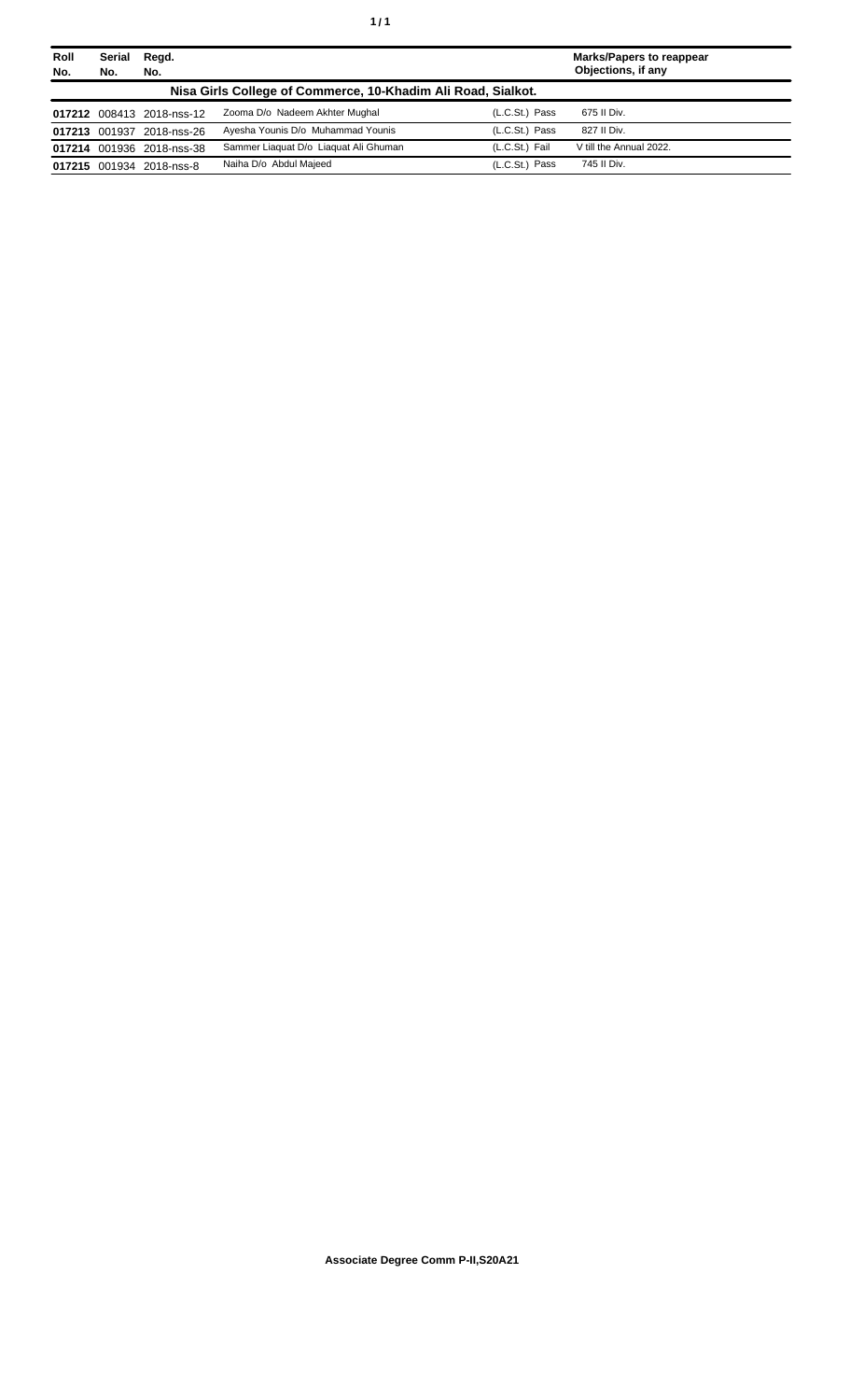| ٠ | ٠ |
|---|---|
|   |   |

| Roll   | Serial | Regd.                      |                                                                         |                | <b>Marks/Papers to reappear</b>                  |
|--------|--------|----------------------------|-------------------------------------------------------------------------|----------------|--------------------------------------------------|
| No.    | No.    | No.                        |                                                                         |                | Objections, if any                               |
|        |        |                            | Punjab College of Commerce, University Road, Sambrial, District Sialkot |                |                                                  |
|        |        | 017216 061397 2018-z-47423 | Mehreen Bibi D/o Muhammad Latif                                         | Fail           | II, III, IV, VI, VII, V till 2nd Annual 2022.    |
| 017217 |        | 061382 2019-pbw-18         | Kinza Butt D/o Tanveer Ahmed                                            | Fail           | II.V till 2nd Annual 2022.                       |
|        |        | 017218 061383 2019-pbw-19  | Kanwal D/o Muhammad Bashir                                              | Fail           | V.VI.IV.I till 2nd Annual 2022.                  |
|        |        | 017219 061384 2019-pbw-21  | Areej Maham D/o Naseem Ahmad                                            | Fail           | VI, V till 2nd Annual 2022.                      |
|        |        | 017220 061385 2019-pbw-22  | Fiza Kanwal D/o Rashid Iqbal                                            | Fail           | III, IV, VII, V till 2nd Annual 2022.            |
|        |        | 017221 061386 2019-pbw-23  | Ayesha Iqbal D/o Saeed Iqbal                                            | Fail           | I, VII, VI, IV, III, V, II till 2nd Annual 2022. |
|        |        | 017222 061387 2019-pbw-25  | Anfal Tariq D/o Tariq Mehmood                                           | Fail           | VII, II, V, VI till 2nd Annual 2022.             |
| 017223 |        | 061388 2019-pbw-26         | Shahzada Bibi D/o Ghulam Haider                                         | Fail           | II.V till 2nd Annual 2022.                       |
|        |        | 017224 061389 2019-pbw-28  | Shaiza Tariq D/o Tariq Javaid                                           | Pass           | 761 II Div.                                      |
| 017225 |        | 061390 2019-pbw-29         | Ayesha Babar D/o Zaheer Ul Din Babar                                    | Fail           | I, VI, VII, V till 2nd Annual 2022.              |
| 017226 |        | 061391 2019-pbw-30         | Samra Kanwal D/o Muhammad Irshad                                        | Fail           | I, III, VII, IV, V, VI, II till 2nd Annual 2022. |
|        |        | 017227 061381 2019-pbw-32  | Ayesha Nadeem D/o Muhammad Nadeem                                       | Fail           | IV, VI, II, V till 2nd Annual 2022.              |
| 017386 |        | 003917 2018-pbw-45         | Rida Yousaf D/o Muhammad Yousaf                                         | (L.C.St.) Pass | 900 I Div.                                       |
| 017387 |        | 003954 2018-pbw-49         | Rabia Begum D/o Mushtaq Baig                                            | (L.C.St.) Fail | V till the Annual 2022.                          |
| 017388 | 003921 | 2018-pbw-51                | Huma Zahid D/o Malik Muhammad Zahid                                     | (L.C.St.) Pass | 858 II Div.                                      |
| 017389 |        | 003924 2018-pbw-52         | Avesha Asma D/o Ghazanfar Ali                                           | (L.C.St.) Pass | 784 II Div.                                      |
| 017390 |        | 003929 2018-pbw-58         | Sehar Rehman D/o Abdul Rehman                                           | (L.C.St.) Pass | 778 II Div.                                      |
| 017398 |        | 003926 2018-z-10013        | Nimra Taseen D/o Rana Taseen                                            | (L.C.St.) Pass | 914   Div.                                       |
|        |        | 017593 061380 2019-pbw-20  | Bushra D/o Muhammad Bashir                                              | Fail           | VI till 2nd Annual 2022.                         |
|        |        | 017594 061379 2019-pbw-27  | Unsa Asif D/o Muhammad Asif                                             | Pass           | 975   Div.                                       |
|        |        | 017942 061395 2019-pbw-35  | Jamshaid Amir S/o Muhammad Amir Saddique                                | Pass           | 774 II Div.                                      |
|        |        | 017943 061393 2019-pbw-37  | Umar Nazir S/o Muhammad Nazir Awan                                      | Pass           | 811 II Div.                                      |
|        |        | 017944 061398 2019-pbw-38  | Masaib Hussain S/o Khadum Hussain                                       | Fail           | III till 2nd Annual 2022.                        |
|        |        | 017945 061396 2019-pbw-39  | Malak Furgan Zahid S/o Zahid Mahmood                                    | Absent         |                                                  |
| 017946 |        | 061392 2019-pbw-41         | Muhammad Mishaal S/o Muhammad Ijaz                                      | Pass           | 843 II Div.                                      |
|        |        | 017947 061394 2019-pbw-43  | Syed Abdul Rauf Saim S/o Farooq Iqbal                                   | Pass           | 851 II Div.                                      |
|        |        | 018212 003932 2018-pbw-39  | Rehman Qaisar S/o Qaisar Naveed                                         | (L.C.St.) Fail | I, V till the Annual 2022.                       |
|        |        | 018213 003934 2018-pbw-40  | Adnan Ahmad S/o Sultan Ahmad Shad                                       | (L.C.St.) Fail | II.V till the Annual 2022.                       |
|        |        | 018214 003933 2018-pbw-41  | Azhar Mehmood S/o Amjad Pervaiz                                         | (L.C.St.) Fail | V,I, VI till the Annual 2022.                    |
|        |        | 018215 003939 2018-pbw-42  | Abdul Manan S/o Muhammad Saeed                                          | (L.C.St.) Fail | V till the Annual 2022.                          |
|        |        | 018216 003951 2018-pbw-53  | Abdul Moeed S/o Abdul Hameed                                            | (L.C.St.) Fail | VII, V till the Annual 2022.                     |
|        |        | 018217 003943 2018-pbw-55  | Raies Azam S/o Muhammad Azam                                            | (L.C.St.) Fail | I till the Annual 2022.                          |
|        |        | 018218 003950 2018-pbw-60  | Muhammad Ahsan S/o Zaheer Akhtar                                        | (L.C.St.) Pass | 849 II Div.                                      |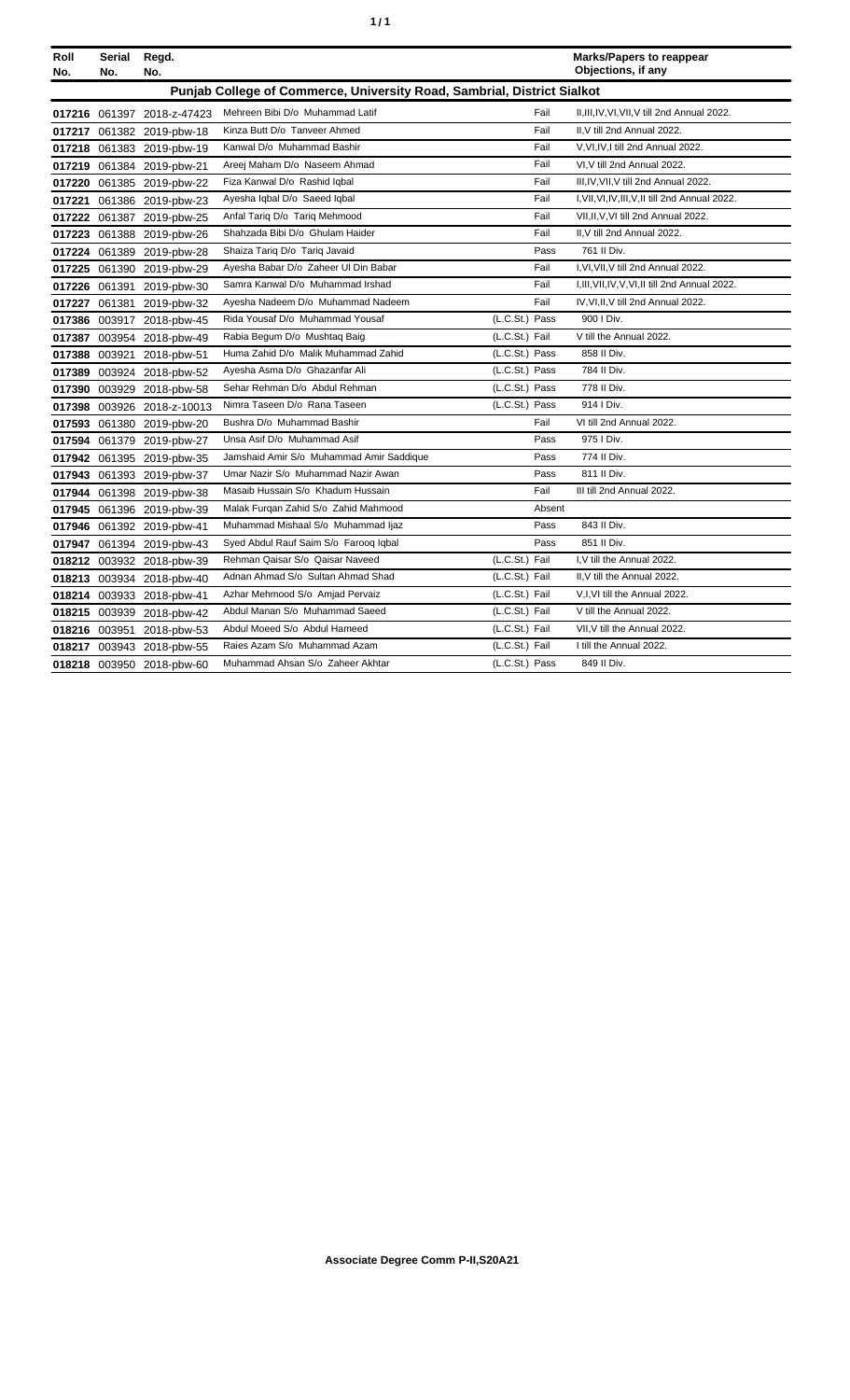| $\frac{1}{\sqrt{2}}$<br>۰.<br>٠ |  |
|---------------------------------|--|
|---------------------------------|--|

| Roll<br>No. | Serial<br>No. | Regd.<br>No.              |                                     |                | Marks/Papers to reappear<br>Objections, if any |
|-------------|---------------|---------------------------|-------------------------------------|----------------|------------------------------------------------|
|             |               |                           | Peer's College of Commerce, Sialkot |                |                                                |
|             |               | 017948 001832 2018-spc-44 | Hussnain S/o Mohammad Amin          | (L.C.St.) Fail | V till the Annual 2022.                        |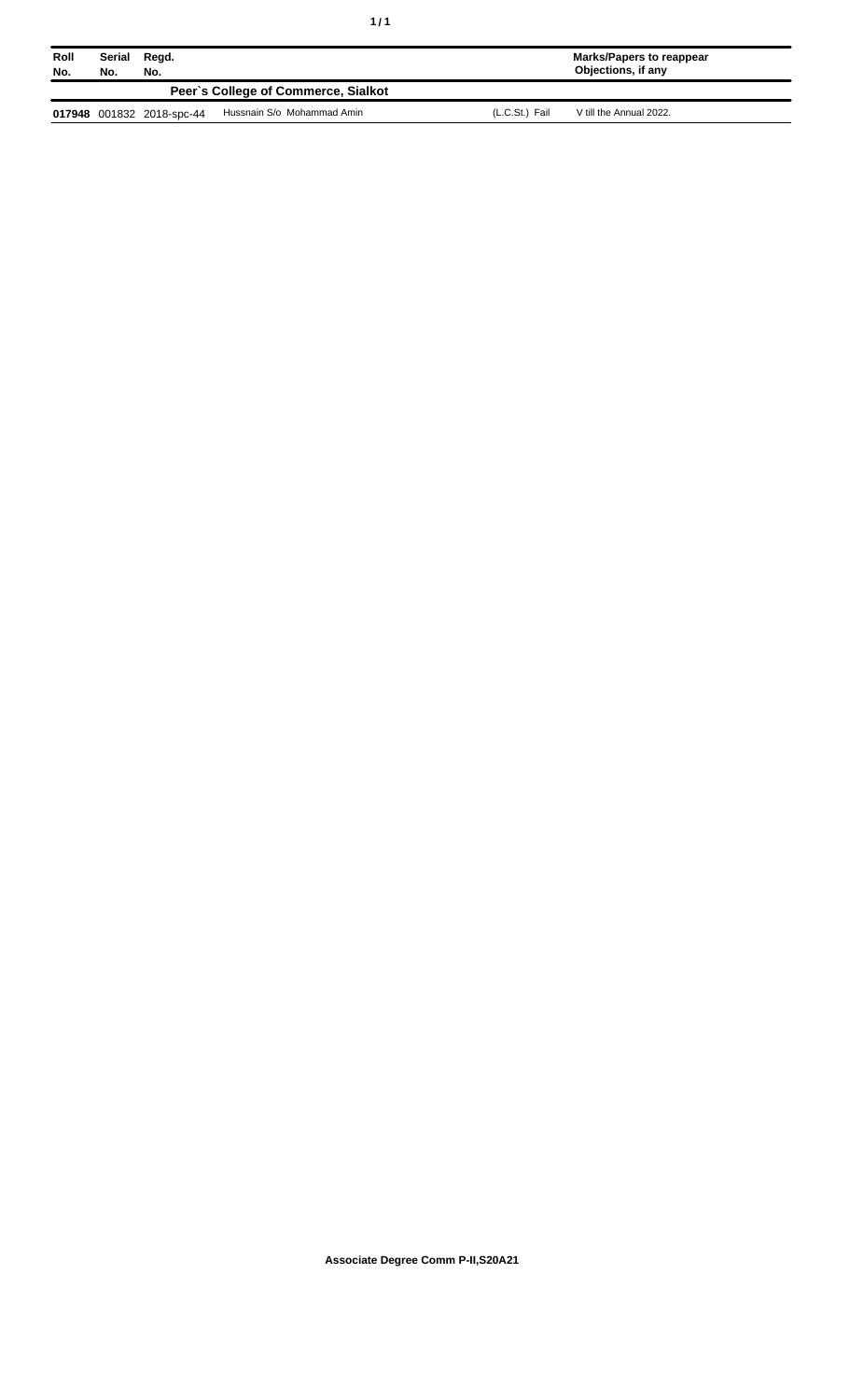| Roll<br>No.                                                                       | Serial<br>No. | Regd.<br>No.               |                                         |                | Marks/Papers to reappear<br>Objections, if any |
|-----------------------------------------------------------------------------------|---------------|----------------------------|-----------------------------------------|----------------|------------------------------------------------|
| The Standard College of Commerce, 2-S/50, Circular Road, Near Able Plaza, Sialkot |               |                            |                                         |                |                                                |
|                                                                                   |               | 017949 013321 2019-z-53228 | Ahmed Nadeem Khan S/o Nadeem Latif Khan | (L.C.St.) Fail | II, V, IV till the Annual 2022.                |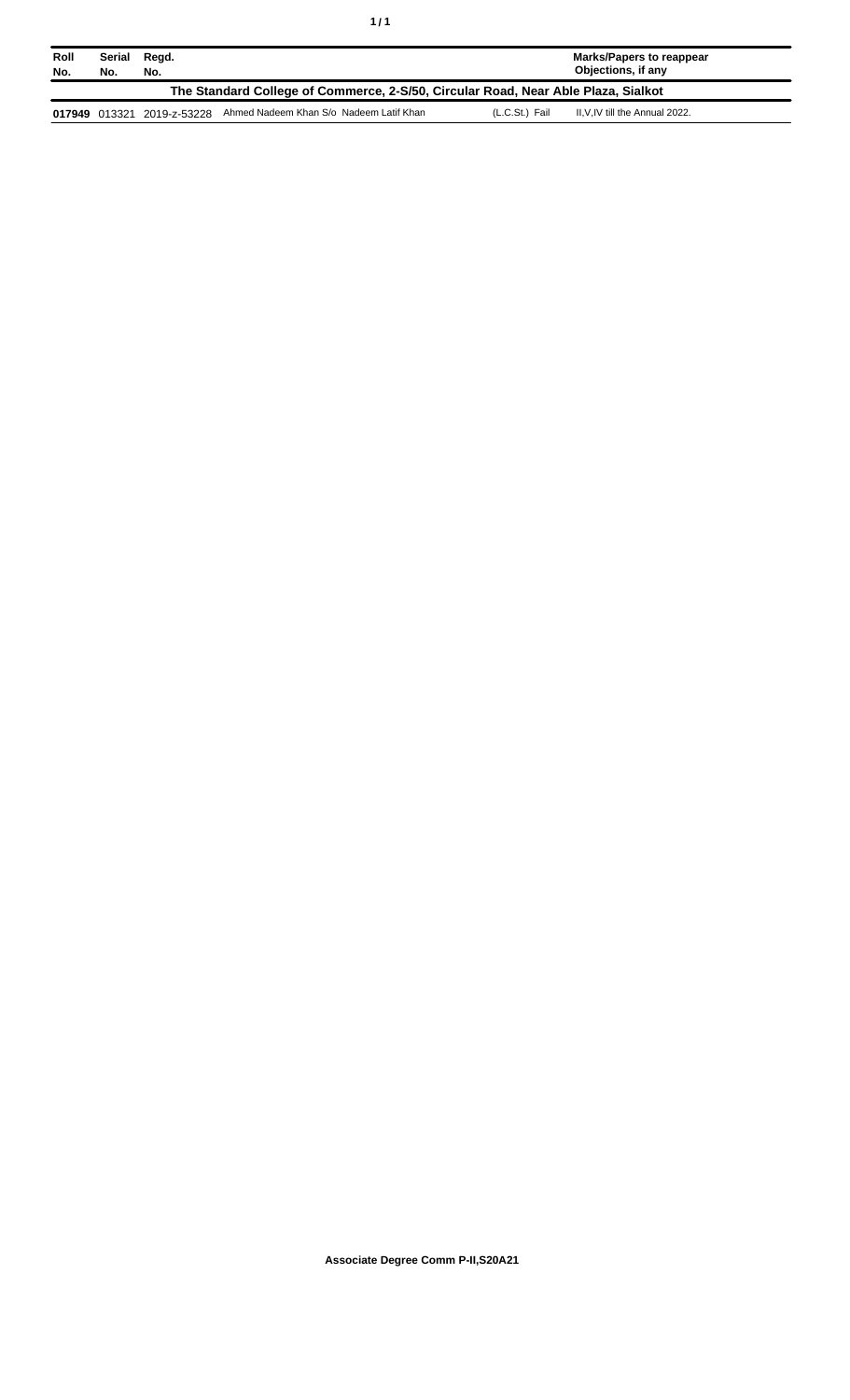| ٠ | I |
|---|---|
|   |   |

| Roll<br>No. | Serial<br>No. | Regd.<br>No.                                             |                                                                       |                                  | <b>Marks/Papers to reappear</b><br>Objections, if any    |
|-------------|---------------|----------------------------------------------------------|-----------------------------------------------------------------------|----------------------------------|----------------------------------------------------------|
|             |               |                                                          | <b>Standard College of Commerce, Sialkot</b>                          |                                  |                                                          |
|             |               | 017228 012524 2016-scs-100                               | Faiza D/o Abdul Rehman                                                | (L.C.St.) Fail                   | VI, I, VII, II till 2nd Annual 2022.                     |
| 017229      |               | 006430 2017-scs-6                                        | Mobeen Tabassum D/o Tassleem Ahmad                                    | (L.C.St.)                        | FEE                                                      |
|             |               | 017230 009277 2017-scs-67                                | Soha Iqbal D/o Muhammad Iqbal                                         | (L.C.St.) Pass                   | 660 III Div.                                             |
| 017231      |               | 006428 2017-scs-8                                        | Umme Hadiga D/o Zulfigar Ali                                          | (L.C.St.) Fail                   |                                                          |
|             |               | 017232 002842 2017-scs-84                                | Noreen D/o Abdul Majeed                                               | (L.C.St.) Fail                   |                                                          |
| 017233      |               | 009276 2018-scs-186                                      | Noor Fatima D/o Parvaiz Iqbal                                         | (L.C.St.) Pass                   | 758 II Div.                                              |
|             |               | 017234 009279 2018-scs-187                               | Rumaisa Nadeem D/o Malik Nadeem Hussain                               | (L.C.St.) Pass                   | 943 I Div.                                               |
|             |               | 017235 009278 2018-scs-191                               | Rukhsana Fatima D/o Shakeel Ahmad                                     | (L.C.St.) Pass                   | 819 II Div.                                              |
|             |               | 017236 009275 2018-scs-192                               | Tuba Iftikhar Hussain D/o Iftikhar Hussain                            | (L.C.St.) Pass                   | 794 II Div.                                              |
|             | 017237 008641 | 2018-scs-193                                             | Mehak D/o Anser Masih<br>Rabia D/o Muhammad Ashraf                    | (L.C.St.) Fail                   | IV till the Annual 2022.<br>727 II Div.                  |
|             | 017238 009281 | 2018-scs-199                                             | Guria Muqadas D/o Abid Hussain                                        | (L.C.St.) Pass<br>(L.C.St.) Fail | V, II, VI till the Annual 2022.                          |
| 017239      |               | 008639 2018-scs-200<br>017240 009280 2018-scs-203        | Rabia D/o Ahsan Elahi                                                 | (L.C.St.) Pass                   | 811 II Div.                                              |
| 017241      |               | 008151 2018-scs-205                                      | Rimsha Qamar D/o Aman Ullah Jajja                                     | (L.C.St.) Pass                   | 992   Div.                                               |
|             |               | 017242 002844 2018-scs-207                               | Maryam Masood D/o Masood Ahmed                                        | (L.C.St.) Fail                   | IV, VI till the Annual 2022.                             |
|             |               | 017243 002846 2018-scs-212                               | Fatima Yaqoob D/o Muhammad Yaqoob                                     | (L.C.St.) Pass                   | 770 II Div.                                              |
|             |               | 017244 002847 2018-scs-217                               | Nimra Jehangir D/o Jehangir Shehzad                                   | (L.C.St.) Fail                   | VII, II till the Annual 2022.                            |
|             |               | 017245 002843 2018-scs-220                               | Tooba Iqbal D/o Sheikh Muhammad Iqbal                                 | (L.C.St.) Pass                   | 796 II Div.                                              |
|             | 017246 002851 | 2018-scs-223                                             | Husna Razzaq D/o Abdul Razzaq                                         | (L.C.St.) Fail                   | V till the Annual 2022.                                  |
|             |               | 017247 000377 2018-scs-224                               | Memoona Azhar D/o Azhar Iqbal                                         | (L.C.St.) Fail                   | II, VI till the Annual 2022.                             |
| 017248      |               | 006392 2018-scs-230                                      | Ghulam Fiza D/o Muhammad Boota                                        | (L.C.St.) Fail                   | V till the Annual 2022.                                  |
|             |               | 017249 002836 2018-scs-232                               | Mahnoor Amer D/o Amer Mehmood Khawaja                                 | (L.C.St.) Pass                   | 770 II Div.                                              |
|             |               | 017250 002855 2018-scs-233                               | Zainab Saleem D/o Muhammad Saleem                                     | (L.C.St.) Pass                   | 821 II Div.                                              |
|             |               | 017251 002833 2018-scs-234                               | Anila Sajid D/o Sajid Mehmood                                         | (L.C.St.) Fail                   | V, Il till the Annual 2022.                              |
|             |               | 017252 061179 2018-scs-236                               | Zainab Zuhair D/o Muhammad Zuhair                                     | Fail                             | I, VII, VI, V till 2nd Annual 2022.                      |
|             |               | 017253 002840 2018-scs-240                               | Muniba Khalid D/o Khalid Pervaiz<br>Laraib Ramzan D/o Muhammad Ramzan | (L.C.St.) Pass                   | 711 II Div.                                              |
|             |               | 017254 002839 2018-scs-242                               | Khadija Shareef D/o Muhammad Shareef                                  | (L.C.St.) Fail<br>(L.C.St.) Pass | $I, III, II, IV, V$ till the Annual 2022.<br>684 II Div. |
|             |               | 017255 002853 2018-scs-244<br>017256 003897 2018-scs-245 | Nimra Shahid D/o Shahid Rashid                                        | (L.C.St.) Pass                   | 796 II Div.                                              |
|             | 017257 002841 | 2018-scs-246                                             | Mahnoor Rizwan Lodhi D/o Rizwan Lodhi                                 | (L.C.St.) Pass                   | 724 II Div.                                              |
|             |               | 017258 002838 2018-scs-248                               | Maria D/o Muhammad Ameen                                              | (L.C.St.) Fail                   | IV, V, VI till the Annual 2022.                          |
|             |               | 017259 002852 2018-scs-251                               | Madiha Ahmed D/o Ahmed Ghouri                                         | (L.C.St.) Fail                   | VII, V, I, VI till the Annual 2022.                      |
|             |               | 017260 002834 2018-scs-252                               | Safa D/o Waliullah                                                    | (L.C.St.) Pass                   | 760 II Div.                                              |
|             |               | 017261 006410 2018-scs-260                               | Ruhma D/o Muhammad Qasim                                              | (L.C.St.) Pass                   | 820 II Div.                                              |
|             |               | 017262 061217 2019-scs-166                               | Laila Zainab D/o Ibrar Hussain Shah                                   | Fail                             | VII, V, VI, I till 2nd Annual 2022.                      |
|             |               | 017263 061228 2019-scs-188                               | Hina Shahzadi D/o Muhammad Hussain                                    | Fail                             | III, V, II, I, VI till 2nd Annual 2022.                  |
|             |               | 017264 061224 2019-scs-190                               | Shumaila Salamat D/o Salamat Khan                                     | Fail                             | VII till 2nd Annual 2022.                                |
|             |               | 017265 061185 2019-scs-198                               | Huma Shehzadi D/o Muhammad Akbar                                      | Pass                             | 723 II Div.                                              |
|             |               | 017266 061227 2019-scs-199                               | Madeha D/o Manzoor Hussain                                            | Fail                             | VI, III, IV, VII till 2nd Annual 2022.                   |
|             |               | 017267 061186 2019-scs-200                               | Maryam Hanif D/o Muhammad Hanif<br>Mehwish Saleem D/o Muhammad Saleem |                                  | R.L PART-I                                               |
|             |               | 017268 061188 2019-scs-201<br>017269 061216 2019-scs-202 | Kashaf D/o Tanveer Ahmed                                              | Pass<br>Fail                     | 763 II Div.<br>V, VII till 2nd Annual 2022.              |
|             |               | 017270 061223 2019-scs-204                               | Warda Batool D/o Muhammad Ramzan                                      | Fail                             | V,I till 2nd Annual 2022.                                |
| 017271      |               | 061225 2019-scs-208                                      | Aiman Zafar D/o Zafar Iqbal                                           | Fail                             | I, VI till 2nd Annual 2022.                              |
| 017272      |               | 061189 2019-scs-210                                      | Shamsa D/o Muhammad Khalil                                            | Fail                             | VII, VI till 2nd Annual 2022.                            |
|             |               | 017273 061190 2019-scs-211                               | Isha Rani D/o Muhammad Ashraf                                         | Pass                             | 923 I Div.                                               |
|             |               | 017274 061198 2019-scs-217                               | Ifra Latif D/o Muhammad Latif                                         | Fail                             | V till 2nd Annual 2022.                                  |
|             |               | 017275 061226 2019-scs-227                               | Khateem Azam D/o Muhammad Azam                                        | Fail                             | VI till 2nd Annual 2022.                                 |
|             |               | 017276 061221 2019-scs-242                               | Igra Shahzadi D/o Muhammad Yaqoob                                     | Absent                           |                                                          |
| 017277      |               | 061232 2019-scs-243                                      | Hafsa Shahzadi D/o Muhammad Waheed                                    | Pass                             | 793 II Div.                                              |
|             |               | 017278 061220 2019-scs-245                               | Ishrat Bano D/o Sabir Ali                                             | Fail                             | VI, V till 2nd Annual 2022.                              |
|             |               | 017279 061230 2019-scs-246                               | Nabeela Kousar D/o Riaz Ahmed                                         | Fail                             | I, V, III, IV, VII, VI till 2nd Annual 2022.             |
| 017280      |               | 061219 2019-scs-249                                      | Asma Kalsoom D/o Munir Hussain                                        | Pass                             | 775 II Div.                                              |
| 017281      |               | 061218 2019-scs-253                                      | Zainab Bibi D/o Sarfraz Ahmed                                         |                                  | R.L PART-I                                               |
|             |               | 017282 061187 2019-scs-254                               | Anam Shahzadi D/o Muhammad Iqbal<br>Shazima Bibi D/o Zulfiqar Ali     | Fail<br>Absent                   | VI, I, IV, V till 2nd Annual 2022.                       |
|             |               | 017283 061229 2019-scs-255                               | Samra D/o Muhammad Naeem                                              | Fail                             | VI, II, VII till 2nd Annual 2022.                        |
|             |               | 017284 061231 2019-scs-258<br>017595 061235 2018-scs-257 | Laiba D/o Tariq Mehmood                                               | Fail                             | I, II, VII, VI, IV, V till 2nd Annual 2022.              |
|             |               | 017596 061181 2019-scs-154                               | Rimsha Sarfaraz Ali D/o Sarfaraz Ali                                  | Pass                             | 883 II Div.                                              |
| 017597      |               | 061180 2019-scs-203                                      | Moazma Aslam D/o M.Aslam                                              | Fail                             | II, IV, VI, III, V till 2nd Annual 2022.                 |
| 017598      |               | 061200 2019-scs-206                                      | Natasha Khushabo D/o Shoaib Anwar                                     | Fail                             | IV, VI till 2nd Annual 2022.                             |
|             |               | 017599 061182 2019-scs-207                               | Irsha Amjad D/o Amjad Pervaiz                                         | Fail                             | II, VII, IV till 2nd Annual 2022.                        |
|             |               | 017600 061191 2019-scs-212                               | Ayesha D/o Shahzada Akmal                                             | Fail                             | VI, IV till 2nd Annual 2022.                             |
|             |               | 017601 061192 2019-scs-213                               | Ume Kalsoom D/o Muzammil Hussain                                      | Pass                             | 779 II Div.                                              |
|             |               | 017602 061193 2019-scs-214                               | Mahnoor D/o Muhammad Yaqoob                                           | Fail                             | IV till 2nd Annual 2022.                                 |
|             |               | 017603 061194 2019-scs-215                               | Amina Shahzadi D/o Syed Shafique Ul Zubair                            | Fail                             | VI, IV till 2nd Annual 2022.                             |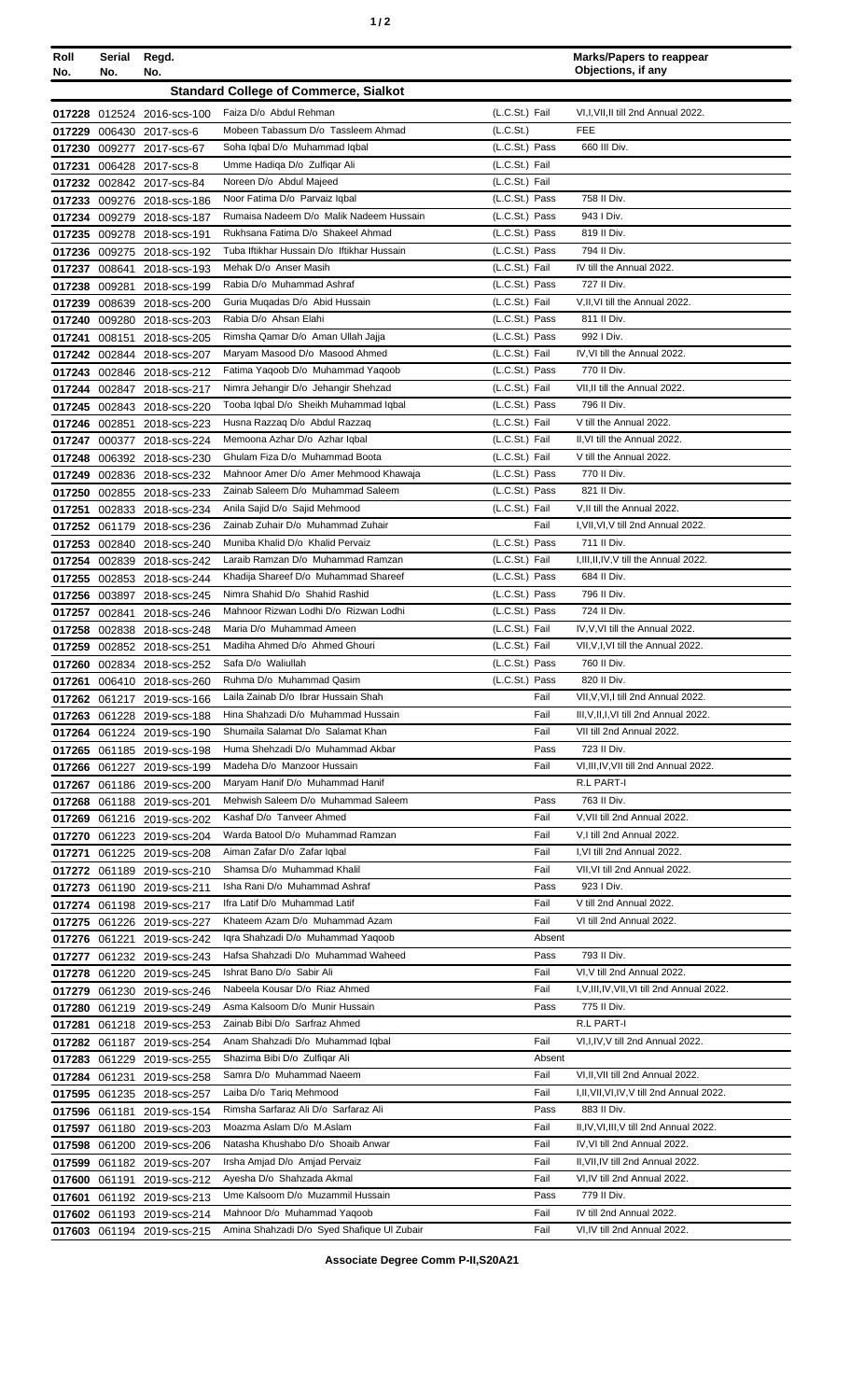| Roll<br>No. | Serial<br>No. | Regd.<br>No.                                             | <b>Marks/Papers to reappear</b><br>Objections, if any                         |                                  |                                                                      |
|-------------|---------------|----------------------------------------------------------|-------------------------------------------------------------------------------|----------------------------------|----------------------------------------------------------------------|
|             |               |                                                          | <b>Standard College of Commerce, Sialkot</b>                                  |                                  |                                                                      |
|             |               | 017604 061195 2019-scs-216                               | Nimra Sanober D/o Ajmal Shahzad                                               | Fail                             | I,IV till 2nd Annual 2022.                                           |
| 017605      |               | 061196 2019-scs-218                                      | Samia Zulfgar D/o Zulfgar Ahmed                                               | Pass                             | 805 II Div.                                                          |
|             |               | 017606 061184 2019-scs-232                               | Rimsha Waheed D/o Waheed Murad                                                | Pass                             | 809 II Div.                                                          |
| 017607      |               | 061197 2019-scs-235                                      | Zunaira D/o Muhammad Abid Butt                                                | Fail                             | VI till 2nd Annual 2022.                                             |
| 017608      |               | 061199 2019-scs-240                                      | Ayesha Ejaz D/o Ejaz Ahmed                                                    | Absent                           |                                                                      |
| 017609      |               | 061234 2019-scs-244                                      | Saira D/o Muhammad Boota                                                      | Pass                             | 722 II Div.                                                          |
| 017610      |               | 061233 2019-scs-250                                      | Zeenat Khanam D/o Shahid Khan                                                 | Absent                           |                                                                      |
| 017611      |               | 061183 2019-scs-262                                      | Isha Shabir D/o Shabir Ahmad                                                  | Pass                             | 807 II Div.                                                          |
|             |               | 017626 010668 2017-scs-86                                | Ayesha Javed D/o Javed Shafi                                                  | (L.C.St.) Pass                   | 905   Div.                                                           |
|             |               | 017950 006400 2017-scs-20                                | Muhammad Luqman S/o Muhammad Iqbal                                            | (L.C.St.) Pass                   | 693 II Div.                                                          |
|             |               | 017951 006424 2017-scs-200                               | Muhammad Adnan S/o Sarfraz                                                    | (L.C.St.) Pass                   | 700 II Div.                                                          |
|             | 017952 006421 | 2017-scs-38                                              | Faizan Ahmad S/o Shoukat Ali                                                  | (L.C.St.) Pass                   | 697 II Div.                                                          |
|             |               | 017953 006422 2017-scs-39                                | Muhammad Muneeb S/o Muhammad Afzal<br>Irfan Rehmat S/o Rehmat Ali             | (L.C.St.) Pass<br>(L.C.St.) Pass | 805 II Div.<br>767 II Div.                                           |
|             |               | 017954 006402 2017-scs-42                                | Hassan Muhammad S/o Muhammad Arif Chattha                                     | (L.C.St.)                        | <b>FEE</b>                                                           |
|             |               | 017955 005212 2018-scs-168<br>017956 006412 2018-scs-170 | Kaleem Ullah S/o Hakeem Noor Muhammad                                         | (L.C.St.) Fail                   | VII till the Annual 2022.                                            |
| 017957      |               | 006414 2018-scs-174                                      | Gohar Zaid S/o Muhammad Shahiahan                                             | (L.C.St.) Pass                   | 749 II Div.                                                          |
|             |               | 017958 006407 2018-scs-175                               | Muhammad Arslan Aslam S/o Muhammad Aslam                                      | (L.C.St.) Pass                   | 900 I Div.                                                           |
|             |               | 017959 006405 2018-scs-177                               | Saeed Malik S/o Naveed Ashiq                                                  | (L.C.St.) Pass                   | 801 II Div.                                                          |
| 017960      | 012311        | 2018-scs-179                                             | Moazzam Khizer S/o Ijaz Ahmad                                                 | (L.C.St.) Fail                   | V till the Annual 2022.                                              |
| 017961      |               | 006409 2018-scs-195                                      | Hamza Saddique S/o Muhammad Saddique                                          | (L.C.St.) Fail                   | V till the Annual 2022.                                              |
|             |               | 017962 001940 2018-scs-196                               | Muhammad Hurraira S/o Tariq Naseem Awan                                       | (L.C.St.) Absent                 |                                                                      |
|             | 017963 006411 | 2018-scs-197                                             | Shah Zaib Latif S/o Muhammad Latif                                            | (L.C.St.) Fail                   | VII till the Annual 2022.                                            |
|             |               | 017964 006423 2018-scs-254                               | Lugman Anwar S/o Muhammad Anwar                                               | (L.C.St.) Fail                   | II till the Annual 2022.                                             |
|             |               | 017965 006419 2018-scs-263                               | Abdul Rehman S/o Abdul Majeed                                                 | (L.C.St.) Pass                   | 833 II Div.                                                          |
|             |               | 017966 006395 2018-scs-269                               | Abu Bakar Muneer S/o Muneer Yousaaf                                           | (L.C.St.) Pass                   | 768 II Div.                                                          |
|             |               | 017967 006404 2018-scs-270                               | Ahmed Raza S/o Zarar Ahmed                                                    | (L.C.St.) Fail                   | VII till the Annual 2022.                                            |
| 017968      |               | 006426 2018-scs-273                                      | Asad Ali Butt S/o Qamer U Zaman Butt                                          | (L.C.St.) Pass                   | 763 II Div.                                                          |
| 017969      |               | 006406 2018-scs-274                                      | Muhammad Hasham S/o Muhammad Ashiq                                            | (L.C.St.) Pass                   | 752 II Div.                                                          |
|             |               | 017970 006416 2018-scs-277                               | Muhammad Naqash Nisar S/o Nisar Ahmed                                         | (L.C.St.) Pass                   | 785 II Div.                                                          |
|             |               | 017971 061214 2019-scs-159                               | Muhammad Hunain Hanif S/o Muhammad Hanif                                      | Fail                             | II.IV till 2nd Annual 2022.                                          |
|             |               | 017972 061215 2019-scs-169                               | Muhammad Zain S/o Naseer Ahmed                                                | Fail                             | IV till 2nd Annual 2022.                                             |
|             |               | 017973 061222 2019-scs-180                               | Muhammad Ahsan Jamil S/o Muhammad Jamil Seghal                                | Fail                             | V, VI, VII, VIII, III, IV till 2nd Annual 2022.                      |
|             |               | 017974 061238 2019-scs-220                               | Jabran Razzag S/o Abdul Razzag                                                | Absent                           |                                                                      |
|             |               | 017975 061213 2019-scs-226                               | Muhammad Kamran S/o Muhammad Zahid                                            | Fail                             | VII till 2nd Annual 2022.                                            |
|             | 018115 085801 | 2019-scs-149                                             | Muhammad Faisal Javed S/o Muhammad Javed                                      | Pass                             | 745 II Div.                                                          |
|             |               | 018116 061209 2019-scs-151                               | Mohsin David S/o David Masih<br>Muhammad Muneeb UI Hassan S/o Muhammad Sarwar | Fail<br>Fail                     | V, VI, II, VIII till 2nd Annual 2022.<br>V, II till 2nd Annual 2022. |
|             |               | 018117 061203 2019-scs-155                               | Nouman Mahmood Malik S/o Abdul Hafeez Malik                                   | Fail                             | II, VIII, IV, V till 2nd Annual 2022.                                |
|             |               | 018118 061206 2019-scs-158<br>018119 061207 2019-scs-167 | Wajid Ghaffar S/o Abdul Ghaffar                                               | Fail                             | VII, VI, II till 2nd Annual 2022.                                    |
|             | 018120 061211 | 2019-scs-171                                             | Zain Ul Abidin S/o Muhammad Akram                                             | Absent                           |                                                                      |
|             | 018121 061201 | 2019-scs-172                                             | Hassnain Ali S/o Muhammad Akram                                               | Fail                             | V till 2nd Annual 2022.                                              |
|             |               | 018122 085802 2019-scs-181                               | Umer Ali S/o Muhammad Sultan                                                  | Fail                             | II, VI till 2nd Annual 2022.                                         |
|             |               | 018123 061204 2019-scs-182                               | Adeel Ashraf S/o Muhammad Ashraf                                              | Pass                             | 685 II Div.                                                          |
|             |               | 018124 085803 2019-scs-184                               | Qasim Ali S/o Haider Ali                                                      | Fail                             | II, VIII, V, I till 2nd Annual 2022.                                 |
|             |               | 018125 061208 2019-scs-186                               | Ihtisham Haider S/o Ghulam Haider                                             | Fail                             | IV, II, VI, V, I, VIII till 2nd Annual 2022.                         |
|             |               | 018126 061236 2019-scs-187                               | Khawaja Haider Butt S/o Khaliq Mehmood Butt                                   | R/L                              | VIII.                                                                |
|             |               | 018127 061237 2019-scs-222                               | Muhammad Abdul Haseeb Rizwan S/o Muhammad Rizwan                              | Absent                           |                                                                      |
|             |               | 018128 061202 2019-scs-223                               | Zeeshan Ali S/o Javed Iqbal                                                   | Fail                             | II, III, VII, VI till 2nd Annual 2022.                               |
| 018129      |               | 061212 2019-scs-236                                      | Ans Ali S/o Muhammad Ramzan                                                   | Pass                             | 694 II Div.                                                          |
|             |               | 018130 061205 2019-scs-239                               | Malik Hammad S/o Ghulam Hussain                                               | Fail                             | IV, VII, III, VIII, II till 2nd Annual 2022.                         |
| 018131      |               | 061210 2019-scs-260                                      | Syed Shakeel Ahmed S/o Muazam Qudoos                                          | Absent                           |                                                                      |
|             | 019032 085899 | 2019-scs-196                                             | Tayba D/o Muhammad Aslam                                                      | Fail                             | VI, III, I till 2nd Annual 2022.                                     |
|             | 019033 085901 | 2019-scs-241                                             | Hafiza Asifa Javed D/o Muhammad Javed                                         | Fail                             | VI till 2nd Annual 2022.                                             |
|             |               | 019034 085898 2019-scs-251                               | Salwa Sattar D/o Muhammad Sattar                                              | Fail                             | I, VI till 2nd Annual 2022.                                          |
|             |               | 019035 085900 2019-scs-259                               | Igra D/o Muhammad Latif                                                       | Fail                             | IV, I, VI, VII till 2nd Annual 2022.                                 |
|             |               | 019074 011160 2018-scs-194                               | Zanib Shokat D/o Shokat Ali                                                   | (L.C.St.) Fail                   | IV, V, VI till the Annual 2022.                                      |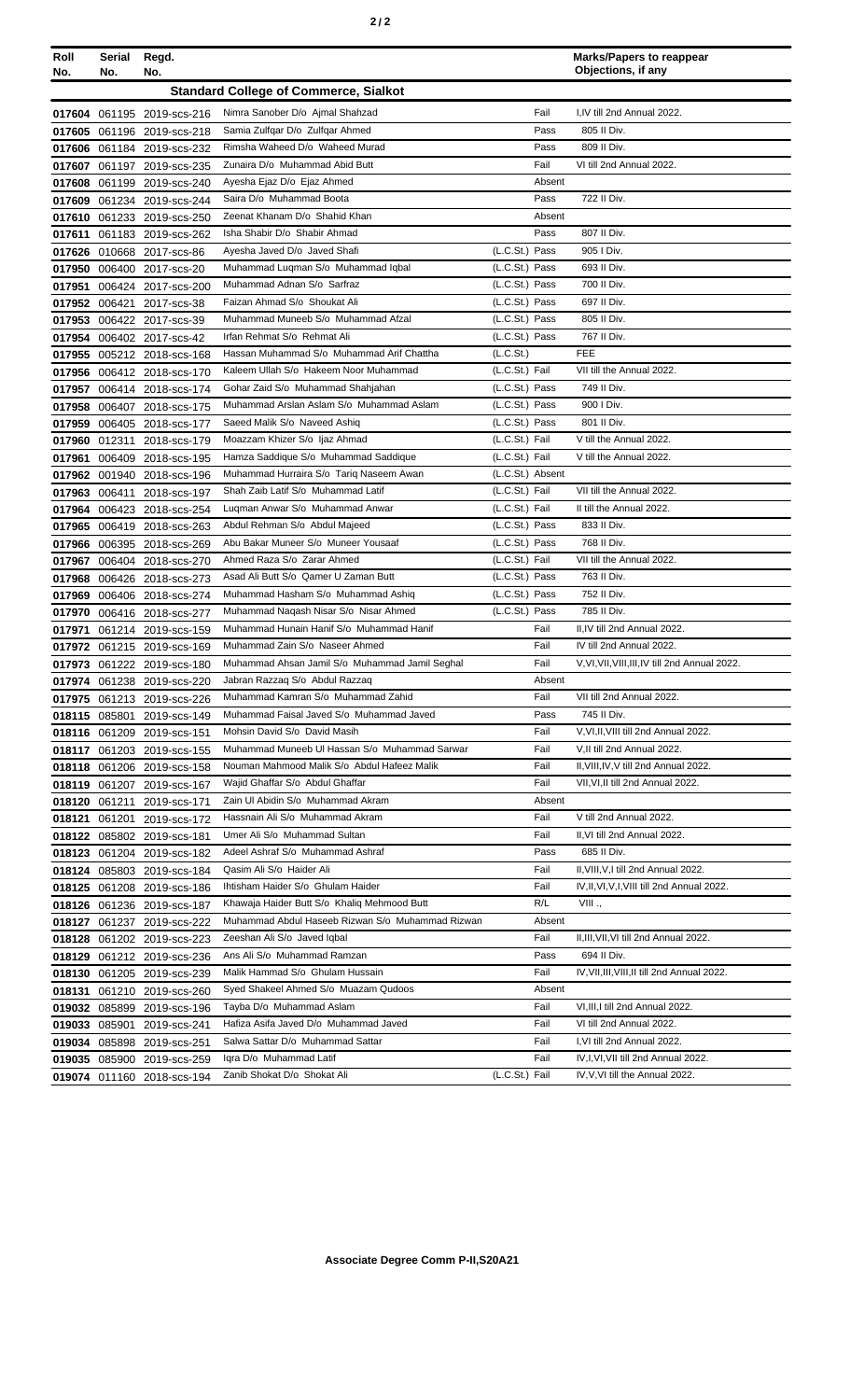| Roll<br>No. | Regd.<br><b>Serial</b><br>No.<br>No. |                            |                                          | <b>Marks/Papers to reappear</b><br>Objections, if any |                                      |
|-------------|--------------------------------------|----------------------------|------------------------------------------|-------------------------------------------------------|--------------------------------------|
|             |                                      |                            | <b>SIIT College of Commerce, Sialkot</b> |                                                       |                                      |
|             |                                      | 017285 085538 2008-sit-158 | Samira Ahmad D/o Bashir Ahmad            | (L.C.St.) Pass                                        | 694 II Div.                          |
|             |                                      | 017976 010616 2016-sit-26  | Muhammad Numan S/o Muhammad Gulzar       | (L.C.St.) Fail                                        | II, V, IV, VII till the Annual 2022. |
| 017977      |                                      | 009478 2018-sit-12         | Abdul Rehman S/o Muhammad Arshad         | (L.C.St.) Pass                                        | 817 II Div.                          |
| 017978      |                                      | 001930 2018-sit-13         | Muhammad Adil S/o Muhammad Qadeer        | (L.C.St.) Pass                                        | 854 II Div.                          |
| 017979      |                                      | 001924 2018-sit-14         | Hannan Ali S/o Asghar Ali                | (L.C.St.) Pass                                        | 860 II Div.                          |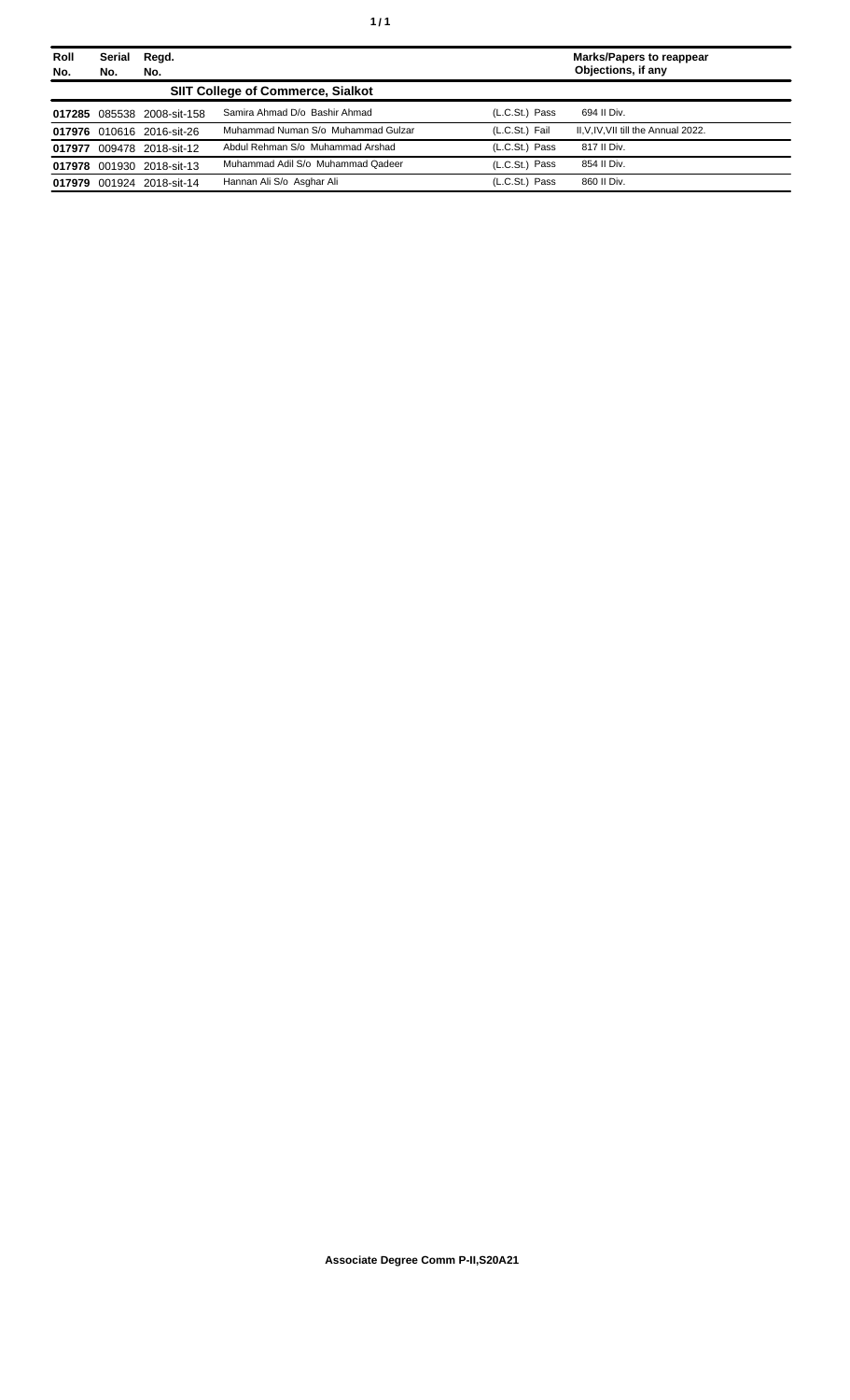| ٠ | ×<br>٦<br>۰.<br>× |
|---|-------------------|
|   |                   |

| Roll<br>No.      | Serial<br>No. | Regd.<br>No.                                             |                                                                         |                                  | <b>Marks/Papers to reappear</b><br>Objections, if any   |
|------------------|---------------|----------------------------------------------------------|-------------------------------------------------------------------------|----------------------------------|---------------------------------------------------------|
|                  |               |                                                          | <b>Punjab College of Commerce, Sialkot</b>                              |                                  |                                                         |
|                  |               | 014200 001233 2018-spc-84                                | Amna Bibi D/o Rasheed Ahmed                                             | (L.C.St.) Pass                   | 704 II Div.                                             |
|                  |               | 014244 001236 2018-spc-104                               | Agib Ali S/o Asghar Ali                                                 | (L.C.St.) Pass                   | 968 I Div.                                              |
|                  |               | 014245 001234 2018-spc-88                                | Muhammad Ali S/o Yaqoob Ali                                             | (L.C.St.) Pass                   | 797 II Div.                                             |
|                  |               | 014246 001237 2018-spc-89                                | Ali Jaffar S/o Farzand Shah                                             | (L.C.St.) Pass                   | 762 II Div.                                             |
|                  |               | 014247 001235 2018-spc-90                                | Inzmam S/o Muhammad Naeem                                               | (L.C.St.) Pass                   | 819 II Div.                                             |
|                  |               | 017286 006689 2017-spc-133                               | Javeria Majeed D/o Majeed Ullah                                         | (L.C.St.) Fail                   | V till the Annual 2022.                                 |
|                  |               | 017287 006690 2017-spc-137                               | Maham D/o Muhammad Iqbal                                                | (L.C.St.) Fail                   | II, V till the Annual 2022.                             |
|                  |               | 017288 010648 2017-spc-22<br>017289 010862 2017-spc-74   | Neha D/o Saber Hussain<br>Ayesha Kausar D/o Iftikhar                    | (L.C.St.) Fail<br>(L.C.St.) Pass | 807 II Div.                                             |
|                  |               | 017290 009868 2018-spc-12                                | Mehak D/o Muhammad Fiaz                                                 | (L.C.St.) Fail                   | I,IV, VI, III till 2nd Annual 2022.                     |
| 017291           |               | 013167 2018-spc-15                                       | Alina Amir D/o Sheikh Amir Saeed                                        | (L.C.St.) Pass                   | 738 II Div.                                             |
|                  |               | 017292 010896 2018-spc-20                                | Minnal D/o Iftikhar Ahmed                                               | (L.C.St.) Pass                   | 857 II Div.                                             |
|                  |               | 017293 009229 2018-spc-21                                | Fiza D/o Muhammad Riaz                                                  | (L.C.St.) Pass                   | 766 II Div.                                             |
|                  |               | 017294 002594 2018-spc-25                                | Sarosh Yaqoob D/o Javid Iqbal                                           | (L.C.St.) Pass                   | 780 II Div.                                             |
|                  |               | 017295 005044 2018-spc-26                                | Tooba Bibi D/o Muhammad Boota                                           | (L.C.St.) Pass                   | 834 II Div.                                             |
|                  |               | 017296 008981 2018-spc-27                                | Esha Imran D/o Imran Shahzada                                           | (L.C.St.) Fail                   | I till the Annual 2022.                                 |
|                  |               | 017297 005593 2018-spc-28                                | Kinza Khalil D/o Khawaja Khalil Ur Rehman<br>Maryam D/o Muhammad Ramzan | (L.C.St.) Pass<br>(L.C.St.)      | 793 II Div.<br><b>FEE</b>                               |
|                  | 017298 001521 | 2018-spc-55<br>017299 004755 2018-spc-56                 | Tabassum D/o Muhammad Akram                                             | (L.C.St.) Pass                   | 740 II Div.                                             |
|                  |               | 017300 001154 2018-spc-62                                | Momna Asif D/o Asif Mehmood                                             | (L.C.St.) Pass                   | 740 II Div.                                             |
| 017301           |               | 003378 2018-spc-63                                       | Zunaira D/o Muhammad Safdar                                             | (L.C.St.) Pass                   | 951 I Div.                                              |
|                  |               | 017302 000962 2018-spc-64                                | Ifra Asif D/o Asif Iqbal                                                | (L.C.St.) Fail                   | III till the Annual 2022.                               |
|                  |               | 017303 001405 2018-spc-65                                | Shahida Bano D/o Muhammad Saddique                                      | (L.C.St.) Pass                   | 750 II Div.                                             |
|                  |               | 017304 001844 2018-spc-66                                | Harma Mazhar D/o Mazhar Uz Zaman                                        | (L.C.St.) Pass                   | 736 II Div.                                             |
|                  |               | 017305 002072 2018-spc-67                                | Fiza Batool D/o Muhammad Bashir                                         | (L.C.St.) Pass                   | 872 II Div.                                             |
|                  |               | 017306 004062 2018-spc-68                                | Igra Tabassum D/o Muhammad Zahid                                        | (L.C.St.) Pass                   | 745 II Div.                                             |
|                  |               | 017307 001409 2018-spc-7                                 | Zainab Jamil D/o Muhammad Jamil<br>Rafia D/o Muhammad Ashraf            | (L.C.St.) Fail<br>(L.C.St.) Fail | V till the Annual 2022.<br>II, IV till the Annual 2022. |
| 017308<br>017309 | 008611        | 2018-spc-94<br>002694 2018-spc-97                        | Khadija Nazli D/o Abdul Razzak                                          | (L.C.St.) Pass                   | 931   Div.                                              |
| 017310           |               | 003527 2018-z-34038                                      | Arooj Afzal D/o Muhammad Afzal                                          | (L.C.St.) Pass                   | 771 II Div.                                             |
|                  |               | 017311 003528 2018-z-34042                               | Anam Arshad D/o Muhammad Arshad                                         | (L.C.St.) Pass                   | 772 II Div.                                             |
|                  |               | 017312 040042 2019-spc-1                                 | Uswa D/o Waheed                                                         | Absent                           |                                                         |
|                  |               | 017313 040023 2019-spc-10                                | Soha Tahir D/o Tahir Amir                                               | Pass                             | 726 II Div.                                             |
|                  |               | 017314 040016 2019-spc-107                               | Agsa Bibi D/o Sifarash Ali                                              | Fail                             | III till 2nd Annual 2022.                               |
|                  |               | 017315 040014 2019-spc-109                               | Arooj Sagheer D/o Sagheer Ahmad                                         | Pass                             | 835 II Div.                                             |
|                  |               | 017316 040015 2019-spc-110                               | Farwa Zulfigar D/o Zulfigar Ali<br>Amina D/o Muhammad Waris             | Pass                             | 1010   Div.<br>721 II Div.                              |
|                  | 017318 040011 | 017317 040013 2019-spc-111<br>2019-spc-113               | Ayesha Ilyas D/o Muhammad Ilyas                                         | Pass<br>Fail                     | IV, III till 2nd Annual 2022.                           |
|                  |               | 017319 040040 2019-spc-114                               | Aqsa Tariq D/o Tariq Mehmood                                            | Pass                             | 916   Div.                                              |
|                  |               | 017320 040033 2019-spc-116                               | Ambreen D/o Abdul Majad                                                 | Pass                             | 874 II Div.                                             |
| 017321           |               | 040045 2019-spc-117                                      | Mugaddas Nadeem D/o Muhammad Nadeem                                     | Fail                             | I till 2nd Annual 2022.                                 |
|                  |               | 017322 040063 2019-spc-118                               | Sahar Naz D/o Muhammad Arif                                             | Pass                             | 821 II Div.                                             |
|                  |               | 017323 040026 2019-spc-119                               | Zamzam Gul Nawaz D/o Gull Nawaz Butt                                    | Pass                             | 948 I Div.                                              |
|                  |               | 017324 040020 2019-spc-12                                | Neelum Riaz D/o Riaz Ahmed Bhatti                                       | Fail                             | I, IV, VI till 2nd Annual 2022.                         |
|                  |               | 017325 040059 2019-spc-122                               | Sania Musharaf D/o Musharaf Nadeem                                      | Fail                             | V, VII, IV, I, II, VI till 2nd Annual 2022.             |
|                  |               | 017326 040065 2019-spc-125                               | Saba Tariq D/o Tariq Mehmood<br>Igra Aslam D/o Muhammad Aslam           | Fail<br>Pass                     | III, V till 2nd Annual 2022.<br>733 II Div.             |
|                  |               | 017327 040048 2019-spc-126<br>017328 040062 2019-spc-127 | Sumbal Rani D/o Muhammad Naeem                                          | Pass                             | 999 I Div.                                              |
|                  |               | 017329 040027 2019-spc-13                                | Afia Saleem D/o Muhammad Saleem                                         | Pass                             | 881 II Div.                                             |
|                  |               | 017330 040047 2019-spc-14                                | Amna Bibi D/o Muhammad Riaz                                             |                                  | R.L PART-I                                              |
|                  |               | 017331 040029 2019-spc-15                                | Malaiga Habib D/o Habib Ahmed                                           | Pass                             | 953 I Div.                                              |
|                  |               | 017332 040034 2019-spc-16                                | Shazma Zaman D/o Zaman Anjum                                            | Fail                             | I, V, VI till 2nd Annual 2022.                          |
|                  |               | 017333 040055 2019-spc-17                                | Kiran Murtaza Butt D/o Ghulam Murtaza Butt                              |                                  | R.L PART-I                                              |
|                  |               | 017334 040030 2019-spc-18                                | Nadia Naveed D/o Naveed Ahmad                                           | Fail                             | III, VI, I till 2nd Annual 2022.                        |
|                  |               | 017335 040074 2019-spc-19                                | Amna Bibi D/o Munir Hussain Shami<br>Hamna Amir D/o Mehar Amir Pervaiz  | Pass<br>Fail                     | 831 II Div.<br>V till 2nd Annual 2022.                  |
|                  |               | 017336 040066 2019-spc-20<br>017337 040032 2019-spc-21   | Ayesha Arshad D/o Arshad Mehmood                                        | Pass                             | 852 II Div.                                             |
|                  |               | 017338 040019 2019-spc-22                                | Ghulam Zaineb D/o Muhammad Amin                                         | Pass                             | 912   Div.                                              |
|                  |               | 017339 040037 2019-spc-23                                | Rabia D/o Malik Zulfigar Ahmed                                          | Pass                             | 721 II Div.                                             |
| 017340           |               | 040056 2019-spc-26                                       | Igra Shehzadi D/o Abdul Ishfaq                                          |                                  | R.L PART-I                                              |
| 017341           |               | 040067 2019-spc-28                                       | Huma D/o Shamus Parvaiz                                                 | Pass                             | 757 II Div.                                             |
|                  |               | 017342 040060 2019-spc-29                                | Hadia Ahmed D/o Naseer Ahmed                                            | Pass                             | 860 II Div.                                             |
|                  |               | 017343 040043 2019-spc-30                                | Fizza Yaser D/o Sheikh Muhammad Yaser                                   | Absent                           |                                                         |
|                  |               | 017344 040035 2019-spc-31                                | Isha Sajid D/o Sheikh Sajid Amjad                                       | Absent                           |                                                         |
|                  |               | 017345 040078 2019-spc-32<br>017346 040061 2019-spc-33   | Sibgha Murtaza D/o Ghulam Murtaza<br>Aiyza Latif D/o Muhammad Latif     | Pass<br>Pass                     | 871 II Div.<br>793 II Div.                              |
|                  |               |                                                          |                                                                         |                                  |                                                         |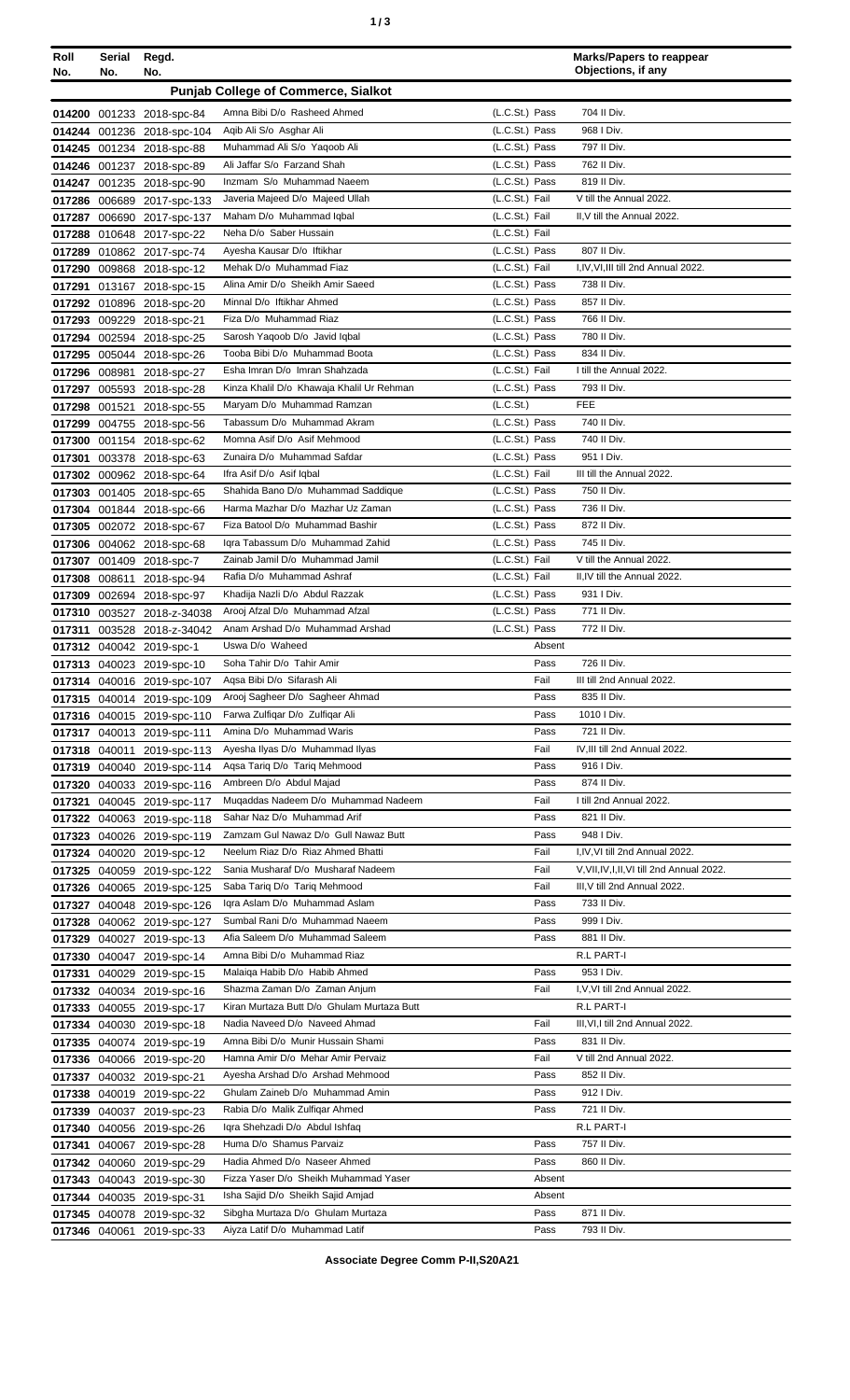| ٦<br>۰.<br>× |  |  | × |
|--------------|--|--|---|
|--------------|--|--|---|

| Roll<br>No. | Serial<br>No. | Regd.<br>No.                                            |                                                                                                   |                                  | <b>Marks/Papers to reappear</b><br>Objections, if any  |
|-------------|---------------|---------------------------------------------------------|---------------------------------------------------------------------------------------------------|----------------------------------|--------------------------------------------------------|
|             |               |                                                         | <b>Punjab College of Commerce, Sialkot</b>                                                        |                                  |                                                        |
|             |               |                                                         | Sajal Fatima D/o Masood Akhtar                                                                    | Pass                             | 1000   Div.                                            |
|             |               | 017347 040025 2019-spc-34<br>017348 040012 2019-spc-37  | Minal D/o Khalid Mehmood                                                                          |                                  | R.L PART-I                                             |
|             |               | 017349 040049 2019-spc-39                               | Maryam D/o Muhammad Rizwan Haider                                                                 | Pass                             | 800 II Div.                                            |
|             |               | 017350 040021 2019-spc-4                                | Laiba Zaigham D/o Zaigham Mehmood                                                                 | Fail                             | VII,I,VI till 2nd Annual 2022.                         |
| 017351      |               | 040022 2019-spc-40                                      | Rukhsar Akbar D/o Muhammad Akbar                                                                  | Pass                             | 784 II Div.                                            |
|             |               | 017352 040053 2019-spc-41                               | Noor Waseem D/o Sh Waseem Idrees                                                                  | Pass                             | 761 II Div.                                            |
|             |               | 017353 040085 2019-spc-42                               | Eman Fatima D/o Shabbir Hussain                                                                   | R/L                              | III .,                                                 |
|             |               | 017354 040039 2019-spc-43                               | Kiran Sajjad D/o Sajjad Hussain                                                                   | Pass                             | 761 II Div.                                            |
|             |               | 017355 040050 2019-spc-44                               | Mugaddas Rani D/o Irshad Ullah                                                                    | Absent                           |                                                        |
|             |               | 017356 040024 2019-spc-45                               | Eman Kashif D/o Kashif Ramzan<br>Shafia Azhar D/o Muhammad Azhar                                  | Pass                             | 1042   Div.<br>802 II Div.                             |
|             |               | 017357 040077 2019-spc-6                                | Javeriya D/o Muhammad Yaseen                                                                      | Pass<br>Pass                     | 872 II Div.                                            |
|             |               | 017358 040028 2019-spc-67<br>017359 040036 2019-spc-68  | Noor-Ul-Ain Khanam D/o Khalid Javed Khan                                                          | Fail                             | VI,I till 2nd Annual 2022.                             |
|             |               | 017360 040018 2019-spc-69                               | Arooj Fatima D/o Zafar Hussain                                                                    | Pass                             | 784 II Div.                                            |
|             |               | 017361 040072 2019-spc-7                                | Purwa Naseer D/o Naseer Ahmed                                                                     | R/L                              | III .,                                                 |
|             |               | 017362 040073 2019-spc-71                               | Warda Asif D/o Muhammad Asif                                                                      | Absent                           |                                                        |
|             |               | 017363 040071 2019-spc-72                               | Fizza Kanwal D/o Muhammad Hafeez                                                                  | R/L                              | III.,                                                  |
|             |               | 017364 040038 2019-spc-73                               | Areesha Butt D/o Muhammad Suleman Butt                                                            | Pass                             | 967   Div.                                             |
|             |               | 017365 040046 2019-spc-74                               | Hadia Suleman Butt D/o Suleman Butt                                                               | Pass                             | 848 II Div.                                            |
|             |               | 017366 040070 2019-spc-75                               | Sana Shafiq D/o Shafiq Ahmad                                                                      | Fail                             | I.VI till 2nd Annual 2022.                             |
|             |               | 017367 040052 2019-spc-76                               | Rahat Abbas D/o Ghulam Abbas<br>Amna D/o Asmat Ali                                                | Fail<br>Fail                     | I, V till 2nd Annual 2022.<br>VI till 2nd Annual 2022. |
|             |               | 017368 040044 2019-spc-77                               | Umaira Zulgarnain D/o Zulgarnain                                                                  | Fail                             | V till 2nd Annual 2022.                                |
|             |               | 017369 040031 2019-spc-78<br>017370 040041 2019-spc-79  | Eman Razzaq D/o Muhammad Razzaq                                                                   | Absent                           |                                                        |
| 017371      |               | 040058 2019-spc-8                                       | Ayesha Rouf D/o Abdul Rouf                                                                        | Fail                             | I, V till 2nd Annual 2022.                             |
|             |               | 017372 040064 2019-spc-80                               | Salayha Nadeem D/o Khalid Nadeem                                                                  | Pass                             | 824 II Div.                                            |
|             |               | 017373 040069 2019-spc-81                               | Tehreem D/o Abdul Islam                                                                           | Fail                             | I, VI till 2nd Annual 2022.                            |
|             |               | 017374 040017 2019-spc-84                               | Ayesha D/o Muhammad Anwar                                                                         | Pass                             | 959   Div.                                             |
|             |               | 017375 040068 2019-spc-85                               | Saira Naseem D/o Muhammad Ismail                                                                  | Fail                             | V.IV till 2nd Annual 2022.                             |
|             |               | 017376 040054 2019-spc-86                               | Saher Mehmood D/o Shaikh Mehmood Ahmed                                                            | Fail                             | IV, I till 2nd Annual 2022.                            |
|             |               | 017377 040057 2019-spc-87                               | Arbab D/o Asif Husain                                                                             |                                  | R.L PART-I                                             |
|             |               | 017378 040051 2019-spc-9                                | Ayesha Manzoor D/o Manzoor Ahmed                                                                  | Pass                             | 814 II Div.                                            |
|             |               | 017379 040075 2019-spc-91                               | Renee Ilyas D/o Ilyas Masih Gill<br>Shaharyar Abdul Majeed S/o Abdul Majeed                       | (L.C.St.) Fail                   | R.L PART-I                                             |
|             |               | 017980 013072 2015-spc-29<br>017981 012667 2016-spc-163 | Ageel Ali S/o Shaukat Ali                                                                         | (L.C.St.) Fail                   | III, IV, II, V, VI till 2nd Annual 2022.               |
|             |               | 017982 010107 2016-spc-34                               | Habib Ullah S/o Choudhry Muhammad Mushtaq                                                         | (L.C.St.) Pass                   | 694 II Div.                                            |
|             |               | 017983 000752 2017-spc-106                              | Suleman S/o Akram Butt                                                                            | (L.C.St.) Pass                   | 780 II Div.                                            |
|             |               | 017984 002416 2017-spc-56                               | Khawar Ali S/o Abdul Wahid                                                                        | (L.C.St.) Pass                   | 774 II Div.                                            |
|             |               | 017985 001396 2018-spc-31                               | Rashid Aziz S/o Afzal Ahmed                                                                       | (L.C.St.) Pass                   | 851 II Div.                                            |
|             |               | 017986 001403 2018-spc-32                               | Ali Hamza S/o Muhammad Arif                                                                       | (L.C.St.) Pass                   | 750 II Div.                                            |
|             |               | 017987 001202 2018-spc-36                               | Shahzaib Qamar S/o Fazal Hussain                                                                  | (L.C.St.) Pass                   | 826 II Div.                                            |
|             |               | 017988 003925 2018-spc-37                               | Momin Ashraf Butt S/o Muhammad Ashraf Butt<br>Usama Abid S/o Abid Ali                             | (L.C.St.) Pass<br>(L.C.St.) Pass | 813 II Div.                                            |
|             |               | 017989 007561 2018-spc-38                               | Mustafa S/o Rehmat Ali                                                                            | (L.C.St.) Pass                   | 864 II Div.<br>827 II Div.                             |
| 017991      |               | 017990 001199 2018-spc-39<br>001404 2018-spc-40         | Usama Ibrahim Rathore S/o Muhammad Ejaz Rathore                                                   | (L.C.St.) Pass                   | 744 II Div.                                            |
|             |               | 017992 001856 2018-spc-43                               | Danish Arif S/o Haroon Arif Sheikh                                                                | (L.C.St.) Pass                   | 659 III Div.                                           |
|             |               | 017993 006079 2018-spc-46                               | Mian Abdullah Abbas S/o Asghar Abbas Choudhary                                                    | (L.C.St.) Pass                   | 924 I Div.                                             |
|             |               | 017994 004619 2018-spc-51                               | Muhammad Ahsan S/o Abdul Aziz                                                                     | (L.C.St.) Fail                   | IV, V, II, I, VII till the Annual 2022.                |
|             |               | 017995 001197 2018-spc-73                               | Muhammad Yaseen Shehzad S/o Tariq Shahzad                                                         | (L.C.St.) Pass                   | 931 I Div.                                             |
|             |               | 017996 001854 2018-spc-76                               | Abdullah S/o Masroor                                                                              | (L.C.St.) Fail                   | II, VI till the Annual 2022.                           |
|             |               | 017997 040008 2019-spc-100                              | Muhammad Awais S/o Abdul Majeed                                                                   | Pass                             | 903 I Div.                                             |
|             |               | 017998 040006 2019-spc-101                              | Muhammad Umar S/o Abdul Majeed                                                                    | Pass                             | 846 II Div.                                            |
|             |               | 017999 040005 2019-spc-115                              | Muhammad Talha Shafique S/o Muhammad Shafique Anwer<br>Hamza Abdul Basit S/o Muhammad Abdul Basit | Pass<br>Fail                     | 813 II Div.<br>V, VII, II till 2nd Annual 2022.        |
| 018001      |               | 018000 040076 2019-spc-128<br>040081 2019-spc-134       | Abdullah S/o Muhammad Mushtaq                                                                     | Fail                             | V, VII till 2nd Annual 2022.                           |
|             |               | 018002 040002 2019-spc-36                               | Muhammad Ali S/o Muhammad Ghafoor Mughal                                                          | Fail                             | VII till 2nd Annual 2022.                              |
|             |               | 018003 040082 2019-spc-48                               | Kamal Kumar S/o Sain Das                                                                          | Fail                             | V, VII till 2nd Annual 2022.                           |
|             |               | 018004 040083 2019-spc-54                               | Ibrahim Zahid S/o Zahid Latif                                                                     | Fail                             | I,IV, V till 2nd Annual 2022.                          |
|             |               | 018005 040079 2019-spc-59                               | Umar Imtiaz S/o Muhammad Imtiaz Iqbal                                                             | Fail                             | V, VII, II till 2nd Annual 2022.                       |
|             |               | 018006 040080 2019-spc-60                               | Abdullah Amir S/o Amir Saeed Butt                                                                 | Pass                             | 795 II Div.                                            |
|             |               | 018007 040084 2019-spc-61                               | Muhammad Umer Rasheed S/o Abdur Rasheed                                                           | Fail                             | IV, V, II, VII till 2nd Annual 2022.                   |
|             |               | 018008 040086 2019-spc-65                               | Husnain S/o Muhammad Akram                                                                        | Fail                             | VII, V till 2nd Annual 2022.                           |
|             |               | 018009 040001 2019-spc-92                               | Faizan Ali S/o Muhammad Yaqub                                                                     | Fail                             | IV till 2nd Annual 2022.                               |
|             |               | 018010 040009 2019-spc-94                               | Ali Shan S/o Rana Muhammad Asif                                                                   | Pass                             | 815 II Div.                                            |
|             |               | 018011 040010 2019-spc-96                               | Muhammad Umar Hayyat Zafar S/o Zafar Iqbal                                                        | Fail                             | III, VIII, II, VII, V, IV till 2nd Annual 2022.        |
|             |               | 018012 040003 2019-spc-97                               | Shehroz S/o Zulkarnain                                                                            | Pass                             | 858 II Div.                                            |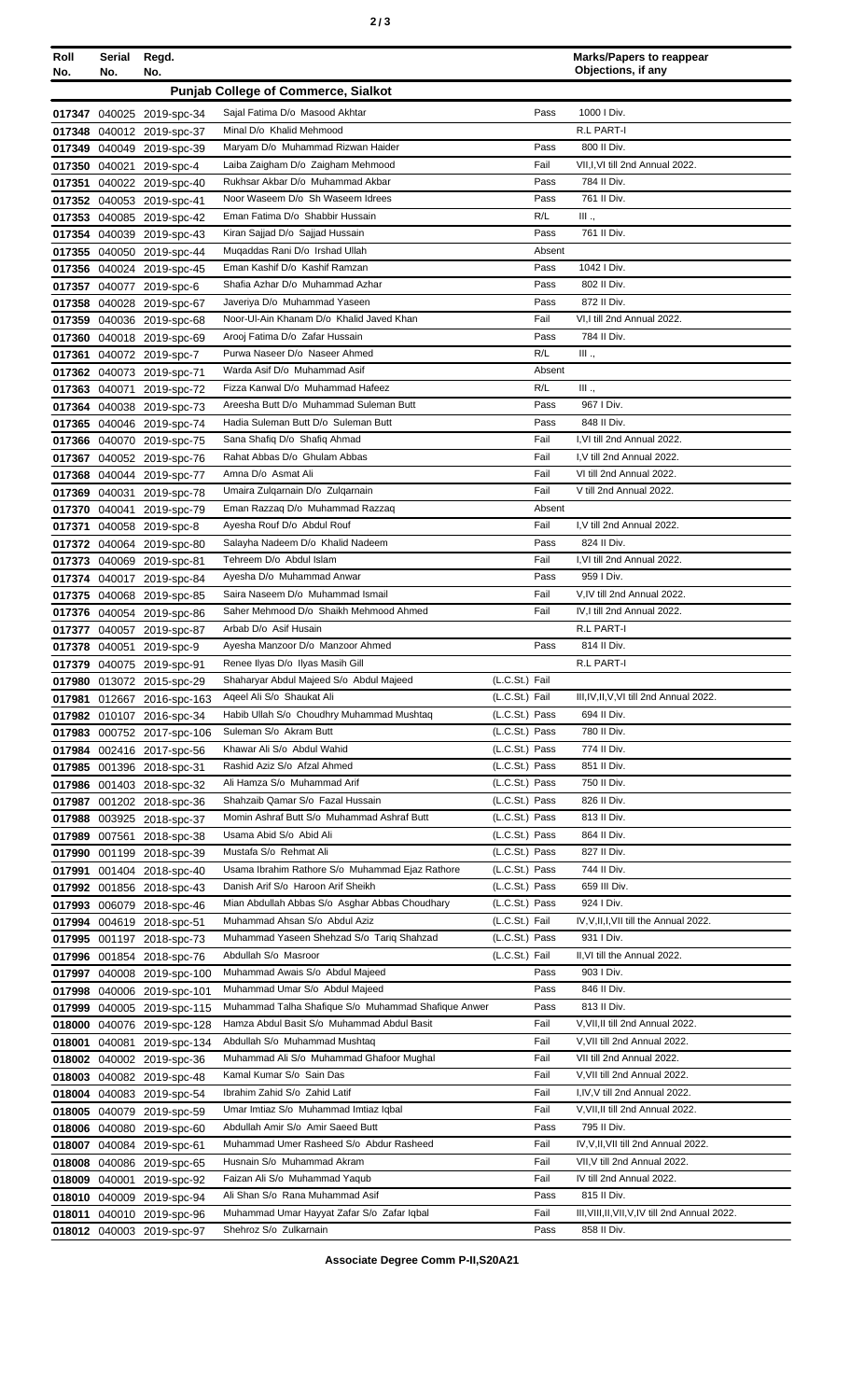| Roll<br>No.                                | Serial<br>Regd.<br>No.<br>No. |                           | <b>Marks/Papers to reappear</b><br>Objections, if any |                       |             |
|--------------------------------------------|-------------------------------|---------------------------|-------------------------------------------------------|-----------------------|-------------|
| <b>Punjab College of Commerce, Sialkot</b> |                               |                           |                                                       |                       |             |
|                                            |                               | 018013 040007 2019-spc-98 | Muhammad Qayyum S/o Muhammad Faroog                   | Pass                  | 1053 I Div. |
|                                            |                               | 018014 040004 2019-spc-99 | Hamza Salman S/o Muhammad Salman                      | Pass                  | 923   Div.  |
|                                            | 018949 085351                 | 2018-spc-6                | Malaika Ghulam D/o Ghulam Mustafa                     | (L.C.S <sub>t</sub> ) | <b>FEE</b>  |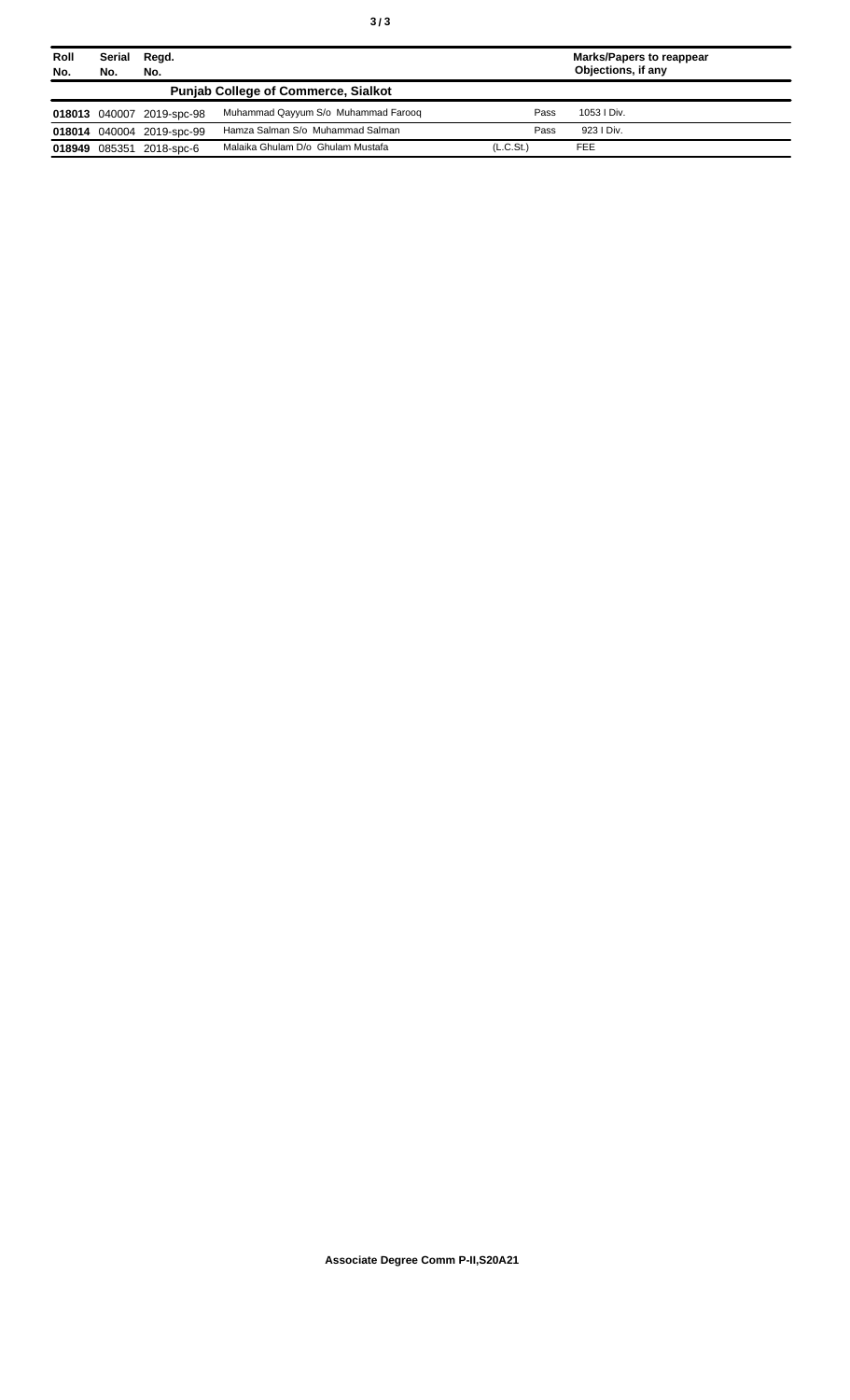| Roll<br>No. | Serial<br>No. | Regd.<br>No.                                             |                                                                      |                                  | <b>Marks/Papers to reappear</b><br>Objections, if any            |
|-------------|---------------|----------------------------------------------------------|----------------------------------------------------------------------|----------------------------------|------------------------------------------------------------------|
|             |               |                                                          | <b>Superior College of Commerce, Sialkot</b>                         |                                  |                                                                  |
|             |               | 017415 001078 2018-sps-20                                | Esha Akhtar Butt D/o Akhtar Nazir                                    | (L.C.St.) Pass                   | 819 II Div.                                                      |
|             |               | 017416 001076 2018-sps-28                                | Maheen Gulzar D/o Gulzar Ahmad                                       | (L.C.St.) Fail                   | I.II till the Annual 2022.                                       |
|             |               | 017417 001085 2018-sps-31                                | Pakeeza D/o Mehmood Ahmed                                            | (L.C.St.) Fail                   | V till the Annual 2022.                                          |
|             |               | 017418 002062 2018-sps-47                                | Khadija Nasir D/o Nasir Iqbal                                        | (L.C.St.) Pass                   | 752 II Div.                                                      |
|             |               | 017419 003484 2018-sps-49                                | Hina D/o Muhammad Asif                                               | (L.C.St.) Pass                   | 950   Div.                                                       |
|             |               | 017420 003485 2018-sps-54                                | Aiza Shahbaz D/o Shahbaz Ahmad                                       | (L.C.St.) Pass                   | 791 II Div.                                                      |
|             |               | 017421 003460 2018-sps-55                                | Nida Bano D/o Muhammad Ashiq                                         | (L.C.St.) Pass                   | 804 II Div.                                                      |
|             |               | 017422 003480 2018-sps-56                                | Sana D/o Sanaullah<br>Meesha Fatima D/o Faiz Ali                     | (L.C.St.) Fail<br>(L.C.St.) Pass | VI till the Annual 2022.<br>850 II Div.                          |
|             |               | 017423 003482 2018-sps-58<br>017424 003451 2018-sps-61   | Aum-Al-Baneen D/o Ghulam Abid                                        | (L.C.St.) Fail                   | VI till the Annual 2022.                                         |
|             |               | 017425 003448 2018-sps-63                                | Aisha Mirza D/o Maqsood Mirza                                        | (L.C.St.) Fail                   | VI till the Annual 2022.                                         |
|             |               | 017426 003468 2018-sps-64                                | Daeeda Noor-E-Amina D/o Saeed Jamil Ahmed                            | (L.C.St.) Pass                   | 655 III Div.                                                     |
|             |               | 017427 003472 2018-sps-65                                | Muqadas Ilyas D/o ChMuhammad Ilyas                                   | (L.C.St.) Pass                   | 879 II Div.                                                      |
|             |               | 017428 004013 2018-sps-66                                | Saba Javeid D/o Muhammad Javeid                                      | (L.C.St.) Pass                   | 736 II Div.                                                      |
|             |               | 017429 004009 2018-sps-68                                | Laiba Adil D/o Adil Rasheed                                          | (L.C.St.) Pass                   | 795 II Div.                                                      |
|             |               | 017430 004002 2018-sps-70                                | Sehrash Naz D/o Muhammad Hussain                                     | (L.C.St.) Pass                   | 805 II Div.                                                      |
|             |               | 017431 003445 2018-sps-71                                | Rabia Bibi D/o Muhammad Mushtaq<br>Isma D/o Khalid Mehmood           | (L.C.St.) Fail<br>(L.C.St.) Pass | VI till the Annual 2022.<br>761 II Div.                          |
|             |               | 017432 001075 2018-sps-73<br>017433 001080 2018-sps-75   | Zulaikha D/o Tanveer Akbar                                           | (L.C.St.) Pass                   | 784 II Div.                                                      |
|             |               | 017434 003457 2018-sps-79                                | Hina D/o Fareed Hussain                                              | (L.C.St.) Pass                   | 781 II Div.                                                      |
|             |               | 017435 002054 2018-sps-86                                | Umm-E-Rubab D/o Togeer Abbas                                         | (L.C.St.) Fail                   | I till the Annual 2022.                                          |
|             |               | 017436 047536 2018-ns-119                                | Amina D/o Muhammad Afzal                                             | Fail                             | VII, II, I, V, VI till 2nd Annual 2022.                          |
|             |               | 017437 047523 2019-aws-26                                | Rimsha D/o Muhammad Kamran                                           |                                  | R.L PART-I                                                       |
|             |               | 017438 047504 2019-sps-10                                | Mugadas Shahzadi D/o Naveed Hussain                                  | Fail                             | VI, IV till 2nd Annual 2022.                                     |
|             |               | 017439 047516 2019-sps-100                               | Farah Salamat D/o Salamat Ali<br>Amna Khan D/o Muhammad Afzal        | Absent<br>Fail                   | V,IV,VI till 2nd Annual 2022.                                    |
|             |               | 017440 047517 2019-sps-101<br>017441 047518 2019-sps-102 | Momna Sarfraz D/o Sarfraz Ahmed                                      | Fail                             | I, VI till 2nd Annual 2022.                                      |
|             |               | 017442 047498 2019-sps-11                                | Momina D/o Muhammad Akhtar                                           | Absent                           |                                                                  |
|             |               | 017443 047511 2019-sps-12                                | Kashaf Nadeem D/o Nadeem Abbass                                      | Fail                             | VII, VI till 2nd Annual 2022.                                    |
|             |               | 017444 047532 2019-sps-26                                | Khadija D/o Noor Hussain                                             | Pass                             | 821 II Div.                                                      |
|             |               | 017445 047500 2019-sps-28                                | Areej Nadeem D/o Nadeem Shehzad                                      | Pass                             | 804 II Div.                                                      |
|             |               | 017446 047524 2019-sps-30                                | Ayesha Mujahid D/o Mujahid Iqbal                                     | Fail                             | VI, II, V till 2nd Annual 2022.                                  |
|             |               | 017447 047513 2019-sps-31                                | Rabia Ishfaq D/o Muhammad Ishfaq                                     | Pass                             | 810 II Div.                                                      |
|             |               | 017448 047495 2019-sps-32                                | Ayesha Habiba D/o Muhammad Tariq<br>Momna D/o Faroog Ahmed           | Pass                             | R.L PART-I<br>814 II Div.                                        |
|             |               | 017449 047515 2019-sps-33<br>017450 047533 2019-sps-34   | Aleeza D/o Rizwan Ahmed                                              | Pass                             | 931 I Div.                                                       |
|             |               | 017451 047514 2019-sps-35                                | Marwa Ikram D/o Muhammad Ikram                                       | Pass                             | 900 I Div.                                                       |
|             |               | 017452 047496 2019-sps-36                                | Maheen Saleem D/o Saleem Akhtar                                      | Pass                             | 849 II Div.                                                      |
|             |               | 017453 047528 2019-sps-38                                | Majida Zahoor D/o Zahoor Ahmed                                       | Fail                             | VI, IV till 2nd Annual 2022.                                     |
|             |               | 017454 047509 2019-sps-39                                | Fatima Munir D/o Munir Hussain                                       | Fail                             | I,IV till 2nd Annual 2022.                                       |
|             |               | 017455 047507 2019-sps-40                                | Rukhsana D/o Muhammad Ashraf                                         | Fail                             | IV till 2nd Annual 2022.                                         |
|             |               | 017456 047522 2019-sps-41                                | Swera D/o Adrees Ahmad<br>Ayesha Hafeez D/o Muhammad Hafeez          | Pass                             | 775 II Div.<br>R.L PART-I                                        |
|             |               | 017457 047505 2019-sps-42<br>017458 047537 2019-sps-43   | Umm-E-Kalsoom D/o Sheikh Kashif                                      | Fail                             | I till 2nd Annual 2022.                                          |
|             |               | 017459 047526 2019-sps-44                                | Sana Arshad D/o Muhammad Arshad Mughal                               |                                  | R.L PART-I                                                       |
|             |               | 017460 047530 2019-sps-46                                | Esha Mahreen D/o Muhammad Hanif                                      | Pass                             | 725 II Div.                                                      |
|             |               | 017461 047503 2019-sps-47                                | Maryam D/o Furgan Aslam                                              | Pass                             | 755 II Div.                                                      |
|             |               | 017462 047531 2019-sps-48                                | Saba D/o Arif Mehmood                                                | Pass                             | 810 II Div.                                                      |
|             |               | 017463 047499 2019-sps-51                                | Amna Arshad D/o Muhammad Arshad Mughal                               | Pass                             | 820 II Div.                                                      |
|             |               | 017464 047510 2019-sps-57                                | Maryam D/o Muhammad Asmat Fazal Nabi                                 | Fail                             | I till 2nd Annual 2022.                                          |
|             |               | 017465 047501 2019-sps-58                                | Rimsha Shabbir D/o Shabbir Hussain                                   | Pass                             | 769 II Div.                                                      |
|             |               | 017466 047502 2019-sps-59<br>017467 047506 2019-sps-60   | Tayyaba Manazar D/o Manazar Hussain<br>Fiza D/o Nadeem Riaz          | Pass<br>Pass                     | 930 I Div.<br>804 II Div.                                        |
|             |               | 017468 047525 2019-sps-64                                | Umm E Rubab D/o Muhammad Afzal                                       |                                  | R.L PART-I                                                       |
|             |               | 017469 047535 2019-sps-65                                | Muneeba D/o Shabbir Ahmed                                            | Pass                             | 833 II Div.                                                      |
|             |               | 017470 047538 2019-sps-67                                | Fatima Afzal D/o Muhammad Afzal                                      | Fail                             | IV, I, VII till 2nd Annual 2022.                                 |
|             |               | 017471 047534 2019-sps-84                                | Mugadas Arif D/o Arif Hussain                                        | Pass                             | 958 I Div.                                                       |
|             |               | 017472 047497 2019-sps-87                                | Arouj D/o Muhammad Saleem Butt                                       | Fail                             | VI, I, IV till 2nd Annual 2022.                                  |
|             |               | 017473 047508 2019-sps-9                                 | Anjum Rani D/o Muhammad Hafeez                                       | Absent                           |                                                                  |
|             |               | 017474 047512 2019-sps-91                                | Rabia Sarfraz D/o Sarfraz Ahmed                                      | Absent                           |                                                                  |
|             |               | 017475 047527 2019-sps-92                                | Momina Pervez D/o Muhammad Pervez<br>Muneba Azeem D/o Muhammad Azeem | Fail<br>Fail                     | IV, I, VI till 2nd Annual 2022.<br>VI,I, V till 2nd Annual 2022. |
|             |               | 017476 047519 2019-sps-96<br>017477 047521 2019-sps-98   | Kainat Zulifqar D/o Zulifqar Ali                                     | Fail                             | VI,IV till 2nd Annual 2022.                                      |
|             |               | 017478 047520 2019-sps-99                                | Areeba D/o Rehmat Ali                                                | Fail                             | VI, IV till 2nd Annual 2022.                                     |
|             |               | 017612 047529 2019-sps-80                                | Magdus Tanveer D/o Muhammad Tanveer                                  | Fail                             | II, III, IV, V, I, VI till 2nd Annual 2022.                      |
|             |               | 018015 003949 2010-sps-106                               | Gulfam Shahzad S/o Muhammad Latif                                    | (L.C.St.) Fail                   | V, VII, VI till the Annual 2022.                                 |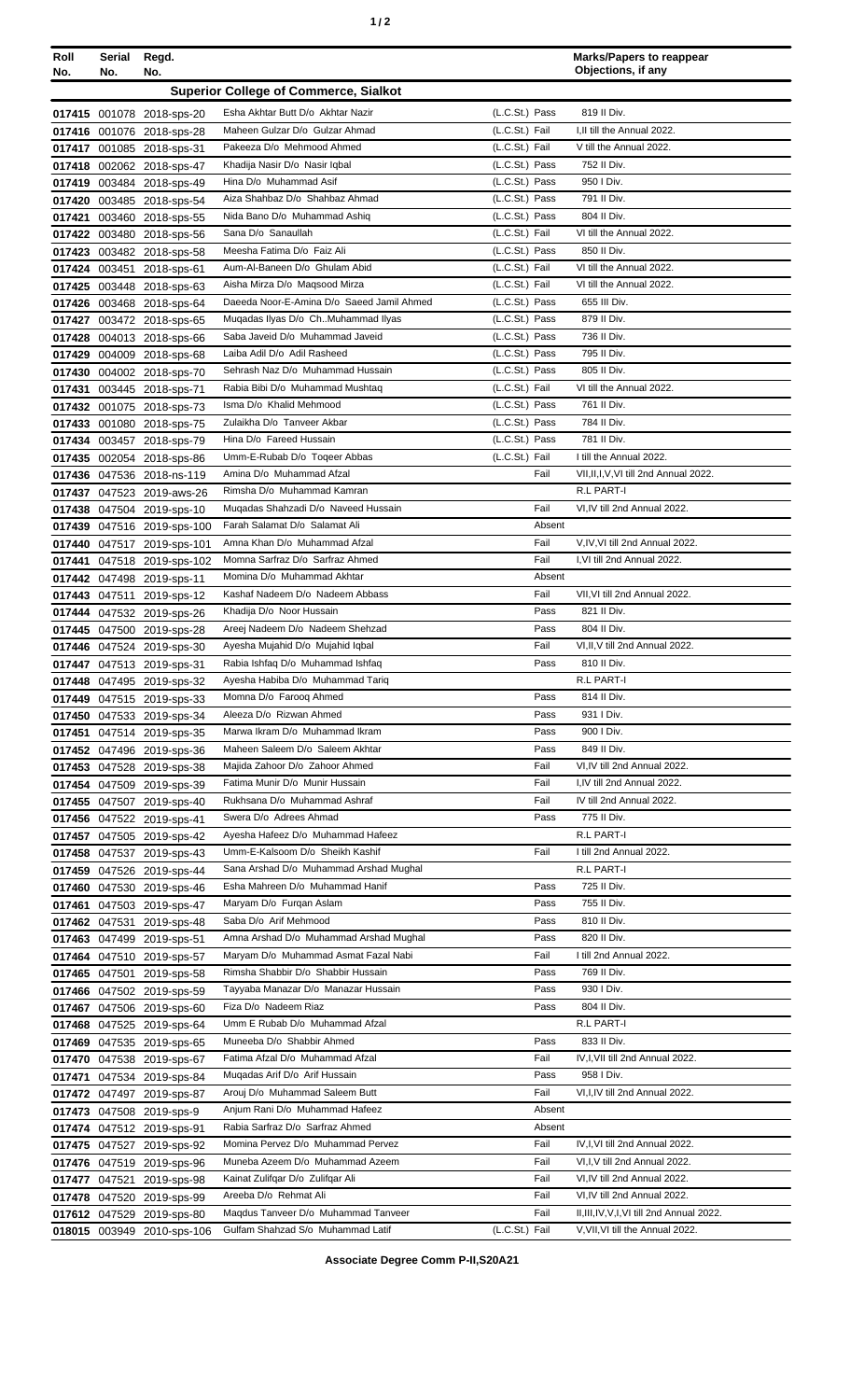|--|--|--|--|

| Roll<br>No. | Serial<br>No. | Regd.<br>No.              |                                                                    |                | <b>Marks/Papers to reappear</b><br>Objections, if any |
|-------------|---------------|---------------------------|--------------------------------------------------------------------|----------------|-------------------------------------------------------|
|             |               |                           | <b>Superior College of Commerce, Sialkot</b>                       |                |                                                       |
|             |               | 018016 008214 2015-sps-47 | Salman Raza S/o Zahid Mehmood Tarig                                | (L.C.St.) Fail | V.VII.VI.I till the Annual 2022.                      |
|             |               | 018017 009297 2017-sps-58 | Shaban Shabbir S/o Tahir Shabbir                                   | (L.C.St.) Fail | V, II, IV, I, VI till 2nd Annual 2021.                |
|             |               | 018018 002382 2017-sps-60 | Samraiz Rasheed Ahmad S/o Mian Rasheed Ahmad                       | (L.C.St.) Fail |                                                       |
|             |               | 018019 001083 2018-sps-37 | Muhammad Awais S/o Ageel Ahemd Tahir                               | (L.C.St.) Pass | 832 II Div.                                           |
|             |               | 018020 001081 2018-sps-42 | Muhammad Umer Waris S/o Muhammad Waris                             | (L.C.St.) Pass | 681 II Div.                                           |
|             |               | 018021 001071 2018-sps-44 | Rizwan Arshad S/o Arshad Mehmood                                   | (L.C.St.) Pass | 740 II Div.                                           |
|             |               | 018022 047550 2019-sps-19 | Muhammad Qasim Butt S/o Zia Ullah Butt                             | Pass           | 884 II Div.                                           |
|             |               | 018023 047546 2019-sps-2  | Assad Nawaz S/o Haji Mohammad Nawaz                                | Fail           | V.IV till 2nd Annual 2022.                            |
|             |               | 018024 047549 2019-sps-20 | Muhammad Javed S/o Javed Iqbal                                     | Fail           | I, IV, III, VII, V till 2nd Annual 2022.              |
|             |               | 018025 047552 2019-sps-22 | Karam Sarfraz S/o Sarfraz Ahmed                                    | Absent         |                                                       |
|             |               | 018026 047542 2019-sps-23 | Daud Robin S/o Robin Gosh                                          | Pass           | 834 II Div.                                           |
|             |               | 018027 047553 2019-sps-24 | Muhammad Rafid S/o Sajjad Hussain                                  | Fail           | IV.V.I till 2nd Annual 2022.                          |
|             |               | 018028 047555 2019-sps-4  | Shahryar S/o Robin                                                 | Pass           | 797 II Div.                                           |
|             |               | 018029 047541 2019-sps-5  | Abdullah Sohail S/o Sohail Anjum                                   | Fail           | V.III.II.VII till 2nd Annual 2022.                    |
|             |               | 018030 047548 2019-sps-52 | Fahir Ashfaq S/o Muhammad Ashfaq                                   | Fail           | II, III, I, VII, V, IV, VI till 2nd Annual 2022.      |
|             |               | 018031 047545 2019-sps-53 | Ahsan Masroor S/o Masroor Ahmed                                    | Fail           | III, VII, V, II till 2nd Annual 2022.                 |
|             |               | 018032 047558 2019-sps-54 | Syed Saqlain Haider Gillani S/o Syed Ibrar Hussain Shah<br>Gillani | Pass           | 952   Div.                                            |
|             |               | 018033 047551 2019-sps-56 | Zain Ali S/o Haroon Haider                                         | Fail           | III, IV, II till 2nd Annual 2022.                     |
|             |               | 018034 047543 2019-sps-6  | Hammad Ullah S/o Muhammad Qaiser                                   | Fail           | I till 2nd Annual 2022.                               |
|             |               | 018035 047557 2019-sps-68 | Muhammad Tayyab Ijaz S/o Ijaz Ahmed                                | Fail           | IV, V, VII till 2nd Annual 2022.                      |
|             |               | 018036 047539 2019-sps-70 | Abdul Malik S/o Zafar Ullah                                        | Pass           | 1020 I Div.                                           |
|             |               | 018037 047556 2019-sps-72 | Hassan Sohail Spall S/o Sohail Ashraf Spall                        | Fail           | VII till 2nd Annual 2022.                             |
|             |               | 018038 047559 2019-sps-73 | Hafiz Muzammal Aslam S/o Muhammad Aslam                            |                | R.L PART-I                                            |
|             |               | 018039 047540 2019-sps-75 | Wagas Ahmad S/o Malik Pervaiz Ahmad                                | Fail           | V.VII till 2nd Annual 2022.                           |
|             |               | 018040 047547 2019-sps-77 | Syed Talib Raza S/o Syed Imran Haider                              | Fail           | VII, I till 2nd Annual 2022.                          |
|             |               | 018041 047544 2019-sps-8  | Samran Yaqoob S/o Muhammad Yaqoob                                  | Fail           | V till 2nd Annual 2022.                               |
|             |               | 018042 047554 2019-sps-83 | Talha Ahmed S/o Aftab Ahmed                                        | Pass           | 880 II Div.                                           |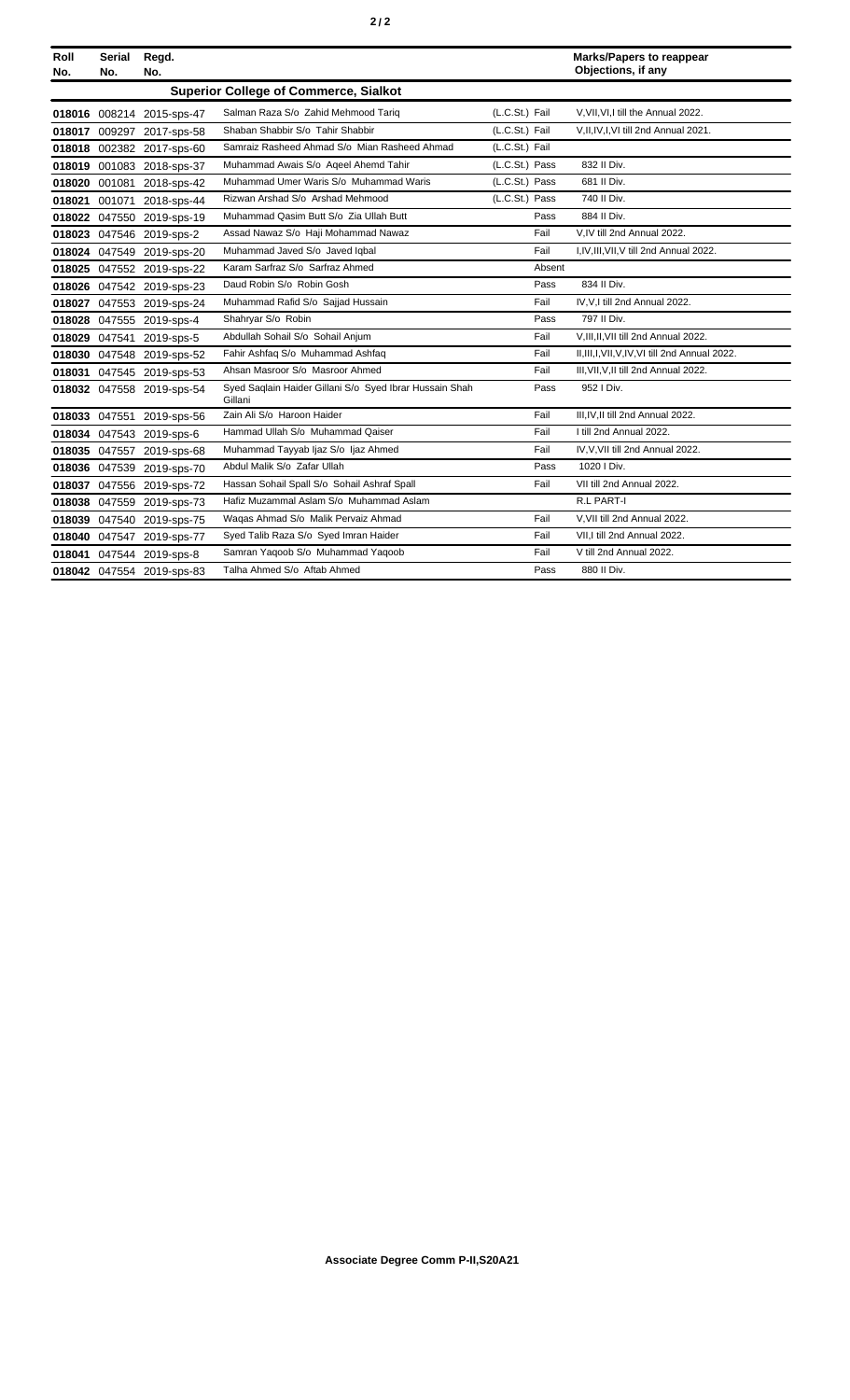| Roll<br>No. | Serial<br>No. | Regd.<br>No.              |                                                  |                | <b>Marks/Papers to reappear</b><br>Objections, if any |
|-------------|---------------|---------------------------|--------------------------------------------------|----------------|-------------------------------------------------------|
|             |               |                           | Superior College of Commerce, Sambrial, Sialkot. |                |                                                       |
|             |               | 017380 043244 2019-ssb-1  | Mehwish Malik D/o Ala-U-Din Ahmad                | Fail           | III.I.II.VI.IV till 2nd Annual 2022.                  |
|             |               | 017391 004560 2018-ssb-1  | Syeda Maryam Tasneem D/o Syed Zahid UI Hassan    | (L.C.St.) Pass | 849 II Div.                                           |
|             |               | 017392 010038 2018-ssb-10 | Khar-U-Nisa D/o Malik Shahid Nadeem              | (L.C.St.) Pass | 826 II Div.                                           |
|             |               | 017393 004520 2018-ssb-2  | Saira Bibi D/o Rehmat Khan                       | (L.C.St.) Pass | 760 II Div.                                           |
|             | 017394 004529 | 2018-ssb-4                | Isha Pervaiz D/o Amjad Pervaiz                   | (L.C.St.) Pass | 820 II Div.                                           |
|             | 017395 004547 | 2018-ssb-5                | Binash Majid D/o Abdul Majid                     | (L.C.St.) Pass | 763 II Div.                                           |
|             |               | 017396 004549 2018-ssb-8  | Fatima D/o Munawar Hussain                       | (L.C.St.) Pass | 745 II Div.                                           |
|             |               | 017397 012675 2018-ssb-9  | Taskeen D/o Muhammad Iqbal                       | (L.C.St.) Fail | IV till the Annual 2022.                              |
|             |               | 018043 043245 2019-ssb-5  | Fahad Naseem S/o Khalid Naseem                   | Pass           | 826 II Div.                                           |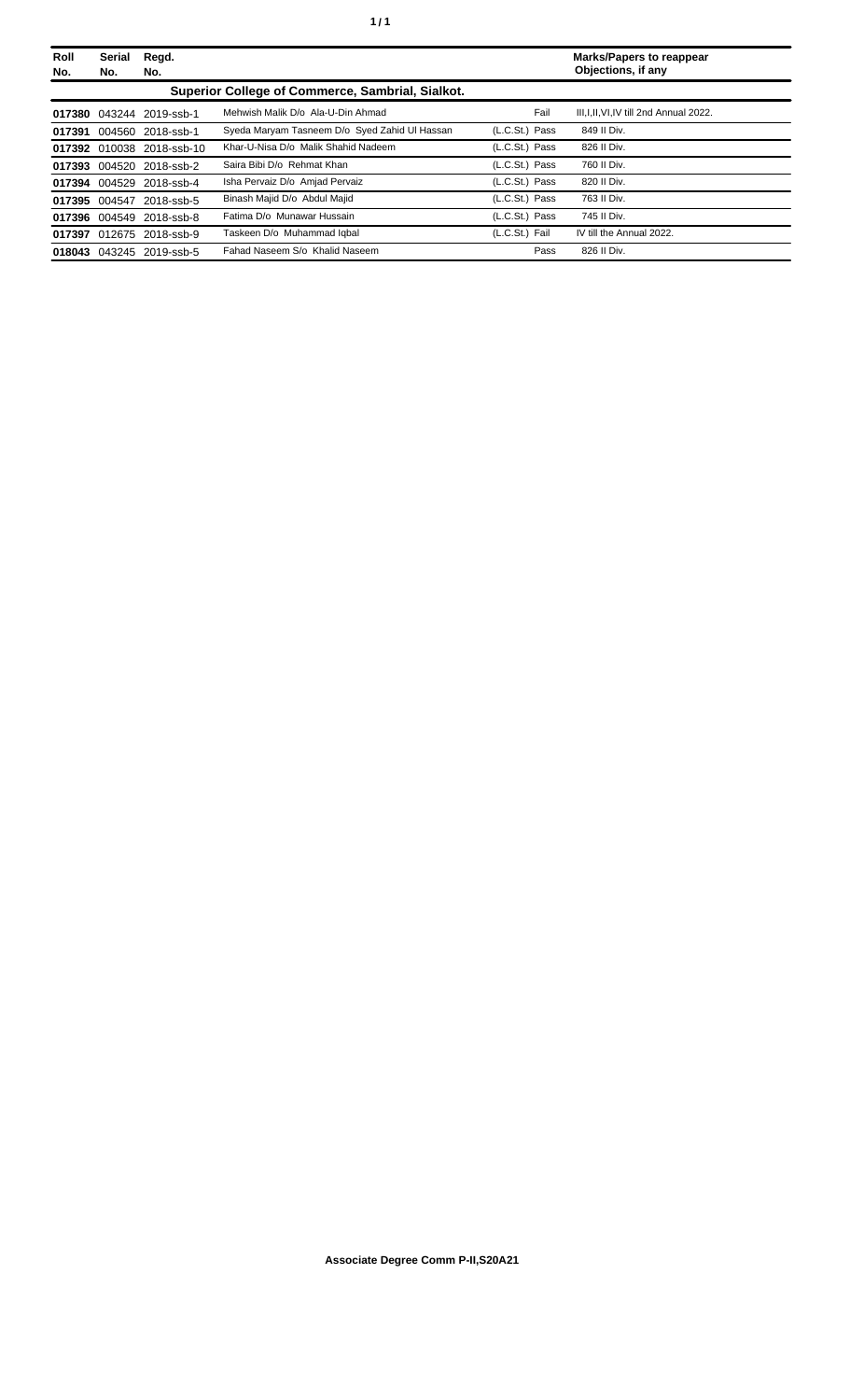| Roll<br>No. | Serial<br>No. | Regd.<br>No.              |                                              |                | <b>Marks/Papers to reappear</b><br>Objections, if any |
|-------------|---------------|---------------------------|----------------------------------------------|----------------|-------------------------------------------------------|
|             |               |                           | <b>Sialkot College of Commerce, Sialkot</b>  |                |                                                       |
|             |               | 017381 013066 2017-stc-6  | Maryam D/o Muhammad Arshad Ali Tahir         | (L.C.St.) Pass | 732 II Div.                                           |
|             |               | 017382 057295 2019-stc-10 | Nimra Nadeem D/o Nadeem Saeed                | Pass           | 827 II Div.                                           |
|             | 017383 057301 | 2019-stc-15               | Noor Fatima D/o Muhammad Shabbir Aziz        | Pass           | 955   Div.                                            |
|             |               | 017384 057303 2019-stc-16 | Faiza Shabbir D/o Muhammad Shabbir Aziz      | Fail           | V till 2nd Annual 2022.                               |
| 017385      |               | 057302 2019-stc-4         | Faiza Gull D/o Fiaz Ahmed                    | Fail           | V.VI till 2nd Annual 2022.                            |
|             |               | 018044 057300 2019-stc-12 | Shahryar Jameel S/o Chaudhry Muhammad Jameel |                | R.L PART-I                                            |
| 018045      |               | 057299 2019-stc-13        | Adeel Ahmed S/o Naseer Ahmed                 | Pass           | 819 II Div.                                           |
| 018046      |               | 057296 2019-stc-5         | Noman Akram S/o Muhammad Akram               | Fail           | VII, V, III till 2nd Annual 2022.                     |
| 018047      | 057297        | 2019-stc-6                | Muhammad Magsood Hussain S/o Manzoor Hassan  | Fail           | III till 2nd Annual 2022.                             |
|             |               | 018048 057298 2019-stc-9  | Umer Wasim S/o Muhammad Wasim                | Pass           | 836 II Div.                                           |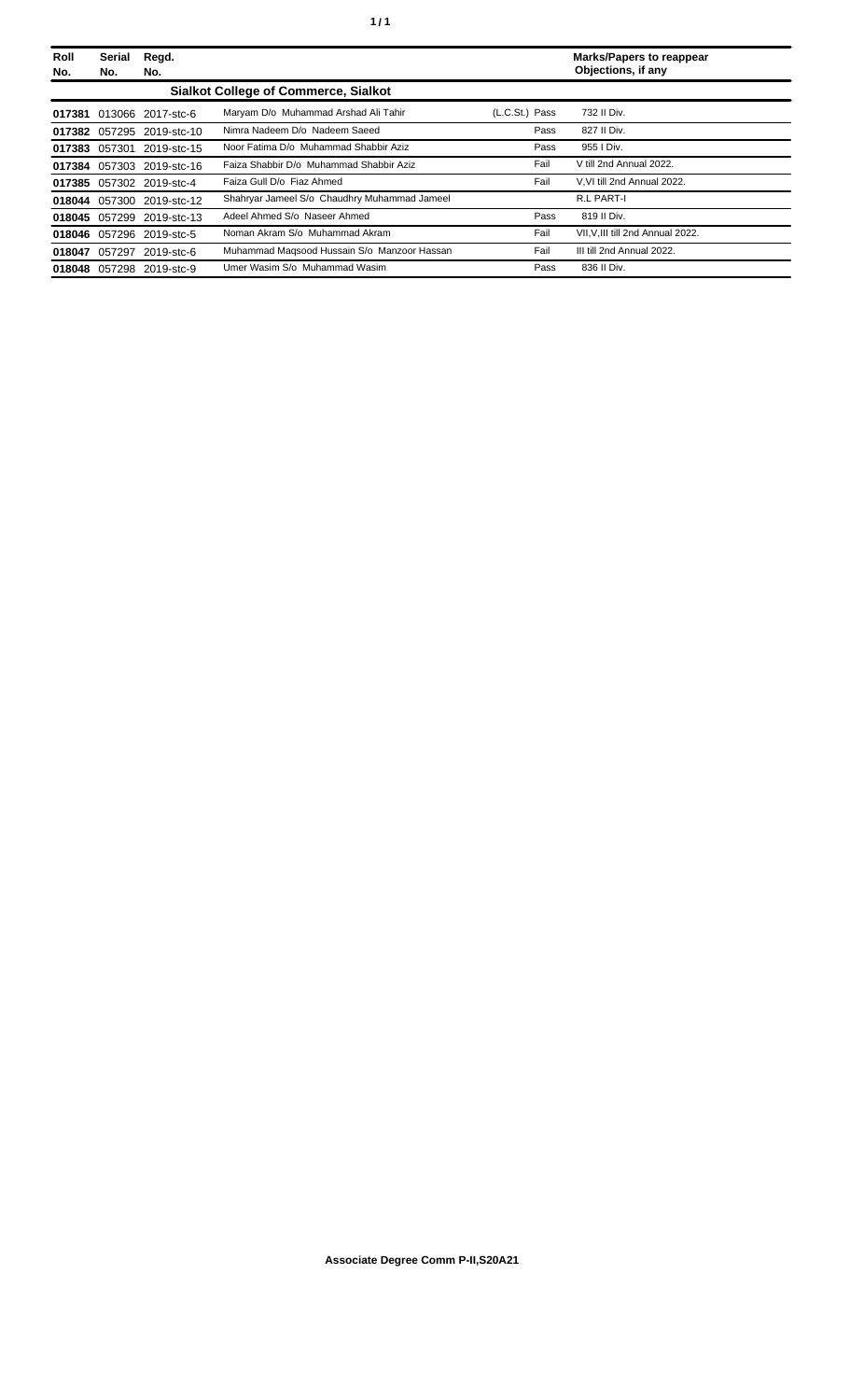| Roll<br>No. | Serial<br>No. | Regd.<br>No.              |                                           |                | <b>Marks/Papers to reappear</b><br>Objections, if any |
|-------------|---------------|---------------------------|-------------------------------------------|----------------|-------------------------------------------------------|
|             |               |                           | Government College, Samundri              |                |                                                       |
|             |               | 001680 004680 2017-csa-23 | Umair Safdar S/o Safdar Ali               | (L.C.St.) Fail |                                                       |
|             |               | 001682 003956 2018-csa-23 | Muhammad Rizwan S/o Muzammal Ali Hussain  | (L.C.St.) Pass | 754 II Div.                                           |
|             |               | 001684 003957 2018-csa-31 | Muhammad Imran S/o Kala                   | (L.C.St.) Fail | I.V till the Annual 2022.                             |
| 018211      |               | 001830 2017-csa-31        | Muhammad Wagas Irshad S/o Muhammad Irshad | (L.C.St.) Pass | 721 II Div.                                           |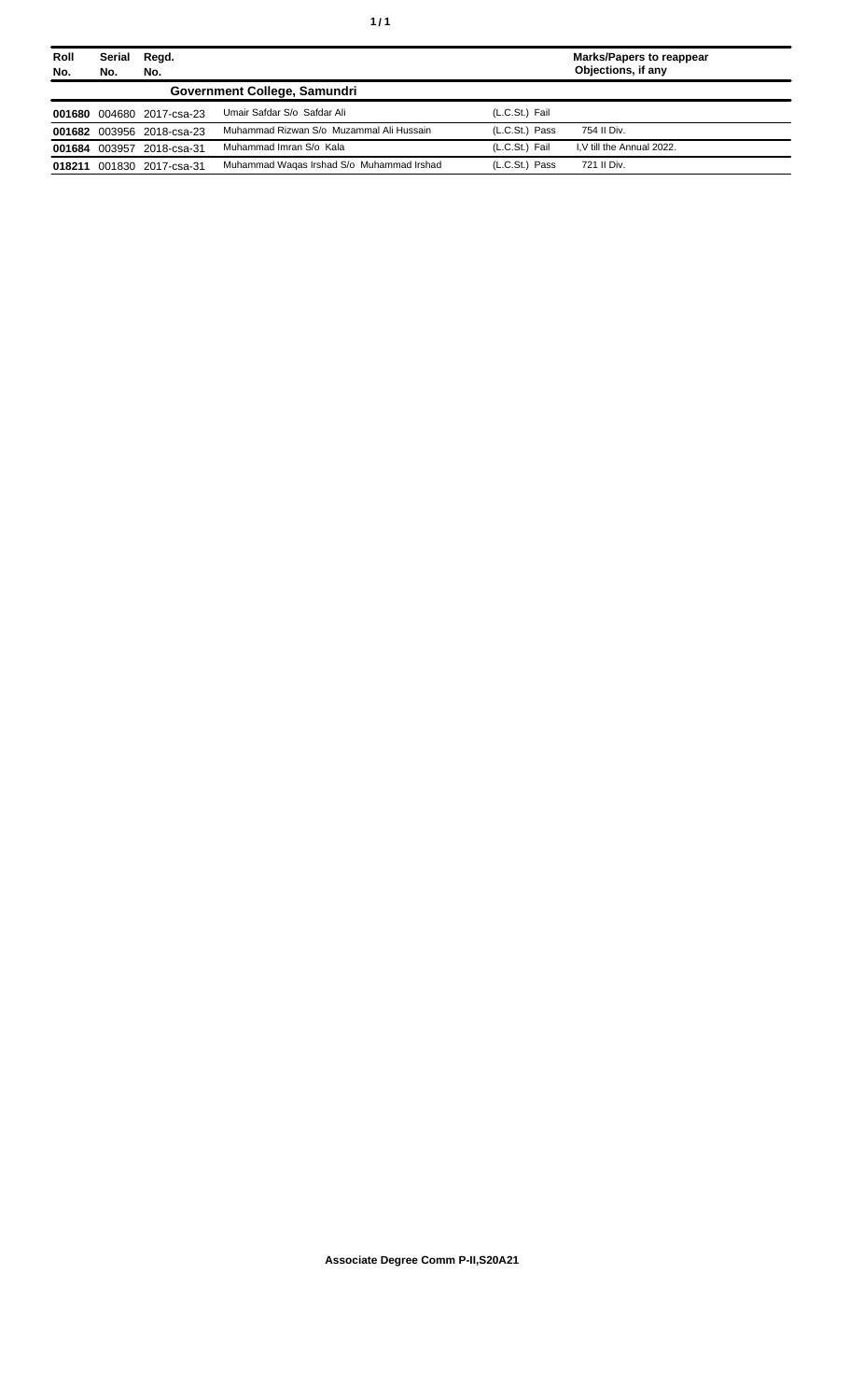| Roll<br>No. | Serial<br>No.                                           | Regd.<br>No.              |                                   |                       | <b>Marks/Papers to reappear</b><br>Objections, if any |  |  |
|-------------|---------------------------------------------------------|---------------------------|-----------------------------------|-----------------------|-------------------------------------------------------|--|--|
|             | Punjab College of Commerce, Faisalabad Road., Samundri. |                           |                                   |                       |                                                       |  |  |
|             |                                                         | 018209 004354 2014-smp-34 | Muhammad Raees S/o Khalid Mehmood | (L.C.S <sub>t</sub> ) | <b>FEE</b>                                            |  |  |
| 018210      |                                                         | 002994 2017-csa-2         | Muhammad Umar S/o Muhammad Aslam  | (L.C.St.) Fail        | V till the Annual 2022.                               |  |  |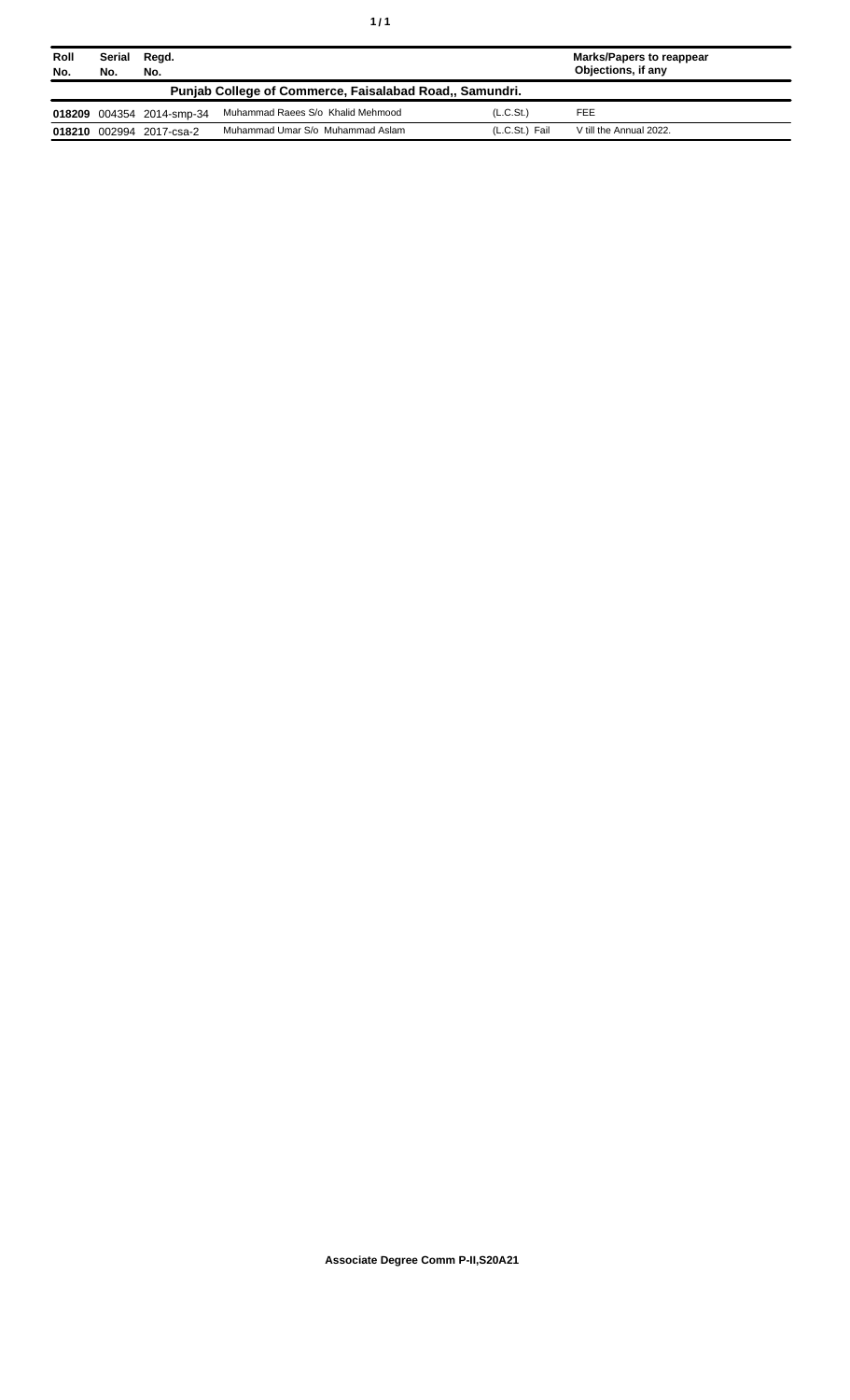| Roll<br>No. | Serial<br>No. | Regd.<br>No.               |                                                     |                       | <b>Marks/Papers to reappear</b><br>Objections, if any |
|-------------|---------------|----------------------------|-----------------------------------------------------|-----------------------|-------------------------------------------------------|
|             |               |                            | Government College of Commerce, Sargodha            |                       |                                                       |
|             |               | 018262 004399 2014-ccs-140 | Adnan Ali S/o Abdur Rehman                          | (L.C.St.) Fail        | VI, V, III, I, IV till the Annual 2022.               |
|             |               | 018263 085370 2014-ccs-164 | Wagas Haider S/o Muhammad Ashraf                    | (L.C.St.) Fail        |                                                       |
|             |               | 018264 004075 2015-ccs-132 | Muhammad Umar S/o Muhammad Hafeez                   | (L.C.S <sub>t</sub> ) | <b>FEE</b>                                            |
|             | 018265 085577 | 2015-ccs-29                | Muhammad Farid Ullah Qureshi S/o Aziz Ullah Qureshi | (L.C.St.) Pass        | 684 II Div.                                           |
|             |               | 018266 013195 2016-ccs-9   | Adeel Aslam S/o Muhammad Aslam                      | (L.C.S <sub>t</sub> ) | <b>FEE</b>                                            |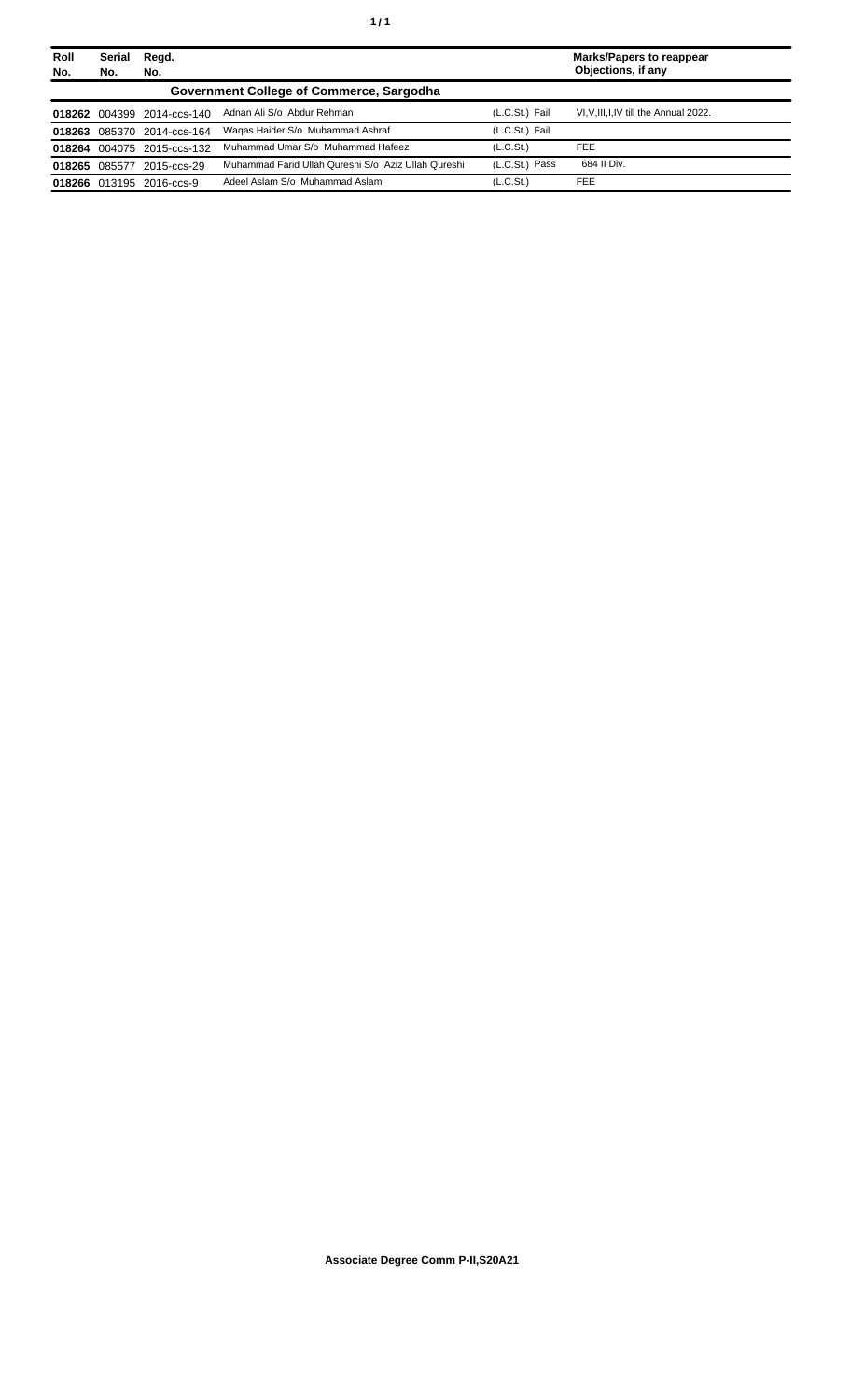| Roll<br>No. | Serial<br>No. | Regd.<br>No.              |                                             |                | <b>Marks/Papers to reappear</b><br>Objections, if any |
|-------------|---------------|---------------------------|---------------------------------------------|----------------|-------------------------------------------------------|
|             |               |                           | Punjab College of Commerce, Bhalwal.        |                |                                                       |
| 018225      | 085367        | 2017-pbs-3                | Mishal Fiaz D/o Fiaz Ullah                  | (L.C.St.) Fail |                                                       |
| 018226      | 001538        | 2017-pbs-7                | Syeda Kainat Zahra D/o Nazar Abbas          | (L.C.St.) Pass | 798 II Div.                                           |
| 018227      | 042065        | 2019-pbs-13               | Saba Anwar D/o Muhammad Anwar               | Pass           | 876 II Div.                                           |
| 018228      | 042069        | 2019-pbs-19               | Qadar Pervaiz D/o Tariq Pervaiz             | Absent         |                                                       |
| 018229      | 042070        | 2019-pbs-20               | Umm E Rubab D/o Naz Hussain                 | Absent         |                                                       |
| 018230      | 042077        | 2019-pbs-21               | Tayyaba Sajjad Butt D/o Sajjad Sarwar       | Fail           | II, IV, VII, III, I, V, VI till 2nd Annual 2022.      |
| 018231      | 042071        | 2019-pbs-22               | Hamna Anees D/o Anees Ahmad                 | Fail           | VI.IV till 2nd Annual 2022.                           |
| 018232      | 042074        | 2019-pbs-25               | Noor-Ul-Ain D/o Mansha Hussain Nasir        | Fail           | V.I till 2nd Annual 2022.                             |
| 018233      | 042076        | 2019-pbs-28               | Maham Siddique D/o Muhammad Siddique        | Fail           | IV till 2nd Annual 2022.                              |
|             |               | 018234 042063 2019-pbs-9  | Saba Azhar D/o Azhar                        | Fail           | I, V till 2nd Annual 2022.                            |
| 018267      | 042061        | 2019-pbs-1                | Mohammad Mudassar Abbas S/o Mohammad Mumtaz | Pass           | 921 I Div.                                            |
| 018268      |               | 042064 2019-pbs-12        | Muhammad Husnain Zaheer S/o Zaheer Ahmad    | Pass           | 874 II Div.                                           |
| 018269      |               | 042066 2019-pbs-15        | Ahtisham Akram S/o Muhammad Akram           | Fail           | V,I, VI, IV till 2nd Annual 2022.                     |
| 018270      | 042067        | 2019-pbs-17               | Muhammad Muneeb Tariq S/o Tariq Mahmood     | Fail           | VII, II, I, V, VI, IV till 2nd Annual 2022.           |
| 018271      | 042068        | 2019-pbs-18               | Syed Qasim Moavia S/o Sattar Hussain        | Fail           | II, V, I, IV, III till 2nd Annual 2022.               |
|             |               | 018272 042072 2019-pbs-23 | Arsalan Shahid S/o Muhammad Shahid Bashir   | Fail           | III, VI, II, V, I, IV till 2nd Annual 2022.           |
| 018273      | 042073        | 2019-pbs-24               | Muhammad Nbeel Hassan S/o Muhammad Akram    | Fail           | V,IV,I,VI till 2nd Annual 2022.                       |
| 018274      | 042075        | 2019-pbs-27               | Zeeshan Ali S/o Muhammad Ali                | Fail           | VI.V.II.I.III.IV till 2nd Annual 2022.                |
|             |               | 018275 042062 2019-pbs-4  | Asad Ali S/o Ghulam Shabbir                 | Fail           | III, V, IV till 2nd Annual 2022.                      |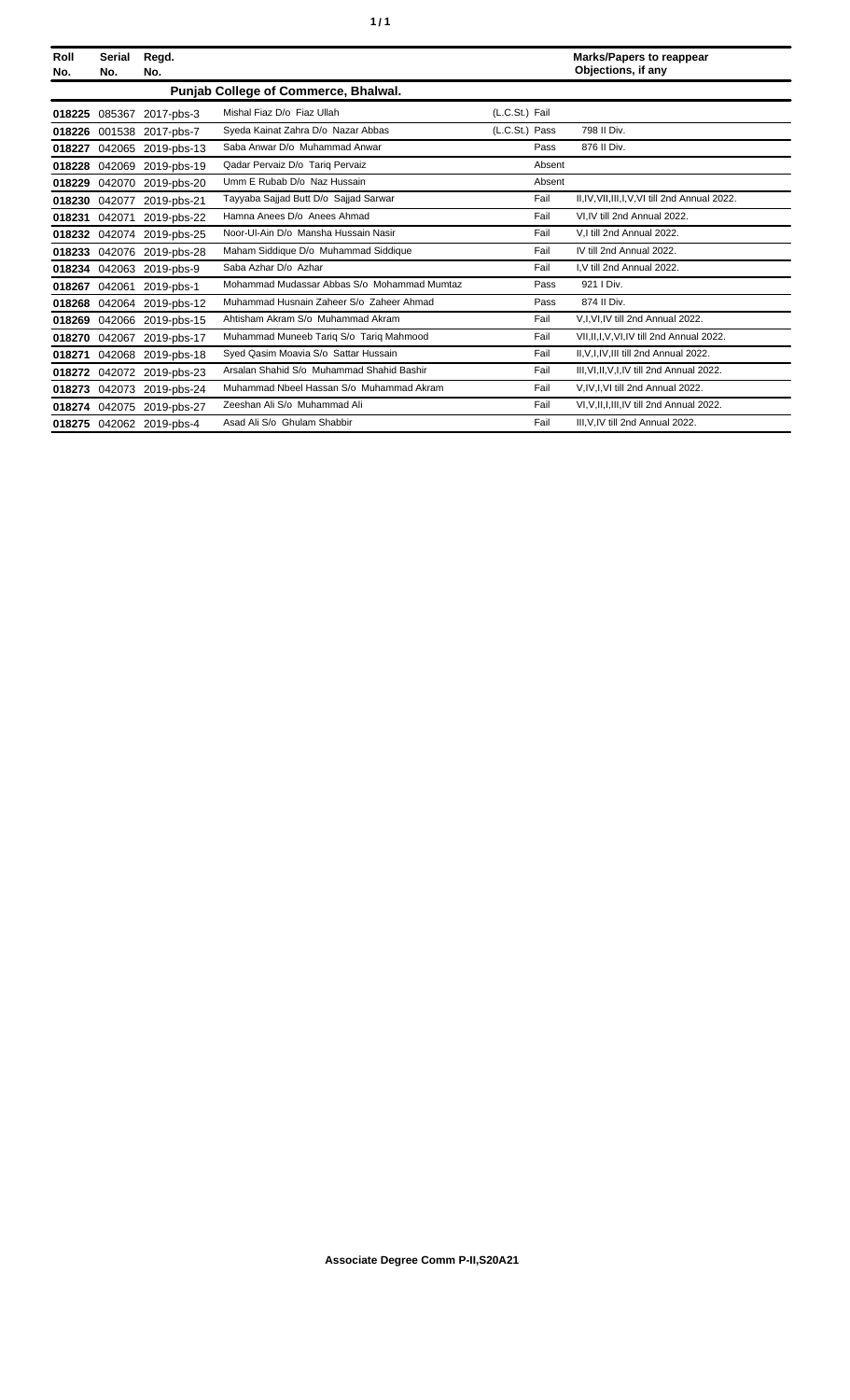| Roll<br>No. | Serial<br>Regd.<br>No.<br>No. |                          |                                             |                       | <b>Marks/Papers to reappear</b><br>Objections, if any |
|-------------|-------------------------------|--------------------------|---------------------------------------------|-----------------------|-------------------------------------------------------|
|             |                               |                          | <b>Punjab College of Commerce, Sargodha</b> |                       |                                                       |
|             |                               | 018276 006163 2015-pcs-6 | Qaisar Jameel S/o Muhammad Jameel           | (L.C.St.) Pass        | 706 II Div.                                           |
| 018277      |                               | 009260 2017-pcs-5        | Mohammad Wagar S/o Mohammad Mumtaz          | (L.C.S <sub>t</sub> ) | FEE                                                   |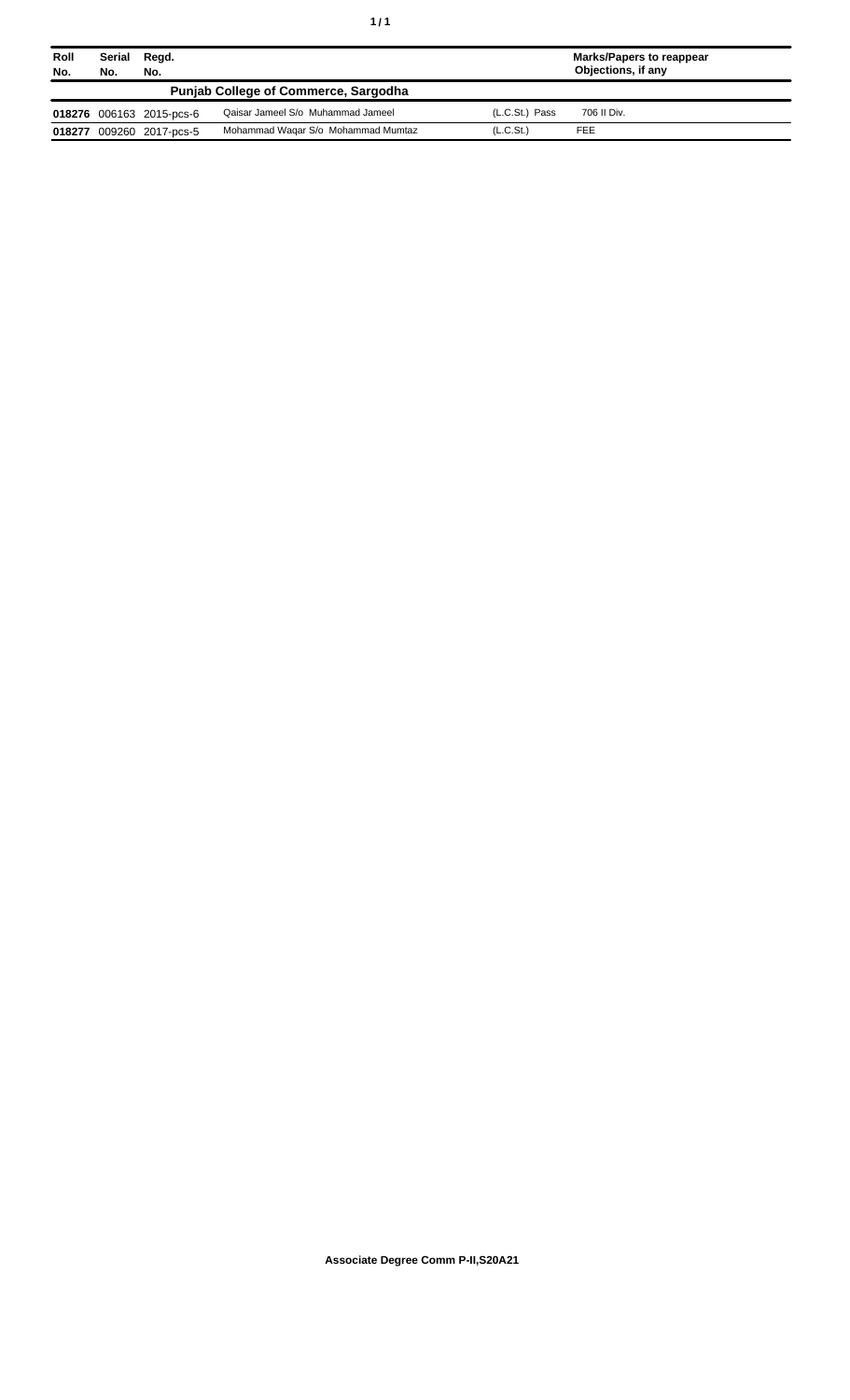| Roll<br>No. | Serial<br>No. | Regd.<br>No.              |                                                    |                  | <b>Marks/Papers to reappear</b><br>Objections, if any |
|-------------|---------------|---------------------------|----------------------------------------------------|------------------|-------------------------------------------------------|
|             |               |                           | Punjab College for Women, Satellite Town, Sargodha |                  |                                                       |
|             |               | 018235 007716 2018-pcs-11 | Amna Shahid D/o Shahid Hayat                       | (L.C.St.) Pass   | 829 II Div.                                           |
|             |               | 018236 005578 2018-pcs-4  | Horeia Khan D/o Wagar Asgher                       | $(L.C.St.)$ Pass | 717 II Div.                                           |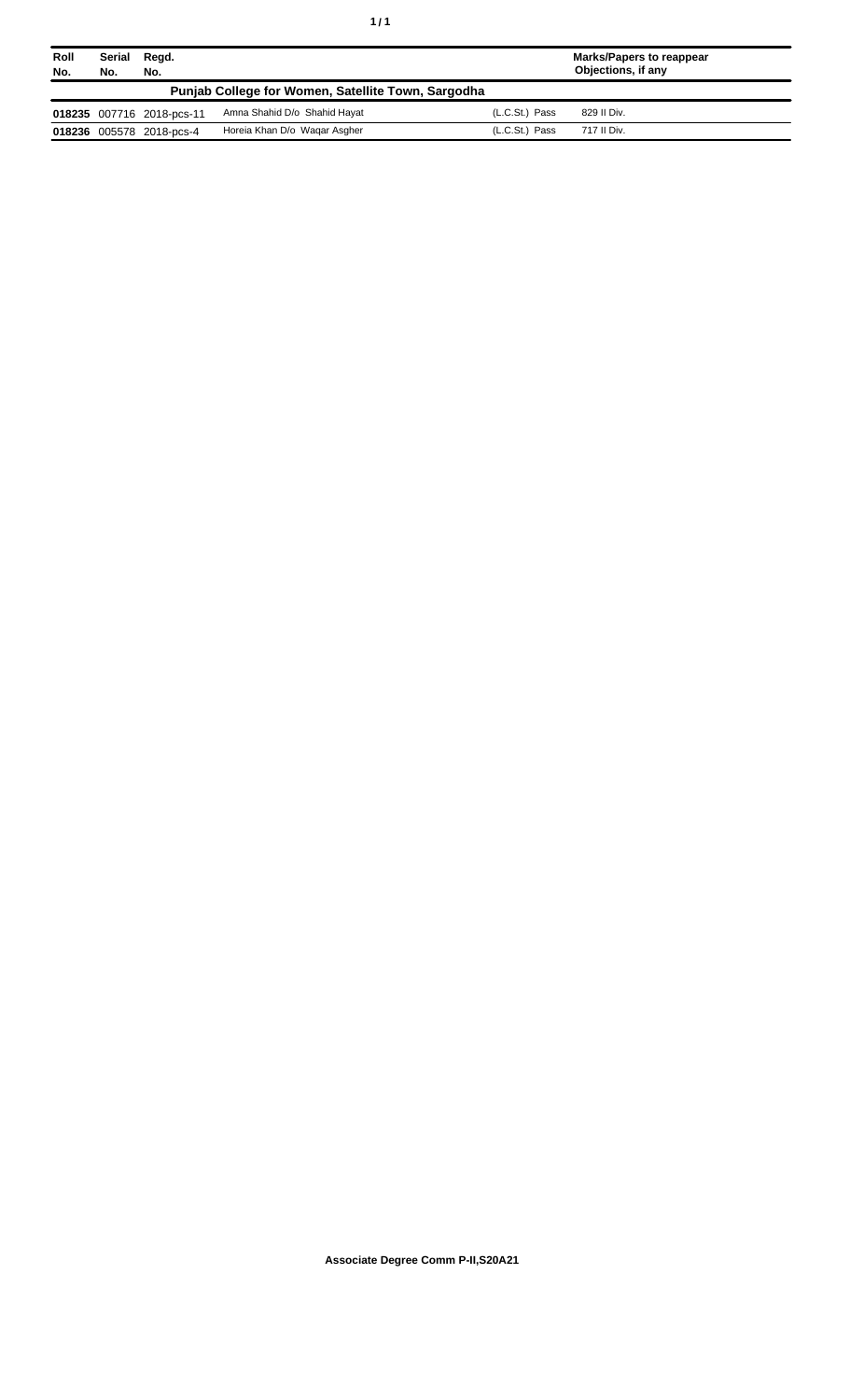| ٠ | ٠ |
|---|---|
|   |   |

| Roll | Serial                                                                           | Regd.                     |                                                   |                | <b>Marks/Papers to reappear</b>         |  |  |
|------|----------------------------------------------------------------------------------|---------------------------|---------------------------------------------------|----------------|-----------------------------------------|--|--|
| No.  | No.                                                                              | No.                       |                                                   |                | Objections, if any                      |  |  |
|      | Govt. Institute of Commerce (W), TBZ Colony Opp. Main Gate Faridia Park, Sahiwal |                           |                                                   |                |                                         |  |  |
|      |                                                                                  | 014069 085138 2017-iws-11 | Huma Latif D/o Muhammad Latif                     | (L.C.St.) Pass | 669 III Div.                            |  |  |
|      |                                                                                  | 014070 085139 2017-iws-15 | Mehwish Yasmeen D/o Muhammad Boota                | (L.C.St.) Pass | 720 II Div.                             |  |  |
|      |                                                                                  | 014071 085140 2017-iws-25 | Agsa D/o Muhammad Afzal                           | (L.C.St.) Fail |                                         |  |  |
|      |                                                                                  | 014072 085141 2017-iws-26 | Mariam Kiran D/o Shamshad                         | (L.C.St.) Fail | VII, I, IV, V, VI till the Annual 2022. |  |  |
|      |                                                                                  | 014073 085136 2017-iws-3  | Zahra Mubeen D/o Amir Mubeen                      | (L.C.St.) Pass | 734 II Div.                             |  |  |
|      |                                                                                  | 014074 085143 2017-iws-33 | Zamisha Ali D/o Ghulam Muhammad                   | (L.C.St.) Fail | IV, VI, VII, I till 2nd Annual 2022.    |  |  |
|      |                                                                                  | 014075 085137 2017-iws-8  | Kiran Shahzadi D/o Muhammad Arshad                | (L.C.St.) Pass | 694 II Div.                             |  |  |
|      |                                                                                  | 014076 085135 2018-iws-10 | Komal Javed D/o Javed Iqbal                       | (L.C.St.) Fail | II, IV, V, VI, I till the Annual 2022.  |  |  |
|      |                                                                                  | 014077 085144 2018-iws-13 | Syeda Um E Abeeha Nagvi D/o Syed Babar Raza Nagvi | (L.C.St.) Fail | I till the Annual 2022.                 |  |  |
|      |                                                                                  | 014078 085145 2018-iws-16 | Sania Rauf D/o Rauf Igbal                         | (L.C.St.) Fail | V,I,VI till the Annual 2022.            |  |  |
|      |                                                                                  | 014079 085146 2018-iws-17 | Fatima Tougeer D/o Tougeer Ahmed                  | (L.C.St.) Fail | VII.III.II.IV till the Annual 2022.     |  |  |
|      |                                                                                  | 014080 085147 2018-iws-18 | Baseerat Shan D/o Shan Ellahi                     | (L.C.St.) Fail | IV.I till the Annual 2022.              |  |  |
|      |                                                                                  | 014081 085148 2018-iws-20 | Maria Liagat D/o Liagat Ali                       | (L.C.St.) Fail | VI, V till the Annual 2022.             |  |  |
|      |                                                                                  | 014082 085149 2018-iws-23 | Mariam Ijaz D/o Muhammad Ijaz                     | (L.C.St.) Fail | VI till the Annual 2022.                |  |  |
|      |                                                                                  | 014083 085150 2018-iws-28 | Rukhsana Bibi D/o Mushtaq Ahmad                   | (L.C.St.) Pass | 731 II Div.                             |  |  |
|      |                                                                                  | 014084 085158 2018-iws-3  | Igra Maryam D/o Abdul Ghani                       | (L.C.St.) Pass | 726 II Div.                             |  |  |
|      |                                                                                  | 014085 085152 2018-iws-33 | Shumaila Kausar D/o Taj Muhammad                  | (L.C.St.) Pass | 702 II Div.                             |  |  |
|      |                                                                                  | 014086 085153 2018-iws-34 | Shahmeen Khan D/o Muhammad Shahid Khan            | (L.C.St.) Pass | 753 II Div.                             |  |  |
|      |                                                                                  | 014087 085154 2018-iws-35 | Sarish Saleem D/o Muhammad Saleem                 | (L.C.St.) Pass | 725 II Div.                             |  |  |
|      |                                                                                  | 014088 085155 2018-iws-37 | Maryam Amin D/o Muhammad Amin                     | (L.C.St.) Fail | I,IV till the Annual 2022.              |  |  |
|      |                                                                                  | 014089 085157 2018-iws-41 | Safia Qasim D/o Qasim Ali                         | (L.C.St.) Fail | IV, I, VI, III till the Annual 2022.    |  |  |
|      |                                                                                  | 014090 085151 2018-iws-5  | Hira Hoor D/o Muhammad Munir                      | (L.C.St.) Fail | I till the Annual 2022.                 |  |  |
|      |                                                                                  | 014091 041961 2019-iws-1  | Farwa D/o Javaid Igbal                            | Fail           | VI, IV, III till 2nd Annual 2022.       |  |  |
|      |                                                                                  | 014092 041966 2019-iws-18 | Sidra Saleem D/o Mirza Muhammad Saleem            | Pass           | 774 II Div.                             |  |  |
|      |                                                                                  | 014093 041962 2019-iws-3  | Deeba Nasir D/o Nasir Iqbal                       | Pass           | 900   Div.                              |  |  |
|      |                                                                                  | 014094 041963 2019-iws-4  | Saima Bibi D/o Muhammad Anwar                     | Fail           | VII till 2nd Annual 2022.               |  |  |
|      |                                                                                  | 014095 041964 2019-iws-6  | Inbsaat Aslam D/o Muhammad Aslam                  | Absent         |                                         |  |  |
|      |                                                                                  | 014096 041965 2019-iws-7  | Momna D/o Nazir Ahmad                             | Fail           | III, VII, I till 2nd Annual 2022.       |  |  |
|      |                                                                                  | 018977 085156 2018-iws-30 | Zunaira D/o Nazir Ahmad                           | (L.C.St.)      | FEE PRV. PART                           |  |  |
|      |                                                                                  | 019067 085909 2018-iws-4  | Samina Bibi D/o Mukhtar Ahmad                     | (L.C.St.) Fail | VII, I, VI till the Annual 2022.        |  |  |
|      |                                                                                  | 019071 085142 2018-iws-32 | Maryam Tahir D/o Tahir Mehmood                    | (L.C.St.)      | FEE PRV. PART                           |  |  |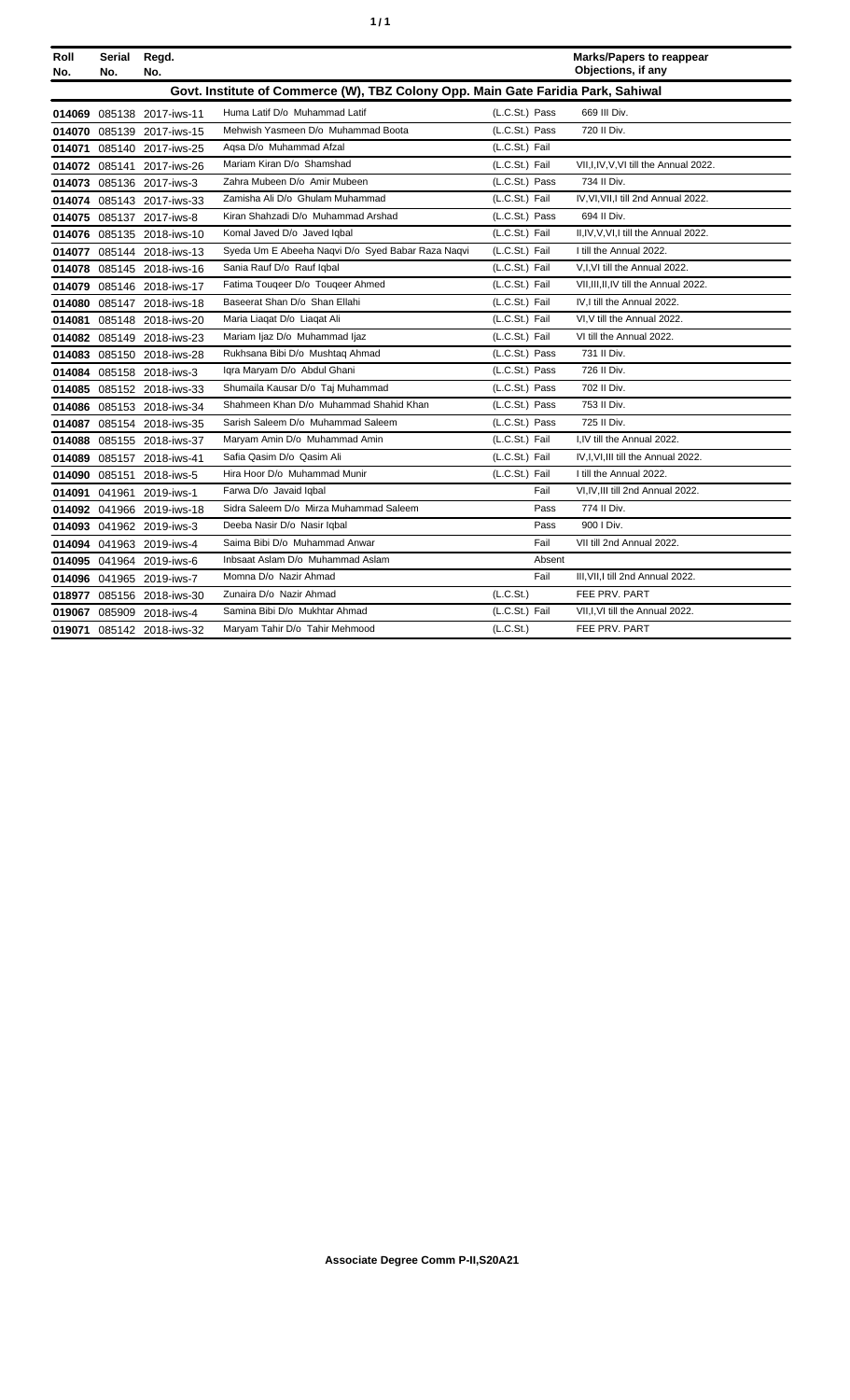| Roll<br>No. | <b>Serial</b><br>No. | Regd.<br>No.             |                                          |                | <b>Marks/Papers to reappear</b><br>Objections, if any |
|-------------|----------------------|--------------------------|------------------------------------------|----------------|-------------------------------------------------------|
|             |                      |                          | Government College, Talagang             |                |                                                       |
| 000271      |                      | 005224 2018-tc-27        | Yasir Khan S/o Abdul Jalil Khan          | (L.C.St.) Pass | 734 II Div.                                           |
| 000332      |                      | 002652 2017-tc-13        | Saim Ahmed Qadeer S/o Abdul Qadeer       | (L.C.St.) Fail |                                                       |
|             |                      | 000333 003719 2018-tc-11 | Hassan Raza Shah S/o Rehmat Shah         | (L.C.St.) Fail | V till the Annual 2022.                               |
|             |                      | 000334 006127 2018-tc-19 | Muhammad Ali S/o Muhammad Ishaq          | (L.C.St.) Pass | 701 II Div.                                           |
|             | 000335 003801        | 2018-tc-30               | Muhammad Usama Mushtag S/o Mushtag Ahmed | (L.C.St.) Pass | 826 II Div.                                           |
| 000336      |                      | 003799 2018-tc-9         | Humair Hayat S/o Sardar Abdullah Khan    | (L.C.St.) Pass | 868 II Div.                                           |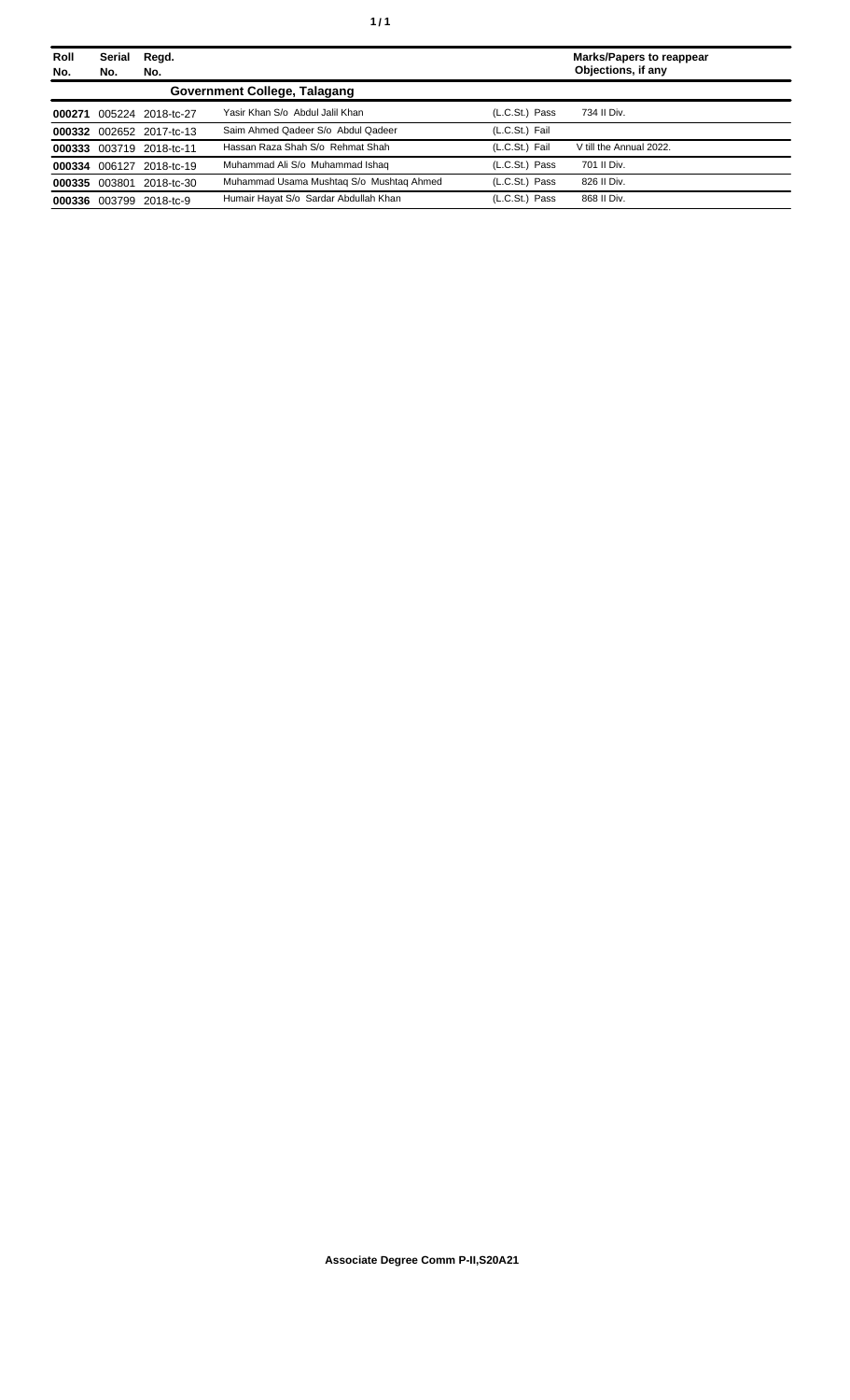| ٠ | ٠ |
|---|---|
|   |   |

| Roll<br>No. | <b>Serial</b><br>No. | Regd.<br>No.              |                                                |                |      | <b>Marks/Papers to reappear</b><br>Objections, if any |
|-------------|----------------------|---------------------------|------------------------------------------------|----------------|------|-------------------------------------------------------|
|             |                      |                           | Government College of Commerce, Toba Tek Singh |                |      |                                                       |
|             |                      | 001750 003713 2017-ctt-11 | Muhammad Umer Sultan S/o Iftikhar Ahmad        | (L.C.St.) Fail |      |                                                       |
|             |                      | 001751 085639 2018-ctt-12 | Usama Khalid S/o Khalid Mehmood                | (L.C.St.) Pass |      | 697 II Div.                                           |
|             |                      | 001752 085645 2018-ctt-14 | Muhammad Waqas Ikraam S/o Ikraam UI Haq        | (L.C.St.) Fail |      | II.VII till the Annual 2022.                          |
|             |                      | 001753 011293 2018-ctt-16 | Ahmad Ali S/o Rehmat Ali                       | (L.C.St.) Fail |      | V.II.IV.III till the Annual 2022.                     |
|             |                      | 001754 085640 2018-ctt-17 | Muhammad Ehtsham S/o Gulam Shabbir             | (L.C.St.) Pass |      | 809 II Div.                                           |
|             |                      | 001755 085638 2018-ctt-18 | Muhammad Usman Wagar S/o Wagar Ahmad           | (L.C.St.) Fail |      | VI, V, IV, II, VII, I, III till the Annual 2022.      |
|             |                      | 001756 085728 2018-ctt-2  | Ali Ahsan S/o Muhammad Anwar                   | (L.C.St.) Pass |      | 745 II Div.                                           |
|             |                      | 001757 009546 2018-ctt-23 | Shahbaz Haider S/o Mustafa Ali                 | (L.C.St.) Fail |      | V.III.VII till the Annual 2022.                       |
|             |                      | 001758 085642 2018-ctt-24 | Abuzar S/o Ghulam Abbas                        | (L.C.St.) Pass |      | 798 II Div.                                           |
|             |                      | 001759 085647 2018-ctt-25 | Muhammad Rauf S/o Kushi Muhammad               | (L.C.St.) Fail |      | VII.III till the Annual 2022.                         |
|             |                      | 001760 085637 2018-ctt-28 | Faheem Haider S/o Naeem Haider                 | (L.C.St.) Pass |      | 748 II Div.                                           |
|             |                      | 001761 085646 2018-ctt-33 | Faisal Shahzad S/o Muhammad Yasin              | (L.C.St.) Fail |      | III till the Annual 2022.                             |
|             |                      | 001762 085644 2018-ctt-35 | Muhammad Arslan S/o Muhammad Arshad            | (L.C.St.) Pass |      | 780 II Div.                                           |
|             |                      | 001763 085648 2018-ctt-36 | Fazeel Ahmad S/o Basheer Ahmad                 | (L.C.St.) Pass |      | 755 II Div.                                           |
|             |                      | 001764 085641 2018-ctt-7  | Ali Abdul Rehman S/o Muhammad Ashraf Ali       | (L.C.St.) Pass |      | 761 II Div.                                           |
|             |                      | 001765 085643 2018-ctt-9  | Saeed Ullah S/o Abdul Shakoor                  | (L.C.St.) Pass |      | 773 II Div.                                           |
|             |                      | 001766 044044 2019-ctt-1  | Hafiz Umar Raza S/o Muhammad Ishfaq            |                | Pass | 789 II Div.                                           |
|             |                      | 001767 044047 2019-ctt-14 | Muhammad Suleman Akbar S/o Fazeel Ahmad        |                | Fail | VII, VI, I till 2nd Annual 2022.                      |
|             |                      | 001768 009301 2019-ctt-15 | Ahtisham Bilal S/o Abdul Sattar                | (L.C.St.) Fail |      | VII.III till 2nd Annual 2022.                         |
|             |                      | 001769 044048 2019-ctt-17 | Zafar Iqbal S/o Haq Nawaz                      |                | Fail | VII till 2nd Annual 2022.                             |
|             |                      | 001770 044045 2019-ctt-2  | Hafiz Muhammad Shahbaz S/o Muhammad Ishfaq     |                | Pass | 874 II Div.                                           |
|             |                      | 001771 010992 2019-ctt-20 | Burhan Maqbool S/o Maqbool Hussain             | (L.C.St.) Fail |      | I, VII, III till 2nd Annual 2022.                     |
|             |                      | 001772 010861 2019-ctt-29 | Syed Arza Shah Kazmi S/o Mahmood Alam Shah     | (L.C.St.) Fail |      | V, III till 2nd Annual 2022.                          |
|             |                      | 001773 044049 2019-ctt-33 | Rehman Arshad S/o Muhammad Arshad              |                | Fail | III.I till 2nd Annual 2022.                           |
|             |                      | 001774 044050 2019-ctt-36 | Ahmad Raza Attary S/o Muhammad Javed           |                | Fail | IV, III, VII, II, V, I, VI till 2nd Annual 2022.      |
|             |                      | 001775 044051 2019-ctt-41 | Muhammad Abubaker S/o Muhammad Ramzan          |                | Fail | I till 2nd Annual 2022.                               |
|             |                      | 001776 010854 2019-ctt-44 | Vishal S/o Amjad Masih                         | (L.C.St.) Pass |      | 808 II Div.                                           |
|             |                      | 001777 044046 2019-ctt-5  | Muhammad Aslam S/o Barkata Ali                 |                | Fail | VII, II, IV, III, V, VI till 2nd Annual 2022.         |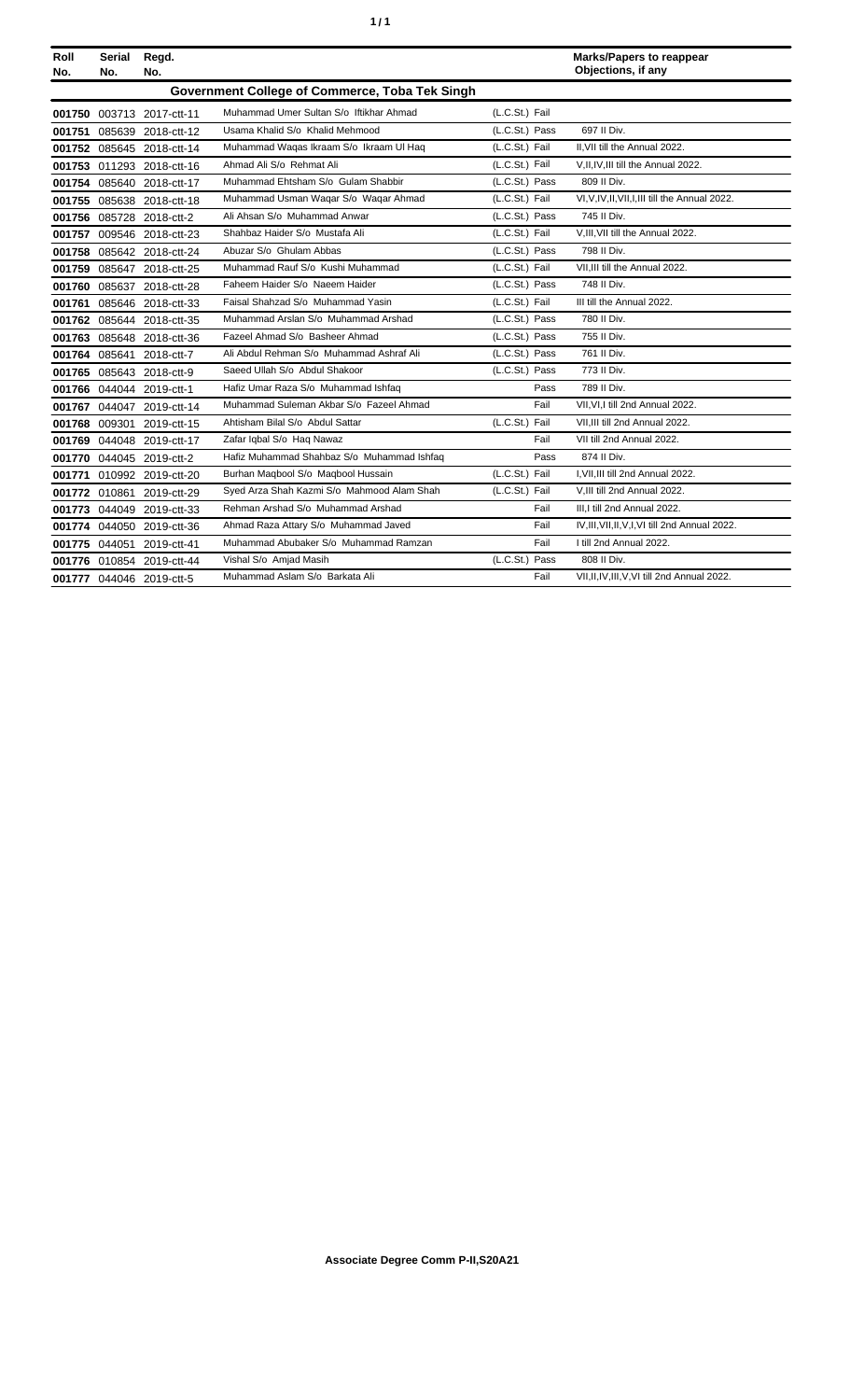| Roll<br>No. | Serial<br>No. | Regd.<br>No.             |                                                                |                | <b>Marks/Papers to reappear</b><br>Objections, if any |
|-------------|---------------|--------------------------|----------------------------------------------------------------|----------------|-------------------------------------------------------|
|             |               |                          | Jinnah College of Commerce, 38-B, Officer's Colony, Wah Cantt. |                |                                                       |
| 018323      |               | 085506 2010-jcw-111      | Sumreen Iram D/o Afsar Khan                                    | (L.C.St.) Fail |                                                       |
| 018324      |               | 085498 2018-jcw-4        | Amna Batool D/o Mehboob Khan                                   | (L.C.St.) Pass | 773 II Div.                                           |
| 018489      |               | 006129 2006-jcw-141      | Asghar Shah Bukhari S/o Qamar Shah Bukhari                     | (L.C.St.) Fail | III, V, VI, II, I, IV till the Annual 2022.           |
| 018490      |               | 085505 2015-jcw-24       | Jamshaid Haider Ali S/o Manzoor Hussain Khokhar                | (L.C.St.) Fail | I.II till the Annual 2022.                            |
| 018491      |               | 085503 2017-jcw-2        | Hamad Hameed S/o Abdul Hameed                                  | (L.C.St.) Pass | 831 II Div.                                           |
|             |               | 018492 085504 2017-jcw-5 | Muhammad Ahsan Awan S/o Hafeez Ur Rehman                       | (L.C.St.) Fail | II, I, VI, VII till 2nd Annual 2021.                  |
| 018493      | 085797        | 2018-jcw-2               | Muhammad Farrukh Nadeem S/o Muhammad Akram                     | (L.C.St.) Fail | III, II, VI, V till the Annual 2022.                  |
|             |               | 018494 085539 2018-jcw-3 | Muhammad Musawir Ilyas S/o Muhammad Ilyas                      | (L.C.St.) Fail |                                                       |
| 018495      | 085499        | 2018-icw-6               | Muhammad Shoaib S/o Muhammad Shareen                           | (L.C.St.) Fail | II, IV, VII, III, I, VI till the Annual 2022.         |
| 018496      |               | 085500 2018-jcw-7        | Muhammad Ali S/o Muhammad Ishfaq                               | (L.C.St.) Fail | VII, V, III, I, VI till the Annual 2022.              |
| 018497      | 085501        | 2018-jcw-8               | Yawar Ali S/o Malik Dilawar Khan                               | (L.C.St.) Pass | 747 II Div.                                           |
|             |               | 018498 085502 2018-jcw-9 | Ahsan Fayyaz S/o Muhammad Fayyaz                               | (L.C.St.) Fail | II.V till the Annual 2022.                            |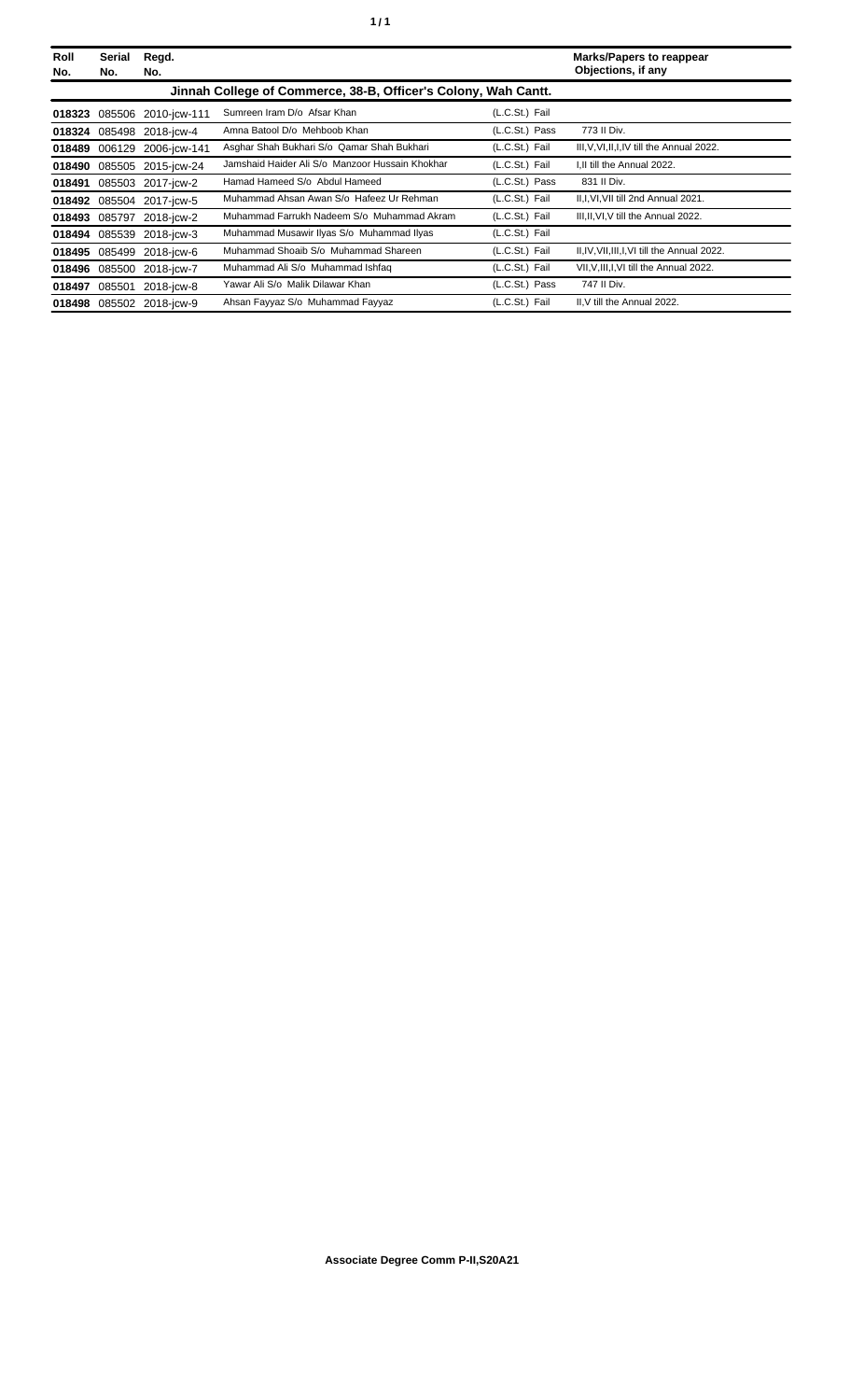|--|

| Roll<br>No.      | Serial<br>No.    | Regd.<br>No.                               |                                                                             |                                  | <b>Marks/Papers to reappear</b><br>Objections, if any                   |
|------------------|------------------|--------------------------------------------|-----------------------------------------------------------------------------|----------------------------------|-------------------------------------------------------------------------|
|                  |                  |                                            | Punjab College of Excellence in Commerce, Wah Cantt.                        |                                  |                                                                         |
| 018325           |                  | 012895 2012-pcw-38                         | Mahreen Begum D/o Hassan Raza                                               | (L.C.St.) Absent                 |                                                                         |
| 018326           |                  | 013005 2016-pcw-45                         | Lubna Naz D/o Muhammad Aslam Naz                                            | (L.C.S <sub>t</sub> )            | <b>FEE</b>                                                              |
| 018327           |                  | 010767 2017-pcw-141                        | Aiman Rubab D/o Shahid Iqbal                                                | (L.C.St.) Pass                   | 691 II Div.                                                             |
| 018328           |                  | 011154 2017-pcw-157                        | Adeela Begum D/o Banaras Khan                                               | (L.C.St.) Pass                   | 681 II Div.                                                             |
| 018329           |                  | 006358 2017-pcw-98                         | Jazia Tahir D/o Tahir Mehmood                                               | (L.C.St.) Pass                   | 696 II Div.                                                             |
| 018330           |                  | 006205 2018-pcw-104                        | Sundas Rauf D/o Abdul Rauf                                                  | (L.C.St.) Fail                   | VI till the Annual 2022.                                                |
| 018331           |                  | 006393 2018-pcw-106                        | Shameen Shahzad D/o Shezad Sadiq                                            | (L.C.St.) Pass                   | 709 II Div.                                                             |
| 018332           |                  | 006362 2018-pcw-108                        | Zainub Haider D/o Ghulam Haider                                             | (L.C.St.) Fail                   | VII, V, II, IV till the Annual 2022.                                    |
| 018333           | 006331           | 2018-pcw-109                               | Faiza Sultan D/o Muhammad Sultan Khalid<br>Pervisha Fatima D/o Sohail Anjum | (L.C.St.) Pass<br>(L.C.St.) Fail | 733 II Div.<br>V, VII till the Annual 2022.                             |
| 018334<br>018335 |                  | 011237 2018-pcw-111                        | Maryam Khalid D/o Muhammad Khalid                                           | (L.C.St.) Pass                   | 753 II Div.                                                             |
| 018336           |                  | 006292 2018-pcw-113<br>006353 2018-pcw-115 | Zainab Nisa D/o Niaz Akhtar                                                 | (L.C.St.) Pass                   | 770 II Div.                                                             |
| 018337           |                  | 010775 2018-pcw-118                        | Sabeen Fatima D/o Syed Hamad Raza                                           | (L.C.St.) Pass                   | 771 II Div.                                                             |
| 018338           |                  | 011143 2018-pcw-122                        | Syeda Durr-E-Najaf D/o Syed Talat Azkar                                     | (L.C.St.) Pass                   | 835 II Div.                                                             |
| 018339           |                  | 006374 2018-pcw-123                        | Kashmala Bibi D/o Yaqoob Alam Bhutta                                        | (L.C.St.) Fail                   | I, VI till the Annual 2022.                                             |
| 018340           |                  | 006350 2018-pcw-126                        | Sahar Tariq D/o Tariq Mehmood                                               | (L.C.St.) Pass                   | 759 II Div.                                                             |
| 018341           |                  | 006345 2018-pcw-133                        | Mahnoor Majeed D/o Abdul Majeed                                             | (L.C.St.) Fail                   | VII, I, VI till the Annual 2022.                                        |
| 018342           |                  | 013560 2018-pcw-145                        | Faria Naseer D/o Muhammad Naseer                                            | (L.C.St.)                        | <b>FEE</b>                                                              |
| 018343           |                  | 013210 2018-pcw-147                        | Rabiya Khalil D/o Khalil Ur Rehman                                          | (L.C.St.) Fail                   | II till the Annual 2022.                                                |
| 018344           |                  | 006315 2018-pcw-151                        | Zergul D/o Qazi Atta Perwaz                                                 | (L.C.St.) Fail                   | III, VI till the Annual 2022.                                           |
| 018345           |                  | 006304 2018-pcw-155                        | Shahnila Saleem D/o Muhammad Saleem Khan                                    | (L.C.St.) Fail                   | I, III, VI, V till the Annual 2022.                                     |
| 018346           | 010761           | 2018-pcw-157                               | Maryam Bibi D/o Muhammad Pervez                                             | (L.C.St.) Fail                   | VI, VII till the Annual 2022.                                           |
| 018347           |                  | 065075 2018-pcw-110                        | Zahra Ahsan D/o Muhammad Ahsan Khan                                         | Absent                           |                                                                         |
| 018348           | 065029           | 2019-pcw-103                               | Sawaira Saeed D/o Muhammad Saeed                                            | Pass                             | 854 II Div.                                                             |
| 018349           | 065030           | 2019-pcw-104                               | Raheen Kanwal D/o Khalid Pervaiz<br>Jaweria Tariq D/o Tariq Ellahi          | Fail<br>Pass                     | VI, IV, II, VII, III till 2nd Annual 2022.<br>941   Div.                |
| 018350<br>018351 | 065031           | 2019-pcw-107<br>065032 2019-pcw-108        | Mareeba Irfan D/o Irfan Yaqoob                                              | Fail                             | IV, I, V, VI till 2nd Annual 2022.                                      |
| 018352           |                  | 065033 2019-pcw-109                        | Muqadas Ellahi D/o Muhammad Ashraf                                          | Fail                             | I, III, IV, V, VI, II, VII till 2nd Annual 2022.                        |
| 018353           |                  | 065035 2019-pcw-110                        | Saanya Ishaq D/o Muhammad Ishaq                                             | Pass                             | 888 II Div.                                                             |
| 018354           |                  | 065036 2019-pcw-111                        | Umme Kalsoom D/o Abdul Hameed                                               | Fail                             | II, V till 2nd Annual 2022.                                             |
| 018355           |                  | 065037 2019-pcw-112                        | Sana Kousar D/o Chan Firdous                                                | Fail                             | I, II, V till 2nd Annual 2022.                                          |
| 018356           |                  | 065038 2019-pcw-113                        | Khadija-Tul-Kubra D/o Muhammad Ajmal                                        | Pass                             | 1025   Div.                                                             |
| 018357           |                  | 065039 2019-pcw-114                        | Nighat Khan D/o Muhammad Shoaib                                             | Pass                             | 863 II Div.                                                             |
| 018358           |                  | 065040 2019-pcw-115                        | Memoona Tufail D/o Tufail Mehmood                                           | Fail                             | VII, II, III till 2nd Annual 2022.                                      |
| 018359           | 065041           | 2019-pcw-116                               | Ujala Kanwal D/o Mazhar Hayatt                                              | Fail                             | VI, III, V till 2nd Annual 2022.                                        |
| 018360           |                  | 065043 2019-pcw-117                        | Sidra Latif D/o Muhammad Latif                                              | Pass                             | 805 II Div.                                                             |
| 018361           | 065044           | 2019-pcw-118                               | Hina Irshad D/o Muhammad Irshad                                             | Pass                             | 984 I Div.                                                              |
| 018362           |                  | 065050 2019-pcw-123                        | Rukhsar Bibi D/o Zaheed Ahmad                                               | Fail                             | I, VII till 2nd Annual 2022.<br>I, VII, II, IV, V till 2nd Annual 2022. |
| 018363           | 065051           | 2019-pcw-124                               | Laiba Aslam D/o Muhammad Aslam<br>Samreen Khattak D/o Muhammad Iqbal Khan   | Fail<br>Fail                     | IV, I, VII, V till 2nd Annual 2022.                                     |
| 018364<br>018365 | 065054<br>065057 | 2019-pcw-125<br>2019-pcw-126               | Masooma Kazmi D/o Syed Musa Raza                                            | Fail                             | III, I till 2nd Annual 2022.                                            |
| 018366           |                  | 065065 2019-pcw-133                        | Mahnoor Ishaq D/o Muhammad Ishaq                                            | Fail                             | II, I, VI till 2nd Annual 2022.                                         |
| 018367           | 065070           | 2019-pcw-139                               | Nadia Bibi D/o Muhammad Elahi                                               | Fail                             | I, IV, VII, II, III, V, VI till 2nd Annual 2022.                        |
| 018368           |                  | 065046 2019-pcw-143                        | Dil Awaiz D/o Munawar Hussain                                               | Fail                             | II, V, III, VII, VIII till 2nd Annual 2022.                             |
| 018369           |                  | 065052 2019-pcw-144                        | Bisma Tariq D/o Tariq Mehmood                                               | Pass                             | 804 II Div.                                                             |
| 018370           |                  | 065053 2019-pcw-145                        | Aliz-E-Fatima D/o Irfan Manzoor                                             | Fail                             | IV, VII, VI, V till 2nd Annual 2022.                                    |
| 018371           |                  | 065056 2019-pcw-147                        | Sobia Masood D/o Masood Iqbal                                               | Fail                             | V, II, I till 2nd Annual 2022.                                          |
| 018372           |                  | 065059 2019-pcw-149                        | Munazza Ayyaz D/o Muhammad Ayyaz                                            | Pass                             | 829 II Div.                                                             |
| 018373           | 065071           | 2019-pcw-153                               | Muzzamil Noor Hassan D/o Noor Hassan                                        | Fail                             | II, III, I till 2nd Annual 2022.                                        |
| 018374           |                  | 065072 2019-pcw-154                        | Emaan Ali D/o Malik Asif Nawaz                                              | Fail                             | V,I, VI till 2nd Annual 2022.                                           |
| 018375           |                  | 065020 2019-pcw-92                         | Syeda Ariga Mazhar D/o Mazhar Hussain                                       | Fail                             | III till 2nd Annual 2022.                                               |
| 018376           | 065021           | 2019-pcw-93                                | Noor UI Ain D/o Zaheer Ahmad<br>Rubab Fiaz D/o Muhammad Fiaz Awan           | Pass                             | 835 II Div.<br>980 I Div.                                               |
| 018377<br>018378 |                  | 065022 2019-pcw-94                         | Aiza Naveed D/o Naveed Akhtar                                               | Pass<br>Pass                     | 928 I Div.                                                              |
| 018379           |                  | 065023 2019-pcw-95<br>065025 2019-pcw-97   | Muqaddas Abbasi D/o Muhammad Farman Abbasi                                  | Pass                             | 864 II Div.                                                             |
| 018380           | 065026           | 2019-pcw-98                                | Bisma Qadeer D/o Qadeer Ahmed                                               | Fail                             | I, III till 2nd Annual 2022.                                            |
| 018499           | 006390           | 2017-pcw-110                               | Naveed Amir S/o Muhammad Arif                                               | (L.C.St.) Fail                   |                                                                         |
| 018500           | 006299           | 2017-pcw-152                               | Mudassar Ali Khan S/o Javaid Iqbal Khan                                     | (L.C.St.) Fail                   | I, VII till the Annual 2022.                                            |
| 018501           | 006779           | 2017-pcw-169                               | Ehsan Ejaz S/o Ejaz Ali                                                     | (L.C.St.) Fail                   |                                                                         |
| 018502           |                  | 006812 2017-pcw-171                        | Mudassar Ali S/o Liagat Ali                                                 | (L.C.St.) Fail                   |                                                                         |
| 018503           | 006381           | 2018-pcw-103                               | Mukarram Yousaf S/o Muhammad Yousaf                                         | (L.C.St.) Pass                   | 774 II Div.                                                             |
| 018504           |                  | 010772 2018-pcw-114                        | Muhammad Naveed Akram S/o Muhammad Akram Khan                               | (L.C.St.) Pass                   | 914   Div.                                                              |
| 018505           |                  | 006367 2018-pcw-116                        | Farhan Ali Khan S/o Zakir Ali                                               | (L.C.St.) Fail                   | IV, V till the Annual 2022.                                             |
| 018506           | 006371           | 2018-pcw-125                               | Usama Yaseen S/o Muhammad Yaseen                                            | (L.C.St.) Fail                   | V, IV till the Annual 2022.                                             |
| 018507           | 006369           | 2018-pcw-136                               | Shehryar Mehboob S/o Chaudhry Mehboob Elahi                                 | (L.C.St.) Fail                   | VI, V, III, II, IV till the Annual 2022.                                |
| 018508           |                  | 006365 2018-pcw-142                        | Ahmer Munir S/o Raja Munir-Ul-Haq                                           | (L.C.St.) Fail                   | VI till the Annual 2022.                                                |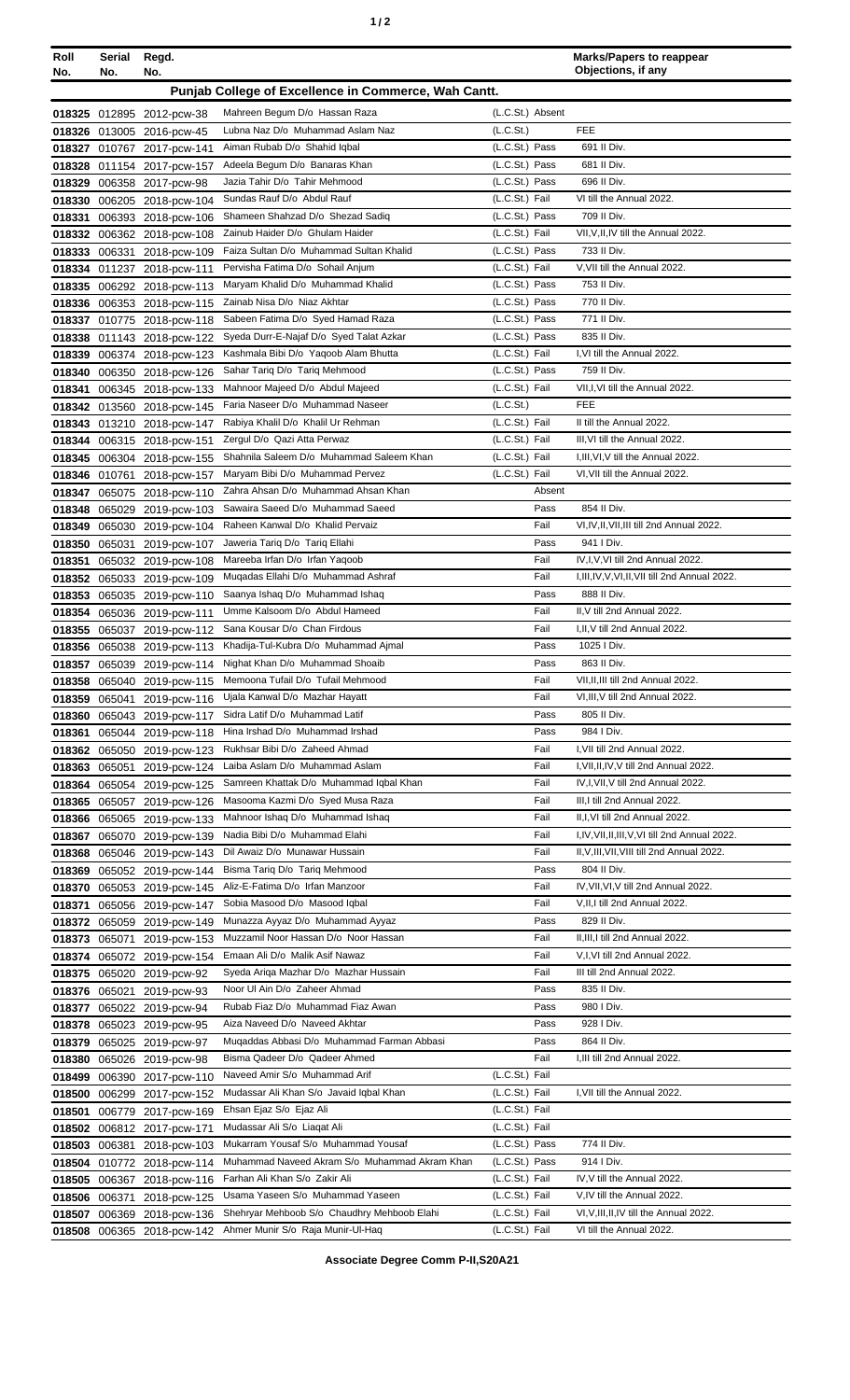|--|--|--|

| Roll<br>No. | <b>Serial</b><br>No. | Regd.<br>No.               |                                                      |                | <b>Marks/Papers to reappear</b><br>Objections, if any |
|-------------|----------------------|----------------------------|------------------------------------------------------|----------------|-------------------------------------------------------|
|             |                      |                            | Punjab College of Excellence in Commerce, Wah Cantt. |                |                                                       |
|             | 018509 011241        | 2018-pcw-150               | Abbas Hassan S/o Noor Ellahi                         | (L.C.St.) Fail | V.VI.VII till the Annual 2022.                        |
|             |                      | 018510 012878 2018-pcw-158 | Muhammad Azhar Mehmood S/o Muhammad Ansar Khan       | (L.C.St.) Fail | II.VII.V till the Annual 2022.                        |
| 018511      |                      | 065034 2017-pcw-113        | Abdul Rehman S/o Muhammad Azam Goraya                | Fail           | I, V, VII, VI till 2nd Annual 2022.                   |
|             |                      | 018512 065027 2019-pcw-101 | Huzaifa Ahmed S/o Zulfigar Ahmed Khan                | Fail           | VII, V, I, VI till 2nd Annual 2022.                   |
| 018513      |                      | 065028 2019-pcw-102        | Zain Ali S/o Shafeeq Ahmed                           | Pass           | 780 II Div.                                           |
|             |                      | 018514 065045 2019-pcw-119 | Saad Hassan S/o Abdul Salam                          | Absent         |                                                       |
|             |                      | 018515 065047 2019-pcw-120 | Raja Usman S/o Raja Qamar                            | Fail           | III, IV, VII till 2nd Annual 2022.                    |
|             |                      | 018516 065048 2019-pcw-121 | Asad Ullah S/o Rukan Zaman                           | Fail           | I, V, VII, III till 2nd Annual 2022.                  |
| 018517      |                      | 065049 2019-pcw-122        | Umar Akbar Khan S/o Muhammad Afsar Khan              | Fail           | V,IV till 2nd Annual 2022.                            |
| 018518      |                      | 065058 2019-pcw-127        | Abu Bakar Ayub S/o Muhammad Ayub                     | Fail           |                                                       |
| 018519      | 065060               | 2019-pcw-129               | Touseeq-UI-Hakeem S/o Abdul Hakeem                   | Fail           | III, V, II, IV, I, VII, VI till 2nd Annual 2022.      |
| 018520      | 065061               | 2019-pcw-130               | Anas Zaman S/o Qamar Zaman                           | Fail           | VII till 2nd Annual 2022.                             |
| 018521      |                      | 065062 2019-pcw-131        | Adnan Khalid S/o Khalid Mehmood                      | Fail           | II.V till 2nd Annual 2022.                            |
| 018522      |                      | 065064 2019-pcw-132        | Adeel Ahmed S/o Jamil Akhtar                         | Fail           | IV till 2nd Annual 2022.                              |
| 018523      |                      | 065066 2019-pcw-134        | Malik Kamran S/o Malik Riaz Khan                     | Fail           | I, VII, VI till 2nd Annual 2022.                      |
| 018524      |                      | 065067 2019-pcw-136        | Mian Muhammad Shabbir S/o Taj Muhammad               | Pass           | 710 II Div.                                           |
| 018525      |                      | 065068 2019-pcw-137        | Rahat Akhtar Mir S/o Muhammad Akhtar Mir             | Fail           | I, VI, II, VII, V, IV till 2nd Annual 2022.           |
| 018526      | 065069               | 2019-pcw-138               | Zeeshan S/o Rustam Khan                              | Absent         |                                                       |
| 018527      |                      | 065042 2019-pcw-141        | Muhammad Rehan S/o Mazher Hayat                      | Fail           | IV, V, VII till 2nd Annual 2022.                      |
| 018528      |                      | 065055 2019-pcw-146        | Irfan Iqbal S/o Muhammad Iqbal                       | Pass           | 951   Div.                                            |
| 018529      |                      | 065076 2019-pcw-148        | Zahir Khan S/o Wali Khan                             | Absent         |                                                       |
| 018530      |                      | 065063 2019-pcw-151        | Muhammad Daniyal S/o Muhammad Fareed Kan             | Fail           | IV, VI till 2nd Annual 2022.                          |
| 018531      |                      | 065073 2019-pcw-156        | Umair Ali S/o Abdul Hafeez                           | Fail           | VI, V till 2nd Annual 2022.                           |
| 018532      |                      | 065074 2019-pcw-157        | Muhammad Bilal Khan S/o Akhtar Nawaz Khan            | Fail           | III, VII till 2nd Annual 2022.                        |
| 018533      |                      | 065024 2019-pcw-96         | Muhammad Tayyab S/o Taj Muhammad                     | Pass           | 753 II Div.                                           |
| 018982      |                      | 006377 2018-pcw-124        | Sada Bahar D/o Muhammad Azam                         | (L.C.St.)      | FEE PRV. PART                                         |
|             |                      | 019064 006398 2018-pcw-119 | Hira Mukhtar D/o Muhammad Mukhtar                    | (L.C.St.) Fail | IV, VII, V, I, VI till the Annual 2022.               |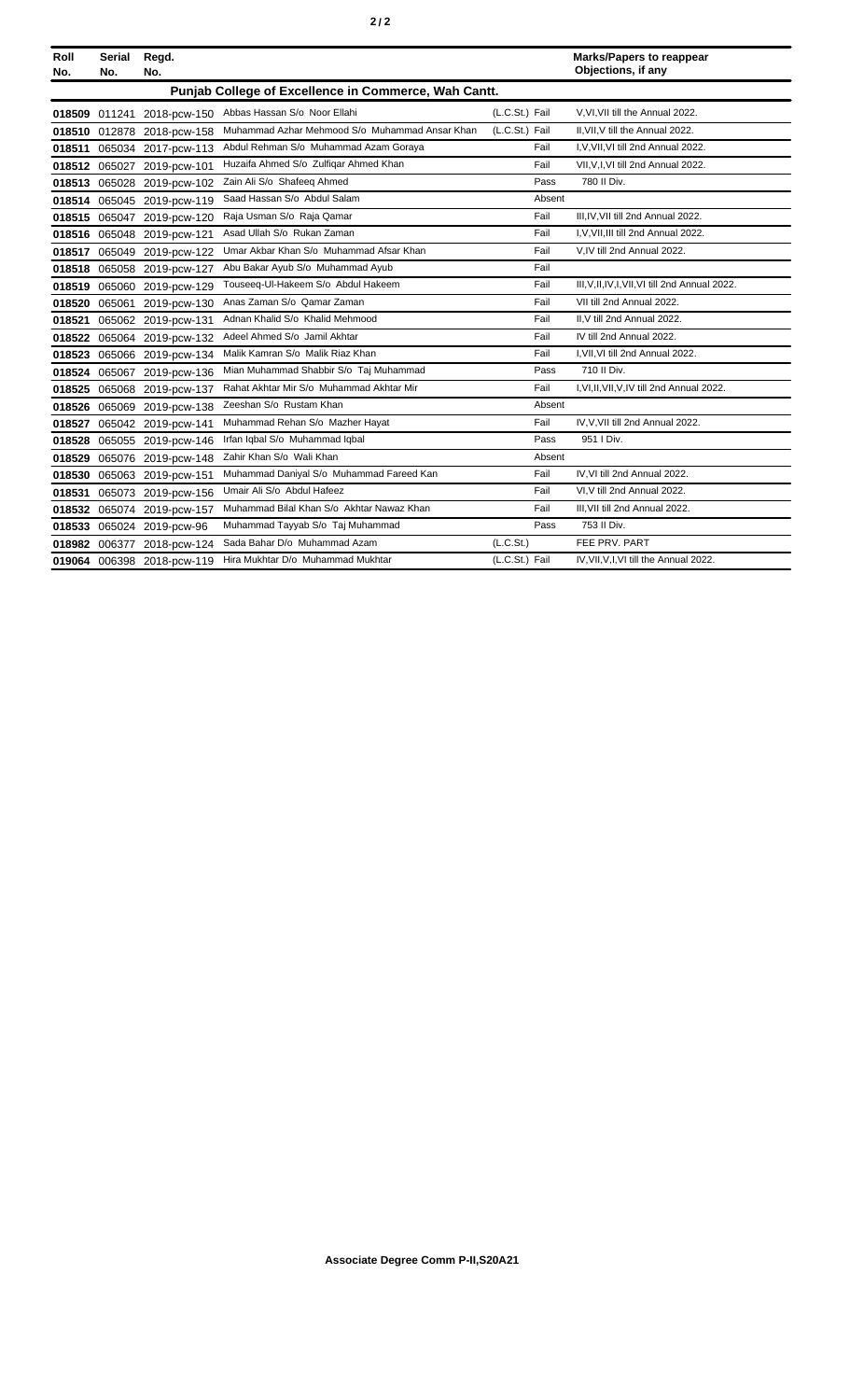| Roll<br>No.                                                           | Regd.<br>Serial<br>No.<br>No. |                           |                                 | Marks/Papers to reappear<br>Objections, if any |  |  |  |
|-----------------------------------------------------------------------|-------------------------------|---------------------------|---------------------------------|------------------------------------------------|--|--|--|
| Rawalpindi College of Commerce, A-30, Lala Rukh, The Mall, Wah Cantt. |                               |                           |                                 |                                                |  |  |  |
|                                                                       |                               | 018381 013026 2015-rcw-37 | Rimsha Khan D/o Abdul Moin Khan | (L.C.S <sub>t</sub> )<br>FEE                   |  |  |  |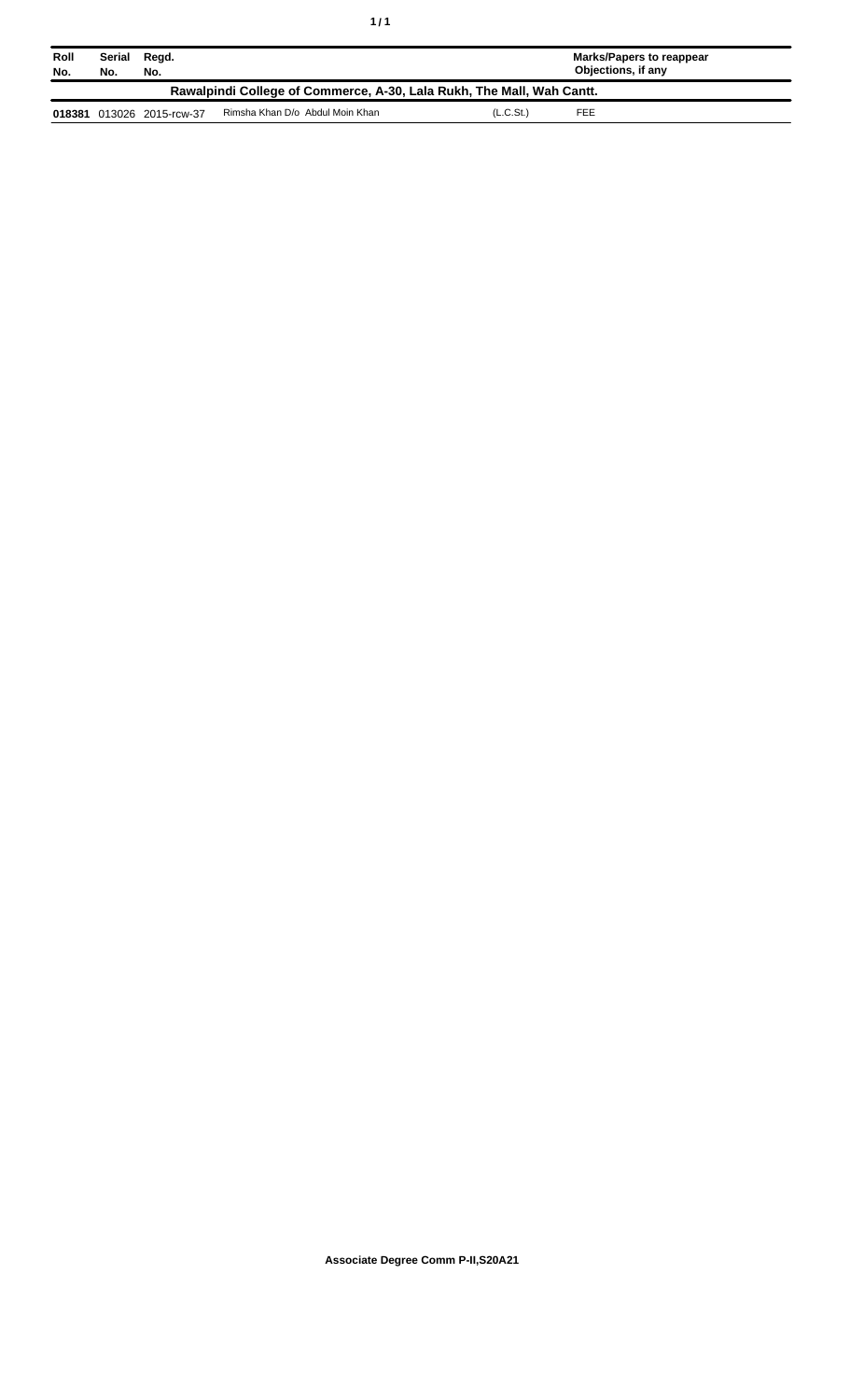| ٠ |  |
|---|--|
|---|--|

| Roll<br>No. | Serial<br>No. | Regd.<br>No.                                           |                                                                               |                                  | <b>Marks/Papers to reappear</b><br>Objections, if any |
|-------------|---------------|--------------------------------------------------------|-------------------------------------------------------------------------------|----------------------------------|-------------------------------------------------------|
|             |               |                                                        | Wah College of Accountancy, The Mall, Wah Cantt.                              |                                  |                                                       |
|             |               | 015911 003226 2018-waw-48                              | Osama Imran S/o Imran Anwer                                                   | (L.C.St.) Fail                   | II till the Annual 2022.                              |
|             |               | 015912 003220 2018-waw-49                              | Rafay Imran S/o Imran Anwer                                                   | (L.C.St.) Absent                 |                                                       |
|             |               | 018382 007285 2016-waw-11                              | Agsa Riaz D/o Muhammad Riaz                                                   | (L.C.St.) Fail                   | IV till the Annual 2022.                              |
|             |               | 018383 013213 2016-waw-55                              | Zara Bibi D/o Hubdar Hussain Shah                                             | (L.C.St.) Fail                   | VII, I, VI till the Annual 2022.                      |
|             |               | 018384 006587 2017-waw-21                              | Fareeha Bibi D/o Zahid Iqbal                                                  | (L.C.St.) Fail                   | IV till 2nd Annual 2021.                              |
|             |               | 018385 006590 2017-waw-4                               | Iram Mehmood D/o Mehmood Ur Rehman                                            | (L.C.St.) Pass                   | 725 II Div.                                           |
|             |               | 018386 003219 2018-waw-1                               | Azka Ahmed D/o Zulfigar Ahmed                                                 | (L.C.St.) Fail                   | I.VI till the Annual 2022.                            |
|             |               | 018387 004716 2018-waw-18                              | Javeria Nawaz D/o Muhammad Nawaz                                              | (L.C.St.) Pass                   | 843 II Div.                                           |
|             |               | 018388 003234 2018-waw-20                              | Rimsha Bibi D/o Aziz Ur Rehman<br>Amna Bibi D/o Zaheer                        | (L.C.St.) Pass<br>(L.C.St.) Pass | 712 II Div.<br>792 II Div.                            |
| 018389      |               | 003213 2018-waw-22<br>018390 003247 2018-waw-3         | Shiza Qayyum D/o Abdul Qayyum                                                 | (L.C.St.) Pass                   | 769 II Div.                                           |
| 018391      |               | 010274 2018-waw-40                                     | Sana Bibi D/o Akhiz Masih                                                     | (L.C.St.) Fail                   | VI till the Annual 2022.                              |
|             |               | 018392 003216 2018-waw-5                               | Rida Abbasi D/o Muhammad Miskeen Abbasi                                       | (L.C.St.) Fail                   | IV, VII, II till the Annual 2022.                     |
| 018393      |               | 003240 2018-waw-6                                      | Samia Saeed D/o Muhammad Saeed Awan                                           | (L.C.St.) Pass                   | 693 II Div.                                           |
| 018394      |               | 003243 2018-waw-61                                     | Nayab Khursheed D/o Khursheed                                                 | (L.C.St.) Pass                   | 763 II Div.                                           |
|             |               | 018395 003246 2018-waw-8                               | Sher Bano D/o Muhammad Ishfaq                                                 | (L.C.St.) Pass                   | 773 II Div.                                           |
|             |               | 018396 003242 2018-waw-9                               | Easha Javed D/o Muhammad Javed Awan                                           | (L.C.St.) Pass                   | 798 II Div.                                           |
|             |               | 018397 064395 2019-waw-1                               | Aliya Zulfiqar D/o Zulfiqar Ahmed                                             | Fail<br>Fail                     | VII, IV till 2nd Annual 2022.                         |
|             |               | 018398 064412 2019-waw-10                              | Warda Malik D/o Malik Muhammad Naeem<br>Zebish Riaz D/o Hag Nawaz Zahid       | Pass                             | II, III, I, VI till 2nd Annual 2022.<br>937   Div.    |
|             |               | 018399 064393 2019-waw-11<br>018400 064394 2019-waw-12 | Varisha Rafaqat D/o Rafaqat Ali                                               | Fail                             | III till 2nd Annual 2022.                             |
| 018401      |               | 064392 2019-waw-13                                     | Sawaira Ijaz D/o Choudhary Ijaz Hussain                                       | Pass                             | 855 II Div.                                           |
|             |               | 018402 064407 2019-waw-14                              | Kalsoom D/o Mir Afsir                                                         | Fail                             | I, V till 2nd Annual 2022.                            |
|             |               | 018403 064408 2019-waw-15                              | Muqaddas Bibi D/o Muhammad Sultan                                             | Absent                           |                                                       |
|             |               | 018404 064413 2019-waw-17                              | Mehwish Yaqoob D/o Yaqoob Masih                                               | Fail                             | III, VI, VII, V till 2nd Annual 2022.                 |
|             |               | 018405 064396 2019-waw-18                              | Azwa Tariq D/o Tariq Mehmood                                                  | Fail                             | VII, VI till 2nd Annual 2022.                         |
|             |               | 018406 064402 2019-waw-20                              | Munazza Naz D/o Zulfiqar Hussain Abid                                         | Fail                             | VI,I, V till 2nd Annual 2022.                         |
|             |               | 018407 064391 2019-waw-22                              | Kinza Bibi D/o Akhtar Zaman<br>Misbah Siraj D/o Siraj Ahmed                   | Pass<br>Fail                     | 836 II Div.<br>V,I, VI till 2nd Annual 2022.          |
| 018409      |               | 018408 064404 2019-waw-23<br>064410 2019-waw-24        | Ayesha Ali D/o Shahid Ali                                                     | Fail                             | I.V.VII till 2nd Annual 2022.                         |
| 018410      |               | 064400 2019-waw-25                                     | Mogadas Skhawat D/o Skhawat Ali                                               | Pass                             | 696 II Div.                                           |
|             |               | 018411 064405 2019-waw-26                              | Naina Bibi D/o Khan Afsar                                                     | Fail                             | I,IV, VI till 2nd Annual 2022.                        |
|             |               | 018412 064399 2019-waw-27                              | Nirma Bibi D/o Saeed Akhtar                                                   | Fail                             | VI, I till 2nd Annual 2022.                           |
|             |               | 018413 064397 2019-waw-28                              | Duhaa Ibrar Hussain D/o Ibrar Hussain                                         | Fail                             | VII, VI till 2nd Annual 2022.                         |
|             |               | 018414 064406 2019-waw-4                               | Filza Shakeel D/o Shakeel Akhter                                              | Fail                             | I, II, V, IV till 2nd Annual 2022.                    |
|             |               | 018415 064403 2019-waw-6                               | Aiza Awan D/o Muhammad Azhar                                                  | Fail                             | VIII till 2nd Annual 2022.                            |
|             |               | 018416 064376 2019-waw-61                              | Zainab Iftikhar D/o M.Iftikhar-Ud-Din<br>Javeria Munir D/o Munir Afsar Khan   | Pass<br>Fail                     | 748 II Div.<br>III, IV, V till 2nd Annual 2022.       |
|             |               | 018417 064383 2019-waw-62<br>018418 064382 2019-waw-63 | Marwa Ilyas D/o Muhammad Ilyas                                                | Fail                             | VII, IV, V till 2nd Annual 2022.                      |
|             |               | 018419 064385 2019-waw-64                              | Mahnoor Rahim D/o Fazal Rahim Awan                                            | Absent                           |                                                       |
|             |               | 018420 064384 2019-waw-65                              | Attiya Rafi D/o Muhammad Rafi                                                 | Fail                             | III, V, IV till 2nd Annual 2022.                      |
| 018421      |               | 064398 2019-waw-7                                      | Maryam Khan D/o Mubashir Hassan                                               | Fail                             | VI till 2nd Annual 2022.                              |
|             |               | 018422 064401 2019-waw-8                               | Mehwish Ali D/o Ali Asghar Khan                                               | Fail                             | VI till 2nd Annual 2022.                              |
|             | 018423 064411 | 2019-waw-9                                             | Shameen Ahsan D/o Ahsan Naveed                                                | Fail                             | IV, V, VI, II, VIII, VII till 2nd Annual 2022.        |
|             |               | 018534 012285 2016-waw-49                              | Mohsin Ali Khan S/o Javaid Ali Khan                                           | (L.C.St.) Fail                   | I, VII, VI, V, II, IV till the Annual 2022.           |
|             |               | 018535 012842 2017-waw-11                              | Raja Fahad Feroze S/o Raja Muhammad Azam<br>Muhammad Asif S/o Muhammad Ashraf | (L.C.St.) Fail<br>(L.C.St.) Fail |                                                       |
|             |               | 018536 010278 2017-waw-12<br>018537 003229 2017-waw-13 | Saad Khan S/o Akram Khan                                                      | (L.C.St.) Fail                   |                                                       |
|             |               | 018538 003230 2017-waw-7                               | Muhammad Suleman S/o Muhammad Shafiq                                          | (L.C.St.) Fail                   |                                                       |
|             |               | 018539 003249 2018-waw-23                              | Areeb Siddiqui S/o Nasir Hussain Siddiqui                                     | (L.C.St.) Fail                   | I, V, IV till the Annual 2022.                        |
|             |               | 018540 003248 2018-waw-25                              | Muhammad Sharjeel S/o Rehmat Deen                                             | (L.C.St.) Pass                   | 714 II Div.                                           |
| 018541      |               | 003237 2018-waw-28                                     | Muhammad Ahad S/o Nusrat Ali                                                  | (L.C.St.) Pass                   | 720 II Div.                                           |
|             |               | 018542 003235 2018-waw-30                              | Raza Shoukat S/o Shoukat Khan                                                 | (L.C.St.) Fail                   | II till the Annual 2022.                              |
|             |               | 018543 003228 2018-waw-31                              | Muhammad Yameen Khan S/o Haseeb Khan                                          | (L.C.St.) Fail                   | V, IV, II, VII till the Annual 2022.                  |
|             |               | 018544 003244 2018-waw-33                              | Noor Khan S/o Muhammad Bashir                                                 | (L.C.St.) Fail                   | V till the Annual 2022.                               |
|             |               | 018545 003238 2018-waw-45                              | Hamza Khan S/o Saadat Khan                                                    | (L.C.St.) Fail                   | I.V till the Annual 2022.<br>II till the Annual 2022. |
| 018547      | 018546 003231 | 2018-waw-57<br>003232 2018-waw-62                      | Muhammad Shoaib S/o Sohail Akhtar<br>Umer Khitab S/o Munawar Khan             | (L.C.St.) Fail<br>(L.C.St.) Fail | V till the Annual 2022.                               |
|             | 018548 064371 | 2019-waw-29                                            | Muhammad Sajid S/o Muhammad Rafique                                           | Fail                             | IV, VI till 2nd Annual 2022.                          |
|             |               | 018549 064372 2019-waw-30                              | Usman Ahmed S/o Azmat Ali                                                     | Fail                             | II, VII, IV till 2nd Annual 2022.                     |
|             |               | 018550 064377 2019-waw-31                              | Abu Bakar S/o Noor Muhammad                                                   | Fail                             | III, II till 2nd Annual 2022.                         |
| 018551      |               | 064378 2019-waw-32                                     | Chaudhry Shumail Ali S/o Muhammad Sakhawat                                    | Fail                             | I, II, III, VII, VI, IV till 2nd Annual 2022.         |
|             |               | 018552 064386 2019-waw-33                              | Ahmad Raza Awan S/o Fida Muhammad                                             | Fail                             | I, V, VI, IV, III till 2nd Annual 2022.               |
|             |               | 018553 064373 2019-waw-35                              | Zeeshan Saghir S/o Muhammad Saghir                                            | Fail                             | VI till 2nd Annual 2022.                              |
|             |               | 018554 064390 2019-waw-36                              | Ahmed Hussain Khan S/o Mumtaz Khan<br>Muhammad Umer S/o Naeem Akhtar          | Fail                             | V,IV,III till 2nd Annual 2022.<br>853 II Div.         |
|             |               | 018555 064374 2019-waw-39                              |                                                                               | Pass                             |                                                       |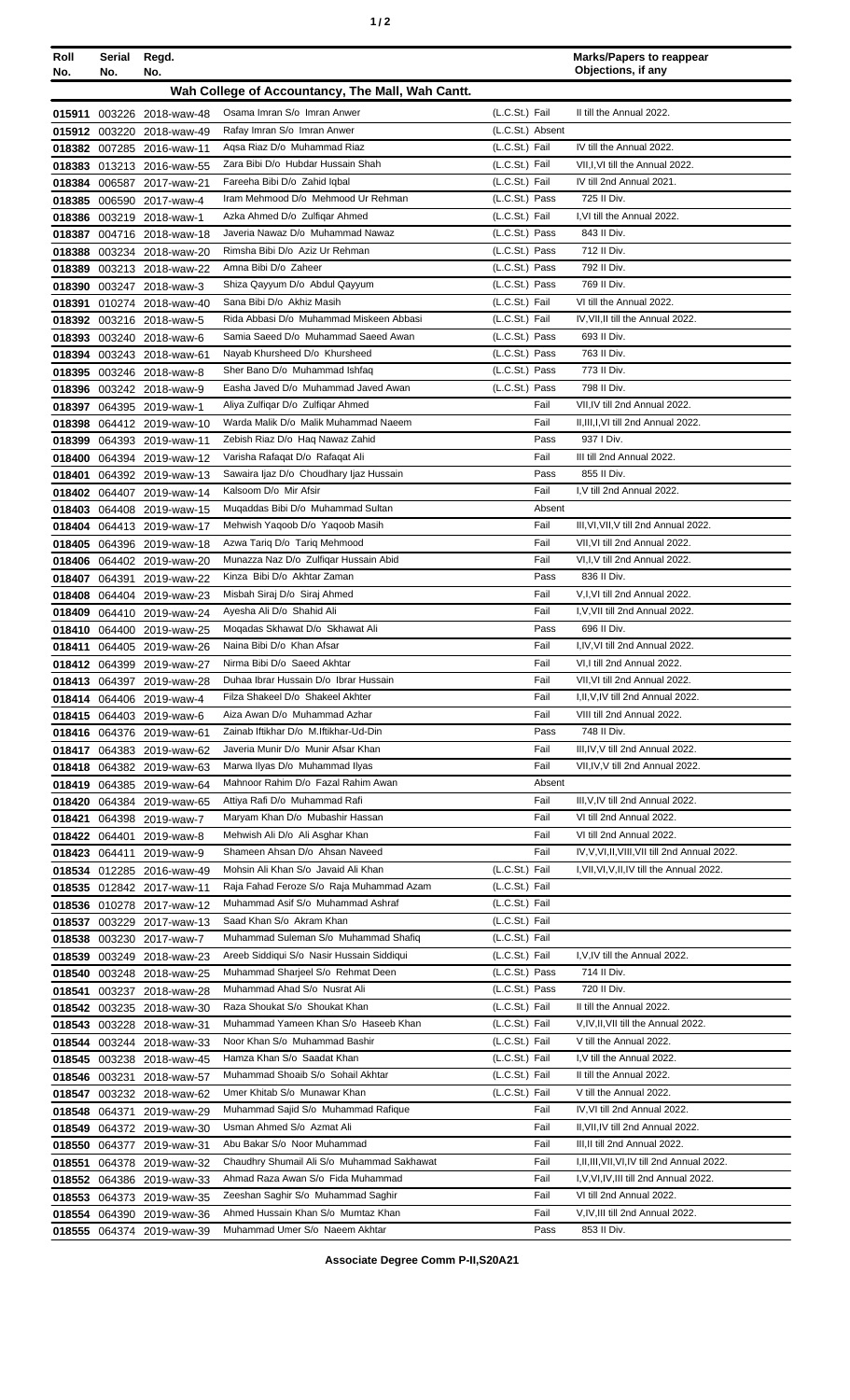| Roll<br>No. | Serial<br>No. | Regd.<br>No.              |                                                  |      | <b>Marks/Papers to reappear</b><br>Objections, if any |
|-------------|---------------|---------------------------|--------------------------------------------------|------|-------------------------------------------------------|
|             |               |                           | Wah College of Accountancy, The Mall, Wah Cantt. |      |                                                       |
| 018556      | 064375        | 2019-waw-42               | Muhammad Umer Tahir S/o Muhammad Tahir           | Pass | 887 II Div.                                           |
| 018557      |               | 064379 2019-waw-43        | Syed Haider Masroor S/o Syed Tabassum Masroor    | Pass | 790 II Div.                                           |
| 018558      |               | 064388 2019-waw-45        | Muhammad Kousar Mehmood Tahiri S/o Basharat Khan | Fail | III, VII, IV, VI, V, I, II till 2nd Annual 2022.      |
|             |               | 018559 064387 2019-waw-47 | Muhammad Zain UI Abideen S/o Arshad Mehmood      | Fail | VII, IV till 2nd Annual 2022.                         |
| 018560      | 064389        | 2019-waw-48               | Malik Waleed Ahmad S/o Malik Muhammad Ayub       | Fail | VII, III, V, IV, II till 2nd Annual 2022.             |
| 018561      |               | 064380 2019-waw-49        | Muhammad Rizwan S/o Muhammad Siddique            | Fail | I, VI, V, IV, II, VII till 2nd Annual 2022.           |
| 018562      | 064409        | 2019-waw-51               | Nageeb Ullah S/o Shah Agha                       | Fail | IV.V till 2nd Annual 2022.                            |
| 018563      |               | 064370 2019-waw-52        | Istishna Patras S/o Patras Masih                 | Fail | V till 2nd Annual 2022.                               |
| 018564      | 064381        | 2019-waw-54               | Ubaid Ur Rehman S/o Tarig Jawaid                 | Fail | IV, V, I, II, VII till 2nd Annual 2022.               |
|             |               | 018565 064416 2019-waw-56 | Ahmed Raza S/o Abdul Qadeer                      | Fail | II, III, V, I, VI, IV, VII till 2nd Annual 2022.      |
|             |               | 018566 064415 2019-waw-57 | Ahmed Ali S/o Muhammad Aslam                     | Fail | V, II till 2nd Annual 2022.                           |
| 018567      |               | 064414 2019-waw-67        | Abdul Hadi S/o Sajid Mehmood                     | Fail |                                                       |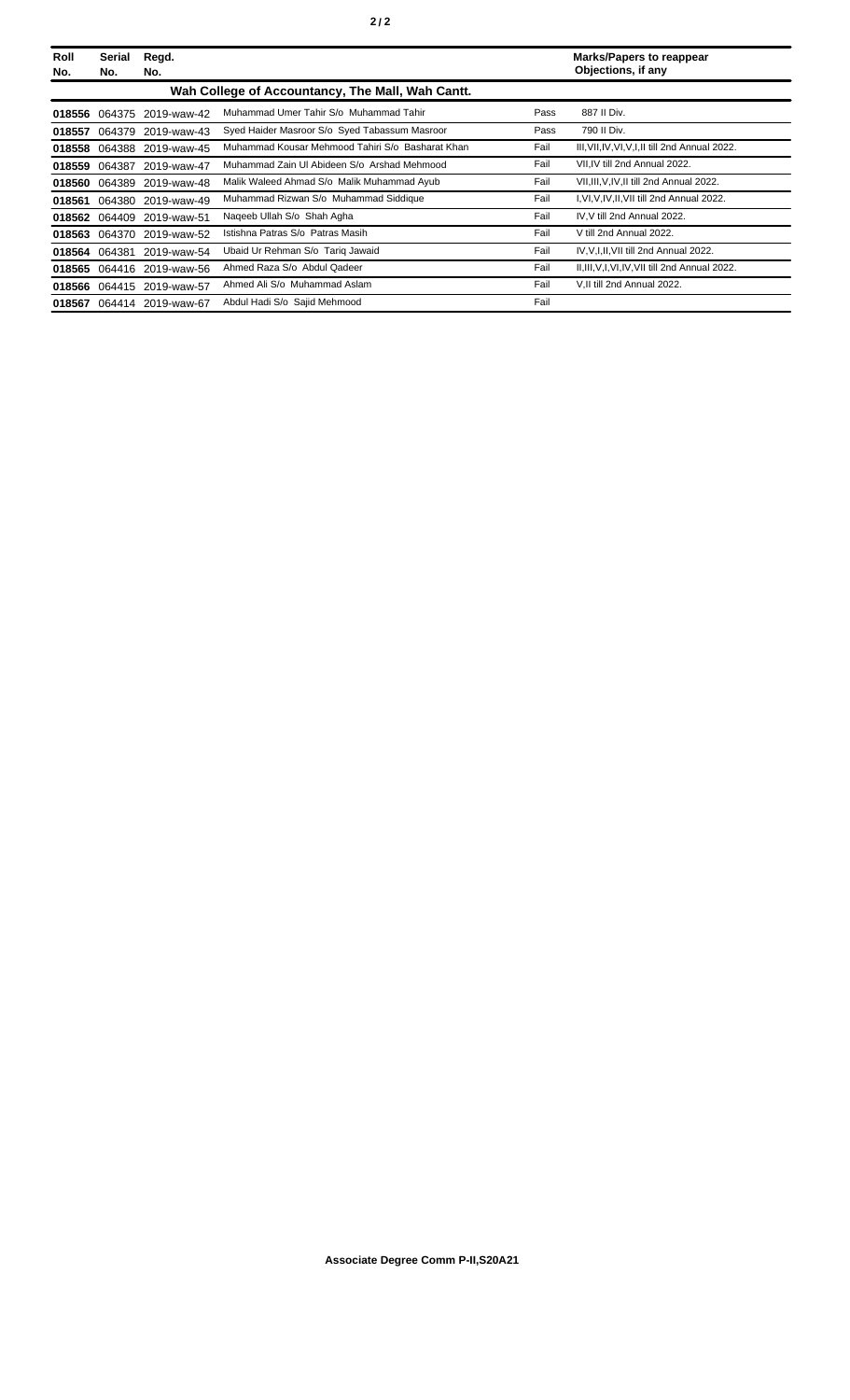| Roll<br>No. | Serial<br>No. | Regd.<br>No.                                           |                                                                     |                | <b>Marks/Papers to reappear</b><br>Objections, if any          |
|-------------|---------------|--------------------------------------------------------|---------------------------------------------------------------------|----------------|----------------------------------------------------------------|
|             |               |                                                        | Aspire College, G.T. Road, Wazirabad                                |                |                                                                |
|             |               | 004493 003028 2019-z-52892                             | Aroosa Ismail D/o Muhammad Ismail                                   | (L.C.St.) Pass | 726 II Div.                                                    |
|             |               | 004494 003029 2019-z-52900                             | Samawia Afzal D/o Muhammad Afzal                                    | (L.C.St.) Fail | IV till the Annual 2022.                                       |
|             |               | 004496 003035 2019-z-52904                             | Komal Iqbal D/o Muhammad Iqbal                                      | (L.C.St.) Fail | V, VI till the Annual 2022.                                    |
|             |               | 004498 003042 2019-z-52906                             | Umm E Faria D/o Ali Asghar                                          | (L.C.St.) Pass | 716 II Div.                                                    |
|             |               | 004500 003049 2019-z-52917                             | Pakeeza Arooj D/o Muhammad Latif                                    | (L.C.St.) Pass | 783 II Div.                                                    |
|             |               | 004536 003046 2019-z-52910                             | Wajahat Afzal S/o Mohammad Afzal                                    | (L.C.St.) Pass | 766 II Div.                                                    |
|             |               | 018603 009440 2015-egc-37                              | Amna Mehmood D/o Mehmood                                            | (L.C.St.) Pass | 783 II Div.                                                    |
|             |               | 018604 009445 2018-acw-48                              | Laiba Ijaz D/o Muhammad Ijaz                                        | (L.C.St.) Pass | 719 II Div.                                                    |
|             |               | 018605 009446 2018-acw-49                              | Nimra Noreen D/o Malik Noor Muhammad                                | (L.C.St.) Pass | 851 II Div.                                                    |
|             |               | 018606 012558 2018-acw-54                              | Khadija Sajid D/o Sajid Hussain                                     | (L.C.St.) Fail | I, V, VI till 2nd Annual 2022.                                 |
|             |               | 018607 009452 2018-acw-55                              | Owreej Riaz D/o Riaz Masih                                          | (L.C.St.) Pass | 712 II Div.                                                    |
|             |               | 018608 055242 2019-acw-50                              | Zenash Asif D/o Muhammad Asif                                       | Fail           | V,I,VII,II,IV till 2nd Annual 2022.                            |
|             |               | 018609 055248 2019-acw-58                              | Hifza Naseer D/o Naseer Mehmood                                     | Fail           | V, II, I, VI till 2nd Annual 2022.                             |
|             |               | 018610 055244 2019-acw-59                              | Zainab Noor D/o Munir Hussain                                       | Fail           | I, VI, VII till 2nd Annual 2022.                               |
|             |               | 018611 055246 2019-acw-60                              | Sana Yousaf D/o Muhammad Yousaf                                     | Fail           | I, VII till 2nd Annual 2022.                                   |
|             |               | 018612 055249 2019-acw-62                              | Khadija D/o Rehmat Ullah Manga                                      | Absent         |                                                                |
|             |               | 018613 055247 2019-acw-64                              | Kiran Magsood D/o Magsood Ahmed                                     | Pass           | 718 II Div.                                                    |
|             |               | 018614 055245 2019-acw-65                              | Saman D/o Ghulam Freed                                              | Fail           | II.IV till 2nd Annual 2022.                                    |
|             |               | 018615 055243 2019-acw-67                              | Anam Arshad D/o Muhammad Arshad                                     | Absent         |                                                                |
|             |               | 018616 055222 2019-acw-68                              | Mehreen Ameer D/o Muhammad Ghulam Ameer                             | Absent         |                                                                |
|             |               | 018617 055223 2019-acw-69                              | Sobia Shaheen D/o Muhammad Abid Hussain                             | Pass           | 874 II Div.                                                    |
|             |               | 018618 055224 2019-acw-70                              | Nida Fiaz D/o Fiaz Ahmad Cheema                                     | Pass           | 886 II Div.                                                    |
|             |               | 018619 055225 2019-acw-71                              | Maryam Sagheer D/o Sagheer Ahmad                                    | Pass           | 754 II Div.                                                    |
|             |               | 018620 055226 2019-acw-72                              | Mahnoor D/o Muhammad Shvaib                                         | Pass           | 906 I Div.                                                     |
| 018621      |               | 055227 2019-acw-73                                     | Maham Naz D/o Muhammad Sohail                                       | Fail           | I, VI till 2nd Annual 2022.                                    |
|             |               | 018622 055228 2019-acw-74                              | Fakhra Irshad D/o Irshad Ahmed                                      | Fail           | VI till 2nd Annual 2022.                                       |
|             |               | 018623 055229 2019-acw-75                              | Shakila Arshad D/o Muhammad Arshad                                  | Fail           | III, IV, II, I, VI till 2nd Annual 2022.                       |
|             |               | 018624 055230 2019-acw-76                              | Ayesha Shehzadi D/o Munawar Hussain                                 | Pass           | 1014   Div.                                                    |
|             |               | 018625 055231 2019-acw-77                              | Samiya Noor D/o Muhammad Arshad Naeem                               | Pass           | 831 II Div.                                                    |
|             |               | 018626 055232 2019-acw-78                              | Seerat Naseem D/o Muhammad Naseem                                   | Fail           | VI till 2nd Annual 2022.                                       |
|             |               | 018627 055233 2019-acw-79                              | Rahat Shahzadi D/o Muhammad Khalid                                  | Fail           | VI, II till 2nd Annual 2022.                                   |
|             |               | 018628 055234 2019-acw-80                              | Iram Shahzadi D/o Muhammad Safdar                                   | Absent         |                                                                |
|             |               | 018629 055235 2019-acw-81                              | Saba Kousar D/o Muhammad Mansha                                     | Fail           | VII, I till 2nd Annual 2022.                                   |
|             |               | 018630 055236 2019-acw-82                              | Razia Begam D/o Muhammad Nawaz                                      | Fail           | I till 2nd Annual 2022.                                        |
|             |               | 018699 009444 2018-acw-38                              | Muhammad Bilal S/o Khalid Magsood                                   | (L.C.St.) Fail | V,IV till the Annual 2022.                                     |
|             |               | 018700 009441 2018-acw-39                              | Muhammad Sufyan S/o Muhammad Safdar                                 | (L.C.St.) Fail | VI, V till the Annual 2022.                                    |
|             |               | 018701 009451 2018-acw-41                              | Muhammad Abu Bakar S/o Liagagt Ali                                  | (L.C.St.) Fail | II, VII till the Annual 2022.                                  |
|             |               | 018702 009450 2018-acw-42                              | Maqbool Ahmad S/o Manzoor Ahmad                                     | (L.C.St.) Fail | II, VI, V till the Annual 2022.                                |
|             |               | 018703 009443 2018-acw-43                              | Abu Bakar S/o Muhammad Adrees                                       | (L.C.St.) Fail | V, VI till the Annual 2022.                                    |
|             |               | 018704 009447 2018-acw-44                              | Zeeshan Sarfraz S/o Muhammad Yaqoob                                 | (L.C.St.) Pass | 847 II Div.                                                    |
|             |               | 018705 055240 2019-acw-51                              | Abdullah Nisar S/o Nisar Ahmed<br>Muhammad Arslan S/o Muhammad Arif | Absent<br>Fail |                                                                |
|             |               | 018706 055254 2019-acw-53                              |                                                                     |                | VII, II, V, VIII till 2nd Annual 2022.                         |
| 018707      | 055241        | 2019-acw-54                                            | Muhamamd Hammad Arif S/o Muhammad Arif                              | Pass           | 820 II Div.                                                    |
| 018708      |               | 055251 2019-acw-66                                     | Abdul Rehman S/o Muhammad Irfan                                     | Fail           | III, VIII, V, VII till 2nd Annual 2022.                        |
| 018709      |               | 055253 2019-acw-84                                     | Awais Ahmad S/o Akhtar Hussain Qalander<br>Ali Amir S/o Amir Jawaid | Fail<br>Fail   | II, V, VI till 2nd Annual 2022.<br>V, II till 2nd Annual 2022. |
|             |               | 018710 055237 2019-acw-85                              | Tariq Jamil S/o Jamil Anwar                                         | Fail           | III, VII, I, VI, V till 2nd Annual 2022.                       |
|             |               | 018711 055252 2019-acw-88                              | Ajwad Saleem S/o Muhammad Saeem Raza                                |                |                                                                |
|             |               | 018712 055238 2019-acw-91                              | Hamza Aslam S/o Muhammad Aslam                                      | Absent<br>Pass | 786 II Div.                                                    |
|             |               | 018713 055239 2019-acw-92                              | Maham Saeed D/o Muhammad Saeed Iqbal                                | (L.C.St.) Pass | 762 II Div.                                                    |
|             |               | 018926 009449 2018-acw-46<br>019049 055250 2019-acw-63 | Zainab Shahid D/o Syed Raza Shah                                    | Fail           | VI till 2nd Annual 2022.                                       |
|             |               |                                                        |                                                                     |                |                                                                |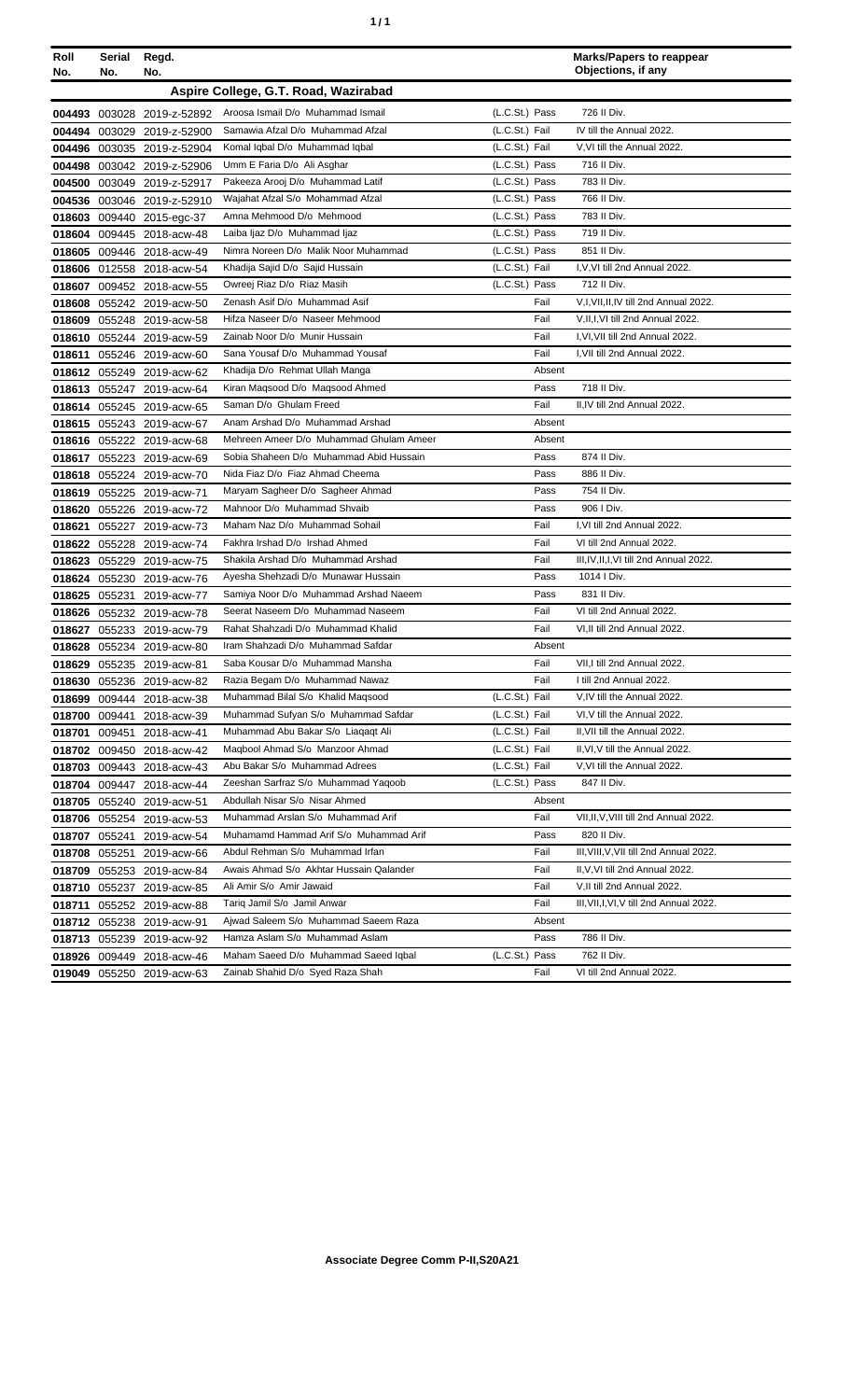| ٦ | ٠ |
|---|---|
|   |   |

| Roll<br>No. | <b>Serial</b><br>No.                    | Regd.<br>No.               |                                          |                | <b>Marks/Papers to reappear</b><br>Objections, if any |  |
|-------------|-----------------------------------------|----------------------------|------------------------------------------|----------------|-------------------------------------------------------|--|
|             | Government College for Women, Wazirabad |                            |                                          |                |                                                       |  |
| 018631      | 002831                                  |                            | 2017-wcw-323 Farwa D/o Saif Ullah        | (L.C.St.) Fail |                                                       |  |
| 018632      |                                         | 001155 2017-wcw-344        | Mubeen Ahmad D/o Mohammad Ahmad          | (L.C.St.) Pass | 635 III Div.                                          |  |
| 018633      |                                         | 002832 2017-wcw-360        | Pakeeza Asghar D/o Muhammad Asghar       | (L.C.St.) Fail |                                                       |  |
| 018634      | 002817                                  | 2018-wcw-299               | Malaika Jallani D/o Syed Kamal Shah      | (L.C.St.) Pass | 690 II Div.                                           |  |
| 018635      | 002820                                  | 2018-wcw-312               | Alisha Iqbal D/o Muhammad Iqbal          | (L.C.St.) Pass | 858 II Div.                                           |  |
| 018636      | 002819                                  | 2018-wcw-313               | Saba Anam D/o Muhammad Nazeer            | (L.C.St.) Fail | IV, III, VII, V till the Annual 2022.                 |  |
| 018637      | 002821                                  | 2018-wcw-316               | Amina Shahbaz D/o Shahbaz Hussain        | (L.C.St.) Pass | 767 II Div.                                           |  |
| 018638      |                                         | 002822 2018-wcw-318        | Igra Komal D/o Muhammad Kamran           | (L.C.St.) Pass | 744 II Div.                                           |  |
| 018639      |                                         | 002823 2018-wcw-324        | Aliza Bashir D/o Bashir Ahmad            | (L.C.St.) Pass | 800 II Div.                                           |  |
| 018640      | 001528                                  | 2018-wcw-325               | Fiza Shaukat D/o Shaukat Mahmoood Bhutta | (L.C.St.)      | FEE                                                   |  |
| 018641      | 002824                                  | 2018-wcw-326               | Mugaddas Saddique D/o Muhammad Saddique  | (L.C.St.) Fail | III, V till the Annual 2022.                          |  |
| 018642      | 002825                                  | 2018-wcw-336               | Zill-E-Noor D/o Muhammad Saiid Bhatti    | (L.C.St.) Pass | 662 III Div.                                          |  |
| 018643      |                                         | 003434 2018-wcw-339        | Ramia Latif D/o Muhammad Latif           | (L.C.St.) Fail | VII, VI, IV, V, II till the Annual 2022.              |  |
| 018644      | 002826                                  | 2018-wcw-341               | Nimra Kanwal D/o Khadim Hussain          | (L.C.St.) Pass | 831 II Div.                                           |  |
| 018645      |                                         | 002827 2018-wcw-346        | Hira Younas D/o Rana Muhammad Younas     | (L.C.St.) Fail | V.IV till the Annual 2022.                            |  |
| 018646      | 002828                                  | 2018-wcw-348               | Rubbina Iqbal D/o Iqbal Maseeh           | (L.C.St.) Fail | II.IV till the Annual 2022.                           |  |
| 018647      |                                         | 002829 2018-wcw-349        | Hina Javaid D/o Javaid Ahmed             | (L.C.St.) Fail | VII, VI till the Annual 2022.                         |  |
| 018648      | 002830                                  | 2018-wcw-351               | Mah Noor Rafique D/o Muhammad Rafique    | (L.C.St.) Fail | VI till the Annual 2022.                              |  |
| 018649      |                                         | 003435 2018-wcw-353        | Maham Noor D/o Muhammad Javed            | (L.C.St.) Fail | VII, IV, I till the Annual 2022.                      |  |
| 018650      |                                         | 010002 2018-wcw-356        | Sibgha Jabeen D/o Muhammad Arshad        | (L.C.St.) Pass | 775 II Div.                                           |  |
| 018651      |                                         | 009439 2018-wcw-357        | Faiga D/o Abdul Razzaq                   | (L.C.St.) Fail | II, VII, VI, III, IV till 2nd Annual 2022.            |  |
|             |                                         | 018652 009456 2018-wcw-360 | Sadia Qamar-Ul-Zaman D/o Qamar-Ul-Zaman  | (L.C.St.) Fail | II, VII, VI, V, VIII, IV till the Annual 2022.        |  |